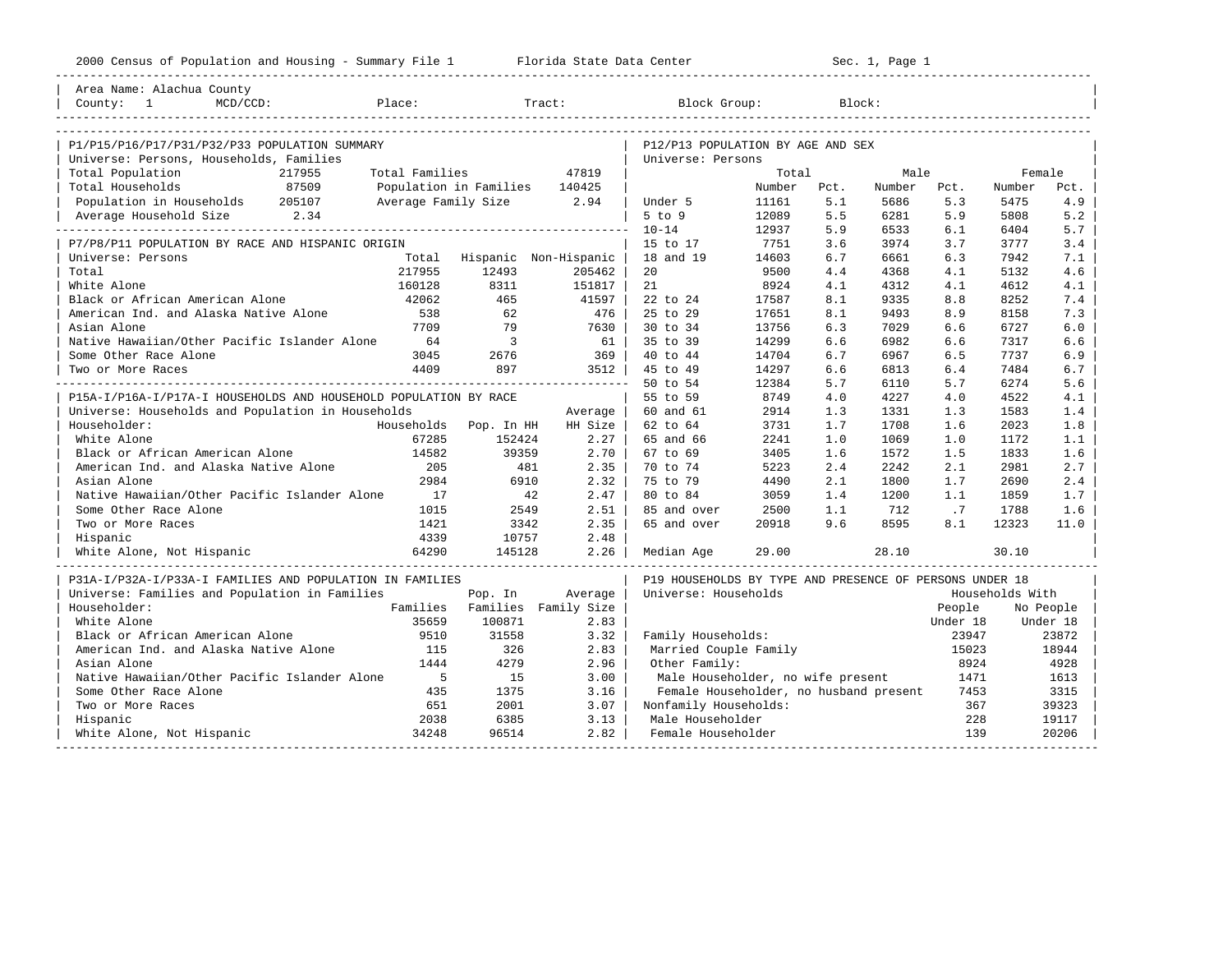----------------------------------------------------------------------------------------------------------------------------------------------------

| Area Name: Alachua County | | County: 1 MCD/CCD: Place: Tract: Block Group: Block: |

| P34/P35 FAMILY TYPE BY PRESENCE AND AGE  |          |                   | P27/P30 RELATIONSHIP BY HOUSEHOLD TYPE        |                 |       | P28 RELATIONSHIP BY HOUSEHOLD TYPE |       |
|------------------------------------------|----------|-------------------|-----------------------------------------------|-----------------|-------|------------------------------------|-------|
| OF OWN AND RELATED CHILDREN              |          |                   | Universe: Persons                             |                 |       | FOR THE POPULATION UNDER 18        |       |
| Universe: Families                       |          | With              |                                               | Total 65 & Over |       | Universe: Persons                  |       |
|                                          | With Own | Related           | Population in households:                     | 205107          | 19557 | Total:                             | 43938 |
|                                          |          | Children Children | In family households:                         | 144315          | 13330 | In households:                     | 43646 |
| Married couple family:                   | 33967    | 33967             | Householder:                                  | 47819           | 7127  | Householder or spouse              | 89    |
| Children under 18:                       | 14272    | 14959             | Male                                          | 31308           | 5456  | Related child:                     | 42675 |
| Under 6 only                             | 3550     | 3754              | Female                                        | 16511           | 1671  | Own child:                         | 39206 |
| Under 6 and 6 to 17                      | 2623     | 2831              | Spouse                                        | 33967           | 4502  | In married couple family           | 25646 |
| 6 to 17 only                             | 8099     | 8374              | Parent                                        | 1379            | 874   | In other family:                   |       |
| No children under 18                     | 19695    | 19008             | Child                                         | 49311           |       | No spouse present:                 | 13560 |
| Other family:                            | 13852    | 13852             | Natural born or adopted                       | 46976           |       | Male householder                   | 1956  |
| Male hhdr. No wife:                      | 3084     | 3084              | Step                                          | 2335            |       | Female householder                 | 11604 |
| Children under 18:                       | 1300     | 1458              | Grandchild                                    | 3250            |       | Other relatives:                   | 3469  |
| Under 6 only                             | 341      | 382               | Brother or sister                             | 2379            |       | Grandchild                         | 2654  |
| Under 6 and 6 to 17                      | 132      | 164               | Other relatives                               | 2320            | 700   | Other relatives                    | 815   |
| $6$ to 17 only                           | 827      | 912               | Nonrelatives                                  | 3890            | 127   | Nonrelatives                       | 882   |
| No children under 18                     | 1784     | 1626              | In nonfamily households:                      | 60792           | 6227  | In group quarters:                 | 292   |
| Female hhdr. No hus.:                    | 10768    | 10768             | Male householder:                             | 19345           | 1543  | Institutional                      | 95    |
| Children under 18:                       | 6509     | 7429              | Living alone                                  | 11779           | 1383  | Noninstitutional                   | 197   |
| Under 6 only                             | 1394     | 1610              | Not living alone                              | 7566            | 160   |                                    |       |
| Under 6 and 6 to 17                      | 1085     | 1368              | Female householder:                           | 20345           | 4425  | P18 HOUSEHOLD SIZE, HOUSEHOLD TYPE |       |
| 6 to 17 only                             | 4030     | 4451              | Living alone                                  | 13678           | 4250  | AND PRESENCE OF OWN CHILDREN       |       |
| No children under 18                     | 4259     | 3339              | Not living alone                              | 6667            | 175   | Universe: Households               |       |
|                                          |          |                   | Nonrelatives                                  | 21102           | 259   | 1-person households:               | 25457 |
|                                          |          |                   | In group quarters:                            | 12848           | 1361  | Male householder                   | 11779 |
| P21 HOUSEHOLD TYPE BY AGE OF HOUSEHOLDER |          |                   | Institutional                                 | 2457            | 563   | Female householder                 | 13678 |
| Universe: Households                     |          |                   | Noninstitutional                              | 10391           | 798   | 2 or more person households:       | 62052 |
|                                          |          |                   |                                               |                 |       | Family households:                 | 47819 |
|                                          | Family   | Nonfamily         |                                               |                 |       |                                    | 33967 |
| Householder age: Households Households   |          |                   | PCT14 HOUSEHOLDS BY SEX OF UNMARRIED PARTNERS |                 |       | With own child, under 18           | 14272 |
| 15 to 24                                 | 3273     | 13498             | Universe: Households                          |                 |       | No own child, under 18             | 19695 |
| 25 to 34                                 | 8850     | 7828              |                                               |                 |       | Other family - no spouse pres.     | 13852 |
| 35 to 44                                 | 11453    | 4547              | Unmarried partner households                  |                 | 5178  | Male householder:                  | 3084  |
| 45 to 54                                 | 10790    | 4786              | Male householder and male partner             |                 | 247   | With own child, under 18           | 1300  |
| 55 to 64                                 | 6326     | 3063              | Male householder and female partner           |                 | 2176  | No own child, under 18             | 1784  |
| 65 to 74                                 | 4197     | 2698              | Female householder and female partner         |                 | 315   | Female householder:                | 10768 |
| 75 to 84                                 | 2452     | 2420              | Female householder and male partner           |                 | 2440  | With own child, under 18           | 6509  |
| 85 and over                              | 478      | 850               | All other households                          |                 | 82331 | No own child, under 18             | 4259  |
| Total                                    | 47819    | 39690             |                                               |                 |       | Nonfamily households:              | 14233 |
|                                          |          |                   |                                               |                 |       | Male householder                   | 7566  |
|                                          |          |                   |                                               |                 |       | Female householder                 | 6667  |
|                                          |          |                   |                                               |                 |       |                                    |       |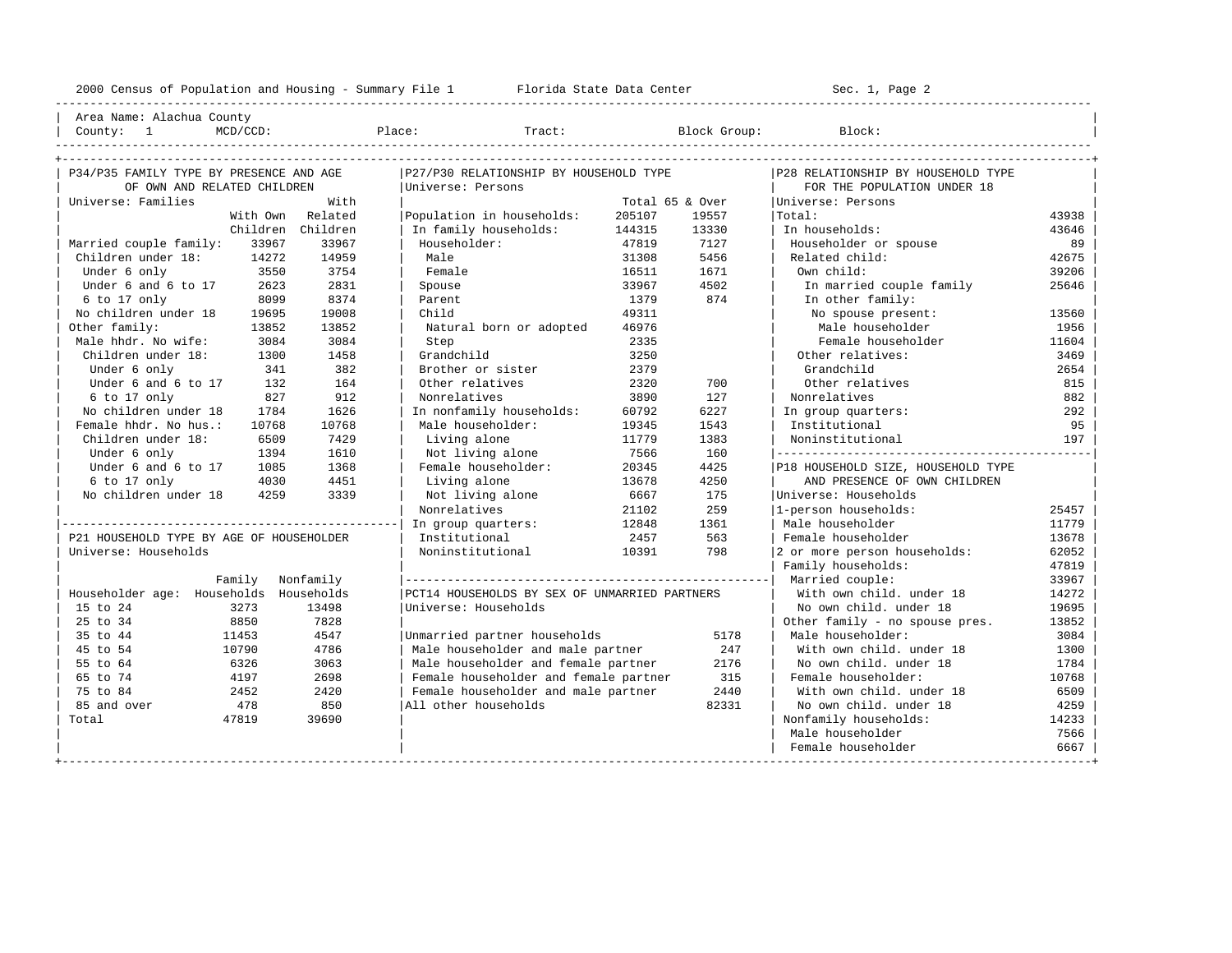| 2000 Census of Population and Housing - Summary File 1 Florida State Data Center                                                                                                                                                                                               |             |                                  |                |                |                 |                      |           |                                          |                        |                                      | Sec. 1, Page 3 |                                                          |            |
|--------------------------------------------------------------------------------------------------------------------------------------------------------------------------------------------------------------------------------------------------------------------------------|-------------|----------------------------------|----------------|----------------|-----------------|----------------------|-----------|------------------------------------------|------------------------|--------------------------------------|----------------|----------------------------------------------------------|------------|
| Area Name: Alachua County<br>County: 1<br>  COMICY 1<br>  COMICY 1990 - PIC COMICY - FIGURE - FIGURE - HALL - HALL - HUGH - HOUNG - HOUNG - HOUNG - HOUNG - HOUNG - HO<br>  COMICY - PIC COMIC - PIC COMIC - PIC COMIC - PIC COMIC - PIC COMIC - PIC COMIC - PIC COMIC - PIC C | $MCD/CCD$ : |                                  | Place:         |                |                 | Tract:               |           |                                          | Block Group:           |                                      | Block:         |                                                          |            |
| H1/H3/H4/H5 HOUSING UNITS AND POPULATION BY TENURE<br>Universe: Housing Units and Population                                                                                                                                                                                   |             |                                  |                |                |                 | Universe: Households |           | P26/H13 HOUSEHOLD SIZE BY HOUSEHOLD TYPE |                        |                                      |                |                                                          |            |
|                                                                                                                                                                                                                                                                                |             |                                  |                | Average        |                 |                      |           |                                          |                        |                                      |                |                                                          |            |
|                                                                                                                                                                                                                                                                                |             | Units Percent Population HH Size |                |                |                 |                      |           | Total                                    |                        | Family                               |                | Nonfamily                                                |            |
| Total:                                                                                                                                                                                                                                                                         | 95113       |                                  |                |                |                 | Household Size       |           |                                          |                        |                                      |                | Households Percent Households Percent Households Percent |            |
| Occupied:                                                                                                                                                                                                                                                                      | 87509       | 100.0                            | 205107         | 2.34           | 1-Person        |                      |           |                                          | 25457 29.1             | N/A                                  |                | 25457                                                    | 64.1       |
| Owner:                                                                                                                                                                                                                                                                         | 48085       | 54.9                             | 120741         | 2.51           | 2-Person        |                      |           | 31089 35.5                               |                        | 21738                                | 45.5           | 9351                                                     | 23.6       |
| Renter:                                                                                                                                                                                                                                                                        | 39424       | 45.1                             | 84366          | 2.14           | 3-Person        |                      |           | 14902 17.0                               |                        | 11685                                | 24.4           | 3217                                                     | 8.1        |
| Vacant:                                                                                                                                                                                                                                                                        | 7604        | 100.0                            |                |                | 4-Person        |                      |           | 10514 12.0                               |                        | 9052                                 | 18.9           | 1462                                                     | 3.7        |
| For Rent                                                                                                                                                                                                                                                                       | 3384        | 44.5                             |                |                | 5-Person        |                      |           | 3718                                     | 4.2                    | 3569                                 | 7.5            | 149                                                      | .4         |
| For Sale only                                                                                                                                                                                                                                                                  | 975         | 12.8                             |                |                | 6-Person        |                      |           | 1173                                     | 1.3                    | 1141                                 | 2.4            | 32                                                       | $\cdot$ 1  |
| Rented or sold,                                                                                                                                                                                                                                                                |             |                                  |                |                |                 | 7 or more Person     |           | 656                                      | $\cdot$ 7              | 634                                  | 1.3            | 22                                                       | $\cdot$ 1  |
| not occupied                                                                                                                                                                                                                                                                   | 555         | 7.3                              |                |                |                 |                      |           |                                          |                        |                                      |                |                                                          |            |
| Seasonal, recreational,                                                                                                                                                                                                                                                        |             |                                  |                |                |                 |                      |           |                                          |                        |                                      |                |                                                          |            |
| or occasional use                                                                                                                                                                                                                                                              | 688         | 9.0                              |                |                |                 |                      |           |                                          |                        |                                      |                |                                                          |            |
| For migrant workers                                                                                                                                                                                                                                                            | 12          | $\cdot$ . 2                      |                |                |                 |                      |           |                                          |                        |                                      |                |                                                          |            |
| Other                                                                                                                                                                                                                                                                          | 1990        | 26.2                             |                |                |                 |                      |           |                                          |                        |                                      |                |                                                          |            |
|                                                                                                                                                                                                                                                                                |             |                                  |                |                |                 |                      |           |                                          |                        |                                      |                |                                                          |            |
|                                                                                                                                                                                                                                                                                |             |                                  |                |                |                 |                      |           |                                          |                        |                                      |                |                                                          |            |
|                                                                                                                                                                                                                                                                                |             |                                  |                |                |                 |                      |           |                                          |                        |                                      |                |                                                          |            |
| H6/H7 HOUSING UNITS BY HOUSEHOLDER'S RACE/HISPANIC ORIGIN                                                                                                                                                                                                                      |             |                                  |                |                |                 |                      |           |                                          |                        | PCT15 NONRELATIVES BY HOUSEHOLD TYPE |                |                                                          |            |
| Universe: Occupied Housing Units                                                                                                                                                                                                                                               |             |                                  |                |                |                 |                      |           |                                          | Universe: Nonrelatives |                                      |                |                                                          |            |
| Race of Householder                                                                                                                                                                                                                                                            |             |                                  | Total          | Hispanic       |                 | Non-Hispanic         |           |                                          |                        |                                      | Family         |                                                          | Nonfamily  |
| Total                                                                                                                                                                                                                                                                          |             |                                  | 87509 100.0    |                | 4339 100.0      | 83170 100.0          |           | Nonrelatives                             |                        |                                      | Households     |                                                          | Households |
| White Alone                                                                                                                                                                                                                                                                    |             |                                  | 67285 76.9     |                | 2995 69.0       | 64290 77.3           |           |                                          | Roomer or Boarder      |                                      | 419            |                                                          | 1567       |
| Black/African American Alone                                                                                                                                                                                                                                                   |             |                                  | 14582 16.7     | 130            | 3.0             | 14452 17.4           |           |                                          |                        | Housemate or roommate                | 1024           |                                                          | 15167      |
| American Ind./Alaska Native Alone                                                                                                                                                                                                                                              |             | 205                              | $\cdot$ 2      | 19             | .4              | 186                  | $\cdot$ 2 |                                          | Unmarried Partner      |                                      | 1610           |                                                          | 3568       |
| Asian Alone                                                                                                                                                                                                                                                                    |             | 2984                             | 3.4            | 2.7            | .6              | 2957                 | 3.6       |                                          | Foster child           |                                      | 220            |                                                          | 41         |
| Nat Hawaiian/Other PI Alone                                                                                                                                                                                                                                                    |             | 17                               | $\cdot$ 0      | $\overline{0}$ | .0              | 17                   | $\cdot$ 0 |                                          | Other Nonrelatives     |                                      | 617            |                                                          | 759        |
| Some Other Race Alone                                                                                                                                                                                                                                                          |             |                                  | 1015 1.2       |                | 914 21.1        | 101                  | $\cdot$ 1 |                                          |                        |                                      |                |                                                          |            |
| Two or More Races                                                                                                                                                                                                                                                              |             |                                  | 1421 1.6       |                | 254 5.9         |                      | 1167 1.4  |                                          |                        |                                      |                |                                                          |            |
|                                                                                                                                                                                                                                                                                |             |                                  |                |                |                 |                      |           |                                          |                        |                                      |                |                                                          |            |
| H14 HOUSING UNITS BY HOUSEHOLDER'S RACE AND TENURE                                                                                                                                                                                                                             |             |                                  |                |                |                 |                      |           |                                          |                        |                                      |                | H16 HOUSING UNITS BY HOUSEHOLDER'S AGE AND TENURE        |            |
| Universe: Occupied Housing Units                                                                                                                                                                                                                                               |             |                                  |                |                |                 |                      |           |                                          |                        | Universe: Occupied Housing Units     |                |                                                          |            |
|                                                                                                                                                                                                                                                                                |             |                                  |                |                |                 |                      |           |                                          |                        |                                      |                |                                                          |            |
| Race of Householder                                                                                                                                                                                                                                                            |             |                                  | Owner Occupied |                | Renter Occupied |                      |           |                                          | Age of Householder     |                                      | Owner Occupied | Renter Occupied                                          |            |
| Total                                                                                                                                                                                                                                                                          |             |                                  | 48085 100.0    |                |                 | 39424 100.0          |           | 15 to 24                                 |                        | 1629                                 | 3.4            | 15142                                                    | 38.4       |
| White Alone                                                                                                                                                                                                                                                                    |             |                                  | 39649          | 82.5           | 27636           | 70.1                 |           | 25 to 34                                 |                        | 5646                                 | 11.7           | 11032                                                    | 28.0       |
| Black/African American Alone                                                                                                                                                                                                                                                   |             |                                  | 6771           | 14.1           | 7811            | 19.8                 |           | 35 to 44                                 |                        | 10335                                | 21.5           | 5665                                                     | 14.4       |
| American Ind./Alaska Native Alone                                                                                                                                                                                                                                              |             |                                  | 88             | $\cdot$ . 2    | 117             | $\cdot$ 3            |           | 45 to 54                                 |                        | 11875                                | 24.7           | 3701                                                     | 9.4        |
| Asian Alone                                                                                                                                                                                                                                                                    |             |                                  | 837            | 1.7            | 2147            | 5.4                  |           | 55 to 64                                 |                        | 7765                                 | 16.1           | 1624                                                     | 4.1        |
| Nat Hawaiian/Other PI Alone                                                                                                                                                                                                                                                    |             |                                  | 6              | .0             | 11              | $\cdot$ 0            |           | 65 to 74                                 |                        | 5846                                 | 12.2           | 1049                                                     | 2.7        |
| Some Other Race Alone<br>Two or More Races Alone                                                                                                                                                                                                                               |             |                                  | 237<br>497     | .5<br>1.0      | 778<br>924      | 2.0<br>2.3           |           | 75 to 84<br>85 and Over                  |                        | 4047<br>942                          | 8.4<br>2.0     | 825<br>386                                               | 2.1<br>1.0 |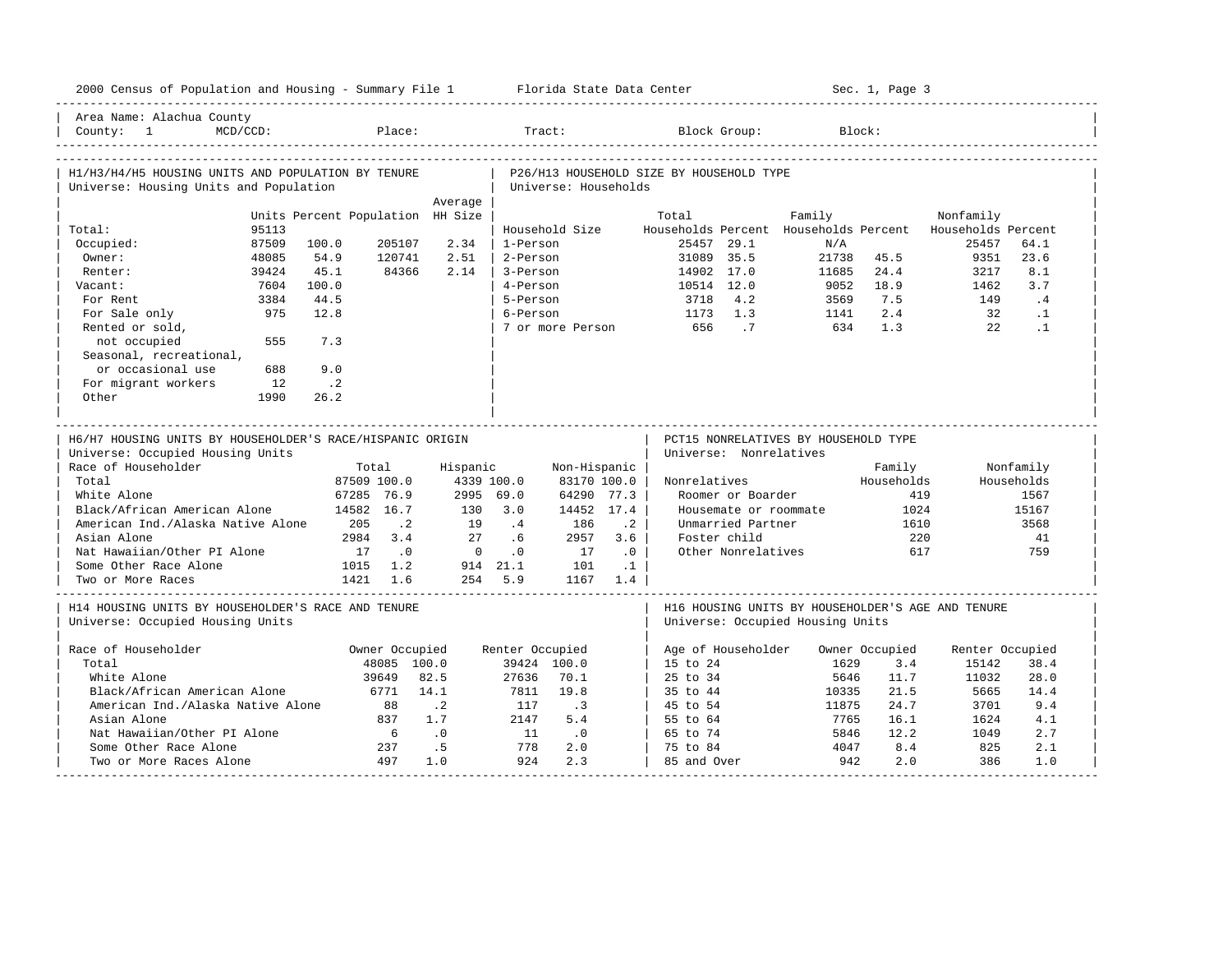| 2000 Census of Population and Housing - Summary File 1 Florida State Data Center |                 |                              |                               |                                                         | ----------------------- |        | Sec. 1, Page 1 |              |                 |           |
|----------------------------------------------------------------------------------|-----------------|------------------------------|-------------------------------|---------------------------------------------------------|-------------------------|--------|----------------|--------------|-----------------|-----------|
| Area Name: Baker County                                                          |                 |                              |                               |                                                         |                         |        |                |              |                 |           |
| County: $3$<br>Place:<br>$MCD/CCD$ :                                             |                 |                              | Tract:                        | Block Group:                                            |                         | Block: |                |              |                 |           |
| P1/P15/P16/P17/P31/P32/P33 POPULATION SUMMARY                                    |                 |                              |                               | P12/P13 POPULATION BY AGE AND SEX                       |                         |        |                |              |                 |           |
| Universe: Persons, Households, Families                                          |                 |                              |                               | Universe: Persons                                       |                         |        |                |              |                 |           |
| Total Population<br>22259                                                        | Total Families  |                              | 5599                          |                                                         | Total                   |        | Male           |              | Female          |           |
| 7043<br>Total Households                                                         |                 | Population in Families 17920 |                               |                                                         | Number                  | Pct.   | Number         | Pct.         | Number          | Pct.      |
| Population in Households 20154                                                   |                 | Average Family Size 3.20     |                               | Under 5                                                 | 1561                    | 7.0    | 768            | 6.6          | 793             | 7.5       |
| Average Household Size 2.86                                                      |                 |                              |                               | $5$ to $9$                                              | 1615                    | 7.3    | 858            | 7.3          | 757             | 7.2       |
|                                                                                  |                 |                              |                               | $10 - 14$                                               | 1834                    | 8.2    | 929            | 7.9          | 905             | 8.6       |
| P7/P8/P11 POPULATION BY RACE AND HISPANIC ORIGIN                                 |                 |                              |                               | 15 to 17                                                | 1108                    | 5.0    | 593            | 5.1          | 515             | 4.9       |
| Universe: Persons                                                                |                 |                              | Total Hispanic Non-Hispanic   | 18 and 19                                               | 716                     | 3.2    | 358            | 3.1          | 358             | 3.4       |
| Total                                                                            | 22259           | 419                          | 21840                         | 20                                                      | 312                     | 1.4    | 204            | 1.7          | 108             | 1.0       |
| White Alone                                                                      | 18707           | 318                          | 18389                         | 21                                                      | 309                     | 1.4    | 184            | 1.6          | 125             | 1.2       |
| Black or African American Alone                                                  | 3098            | 1.5                          | 3083                          | 22 to 24                                                | 869                     | 3.9    | 486            | 4.2          | 383             | 3.6       |
| American Ind. and Alaska Native Alone                                            | 85              | $\overline{\mathbf{3}}$      | 82                            | 25 to 29                                                | 1511                    | 6.8    | 833            | 7.1          | 678             | 6.4       |
| Asian Alone                                                                      | 89              | $\overline{1}$               | 88                            | 30 to 34                                                | 1635                    | 7.3    | 930            | 8.0          | 705             | 6.7       |
| Native Hawaiian/Other Pacific Islander Alone                                     | $7\phantom{0}$  | $\overline{0}$               | 7 I                           | 35 to 39                                                | 1887                    | 8.5    | 1030           | 8.8          | 857             | 8.1       |
| Some Other Race Alone                                                            | 55              | 50                           | 5 <sup>1</sup>                | 40 to 44                                                | 1805                    | 8.1    | 973            | 8.3          | 832             | 7.9       |
| Two or More Races                                                                | 218             | 32                           | 186                           | 45 to 49                                                | 1640                    | 7.4    | 893            | 7.6          | 747             | 7.1       |
|                                                                                  |                 |                              | ----------------------        | 50 to 54                                                | 1428                    | 6.4    | 755            | 6.5          | 673             | 6.4       |
| P15A-I/P16A-I/P17A-I HOUSEHOLDS AND HOUSEHOLD POPULATION BY RACE                 |                 |                              |                               | 55 to 59                                                | 1080                    | 4.9    | 551            | 4.7          | 529             | 5.0       |
| Universe: Households and Population in Households                                |                 |                              | Average                       | 60 and 61                                               | 401                     | 1.8    | 209            | 1.8          | 192             | 1.8       |
| Householder:                                                                     | Households      | Pop. In HH                   | HH Size                       | 62 to 64                                                | 498                     | 2.2    | 253            | 2.2          | 245             | 2.3       |
| White Alone                                                                      | 6288            | 17649                        | 2.81                          | 65 and 66                                               | 331                     | 1.5    | 159            | 1.4          | 172             | 1.6       |
| Black or African American Alone                                                  | 648             | 2195                         | $3.39$                        | 67 to 69                                                | 390                     | 1.8    | 196            | 1.7          | 194             | 1.8       |
| American Ind. and Alaska Native Alone                                            | 30              | 87                           | $2.90$                        | 70 to 74                                                | 567                     | 2.5    | 267            | 2.3          | 300             | 2.8       |
| Asian Alone                                                                      | 17              | 41                           | 2.41                          | 75 to 79                                                | 343                     | 1.5    | 142            | 1.2          | 201             | 1.9       |
| Native Hawaiian/Other Pacific Islander Alone                                     | $\overline{1}$  |                              | 2<br>2.00                     | 80 to 84                                                | 236                     | 1.1    | 64             | . 5          | 172             | 1.6       |
| Some Other Race Alone                                                            | 8               | 28                           | 3.50                          | 85 and over                                             | 183                     | .8     | 53             | .5           | 130             | 1.2       |
| Two or More Races                                                                | 51              | 152                          | 2.98                          | 65 and over                                             | 2050                    | 9.2    | 881            | 7.5          | 1169            | 11.1      |
| Hispanic                                                                         | 73              | 218                          | $2.99$                        |                                                         |                         |        |                |              |                 |           |
| White Alone, Not Hispanic                                                        | 6227            | 17470                        | 2.81                          | Median Age                                              | 34.00                   |        | 33.40          |              | 34.70           |           |
| P31A-I/P32A-I/P33A-I FAMILIES AND POPULATION IN FAMILIES                         |                 |                              |                               | P19 HOUSEHOLDS BY TYPE AND PRESENCE OF PERSONS UNDER 18 |                         |        |                |              |                 |           |
| Universe: Families and Population in Families                                    |                 | Pop. In                      | Average                       | Universe: Households                                    |                         |        |                |              | Households With |           |
| Householder:                                                                     |                 |                              | Families Families Family Size |                                                         |                         |        |                | People       |                 | No People |
| White Alone                                                                      | 4983            | 15667                        | 3.14                          |                                                         |                         |        |                | Under 18     |                 | Under 18  |
| Black or African American Alone                                                  | 539             | 1987                         | 3.69                          | Family Households:                                      |                         |        |                | 3208         |                 | 2391      |
| American Ind. and Alaska Native Alone                                            | 22              | 71                           | 3.23                          | Married Couple Family                                   |                         |        |                | 2287         |                 | 2060      |
| Asian Alone                                                                      | 13              | 37                           | 2.85                          | Other Family:                                           |                         |        |                | 921          |                 | 331       |
| Native Hawaiian/Other Pacific Islander Alone                                     | $\overline{0}$  | $\overline{0}$               | .00                           | Male Householder, no wife present                       |                         |        |                | 230          |                 | 102       |
| Some Other Race Alone                                                            | $7\overline{ }$ | 27                           | 3.86                          | Female Householder, no husband present                  |                         |        |                | 691          |                 | 229       |
| Two or More Races                                                                | 35              | 131                          | 3.74                          | Nonfamily Households:                                   |                         |        |                | 44           |                 | 1400      |
| Hispanic                                                                         | 58              | 193                          | 3.33                          | Male Householder                                        |                         |        |                | 35           |                 | 641       |
| White Alone, Not Hispanic                                                        | 4936            | 15511                        | $3.14$                        | Female Householder                                      |                         |        |                | $\mathsf{Q}$ |                 | 759       |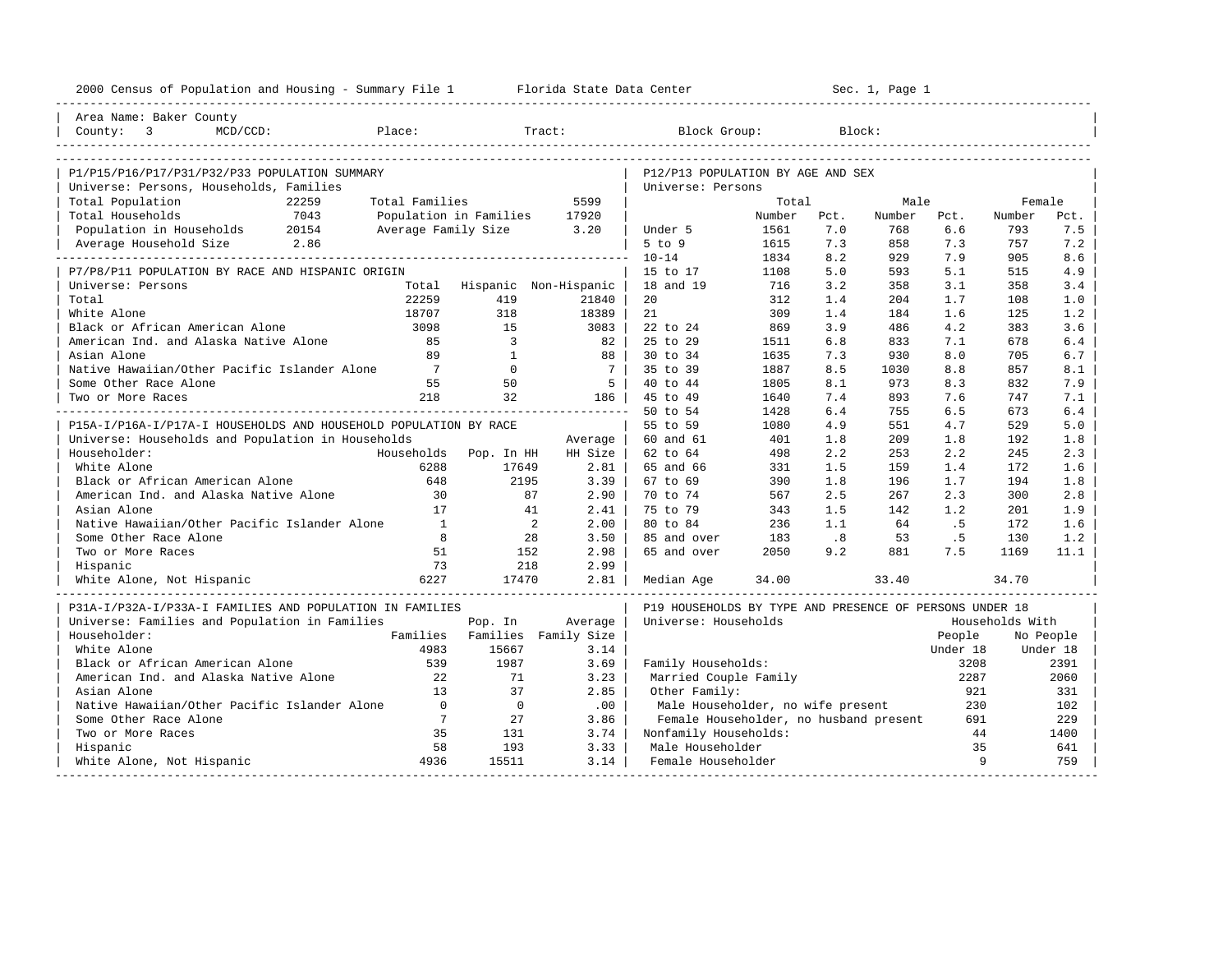2000 Census of Population and Housing - Summary File 1 Florida State Data Center Sec. 1, Page 2 ---------------------------------------------------------------------------------------------------------------------------------------------------- Area Name: Baker County | County: 3 MCD/CCD: Place: Tract: Block Group: Block: | ---------------------------------------------------------------------------------------------------------------------------------------------------- +---------------------------------------------------------------------------------------------------------------------------------------------------+ | P34/P35 FAMILY TYPE BY PRESENCE AND AGE |P27/P30 RELATIONSHIP BY HOUSEHOLD TYPE |P28 RELATIONSHIP BY HOUSEHOLD TYPE | | OF OWN AND RELATED CHILDREN |Universe: Persons | FOR THE POPULATION UNDER 18 | | Universe: Families With | Total 65 & Over |Universe: Persons | | With Own Related |Population in households: 20154 1819 |Total: 6118 | | Children Children | In family households: 18395 1280 | In households: 6102 | | Married couple family: 4347 4347 | Householder: 5599 726 | Householder or spouse 7 | | Children under 18: 2136 2270 | Male 4110 549 | Related child: 5922<br>| Under 6 only 424 473 | Female 428 5335 5922 | Cwn child: 5335 | Under 6 only 424 473 | Female 1489 177 | Own child: 5335 | | Under 6 and 6 to 17 | 446 | 517 | Spouse | 4347 | 4347 | 395 | In married couple family | 3970<br>| 6 to 17 only | 1266 | 1280 | Parent | 124 | 71 | In other family: % 6 to 17 only 126 1266 1280 | Parent 124 124 71 | In other family:<br>No children under 18 2211 2077 | Child 120 1 6821 | No spouse present: No children under 18 2211 2077 | Child 6821 6821 No spouse present: 1365 0ther family: 1252 1252 | Natural born or adopted 6259 | Male householder 317 | Male hhdr. No wife: 332 332 | Step 562 | Female householder 1048 | | Children under 18: 201 224 | Grandchild 555 | Other relatives: 587 | | Under 6 only 55 55 | Brother or sister 138 | Grandchild 467 | | Under 6 and 6 to 17 28 37 | Other relatives 336 77 | Other relatives 120 | | 6 to 17 only 118 132 | Nonrelatives 475 11 | Nonrelatives 173 | | No children under 18 131 108 | In nonfamily households: 1759 539 | In group quarters: 16 | | Female hhdr. No hus.: 920 920 | Male householder: 676 133 | Institutional 2 | | Children under 18: 566 686 | Living alone 524 121 | Noninstitutional 14 | | Under 6 only 114 142 | Not living alone 152 12 |---------------------------------------------| Under 6 and 6 to 17 109 139 | Female householder: 768 385 | P18 HOUSEHOLD SIZE, HOUSEHOLD TYPE<br>6 to 17 only 343 405 | Living alone 679 363 | AND PRESENCE OF OWN CHILDREN  $\begin{array}{ccccccccccccc} 6 & \text{to} & 17 & \text{only} & & & 343 & & 405 & | & & \text{Living alone} & & & 679 & & 363 & | & & \text{AND PRESENCE OF OWN CHILDREN} \\ \text{No children under 18} & & & 354 & & 234 & | & & \text{Not living alone} & & & 89 & & 22 & | \text{Universe: Households} & & & & \end{array}$ No children under 18 354 234 | Not living alone 89 22 | Universe: Households | Nonrelatives | 89 22 | Universe: Households | | | Nonrelatives 315 21 |1-person households: 1203 | |------------------------------------------------| In group quarters: 2105 231 | Male householder 524 | P21 HOUSEHOLD TYPE BY AGE OF HOUSEHOLDER | Institutional  $\begin{array}{cccc} 79 & 2031 & 222 & | \text{ Female householder} \\ 1 \text{Moinstitutional} & 74 & 9 & | \text{2 or more person households} \end{array}$  5840 | The Community of the Community of the Community of the Community of the Community of the Community of the Community of the Community of the Community of the Community of the Community of the Community of the Community of  $Family$  households: 5599 | Family Nonfamily |----------------------------------------------------| Married couple: 4347 | | Householder age: Households Households |PCT14 HOUSEHOLDS BY SEX OF UNMARRIED PARTNERS | With own child. under 18 2136 | | 15 to 24 301 83 |Universe: Households | No own child. under 18 2211 | | 25 to 34 1075 158 | | Other family - no spouse pres. 1252 | % 195 to 44 1436 201 | Unmarried partner households 364 | Male householder: 332<br>15 to 54 1225 236 | Male householder and male partner 14 | With own child. under 18 201

| 45 to 54 1225 236 | Male householder and male partner 14 | With own child. under 18 201 | | 55 to 64 836 248 | Male householder and female partner 192 | No own child. under 18 131 | | 6524 524 | Female householder and female partner 11 | Female householder: 920<br>| 184 | Female householder and male partner 147 | With own child. under 18 566<br>| 1854 | So | All other households 6679 | No own child. under 1 | 75 to 84 171 184 | Female householder and male partner 147 | With own child. under 18 566 | | 85 and over 31 50 |All other households 6679 | No own child. under 18 354 | | Total 5599 1444 | | Nonfamily households: 241 |

+---------------------------------------------------------------------------------------------------------------------------------------------------+

| Male householder 152 | Female householder 89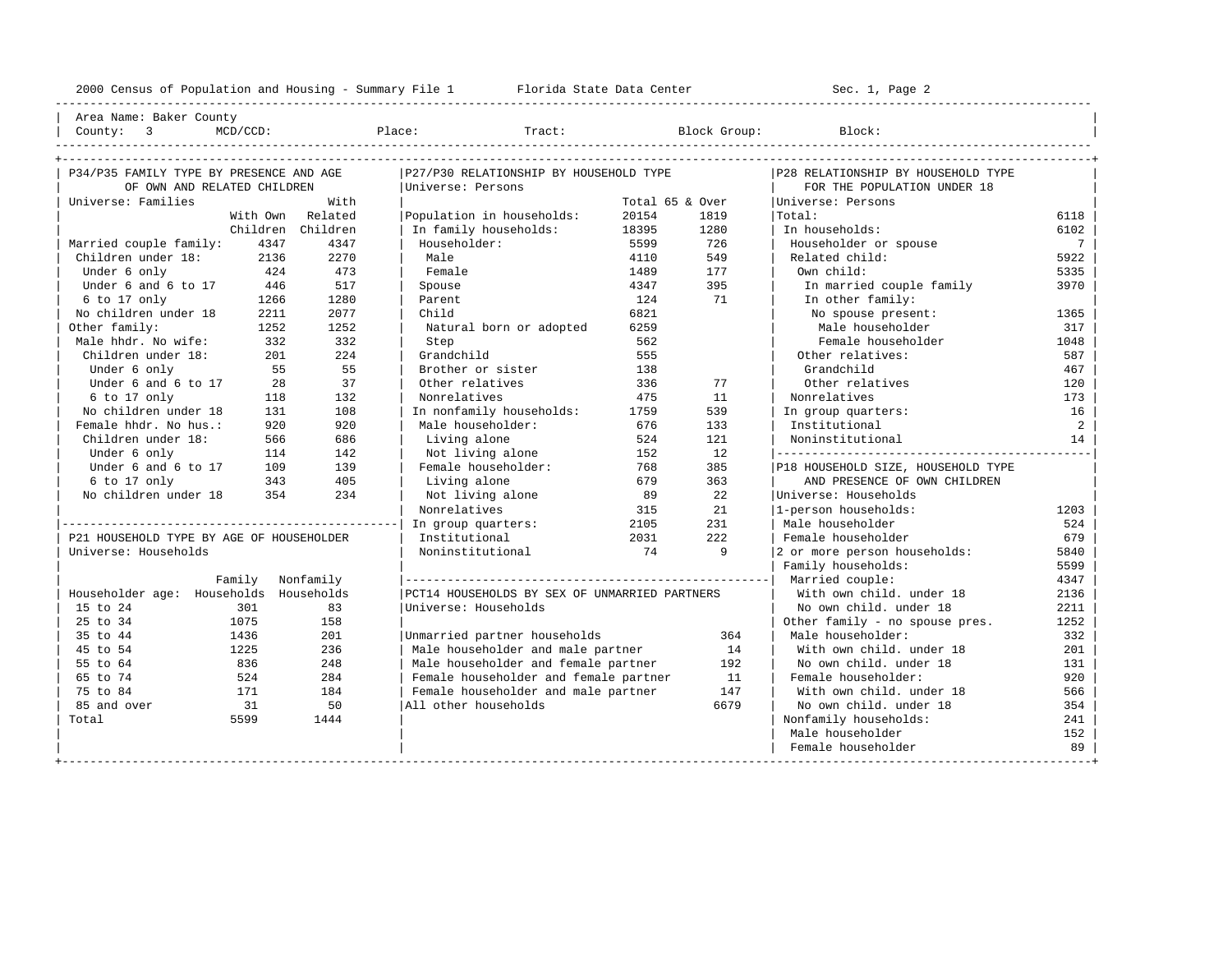| 2000 Census of Population and Housing - Summary File 1 Florida State Data Center              |                                  |                 |                 |                      |           |                                                                |                       |        |            | Sec. 1, Page 3 |                                                          |              |
|-----------------------------------------------------------------------------------------------|----------------------------------|-----------------|-----------------|----------------------|-----------|----------------------------------------------------------------|-----------------------|--------|------------|----------------|----------------------------------------------------------|--------------|
| Area Name: Baker County<br>Country: 3<br>$MCD/CCD$ :                                          | Place:                           |                 | Tract:          |                      |           |                                                                | Block Group:          |        | Block:     |                |                                                          |              |
| H1/H3/H4/H5 HOUSING UNITS AND POPULATION BY TENURE<br>Universe: Housing Units and Population  |                                  |                 |                 | Universe: Households |           | P26/H13 HOUSEHOLD SIZE BY HOUSEHOLD TYPE                       |                       |        |            |                |                                                          |              |
|                                                                                               |                                  | Average         |                 |                      |           |                                                                |                       |        |            |                |                                                          |              |
|                                                                                               | Units Percent Population HH Size |                 |                 |                      |           | Total                                                          |                       | Family |            |                | Nonfamily                                                |              |
| 7592<br>Total:                                                                                |                                  |                 |                 | Household Size       |           |                                                                |                       |        |            |                | Households Percent Households Percent Households Percent |              |
| Occupied:<br>7043                                                                             | 100.0<br>20154                   | 2.86            | 1-Person        |                      |           |                                                                | 1203 17.1             |        | N/A        |                | 1203                                                     | 83.3         |
| Owner:<br>5722                                                                                | 81.2<br>16601                    | 2.90            | 2-Person        |                      |           |                                                                | 2185 31.0             |        | 1994       | 35.6           | 191                                                      | 13.2         |
| 1321<br>Renter:                                                                               | 18.8<br>3553                     | 2.69            | 3-Person        |                      |           | 1508                                                           | 21.4                  |        | 1474       | 26.3           | 34                                                       | 2.4          |
| 549<br>Vacant:                                                                                | 100.0                            |                 | 4-Person        |                      |           |                                                                | 1211 17.2             |        | 1201       | 21.5           | 10                                                       | .7           |
| For Rent<br>110                                                                               | 20.0                             |                 | 5-Person        |                      |           | 600                                                            | 8.5                   |        | 596        | 10.6           | $\overline{4}$                                           | $\cdot$ 3    |
| For Sale only<br>44                                                                           | 8.0                              |                 | 6-Person        |                      |           | 218                                                            | 3.1                   |        | 216        | 3.9            | $\overline{2}$                                           | $\cdot$ 1    |
| Rented or sold,                                                                               |                                  |                 |                 | 7 or more Person     |           | 118                                                            | 1.7                   |        | 118        | 2.1            | $\Omega$                                                 | .0           |
| not occupied<br>120                                                                           | 21.9                             |                 |                 |                      |           |                                                                |                       |        |            |                |                                                          |              |
| Seasonal, recreational,                                                                       |                                  |                 |                 |                      |           |                                                                |                       |        |            |                |                                                          |              |
| or occasional use<br>98                                                                       | 17.9                             |                 |                 |                      |           |                                                                |                       |        |            |                |                                                          |              |
| For migrant workers<br>$\overline{\phantom{0}}$                                               | $\overline{\phantom{0}}$ .0      |                 |                 |                      |           |                                                                |                       |        |            |                |                                                          |              |
| Other<br>177                                                                                  | 32.2                             |                 |                 |                      |           |                                                                |                       |        |            |                |                                                          |              |
|                                                                                               |                                  |                 |                 |                      |           |                                                                |                       |        |            |                |                                                          |              |
| H6/H7 HOUSING UNITS BY HOUSEHOLDER'S RACE/HISPANIC ORIGIN<br>Universe: Occupied Housing Units |                                  |                 |                 |                      |           | PCT15 NONRELATIVES BY HOUSEHOLD TYPE<br>Universe: Nonrelatives |                       |        |            |                |                                                          |              |
| Race of Householder                                                                           | Total                            | Hispanic        |                 | Non-Hispanic         |           |                                                                |                       |        |            | Family         |                                                          | Nonfamily    |
| Total                                                                                         | 7043 100.0                       |                 | 73 100.0        | 6970 100.0           |           | Nonrelatives                                                   |                       |        |            | Households     |                                                          | Households   |
| White Alone                                                                                   | 6288 89.3                        |                 | 61 83.6         | 6227 89.3            |           |                                                                | Roomer or Boarder     |        |            |                | 46                                                       | 39           |
| Black/African American Alone                                                                  | 648 9.2                          |                 | $1 \quad 1.4$   | 647                  | 9.3       |                                                                | Housemate or roommate |        |            |                | 39                                                       | 72           |
| American Ind./Alaska Native Alone                                                             | .4<br>30                         |                 | $1 \quad 1.4$   | 29                   | .4        |                                                                | Unmarried Partner     |        |            |                | 218                                                      | 146          |
| Asian Alone                                                                                   | $\cdot$ . 2<br>17                |                 | $1 \quad 1.4$   | 16                   | $\cdot$ 2 |                                                                | Foster child          |        |            |                | 64                                                       | 5            |
| Nat Hawaiian/Other PI Alone                                                                   | $\overline{1}$<br>.0             |                 | $0 \qquad .0$   | $\overline{1}$       | .0        |                                                                | Other Nonrelatives    |        |            |                | 108                                                      | 53           |
| Some Other Race Alone                                                                         | 8 <sup>8</sup><br>$\cdot$ 1      |                 | 8 11.0          | $\overline{0}$       | .0        |                                                                |                       |        |            |                |                                                          |              |
| Two or More Races                                                                             | 51<br>$\cdot$ 7                  |                 | $1 \quad 1.4$   | 50                   | .7        |                                                                |                       |        |            |                |                                                          |              |
| H14 HOUSING UNITS BY HOUSEHOLDER'S RACE AND TENURE<br>Universe: Occupied Housing Units        |                                  |                 |                 |                      |           | Universe: Occupied Housing Units                               |                       |        |            |                | H16 HOUSING UNITS BY HOUSEHOLDER'S AGE AND TENURE        |              |
|                                                                                               |                                  |                 |                 |                      |           |                                                                |                       |        |            |                |                                                          |              |
| Race of Householder                                                                           | Owner Occupied                   |                 | Renter Occupied |                      |           | Age of Householder                                             |                       |        |            | Owner Occupied | Renter Occupied                                          |              |
| Total<br>White Alone                                                                          | 5722 100.0<br>5159               | 90.2            | 1129            | 1321 100.0<br>85.5   |           | $15$ to $24$<br>$25 \text{ to } 34$                            |                       |        | 188<br>879 | 3.3<br>15.4    | 196<br>354                                               | 14.8<br>26.8 |
|                                                                                               |                                  |                 |                 | 11.9                 |           |                                                                |                       |        |            |                |                                                          |              |
| Black/African American Alone                                                                  | 491<br>19                        | 8.6             | 157<br>11       |                      |           | 35 to 44                                                       |                       |        | 1340       | 23.4           | 297                                                      | 22.5         |
| American Ind./Alaska Native Alone                                                             |                                  | $\cdot$ 3       |                 | .8                   |           | 45 to 54                                                       |                       |        | 1264       | 22.1           | 197                                                      | 14.9         |
| Asian Alone                                                                                   | 11                               | $\cdot$ 2       | 6               | .5                   |           | 55 to 64                                                       |                       |        | 965        | 16.9           | 119                                                      | 9.0          |
| Nat Hawaiian/Other PI Alone                                                                   | $\sim$ 1                         | .0              | $\Omega$        | .0                   |           | 65 to 74                                                       |                       |        | 716<br>302 | 12.5           | 92<br>53                                                 | 7.0          |
| Some Other Race Alone<br>Two or More Races Alone                                              | $\overline{2}$<br>39             | $\cdot$ 0<br>.7 | 6<br>12.        | .5<br>.9             |           | 75 to 84<br>85 and Over                                        |                       |        | 68         | 5.3<br>1.2     | 13                                                       | 4.0<br>1.0   |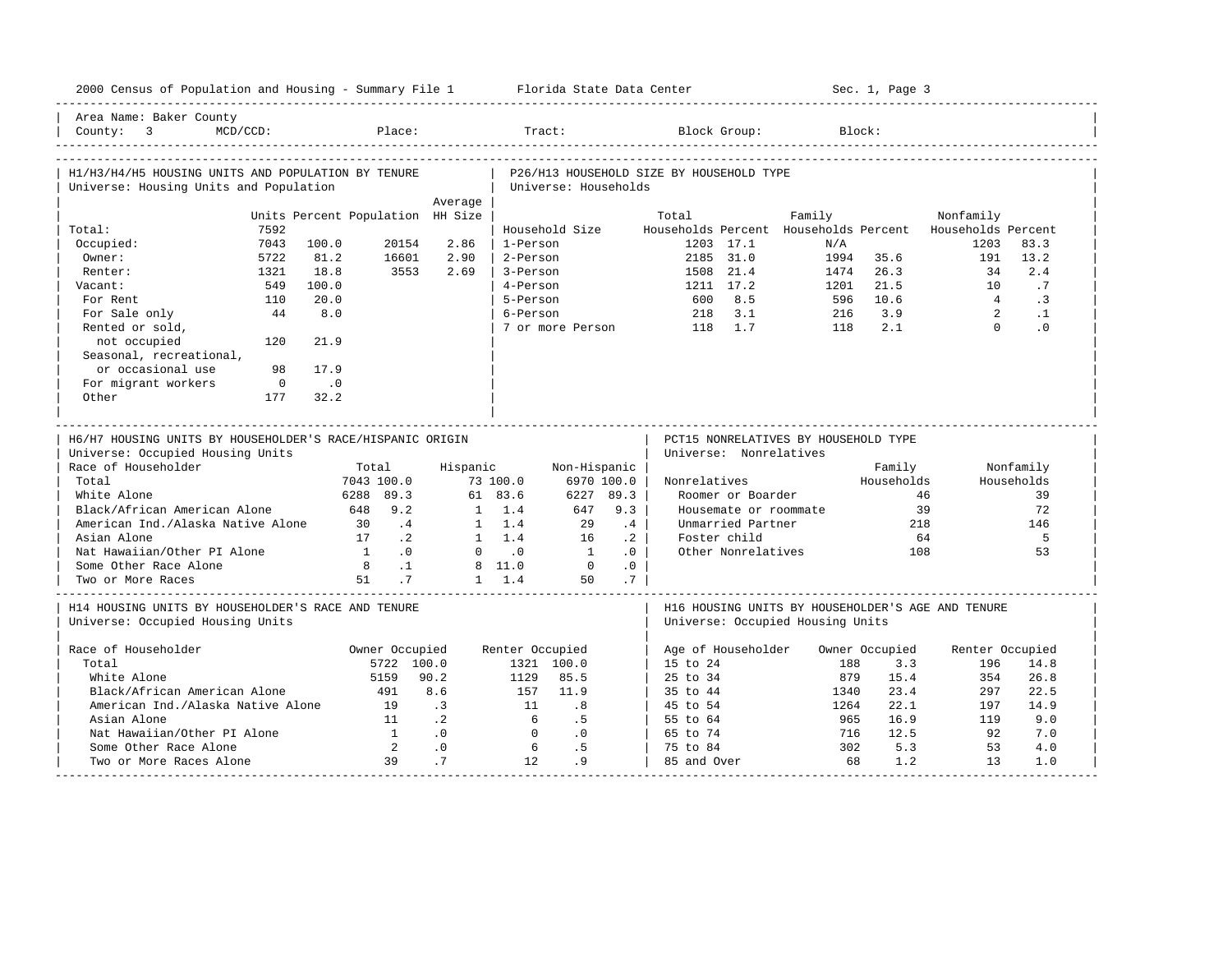| 2000 Census of Population and Housing - Summary File 1 Florida State Data Center |                |                               |                       |                                                         |        |      | Sec. 1, Page 1 |          |                 |           |
|----------------------------------------------------------------------------------|----------------|-------------------------------|-----------------------|---------------------------------------------------------|--------|------|----------------|----------|-----------------|-----------|
| Area Name: Bay County                                                            |                |                               |                       |                                                         |        |      |                |          |                 |           |
| County: 5<br>Place:<br>$MCD/CCD$ :                                               |                |                               | Tract:                | Block Group:                                            |        |      | Block:         |          |                 |           |
|                                                                                  |                |                               |                       |                                                         |        |      |                |          |                 |           |
| P1/P15/P16/P17/P31/P32/P33 POPULATION SUMMARY                                    |                |                               |                       | P12/P13 POPULATION BY AGE AND SEX                       |        |      |                |          |                 |           |
| Universe: Persons, Households, Families                                          |                |                               |                       | Universe: Persons                                       |        |      |                |          |                 |           |
| Total Population<br>148217                                                       | Total Families |                               | 40480                 |                                                         | Total  |      | Male           |          | Female          |           |
| 59597<br>Total Households                                                        |                | Population in Families 118228 |                       |                                                         | Number | Pct. | Number         | Pct.     | Number          | Pct.      |
| Population in Households 144873                                                  |                | Average Family Size 2.92      |                       | Under 5                                                 | 8979   | 6.1  | 4639           | 6.3      | 4340            | 5.8       |
| Average Household Size 2.43                                                      |                |                               |                       | $5$ to $9$                                              | 10103  | 6.8  | 5210           | 7.1      | 4893            | 6.5       |
|                                                                                  |                |                               |                       | $10 - 14$                                               | 10331  | 7.0  | 5275           | 7.2      | 5056            | 6.8       |
| P7/P8/P11 POPULATION BY RACE AND HISPANIC ORIGIN                                 |                |                               |                       | 15 to 17                                                | 6229   | 4.2  | 3195           | 4.4      | 3034            | 4.1       |
| Universe: Persons                                                                | Total          |                               | Hispanic Non-Hispanic | 18 and 19                                               | 3888   | 2.6  | 2009           | 2.7      | 1879            | 2.5       |
| Total                                                                            | 148217         | 3591                          | 144626                | 20                                                      | 1921   | 1.3  | 996            | 1.4      | 925             | 1.2       |
| White Alone                                                                      | 124761         | 2053                          | 122708                | 21                                                      | 1703   | 1.1  | 894            | 1.2      | 809             | 1.1       |
| Black or African American Alone                                                  | 15772          | 246                           | 15526                 | 22 to 24                                                | 5331   | 3.6  | 2769           | 3.8      | 2562            | 3.4       |
| American Ind. and Alaska Native Alone                                            | 1159           | 63                            | 1096                  | 25 to 29                                                | 9661   | 6.5  | 4909           | 6.7      | 4752            | 6.4       |
| Asian Alone                                                                      | 2561           | 27                            | 2534                  | 30 to 34                                                | 10078  | 6.8  | 5126           | 7.0      | 4952            | 6.6       |
| Native Hawaiian/Other Pacific Islander Alone                                     | 115            | $\overline{4}$                | - 111                 | 35 to 39                                                | 12604  | 8.5  | 6383           | 8.7      | 6221            | 8.3       |
| Some Other Race Alone                                                            | 980            | 816                           | 164                   | 40 to 44                                                | 12394  | 8.4  | 6162           | 8.4      | 6232            | 8.3       |
| Two or More Races                                                                | 2869           | 382                           | $2487$                | 45 to 49                                                | 10626  | 7.2  | 5203           | 7.1      | 5423            | 7.2       |
|                                                                                  |                |                               |                       | 50 to 54                                                | 9738   | 6.6  | 4831           | 6.6      | 4907            | 6.6       |
| P15A-I/P16A-I/P17A-I HOUSEHOLDS AND HOUSEHOLD POPULATION BY RACE                 |                |                               |                       | 55 to 59                                                | 7895   | 5.3  | 3862           | 5.3      | 4033            | 5.4       |
| Universe: Households and Population in Households                                |                |                               | Average               | 60 and 61                                               | 2867   | 1.9  | 1371           | 1.9      | 1496            | 2.0       |
| Householder:                                                                     |                | Households Pop. In HH         | HH Size               | 62 to 64                                                | 4052   | 2.7  | 1898           | 2.6      | 2154            | 2.9       |
| White Alone                                                                      | 51753          | 123851                        | 2.39                  | 65 and 66                                               | 2570   | 1.7  | 1255           | 1.7      | 1315            | 1.8       |
| Black or African American Alone                                                  | 5640           | 14963                         | $2.65$                | 67 to 69                                                | 3618   | 2.4  | 1723           | 2.3      | 1895            | 2.5       |
| American Ind. and Alaska Native Alone                                            | 452            | 1218                          | 2.69                  | 70 to 74                                                | 5554   | 3.7  | 2561           | 3.5      | 2993            | 4.0       |
| Asian Alone                                                                      | 678            | 1981                          | 2.92                  | 75 to 79                                                | 4044   | 2.7  | 1661           | 2.3      | 2383            | 3.2       |
| Native Hawaiian/Other Pacific Islander Alone                                     | 35             | 98                            | 2.80                  | 80 to 84                                                | 2280   | 1.5  | 924            | 1.3      | 1356            | 1.8       |
| Some Other Race Alone                                                            | 251            | 764                           | 3.04                  | 85 and over                                             | 1751   | 1.2  | 550            | .7       | 1201            | 1.6       |
| Two or More Races                                                                | 788            | 1998                          | 2.54                  | 65 and over                                             | 19817  | 13.4 | 8674           | 11.8     | 11143           | 14.9      |
| Hispanic                                                                         | 1104           | 3004                          | 2.72                  |                                                         |        |      |                |          |                 |           |
| White Alone, Not Hispanic                                                        |                |                               | 2.39                  | Median Age                                              | 37.40  |      | 36.40          |          | 38.40           |           |
| P31A-I/P32A-I/P33A-I FAMILIES AND POPULATION IN FAMILIES                         |                |                               |                       | P19 HOUSEHOLDS BY TYPE AND PRESENCE OF PERSONS UNDER 18 |        |      |                |          |                 |           |
| Universe: Families and Population in Families                                    |                | Pop. In                       | Average               | Universe: Households                                    |        |      |                |          | Households With |           |
| Householder:                                                                     |                | Families Families Family Size |                       |                                                         |        |      |                | People   |                 | No People |
| White Alone                                                                      | 35137          | 100812                        | 2.87                  |                                                         |        |      |                | Under 18 |                 | Under 18  |
| Black or African American Alone                                                  | 3839           | 12457                         | 3.24                  | Family Households:                                      |        |      |                | 19822    |                 | 20658     |
| American Ind. and Alaska Native Alone                                            | 327            | 994                           | 3.04                  | Married Couple Family                                   |        |      |                | 13211    |                 | 17757     |
| Asian Alone                                                                      | 487            | 1698                          | 3.49                  | Other Family:                                           |        |      |                | 6611     |                 | 2901      |
| Native Hawaiian/Other Pacific Islander Alone                                     | 22             | 76                            | 3.45                  | Male Householder, no wife present                       |        |      |                | 1492     |                 | 868       |
| Some Other Race Alone                                                            | 177            | 634                           | 3.58                  | Female Householder, no husband present                  |        |      |                | 5119     |                 | 2033      |
| Two or More Races                                                                | 491            | 1557                          | 3.17                  | Nonfamily Households:                                   |        |      |                | 329      |                 | 18788     |
| Hispanic                                                                         | 760            | 2441                          | 3.21                  | Male Householder                                        |        |      |                | 257      |                 | 9205      |
| White Alone, Not Hispanic                                                        | 34644          | 99285                         | $2.87$                | Female Householder                                      |        |      |                | 72       |                 | 9583      |
|                                                                                  |                |                               |                       |                                                         |        |      |                |          |                 |           |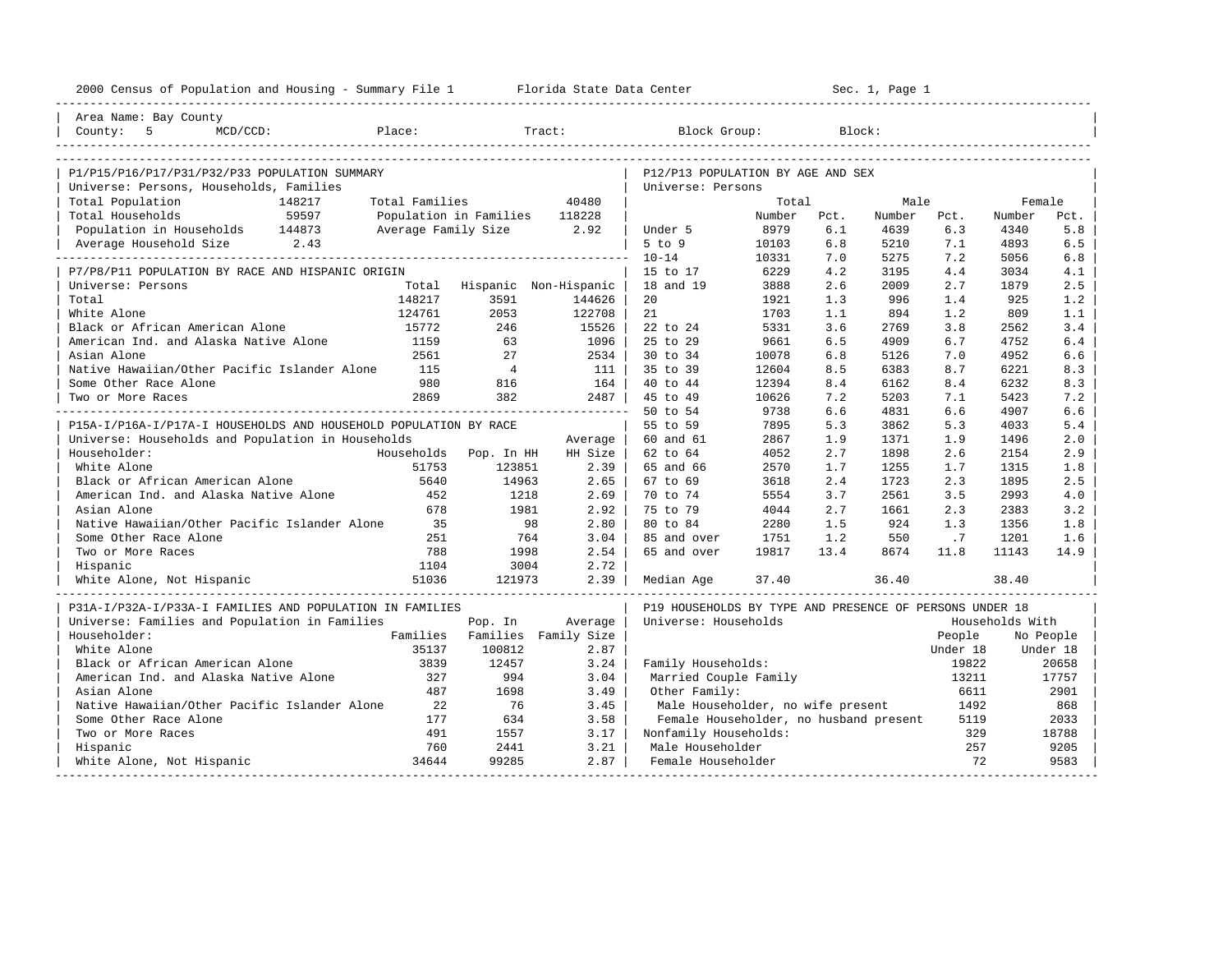| Male householder 2269 | Female householder | 1362

2000 Census of Population and Housing - Summary File 1 Florida State Data Center Sec. 1, Page 2 ---------------------------------------------------------------------------------------------------------------------------------------------------- Area Name: Bay County | County: 5 MCD/CCD: Place: Tract: Block Group: Block: | ---------------------------------------------------------------------------------------------------------------------------------------------------- +---------------------------------------------------------------------------------------------------------------------------------------------------+ | P34/P35 FAMILY TYPE BY PRESENCE AND AGE |P27/P30 RELATIONSHIP BY HOUSEHOLD TYPE |P28 RELATIONSHIP BY HOUSEHOLD TYPE | | OF OWN AND RELATED CHILDREN |Universe: Persons | FOR THE POPULATION UNDER 18 | | Universe: Families With | Total 65 & Over |Universe: Persons | With Own Related | Population in households: 144873 18956 | Total: 35642<br>Children Children | In family households: 121236 13185 | In households: 35530 | Children Children | In family households: 121236 13185 | In households: 35530 | | Married couple family: 30968 30968 | Householder: 40480 7327 | Householder or spouse 59 | | Children under 18: 12398 13171 | Male 29420 5975 | Related child: 34664<br>| Under 6 only 2778 2010 | Female 2010 11060 1352 | Own child: 31921 | Under 6 only 2778 3040 | Female 11060 1352 | Own child: 31921 | | Under 6 and 6 to 17 2283 2472 | Spouse 30968 4674 | In married couple family 22302 | | 6 to 17 only 7337 7659 | Parent 939 614 | In other family: | | No children under 18 18570 17797 | Child 40446 | No spouse present: 9619 | | Other family: 9512 9512 | Natural born or adopted 37267 | Male householder 2080 | Male hhdr. No wife: 2360 2360 | Step 3179 | Female householder 7539<br>Children under 18: 1347 1478 | Grandchild 2716 | Other relatives: 2743 | Children under 18: 1347 1478 | Grandchild 2716 | Other relatives: 2743<br>| Under 6 only 337 367 | Brother or sister 2945 | Grandchild 2220 | Under 6 only 337 367 | Brother or sister 945 | Grandchild 2220 | Under 6 and 6 to 17 146 178 | Other relatives 1734 482 | Other relatives 523 | 6 to 17 only 864 933 | Nonrelatives 3008 88 | Nonrelatives 807 | 882 | In nonfamily households: 23637 5771 | In group quarters: | Female hhdr. No hus.: 7152 7152 | Male householder: 9462 1552 | Institutional 98 | | Children under 18: 4490 5103 | Living alone 7193 1403 | Noninstitutional 14 | | Under 6 only 1010 1174 | Not living alone 2269 149 |---------------------------------------------| Under 6 and 6 to 17 709 911 | Female householder: 9655 3997 |P18 HOUSEHOLD SIZE, HOUSEHOLD TYPE<br>6 to 17 only 2771 3018 | Living alone 8293 3858 | AND PRESENCE OF OWN CHILDREN | 6 to 17 only 2771 3018 | Living alone 8293 3858 | AND PRESENCE OF OWN CHILDREN | No children under 18 2662 2049 | Not living alone 1362 139 | Universe: Households | Nonrelatives | Nonrelatives | 1362 | 1-person households | Nonrelatives | 1362 | 1-person households | Nonrelatives | 1362 | 1-person hous | | Nonrelatives 4520 222 |1-person households: 15486 | |------------------------------------------------| In group quarters: 3344 861 | Male householder 7193 | | P21 HOUSEHOLD TYPE BY AGE OF HOUSEHOLDER | Institutional 2440 711 | Female householder 8293 | Universe: Households | Noninstitutional 904 150 | 2 or more person households: 44111 Family households: 40480 | Family Nonfamily |----------------------------------------------------| Married couple: 30968 | | Householder age: Households Households |PCT14 HOUSEHOLDS BY SEX OF UNMARRIED PARTNERS | With own child. under 18 12398 | | 15 to 24 1782 1585 | Universe: Households | No own child. under 18 18570<br>| 18570 | 18570 | 18570 | 18570 | 19512 | 25 to 34 6786 2780 | | Other family - no spouse pres. 9512 | % 10335 3287 |Unmarried partner households 3336 | Male householder: 2360 | 2360<br>1347 3286 1347 3200 | Male householder and male partner 328 | With own child. under 18 1347 | 45 to 54 8232 3200 | Male householder and male partner 128 | With own child. under 18 1347 | | 55 to 64 6018 2716 | Male householder and female partner 1725 | No own child. under 18 1013 | | 65 to 74 4894 2722 | Female householder and female partner 145 | Female householder: 7152 | % 75 to 84 2070 2211 | Female householder and male partner 2008 | With own child. under 18 2662<br>2662 | 85 and over 2663 2662 | All other households 2662 56261 | No own child. under 18 | 85 and over 363 616 |All other households 56261 | No own child. under 18 2662 | | Total 40480 19117 | | Nonfamily households: 3631 |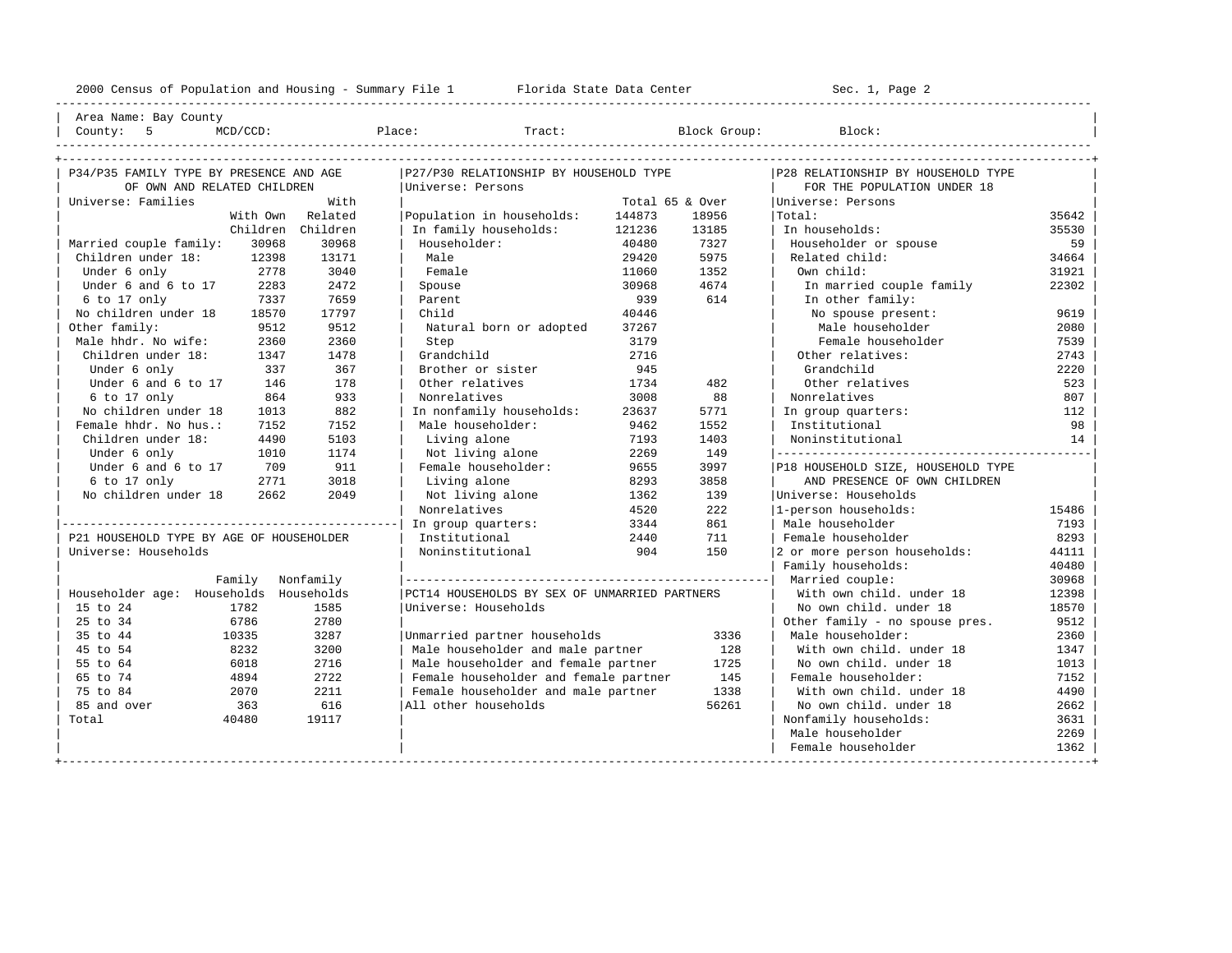| 2000 Census of Population and Housing - Summary File 1 Florida State Data Center             |            |                  |                                             |                 |                                                                  |            |                      |                        |                                       | Sec. 1, Page 3 |                                                   |            |
|----------------------------------------------------------------------------------------------|------------|------------------|---------------------------------------------|-----------------|------------------------------------------------------------------|------------|----------------------|------------------------|---------------------------------------|----------------|---------------------------------------------------|------------|
| Area Name: Bay County<br>County: $5$<br>$MCD/CCD$ :                                          |            | Place:           |                                             |                 | Tract:                                                           |            |                      | Block Group:           |                                       | Block:         |                                                   |            |
| H1/H3/H4/H5 HOUSING UNITS AND POPULATION BY TENURE<br>Universe: Housing Units and Population |            |                  |                                             |                 | P26/H13 HOUSEHOLD SIZE BY HOUSEHOLD TYPE<br>Universe: Households |            |                      |                        |                                       |                |                                                   |            |
|                                                                                              |            |                  | Average<br>Units Percent Population HH Size |                 |                                                                  |            | Total                |                        | Family                                |                | Nonfamily                                         |            |
| Total:<br>78435                                                                              |            |                  |                                             |                 | Household Size                                                   |            |                      |                        | Households Percent Households Percent |                | Households Percent                                |            |
| 59597<br>Occupied:                                                                           | 100.0      | 144873           | 2.43                                        | 1-Person        |                                                                  |            | 15486 26.0           |                        | N/A                                   |                | 15486                                             | 81.0       |
| Owner:<br>40887                                                                              | 68.6       | 101271           | 2.48                                        | 2-Person        |                                                                  |            | 21696 36.4           |                        | 18698                                 | 46.2           | 2998                                              | 15.7       |
| 18710<br>Renter:                                                                             | 31.4       | 43602            | 2.33                                        | 3-Person        |                                                                  |            | 10278 17.2           |                        | 9831                                  | 24.3           | 447                                               | 2.3        |
| 18838<br>Vacant:                                                                             | 100.0      |                  |                                             | 4-Person        |                                                                  |            |                      | 7654 12.8              | 7518                                  | 18.6           | 136                                               | .7         |
| 5506<br>For Rent                                                                             | 29.2       |                  |                                             | 5-Person        |                                                                  |            | 3061                 | 5.1                    | 3028                                  | 7.5            | 33                                                | $\cdot$ 2  |
| For Sale only<br>1213                                                                        | 6.4        |                  |                                             | 6-Person        |                                                                  |            | 973                  | 1.6                    | 959                                   | 2.4            | 14                                                | $\cdot$ 1  |
| Rented or sold,                                                                              |            |                  |                                             |                 | 7 or more Person                                                 |            | 449                  | 8 <sup>1</sup>         | 446                                   | 1.1            | $\overline{3}$                                    | $\cdot$ 0  |
| not occupied<br>533                                                                          | 2.8        |                  |                                             |                 |                                                                  |            |                      |                        |                                       |                |                                                   |            |
| Seasonal, recreational,                                                                      |            |                  |                                             |                 |                                                                  |            |                      |                        |                                       |                |                                                   |            |
| or occasional use<br>8810                                                                    | 46.8       |                  |                                             |                 |                                                                  |            |                      |                        |                                       |                |                                                   |            |
| For migrant workers<br>$\overline{4}$                                                        | $\cdot$ .0 |                  |                                             |                 |                                                                  |            |                      |                        |                                       |                |                                                   |            |
| Other<br>2772                                                                                | 14.7       |                  |                                             |                 |                                                                  |            |                      |                        |                                       |                |                                                   |            |
|                                                                                              |            |                  |                                             |                 |                                                                  |            |                      |                        |                                       |                |                                                   |            |
| ____________________________                                                                 |            |                  |                                             |                 |                                                                  |            |                      |                        |                                       |                |                                                   |            |
| H6/H7 HOUSING UNITS BY HOUSEHOLDER'S RACE/HISPANIC ORIGIN                                    |            |                  |                                             |                 |                                                                  |            |                      |                        | PCT15 NONRELATIVES BY HOUSEHOLD TYPE  |                |                                                   |            |
| Universe: Occupied Housing Units                                                             |            |                  |                                             |                 |                                                                  |            |                      | Universe: Nonrelatives |                                       |                |                                                   |            |
| Race of Householder                                                                          |            | Total            | Hispanic                                    |                 | Non-Hispanic                                                     |            |                      |                        |                                       | Family         |                                                   | Nonfamily  |
| Total                                                                                        |            | 59597 100.0      |                                             | 1104 100.0      | 58493 100.0                                                      |            | Nonrelatives         |                        |                                       | Households     |                                                   | Households |
| White Alone                                                                                  |            | 51753 86.8       |                                             | 717 64.9        | 51036 87.3                                                       |            |                      | Roomer or Boarder      |                                       | 345            |                                                   | 517        |
| Black/African American Alone                                                                 |            | 5640<br>9.5      | 38                                          | 3.4             | 5602                                                             | 9.6        |                      |                        | Housemate or roommate                 | 466            |                                                   | 1442       |
| American Ind./Alaska Native Alone                                                            |            | .8<br>452        | 19                                          | 1.7             | 433                                                              | .7         |                      | Unmarried Partner      |                                       | 1434           |                                                   | 1902       |
| Asian Alone                                                                                  |            | 678 1.1          | $_{\rm 8}$                                  | .7              | 670                                                              | 1.1        |                      | Foster child           |                                       | 93             |                                                   | 30         |
| Nat Hawaiian/Other PI Alone                                                                  |            | $\ldots$ 1<br>35 | $\mathbf{0}$                                | $\cdot$ 0       | 35                                                               | $\ldots$ 1 |                      | Other Nonrelatives     |                                       | 670            |                                                   | 629        |
| Some Other Race Alone                                                                        |            | 251<br>$\cdot$ 4 |                                             | 224 20.3        | 27                                                               | $\cdot$ 0  |                      |                        |                                       |                |                                                   |            |
| Two or More Races                                                                            |            | 788 1.3          |                                             | 98 8.9          | 690 1.2                                                          |            |                      |                        |                                       |                |                                                   |            |
| H14 HOUSING UNITS BY HOUSEHOLDER'S RACE AND TENURE<br>Universe: Occupied Housing Units       |            |                  |                                             |                 |                                                                  |            |                      |                        | Universe: Occupied Housing Units      |                | H16 HOUSING UNITS BY HOUSEHOLDER'S AGE AND TENURE |            |
|                                                                                              |            |                  |                                             |                 |                                                                  |            |                      |                        |                                       |                |                                                   |            |
| Race of Householder                                                                          |            | Owner Occupied   |                                             | Renter Occupied |                                                                  |            | Age of Householder   |                        |                                       | Owner Occupied | Renter Occupied                                   |            |
| Total                                                                                        |            | 40887 100.0      |                                             |                 | 18710 100.0                                                      |            | 15 to 24             |                        | 664                                   | 1.6            | 2703                                              | 14.4       |
| White Alone                                                                                  |            | 37072            | 90.7                                        | 14681           | 78.5                                                             |            | 25 to 34             |                        | 4349                                  | 10.6           | 5217                                              | 27.9       |
| Black/African American Alone                                                                 |            | 2555             | 6.2                                         | 3085            | 16.5                                                             |            | 35 to 44             |                        | 8868                                  | 21.7           | 4754                                              | 25.4       |
| American Ind./Alaska Native Alone                                                            |            | 288              | $\cdot$ 7                                   | 164             | .9                                                               |            | 45 to 54             |                        | 8627                                  | 21.1           | 2805                                              | 15.0       |
| Asian Alone<br>Nat Hawaiian/Other PI Alone                                                   |            | 396<br>13        | 1.0                                         | 282<br>22       | 1.5<br>$\cdot$ 1                                                 |            | 55 to 64<br>65 to 74 |                        | 7360<br>6598                          | 18.0<br>16.1   | 1374<br>1018                                      | 7.3<br>5.4 |
| Some Other Race Alone                                                                        |            | 113              | $\cdot$ 0<br>$\cdot$ 3                      | 138             | .7                                                               |            | 75 to 84             |                        | 3660                                  | 9.0            | 621                                               | 3.3        |
| Two or More Races Alone                                                                      |            | 450              | 1.1                                         | 338             | 1.8                                                              |            | 85 and Over          |                        | 761                                   | 1.9            | 218                                               | 1.2        |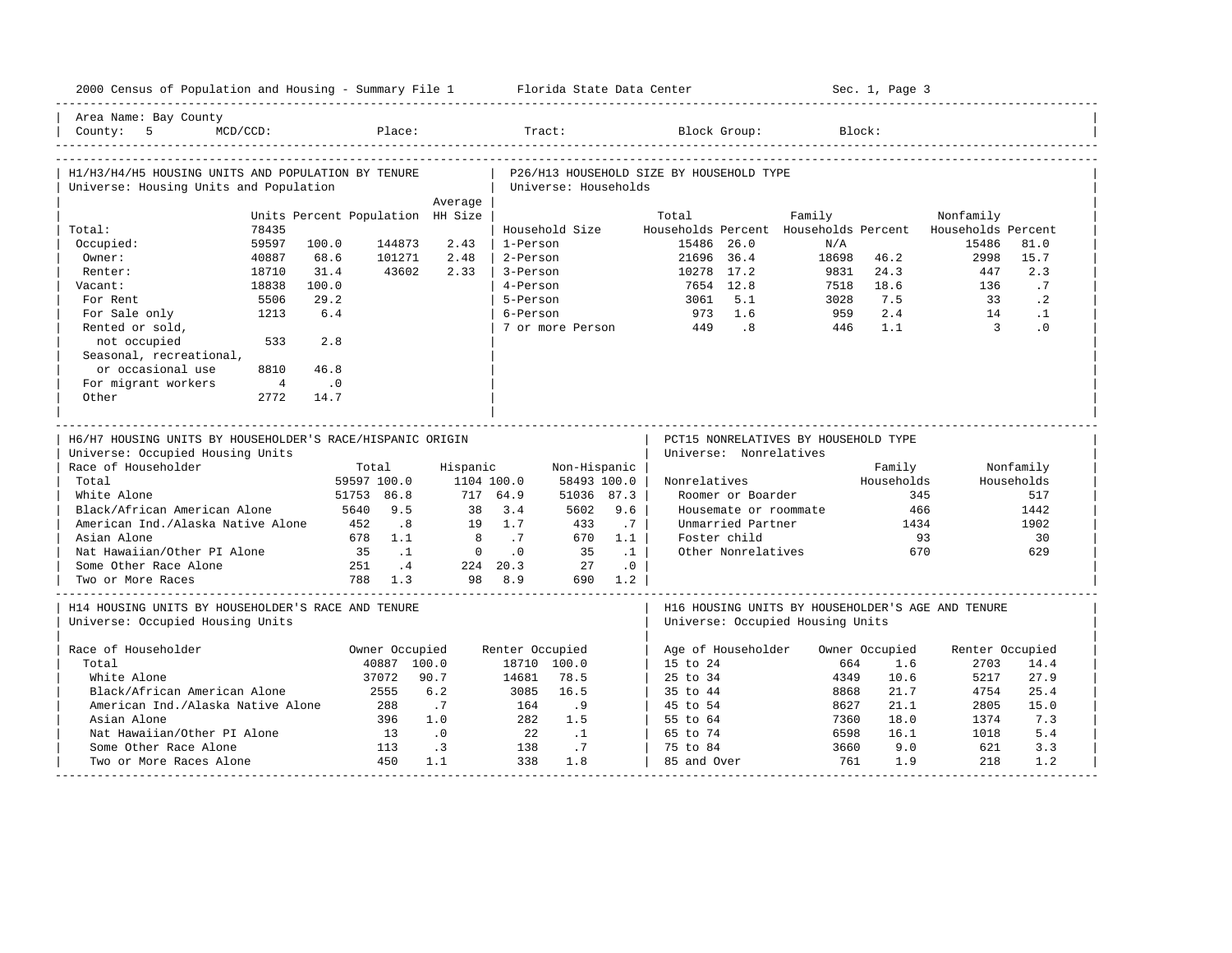| Area Name: Bradford County<br>County: 7<br>MCD/CCD:<br>explorer in the Place:<br>Tract:<br>Block Group:<br>Block:<br>P12/P13 POPULATION BY AGE AND SEX<br>P1/P15/P16/P17/P31/P32/P33 POPULATION SUMMARY<br>Universe: Persons, Households, Families<br>Universe: Persons<br>Total Population<br>26088<br>Total Families<br>6196<br>Total<br>Male<br>Female<br>Total Households<br>8497<br>Population in Families<br>18641<br>Number<br>Pct.<br>Number<br>Pct.<br>Number<br>Pct.<br>5.2<br>5.9<br>Population in Households 21933<br>Average Family Size 3.01<br>5.5<br>765<br>679<br>Under 5<br>1444<br>Average Household Size 2.58<br>5 to 9<br>5.9<br>5.5<br>6.5<br>1540<br>798<br>742<br>. _ _ _ _ _ _ _ _ _ _ _ _ _ _ _ _ _ _<br>$10 - 14$<br>6.4<br>5.9<br>7.0<br>1664<br>864<br>800<br>1077<br>4.1<br>3.9<br>511<br>4.4<br>P7/P8/P11 POPULATION BY RACE AND HISPANIC ORIGIN<br>15 to 17<br>566<br>Total Hispanic Non-Hispanic<br>18 and 19<br>2.6<br>2.5<br>2.8<br>Universe: Persons<br>690<br>364<br>326<br>Total<br>26088<br>20<br>622<br>25466<br>348<br>1.3<br>205<br>1.4<br>143<br>1.2<br>White Alone<br>19900<br>341<br>21<br>1.2<br>19559<br>317<br>191<br>1.3<br>126<br>1.1<br>Black or African American Alone<br>56<br>4.3<br>5.0<br>3.4<br>5423<br>5367<br>22 to 24<br>1123<br>736<br>387<br>American Ind. and Alaska Native Alone<br>6<br>25 to 29<br>5.6<br>88<br>82<br>1886<br>7.2<br>1238<br>8.5<br>648<br>30 to 34<br>Asian Alone<br>158<br>$\overline{4}$<br>154<br>1983<br>7.6<br>1315<br>9.0<br>668<br>5.8<br>$\overline{4}$<br>Native Hawaiian/Other Pacific Islander Alone<br>25<br>21<br>35 to 39<br>2244<br>8.6<br>1465<br>10.0<br>779<br>6.8<br>24  <br>40 to 44<br>Some Other Race Alone<br>170<br>146<br>2264<br>8.7<br>1341<br>9.2<br>923<br>8.0<br>324<br>65<br>259<br>45 to 49<br>7.4<br>1115<br>7.6<br>815<br>Two or More Races<br>1930<br>7.1<br>50 to 54<br>6.4<br>898<br>6.2<br>6.8<br>1678<br>780<br>P15A-I/P16A-I/P17A-I HOUSEHOLDS AND HOUSEHOLD POPULATION BY RACE<br>55 to 59<br>5.3<br>708<br>4.9<br>664<br>5.8<br>1372<br>Universe: Households and Population in Households<br>60 and 61<br>1.8<br>240<br>226<br>2.0<br>466<br>1.6<br>Average<br>Households Pop. In HH<br>62 to 64<br>2.6<br>2.5<br>2.9<br>Householder:<br>HH Size<br>686<br>358<br>328<br>White Alone<br>7190<br>18110<br>2.52<br>65 and 66<br>396<br>1.5<br>199<br>1.4<br>197<br>1.7<br>Black or African American Alone<br>1132<br>3303<br>2.92<br>67 to 69<br>590<br>2.3<br>276<br>1.9<br>314<br>2.7<br>American Ind. and Alaska Native Alone<br>21<br>70 to 74<br>3.2<br>51<br>2.43<br>845<br>391<br>2.7<br>454<br>4.0<br>41<br>75 to 79<br>Asian Alone<br>134<br>3.27<br>727<br>2.8<br>293<br>2.0<br>434<br>3.8<br>Native Hawaiian/Other Pacific Islander Alone<br>$5^{\circ}$<br>80 to 84<br>18<br>3.60<br>437<br>1.7<br>163<br>1.1<br>274<br>2.4<br>Some Other Race Alone<br>27<br>108<br>4.00<br>85 and over<br>381<br>1.5<br>107<br>.7<br>274<br>2.4<br>81<br>Two or More Races<br>209<br>2.58<br>65 and over<br>3376<br>12.9<br>1429<br>9.8<br>1947<br>16.9<br>106<br>339<br>3.20<br>Hispanic<br>7123<br>White Alone, Not Hispanic<br>17914<br>2.51<br>Median Age<br>37.20<br>35.90<br>39.60<br>P31A-I/P32A-I/P33A-I FAMILIES AND POPULATION IN FAMILIES<br>P19 HOUSEHOLDS BY TYPE AND PRESENCE OF PERSONS UNDER 18<br>Universe: Families and Population in Families<br>Universe: Households<br>Pop. In<br>Average<br>Households With<br>Families<br>Families Family Size<br>Householder:<br>People<br>No People<br>White Alone<br>5237<br>15375<br>2.94<br>Under 18<br>Under 18<br>Black or African American Alone<br>824<br>2825<br>3.43<br>Family Households:<br>3057<br>3139<br>American Ind. and Alaska Native Alone<br>17<br>46<br>2.71<br>Married Couple Family<br>2665<br>2043<br>Asian Alone<br>33<br>117<br>3.55<br>Other Family:<br>1014<br>474<br>Native Hawaiian/Other Pacific Islander Alone<br>$5^{\circ}$<br>14<br>2.80<br>Male Householder, no wife present<br>213<br>142 | Some Other Race Alone<br>22<br>98<br>4.45<br>Female Householder, no husband present<br>801<br>332<br>58<br>166<br>2.86<br>Nonfamily Households:<br>56<br>2245<br>Two or More Races<br>74<br>282<br>3.81<br>43<br>Hispanic<br>Male Householder<br>1026<br>2.93<br>13<br>1219<br>White Alone, Not Hispanic<br>5194<br>15218<br>Female Householder | 2000 Census of Population and Housing - Summary File 1 Florida State Data Center |  |  |  | Sec. 1, Page 1 |  |  |
|-----------------------------------------------------------------------------------------------------------------------------------------------------------------------------------------------------------------------------------------------------------------------------------------------------------------------------------------------------------------------------------------------------------------------------------------------------------------------------------------------------------------------------------------------------------------------------------------------------------------------------------------------------------------------------------------------------------------------------------------------------------------------------------------------------------------------------------------------------------------------------------------------------------------------------------------------------------------------------------------------------------------------------------------------------------------------------------------------------------------------------------------------------------------------------------------------------------------------------------------------------------------------------------------------------------------------------------------------------------------------------------------------------------------------------------------------------------------------------------------------------------------------------------------------------------------------------------------------------------------------------------------------------------------------------------------------------------------------------------------------------------------------------------------------------------------------------------------------------------------------------------------------------------------------------------------------------------------------------------------------------------------------------------------------------------------------------------------------------------------------------------------------------------------------------------------------------------------------------------------------------------------------------------------------------------------------------------------------------------------------------------------------------------------------------------------------------------------------------------------------------------------------------------------------------------------------------------------------------------------------------------------------------------------------------------------------------------------------------------------------------------------------------------------------------------------------------------------------------------------------------------------------------------------------------------------------------------------------------------------------------------------------------------------------------------------------------------------------------------------------------------------------------------------------------------------------------------------------------------------------------------------------------------------------------------------------------------------------------------------------------------------------------------------------------------------------------------------------------------------------------------------------------------------------------------------------------------------------------------------------------------------------------------------------------------------------------------------------------------------------------------------------------------------------------------------------------------------------------------------------------------------------------------------------------------------------------------------------------------------------------------------|-------------------------------------------------------------------------------------------------------------------------------------------------------------------------------------------------------------------------------------------------------------------------------------------------------------------------------------------------|----------------------------------------------------------------------------------|--|--|--|----------------|--|--|
|                                                                                                                                                                                                                                                                                                                                                                                                                                                                                                                                                                                                                                                                                                                                                                                                                                                                                                                                                                                                                                                                                                                                                                                                                                                                                                                                                                                                                                                                                                                                                                                                                                                                                                                                                                                                                                                                                                                                                                                                                                                                                                                                                                                                                                                                                                                                                                                                                                                                                                                                                                                                                                                                                                                                                                                                                                                                                                                                                                                                                                                                                                                                                                                                                                                                                                                                                                                                                                                                                                                                                                                                                                                                                                                                                                                                                                                                                                                                                                                                                 |                                                                                                                                                                                                                                                                                                                                                 |                                                                                  |  |  |  |                |  |  |
|                                                                                                                                                                                                                                                                                                                                                                                                                                                                                                                                                                                                                                                                                                                                                                                                                                                                                                                                                                                                                                                                                                                                                                                                                                                                                                                                                                                                                                                                                                                                                                                                                                                                                                                                                                                                                                                                                                                                                                                                                                                                                                                                                                                                                                                                                                                                                                                                                                                                                                                                                                                                                                                                                                                                                                                                                                                                                                                                                                                                                                                                                                                                                                                                                                                                                                                                                                                                                                                                                                                                                                                                                                                                                                                                                                                                                                                                                                                                                                                                                 |                                                                                                                                                                                                                                                                                                                                                 |                                                                                  |  |  |  |                |  |  |
|                                                                                                                                                                                                                                                                                                                                                                                                                                                                                                                                                                                                                                                                                                                                                                                                                                                                                                                                                                                                                                                                                                                                                                                                                                                                                                                                                                                                                                                                                                                                                                                                                                                                                                                                                                                                                                                                                                                                                                                                                                                                                                                                                                                                                                                                                                                                                                                                                                                                                                                                                                                                                                                                                                                                                                                                                                                                                                                                                                                                                                                                                                                                                                                                                                                                                                                                                                                                                                                                                                                                                                                                                                                                                                                                                                                                                                                                                                                                                                                                                 |                                                                                                                                                                                                                                                                                                                                                 |                                                                                  |  |  |  |                |  |  |
|                                                                                                                                                                                                                                                                                                                                                                                                                                                                                                                                                                                                                                                                                                                                                                                                                                                                                                                                                                                                                                                                                                                                                                                                                                                                                                                                                                                                                                                                                                                                                                                                                                                                                                                                                                                                                                                                                                                                                                                                                                                                                                                                                                                                                                                                                                                                                                                                                                                                                                                                                                                                                                                                                                                                                                                                                                                                                                                                                                                                                                                                                                                                                                                                                                                                                                                                                                                                                                                                                                                                                                                                                                                                                                                                                                                                                                                                                                                                                                                                                 |                                                                                                                                                                                                                                                                                                                                                 |                                                                                  |  |  |  |                |  |  |
|                                                                                                                                                                                                                                                                                                                                                                                                                                                                                                                                                                                                                                                                                                                                                                                                                                                                                                                                                                                                                                                                                                                                                                                                                                                                                                                                                                                                                                                                                                                                                                                                                                                                                                                                                                                                                                                                                                                                                                                                                                                                                                                                                                                                                                                                                                                                                                                                                                                                                                                                                                                                                                                                                                                                                                                                                                                                                                                                                                                                                                                                                                                                                                                                                                                                                                                                                                                                                                                                                                                                                                                                                                                                                                                                                                                                                                                                                                                                                                                                                 |                                                                                                                                                                                                                                                                                                                                                 |                                                                                  |  |  |  |                |  |  |
|                                                                                                                                                                                                                                                                                                                                                                                                                                                                                                                                                                                                                                                                                                                                                                                                                                                                                                                                                                                                                                                                                                                                                                                                                                                                                                                                                                                                                                                                                                                                                                                                                                                                                                                                                                                                                                                                                                                                                                                                                                                                                                                                                                                                                                                                                                                                                                                                                                                                                                                                                                                                                                                                                                                                                                                                                                                                                                                                                                                                                                                                                                                                                                                                                                                                                                                                                                                                                                                                                                                                                                                                                                                                                                                                                                                                                                                                                                                                                                                                                 |                                                                                                                                                                                                                                                                                                                                                 |                                                                                  |  |  |  |                |  |  |
|                                                                                                                                                                                                                                                                                                                                                                                                                                                                                                                                                                                                                                                                                                                                                                                                                                                                                                                                                                                                                                                                                                                                                                                                                                                                                                                                                                                                                                                                                                                                                                                                                                                                                                                                                                                                                                                                                                                                                                                                                                                                                                                                                                                                                                                                                                                                                                                                                                                                                                                                                                                                                                                                                                                                                                                                                                                                                                                                                                                                                                                                                                                                                                                                                                                                                                                                                                                                                                                                                                                                                                                                                                                                                                                                                                                                                                                                                                                                                                                                                 |                                                                                                                                                                                                                                                                                                                                                 |                                                                                  |  |  |  |                |  |  |
|                                                                                                                                                                                                                                                                                                                                                                                                                                                                                                                                                                                                                                                                                                                                                                                                                                                                                                                                                                                                                                                                                                                                                                                                                                                                                                                                                                                                                                                                                                                                                                                                                                                                                                                                                                                                                                                                                                                                                                                                                                                                                                                                                                                                                                                                                                                                                                                                                                                                                                                                                                                                                                                                                                                                                                                                                                                                                                                                                                                                                                                                                                                                                                                                                                                                                                                                                                                                                                                                                                                                                                                                                                                                                                                                                                                                                                                                                                                                                                                                                 |                                                                                                                                                                                                                                                                                                                                                 |                                                                                  |  |  |  |                |  |  |
|                                                                                                                                                                                                                                                                                                                                                                                                                                                                                                                                                                                                                                                                                                                                                                                                                                                                                                                                                                                                                                                                                                                                                                                                                                                                                                                                                                                                                                                                                                                                                                                                                                                                                                                                                                                                                                                                                                                                                                                                                                                                                                                                                                                                                                                                                                                                                                                                                                                                                                                                                                                                                                                                                                                                                                                                                                                                                                                                                                                                                                                                                                                                                                                                                                                                                                                                                                                                                                                                                                                                                                                                                                                                                                                                                                                                                                                                                                                                                                                                                 |                                                                                                                                                                                                                                                                                                                                                 |                                                                                  |  |  |  |                |  |  |
|                                                                                                                                                                                                                                                                                                                                                                                                                                                                                                                                                                                                                                                                                                                                                                                                                                                                                                                                                                                                                                                                                                                                                                                                                                                                                                                                                                                                                                                                                                                                                                                                                                                                                                                                                                                                                                                                                                                                                                                                                                                                                                                                                                                                                                                                                                                                                                                                                                                                                                                                                                                                                                                                                                                                                                                                                                                                                                                                                                                                                                                                                                                                                                                                                                                                                                                                                                                                                                                                                                                                                                                                                                                                                                                                                                                                                                                                                                                                                                                                                 |                                                                                                                                                                                                                                                                                                                                                 |                                                                                  |  |  |  |                |  |  |
|                                                                                                                                                                                                                                                                                                                                                                                                                                                                                                                                                                                                                                                                                                                                                                                                                                                                                                                                                                                                                                                                                                                                                                                                                                                                                                                                                                                                                                                                                                                                                                                                                                                                                                                                                                                                                                                                                                                                                                                                                                                                                                                                                                                                                                                                                                                                                                                                                                                                                                                                                                                                                                                                                                                                                                                                                                                                                                                                                                                                                                                                                                                                                                                                                                                                                                                                                                                                                                                                                                                                                                                                                                                                                                                                                                                                                                                                                                                                                                                                                 |                                                                                                                                                                                                                                                                                                                                                 |                                                                                  |  |  |  |                |  |  |
|                                                                                                                                                                                                                                                                                                                                                                                                                                                                                                                                                                                                                                                                                                                                                                                                                                                                                                                                                                                                                                                                                                                                                                                                                                                                                                                                                                                                                                                                                                                                                                                                                                                                                                                                                                                                                                                                                                                                                                                                                                                                                                                                                                                                                                                                                                                                                                                                                                                                                                                                                                                                                                                                                                                                                                                                                                                                                                                                                                                                                                                                                                                                                                                                                                                                                                                                                                                                                                                                                                                                                                                                                                                                                                                                                                                                                                                                                                                                                                                                                 |                                                                                                                                                                                                                                                                                                                                                 |                                                                                  |  |  |  |                |  |  |
|                                                                                                                                                                                                                                                                                                                                                                                                                                                                                                                                                                                                                                                                                                                                                                                                                                                                                                                                                                                                                                                                                                                                                                                                                                                                                                                                                                                                                                                                                                                                                                                                                                                                                                                                                                                                                                                                                                                                                                                                                                                                                                                                                                                                                                                                                                                                                                                                                                                                                                                                                                                                                                                                                                                                                                                                                                                                                                                                                                                                                                                                                                                                                                                                                                                                                                                                                                                                                                                                                                                                                                                                                                                                                                                                                                                                                                                                                                                                                                                                                 |                                                                                                                                                                                                                                                                                                                                                 |                                                                                  |  |  |  |                |  |  |
|                                                                                                                                                                                                                                                                                                                                                                                                                                                                                                                                                                                                                                                                                                                                                                                                                                                                                                                                                                                                                                                                                                                                                                                                                                                                                                                                                                                                                                                                                                                                                                                                                                                                                                                                                                                                                                                                                                                                                                                                                                                                                                                                                                                                                                                                                                                                                                                                                                                                                                                                                                                                                                                                                                                                                                                                                                                                                                                                                                                                                                                                                                                                                                                                                                                                                                                                                                                                                                                                                                                                                                                                                                                                                                                                                                                                                                                                                                                                                                                                                 |                                                                                                                                                                                                                                                                                                                                                 |                                                                                  |  |  |  |                |  |  |
|                                                                                                                                                                                                                                                                                                                                                                                                                                                                                                                                                                                                                                                                                                                                                                                                                                                                                                                                                                                                                                                                                                                                                                                                                                                                                                                                                                                                                                                                                                                                                                                                                                                                                                                                                                                                                                                                                                                                                                                                                                                                                                                                                                                                                                                                                                                                                                                                                                                                                                                                                                                                                                                                                                                                                                                                                                                                                                                                                                                                                                                                                                                                                                                                                                                                                                                                                                                                                                                                                                                                                                                                                                                                                                                                                                                                                                                                                                                                                                                                                 |                                                                                                                                                                                                                                                                                                                                                 |                                                                                  |  |  |  |                |  |  |
|                                                                                                                                                                                                                                                                                                                                                                                                                                                                                                                                                                                                                                                                                                                                                                                                                                                                                                                                                                                                                                                                                                                                                                                                                                                                                                                                                                                                                                                                                                                                                                                                                                                                                                                                                                                                                                                                                                                                                                                                                                                                                                                                                                                                                                                                                                                                                                                                                                                                                                                                                                                                                                                                                                                                                                                                                                                                                                                                                                                                                                                                                                                                                                                                                                                                                                                                                                                                                                                                                                                                                                                                                                                                                                                                                                                                                                                                                                                                                                                                                 |                                                                                                                                                                                                                                                                                                                                                 |                                                                                  |  |  |  |                |  |  |
|                                                                                                                                                                                                                                                                                                                                                                                                                                                                                                                                                                                                                                                                                                                                                                                                                                                                                                                                                                                                                                                                                                                                                                                                                                                                                                                                                                                                                                                                                                                                                                                                                                                                                                                                                                                                                                                                                                                                                                                                                                                                                                                                                                                                                                                                                                                                                                                                                                                                                                                                                                                                                                                                                                                                                                                                                                                                                                                                                                                                                                                                                                                                                                                                                                                                                                                                                                                                                                                                                                                                                                                                                                                                                                                                                                                                                                                                                                                                                                                                                 |                                                                                                                                                                                                                                                                                                                                                 |                                                                                  |  |  |  |                |  |  |
|                                                                                                                                                                                                                                                                                                                                                                                                                                                                                                                                                                                                                                                                                                                                                                                                                                                                                                                                                                                                                                                                                                                                                                                                                                                                                                                                                                                                                                                                                                                                                                                                                                                                                                                                                                                                                                                                                                                                                                                                                                                                                                                                                                                                                                                                                                                                                                                                                                                                                                                                                                                                                                                                                                                                                                                                                                                                                                                                                                                                                                                                                                                                                                                                                                                                                                                                                                                                                                                                                                                                                                                                                                                                                                                                                                                                                                                                                                                                                                                                                 |                                                                                                                                                                                                                                                                                                                                                 |                                                                                  |  |  |  |                |  |  |
|                                                                                                                                                                                                                                                                                                                                                                                                                                                                                                                                                                                                                                                                                                                                                                                                                                                                                                                                                                                                                                                                                                                                                                                                                                                                                                                                                                                                                                                                                                                                                                                                                                                                                                                                                                                                                                                                                                                                                                                                                                                                                                                                                                                                                                                                                                                                                                                                                                                                                                                                                                                                                                                                                                                                                                                                                                                                                                                                                                                                                                                                                                                                                                                                                                                                                                                                                                                                                                                                                                                                                                                                                                                                                                                                                                                                                                                                                                                                                                                                                 |                                                                                                                                                                                                                                                                                                                                                 |                                                                                  |  |  |  |                |  |  |
|                                                                                                                                                                                                                                                                                                                                                                                                                                                                                                                                                                                                                                                                                                                                                                                                                                                                                                                                                                                                                                                                                                                                                                                                                                                                                                                                                                                                                                                                                                                                                                                                                                                                                                                                                                                                                                                                                                                                                                                                                                                                                                                                                                                                                                                                                                                                                                                                                                                                                                                                                                                                                                                                                                                                                                                                                                                                                                                                                                                                                                                                                                                                                                                                                                                                                                                                                                                                                                                                                                                                                                                                                                                                                                                                                                                                                                                                                                                                                                                                                 |                                                                                                                                                                                                                                                                                                                                                 |                                                                                  |  |  |  |                |  |  |
|                                                                                                                                                                                                                                                                                                                                                                                                                                                                                                                                                                                                                                                                                                                                                                                                                                                                                                                                                                                                                                                                                                                                                                                                                                                                                                                                                                                                                                                                                                                                                                                                                                                                                                                                                                                                                                                                                                                                                                                                                                                                                                                                                                                                                                                                                                                                                                                                                                                                                                                                                                                                                                                                                                                                                                                                                                                                                                                                                                                                                                                                                                                                                                                                                                                                                                                                                                                                                                                                                                                                                                                                                                                                                                                                                                                                                                                                                                                                                                                                                 |                                                                                                                                                                                                                                                                                                                                                 |                                                                                  |  |  |  |                |  |  |
|                                                                                                                                                                                                                                                                                                                                                                                                                                                                                                                                                                                                                                                                                                                                                                                                                                                                                                                                                                                                                                                                                                                                                                                                                                                                                                                                                                                                                                                                                                                                                                                                                                                                                                                                                                                                                                                                                                                                                                                                                                                                                                                                                                                                                                                                                                                                                                                                                                                                                                                                                                                                                                                                                                                                                                                                                                                                                                                                                                                                                                                                                                                                                                                                                                                                                                                                                                                                                                                                                                                                                                                                                                                                                                                                                                                                                                                                                                                                                                                                                 |                                                                                                                                                                                                                                                                                                                                                 |                                                                                  |  |  |  |                |  |  |
|                                                                                                                                                                                                                                                                                                                                                                                                                                                                                                                                                                                                                                                                                                                                                                                                                                                                                                                                                                                                                                                                                                                                                                                                                                                                                                                                                                                                                                                                                                                                                                                                                                                                                                                                                                                                                                                                                                                                                                                                                                                                                                                                                                                                                                                                                                                                                                                                                                                                                                                                                                                                                                                                                                                                                                                                                                                                                                                                                                                                                                                                                                                                                                                                                                                                                                                                                                                                                                                                                                                                                                                                                                                                                                                                                                                                                                                                                                                                                                                                                 |                                                                                                                                                                                                                                                                                                                                                 |                                                                                  |  |  |  |                |  |  |
|                                                                                                                                                                                                                                                                                                                                                                                                                                                                                                                                                                                                                                                                                                                                                                                                                                                                                                                                                                                                                                                                                                                                                                                                                                                                                                                                                                                                                                                                                                                                                                                                                                                                                                                                                                                                                                                                                                                                                                                                                                                                                                                                                                                                                                                                                                                                                                                                                                                                                                                                                                                                                                                                                                                                                                                                                                                                                                                                                                                                                                                                                                                                                                                                                                                                                                                                                                                                                                                                                                                                                                                                                                                                                                                                                                                                                                                                                                                                                                                                                 |                                                                                                                                                                                                                                                                                                                                                 |                                                                                  |  |  |  |                |  |  |
|                                                                                                                                                                                                                                                                                                                                                                                                                                                                                                                                                                                                                                                                                                                                                                                                                                                                                                                                                                                                                                                                                                                                                                                                                                                                                                                                                                                                                                                                                                                                                                                                                                                                                                                                                                                                                                                                                                                                                                                                                                                                                                                                                                                                                                                                                                                                                                                                                                                                                                                                                                                                                                                                                                                                                                                                                                                                                                                                                                                                                                                                                                                                                                                                                                                                                                                                                                                                                                                                                                                                                                                                                                                                                                                                                                                                                                                                                                                                                                                                                 |                                                                                                                                                                                                                                                                                                                                                 |                                                                                  |  |  |  |                |  |  |
|                                                                                                                                                                                                                                                                                                                                                                                                                                                                                                                                                                                                                                                                                                                                                                                                                                                                                                                                                                                                                                                                                                                                                                                                                                                                                                                                                                                                                                                                                                                                                                                                                                                                                                                                                                                                                                                                                                                                                                                                                                                                                                                                                                                                                                                                                                                                                                                                                                                                                                                                                                                                                                                                                                                                                                                                                                                                                                                                                                                                                                                                                                                                                                                                                                                                                                                                                                                                                                                                                                                                                                                                                                                                                                                                                                                                                                                                                                                                                                                                                 |                                                                                                                                                                                                                                                                                                                                                 |                                                                                  |  |  |  |                |  |  |
|                                                                                                                                                                                                                                                                                                                                                                                                                                                                                                                                                                                                                                                                                                                                                                                                                                                                                                                                                                                                                                                                                                                                                                                                                                                                                                                                                                                                                                                                                                                                                                                                                                                                                                                                                                                                                                                                                                                                                                                                                                                                                                                                                                                                                                                                                                                                                                                                                                                                                                                                                                                                                                                                                                                                                                                                                                                                                                                                                                                                                                                                                                                                                                                                                                                                                                                                                                                                                                                                                                                                                                                                                                                                                                                                                                                                                                                                                                                                                                                                                 |                                                                                                                                                                                                                                                                                                                                                 |                                                                                  |  |  |  |                |  |  |
|                                                                                                                                                                                                                                                                                                                                                                                                                                                                                                                                                                                                                                                                                                                                                                                                                                                                                                                                                                                                                                                                                                                                                                                                                                                                                                                                                                                                                                                                                                                                                                                                                                                                                                                                                                                                                                                                                                                                                                                                                                                                                                                                                                                                                                                                                                                                                                                                                                                                                                                                                                                                                                                                                                                                                                                                                                                                                                                                                                                                                                                                                                                                                                                                                                                                                                                                                                                                                                                                                                                                                                                                                                                                                                                                                                                                                                                                                                                                                                                                                 |                                                                                                                                                                                                                                                                                                                                                 |                                                                                  |  |  |  |                |  |  |
|                                                                                                                                                                                                                                                                                                                                                                                                                                                                                                                                                                                                                                                                                                                                                                                                                                                                                                                                                                                                                                                                                                                                                                                                                                                                                                                                                                                                                                                                                                                                                                                                                                                                                                                                                                                                                                                                                                                                                                                                                                                                                                                                                                                                                                                                                                                                                                                                                                                                                                                                                                                                                                                                                                                                                                                                                                                                                                                                                                                                                                                                                                                                                                                                                                                                                                                                                                                                                                                                                                                                                                                                                                                                                                                                                                                                                                                                                                                                                                                                                 |                                                                                                                                                                                                                                                                                                                                                 |                                                                                  |  |  |  |                |  |  |
|                                                                                                                                                                                                                                                                                                                                                                                                                                                                                                                                                                                                                                                                                                                                                                                                                                                                                                                                                                                                                                                                                                                                                                                                                                                                                                                                                                                                                                                                                                                                                                                                                                                                                                                                                                                                                                                                                                                                                                                                                                                                                                                                                                                                                                                                                                                                                                                                                                                                                                                                                                                                                                                                                                                                                                                                                                                                                                                                                                                                                                                                                                                                                                                                                                                                                                                                                                                                                                                                                                                                                                                                                                                                                                                                                                                                                                                                                                                                                                                                                 |                                                                                                                                                                                                                                                                                                                                                 |                                                                                  |  |  |  |                |  |  |
|                                                                                                                                                                                                                                                                                                                                                                                                                                                                                                                                                                                                                                                                                                                                                                                                                                                                                                                                                                                                                                                                                                                                                                                                                                                                                                                                                                                                                                                                                                                                                                                                                                                                                                                                                                                                                                                                                                                                                                                                                                                                                                                                                                                                                                                                                                                                                                                                                                                                                                                                                                                                                                                                                                                                                                                                                                                                                                                                                                                                                                                                                                                                                                                                                                                                                                                                                                                                                                                                                                                                                                                                                                                                                                                                                                                                                                                                                                                                                                                                                 |                                                                                                                                                                                                                                                                                                                                                 |                                                                                  |  |  |  |                |  |  |
|                                                                                                                                                                                                                                                                                                                                                                                                                                                                                                                                                                                                                                                                                                                                                                                                                                                                                                                                                                                                                                                                                                                                                                                                                                                                                                                                                                                                                                                                                                                                                                                                                                                                                                                                                                                                                                                                                                                                                                                                                                                                                                                                                                                                                                                                                                                                                                                                                                                                                                                                                                                                                                                                                                                                                                                                                                                                                                                                                                                                                                                                                                                                                                                                                                                                                                                                                                                                                                                                                                                                                                                                                                                                                                                                                                                                                                                                                                                                                                                                                 |                                                                                                                                                                                                                                                                                                                                                 |                                                                                  |  |  |  |                |  |  |
|                                                                                                                                                                                                                                                                                                                                                                                                                                                                                                                                                                                                                                                                                                                                                                                                                                                                                                                                                                                                                                                                                                                                                                                                                                                                                                                                                                                                                                                                                                                                                                                                                                                                                                                                                                                                                                                                                                                                                                                                                                                                                                                                                                                                                                                                                                                                                                                                                                                                                                                                                                                                                                                                                                                                                                                                                                                                                                                                                                                                                                                                                                                                                                                                                                                                                                                                                                                                                                                                                                                                                                                                                                                                                                                                                                                                                                                                                                                                                                                                                 |                                                                                                                                                                                                                                                                                                                                                 |                                                                                  |  |  |  |                |  |  |
|                                                                                                                                                                                                                                                                                                                                                                                                                                                                                                                                                                                                                                                                                                                                                                                                                                                                                                                                                                                                                                                                                                                                                                                                                                                                                                                                                                                                                                                                                                                                                                                                                                                                                                                                                                                                                                                                                                                                                                                                                                                                                                                                                                                                                                                                                                                                                                                                                                                                                                                                                                                                                                                                                                                                                                                                                                                                                                                                                                                                                                                                                                                                                                                                                                                                                                                                                                                                                                                                                                                                                                                                                                                                                                                                                                                                                                                                                                                                                                                                                 |                                                                                                                                                                                                                                                                                                                                                 |                                                                                  |  |  |  |                |  |  |
|                                                                                                                                                                                                                                                                                                                                                                                                                                                                                                                                                                                                                                                                                                                                                                                                                                                                                                                                                                                                                                                                                                                                                                                                                                                                                                                                                                                                                                                                                                                                                                                                                                                                                                                                                                                                                                                                                                                                                                                                                                                                                                                                                                                                                                                                                                                                                                                                                                                                                                                                                                                                                                                                                                                                                                                                                                                                                                                                                                                                                                                                                                                                                                                                                                                                                                                                                                                                                                                                                                                                                                                                                                                                                                                                                                                                                                                                                                                                                                                                                 |                                                                                                                                                                                                                                                                                                                                                 |                                                                                  |  |  |  |                |  |  |
|                                                                                                                                                                                                                                                                                                                                                                                                                                                                                                                                                                                                                                                                                                                                                                                                                                                                                                                                                                                                                                                                                                                                                                                                                                                                                                                                                                                                                                                                                                                                                                                                                                                                                                                                                                                                                                                                                                                                                                                                                                                                                                                                                                                                                                                                                                                                                                                                                                                                                                                                                                                                                                                                                                                                                                                                                                                                                                                                                                                                                                                                                                                                                                                                                                                                                                                                                                                                                                                                                                                                                                                                                                                                                                                                                                                                                                                                                                                                                                                                                 |                                                                                                                                                                                                                                                                                                                                                 |                                                                                  |  |  |  |                |  |  |
|                                                                                                                                                                                                                                                                                                                                                                                                                                                                                                                                                                                                                                                                                                                                                                                                                                                                                                                                                                                                                                                                                                                                                                                                                                                                                                                                                                                                                                                                                                                                                                                                                                                                                                                                                                                                                                                                                                                                                                                                                                                                                                                                                                                                                                                                                                                                                                                                                                                                                                                                                                                                                                                                                                                                                                                                                                                                                                                                                                                                                                                                                                                                                                                                                                                                                                                                                                                                                                                                                                                                                                                                                                                                                                                                                                                                                                                                                                                                                                                                                 |                                                                                                                                                                                                                                                                                                                                                 |                                                                                  |  |  |  |                |  |  |
|                                                                                                                                                                                                                                                                                                                                                                                                                                                                                                                                                                                                                                                                                                                                                                                                                                                                                                                                                                                                                                                                                                                                                                                                                                                                                                                                                                                                                                                                                                                                                                                                                                                                                                                                                                                                                                                                                                                                                                                                                                                                                                                                                                                                                                                                                                                                                                                                                                                                                                                                                                                                                                                                                                                                                                                                                                                                                                                                                                                                                                                                                                                                                                                                                                                                                                                                                                                                                                                                                                                                                                                                                                                                                                                                                                                                                                                                                                                                                                                                                 |                                                                                                                                                                                                                                                                                                                                                 |                                                                                  |  |  |  |                |  |  |
|                                                                                                                                                                                                                                                                                                                                                                                                                                                                                                                                                                                                                                                                                                                                                                                                                                                                                                                                                                                                                                                                                                                                                                                                                                                                                                                                                                                                                                                                                                                                                                                                                                                                                                                                                                                                                                                                                                                                                                                                                                                                                                                                                                                                                                                                                                                                                                                                                                                                                                                                                                                                                                                                                                                                                                                                                                                                                                                                                                                                                                                                                                                                                                                                                                                                                                                                                                                                                                                                                                                                                                                                                                                                                                                                                                                                                                                                                                                                                                                                                 |                                                                                                                                                                                                                                                                                                                                                 |                                                                                  |  |  |  |                |  |  |
|                                                                                                                                                                                                                                                                                                                                                                                                                                                                                                                                                                                                                                                                                                                                                                                                                                                                                                                                                                                                                                                                                                                                                                                                                                                                                                                                                                                                                                                                                                                                                                                                                                                                                                                                                                                                                                                                                                                                                                                                                                                                                                                                                                                                                                                                                                                                                                                                                                                                                                                                                                                                                                                                                                                                                                                                                                                                                                                                                                                                                                                                                                                                                                                                                                                                                                                                                                                                                                                                                                                                                                                                                                                                                                                                                                                                                                                                                                                                                                                                                 |                                                                                                                                                                                                                                                                                                                                                 |                                                                                  |  |  |  |                |  |  |
|                                                                                                                                                                                                                                                                                                                                                                                                                                                                                                                                                                                                                                                                                                                                                                                                                                                                                                                                                                                                                                                                                                                                                                                                                                                                                                                                                                                                                                                                                                                                                                                                                                                                                                                                                                                                                                                                                                                                                                                                                                                                                                                                                                                                                                                                                                                                                                                                                                                                                                                                                                                                                                                                                                                                                                                                                                                                                                                                                                                                                                                                                                                                                                                                                                                                                                                                                                                                                                                                                                                                                                                                                                                                                                                                                                                                                                                                                                                                                                                                                 |                                                                                                                                                                                                                                                                                                                                                 |                                                                                  |  |  |  |                |  |  |
|                                                                                                                                                                                                                                                                                                                                                                                                                                                                                                                                                                                                                                                                                                                                                                                                                                                                                                                                                                                                                                                                                                                                                                                                                                                                                                                                                                                                                                                                                                                                                                                                                                                                                                                                                                                                                                                                                                                                                                                                                                                                                                                                                                                                                                                                                                                                                                                                                                                                                                                                                                                                                                                                                                                                                                                                                                                                                                                                                                                                                                                                                                                                                                                                                                                                                                                                                                                                                                                                                                                                                                                                                                                                                                                                                                                                                                                                                                                                                                                                                 |                                                                                                                                                                                                                                                                                                                                                 |                                                                                  |  |  |  |                |  |  |
|                                                                                                                                                                                                                                                                                                                                                                                                                                                                                                                                                                                                                                                                                                                                                                                                                                                                                                                                                                                                                                                                                                                                                                                                                                                                                                                                                                                                                                                                                                                                                                                                                                                                                                                                                                                                                                                                                                                                                                                                                                                                                                                                                                                                                                                                                                                                                                                                                                                                                                                                                                                                                                                                                                                                                                                                                                                                                                                                                                                                                                                                                                                                                                                                                                                                                                                                                                                                                                                                                                                                                                                                                                                                                                                                                                                                                                                                                                                                                                                                                 |                                                                                                                                                                                                                                                                                                                                                 |                                                                                  |  |  |  |                |  |  |
|                                                                                                                                                                                                                                                                                                                                                                                                                                                                                                                                                                                                                                                                                                                                                                                                                                                                                                                                                                                                                                                                                                                                                                                                                                                                                                                                                                                                                                                                                                                                                                                                                                                                                                                                                                                                                                                                                                                                                                                                                                                                                                                                                                                                                                                                                                                                                                                                                                                                                                                                                                                                                                                                                                                                                                                                                                                                                                                                                                                                                                                                                                                                                                                                                                                                                                                                                                                                                                                                                                                                                                                                                                                                                                                                                                                                                                                                                                                                                                                                                 |                                                                                                                                                                                                                                                                                                                                                 |                                                                                  |  |  |  |                |  |  |
|                                                                                                                                                                                                                                                                                                                                                                                                                                                                                                                                                                                                                                                                                                                                                                                                                                                                                                                                                                                                                                                                                                                                                                                                                                                                                                                                                                                                                                                                                                                                                                                                                                                                                                                                                                                                                                                                                                                                                                                                                                                                                                                                                                                                                                                                                                                                                                                                                                                                                                                                                                                                                                                                                                                                                                                                                                                                                                                                                                                                                                                                                                                                                                                                                                                                                                                                                                                                                                                                                                                                                                                                                                                                                                                                                                                                                                                                                                                                                                                                                 |                                                                                                                                                                                                                                                                                                                                                 |                                                                                  |  |  |  |                |  |  |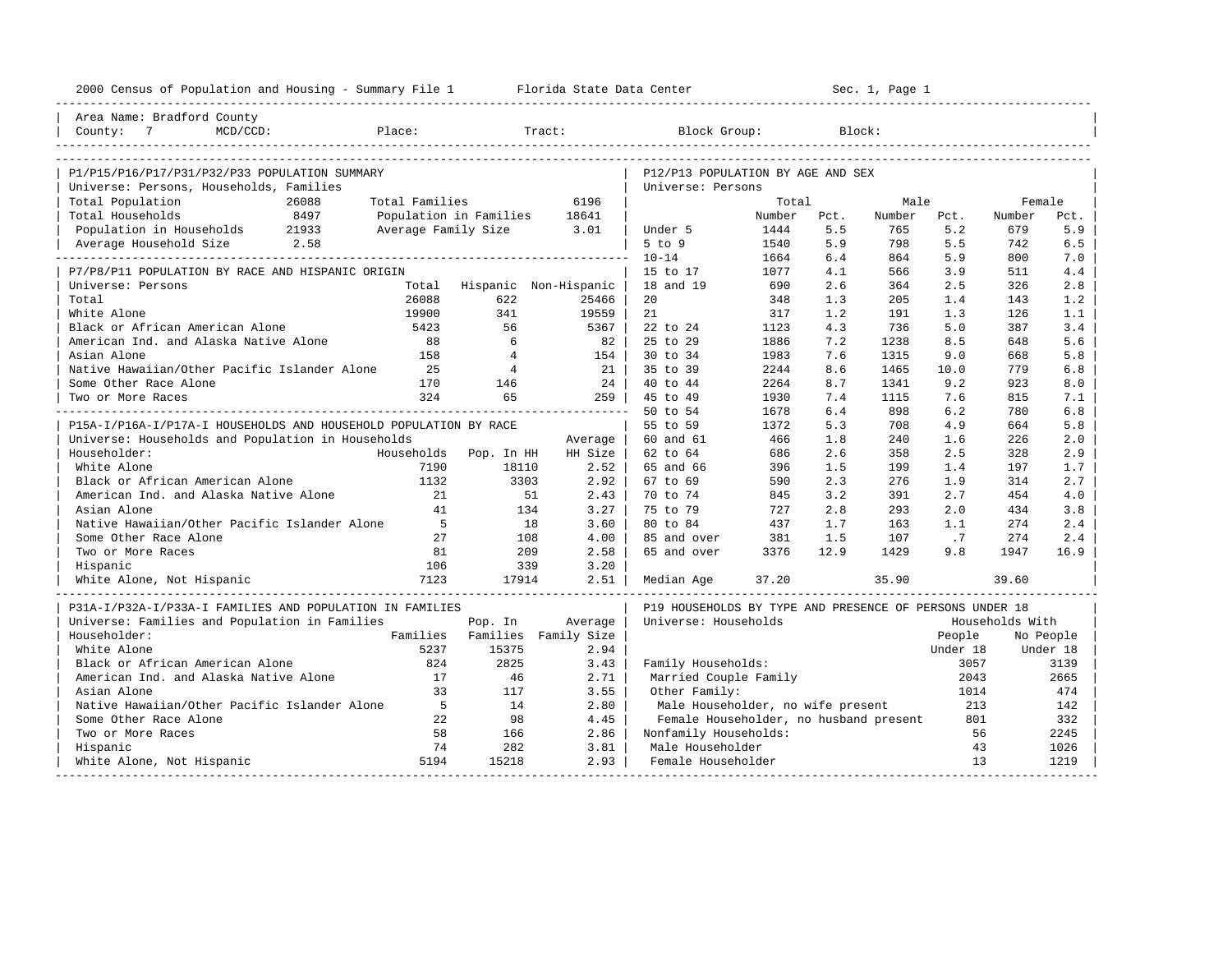| Area Name: Bradford County | | County: 7 MCD/CCD: Place: Tract: Block Group: Block: |

----------------------------------------------------------------------------------------------------------------------------------------------------

| P34/P35 FAMILY TYPE BY PRESENCE AND AGE  |                   | P27/P30 RELATIONSHIP BY HOUSEHOLD TYPE        |                 |      | P28 RELATIONSHIP BY HOUSEHOLD TYPE |      |
|------------------------------------------|-------------------|-----------------------------------------------|-----------------|------|------------------------------------|------|
| OF OWN AND RELATED CHILDREN              |                   | Universe: Persons                             |                 |      | FOR THE POPULATION UNDER 18        |      |
| Universe: Families                       | With              |                                               | Total 65 & Over |      | Universe: Persons                  |      |
|                                          | With Own Related  | Population in households:                     | 21933           | 3059 | Total:                             | 5725 |
|                                          | Children Children | In family households:                         | 19194           | 2160 | In households:                     | 5707 |
| Married couple family:<br>4708           | 4708              | Householder:                                  | 6196            | 1199 | Householder or spouse              | 15   |
| Children under 18:<br>1869               | 2030              | Male                                          | 4466            | 931  | Related child:                     | 5535 |
| Under 6 only<br>388                      | 444               | Female                                        | 1730            | 268  | Own child:                         | 4925 |
| Under 6 and 6 to 17<br>369               | 416               | Spouse                                        | 4708            | 720  | In married couple family           | 3442 |
| $6$ to 17 only<br>1112                   | 1170              | Parent                                        | 154             | 107  | In other family:                   |      |
| No children under 18<br>2839             | 2678              | Child                                         | 6470            |      | No spouse present:                 | 1483 |
| Other family:<br>1488                    | 1488              | Natural born or adopted                       | 5941            |      | Male householder                   | 284  |
| Male hhdr. No wife:<br>355               | 355               | Step                                          | 529             |      | Female householder                 | 1199 |
| Children under 18:<br>187                | 210               | Grandchild                                    | 591             |      | Other relatives:                   | 610  |
| Under 6 only<br>52                       | 56                | Brother or sister                             | 189             |      | Grandchild                         | 482  |
| Under 6 and 6 to 17<br>16                | 19                | Other relatives                               | 333             | 103  | Other relatives                    | 128  |
| $6$ to $17$ only<br>119                  | 135               | Nonrelatives                                  | 553             | 31   | Nonrelatives                       | 157  |
| No children under 18<br>168              | 145               | In nonfamily households:                      | 2739            | 899  | In group quarters:                 | 18   |
| Female hhdr. No hus.:<br>1133            | 1133              | Male householder:                             | 1069            | 203  | Institutional                      | 13   |
| Children under 18:<br>655                | 798               | Living alone                                  | 844             | 179  | Noninstitutional                   | 5    |
| Under 6 only<br>146                      | 178               | Not living alone                              | 225             | 2.4  |                                    |      |
| Under 6 and 6 to 17<br>128               | 173               | Female householder:                           | 1232            | 666  | P18 HOUSEHOLD SIZE, HOUSEHOLD TYPE |      |
| $6$ to 17 only<br>381                    | 447               | Living alone                                  | 1104            | 643  | AND PRESENCE OF OWN CHILDREN       |      |
| No children under 18 478                 | 335               | Not living alone                              | 128             | 23   | Universe: Households               |      |
|                                          |                   | Nonrelatives                                  | 438             | 30   | 1-person households:               | 1948 |
|                                          |                   | In group quarters:                            | 4155            | 317  | Male householder                   | 844  |
| P21 HOUSEHOLD TYPE BY AGE OF HOUSEHOLDER |                   | Institutional                                 | 4063            | 268  | Female householder                 | 1104 |
| Universe: Households                     |                   | Noninstitutional                              | 92              | 49   | 2 or more person households:       | 6549 |
|                                          |                   |                                               |                 |      | Family households:                 | 6196 |
| Family Nonfamily                         |                   |                                               |                 |      | Married couple:                    | 4708 |
| Householder age: Households Households   |                   | PCT14 HOUSEHOLDS BY SEX OF UNMARRIED PARTNERS |                 |      | With own child, under 18           | 1869 |
| 305<br>15 to 24                          | 147               | Universe: Households                          |                 |      | No own child, under 18             | 2839 |
| 25 to 34<br>959                          | 221               |                                               |                 |      | Other family - no spouse pres.     | 1488 |
| 35 to 44<br>1418                         | 286               | Unmarried partner households                  |                 | 465  | Male householder:                  | 355  |
| 45 to 54<br>1320                         | 397               | Male householder and male partner             |                 | 28   | With own child, under 18           | 187  |
| 55 to 64<br>995                          | 381               | Male householder and female partner           |                 | 229  | No own child. under 18             | 168  |
| 65 to 74<br>764                          | 380               | Female householder and female partner         |                 | 19   | Female householder:                | 1133 |
| 75 to 84<br>375                          | 354               | Female householder and male partner           |                 | 189  | With own child, under 18           | 655  |
| 85 and over<br>60                        | 135               | All other households                          |                 | 8032 | No own child, under 18             | 478  |
| Total<br>6196                            | 2301              |                                               |                 |      | Nonfamily households:              | 353  |
|                                          |                   |                                               |                 |      | Male householder                   | 225  |
|                                          |                   |                                               |                 |      | Female householder                 | 128  |
|                                          |                   |                                               |                 |      |                                    |      |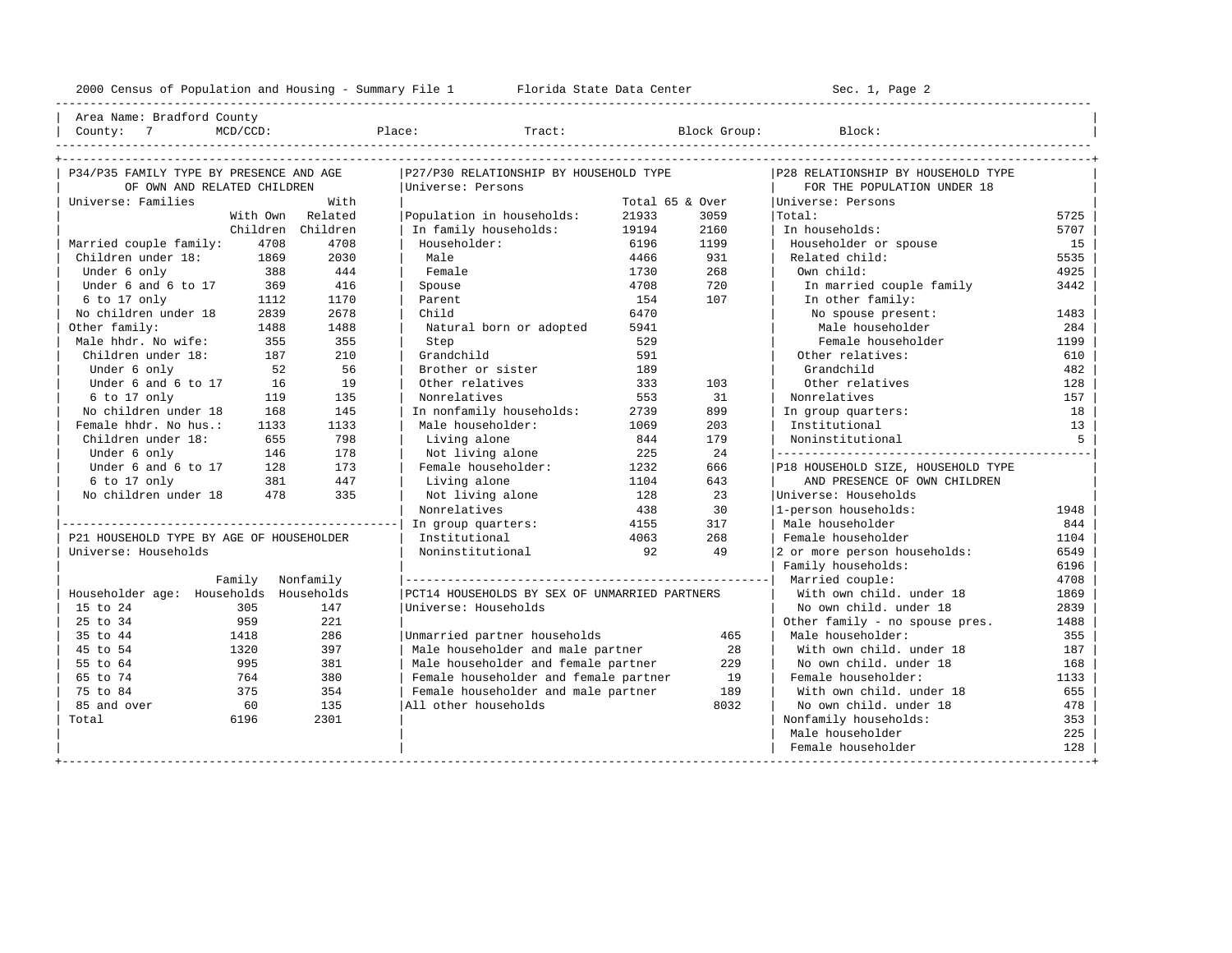| 2000 Census of Population and Housing - Summary File 1 Florida State Data Center              |                                  |                  |                 |                      |           |                                                                |                       |        |            | Sec. 1, Page 3 |                                                                  |                        |
|-----------------------------------------------------------------------------------------------|----------------------------------|------------------|-----------------|----------------------|-----------|----------------------------------------------------------------|-----------------------|--------|------------|----------------|------------------------------------------------------------------|------------------------|
| Area Name: Bradford County<br>$MCD/CCD$ :<br>County: 7                                        | Place:                           |                  | Tract:          |                      |           |                                                                | Block Group:          |        | Block:     |                |                                                                  |                        |
| H1/H3/H4/H5 HOUSING UNITS AND POPULATION BY TENURE<br>Universe: Housing Units and Population  |                                  |                  |                 | Universe: Households |           | P26/H13 HOUSEHOLD SIZE BY HOUSEHOLD TYPE                       |                       |        |            |                |                                                                  |                        |
|                                                                                               |                                  | Average          |                 |                      |           |                                                                |                       |        |            |                |                                                                  |                        |
|                                                                                               | Units Percent Population HH Size |                  |                 |                      |           | Total                                                          |                       | Family |            |                | Nonfamily                                                        |                        |
| 9605<br>Total:<br>Occupied:<br>8497                                                           | 100.0<br>21933                   | 2.58             | 1-Person        | Household Size       |           |                                                                | 1948 22.9             |        | N/A        |                | Households Percent Households Percent Households Percent<br>1948 | 84.7                   |
| Owner:<br>6709                                                                                | 79.0<br>17491                    | 2.61             | 2-Person        |                      |           |                                                                | 3001 35.3             |        | 2704       | 43.6           | 297                                                              | 12.9                   |
| 1788<br>Renter:                                                                               | 21.0<br>4442                     | 2.48             | 3-Person        |                      |           | 1495 17.6                                                      |                       |        | 1457       | 23.5           | 38                                                               | 1.7                    |
| 1108                                                                                          | 100.0                            |                  | 4-Person        |                      |           | 1252 14.7                                                      |                       |        | 1239       | 20.0           | 13                                                               | .6                     |
| Vacant:<br>For Rent<br>257                                                                    | 23.2                             |                  | 5-Person        |                      |           |                                                                | 6.1                   |        | 519        | 8.4            | $\overline{2}$                                                   | $\cdot$ 1              |
|                                                                                               |                                  |                  |                 |                      |           | 521                                                            | 1.9                   |        |            | 2.6            | $\overline{1}$                                                   |                        |
| For Sale only<br>129<br>Rented or sold,                                                       | 11.6                             |                  | 6-Person        | 7 or more Person     |           | 164<br>116                                                     | 1.4                   |        | 163<br>114 | 1.8            | $2^{\circ}$                                                      | $\cdot$ 0<br>$\cdot$ 1 |
| not occupied<br>66                                                                            | 6.0                              |                  |                 |                      |           |                                                                |                       |        |            |                |                                                                  |                        |
| Seasonal, recreational,                                                                       |                                  |                  |                 |                      |           |                                                                |                       |        |            |                |                                                                  |                        |
| or occasional use<br>222                                                                      | 20.0                             |                  |                 |                      |           |                                                                |                       |        |            |                |                                                                  |                        |
| For migrant workers<br>$\overline{7}$                                                         | .6                               |                  |                 |                      |           |                                                                |                       |        |            |                |                                                                  |                        |
| Other<br>427                                                                                  | 38.5                             |                  |                 |                      |           |                                                                |                       |        |            |                |                                                                  |                        |
|                                                                                               |                                  |                  |                 |                      |           |                                                                |                       |        |            |                |                                                                  |                        |
| H6/H7 HOUSING UNITS BY HOUSEHOLDER'S RACE/HISPANIC ORIGIN<br>Universe: Occupied Housing Units |                                  |                  |                 |                      |           | PCT15 NONRELATIVES BY HOUSEHOLD TYPE<br>Universe: Nonrelatives |                       |        |            |                |                                                                  |                        |
| Race of Householder                                                                           | Total                            | Hispanic         |                 | Non-Hispanic         |           |                                                                |                       |        |            | Family         |                                                                  | Nonfamily              |
| Total                                                                                         | 8497 100.0                       |                  | 106 100.0       | 8391 100.0           |           | Nonrelatives                                                   |                       |        |            | Households     |                                                                  | Households             |
| White Alone                                                                                   | 7190 84.6                        |                  | 67 63.2         | 7123 84.9            |           |                                                                | Roomer or Boarder     |        |            |                | 56                                                               | 47                     |
| Black/African American Alone                                                                  | 1132 13.3                        | 7                | 6.6             | 1125 13.4            |           |                                                                | Housemate or roommate |        |            |                | 58                                                               | 76                     |
| American Ind./Alaska Native Alone                                                             | 21<br>$\cdot$ 2                  | 1                | .9              | 20                   | $\cdot$ 2 |                                                                | Unmarried Partner     |        |            | 254            |                                                                  | 211                    |
| Asian Alone                                                                                   | 41<br>$\overline{5}$             | $\mathbf{0}$     | $\cdot$ 0       | 41                   | .5        |                                                                | Foster child          |        |            | 52             |                                                                  | 12                     |
| Nat Hawaiian/Other PI Alone                                                                   | $5^{\circ}$<br>$\ldots$          | $\overline{1}$   | .9              | $\overline{4}$       | $\cdot$ 0 |                                                                | Other Nonrelatives    |        |            | 133            |                                                                  | 92                     |
| Some Other Race Alone                                                                         | 27 .3                            |                  | 21 19.8         | $6\overline{6}$      | $\cdot$ 1 |                                                                |                       |        |            |                |                                                                  |                        |
| Two or More Races                                                                             | 81 1.0                           |                  | 9 8.5           | 72                   | .9        |                                                                |                       |        |            |                |                                                                  |                        |
| H14 HOUSING UNITS BY HOUSEHOLDER'S RACE AND TENURE<br>Universe: Occupied Housing Units        |                                  |                  |                 |                      |           | Universe: Occupied Housing Units                               |                       |        |            |                | H16 HOUSING UNITS BY HOUSEHOLDER'S AGE AND TENURE                |                        |
|                                                                                               |                                  |                  |                 |                      |           |                                                                |                       |        |            |                |                                                                  |                        |
| Race of Householder                                                                           | Owner Occupied                   |                  | Renter Occupied |                      |           | Age of Householder                                             |                       |        |            | Owner Occupied | Renter Occupied                                                  |                        |
| Total                                                                                         | 6709 100.0                       |                  |                 | 1788 100.0           |           | 15 to 24                                                       |                       |        | 197        | 2.9            | 255                                                              | 14.3                   |
| White Alone                                                                                   | 5817                             | 86.7             | 1373            | 76.8                 |           | $25$ to $34$                                                   |                       |        | 754        | 11.2           | 426                                                              | 23.8                   |
| Black/African American Alone                                                                  | 770                              | 11.5             | 362             | 20.2                 |           | 35 to 44                                                       |                       |        | 1328       | 19.8           | 376                                                              | 21.0                   |
| American Ind./Alaska Native Alone                                                             | 12                               | $\cdot$ 2        | - 9             | .5                   |           | 45 to 54                                                       |                       |        | 1421       | 21.2           | 296                                                              | 16.6                   |
| Asian Alone                                                                                   | 2.8                              | .4               | 13              | .7                   |           | 55 to 64                                                       |                       |        | 1174       | 17.5           | 202                                                              | 11.3                   |
| Nat Hawaiian/Other PI Alone                                                                   | $5^{\circ}$                      | $\cdot$ 1        | $\bigcirc$      | .0                   |           | 65 to 74                                                       |                       |        | 1023       | 15.2           | 121                                                              | 6.8                    |
| Some Other Race Alone<br>Two or More Races Alone                                              | 13<br>64                         | $\cdot$ 2<br>1.0 | 14<br>17        | .8<br>1.0            |           | 75 to 84<br>85 and Over                                        |                       |        | 639<br>173 | 9.5<br>2.6     | 90<br>2.2                                                        | 5.0<br>1.2             |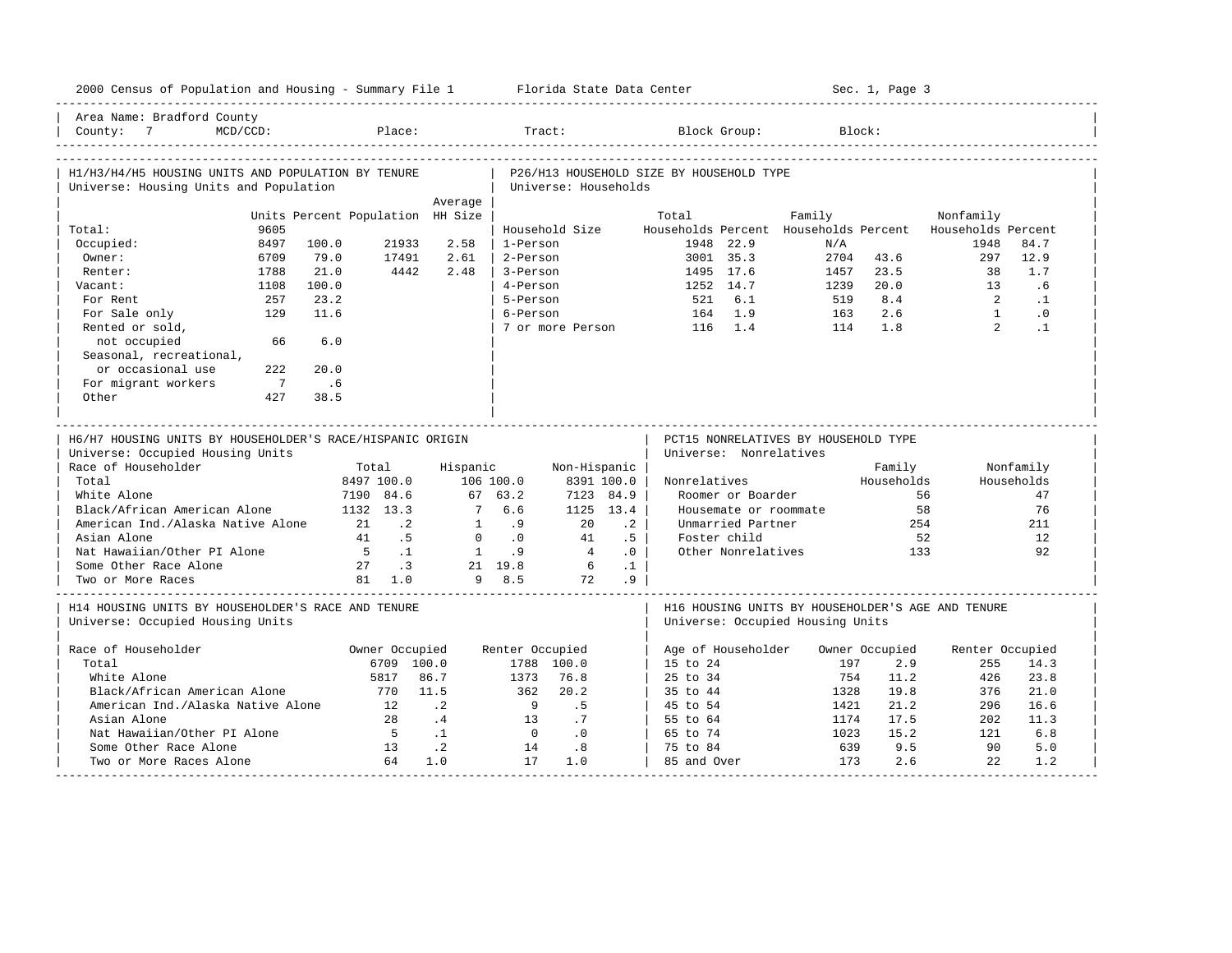| 2000 Census of Population and Housing - Summary File 1 Florida State Data Center |                |                                          |         |                                                         | ______________________ |      | Sec. 1, Page 1 |                    |                 |                       |
|----------------------------------------------------------------------------------|----------------|------------------------------------------|---------|---------------------------------------------------------|------------------------|------|----------------|--------------------|-----------------|-----------------------|
| Area Name: Brevard County                                                        |                |                                          |         |                                                         |                        |      |                |                    |                 |                       |
| County: 9<br>MCD/CCD:                                                            | Place:         |                                          | Tract:  | Block Group:                                            |                        |      | Block:         |                    |                 |                       |
|                                                                                  |                |                                          |         |                                                         |                        |      |                |                    |                 |                       |
| P1/P15/P16/P17/P31/P32/P33 POPULATION SUMMARY                                    |                |                                          |         | P12/P13 POPULATION BY AGE AND SEX                       |                        |      |                |                    |                 |                       |
| Universe: Persons, Households, Families                                          |                |                                          |         | Universe: Persons                                       |                        |      |                |                    |                 |                       |
| Total Population<br>476230                                                       | Total Families |                                          | 132480  |                                                         | Total                  |      | Male           |                    | Female          |                       |
| 198195<br>Total Households                                                       |                | Population in Families                   | 376767  |                                                         | Number                 | Pct. | Number         | Pct.               | Number          | Pct.                  |
| Population in Households 466535                                                  |                | Average Family Size 2.84                 |         | Under 5                                                 | 24707                  | 5.2  | 12650          | 5.4                | 12057           | 5.0                   |
| Average Household Size 2.35                                                      |                |                                          |         | $5$ to $9$                                              | 29546                  | 6.2  | 15048          | 6.5                | 14498           | 6.0                   |
|                                                                                  |                |                                          |         | $10 - 14$                                               | 31999                  | 6.7  | 16453          | 7.1                | 15546           | 6.4                   |
| P7/P8/P11 POPULATION BY RACE AND HISPANIC ORIGIN                                 |                |                                          |         | 15 to 17                                                | 18447                  | 3.9  | 9688           | 4.2                | 8759            | 3.6                   |
| Universe: Persons                                                                |                | Total Hispanic Non-Hispanic              |         | 18 and 19                                               | 10725                  | 2.3  | 5657           | 2.4                | 5068            | 2.1                   |
| Total                                                                            | 476230         | 21970                                    | 454260  | 20                                                      | 4871                   | 1.0  | 2720           | 1.2                | 2151            | .9                    |
| White Alone                                                                      | 413411         | 14716                                    | 398695  | 21                                                      | 4471                   | .9   | 2464           | 1.1                | 2007            | .8                    |
| Black or African American Alone                                                  | 40000          | 933                                      | 39067   | 22 to 24                                                | 12160                  | 2.6  | 6289           | 2.7                | 5871            | 2.4                   |
| American Ind. and Alaska Native Alone                                            | 1765           | 208                                      | 1557    | 25 to 29                                                | 22727                  | 4.8  | 11331          | 4.9                | 11396           | 4.7                   |
| Asian Alone                                                                      | 7152           | 91                                       | 7061    | 30 to 34                                                | 27918                  | 5.9  | 13702          | 5.9                | 14216           | 5.8                   |
| Native Hawaiian/Other Pacific Islander Alone                                     | 305            | 58                                       | $247$   | 35 to 39                                                | 38674                  | 8.1  | 19143          | 8.2                | 19531           | 8.0                   |
| Some Other Race Alone                                                            | 5168           | 4414                                     | 754     | 40 to 44                                                | 39753                  | 8.3  | 19999          | 8.6                | 19754           | 8.1                   |
| Two or More Races                                                                | 8429           | 1550                                     | 6879    | 45 to 49                                                | 33325                  | 7.0  | 16676          | 7.2                | 16649           | 6.9                   |
|                                                                                  |                |                                          |         | 50 to 54                                                | 29913                  | 6.3  | 14311          | 6.1                | 15602           | 6.4                   |
| P15A-I/P16A-I/P17A-I HOUSEHOLDS AND HOUSEHOLD POPULATION BY RACE                 |                |                                          |         | 55 to 59                                                | 26842                  | 5.6  | 12643          | 5.4                | 14199           | 5.8                   |
| Universe: Households and Population in Households                                |                |                                          | Average | 60 and 61                                               | 9963                   | 2.1  | 4675           | 2.0                | 5288            | 2.2                   |
| Householder:                                                                     | Households     | Pop. In HH                               | HH Size | 62 to 64                                                | 15508                  | 3.3  | 7249           | 3.1                | 8259            | 3.4                   |
| White Alone                                                                      | 177396         | 409533                                   | $2.31$  | 65 and 66                                               | 10636                  | 2.2  | 5122           | 2.2                | 5514            | 2.3                   |
| Black or African American Alone                                                  | 14033          | 38302                                    | 2.73    | 67 to 69                                                | 16251                  | 3.4  | 7822           | 3.4                | 8429            | 3.5                   |
| American Ind. and Alaska Native Alone                                            | 683            | 1780                                     | 2.61    | 70 to 74                                                | 25059                  | 5.3  | 11608          | 5.0                | 13451           | 5.5                   |
| Asian Alone                                                                      | 2187           | 5999                                     | 2.74    | 75 to 79                                                | 21000                  | 4.4  | 9296           | 4.0                | 11704           | 4.8                   |
| Native Hawaiian/Other Pacific Islander Alone                                     | 91             | 251                                      | 2.76    | 80 to 84                                                | 12775                  | 2.7  | 5624           | 2.4                | 7151            | 2.9                   |
| Some Other Race Alone                                                            | 1356           | 4374                                     | $3.23$  | 85 and over                                             | 8960                   | 1.9  | 3016           | 1.3                | 5944            | 2.4                   |
| Two or More Races                                                                | 2449           | 6296                                     | $2.57$  | 65 and over                                             | 94681                  | 19.9 | 42488          | 18.2               | 52193           | 21.5                  |
| Hispanic                                                                         | 6819           | 19698                                    | 2.89    |                                                         |                        |      |                |                    |                 |                       |
| White Alone, Not Hispanic                                                        | 172560         | 396128                                   | $2.30$  | Median Age                                              | 41.40                  |      | 40.30          |                    | 42.60           |                       |
|                                                                                  |                |                                          |         |                                                         |                        |      |                |                    |                 |                       |
| P31A-I/P32A-I/P33A-I FAMILIES AND POPULATION IN FAMILIES                         |                |                                          |         | P19 HOUSEHOLDS BY TYPE AND PRESENCE OF PERSONS UNDER 18 |                        |      |                |                    |                 |                       |
| Universe: Families and Population in Families<br>Householder:                    |                | Pop. In<br>Families Families Family Size | Average | Universe: Households                                    |                        |      |                |                    | Households With |                       |
| White Alone                                                                      | 117801         | 329023                                   | 2.79    |                                                         |                        |      |                | People<br>Under 18 |                 | No People<br>Under 18 |
| Black or African American Alone                                                  | 9937           | 32311                                    | 3.25    | Family Households:                                      |                        |      |                | 56924              |                 | 75556                 |
| American Ind. and Alaska Native Alone                                            | 451            | 1387                                     | 3.08    | Married Couple Family                                   |                        |      |                | 38925              |                 | 66039                 |
| Asian Alone                                                                      | 1533           | 5042                                     | 3.29    | Other Family:                                           |                        |      |                | 17999              |                 | 9517                  |
| Native Hawaiian/Other Pacific Islander Alone                                     | 61             | 195                                      | 3.20    | Male Householder, no wife present                       |                        |      |                | 4404               |                 | 2897                  |
| Some Other Race Alone                                                            | 1085           | 3838                                     | 3.54    | Female Householder, no husband present                  |                        |      |                | 13595              |                 | 6620                  |
| Two or More Races                                                                | 1612           | 4971                                     | 3.08    | Nonfamily Households:                                   |                        |      |                | 921                |                 | 64794                 |
| Hispanic                                                                         | 5150           | 16793                                    | 3.26    | Male Householder                                        |                        |      |                | 751                |                 | 30560                 |
| White Alone, Not Hispanic                                                        | 114221         | 317658                                   | 2.78    | Female Householder                                      |                        |      |                | 170                |                 | 34234                 |
|                                                                                  |                |                                          |         |                                                         |                        |      |                |                    |                 |                       |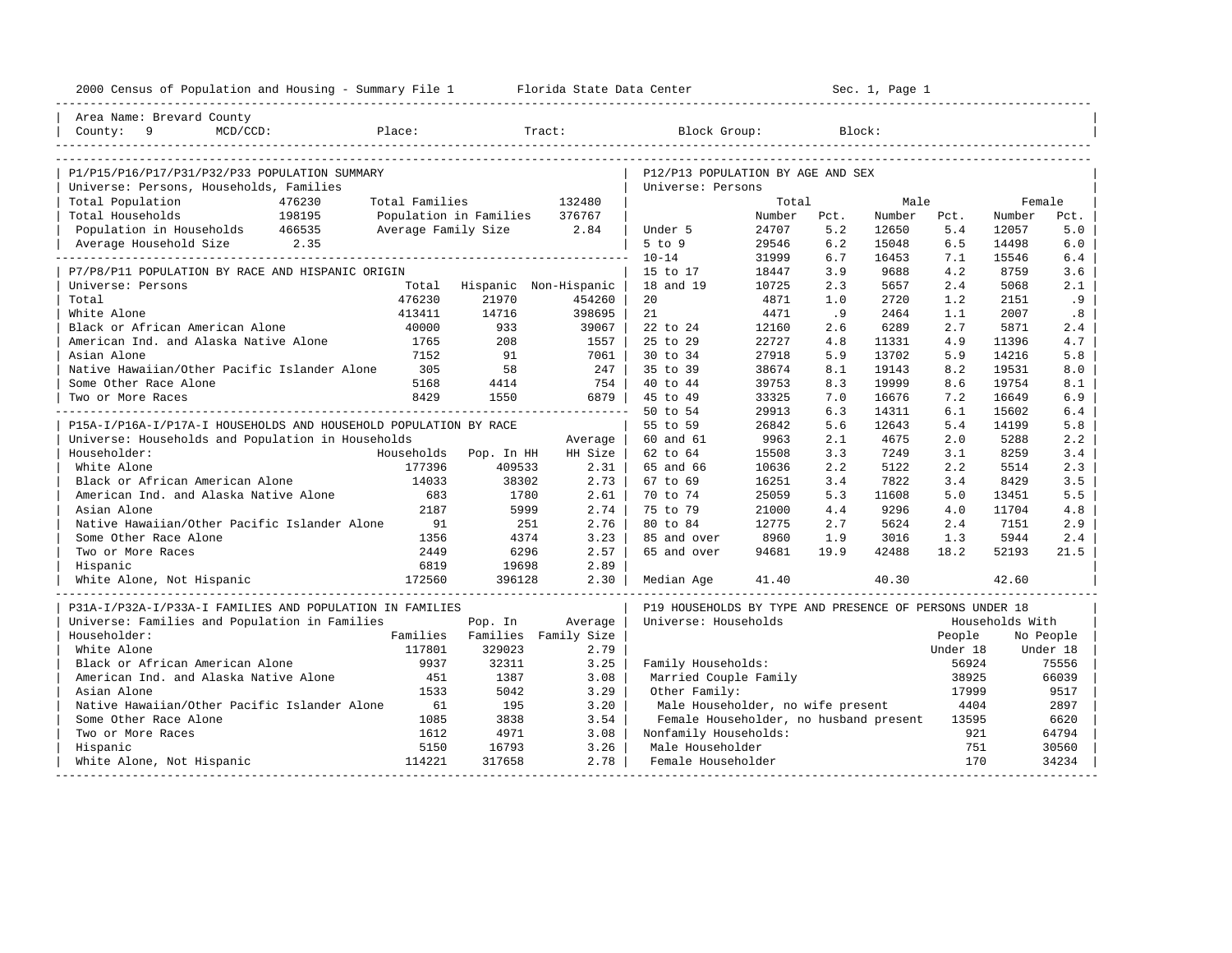----------------------------------------------------------------------------------------------------------------------------------------------------

| Area Name: Brevard County | | County: 9 MCD/CCD: Place: Tract: Block Group: Block: |

| P34/P35 FAMILY TYPE BY PRESENCE AND AGE  |                   | P27/P30 RELATIONSHIP BY HOUSEHOLD TYPE        |                 |        | P28 RELATIONSHIP BY HOUSEHOLD TYPE |        |
|------------------------------------------|-------------------|-----------------------------------------------|-----------------|--------|------------------------------------|--------|
| OF OWN AND RELATED CHILDREN              |                   | Universe: Persons                             |                 |        | FOR THE POPULATION UNDER 18        |        |
| Universe: Families                       | With              |                                               | Total 65 & Over |        | Universe: Persons                  |        |
|                                          | With Own Related  | Population in households:                     | 466535          | 90768  | Total:                             | 104699 |
|                                          | Children Children | In family households:                         | 385648          | 64840  | In households:                     | 103897 |
| Married couple family: 104964            | 104964            | Householder:                                  | 132480          | 34821  | Householder or spouse              | 65     |
| Children under 18:<br>36682              | 38802             | Male                                          | 99652           | 29595  | Related child:                     | 101386 |
| 7687<br>Under 6 only                     | 8402              | Female                                        | 32828           | 5226   | Own child:                         | 93628  |
| Under 6 and 6 to 17<br>7099              | 7705              | Spouse                                        | 104964          | 24835  | In married couple family           | 67634  |
| 6 to 17 only<br>21896                    | 22695             | Parent                                        | 3665            | 2647   | In other family:                   |        |
| No children under 18<br>68282            | 66162             | Child                                         | 119759          |        | No spouse present:                 | 25994  |
| Other family:<br>27516                   | 27516             | Natural born or adopted                       | 112182          |        | Male householder                   | 5908   |
| Male hhdr. No wife:<br>7301              | 7301              | Step                                          | 7577            |        | Female householder                 | 20086  |
| Children under 18:<br>3945               | 4371              | Grandchild                                    | 7554            |        | Other relatives:                   | 7758   |
| Under 6 only<br>981                      | 1105              | Brother or sister                             | 2861            |        | Grandchild                         | 6324   |
| Under 6 and 6 to 17<br>371               | 451               | Other relatives                               | 5484            | 2159   | Other relatives                    | 1434   |
| 6 to 17 only<br>2593                     | 2815              | Nonrelatives                                  | 8881            | 378    | Nonrelatives                       | 2446   |
| No children under 18<br>3356             | 2930              | In nonfamily households:                      | 80887           | 25928  | In group quarters:                 | 802    |
| Female hhdr. No hus.:<br>20215           | 20215             | Male householder:                             | 31311           | 7430   | Institutional                      | 543    |
| Children under 18:<br>11804              | 13557             | Living alone                                  | 23823           | 6613   | Noninstitutional                   | 259    |
| 2193<br>Under 6 only                     | 2664              | Not living alone                              | 7488            | 817    |                                    |        |
| Under 6 and 6 to 17<br>1704              | 2156              | Female householder:                           | 34404           | 17154  | P18 HOUSEHOLD SIZE, HOUSEHOLD TYPE |        |
| 6 to 17 only<br>7907                     | 8737              | Living alone                                  | 29509           | 16463  | AND PRESENCE OF OWN CHILDREN       |        |
| No children under 18<br>8411             | 6658              | Not living alone                              | 4895            | 691    | Winiverse: Households              |        |
|                                          |                   | Nonrelatives                                  | 15172           | 1344   | 1-person households:               | 53332  |
|                                          |                   | In group quarters:                            | 9695            | 3913   | Male householder                   | 23823  |
| P21 HOUSEHOLD TYPE BY AGE OF HOUSEHOLDER |                   | Institutional                                 | 6303            | 2855   | Female householder                 | 29509  |
| Universe: Households                     |                   | Noninstitutional                              | 3392            | 1058   | 2 or more person households:       | 144863 |
|                                          |                   |                                               |                 |        | Family households:                 | 132480 |
| Family Nonfamily                         |                   |                                               |                 |        | Married couple:                    | 104964 |
| Householder age: Households Households   |                   | PCT14 HOUSEHOLDS BY SEX OF UNMARRIED PARTNERS |                 |        | With own child, under 18           | 36682  |
| 3240<br>15 to 24                         | 3451              | Universe: Households                          |                 |        | No own child, under 18             | 68282  |
| 25 to 34<br>16360                        | 7392              |                                               |                 |        | Other family - no spouse pres.     | 27516  |
| 35 to 44<br>32048                        | 10761             | Unmarried partner households                  |                 | 11017  | Male householder:                  | 7301   |
| 45 to 54<br>25392                        | 10167             | Male householder and male partner             |                 | 420    | With own child, under 18           | 3945   |
| 55 to 64<br>20619                        | 9360              | Male householder and female partner           |                 | 5562   | No own child, under 18             | 3356   |
| 65 to 74<br>21039                        | 11246             | Female householder and female partner         |                 | 440    | Female householder:                | 20215  |
| 75 to 84<br>11883                        | 10224             | Female householder and male partner           |                 | 4595   | With own child. under 18           | 11804  |
| 85 and over<br>1899                      | 3114              | All other households                          |                 | 187178 | No own child, under 18             | 8411   |
| 132480<br>Total                          | 65715             |                                               |                 |        | Nonfamily households:              | 12383  |
|                                          |                   |                                               |                 |        | Male householder                   | 7488   |
|                                          |                   |                                               |                 |        | Female householder                 | 4895   |
|                                          |                   |                                               |                 |        |                                    |        |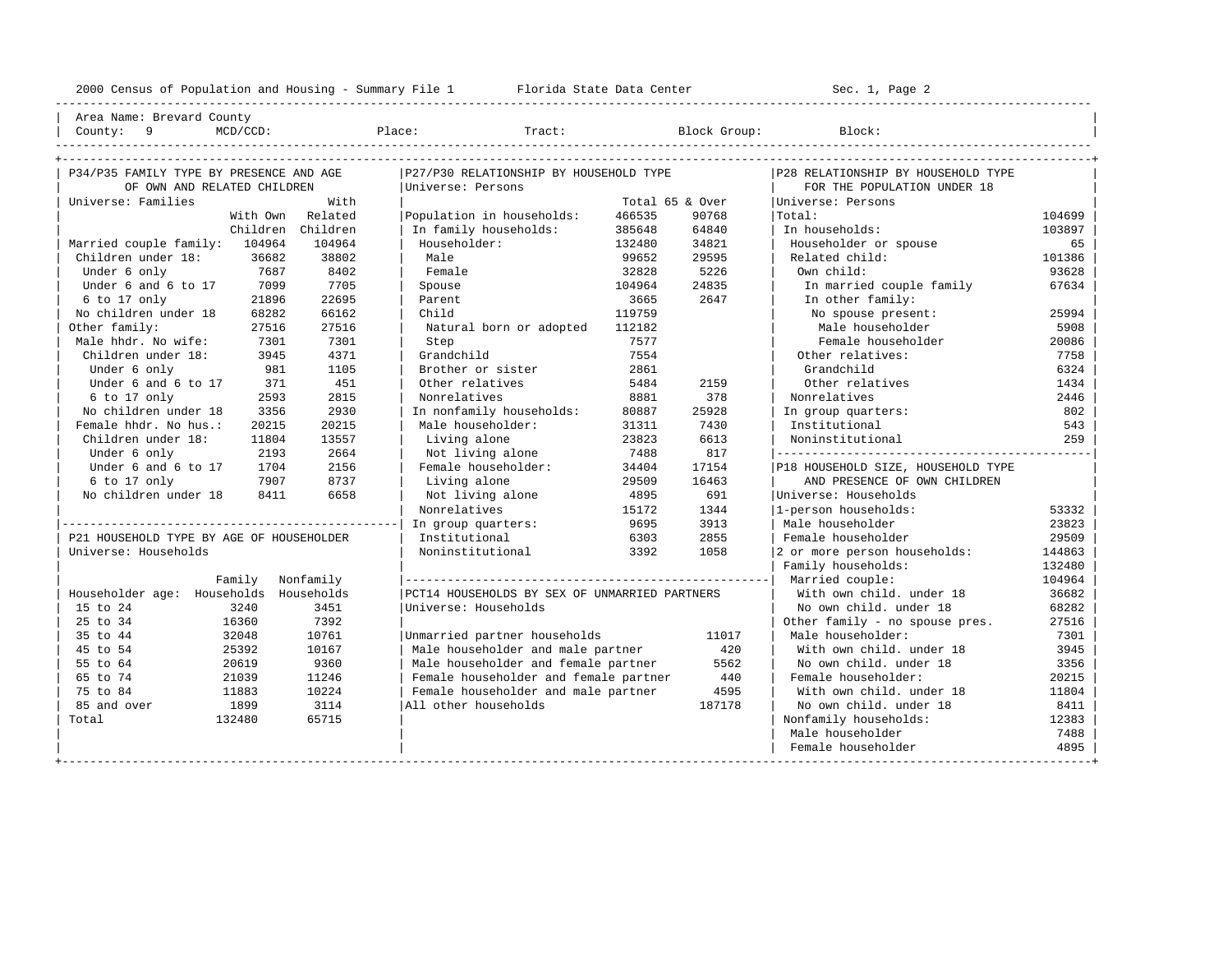| 2000 Census of Population and Housing - Summary File 1 Florida State Data Center                                                                                                                                                                                                                                       |                                                                                                                                                            |                                                                                       |                                                                      |                                                                          |                                                                      |                                                                                                               |                                        |                                                                                     | Sec. 1, Page 3                                              |                                                                                                                           |                                                                  |
|------------------------------------------------------------------------------------------------------------------------------------------------------------------------------------------------------------------------------------------------------------------------------------------------------------------------|------------------------------------------------------------------------------------------------------------------------------------------------------------|---------------------------------------------------------------------------------------|----------------------------------------------------------------------|--------------------------------------------------------------------------|----------------------------------------------------------------------|---------------------------------------------------------------------------------------------------------------|----------------------------------------|-------------------------------------------------------------------------------------|-------------------------------------------------------------|---------------------------------------------------------------------------------------------------------------------------|------------------------------------------------------------------|
| Area Name: Brevard County<br>$MCD/CCD$ :<br>County: 9                                                                                                                                                                                                                                                                  | Place:                                                                                                                                                     |                                                                                       | Tract:                                                               |                                                                          |                                                                      | Block Group:                                                                                                  |                                        | Block:                                                                              |                                                             |                                                                                                                           |                                                                  |
| H1/H3/H4/H5 HOUSING UNITS AND POPULATION BY TENURE<br>Universe: Housing Units and Population                                                                                                                                                                                                                           |                                                                                                                                                            |                                                                                       |                                                                      | Universe: Households                                                     |                                                                      | P26/H13 HOUSEHOLD SIZE BY HOUSEHOLD TYPE                                                                      |                                        |                                                                                     |                                                             |                                                                                                                           |                                                                  |
| Total:<br>222072<br>198195<br>Occupied:<br>Owner:<br>147885<br>Renter:<br>50310<br>23877<br>Vacant:<br>5970<br>For Rent<br>3477<br>For Sale only<br>Rented or sold,<br>1256<br>not occupied<br>Seasonal, recreational,<br>or occasional use<br>10457<br>For migrant workers<br>$\overline{\phantom{a}}$ 3<br>2714      | Units Percent Population HH Size<br>100.0<br>466535<br>74.6<br>354434<br>25.4<br>112101<br>100.0<br>25.0<br>14.6<br>5.3<br>43.8<br>$\ddot{\phantom{0}}$ .0 | Average<br>2.35<br>2.40<br>2.23                                                       | 1-Person<br>2-Person<br>3-Person<br>4-Person<br>5-Person<br>6-Person | Household Size                                                           |                                                                      | Total<br>53332 26.9<br>78413 39.6<br>29745 15.0<br>23071 11.6<br>9213<br>3077 1.6<br>7 or more Person 1344 .7 | 4.6                                    | Family<br>N/A<br>67974<br>28370<br>22675<br>9098<br>3037<br>1326                    | 51.3<br>21.4<br>17.1<br>6.9<br>2.3<br>1.0                   | Nonfamily<br>Households Percent Households Percent Households Percent<br>53332<br>10439<br>1375<br>396<br>115<br>40<br>18 | 81.2<br>15.9<br>2.1<br>.6<br>$\cdot$ 2<br>$\cdot$ 1<br>$\cdot$ 0 |
| Other<br>H6/H7 HOUSING UNITS BY HOUSEHOLDER'S RACE/HISPANIC ORIGIN<br>Universe: Occupied Housing Units<br>Race of Householder<br>Total<br>White Alone<br>Black/African American Alone<br>American Ind./Alaska Native Alone<br>Asian Alone<br>Nat Hawaiian/Other PI Alone<br>Some Other Race Alone<br>Two or More Races | 11.4<br>Total<br>198195 100.0<br>177396 89.5<br>14033 7.1<br>683<br>$\cdot$ 3<br>2187 1.1<br>91<br>$\cdot$ 0<br>.7<br>1356<br>2449 1.2                     | Hispanic<br>6819 100.0<br>4836 70.9<br>65 1.0<br>2.6<br>14 .2<br>1198 17.6<br>413 6.1 | $267$ 3.9<br>$\cdot$ 4                                               | Non-Hispanic<br>191376 100.0<br>172560 90.2<br>13766<br>618<br>77<br>158 | 7.2<br>$\cdot$ 3<br>$2161$ 1.1<br>$\cdot$ 0<br>$\cdot$ 1<br>2036 1.1 | Universe: Nonrelatives<br>Nonrelatives<br>Foster child                                                        | Roomer or Boarder<br>Unmarried Partner | PCT15 NONRELATIVES BY HOUSEHOLD TYPE<br>Housemate or roommate<br>Other Nonrelatives | Family<br>Households<br>1104<br>1383<br>4109<br>391<br>1894 |                                                                                                                           | Nonfamily<br>Households<br>1789<br>4475<br>6908<br>104<br>1896   |
| H14 HOUSING UNITS BY HOUSEHOLDER'S RACE AND TENURE<br>Universe: Occupied Housing Units<br>Race of Householder<br>Total<br>White Alone<br>Black/African American Alone                                                                                                                                                  | Owner Occupied<br>147885 100.0<br>136432<br>7494                                                                                                           | 92.3<br>5.1                                                                           | Renter Occupied<br>40964<br>6539                                     | 50310 100.0<br>81.4<br>13.0                                              |                                                                      | Age of Householder<br>15 to 24<br>25 to 34<br>35 to 44                                                        |                                        | Universe: Occupied Housing Units<br>1242<br>11483<br>30028                          | Owner Occupied<br>.8<br>7.8<br>20.3                         | H16 HOUSING UNITS BY HOUSEHOLDER'S AGE AND TENURE<br>Renter Occupied<br>5449<br>12269<br>12781                            | 10.8<br>24.4<br>25.4                                             |
| American Ind./Alaska Native Alone<br>Asian Alone<br>Nat Hawaiian/Other PI Alone<br>Some Other Race Alone<br>Two or More Races Alone                                                                                                                                                                                    | 432<br>1352<br>51<br>702<br>1422                                                                                                                           | $\overline{\phantom{a}}$<br>.9<br>.0<br>.5<br>1.0                                     | 251<br>835<br>40<br>654<br>1027                                      | .5<br>1.7<br>$\ldots$ 1<br>1.3<br>2.0                                    |                                                                      | 45 to 54<br>55 to 64<br>65 to 74<br>75 to 84<br>85 and Over                                                   |                                        | 27778<br>25750<br>28735<br>19152<br>3717                                            | 18.8<br>17.4<br>19.4<br>13.0<br>2.5                         | 7781<br>4229<br>3550<br>2955<br>1296                                                                                      | 15.5<br>8.4<br>7.1<br>5.9<br>2.6                                 |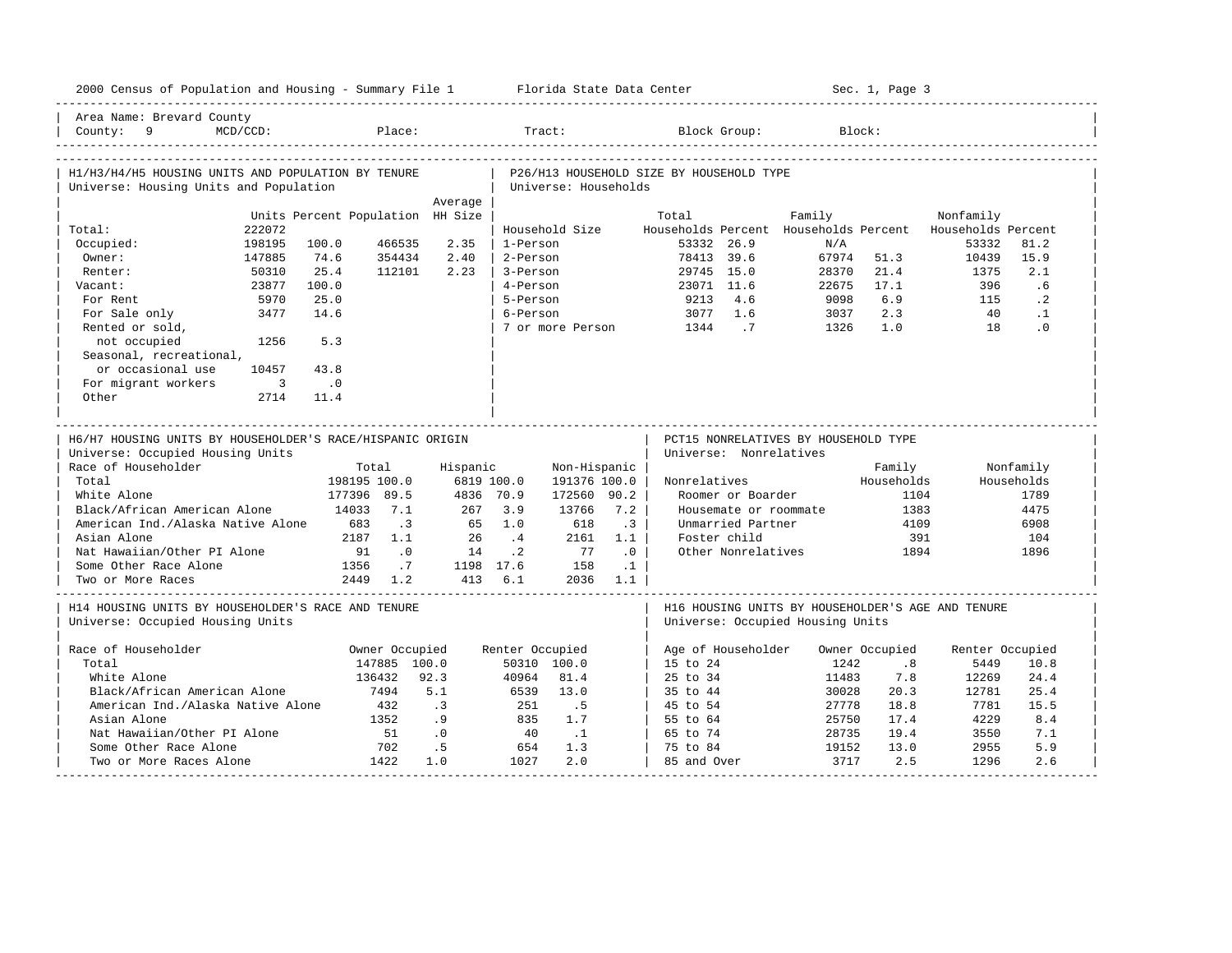| 2000 Census of Population and Housing - Summary File 1 Florida State Data Center |               |                                |                 |                                                         |                  |            | Sec. 1, Page 1 |            |                 |            |
|----------------------------------------------------------------------------------|---------------|--------------------------------|-----------------|---------------------------------------------------------|------------------|------------|----------------|------------|-----------------|------------|
| Area Name: Broward County<br>$MCD/CCD$ :<br>County: 11                           | Place:        |                                | Tract:          | Block Group:                                            |                  |            | Block:         |            |                 |            |
|                                                                                  |               |                                |                 |                                                         |                  |            |                |            |                 |            |
| P1/P15/P16/P17/P31/P32/P33 POPULATION SUMMARY                                    |               |                                |                 | P12/P13 POPULATION BY AGE AND SEX                       |                  |            |                |            |                 |            |
| Universe: Persons, Households, Families                                          |               |                                |                 | Universe: Persons                                       |                  |            |                |            |                 |            |
| Total Population<br>1623018                                                      |               | Total Families 411403          |                 |                                                         | Total            |            | Male           |            |                 | Female     |
| Total Households<br>654445                                                       |               | Population in Families 1262134 |                 |                                                         | Number Pct.      |            | Number Pct.    |            | Number          | Pct.       |
| Population in Households 1603094                                                 |               | Average Family Size            | 3.07            | Under 5                                                 | 103041           | 6.3        | 52937          | 6.8        | 50104           | 6.0        |
| Average Household Size 2.45                                                      |               |                                |                 | $5$ to $9$                                              | 110142           | 6.8        | 56644          | 7.2        | 53498           | 6.4        |
|                                                                                  |               |                                |                 | $10 - 14$                                               | 109132           | 6.7        | 55949          | 7.1        | 53183           | 6.3        |
| P7/P8/P11 POPULATION BY RACE AND HISPANIC ORIGIN                                 |               |                                |                 | 15 to 17                                                | 60614            | 3.7        | 30895          | 3.9        | 29719           | 3.5        |
| Universe: Persons                                                                |               | Total Hispanic Non-Hispanic    |                 | 18 and 19                                               | 34547            | 2.1        | 17691          | 2.3        | 16856           | 2.0        |
| Total                                                                            | 1623018       | 271652                         | 1351366         | 20                                                      | 16156            | 1.0        | 8096           | 1.0        | 8060            | 1.0        |
| White Alone                                                                      | 1145287       | 203613                         | 941674          | 21                                                      | 15534            | 1.0        | 7719           | 1.0        | 7815            | .9         |
| Black or African American Alone<br>American Ind. and Alaska Native Alone         | 333304        | 7999                           | 325305          | 22 to 24<br>25 to 29                                    | 51144            | 3.2        | 24895          | 3.2        | 26249           | 3.1<br>6.5 |
|                                                                                  | 3867<br>36581 | 933                            | 2934<br>36049   | 30 to 34                                                | 105816<br>125048 | 6.5<br>7.7 | 51482          | 6.6        | 54334           | 7.6        |
| Asian Alone<br>Native Hawaiian/Other Pacific Islander Alone                      | 916           | 532<br>149                     | 767             | 35 to 39                                                | 143477           | 8.8        | 61365<br>71280 | 7.8        | 63683<br>72197  | 8.6        |
| Some Other Race Alone                                                            | 48642         | 42170                          | 6472            | 40 to 44                                                | 135070           | 8.3        | 67331          | 9.1<br>8.6 | 67739           | 8.1        |
| Two or More Races                                                                | 54421         | 16256                          | 38165           | 45 to 49                                                | 115583           | 7.1        | 56891          | 7.3        | 58692           | 7.0        |
|                                                                                  |               |                                | --------------- | 50 to 54                                                | 99503            | 6.1        | 48713          | 6.2        | 50790           | 6.0        |
| P15A-I/P16A-I/P17A-I HOUSEHOLDS AND HOUSEHOLD POPULATION BY RACE                 |               |                                |                 | 55 to 59                                                | 76548            | 4.7        | 36960          | 4.7        | 39588           | 4.7        |
| Universe: Households and Population in Households                                |               |                                | Average         | 60 and 61                                               | 25494            | 1.6        | 12260          | 1.6        | 13234           | 1.6        |
| Householder:                                                                     | Households    | Pop. In HH                     | HH Size         | 62 to 64                                                | 35060            | 2.2        | 16340          | 2.1        | 18720           | 2.2        |
| White Alone                                                                      | 505565        | 1136543                        | 2.25            | 65 and 66                                               | 22729            | 1.4        | 10360          | 1.3        | 12369           | 1.5        |
| Black or African American Alone                                                  | 104743        | 326746                         | 3.12            | 67 to 69                                                | 34305            | 2.1        | 15153          | 1.9        | 19152           | 2.3        |
| American Ind. and Alaska Native Alone                                            | 1322          | 3564                           | 2.70            | 70 to 74                                                | 59607            | 3.7        | 25430          | 3.2        | 34177           | 4.1        |
| Asian Alone                                                                      | 11440         | 35363                          | 3.09            | 75 to 79                                                | 56752            | 3.5        | 22687          | 2.9        | 34065           | 4.1        |
| Native Hawaiian/Other Pacific Islander Alone                                     | 265           | 714                            | 2.69            | 80 to 84                                                | 44665            | 2.8        | 16977          | 2.2        | 27688           | 3.3        |
| Some Other Race Alone                                                            | 13589         | 46004                          | 3.39            | 85 and over                                             | 43051            | 2.7        | 15177          | 1.9        | 27874           | 3.3        |
| Two or More Races                                                                | 17521         | 54160                          | 3.09            | 65 and over                                             | 261109           | 16.1       | 105784         | 13.5       | 155325          | 18.5       |
| Hispanic                                                                         | 86316         | 268573                         | 3.11            |                                                         |                  |            |                |            |                 |            |
| White Alone, Not Hispanic                                                        | 438919        | 934626                         | 2.13            | Median Age                                              | 37.80            |            | 36.70          |            | 38.90           |            |
| P31A-I/P32A-I/P33A-I FAMILIES AND POPULATION IN FAMILIES                         |               |                                |                 | P19 HOUSEHOLDS BY TYPE AND PRESENCE OF PERSONS UNDER 18 |                  |            |                |            |                 |            |
| Universe: Families and Population in Families                                    |               | Pop. In                        | Average         | Universe: Households                                    |                  |            |                |            | Households With |            |
| Householder:                                                                     |               | Families Families Family Size  |                 |                                                         |                  |            |                | People     |                 | No People  |
| White Alone                                                                      | 299013        | 861619                         | 2.88            |                                                         |                  |            |                | Under 18   |                 | Under 18   |
| Black or African American Alone                                                  | 78842         | 280766                         | 3.56            | Family Households:                                      |                  |            |                | 208495     |                 | 202908     |
| American Ind. and Alaska Native Alone                                            | 846           | 2763                           | 3.27            | Married Couple Family                                   |                  |            |                | 138303     |                 | 163442     |
| Asian Alone                                                                      | 8968          | 31510                          | 3.51            | Other Family:                                           |                  |            |                | 70192      |                 | 39466      |
| Native Hawaiian/Other Pacific Islander Alone                                     | 172           | 547                            | 3.18            | Male Householder, no wife present                       |                  |            |                | 15328      |                 | 12512      |
| Some Other Race Alone                                                            | 10819         | 39679                          | 3.67            | Female Householder, no husband present                  |                  |            |                | 54864      |                 | 26954      |
| Two or More Races                                                                | 12743         | 45250                          | 3.55            | Nonfamily Households:                                   |                  |            |                | 2284       |                 | 240758     |
| Hispanic                                                                         | 66979         | 231451                         | 3.46            | Male Householder                                        |                  |            |                | 1686       |                 | 109703     |
| White Alone, Not Hispanic                                                        | 247715        | 687632                         | 2.78            | Female Householder                                      |                  |            |                | 598        |                 | 131055     |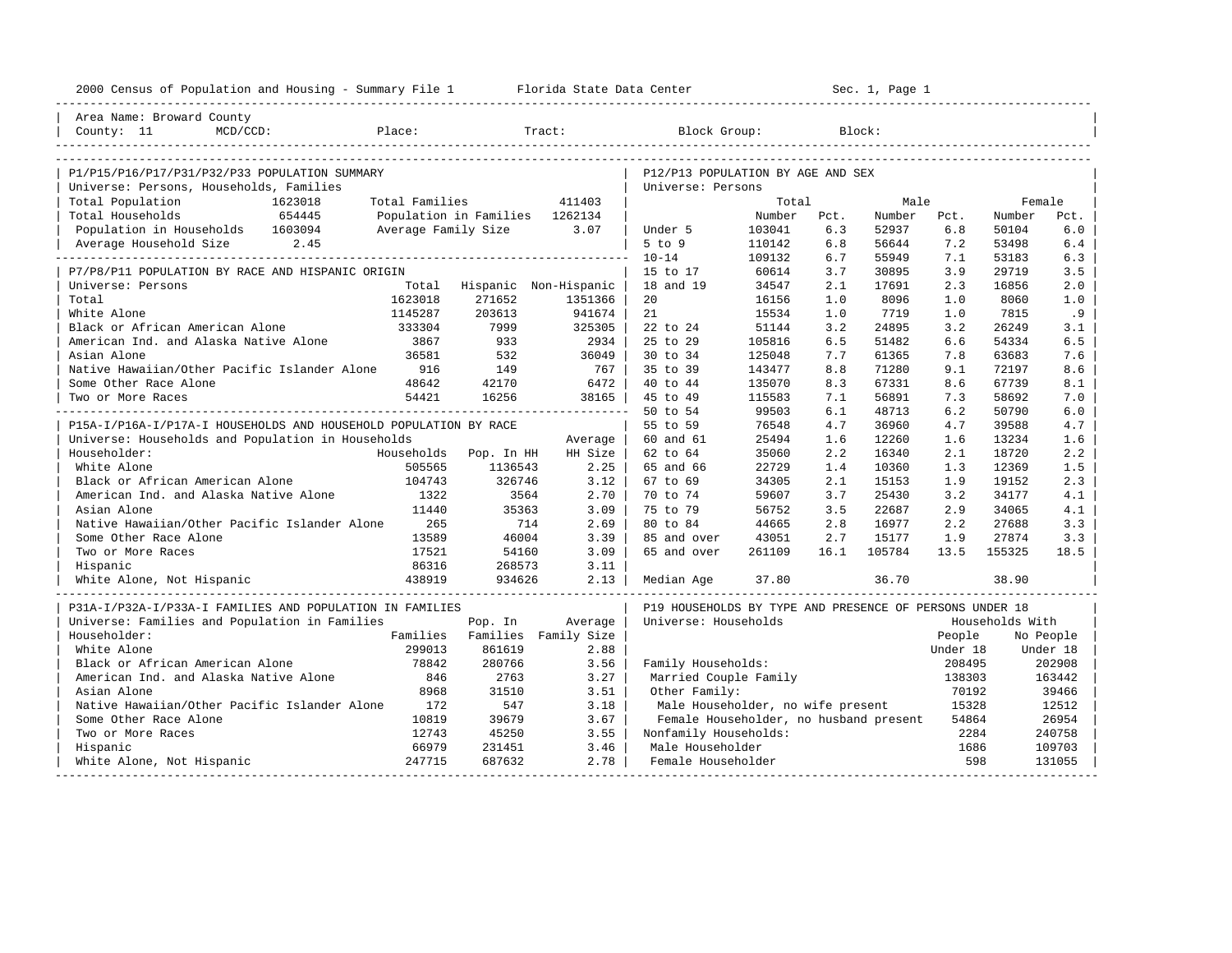| Area Name: Broward County | | County: 11 MCD/CCD: Place: Tract: Block Group: Block: |

----------------------------------------------------------------------------------------------------------------------------------------------------

| P34/P35 FAMILY TYPE BY PRESENCE AND AGE   | P27/P30 RELATIONSHIP BY HOUSEHOLD TYPE        |         |                 | P28 RELATIONSHIP BY HOUSEHOLD TYPE |        |
|-------------------------------------------|-----------------------------------------------|---------|-----------------|------------------------------------|--------|
| OF OWN AND RELATED CHILDREN               | Universe: Persons                             |         |                 | FOR THE POPULATION UNDER 18        |        |
| With<br>Universe: Families                |                                               |         | Total 65 & Over | Universe: Persons                  |        |
| Related<br>With Own                       | Population in households:                     | 1603094 | 252493          | Total:                             | 382929 |
| Children Children                         | In family households:                         | 1300353 | 160472          | In households:                     | 382001 |
| Married couple family: 301745<br>301745   | Householder:                                  | 411403  | 80490           | Householder or spouse              | 301    |
| Children under 18:<br>131559<br>137827    | Male                                          | 279174  | 62893           | Related child:                     | 375006 |
| 35784<br>Under 6 only<br>33845            | Female                                        | 132229  | 17597           | Own child:                         | 341255 |
| 28008<br>30518<br>Under 6 and 6 to 17     | Spouse                                        | 301745  | 57059           | In married couple family           | 240332 |
| 71525<br>$6$ to 17 only<br>69706          | Parent                                        | 20401   | 12440           | In other family:                   |        |
| 163918<br>No children under 18<br>170186  | Child                                         | 445172  |                 | No spouse present:                 | 100923 |
| Other family:<br>109658<br>109658         | Natural born or adopted                       | 422959  |                 | Male householder                   | 20481  |
| Male hhdr. No wife:<br>27840<br>27840     | Step                                          | 22213   |                 | Female householder                 | 80442  |
| Children under 18:<br>13055<br>15144      | Grandchild                                    | 27829   |                 | Other relatives:                   | 33751  |
| 4019<br>3496<br>Under 6 only              | Brother or sister                             | 20944   |                 | Grandchild                         | 23482  |
| Under 6 and 6 to 17<br>1770<br>2284       | Other relatives                               | 34640   | 9163            | Other relatives                    | 10269  |
| 7789<br>8841<br>6 to 17 only              | Nonrelatives                                  | 38219   | 1320            | Nonrelatives                       | 6694   |
| No children under 18<br>14785<br>12696    | In nonfamily households:                      | 302741  | 92021           | In group quarters:                 | 928    |
| Female hhdr. No hus.:<br>81818<br>81818   | Male householder:                             | 111389  | 23223           | Institutional                      | 454    |
| Children under 18:<br>47190<br>54644      | Living alone                                  | 81594   | 20259           | Noninstitutional                   | 474    |
| 8722<br>10779<br>Under 6 only             | Not living alone                              | 29795   | 2964            |                                    |        |
| Under 6 and 6 to 17<br>10232<br>7459      | Female householder:                           | 131653  | 63880           | P18 HOUSEHOLD SIZE, HOUSEHOLD TYPE |        |
| 33633<br>6 to 17 only<br>31009            | Living alone                                  | 112107  | 61149           | AND PRESENCE OF OWN CHILDREN       |        |
| No children under 18<br>34628<br>27174    | Not living alone                              | 19546   | 2731            | Universe: Households               |        |
|                                           | Nonrelatives                                  | 59699   | 4918            | 1-person households:               | 193701 |
|                                           | In group quarters:                            | 19924   | 8616            | Male householder                   | 81594  |
| P21 HOUSEHOLD TYPE BY AGE OF HOUSEHOLDER  | Institutional                                 | 13063   | 5362            | Female householder                 | 112107 |
| Universe: Households                      | Noninstitutional                              | 6861    | 3254            | 2 or more person households:       | 460744 |
|                                           |                                               |         |                 | Family households:                 | 411403 |
| Family<br>Nonfamily                       |                                               |         |                 |                                    | 301745 |
| Householder age: Households<br>Households | PCT14 HOUSEHOLDS BY SEX OF UNMARRIED PARTNERS |         |                 | With own child, under 18           | 131559 |
| 15 to 24<br>10874<br>10670                | Universe: Households                          |         |                 | No own child, under 18             | 170186 |
| 68913<br>37515<br>25 to 34                |                                               |         |                 | Other family - no spouse pres.     | 109658 |
| 40502<br>35 to 44<br>111778               | Unmarried partner households                  |         | 41638           | Male householder:                  | 27840  |
| 87348<br>37566<br>45 to 54                | Male householder and male partner             |         | 3775            | With own child, under 18           | 13055  |
| 29686<br>55 to 64<br>52000                | Male householder and female partner           |         | 18956           | No own child, under 18             | 14785  |
| 65 to 74<br>40794<br>30816                | Female householder and female partner         |         | 2195            | Female householder:                | 81818  |
| 75 to 84<br>30768<br>36730                | Female householder and male partner           |         | 16712           | With own child, under 18           | 47190  |
| 85 and over<br>8928<br>19557              | All other households                          |         | 612807          | No own child, under 18             | 34628  |
| 243042<br>Total<br>411403                 |                                               |         |                 | Nonfamily households:              | 49341  |
|                                           |                                               |         |                 | Male householder                   | 29795  |
|                                           |                                               |         |                 | Female householder                 | 19546  |
|                                           |                                               |         |                 |                                    |        |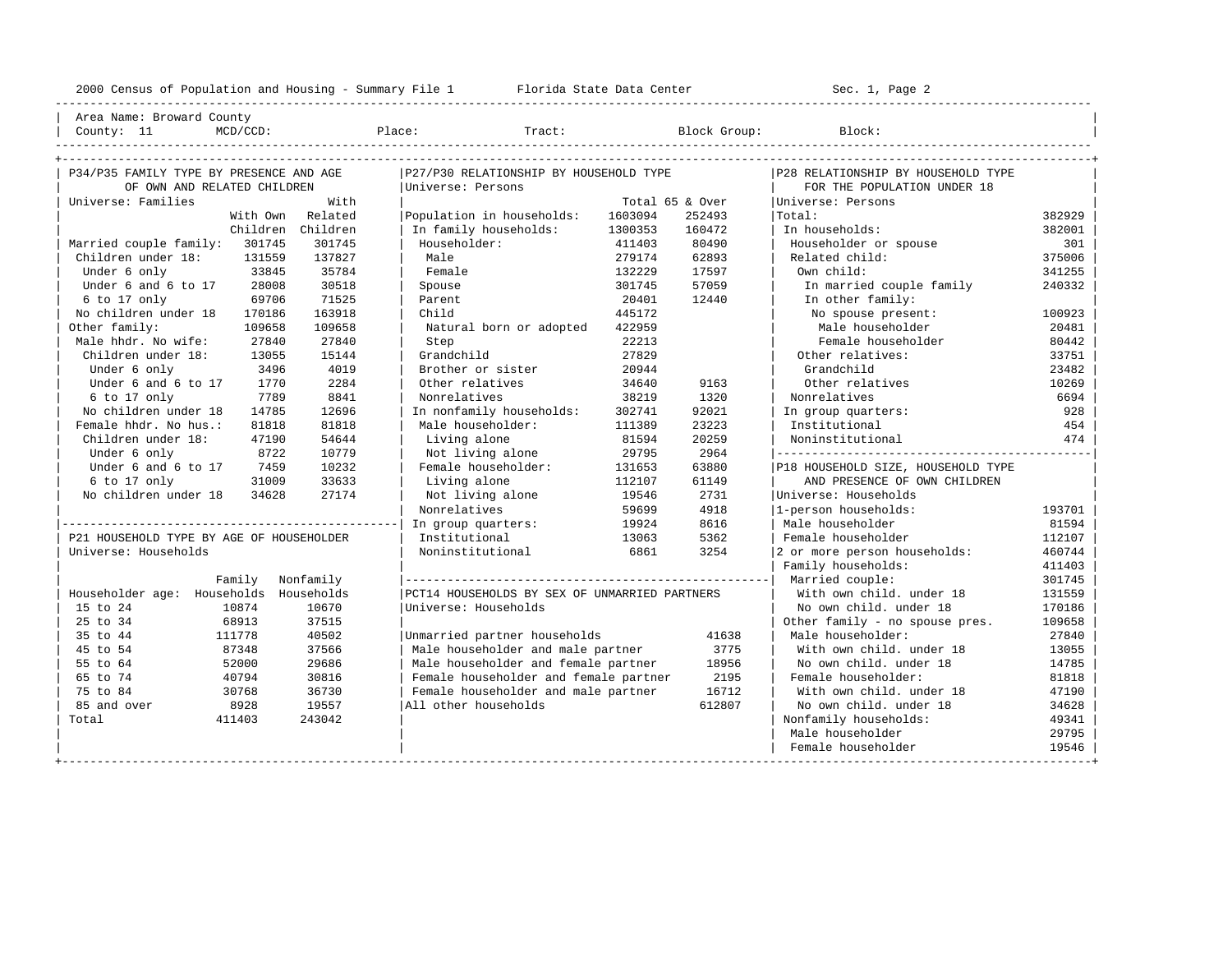| 2000 Census of Population and Housing - Summary File 1 Florida State Data Center             |                  |                                  |                             |                           |                        |                             |           |                                          |                    |                                              | Sec. 1, Page 3 |                                                   |                    |
|----------------------------------------------------------------------------------------------|------------------|----------------------------------|-----------------------------|---------------------------|------------------------|-----------------------------|-----------|------------------------------------------|--------------------|----------------------------------------------|----------------|---------------------------------------------------|--------------------|
| Area Name: Broward County<br>County: 11                                                      | MCD/CCD:         |                                  | Place:                      |                           |                        | Tract:                      |           |                                          | Block Group:       |                                              | Block:         |                                                   |                    |
| H1/H3/H4/H5 HOUSING UNITS AND POPULATION BY TENURE<br>Universe: Housing Units and Population |                  |                                  |                             |                           |                        | Universe: Households        |           | P26/H13 HOUSEHOLD SIZE BY HOUSEHOLD TYPE |                    |                                              |                |                                                   |                    |
|                                                                                              |                  |                                  |                             | Average                   |                        |                             |           |                                          |                    |                                              |                |                                                   |                    |
|                                                                                              |                  | Units Percent Population HH Size |                             |                           |                        |                             |           | Total                                    |                    | Family                                       |                | Nonfamily                                         |                    |
| Total:<br>Occupied:                                                                          | 741043<br>654445 | 100.0                            | 1603094                     | 2.45                      | 1-Person               | Household Size              |           | 193701 29.6                              |                    | Households Percent Households Percent<br>N/A |                | Households Percent<br>193701                      | 79.7               |
| Owner:                                                                                       | 454750           | 69.5                             | 1133441                     | 2.49                      | 2-Person               |                             |           | 216869 33.1                              |                    | 174701                                       | 42.5           | 42168                                             | 17.4               |
| Renter:                                                                                      | 199695           | 30.5                             | 469653                      | 2.35                      | 3-Person               |                             |           | 99794 15.2                               |                    | 94711                                        | 23.0           | 5083                                              | 2.1                |
| Vacant:                                                                                      | 86598            | 100.0                            |                             |                           | 4-Person               |                             |           | 83034 12.7                               |                    | 81640                                        | 19.8           | 1394                                              | .6                 |
| For Rent                                                                                     | 13975            | 16.1                             |                             |                           | 5-Person               |                             |           | 38123                                    | 5.8                | 37669                                        | 9.2            | 454                                               | $\cdot$ 2          |
| For Sale only                                                                                | 12129            | 14.0                             |                             |                           | 6-Person               |                             |           | 14165                                    | 2.2                | 14012                                        | 3.4            | 153                                               | $\cdot$ 1          |
| Rented or sold,                                                                              |                  |                                  |                             |                           |                        | 7 or more Person            |           | 8759                                     | 1.3                | 8670                                         | 2.1            | 89                                                | .0                 |
| not occupied                                                                                 | 5636             | 6.5                              |                             |                           |                        |                             |           |                                          |                    |                                              |                |                                                   |                    |
| Seasonal, recreational,                                                                      |                  |                                  |                             |                           |                        |                             |           |                                          |                    |                                              |                |                                                   |                    |
| or occasional use                                                                            | 46470            | 53.7                             |                             |                           |                        |                             |           |                                          |                    |                                              |                |                                                   |                    |
| For migrant workers                                                                          | 12               | $\cdot$ .0                       |                             |                           |                        |                             |           |                                          |                    |                                              |                |                                                   |                    |
| Other                                                                                        | 8376             | 9.7                              |                             |                           |                        |                             |           |                                          |                    |                                              |                |                                                   |                    |
|                                                                                              |                  |                                  |                             |                           |                        |                             |           |                                          |                    |                                              |                |                                                   |                    |
|                                                                                              |                  |                                  |                             |                           |                        |                             |           |                                          |                    |                                              |                |                                                   |                    |
| H6/H7 HOUSING UNITS BY HOUSEHOLDER'S RACE/HISPANIC ORIGIN                                    |                  |                                  |                             |                           |                        |                             |           |                                          |                    | PCT15 NONRELATIVES BY HOUSEHOLD TYPE         |                |                                                   |                    |
| Universe: Occupied Housing Units                                                             |                  |                                  |                             |                           |                        |                             |           | Universe: Nonrelatives                   |                    |                                              |                |                                                   |                    |
| Race of Householder<br>Total                                                                 |                  |                                  | Total                       | Hispanic                  |                        | Non-Hispanic                |           |                                          |                    |                                              | Family         |                                                   | Nonfamily          |
| White Alone                                                                                  |                  |                                  | 654445 100.0<br>505565 77.3 | 86316 100.0<br>66646 77.2 |                        | 568129 100.0<br>438919 77.3 |           | Nonrelatives                             | Roomer or Boarder  |                                              | Households     | 5890                                              | Households<br>7937 |
|                                                                                              |                  |                                  |                             |                           | 2.7                    |                             |           |                                          |                    |                                              |                |                                                   |                    |
| Black/African American Alone<br>American Ind./Alaska Native Alone                            |                  | 1322                             | 104743 16.0<br>$\cdot$ 2    | 2365<br>250               | $\cdot$ 3              | 102378 18.0<br>1072         | $\cdot$ 2 |                                          | Unmarried Partner  | Housemate or roommate                        | 15797          | 6867                                              | 18958<br>25841     |
| Asian Alone                                                                                  |                  | 11440                            | 1.7                         | 136                       | $\cdot$ 2              | 11304                       | 2.0       |                                          | Foster child       |                                              |                | 1118                                              | 289                |
| Nat Hawaiian/Other PI Alone                                                                  |                  | 265                              | $\cdot$ 0                   | 34                        | .0                     | 231                         | .0        |                                          | Other Nonrelatives |                                              |                | 8547                                              | 6674               |
| Some Other Race Alone                                                                        |                  | 13589                            | 2.1                         | 11891 13.8                |                        | 1698                        | $\cdot$ 3 |                                          |                    |                                              |                |                                                   |                    |
| Two or More Races                                                                            |                  | 17521                            | 2.7                         | 4994 5.8                  |                        | 12527                       | 2.2       |                                          |                    |                                              |                |                                                   |                    |
| H14 HOUSING UNITS BY HOUSEHOLDER'S RACE AND TENURE<br>Universe: Occupied Housing Units       |                  |                                  |                             |                           |                        |                             |           |                                          |                    | Universe: Occupied Housing Units             |                | H16 HOUSING UNITS BY HOUSEHOLDER'S AGE AND TENURE |                    |
|                                                                                              |                  |                                  |                             |                           |                        |                             |           |                                          |                    |                                              |                |                                                   |                    |
| Race of Householder                                                                          |                  |                                  | Owner Occupied              |                           | Renter Occupied        |                             |           | Age of Householder                       |                    |                                              | Owner Occupied | Renter Occupied                                   |                    |
| Total<br>White Alone                                                                         |                  |                                  | 454750 100.0                | 82.4                      | 199695 100.0<br>130700 | 65.4                        |           | 15 to 24<br>$25 \text{ to } 34$          |                    | 4411                                         | 1.0<br>11.0    | 17133<br>56243                                    | 8.6                |
|                                                                                              |                  |                                  | 374865                      |                           |                        |                             |           |                                          |                    | 50185                                        |                |                                                   | 28.2               |
| Black/African American Alone                                                                 |                  |                                  | 55022<br>785                | 12.1                      | 49721<br>537           | 24.9                        |           | 35 to 44<br>45 to 54                     |                    | 99929<br>92046                               | 22.0<br>20.2   | 52351<br>32868                                    | 26.2<br>16.5       |
| American Ind./Alaska Native Alone<br>Asian Alone                                             |                  |                                  | 7614                        | $\cdot$ . 2<br>1.7        | 3826                   | $\cdot$ 3<br>1.9            |           | 55 to 64                                 |                    | 65805                                        | 14.5           | 15881                                             | 8.0                |
| Nat Hawaiian/Other PI Alone                                                                  |                  |                                  | 129                         | $\cdot$ 0                 | 136                    | $\cdot$ 1                   |           | 65 to 74                                 |                    | 61240                                        | 13.5           | 10370                                             | 5.2                |
| Some Other Race Alone                                                                        |                  |                                  | 6979                        | 1.5                       | 6610                   | 3.3                         |           | 75 to 84                                 |                    | 58689                                        | 12.9           | 8809                                              | 4.4                |
| Two or More Races Alone                                                                      |                  |                                  | 9356                        | 2.1                       | 8165                   | 4.1                         |           | 85 and Over                              |                    | 22445                                        | 4.9            | 6040                                              | 3.0                |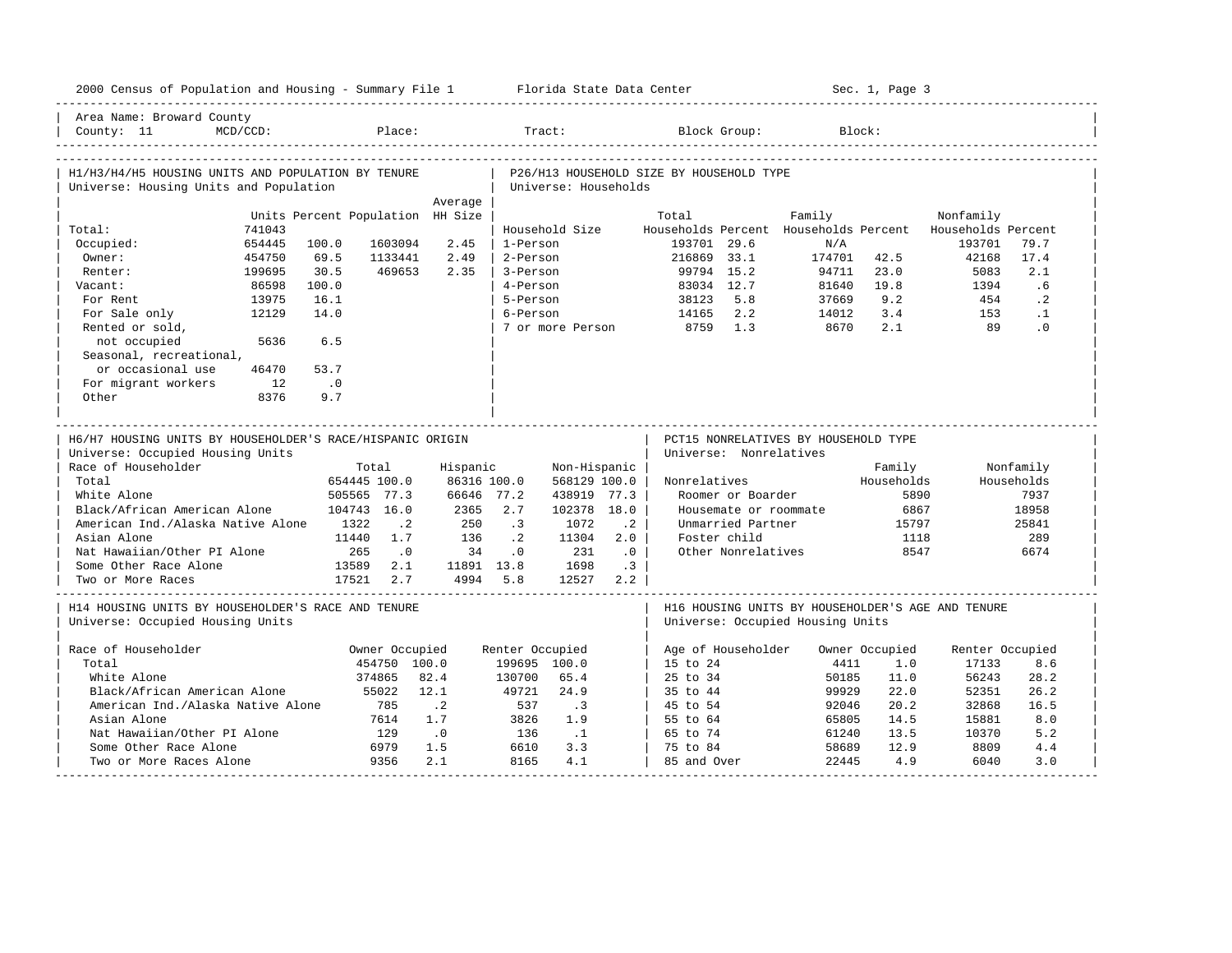| 2000 Census of Population and Housing - Summary File 1 Florida State Data Center |                |                        |                                      |                                                         |            |            | Sec. 1, Page 1 |              |                 |            |
|----------------------------------------------------------------------------------|----------------|------------------------|--------------------------------------|---------------------------------------------------------|------------|------------|----------------|--------------|-----------------|------------|
| Area Name: Calhoun County                                                        |                |                        |                                      |                                                         |            |            |                |              |                 |            |
| County: 13<br>MCD/CCD:<br>Place:                                                 |                |                        | Tract:                               | Block Group:                                            |            |            | Block:         |              |                 |            |
|                                                                                  |                |                        |                                      |                                                         |            |            |                |              |                 |            |
| P1/P15/P16/P17/P31/P32/P33 POPULATION SUMMARY                                    |                |                        |                                      | P12/P13 POPULATION BY AGE AND SEX                       |            |            |                |              |                 |            |
| Universe: Persons, Households, Families                                          |                |                        |                                      | Universe: Persons                                       |            |            |                |              |                 |            |
| Total Population<br>13017                                                        | Total Families |                        | 3130                                 |                                                         | Total      |            | Male           |              | Female          |            |
| Total Households<br>4468                                                         |                | Population in Families | 9462                                 |                                                         | Number     | Pct.       | Number         | Pct.         | Number          | Pct.       |
| Population in Households 11297                                                   |                | Average Family Size    | 3.02                                 | Under 5                                                 | 767        | 5.9        | 381            | 5.4          | 386             | $6.4$      |
| Average Household Size 2.53                                                      |                |                        |                                      | 5 to 9                                                  | 772        | 5.9        | 387            | 5.5          | 385             | 6.4        |
|                                                                                  |                |                        |                                      | $10 - 14$                                               | 914        | 7.0        | 501            | 7.1          | 413             | 6.9        |
| P7/P8/P11 POPULATION BY RACE AND HISPANIC ORIGIN<br>Universe: Persons            |                |                        |                                      | 15 to 17<br>18 and 19                                   | 568<br>311 | 4.4<br>2.4 | 286<br>173     | 4.1<br>2.5   | 282<br>138      | 4.7<br>2.3 |
| Total                                                                            | 13017          | 492                    | Total Hispanic Non-Hispanic<br>12525 | 20                                                      | 135        | 1.0        | 65             | .9           | 70              | 1.2        |
| White Alone                                                                      | 10397          | 292                    | 10105                                | 21                                                      | 149        | 1.1        | 82             | 1.2          | 67              | 1.1        |
| Black or African American Alone                                                  | 2056           | 28                     | 2028                                 | 22 to 24                                                | 579        | 4.4        | 388            | 5.5          | 191             | 3.2        |
| American Ind. and Alaska Native Alone                                            | 164            | 10                     | 154                                  | 25 to 29                                                | 1029       | 7.9        | 660            | 9.4          | 369             | 6.2        |
| Asian Alone                                                                      | 69             | $\overline{0}$         | 69                                   | 30 to 34                                                | 1058       | 8.1        | 682            | 9.7          | 376             | 6.3        |
| Native Hawaiian/Other Pacific Islander Alone                                     | $7\phantom{0}$ | 2                      | $5^{\circ}$                          | 35 to 39                                                | 998        | 7.7        | 617            | 8.8          | 381             | 6.4        |
| Some Other Race Alone                                                            | 135            | 121                    | 14                                   | 40 to 44                                                | 1013       | 7.8        | 578            | 8.2          | 435             | 7.3        |
| Two or More Races                                                                | 189            | 39                     | 150                                  | 45 to 49                                                | 878        | 6.7        | 491            | 7.0          | 387             | 6.5        |
|                                                                                  |                |                        |                                      | 50 to 54                                                | 749        | 5.8        | 393            | 5.6          | 356             | 5.9        |
| P15A-I/P16A-I/P17A-I HOUSEHOLDS AND HOUSEHOLD POPULATION BY RACE                 |                |                        |                                      | 55 to 59                                                | 682        | 5.2        | 319            | 4.5          | 363             | 6.1        |
| Universe: Households and Population in Households                                |                |                        | Average                              | 60 and 61                                               | 240        | 1.8        | 122            | 1.7          | 118             | 2.0        |
| Householder:                                                                     | Households     | Pop. In HH             | HH Size                              | 62 to 64                                                | 359        | 2.8        | 178            | 2.5          | 181             | 3.0        |
| White Alone                                                                      | 3861           | 9646                   | 2.50                                 | 65 and 66                                               | 195        | 1.5        | 84             | 1.2          | 111             | 1.9        |
| Black or African American Alone                                                  | 448            | 1192                   | 2.66                                 | 67 to 69                                                | 289        | 2.2        | 139            | 2.0          | 150             | 2.5        |
| American Ind. and Alaska Native Alone                                            | 61             | 168                    | 2.75                                 | 70 to 74                                                | 468        | 3.6        | 223            | 3.2          | 245             | 4.1        |
| Asian Alone                                                                      | 15             | 56                     | 3.73                                 | 75 to 79                                                | 353        | 2.7        | 124            | 1.8          | 229             | 3.8        |
| Native Hawaiian/Other Pacific Islander Alone                                     | $\mathbf{1}$   | -5                     | 5.00                                 | 80 to 84                                                | 250        | 1.9        | 84             | 1.2          | 166             | 2.8        |
| Some Other Race Alone                                                            | 23             | 94                     | 4.09                                 | 85 and over                                             | 261        | 2.0        | 67             | 1.0          | 194             | 3.2        |
| Two or More Races                                                                | 59             | 136                    | 2.31                                 | 65 and over                                             | 1816       | 14.0       | 721            | 10.3         | 1095            | 18.3       |
| Hispanic                                                                         | 86             | 307                    | 3.57                                 |                                                         |            |            |                |              |                 |            |
| White Alone, Not Hispanic                                                        | 3808           | 9466                   | 2.49                                 | Median Age                                              | 36.20      |            | 34.30          |              | 39.20           |            |
| P31A-I/P32A-I/P33A-I FAMILIES AND POPULATION IN FAMILIES                         |                |                        |                                      | P19 HOUSEHOLDS BY TYPE AND PRESENCE OF PERSONS UNDER 18 |            |            |                |              |                 |            |
| Universe: Families and Population in Families                                    |                | Pop. In                | Average                              | Universe: Households                                    |            |            |                |              | Households With |            |
| Householder:                                                                     |                |                        | Families Families Family Size        |                                                         |            |            |                | People       |                 | No People  |
| White Alone                                                                      | 2724           | 8108                   | 2.98                                 |                                                         |            |            |                | Under 18     |                 | Under 18   |
| Black or African American Alone                                                  | 300            | 989                    | 3.30                                 | Family Households:                                      |            |            |                | 1613         |                 | 1517       |
| American Ind. and Alaska Native Alone                                            | 45             | 144                    | 3.20                                 | Married Couple Family                                   |            |            |                | 1090         |                 | 1245       |
| Asian Alone                                                                      | 13             | 51                     | 3.92                                 | Other Family:                                           |            |            |                | 523          |                 | 272        |
| Native Hawaiian/Other Pacific Islander Alone                                     | $\mathbf{1}$   | $5^{\circ}$            | 5.00                                 | Male Householder, no wife present                       |            |            |                | 123          |                 | 70         |
| Some Other Race Alone                                                            | 17             | 64                     | 3.76                                 | Female Householder, no husband present                  |            |            |                | 400          |                 | 202        |
| Two or More Races                                                                | 30             | 101                    | 3.37                                 | Nonfamily Households:                                   |            |            |                | 20           |                 | 1318       |
| Hispanic                                                                         | 56             | 195                    | 3.48                                 | Male Householder                                        |            |            |                | 19           |                 | 564        |
| White Alone, Not Hispanic                                                        | 2693           | 8008                   | 2.97                                 | Female Householder                                      |            |            |                | $\mathbf{1}$ |                 | 754        |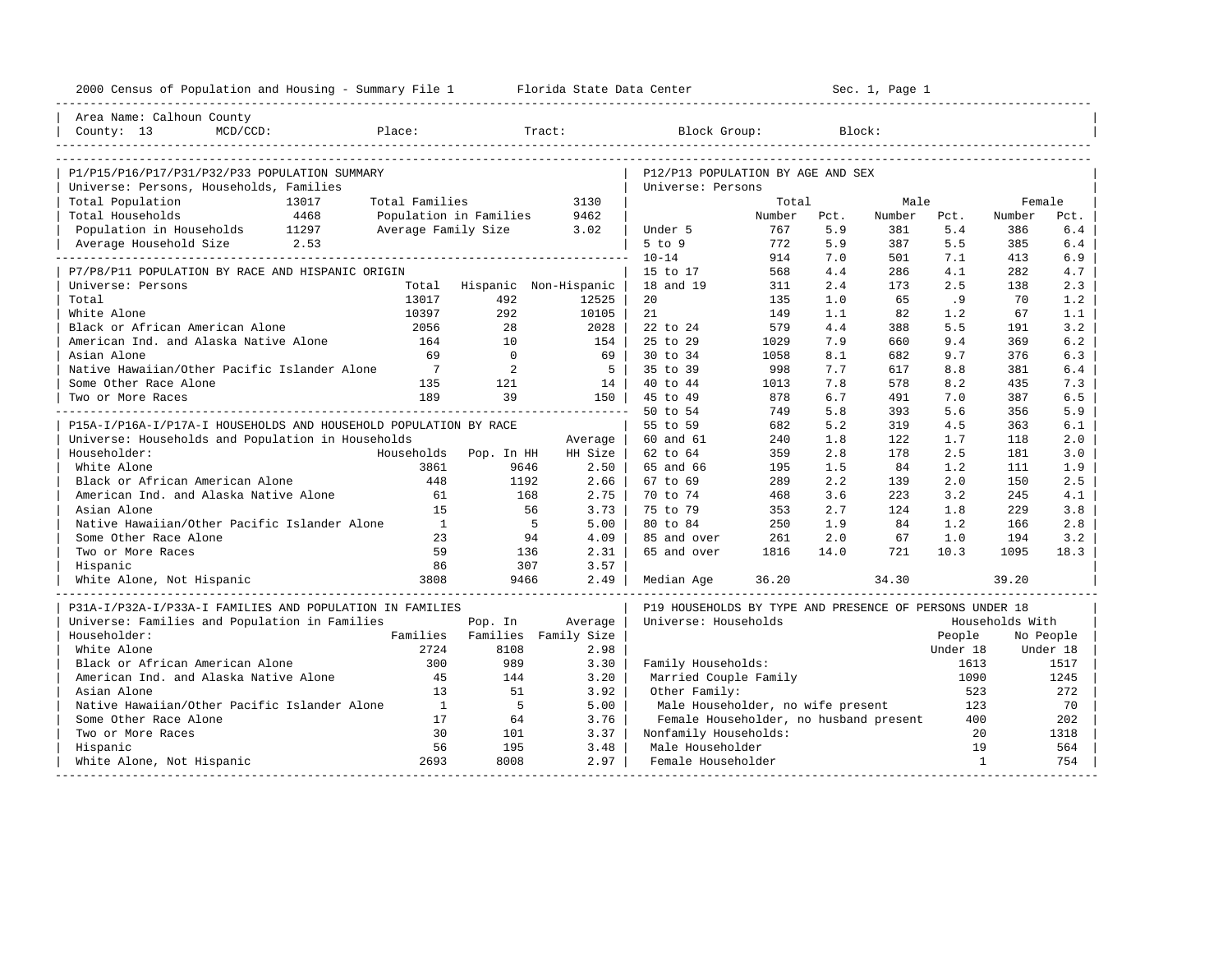----------------------------------------------------------------------------------------------------------------------------------------------------

| Area Name: Calhoun County | | County: 13 MCD/CCD: Place: Tract: Block Group: Block: |

| P34/P35 FAMILY TYPE BY PRESENCE AND AGE  |                  |                   | P27/P30 RELATIONSHIP BY HOUSEHOLD TYPE        |                 |      | P28 RELATIONSHIP BY HOUSEHOLD TYPE |              |
|------------------------------------------|------------------|-------------------|-----------------------------------------------|-----------------|------|------------------------------------|--------------|
| OF OWN AND RELATED CHILDREN              |                  |                   | Universe: Persons                             |                 |      | FOR THE POPULATION UNDER 18        |              |
| Universe: Families                       |                  | With              |                                               | Total 65 & Over |      | Universe: Persons                  |              |
|                                          |                  | With Own Related  | Population in households:                     | 11297           | 1598 | Total:                             | 3021         |
|                                          |                  | Children Children | In family households:                         | 9741            | 991  | In households:                     | 3019         |
| Married couple family:                   | 2335             | 2335              | Householder:                                  | 3130            | 574  | Householder or spouse              | 4            |
| Children under 18:                       | 1016             | 1081              | Male                                          | 2203            | 414  | Related child:                     | 2938         |
| Under 6 only                             | 222              | 245               | Female                                        | 927             | 160  | Own child:                         | 2619         |
| Under 6 and 6 to 17                      | 177              | 196               | Spouse                                        | 2335            | 320  | In married couple family           | 1879         |
| 6 to 17 only                             | 617              | 640               | Parent                                        | 75              | 45   | In other family:                   |              |
| No children under 18                     | 1319             | 1254              | Child                                         | 3355            |      | No spouse present:                 | 740          |
| Other family:                            | 795              | 795               | Natural born or adopted                       | 3113            |      | Male householder                   | 171          |
| Male hhdr. No wife:                      | 193              | 193               | Step                                          | 242             |      | Female householder                 | 569          |
| Children under 18:                       | 109              | 121               | Grandchild                                    | 330             |      | Other relatives:                   | 319          |
| Under 6 only                             | 26               | 29                | Brother or sister                             | 88              |      | Grandchild                         | 269          |
| Under 6 and 6 to 17                      | 14               | 21                | Other relatives                               | 149             | 47   | Other relatives                    | 50           |
| $6$ to 17 only                           | 69               | 71                | Nonrelatives                                  | 279             | 5    | Nonrelatives                       | 77           |
| No children under 18                     | 84               | 72                | In nonfamily households:                      | 1556            | 607  | In group quarters:                 | 2            |
| Female hhdr. No hus.:                    | 602              | 602               | Male householder:                             | 583             | 151  | Institutional                      | $\mathbf{1}$ |
| Children under 18:                       | 328              | 399               | Living alone                                  | 490             | 138  | Noninstitutional                   | 1            |
| Under 6 only                             | 65               | 88                | Not living alone                              | 93              | 13   |                                    |              |
| Under 6 and 6 to 17                      | 56               | 79                | Female householder:                           | 755             | 432  | P18 HOUSEHOLD SIZE, HOUSEHOLD TYPE |              |
| 6 to 17 only                             | 207              | 232               | Living alone                                  | 694             | 418  | AND PRESENCE OF OWN CHILDREN       |              |
| No children under 18                     | 274              | 203               | Not living alone                              | 61              | 14   | Universe: Households               |              |
|                                          |                  |                   | Nonrelatives                                  | 218             | 24   | 1-person households:               | 1184         |
|                                          |                  |                   | In group quarters:                            | 1720            | 218  | Male householder                   | 490          |
| P21 HOUSEHOLD TYPE BY AGE OF HOUSEHOLDER |                  |                   | Institutional                                 | 1679            | 206  | Female householder                 | 694          |
| Universe: Households                     |                  |                   | Noninstitutional                              | 41              | 12   | 2 or more person households:       | 3284         |
|                                          |                  |                   |                                               |                 |      | Family households:                 | 3130         |
|                                          | Family Nonfamily |                   |                                               |                 |      |                                    | 2335         |
| Householder age: Households Households   |                  |                   | PCT14 HOUSEHOLDS BY SEX OF UNMARRIED PARTNERS |                 |      | With own child, under 18           | 1016         |
| 15 to 24                                 | 148              | 56                | Universe: Households                          |                 |      | No own child. under 18             | 1319         |
| 25 to 34                                 | 569              | 106               |                                               |                 |      | Other family - no spouse pres.     | 795          |
| 35 to 44                                 | 685              | 155               | Unmarried partner households                  |                 | 221  | Male householder:                  | 193          |
| 45 to 54                                 | 645              | 192               | Male householder and male partner             |                 | 10   | With own child, under 18           | 109          |
| 55 to 64                                 | 509              | 246               | Male householder and female partner           |                 | 99   | No own child, under 18             | 84           |
| 65 to 74                                 | 372              | 257               | Female householder and female partner         |                 | 1.5  | Female householder:                | 602          |
| 75 to 84                                 | 167              | 222               | Female householder and male partner           |                 | 97   | With own child, under 18           | 328          |
| 85 and over                              | 35               | 104               | All other households                          |                 | 4247 | No own child, under 18             | 274          |
| Total                                    | 3130             | 1338              |                                               |                 |      | Nonfamily households:              | 154          |
|                                          |                  |                   |                                               |                 |      | Male householder                   | 93           |
|                                          |                  |                   |                                               |                 |      | Female householder                 | 61           |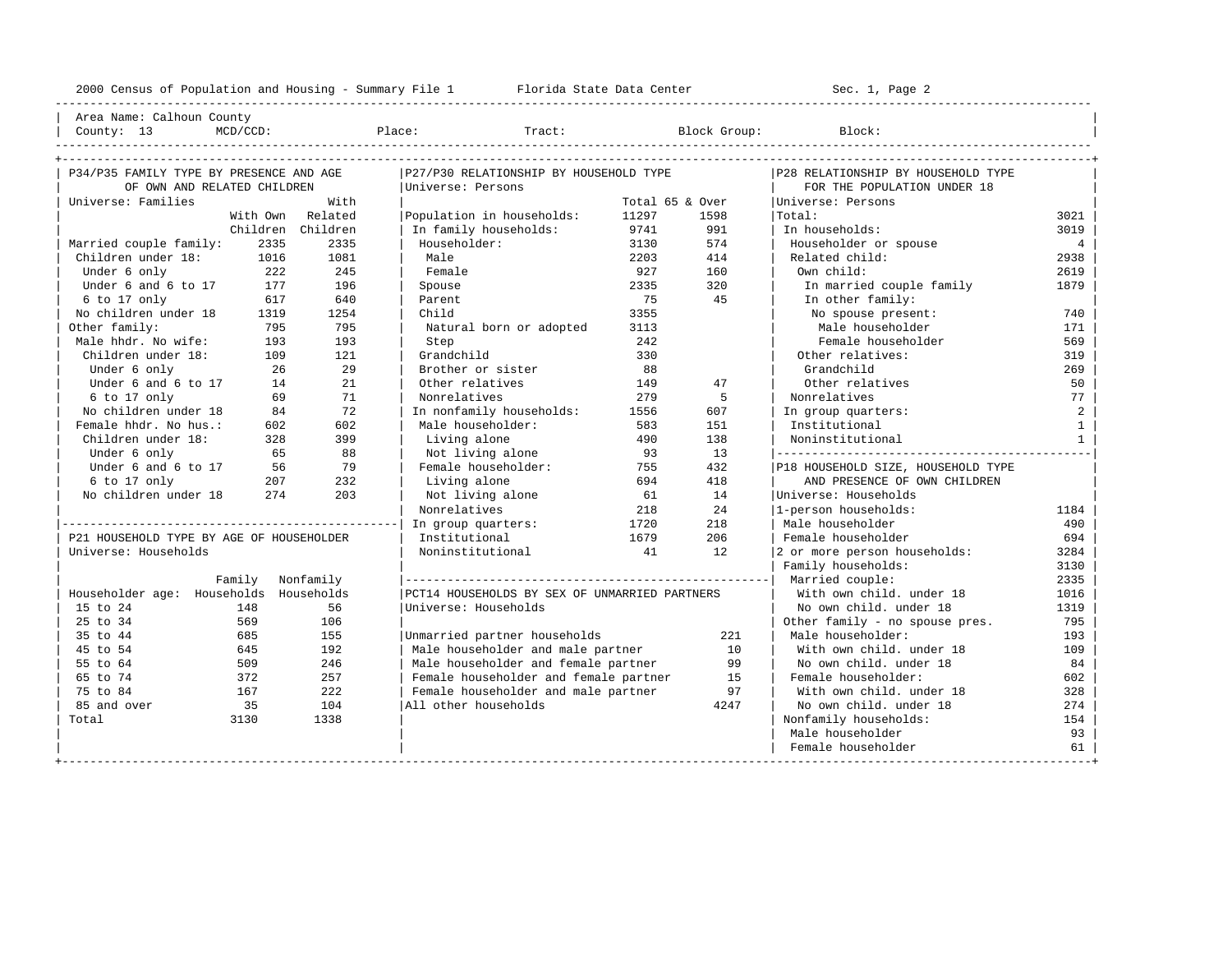| 2000 Census of Population and Housing - Summary File 1 Florida State Data Center              |                                  |                              |                                                           |                 |                                    |            |                                          |                                                                |        |          | Sec. 1, Page 3        |                                                                  |                        |
|-----------------------------------------------------------------------------------------------|----------------------------------|------------------------------|-----------------------------------------------------------|-----------------|------------------------------------|------------|------------------------------------------|----------------------------------------------------------------|--------|----------|-----------------------|------------------------------------------------------------------|------------------------|
| Area Name: Calhoun County<br>$MCD/CCD$ :<br>County: $13$                                      |                                  | Place:                       |                                                           |                 | Tract:                             |            |                                          | Block Group:                                                   |        | Block:   |                       |                                                                  |                        |
| H1/H3/H4/H5 HOUSING UNITS AND POPULATION BY TENURE<br>Universe: Housing Units and Population  |                                  |                              |                                                           |                 | Universe: Households               |            | P26/H13 HOUSEHOLD SIZE BY HOUSEHOLD TYPE |                                                                |        |          |                       |                                                                  |                        |
|                                                                                               |                                  |                              | Average                                                   |                 |                                    |            |                                          |                                                                |        |          |                       |                                                                  |                        |
|                                                                                               | Units Percent Population HH Size |                              |                                                           |                 |                                    |            | Total                                    |                                                                | Family |          |                       | Nonfamily                                                        |                        |
| 5250<br>Total:<br>4468                                                                        | 100.0                            | 11297                        | 2.53                                                      | 1-Person        | Household Size                     |            |                                          | 1184 26.5                                                      |        | N/A      |                       | Households Percent Households Percent Households Percent<br>1184 | 88.5                   |
| Occupied:<br>Owner:                                                                           | 80.2                             | 8968                         | 2.50                                                      | 2-Person        |                                    |            |                                          | 1466 32.8                                                      |        | 1346     | 43.0                  |                                                                  | 9.0                    |
| 3583<br>885<br>Renter:                                                                        | 19.8                             | 2329                         | 2.63                                                      | 3-Person        |                                    |            |                                          | 766 17.1                                                       |        | 745      | 23.8                  | 120<br>21                                                        | 1.6                    |
| 782                                                                                           | 100.0                            |                              |                                                           | 4-Person        |                                    |            |                                          | 631 14.1                                                       |        | 625      | 20.0                  | 6                                                                | .4                     |
| Vacant:<br>For Rent<br>148                                                                    | 18.9                             |                              |                                                           | 5-Person        |                                    |            |                                          | 271 6.1                                                        |        | 268      | 8.6                   | $\mathbf{3}$                                                     | $\cdot$ 2              |
| 100                                                                                           |                                  |                              |                                                           | 6-Person        |                                    |            |                                          | 88 2.0                                                         |        |          | 2.8                   | $\Omega$                                                         |                        |
| For Sale only<br>Rented or sold,                                                              | 12.8                             |                              |                                                           |                 | 7 or more Person                   |            |                                          | 62 1.4                                                         |        | 88<br>58 | 1.9                   | $\overline{4}$                                                   | $\cdot$ 0<br>$\cdot$ 3 |
| not occupied<br>71                                                                            | 9.1                              |                              |                                                           |                 |                                    |            |                                          |                                                                |        |          |                       |                                                                  |                        |
| Seasonal, recreational,                                                                       |                                  |                              |                                                           |                 |                                    |            |                                          |                                                                |        |          |                       |                                                                  |                        |
| or occasional use<br>214                                                                      | 27.4                             |                              |                                                           |                 |                                    |            |                                          |                                                                |        |          |                       |                                                                  |                        |
| For migrant workers<br>$\overline{0}$                                                         | $\overline{\phantom{0}}$ .0      |                              |                                                           |                 |                                    |            |                                          |                                                                |        |          |                       |                                                                  |                        |
| Other<br>249                                                                                  | 31.8                             |                              |                                                           |                 |                                    |            |                                          |                                                                |        |          |                       |                                                                  |                        |
|                                                                                               |                                  |                              |                                                           |                 |                                    |            |                                          |                                                                |        |          |                       |                                                                  |                        |
|                                                                                               |                                  |                              |                                                           |                 |                                    |            |                                          |                                                                |        |          |                       |                                                                  |                        |
| H6/H7 HOUSING UNITS BY HOUSEHOLDER'S RACE/HISPANIC ORIGIN<br>Universe: Occupied Housing Units |                                  |                              |                                                           |                 |                                    |            |                                          | PCT15 NONRELATIVES BY HOUSEHOLD TYPE<br>Universe: Nonrelatives |        |          |                       |                                                                  |                        |
| Race of Householder                                                                           |                                  | Total                        | Hispanic                                                  |                 | Non-Hispanic                       |            |                                          |                                                                |        |          | Family                |                                                                  | Nonfamily              |
| Total                                                                                         |                                  | 4468 100.0                   |                                                           | 86 100.0        |                                    | 4382 100.0 | Nonrelatives                             |                                                                |        |          | Households            |                                                                  | Households             |
| White Alone                                                                                   |                                  | 3861 86.4                    |                                                           | 53 61.6         |                                    | 3808 86.9  |                                          | Roomer or Boarder                                              |        |          |                       | 2.5                                                              | 14                     |
| Black/African American Alone                                                                  | 448 10.0                         |                              |                                                           | $1 \quad 1.2$   |                                    | 447 10.2   |                                          | Housemate or roommate                                          |        |          |                       | 2.5                                                              | 52                     |
| American Ind./Alaska Native Alone                                                             |                                  | 61 1.4                       |                                                           | 3, 3.5          |                                    | 58 1.3     |                                          | Unmarried Partner                                              |        |          | 129                   |                                                                  | 92                     |
| Asian Alone                                                                                   |                                  | 15 .3                        |                                                           | $0 \qquad .0$   | 15                                 | $\cdot$ 3  |                                          | Foster child                                                   |        |          | 14                    |                                                                  | $\overline{0}$         |
| Nat Hawaiian/Other PI Alone                                                                   |                                  | $1 \qquad .0$                |                                                           | $0 \qquad .0$   | $\overline{1}$                     | $\cdot$ 0  |                                          | Other Nonrelatives                                             |        |          |                       | 86                                                               | 60                     |
| Some Other Race Alone                                                                         |                                  | 23 .5                        |                                                           | 21 24.4         | $\overline{\phantom{a}}$ 2         | $\cdot$ 0  |                                          |                                                                |        |          |                       |                                                                  |                        |
| Two or More Races                                                                             |                                  | 59 1.3                       |                                                           | 8 9.3           |                                    | 51 1.2     |                                          |                                                                |        |          |                       |                                                                  |                        |
| H14 HOUSING UNITS BY HOUSEHOLDER'S RACE AND TENURE<br>Universe: Occupied Housing Units        |                                  |                              |                                                           |                 |                                    |            |                                          | Universe: Occupied Housing Units                               |        |          |                       | H16 HOUSING UNITS BY HOUSEHOLDER'S AGE AND TENURE                |                        |
|                                                                                               |                                  |                              |                                                           |                 |                                    |            |                                          |                                                                |        |          |                       |                                                                  |                        |
| Race of Householder<br>Total                                                                  |                                  | Owner Occupied<br>3583 100.0 |                                                           | Renter Occupied |                                    |            | Age of Householder<br>$15$ to $24$       |                                                                |        | 101      | Owner Occupied<br>2.8 | Renter Occupied<br>103                                           | 11.6                   |
| White Alone                                                                                   |                                  | 3174                         | 88.6                                                      | 687             | 885 100.0<br>77.6                  |            | $25 \text{ to } 34$                      |                                                                |        | 450      | 12.6                  | 225                                                              |                        |
| Black/African American Alone                                                                  |                                  | 298                          | 8.3                                                       |                 | 150 16.9                           |            | 35 to 44                                 |                                                                |        | 645      | 18.0                  | 195                                                              | 25.4                   |
|                                                                                               |                                  | 50                           | 1.4                                                       | 11              | 1.2                                |            | 45 to 54                                 |                                                                |        | 706      | 19.7                  | 131                                                              | 22.0<br>14.8           |
| American Ind./Alaska Native Alone<br>Asian Alone                                              |                                  | 8                            |                                                           | $\overline{7}$  |                                    |            |                                          |                                                                |        | 653      |                       |                                                                  |                        |
| Nat Hawaiian/Other PI Alone                                                                   |                                  | $\overline{1}$               | $\overline{\phantom{0}}$ .<br>$\overline{\phantom{0}}$ .0 | $\overline{0}$  | .8                                 |            | 55 to 64<br>65 to 74                     |                                                                |        | 561      | 18.2<br>15.7          | 102<br>68                                                        | 11.5<br>7.7            |
| Some Other Race Alone                                                                         |                                  | 8 <sup>8</sup>               | $\overline{\phantom{0}}$ . 2                              | 15              | $\overline{\phantom{0}}$ .0<br>1.7 |            |                                          |                                                                |        | 344      | 9.6                   | 45                                                               | 5.1                    |
| Two or More Races Alone                                                                       |                                  | 44                           | 1.2                                                       | 1.5             | 1.7                                |            | 75 to 84<br>85 and Over                  |                                                                |        | 123      | 3.4                   | 16                                                               | 1.8                    |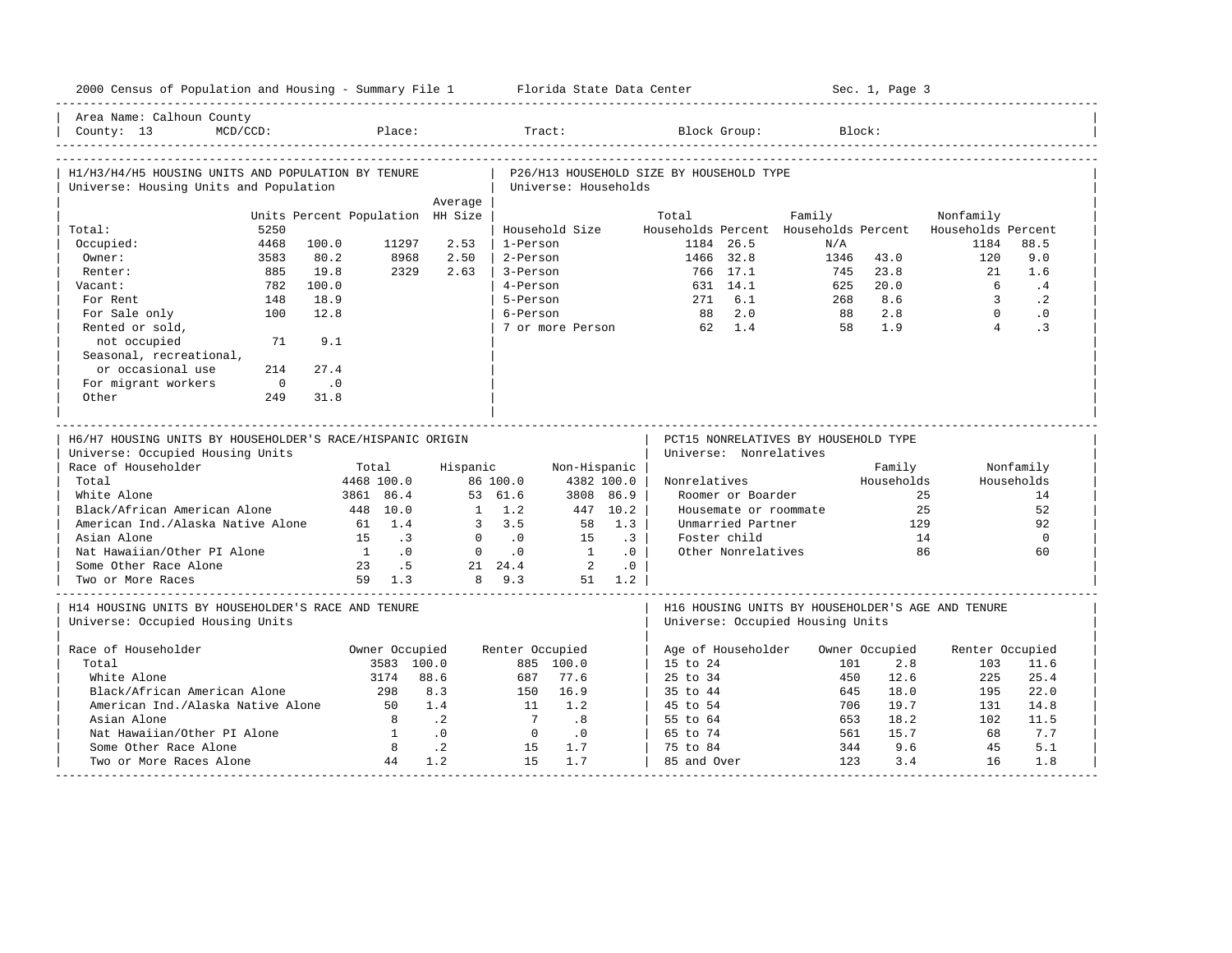| Area Name: Charlotte County                                      |                                          |                               |                 |                                                         |        |      |        |          |                  |           |
|------------------------------------------------------------------|------------------------------------------|-------------------------------|-----------------|---------------------------------------------------------|--------|------|--------|----------|------------------|-----------|
| $MCD/CCD$ :<br>County: 15                                        | Place:                                   |                               | Tract:          | Block Group:                                            |        |      | Block: |          |                  |           |
|                                                                  |                                          |                               |                 |                                                         |        |      |        |          |                  |           |
|                                                                  |                                          |                               |                 |                                                         |        |      |        |          |                  |           |
| P1/P15/P16/P17/P31/P32/P33 POPULATION SUMMARY                    |                                          |                               |                 | P12/P13 POPULATION BY AGE AND SEX                       |        |      |        |          |                  |           |
| Universe: Persons, Households, Families                          |                                          |                               |                 | Universe: Persons                                       | Total  |      | Male   |          |                  |           |
| Total Population<br>141627<br>Total Households<br>63864          | Total Families<br>Population in Families |                               | 44123<br>113158 |                                                         | Number | Pct. | Number | Pct.     | Female<br>Number | Pct.      |
| Population in Households 139035                                  | Average Family Size                      |                               | 2.56            | Under 5                                                 | 5254   | 3.7  | 2633   | 3.9      | 2621             | 3.5       |
| Average Household Size 2.18                                      |                                          |                               |                 | $5$ to $9$                                              | 6119   | 4.3  | 3113   | 4.6      | 3006             | 4.1       |
|                                                                  |                                          |                               |                 | $10 - 14$                                               | 6761   | 4.8  | 3409   | 5.0      | 3352             | 4.5       |
| P7/P8/P11 POPULATION BY RACE AND HISPANIC ORIGIN                 |                                          |                               |                 | 15 to 17                                                | 4052   | 2.9  | 2102   | 3.1      | 1950             | 2.6       |
| Universe: Persons                                                | Total                                    | Hispanic Non-Hispanic         |                 | 18 and 19                                               | 2132   | 1.5  | 1068   | 1.6      | 1064             | 1.4       |
| Total                                                            | 141627                                   | 4667                          | 136960          | 20                                                      | 902    | .6   | 482    | .7       | 420              | .6        |
| White Alone                                                      | 131125                                   | 3062                          | 128063          | 21                                                      | 860    | .6   | 452    | .7       | 408              | .6        |
| Black or African American Alone                                  | 6219                                     | 227                           | 5992            | 22 to 24                                                | 2453   | 1.7  | 1286   | 1.9      | 1167             | 1.6       |
| American Ind. and Alaska Native Alone                            | 312                                      | 26                            | 286             | 25 to 29                                                | 4834   | 3.4  | 2428   | 3.6      | 2406             | 3.3       |
| Asian Alone                                                      | 1207                                     | 13                            | 1194            | 30 to 34                                                | 5945   | 4.2  | 3020   | 4.5      | 2925             | 4.0       |
| Native Hawaiian/Other Pacific Islander Alone                     | 40                                       | 10                            | 30              | 35 to 39                                                | 7590   | 5.4  | 3726   | 5.5      | 3864             | 5.2       |
| Some Other Race Alone                                            | 1116                                     | 975                           | 141             | 40 to 44                                                | 8233   | 5.8  | 4010   | 5.9      | 4223             | 5.7       |
| Two or More Races                                                | 1608                                     | 354                           | 1254            | 45 to 49                                                | 8141   | 5.7  | 3761   | 5.6      | 4380             | 5.9       |
|                                                                  |                                          |                               |                 | 50 to 54                                                | 8618   | 6.1  | 3862   | 5.7      | 4756             | 6.4       |
| P15A-I/P16A-I/P17A-I HOUSEHOLDS AND HOUSEHOLD POPULATION BY RACE |                                          |                               |                 | 55 to 59                                                | 9575   | 6.8  | 4232   | 6.3      | 5343             | 7.2       |
| Universe: Households and Population in Households                |                                          |                               | Average         | 60 and 61                                               | 4085   | 2.9  | 1916   | 2.8      | 2169             | 2.9       |
| Householder:                                                     |                                          | Households Pop. In HH         | HH Size         | 62 to 64                                                | 6906   | 4.9  | 3100   | 4.6      | 3806             | 5.1       |
| White Alone                                                      | 60447                                    | 129612                        | 2.14            | 65 and 66                                               | 4879   | 3.4  | 2429   | 3.6      | 2450             | 3.3       |
| Black or African American Alone                                  | 2093                                     | 5632                          | 2.69            | 67 to 69                                                | 7983   | 5.6  | 3936   | 5.8      | 4047             | 5.5       |
| American Ind. and Alaska Native Alone                            | 136                                      | 350                           | 2.57            | 70 to 74                                                | 13214  | 9.3  | 6323   | 9.3      | 6891             | 9.3       |
| Asian Alone                                                      | 361                                      | 1056                          | 2.93            | 75 to 79                                                | 11095  | 7.8  | 5291   | 7.8      | 5804             | 7.8       |
| Native Hawaiian/Other Pacific Islander Alone                     | 9                                        | 20                            | 2.22            | 80 to 84                                                | 6916   | 4.9  | 3133   | 4.6      | 3783             | 5.1       |
| Some Other Race Alone                                            | 296                                      | 1072                          | 3.62            | 85 and over                                             | 5080   | 3.6  | 1936   | 2.9      | 3144             | 4.2       |
| Two or More Races                                                | 522                                      | 1293                          | 2.48            | 65 and over                                             | 49167  | 34.7 | 23048  | 34.1     | 26119            | 35.3      |
| Hispanic                                                         | 1428                                     | 4189                          | 2.93            |                                                         |        |      |        |          |                  |           |
| White Alone, Not Hispanic                                        | 59439                                    | 126866                        | 2.13            | Median Age                                              | 54.30  |      | 52.90  |          | 55.50            |           |
| P31A-I/P32A-I/P33A-I FAMILIES AND POPULATION IN FAMILIES         |                                          |                               |                 | P19 HOUSEHOLDS BY TYPE AND PRESENCE OF PERSONS UNDER 18 |        |      |        |          |                  |           |
| Universe: Families and Population in Families                    |                                          | Pop. In                       | Average         | Universe: Households                                    |        |      |        |          | Households With  |           |
| Householder:                                                     |                                          | Families Families Family Size |                 |                                                         |        |      |        | People   |                  | No People |
| White Alone                                                      | 41612                                    | 105174                        | 2.53            |                                                         |        |      |        | Under 18 |                  | Under 18  |
| Black or African American Alone                                  | 1536                                     | 4812                          | 3.13            | Family Households:                                      |        |      |        | 12198    |                  | 31925     |
| American Ind. and Alaska Native Alone                            | 90                                       | 277                           | 3.08            | Married Couple Family                                   |        |      |        | 8388     |                  | 29435     |
| Asian Alone                                                      | 282                                      | 919                           | 3.26            | Other Family:                                           |        |      |        | 3810     |                  | 2490      |
| Native Hawaiian/Other Pacific Islander Alone                     | $7\overline{7}$                          | 18                            | 2.57            | Male Householder, no wife present                       |        |      |        | 979      |                  | 697       |
| Some Other Race Alone                                            | 250                                      | 945                           | 3.78            | Female Householder, no husband present                  |        |      |        | 2831     |                  | 1793      |
| Two or More Races                                                | 346                                      | 1013                          | 2.93            | Nonfamily Households:                                   |        |      |        | 230      |                  | 19511     |
| Hispanic                                                         | 1140                                     | 3649                          | 3.20            | Male Householder                                        |        |      |        | 182      |                  | 7708      |
| White Alone, Not Hispanic                                        | 40817                                    | 102768                        | 2.52            | Female Householder                                      |        |      |        | 48       |                  | 11803     |
| --------------------                                             |                                          |                               |                 |                                                         |        |      |        |          |                  |           |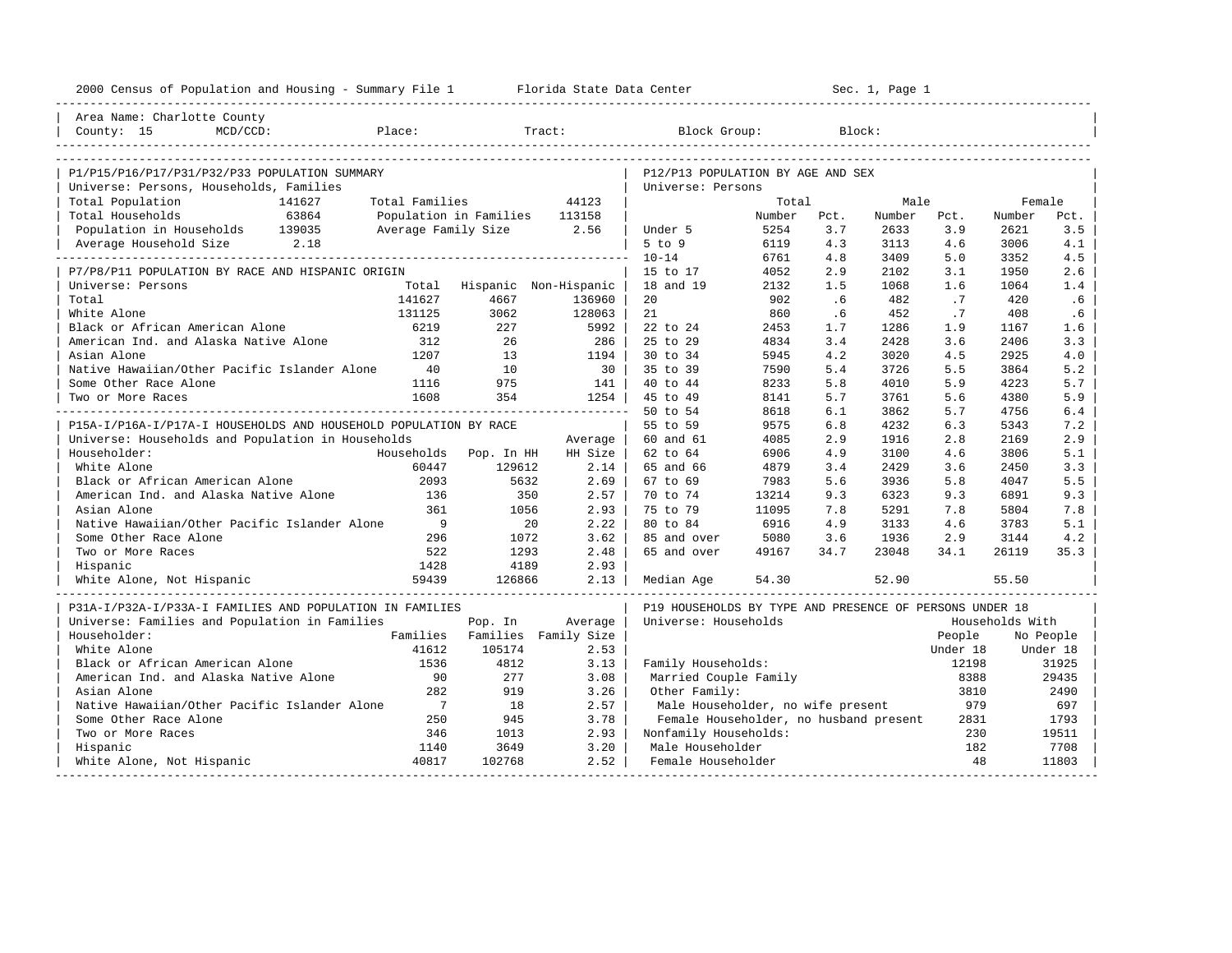---------------------------------------------------------------------------------------------------------------------------------------------------- | Area Name: Charlotte County | | County: 15 MCD/CCD: Place: Tract: Block Group: Block: | ----------------------------------------------------------------------------------------------------------------------------------------------------

| OF OWN AND RELATED CHILDREN<br>Universe: Persons<br>FOR THE POPULATION UNDER 18<br>With<br>Universe: Families<br>Total 65 & Over<br>Universe: Persons<br>With Own Related<br>Population in households:<br>139035<br>47846<br> Total:<br>Children Children<br>In family households:<br>115516<br>35722<br>In households:<br>22118<br>Married couple family:<br>37823<br>37823<br>Householder:<br>44123<br>19172<br>Householder or spouse<br>Children under 18:<br>7787<br>8349<br>Male<br>35254<br>16988<br>Related child:<br>1772<br>Female<br>2184<br>Under 6 only<br>1579<br>8869<br>Own child:<br>19686<br>Under 6 and 6 to 17<br>1628<br>37823<br>Spouse<br>14740<br>In married couple family<br>14277<br>1481<br>6 to 17 only<br>4727<br>4949<br>Parent<br>1072<br>816<br>In other family:<br>No children under 18<br>29474<br>Child<br>25989<br>No spouse present:<br>5409<br>30036<br>Other family:<br>6300<br>Male householder<br>6300<br>Natural born or adopted<br>24276<br>Male hhdr. No wife:<br>1676<br>Female householder<br>1676<br>Step<br>1713<br>Children under 18:<br>875<br>963<br>Grandchild<br>1772<br>Other relatives:<br>1797<br>256<br>779<br>Under 6 only<br>241<br>Brother or sister<br>Grandchild<br>1428<br>126<br>Under 6 and 6 to 17<br>Other relatives<br>1600<br>830<br>100<br>Other relatives<br>369<br>581<br>Nonrelatives<br>164<br>6 to 17 only<br>534<br>2358<br>Nonrelatives<br>713<br>No children under 18<br>801<br>In nonfamily households:<br>23519<br>12124<br>68<br>In group quarters:<br>Female hhdr. No hus.:<br>4624<br>Male householder:<br>7890<br>3539<br>Institutional<br>4624<br>65<br>3081<br>Children under 18:<br>2428<br>2815<br>Living alone<br>6040<br>Noninstitutional<br>458<br>527<br>1850<br>Under 6 only<br>421<br>Not living alone<br>Under 6 and 6 to 17<br>427<br>Female householder:<br>7902<br>331<br>11851<br>P18 HOUSEHOLD SIZE, HOUSEHOLD TYPE<br>7576<br>6 to 17 only<br>1676<br>1861<br>10564<br>AND PRESENCE OF OWN CHILDREN<br>Living alone<br>No children under 18<br>2196<br>1809<br>326<br>Not living alone<br>1287<br>Universe: Households<br>683<br>1-person households:<br>Nonrelatives<br>3778<br>2592<br>1321<br>Male householder<br>6040<br>In group quarters:<br>1215<br>P21 HOUSEHOLD TYPE BY AGE OF HOUSEHOLDER<br>Institutional<br>2446<br>Female householder<br>106<br>Universe: Households<br>Noninstitutional<br>146<br>2 or more person households:<br>47260<br>Family households:<br>44123<br>Married couple:<br>Family Nonfamily<br>37823<br>Householder age: Households Households<br>PCT14 HOUSEHOLDS BY SEX OF UNMARRIED PARTNERS<br>With own child, under 18<br>7787<br>698<br>465<br>Universe: Households<br>No own child, under 18<br>15 to 24<br>30036<br>3550<br>1034 | P34/P35 FAMILY TYPE BY PRESENCE AND AGE |  | P27/P30 RELATIONSHIP BY HOUSEHOLD TYPE |  | P28 RELATIONSHIP BY HOUSEHOLD TYPE |                |
|------------------------------------------------------------------------------------------------------------------------------------------------------------------------------------------------------------------------------------------------------------------------------------------------------------------------------------------------------------------------------------------------------------------------------------------------------------------------------------------------------------------------------------------------------------------------------------------------------------------------------------------------------------------------------------------------------------------------------------------------------------------------------------------------------------------------------------------------------------------------------------------------------------------------------------------------------------------------------------------------------------------------------------------------------------------------------------------------------------------------------------------------------------------------------------------------------------------------------------------------------------------------------------------------------------------------------------------------------------------------------------------------------------------------------------------------------------------------------------------------------------------------------------------------------------------------------------------------------------------------------------------------------------------------------------------------------------------------------------------------------------------------------------------------------------------------------------------------------------------------------------------------------------------------------------------------------------------------------------------------------------------------------------------------------------------------------------------------------------------------------------------------------------------------------------------------------------------------------------------------------------------------------------------------------------------------------------------------------------------------------------------------------------------------------------------------------------------------------------------------------------------------------------------------------------------------------------------------------------------------------------------------------------------------------------------------------------------------------------------------------------------------------|-----------------------------------------|--|----------------------------------------|--|------------------------------------|----------------|
|                                                                                                                                                                                                                                                                                                                                                                                                                                                                                                                                                                                                                                                                                                                                                                                                                                                                                                                                                                                                                                                                                                                                                                                                                                                                                                                                                                                                                                                                                                                                                                                                                                                                                                                                                                                                                                                                                                                                                                                                                                                                                                                                                                                                                                                                                                                                                                                                                                                                                                                                                                                                                                                                                                                                                                              |                                         |  |                                        |  |                                    |                |
|                                                                                                                                                                                                                                                                                                                                                                                                                                                                                                                                                                                                                                                                                                                                                                                                                                                                                                                                                                                                                                                                                                                                                                                                                                                                                                                                                                                                                                                                                                                                                                                                                                                                                                                                                                                                                                                                                                                                                                                                                                                                                                                                                                                                                                                                                                                                                                                                                                                                                                                                                                                                                                                                                                                                                                              |                                         |  |                                        |  |                                    |                |
|                                                                                                                                                                                                                                                                                                                                                                                                                                                                                                                                                                                                                                                                                                                                                                                                                                                                                                                                                                                                                                                                                                                                                                                                                                                                                                                                                                                                                                                                                                                                                                                                                                                                                                                                                                                                                                                                                                                                                                                                                                                                                                                                                                                                                                                                                                                                                                                                                                                                                                                                                                                                                                                                                                                                                                              |                                         |  |                                        |  |                                    | 22186          |
|                                                                                                                                                                                                                                                                                                                                                                                                                                                                                                                                                                                                                                                                                                                                                                                                                                                                                                                                                                                                                                                                                                                                                                                                                                                                                                                                                                                                                                                                                                                                                                                                                                                                                                                                                                                                                                                                                                                                                                                                                                                                                                                                                                                                                                                                                                                                                                                                                                                                                                                                                                                                                                                                                                                                                                              |                                         |  |                                        |  |                                    |                |
|                                                                                                                                                                                                                                                                                                                                                                                                                                                                                                                                                                                                                                                                                                                                                                                                                                                                                                                                                                                                                                                                                                                                                                                                                                                                                                                                                                                                                                                                                                                                                                                                                                                                                                                                                                                                                                                                                                                                                                                                                                                                                                                                                                                                                                                                                                                                                                                                                                                                                                                                                                                                                                                                                                                                                                              |                                         |  |                                        |  |                                    | 22             |
|                                                                                                                                                                                                                                                                                                                                                                                                                                                                                                                                                                                                                                                                                                                                                                                                                                                                                                                                                                                                                                                                                                                                                                                                                                                                                                                                                                                                                                                                                                                                                                                                                                                                                                                                                                                                                                                                                                                                                                                                                                                                                                                                                                                                                                                                                                                                                                                                                                                                                                                                                                                                                                                                                                                                                                              |                                         |  |                                        |  |                                    | 21483          |
|                                                                                                                                                                                                                                                                                                                                                                                                                                                                                                                                                                                                                                                                                                                                                                                                                                                                                                                                                                                                                                                                                                                                                                                                                                                                                                                                                                                                                                                                                                                                                                                                                                                                                                                                                                                                                                                                                                                                                                                                                                                                                                                                                                                                                                                                                                                                                                                                                                                                                                                                                                                                                                                                                                                                                                              |                                         |  |                                        |  |                                    |                |
|                                                                                                                                                                                                                                                                                                                                                                                                                                                                                                                                                                                                                                                                                                                                                                                                                                                                                                                                                                                                                                                                                                                                                                                                                                                                                                                                                                                                                                                                                                                                                                                                                                                                                                                                                                                                                                                                                                                                                                                                                                                                                                                                                                                                                                                                                                                                                                                                                                                                                                                                                                                                                                                                                                                                                                              |                                         |  |                                        |  |                                    |                |
|                                                                                                                                                                                                                                                                                                                                                                                                                                                                                                                                                                                                                                                                                                                                                                                                                                                                                                                                                                                                                                                                                                                                                                                                                                                                                                                                                                                                                                                                                                                                                                                                                                                                                                                                                                                                                                                                                                                                                                                                                                                                                                                                                                                                                                                                                                                                                                                                                                                                                                                                                                                                                                                                                                                                                                              |                                         |  |                                        |  |                                    |                |
|                                                                                                                                                                                                                                                                                                                                                                                                                                                                                                                                                                                                                                                                                                                                                                                                                                                                                                                                                                                                                                                                                                                                                                                                                                                                                                                                                                                                                                                                                                                                                                                                                                                                                                                                                                                                                                                                                                                                                                                                                                                                                                                                                                                                                                                                                                                                                                                                                                                                                                                                                                                                                                                                                                                                                                              |                                         |  |                                        |  |                                    |                |
|                                                                                                                                                                                                                                                                                                                                                                                                                                                                                                                                                                                                                                                                                                                                                                                                                                                                                                                                                                                                                                                                                                                                                                                                                                                                                                                                                                                                                                                                                                                                                                                                                                                                                                                                                                                                                                                                                                                                                                                                                                                                                                                                                                                                                                                                                                                                                                                                                                                                                                                                                                                                                                                                                                                                                                              |                                         |  |                                        |  |                                    | 1343           |
|                                                                                                                                                                                                                                                                                                                                                                                                                                                                                                                                                                                                                                                                                                                                                                                                                                                                                                                                                                                                                                                                                                                                                                                                                                                                                                                                                                                                                                                                                                                                                                                                                                                                                                                                                                                                                                                                                                                                                                                                                                                                                                                                                                                                                                                                                                                                                                                                                                                                                                                                                                                                                                                                                                                                                                              |                                         |  |                                        |  |                                    | 4066           |
|                                                                                                                                                                                                                                                                                                                                                                                                                                                                                                                                                                                                                                                                                                                                                                                                                                                                                                                                                                                                                                                                                                                                                                                                                                                                                                                                                                                                                                                                                                                                                                                                                                                                                                                                                                                                                                                                                                                                                                                                                                                                                                                                                                                                                                                                                                                                                                                                                                                                                                                                                                                                                                                                                                                                                                              |                                         |  |                                        |  |                                    |                |
|                                                                                                                                                                                                                                                                                                                                                                                                                                                                                                                                                                                                                                                                                                                                                                                                                                                                                                                                                                                                                                                                                                                                                                                                                                                                                                                                                                                                                                                                                                                                                                                                                                                                                                                                                                                                                                                                                                                                                                                                                                                                                                                                                                                                                                                                                                                                                                                                                                                                                                                                                                                                                                                                                                                                                                              |                                         |  |                                        |  |                                    |                |
|                                                                                                                                                                                                                                                                                                                                                                                                                                                                                                                                                                                                                                                                                                                                                                                                                                                                                                                                                                                                                                                                                                                                                                                                                                                                                                                                                                                                                                                                                                                                                                                                                                                                                                                                                                                                                                                                                                                                                                                                                                                                                                                                                                                                                                                                                                                                                                                                                                                                                                                                                                                                                                                                                                                                                                              |                                         |  |                                        |  |                                    |                |
|                                                                                                                                                                                                                                                                                                                                                                                                                                                                                                                                                                                                                                                                                                                                                                                                                                                                                                                                                                                                                                                                                                                                                                                                                                                                                                                                                                                                                                                                                                                                                                                                                                                                                                                                                                                                                                                                                                                                                                                                                                                                                                                                                                                                                                                                                                                                                                                                                                                                                                                                                                                                                                                                                                                                                                              |                                         |  |                                        |  |                                    | 613            |
|                                                                                                                                                                                                                                                                                                                                                                                                                                                                                                                                                                                                                                                                                                                                                                                                                                                                                                                                                                                                                                                                                                                                                                                                                                                                                                                                                                                                                                                                                                                                                                                                                                                                                                                                                                                                                                                                                                                                                                                                                                                                                                                                                                                                                                                                                                                                                                                                                                                                                                                                                                                                                                                                                                                                                                              |                                         |  |                                        |  |                                    |                |
|                                                                                                                                                                                                                                                                                                                                                                                                                                                                                                                                                                                                                                                                                                                                                                                                                                                                                                                                                                                                                                                                                                                                                                                                                                                                                                                                                                                                                                                                                                                                                                                                                                                                                                                                                                                                                                                                                                                                                                                                                                                                                                                                                                                                                                                                                                                                                                                                                                                                                                                                                                                                                                                                                                                                                                              |                                         |  |                                        |  |                                    |                |
|                                                                                                                                                                                                                                                                                                                                                                                                                                                                                                                                                                                                                                                                                                                                                                                                                                                                                                                                                                                                                                                                                                                                                                                                                                                                                                                                                                                                                                                                                                                                                                                                                                                                                                                                                                                                                                                                                                                                                                                                                                                                                                                                                                                                                                                                                                                                                                                                                                                                                                                                                                                                                                                                                                                                                                              |                                         |  |                                        |  |                                    | $\overline{3}$ |
|                                                                                                                                                                                                                                                                                                                                                                                                                                                                                                                                                                                                                                                                                                                                                                                                                                                                                                                                                                                                                                                                                                                                                                                                                                                                                                                                                                                                                                                                                                                                                                                                                                                                                                                                                                                                                                                                                                                                                                                                                                                                                                                                                                                                                                                                                                                                                                                                                                                                                                                                                                                                                                                                                                                                                                              |                                         |  |                                        |  |                                    |                |
|                                                                                                                                                                                                                                                                                                                                                                                                                                                                                                                                                                                                                                                                                                                                                                                                                                                                                                                                                                                                                                                                                                                                                                                                                                                                                                                                                                                                                                                                                                                                                                                                                                                                                                                                                                                                                                                                                                                                                                                                                                                                                                                                                                                                                                                                                                                                                                                                                                                                                                                                                                                                                                                                                                                                                                              |                                         |  |                                        |  |                                    |                |
|                                                                                                                                                                                                                                                                                                                                                                                                                                                                                                                                                                                                                                                                                                                                                                                                                                                                                                                                                                                                                                                                                                                                                                                                                                                                                                                                                                                                                                                                                                                                                                                                                                                                                                                                                                                                                                                                                                                                                                                                                                                                                                                                                                                                                                                                                                                                                                                                                                                                                                                                                                                                                                                                                                                                                                              |                                         |  |                                        |  |                                    |                |
|                                                                                                                                                                                                                                                                                                                                                                                                                                                                                                                                                                                                                                                                                                                                                                                                                                                                                                                                                                                                                                                                                                                                                                                                                                                                                                                                                                                                                                                                                                                                                                                                                                                                                                                                                                                                                                                                                                                                                                                                                                                                                                                                                                                                                                                                                                                                                                                                                                                                                                                                                                                                                                                                                                                                                                              |                                         |  |                                        |  |                                    |                |
|                                                                                                                                                                                                                                                                                                                                                                                                                                                                                                                                                                                                                                                                                                                                                                                                                                                                                                                                                                                                                                                                                                                                                                                                                                                                                                                                                                                                                                                                                                                                                                                                                                                                                                                                                                                                                                                                                                                                                                                                                                                                                                                                                                                                                                                                                                                                                                                                                                                                                                                                                                                                                                                                                                                                                                              |                                         |  |                                        |  |                                    | 16604          |
|                                                                                                                                                                                                                                                                                                                                                                                                                                                                                                                                                                                                                                                                                                                                                                                                                                                                                                                                                                                                                                                                                                                                                                                                                                                                                                                                                                                                                                                                                                                                                                                                                                                                                                                                                                                                                                                                                                                                                                                                                                                                                                                                                                                                                                                                                                                                                                                                                                                                                                                                                                                                                                                                                                                                                                              |                                         |  |                                        |  |                                    |                |
|                                                                                                                                                                                                                                                                                                                                                                                                                                                                                                                                                                                                                                                                                                                                                                                                                                                                                                                                                                                                                                                                                                                                                                                                                                                                                                                                                                                                                                                                                                                                                                                                                                                                                                                                                                                                                                                                                                                                                                                                                                                                                                                                                                                                                                                                                                                                                                                                                                                                                                                                                                                                                                                                                                                                                                              |                                         |  |                                        |  |                                    | 10564          |
|                                                                                                                                                                                                                                                                                                                                                                                                                                                                                                                                                                                                                                                                                                                                                                                                                                                                                                                                                                                                                                                                                                                                                                                                                                                                                                                                                                                                                                                                                                                                                                                                                                                                                                                                                                                                                                                                                                                                                                                                                                                                                                                                                                                                                                                                                                                                                                                                                                                                                                                                                                                                                                                                                                                                                                              |                                         |  |                                        |  |                                    |                |
|                                                                                                                                                                                                                                                                                                                                                                                                                                                                                                                                                                                                                                                                                                                                                                                                                                                                                                                                                                                                                                                                                                                                                                                                                                                                                                                                                                                                                                                                                                                                                                                                                                                                                                                                                                                                                                                                                                                                                                                                                                                                                                                                                                                                                                                                                                                                                                                                                                                                                                                                                                                                                                                                                                                                                                              |                                         |  |                                        |  |                                    |                |
|                                                                                                                                                                                                                                                                                                                                                                                                                                                                                                                                                                                                                                                                                                                                                                                                                                                                                                                                                                                                                                                                                                                                                                                                                                                                                                                                                                                                                                                                                                                                                                                                                                                                                                                                                                                                                                                                                                                                                                                                                                                                                                                                                                                                                                                                                                                                                                                                                                                                                                                                                                                                                                                                                                                                                                              |                                         |  |                                        |  |                                    |                |
|                                                                                                                                                                                                                                                                                                                                                                                                                                                                                                                                                                                                                                                                                                                                                                                                                                                                                                                                                                                                                                                                                                                                                                                                                                                                                                                                                                                                                                                                                                                                                                                                                                                                                                                                                                                                                                                                                                                                                                                                                                                                                                                                                                                                                                                                                                                                                                                                                                                                                                                                                                                                                                                                                                                                                                              |                                         |  |                                        |  |                                    |                |
|                                                                                                                                                                                                                                                                                                                                                                                                                                                                                                                                                                                                                                                                                                                                                                                                                                                                                                                                                                                                                                                                                                                                                                                                                                                                                                                                                                                                                                                                                                                                                                                                                                                                                                                                                                                                                                                                                                                                                                                                                                                                                                                                                                                                                                                                                                                                                                                                                                                                                                                                                                                                                                                                                                                                                                              |                                         |  |                                        |  |                                    |                |
|                                                                                                                                                                                                                                                                                                                                                                                                                                                                                                                                                                                                                                                                                                                                                                                                                                                                                                                                                                                                                                                                                                                                                                                                                                                                                                                                                                                                                                                                                                                                                                                                                                                                                                                                                                                                                                                                                                                                                                                                                                                                                                                                                                                                                                                                                                                                                                                                                                                                                                                                                                                                                                                                                                                                                                              | 25 to 34                                |  |                                        |  | Other family - no spouse pres.     | 6300           |
| 35 to 44<br>1647<br>2993<br>6257<br>Unmarried partner households<br>Male householder:                                                                                                                                                                                                                                                                                                                                                                                                                                                                                                                                                                                                                                                                                                                                                                                                                                                                                                                                                                                                                                                                                                                                                                                                                                                                                                                                                                                                                                                                                                                                                                                                                                                                                                                                                                                                                                                                                                                                                                                                                                                                                                                                                                                                                                                                                                                                                                                                                                                                                                                                                                                                                                                                                        |                                         |  |                                        |  |                                    | 1676           |
| 45 to 54<br>6396<br>2330<br>Male householder and male partner<br>137<br>With own child, under 18<br>875                                                                                                                                                                                                                                                                                                                                                                                                                                                                                                                                                                                                                                                                                                                                                                                                                                                                                                                                                                                                                                                                                                                                                                                                                                                                                                                                                                                                                                                                                                                                                                                                                                                                                                                                                                                                                                                                                                                                                                                                                                                                                                                                                                                                                                                                                                                                                                                                                                                                                                                                                                                                                                                                      |                                         |  |                                        |  |                                    |                |
| 55 to 64<br>Male householder and female partner<br>1561<br>8050<br>2824<br>No own child, under 18<br>801                                                                                                                                                                                                                                                                                                                                                                                                                                                                                                                                                                                                                                                                                                                                                                                                                                                                                                                                                                                                                                                                                                                                                                                                                                                                                                                                                                                                                                                                                                                                                                                                                                                                                                                                                                                                                                                                                                                                                                                                                                                                                                                                                                                                                                                                                                                                                                                                                                                                                                                                                                                                                                                                     |                                         |  |                                        |  |                                    |                |
| 65 to 74<br>11099<br>4489<br>Female householder and female partner<br>116<br>Female householder:                                                                                                                                                                                                                                                                                                                                                                                                                                                                                                                                                                                                                                                                                                                                                                                                                                                                                                                                                                                                                                                                                                                                                                                                                                                                                                                                                                                                                                                                                                                                                                                                                                                                                                                                                                                                                                                                                                                                                                                                                                                                                                                                                                                                                                                                                                                                                                                                                                                                                                                                                                                                                                                                             |                                         |  |                                        |  |                                    | 4624           |
| 75 to 84<br>4958<br>1179<br>6908<br>Female householder and male partner<br>With own child, under 18<br>2428                                                                                                                                                                                                                                                                                                                                                                                                                                                                                                                                                                                                                                                                                                                                                                                                                                                                                                                                                                                                                                                                                                                                                                                                                                                                                                                                                                                                                                                                                                                                                                                                                                                                                                                                                                                                                                                                                                                                                                                                                                                                                                                                                                                                                                                                                                                                                                                                                                                                                                                                                                                                                                                                  |                                         |  |                                        |  |                                    |                |
| 85 and over<br>1165<br>1994<br>All other households<br>60871<br>No own child, under 18                                                                                                                                                                                                                                                                                                                                                                                                                                                                                                                                                                                                                                                                                                                                                                                                                                                                                                                                                                                                                                                                                                                                                                                                                                                                                                                                                                                                                                                                                                                                                                                                                                                                                                                                                                                                                                                                                                                                                                                                                                                                                                                                                                                                                                                                                                                                                                                                                                                                                                                                                                                                                                                                                       |                                         |  |                                        |  |                                    | 2196           |
| 44123<br>19741<br>Total<br>Nonfamily households:                                                                                                                                                                                                                                                                                                                                                                                                                                                                                                                                                                                                                                                                                                                                                                                                                                                                                                                                                                                                                                                                                                                                                                                                                                                                                                                                                                                                                                                                                                                                                                                                                                                                                                                                                                                                                                                                                                                                                                                                                                                                                                                                                                                                                                                                                                                                                                                                                                                                                                                                                                                                                                                                                                                             |                                         |  |                                        |  |                                    | 3137           |
| Male householder                                                                                                                                                                                                                                                                                                                                                                                                                                                                                                                                                                                                                                                                                                                                                                                                                                                                                                                                                                                                                                                                                                                                                                                                                                                                                                                                                                                                                                                                                                                                                                                                                                                                                                                                                                                                                                                                                                                                                                                                                                                                                                                                                                                                                                                                                                                                                                                                                                                                                                                                                                                                                                                                                                                                                             |                                         |  |                                        |  |                                    | 1850           |
| Female householder                                                                                                                                                                                                                                                                                                                                                                                                                                                                                                                                                                                                                                                                                                                                                                                                                                                                                                                                                                                                                                                                                                                                                                                                                                                                                                                                                                                                                                                                                                                                                                                                                                                                                                                                                                                                                                                                                                                                                                                                                                                                                                                                                                                                                                                                                                                                                                                                                                                                                                                                                                                                                                                                                                                                                           |                                         |  |                                        |  |                                    | 1287           |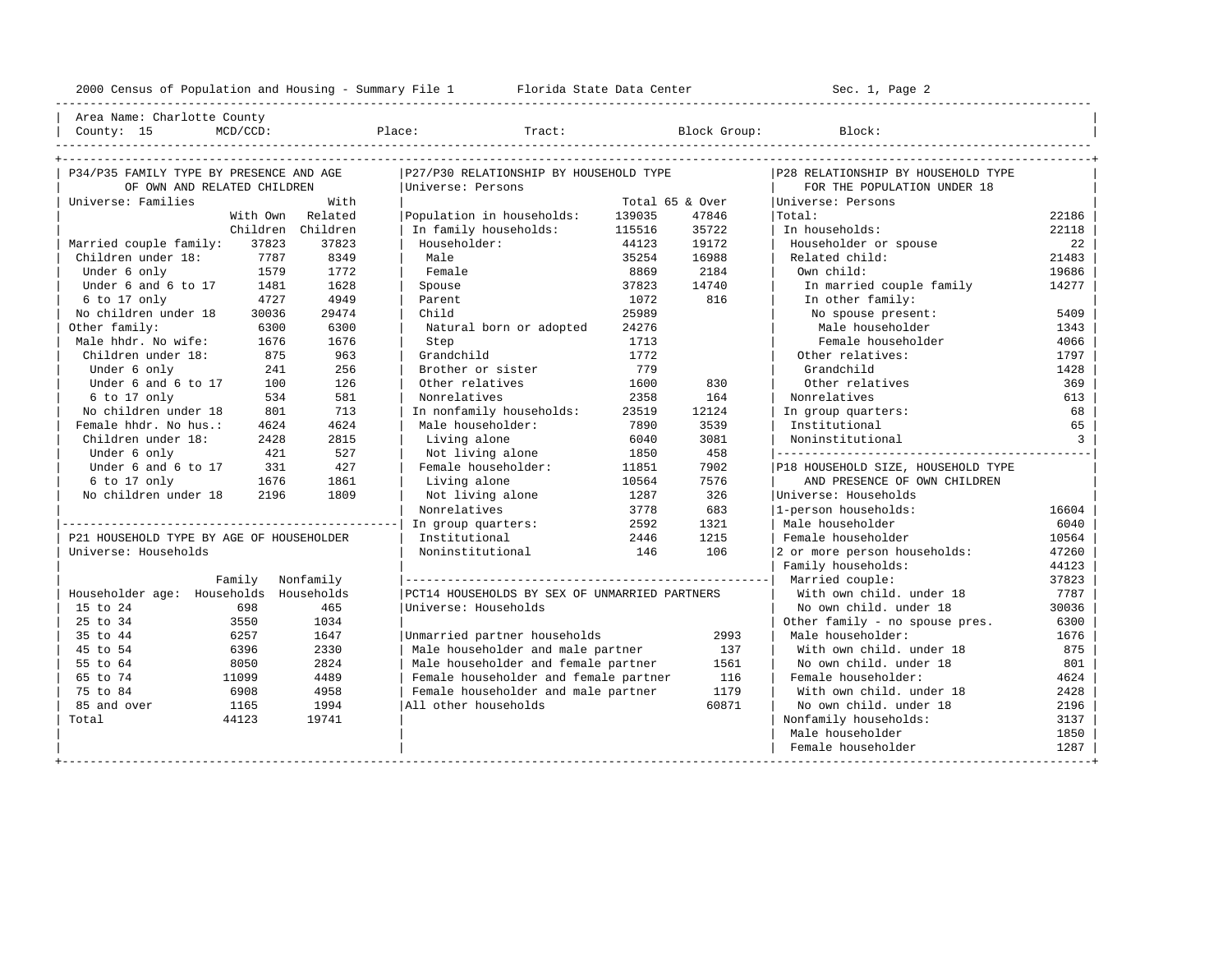| 2000 Census of Population and Housing - Summary File 1 Florida State Data Center              |                            |                                  |                        |                |                           |                             |                 |                                          |                        |                                                                                       | Sec. 1, Page 3 |                    |            |
|-----------------------------------------------------------------------------------------------|----------------------------|----------------------------------|------------------------|----------------|---------------------------|-----------------------------|-----------------|------------------------------------------|------------------------|---------------------------------------------------------------------------------------|----------------|--------------------|------------|
| Area Name: Charlotte County<br>County: 15                                                     | $MCD/CCD$ :                |                                  | Place:                 |                | Tract:                    |                             |                 |                                          | Block Group:           | Block:                                                                                |                |                    |            |
| H1/H3/H4/H5 HOUSING UNITS AND POPULATION BY TENURE<br>Universe: Housing Units and Population  |                            |                                  |                        |                |                           | Universe: Households        |                 | P26/H13 HOUSEHOLD SIZE BY HOUSEHOLD TYPE |                        |                                                                                       |                |                    |            |
|                                                                                               |                            |                                  |                        | Average        |                           |                             |                 |                                          |                        |                                                                                       |                |                    |            |
|                                                                                               |                            | Units Percent Population HH Size |                        |                |                           |                             |                 | Total                                    |                        | Family                                                                                |                | Nonfamily          |            |
| Total:                                                                                        | 79758                      |                                  |                        |                |                           | Household Size              |                 |                                          |                        | Households Percent Households Percent                                                 |                | Households Percent |            |
| Occupied:                                                                                     | 63864                      | 100.0                            | 139035                 | 2.18           | 1-Person                  |                             |                 |                                          | 16604 26.0             | N/A                                                                                   |                | 16604              | 84.1       |
| Owner:                                                                                        | 53447                      | 83.7                             | 115307                 | 2.16           | 2-Person                  |                             |                 |                                          | 32132 50.3             | 29413                                                                                 | 66.7           | 2719               | 13.8       |
| Renter:                                                                                       | 10417                      | 16.3                             | 23728                  | 2.28           | 3-Person                  |                             |                 |                                          | 7073 11.1              | 6787                                                                                  | 15.4           | 286                | 1.4        |
| Vacant:                                                                                       | 15894                      | 100.0                            |                        |                | 4-Person                  |                             |                 | 4927                                     | 7.7                    | 4847                                                                                  | 11.0           | 80                 | $\cdot$ 4  |
| For Rent                                                                                      | 1723                       | 10.8                             |                        |                | 5-Person                  |                             |                 | 2095                                     | 3.3                    | 2058                                                                                  | 4.7            | 37                 | $\cdot$ 2  |
| For Sale only                                                                                 | 1196                       | 7.5                              |                        |                | 6-Person                  |                             |                 | 700                                      | 1.1                    | 692                                                                                   | 1.6            | $\overline{8}$     | $\cdot$ 0  |
| Rented or sold,                                                                               |                            |                                  |                        |                |                           |                             |                 | 7 or more Person 333                     | $\overline{5}$         | 326                                                                                   | $\overline{1}$ | $7\phantom{0}$     | $\cdot$ 0  |
| not occupied                                                                                  | 1042                       | 6.6                              |                        |                |                           |                             |                 |                                          |                        |                                                                                       |                |                    |            |
| Seasonal, recreational,                                                                       |                            |                                  |                        |                |                           |                             |                 |                                          |                        |                                                                                       |                |                    |            |
| or occasional use                                                                             | 10512                      | 66.1                             |                        |                |                           |                             |                 |                                          |                        |                                                                                       |                |                    |            |
| For migrant workers                                                                           | $\overline{\phantom{a}}$ 3 | $\cdot$ 0                        |                        |                |                           |                             |                 |                                          |                        |                                                                                       |                |                    |            |
| Other                                                                                         | 1418                       | 8.9                              |                        |                |                           |                             |                 |                                          |                        |                                                                                       |                |                    |            |
| H6/H7 HOUSING UNITS BY HOUSEHOLDER'S RACE/HISPANIC ORIGIN<br>Universe: Occupied Housing Units |                            |                                  |                        |                |                           |                             |                 |                                          | Universe: Nonrelatives | PCT15 NONRELATIVES BY HOUSEHOLD TYPE                                                  |                |                    |            |
| Race of Householder                                                                           |                            |                                  | Total                  | Hispanic       |                           | Non-Hispanic                |                 |                                          |                        |                                                                                       | Family         |                    | Nonfamily  |
| Total                                                                                         |                            |                                  | 63864 100.0            |                | 1428 100.0                | 62436 100.0                 |                 | Nonrelatives                             |                        |                                                                                       | Households     |                    | Households |
| White Alone                                                                                   |                            |                                  | 60447 94.6             |                | 1008 70.6                 | 59439 95.2                  |                 |                                          | Roomer or Boarder      |                                                                                       | 347            |                    | 371        |
| Black/African American Alone                                                                  |                            |                                  | 2093 3.3               |                | 81 5.7                    | 2012                        | 3.2             |                                          |                        | Housemate or roommate                                                                 | 303            |                    | 914        |
| American Ind./Alaska Native Alone                                                             |                            | 136                              | $\cdot$ 2              | 6              | $\cdot$ 4                 | 130                         | .2              |                                          | Unmarried Partner      |                                                                                       | 1055           |                    | 1938       |
| Asian Alone                                                                                   |                            | 361                              | .6                     | $\overline{3}$ | $\cdot$ . 2               | 358                         | $.6-1$          |                                          | Foster child           |                                                                                       |                | 82                 | 17         |
| Nat Hawaiian/Other PI Alone                                                                   |                            | 9 <sup>1</sup>                   | $\overline{0}$ .       |                | $1 \quad .1$              |                             | .0 <sub>1</sub> |                                          | Other Nonrelatives     |                                                                                       |                | 571                | 538        |
| Some Other Race Alone                                                                         |                            |                                  | .5<br>296 .5<br>522 .8 |                | 254 17.8                  | 42                          | $\cdot$ 1       |                                          |                        |                                                                                       |                |                    |            |
| Two or More Races                                                                             |                            |                                  |                        |                | 75 5.3                    | 447                         | $.7-1$          |                                          |                        |                                                                                       |                |                    |            |
| H14 HOUSING UNITS BY HOUSEHOLDER'S RACE AND TENURE<br>Universe: Occupied Housing Units        |                            |                                  |                        |                |                           |                             |                 |                                          |                        | H16 HOUSING UNITS BY HOUSEHOLDER'S AGE AND TENURE<br>Universe: Occupied Housing Units |                |                    |            |
| Race of Householder                                                                           |                            |                                  | Owner Occupied         |                | Renter Occupied           |                             |                 | Age of Householder                       |                        |                                                                                       | Owner Occupied | Renter Occupied    |            |
| Total                                                                                         |                            |                                  | 53447 100.0            |                |                           | 10417 100.0                 |                 | 15 to 24                                 |                        | 391                                                                                   | .7             | 772                | 7.4        |
| White Alone                                                                                   |                            |                                  | 50856                  | 95.2           | 9591                      | 92.1                        |                 | 25 to 34                                 |                        | 2641                                                                                  | 4.9            | 1943               | 18.7       |
| Black/African American Alone                                                                  |                            |                                  | 1642                   | 3.1            | 451                       | 4.3                         |                 | 35 to 44                                 |                        | 5791                                                                                  | 10.8           | 2113               | 20.3       |
| American Ind./Alaska Native Alone                                                             |                            |                                  | 103                    | $\cdot$ 2      | 33                        | $\overline{\phantom{a}}$    |                 | 45 to 54                                 |                        | 7168                                                                                  | 13.4           | 1558               | 15.0       |
| Asian Alone                                                                                   |                            |                                  | 287                    | .5             | 74                        | $\cdot$ 7                   |                 | 55 to 64                                 |                        | 9799                                                                                  | 18.3           | 1075               | 10.3       |
| Nat Hawaiian/Other PI Alone                                                                   |                            |                                  | 6                      | .0             | $\overline{\phantom{a}3}$ | $\overline{\phantom{0}}$ .0 |                 | 65 to 74                                 |                        | 14561                                                                                 | 27.2           | 1027               | 9.9        |
| Some Other Race Alone                                                                         |                            |                                  | 168                    | $\cdot$ 3      | 128                       | 1.2                         |                 | 75 to 84                                 |                        | 10684                                                                                 | 20.0           | 1182               | 11.3       |
| Two or More Races Alone                                                                       |                            |                                  | 385                    | .7             | 137                       | 1.3                         |                 | 85 and Over                              |                        | 2412                                                                                  | 4.5            | 747                | 7.2        |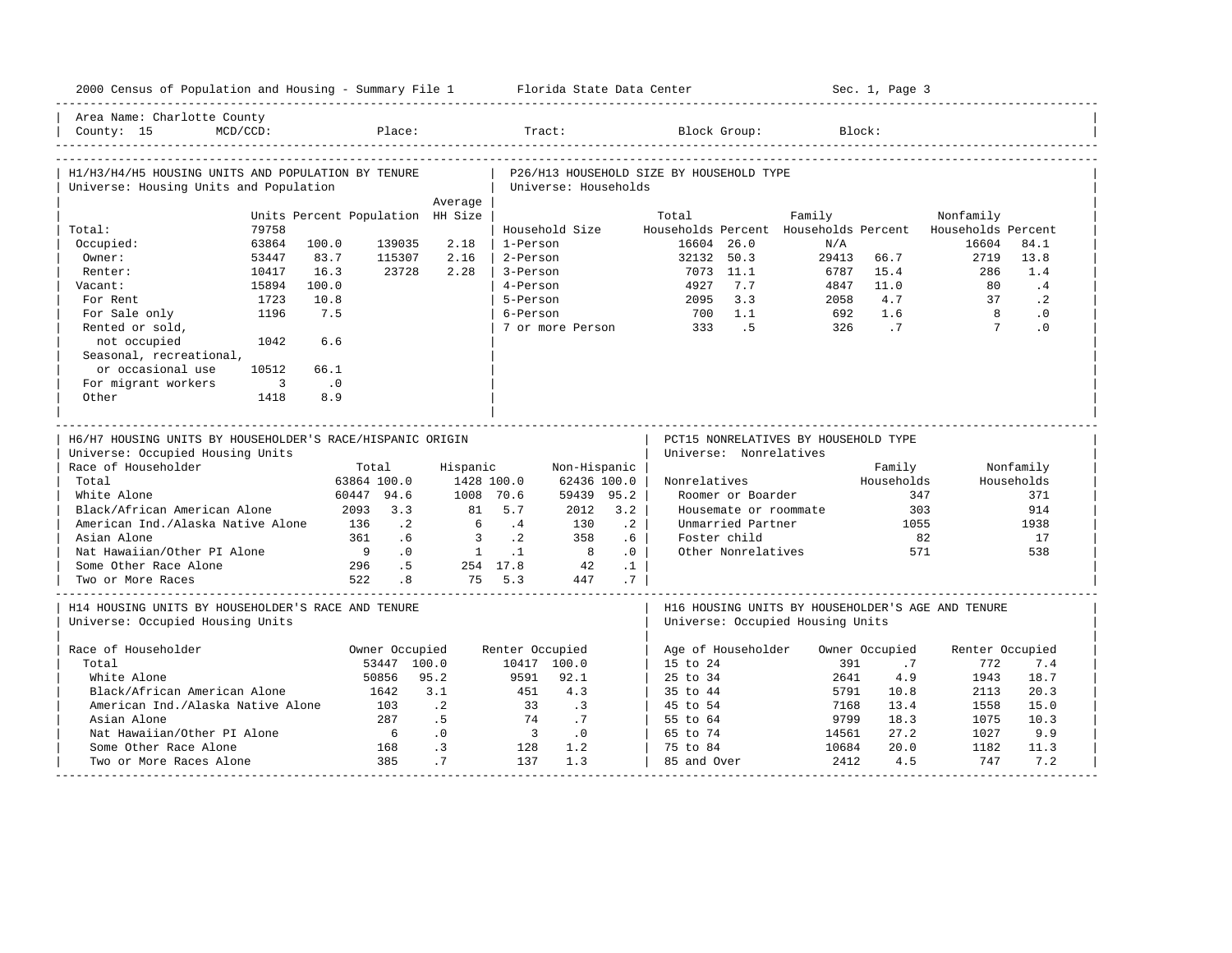| 2000 Census of Population and Housing - Summary File 1 Florida State Data Center |                          |                          |                               |                                                         |              |                 | Sec. 1, Page 1 |            |                 |           |
|----------------------------------------------------------------------------------|--------------------------|--------------------------|-------------------------------|---------------------------------------------------------|--------------|-----------------|----------------|------------|-----------------|-----------|
| Area Name: Citrus County                                                         |                          |                          |                               |                                                         |              |                 |                |            |                 |           |
| Place:<br>County: 17<br>MCD/CCD:                                                 |                          |                          | Tract:                        | Block Group:                                            |              |                 | Block:         |            |                 |           |
|                                                                                  |                          |                          |                               |                                                         |              |                 |                |            |                 |           |
| P1/P15/P16/P17/P31/P32/P33 POPULATION SUMMARY                                    |                          |                          |                               | P12/P13 POPULATION BY AGE AND SEX                       |              |                 |                |            |                 |           |
| Universe: Persons, Households, Families                                          |                          |                          |                               | Universe: Persons                                       |              |                 |                |            |                 |           |
| Total Population<br>118085                                                       | Total Families           |                          | 36339                         |                                                         | Total        |                 | Male           |            | Female          |           |
| 52634<br>Total Households                                                        |                          | Population in Families   | 94508                         |                                                         | Number       | Pct.            | Number         | Pct.       | Number          | Pct.      |
| Population in Households 115924                                                  |                          | Average Family Size 2.60 |                               | Under 5                                                 | 4469         | 3.8             | 2271           | 4.0        | 2198            | 3.6       |
| Average Household Size 2.20                                                      |                          |                          |                               | $5$ to $9$                                              | 5540         | 4.7             | 2874           | 5.1        | 2666            | 4.3       |
|                                                                                  |                          |                          |                               | $10 - 14$                                               | 6477         | 5.5             | 3374           | 6.0        | 3103            | 5.1       |
| P7/P8/P11 POPULATION BY RACE AND HISPANIC ORIGIN                                 |                          |                          |                               | 15 to 17                                                | 3844<br>1846 | 3.3             | 1967<br>955    | 3.5<br>1.7 | 1877            | 3.1       |
| Universe: Persons<br>Total                                                       | Total<br>118085          |                          | Hispanic Non-Hispanic         | 18 and 19                                               | 806          | 1.6             | 408            |            | 891<br>398      | 1.5       |
| White Alone                                                                      | 112236                   | 3141<br>2408             | 114944<br>109828              | 20<br>21                                                | 693          | $\cdot$ 7<br>.6 | 325            | .7<br>.6   | 368             | .6<br>.6  |
| Black or African American Alone                                                  | 2791                     | 79                       | 2712                          | 22 to 24                                                | 2029         | 1.7             | 1050           | 1.9        | 979             | 1.6       |
| American Ind. and Alaska Native Alone                                            | 423                      | 34                       | 389 I                         | 25 to 29                                                | 4097         | 3.5             | 1979           | 3.5        | 2118            | 3.4       |
| Asian Alone                                                                      | 901                      | 1.5                      | 886                           | 30 to 34                                                | 5009         | 4.2             | 2387           | 4.2        | 2622            | 4.3       |
| Native Hawaiian/Other Pacific Islander Alone                                     | 33                       | $\overline{4}$           | 29 I                          | 35 to 39                                                | 6408         | 5.4             | 3102           | 5.5        | 3306            | 5.4       |
| Some Other Race Alone                                                            | 439                      | 394                      | 45                            | 40 to 44                                                | 7099         | 6.0             | 3427           | 6.0        | 3672            | 6.0       |
| Two or More Races                                                                | 1262                     | 207                      | $1055$                        | 45 to 49                                                | 6937         | 5.9             | 3292           | 5.8        | 3645            | 5.9       |
|                                                                                  |                          |                          |                               | 50 to 54                                                | 7390         | 6.3             | 3357           | 5.9        | 4033            | 6.6       |
| P15A-I/P16A-I/P17A-I HOUSEHOLDS AND HOUSEHOLD POPULATION BY RACE                 |                          |                          |                               | 55 to 59                                                | 8185         | 6.9             | 3695           | 6.5        | 4490            | 7.3       |
| Universe: Households and Population in Households                                |                          |                          | Average                       | 60 and 61                                               | 3454         | 2.9             | 1623           | 2.9        | 1831            | 3.0       |
| Householder:                                                                     |                          | Households Pop. In HH    | HH Size                       | 62 to 64                                                | 5792         | 4.9             | 2764           | 4.9        | 3028            | 4.9       |
| White Alone                                                                      | 50744                    | 110754                   | 2.18                          | 65 and 66                                               | 3933         | 3.3             | 1935           | 3.4        | 1998            | 3.3       |
| Black or African American Alone                                                  | 920                      | 2560                     | 2.78                          | 67 to 69                                                | 6261         | 5.3             | 3072           | 5.4        | 3189            | 5.2       |
| American Ind. and Alaska Native Alone                                            | 177                      | 452                      | $2.55$                        | 70 to 74                                                | 10371        | 8.8             | 5092           | 9.0        | 5279            | 8.6       |
| Asian Alone                                                                      | 264                      | 750                      | 2.84                          | 75 to 79                                                | 8502         | 7.2             | 3964           | 7.0        | 4538            | 7.4       |
| Native Hawaiian/Other Pacific Islander Alone                                     | $\frac{4}{3}$            | 10                       | 2.50                          | 80 to 84                                                | 5205         | 4.4             | 2387           | 4.2        | 2818            | 4.6       |
| Some Other Race Alone                                                            | 125                      | 375                      | 3.00                          | 85 and over                                             | 3738         | 3.2             | 1391           | 2.5        | 2347            | 3.8       |
| Two or More Races                                                                | 400                      | 1023                     | 2.56                          | 65 and over                                             | 38010        | 32.2            | 17841          | 31.5       | 20169           | 32.9      |
| Hispanic                                                                         | 1048                     | 2730                     | 2.60                          |                                                         |              |                 |                |            |                 |           |
| White Alone, Not Hispanic                                                        | 49892                    | 108610                   | 2.18                          | Median Age                                              | 52.60        |                 | 51.50          |            | 53.50           |           |
| P31A-I/P32A-I/P33A-I FAMILIES AND POPULATION IN FAMILIES                         |                          |                          |                               | P19 HOUSEHOLDS BY TYPE AND PRESENCE OF PERSONS UNDER 18 |              |                 |                |            |                 |           |
| Universe: Families and Population in Families                                    |                          | Pop. In                  | Average                       | Universe: Households                                    |              |                 |                |            | Households With |           |
| Householder:                                                                     |                          |                          | Families Families Family Size |                                                         |              |                 |                | People     |                 | No People |
| White Alone                                                                      | 34941                    | 90106                    | 2.58                          |                                                         |              |                 |                | Under 18   |                 | Under 18  |
| Black or African American Alone                                                  | 679                      | 2195                     | 3.23                          | Family Households:                                      |              |                 |                | 11018      |                 | 25321     |
| American Ind. and Alaska Native Alone                                            | 125                      | 361                      | 2.89                          | Married Couple Family                                   |              |                 |                | 7452       |                 | 23238     |
| Asian Alone                                                                      | 215                      | 676                      | 3.14                          | Other Family:                                           |              |                 |                | 3566       |                 | 2083      |
| Native Hawaiian/Other Pacific Islander Alone                                     | $\overline{\phantom{a}}$ | $\overline{7}$           | 3.50                          | Male Householder, no wife present                       |              |                 |                | 999        |                 | 641       |
| Some Other Race Alone                                                            | 95                       | 317                      | 3.34                          | Female Householder, no husband present                  |              |                 |                | 2567       |                 | 1442      |
| Two or More Races                                                                | 282                      | 846                      | 3.00                          | Nonfamily Households:                                   |              |                 |                | 208        |                 | 16087     |
| Hispanic                                                                         | 776                      | 2309                     | 2.98                          | Male Householder                                        |              |                 |                | 170        |                 | 6668      |
| White Alone, Not Hispanic                                                        | 34314                    | 88293                    | 2.57                          | Female Householder                                      |              |                 |                | 38         |                 | 9419      |
|                                                                                  |                          |                          |                               |                                                         |              |                 |                |            |                 |           |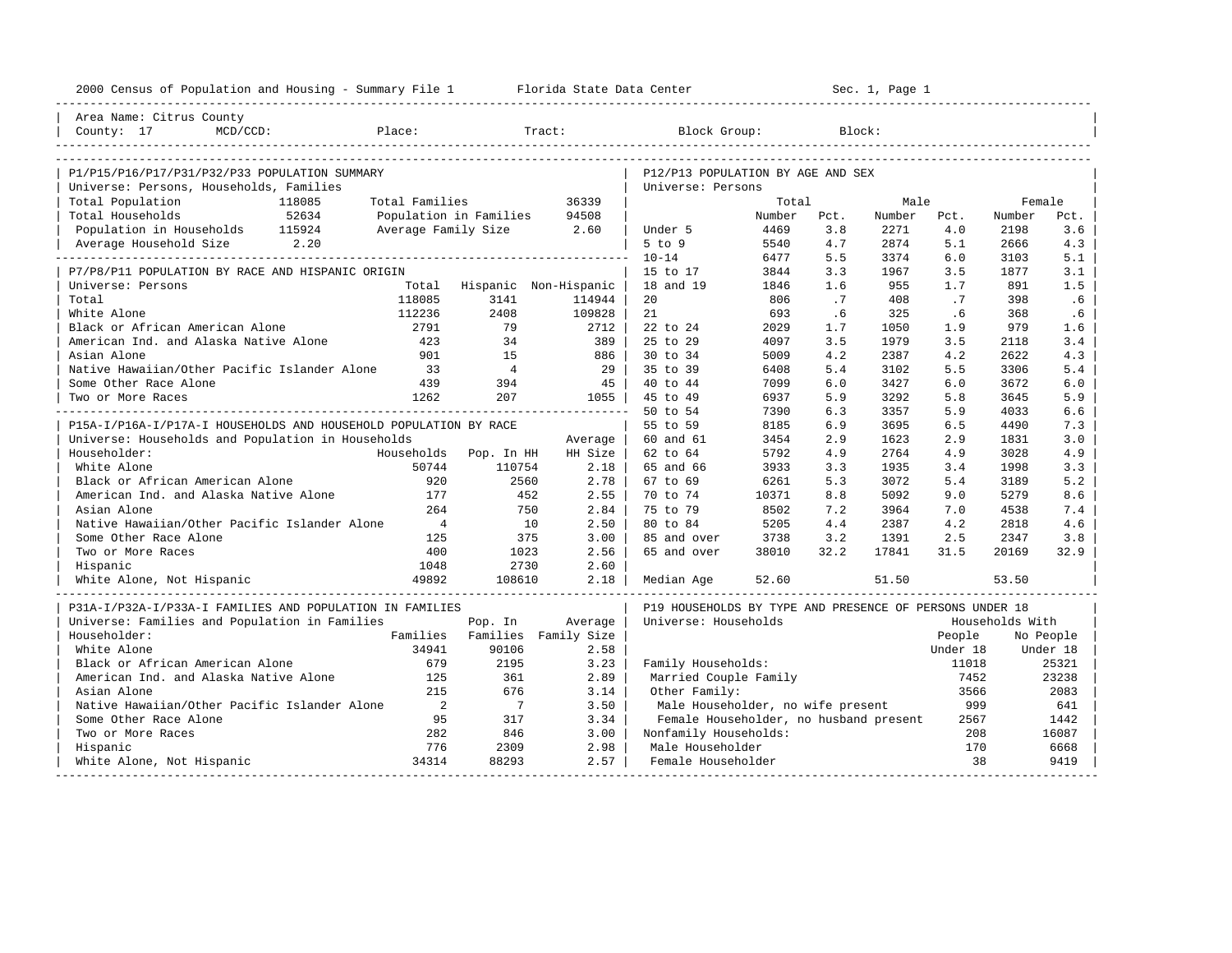----------------------------------------------------------------------------------------------------------------------------------------------------

| Area Name: Citrus County | | County: 17 MCD/CCD: Place: Tract: Block Group: Block: |

| P34/P35 FAMILY TYPE BY PRESENCE AND AGE  |        |                   | P27/P30 RELATIONSHIP BY HOUSEHOLD TYPE        |        |                 | P28 RELATIONSHIP BY HOUSEHOLD TYPE |       |
|------------------------------------------|--------|-------------------|-----------------------------------------------|--------|-----------------|------------------------------------|-------|
| OF OWN AND RELATED CHILDREN              |        |                   | Universe: Persons                             |        |                 | FOR THE POPULATION UNDER 18        |       |
| Universe: Families                       |        | With              |                                               |        | Total 65 & Over | Universe: Persons                  |       |
|                                          |        | With Own Related  | Population in households:                     | 115924 | 36567           | Total:                             | 20330 |
|                                          |        | Children Children | In family households:                         | 96597  | 27119           | In households:                     | 20208 |
| Married couple family:                   | 30690  | 30690             | Householder:                                  | 36339  | 14647           | Householder or spouse              | 26    |
| Children under 18:                       | 6884   | 7409              | Male                                          | 28955  | 13000           | Related child:                     | 19555 |
| Under 6 only                             | 1270   | 1436              | Female                                        | 7384   | 1647            | Own child:                         | 17917 |
| Under 6 and 6 to 17                      | 1284   | 1405              | Spouse                                        | 30690  | 11086           | In married couple family           | 12730 |
| 6 to 17 only                             | 4330   | 4568              | Parent                                        | 857    | 657             | In other family:                   |       |
| No children under 18                     | 23806  | 23281             | Child                                         | 23096  |                 | No spouse present:                 | 5187  |
| Other family:                            | 5649   | 5649              | Natural born or adopted                       | 21338  |                 | Male householder                   | 1357  |
| Male hhdr. No wife:                      | 1640   | 1640              | Step                                          | 1758   |                 | Female householder                 | 3830  |
| Children under 18:                       | 887    | 988               | Grandchild                                    | 1647   |                 | Other relatives:                   | 1638  |
| Under 6 only                             | 216    | 248               | Brother or sister                             | 586    |                 | Grandchild                         | 1364  |
| Under 6 and 6 to 17                      | 106    | 124               | Other relatives                               | 1293   | 624             | Other relatives                    | 274   |
| 6 to 17 only                             | 565    | 616               | Nonrelatives                                  | 2089   | 105             | Nonrelatives                       | 627   |
| No children under 18                     | 753    | 652               | In nonfamily households:                      | 19327  | 9448            | In group quarters:                 | 122   |
| Female hhdr. No hus.:                    | 4009   | 4009              | Male householder:                             | 6838   | 2797            | Institutional                      | 113   |
| Children under 18:                       | 2237   | 2555              | Living alone                                  | 5344   | 2426            | Noninstitutional                   | Q     |
| Under 6 only                             | 383    | 465               | Not living alone                              | 1494   | 371             |                                    |       |
| Under 6 and 6 to 17                      | 342    | 426               | Female householder:                           | 9457   | 6065            | P18 HOUSEHOLD SIZE, HOUSEHOLD TYPE |       |
| $6$ to 17 only                           | 1512   | 1664              | Living alone                                  | 8382   | 5779            | AND PRESENCE OF OWN CHILDREN       |       |
| No children under 18                     | 1772   | 1454              | Not living alone                              | 1075   | 286             | Universe: Households               |       |
|                                          |        |                   | Nonrelatives                                  | 3032   | 586             | 1-person households:               | 13726 |
|                                          |        |                   | In group quarters:                            | 2161   | 1443            | Male householder                   | 5344  |
| P21 HOUSEHOLD TYPE BY AGE OF HOUSEHOLDER |        |                   | Institutional                                 | 1634   | 1171            | Female householder                 | 8382  |
| Universe: Households                     |        |                   | Noninstitutional                              | 527    | 2.72            | 2 or more person households:       | 38908 |
|                                          |        |                   |                                               |        |                 | Family households:                 | 36339 |
|                                          | Family | Nonfamily         |                                               |        |                 |                                    | 30690 |
| Householder age: Households Households   |        |                   | PCT14 HOUSEHOLDS BY SEX OF UNMARRIED PARTNERS |        |                 | With own child, under 18           | 6884  |
| 15 to 24                                 | 680    | 480               | Universe: Households                          |        |                 | No own child, under 18             | 23806 |
| 25 to 34                                 | 3239   | 864               |                                               |        |                 | Other family - no spouse pres.     | 5649  |
| 35 to 44                                 | 5497   | 1510              | Unmarried partner households                  |        | 2616            | Male householder:                  | 1640  |
| 45 to 54                                 | 5463   | 2002              | Male householder and male partner             |        | 96              | With own child, under 18           | 887   |
| 55 to 64                                 | 6813   | 2577              | Male householder and female partner           |        | 1335            | No own child, under 18             | 753   |
| 65 to 74                                 | 8711   | 3716              | Female householder and female partner         |        | 105             | Female householder:                | 4009  |
| 75 to 84                                 | 5144   | 3818              | Female householder and male partner           |        | 1080            | With own child, under 18           | 2237  |
| 85 and over                              | 792    | 1328              | All other households                          |        | 50018           | No own child, under 18             | 1772  |
| Total                                    | 36339  | 16295             |                                               |        |                 | Nonfamily households:              | 2569  |
|                                          |        |                   |                                               |        |                 | Male householder                   | 1494  |
|                                          |        |                   |                                               |        |                 | Female householder                 | 1075  |
|                                          |        |                   |                                               |        |                 |                                    |       |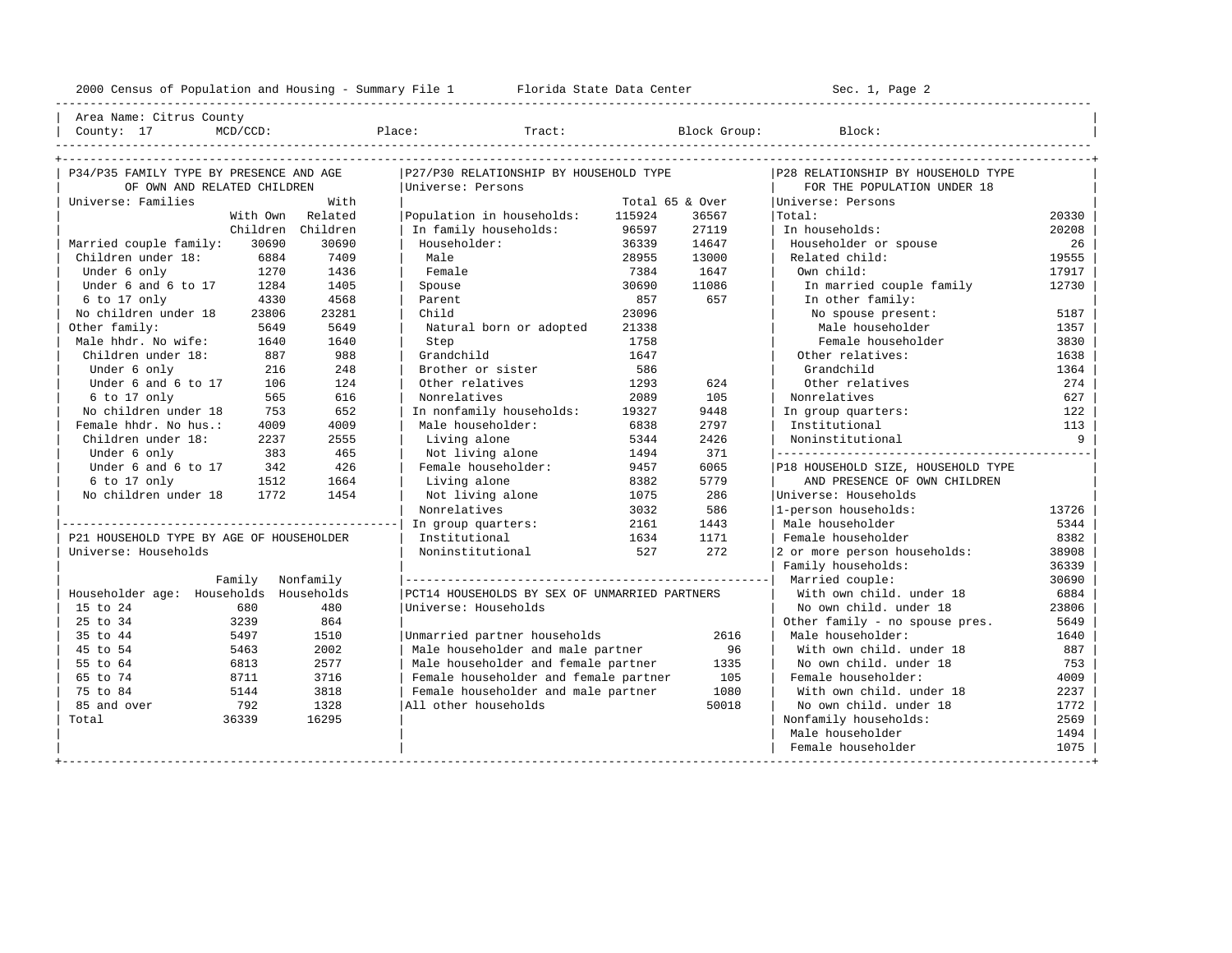| 2000 Census of Population and Housing - Summary File 1 Florida State Data Center             |             |                                  |                               |                |                 |                          |           |                                          |                        |                                       | Sec. 1, Page 3              |                                                   |            |
|----------------------------------------------------------------------------------------------|-------------|----------------------------------|-------------------------------|----------------|-----------------|--------------------------|-----------|------------------------------------------|------------------------|---------------------------------------|-----------------------------|---------------------------------------------------|------------|
| Area Name: Citrus County<br>County: 17                                                       | $MCD/CCD$ : |                                  | Place:                        |                |                 | Tract:                   |           |                                          | Block Group:           |                                       | Block:                      |                                                   |            |
| H1/H3/H4/H5 HOUSING UNITS AND POPULATION BY TENURE<br>Universe: Housing Units and Population |             |                                  |                               |                |                 | Universe: Households     |           | P26/H13 HOUSEHOLD SIZE BY HOUSEHOLD TYPE |                        |                                       |                             |                                                   |            |
|                                                                                              |             |                                  |                               | Average        |                 |                          |           |                                          |                        |                                       |                             |                                                   |            |
|                                                                                              |             | Units Percent Population HH Size |                               |                |                 |                          |           | Total                                    |                        | Family                                |                             | Nonfamily                                         |            |
| Total:                                                                                       | 62204       |                                  |                               |                |                 | Household Size           |           |                                          |                        | Households Percent Households Percent |                             | Households Percent                                |            |
| Occupied:                                                                                    | 52634       | 100.0                            | 115924                        | 2.20           | 1-Person        |                          |           |                                          | 13726 26.1             | N/A                                   |                             | 13726                                             | 84.2       |
| Owner:                                                                                       | 45041       | 85.6                             | 98651                         | 2.19           | 2-Person        |                          |           |                                          | 25633 48.7             | 23356                                 | 64.3                        | 2277                                              | 14.0       |
| Renter:                                                                                      | 7593        | 14.4                             | 17273                         | 2.27           | 3-Person        |                          |           |                                          | 6303 12.0              | 6120                                  | 16.8                        | 183                                               | 1.1        |
| Vacant:                                                                                      | 9570        | 100.0                            |                               |                | 4-Person        |                          |           | 4222                                     | 8.0                    | 4156                                  | 11.4                        | 66                                                | .4         |
| For Rent                                                                                     | 1175        | 12.3                             |                               |                | 5-Person        |                          |           | 1823                                     | 3.5                    | 1795                                  | 4.9                         | 28                                                | $\cdot$ 2  |
| For Sale only                                                                                | 1190        | 12.4                             |                               |                | 6-Person        |                          |           | 649                                      | 1.2                    | 638                                   | 1.8                         | 11                                                | $\cdot$ 1  |
| Rented or sold,                                                                              |             |                                  |                               |                |                 | 7 or more Person         |           | 278                                      | .5                     | 274                                   | $\overline{\phantom{0}}$ .8 | $\overline{4}$                                    | $\cdot$ 0  |
| not occupied                                                                                 | 486         | 5.1                              |                               |                |                 |                          |           |                                          |                        |                                       |                             |                                                   |            |
| Seasonal, recreational,                                                                      |             |                                  |                               |                |                 |                          |           |                                          |                        |                                       |                             |                                                   |            |
| or occasional use                                                                            | 5192        | 54.3                             |                               |                |                 |                          |           |                                          |                        |                                       |                             |                                                   |            |
| For migrant workers                                                                          | 10          | $\ldots$ 1                       |                               |                |                 |                          |           |                                          |                        |                                       |                             |                                                   |            |
| Other                                                                                        | 1517        | 15.9                             |                               |                |                 |                          |           |                                          |                        |                                       |                             |                                                   |            |
|                                                                                              |             |                                  |                               |                |                 |                          |           |                                          |                        |                                       |                             |                                                   |            |
|                                                                                              |             |                                  |                               |                |                 |                          |           |                                          |                        |                                       |                             |                                                   |            |
|                                                                                              |             |                                  |                               |                |                 |                          |           |                                          |                        |                                       |                             |                                                   |            |
| H6/H7 HOUSING UNITS BY HOUSEHOLDER'S RACE/HISPANIC ORIGIN                                    |             |                                  |                               |                |                 |                          |           |                                          |                        | PCT15 NONRELATIVES BY HOUSEHOLD TYPE  |                             |                                                   |            |
| Universe: Occupied Housing Units                                                             |             |                                  |                               |                |                 |                          |           |                                          | Universe: Nonrelatives |                                       |                             |                                                   |            |
| Race of Householder                                                                          |             |                                  | Total                         | Hispanic       |                 | Non-Hispanic             |           |                                          |                        |                                       | Family                      |                                                   | Nonfamily  |
| Total                                                                                        |             |                                  | 52634 100.0                   | 1048 100.0     |                 | 51586 100.0              |           | Nonrelatives                             |                        |                                       | Households                  |                                                   | Households |
| White Alone                                                                                  |             |                                  | 50744 96.4                    |                | 852 81.3        | 49892 96.7               |           |                                          | Roomer or Boarder      |                                       |                             | 222                                               | 249        |
| Black/African American Alone                                                                 |             |                                  | 920 1.7                       |                | 16 1.5          | 904                      | 1.8       |                                          |                        | Housemate or roommate                 |                             | 291                                               | 680        |
| American Ind./Alaska Native Alone                                                            |             | 177                              | $\cdot$ 3                     |                | $13 \t 1.2$     | 164                      | $\cdot$ 3 |                                          | Unmarried Partner      |                                       | 999                         |                                                   | 1617       |
| Asian Alone                                                                                  |             | 264                              | .5                            | $\overline{4}$ | $\cdot$ 4       | 260                      | .5        |                                          | Foster child           |                                       | 101                         |                                                   | 20         |
| Nat Hawaiian/Other PI Alone                                                                  |             | $\frac{4}{3}$                    | .0                            | $\overline{1}$ | $\cdot$ 1       | $\overline{\phantom{a}}$ | .0        |                                          | Other Nonrelatives     |                                       | 476                         |                                                   | 466        |
| Some Other Race Alone                                                                        |             | 125                              | $\cdot$ 2                     |                | 112 10.7        | 13                       | .0        |                                          |                        |                                       |                             |                                                   |            |
| Two or More Races                                                                            |             | 400                              | .8                            |                | 50 4.8          | 350                      | .7        |                                          |                        |                                       |                             |                                                   |            |
|                                                                                              |             |                                  |                               |                |                 |                          |           |                                          |                        |                                       |                             |                                                   |            |
| H14 HOUSING UNITS BY HOUSEHOLDER'S RACE AND TENURE                                           |             |                                  |                               |                |                 |                          |           |                                          |                        |                                       |                             | H16 HOUSING UNITS BY HOUSEHOLDER'S AGE AND TENURE |            |
| Universe: Occupied Housing Units                                                             |             |                                  |                               |                |                 |                          |           |                                          |                        | Universe: Occupied Housing Units      |                             |                                                   |            |
| Race of Householder                                                                          |             |                                  |                               |                |                 |                          |           |                                          | Age of Householder     |                                       | Owner Occupied              |                                                   |            |
| Total                                                                                        |             |                                  | Owner Occupied<br>45041 100.0 |                | Renter Occupied | 7593 100.0               |           | 15 to 24                                 |                        | 413                                   | .9                          | Renter Occupied<br>747                            | 9.8        |
| White Alone                                                                                  |             |                                  | 43637                         | 96.9           | 7107            | 93.6                     |           | 25 to 34                                 |                        | 2568                                  | 5.7                         | 1535                                              | 20.2       |
| Black/African American Alone                                                                 |             |                                  | 659                           | 1.5            | 261             | 3.4                      |           | 35 to 44                                 |                        | 5338                                  | 11.9                        | 1669                                              | 22.0       |
| American Ind./Alaska Native Alone                                                            |             |                                  | 134                           | $\cdot$ 3      | 43              | .6                       |           | 45 to 54                                 |                        | 6331                                  | 14.1                        | 1134                                              | 14.9       |
| Asian Alone                                                                                  |             |                                  | 197                           | .4             | 67              | .9                       |           | 55 to 64                                 |                        | 8604                                  | 19.1                        | 786                                               | 10.4       |
| Nat Hawaiian/Other PI Alone                                                                  |             |                                  | $\overline{\phantom{a}}$      | .0             | $\sim$ 1        | $\cdot$ 0                |           | 65 to 74                                 |                        | 11675                                 | 25.9                        | 752                                               | 9.9        |
| Some Other Race Alone                                                                        |             |                                  | 97                            | $\cdot$ 2      | 28              | $\cdot$ 4                |           | 75 to 84                                 |                        | 8312                                  | 18.5                        | 650                                               | 8.6        |
| Two or More Races Alone                                                                      |             |                                  | 314                           | .7             | 86              | 1.1                      |           | 85 and Over                              |                        | 1800                                  | 4.0                         | 320                                               | 4.2        |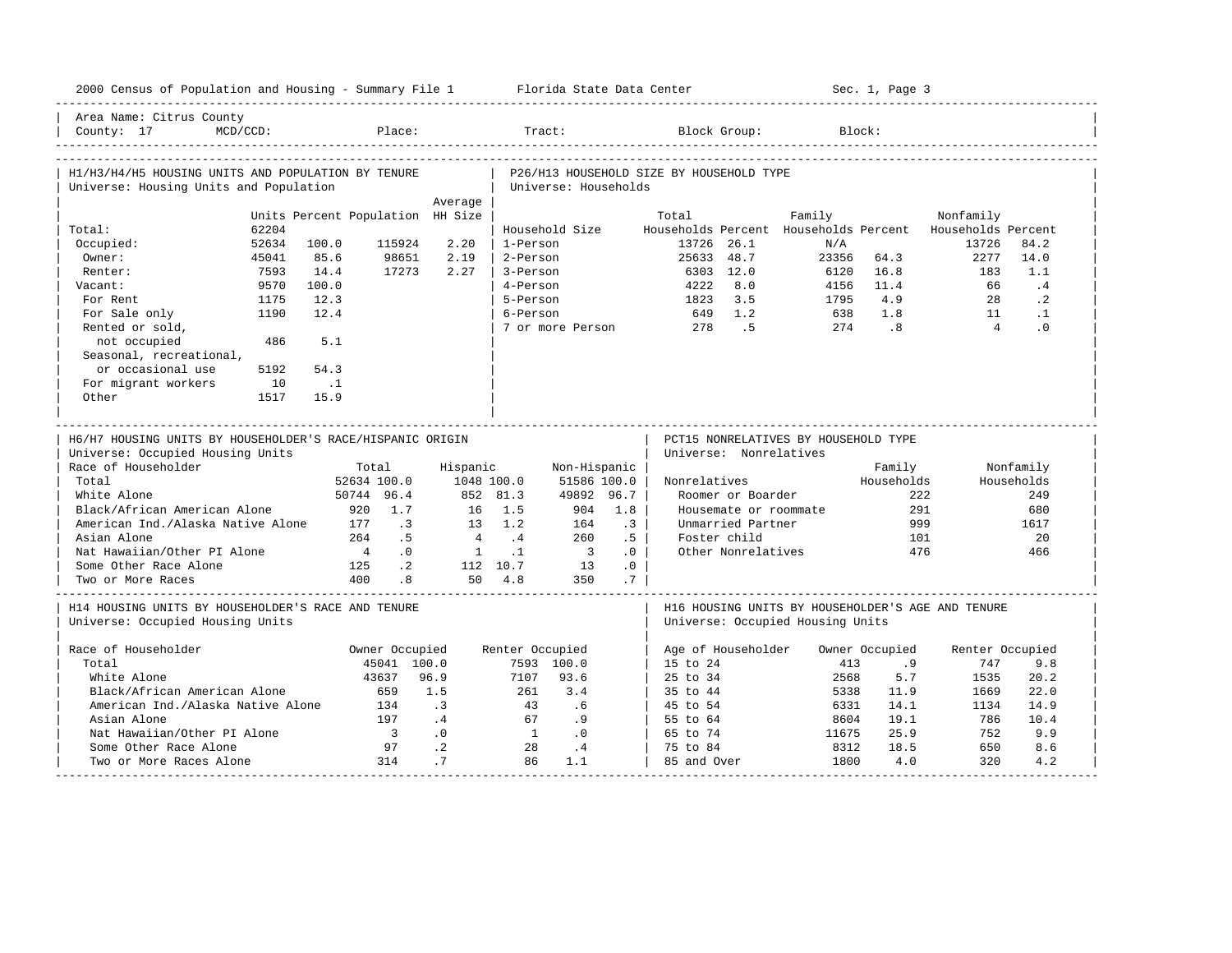| 2000 Census of Population and Housing - Summary File 1 Florida State Data Center |                |                               |                       |                                                         |        |      | Sec. 1, Page 1 |          |                 |           |
|----------------------------------------------------------------------------------|----------------|-------------------------------|-----------------------|---------------------------------------------------------|--------|------|----------------|----------|-----------------|-----------|
| Area Name: Clay County                                                           |                |                               |                       |                                                         |        |      |                |          |                 |           |
| County: 19<br>Place:<br>$MCD/CCD$ :                                              |                |                               | Tract:                | Block Group:                                            |        |      | Block:         |          |                 |           |
|                                                                                  |                |                               |                       |                                                         |        |      |                |          |                 |           |
| P1/P15/P16/P17/P31/P32/P33 POPULATION SUMMARY                                    |                |                               |                       | P12/P13 POPULATION BY AGE AND SEX                       |        |      |                |          |                 |           |
| Universe: Persons, Households, Families                                          |                |                               |                       | Universe: Persons                                       |        |      |                |          |                 |           |
| Total Population<br>140814                                                       | Total Families |                               | 39389                 |                                                         | Total  |      | Male           |          | Female          |           |
| 50243<br>Total Households                                                        |                | Population in Families 122416 |                       |                                                         | Number | Pct. | Number         | Pct.     | Number          | Pct.      |
| Population in Households 139247                                                  |                | Average Family Size 3.11      |                       | Under 5                                                 | 9229   | 6.6  | 4680           | 6.7      | 4549            | 6.4       |
| Average Household Size 2.77                                                      |                |                               |                       | $5$ to $9$                                              | 10993  | 7.8  | 5635           | 8.1      | 5358            | 7.5       |
|                                                                                  |                |                               |                       | $10 - 14$                                               | 12079  | 8.6  | 6246           | 9.0      | 5833            | 8.2       |
| P7/P8/P11 POPULATION BY RACE AND HISPANIC ORIGIN                                 |                |                               |                       | 15 to 17                                                | 7084   | 5.0  | 3562           | 5.1      | 3522            | 4.9       |
| Universe: Persons                                                                | Total          |                               | Hispanic Non-Hispanic | 18 and 19                                               | 3793   | 2.7  | 1987           | 2.9      | 1806            | 2.5       |
| Total                                                                            | 140814         | 6059                          | 134755                | 20                                                      | 1567   | 1.1  | 817            | 1.2      | 750             | 1.0       |
| White Alone                                                                      | 123128         | 3541                          | 119587                | 21                                                      | 1408   | 1.0  | 700            | 1.0      | 708             | 1.0       |
| Black or African American Alone                                                  | 9439           | 196                           | 9243                  | 22 to 24                                                | 4366   | 3.1  | 2203           | 3.2      | 2163            | 3.0       |
| American Ind. and Alaska Native Alone                                            | 658            | 59                            | 599                   | 25 to 29                                                | 8164   | 5.8  | 4005           | 5.8      | 4159            | 5.8       |
| Asian Alone                                                                      | 2797           | 43                            | $2754$                | 30 to 34                                                | 9734   | 6.9  | 4747           | 6.8      | 4987            | 7.0       |
| Native Hawaiian/Other Pacific Islander Alone                                     | 118            | 22                            | $96 \mid$             | 35 to 39                                                | 12642  | 9.0  | 6159           | 8.9      | 6483            | 9.1       |
| Some Other Race Alone                                                            | 1843           | 1651                          | 192                   | 40 to 44                                                | 12186  | 8.7  | 5947           | 8.6      | 6239            | 8.7       |
| Two or More Races                                                                | 2831           | 547                           | 2284                  | 45 to 49                                                | 10812  | 7.7  | 5259           | 7.6      | 5553            | 7.8       |
|                                                                                  |                |                               |                       | 50 to 54                                                | 9842   | 7.0  | 4856           | 7.0      | 4986            | 7.0       |
| P15A-I/P16A-I/P17A-I HOUSEHOLDS AND HOUSEHOLD POPULATION BY RACE                 |                |                               |                       | 55 to 59                                                | 7444   | 5.3  | 3693           | 5.3      | 3751            | 5.2       |
| Universe: Households and Population in Households                                |                |                               | Average               | 60 and 61                                               | 2499   | 1.8  | 1232           | 1.8      | 1267            | 1.8       |
| Householder:                                                                     |                | Households Pop. In HH         | HH Size               | 62 to 64                                                | 3200   | 2.3  | 1593           | 2.3      | 1607            | 2.2       |
| White Alone                                                                      | 44968          | 122818                        | $2.73$                | 65 and 66                                               | 1847   | 1.3  | 919            | 1.3      | 928             | 1.3       |
| Black or African American Alone                                                  | 3037           | 9406                          | $3.10$                | 67 to 69                                                | 2477   | 1.8  | 1185           | 1.7      | 1292            | 1.8       |
| American Ind. and Alaska Native Alone                                            | 251            | 713                           | 2.84                  | 70 to 74                                                | 3554   | 2.5  | 1628           | 2.3      | 1926            | 2.7       |
| Asian Alone                                                                      | 742            | 2393                          | 3.23                  | 75 to 79                                                | 2775   | 2.0  | 1187           | 1.7      | 1588            | 2.2       |
| Native Hawaiian/Other Pacific Islander Alone                                     | 36             | 115                           | 3.19                  | 80 to 84                                                | 1737   | 1.2  | 696            | 1.0      | 1041            | 1.5       |
| Some Other Race Alone                                                            | 496            | 1709                          | 3.45                  | 85 and over                                             | 1382   | 1.0  | 399            | .6       | 983             | 1.4       |
| Two or More Races                                                                | 713            | 2093                          | 2.94                  | 65 and over                                             | 13772  | 9.8  | 6014           | 8.7      | 7758            | 10.9      |
| Hispanic                                                                         | 1637           | 5365                          | 3.28                  |                                                         |        |      |                |          |                 |           |
| White Alone, Not Hispanic                                                        | 43991          | 119716                        | $2.72$                | Median Age                                              | 35.90  |      | 35.10          |          | 36.50           |           |
| P31A-I/P32A-I/P33A-I FAMILIES AND POPULATION IN FAMILIES                         |                |                               |                       | P19 HOUSEHOLDS BY TYPE AND PRESENCE OF PERSONS UNDER 18 |        |      |                |          |                 |           |
| Universe: Families and Population in Families                                    |                | Pop. In                       | Average               | Universe: Households                                    |        |      |                |          | Households With |           |
| Householder:                                                                     |                | Families Families Family Size |                       |                                                         |        |      |                | People   |                 | No People |
| White Alone                                                                      | 35162          | 107811                        | 3.07                  |                                                         |        |      |                | Under 18 |                 | Under 18  |
| Black or African American Alone                                                  | 2434           | 8414                          | 3.46                  | Family Households:                                      |        |      |                | 21375    |                 | 18014     |
| American Ind. and Alaska Native Alone                                            | 190            | 605                           | 3.18                  | Married Couple Family                                   |        |      |                | 16125    |                 | 15907     |
| Asian Alone                                                                      | 641            | 2228                          | 3.48                  | Other Family:                                           |        |      |                | 5250     |                 | 2107      |
| Native Hawaiian/Other Pacific Islander Alone                                     | 28             | 103                           | 3.68                  | Male Householder, no wife present                       |        |      |                | 1349     |                 | 628       |
| Some Other Race Alone                                                            | 414            | 1498                          | 3.62                  | Female Householder, no husband present                  |        |      |                | 3901     |                 | 1479      |
| Two or More Races                                                                | 520            | 1757                          | 3.38                  | Nonfamily Households:                                   |        |      |                | 266      |                 | 10588     |
| Hispanic                                                                         | 1353           | 4756                          | 3.52                  | Male Householder                                        |        |      |                | 225      |                 | 5214      |
| White Alone, Not Hispanic                                                        | 34363          | 105059                        | 3.06                  | Female Householder                                      |        |      |                | 41       |                 | 5374      |
|                                                                                  |                |                               |                       |                                                         |        |      |                |          |                 |           |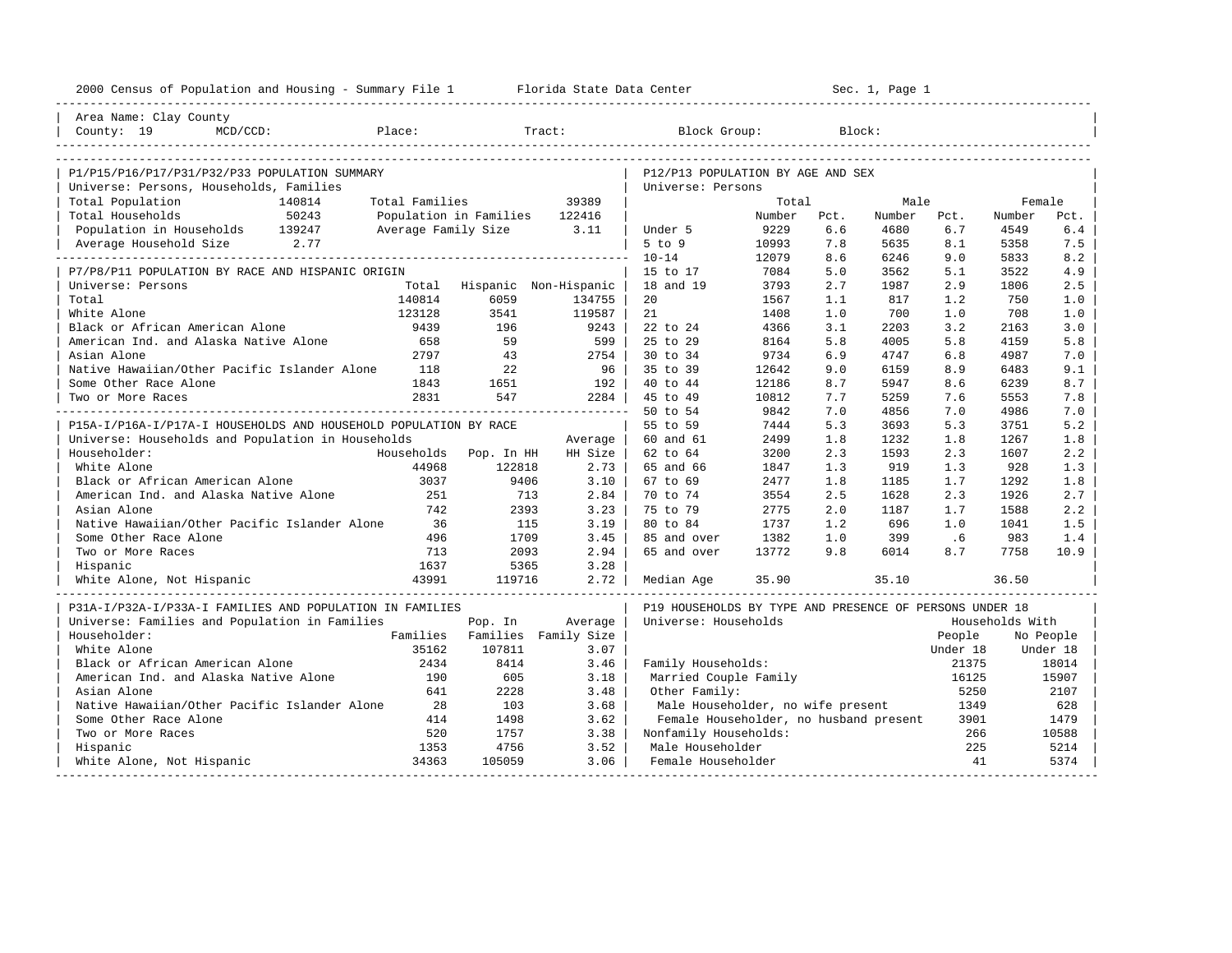---------------------------------------------------------------------------------------------------------------------------------------------------- | Area Name: Clay County | | County: 19 MCD/CCD: Place: Tract: Block Group: Block: | ---------------------------------------------------------------------------------------------------------------------------------------------------- +---------------------------------------------------------------------------------------------------------------------------------------------------+ | P34/P35 FAMILY TYPE BY PRESENCE AND AGE |P27/P30 RELATIONSHIP BY HOUSEHOLD TYPE |P28 RELATIONSHIP BY HOUSEHOLD TYPE | | OF OWN AND RELATED CHILDREN |Universe: Persons | FOR THE POPULATION UNDER 18 | | Universe: Families With | Total 65 & Over |Universe: Persons | | With Own Related |Population in households: 139247 12633 |Total: 39385 |

|                                          | With Own | кетатеа           | Population in nousenoids:                     | 139247 | 12633 | тота⊥∶                             | 39385          |
|------------------------------------------|----------|-------------------|-----------------------------------------------|--------|-------|------------------------------------|----------------|
|                                          |          | Children Children | In family households:                         | 125268 | 9607  | In households:                     | 39382          |
| Married couple family:                   | 32032    | 32032             | Householder:                                  | 39389  | 4974  | Householder or spouse              | 27             |
| Children under 18:                       | 15228    | 16063             | Male                                          | 30302  | 4184  | Related child:                     | 38513          |
| Under 6 only                             | 3003     | 3316              | Female                                        | 9087   | 790   | Own child:                         | 35843          |
| Under 6 and 6 to 17                      | 3070     | 3355              | Spouse                                        | 32032  | 3280  | In married couple family           | 28254          |
| 6 to 17 only                             | 9155     | 9392              | Parent                                        | 1044   | 688   | In other family:                   |                |
| No children under 18                     | 16804    | 15969             | Child                                         | 44783  |       | No spouse present:                 | 7589           |
| Other family:                            | 7357     | 7357              | Natural born or adopted                       | 41276  |       | Male householder                   | 1851           |
| Male hhdr. No wife:                      | 1977     | 1977              | Step                                          | 3507   |       | Female householder                 | 5738           |
| Children under 18:                       | 1206     | 1330              | Grandchild                                    | 2409   |       | Other relatives:                   | 2670           |
| Under 6 only                             | 283      | 319               | Brother or sister                             | 821    |       | Grandchild                         | 2146           |
| Under 6 and 6 to 17                      | 141      | 168               | Other relatives                               | 1938   | 569   | Other relatives                    | 524            |
| 6 to 17 only                             | 782      | 843               | Nonrelatives                                  | 2852   | 96    | Nonrelatives                       | 842            |
| No children under 18                     | 771      | 647               | In nonfamily households:                      | 13979  | 3026  | In group quarters:                 | $\overline{3}$ |
| Female hhdr. No hus.:                    | 5380     | 5380              | Male householder:                             | 5439   | 739   | Institutional                      | 3              |
| Children under 18:                       | 3455     | 3889              | Living alone                                  | 3922   | 684   | Noninstitutional                   | $\Omega$       |
| Under 6 only                             | 564      | 688               | Not living alone                              | 1517   | 55    |                                    |                |
| Under 6 and 6 to 17                      | 517      | 654               | Female householder:                           | 5415   | 2156  | P18 HOUSEHOLD SIZE, HOUSEHOLD TYPE |                |
| 6 to 17 only                             | 2374     | 2547              | Living alone                                  | 4558   | 2084  | AND PRESENCE OF OWN CHILDREN       |                |
| No children under 18                     | 1925     | 1491              | Not living alone                              | 857    | 72    | Universe: Households               |                |
|                                          |          |                   | Nonrelatives                                  | 3125   | 131   | 1-person households:               | 8480           |
|                                          |          |                   | In group quarters:                            | 1567   | 1139  | Male householder                   | 3922           |
| P21 HOUSEHOLD TYPE BY AGE OF HOUSEHOLDER |          |                   | Institutional                                 | 989    | 653   | Female householder                 | 4558           |
| Universe: Households                     |          |                   | Noninstitutional                              | 578    | 486   | 2 or more person households:       | 41763          |
|                                          |          |                   |                                               |        |       | Family households:                 | 39389          |
|                                          | Family   | Nonfamily         |                                               |        |       | Married couple:                    | 32032          |
| Householder age: Households              |          | Households        | PCT14 HOUSEHOLDS BY SEX OF UNMARRIED PARTNERS |        |       | With own child. under 18           | 15228          |
| 15 to 24                                 | 1208     | 781               | Universe: Households                          |        |       | No own child. under 18             | 16804          |
| 25 to 34                                 | 6583     | 1531              |                                               |        |       | Other family - no spouse pres.     | 7357           |
| 35 to 44                                 | 11385    | 1820              | Unmarried partner households                  |        | 2486  | Male householder:                  | 1977           |
| 45 to 54                                 | 9425     | 2060              | Male householder and male partner             |        | 95    | With own child, under 18           | 1206           |
| 55 to 64                                 | 5814     | 1767              | Male householder and female partner           |        | 1300  | No own child, under 18             | 771            |
| 65 to 74                                 | 3339     | 1430              | Female householder and female partner         |        | 126   | Female householder:                | 5380           |
| 75 to 84                                 | 1449     | 1152              | Female householder and male partner           |        | 965   | With own child, under 18           | 3455           |
| 85 and over                              | 186      | 313               | All other households                          |        | 47757 | No own child, under 18             | 1925           |
| Total                                    | 39389    | 10854             |                                               |        |       | Nonfamily households:              | 2374           |
|                                          |          |                   |                                               |        |       | Male householder                   | 1517           |
|                                          |          |                   |                                               |        |       | Female householder                 | 857            |
|                                          |          |                   |                                               |        |       |                                    |                |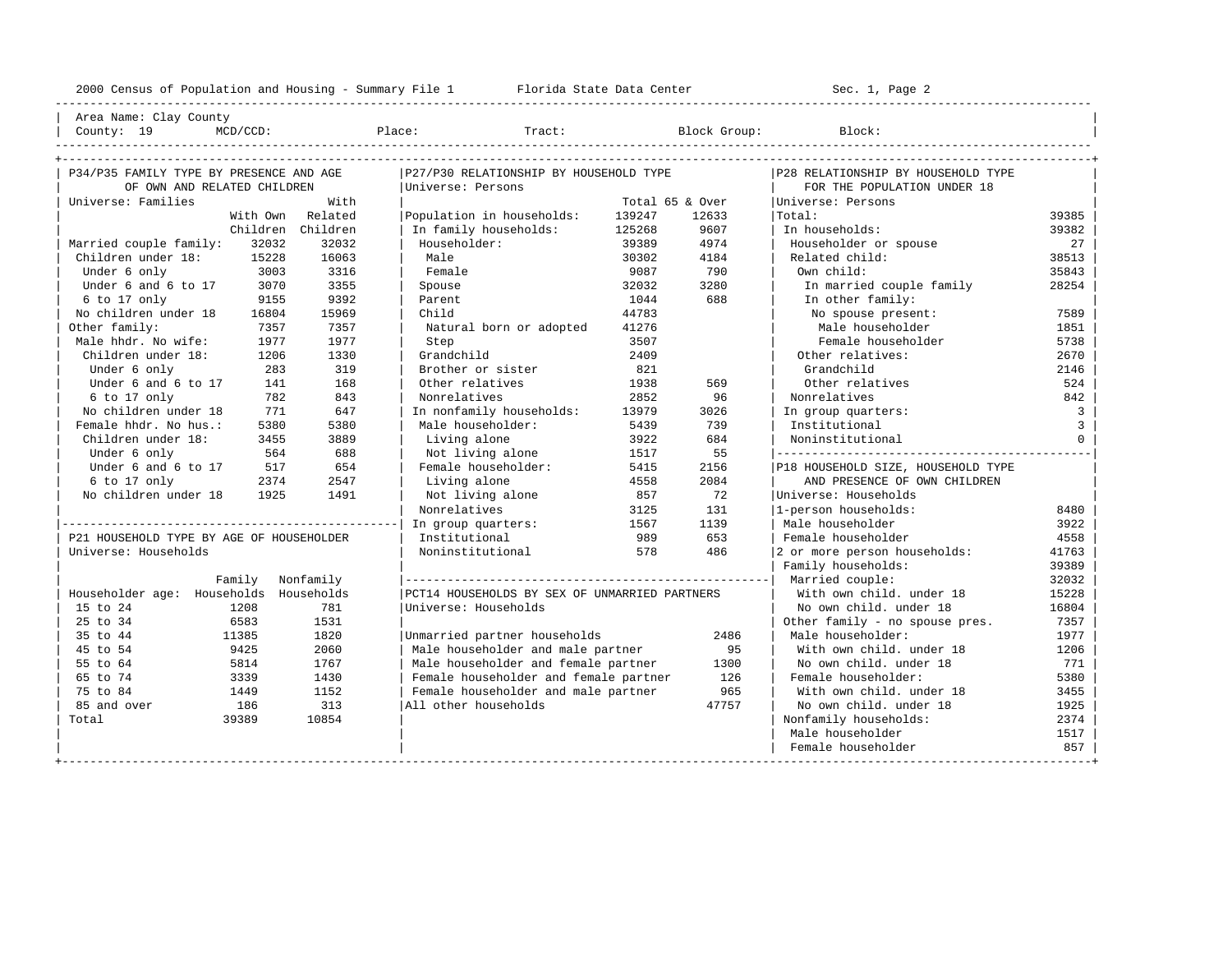| 2000 Census of Population and Housing - Summary File 1 Florida State Data Center |                                  |                |                                    |                      |            |                                          |                                   |                                      | Sec. 1, Page 3 |                                                                       |            |
|----------------------------------------------------------------------------------|----------------------------------|----------------|------------------------------------|----------------------|------------|------------------------------------------|-----------------------------------|--------------------------------------|----------------|-----------------------------------------------------------------------|------------|
| Area Name: Clay County<br>$MCD/CCD$ :<br>County: 19                              |                                  | Place:         |                                    | Tract:               |            |                                          | Block Group:                      |                                      | Block:         |                                                                       |            |
| H1/H3/H4/H5 HOUSING UNITS AND POPULATION BY TENURE                               |                                  |                |                                    |                      |            | P26/H13 HOUSEHOLD SIZE BY HOUSEHOLD TYPE |                                   |                                      |                |                                                                       |            |
| Universe: Housing Units and Population                                           |                                  |                |                                    | Universe: Households |            |                                          |                                   |                                      |                |                                                                       |            |
|                                                                                  |                                  | Average        |                                    |                      |            |                                          |                                   |                                      |                |                                                                       |            |
| 53748                                                                            | Units Percent Population HH Size |                |                                    | Household Size       |            | Total                                    |                                   | Family                               |                | Nonfamily<br>Households Percent Households Percent Households Percent |            |
| Total:<br>50243<br>Occupied:                                                     | 100.0                            | 139247<br>2.77 | 1-Person                           |                      |            |                                          | 8480 16.9                         | N/A                                  |                | 8480                                                                  | 78.1       |
| Owner:<br>39118                                                                  | 77.9                             | 110441<br>2.82 | 2-Person                           |                      |            | 17229 34.3                               |                                   | 15364                                | 39.0           | 1865                                                                  | 17.2       |
| 11125<br>Renter:                                                                 | 22.1                             | 28806<br>2.59  | 3-Person                           |                      |            | 10000 19.9                               |                                   | 9654                                 | 24.5           | 346                                                                   | 3.2        |
| 3505<br>Vacant:                                                                  | 100.0                            |                | 4-Person                           |                      |            |                                          | 9012 17.9                         | 8895                                 | 22.6           | 117                                                                   | 1.1        |
| 1000<br>For Rent                                                                 | 28.5                             |                | 5-Person                           |                      |            | 3752                                     | 7.5                               | 3723                                 | 9.5            | 29                                                                    | $\cdot$ 3  |
| 575<br>For Sale only                                                             | 16.4                             |                | 6-Person                           |                      |            | 1234                                     | 2.5                               | 1225                                 | 3.1            | - 9                                                                   | $\cdot$ 1  |
| Rented or sold,                                                                  |                                  |                |                                    | 7 or more Person     |            | 536                                      | 1.1                               | 528                                  | 1.3            | 8                                                                     | $\cdot$ 1  |
| not occupied<br>268                                                              | 7.6                              |                |                                    |                      |            |                                          |                                   |                                      |                |                                                                       |            |
| Seasonal, recreational,                                                          |                                  |                |                                    |                      |            |                                          |                                   |                                      |                |                                                                       |            |
| or occasional use<br>808                                                         | 23.1                             |                |                                    |                      |            |                                          |                                   |                                      |                |                                                                       |            |
| For migrant workers<br>$\overline{\mathbf{3}}$                                   | $\cdot$ .1                       |                |                                    |                      |            |                                          |                                   |                                      |                |                                                                       |            |
| Other<br>851                                                                     | 24.3                             |                |                                    |                      |            |                                          |                                   |                                      |                |                                                                       |            |
|                                                                                  |                                  |                |                                    |                      |            |                                          |                                   |                                      |                |                                                                       |            |
|                                                                                  |                                  |                |                                    |                      |            |                                          |                                   |                                      |                |                                                                       |            |
|                                                                                  |                                  |                |                                    |                      |            |                                          |                                   |                                      |                |                                                                       |            |
| H6/H7 HOUSING UNITS BY HOUSEHOLDER'S RACE/HISPANIC ORIGIN                        |                                  |                |                                    |                      |            |                                          |                                   | PCT15 NONRELATIVES BY HOUSEHOLD TYPE |                |                                                                       |            |
| Universe: Occupied Housing Units                                                 |                                  |                |                                    |                      |            | Universe: Nonrelatives                   |                                   |                                      |                |                                                                       |            |
| Race of Householder                                                              | Total                            |                | Hispanic                           | Non-Hispanic         |            |                                          |                                   |                                      | Family         |                                                                       | Nonfamily  |
| Total                                                                            | 50243 100.0                      |                | 1637 100.0                         | 48606 100.0          |            | Nonrelatives                             |                                   |                                      | Households     |                                                                       | Households |
| White Alone                                                                      | 44968 89.5                       |                | 977 59.7                           | 43991 90.5           |            |                                          | Roomer or Boarder                 |                                      |                | 325                                                                   | 365        |
| Black/African American Alone                                                     | 3037                             | 6.0            | 3.1<br>50<br>26                    | 2987                 | 6.1        |                                          | Housemate or roommate             |                                      | 409            |                                                                       | 911        |
| American Ind./Alaska Native Alone<br>Asian Alone                                 | 251<br>742 1.5                   | .5             | 1.6<br>$7\phantom{0}$<br>$\cdot$ 4 | 225<br>735           | .5<br>1.5  |                                          | Unmarried Partner<br>Foster child |                                      | 1182<br>177    |                                                                       | 1304<br>28 |
| Nat Hawaiian/Other PI Alone                                                      | 36                               | $\ldots$       | $\overline{2}$<br>$\cdot$ 1        | 34                   | $\ldots$ 1 |                                          | Other Nonrelatives                |                                      |                | 759                                                                   | 517        |
| Some Other Race Alone                                                            | 496 1.0                          |                | 460 28.1                           | 36                   | $\ldots$   |                                          |                                   |                                      |                |                                                                       |            |
| Two or More Races                                                                | 713 1.4                          |                | 115 7.0                            |                      | 598 1.2    |                                          |                                   |                                      |                |                                                                       |            |
| H14 HOUSING UNITS BY HOUSEHOLDER'S RACE AND TENURE                               |                                  |                |                                    |                      |            |                                          |                                   |                                      |                | H16 HOUSING UNITS BY HOUSEHOLDER'S AGE AND TENURE                     |            |
| Universe: Occupied Housing Units                                                 |                                  |                |                                    |                      |            |                                          |                                   | Universe: Occupied Housing Units     |                |                                                                       |            |
| Race of Householder                                                              |                                  | Owner Occupied | Renter Occupied                    |                      |            | Age of Householder                       |                                   |                                      | Owner Occupied | Renter Occupied                                                       |            |
| Total                                                                            |                                  | 39118 100.0    |                                    | 11125 100.0          |            | 15 to 24                                 |                                   | 590                                  | 1.5            | 1399                                                                  | 12.6       |
| White Alone                                                                      | 35856                            | 91.7           | 9112                               | 81.9                 |            | 25 to 34                                 |                                   | 4930                                 | 12.6           | 3184                                                                  | 28.6       |
| Black/African American Alone                                                     | 1820                             | 4.7            | 1217                               | 10.9                 |            | 35 to 44                                 |                                   | 10302                                | 26.3           | 2903                                                                  | 26.1       |
| American Ind./Alaska Native Alone                                                | 177                              | .5             | 74                                 | $\cdot$ 7            |            | 45 to 54                                 |                                   | 9823                                 | 25.1           | 1662                                                                  | 14.9       |
| Asian Alone                                                                      | 542                              | 1.4            | 200                                | 1.8                  |            | 55 to 64                                 |                                   | 6766                                 | 17.3           | 815                                                                   | 7.3        |
| Nat Hawaiian/Other PI Alone                                                      | 25                               | $\cdot$ 1      | 11                                 | $\cdots$             |            | 65 to 74                                 |                                   | 4259                                 | 10.9           | 510                                                                   | 4.6        |
| Some Other Race Alone<br>Two or More Races Alone                                 | 251<br>447                       | .6<br>1.1      | 245<br>266                         | 2.2<br>2.4           |            | 75 to 84<br>85 and Over                  |                                   | 2094<br>354                          | 5.4<br>.9      | 507<br>145                                                            | 4.6<br>1.3 |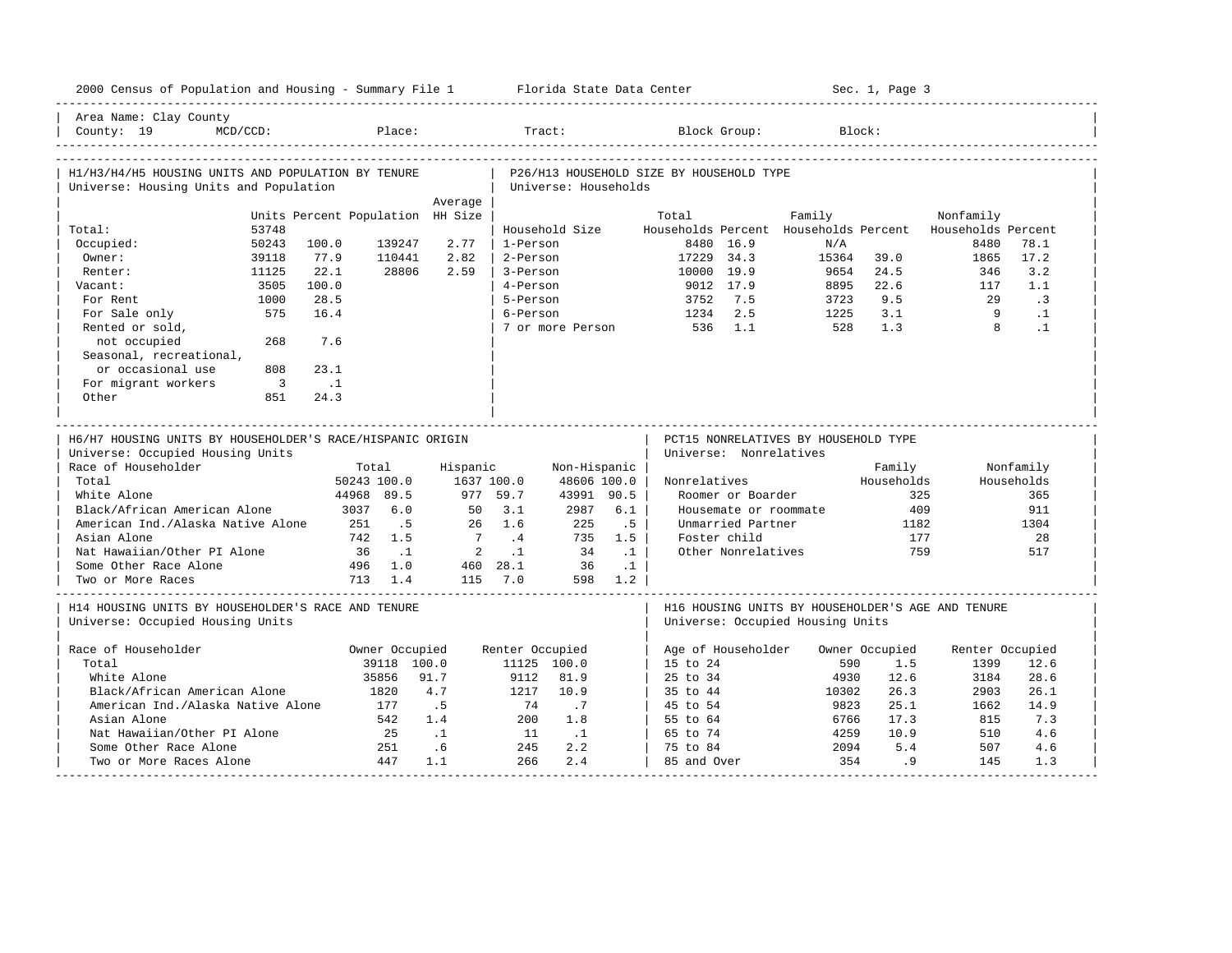| 2000 Census of Population and Housing - Summary File 1 Florida State Data Center |                |                               |                                 |                                                         | ---------------------- |      | Sec. 1, Page 1 |                |                 |                       |
|----------------------------------------------------------------------------------|----------------|-------------------------------|---------------------------------|---------------------------------------------------------|------------------------|------|----------------|----------------|-----------------|-----------------------|
| Area Name: Collier County                                                        |                |                               |                                 |                                                         |                        |      |                |                |                 |                       |
| County: 21<br>$MCD/CCD$ :                                                        | Place:         |                               | Tract:                          | Block Group:                                            |                        |      | Block:         |                |                 |                       |
|                                                                                  |                |                               |                                 |                                                         |                        |      |                |                |                 |                       |
| P1/P15/P16/P17/P31/P32/P33 POPULATION SUMMARY                                    |                |                               |                                 | P12/P13 POPULATION BY AGE AND SEX                       |                        |      |                |                |                 |                       |
| Universe: Persons, Households, Families                                          |                |                               |                                 | Universe: Persons                                       |                        |      |                |                |                 |                       |
| Total Population<br>251377                                                       | Total Families |                               | 71264                           |                                                         | Total                  |      | Male           |                | Female          |                       |
| 102973<br>Total Households                                                       |                | Population in Families 199095 |                                 |                                                         | Number                 | Pct. | Number         | Pct.           | Number          | Pct.                  |
| Population in Households 246587                                                  |                | Average Family Size 2.79      |                                 | Under 5                                                 | 13441                  | 5.3  | 6960           | 5.5            | 6481            | 5.2                   |
| Average Household Size 2.39                                                      |                |                               |                                 | $5$ to $9$                                              | 14444                  | 5.7  | 7289           | 5.8            | 7155            | 5.7                   |
|                                                                                  |                |                               |                                 | $10 - 14$                                               | 13677                  | 5.4  | 6909           | 5.5            | 6768            | 5.4                   |
| P7/P8/P11 POPULATION BY RACE AND HISPANIC ORIGIN                                 |                |                               |                                 | 15 to 17                                                | 8379                   | 3.3  | 4373           | 3.5            | 4006            | 3.2                   |
| Universe: Persons                                                                | Total          | Hispanic Non-Hispanic         |                                 | 18 and 19                                               | 5003                   | 2.0  | 2897           | 2.3            | 2106            | 1.7                   |
| Total                                                                            | 251377         | 49296                         | 202081                          | 20                                                      | 2316                   | .9   | 1415           | 1.1            | 901             | .7                    |
| White Alone                                                                      | 216345         | 30828                         | 185517                          | 21                                                      | 2294                   | .9   | 1361           | 1.1            | 933             | .7                    |
| Black or African American Alone                                                  | 11419          | 420                           | 10999                           | 22 to 24                                                | 7098                   | 2.8  | 4001           | 3.2            | 3097            | 2.5                   |
| American Ind. and Alaska Native Alone                                            | 733            | 251                           | 482                             | 25 to 29                                                | 13361                  | 5.3  | 7290           | 5.8            | 6071            | 4.8                   |
| Asian Alone                                                                      | 1569           | 42                            | 1527                            | 30 to 34                                                | 14901                  | 5.9  | 7952           | 6.3            | 6949            | 5.5                   |
| Native Hawaiian/Other Pacific Islander Alone                                     | 1.53           | 90                            | 63                              | 35 to 39                                                | 17181                  | 6.8  | 8880           | 7.1            | 8301            | 6.6                   |
| Some Other Race Alone                                                            | 15554          | 15304                         | 250                             | 40 to 44                                                | 16277                  | 6.5  | 8230           | 6.5            | 8047            | 6.4                   |
| Two or More Races                                                                | 5604           | 2361                          | 3243                            | 45 to 49                                                | 14755                  | 5.9  | 7296           | 5.8            | 7459            | 5.9                   |
|                                                                                  |                |                               |                                 | 50 to 54                                                | 14760                  | 5.9  | 6775           | 5.4            | 7985            | 6.4                   |
| P15A-I/P16A-I/P17A-I HOUSEHOLDS AND HOUSEHOLD POPULATION BY RACE                 |                |                               |                                 | 55 to 59                                                | 15518                  | 6.2  | 6997           | 5.6            | 8521            | 6.8                   |
| Universe: Households and Population in Households                                |                |                               | Average                         | 60 and 61                                               | 6493                   | 2.6  | 2974           | 2.4            | 3519            | 2.8                   |
| Householder:                                                                     | Households     | Pop. In HH                    | HH Size                         | 62 to 64                                                | 9966                   | 4.0  | 4724           | 3.8            | 5242            | 4.2                   |
| White Alone                                                                      | 94241          | 213875                        | 2.27                            | 65 and 66                                               | 7034                   | 2.8  | 3469           | 2.8            | 3565            | 2.8                   |
| Black or African American Alone                                                  | 3236           | 10754                         | 3.32                            | 67 to 69                                                | 10721                  | 4.3  | 5299           | 4.2            | 5422            | 4.3                   |
| American Ind. and Alaska Native Alone                                            | 241            | 781                           | 3.24                            | 70 to 74                                                | 17333                  | 6.9  | 8569           | 6.8            | 8764            | 7.0                   |
| Asian Alone                                                                      | 515            | 1377                          | 2.67                            | 75 to 79                                                | 13298                  | 5.3  | 6463           | 5.1            | 6835            | 5.4                   |
| Native Hawaiian/Other Pacific Islander Alone                                     | 35             | 120                           | 3.43                            | 80 to 84                                                | 7762                   | 3.1  | 3638           | 2.9            | 4124            | 3.3                   |
| Some Other Race Alone                                                            | 3157           | 14319                         | 4.54                            | 85 and over                                             | 5365                   | 2.1  | 2095           | 1.7            | 3270            | 2.6                   |
| Two or More Races                                                                | 1548           | 5361                          | 3.46                            | 65 and over                                             | 61513                  | 24.5 | 29533          | 23.5           | 31980           | 25.5                  |
| Hispanic                                                                         | 11587          | 46648                         | 4.03                            |                                                         |                        |      |                |                |                 |                       |
| White Alone, Not Hispanic                                                        |                |                               |                                 | Median Age                                              | 44.10                  |      | 42.10          |                | 46.30           |                       |
|                                                                                  |                |                               |                                 |                                                         |                        |      |                |                |                 |                       |
| P31A-I/P32A-I/P33A-I FAMILIES AND POPULATION IN FAMILIES                         |                |                               |                                 | P19 HOUSEHOLDS BY TYPE AND PRESENCE OF PERSONS UNDER 18 |                        |      |                |                |                 |                       |
| Universe: Families and Population in Families<br>Householder:                    | Families       | Pop. In                       | Average<br>Families Family Size | Universe: Households                                    |                        |      |                | People         | Households With |                       |
| White Alone                                                                      | 64434          | 172076                        | 2.67                            |                                                         |                        |      |                | Under 18       |                 | No People<br>Under 18 |
| Black or African American Alone                                                  | 2438           | 9133                          |                                 |                                                         |                        |      |                |                |                 |                       |
| American Ind. and Alaska Native Alone                                            | 182            | 632                           | 3.75<br>3.47                    | Family Households:<br>Married Couple Family             |                        |      |                | 25467<br>18026 |                 | 45797<br>41845        |
| Asian Alone                                                                      | 367            | 1116                          | 3.04                            | Other Family:                                           |                        |      |                | 7441           |                 | 3952                  |
| Native Hawaiian/Other Pacific Islander Alone                                     | 26             | 95                            | 3.65                            | Male Householder, no wife present                       |                        |      |                | 2346           |                 | 1602                  |
| Some Other Race Alone                                                            | 2682           | 11739                         | 4.38                            | Female Householder, no husband present                  |                        |      |                | 5095           |                 | 2350                  |
| Two or More Races                                                                | 1135           | 4304                          | 3.79                            | Nonfamily Households:                                   |                        |      |                | 439            |                 | 31270                 |
| Hispanic                                                                         | 9667           | 38617                         | 3.99                            | Male Householder                                        |                        |      |                | 364            |                 | 13739                 |
| White Alone, Not Hispanic                                                        | 57994          | 147411                        | 2.54                            | Female Householder                                      |                        |      |                | 75             |                 | 17531                 |
|                                                                                  |                |                               |                                 |                                                         |                        |      |                |                |                 |                       |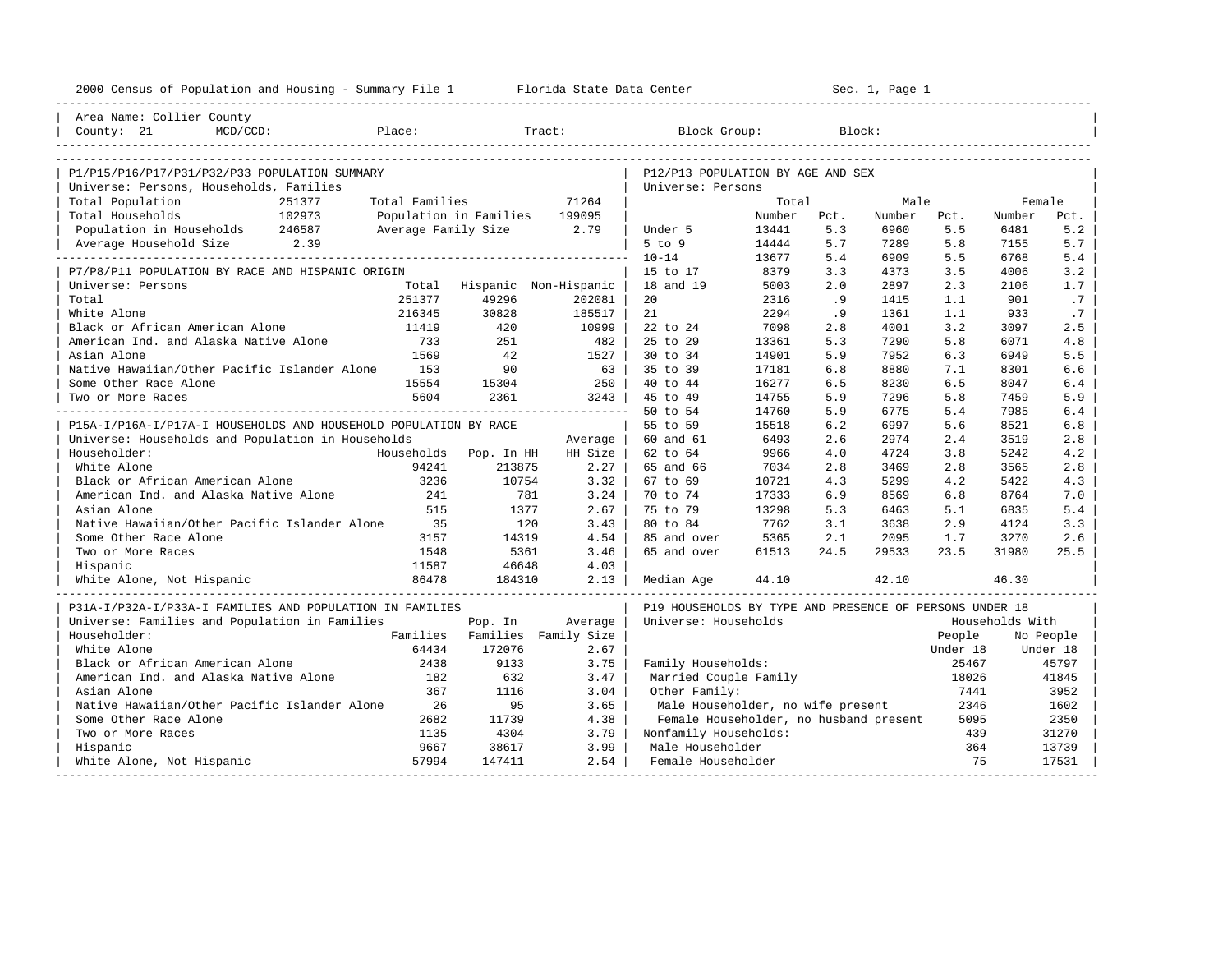----------------------------------------------------------------------------------------------------------------------------------------------------

| Area Name: Collier County | | County: 21 MCD/CCD: Place: Tract: Block Group: Block: |

| lace: | Τ٦ |  |
|-------|----|--|
|       |    |  |

| P34/P35 FAMILY TYPE BY PRESENCE AND AGE  |          |                   | P27/P30 RELATIONSHIP BY HOUSEHOLD TYPE        |                 |       | P28 RELATIONSHIP BY HOUSEHOLD TYPE |       |
|------------------------------------------|----------|-------------------|-----------------------------------------------|-----------------|-------|------------------------------------|-------|
| OF OWN AND RELATED CHILDREN              |          |                   | Universe: Persons                             |                 |       | FOR THE POPULATION UNDER 18        |       |
| Universe: Families                       |          | With              |                                               | Total 65 & Over |       | Universe: Persons                  |       |
|                                          | With Own | Related           | Population in households:                     | 246587          | 59978 | Total:                             | 49941 |
|                                          |          | Children Children | In family households:                         | 205838          | 45890 | In households:                     | 49411 |
| Married couple family:                   | 59871    | 59871             | Householder:                                  | 71264           | 24361 | Householder or spouse              | 103   |
| Children under 18:                       | 17030    | 17935             | Male                                          | 55670           | 21359 | Related child:                     | 47951 |
| Under 6 only                             | 4161     | 4405              | Female                                        | 15594           | 3002  | Own child:                         | 43796 |
| Under 6 and 6 to 17                      | 3867     | 4298              | Spouse                                        | 59871           | 19001 | In married couple family           | 32732 |
| 6 to 17 only                             | 9002     | 9232              | Parent                                        | 2103            | 1266  | In other family:                   |       |
| No children under 18                     | 42841    | 41936             | Child                                         | 54507           |       | No spouse present:                 | 11064 |
| Other family:                            | 11393    | 11393             | Natural born or adopted                       | 51604           |       | Male householder                   | 3154  |
| Male hhdr. No wife:                      | 3948     | 3948              | Step                                          | 2903            |       | Female householder                 | 7910  |
| Children under 18:                       | 1894     | 2232              | Grandchild                                    | 3203            |       | Other relatives:                   | 4155  |
| Under 6 only                             | 484      | 549               | Brother or sister                             | 3143            |       | Grandchild                         | 2787  |
| Under 6 and 6 to 17                      | 280      | 358               | Other relatives                               | 5004            | 1050  | Other relatives                    | 1368  |
| 6 to 17 only                             | 1130     | 1325              | Nonrelatives                                  | 6743            | 212   | Nonrelatives                       | 1357  |
| No children under 18                     | 2054     | 1716              | In nonfamily households:                      | 40749           | 14088 | In group quarters:                 | 530   |
| Female hhdr. No hus.:                    | 7445     | 7445              | Male householder:                             | 14103           | 4080  | Institutional                      | 125   |
| Children under 18:                       | 4480     | 5075              | Living alone                                  | 9966            | 3470  | Noninstitutional                   | 405   |
| Under 6 only                             | 815      | 948               | Not living alone                              | 4137            | 610   |                                    |       |
| Under 6 and 6 to 17                      | 700      | 925               | Female householder:                           | 17606           | 9179  | P18 HOUSEHOLD SIZE, HOUSEHOLD TYPE |       |
| 6 to 17 only                             | 2965     | 3202              | Living alone                                  | 15260           | 8778  | AND PRESENCE OF OWN CHILDREN       |       |
| No children under 18                     | 2965     | 2370              | Not living alone                              | 2346            | 401   | Universe: Households               |       |
|                                          |          |                   | Nonrelatives                                  | 9040            | 829   | 1-person households:               | 25226 |
|                                          |          |                   | In group quarters:                            | 4790            | 1535  | Male householder                   | 9966  |
| P21 HOUSEHOLD TYPE BY AGE OF HOUSEHOLDER |          |                   | Institutional                                 | 2294            | 1441  | Female householder                 | 15260 |
| Universe: Households                     |          |                   | Noninstitutional                              | 2496            | 94    | 2 or more person households:       | 77747 |
|                                          |          |                   |                                               |                 |       | Family households:                 | 71264 |
|                                          | Family   | Nonfamily         |                                               |                 |       | Married couple:                    | 59871 |
| Householder age: Households Households   |          |                   | PCT14 HOUSEHOLDS BY SEX OF UNMARRIED PARTNERS |                 |       | With own child, under 18           | 17030 |
| 15 to 24                                 | 1725     | 1144              | Universe: Households                          |                 |       | No own child, under 18             | 42841 |
| 25 to 34                                 | 8556     | 3324              |                                               |                 |       | Other family - no spouse pres.     | 11393 |
| 35 to 44                                 | 13071    | 4129              | Unmarried partner households                  |                 | 5261  | Male householder:                  | 3948  |
| 45 to 54                                 | 11242    | 4655              | Male householder and male partner             |                 | 340   | With own child, under 18           | 1894  |
| 55 to 64                                 | 12309    | 5198              | Male householder and female partner           |                 | 2733  | No own child. under 18             | 2054  |
| 65 to 74                                 | 14933    | 5911              | Female householder and female partner         |                 | 217   | Female householder:                | 7445  |
| 75 to 84                                 | 8200     | 5394              | Female householder and male partner           |                 | 1971  | With own child, under 18           | 4480  |
| 85 and over                              | 1228     | 1954              | All other households                          |                 | 97712 | No own child, under 18             | 2965  |
| Total                                    | 71264    | 31709             |                                               |                 |       | Nonfamily households:              | 6483  |
|                                          |          |                   |                                               |                 |       | Male householder                   | 4137  |
|                                          |          |                   |                                               |                 |       | Female householder                 | 2346  |
|                                          |          |                   |                                               |                 |       |                                    |       |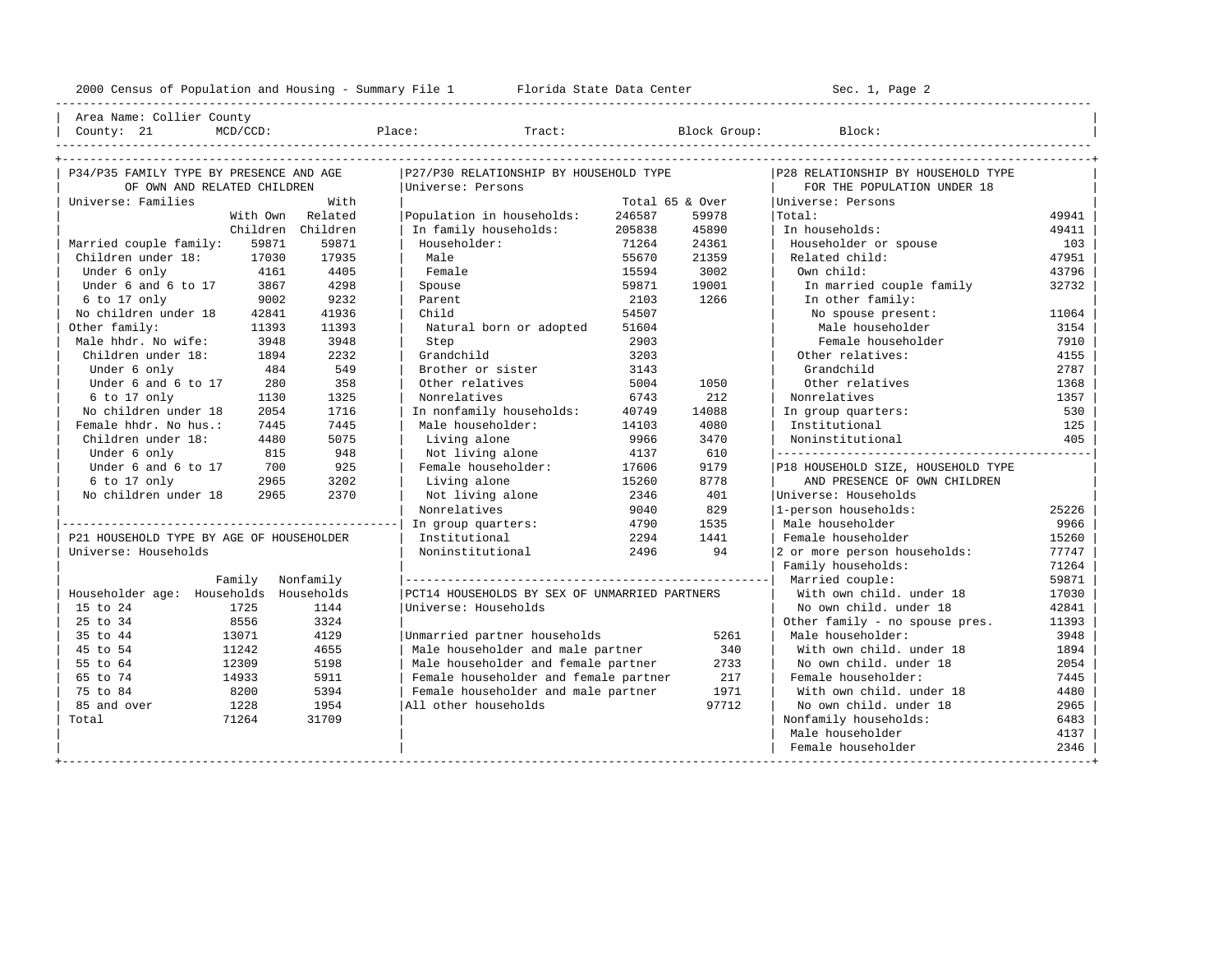| 2000 Census of Population and Housing - Summary File 1 Florida State Data Center |                                  |             |                 |                      |                  |                                          |                                            |                                              | Sec. 1, Page 3 |                                                   |              |
|----------------------------------------------------------------------------------|----------------------------------|-------------|-----------------|----------------------|------------------|------------------------------------------|--------------------------------------------|----------------------------------------------|----------------|---------------------------------------------------|--------------|
| Area Name: Collier County<br>MCD/CCD:<br>County: 21                              | Place:                           |             | Tract:          |                      |                  |                                          | Block Group:                               |                                              | Block:         |                                                   |              |
| H1/H3/H4/H5 HOUSING UNITS AND POPULATION BY TENURE                               |                                  |             |                 |                      |                  | P26/H13 HOUSEHOLD SIZE BY HOUSEHOLD TYPE |                                            |                                              |                |                                                   |              |
| Universe: Housing Units and Population                                           |                                  |             |                 | Universe: Households |                  |                                          |                                            |                                              |                |                                                   |              |
|                                                                                  |                                  | Average     |                 |                      |                  |                                          |                                            |                                              |                |                                                   |              |
|                                                                                  | Units Percent Population HH Size |             |                 |                      |                  | Total                                    |                                            | Family                                       |                | Nonfamily                                         |              |
| 144536<br>Total:<br>102973                                                       | 100.0<br>246587                  | 2.39        | 1-Person        | Household Size       |                  | 25226 24.5                               |                                            | Households Percent Households Percent<br>N/A |                | Households Percent<br>25226                       | 79.6         |
| Occupied:<br>Owner:<br>77825                                                     | 75.6<br>179982                   | 2.31        | 2-Person        |                      |                  | 47158 45.8                               |                                            | 41955                                        | 58.9           | 5203                                              | 16.4         |
| 25148<br>Renter:                                                                 | 24.4<br>66605                    | 2.65        | 3-Person        |                      |                  | 11884 11.5                               |                                            | 11201                                        | 15.7           | 683                                               | 2.2          |
| 41563<br>Vacant:                                                                 | 100.0                            |             | 4-Person        |                      |                  | 9896                                     | 9.6                                        | 9624                                         | 13.5           | 272                                               | .9           |
| 2740<br>For Rent                                                                 | 6.6                              |             | 5-Person        |                      |                  | 4975                                     | 4.8                                        | 4797                                         | 6.7            | 178                                               | .6           |
| 2069<br>For Sale only                                                            | 5.0                              |             | 6-Person        |                      |                  | 2013                                     | 2.0                                        | 1955                                         | 2.7            | 58                                                | $\cdot$ 2    |
| Rented or sold,                                                                  |                                  |             |                 | 7 or more Person     |                  | 1821                                     | 1.8                                        | 1732                                         | 2.4            | 89                                                | $\cdot$ 3    |
| not occupied<br>1153                                                             | 2.8                              |             |                 |                      |                  |                                          |                                            |                                              |                |                                                   |              |
| Seasonal, recreational,                                                          |                                  |             |                 |                      |                  |                                          |                                            |                                              |                |                                                   |              |
| or occasional use<br>34337                                                       | 82.6                             |             |                 |                      |                  |                                          |                                            |                                              |                |                                                   |              |
| For migrant workers<br>88                                                        | $\cdot$ . 2                      |             |                 |                      |                  |                                          |                                            |                                              |                |                                                   |              |
| Other<br>1176                                                                    | 2.8                              |             |                 |                      |                  |                                          |                                            |                                              |                |                                                   |              |
|                                                                                  |                                  |             |                 |                      |                  |                                          |                                            |                                              |                |                                                   |              |
|                                                                                  |                                  |             |                 |                      |                  |                                          |                                            | PCT15 NONRELATIVES BY HOUSEHOLD TYPE         |                |                                                   |              |
| H6/H7 HOUSING UNITS BY HOUSEHOLDER'S RACE/HISPANIC ORIGIN                        |                                  |             |                 |                      |                  |                                          |                                            |                                              |                |                                                   |              |
|                                                                                  |                                  |             |                 |                      |                  |                                          |                                            |                                              |                |                                                   |              |
| Universe: Occupied Housing Units                                                 |                                  |             |                 |                      |                  |                                          | Universe: Nonrelatives                     |                                              |                |                                                   |              |
| Race of Householder                                                              | Total                            | Hispanic    |                 | Non-Hispanic         |                  |                                          |                                            |                                              | Family         |                                                   | Nonfamily    |
| Total                                                                            | 102973 100.0                     | 11587 100.0 |                 | 91386 100.0          |                  | Nonrelatives                             |                                            |                                              | Households     |                                                   | Households   |
| White Alone                                                                      | 94241 91.5                       | 7763 67.0   |                 | 86478 94.6           |                  |                                          | Roomer or Boarder                          |                                              | 1479           |                                                   | 1557         |
| Black/African American Alone<br>American Ind./Alaska Native Alone                | 3236 3.1<br>241<br>$\cdot$ . 2   | 99<br>54    | .9<br>.5        | 3137<br>187          | 3.4<br>$\cdot$ 2 |                                          | Housemate or roommate<br>Unmarried Partner |                                              | 1557<br>2026   |                                                   | 2993<br>3235 |
| Asian Alone                                                                      | .5<br>515                        | 9           | $\cdot$ 1       | 506                  | .6               |                                          | Foster child                               |                                              | 116            |                                                   | 30           |
| Nat Hawaiian/Other PI Alone                                                      | 35<br>$\cdot$ 0                  | 19          | $\cdot$ 2       | 16                   | .0               |                                          | Other Nonrelatives                         |                                              | 1565           |                                                   | 1225         |
| Some Other Race Alone                                                            | 3157 3.1                         | 3097 26.7   |                 | 60                   | $\cdot$ 1        |                                          |                                            |                                              |                |                                                   |              |
| Two or More Races                                                                | 1548 1.5                         |             | 546 4.7         | 1002 1.1             |                  |                                          |                                            |                                              |                |                                                   |              |
| H14 HOUSING UNITS BY HOUSEHOLDER'S RACE AND TENURE                               |                                  |             |                 |                      |                  |                                          |                                            |                                              |                | H16 HOUSING UNITS BY HOUSEHOLDER'S AGE AND TENURE |              |
| Universe: Occupied Housing Units                                                 |                                  |             |                 |                      |                  |                                          |                                            | Universe: Occupied Housing Units             |                |                                                   |              |
| Race of Householder                                                              | Owner Occupied                   |             |                 |                      |                  | Age of Householder                       |                                            |                                              | Owner Occupied |                                                   |              |
| Total                                                                            | 77825 100.0                      |             | Renter Occupied | 25148 100.0          |                  | 15 to 24                                 |                                            | 604                                          | .8             | Renter Occupied<br>2265                           | 9.0          |
| White Alone                                                                      | 74167                            | 95.3        | 20074           | 79.8                 |                  | 25 to 34                                 |                                            | 5552                                         | 7.1            | 6328                                              | 25.2         |
| Black/African American Alone                                                     | 1119                             | 1.4         | 2117            | 8.4                  |                  | 35 to 44                                 |                                            | 11218                                        | 14.4           | 5982                                              | 23.8         |
| American Ind./Alaska Native Alone                                                | 151                              | $\cdot$ 2   | 90              | .4                   |                  | 45 to 54                                 |                                            | 11852                                        | 15.2           | 4045                                              | 16.1         |
| Asian Alone                                                                      | 288                              | $\cdot$ 4   | 227             | .9                   |                  | 55 to 64                                 |                                            | 15164                                        | 19.5           | 2343                                              | 9.3          |
| Nat Hawaiian/Other PI Alone                                                      | $7\phantom{0}$                   | $\cdot$ 0   | 28              | $\cdot$ 1            |                  | 65 to 74                                 |                                            | 19133                                        | 24.6           | 1711                                              | 6.8          |
| Some Other Race Alone<br>Two or More Races Alone                                 | 1441<br>652                      | 1.9<br>.8   | 1716<br>896     | 6.8<br>3.6           |                  | 75 to 84<br>85 and Over                  |                                            | 11962<br>2340                                | 15.4<br>3.0    | 1632<br>842                                       | 6.5<br>3.3   |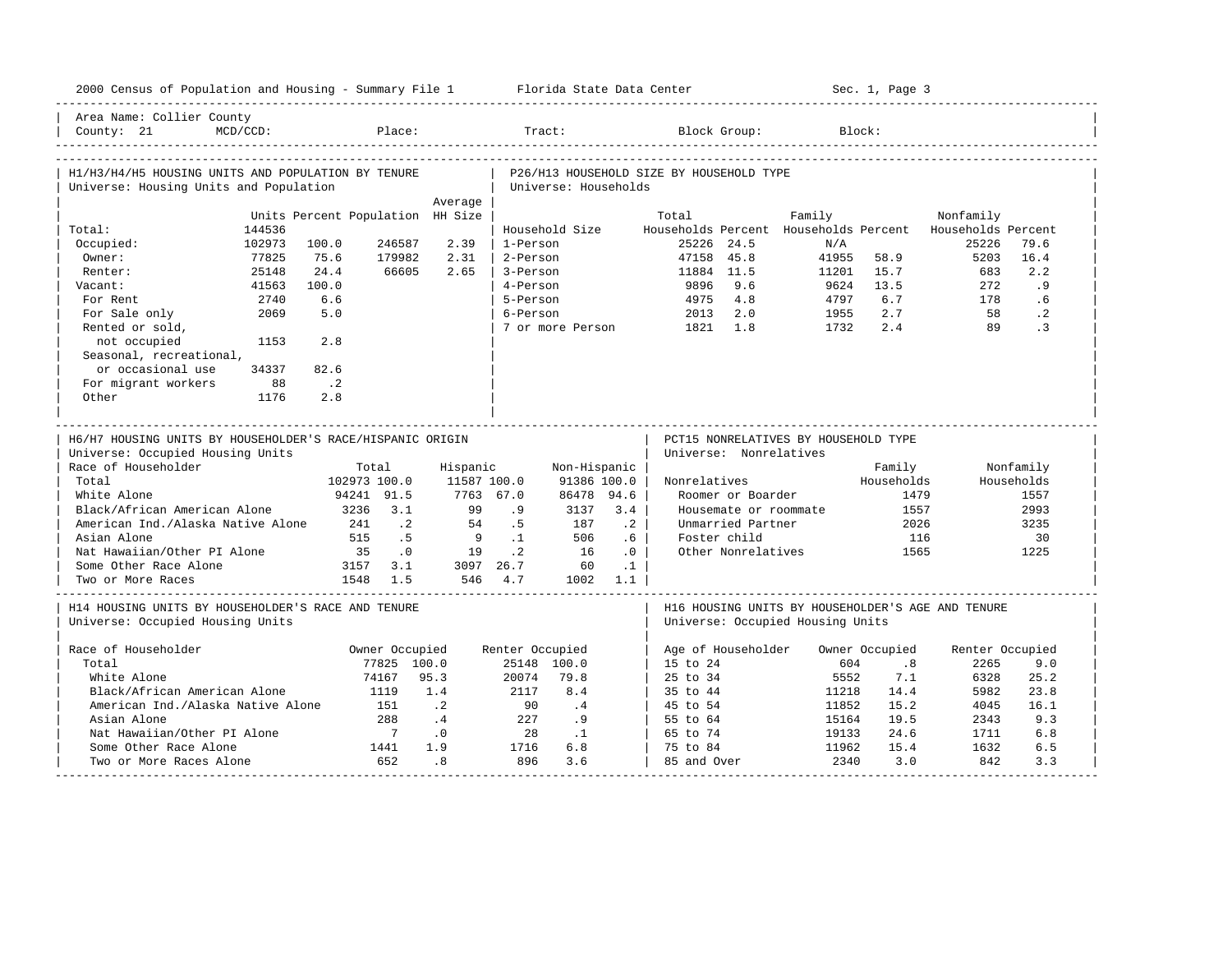| 2000 Census of Population and Housing - Summary File 1 Florida State Data Center |                          |                               |                       |                                                         |        |      | Sec. 1, Page 1 |          |                 |           |
|----------------------------------------------------------------------------------|--------------------------|-------------------------------|-----------------------|---------------------------------------------------------|--------|------|----------------|----------|-----------------|-----------|
| Area Name: Columbia County                                                       |                          |                               |                       |                                                         |        |      |                |          |                 |           |
| County: 23<br>$MCD/CCD$ :                                                        | Place:                   |                               | Tract:                | Block Group:                                            |        |      | Block:         |          |                 |           |
|                                                                                  |                          |                               |                       |                                                         |        |      |                |          |                 |           |
| P1/P15/P16/P17/P31/P32/P33 POPULATION SUMMARY                                    |                          |                               |                       | P12/P13 POPULATION BY AGE AND SEX                       |        |      |                |          |                 |           |
| Universe: Persons, Households, Families                                          |                          |                               |                       | Universe: Persons                                       |        |      |                |          |                 |           |
| Total Population<br>56513                                                        | Total Families           |                               | 14919                 |                                                         | Total  |      | Male           |          | Female          |           |
| Total Households<br>20925                                                        | Population in Families   |                               | 45105                 |                                                         | Number | Pct. | Number         | Pct.     | Number          | Pct.      |
| Population in Households 53586                                                   | Average Family Size 3.02 |                               |                       | Under 5                                                 | 3628   | 6.4  | 1855           | 6.5      | 1773            | 6.4       |
| Average Household Size 2.56                                                      |                          |                               |                       | $5$ to $9$                                              | 3928   | 7.0  | 2059           | 7.2      | 1869            | 6.7       |
|                                                                                  |                          |                               |                       | $10 - 14$                                               | 4152   | 7.3  | 2157           | 7.5      | 1995            | 7.2       |
| P7/P8/P11 POPULATION BY RACE AND HISPANIC ORIGIN                                 |                          |                               |                       | 15 to 17                                                | 2629   | 4.7  | 1321           | 4.6      | 1308            | 4.7       |
| Universe: Persons                                                                | Total                    |                               | Hispanic Non-Hispanic | 18 and 19                                               | 1600   | 2.8  | 842            | 2.9      | 758             | 2.7       |
| Total                                                                            | 56513                    | 1546                          | 54967                 | 20                                                      | 723    | 1.3  | 401            | 1.4      | 322             | 1.2       |
| White Alone                                                                      | 45053                    | 995                           | 44058                 | 21                                                      | 765    | 1.4  | 451            | 1.6      | 314             | 1.1       |
| Black or African American Alone                                                  | 9623                     | 101                           | 9522                  | 22 to 24                                                | 2003   | 3.5  | 1099           | 3.8      | 904             | 3.2       |
| American Ind. and Alaska Native Alone                                            | 302                      | 34                            | 268 l                 | 25 to 29                                                | 3348   | 5.9  | 1765           | 6.2      | 1583            | 5.7       |
| Asian Alone                                                                      | 378                      | 6                             | $372$                 | 30 to 34                                                | 3586   | 6.3  | 1912           | 6.7      | 1674            | 6.0       |
| Native Hawaiian/Other Pacific Islander Alone                                     | 20                       | $\mathbf{0}$                  | 20 I                  | 35 to 39                                                | 4187   | 7.4  | 2145           | 7.5      | 2042            | 7.3       |
| Some Other Race Alone                                                            | 337                      | 301                           | 36                    | 40 to 44                                                | 4513   | 8.0  | 2255           | 7.9      | 2258            | 8.1       |
| Two or More Races                                                                | 800                      | 109                           | 691                   | 45 to 49                                                | 3989   | 7.1  | 2034           | 7.1      | 1955            | 7.0       |
|                                                                                  |                          |                               |                       | 50 to 54                                                | 3726   | 6.6  | 1817           | 6.3      | 1909            | 6.9       |
| P15A-I/P16A-I/P17A-I HOUSEHOLDS AND HOUSEHOLD POPULATION BY RACE                 |                          |                               |                       | 55 to 59                                                | 3130   | 5.5  | 1574           | 5.5      | 1556            | 5.6       |
| Universe: Households and Population in Households                                |                          |                               | Average               | 60 and 61                                               | 1135   | 2.0  | 571            | 2.0      | 564             | 2.0       |
| Householder:                                                                     |                          | Households Pop. In HH         | HH Size               | 62 to 64                                                | 1562   | 2.8  | 763            | 2.7      | 799             | 2.9       |
| White Alone                                                                      | 17436                    | 43721                         | $2.51$                | 65 and 66                                               | 1033   | 1.8  | 502            | 1.8      | 531             | 1.9       |
| Black or African American Alone                                                  | 2977                     | 8396                          | $2.82$                | 67 to 69                                                | 1401   | 2.5  | 706            | 2.5      | 695             | 2.5       |
| American Ind. and Alaska Native Alone                                            | 97                       | 298                           | $3.07 \mid$           | 70 to 74                                                | 2113   | 3.7  | 1009           | 3.5      | 1104            | 4.0       |
| Asian Alone                                                                      | 112                      | 304                           | 2.71                  | 75 to 79                                                | 1659   | 2.9  | 782            | 2.7      | 877             | 3.1       |
| Native Hawaiian/Other Pacific Islander Alone                                     | $\overline{\phantom{a}}$ | $6\overline{6}$               | 2.00                  | 80 to 84                                                | 985    | 1.7  | 403            | 1.4      | 582             | 2.1       |
| Some Other Race Alone                                                            | 74                       | 260                           | 3.51                  | 85 and over                                             | 718    | 1.3  | 233            | .8       | 485             | 1.7       |
| Two or More Races                                                                | 226                      | 601                           | 2.66                  | 65 and over                                             | 7909   | 14.0 | 3635           | 12.7     | 4274            | 15.3      |
| Hispanic                                                                         | 391                      | 1188                          | 3.04                  |                                                         |        |      |                |          |                 |           |
| White Alone, Not Hispanic                                                        | 17158                    | 42930                         | $2.50$                | Median Age                                              | 37.30  |      | 36.20          |          | 38.40           |           |
| P31A-I/P32A-I/P33A-I FAMILIES AND POPULATION IN FAMILIES                         |                          |                               |                       | P19 HOUSEHOLDS BY TYPE AND PRESENCE OF PERSONS UNDER 18 |        |      |                |          |                 |           |
| Universe: Families and Population in Families                                    |                          | Pop. In                       | Average               | Universe: Households                                    |        |      |                |          | Households With |           |
| Householder:                                                                     |                          | Families Families Family Size |                       |                                                         |        |      |                | People   |                 | No People |
| White Alone                                                                      | 12470                    | 36798                         | 2.95                  |                                                         |        |      |                | Under 18 |                 | Under 18  |
| Black or African American Alone                                                  | 2081                     | 7077                          | 3.40                  | Family Households:                                      |        |      |                | 7523     |                 | 7396      |
| American Ind. and Alaska Native Alone                                            | 75                       | 254                           | 3.39                  | Married Couple Family                                   |        |      |                | 4957     |                 | 6287      |
| Asian Alone                                                                      | 86                       | 270                           | 3.14                  | Other Family:                                           |        |      |                | 2566     |                 | 1109      |
| Native Hawaiian/Other Pacific Islander Alone                                     | 2                        | $-5$                          | 2.50                  | Male Householder, no wife present                       |        |      |                | 648      |                 | 325       |
| Some Other Race Alone                                                            | 61                       | 225                           | 3.69                  | Female Householder, no husband present                  |        |      |                | 1918     |                 | 784       |
| Two or More Races                                                                | 144                      | 476                           | 3.31                  | Nonfamily Households:                                   |        |      |                | 122      |                 | 5884      |
| Hispanic                                                                         | 293                      | 1026                          | 3.50                  | Male Householder                                        |        |      |                | 102      |                 | 2842      |
| White Alone, Not Hispanic                                                        | 12271                    | 36116                         | 2.94                  | Female Householder                                      |        |      |                | 2.0      |                 | 3042      |
|                                                                                  |                          |                               |                       |                                                         |        |      |                |          |                 |           |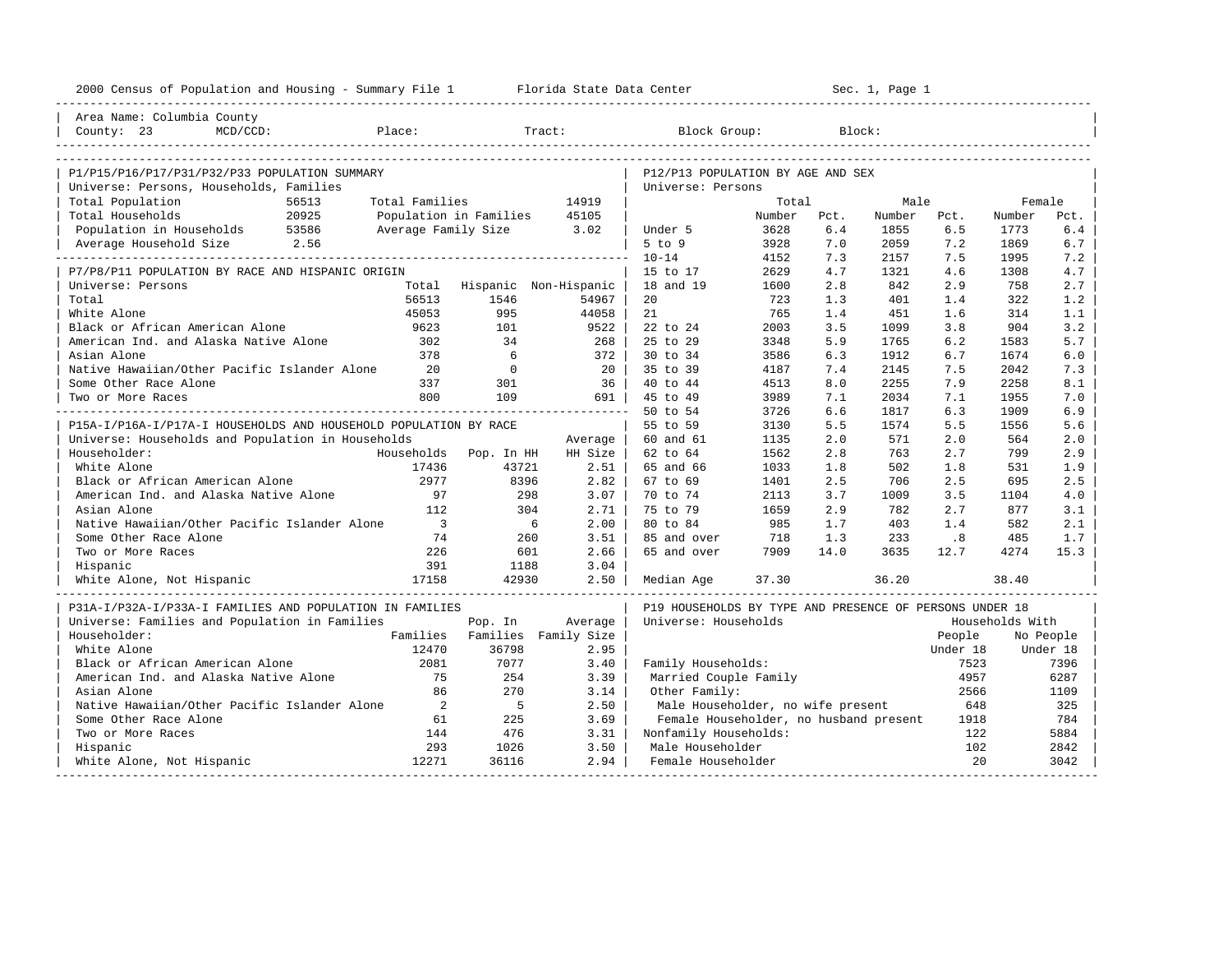| Area Name: Columbia County | | County: 23 MCD/CCD: Place: Tract: Block Group: Block: |

----------------------------------------------------------------------------------------------------------------------------------------------------

| P34/P35 FAMILY TYPE BY PRESENCE AND AGE  |                   | P27/P30 RELATIONSHIP BY HOUSEHOLD TYPE        |                 |       | P28 RELATIONSHIP BY HOUSEHOLD TYPE |       |
|------------------------------------------|-------------------|-----------------------------------------------|-----------------|-------|------------------------------------|-------|
| OF OWN AND RELATED CHILDREN              |                   | Universe: Persons                             |                 |       | FOR THE POPULATION UNDER 18        |       |
| Universe: Families                       | With              |                                               | Total 65 & Over |       | Universe: Persons                  |       |
|                                          | With Own Related  | Population in households:                     | 53586           | 7408  | Total:                             | 14337 |
|                                          | Children Children | In family households:                         | 46292           | 5110  | In households:                     | 14299 |
| Married couple family: 11244             | 11244             | Householder:                                  | 14919           | 2763  | Householder or spouse              | 40    |
| Children under 18:<br>4579               | 4935              | Male                                          | 10739           | 2210  | Related child:                     | 13892 |
| Under 6 only<br>949                      | 1064              | Female                                        | 4180            | 553   | Own child:                         | 12260 |
| Under 6 and 6 to 17<br>884               | 1025              | Spouse                                        | 11244           | 1743  | In married couple family           | 8524  |
| 6 to 17 only<br>2746                     | 2846              | Parent                                        | 445             | 294   | In other family:                   |       |
| No children under 18<br>6665             | 6309              | Child                                         | 15672           |       | No spouse present:                 | 3736  |
| Other family:<br>3675                    | 3675              | Natural born or adopted                       | 14394           |       | Male householder                   | 890   |
| Male hhdr. No wife:<br>973               | 973               | Step                                          | 1278            |       | Female householder                 | 2846  |
| Children under 18:<br>557                | 640               | Grandchild                                    | 1555            |       | Other relatives:                   | 1632  |
| Under 6 only<br>165                      | 187               | Brother or sister                             | 420             |       | Grandchild                         | 1347  |
| Under 6 and 6 to 17<br>83                | 108               | Other relatives                               | 850             | 256   | Other relatives                    | 285   |
| $6$ to 17 only<br>309                    | 345               | Nonrelatives                                  | 1187            | 54    | Nonrelatives                       | 367   |
| No children under 18<br>416              | 333               | In nonfamily households:                      | 7294            | 2298  | In group quarters:                 | 38    |
| Female hhdr. No hus.:<br>2702            | 2702              | Male householder:                             | 2944            | 731   | Institutional                      | 16    |
| Children under 18:<br>1588               | 1911              | Living alone                                  | 2323            | 660   | Noninstitutional                   | 22    |
| Under 6 only<br>309                      | 395               | Not living alone                              | 621             | 71    |                                    |       |
| Under 6 and 6 to 17<br>263               | 369               | Female householder:                           | 3062            | 1450  | P18 HOUSEHOLD SIZE, HOUSEHOLD TYPE |       |
| 6 to 17 only<br>1016                     | 1147              | Living alone                                  | 2667            | 1383  | AND PRESENCE OF OWN CHILDREN       |       |
| No children under 18<br>1114             | 791               | Not living alone                              | 395             | 67    | Universe: Households               |       |
|                                          |                   | Nonrelatives                                  | 1288            | 117   | 1-person households:               | 4990  |
|                                          |                   | In group quarters:                            | 2927            | 501   | Male householder                   | 2323  |
| P21 HOUSEHOLD TYPE BY AGE OF HOUSEHOLDER |                   | Institutional                                 | 2614            | 459   | Female householder                 | 2667  |
| Universe: Households                     |                   | Noninstitutional                              | 313             | 42.   | 2 or more person households:       | 15935 |
|                                          |                   |                                               |                 |       | Family households:                 | 14919 |
| Family Nonfamily                         |                   |                                               |                 |       |                                    | 11244 |
| Householder age: Households Households   |                   | PCT14 HOUSEHOLDS BY SEX OF UNMARRIED PARTNERS |                 |       | With own child, under 18           | 4579  |
| 15 to 24<br>673                          | 341               | Universe: Households                          |                 |       | No own child, under 18             | 6665  |
| 25 to 34<br>2379                         | 579               |                                               |                 |       | Other family - no spouse pres.     | 3675  |
| 35 to 44<br>3556                         | 839               | Unmarried partner households                  |                 | 1175  | Male householder:                  | 973   |
| 45 to 54<br>3141                         | 1018              | Male householder and male partner             |                 | 44    | With own child, under 18           | 557   |
| 55 to 64<br>2407                         | 1048              | Male householder and female partner           |                 | 610   | No own child. under 18             | 416   |
| 1759<br>65 to 74                         | 1073              | Female householder and female partner         |                 | 50    | Female householder:                | 2702  |
| 75 to 84<br>865                          | 869               | Female householder and male partner           |                 | 471   | With own child, under 18           | 1588  |
| 85 and over<br>139                       | 239               | All other households                          |                 | 19750 | No own child, under 18             | 1114  |
| 14919<br>Total                           | 6006              |                                               |                 |       | Nonfamily households:              | 1016  |
|                                          |                   |                                               |                 |       | Male householder                   | 621   |
|                                          |                   |                                               |                 |       | Female householder                 | 395   |
|                                          |                   |                                               |                 |       |                                    |       |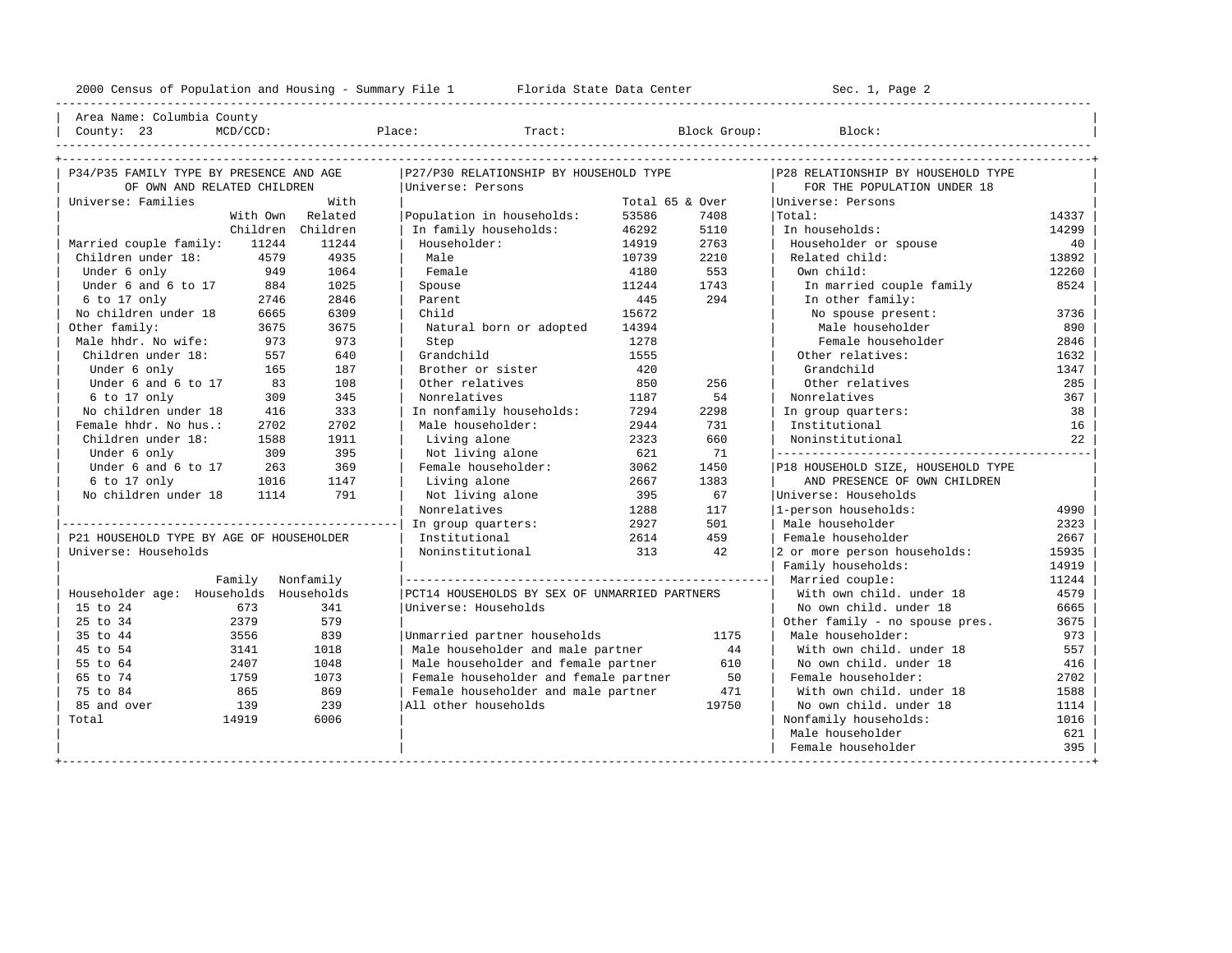| 2000 Census of Population and Housing - Summary File 1 Florida State Data Center              |                |                            |                      |                                  |                             |                         |           |                                           |                        |                                      |              | Sec. 1, Page 3        |                                                                  |                 |
|-----------------------------------------------------------------------------------------------|----------------|----------------------------|----------------------|----------------------------------|-----------------------------|-------------------------|-----------|-------------------------------------------|------------------------|--------------------------------------|--------------|-----------------------|------------------------------------------------------------------|-----------------|
| Area Name: Columbia County<br>$MCD/CCD$ :<br>County: $23$                                     |                |                            | Place:               |                                  |                             | Tract:                  |           |                                           | Block Group:           |                                      | Block:       |                       |                                                                  |                 |
| H1/H3/H4/H5 HOUSING UNITS AND POPULATION BY TENURE<br>Universe: Housing Units and Population  |                |                            |                      |                                  |                             | Universe: Households    |           | P26/H13 HOUSEHOLD SIZE BY HOUSEHOLD TYPE  |                        |                                      |              |                       |                                                                  |                 |
|                                                                                               |                |                            |                      | Average                          |                             |                         |           |                                           |                        |                                      |              |                       |                                                                  |                 |
|                                                                                               |                |                            |                      | Units Percent Population HH Size |                             |                         |           | Total                                     |                        | Family                               |              |                       | Nonfamily                                                        |                 |
| Total:<br>Occupied:                                                                           | 23579<br>20925 | 100.0                      | 53586                | 2.56                             | 1-Person                    | Household Size          |           |                                           | 4990 23.8              | N/A                                  |              |                       | Households Percent Households Percent Households Percent<br>4990 | 83.1            |
| Owner:                                                                                        |                | 77.2                       | 41910                | 2.60                             | 2-Person                    |                         |           |                                           | 7462 35.7              |                                      | 6614         |                       | 848                                                              | 14.1            |
| Renter:                                                                                       | 16146<br>4779  | 22.8                       | 11676                | 2.44                             | 3-Person                    |                         |           |                                           | 3617 17.3              |                                      | 3515         | 44.3<br>23.6          | 102                                                              | 1.7             |
|                                                                                               | 2654           | 100.0                      |                      |                                  | 4-Person                    |                         |           |                                           | 2822 13.5              |                                      | 2782         | 18.6                  | 40                                                               | .7              |
| Vacant:                                                                                       |                |                            |                      |                                  | 5-Person                    |                         |           |                                           |                        |                                      |              | 8.3                   | 19                                                               |                 |
| For Rent                                                                                      | 725<br>314     | 27.3                       |                      |                                  | 6-Person                    |                         |           | 1250<br>481                               | 6.0<br>2.3             | 476                                  | 1231         | 3.2                   | $5^{\circ}$                                                      | $\cdot$ 3       |
| For Sale only<br>Rented or sold,                                                              |                | 11.8                       |                      |                                  |                             | 7 or more Person        |           | 303                                       | 1.4                    |                                      | 301          | 2.0                   | $\overline{2}$                                                   | $\cdot$ 1<br>.0 |
| not occupied                                                                                  | 146            | 5.5                        |                      |                                  |                             |                         |           |                                           |                        |                                      |              |                       |                                                                  |                 |
| Seasonal, recreational,                                                                       |                |                            |                      |                                  |                             |                         |           |                                           |                        |                                      |              |                       |                                                                  |                 |
| or occasional use                                                                             | 416            | 15.7                       |                      |                                  |                             |                         |           |                                           |                        |                                      |              |                       |                                                                  |                 |
| For migrant workers                                                                           | $5^{\circ}$    | $\cdot$ . 2                |                      |                                  |                             |                         |           |                                           |                        |                                      |              |                       |                                                                  |                 |
| Other                                                                                         | 1048           | 39.5                       |                      |                                  |                             |                         |           |                                           |                        |                                      |              |                       |                                                                  |                 |
|                                                                                               |                |                            |                      |                                  |                             |                         |           |                                           |                        |                                      |              |                       |                                                                  |                 |
|                                                                                               |                |                            |                      |                                  |                             |                         |           |                                           |                        |                                      |              |                       |                                                                  |                 |
| H6/H7 HOUSING UNITS BY HOUSEHOLDER'S RACE/HISPANIC ORIGIN<br>Universe: Occupied Housing Units |                |                            |                      |                                  |                             |                         |           |                                           | Universe: Nonrelatives | PCT15 NONRELATIVES BY HOUSEHOLD TYPE |              |                       |                                                                  |                 |
| Race of Householder                                                                           |                |                            | Total                | Hispanic                         |                             | Non-Hispanic            |           |                                           |                        |                                      |              | Family                |                                                                  | Nonfamily       |
| Total                                                                                         |                |                            | 20925 100.0          |                                  | 391 100.0                   | 20534 100.0             |           | Nonrelatives                              |                        |                                      |              | Households            |                                                                  | Households      |
| White Alone                                                                                   |                |                            | 17436 83.3           |                                  | 278 71.1                    | 17158 83.6              |           |                                           | Roomer or Boarder      |                                      |              | 126                   |                                                                  | 167             |
| Black/African American Alone                                                                  |                |                            | 2977 14.2            | 17                               | 4.3                         |                         | 2960 14.4 |                                           |                        | Housemate or roommate                |              | 138                   |                                                                  | 267             |
| American Ind./Alaska Native Alone                                                             |                | 97                         | .5                   | $\overline{7}$                   | 1.8                         | 90                      | .4        |                                           | Unmarried Partner      |                                      |              | 578                   |                                                                  | 597             |
| Asian Alone                                                                                   |                | 112                        | .5                   | $\overline{3}$                   | $\overline{\phantom{0}}$ .8 | 109                     | .5        |                                           | Foster child           |                                      |              | 87                    |                                                                  | 14              |
| Nat Hawaiian/Other PI Alone                                                                   |                | $\overline{\phantom{a}}$ 3 | $\overline{0}$       | $\mathbf{0}$                     | $\cdot$ 0                   | $\overline{\mathbf{3}}$ | .0        |                                           | Other Nonrelatives     |                                      |              | 258                   |                                                                  | 243             |
| Some Other Race Alone                                                                         |                | 74                         | $\cdot$ 4            |                                  | 66 16.9                     | 8                       | $\cdot$ 0 |                                           |                        |                                      |              |                       |                                                                  |                 |
| Two or More Races                                                                             |                |                            | 226 1.1              |                                  | $20 \quad 5.1$              |                         | 206 1.0   |                                           |                        |                                      |              |                       |                                                                  |                 |
| H14 HOUSING UNITS BY HOUSEHOLDER'S RACE AND TENURE<br>Universe: Occupied Housing Units        |                |                            |                      |                                  |                             |                         |           |                                           |                        | Universe: Occupied Housing Units     |              |                       | H16 HOUSING UNITS BY HOUSEHOLDER'S AGE AND TENURE                |                 |
| Race of Householder                                                                           |                |                            |                      |                                  |                             |                         |           |                                           |                        |                                      |              |                       |                                                                  |                 |
| Total                                                                                         |                |                            | Owner Occupied       |                                  | Renter Occupied             |                         |           | Age of Householder<br>$15 \text{ to } 24$ |                        |                                      | 396          | Owner Occupied<br>2.5 | Renter Occupied                                                  |                 |
| White Alone                                                                                   |                |                            | 16146 100.0<br>13861 | 85.8                             | 3575                        | 4779 100.0<br>74.8      |           | $25 \text{ to } 34$                       |                        |                                      | 1788         | 11.1                  | 618<br>1170                                                      | 12.9<br>24.5    |
| Black/African American Alone                                                                  |                |                            |                      | 12.0                             | 1040                        | 21.8                    |           |                                           |                        |                                      | 3287         |                       |                                                                  |                 |
|                                                                                               |                |                            | 1937<br>72           | .4                               | 25                          | .5                      |           | 35 to 44<br>45 to 54                      |                        |                                      | 3458         | 20.4                  | 1108<br>701                                                      | 23.2            |
| American Ind./Alaska Native Alone                                                             |                |                            | 80                   |                                  |                             |                         |           |                                           |                        |                                      |              | 21.4                  | 513                                                              | 14.7            |
| Asian Alone                                                                                   |                |                            |                      | .5                               | 32<br>$\sim$ 1              | $\cdot$ 7               |           | 55 to 64                                  |                        |                                      | 2942         | 18.2                  |                                                                  | 10.7            |
| Nat Hawaiian/Other PI Alone<br>Some Other Race Alone                                          |                |                            | $\overline{2}$<br>46 | .0<br>$\cdot$ 3                  | 28                          | .0                      |           | 65 to 74<br>75 to 84                      |                        |                                      | 2482<br>1495 | 15.4<br>9.3           | 350<br>239                                                       | 7.3<br>5.0      |
| Two or More Races Alone                                                                       |                |                            | 148                  | .9                               | 78                          | .6<br>1.6               |           | 85 and Over                               |                        |                                      | 298          | 1.8                   | 80                                                               | 1.7             |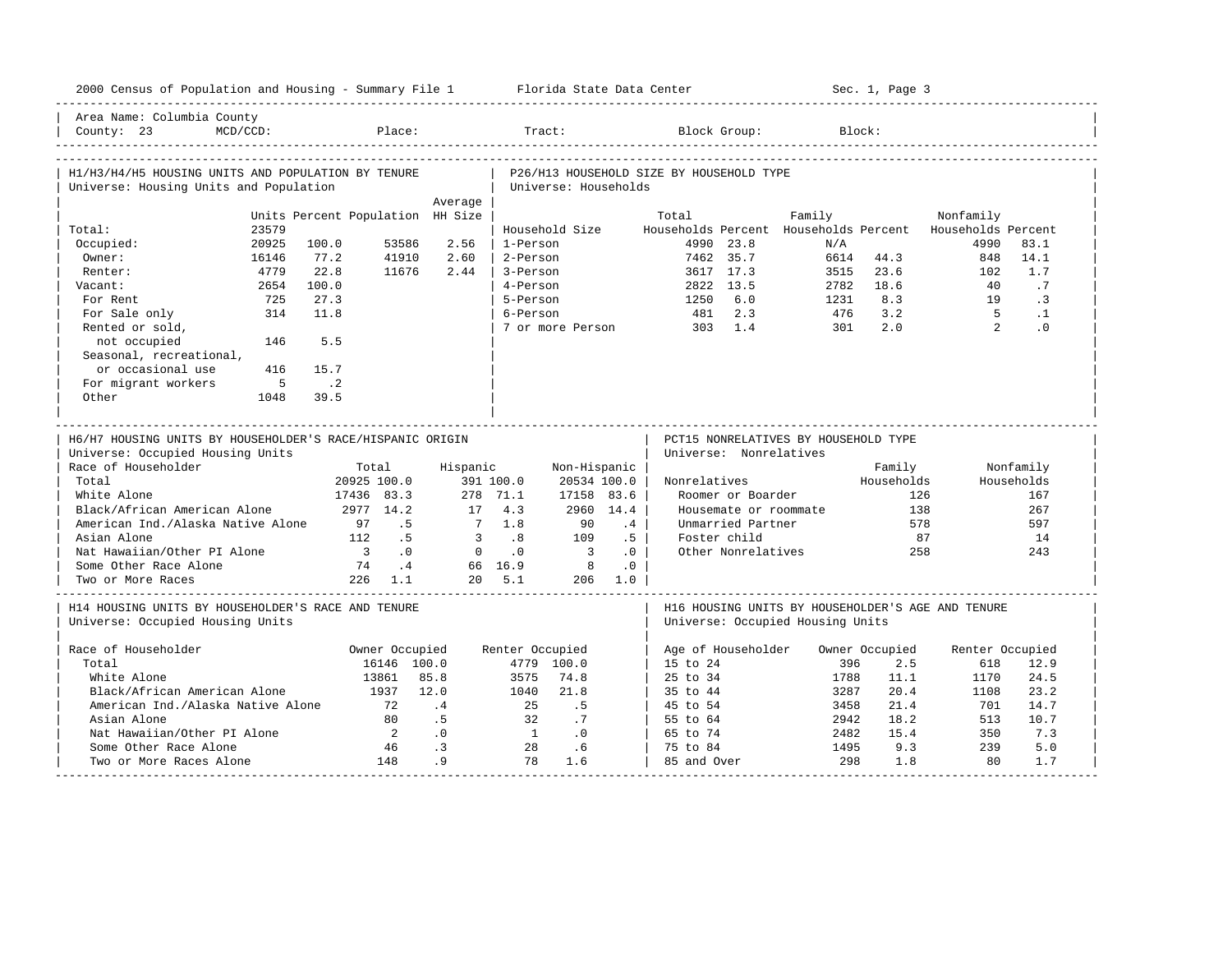| 2000 Census of Population and Housing - Summary File 1 Florida State Data Center |                          |          |                               | --------------------------------------                  |        |      | Sec. 1, Page 1 |          |                 |           |
|----------------------------------------------------------------------------------|--------------------------|----------|-------------------------------|---------------------------------------------------------|--------|------|----------------|----------|-----------------|-----------|
| Area Name: DeSoto County                                                         |                          |          |                               |                                                         |        |      |                |          |                 |           |
| County: 27<br>$MCD/CCD$ :                                                        | Place:                   |          | Tract:                        | Block Group:                                            |        |      | Block:         |          |                 |           |
|                                                                                  |                          |          |                               |                                                         |        |      |                |          |                 |           |
| P1/P15/P16/P17/P31/P32/P33 POPULATION SUMMARY                                    |                          |          |                               | P12/P13 POPULATION BY AGE AND SEX                       |        |      |                |          |                 |           |
| Universe: Persons, Households, Families                                          |                          |          |                               | Universe: Persons                                       |        |      |                |          |                 |           |
| Total Population<br>32209                                                        | Total Families           |          | 7676                          |                                                         | Total  |      | Male           |          | Female          |           |
| 10746<br>Total Households                                                        | Population in Families   |          | 22993                         |                                                         | Number | Pct. | Number         | Pct.     | Number          | Pct.      |
| Population in Households 28980                                                   | Average Family Size      |          | 3.00                          | Under 5                                                 | 1873   | 5.8  | 940            | 5.2      | 933             | 6.6       |
| 2.70<br>Average Household Size                                                   |                          |          |                               | $5$ to $9$                                              | 1944   | 6.0  | 1028           | 5.7      | 916             | 6.5       |
|                                                                                  |                          |          |                               | $10 - 14$                                               | 2115   | 6.6  | 1106           | 6.1      | 1009            | 7.2       |
| P7/P8/P11 POPULATION BY RACE AND HISPANIC ORIGIN                                 |                          |          |                               | 15 to 17                                                | 1378   | 4.3  | 740            | 4.1      | 638             | 4.5       |
| Universe: Persons                                                                | Total                    |          | Hispanic Non-Hispanic         | 18 and 19                                               | 1053   | 3.3  | 687            | 3.8      | 366             | 2.6       |
| Total                                                                            | 32209                    | 8019     | 24190                         | 20                                                      | 568    | 1.8  | 396            | 2.2      | 172             | 1.2       |
| White Alone                                                                      | 23619                    | 3915     | 19704                         | 21                                                      | 504    | 1.6  | 380            | 2.1      | 124             | .9        |
| Black or African American Alone                                                  | 4098                     | 67       | 4031                          | 22 to 24                                                | 1470   | 4.6  | 1069           | 5.9      | 401             | 2.8       |
| American Ind. and Alaska Native Alone                                            | 511                      | 434      | 77 I                          | 25 to 29                                                | 2486   | 7.7  | 1722           | 9.5      | 764             | 5.4       |
| Asian Alone                                                                      | 131                      | $\Omega$ | $131 \quad  $                 | 30 to 34                                                | 2062   | 6.4  | 1305           | 7.2      | 757             | 5.4       |
| Native Hawaiian/Other Pacific Islander Alone                                     | 13                       | 8        | 5 <sub>1</sub>                | 35 to 39                                                | 2095   | 6.5  | 1288           | 7.1      | 807             | 5.7       |
| Some Other Race Alone                                                            | 3378                     | 3366     | 12                            | 40 to 44                                                | 1957   | 6.1  | 1148           | 6.3      | 809             | 5.7       |
| Two or More Races                                                                | 459                      | 229      | $230$                         | 45 to 49                                                | 1736   | 5.4  | 977            | 5.4      | 759             | 5.4       |
|                                                                                  |                          |          | -----------------------       | 50 to 54                                                | 1605   | 5.0  | 797            | 4.4      | 808             | 5.7       |
| P15A-I/P16A-I/P17A-I HOUSEHOLDS AND HOUSEHOLD POPULATION BY RACE                 |                          |          |                               | 55 to 59                                                | 1618   | 5.0  | 808            | 4.5      | 810             | 5.7       |
| Universe: Households and Population in Households                                |                          |          | Average                       | 60 and 61                                               | 658    | 2.0  | 314            | 1.7      | 344             | 2.4       |
| Householder:                                                                     | Households Pop. In HH    |          | HH Size                       | 62 to 64                                                | 974    | 3.0  | 451            | 2.5      | 523             | 3.7       |
| White Alone                                                                      | 8941                     | 22542    | $2.52$                        | 65 and 66                                               | 678    | 2.1  | 334            | 1.8      | 344             | 2.4       |
| Black or African American Alone                                                  | 1014                     | 2934     | $2.89$                        | 67 to 69                                                | 1086   | 3.4  | 538            | 3.0      | 548             | 3.9       |
| American Ind. and Alaska Native Alone                                            | 114                      | 552      | 4.84                          | 70 to 74                                                | 1657   | 5.1  | 822            | 4.5      | 835             | 5.9       |
| Asian Alone                                                                      | 45                       | 124      | 2.76                          | 75 to 79                                                | 1353   | 4.2  | 640            | 3.5      | 713             | 5.1       |
| Native Hawaiian/Other Pacific Islander Alone                                     | $\overline{\phantom{a}}$ | 10       | 3.33                          | 80 to 84                                                | 806    | 2.5  | 390            | 2.2      | 416             | 2.9       |
| Some Other Race Alone                                                            | 506                      | 2451     | 4.84                          | 85 and over                                             | 533    | 1.7  | 223            | 1.2      | 310             | 2.2       |
| Two or More Races                                                                | 123                      | 367      | 2.98                          | 65 and over                                             | 6113   | 19.0 | 2947           | 16.3     | 3166            | 22.4      |
| Hispanic                                                                         | 1434                     | 6643     | 4.63                          |                                                         |        |      |                |          |                 |           |
| White Alone, Not Hispanic                                                        | 8159                     | 19062    | 2.34                          | Median Age                                              | 36.50  |      | 33.70          |          | 41.00           |           |
| P31A-I/P32A-I/P33A-I FAMILIES AND POPULATION IN FAMILIES                         |                          |          |                               | P19 HOUSEHOLDS BY TYPE AND PRESENCE OF PERSONS UNDER 18 |        |      |                |          |                 |           |
| Universe: Families and Population in Families                                    |                          | Pop. In  | Average                       | Universe: Households                                    |        |      |                |          | Households With |           |
| Householder:                                                                     |                          |          | Families Families Family Size |                                                         |        |      |                | People   |                 | No People |
| White Alone                                                                      | 6412                     | 18145    | 2.83                          |                                                         |        |      |                | Under 18 |                 | Under 18  |
| Black or African American Alone                                                  | 703                      | 2422     | 3.45                          | Family Households:                                      |        |      |                | 3258     |                 | 4418      |
| American Ind. and Alaska Native Alone                                            | 65                       | 290      | 4.46                          | Married Couple Family                                   |        |      |                | 2107     |                 | 3859      |
| Asian Alone                                                                      | 31                       | 105      | 3.39                          | Other Family:                                           |        |      |                | 1151     |                 | 559       |
| Native Hawaiian/Other Pacific Islander Alone                                     | 2                        | 9        | 4.50                          | Male Householder, no wife present                       |        |      |                | 352      |                 | 248       |
| Some Other Race Alone                                                            | 386                      | 1746     | 4.52                          | Female Householder, no husband present                  |        |      |                | 799      |                 | 311       |
| Two or More Races                                                                | 77                       | 276      | 3.58                          | Nonfamily Households:                                   |        |      |                | 121      |                 | 2949      |
| Hispanic                                                                         | 1023                     | 4438     | 4.34                          | Male Householder                                        |        |      |                | 110      |                 | 1412      |
| White Alone, Not Hispanic                                                        | 5867                     | 15862    | $2.70$                        | Female Householder                                      |        |      |                | 11       |                 | 1537      |
|                                                                                  |                          |          |                               |                                                         |        |      |                |          |                 |           |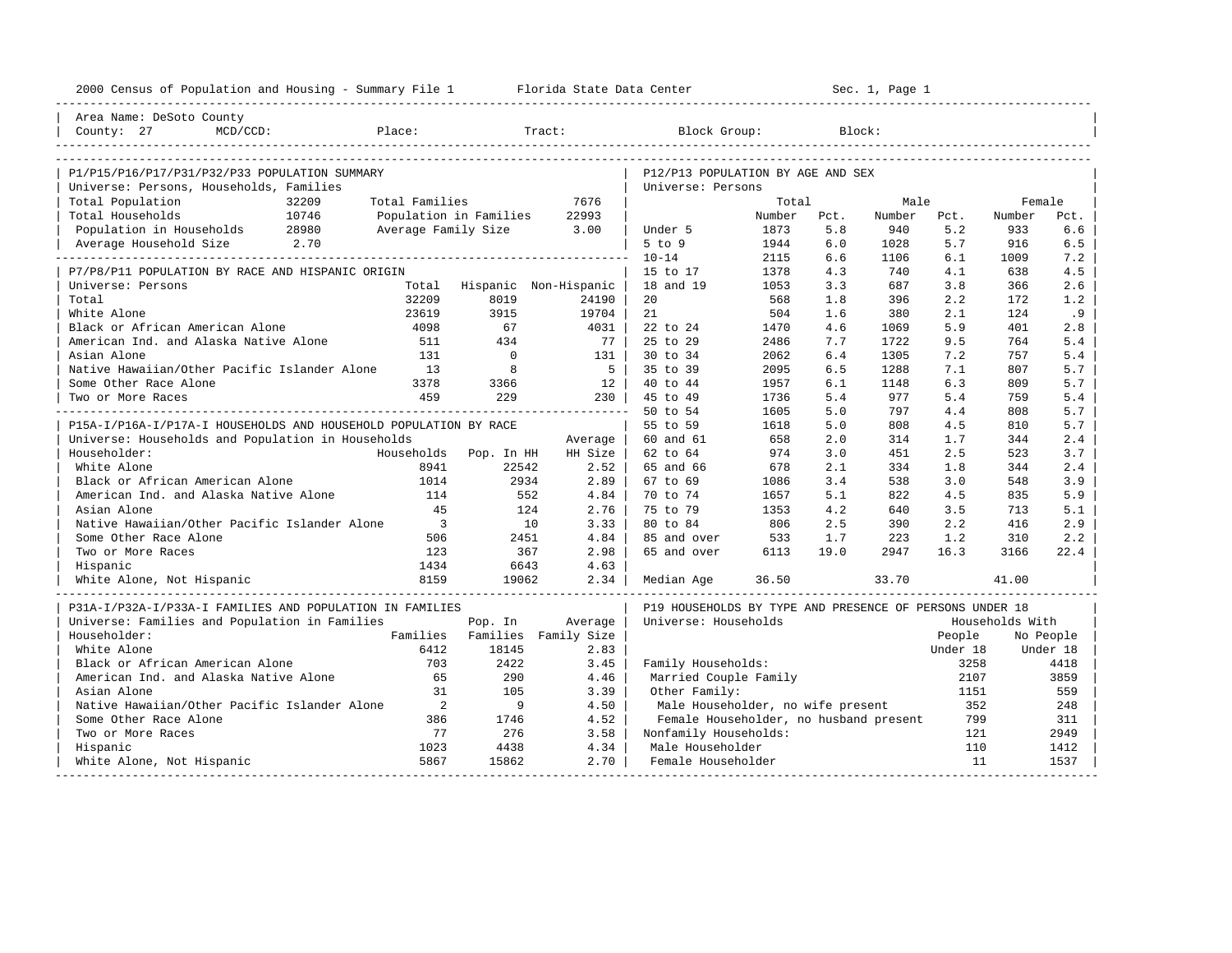----------------------------------------------------------------------------------------------------------------------------------------------------

| Area Name: DeSoto County | | County: 27 MCD/CCD: Place: Tract: Block Group: Block: |

| P34/P35 FAMILY TYPE BY PRESENCE AND AGE  |         | P27/P30 RELATIONSHIP BY HOUSEHOLD TYPE        |                 |       | P28 RELATIONSHIP BY HOUSEHOLD TYPE |      |
|------------------------------------------|---------|-----------------------------------------------|-----------------|-------|------------------------------------|------|
| OF OWN AND RELATED CHILDREN              |         | Universe: Persons                             |                 |       | FOR THE POPULATION UNDER 18        |      |
| Universe: Families                       | With    |                                               | Total 65 & Over |       | Universe: Persons                  |      |
| With Own                                 | Related | Population in households:                     | 28980           | 5860  | Total:                             | 7310 |
| Children Children                        |         | In family households:                         | 24128           | 4385  | In households:                     | 6933 |
| Married couple family:<br>5966           | 5966    | Householder:                                  | 7676            | 2340  | Householder or spouse              | 24   |
| Children under 18:<br>1933               | 2098    | Male                                          | 5792            | 2002  | Related child:                     | 6595 |
| Under 6 only<br>424                      | 455     | Female                                        | 1884            | 338   | Own child:                         | 5785 |
| Under 6 and 6 to 17<br>481               | 552     | Spouse                                        | 5966            | 1748  | In married couple family           | 4050 |
| 6 to 17 only<br>1028                     | 1091    | Parent                                        | 240             | 148   | In other family:                   |      |
| No children under 18<br>4033             | 3868    | Child                                         | 7235            |       | No spouse present:                 | 1735 |
| Other family:<br>1710                    | 1710    | Natural born or adopted                       | 6702            |       | Male householder                   | 455  |
| Male hhdr. No wife:<br>600               | 600     | Step                                          | 533             |       | Female householder                 | 1280 |
| Children under 18:<br>266                | 327     | Grandchild                                    | 716             |       | Other relatives:                   | 810  |
| Under 6 only<br>76                       | 79      | Brother or sister                             | 445             |       | Grandchild                         | 584  |
| Under 6 and 6 to 17<br>42                | 57      | Other relatives                               | 715             | 130   | Other relatives                    | 226  |
| 6 to 17 only<br>148                      | 191     | Nonrelatives                                  | 1135            | 19    | Nonrelatives                       | 314  |
| No children under 18<br>334              | 273     | In nonfamily households:                      | 4852            | 1475  | In group quarters:                 | 377  |
| Female hhdr. No hus.:<br>1110            | 1110    | Male householder:                             | 1522            | 439   | Institutional                      | 269  |
| Children under 18:<br>654                | 799     | Living alone                                  | 947             | 377   | Noninstitutional                   | 108  |
| Under 6 only<br>124                      | 158     | Not living alone                              | 575             | 62    |                                    |      |
| Under 6 and 6 to 17<br>123               | 168     | Female householder:                           | 1548            | 902   | P18 HOUSEHOLD SIZE, HOUSEHOLD TYPE |      |
| $6$ to 17 only<br>407                    | 473     | Living alone                                  | 1312            | 843   | AND PRESENCE OF OWN CHILDREN       |      |
| 456<br>No children under 18              | 311     | Not living alone                              | 236             | 59    | Universe: Households               |      |
|                                          |         | Nonrelatives                                  | 1782            | 134   | l1-person households:              | 2259 |
|                                          |         | In group quarters:                            | 3229            | 253   | Male householder                   | 947  |
| P21 HOUSEHOLD TYPE BY AGE OF HOUSEHOLDER |         | Institutional                                 | 2194            | 217   | Female householder                 | 1312 |
| Universe: Households                     |         | Noninstitutional                              | 1035            | 36    | 2 or more person households:       | 8487 |
|                                          |         |                                               |                 |       | Family households:                 | 7676 |
| Family Nonfamily                         |         |                                               |                 |       |                                    | 5966 |
| Householder age: Households Households   |         | PCT14 HOUSEHOLDS BY SEX OF UNMARRIED PARTNERS |                 |       | With own child, under 18           | 1933 |
| 15 to 24<br>359                          | 197     | Universe: Households                          |                 |       | No own child. under 18             | 4033 |
| 25 to 34<br>1149                         | 279     |                                               |                 |       | Other family - no spouse pres.     | 1710 |
| 35 to 44<br>1415                         | 324     | Unmarried partner households                  |                 | 615   | Male householder:                  | 600  |
| 45 to 54<br>1183                         | 434     | Male householder and male partner             |                 | 30    | With own child, under 18           | 266  |
| 55 to 64<br>1230                         | 495     | Male householder and female partner           |                 | 299   | No own child. under 18             | 334  |
| 65 to 74<br>1404                         | 604     | Female householder and female partner         |                 | 23    | Female householder:                | 1110 |
| 75 to 84<br>808                          | 571     | Female householder and male partner           |                 | 263   | With own child, under 18           | 654  |
| 85 and over<br>128                       | 166     | All other households                          |                 | 10131 | No own child, under 18             | 456  |
| Total<br>7676                            | 3070    |                                               |                 |       | Nonfamily households:              | 811  |
|                                          |         |                                               |                 |       | Male householder                   | 575  |
|                                          |         |                                               |                 |       | Female householder                 | 236  |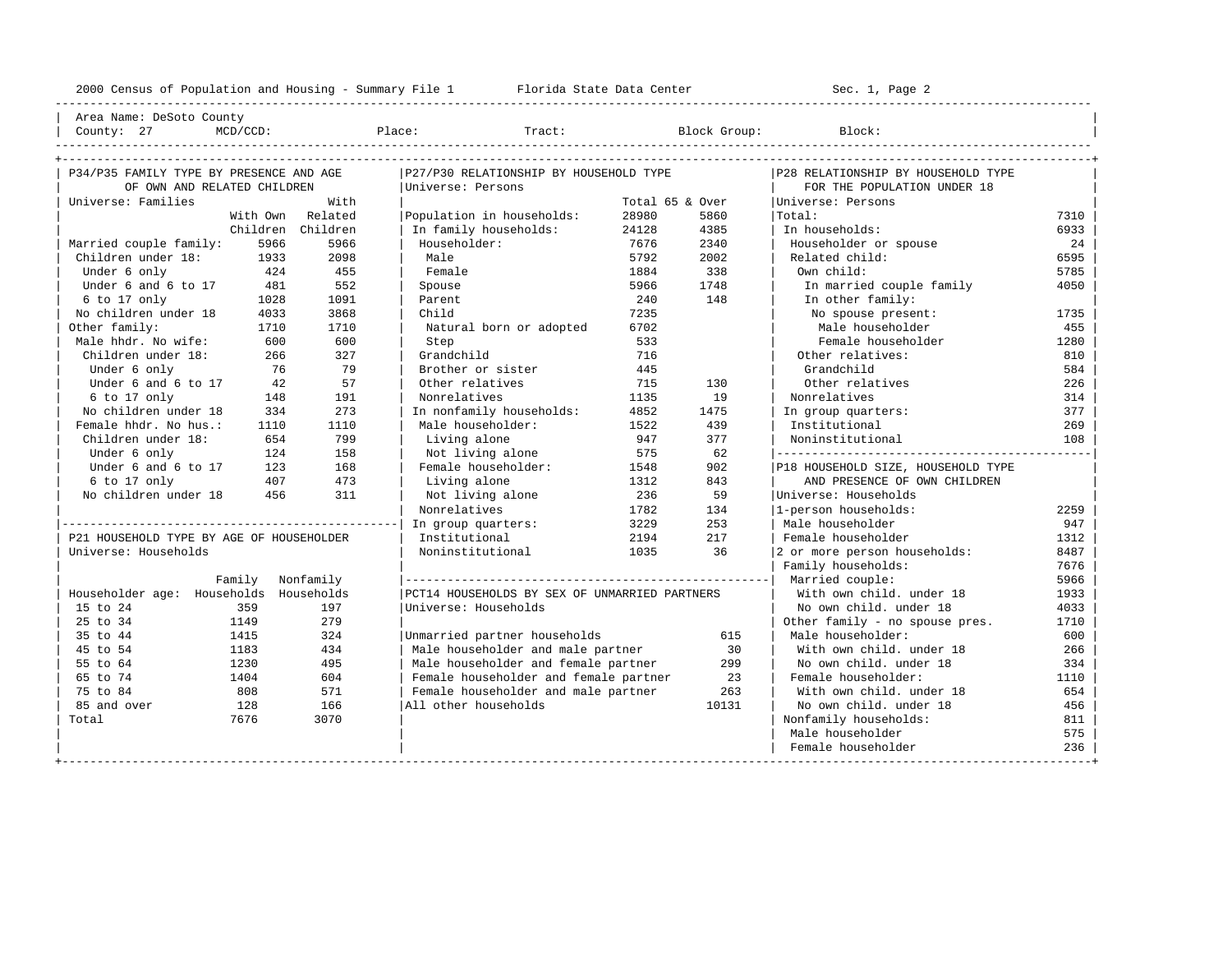| 2000 Census of Population and Housing - Summary File 1 Florida State Data Center              |                                  |                        |                            |                         |           |                                          |                        |                                                                                       | Sec. 1, Page 3    |                    |                   |
|-----------------------------------------------------------------------------------------------|----------------------------------|------------------------|----------------------------|-------------------------|-----------|------------------------------------------|------------------------|---------------------------------------------------------------------------------------|-------------------|--------------------|-------------------|
| Area Name: DeSoto County<br>County: 27<br>$MCD/CCD$ :                                         | Place:                           |                        | Tract:                     |                         |           |                                          | Block Group:           |                                                                                       | Block:            |                    |                   |
| H1/H3/H4/H5 HOUSING UNITS AND POPULATION BY TENURE<br>Universe: Housing Units and Population  |                                  |                        | Universe: Households       |                         |           | P26/H13 HOUSEHOLD SIZE BY HOUSEHOLD TYPE |                        |                                                                                       |                   |                    |                   |
|                                                                                               |                                  | Average                |                            |                         |           |                                          |                        |                                                                                       |                   |                    |                   |
|                                                                                               | Units Percent Population HH Size |                        |                            |                         |           | Total                                    |                        | Family                                                                                |                   | Nonfamily          |                   |
| Total:<br>13608                                                                               |                                  |                        | Household Size             |                         |           |                                          |                        | Households Percent Households Percent                                                 |                   | Households Percent |                   |
| Occupied:<br>10746                                                                            | 28980<br>100.0                   | 2.70                   | 1-Person                   |                         |           |                                          | $2259$ $21.0$          | N/A                                                                                   |                   | 2259               | 73.6              |
| Owner:<br>8032                                                                                | 74.7<br>19889                    | 2.48                   | 2-Person                   |                         |           |                                          | 4408 41.0              | 3926                                                                                  | 51.1              | 482                | 15.7              |
| 2714<br>Renter:                                                                               | 25.3<br>9091                     | 3.35                   | 3-Person                   |                         |           |                                          | 1424 13.3              | 1324                                                                                  | 17.2              | 100                | 3.3<br>2.4        |
| Vacant:<br>2862                                                                               | 100.0                            |                        | 4-Person                   |                         |           |                                          | 1227 11.4              | 1152                                                                                  | 15.0<br>8.1       | 75                 |                   |
| For Rent<br>253                                                                               | 8.8                              |                        | 5-Person                   |                         |           | 680                                      | 6.3                    | 618                                                                                   |                   | 62                 | 2.0               |
| 223<br>For Sale only                                                                          | 7.8                              |                        | 6-Person                   |                         |           | 373<br>375                               | 3.5<br>3.5             | 339<br>317                                                                            | 4.4<br>4.1        | 34<br>58           | 1.1<br>1.9        |
| Rented or sold,<br>not occupied<br>85<br>Seasonal, recreational,                              | 3.0                              |                        | 7 or more Person           |                         |           |                                          |                        |                                                                                       |                   |                    |                   |
| or occasional use<br>1809                                                                     | 63.2                             |                        |                            |                         |           |                                          |                        |                                                                                       |                   |                    |                   |
| For migrant workers<br>50                                                                     | 1.7                              |                        |                            |                         |           |                                          |                        |                                                                                       |                   |                    |                   |
| Other<br>442                                                                                  | 15.4                             |                        |                            |                         |           |                                          |                        |                                                                                       |                   |                    |                   |
| H6/H7 HOUSING UNITS BY HOUSEHOLDER'S RACE/HISPANIC ORIGIN<br>Universe: Occupied Housing Units |                                  |                        |                            |                         |           |                                          | Universe: Nonrelatives | PCT15 NONRELATIVES BY HOUSEHOLD TYPE                                                  |                   |                    |                   |
| Race of Householder                                                                           | Total                            | Hispanic               |                            | Non-Hispanic            |           |                                          |                        |                                                                                       | Family            |                    | Nonfamily         |
| Total<br>White Alone                                                                          | 10746 100.0<br>8941 83.2         | 1434 100.0<br>782 54.5 |                            | 9312 100.0<br>8159 87.6 |           | Nonrelatives                             | Roomer or Boarder      |                                                                                       | Households<br>243 |                    | Households<br>445 |
| Black/African American Alone                                                                  | 9.4<br>1014                      | 10                     | .7                         | 1004 10.8               |           |                                          | Housemate or roommate  |                                                                                       | 291               |                    | 623               |
| American Ind./Alaska Native Alone                                                             | 114 1.1                          | 91                     | 6.3                        | 23                      | $\cdot$ 2 |                                          | Unmarried Partner      |                                                                                       | 295               |                    | 320               |
| Asian Alone                                                                                   | $\cdot$ 4<br>45                  | $\overline{0}$         | $\cdot$ 0                  | 45                      | .5        |                                          | Foster child           |                                                                                       | 36                |                    | 13                |
| Nat Hawaiian/Other PI Alone                                                                   | $\overline{\phantom{a}}$<br>.0   | 2                      | $\cdot$ 1                  | $\overline{1}$          | .0        |                                          | Other Nonrelatives     |                                                                                       | 270               |                    | 381               |
| Some Other Race Alone                                                                         | 506 4.7                          | 501 34.9               |                            | $5^{\circ}$             | $\cdot$ 1 |                                          |                        |                                                                                       |                   |                    |                   |
| Two or More Races                                                                             | $123 \quad 1.1$                  | 48 3.3                 |                            | 75                      | .8        |                                          |                        |                                                                                       |                   |                    |                   |
| H14 HOUSING UNITS BY HOUSEHOLDER'S RACE AND TENURE<br>Universe: Occupied Housing Units        |                                  |                        |                            |                         |           |                                          |                        | H16 HOUSING UNITS BY HOUSEHOLDER'S AGE AND TENURE<br>Universe: Occupied Housing Units |                   |                    |                   |
| Race of Householder                                                                           | Owner Occupied                   |                        | Renter Occupied            |                         |           |                                          | Age of Householder     |                                                                                       | Owner Occupied    | Renter Occupied    |                   |
| Total                                                                                         | 8032 100.0                       |                        | 2714 100.0                 |                         |           | 15 to 24                                 |                        | 131                                                                                   | 1.6               | 425                | 15.7              |
| White Alone                                                                                   | 7100                             | 88.4                   | 1841                       | 67.8                    |           | 25 to 34                                 |                        | 651                                                                                   | 8.1               | 777                | 28.6              |
| Black/African American Alone                                                                  | 577                              | 7.2                    | 437                        | 16.1                    |           | 35 to 44                                 |                        | 1152                                                                                  | 14.3              | 587                | 21.6              |
| American Ind./Alaska Native Alone                                                             | 30                               | .4                     | 84                         | 3.1                     |           | 45 to 54                                 |                        | 1207                                                                                  | 15.0              | 410                | 15.1              |
| Asian Alone                                                                                   | 2.9                              | $\cdot$ 4              | 16                         | .6                      |           | 55 to 64                                 |                        | 1498                                                                                  | 18.7              | 227                | 8.4               |
| Nat Hawaiian/Other PI Alone                                                                   | $\overline{1}$                   | $\ddotsc 0$            | $\overline{\phantom{0}}^2$ | $\cdot$ 1               |           | 65 to 74                                 |                        | 1853                                                                                  | 23.1              | 155                | 5.7               |
| Some Other Race Alone                                                                         |                                  |                        |                            |                         |           |                                          |                        |                                                                                       |                   |                    |                   |
|                                                                                               | 222                              | 2.8                    | 284                        | 10.5                    |           | 75 to 84                                 |                        | 1272                                                                                  | 15.8              | 107                | 3.9               |
| Two or More Races Alone                                                                       | 73                               | .9                     | 50                         | 1.8                     |           | 85 and Over                              |                        | 268                                                                                   | 3.3               | 26                 | 1.0               |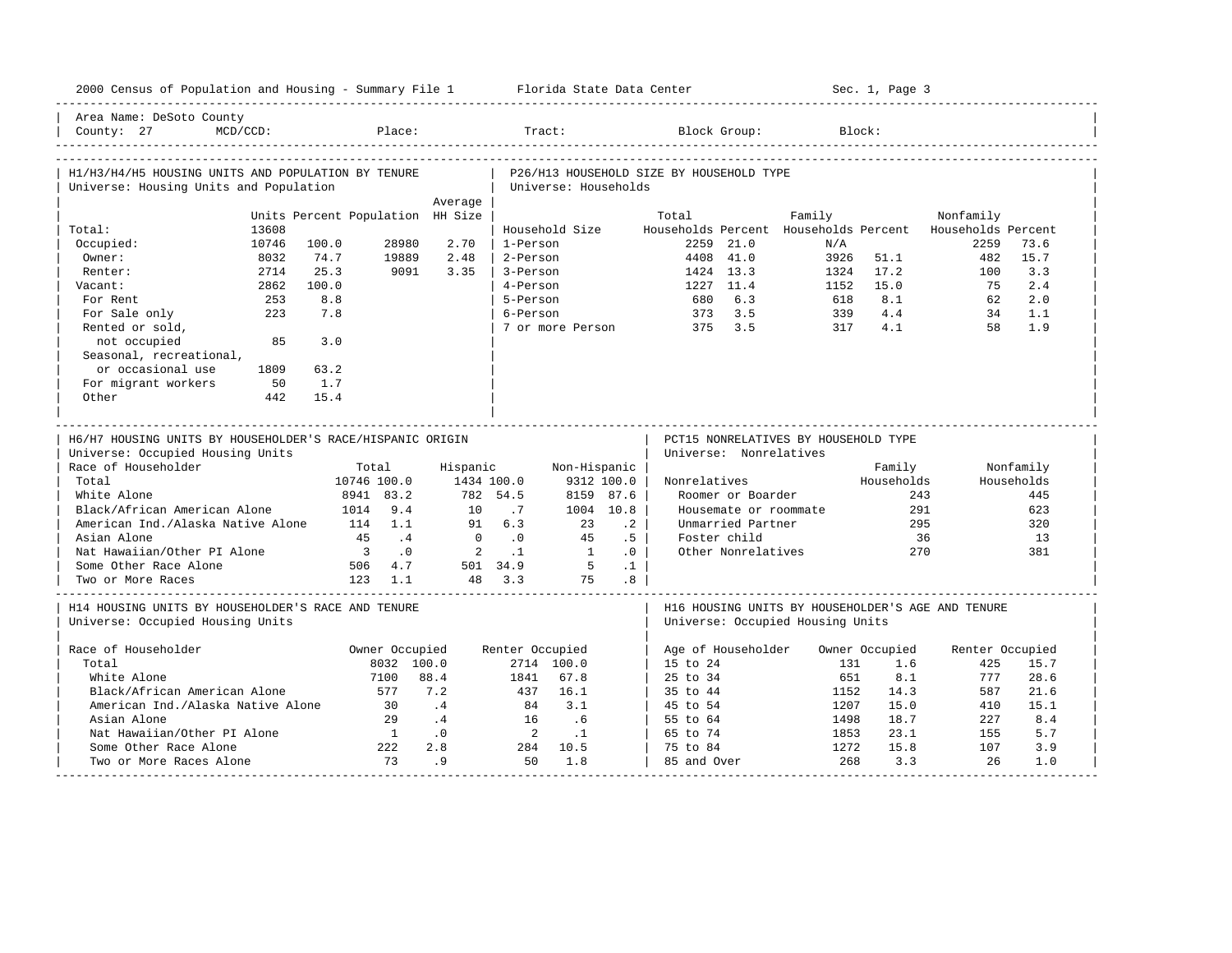| 2000 Census of Population and Housing - Summary File 1 Florida State Data Center |                 |                |                              |                                                         | Sec. 1, Page 1 |      |        |          |                 |           |
|----------------------------------------------------------------------------------|-----------------|----------------|------------------------------|---------------------------------------------------------|----------------|------|--------|----------|-----------------|-----------|
| Area Name: Dixie County                                                          |                 |                |                              |                                                         |                |      |        |          |                 |           |
| Place:<br>County: 29<br>$MCD/CCD$ :                                              |                 |                | Tract:                       | Block Group:                                            |                |      | Block: |          |                 |           |
| P1/P15/P16/P17/P31/P32/P33 POPULATION SUMMARY                                    |                 |                |                              | P12/P13 POPULATION BY AGE AND SEX                       |                |      |        |          |                 |           |
| Universe: Persons, Households, Families                                          |                 |                |                              | Universe: Persons                                       |                |      |        |          |                 |           |
| Total Population<br>13827                                                        | Total Families  |                | 3660                         |                                                         | Total          |      | Male   |          | Female          |           |
| Total Households<br>5205                                                         |                 |                | Population in Families 10508 |                                                         | Number         | Pct. | Number | Pct.     | Number          | Pct.      |
| Population in Households 12720                                                   |                 |                | Average Family Size 2.87     | Under 5                                                 | 770            | 5.6  | 396    | 5.4      | 374             | 5.8       |
| 2.44<br>Average Household Size                                                   |                 |                |                              | $5$ to $9$                                              | 819            | 5.9  | 413    | 5.6      | 406             | 6.3       |
|                                                                                  |                 |                |                              | $10 - 14$                                               | 871            | 6.3  | 440    | 6.0      | 431             | 6.7       |
| P7/P8/P11 POPULATION BY RACE AND HISPANIC ORIGIN                                 |                 |                |                              | 15 to 17                                                | 595            | 4.3  | 302    | 4.1      | 293             | 4.5       |
| Universe: Persons                                                                |                 |                | Total Hispanic Non-Hispanic  | 18 and 19                                               | 321            | 2.3  | 180    | 2.4      | 141             | 2.2       |
| Total                                                                            | 13827           | 249            | 13578                        | 20                                                      | 174            | 1.3  | 82     | 1.1      | 92              | 1.4       |
| White Alone                                                                      | 12279           | 147            | 12132                        | 21                                                      | 169            | 1.2  | 98     | 1.3      | 71              | 1.1       |
| Black or African American Alone                                                  | 1241            | 10             | 1231                         | 22 to 24                                                | 431            | 3.1  | 258    | 3.5      | 173             | 2.7       |
| American Ind. and Alaska Native Alone                                            | 64              | -5             | 59                           | 25 to 29                                                | 808            | 5.8  | 470    | 6.4      | 338             | 5.2       |
| Asian Alone                                                                      | 34              | $\Omega$       | 34 l                         | $30 \text{ to } 34$                                     | 825            | 6.0  | 497    | 6.7      | 328             | 5.1       |
| Native Hawaiian/Other Pacific Islander Alone                                     | 4               | $\overline{0}$ | 4                            | 35 to 39                                                | 1004           | 7.3  | 606    | 8.2      | 398             | 6.2       |
| Some Other Race Alone                                                            | 62              | 60             | $\overline{2}$               | 40 to 44                                                | 1046           | 7.6  | 588    | 8.0      | 458             | 7.1       |
| Two or More Races                                                                | 143             | 27             | 116 l                        | 45 to 49                                                | 916            | 6.6  | 501    | 6.8      | 415             | 6.4       |
|                                                                                  |                 |                | ----------------------       | 50 to 54                                                | 949            | 6.9  | 472    | 6.4      | 477             | 7.4       |
| P15A-I/P16A-I/P17A-I HOUSEHOLDS AND HOUSEHOLD POPULATION BY RACE                 |                 |                |                              | 55 to 59                                                | 877            | 6.3  | 443    | 6.0      | 434             | 6.7       |
| Universe: Households and Population in Households                                |                 |                | Average                      | 60 and 61                                               | 365            | 2.6  | 165    | 2.2      | 200             | 3.1       |
| Householder:                                                                     | Households      | Pop. In HH     | HH Size                      | 62 to 64                                                | 518            | 3.7  | 278    | 3.8      | 240             | 3.7       |
| White Alone                                                                      | 4856            | 11740          | 2.42                         | 65 and 66                                               | 345            | 2.5  | 177    | 2.4      | 168             | 2.6       |
| Black or African American Alone                                                  | 260             | 735            | 2.83                         | 67 to 69                                                | 455            | 3.3  | 254    | 3.4      | 201             | 3.1       |
| American Ind. and Alaska Native Alone                                            | 23              |                | 2.74<br>63                   | 70 to 74                                                | 675            | 4.9  | 318    | 4.3      | 357             | 5.5       |
| Asian Alone                                                                      | 9               |                | 22<br>2.44                   | 75 to 79                                                | 479            | 3.5  | 258    | 3.5      | 221             | 3.4       |
| Native Hawaiian/Other Pacific Islander Alone                                     | $\overline{2}$  | $\overline{4}$ | 2.00                         | 80 to 84                                                | 250            | 1.8  | 115    | 1.6      | 135             | 2.1       |
| Some Other Race Alone                                                            | 13              |                | 3.54<br>46                   | 85 and over                                             | 165            | 1.2  | 53     | .7       | 112             | 1.7       |
| Two or More Races                                                                | 42              | 110            | 2.62                         | 65 and over                                             | 2369           | 17.1 | 1175   | 16.0     | 1194            | 18.5      |
| Hispanic                                                                         | 55              | 164            | 2.98                         |                                                         |                |      |        |          |                 |           |
| White Alone, Not Hispanic                                                        | 4820            | 11648          | 2.42                         | Median Age                                              | 40.70          |      | 39.50  |          | 42.10           |           |
| P31A-I/P32A-I/P33A-I FAMILIES AND POPULATION IN FAMILIES                         |                 |                |                              | P19 HOUSEHOLDS BY TYPE AND PRESENCE OF PERSONS UNDER 18 |                |      |        |          |                 |           |
| Universe: Families and Population in Families                                    |                 | Pop. In        | Average                      | Universe: Households                                    |                |      |        |          | Households With |           |
| Householder:                                                                     | Families        |                | Families Family Size         |                                                         |                |      |        | People   |                 | No People |
| White Alone                                                                      | 3423            | 9703           | 2.83                         |                                                         |                |      |        | Under 18 |                 | Under 18  |
| Black or African American Alone                                                  | 179             | 624            | 3.49                         | Family Households:                                      |                |      |        | 1643     |                 | 2017      |
| American Ind. and Alaska Native Alone                                            | 13              | 45             | 3.46                         | Married Couple Family                                   |                |      |        | 1087     |                 | 1771      |
| Asian Alone                                                                      | $7\phantom{.0}$ | 19             | 2.71                         | Other Family:                                           |                |      |        | 556      |                 | 246       |
| Native Hawaiian/Other Pacific Islander Alone                                     | 2               | $\overline{4}$ | 2.00                         | Male Householder, no wife present                       |                |      |        | 166      |                 | 84        |
| Some Other Race Alone                                                            | 9               | 25             | 2.78                         | Female Householder, no husband present                  |                |      |        | 390      |                 | 162       |
| Two or More Races                                                                | 27              | 88             | 3.26                         | Nonfamily Households:                                   |                |      |        | 32       |                 | 1513      |
| Hispanic                                                                         | 33              | 110            | 3.33                         | Male Householder                                        |                |      |        | 23       |                 | 767       |
| White Alone, Not Hispanic                                                        | 3405            | 9643           | 2.83                         | Female Householder                                      |                |      |        | 9        |                 | 746       |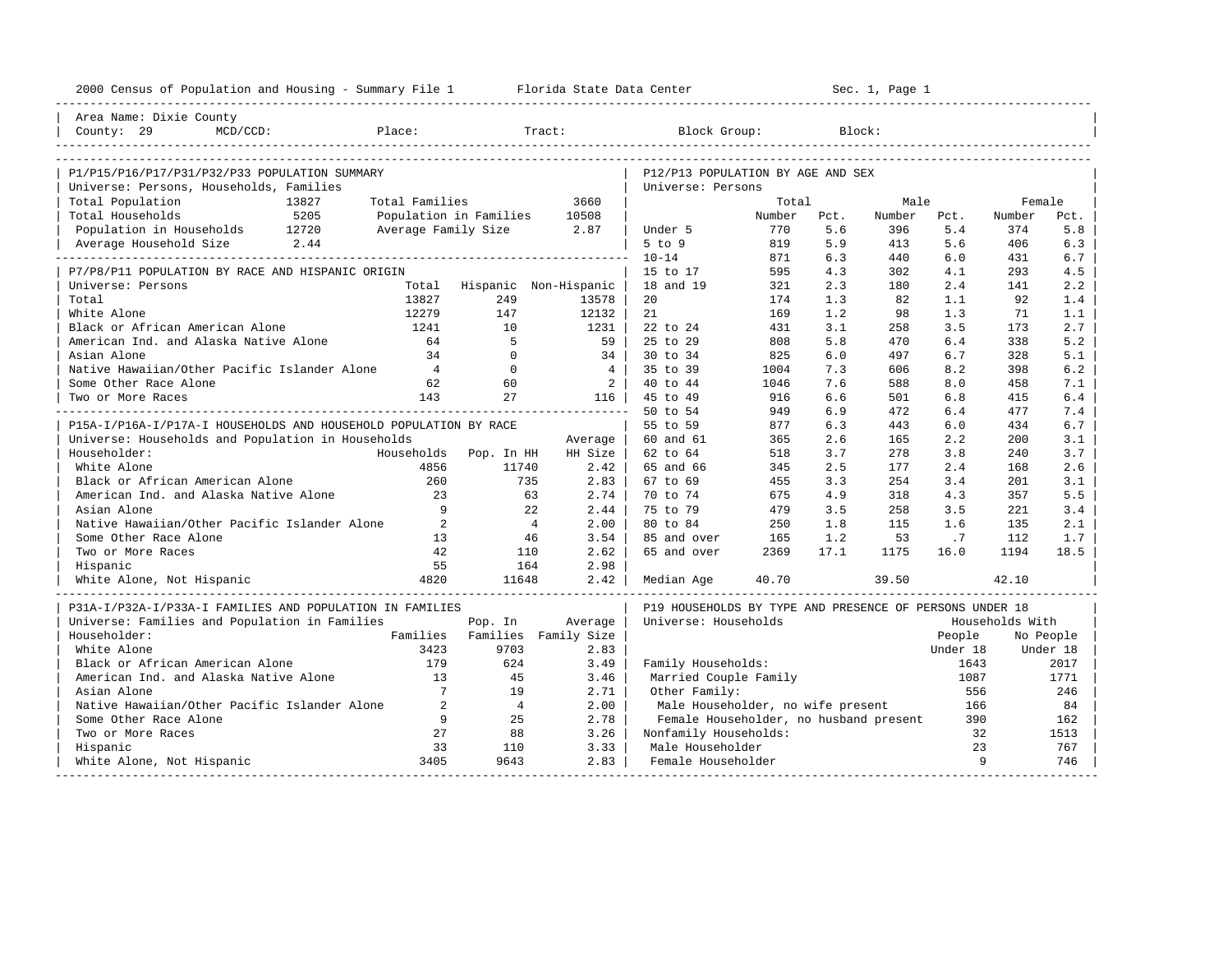| Area Name: Dixie County | | County: 29 MCD/CCD: Place: Tract: Block Group: Block: |

----------------------------------------------------------------------------------------------------------------------------------------------------

| P34/P35 FAMILY TYPE BY PRESENCE AND AGE  |                  | P27/P30 RELATIONSHIP BY HOUSEHOLD TYPE |                                               | P28 RELATIONSHIP BY HOUSEHOLD TYPE |      |                                    |                |
|------------------------------------------|------------------|----------------------------------------|-----------------------------------------------|------------------------------------|------|------------------------------------|----------------|
| OF OWN AND RELATED CHILDREN              |                  |                                        | Universe: Persons                             |                                    |      | FOR THE POPULATION UNDER 18        |                |
| Universe: Families                       |                  | With                                   |                                               | Total 65 & Over                    |      | Universe: Persons                  |                |
|                                          |                  | With Own Related                       | Population in households:                     | 12720                              | 2305 | Total:                             | 3055           |
|                                          |                  | Children Children                      | In family households:                         | 10815                              | 1583 | In households:                     | 3053           |
| Married couple family:                   | 2858             | 2858                                   | Householder:                                  | 3660                               | 885  | Householder or spouse              | 13             |
| Children under 18:                       | 981              | 1075                                   | Male                                          | 2739                               | 745  | Related child:                     | 2944           |
| Under 6 only                             | 193              | 222                                    | Female                                        | 921                                | 140  | Own child:                         | 2595           |
| Under 6 and 6 to 17                      | 192              | 215                                    | Spouse                                        | 2858                               | 573  | In married couple family           | 1807           |
| 6 to 17 only                             | 596              | 638                                    | Parent                                        | 98                                 | 63   | In other family:                   |                |
| No children under 18                     | 1877             | 1783                                   | Child                                         | 3280                               |      | No spouse present:                 | 788            |
| Other family:                            | 802              | 802                                    | Natural born or adopted                       | 3016                               |      | Male householder                   | 232            |
| Male hhdr. No wife:                      | 250              | 250                                    | Step                                          | 264                                |      | Female householder                 | 556            |
| Children under 18:                       | 135              | 164                                    | Grandchild                                    | 374                                |      | Other relatives:                   | 349            |
| Under 6 only                             | 29               | 38                                     | Brother or sister                             | 90                                 |      | Grandchild                         | 308            |
| Under 6 and 6 to 17                      | 19               | 24                                     | Other relatives                               | 148                                | 47   | Other relatives                    | 41             |
| 6 to 17 only                             | 87               | 102                                    | Nonrelatives                                  | 307                                | 15   | Nonrelatives                       | 96             |
| No children under 18                     | 115              | 86                                     | In nonfamily households:                      | 1905                               | 722  | In group quarters:                 | $\overline{a}$ |
| Female hhdr. No hus.:                    | 552              | 552                                    | Male householder:                             | 790                                | 265  | Institutional                      | 2              |
| Children under 18:                       | 309              | 385                                    | Living alone                                  | 612                                | 229  | Noninstitutional                   | $\Omega$       |
| Under 6 only                             | 59               | 83                                     | Not living alone                              | 178                                | 36   |                                    |                |
| Under 6 and 6 to 17                      | 61               | 82                                     | Female householder:                           | 755                                | 400  | P18 HOUSEHOLD SIZE, HOUSEHOLD TYPE |                |
| 6 to 17 only                             | 189              | 220                                    | Living alone                                  | 633                                | 376  | AND PRESENCE OF OWN CHILDREN       |                |
| No children under 18                     | 243              | 167                                    | Not living alone                              | 122                                | 2.4  | Universe: Households               |                |
|                                          |                  |                                        | Nonrelatives                                  | 360                                | 57   | 1-person households:               | 1245           |
|                                          |                  |                                        | In group quarters:                            | 1107                               | 64   | Male householder                   | 612            |
| P21 HOUSEHOLD TYPE BY AGE OF HOUSEHOLDER |                  |                                        | Institutional                                 | 1078                               | 51   | Female householder                 | 633            |
| Universe: Households                     |                  |                                        | Noninstitutional                              | 29                                 | 13   | 2 or more person households:       | 3960           |
|                                          |                  |                                        |                                               |                                    |      | Family households:                 | 3660           |
|                                          | Family Nonfamily |                                        |                                               |                                    |      |                                    | 2858           |
| Householder age: Households Households   |                  |                                        | PCT14 HOUSEHOLDS BY SEX OF UNMARRIED PARTNERS |                                    |      | With own child, under 18           | 981            |
| 15 to 24                                 | 166              | 69                                     | Universe: Households                          |                                    |      | No own child, under 18             | 1877           |
| 25 to 34                                 | 474              | 101                                    |                                               |                                    |      | Other family - no spouse pres.     | 802            |
| 35 to 44                                 | 740              | 172                                    | Unmarried partner households                  |                                    | 347  | Male householder:                  | 250            |
| 45 to 54                                 | 661              | 263                                    | Male householder and male partner             |                                    | 19   | With own child, under 18           | 135            |
| 55 to 64                                 | 734              | 275                                    | Male householder and female partner           |                                    | 161  | No own child, under 18             | 115            |
| 65 to 74                                 | 586              | 365                                    | Female householder and female partner         |                                    | 13   | Female householder:                | 552            |
| 75 to 84                                 | 271              | 236                                    | Female householder and male partner           |                                    | 154  | With own child, under 18           | 309            |
| 85 and over                              | 28               | 64                                     | All other households                          |                                    | 4858 | No own child, under 18             | 243            |
| Total                                    | 3660             | 1545                                   |                                               |                                    |      | Nonfamily households:              | 300            |
|                                          |                  |                                        |                                               |                                    |      | Male householder                   | 178            |
|                                          |                  |                                        |                                               |                                    |      | Female householder                 | 122            |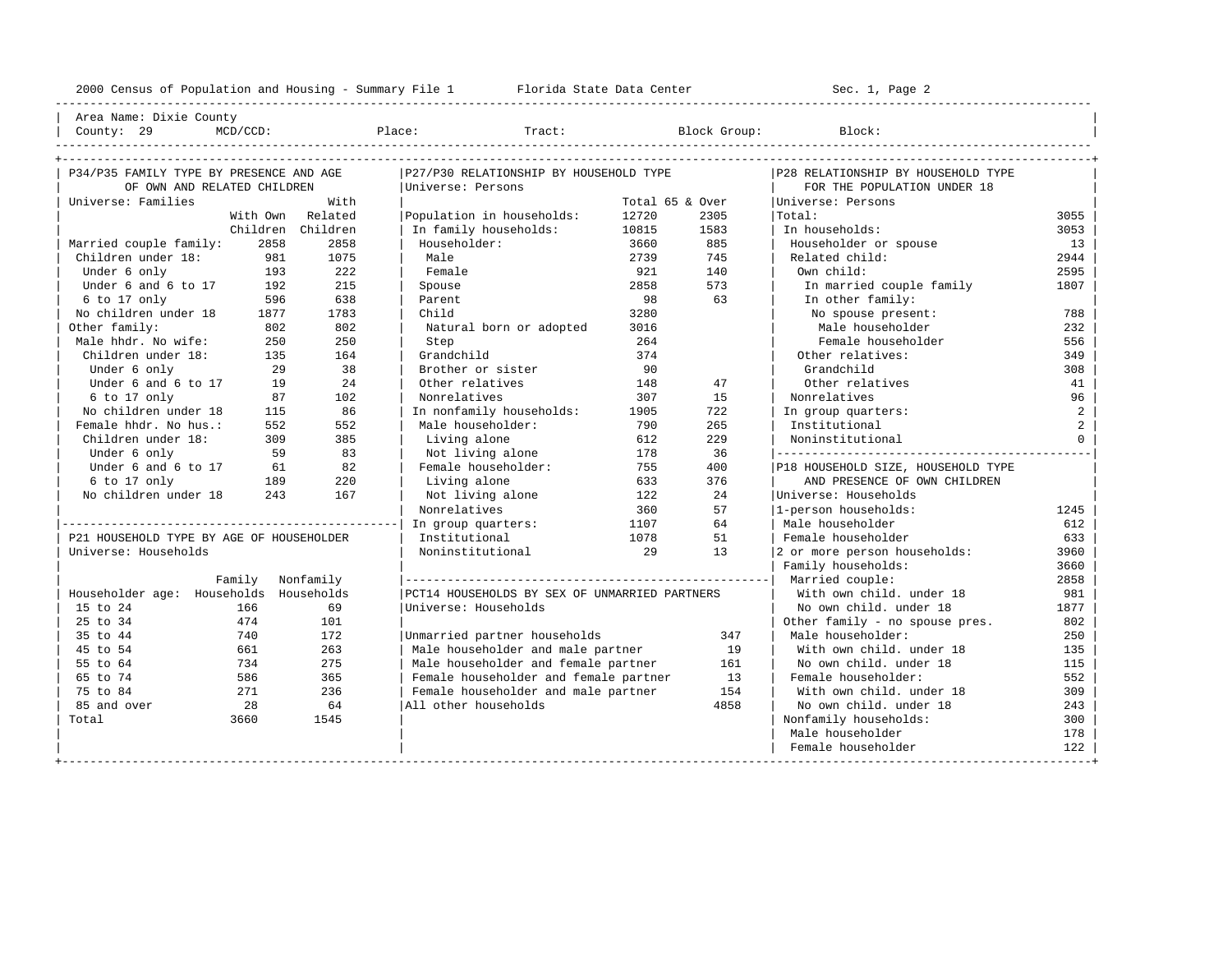| 2000 Census of Population and Housing - Summary File 1 Florida State Data Center       |                                          |                 |                                      |                      |                 |                                          |                                   |                                      |           | Sec. 1, Page 3 |                                                          |              |
|----------------------------------------------------------------------------------------|------------------------------------------|-----------------|--------------------------------------|----------------------|-----------------|------------------------------------------|-----------------------------------|--------------------------------------|-----------|----------------|----------------------------------------------------------|--------------|
| Area Name: Dixie County<br>County: 29<br>$MCD/CCD$ :                                   | Place:                                   |                 |                                      | Tract:               |                 |                                          | Block Group:                      |                                      | Block:    |                |                                                          |              |
| H1/H3/H4/H5 HOUSING UNITS AND POPULATION BY TENURE                                     |                                          |                 |                                      |                      |                 | P26/H13 HOUSEHOLD SIZE BY HOUSEHOLD TYPE |                                   |                                      |           |                |                                                          |              |
| Universe: Housing Units and Population                                                 |                                          |                 |                                      | Universe: Households |                 |                                          |                                   |                                      |           |                |                                                          |              |
|                                                                                        |                                          | Average         |                                      |                      |                 |                                          |                                   |                                      |           |                |                                                          |              |
|                                                                                        | Units Percent Population HH Size         |                 |                                      |                      |                 | Total                                    |                                   | Family                               |           |                | Nonfamily                                                |              |
| 7362<br>Total:                                                                         |                                          |                 |                                      | Household Size       |                 |                                          |                                   |                                      |           |                | Households Percent Households Percent Households Percent |              |
| 5205<br>Occupied:<br>4498                                                              | 100.0<br>12720<br>86.4<br>10884          | 2.44<br>2.42    | 1-Person<br>2-Person                 |                      |                 |                                          | 1245 23.9<br>2110 40.5            | N/A<br>1846                          |           | 50.4           | 1245<br>264                                              | 80.6<br>17.1 |
| Owner:<br>707<br>Renter:                                                               | 1836<br>13.6                             | 2.60            | 3-Person                             |                      |                 |                                          | 812 15.6                          |                                      | 793       | 21.7           | 19                                                       | 1.2          |
| 2157<br>Vacant:                                                                        | 100.0                                    |                 | 4-Person                             |                      |                 |                                          | 615 11.8                          |                                      | 603       | 16.5           | 12                                                       | .8           |
| For Rent<br>141                                                                        | 6.5                                      |                 | 5-Person                             |                      |                 |                                          | 274 5.3                           |                                      | 2.70      | 7.4            | 4                                                        | $\cdot$ 3    |
| 160<br>For Sale only                                                                   | 7.4                                      |                 | 6-Person                             |                      |                 |                                          | 86 1.7                            |                                      | 86        | 2.3            | $\Omega$                                                 | $\cdot$ 0    |
| Rented or sold,                                                                        |                                          |                 |                                      | 7 or more Person     |                 |                                          | 63 1.2                            |                                      | 62        | 1.7            | $\mathbf{1}$                                             | $\cdot$ 1    |
| not occupied<br>81                                                                     | 3.8                                      |                 |                                      |                      |                 |                                          |                                   |                                      |           |                |                                                          |              |
| Seasonal, recreational,                                                                |                                          |                 |                                      |                      |                 |                                          |                                   |                                      |           |                |                                                          |              |
| or occasional use<br>1375                                                              | 63.7                                     |                 |                                      |                      |                 |                                          |                                   |                                      |           |                |                                                          |              |
| For migrant workers<br>$\overline{7}$                                                  | $\cdot$ 3                                |                 |                                      |                      |                 |                                          |                                   |                                      |           |                |                                                          |              |
| Other<br>393                                                                           | 18.2                                     |                 |                                      |                      |                 |                                          |                                   |                                      |           |                |                                                          |              |
|                                                                                        |                                          |                 |                                      |                      |                 |                                          |                                   |                                      |           |                |                                                          |              |
|                                                                                        |                                          |                 |                                      |                      |                 |                                          |                                   |                                      |           |                |                                                          |              |
|                                                                                        |                                          |                 |                                      |                      |                 |                                          |                                   |                                      |           |                |                                                          |              |
| H6/H7 HOUSING UNITS BY HOUSEHOLDER'S RACE/HISPANIC ORIGIN                              |                                          |                 |                                      |                      |                 |                                          |                                   | PCT15 NONRELATIVES BY HOUSEHOLD TYPE |           |                |                                                          |              |
| Universe: Occupied Housing Units                                                       |                                          |                 |                                      |                      |                 |                                          | Universe: Nonrelatives            |                                      |           |                |                                                          |              |
| Race of Householder                                                                    | Total                                    | Hispanic        |                                      | Non-Hispanic         |                 |                                          |                                   |                                      |           | Family         |                                                          | Nonfamily    |
| Total                                                                                  | 5205 100.0                               |                 | 55 100.0                             | 5150 100.0           |                 | Nonrelatives                             |                                   |                                      |           | Households     |                                                          | Households   |
| White Alone                                                                            | 4856 93.3                                |                 | 36 65.5                              | 4820 93.6            |                 |                                          | Roomer or Boarder                 |                                      |           |                | 21                                                       | 37           |
| Black/African American Alone                                                           | 5.0<br>260<br>2.3                        |                 | $1 \t1.8$                            | 259<br>2.1           | 5.0             |                                          | Housemate or roommate             |                                      |           |                | 34                                                       | 65           |
| American Ind./Alaska Native Alone<br>Asian Alone                                       | $\cdot$ 4<br>$\mathsf{q}$<br>$\cdot$ . 2 | $\Omega$        | 2, 3.6<br>$\overline{\phantom{0}}$ . | 9                    | .4<br>$\cdot$ 2 |                                          | Unmarried Partner<br>Foster child |                                      |           | 162<br>17      |                                                          | 185<br>5     |
| Nat Hawaiian/Other PI Alone                                                            | $\overline{2}$<br>$\overline{0}$ .       | $\mathbf{0}$    | $\cdot$ 0                            | $\overline{2}$       | .0              |                                          | Other Nonrelatives                |                                      |           | 73             |                                                          | 68           |
| Some Other Race Alone                                                                  | 13 .2                                    |                 | 13 23.6                              | $\overline{0}$       | .0              |                                          |                                   |                                      |           |                |                                                          |              |
| Two or More Races                                                                      | 42<br>.8                                 |                 | 3, 5.5                               | 39                   | .8 <sub>0</sub> |                                          |                                   |                                      |           |                |                                                          |              |
| H14 HOUSING UNITS BY HOUSEHOLDER'S RACE AND TENURE<br>Universe: Occupied Housing Units |                                          |                 |                                      |                      |                 |                                          |                                   | Universe: Occupied Housing Units     |           |                | H16 HOUSING UNITS BY HOUSEHOLDER'S AGE AND TENURE        |              |
|                                                                                        |                                          |                 |                                      |                      |                 |                                          |                                   |                                      |           |                |                                                          |              |
| Race of Householder                                                                    | Owner Occupied                           |                 | Renter Occupied                      |                      |                 |                                          | Age of Householder                |                                      |           | Owner Occupied | Renter Occupied                                          |              |
| Total                                                                                  | 4498 100.0                               |                 |                                      | 707 100.0            |                 | 15 to 24                                 |                                   |                                      | 138       | 3.1            | 97                                                       | 13.7         |
| White Alone                                                                            | 4268                                     | 94.9            | 588                                  | 83.2                 |                 | $25 \text{ to } 34$                      |                                   |                                      | 418       | 9.3            | 157                                                      | 22.2         |
| Black/African American Alone                                                           | 165                                      | 3.7             | 95                                   | 13.4                 |                 | 35 to 44                                 |                                   |                                      | 754       | 16.8           | 158                                                      | 22.3         |
| American Ind./Alaska Native Alone                                                      | 19                                       | .4              | 4                                    | .6                   |                 | 45 to 54                                 |                                   |                                      | 817       | 18.2           | 107                                                      | 15.1         |
| Asian Alone                                                                            | $\overline{7}$                           | $\cdot$ 2       | 2                                    | $\cdot$ 3            |                 | 55 to 64                                 |                                   |                                      | 930       | 20.7           | 79                                                       | 11.2         |
| Nat Hawaiian/Other PI Alone                                                            | $\overline{1}$                           | .0              | $\overline{1}$                       | $\ldots$             |                 | 65 to 74                                 |                                   |                                      | 895       | 19.9           | 56                                                       | 7.9          |
| Some Other Race Alone<br>Two or More Races Alone                                       | $5^{\circ}$<br>33                        | $\cdot$ 1<br>.7 | 8<br>$\mathbf{Q}$                    | 1.1<br>1.3           |                 | 75 to 84<br>85 and Over                  |                                   |                                      | 461<br>85 | 10.2<br>1.9    | 46<br>$7\overline{ }$                                    | 6.5<br>1.0   |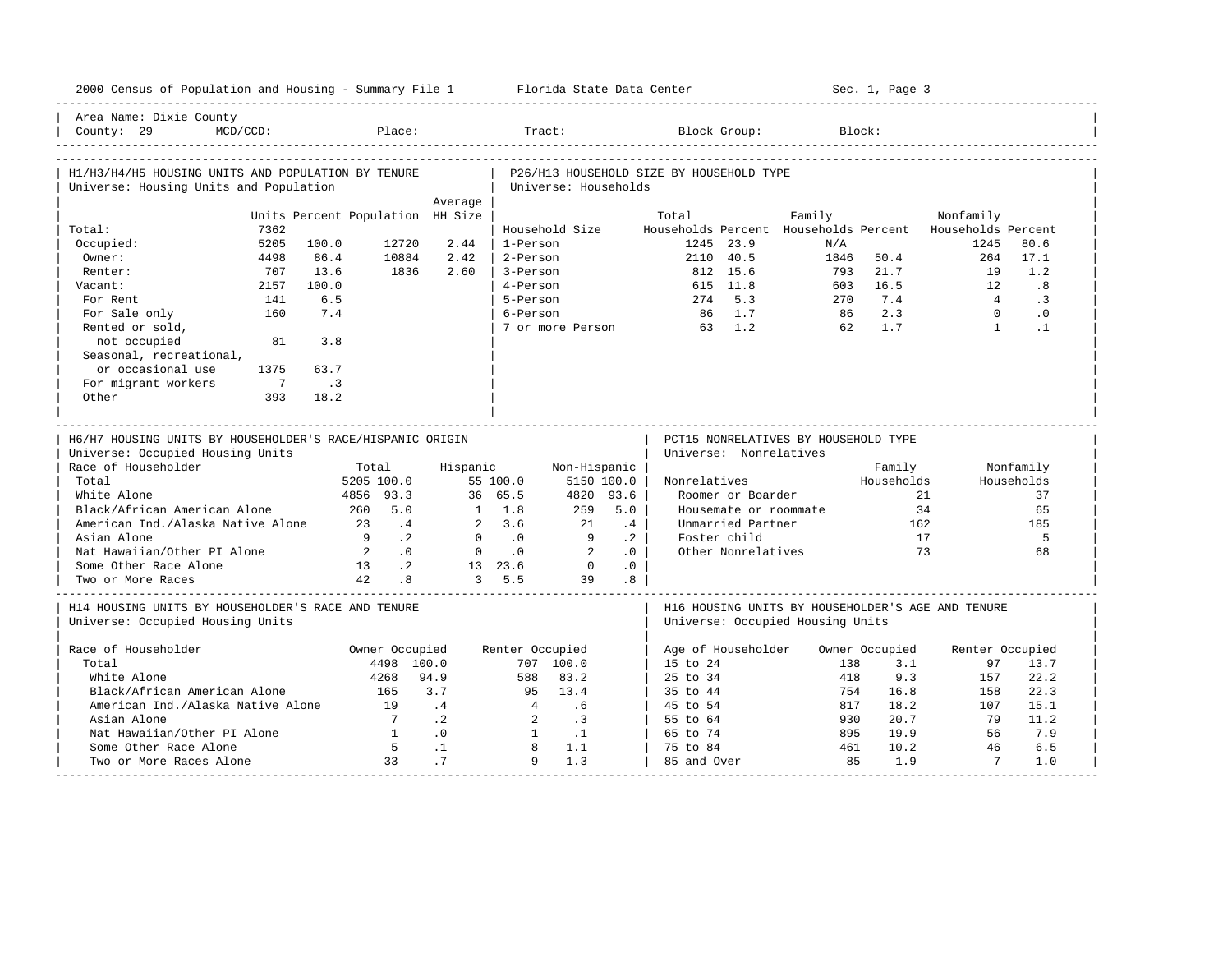| 2000 Census of Population and Housing - Summary File 1 Florida State Data Center |                               |                               | Sec. 1, Page 1 |                                                         |        |        |        |          |                 |           |
|----------------------------------------------------------------------------------|-------------------------------|-------------------------------|----------------|---------------------------------------------------------|--------|--------|--------|----------|-----------------|-----------|
| Area Name: Duval County                                                          |                               |                               |                |                                                         |        |        |        |          |                 |           |
| County: 31<br>$MCD/CCD$ :                                                        | Place:                        |                               | Tract:         | Block Group:                                            |        | Block: |        |          |                 |           |
|                                                                                  |                               |                               |                |                                                         |        |        |        |          |                 |           |
| P1/P15/P16/P17/P31/P32/P33 POPULATION SUMMARY                                    |                               |                               |                | P12/P13 POPULATION BY AGE AND SEX                       |        |        |        |          |                 |           |
| Universe: Persons, Households, Families                                          |                               |                               |                | Universe: Persons                                       |        |        |        |          |                 |           |
| Total Population<br>778879                                                       | Total Families                |                               | 201678         |                                                         | Total  |        | Male   |          | Female          |           |
| 303747<br>Total Households                                                       | Population in Families 616407 |                               |                |                                                         | Number | Pct.   | Number | Pct.     | Number          | Pct.      |
| Population in Households 763204                                                  |                               | Average Family Size 3.06      |                | Under 5                                                 | 56247  | 7.2    | 28624  | 7.6      | 27623           | 6.9       |
| Average Household Size 2.51                                                      |                               |                               |                | $5$ to $9$                                              | 57959  | 7.4    | 29583  | 7.8      | 28376           | 7.1       |
|                                                                                  |                               |                               |                | $10 - 14$                                               | 57826  | 7.4    | 29597  | 7.8      | 28229           | 7.0       |
| P7/P8/P11 POPULATION BY RACE AND HISPANIC ORIGIN                                 |                               |                               |                | 15 to 17                                                | 32959  | 4.2    | 16698  | 4.4      | 16261           | 4.1       |
| Universe: Persons                                                                | Total                         | Hispanic Non-Hispanic         |                | 18 and 19                                               | 21422  | 2.8    | 10735  | 2.8      | 10687           | 2.7       |
| Total                                                                            | 778879                        | 31946                         | 746933         | 20                                                      | 11027  | 1.4    | 5543   | 1.5      | 5484            | 1.4       |
| White Alone                                                                      | 512469                        | 17722                         | 494747         | 21                                                      | 10480  | 1.3    | 5239   | 1.4      | 5241            | 1.3       |
| Black or African American Alone                                                  | 216780                        | 2307                          | 214473         | 22 to 24                                                | 31858  | 4.1    | 15712  | 4.2      | 16146           | 4.0       |
| American Ind. and Alaska Native Alone                                            | 2598                          | 223                           | 2375           | 25 to 29                                                | 59664  | 7.7    | 29534  | 7.8      | 30130           | 7.5       |
| Asian Alone                                                                      | 21137                         | 266                           | 20871          | 30 to 34                                                | 61317  | 7.9    | 30568  | 8.1      | 30749           | 7.7       |
| Native Hawaiian/Other Pacific Islander Alone                                     | 466                           | 35                            | 431            | 35 to 39                                                | 67216  | 8.6    | 33264  | 8.8      | 33952           | 8.5       |
| Some Other Race Alone                                                            | 10170                         | 8763                          | 1407           | 40 to 44                                                | 64190  | 8.2    | 31469  | 8.3      | 32721           | 8.2       |
| Two or More Races                                                                | 15259                         | 2630                          | 12629          | 45 to 49                                                | 55493  | 7.1    | 26672  | 7.1      | 28821           | 7.2       |
|                                                                                  |                               |                               |                | 50 to 54                                                | 48039  | 6.2    | 23155  | 6.1      | 24884           | 6.2       |
| P15A-I/P16A-I/P17A-I HOUSEHOLDS AND HOUSEHOLD POPULATION BY RACE                 |                               |                               |                | 55 to 59                                                | 34768  | 4.5    | 16438  | 4.4      | 18330           | 4.6       |
| Universe: Households and Population in Households                                |                               |                               | Average        | 60 and 61                                               | 11424  | 1.5    | 5378   | 1.4      | 6046            | 1.5       |
| Householder:                                                                     |                               | Households Pop. In HH         | HH Size        | 62 to 64                                                | 15237  | 2.0    | 7123   | 1.9      | 8114            | 2.0       |
| White Alone                                                                      | 211931                        | 507627                        | 2.40           | 65 and 66                                               | 9352   | 1.2    | 4245   | 1.1      | 5107            | 1.3       |
| Black or African American Alone                                                  | 76971                         | 211958                        | 2.75           | 67 to 69                                                | 13318  | 1.7    | 6005   | 1.6      | 7313            | 1.8       |
| American Ind. and Alaska Native Alone                                            | 999                           | 2578                          | 2.58           | 70 to 74                                                | 20915  | 2.7    | 8753   | 2.3      | 12162           | 3.0       |
| Asian Alone                                                                      | 6418                          | 19781                         | 3.08           | 75 to 79                                                | 17753  | 2.3    | 6926   | 1.8      | 10827           | 2.7       |
| Native Hawaiian/Other Pacific Islander Alone                                     | 128                           | 365                           | 2.85           | 80 to 84                                                | 11251  | 1.4    | 4011   | 1.1      | 7240            | 1.8       |
| Some Other Race Alone                                                            | 2976                          | 9199                          | 3.09           | 85 and over                                             | 9164   | 1.2    | 2509   | .7       | 6655            | 1.7       |
| Two or More Races                                                                | 4324                          | 11696                         | 2.70           | 65 and over                                             | 81753  | 10.5   | 32449  | 8.6      | 49304           | 12.3      |
| Hispanic                                                                         | 10056                         | 29301                         | 2.91           |                                                         |        |        |        |          |                 |           |
| White Alone, Not Hispanic                                                        | 206065                        | 491101                        | 2.38           | Median Age                                              | 34.10  |        | 32.80  |          | 35.20           |           |
| P31A-I/P32A-I/P33A-I FAMILIES AND POPULATION IN FAMILIES                         |                               |                               |                | P19 HOUSEHOLDS BY TYPE AND PRESENCE OF PERSONS UNDER 18 |        |        |        |          |                 |           |
| Universe: Families and Population in Families                                    |                               | Pop. In                       | Average        | Universe: Households                                    |        |        |        |          | Households With |           |
| Householder:                                                                     |                               | Families Families Family Size |                |                                                         |        |        |        | People   |                 | No People |
| White Alone                                                                      | 137348                        | 402695                        | 2.93           |                                                         |        |        |        | Under 18 |                 | Under 18  |
| Black or African American Alone                                                  | 53535                         | 177045                        | 3.31           | Family Households:                                      |        |        |        | 111430   |                 | 90248     |
| American Ind. and Alaska Native Alone                                            | 642                           | 1987                          | 3.10           | Married Couple Family                                   |        |        |        | 69071    |                 | 72106     |
| Asian Alone                                                                      | 5041                          | 17502                         | 3.47           | Other Family:                                           |        |        |        | 42359    |                 | 18142     |
| Native Hawaiian/Other Pacific Islander Alone                                     | 88                            | 293                           | 3.33           | Male Householder, no wife present                       |        |        |        | 7892     |                 | 5106      |
| Some Other Race Alone                                                            | 2172                          | 7574                          | 3.49           | Female Householder, no husband present                  |        |        |        | 34467    |                 | 13036     |
| Two or More Races                                                                | 2852                          | 9311                          | 3.26           | Nonfamily Households:                                   |        |        |        | 1522     |                 | 100547    |
| Hispanic                                                                         | 7257                          | 24347                         | 3.35           | Male Householder                                        |        |        |        | 1121     |                 | 48055     |
| White Alone, Not Hispanic                                                        | 133131                        | 388878                        | 2.92           | Female Householder                                      |        |        |        | 401      |                 | 52492     |
|                                                                                  |                               |                               |                |                                                         |        |        |        |          |                 |           |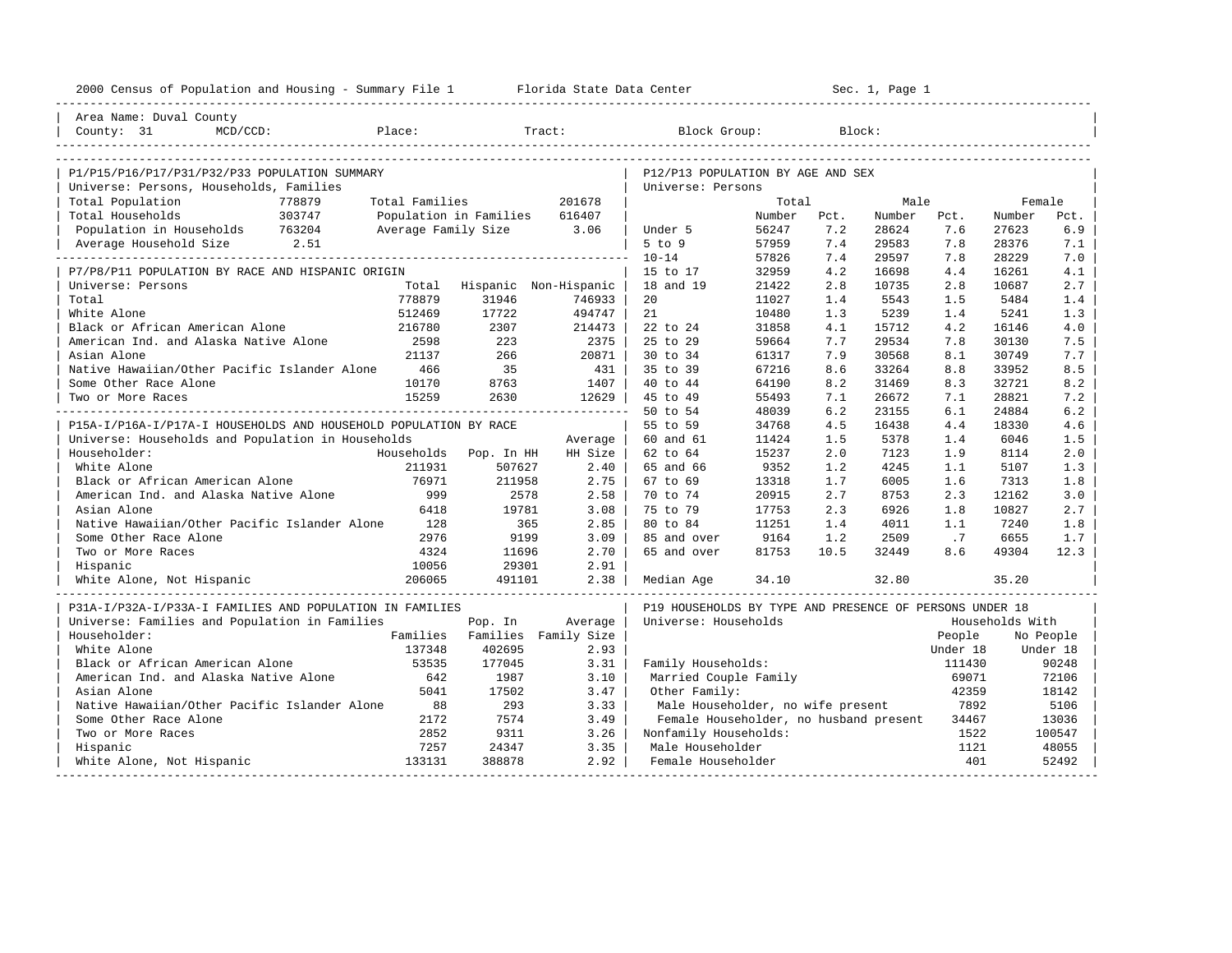----------------------------------------------------------------------------------------------------------------------------------------------------

| Area Name: Duval County | | County: 31 MCD/CCD: Place: Tract: Block Group: Block: |

| P34/P35 FAMILY TYPE BY PRESENCE AND AGE  |          |                   | P27/P30 RELATIONSHIP BY HOUSEHOLD TYPE        |        |                 | P28 RELATIONSHIP BY HOUSEHOLD TYPE   |        |
|------------------------------------------|----------|-------------------|-----------------------------------------------|--------|-----------------|--------------------------------------|--------|
| OF OWN AND RELATED CHILDREN              |          |                   | Universe: Persons                             |        |                 | FOR THE POPULATION UNDER 18          |        |
| Universe: Families                       |          | With              |                                               |        | Total 65 & Over | Universe: Persons                    |        |
|                                          | With Own | Related           | Population in households:                     | 763204 | 77702           | Total:                               | 204991 |
|                                          |          | Children Children | In family households:                         | 633929 | 51749           | In households:                       | 204612 |
| Married couple family: 141177            |          | 141177            | Householder:                                  | 201678 | 28097           | Householder or spouse                | 223    |
| Children under 18:                       | 64989    | 68844             | Male                                          | 133077 | 20600           | Related child:                       | 200039 |
| Under 6 only                             | 16253    | 17534             | Female                                        | 68601  | 7497            | Own child:                           | 180443 |
| Under 6 and 6 to 17                      | 13343    | 14684             | Spouse                                        | 141177 | 16624           | In married couple family             | 118323 |
| 6 to 17 only                             | 35393    | 36626             | Parent                                        | 6383   | 3826            | In other family:                     |        |
| No children under 18                     | 76188    | 72333             | Child                                         | 229690 |                 | No spouse present:                   | 62120  |
| Other family:                            | 60501    | 60501             | Natural born or adopted                       | 215445 |                 | Male householder                     | 10502  |
| Male hhdr. No wife:                      | 12998    | 12998             | Step                                          | 14245  |                 | Female householder                   | 51618  |
| Children under 18:                       | 6808     | 7791              | Grandchild                                    | 18134  |                 | Other relatives:                     | 19596  |
| Under 6 only                             | 1879     | 2141              | Brother or sister                             | 7481   |                 | Grandchild                           | 15099  |
| Under 6 and 6 to 17                      | 859      | 1119              | Other relatives                               | 11864  | 2805            | Other relatives                      | 4497   |
| 6 to 17 only                             | 4070     | 4531              | Nonrelatives                                  | 17522  | 397             | Nonrelatives                         | 4350   |
| No children under 18                     | 6190     | 5207              | In nonfamily households:                      | 129275 | 25953           | In group quarters:                   | 379    |
| Female hhdr. No hus.:                    | 47503    | 47503             | Male householder:                             | 49176  | 6424            | Institutional                        | 144    |
| Children under 18:                       | 29316    | 34328             | Living alone                                  | 36383  | 5845            | Noninstitutional                     | 235    |
| Under 6 only                             | 6426     | 7691              | Not living alone                              | 12793  | 579             | ------------------------------------ |        |
| Under 6 and 6 to 17                      | 5074     | 6777              | Female householder:                           | 52893  | 18570           | P18 HOUSEHOLD SIZE, HOUSEHOLD TYPE   |        |
| 6 to 17 only                             | 17816    | 19860             | Living alone                                  | 44144  | 17941           | AND PRESENCE OF OWN CHILDREN         |        |
| No children under 18                     | 18187    | 13175             | Not living alone                              | 8749   | 629             | Universe: Households                 |        |
|                                          |          |                   | Nonrelatives                                  | 27206  | 959             | 1-person households:                 | 80527  |
|                                          |          |                   | In group quarters:                            | 15675  | 4051            | Male householder                     | 36383  |
| P21 HOUSEHOLD TYPE BY AGE OF HOUSEHOLDER |          |                   | Institutional                                 | 6874   | 3399            | Female householder                   | 44144  |
| Universe: Households                     |          |                   | Noninstitutional                              | 8801   | 652             | 2 or more person households:         | 223220 |
|                                          |          |                   |                                               |        |                 | Family households:                   | 201678 |
|                                          | Family   | Nonfamily         |                                               |        |                 | Married couple:                      | 141177 |
| Householder age: Households Households   |          |                   | PCT14 HOUSEHOLDS BY SEX OF UNMARRIED PARTNERS |        |                 | With own child, under 18             | 64989  |
| 15 to 24                                 | 10007    | 9133              | Universe: Households                          |        |                 | No own child, under 18               | 76188  |
| 25 to 34                                 | 41643    | 18981             |                                               |        |                 | Other family - no spouse pres.       | 60501  |
| 35 to 44                                 | 54181    | 18651             | Unmarried partner households                  |        | 18390           | Male householder:                    | 12998  |
| 45 to 54                                 | 42602    | 17887             | Male householder and male partner             |        | 930             | With own child, under 18             | 6808   |
| 55 to 64                                 | 25148    | 12423             | Male householder and female partner           |        | 8510            | No own child, under 18               | 6190   |
| 65 to 74                                 | 16982    | 11445             | Female householder and female partner         |        | 879             | Female householder:                  | 47503  |
| 75 to 84                                 | 9393     | 10138             | Female householder and male partner           |        | 8071            | With own child, under 18             | 29316  |
| 85 and over                              | 1722     | 3411              | All other households                          |        | 285357          | No own child, under 18               | 18187  |
| Total                                    | 201678   | 102069            |                                               |        |                 | Nonfamily households:                | 21542  |
|                                          |          |                   |                                               |        |                 | Male householder                     | 12793  |
|                                          |          |                   |                                               |        |                 | Female householder                   | 8749   |
|                                          |          |                   |                                               |        |                 |                                      |        |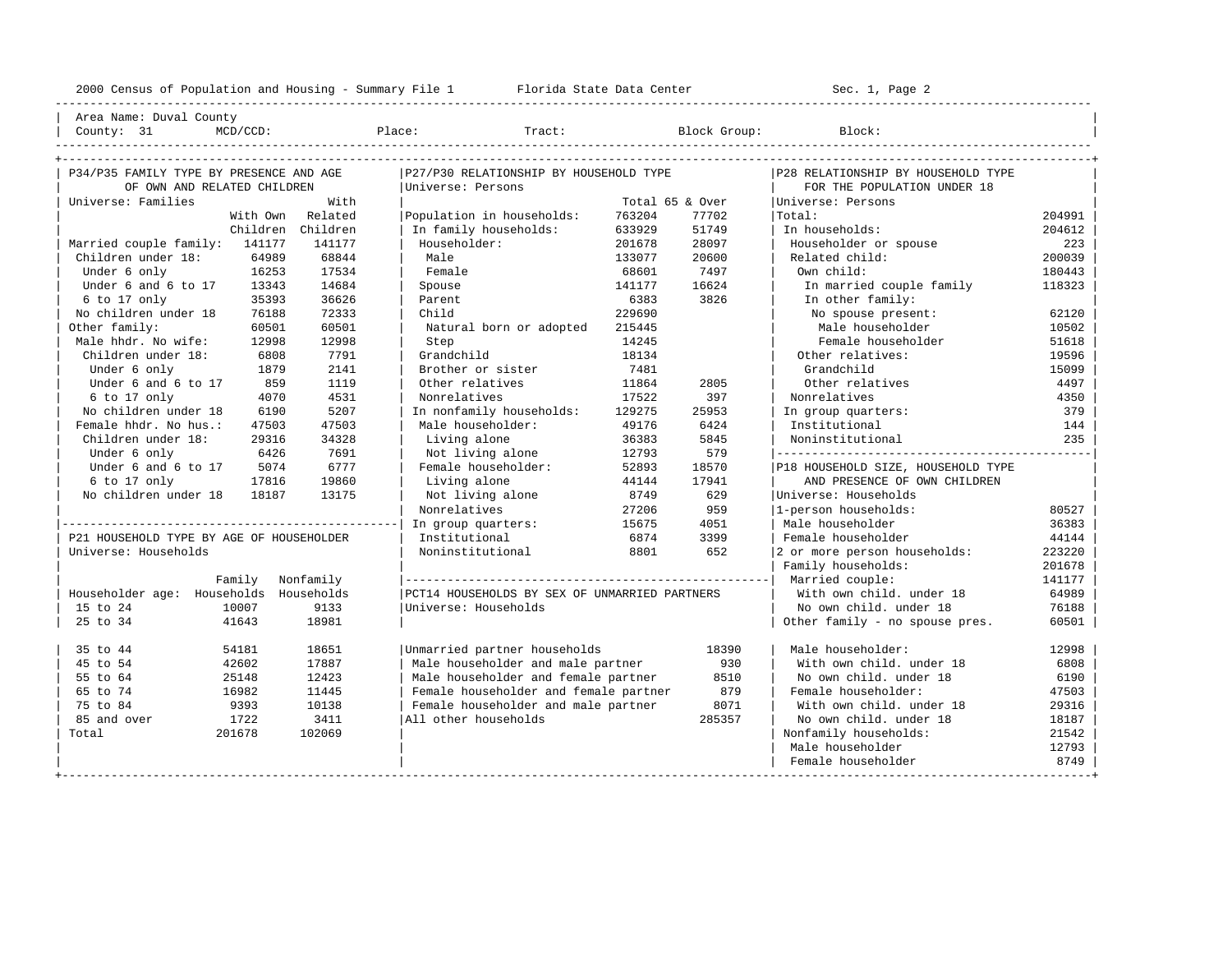|                                                                                              | 2000 Census of Population and Housing - Summary File 1 Florida State Data Center |                                  |                        |                  |                       |                      |                |                                          |                    |                                       | Sec. 1, Page 3        |                                                   |                 |
|----------------------------------------------------------------------------------------------|----------------------------------------------------------------------------------|----------------------------------|------------------------|------------------|-----------------------|----------------------|----------------|------------------------------------------|--------------------|---------------------------------------|-----------------------|---------------------------------------------------|-----------------|
| Area Name: Duval County<br>County: 31                                                        | $MCD/CCD$ :                                                                      |                                  | Place:                 |                  |                       | Tract:               |                |                                          | Block Group:       |                                       | Block:                |                                                   |                 |
| H1/H3/H4/H5 HOUSING UNITS AND POPULATION BY TENURE<br>Universe: Housing Units and Population |                                                                                  |                                  |                        |                  |                       | Universe: Households |                | P26/H13 HOUSEHOLD SIZE BY HOUSEHOLD TYPE |                    |                                       |                       |                                                   |                 |
|                                                                                              |                                                                                  |                                  |                        | Average          |                       |                      |                |                                          |                    |                                       |                       |                                                   |                 |
|                                                                                              |                                                                                  | Units Percent Population HH Size |                        |                  |                       |                      |                | Total                                    |                    | Family                                |                       | Nonfamily                                         |                 |
| Total:                                                                                       | 329778<br>303747                                                                 |                                  | 763204                 | 2.51             |                       | Household Size       |                | 80527 26.5                               |                    | Households Percent Households Percent |                       | Households Percent<br>80527                       |                 |
| Occupied:<br>Owner:                                                                          |                                                                                  | 100.0                            |                        | 2.62             | 1-Person<br>2-Person  |                      |                | 98963 32.6                               |                    | N/A<br>81279                          |                       |                                                   | 78.9<br>17.3    |
| Renter:                                                                                      | 191734<br>112013                                                                 | 63.1<br>36.9                     | 503202<br>260002       | 2.32             | 3-Person              |                      |                | 54625 18.0                               |                    | 51885                                 | 40.3<br>25.7          | 17684<br>2740                                     | 2.7             |
| Vacant:                                                                                      | 26031                                                                            | 100.0                            |                        |                  | 4-Person              |                      |                | 42197 13.9                               |                    | 41433                                 | 20.5                  | 764                                               | .7              |
| For Rent                                                                                     | 11056                                                                            | 42.5                             |                        |                  | 5-Person              |                      |                | 18123                                    | 6.0                | 17898                                 | 8.9                   | 225                                               | $\cdot$ 2       |
|                                                                                              | 3469                                                                             | 13.3                             |                        |                  | 6-Person              |                      |                |                                          | 2.0                | 6094                                  | 3.0                   | 84                                                |                 |
| For Sale only<br>Rented or sold,                                                             |                                                                                  |                                  |                        |                  |                       | 7 or more Person     |                | 6178<br>3134                             | 1.0                | 3089                                  | 1.5                   | 45                                                | $\cdot$ 1<br>.0 |
| not occupied                                                                                 | 1862                                                                             | 7.2                              |                        |                  |                       |                      |                |                                          |                    |                                       |                       |                                                   |                 |
| Seasonal, recreational,                                                                      |                                                                                  |                                  |                        |                  |                       |                      |                |                                          |                    |                                       |                       |                                                   |                 |
| or occasional use                                                                            | 1458                                                                             | 5.6                              |                        |                  |                       |                      |                |                                          |                    |                                       |                       |                                                   |                 |
| For migrant workers                                                                          | 25                                                                               | $\ldots$ 1                       |                        |                  |                       |                      |                |                                          |                    |                                       |                       |                                                   |                 |
| Other                                                                                        | 8161                                                                             | 31.4                             |                        |                  |                       |                      |                |                                          |                    |                                       |                       |                                                   |                 |
|                                                                                              |                                                                                  |                                  |                        |                  |                       |                      |                |                                          |                    |                                       |                       |                                                   |                 |
| H6/H7 HOUSING UNITS BY HOUSEHOLDER'S RACE/HISPANIC ORIGIN                                    |                                                                                  |                                  |                        |                  |                       |                      |                |                                          |                    |                                       |                       |                                                   |                 |
| Universe: Occupied Housing Units                                                             |                                                                                  |                                  |                        |                  |                       |                      |                | Universe: Nonrelatives                   |                    | PCT15 NONRELATIVES BY HOUSEHOLD TYPE  |                       |                                                   |                 |
| Race of Householder                                                                          |                                                                                  |                                  | Total                  | Hispanic         |                       | Non-Hispanic         |                |                                          |                    |                                       | Family                |                                                   | Nonfamily       |
| Total                                                                                        |                                                                                  | 303747 100.0                     |                        | 10056 100.0      |                       | 293691 100.0         |                | Nonrelatives                             |                    |                                       | Households            |                                                   | Households      |
| White Alone                                                                                  |                                                                                  | 211931 69.8                      |                        | 5866 58.3        |                       | 206065 70.2          |                |                                          | Roomer or Boarder  |                                       | 2204                  |                                                   | 3776            |
| Black/African American Alone                                                                 |                                                                                  |                                  | 76971 25.3             | 675              | 6.7                   | 76296 26.0           |                |                                          |                    | Housemate or roommate                 | 2909                  |                                                   | 9192            |
| American Ind./Alaska Native Alone                                                            |                                                                                  | 999                              | $\cdot$ 3              | 67               | .7                    | 932                  | $\cdot$ 3      |                                          | Unmarried Partner  |                                       | 7850                  |                                                   | 10540           |
| Asian Alone                                                                                  |                                                                                  | 6418                             | 2.1                    | 76               | .8                    | 6342                 | 2.2            |                                          | Foster child       |                                       | 806                   |                                                   | 310             |
| Nat Hawaiian/Other PI Alone                                                                  |                                                                                  | 128                              | $\cdot$ 0              | 10               | $\cdot$ 1             | 118                  | $\overline{0}$ |                                          | Other Nonrelatives |                                       | 3753                  |                                                   | 3388            |
| Some Other Race Alone                                                                        |                                                                                  |                                  | 2976 1.0               | 2677 26.6        |                       | 299                  | $\ldots$ 1     |                                          |                    |                                       |                       |                                                   |                 |
| Two or More Races                                                                            |                                                                                  |                                  | 4324 1.4               |                  | 685 6.8               | 3639 1.2             |                |                                          |                    |                                       |                       |                                                   |                 |
| H14 HOUSING UNITS BY HOUSEHOLDER'S RACE AND TENURE<br>Universe: Occupied Housing Units       |                                                                                  |                                  |                        |                  |                       |                      |                |                                          |                    | Universe: Occupied Housing Units      |                       | H16 HOUSING UNITS BY HOUSEHOLDER'S AGE AND TENURE |                 |
| Race of Householder                                                                          |                                                                                  |                                  |                        |                  |                       |                      |                |                                          |                    |                                       |                       |                                                   |                 |
| Total                                                                                        |                                                                                  |                                  | Owner Occupied         |                  | Renter Occupied       |                      |                | Age of Householder                       |                    | 3001                                  | Owner Occupied<br>1.6 | Renter Occupied                                   |                 |
| White Alone                                                                                  |                                                                                  |                                  | 191734 100.0<br>146657 | 76.5             | 112013 100.0<br>65274 | 58.3                 |                | 15 to 24<br>25 to 34                     |                    | 25871                                 | 13.5                  | 16139<br>34753                                    | 14.4<br>31.0    |
| Black/African American Alone                                                                 |                                                                                  |                                  | 37186                  | 19.4             | 39785                 | 35.5                 |                |                                          |                    |                                       | 24.4                  |                                                   | 23.3            |
|                                                                                              |                                                                                  |                                  | 539                    |                  |                       |                      |                | 35 to 44                                 |                    | 46697                                 | 23.3                  | 26135                                             | 14.1            |
| American Ind./Alaska Native Alone<br>Asian Alone                                             |                                                                                  |                                  | 4005                   | $\cdot$ 3<br>2.1 | 460<br>2413           | $\cdot$ 4<br>2.2     |                | 45 to 54                                 |                    | 44712                                 | 15.5                  | 15777<br>7777                                     | 6.9             |
| Nat Hawaiian/Other PI Alone                                                                  |                                                                                  |                                  | 66                     |                  | 62                    | $\cdot$ 1            |                | 55 to 64<br>65 to 74                     |                    | 29794<br>23265                        | 12.1                  | 5162                                              | 4.6             |
| Some Other Race Alone                                                                        |                                                                                  |                                  | 1178                   | $\cdot$ 0<br>.6  | 1798                  | 1.6                  |                | 75 to 84                                 |                    | 15031                                 | 7.8                   | 4500                                              | 4.0             |
| Two or More Races Alone                                                                      |                                                                                  |                                  | 2103                   | 1.1              | 2221                  | 2.0                  |                | 85 and Over                              |                    | 3363                                  | 1.8                   | 1770                                              | 1.6             |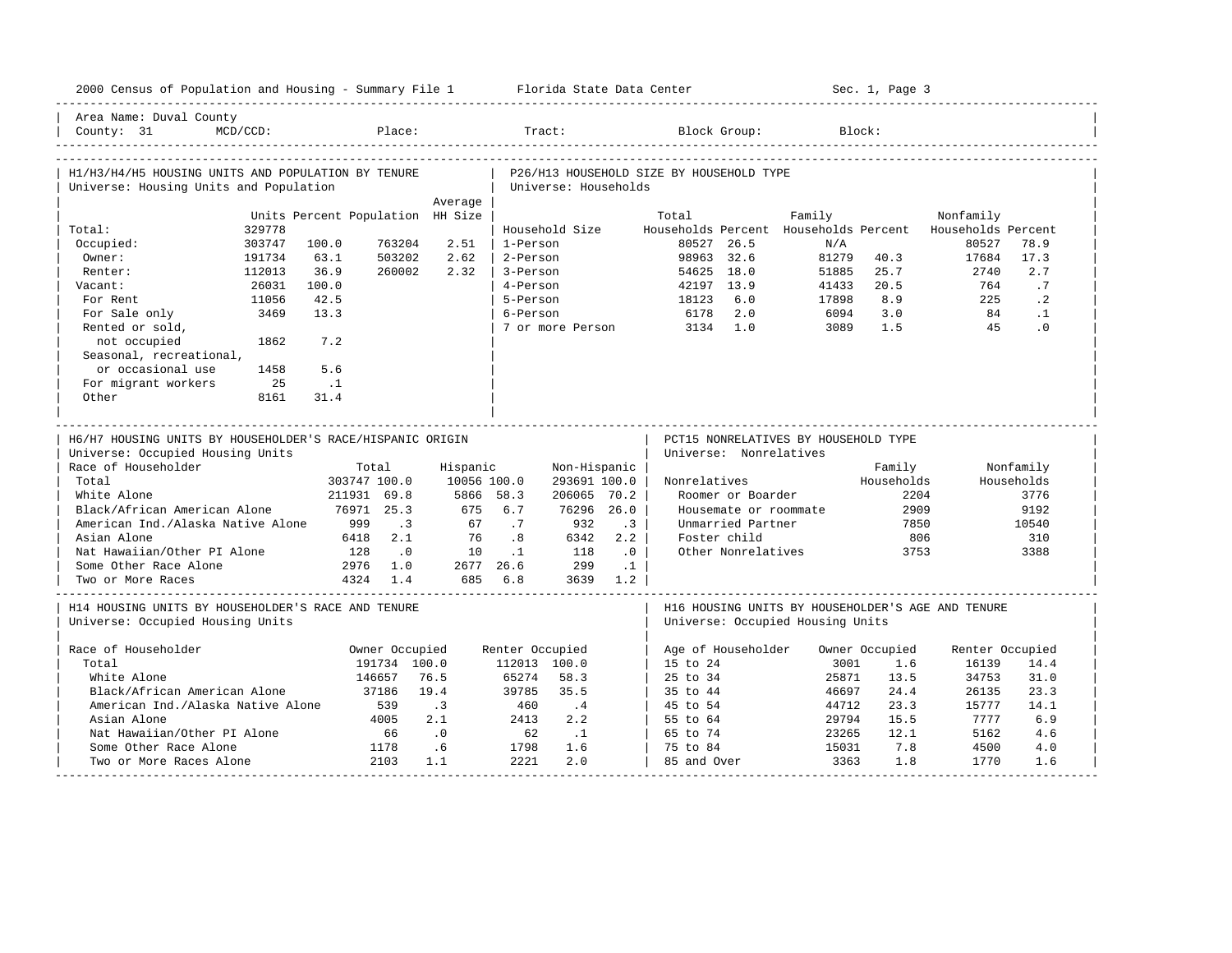| 2000 Census of Population and Housing - Summary File 1 Florida State Data Center |                |                          |                      | ----------------------                                  | Sec. 1, Page 1 |      |        |          |                 |           |
|----------------------------------------------------------------------------------|----------------|--------------------------|----------------------|---------------------------------------------------------|----------------|------|--------|----------|-----------------|-----------|
| Area Name: Escambia County                                                       |                |                          |                      |                                                         |                |      |        |          |                 |           |
| County: $33$<br>$MCD/CCD$ :                                                      | Place:         |                          | Tract:               | Block Group:                                            |                |      | Block: |          |                 |           |
|                                                                                  |                |                          |                      |                                                         |                |      |        |          |                 |           |
| P1/P15/P16/P17/P31/P32/P33 POPULATION SUMMARY                                    |                |                          |                      | P12/P13 POPULATION BY AGE AND SEX                       |                |      |        |          |                 |           |
| Universe: Persons, Households, Families                                          |                |                          |                      | Universe: Persons                                       |                |      |        |          |                 |           |
| Total Population<br>294410                                                       | Total Families |                          | 74163                |                                                         | Total          |      | Male   |          | Female          |           |
| 111049<br>Total Households                                                       |                | Population in Families   | 220985               |                                                         | Number         | Pct. | Number | Pct.     | Number          | Pct.      |
| Population in Households 272444                                                  |                | Average Family Size 2.98 |                      | Under 5                                                 | 17913          | 6.1  | 9147   | 6.3      | 8766            | 5.9       |
| Average Household Size 2.45                                                      |                |                          |                      | $5$ to $9$                                              | 19513          | 6.6  | 9980   | 6.8      | 9533            | 6.4       |
|                                                                                  |                |                          |                      | $10 - 14$                                               | 20020          | 6.8  | 10128  | 6.9      | 9892            | 6.7       |
| P7/P8/P11 POPULATION BY RACE AND HISPANIC ORIGIN                                 |                |                          |                      | 15 to 17                                                | 11825          | 4.0  | 6038   | 4.1      | 5787            | 3.9       |
| Universe: Persons                                                                | Total          | Hispanic Non-Hispanic    |                      | 18 and 19                                               | 12372          | 4.2  | 7093   | 4.9      | 5279            | 3.6       |
| Total                                                                            | 294410         | 7935                     | 286475               | 20                                                      | 5449           | 1.9  | 2942   | 2.0      | 2507            | 1.7       |
| White Alone                                                                      | 213008         | 4330                     | 208678               | 21                                                      | 4618           | 1.6  | 2372   | 1.6      | 2246            | 1.5       |
| Black or African American Alone                                                  | 63010          | 462                      | 62548                | 22 to 24                                                | 13389          | 4.5  | 7394   | 5.1      | 5995            | 4.0       |
| American Ind. and Alaska Native Alone                                            | 2660           | 135                      | 2525                 | 25 to 29                                                | 20433          | 6.9  | 11077  | 7.6      | 9356            | 6.3       |
| Asian Alone                                                                      | 6519           | 79                       | 6440                 | 30 to 34                                                | 19812          | 6.7  | 10404  | 7.1      | 9408            | 6.3       |
| Native Hawaiian/Other Pacific Islander Alone                                     | 339            | 18                       | 321                  | 35 to 39                                                | 22575          | 7.7  | 11447  | 7.8      | 11128           | 7.5       |
| Some Other Race Alone                                                            | 2506           | 2086                     | 420                  | 40 to 44                                                | 22413          | 7.6  | 11171  | 7.6      | 11242           | 7.6       |
| Two or More Races                                                                | 6368           | 825                      | 5543                 | 45 to 49                                                | 19789          | 6.7  | 9588   | 6.6      | 10201           | 6.9       |
|                                                                                  |                |                          |                      | 50 to 54                                                | 18106          | 6.1  | 8666   | 5.9      | 9440            | 6.4       |
| P15A-I/P16A-I/P17A-I HOUSEHOLDS AND HOUSEHOLD POPULATION BY RACE                 |                |                          |                      | 55 to 59                                                | 14552          | 4.9  | 6810   | 4.7      | 7742            | 5.2       |
| Universe: Households and Population in Households                                |                |                          | Average              | 60 and 61                                               | 5263           | 1.8  | 2449   | 1.7      | 2814            | 1.9       |
| Householder:                                                                     | Households     | Pop. In HH               | HH Size              | 62 to 64                                                | 7199           | 2.4  | 3415   | 2.3      | 3784            | 2.6       |
| White Alone                                                                      | 84763          | 199091                   | 2.35                 | 65 and 66                                               | 4508           | 1.5  | 2037   | 1.4      | 2471            | 1.7       |
| Black or African American Alone                                                  | 21219          | 59288                    | 2.79                 | 67 to 69                                                | 6678           | 2.3  | 3048   | 2.1      | 3630            | 2.4       |
| American Ind. and Alaska Native Alone                                            | 945            | 2454                     | 2.60                 | 70 to 74                                                | 10171          | 3.5  | 4372   | 3.0      | 5799            | 3.9       |
| Asian Alone                                                                      | 1727           | 5332                     | 3.09                 | 75 to 79                                                | 8306           | 2.8  | 3441   | 2.4      | 4865            | 3.3       |
| Native Hawaiian/Other Pacific Islander Alone                                     | 87             | 249                      | 2.86                 | 80 to 84                                                | 5343           | 1.8  | 1992   | 1.4      | 3351            | 2.3       |
| Some Other Race Alone                                                            | 570            | 1668                     | 2.93                 | 85 and over                                             | 4163           | 1.4  | 1172   | .8       | 2991            | 2.0       |
| Two or More Races                                                                | 1738           | 4362                     | 2.51                 | 65 and over                                             | 39169          | 13.3 | 16062  | 11.0     | 23107           | 15.6      |
| Hispanic                                                                         | 2099           | 5679                     | 2.71                 |                                                         |                |      |        |          |                 |           |
| White Alone, Not Hispanic                                                        | 83512          | 195845                   | 2.35                 | Median Age                                              | 35.40          |      | 33.30  |          | 37.50           |           |
| P31A-I/P32A-I/P33A-I FAMILIES AND POPULATION IN FAMILIES                         |                |                          |                      | P19 HOUSEHOLDS BY TYPE AND PRESENCE OF PERSONS UNDER 18 |                |      |        |          |                 |           |
| Universe: Families and Population in Families                                    |                | Pop. In                  | Average              | Universe: Households                                    |                |      |        |          | Households With |           |
| Householder:                                                                     | Families       |                          | Families Family Size |                                                         |                |      |        | People   |                 | No People |
| White Alone                                                                      | 55512          | 158815                   | 2.86                 |                                                         |                |      |        | Under 18 |                 | Under 18  |
| Black or African American Alone                                                  | 15116          | 50522                    | 3.34                 | Family Households:                                      |                |      |        | 37011    |                 | 37152     |
| American Ind. and Alaska Native Alone                                            | 635            | 2002                     | 3.15                 | Married Couple Family                                   |                |      |        | 22658    |                 | 30438     |
| Asian Alone                                                                      | 1330           | 4691                     | 3.53                 | Other Family:                                           |                |      |        | 14353    |                 | 6714      |
| Native Hawaiian/Other Pacific Islander Alone                                     | 59             | 204                      | 3.46                 | Male Householder, no wife present                       |                |      |        | 2549     |                 | 1703      |
| Some Other Race Alone                                                            | 395            | 1336                     | 3.38                 | Female Householder, no husband present                  |                |      |        | 11804    |                 | 5011      |
| Two or More Races                                                                | 1116           | 3415                     | 3.06                 | Nonfamily Households:                                   |                |      |        | 506      |                 | 36380     |
| Hispanic                                                                         | 1413           | 4558                     | 3.23                 | Male Householder                                        |                |      |        | 369      |                 | 16656     |
| White Alone, Not Hispanic                                                        | 54691          | 156226                   | 2.86                 | Female Householder                                      |                |      |        | 137      |                 | 19724     |
|                                                                                  |                |                          |                      |                                                         |                |      |        |          |                 |           |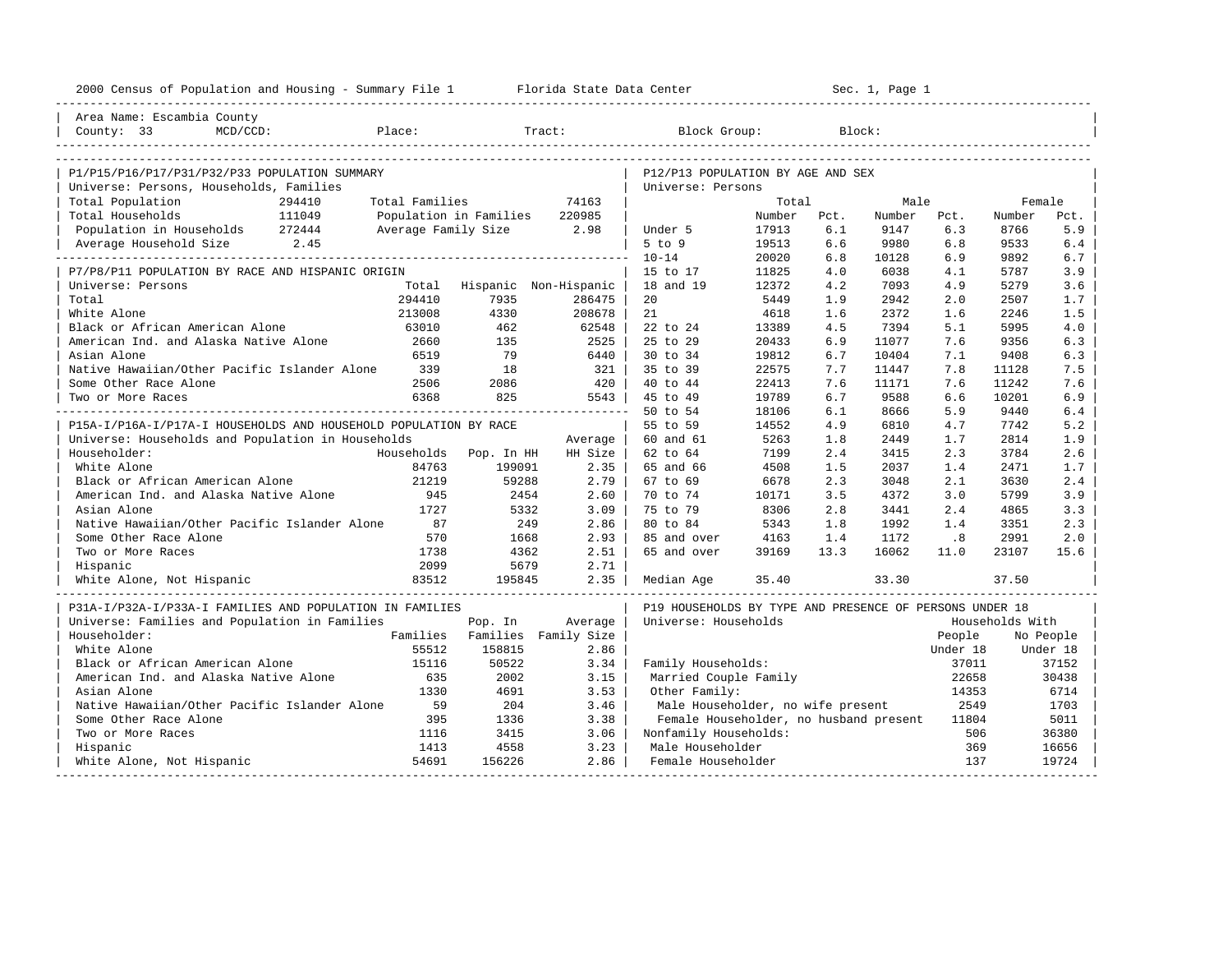----------------------------------------------------------------------------------------------------------------------------------------------------

| Area Name: Escambia County | | County: 33 MCD/CCD: Place: Tract: Block Group: Block: |

| Tract:<br>$\sim$<br>$-$ |
|-------------------------|
|                         |

| P34/P35 FAMILY TYPE BY PRESENCE AND AGE  |           | P27/P30 RELATIONSHIP BY HOUSEHOLD TYPE        |                 |        | P28 RELATIONSHIP BY HOUSEHOLD TYPE |       |
|------------------------------------------|-----------|-----------------------------------------------|-----------------|--------|------------------------------------|-------|
| OF OWN AND RELATED CHILDREN              |           | Universe: Persons                             |                 |        | FOR THE POPULATION UNDER 18        |       |
| Universe: Families                       | With      |                                               | Total 65 & Over |        | Universe: Persons                  |       |
| With Own                                 | Related   | Population in households:                     | 272444          | 36762  | Total:                             | 69271 |
| Children                                 | Children  | In family households:                         | 226549          | 25157  | In households:                     | 69116 |
| 53096<br>Married couple family:          | 53096     | Householder:                                  | 74163           | 14037  | Householder or spouse              | 90    |
| Children under 18:<br>21035              | 22549     | Male                                          | 50633           | 10798  | Related child:                     | 67539 |
| Under 6 only<br>4852                     | 5339      | Female                                        | 23530           | 3239   | Own child:                         | 60442 |
| Under 6 and 6 to 17<br>4155              | 4586      | Spouse                                        | 53096           | 8740   | In married couple family           | 38883 |
| 12028<br>6 to 17 only                    | 12624     | Parent                                        | 1858            | 1167   | In other family:                   |       |
| No children under 18<br>32061            | 30547     | Child                                         | 78909           |        | No spouse present:                 | 21559 |
| Other family:<br>21067                   | 21067     | Natural born or adopted                       | 73883           |        | Male householder                   | 3357  |
| Male hhdr. No wife:<br>4252              | 4252      | Step                                          | 5026            |        | Female householder                 | 18202 |
| Children under 18:<br>2168               | 2525      | Grandchild                                    | 6962            |        | Other relatives:                   | 7097  |
| Under 6 only<br>584                      | 676       | Brother or sister                             | 2154            |        | Grandchild                         | 5717  |
| Under 6 and 6 to 17<br>243               | 310       | Other relatives                               | 3843            | 1049   | Other relatives                    | 1380  |
| 6 to 17 only<br>1341                     | 1539      | Nonrelatives                                  | 5564            | 164    | Nonrelatives                       | 1487  |
| No children under 18<br>2084             | 1727      | In nonfamily households:                      | 45895           | 11605  | In group quarters:                 | 155   |
| Female hhdr. No hus.:<br>16815           | 16815     | Male householder:                             | 17025           | 2969   | Institutional                      | 53    |
| Children under 18:<br>9971               | 11768     | Living alone                                  | 12866           | 2719   | Noninstitutional                   | 102   |
| Under 6 only<br>2130                     | 2584      | Not living alone                              | 4159            | 250    |                                    |       |
| Under 6 and 6 to 17<br>1758              | 2339      | Female householder:                           | 19861           | 8247   | P18 HOUSEHOLD SIZE, HOUSEHOLD TYPE |       |
| $6$ to 17 only<br>6083                   | 6845      | Living alone                                  | 16964           | 8012   | AND PRESENCE OF OWN CHILDREN       |       |
| No children under 18<br>6844             | 5047      | Not living alone                              | 2897            | 235    | Universe: Households               |       |
|                                          |           | Nonrelatives                                  | 9009            | 389    | 1-person households:               | 29830 |
|                                          |           | In group quarters:                            | 21966           | 2407   | Male householder                   | 12866 |
| P21 HOUSEHOLD TYPE BY AGE OF HOUSEHOLDER |           | Institutional                                 | 10825           | 2202   | Female householder                 | 16964 |
| Universe: Households                     |           | Noninstitutional                              | 11141           | 205    | 2 or more person households:       | 81219 |
|                                          |           |                                               |                 |        | Family households:                 | 74163 |
| Family                                   | Nonfamily |                                               |                 |        | Married couple:                    | 53096 |
| Householder age: Households Households   |           | PCT14 HOUSEHOLDS BY SEX OF UNMARRIED PARTNERS |                 |        | With own child, under 18           | 21035 |
| 15 to 24<br>3515                         | 3187      | Universe: Households                          |                 |        | No own child, under 18             | 32061 |
| 25 to 34<br>12629                        | 5305      |                                               |                 |        | Other family - no spouse pres.     | 21067 |
| 35 to 44<br>17602                        | 5946      | Unmarried partner households                  |                 | 5723   | Male householder:                  | 4252  |
| 45 to 54<br>15224                        | 6185      | Male householder and male partner             |                 | 314    | With own child, under 18           | 2168  |
| 55 to 64<br>11156                        | 5047      | Male householder and female partner           |                 | 2632   | No own child, under 18             | 2084  |
| 65 to 74<br>8614                         | 5240      | Female householder and female partner         |                 | 292    | Female householder:                | 16815 |
| 75 to 84<br>4643                         | 4480      | Female householder and male partner           |                 | 2485   | With own child, under 18           | 9971  |
| 85 and over<br>780                       | 1496      | All other households                          |                 | 105326 | No own child, under 18             | 6844  |
| Total<br>74163                           | 36886     |                                               |                 |        | Nonfamily households:              | 7056  |
|                                          |           |                                               |                 |        | Male householder                   | 4159  |
|                                          |           |                                               |                 |        | Female householder                 | 2897  |
|                                          |           |                                               |                 |        |                                    |       |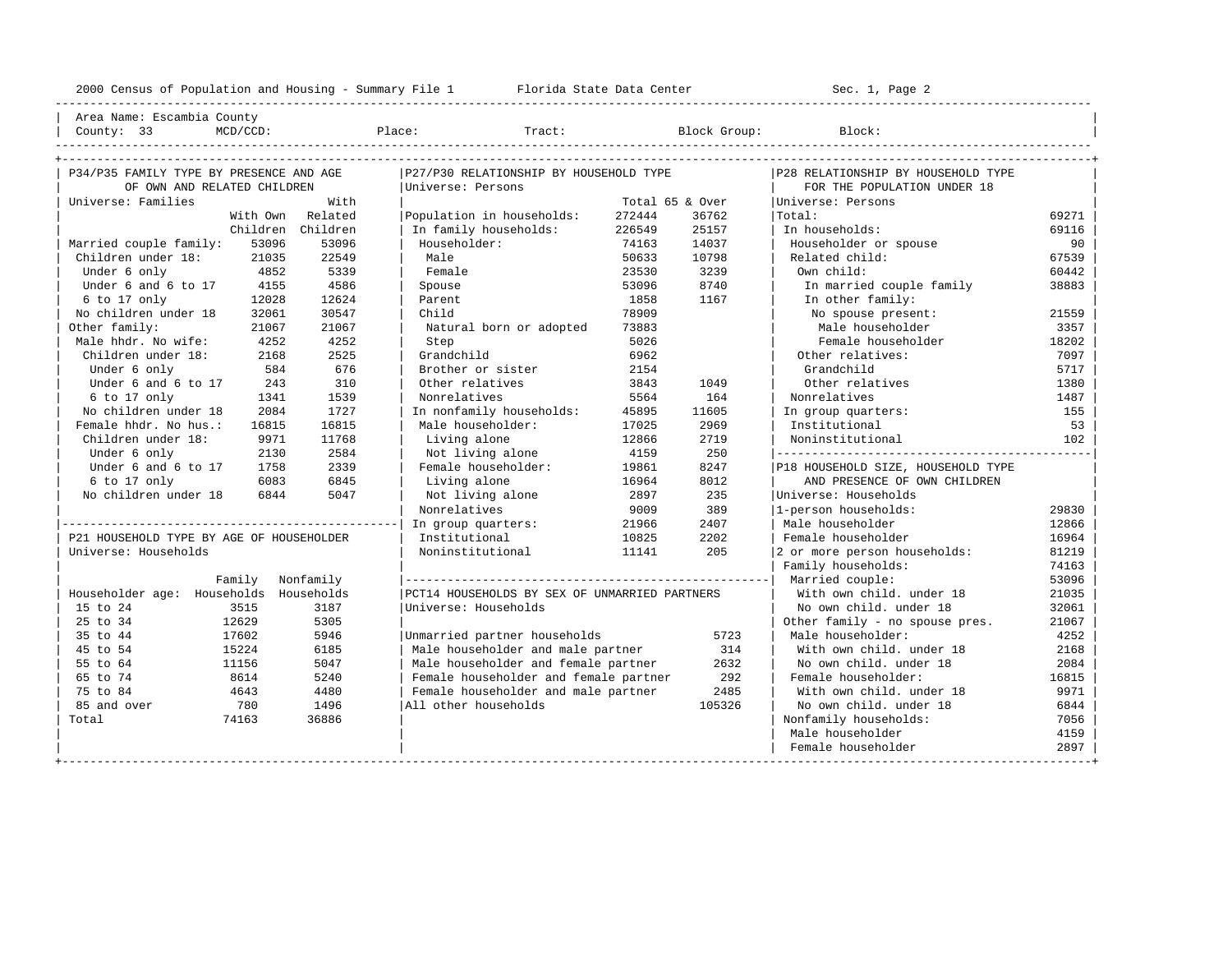|                                                                                               | 2000 Census of Population and Housing - Summary File 1 Florida State Data Center |                                  |                |            |                 |                      |              |                                          |                        |                                                                                       | Sec. 1, Page 3       |                             |                         |
|-----------------------------------------------------------------------------------------------|----------------------------------------------------------------------------------|----------------------------------|----------------|------------|-----------------|----------------------|--------------|------------------------------------------|------------------------|---------------------------------------------------------------------------------------|----------------------|-----------------------------|-------------------------|
| Area Name: Escambia County<br>County: $33$                                                    | $MCD/CCD$ :                                                                      |                                  | Place:         |            |                 | Tract:               |              |                                          | Block Group:           |                                                                                       | Block:               |                             |                         |
| H1/H3/H4/H5 HOUSING UNITS AND POPULATION BY TENURE<br>Universe: Housing Units and Population  |                                                                                  |                                  |                |            |                 | Universe: Households |              | P26/H13 HOUSEHOLD SIZE BY HOUSEHOLD TYPE |                        |                                                                                       |                      |                             |                         |
|                                                                                               |                                                                                  |                                  |                | Average    |                 |                      |              |                                          |                        |                                                                                       |                      |                             |                         |
|                                                                                               |                                                                                  | Units Percent Population HH Size |                |            |                 |                      |              | Total                                    |                        | Family                                                                                |                      | Nonfamily                   |                         |
| Total:<br>Occupied:                                                                           | 124647<br>111049                                                                 | 100.0                            | 272444         | 2.45       | 1-Person        | Household Size       |              | 29830 26.9                               |                        | Households Percent Households Percent<br>N/A                                          |                      | Households Percent<br>29830 | 80.9                    |
| Owner:                                                                                        | 74687                                                                            | 67.3                             | 185226         | 2.48       | 2-Person        |                      |              | 39083 35.2                               |                        | 33386                                                                                 | 45.0                 | 5697                        | 15.4                    |
| Renter:                                                                                       | 36362                                                                            | 32.7                             | 87218          | 2.40       | 3-Person        |                      |              | 18808 16.9                               |                        | 17871                                                                                 | 24.1                 | 937                         | 2.5                     |
| Vacant:                                                                                       | 13598                                                                            | 100.0                            |                |            | 4-Person        |                      |              | 14001 12.6                               |                        | 13692                                                                                 | 18.5                 | 309                         | .8                      |
| For Rent                                                                                      | 4872                                                                             | 35.8                             |                |            | 5-Person        |                      |              | 6038                                     | 5.4                    | 5955                                                                                  | 8.0                  | 83                          | $\cdot$ 2               |
| For Sale only                                                                                 | 1689                                                                             | 12.4                             |                |            | 6-Person        |                      |              | 2102                                     | 1.9                    | 2086                                                                                  | 2.8                  | 16                          | $\cdot$ 0               |
| Rented or sold,                                                                               |                                                                                  |                                  |                |            |                 | 7 or more Person     |              | 1187                                     | 1.1                    | 1173                                                                                  | 1.6                  | 14                          | .0                      |
| not occupied                                                                                  | 1014                                                                             | 7.5                              |                |            |                 |                      |              |                                          |                        |                                                                                       |                      |                             |                         |
| Seasonal, recreational,                                                                       |                                                                                  |                                  |                |            |                 |                      |              |                                          |                        |                                                                                       |                      |                             |                         |
| or occasional use                                                                             | 3074                                                                             | 22.6                             |                |            |                 |                      |              |                                          |                        |                                                                                       |                      |                             |                         |
| For migrant workers                                                                           | 8                                                                                | $\ldots$ 1                       |                |            |                 |                      |              |                                          |                        |                                                                                       |                      |                             |                         |
| Other                                                                                         | 2941                                                                             | 21.6                             |                |            |                 |                      |              |                                          |                        |                                                                                       |                      |                             |                         |
|                                                                                               |                                                                                  |                                  |                |            |                 |                      |              |                                          |                        |                                                                                       |                      |                             |                         |
| H6/H7 HOUSING UNITS BY HOUSEHOLDER'S RACE/HISPANIC ORIGIN<br>Universe: Occupied Housing Units |                                                                                  |                                  |                |            |                 |                      |              |                                          | Universe: Nonrelatives | PCT15 NONRELATIVES BY HOUSEHOLD TYPE                                                  |                      |                             |                         |
| Race of Householder                                                                           |                                                                                  |                                  | Total          | Hispanic   |                 |                      |              |                                          |                        |                                                                                       |                      |                             |                         |
|                                                                                               |                                                                                  |                                  |                |            |                 |                      |              |                                          |                        |                                                                                       |                      |                             |                         |
| Total                                                                                         |                                                                                  |                                  | 111049 100.0   | 2099 100.0 |                 | 108950 100.0         | Non-Hispanic | Nonrelatives                             |                        |                                                                                       | Family<br>Households |                             | Nonfamily<br>Households |
| White Alone                                                                                   |                                                                                  |                                  | 84763 76.3     | 1251 59.6  |                 | 83512 76.7           |              |                                          | Roomer or Boarder      |                                                                                       | 724                  |                             | 1122                    |
| Black/African American Alone                                                                  |                                                                                  |                                  | 21219 19.1     | 119        | 5.7             | 21100 19.4           |              |                                          |                        | Housemate or roommate                                                                 | 886                  |                             | 3466                    |
| American Ind./Alaska Native Alone                                                             |                                                                                  | 945                              | .9             |            | 33 1.6          | 912                  | .8           |                                          | Unmarried Partner      |                                                                                       | 2477                 |                             | 3246                    |
| Asian Alone                                                                                   |                                                                                  |                                  | 1727 1.6       | 20         | 1.0             | 1707                 | 1.6          |                                          | Foster child           |                                                                                       | 294                  |                             | 80                      |
| Nat Hawaiian/Other PI Alone                                                                   |                                                                                  | 87                               | $\ldots$ 1     |            | 4.2             | 83                   | $\ldots$ 1   |                                          | Other Nonrelatives     |                                                                                       | 1183                 |                             | 1095                    |
| Some Other Race Alone                                                                         |                                                                                  | 570                              | .5             |            | 491 23.4        | 79                   | $\ldots$ 1   |                                          |                        |                                                                                       |                      |                             |                         |
| Two or More Races                                                                             |                                                                                  |                                  | 1738 1.6       |            | 181 8.6         |                      | 1557 1.4     |                                          |                        |                                                                                       |                      |                             |                         |
| H14 HOUSING UNITS BY HOUSEHOLDER'S RACE AND TENURE<br>Universe: Occupied Housing Units        |                                                                                  |                                  |                |            |                 |                      |              |                                          |                        | H16 HOUSING UNITS BY HOUSEHOLDER'S AGE AND TENURE<br>Universe: Occupied Housing Units |                      |                             |                         |
| Race of Householder                                                                           |                                                                                  |                                  | Owner Occupied |            | Renter Occupied |                      |              | Age of Householder                       |                        |                                                                                       | Owner Occupied       | Renter Occupied             |                         |
| Total                                                                                         |                                                                                  |                                  | 74687 100.0    |            |                 | 36362 100.0          |              | 15 to 24                                 |                        | 1084                                                                                  | 1.5                  | 5618                        | 15.5                    |
| White Alone                                                                                   |                                                                                  |                                  | 60827          | 81.4       | 23936           | 65.8                 |              | $25$ to $34$                             |                        | 7558                                                                                  | 10.1                 | 10376                       | 28.5                    |
| Black/African American Alone                                                                  |                                                                                  |                                  | 10838          | 14.5       | 10381           | 28.5                 |              | 35 to 44                                 |                        | 15035                                                                                 | 20.1                 | 8513                        | 23.4                    |
| American Ind./Alaska Native Alone                                                             |                                                                                  |                                  | 626            | .8         | 319             | .9                   |              | 45 to 54                                 |                        | 16316                                                                                 | 21.8                 | 5093                        | 14.0                    |
| Asian Alone                                                                                   |                                                                                  |                                  | 1120           | 1.5        | 607             | 1.7                  |              | 55 to 64                                 |                        | 13555                                                                                 | 18.1                 | 2648                        | 7.3                     |
| Nat Hawaiian/Other PI Alone                                                                   |                                                                                  |                                  | 48             | $\cdot$ 1  | 39              | $\cdot$ 1            |              | 65 to 74                                 |                        | 12002                                                                                 | 16.1                 | 1852                        | 5.1                     |
| Some Other Race Alone                                                                         |                                                                                  |                                  | 228            | $\cdot$ 3  | 342             | .9                   |              | 75 to 84                                 |                        | 7556                                                                                  | 10.1                 | 1567                        | 4.3                     |
| Two or More Races Alone                                                                       |                                                                                  |                                  | 1000           | 1.3        | 738             | 2.0                  |              | 85 and Over                              |                        | 1581                                                                                  | 2.1                  | 695                         | 1.9                     |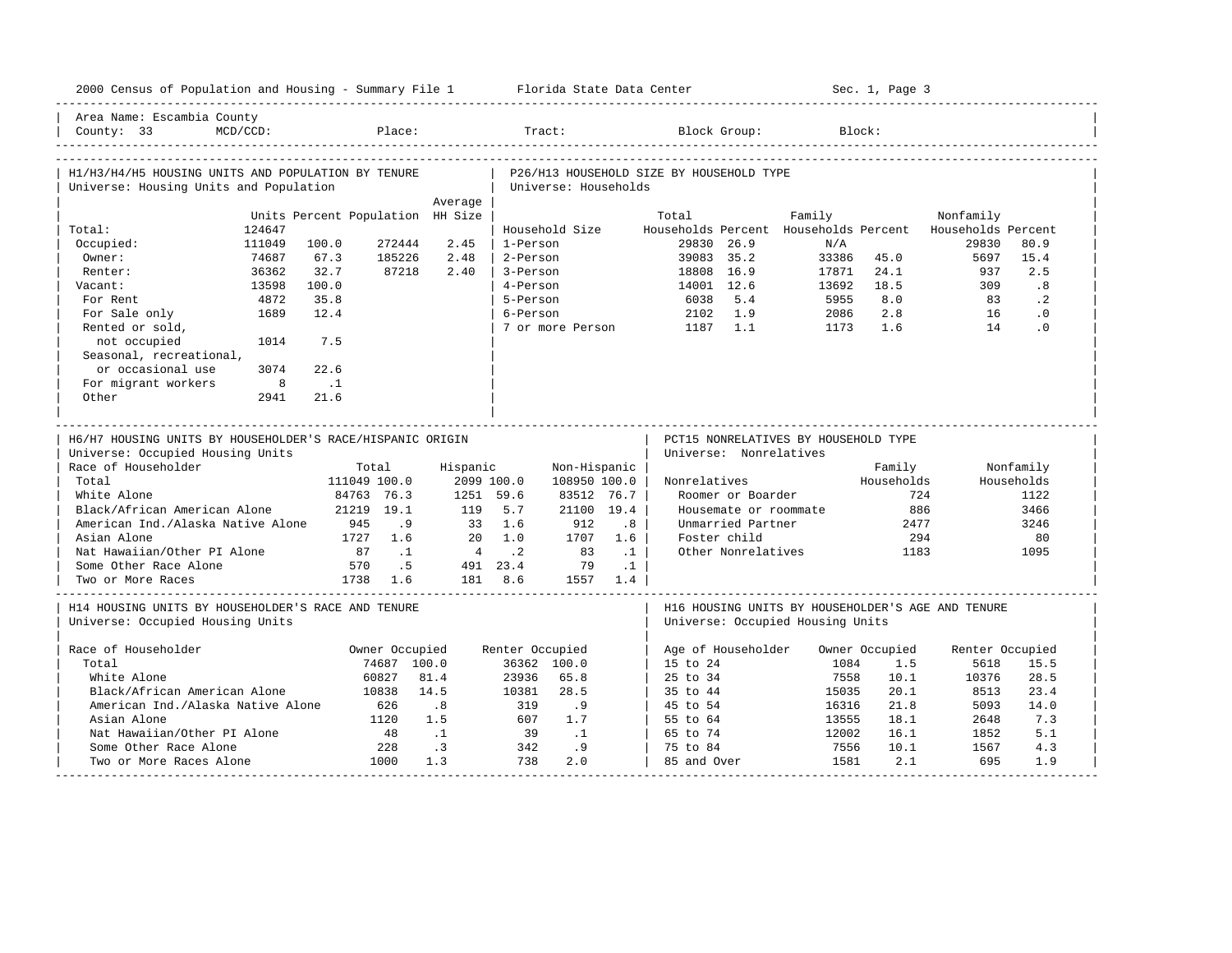| 2000 Census of Population and Housing - Summary File 1 Florida State Data Center |                          |                 |                               |                                                         |        |      | Sec. 1, Page 1 |          |                 |           |
|----------------------------------------------------------------------------------|--------------------------|-----------------|-------------------------------|---------------------------------------------------------|--------|------|----------------|----------|-----------------|-----------|
| Area Name: Flagler County                                                        |                          |                 |                               |                                                         |        |      |                |          |                 |           |
| County: 35<br>$MCD/CCD$ :                                                        | Place:                   |                 | Tract:                        | Block Group:                                            |        |      | Block:         |          |                 |           |
|                                                                                  |                          |                 |                               |                                                         |        |      |                |          |                 |           |
| P1/P15/P16/P17/P31/P32/P33 POPULATION SUMMARY                                    |                          |                 |                               | P12/P13 POPULATION BY AGE AND SEX                       |        |      |                |          |                 |           |
| Universe: Persons, Households, Families                                          |                          |                 |                               | Universe: Persons                                       |        |      |                |          |                 |           |
| Total Population<br>49832                                                        | Total Families           |                 | 15683                         |                                                         | Total  |      | Male           |          | Female          |           |
| 21294<br>Total Households                                                        | Population in Families   |                 | 41822                         |                                                         | Number | Pct. | Number         | Pct.     | Number          | Pct.      |
| Population in Households 49370                                                   | Average Family Size 2.67 |                 |                               | Under 5                                                 | 2058   | 4.1  | 1047           | 4.4      | 1011            | 3.9       |
| Average Household Size 2.32                                                      |                          |                 |                               | $5$ to $9$                                              | 2381   | 4.8  | 1198           | 5.0      | 1183            | 4.6       |
|                                                                                  |                          |                 |                               | $10 - 14$                                               | 2819   | 5.7  | 1450           | 6.1      | 1369            | 5.3       |
| P7/P8/P11 POPULATION BY RACE AND HISPANIC ORIGIN                                 |                          |                 |                               | 15 to 17                                                | 1667   | 3.3  | 830            | 3.5      | 837             | 3.2       |
| Universe: Persons                                                                | Total                    |                 | Hispanic Non-Hispanic         | 18 and 19                                               | 838    | 1.7  | 460            | 1.9      | 378             | 1.5       |
| Total                                                                            | 49832                    | 2537            | 47295                         | 20                                                      | 359    | .7   | 192            | .8       | 167             | .6        |
| White Alone                                                                      | 43490                    | 1854            | 41636                         | 21                                                      | 293    | .6   | 149            | .6       | 144             | .6        |
| Black or African American Alone                                                  | 4401                     | 106             | 4295                          | 22 to 24                                                | 908    | 1.8  | 456            | 1.9      | 452             | 1.7       |
| American Ind. and Alaska Native Alone                                            | 133                      | 14              | 119 l                         | 25 to 29                                                | 1759   | 3.5  | 858            | 3.6      | 901             | 3.5       |
| Asian Alone                                                                      | 583                      | $7\overline{ }$ | 576                           | 30 to 34                                                | 2255   | 4.5  | 1088           | 4.6      | 1167            | 4.5       |
| Native Hawaiian/Other Pacific Islander Alone                                     | 12                       | $\mathbf{1}$    | 11                            | 35 to 39                                                | 2886   | 5.8  | 1358           | 5.7      | 1528            | 5.9       |
| Some Other Race Alone                                                            | 480                      | 395             | 85                            | 40 to 44                                                | 3227   | 6.5  | 1500           | 6.3      | 1727            | 6.7       |
| Two or More Races                                                                | 733                      | 160             | 573                           | 45 to 49                                                | 3235   | 6.5  | 1523           | 6.4      | 1712            | 6.6       |
|                                                                                  |                          |                 |                               | 50 to 54                                                | 3364   | 6.8  | 1526           | 6.4      | 1838            | 7.1       |
| P15A-I/P16A-I/P17A-I HOUSEHOLDS AND HOUSEHOLD POPULATION BY RACE                 |                          |                 |                               | 55 to 59                                                | 3515   | 7.1  | 1587           | 6.6      | 1928            | 7.4       |
| Universe: Households and Population in Households                                |                          |                 | Average                       | 60 and 61                                               | 1564   | 3.1  | 694            | 2.9      | 870             | 3.4       |
| Householder:                                                                     | Households Pop. In HH    |                 | HH Size                       | 62 to 64                                                | 2435   | 4.9  | 1133           | 4.7      | 1302            | 5.0       |
| White Alone                                                                      | 18851                    | 43242           | $2.29$                        | 65 and 66                                               | 1701   | 3.4  | 824            | 3.4      | 877             | 3.4       |
| Black or African American Alone                                                  | 1812                     | 4371            | $2.41$                        | 67 to 69                                                | 2660   | 5.3  | 1306           | 5.5      | 1354            | 5.2       |
| American Ind. and Alaska Native Alone                                            | 59                       | 161             | $2.73$                        | 70 to 74                                                | 4145   | 8.3  | 1996           | 8.4      | 2149            | 8.3       |
| Asian Alone                                                                      | 196                      | 536             | 2.73                          | 75 to 79                                                | 3247   | 6.5  | 1622           | 6.8      | 1625            | 6.3       |
| Native Hawaiian/Other Pacific Islander Alone                                     | $\overline{4}$           | 11              | 2.75                          | 80 to 84                                                | 1553   | 3.1  | 744            | 3.1      | 809             | 3.1       |
| Some Other Race Alone                                                            | 135                      | 438             | 3.24                          | 85 and over                                             | 963    | 1.9  | 346            | 1.4      | 617             | 2.4       |
| Two or More Races                                                                | 237                      | 611             | 2.58                          | 65 and over                                             | 14269  | 28.6 | 6838           | 28.6     | 7431            | 28.6      |
| Hispanic                                                                         | 844                      | 2380            | 2.82                          |                                                         |        |      |                |          |                 |           |
| White Alone, Not Hispanic                                                        | 18210                    | 41491           | 2.28                          | Median Age                                              | 50.40  |      | 49.40          |          | 51.10           |           |
| P31A-I/P32A-I/P33A-I FAMILIES AND POPULATION IN FAMILIES                         |                          |                 |                               | P19 HOUSEHOLDS BY TYPE AND PRESENCE OF PERSONS UNDER 18 |        |      |                |          |                 |           |
| Universe: Families and Population in Families                                    |                          | Pop. In         | Average                       | Universe: Households                                    |        |      |                |          | Households With |           |
| Householder:                                                                     |                          |                 | Families Families Family Size |                                                         |        |      |                | People   |                 | No People |
| White Alone                                                                      | 13887                    | 36593           | 2.64                          |                                                         |        |      |                | Under 18 |                 | Under 18  |
| Black or African American Alone                                                  | 1304                     | 3684            | 2.83                          | Family Households:                                      |        |      |                | 4959     |                 | 10724     |
| American Ind. and Alaska Native Alone                                            | 38                       | 130             | 3.42                          | Married Couple Family                                   |        |      |                | 3547     |                 | 9831      |
| Asian Alone                                                                      | 162                      | 482             | 2.98                          | Other Family:                                           |        |      |                | 1412     |                 | 893       |
| Native Hawaiian/Other Pacific Islander Alone                                     | $\overline{4}$           | 11              | 2.75                          | Male Householder, no wife present                       |        |      |                | 317      |                 | 259       |
| Some Other Race Alone                                                            | 115                      | 399             | 3.47                          | Female Householder, no husband present                  |        |      |                | 1095     |                 | 634       |
| Two or More Races                                                                | 173                      | 523             | 3.02                          | Nonfamily Households:                                   |        |      |                | 67       |                 | 5544      |
| Hispanic                                                                         | 694                      | 2140            | 3.08                          | Male Householder                                        |        |      |                | 51       |                 | 2319      |
| White Alone, Not Hispanic                                                        | 13360                    | 35019           | 2.62                          | Female Householder                                      |        |      |                | 16       |                 | 3225      |
|                                                                                  |                          |                 |                               |                                                         |        |      |                |          |                 |           |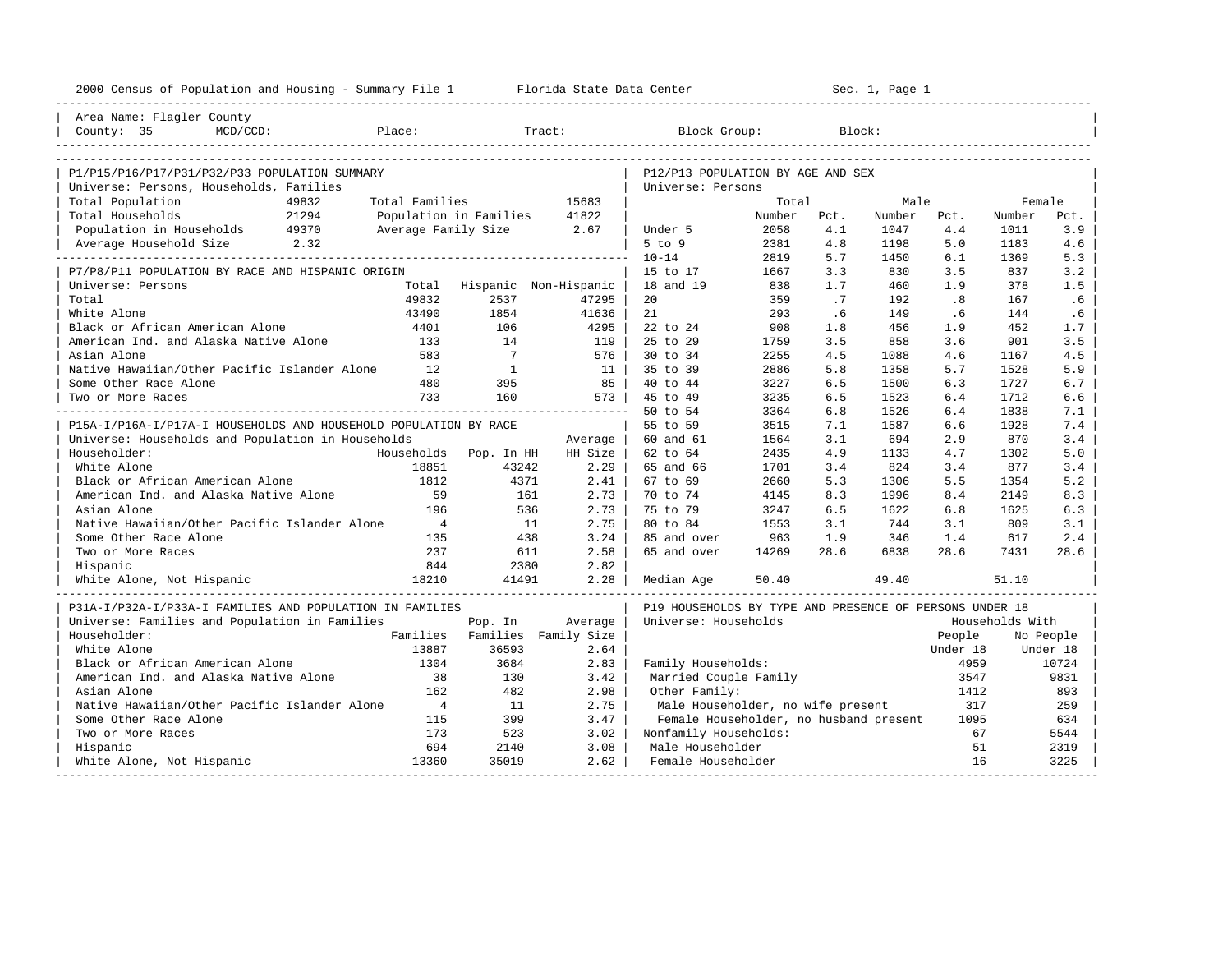---------------------------------------------------------------------------------------------------------------------------------------------------- | Area Name: Flagler County | | County: 35 MCD/CCD: Place: Tract: Block Group: Block: | ---------------------------------------------------------------------------------------------------------------------------------------------------- +---------------------------------------------------------------------------------------------------------------------------------------------------+

| P34/P35 FAMILY TYPE BY PRESENCE AND AGE  |              | P27/P30 RELATIONSHIP BY HOUSEHOLD TYPE        |       | P28 RELATIONSHIP BY HOUSEHOLD TYPE |                                    |              |
|------------------------------------------|--------------|-----------------------------------------------|-------|------------------------------------|------------------------------------|--------------|
| OF OWN AND RELATED CHILDREN              |              | Universe: Persons                             |       |                                    | FOR THE POPULATION UNDER 18        |              |
| Universe: Families                       | With         |                                               |       | Total 65 & Over                    | Universe: Persons                  |              |
| With Own                                 | Related      | Population in households:                     | 49370 | 13886                              | Total:                             | 8925         |
| Children                                 | Children     | In family households:                         | 42538 | 10908                              | In households:                     | 8925         |
| Married couple family:<br>13378          | 13378        | Householder:                                  | 15683 | 5885                               | Householder or spouse              | 9            |
| 3276<br>Children under 18:               | 3536         | Male                                          | 12389 | 5213                               | Related child:                     | 8735         |
| Under 6 only                             | 773<br>690   | Female                                        | 3294  | 672                                | Own child:                         | 7924         |
| Under 6 and 6 to 17                      | 681<br>617   | Spouse                                        | 13378 | 4321                               | In married couple family           | 5946         |
| 6 to 17 only                             | 1969<br>2082 | Parent                                        | 435   | 340                                | In other family:                   |              |
| No children under 18<br>10102            | 9842         | Child                                         | 10540 |                                    | No spouse present:                 | 1978         |
| Other family:                            | 2305<br>2305 | Natural born or adopted                       | 9879  |                                    | Male householder                   | 415          |
| Male hhdr. No wife:                      | 576<br>576   | Step                                          | 661   |                                    | Female householder                 | 1563         |
| Children under 18:                       | 313<br>276   | Grandchild                                    | 794   |                                    | Other relatives:                   | 811          |
| Under 6 only                             | 56<br>50     | Brother or sister                             | 295   |                                    | Grandchild                         | 662          |
| Under 6 and 6 to 17                      | 37<br>27     | Other relatives                               | 697   | 329                                | Other relatives                    | 149          |
| 6 to 17 only                             | 220<br>199   | Nonrelatives                                  | 716   | 33                                 | Nonrelatives                       | 181          |
| No children under 18                     | 263<br>300   | In nonfamily households:                      | 6832  | 2978                               | In group quarters:                 | $\circ$      |
| Female hhdr. No hus.:                    | 1729<br>1729 | Male householder:                             | 2370  | 826                                | Institutional                      | $\circ$      |
| Children under 18:                       | 931<br>1092  | Living alone                                  | 1806  | 722                                | Noninstitutional                   | $\mathbf{0}$ |
| Under 6 only                             | 194<br>146   | Not living alone                              | 564   | 104                                |                                    |              |
| Under 6 and 6 to 17                      | 190<br>140   | Female householder:                           | 3241  | 1940                               | P18 HOUSEHOLD SIZE, HOUSEHOLD TYPE |              |
| 6 to 17 only                             | 645<br>708   | Living alone                                  | 2798  | 1825                               | AND PRESENCE OF OWN CHILDREN       |              |
| No children under 18                     | 637<br>798   | Not living alone                              | 443   | 115                                | Universe: Households               |              |
|                                          |              | Nonrelatives                                  | 1221  | 212                                | 1-person households:               | 4604         |
|                                          |              | In group quarters:                            | 462   | 383                                | Male householder                   | 1806         |
| P21 HOUSEHOLD TYPE BY AGE OF HOUSEHOLDER |              | Institutional                                 | 428   | 349                                | Female householder                 | 2798         |
| Universe: Households                     |              | Noninstitutional                              | 34    | 34                                 | 2 or more person households:       | 16690        |
|                                          |              |                                               |       |                                    | Family households:                 | 15683        |
| Family                                   | Nonfamily    |                                               |       |                                    | Married couple:                    | 13378        |
| Householder age: Households Households   |              | PCT14 HOUSEHOLDS BY SEX OF UNMARRIED PARTNERS |       |                                    | With own child. under 18           | 3276         |
| 15 to 24<br>236                          | 126          | Universe: Households                          |       |                                    | No own child, under 18             | 10102        |
| 25 to 34<br>1364                         | 357          |                                               |       |                                    | Other family - no spouse pres.     | 2305         |
| 35 to 44<br>2486                         | 625          | Unmarried partner households                  |       | 943                                | Male householder:                  | 576          |
| 45 to 54<br>2654                         | 819          | Male householder and male partner             |       | 39                                 | With own child. under 18           | 276          |
| 55 to 64<br>3058                         | 918          | Male householder and female partner           |       | 471                                | No own child. under 18             | 300          |
| 65 to 74<br>3746                         | 1399         | Female householder and female partner         |       | 50                                 | Female householder:                | 1729         |
| 75 to 84<br>1939                         | 1143         | Female householder and male partner           |       | 383                                | With own child, under 18           | 931          |
| 85 and over<br>200                       | 224          | All other households                          |       | 20351                              | No own child. under 18             | 798          |
| 15683<br>Total                           | 5611         |                                               |       |                                    | Nonfamily households:              | 1007         |
|                                          |              |                                               |       |                                    | Male householder                   | 564          |
|                                          |              |                                               |       |                                    | Female householder                 | 443          |
|                                          |              |                                               |       |                                    |                                    |              |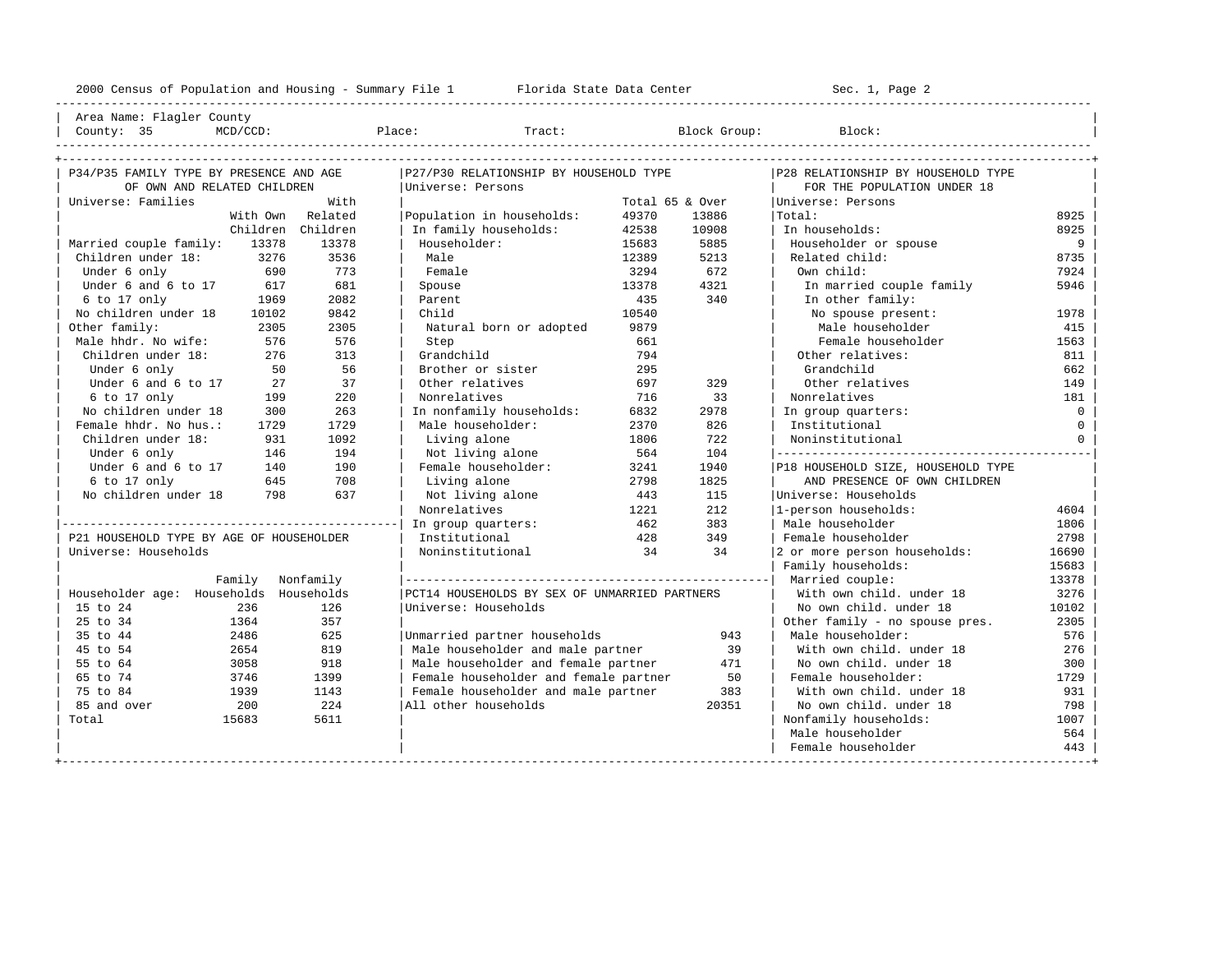| 2000 Census of Population and Housing - Summary File 1 Florida State Data Center             |                                  |                |                              |                                |                                          |                       |                                              | Sec. 1, Page 3               |                                                   |                 |
|----------------------------------------------------------------------------------------------|----------------------------------|----------------|------------------------------|--------------------------------|------------------------------------------|-----------------------|----------------------------------------------|------------------------------|---------------------------------------------------|-----------------|
| Area Name: Flagler County<br>County: 35<br>$MCD/CCD$ :                                       | Place:                           |                | Tract:                       |                                |                                          | Block Group:          |                                              | Block:                       |                                                   |                 |
| H1/H3/H4/H5 HOUSING UNITS AND POPULATION BY TENURE<br>Universe: Housing Units and Population |                                  |                | Universe: Households         |                                | P26/H13 HOUSEHOLD SIZE BY HOUSEHOLD TYPE |                       |                                              |                              |                                                   |                 |
|                                                                                              |                                  | Average        |                              |                                |                                          |                       |                                              |                              |                                                   |                 |
|                                                                                              | Units Percent Population HH Size |                |                              |                                | Total                                    |                       | Family                                       |                              | Nonfamily                                         |                 |
| 24452<br>Total:<br>Occupied:<br>21294                                                        | 49370<br>100.0                   | 2.32           | Household Size<br>1-Person   |                                |                                          | 4604 21.6             | Households Percent Households Percent<br>N/A |                              | Households Percent<br>4604                        | 82.1            |
| Owner:                                                                                       | 84.0                             | 2.30           | 2-Person                     |                                |                                          | 49.3                  | 9623                                         | 61.4                         | 870                                               | 15.5            |
| 17896<br>Renter:<br>3398                                                                     | 41112<br>16.0<br>8258            | 2.43           | 3-Person                     |                                | 10493                                    | 13.8                  | 2841                                         | 18.1                         | 93                                                | 1.7             |
| Vacant:<br>3158                                                                              | 100.0                            |                | 4-Person                     |                                | 2934                                     | 9.1                   | 1925                                         | 12.3                         | 2.2                                               | .4              |
|                                                                                              |                                  |                | 5-Person                     |                                | 1947                                     |                       | 884                                          | 5.6                          | 12                                                | $\cdot$ 2       |
| For Rent<br>358<br>370                                                                       | 11.3<br>11.7                     |                |                              |                                | 896                                      | 4.2<br>1.4            |                                              | 1.8                          | $\overline{9}$                                    |                 |
| For Sale only<br>Rented or sold,                                                             |                                  |                | 6-Person<br>7 or more Person |                                | 297<br>123                               | 6 <sup>6</sup>        | 288<br>122                                   | $\overline{\phantom{0}}$ . 8 | $\overline{1}$                                    | $\cdot$ 2<br>.0 |
| not occupied<br>221<br>Seasonal, recreational,                                               | 7.0                              |                |                              |                                |                                          |                       |                                              |                              |                                                   |                 |
| or occasional use<br>1933                                                                    | 61.2                             |                |                              |                                |                                          |                       |                                              |                              |                                                   |                 |
| For migrant workers<br>$\overline{0}$                                                        | $\cdot$ 0                        |                |                              |                                |                                          |                       |                                              |                              |                                                   |                 |
| Other<br>276                                                                                 | 8.7                              |                |                              |                                |                                          |                       |                                              |                              |                                                   |                 |
|                                                                                              |                                  |                |                              |                                |                                          |                       |                                              |                              |                                                   |                 |
| H6/H7 HOUSING UNITS BY HOUSEHOLDER'S RACE/HISPANIC ORIGIN                                    |                                  |                |                              |                                |                                          |                       | PCT15 NONRELATIVES BY HOUSEHOLD TYPE         |                              |                                                   |                 |
| Universe: Occupied Housing Units                                                             |                                  |                |                              |                                | Universe: Nonrelatives                   |                       |                                              |                              |                                                   |                 |
| Race of Householder                                                                          | Total                            | Hispanic       |                              | Non-Hispanic                   |                                          |                       |                                              | Family                       |                                                   | Nonfamily       |
| Total                                                                                        | 21294 100.0                      | 844 100.0      |                              | 20450 100.0                    | Nonrelatives                             |                       |                                              | Households                   |                                                   | Households      |
| White Alone                                                                                  | 18851 88.5                       | 641 75.9       |                              | 18210 89.0                     |                                          | Roomer or Boarder     |                                              | 104                          |                                                   | 150             |
| Black/African American Alone                                                                 | 1812<br>8.5                      | 45             | 5.3                          | 8.6<br>1767                    |                                          | Housemate or roommate |                                              | 101                          |                                                   | 289             |
| American Ind./Alaska Native Alone                                                            | 59<br>$\cdot$ 3                  | $\overline{3}$ | .4                           | 56<br>$\cdot$ 3                |                                          | Unmarried Partner     |                                              | 329                          |                                                   | 614             |
| Asian Alone                                                                                  | 196<br>.9                        | 2              | $\cdot$ 2                    | 194<br>.9                      |                                          | Foster child          |                                              | 27                           |                                                   | 6               |
| Nat Hawaiian/Other PI Alone                                                                  | $\overline{4}$<br>$\cdot$ 0      | $\overline{1}$ | $\cdot$ 1                    | $\overline{\phantom{a}}$<br>.0 |                                          | Other Nonrelatives    |                                              | 155                          |                                                   | 162             |
| Some Other Race Alone                                                                        | 135<br>.6                        |                | 109 12.9                     | 26<br>$\cdot$ 1                |                                          |                       |                                              |                              |                                                   |                 |
| Two or More Races                                                                            | $237 \quad 1.1$                  |                | 43, 5.1                      | .9<br>194                      |                                          |                       |                                              |                              |                                                   |                 |
| H14 HOUSING UNITS BY HOUSEHOLDER'S RACE AND TENURE<br>Universe: Occupied Housing Units       |                                  |                |                              |                                |                                          |                       |                                              |                              | H16 HOUSING UNITS BY HOUSEHOLDER'S AGE AND TENURE |                 |
|                                                                                              |                                  |                |                              |                                |                                          |                       | Universe: Occupied Housing Units             |                              |                                                   |                 |
|                                                                                              |                                  |                |                              |                                |                                          |                       |                                              |                              |                                                   |                 |
| Race of Householder                                                                          | Owner Occupied                   |                | Renter Occupied              |                                | Age of Householder                       |                       |                                              | Owner Occupied               | Renter Occupied                                   |                 |
| Total                                                                                        | 17896 100.0                      |                | 3398 100.0                   |                                | 15 to 24                                 |                       | 138                                          | .8                           | 224                                               | 6.6             |
| White Alone                                                                                  | 15962                            | 89.2           | 85.0<br>2889                 |                                | 25 to 34                                 |                       | 1074                                         | 6.0                          | 647                                               | 19.0            |
| Black/African American Alone                                                                 | 1428                             | 8.0            | 384<br>11.3                  |                                | 35 to 44                                 |                       | 2249                                         | 12.6                         | 862                                               | 25.4            |
| American Ind./Alaska Native Alone                                                            | 43                               | $\cdot$ 2      | 16                           | .5                             | 45 to 54                                 |                       | 2864                                         | 16.0                         | 609                                               | 17.9            |
| Asian Alone                                                                                  | 170                              | .9             | 26                           | .8                             | 55 to 64                                 |                       | 3585                                         | 20.0                         | 391                                               | 11.5            |
| Nat Hawaiian/Other PI Alone                                                                  | $\overline{\phantom{0}}$         | .0             | 2                            | $\cdot$ 1                      | 65 to 74                                 |                       | 4801                                         | 26.8                         | 344                                               | 10.1            |
| Some Other Race Alone<br>Two or More Races Alone                                             | 101<br>190                       | .6<br>1.1      | 34<br>1.0<br>47<br>1.4       |                                | 75 to 84<br>85 and Over                  |                       | 2826<br>359                                  | 15.8<br>2.0                  | 256<br>65                                         | 7.5<br>1.9      |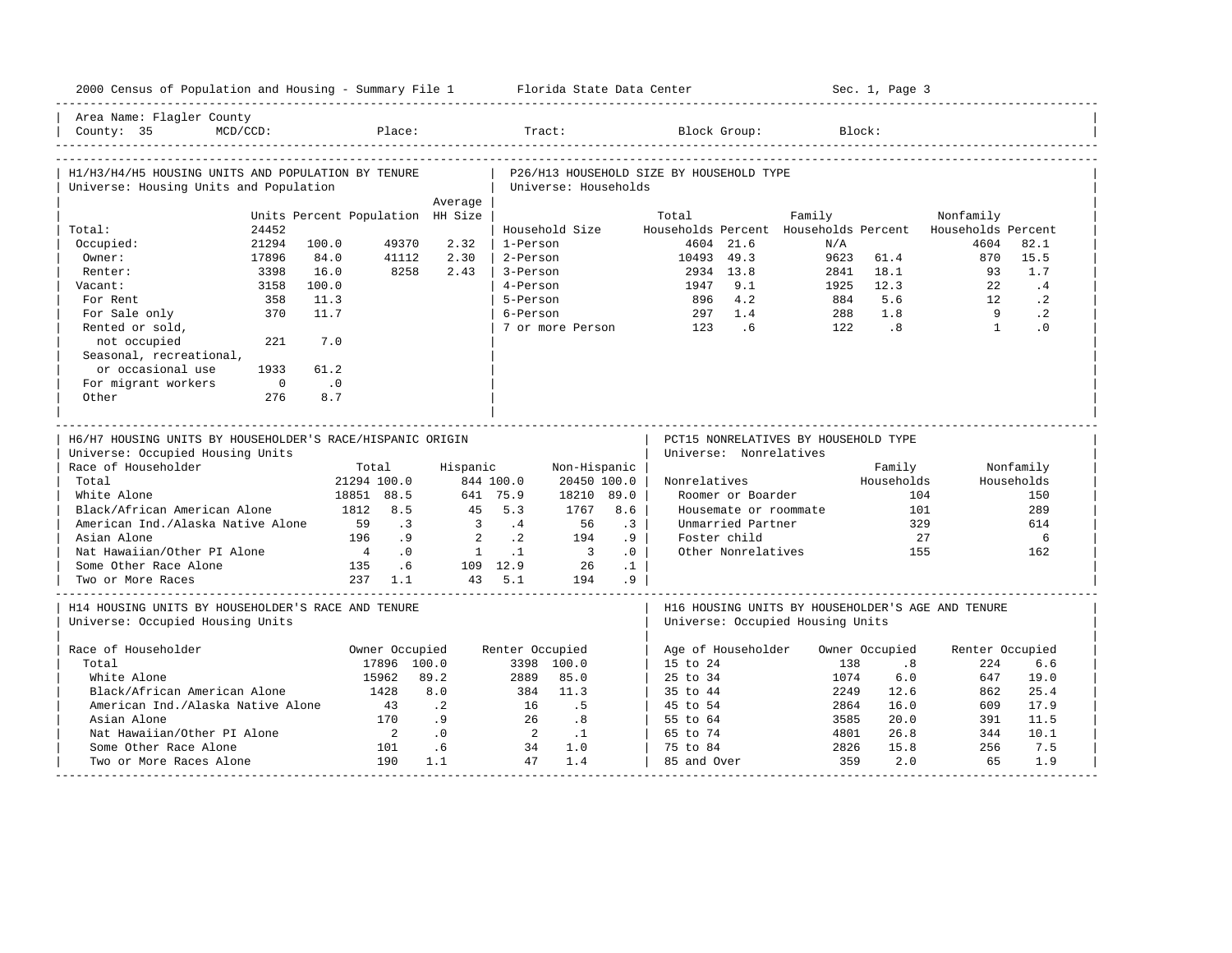| Area Name: Franklin County<br>Place:<br>Tract:<br>Block Group:<br>Block:<br>County: 37<br>$MCD/CCD$ :<br>P1/P15/P16/P17/P31/P32/P33 POPULATION SUMMARY<br>P12/P13 POPULATION BY AGE AND SEX<br>Universe: Persons, Households, Families<br>Universe: Persons<br>Total Population<br>11057<br>Total Families<br>2727<br>Total<br>Male<br>Female<br>Total Households<br>4096<br>Population in Families<br>7545<br>Number<br>Pct.<br>Number<br>Pct.<br>Number<br>Pct.<br>5.2<br>Population in Households<br>9339<br>Average Family Size<br>4.6<br>261<br>4.2<br>248<br>2.77<br>Under 5<br>509<br>Average Household Size 2.28<br>4.7<br>4.2<br>5.2<br>$5$ to $9$<br>265<br>251<br>516<br>$10 - 14$<br>314<br>5.0<br>6.3<br>619<br>5.6<br>305<br>2.9<br>P7/P8/P11 POPULATION BY RACE AND HISPANIC ORIGIN<br>3.1<br>181<br>3.4<br>15 to 17<br>345<br>164<br>2.4<br>Universe: Persons<br>Hispanic Non-Hispanic<br>18 and 19<br>229<br>2.1<br>1.8<br>Total<br>114<br>115<br>Total<br>11057<br>268<br>20<br>97<br>.9<br>46<br>.7<br>51<br>1.1<br>10789<br>56<br>.9<br>White Alone<br>8983<br>161<br>8822  <br>21<br>98<br>.9<br>.9<br>42<br>42<br>2.8<br>Black or African American Alone<br>1804<br>1762<br>22 to 24<br>417<br>3.8<br>283<br>4.5<br>134<br>5.2<br>American Ind. and Alaska Native Alone<br>$\mathbf{3}$<br>25 to 29<br>7.0<br>525<br>8.4<br>50<br>47  <br>773<br>248<br>5.2<br>Asian Alone<br>2.2<br>$\overline{3}$<br>30 to 34<br>7.1<br>8.5<br>248<br>19 <sup>1</sup><br>780<br>532<br>$\overline{0}$<br>$2 \vert$<br>7.2<br>Native Hawaiian/Other Pacific Islander Alone<br>2<br>35 to 39<br>8.7<br>9.9<br>962<br>616<br>346<br>7.2<br>Some Other Race Alone<br>48<br>38<br>40 to 44<br>894<br>8.1<br>548<br>8.8<br>346<br>10 l<br>21<br>148<br>$127$  <br>45 to 49<br>832<br>7.5<br>475<br>7.6<br>357<br>7.4<br>Two or More Races<br>______________________<br>50 to 54<br>770<br>7.0<br>413<br>6.6<br>357<br>7.4<br>7.3<br>P15A-I/P16A-I/P17A-I HOUSEHOLDS AND HOUSEHOLD POPULATION BY RACE<br>55 to 59<br>766<br>6.9<br>413<br>6.6<br>353<br>Universe: Households and Population in Households<br>171<br>2.7<br>2.7<br>60 and 61<br>303<br>2.7<br>132<br>Average<br>207<br>3.3<br>Householder:<br>Households<br>Pop. In HH<br>HH Size I<br>62 to 64<br>406<br>3.7<br>199<br>4.1<br>White Alone<br>2.3<br>3643<br>8205<br>$2.25$  <br>65 and 66<br>229<br>2.1<br>120<br>1.9<br>109<br>Black or African American Alone<br>349<br>897<br>2.7<br>2.6<br>2.9<br>$2.57 \;  $<br>67 to 69<br>299<br>161<br>138<br>American Ind. and Alaska Native Alone<br>26<br>4.1<br>234<br>3.7<br>223<br>51<br>1.96<br>70 to 74<br>457<br>4.6<br>$7\overline{ }$<br>321<br>2.9<br>2.5<br>3.4<br>Asian Alone<br>11<br>$1.57$  <br>75 to 79<br>159<br>162<br>Native Hawaiian/Other Pacific Islander Alone<br>$\overline{0}$<br>$\overline{0}$<br>228<br>2.1<br>1.2<br>3.1<br>.00<br>80 to 84<br>78<br>150<br>Some Other Race Alone<br>17<br>41<br>2.41<br>207<br>1.9<br>70<br>1.1<br>2.8<br>85 and over<br>137<br>54<br>2.48<br>65 and over<br>1741<br>15.7<br>822<br>13.2<br>919<br>19.1<br>Two or More Races<br>134<br>40<br>116<br>2.90<br>Hispanic<br>3622<br>39.40<br>White Alone, Not Hispanic<br>8141<br>2.25<br>40.80<br>43.80<br>Median Age<br>P31A-I/P32A-I/P33A-I FAMILIES AND POPULATION IN FAMILIES<br>P19 HOUSEHOLDS BY TYPE AND PRESENCE OF PERSONS UNDER 18<br>Universe: Families and Population in Families<br>Average<br>Universe: Households<br>Households With<br>Pop. In<br>Householder:<br>Families<br>Families Family Size<br>People<br>No People<br>White Alone<br>2436<br>6621<br>2.72<br>Under 18<br>Under 18<br>Black or African American Alone<br>226<br>740<br>Family Households:<br>3.27<br>1119<br>1608<br>American Ind. and Alaska Native Alone<br>16<br>40<br>Married Couple Family<br>1399<br>2.50<br>750<br>2<br>Asian Alone<br>5<br>Other Family:<br>369<br>209<br>2.50<br>Native Hawaiian/Other Pacific Islander Alone<br>$\overline{0}$<br>$\overline{0}$<br>.00<br>Male Householder, no wife present<br>106<br>69<br>Some Other Race Alone<br>11<br>35<br>3.18<br>Female Householder, no husband present<br>263<br>140<br>Two or More Races<br>36<br>104<br>2.89<br>Nonfamily Households:<br>21<br>1348<br>29<br>94<br>3.24<br>Male Householder<br>16<br>687 | 2000 Census of Population and Housing - Summary File 1 Florida State Data Center |  | Sec. 1, Page 1<br>----------------------- |  |  |  |  |  |  |
|--------------------------------------------------------------------------------------------------------------------------------------------------------------------------------------------------------------------------------------------------------------------------------------------------------------------------------------------------------------------------------------------------------------------------------------------------------------------------------------------------------------------------------------------------------------------------------------------------------------------------------------------------------------------------------------------------------------------------------------------------------------------------------------------------------------------------------------------------------------------------------------------------------------------------------------------------------------------------------------------------------------------------------------------------------------------------------------------------------------------------------------------------------------------------------------------------------------------------------------------------------------------------------------------------------------------------------------------------------------------------------------------------------------------------------------------------------------------------------------------------------------------------------------------------------------------------------------------------------------------------------------------------------------------------------------------------------------------------------------------------------------------------------------------------------------------------------------------------------------------------------------------------------------------------------------------------------------------------------------------------------------------------------------------------------------------------------------------------------------------------------------------------------------------------------------------------------------------------------------------------------------------------------------------------------------------------------------------------------------------------------------------------------------------------------------------------------------------------------------------------------------------------------------------------------------------------------------------------------------------------------------------------------------------------------------------------------------------------------------------------------------------------------------------------------------------------------------------------------------------------------------------------------------------------------------------------------------------------------------------------------------------------------------------------------------------------------------------------------------------------------------------------------------------------------------------------------------------------------------------------------------------------------------------------------------------------------------------------------------------------------------------------------------------------------------------------------------------------------------------------------------------------------------------------------------------------------------------------------------------------------------------------------------------------------------------------------------------------------------------------------------------------------------------------------------------------------------------------------------------------------------------------------------------------------------------------------------------------------------------------------------------------------------------------------------------------------------------------------------------------------------------------------------------------------------------------------------------------------------------------------------------------------------------|----------------------------------------------------------------------------------|--|-------------------------------------------|--|--|--|--|--|--|
|                                                                                                                                                                                                                                                                                                                                                                                                                                                                                                                                                                                                                                                                                                                                                                                                                                                                                                                                                                                                                                                                                                                                                                                                                                                                                                                                                                                                                                                                                                                                                                                                                                                                                                                                                                                                                                                                                                                                                                                                                                                                                                                                                                                                                                                                                                                                                                                                                                                                                                                                                                                                                                                                                                                                                                                                                                                                                                                                                                                                                                                                                                                                                                                                                                                                                                                                                                                                                                                                                                                                                                                                                                                                                                                                                                                                                                                                                                                                                                                                                                                                                                                                                                                                                                                                                            |                                                                                  |  |                                           |  |  |  |  |  |  |
|                                                                                                                                                                                                                                                                                                                                                                                                                                                                                                                                                                                                                                                                                                                                                                                                                                                                                                                                                                                                                                                                                                                                                                                                                                                                                                                                                                                                                                                                                                                                                                                                                                                                                                                                                                                                                                                                                                                                                                                                                                                                                                                                                                                                                                                                                                                                                                                                                                                                                                                                                                                                                                                                                                                                                                                                                                                                                                                                                                                                                                                                                                                                                                                                                                                                                                                                                                                                                                                                                                                                                                                                                                                                                                                                                                                                                                                                                                                                                                                                                                                                                                                                                                                                                                                                                            |                                                                                  |  |                                           |  |  |  |  |  |  |
|                                                                                                                                                                                                                                                                                                                                                                                                                                                                                                                                                                                                                                                                                                                                                                                                                                                                                                                                                                                                                                                                                                                                                                                                                                                                                                                                                                                                                                                                                                                                                                                                                                                                                                                                                                                                                                                                                                                                                                                                                                                                                                                                                                                                                                                                                                                                                                                                                                                                                                                                                                                                                                                                                                                                                                                                                                                                                                                                                                                                                                                                                                                                                                                                                                                                                                                                                                                                                                                                                                                                                                                                                                                                                                                                                                                                                                                                                                                                                                                                                                                                                                                                                                                                                                                                                            |                                                                                  |  |                                           |  |  |  |  |  |  |
|                                                                                                                                                                                                                                                                                                                                                                                                                                                                                                                                                                                                                                                                                                                                                                                                                                                                                                                                                                                                                                                                                                                                                                                                                                                                                                                                                                                                                                                                                                                                                                                                                                                                                                                                                                                                                                                                                                                                                                                                                                                                                                                                                                                                                                                                                                                                                                                                                                                                                                                                                                                                                                                                                                                                                                                                                                                                                                                                                                                                                                                                                                                                                                                                                                                                                                                                                                                                                                                                                                                                                                                                                                                                                                                                                                                                                                                                                                                                                                                                                                                                                                                                                                                                                                                                                            |                                                                                  |  |                                           |  |  |  |  |  |  |
|                                                                                                                                                                                                                                                                                                                                                                                                                                                                                                                                                                                                                                                                                                                                                                                                                                                                                                                                                                                                                                                                                                                                                                                                                                                                                                                                                                                                                                                                                                                                                                                                                                                                                                                                                                                                                                                                                                                                                                                                                                                                                                                                                                                                                                                                                                                                                                                                                                                                                                                                                                                                                                                                                                                                                                                                                                                                                                                                                                                                                                                                                                                                                                                                                                                                                                                                                                                                                                                                                                                                                                                                                                                                                                                                                                                                                                                                                                                                                                                                                                                                                                                                                                                                                                                                                            |                                                                                  |  |                                           |  |  |  |  |  |  |
|                                                                                                                                                                                                                                                                                                                                                                                                                                                                                                                                                                                                                                                                                                                                                                                                                                                                                                                                                                                                                                                                                                                                                                                                                                                                                                                                                                                                                                                                                                                                                                                                                                                                                                                                                                                                                                                                                                                                                                                                                                                                                                                                                                                                                                                                                                                                                                                                                                                                                                                                                                                                                                                                                                                                                                                                                                                                                                                                                                                                                                                                                                                                                                                                                                                                                                                                                                                                                                                                                                                                                                                                                                                                                                                                                                                                                                                                                                                                                                                                                                                                                                                                                                                                                                                                                            |                                                                                  |  |                                           |  |  |  |  |  |  |
|                                                                                                                                                                                                                                                                                                                                                                                                                                                                                                                                                                                                                                                                                                                                                                                                                                                                                                                                                                                                                                                                                                                                                                                                                                                                                                                                                                                                                                                                                                                                                                                                                                                                                                                                                                                                                                                                                                                                                                                                                                                                                                                                                                                                                                                                                                                                                                                                                                                                                                                                                                                                                                                                                                                                                                                                                                                                                                                                                                                                                                                                                                                                                                                                                                                                                                                                                                                                                                                                                                                                                                                                                                                                                                                                                                                                                                                                                                                                                                                                                                                                                                                                                                                                                                                                                            |                                                                                  |  |                                           |  |  |  |  |  |  |
|                                                                                                                                                                                                                                                                                                                                                                                                                                                                                                                                                                                                                                                                                                                                                                                                                                                                                                                                                                                                                                                                                                                                                                                                                                                                                                                                                                                                                                                                                                                                                                                                                                                                                                                                                                                                                                                                                                                                                                                                                                                                                                                                                                                                                                                                                                                                                                                                                                                                                                                                                                                                                                                                                                                                                                                                                                                                                                                                                                                                                                                                                                                                                                                                                                                                                                                                                                                                                                                                                                                                                                                                                                                                                                                                                                                                                                                                                                                                                                                                                                                                                                                                                                                                                                                                                            |                                                                                  |  |                                           |  |  |  |  |  |  |
|                                                                                                                                                                                                                                                                                                                                                                                                                                                                                                                                                                                                                                                                                                                                                                                                                                                                                                                                                                                                                                                                                                                                                                                                                                                                                                                                                                                                                                                                                                                                                                                                                                                                                                                                                                                                                                                                                                                                                                                                                                                                                                                                                                                                                                                                                                                                                                                                                                                                                                                                                                                                                                                                                                                                                                                                                                                                                                                                                                                                                                                                                                                                                                                                                                                                                                                                                                                                                                                                                                                                                                                                                                                                                                                                                                                                                                                                                                                                                                                                                                                                                                                                                                                                                                                                                            |                                                                                  |  |                                           |  |  |  |  |  |  |
|                                                                                                                                                                                                                                                                                                                                                                                                                                                                                                                                                                                                                                                                                                                                                                                                                                                                                                                                                                                                                                                                                                                                                                                                                                                                                                                                                                                                                                                                                                                                                                                                                                                                                                                                                                                                                                                                                                                                                                                                                                                                                                                                                                                                                                                                                                                                                                                                                                                                                                                                                                                                                                                                                                                                                                                                                                                                                                                                                                                                                                                                                                                                                                                                                                                                                                                                                                                                                                                                                                                                                                                                                                                                                                                                                                                                                                                                                                                                                                                                                                                                                                                                                                                                                                                                                            |                                                                                  |  |                                           |  |  |  |  |  |  |
|                                                                                                                                                                                                                                                                                                                                                                                                                                                                                                                                                                                                                                                                                                                                                                                                                                                                                                                                                                                                                                                                                                                                                                                                                                                                                                                                                                                                                                                                                                                                                                                                                                                                                                                                                                                                                                                                                                                                                                                                                                                                                                                                                                                                                                                                                                                                                                                                                                                                                                                                                                                                                                                                                                                                                                                                                                                                                                                                                                                                                                                                                                                                                                                                                                                                                                                                                                                                                                                                                                                                                                                                                                                                                                                                                                                                                                                                                                                                                                                                                                                                                                                                                                                                                                                                                            |                                                                                  |  |                                           |  |  |  |  |  |  |
|                                                                                                                                                                                                                                                                                                                                                                                                                                                                                                                                                                                                                                                                                                                                                                                                                                                                                                                                                                                                                                                                                                                                                                                                                                                                                                                                                                                                                                                                                                                                                                                                                                                                                                                                                                                                                                                                                                                                                                                                                                                                                                                                                                                                                                                                                                                                                                                                                                                                                                                                                                                                                                                                                                                                                                                                                                                                                                                                                                                                                                                                                                                                                                                                                                                                                                                                                                                                                                                                                                                                                                                                                                                                                                                                                                                                                                                                                                                                                                                                                                                                                                                                                                                                                                                                                            |                                                                                  |  |                                           |  |  |  |  |  |  |
|                                                                                                                                                                                                                                                                                                                                                                                                                                                                                                                                                                                                                                                                                                                                                                                                                                                                                                                                                                                                                                                                                                                                                                                                                                                                                                                                                                                                                                                                                                                                                                                                                                                                                                                                                                                                                                                                                                                                                                                                                                                                                                                                                                                                                                                                                                                                                                                                                                                                                                                                                                                                                                                                                                                                                                                                                                                                                                                                                                                                                                                                                                                                                                                                                                                                                                                                                                                                                                                                                                                                                                                                                                                                                                                                                                                                                                                                                                                                                                                                                                                                                                                                                                                                                                                                                            |                                                                                  |  |                                           |  |  |  |  |  |  |
|                                                                                                                                                                                                                                                                                                                                                                                                                                                                                                                                                                                                                                                                                                                                                                                                                                                                                                                                                                                                                                                                                                                                                                                                                                                                                                                                                                                                                                                                                                                                                                                                                                                                                                                                                                                                                                                                                                                                                                                                                                                                                                                                                                                                                                                                                                                                                                                                                                                                                                                                                                                                                                                                                                                                                                                                                                                                                                                                                                                                                                                                                                                                                                                                                                                                                                                                                                                                                                                                                                                                                                                                                                                                                                                                                                                                                                                                                                                                                                                                                                                                                                                                                                                                                                                                                            |                                                                                  |  |                                           |  |  |  |  |  |  |
|                                                                                                                                                                                                                                                                                                                                                                                                                                                                                                                                                                                                                                                                                                                                                                                                                                                                                                                                                                                                                                                                                                                                                                                                                                                                                                                                                                                                                                                                                                                                                                                                                                                                                                                                                                                                                                                                                                                                                                                                                                                                                                                                                                                                                                                                                                                                                                                                                                                                                                                                                                                                                                                                                                                                                                                                                                                                                                                                                                                                                                                                                                                                                                                                                                                                                                                                                                                                                                                                                                                                                                                                                                                                                                                                                                                                                                                                                                                                                                                                                                                                                                                                                                                                                                                                                            |                                                                                  |  |                                           |  |  |  |  |  |  |
|                                                                                                                                                                                                                                                                                                                                                                                                                                                                                                                                                                                                                                                                                                                                                                                                                                                                                                                                                                                                                                                                                                                                                                                                                                                                                                                                                                                                                                                                                                                                                                                                                                                                                                                                                                                                                                                                                                                                                                                                                                                                                                                                                                                                                                                                                                                                                                                                                                                                                                                                                                                                                                                                                                                                                                                                                                                                                                                                                                                                                                                                                                                                                                                                                                                                                                                                                                                                                                                                                                                                                                                                                                                                                                                                                                                                                                                                                                                                                                                                                                                                                                                                                                                                                                                                                            |                                                                                  |  |                                           |  |  |  |  |  |  |
|                                                                                                                                                                                                                                                                                                                                                                                                                                                                                                                                                                                                                                                                                                                                                                                                                                                                                                                                                                                                                                                                                                                                                                                                                                                                                                                                                                                                                                                                                                                                                                                                                                                                                                                                                                                                                                                                                                                                                                                                                                                                                                                                                                                                                                                                                                                                                                                                                                                                                                                                                                                                                                                                                                                                                                                                                                                                                                                                                                                                                                                                                                                                                                                                                                                                                                                                                                                                                                                                                                                                                                                                                                                                                                                                                                                                                                                                                                                                                                                                                                                                                                                                                                                                                                                                                            |                                                                                  |  |                                           |  |  |  |  |  |  |
|                                                                                                                                                                                                                                                                                                                                                                                                                                                                                                                                                                                                                                                                                                                                                                                                                                                                                                                                                                                                                                                                                                                                                                                                                                                                                                                                                                                                                                                                                                                                                                                                                                                                                                                                                                                                                                                                                                                                                                                                                                                                                                                                                                                                                                                                                                                                                                                                                                                                                                                                                                                                                                                                                                                                                                                                                                                                                                                                                                                                                                                                                                                                                                                                                                                                                                                                                                                                                                                                                                                                                                                                                                                                                                                                                                                                                                                                                                                                                                                                                                                                                                                                                                                                                                                                                            |                                                                                  |  |                                           |  |  |  |  |  |  |
|                                                                                                                                                                                                                                                                                                                                                                                                                                                                                                                                                                                                                                                                                                                                                                                                                                                                                                                                                                                                                                                                                                                                                                                                                                                                                                                                                                                                                                                                                                                                                                                                                                                                                                                                                                                                                                                                                                                                                                                                                                                                                                                                                                                                                                                                                                                                                                                                                                                                                                                                                                                                                                                                                                                                                                                                                                                                                                                                                                                                                                                                                                                                                                                                                                                                                                                                                                                                                                                                                                                                                                                                                                                                                                                                                                                                                                                                                                                                                                                                                                                                                                                                                                                                                                                                                            |                                                                                  |  |                                           |  |  |  |  |  |  |
|                                                                                                                                                                                                                                                                                                                                                                                                                                                                                                                                                                                                                                                                                                                                                                                                                                                                                                                                                                                                                                                                                                                                                                                                                                                                                                                                                                                                                                                                                                                                                                                                                                                                                                                                                                                                                                                                                                                                                                                                                                                                                                                                                                                                                                                                                                                                                                                                                                                                                                                                                                                                                                                                                                                                                                                                                                                                                                                                                                                                                                                                                                                                                                                                                                                                                                                                                                                                                                                                                                                                                                                                                                                                                                                                                                                                                                                                                                                                                                                                                                                                                                                                                                                                                                                                                            |                                                                                  |  |                                           |  |  |  |  |  |  |
|                                                                                                                                                                                                                                                                                                                                                                                                                                                                                                                                                                                                                                                                                                                                                                                                                                                                                                                                                                                                                                                                                                                                                                                                                                                                                                                                                                                                                                                                                                                                                                                                                                                                                                                                                                                                                                                                                                                                                                                                                                                                                                                                                                                                                                                                                                                                                                                                                                                                                                                                                                                                                                                                                                                                                                                                                                                                                                                                                                                                                                                                                                                                                                                                                                                                                                                                                                                                                                                                                                                                                                                                                                                                                                                                                                                                                                                                                                                                                                                                                                                                                                                                                                                                                                                                                            |                                                                                  |  |                                           |  |  |  |  |  |  |
|                                                                                                                                                                                                                                                                                                                                                                                                                                                                                                                                                                                                                                                                                                                                                                                                                                                                                                                                                                                                                                                                                                                                                                                                                                                                                                                                                                                                                                                                                                                                                                                                                                                                                                                                                                                                                                                                                                                                                                                                                                                                                                                                                                                                                                                                                                                                                                                                                                                                                                                                                                                                                                                                                                                                                                                                                                                                                                                                                                                                                                                                                                                                                                                                                                                                                                                                                                                                                                                                                                                                                                                                                                                                                                                                                                                                                                                                                                                                                                                                                                                                                                                                                                                                                                                                                            |                                                                                  |  |                                           |  |  |  |  |  |  |
|                                                                                                                                                                                                                                                                                                                                                                                                                                                                                                                                                                                                                                                                                                                                                                                                                                                                                                                                                                                                                                                                                                                                                                                                                                                                                                                                                                                                                                                                                                                                                                                                                                                                                                                                                                                                                                                                                                                                                                                                                                                                                                                                                                                                                                                                                                                                                                                                                                                                                                                                                                                                                                                                                                                                                                                                                                                                                                                                                                                                                                                                                                                                                                                                                                                                                                                                                                                                                                                                                                                                                                                                                                                                                                                                                                                                                                                                                                                                                                                                                                                                                                                                                                                                                                                                                            |                                                                                  |  |                                           |  |  |  |  |  |  |
|                                                                                                                                                                                                                                                                                                                                                                                                                                                                                                                                                                                                                                                                                                                                                                                                                                                                                                                                                                                                                                                                                                                                                                                                                                                                                                                                                                                                                                                                                                                                                                                                                                                                                                                                                                                                                                                                                                                                                                                                                                                                                                                                                                                                                                                                                                                                                                                                                                                                                                                                                                                                                                                                                                                                                                                                                                                                                                                                                                                                                                                                                                                                                                                                                                                                                                                                                                                                                                                                                                                                                                                                                                                                                                                                                                                                                                                                                                                                                                                                                                                                                                                                                                                                                                                                                            |                                                                                  |  |                                           |  |  |  |  |  |  |
|                                                                                                                                                                                                                                                                                                                                                                                                                                                                                                                                                                                                                                                                                                                                                                                                                                                                                                                                                                                                                                                                                                                                                                                                                                                                                                                                                                                                                                                                                                                                                                                                                                                                                                                                                                                                                                                                                                                                                                                                                                                                                                                                                                                                                                                                                                                                                                                                                                                                                                                                                                                                                                                                                                                                                                                                                                                                                                                                                                                                                                                                                                                                                                                                                                                                                                                                                                                                                                                                                                                                                                                                                                                                                                                                                                                                                                                                                                                                                                                                                                                                                                                                                                                                                                                                                            |                                                                                  |  |                                           |  |  |  |  |  |  |
|                                                                                                                                                                                                                                                                                                                                                                                                                                                                                                                                                                                                                                                                                                                                                                                                                                                                                                                                                                                                                                                                                                                                                                                                                                                                                                                                                                                                                                                                                                                                                                                                                                                                                                                                                                                                                                                                                                                                                                                                                                                                                                                                                                                                                                                                                                                                                                                                                                                                                                                                                                                                                                                                                                                                                                                                                                                                                                                                                                                                                                                                                                                                                                                                                                                                                                                                                                                                                                                                                                                                                                                                                                                                                                                                                                                                                                                                                                                                                                                                                                                                                                                                                                                                                                                                                            |                                                                                  |  |                                           |  |  |  |  |  |  |
|                                                                                                                                                                                                                                                                                                                                                                                                                                                                                                                                                                                                                                                                                                                                                                                                                                                                                                                                                                                                                                                                                                                                                                                                                                                                                                                                                                                                                                                                                                                                                                                                                                                                                                                                                                                                                                                                                                                                                                                                                                                                                                                                                                                                                                                                                                                                                                                                                                                                                                                                                                                                                                                                                                                                                                                                                                                                                                                                                                                                                                                                                                                                                                                                                                                                                                                                                                                                                                                                                                                                                                                                                                                                                                                                                                                                                                                                                                                                                                                                                                                                                                                                                                                                                                                                                            |                                                                                  |  |                                           |  |  |  |  |  |  |
|                                                                                                                                                                                                                                                                                                                                                                                                                                                                                                                                                                                                                                                                                                                                                                                                                                                                                                                                                                                                                                                                                                                                                                                                                                                                                                                                                                                                                                                                                                                                                                                                                                                                                                                                                                                                                                                                                                                                                                                                                                                                                                                                                                                                                                                                                                                                                                                                                                                                                                                                                                                                                                                                                                                                                                                                                                                                                                                                                                                                                                                                                                                                                                                                                                                                                                                                                                                                                                                                                                                                                                                                                                                                                                                                                                                                                                                                                                                                                                                                                                                                                                                                                                                                                                                                                            |                                                                                  |  |                                           |  |  |  |  |  |  |
|                                                                                                                                                                                                                                                                                                                                                                                                                                                                                                                                                                                                                                                                                                                                                                                                                                                                                                                                                                                                                                                                                                                                                                                                                                                                                                                                                                                                                                                                                                                                                                                                                                                                                                                                                                                                                                                                                                                                                                                                                                                                                                                                                                                                                                                                                                                                                                                                                                                                                                                                                                                                                                                                                                                                                                                                                                                                                                                                                                                                                                                                                                                                                                                                                                                                                                                                                                                                                                                                                                                                                                                                                                                                                                                                                                                                                                                                                                                                                                                                                                                                                                                                                                                                                                                                                            |                                                                                  |  |                                           |  |  |  |  |  |  |
|                                                                                                                                                                                                                                                                                                                                                                                                                                                                                                                                                                                                                                                                                                                                                                                                                                                                                                                                                                                                                                                                                                                                                                                                                                                                                                                                                                                                                                                                                                                                                                                                                                                                                                                                                                                                                                                                                                                                                                                                                                                                                                                                                                                                                                                                                                                                                                                                                                                                                                                                                                                                                                                                                                                                                                                                                                                                                                                                                                                                                                                                                                                                                                                                                                                                                                                                                                                                                                                                                                                                                                                                                                                                                                                                                                                                                                                                                                                                                                                                                                                                                                                                                                                                                                                                                            |                                                                                  |  |                                           |  |  |  |  |  |  |
|                                                                                                                                                                                                                                                                                                                                                                                                                                                                                                                                                                                                                                                                                                                                                                                                                                                                                                                                                                                                                                                                                                                                                                                                                                                                                                                                                                                                                                                                                                                                                                                                                                                                                                                                                                                                                                                                                                                                                                                                                                                                                                                                                                                                                                                                                                                                                                                                                                                                                                                                                                                                                                                                                                                                                                                                                                                                                                                                                                                                                                                                                                                                                                                                                                                                                                                                                                                                                                                                                                                                                                                                                                                                                                                                                                                                                                                                                                                                                                                                                                                                                                                                                                                                                                                                                            |                                                                                  |  |                                           |  |  |  |  |  |  |
|                                                                                                                                                                                                                                                                                                                                                                                                                                                                                                                                                                                                                                                                                                                                                                                                                                                                                                                                                                                                                                                                                                                                                                                                                                                                                                                                                                                                                                                                                                                                                                                                                                                                                                                                                                                                                                                                                                                                                                                                                                                                                                                                                                                                                                                                                                                                                                                                                                                                                                                                                                                                                                                                                                                                                                                                                                                                                                                                                                                                                                                                                                                                                                                                                                                                                                                                                                                                                                                                                                                                                                                                                                                                                                                                                                                                                                                                                                                                                                                                                                                                                                                                                                                                                                                                                            |                                                                                  |  |                                           |  |  |  |  |  |  |
|                                                                                                                                                                                                                                                                                                                                                                                                                                                                                                                                                                                                                                                                                                                                                                                                                                                                                                                                                                                                                                                                                                                                                                                                                                                                                                                                                                                                                                                                                                                                                                                                                                                                                                                                                                                                                                                                                                                                                                                                                                                                                                                                                                                                                                                                                                                                                                                                                                                                                                                                                                                                                                                                                                                                                                                                                                                                                                                                                                                                                                                                                                                                                                                                                                                                                                                                                                                                                                                                                                                                                                                                                                                                                                                                                                                                                                                                                                                                                                                                                                                                                                                                                                                                                                                                                            |                                                                                  |  |                                           |  |  |  |  |  |  |
|                                                                                                                                                                                                                                                                                                                                                                                                                                                                                                                                                                                                                                                                                                                                                                                                                                                                                                                                                                                                                                                                                                                                                                                                                                                                                                                                                                                                                                                                                                                                                                                                                                                                                                                                                                                                                                                                                                                                                                                                                                                                                                                                                                                                                                                                                                                                                                                                                                                                                                                                                                                                                                                                                                                                                                                                                                                                                                                                                                                                                                                                                                                                                                                                                                                                                                                                                                                                                                                                                                                                                                                                                                                                                                                                                                                                                                                                                                                                                                                                                                                                                                                                                                                                                                                                                            |                                                                                  |  |                                           |  |  |  |  |  |  |
|                                                                                                                                                                                                                                                                                                                                                                                                                                                                                                                                                                                                                                                                                                                                                                                                                                                                                                                                                                                                                                                                                                                                                                                                                                                                                                                                                                                                                                                                                                                                                                                                                                                                                                                                                                                                                                                                                                                                                                                                                                                                                                                                                                                                                                                                                                                                                                                                                                                                                                                                                                                                                                                                                                                                                                                                                                                                                                                                                                                                                                                                                                                                                                                                                                                                                                                                                                                                                                                                                                                                                                                                                                                                                                                                                                                                                                                                                                                                                                                                                                                                                                                                                                                                                                                                                            |                                                                                  |  |                                           |  |  |  |  |  |  |
|                                                                                                                                                                                                                                                                                                                                                                                                                                                                                                                                                                                                                                                                                                                                                                                                                                                                                                                                                                                                                                                                                                                                                                                                                                                                                                                                                                                                                                                                                                                                                                                                                                                                                                                                                                                                                                                                                                                                                                                                                                                                                                                                                                                                                                                                                                                                                                                                                                                                                                                                                                                                                                                                                                                                                                                                                                                                                                                                                                                                                                                                                                                                                                                                                                                                                                                                                                                                                                                                                                                                                                                                                                                                                                                                                                                                                                                                                                                                                                                                                                                                                                                                                                                                                                                                                            |                                                                                  |  |                                           |  |  |  |  |  |  |
|                                                                                                                                                                                                                                                                                                                                                                                                                                                                                                                                                                                                                                                                                                                                                                                                                                                                                                                                                                                                                                                                                                                                                                                                                                                                                                                                                                                                                                                                                                                                                                                                                                                                                                                                                                                                                                                                                                                                                                                                                                                                                                                                                                                                                                                                                                                                                                                                                                                                                                                                                                                                                                                                                                                                                                                                                                                                                                                                                                                                                                                                                                                                                                                                                                                                                                                                                                                                                                                                                                                                                                                                                                                                                                                                                                                                                                                                                                                                                                                                                                                                                                                                                                                                                                                                                            |                                                                                  |  |                                           |  |  |  |  |  |  |
|                                                                                                                                                                                                                                                                                                                                                                                                                                                                                                                                                                                                                                                                                                                                                                                                                                                                                                                                                                                                                                                                                                                                                                                                                                                                                                                                                                                                                                                                                                                                                                                                                                                                                                                                                                                                                                                                                                                                                                                                                                                                                                                                                                                                                                                                                                                                                                                                                                                                                                                                                                                                                                                                                                                                                                                                                                                                                                                                                                                                                                                                                                                                                                                                                                                                                                                                                                                                                                                                                                                                                                                                                                                                                                                                                                                                                                                                                                                                                                                                                                                                                                                                                                                                                                                                                            |                                                                                  |  |                                           |  |  |  |  |  |  |
|                                                                                                                                                                                                                                                                                                                                                                                                                                                                                                                                                                                                                                                                                                                                                                                                                                                                                                                                                                                                                                                                                                                                                                                                                                                                                                                                                                                                                                                                                                                                                                                                                                                                                                                                                                                                                                                                                                                                                                                                                                                                                                                                                                                                                                                                                                                                                                                                                                                                                                                                                                                                                                                                                                                                                                                                                                                                                                                                                                                                                                                                                                                                                                                                                                                                                                                                                                                                                                                                                                                                                                                                                                                                                                                                                                                                                                                                                                                                                                                                                                                                                                                                                                                                                                                                                            |                                                                                  |  |                                           |  |  |  |  |  |  |
|                                                                                                                                                                                                                                                                                                                                                                                                                                                                                                                                                                                                                                                                                                                                                                                                                                                                                                                                                                                                                                                                                                                                                                                                                                                                                                                                                                                                                                                                                                                                                                                                                                                                                                                                                                                                                                                                                                                                                                                                                                                                                                                                                                                                                                                                                                                                                                                                                                                                                                                                                                                                                                                                                                                                                                                                                                                                                                                                                                                                                                                                                                                                                                                                                                                                                                                                                                                                                                                                                                                                                                                                                                                                                                                                                                                                                                                                                                                                                                                                                                                                                                                                                                                                                                                                                            |                                                                                  |  |                                           |  |  |  |  |  |  |
|                                                                                                                                                                                                                                                                                                                                                                                                                                                                                                                                                                                                                                                                                                                                                                                                                                                                                                                                                                                                                                                                                                                                                                                                                                                                                                                                                                                                                                                                                                                                                                                                                                                                                                                                                                                                                                                                                                                                                                                                                                                                                                                                                                                                                                                                                                                                                                                                                                                                                                                                                                                                                                                                                                                                                                                                                                                                                                                                                                                                                                                                                                                                                                                                                                                                                                                                                                                                                                                                                                                                                                                                                                                                                                                                                                                                                                                                                                                                                                                                                                                                                                                                                                                                                                                                                            |                                                                                  |  |                                           |  |  |  |  |  |  |
|                                                                                                                                                                                                                                                                                                                                                                                                                                                                                                                                                                                                                                                                                                                                                                                                                                                                                                                                                                                                                                                                                                                                                                                                                                                                                                                                                                                                                                                                                                                                                                                                                                                                                                                                                                                                                                                                                                                                                                                                                                                                                                                                                                                                                                                                                                                                                                                                                                                                                                                                                                                                                                                                                                                                                                                                                                                                                                                                                                                                                                                                                                                                                                                                                                                                                                                                                                                                                                                                                                                                                                                                                                                                                                                                                                                                                                                                                                                                                                                                                                                                                                                                                                                                                                                                                            |                                                                                  |  |                                           |  |  |  |  |  |  |
|                                                                                                                                                                                                                                                                                                                                                                                                                                                                                                                                                                                                                                                                                                                                                                                                                                                                                                                                                                                                                                                                                                                                                                                                                                                                                                                                                                                                                                                                                                                                                                                                                                                                                                                                                                                                                                                                                                                                                                                                                                                                                                                                                                                                                                                                                                                                                                                                                                                                                                                                                                                                                                                                                                                                                                                                                                                                                                                                                                                                                                                                                                                                                                                                                                                                                                                                                                                                                                                                                                                                                                                                                                                                                                                                                                                                                                                                                                                                                                                                                                                                                                                                                                                                                                                                                            | Hispanic                                                                         |  |                                           |  |  |  |  |  |  |
| 5<br>White Alone, Not Hispanic<br>2420<br>6573<br>2.72<br>Female Householder<br>661                                                                                                                                                                                                                                                                                                                                                                                                                                                                                                                                                                                                                                                                                                                                                                                                                                                                                                                                                                                                                                                                                                                                                                                                                                                                                                                                                                                                                                                                                                                                                                                                                                                                                                                                                                                                                                                                                                                                                                                                                                                                                                                                                                                                                                                                                                                                                                                                                                                                                                                                                                                                                                                                                                                                                                                                                                                                                                                                                                                                                                                                                                                                                                                                                                                                                                                                                                                                                                                                                                                                                                                                                                                                                                                                                                                                                                                                                                                                                                                                                                                                                                                                                                                                        |                                                                                  |  |                                           |  |  |  |  |  |  |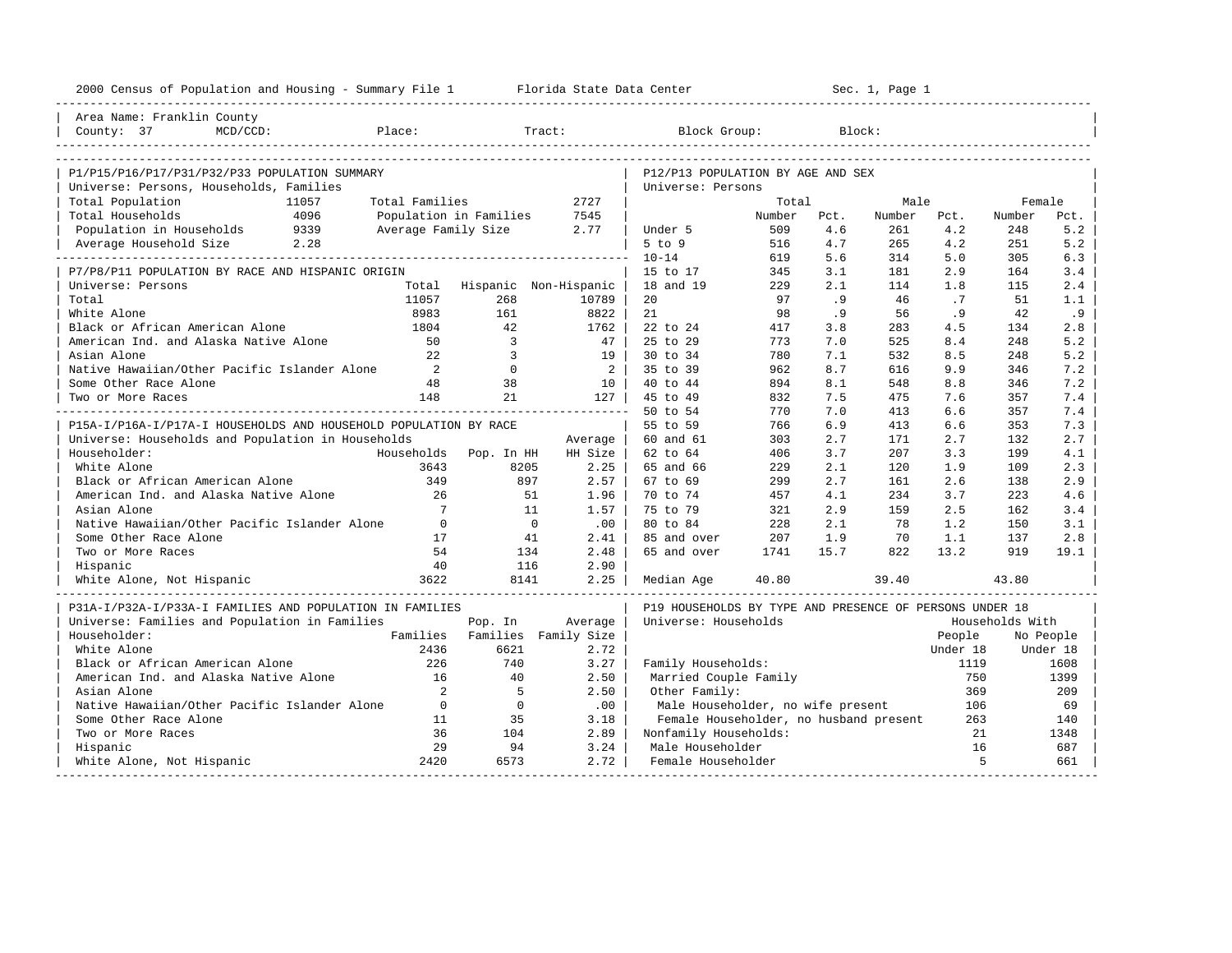| Area Name: Franklin County | | County: 37 MCD/CCD: Place: Tract: Block Group: Block: |

----------------------------------------------------------------------------------------------------------------------------------------------------

| P34/P35 FAMILY TYPE BY PRESENCE AND AGE  |                  |                   | P27/P30 RELATIONSHIP BY HOUSEHOLD TYPE        |                 | P28 RELATIONSHIP BY HOUSEHOLD TYPE |                                    |                 |
|------------------------------------------|------------------|-------------------|-----------------------------------------------|-----------------|------------------------------------|------------------------------------|-----------------|
| OF OWN AND RELATED CHILDREN              |                  |                   | Universe: Persons                             |                 |                                    | FOR THE POPULATION UNDER 18        |                 |
| Universe: Families                       |                  | With              |                                               | Total 65 & Over |                                    | Universe: Persons                  |                 |
|                                          |                  | With Own Related  | Population in households:                     | 9339            | 1617                               | Total:                             | 1989            |
|                                          |                  | Children Children | In family households:                         | 7739            | 1079                               | In households:                     | 1988            |
| Married couple family:                   | 2149             | 2149              | Householder:                                  | 2727            | 605                                | Householder or spouse              | $4\overline{ }$ |
| Children under 18:                       | 686              | 747               | Male                                          | 1987            | 494                                | Related child:                     | 1939            |
| Under 6 only                             | 142              | 159               | Female                                        | 740             | 111                                | Own child:                         | 1732            |
| Under 6 and 6 to 17                      | 130              | 149               | Spouse                                        | 2149            | 382                                | In married couple family           | 1200            |
| 6 to 17 only                             | 414              | 439               | Parent                                        | 61              | 41                                 | In other family:                   |                 |
| No children under 18 1463                |                  | 1402              | Child                                         | 2223            |                                    | No spouse present:                 | 532             |
| Other family:                            | 578              | 578               | Natural born or adopted                       | 2035            |                                    | Male householder                   | 149             |
| Male hhdr. No wife:                      | 175              | 175               | Step                                          | 188             |                                    | Female householder                 | 383             |
| Children under 18:                       | 94               | 106               | Grandchild                                    | 220             |                                    | Other relatives:                   | 207             |
| Under 6 only                             | 29               | 32                | Brother or sister                             | 71              |                                    | Grandchild                         | 170             |
| Under 6 and 6 to 17                      | 8 <sup>8</sup>   | $\overline{9}$    | Other relatives                               | 94              | 42                                 | Other relatives                    | 37              |
| $6$ to 17 only                           | 57               | 65                | Nonrelatives                                  | 194             | $\overline{9}$                     | Nonrelatives                       | 45              |
| No children under 18                     | 81               | 69                | In nonfamily households:                      | 1600            | 538                                | In group quarters:                 | $\mathbf{1}$    |
| Female hhdr. No hus.:                    | 403              | 403               | Male householder:                             | 703             | 186                                | Institutional                      | $\mathbf{1}$    |
| Children under 18:                       | 235              | 262               | Living alone                                  | 574             | 169                                | Noninstitutional                   | $\Omega$        |
| Under 6 only                             | 58               | 63                | Not living alone                              | 129             | 17                                 |                                    |                 |
| Under 6 and 6 to 17                      | 25               | 38                | Female householder:                           | 666             | 326                                | P18 HOUSEHOLD SIZE, HOUSEHOLD TYPE |                 |
| 6 to 17 only                             | 152              | 161               | Living alone                                  | 602             | 313                                | AND PRESENCE OF OWN CHILDREN       |                 |
| No children under 18                     | 168              | 141               | Not living alone                              | 64              | 13                                 | Universe: Households               |                 |
|                                          |                  |                   | Nonrelatives                                  | 231             | 26                                 | 1-person households:               | 1176            |
|                                          |                  |                   | In group quarters:                            | 1718            | 124                                | Male householder                   | 574             |
| P21 HOUSEHOLD TYPE BY AGE OF HOUSEHOLDER |                  |                   | Institutional                                 | 1705            | 111                                | Female householder                 | 602             |
| Universe: Households                     |                  |                   | Noninstitutional                              | $\sim$ 13       | 13                                 | 2 or more person households:       | 2920            |
|                                          |                  |                   |                                               |                 |                                    | Family households:                 | 2727            |
|                                          | Family Nonfamily |                   |                                               |                 |                                    | Married couple:                    | 2149            |
| Householder age: Households Households   |                  |                   | PCT14 HOUSEHOLDS BY SEX OF UNMARRIED PARTNERS |                 |                                    | With own child, under 18           | 686             |
| 15 to 24                                 | 116              | 51                | Universe: Households                          |                 |                                    | No own child. under 18             | 1463            |
| 25 to 34                                 | 339              | 98                |                                               |                 |                                    | Other family - no spouse pres.     | 578             |
| 35 to 44                                 | 569              | 173               | Unmarried partner households                  |                 | 230                                | Male householder:                  | 175             |
| 45 to 54                                 | 507              | 282               | Male householder and male partner             |                 | 14                                 | With own child, under 18           | 94              |
| 55 to 64                                 | 591              | 253               | Male householder and female partner           |                 | 130                                | No own child. under 18             | 81              |
| 65 to 74                                 | 381              | 247               | Female householder and female partner         |                 | $\overline{4}$                     | Female householder:                | 403             |
| 75 to 84                                 | 179              | 183               | Female householder and male partner           |                 | 82                                 | With own child, under 18           | 235             |
| 85 and over                              | 45               | 82                | All other households                          |                 | 3866                               | No own child. under 18             | 168             |
| Total                                    | 2727             | 1369              |                                               |                 |                                    | Nonfamily households:              | 193             |
|                                          |                  |                   |                                               |                 |                                    | Male householder                   | 129             |
|                                          |                  |                   |                                               |                 |                                    | Female householder                 | 64              |
|                                          |                  |                   |                                               |                 |                                    |                                    |                 |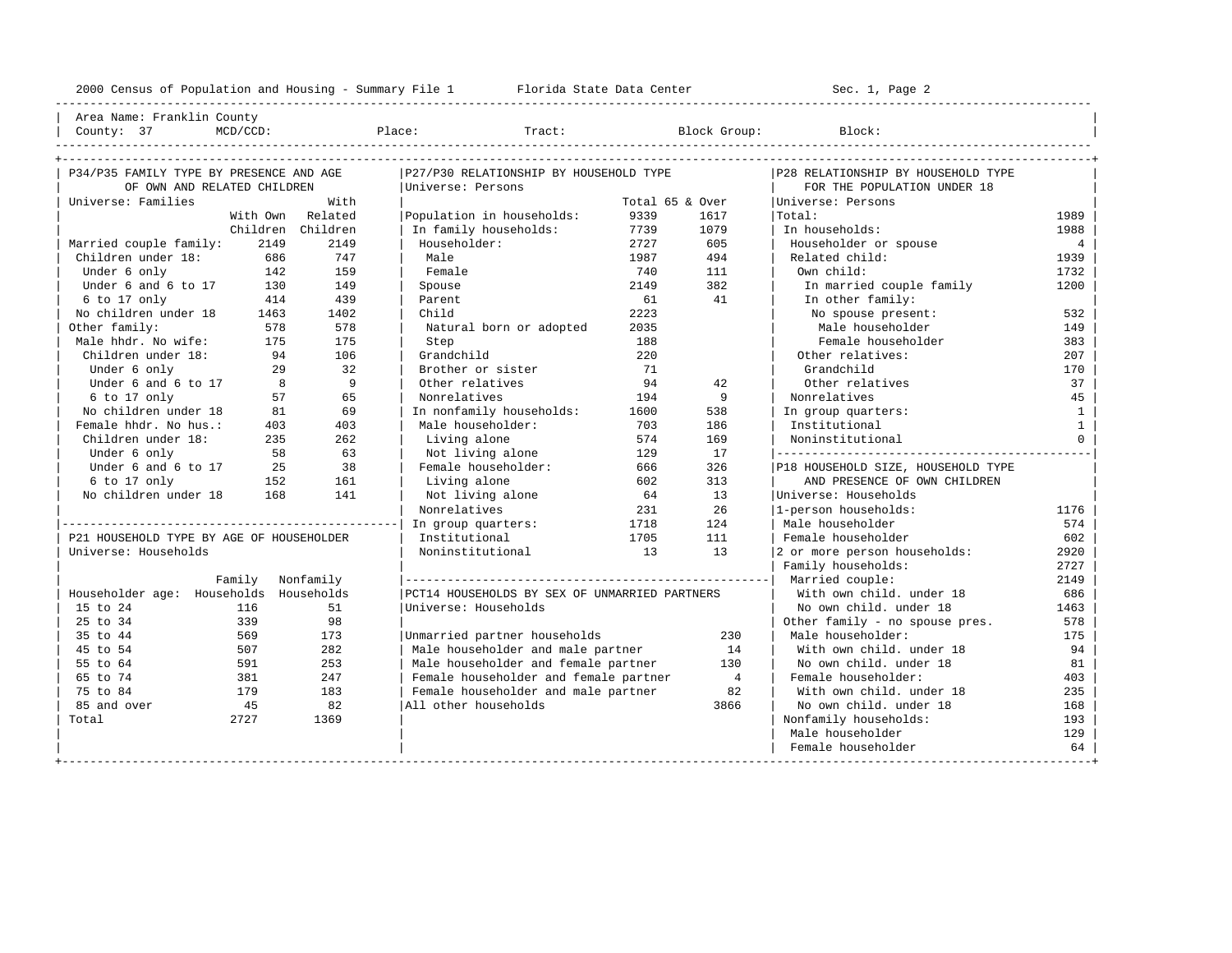| 2000 Census of Population and Housing - Summary File 1 Florida State Data Center              |                                  |                        |                 |                            |           |                                                                                       |            | Sec. 1, Page 3 |                            |                 |
|-----------------------------------------------------------------------------------------------|----------------------------------|------------------------|-----------------|----------------------------|-----------|---------------------------------------------------------------------------------------|------------|----------------|----------------------------|-----------------|
| Area Name: Franklin County<br>$MCD/CCD$ :<br>County: 37                                       |                                  | Place:                 |                 | Tract:                     |           | Block Group:                                                                          | Block:     |                |                            |                 |
| H1/H3/H4/H5 HOUSING UNITS AND POPULATION BY TENURE<br>Universe: Housing Units and Population  |                                  |                        |                 | Universe: Households       |           | P26/H13 HOUSEHOLD SIZE BY HOUSEHOLD TYPE                                              |            |                |                            |                 |
|                                                                                               |                                  | Average                |                 |                            |           |                                                                                       |            |                |                            |                 |
|                                                                                               | Units Percent Population HH Size |                        |                 |                            | Total     |                                                                                       | Family     |                | Nonfamily                  |                 |
| 7180<br>Total:                                                                                |                                  |                        |                 | Household Size             |           | Households Percent Households Percent Households Percent                              |            |                |                            |                 |
| Occupied:<br>4096                                                                             | 100.0                            | 9339<br>2.28           | 1-Person        |                            |           | 1176 28.7                                                                             | N/A        |                | 1176                       | 85.9            |
| Owner:<br>3246                                                                                | 79.2                             | 2.31<br>7488           | 2-Person        |                            |           | 1621 39.6                                                                             | 1452       | 53.2           | 169                        | 12.3            |
| 850<br>Renter:                                                                                | 20.8                             | 1851<br>2.18           | 3-Person        |                            |           | 618 15.1                                                                              | 605        | 22.2           | 13                         | . 9             |
| 3084<br>Vacant:                                                                               | 100.0                            |                        | 4-Person        |                            |           | 458 11.2                                                                              | 450        | 16.5           | $\overline{8}$             | .6              |
| For Rent<br>624                                                                               | 20.2                             |                        | 5-Person        |                            |           | 162 4.0                                                                               | 159        | 5.8<br>1.2     | $\overline{3}$<br>$\Omega$ | $\cdot$ 2       |
| For Sale only<br>143                                                                          | 4.6                              |                        | 6-Person        |                            |           | 33 .8<br>$\overline{7}$                                                               | 33<br>2.8  | 1.0            | $\Omega$                   | $\cdot$ 0<br>.0 |
| Rented or sold,<br>not occupied<br>91<br>Seasonal, recreational,                              | 3.0                              |                        |                 | 7 or more Person           |           | 28                                                                                    |            |                |                            |                 |
| or occasional use<br>1363                                                                     | 44.2                             |                        |                 |                            |           |                                                                                       |            |                |                            |                 |
| For migrant workers<br>$\overline{0}$                                                         | $\cdot$ .0                       |                        |                 |                            |           |                                                                                       |            |                |                            |                 |
| Other<br>863                                                                                  | 28.0                             |                        |                 |                            |           |                                                                                       |            |                |                            |                 |
|                                                                                               |                                  |                        |                 |                            |           |                                                                                       |            |                |                            |                 |
| H6/H7 HOUSING UNITS BY HOUSEHOLDER'S RACE/HISPANIC ORIGIN<br>Universe: Occupied Housing Units |                                  |                        |                 |                            |           | PCT15 NONRELATIVES BY HOUSEHOLD TYPE<br>Universe: Nonrelatives                        |            |                |                            |                 |
| Race of Householder                                                                           | Total                            |                        | Hispanic        | Non-Hispanic               |           |                                                                                       |            | Family         |                            | Nonfamily       |
| Total                                                                                         | 4096 100.0                       |                        | 40 100.0        | 4056 100.0                 |           | Nonrelatives                                                                          |            | Households     |                            | Households      |
| White Alone                                                                                   | 3643 88.9                        |                        | 21 52.5         | 3622 89.3                  |           | Roomer or Boarder                                                                     |            | 19             |                            | 8               |
| Black/African American Alone                                                                  | 349 8.5                          |                        | $1 \t 2.5$      | 348                        | 8.6       | Housemate or roommate                                                                 |            | 23             |                            | 53              |
| American Ind./Alaska Native Alone                                                             | 26                               | .6                     | $1 \quad 2.5$   | 25                         | .6        | Unmarried Partner                                                                     |            | 106            |                            | 124             |
| Asian Alone                                                                                   | 7.2                              |                        | $1 \quad 2.5$   | 6                          | $\cdot$ 1 | Foster child                                                                          |            |                | 2                          | $\mathbf 0$     |
| Nat Hawaiian/Other PI Alone                                                                   | $\bigcirc$                       | $\overline{0}$ .       | $0 \qquad .0$   | $\Omega$                   | .0        | Other Nonrelatives                                                                    |            | 44             |                            | 46              |
| Some Other Race Alone                                                                         | 17 .4                            |                        | 14 35.0         | $\overline{\phantom{a}}$ 3 | $\cdot$ 1 |                                                                                       |            |                |                            |                 |
| Two or More Races                                                                             | 54 1.3                           |                        | 2, 5.0          | 52 1.3                     |           |                                                                                       |            |                |                            |                 |
| H14 HOUSING UNITS BY HOUSEHOLDER'S RACE AND TENURE<br>Universe: Occupied Housing Units        |                                  |                        |                 |                            |           | H16 HOUSING UNITS BY HOUSEHOLDER'S AGE AND TENURE<br>Universe: Occupied Housing Units |            |                |                            |                 |
|                                                                                               |                                  |                        |                 |                            |           |                                                                                       |            |                |                            |                 |
| Race of Householder                                                                           |                                  | Owner Occupied         | Renter Occupied |                            |           | Age of Householder                                                                    |            | Owner Occupied | Renter Occupied            |                 |
| Total                                                                                         |                                  | 3246 100.0             | 669             | 850 100.0                  |           | $15$ to $24$                                                                          | 62         | 1.9            | 105                        | 12.4            |
| White Alone                                                                                   | 2974                             | 91.6                   |                 | 78.7                       |           | $25 \text{ to } 34$                                                                   | 276        | 8.5            | 161                        | 18.9            |
| Black/African American Alone                                                                  | 198<br>2.0                       | 6.1                    | 151             | 17.8                       |           | 35 to 44                                                                              | 543        | 16.7           | 199                        | 23.4            |
| American Ind./Alaska Native Alone<br>Asian Alone                                              |                                  | .6<br>$\overline{2}$   | 6<br>5          | .7                         |           | 45 to 54                                                                              | 614<br>761 | 18.9           | 175                        | 20.6            |
|                                                                                               | $\overline{0}$                   | $\cdot$ .1             | $\Omega$        | .6                         |           | 55 to 64                                                                              | 566        | 23.4<br>17.4   | 83                         | 9.8<br>7.3      |
| Nat Hawaiian/Other PI Alone<br>Some Other Race Alone                                          | 14                               | $\cdot$ 0<br>$\cdot$ 4 | $\overline{3}$  | $\cdot$ 0<br>$\cdot$ 4     |           | 65 to 74                                                                              | 313        | 9.6            | 62<br>49                   | 5.8             |
| Two or More Races Alone                                                                       | 38                               | 1.2                    | 16              | 1.9                        |           | 75 to 84<br>85 and Over                                                               | 111        | 3.4            | 16                         | 1.9             |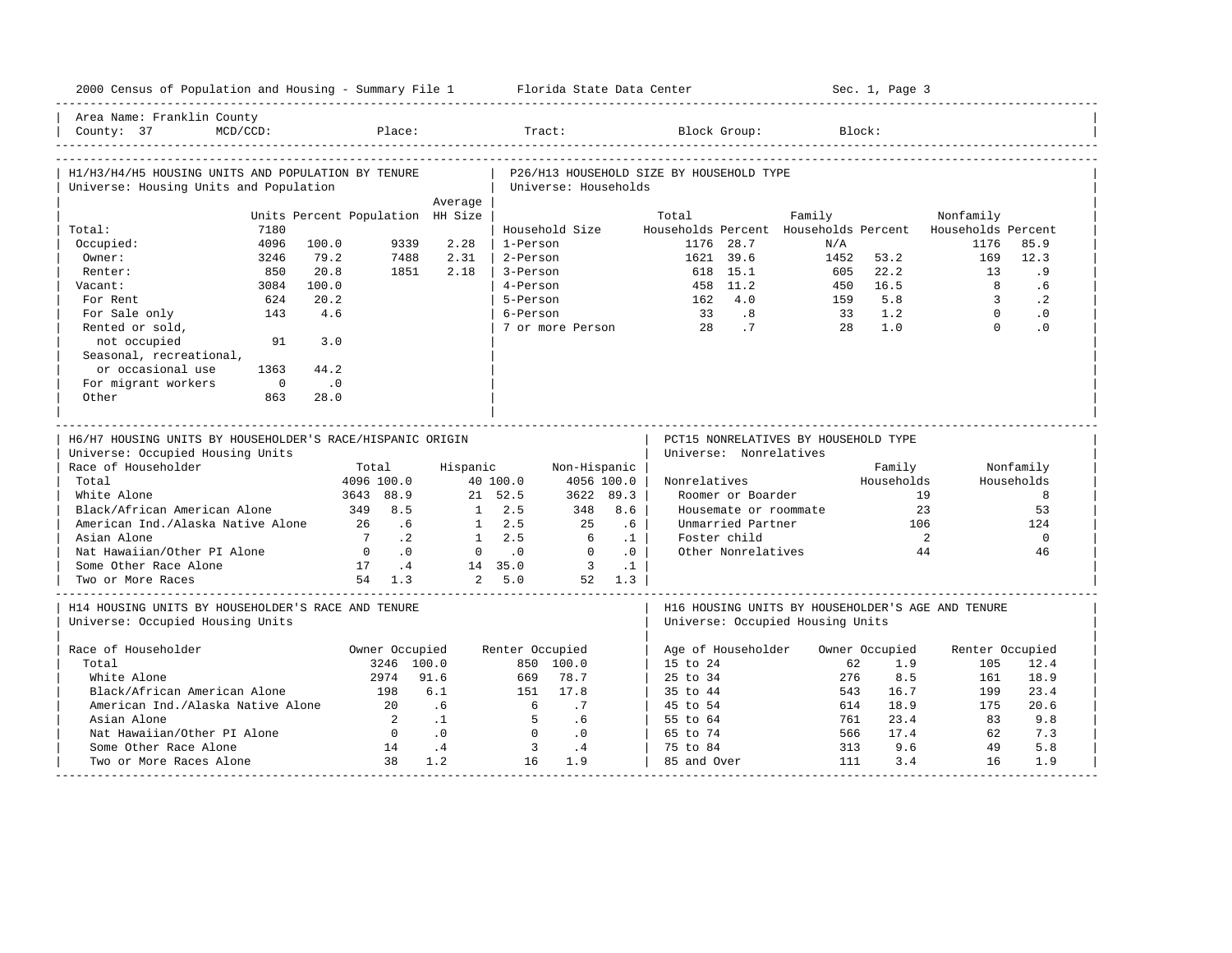| 2000 Census of Population and Housing - Summary File 1 Florida State Data Center |                            |                |                               |                                                         |        |      | Sec. 1, Page 1 |          |                 |           |
|----------------------------------------------------------------------------------|----------------------------|----------------|-------------------------------|---------------------------------------------------------|--------|------|----------------|----------|-----------------|-----------|
| Area Name: Gadsden County                                                        |                            |                |                               |                                                         |        |      |                |          |                 |           |
| $MCD/CCD$ :<br>County: 39                                                        | Place:                     |                | Tract:                        | Block Group:                                            |        |      | Block:         |          |                 |           |
|                                                                                  |                            |                |                               |                                                         |        |      |                |          |                 |           |
| P1/P15/P16/P17/P31/P32/P33 POPULATION SUMMARY                                    |                            |                |                               | P12/P13 POPULATION BY AGE AND SEX                       |        |      |                |          |                 |           |
| Universe: Persons, Households, Families                                          |                            |                |                               | Universe: Persons                                       |        |      |                |          |                 |           |
| Total Population<br>45087                                                        | Total Families             |                | 11429                         |                                                         | Total  |      | Male           |          | Female          |           |
| Total Households<br>15867                                                        | Population in Families     |                | 36364                         |                                                         | Number | Pct. | Number         | Pct.     | Number          | Pct.      |
| Population in Households 42665                                                   | Average Family Size 3.18   |                |                               | Under 5                                                 | 3018   | 6.7  | 1534           | 7.2      | 1484            | 6.3       |
| 2.69<br>Average Household Size                                                   |                            |                |                               | $5$ to $9$                                              | 3323   | 7.4  | 1675           | 7.8      | 1648            | 7.0       |
|                                                                                  |                            |                |                               | $10 - 14$                                               | 3440   | 7.6  | 1785           | 8.3      | 1655            | 7.0       |
| P7/P8/P11 POPULATION BY RACE AND HISPANIC ORIGIN                                 |                            |                |                               | 15 to 17                                                | 2138   | 4.7  | 1070           | 5.0      | 1068            | 4.5       |
| Universe: Persons                                                                |                            |                | Total Hispanic Non-Hispanic   | 18 and 19                                               | 1419   | 3.1  | 734            | 3.4      | 685             | 2.9       |
| Total                                                                            | 45087                      | 2782           | 42305                         | 20                                                      | 602    | 1.3  | 314            | 1.5      | 288             | 1.2       |
| White Alone                                                                      | 17448                      | 1274           | 16174                         | 21                                                      | 531    | 1.2  | 274            | 1.3      | 257             | 1.1       |
| Black or African American Alone                                                  | 25763                      | 131            | 25632                         | 22 to 24                                                | 1721   | 3.8  | 850            | 4.0      | 871             | 3.7       |
| American Ind. and Alaska Native Alone                                            | 105                        | 18             | 87                            | 25 to 29                                                | 2970   | 6.6  | 1389           | 6.5      | 1581            | 6.7       |
| Asian Alone                                                                      | 117                        | 12.            | 105 l                         | 30 to 34                                                | 3033   | 6.7  | 1398           | 6.5      | 1635            | 6.9       |
| Native Hawaiian/Other Pacific Islander Alone                                     | 9                          | $\overline{0}$ | 9 <sup>1</sup>                | 35 to 39                                                | 3463   | 7.7  | 1649           | 7.7      | 1814            | 7.7       |
| Some Other Race Alone                                                            | 1243                       | 1219           | 24                            | 40 to 44                                                | 3571   | 7.9  | 1682           | 7.8      | 1889            | 8.0       |
| Two or More Races                                                                | 402                        | 128            | $274$                         | 45 to 49                                                | 3434   | 7.6  | 1661           | 7.7      | 1773            | 7.5       |
|                                                                                  |                            |                | ______________________        | 50 to 54                                                | 2808   | 6.2  | 1318           | 6.1      | 1490            | 6.3       |
| P15A-I/P16A-I/P17A-I HOUSEHOLDS AND HOUSEHOLD POPULATION BY RACE                 |                            |                |                               | 55 to 59                                                | 2251   | 5.0  | 1016           | 4.7      | 1235            | 5.2       |
| Universe: Households and Population in Households                                |                            |                | Average                       | 60 and 61                                               | 771    | 1.7  | 380            | 1.8      | 391             | 1.7       |
| Householder:                                                                     | Households                 | Pop. In HH     | HH Size                       | 62 to 64                                                | 1107   | 2.5  | 484            | 2.3      | 623             | 2.6       |
| White Alone                                                                      | 7171                       | 16456          | 2.29                          | 65 and 66                                               | 674    | 1.5  | 308            | 1.4      | 366             | 1.5       |
| Black or African American Alone                                                  | 8229                       | 24503          | 2.98                          | 67 to 69                                                | 967    | 2.1  | 456            | 2.1      | 511             | 2.2       |
| American Ind. and Alaska Native Alone                                            | 32                         | 98             | 3.06                          | 70 to 74                                                | 1403   | 3.1  | 578            | 2.7      | 825             | 3.5       |
| Asian Alone                                                                      | 36                         | 96             | 2.67                          | 75 to 79                                                | 1043   | 2.3  | 412            | 1.9      | 631             | 2.7       |
| Native Hawaiian/Other Pacific Islander Alone                                     | $\overline{4}$             | 10             | 2.50                          | 80 to 84                                                | 739    | 1.6  | 279            | 1.3      | 460             | 1.9       |
| Some Other Race Alone                                                            | 288                        | 1181           | 4.10                          | 85 and over                                             | 661    | 1.5  | 202            | .9       | 459             | 1.9       |
| Two or More Races                                                                | 107                        | 321            | 3.00                          | 65 and over                                             | 5487   | 12.2 | 2235           | 10.4     | 3252            | 13.8      |
| Hispanic                                                                         | 652                        | 2582           | 3.96                          |                                                         |        |      |                |          |                 |           |
| White Alone, Not Hispanic                                                        | 6871                       | 15299          | 2.23                          | Median Age                                              | 35.50  |      | 34.10          |          | 37.00           |           |
| P31A-I/P32A-I/P33A-I FAMILIES AND POPULATION IN FAMILIES                         |                            |                |                               | P19 HOUSEHOLDS BY TYPE AND PRESENCE OF PERSONS UNDER 18 |        |      |                |          |                 |           |
| Universe: Families and Population in Families                                    |                            | Pop. In        | Average                       | Universe: Households                                    |        |      |                |          | Households With |           |
| Householder:                                                                     |                            |                | Families Families Family Size |                                                         |        |      |                | People   |                 | No People |
| White Alone                                                                      | 4814                       | 13367          | 2.78                          |                                                         |        |      |                | Under 18 |                 | Under 18  |
| Black or African American Alone                                                  | 6227                       | 21503          | 3.45                          | Family Households:                                      |        |      |                | 6260     |                 | 5169      |
| American Ind. and Alaska Native Alone                                            | 27                         | 91             | 3.37                          | Married Couple Family                                   |        |      |                | 3255     |                 | 3800      |
| Asian Alone                                                                      | 29                         | 78             | 2.69                          | Other Family:                                           |        |      |                | 3005     |                 | 1369      |
| Native Hawaiian/Other Pacific Islander Alone                                     | $\overline{\phantom{0}}^2$ | - 5            | 2.50                          | Male Householder, no wife present                       |        |      |                | 458      |                 | 349       |
| Some Other Race Alone                                                            | 256                        | 1056           | 4.13                          | Female Householder, no husband present                  |        |      |                | 2547     |                 | 1020      |
| Two or More Races                                                                | 74                         | 264            | 3.57                          | Nonfamily Households:                                   |        |      |                | 56       |                 | 4382      |
| Hispanic                                                                         | 537                        | 2194           | 4.09                          | Male Householder                                        |        |      |                | 40       |                 | 1970      |
| White Alone, Not Hispanic                                                        | 4581                       | 12431          | 2.71                          | Female Householder                                      |        |      |                | 16       |                 | 2412      |
|                                                                                  |                            |                |                               |                                                         |        |      |                |          |                 |           |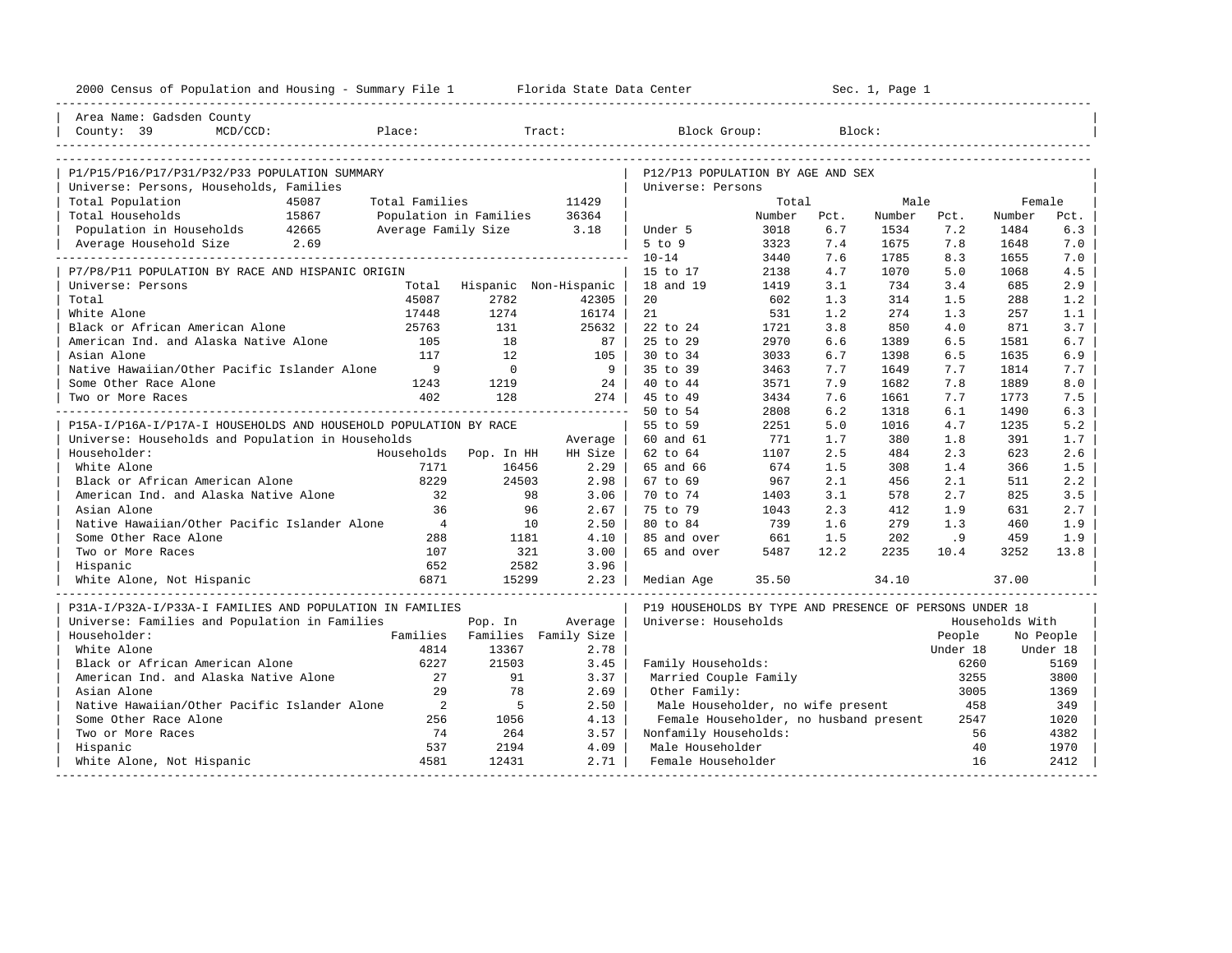----------------------------------------------------------------------------------------------------------------------------------------------------

| Area Name: Gadsden County | | County: 39 MCD/CCD: Place: Tract: Block Group: Block: |

| P34/P35 FAMILY TYPE BY PRESENCE AND AGE  |                  |                   | P27/P30 RELATIONSHIP BY HOUSEHOLD TYPE        |                 |       | P28 RELATIONSHIP BY HOUSEHOLD TYPE |                 |
|------------------------------------------|------------------|-------------------|-----------------------------------------------|-----------------|-------|------------------------------------|-----------------|
| OF OWN AND RELATED CHILDREN              |                  |                   | Universe: Persons                             |                 |       | FOR THE POPULATION UNDER 18        |                 |
| Universe: Families                       |                  | With              |                                               | Total 65 & Over |       | Universe: Persons                  |                 |
|                                          |                  | With Own Related  | Population in households:                     | 42665           | 5200  | Total:                             | 11919           |
|                                          |                  | Children Children | In family households:                         | 37400           | 3583  | In households:                     | 11912           |
| Married couple family:                   | 7055             | 7055              | Householder:                                  | 11429           | 2060  | Householder or spouse              | 15              |
| Children under 18:                       | 2876             | 3237              | Male                                          | 6507            | 1323  | Related child:                     | 11679           |
| Under 6 only                             | 543              | 665               | Female                                        | 4922            | 737   | Own child:                         | 9473            |
| Under 6 and 6 to 17                      | 589              | 740               | Spouse                                        | 7055            | 1059  | In married couple family           | 5292            |
| 6 to 17 only                             | 1744             | 1832              | Parent                                        | 365             | 230   | In other family:                   |                 |
| No children under 18                     | 4179             | 3818              | Child                                         | 13679           |       | No spouse present:                 | 4181            |
| Other family:                            | 4374             | 4374              | Natural born or adopted                       | 12858           |       | Male householder                   | 569             |
| Male hhdr. No wife:                      | 807              | 807               | Step                                          | 821             |       | Female householder                 | 3612            |
| Children under 18:                       | 362              | 450               | Grandchild                                    | 2163            |       | Other relatives:                   | 2206            |
| Under 6 only                             | 91               | 116               | Brother or sister                             | 711             |       | Grandchild                         | 1774            |
| Under 6 and 6 to 17                      | 42               | 67                | Other relatives                               | 962             | 212   | Other relatives                    | 432             |
| 6 to 17 only                             | 229              | 267               | Nonrelatives                                  | 1036            | 22    | Nonrelatives                       | 218             |
| No children under 18                     | 445              | 357               | In nonfamily households:                      | 5265            | 1617  | In group quarters:                 | $7\phantom{.0}$ |
| Female hhdr. No hus.:                    | 3567             | 3567              | Male householder:                             | 2010            | 415   | Institutional                      | $7\overline{ }$ |
| Children under 18:                       | 1941             | 2538              | Living alone                                  | 1629            | 378   | Noninstitutional                   | $\circ$         |
| Under 6 only                             | 341              | 476               | Not living alone                              | 381             | 37    |                                    |                 |
| Under 6 and 6 to 17                      | 359              | 578               | Female householder:                           | 2428            | 1151  | P18 HOUSEHOLD SIZE, HOUSEHOLD TYPE |                 |
| 6 to 17 only                             | 1241             | 1484              | Living alone                                  | 2163            | 1127  | AND PRESENCE OF OWN CHILDREN       |                 |
| No children under 18                     | 1626             | 1029              | Not living alone                              | 265             | 2.4   | Universe: Households               |                 |
|                                          |                  |                   | Nonrelatives                                  | 827             | 51    | 1-person households:               | 3792            |
|                                          |                  |                   | In group quarters:                            | 2422            | 287   | Male householder                   | 1629            |
| P21 HOUSEHOLD TYPE BY AGE OF HOUSEHOLDER |                  |                   | Institutional                                 | 2195            | 271   | Female householder                 | 2163            |
| Universe: Households                     |                  |                   | Noninstitutional                              | 227             | 16    | 2 or more person households:       | 12075           |
|                                          |                  |                   |                                               |                 |       | Family households:                 | 11429           |
|                                          | Family Nonfamily |                   |                                               |                 |       | Married couple:                    | 7055            |
| Householder age: Households Households   |                  |                   | PCT14 HOUSEHOLDS BY SEX OF UNMARRIED PARTNERS |                 |       | With own child. under 18           | 2876            |
| 15 to 24                                 | 498              | 162               | Universe: Households                          |                 |       | No own child, under 18             | 4179            |
| 25 to 34                                 | 1979             | 410               |                                               |                 |       | Other family - no spouse pres.     | 4374            |
| 35 to 44                                 | 2649             | 699               | Unmarried partner households                  |                 | 886   | Male householder:                  | 807             |
| 45 to 54                                 | 2538             | 889               | Male householder and male partner             |                 | 36    | With own child, under 18           | 362             |
| 55 to 64                                 | 1705             | 712               | Male householder and female partner           |                 | 360   | No own child. under 18             | 445             |
| 65 to 74                                 | 1296             | 691               | Female householder and female partner         |                 | 49    | Female householder:                | 3567            |
| 75 to 84                                 | 599              | 629               | Female householder and male partner           |                 | 441   | With own child, under 18           | 1941            |
| 85 and over                              | 165              | 246               | All other households                          |                 | 14981 | No own child, under 18             | 1626            |
| Total                                    | 11429            | 4438              |                                               |                 |       | Nonfamily households:              | 646             |
|                                          |                  |                   |                                               |                 |       | Male householder                   | 381             |
|                                          |                  |                   |                                               |                 |       | Female householder                 | 265             |
|                                          |                  |                   |                                               |                 |       |                                    |                 |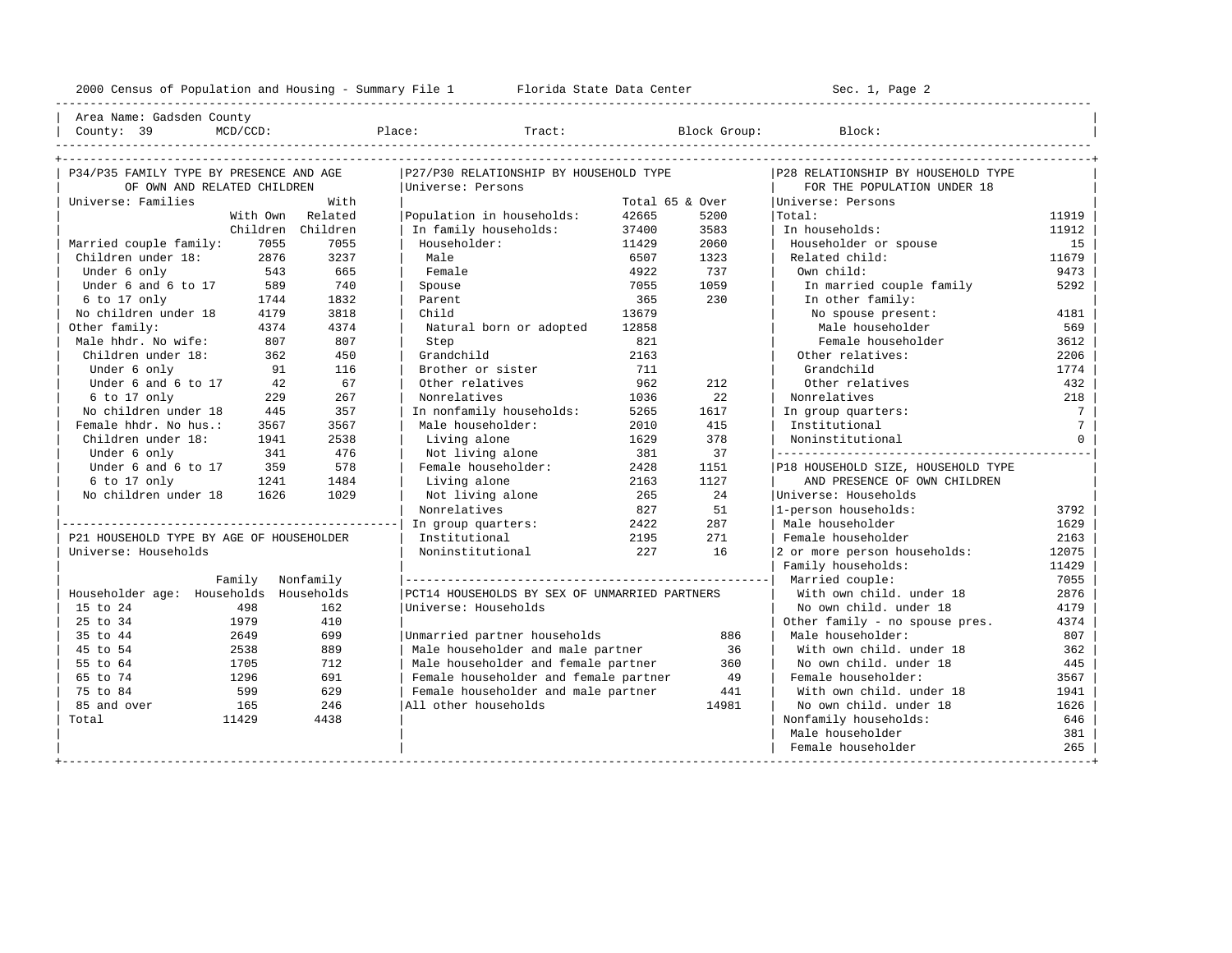| Households Percent<br>85.4 |
|----------------------------|
| 12.3                       |
| 1.3                        |
| $\cdot$ 7                  |
| $\cdot$ 2                  |
| $\cdot$ 1                  |
| $\cdot$ 1                  |
|                            |
|                            |
|                            |
|                            |
|                            |
|                            |
| Nonfamily                  |
| Households                 |
| 91                         |
| 207                        |
| 372                        |
| 14                         |
| 143                        |
|                            |
|                            |
|                            |
| Renter Occupied            |
|                            |
| 12.3                       |
| 26.4                       |
| 23.1                       |
| 17.0                       |
| 9.4                        |
| 6.4                        |
| 4.0                        |
|                            |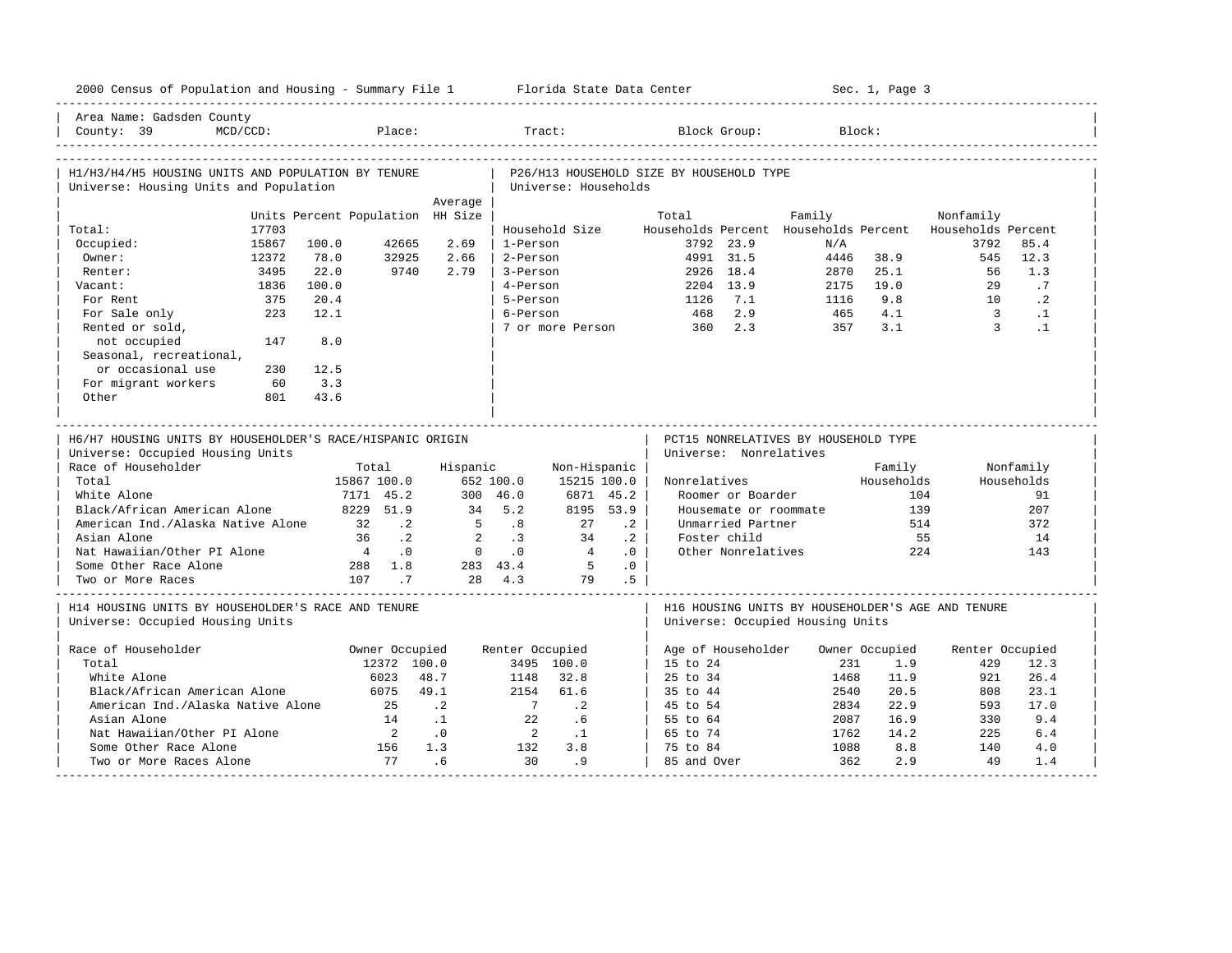| 2000 Census of Population and Housing - Summary File 1 Florida State Data Center |                        |                          |              |                                                         |        |      | Sec. 1, Page 1 |              |                 |           |
|----------------------------------------------------------------------------------|------------------------|--------------------------|--------------|---------------------------------------------------------|--------|------|----------------|--------------|-----------------|-----------|
| Area Name: Gilchrist County                                                      |                        |                          |              |                                                         |        |      |                |              |                 |           |
| County: 41<br>$MCD/CCD$ :                                                        | Place:                 |                          | Tract:       | Block Group:                                            |        |      | Block:         |              |                 |           |
|                                                                                  |                        |                          |              |                                                         |        |      |                |              |                 |           |
| P1/P15/P16/P17/P31/P32/P33 POPULATION SUMMARY                                    |                        |                          |              | P12/P13 POPULATION BY AGE AND SEX                       |        |      |                |              |                 |           |
| Universe: Persons, Households, Families                                          |                        |                          |              | Universe: Persons                                       |        |      |                |              |                 |           |
| Total Population<br>14437                                                        | Total Families         |                          | 3715         |                                                         | Total  |      | Male           |              | Female          |           |
| Total Households<br>5021                                                         | Population in Families |                          | 11184        |                                                         | Number | Pct. | Number         | Pct.         | Number          | Pct.      |
| Population in Households 13116                                                   |                        | Average Family Size 3.01 |              | Under 5                                                 | 827    | 5.7  | 418            | 5.5          | 409             | 6.0       |
| 2.61<br>Average Household Size                                                   |                        |                          |              | $5$ to $9$                                              | 975    | 6.8  | 498            | 6.5          | 477             | 7.0       |
|                                                                                  |                        |                          |              | $10 - 14$                                               | 1077   | 7.5  | 544            | 7.1          | 533             | 7.8       |
| P7/P8/P11 POPULATION BY RACE AND HISPANIC ORIGIN                                 |                        |                          |              | 15 to 17                                                | 650    | 4.5  | 347            | 4.5          | 303             | 4.5       |
| Universe: Persons                                                                | Total                  | Hispanic Non-Hispanic    |              | 18 and 19                                               | 504    | 3.5  | 354            | 4.6          | 150             | 2.2       |
| Total                                                                            | 14437                  | 404                      | 14033        | 20                                                      | 471    | 3.3  | 417            | 5.5          | 54              | .8        |
| White Alone                                                                      | 13068                  | 256                      | 12812        | 21                                                      | 449    | 3.1  | 380            | 5.0          | 69              | 1.0       |
| Black or African American Alone                                                  | 1010                   | 14                       | 996          | 22 to 24                                                | 629    | 4.4  | 422            | 5.5          | 207             | 3.0       |
| American Ind. and Alaska Native Alone                                            | 53                     | $\overline{3}$           | 50           | 25 to 29                                                | 757    | 5.2  | 358            | 4.7          | 399             | 5.9       |
| Asian Alone                                                                      | 24                     | 2                        | 22           | 30 to 34                                                | 807    | 5.6  | 395            | 5.2          | 412             | 6.1       |
| Native Hawaiian/Other Pacific Islander Alone                                     | $\frac{1}{2}$          | $\Omega$                 | $\mathbf{1}$ | 35 to 39                                                | 971    | 6.7  | 469            | 6.1          | 502             | 7.4       |
| Some Other Race Alone                                                            | 99                     | 92                       | 7 I          | 40 to 44                                                | 1052   | 7.3  | 521            | 6.8          | 531             | 7.8       |
| Two or More Races                                                                | 182                    | 37                       | 145 l        | 45 to 49                                                | 922    | 6.4  | 456            | 6.0          | 466             | 6.9       |
|                                                                                  |                        |                          |              | 50 to 54                                                | 885    | 6.1  | 451            | 5.9          | 434             | 6.4       |
| P15A-I/P16A-I/P17A-I HOUSEHOLDS AND HOUSEHOLD POPULATION BY RACE                 |                        |                          |              | 55 to 59                                                | 792    | 5.5  | 386            | 5.1          | 406             | 6.0       |
| Universe: Households and Population in Households                                |                        |                          | Average      | 60 and 61                                               | 292    | 2.0  | 144            | 1.9          | 148             | 2.2       |
| Householder:                                                                     | Households             | Pop. In HH               | HH Size      | 62 to 64                                                | 409    | 2.8  | 2.02           | 2.6          | 207             | 3.0       |
| White Alone                                                                      | 4781                   | 12384                    | 2.59         | 65 and 66                                               | 272    | 1.9  | 129            | 1.7          | 143             | 2.1       |
| Black or African American Alone                                                  | 136                    | 428                      | 3.15         | 67 to 69                                                | 341    | 2.4  | 178            | 2.3          | 163             | 2.4       |
| American Ind. and Alaska Native Alone                                            | 20                     | 54                       | 2.70         | 70 to 74                                                | 532    | 3.7  | 243            | 3.2          | 289             | 4.3       |
| Asian Alone                                                                      | $7\overline{ }$        | 13                       | 1.86         | 75 to 79                                                | 387    | 2.7  | 180            | 2.4          | 207             | 3.0       |
| Native Hawaiian/Other Pacific Islander Alone                                     | $\overline{1}$         | $\overline{4}$           | 4.00         | 80 to 84                                                | 244    | 1.7  | 95             | 1.2          | 149             | 2.2       |
| Some Other Race Alone                                                            | 24                     | 88                       | 3.67         | 85 and over                                             | 192    | 1.3  | 56             | .7           | 136             | 2.0       |
| Two or More Races                                                                | 52                     | 145                      | 2.79         | 65 and over                                             | 1968   | 13.6 | 881            | 11.5         | 1087            | 16.0      |
| Hispanic                                                                         | 102                    | 308                      | 3.02         |                                                         |        |      |                |              |                 |           |
| White Alone, Not Hispanic                                                        | 4710                   | 12192                    | 2.59         | Median Age                                              | 35.40  |      | 31.10          |              | 39.00           |           |
|                                                                                  |                        |                          |              |                                                         |        |      |                |              |                 |           |
| P31A-I/P32A-I/P33A-I FAMILIES AND POPULATION IN FAMILIES                         |                        |                          |              | P19 HOUSEHOLDS BY TYPE AND PRESENCE OF PERSONS UNDER 18 |        |      |                |              |                 |           |
| Universe: Families and Population in Families                                    |                        | Pop. In                  | Average      | Universe: Households                                    |        |      |                |              | Households With |           |
| Householder:                                                                     | Families               | Families Family Size     |              |                                                         |        |      |                | People       |                 | No People |
| White Alone                                                                      | 3543                   | 10590                    | 2.99         |                                                         |        |      |                | Under 18     |                 | Under 18  |
| Black or African American Alone                                                  | 98                     | 366                      | 3.73         | Family Households:                                      |        |      |                | 1820         |                 | 1895      |
| American Ind. and Alaska Native Alone                                            | 13                     | 43                       | 3.31         | Married Couple Family                                   |        |      |                | 1295         |                 | 1669      |
| Asian Alone                                                                      | $\overline{4}$         | 10                       | 2.50         | Other Family:                                           |        |      |                | 525          |                 | 226       |
| Native Hawaiian/Other Pacific Islander Alone                                     | 1                      | $\overline{4}$           | 4.00         | Male Householder, no wife present                       |        |      |                | 113          |                 | 78        |
| Some Other Race Alone                                                            | 18                     | 65                       | 3.61         | Female Householder, no husband present                  |        |      |                | 412          |                 | 148       |
| Two or More Races                                                                | 38                     | 106                      | 2.79         | Nonfamily Households:                                   |        |      |                | 24           |                 | 1282      |
| Hispanic                                                                         | 69                     | 229                      | 3.32         | Male Householder                                        |        |      |                | 21           |                 | 637       |
| White Alone, Not Hispanic                                                        | 3497                   | 10442                    | 2.99         | Female Householder                                      |        |      |                | $\mathbf{3}$ |                 | 645       |
|                                                                                  |                        |                          |              |                                                         |        |      |                |              |                 |           |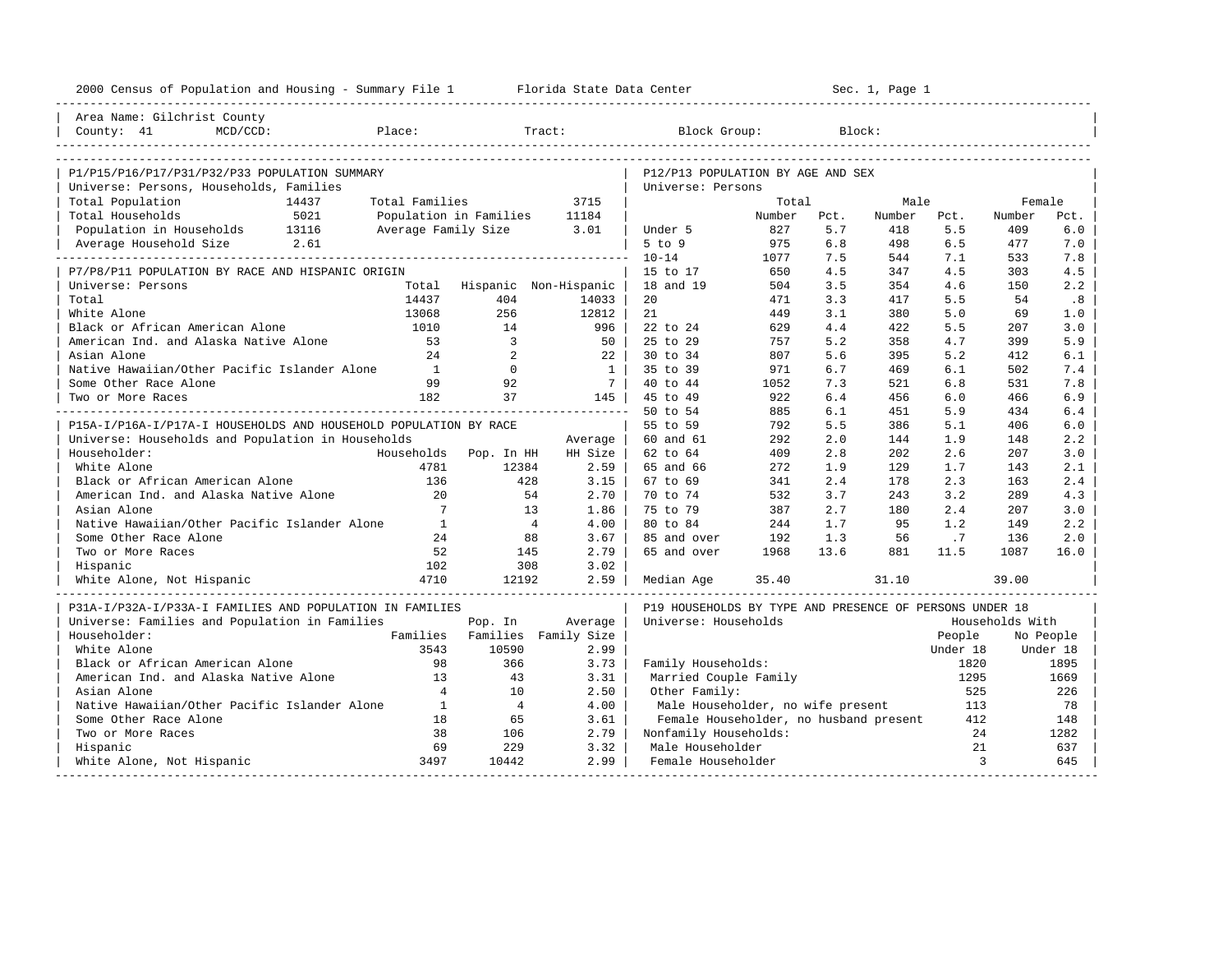| Area Name: Gilchrist County<br>| Counter 41 | MCD (COD) | Pla

| - הצרת ועברה |  | סמישים תזר | <b>TVDF</b> |  |
|--------------|--|------------|-------------|--|

| P34/P35 FAMILY TYPE BY PRESENCE AND AGE  | P27/P30 RELATIONSHIP BY HOUSEHOLD TYPE        |                 | P28 RELATIONSHIP BY HOUSEHOLD TYPE |                                    |                |
|------------------------------------------|-----------------------------------------------|-----------------|------------------------------------|------------------------------------|----------------|
| OF OWN AND RELATED CHILDREN              | Universe: Persons                             |                 |                                    | FOR THE POPULATION UNDER 18        |                |
| Universe: Families<br>With               |                                               | Total 65 & Over |                                    | Universe: Persons                  |                |
| With Own Related                         | Population in households:                     | 13116           | 1797                               | Total:                             | 3529           |
| Children Children                        | In family households:                         | 11482           | 1307                               | In households:                     | 3516           |
| 2964<br>Married couple family:<br>2964   | Householder:                                  | 3715            | 709                                | Householder or spouse              | $\overline{3}$ |
| Children under 18: 1205<br>1282          | Male                                          | 2728            | 585                                | Related child:                     | 3407           |
| 242<br>260<br>Under 6 only               | Female                                        | 987             | 124                                | Own child:                         | 3100           |
| Under $6$ and $6$ to $17$<br>260<br>293  | Spouse                                        | 2964            | 450                                | In married couple family           | 2323           |
| 729<br>6 to 17 only<br>703               | Parent                                        | 110             | 82                                 | In other family:                   |                |
| No children under 18<br>1682<br>1759     | Child                                         | 3849            |                                    | No spouse present:                 | 777            |
| Other family:<br>751<br>751              | Natural born or adopted                       | 3578            |                                    | Male householder                   | 143            |
| Male hhdr. No wife:<br>191<br>191        | Step                                          | 271             |                                    | Female householder                 | 634            |
| Children under 18:<br>113<br>95          | Grandchild                                    | 299             |                                    | Other relatives:                   | 307            |
| 27<br>Under 6 only<br>23                 | Brother or sister                             | 69              |                                    | Grandchild                         | 254            |
| Under 6 and 6 to 17<br>10<br>$6^{\circ}$ | Other relatives                               | 178             | 58                                 | Other relatives                    | 53             |
| 76<br>6 to 17 only<br>66                 | Nonrelatives                                  | 298             | 8                                  | Nonrelatives                       | 106            |
| No children under 18<br>96<br>78         | In nonfamily households:                      | 1634            | 490                                | In group quarters:                 | 13             |
| Female hhdr. No hus.:<br>560<br>560      | Male householder:                             | 658             | 142                                | Institutional                      | 13             |
| 409<br>Children under 18:<br>354         | Living alone                                  | 498             | 125                                | Noninstitutional                   | $\circ$        |
| 72<br>Under 6 only<br>62                 | Not living alone                              | 160             | 17                                 |                                    |                |
| Under 6 and 6 to 17 65<br>89             | Female householder:                           | 648             | 324                                | P18 HOUSEHOLD SIZE, HOUSEHOLD TYPE |                |
| 248<br>6 to 17 only<br>227               | Living alone                                  | 561             | 311                                | AND PRESENCE OF OWN CHILDREN       |                |
| 206<br>No children under 18<br>151       | Not living alone                              | 87              | 13                                 | Universe: Households               |                |
|                                          | Nonrelatives                                  | 328             | 24                                 | 1-person households:               | 1059           |
|                                          | In group quarters:                            | 1321            | 171                                | Male householder                   | 498            |
| P21 HOUSEHOLD TYPE BY AGE OF HOUSEHOLDER | Institutional                                 | 1311            | 165                                | Female householder                 | 561            |
| Universe: Households                     | Noninstitutional                              | 10              | $6\overline{6}$                    | 2 or more person households:       | 3962           |
|                                          |                                               |                 |                                    | Family households:                 | 3715           |
| Family Nonfamily                         |                                               |                 |                                    | Married couple:                    | 2964           |
| Householder age: Households Households   | PCT14 HOUSEHOLDS BY SEX OF UNMARRIED PARTNERS |                 |                                    | With own child, under 18           | 1205           |
| 78<br>15 to 24<br>107                    | Universe: Households                          |                 |                                    | No own child. under 18             | 1759           |
| 628<br>131<br>25 to 34                   |                                               |                 |                                    | Other family - no spouse pres.     | 751            |
| 895<br>170<br>35 to 44                   | Unmarried partner households                  |                 | 284                                | Male householder:                  | 191            |
| 224<br>45 to 54<br>759                   | Male householder and male partner             |                 | 19                                 | With own child. under 18           | 95             |
| 237<br>55 to 64<br>617                   | Male householder and female partner           |                 | 140                                | No own child. under 18             | 96             |
| 65 to 74<br>483<br>236                   | Female householder and female partner         |                 | 17                                 | Female householder:                | 560            |
| 75 to 84<br>193<br>198                   | Female householder and male partner           |                 | 108                                | With own child, under 18           | 354            |
| 85 and over<br>28<br>37                  | All other households                          |                 | 4737                               | No own child. under 18             | 206            |
| 3715<br>1306<br>Total                    |                                               |                 |                                    | Nonfamily households:              | 247            |
|                                          |                                               |                 |                                    | Male householder                   | 160            |
|                                          |                                               |                 |                                    | Female householder                 | 87             |
|                                          |                                               |                 |                                    |                                    |                |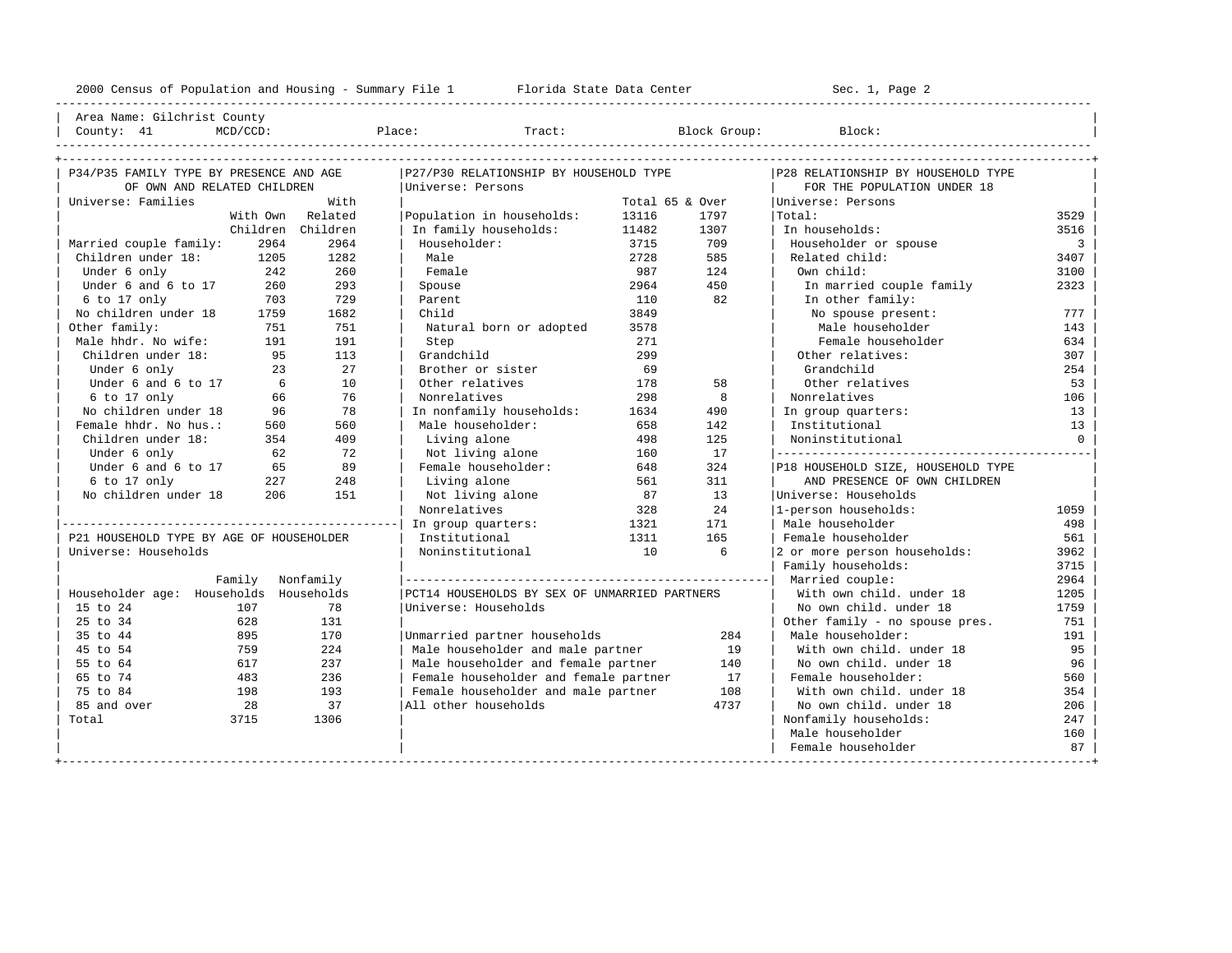| 2000 Census of Population and Housing - Summary File 1 Florida State Data Center              |                                  |                              |             |                             |                             |           |                                           |                    |                                      |           | Sec. 1, Page 3        |                                                          |                        |
|-----------------------------------------------------------------------------------------------|----------------------------------|------------------------------|-------------|-----------------------------|-----------------------------|-----------|-------------------------------------------|--------------------|--------------------------------------|-----------|-----------------------|----------------------------------------------------------|------------------------|
| Area Name: Gilchrist County<br>MCD/CCD:<br>County: $41$                                       |                                  | Place:                       |             |                             | Tract:                      |           |                                           | Block Group:       |                                      | Block:    |                       |                                                          |                        |
| H1/H3/H4/H5 HOUSING UNITS AND POPULATION BY TENURE<br>Universe: Housing Units and Population  |                                  |                              |             |                             | Universe: Households        |           | P26/H13 HOUSEHOLD SIZE BY HOUSEHOLD TYPE  |                    |                                      |           |                       |                                                          |                        |
|                                                                                               |                                  |                              | Average     |                             |                             |           |                                           |                    |                                      |           |                       |                                                          |                        |
|                                                                                               | Units Percent Population HH Size |                              |             |                             |                             |           | Total                                     |                    | Family                               |           |                       | Nonfamily                                                |                        |
| 5906<br>Total:                                                                                |                                  |                              |             |                             | Household Size              |           |                                           |                    |                                      |           |                       | Households Percent Households Percent Households Percent |                        |
| Occupied:<br>5021                                                                             | 100.0                            | 13116                        | 2.61        | 1-Person                    |                             |           |                                           | 1059 21.1          |                                      | N/A       |                       | 1059                                                     | 81.1                   |
| Owner:<br>4331                                                                                | 86.3                             | 11294                        | 2.61        | 2-Person                    |                             |           |                                           | 1876 37.4          |                                      | 1669      | 44.9                  | 207                                                      | 15.8                   |
| 690<br>Renter:                                                                                | 13.7                             | 1822                         | 2.64        | 3-Person                    |                             |           |                                           | 859 17.1           |                                      |           | 841 22.6              | 18                                                       | 1.4                    |
| Vacant:<br>885                                                                                | 100.0                            |                              |             | 4-Person                    |                             |           |                                           | 724 14.4           |                                      | 712       | 19.2<br>8.1           | 12<br>7                                                  | .9                     |
| For Rent<br>54                                                                                | 6.1                              |                              |             | 5-Person                    |                             |           | 309                                       | 6.2<br>2.5         |                                      | 302       | 3.4                   | $\sqrt{1}$                                               | . 5                    |
| For Sale only<br>111<br>Rented or sold,                                                       | 12.5                             |                              |             | 6-Person                    | 7 or more Person            |           | 127<br>67 1.3                             |                    |                                      | 126<br>65 | 1.7                   | $2^{\circ}$                                              | $\cdot$ 1<br>$\cdot$ 2 |
| not occupied<br>55<br>Seasonal, recreational,                                                 | 6.2                              |                              |             |                             |                             |           |                                           |                    |                                      |           |                       |                                                          |                        |
| or occasional use<br>384                                                                      | 43.4                             |                              |             |                             |                             |           |                                           |                    |                                      |           |                       |                                                          |                        |
| For migrant workers<br>$\overline{1}$                                                         | $\ldots$ 1                       |                              |             |                             |                             |           |                                           |                    |                                      |           |                       |                                                          |                        |
| Other<br>280                                                                                  | 31.6                             |                              |             |                             |                             |           |                                           |                    |                                      |           |                       |                                                          |                        |
|                                                                                               |                                  |                              |             |                             |                             |           |                                           |                    |                                      |           |                       |                                                          |                        |
| H6/H7 HOUSING UNITS BY HOUSEHOLDER'S RACE/HISPANIC ORIGIN<br>Universe: Occupied Housing Units |                                  |                              |             |                             |                             |           | Universe: Nonrelatives                    |                    | PCT15 NONRELATIVES BY HOUSEHOLD TYPE |           |                       |                                                          |                        |
| Race of Householder                                                                           |                                  | Total                        | Hispanic    |                             | Non-Hispanic                |           |                                           |                    |                                      |           | Family                |                                                          | Nonfamily              |
| Total                                                                                         |                                  | 5021 100.0                   |             | 102 100.0                   | 4919 100.0                  |           | Nonrelatives                              |                    |                                      |           | Households            |                                                          | Households             |
| White Alone                                                                                   |                                  | 4781 95.2                    |             | 71 69.6                     | 4710 95.8                   |           |                                           | Roomer or Boarder  |                                      |           |                       | 25                                                       | 40                     |
| Black/African American Alone                                                                  | 136 2.7                          |                              |             | 2, 2, 0                     | 134                         | 2.7       |                                           |                    | Housemate or roommate                |           |                       | 30                                                       | 70                     |
| American Ind./Alaska Native Alone                                                             | 20                               | $\cdot$ 4                    | $\Omega$    | $\overline{\phantom{0}}$ .0 | 20                          | .4        |                                           | Unmarried Partner  |                                      |           | 131                   |                                                          | 153                    |
| Asian Alone                                                                                   |                                  | 7.1                          |             | $1 \quad 1.0$               | 6                           | $\cdot$ 1 |                                           | Foster child       |                                      |           |                       | 47                                                       | $\overline{4}$         |
| Nat Hawaiian/Other PI Alone                                                                   | $\overline{1}$                   | $\overline{0}$ .             |             | $0 \qquad .0$               | $\overline{1}$              | .0        |                                           | Other Nonrelatives |                                      |           |                       | 65                                                       | 61                     |
| Some Other Race Alone                                                                         |                                  | 24 .5                        |             | 23 22.5                     | $\sim$ 1                    | $\cdot$ 0 |                                           |                    |                                      |           |                       |                                                          |                        |
| Two or More Races                                                                             |                                  | 52 1.0                       |             | $5 \t 4.9$                  |                             | 47 1.0    |                                           |                    |                                      |           |                       |                                                          |                        |
| H14 HOUSING UNITS BY HOUSEHOLDER'S RACE AND TENURE<br>Universe: Occupied Housing Units        |                                  |                              |             |                             |                             |           |                                           |                    | Universe: Occupied Housing Units     |           |                       | H16 HOUSING UNITS BY HOUSEHOLDER'S AGE AND TENURE        |                        |
|                                                                                               |                                  |                              |             |                             |                             |           |                                           |                    |                                      |           |                       |                                                          |                        |
| Race of Householder<br>Total                                                                  |                                  | Owner Occupied<br>4331 100.0 |             | Renter Occupied             | 690 100.0                   |           | Age of Householder<br>$15 \text{ to } 24$ |                    |                                      | 96        | Owner Occupied<br>2.2 | Renter Occupied<br>89                                    | 12.9                   |
| White Alone                                                                                   |                                  | 4150                         | 95.8        | 631                         | 91.4                        |           | $25 \text{ to } 34$                       |                    |                                      | 563       | 13.0                  | 196                                                      |                        |
| Black/African American Alone                                                                  |                                  | 101                          | 2.3         | 35                          | 5.1                         |           | 35 to 44                                  |                    |                                      | 894       | 20.6                  | 171                                                      | 28.4                   |
|                                                                                               |                                  | 18                           | .4          | 2                           | $\cdot$ 3                   |           | 45 to 54                                  |                    |                                      | 887       | 20.5                  | 96                                                       | 24.8<br>13.9           |
| American Ind./Alaska Native Alone<br>Asian Alone                                              |                                  | $\overline{7}$               | $\cdot$ . 2 | $\bigcirc$                  | $\overline{\phantom{0}}$ .0 |           | 55 to 64                                  |                    |                                      | 796       | 18.4                  | 58                                                       | 8.4                    |
| Nat Hawaiian/Other PI Alone                                                                   |                                  | $\overline{0}$               | $\cdot$ 0   | $\overline{1}$              | $\cdot$ 1                   |           | 65 to 74                                  |                    |                                      | 667       | 15.4                  | 52                                                       | 7.5                    |
| Some Other Race Alone                                                                         |                                  | 12                           | $\cdot$ 3   | 12                          | 1.7                         |           | 75 to 84                                  |                    |                                      | 370       | 8.5                   | 21                                                       | 3.0                    |
| Two or More Races Alone                                                                       |                                  | 43                           | 1.0         | 9                           | 1.3                         |           | 85 and Over                               |                    |                                      | 58        | 1.3                   | $\overline{7}$                                           | 1.0                    |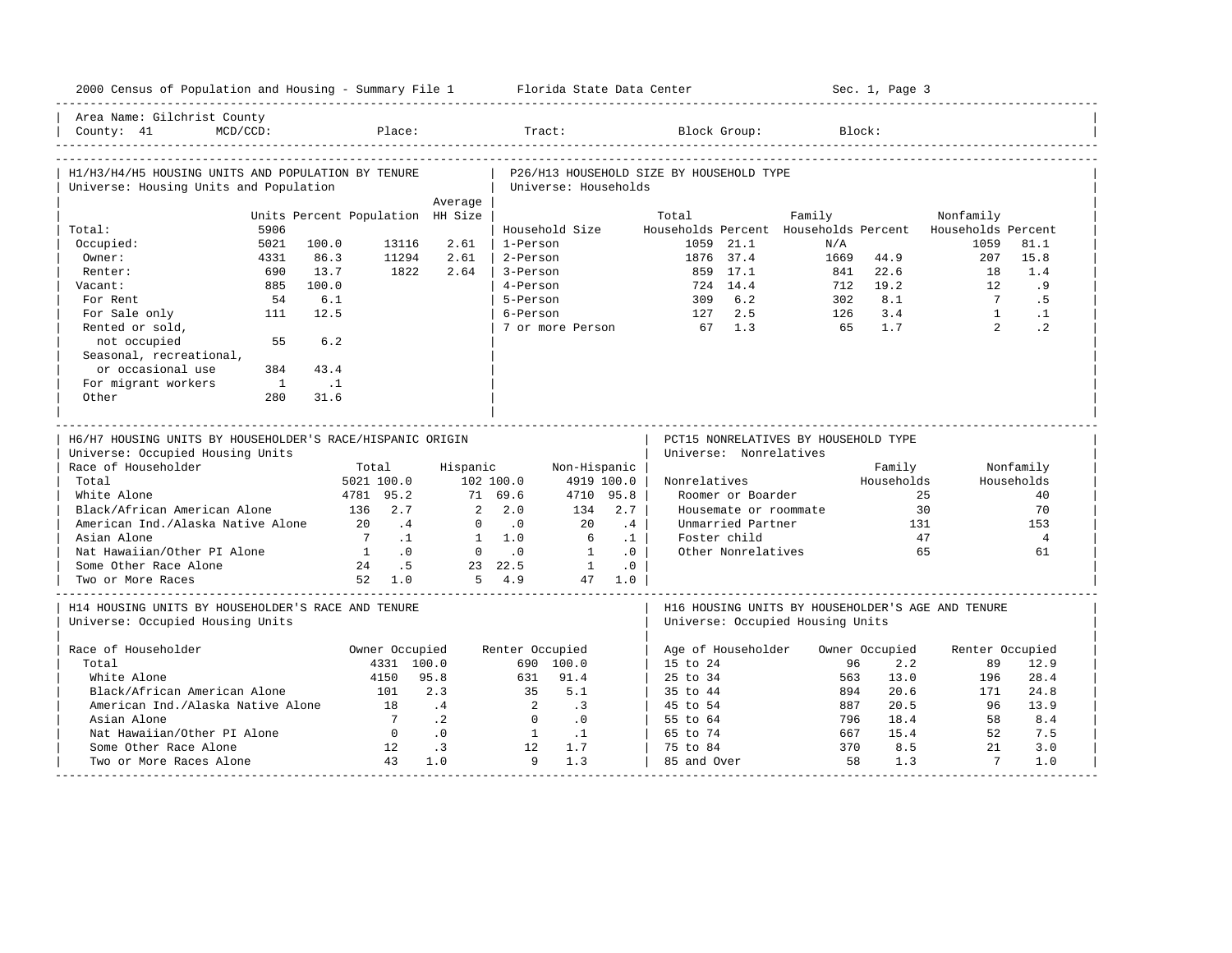| Area Name: Glades County                                                                   |                |                                                         |        |        |        |                |                 |           |
|--------------------------------------------------------------------------------------------|----------------|---------------------------------------------------------|--------|--------|--------|----------------|-----------------|-----------|
|                                                                                            |                |                                                         |        |        |        |                |                 |           |
| Place:<br>Tract:<br>County: 43<br>$MCD/CCD$ :                                              |                | Block Group:                                            |        | Block: |        |                |                 |           |
|                                                                                            |                |                                                         |        |        |        |                |                 |           |
| P1/P15/P16/P17/P31/P32/P33 POPULATION SUMMARY                                              |                | P12/P13 POPULATION BY AGE AND SEX                       |        |        |        |                |                 |           |
| Universe: Persons, Households, Families                                                    |                | Universe: Persons                                       |        |        |        |                |                 |           |
| Total Population<br>10576<br>Total Families                                                | 2764           |                                                         | Total  |        | Male   |                | Female          |           |
| 3852<br>Total Households<br>Population in Families                                         | 8047           |                                                         | Number | Pct.   | Number | Pct.           | Number          | Pct.      |
| Population in Households<br>9666<br>Average Family Size                                    | 2.91           | Under 5                                                 | 618    | 5.8    | 331    | 5.7            | 287             | 6.0       |
| Average Household Size<br>2.51                                                             |                | $5$ to $9$                                              | 655    | 6.2    | 334    | 5.8            | 321             | 6.7       |
|                                                                                            |                | $10 - 14$                                               | 653    | 6.2    | 340    | 5.9            | 313             | 6.6       |
| P7/P8/P11 POPULATION BY RACE AND HISPANIC ORIGIN                                           |                | 15 to 17                                                | 411    | 3.9    | 212    | 3.7            | 199             | 4.2       |
| Total Hispanic Non-Hispanic<br>Universe: Persons                                           |                | 18 and 19                                               | 230    | 2.2    | 115    | 2.0            | 115             | 2.4       |
| 10576<br>Total<br>1594                                                                     | 8982           | 20                                                      | 106    | 1.0    | 72     | 1.2            | 34              | .7        |
| 886<br>White Alone<br>8142                                                                 | 7256           | 21                                                      | 108    | 1.0    | 60     | 1.0            | 48              | 1.0       |
| Black or African American Alone<br>8<br>1114                                               | 1106           | 22 to 24                                                | 358    | 3.4    | 230    | 4.0            | 128             | 2.7       |
| American Ind. and Alaska Native Alone<br>521<br>48                                         | 473            | 25 to 29                                                | 692    | 6.5    | 452    | 7.8            | 240             | 5.0       |
| Asian Alone<br>35<br>$\overline{4}$                                                        | $-31$          | $30 \text{ to } 34$                                     | 714    | 6.8    | 411    | 7.1            | 303             | 6.3       |
| Native Hawaiian/Other Pacific Islander Alone<br>$\overline{\phantom{a}}$<br>$\overline{0}$ | 2 <sup>1</sup> | 35 to 39                                                | 710    | 6.7    | 432    | 7.4            | 278             | 5.8       |
| Some Other Race Alone<br>595<br>586                                                        | 9 <sup>1</sup> | 40 to 44                                                | 742    | 7.0    | 441    | 7.6            | 301             | 6.3       |
| 167<br>62<br>Two or More Races                                                             | $105$          | 45 to 49                                                | 617    | 5.8    | 344    | 5.9            | 273             | 5.7       |
|                                                                                            |                | 50 to 54                                                | 602    | 5.7    | 314    | 5.4            | 288             | 6.0       |
| P15A-I/P16A-I/P17A-I HOUSEHOLDS AND HOUSEHOLD POPULATION BY RACE                           |                | 55 to 59                                                | 678    | 6.4    | 329    | 5.7            | 349             | 7.3       |
| Universe: Households and Population in Households                                          | Average        | 60 and 61                                               | 275    | 2.6    | 142    | 2.4            | 133             | 2.8       |
| Householder:<br>Households<br>Pop. In HH                                                   | HH Size        | 62 to 64                                                | 417    | 3.9    | 213    | 3.7            | 204             | 4.3       |
| White Alone<br>3254<br>7648                                                                | 2.35           | 65 and 66                                               | 269    | 2.5    | 146    | 2.5            | 123             | 2.6       |
| Black or African American Alone<br>227<br>715                                              | $3.15$         | 67 to 69                                                | 413    | 3.9    | 235    | 4.1            | 178             | 3.7       |
| American Ind. and Alaska Native Alone<br>180<br>584                                        | 3.24           | 70 to 74                                                | 577    | 5.5    | 293    | 5.1            | 284             | 5.9       |
| 10<br>Asian Alone<br>31                                                                    | 3.10           | 75 to 79                                                | 374    | 3.5    | 202    | 3.5            | 172             | 3.6       |
| Native Hawaiian/Other Pacific Islander Alone<br>$\overline{1}$<br>$\overline{\phantom{a}}$ | 2.00           | 80 to 84                                                | 215    | 2.0    | 91     | 1.6            | 124             | 2.6       |
| Some Other Race Alone<br>133<br>544                                                        | 4.09           | 85 and over                                             | 142    | 1.3    | 62     | 1.1            | 80              | 1.7       |
| Two or More Races<br>47<br>142                                                             | 3.02           | 65 and over                                             | 1990   | 18.8   | 1029   | 17.7           | 961             | 20.1      |
| 340<br>1332<br>Hispanic                                                                    | 3.92           |                                                         |        |        |        |                |                 |           |
| White Alone, Not Hispanic<br>3069<br>6962                                                  | $2.27 \;  $    | Median Age                                              | 40.20  |        | 38.90  |                | 41.90           |           |
| P31A-I/P32A-I/P33A-I FAMILIES AND POPULATION IN FAMILIES                                   |                | P19 HOUSEHOLDS BY TYPE AND PRESENCE OF PERSONS UNDER 18 |        |        |        |                |                 |           |
| Universe: Families and Population in Families<br>Pop. In                                   | Average        | Universe: Households                                    |        |        |        |                | Households With |           |
| Families<br>Householder:<br>Families Family Size                                           |                |                                                         |        |        |        | People         |                 | No People |
| White Alone<br>2308<br>6313                                                                | 2.74           |                                                         |        |        |        | Under 18       |                 | Under 18  |
| Black or African American Alone<br>163<br>608                                              | 3.73           | Family Households:                                      |        |        |        | 1135           |                 | 1629      |
| American Ind. and Alaska Native Alone<br>143<br>513                                        | 3.59           | Married Couple Family                                   |        |        |        | 766            |                 | 1478      |
| Asian Alone<br>9<br>26                                                                     | 2.89           | Other Family:                                           |        |        |        | 369            |                 | 151       |
| Native Hawaiian/Other Pacific Islander Alone<br>$\mathbf{1}$<br>2                          | 2.00           | Male Householder, no wife present                       |        |        |        | 125            |                 | 62        |
| Some Other Race Alone<br>109<br>474                                                        | 4.35           | Female Householder, no husband present                  |        |        |        | 244            |                 | 89        |
| Two or More Races<br>31<br>111                                                             | 3.58           | Nonfamily Households:                                   |        |        |        | 19             |                 | 1069      |
| 275<br>1133<br>Hispanic                                                                    | 4.12           | Male Householder                                        |        |        |        | 15             |                 | 603       |
| White Alone, Not Hispanic<br>2162<br>5733                                                  | 2.65           | Female Householder                                      |        |        |        | $\overline{4}$ |                 | 466       |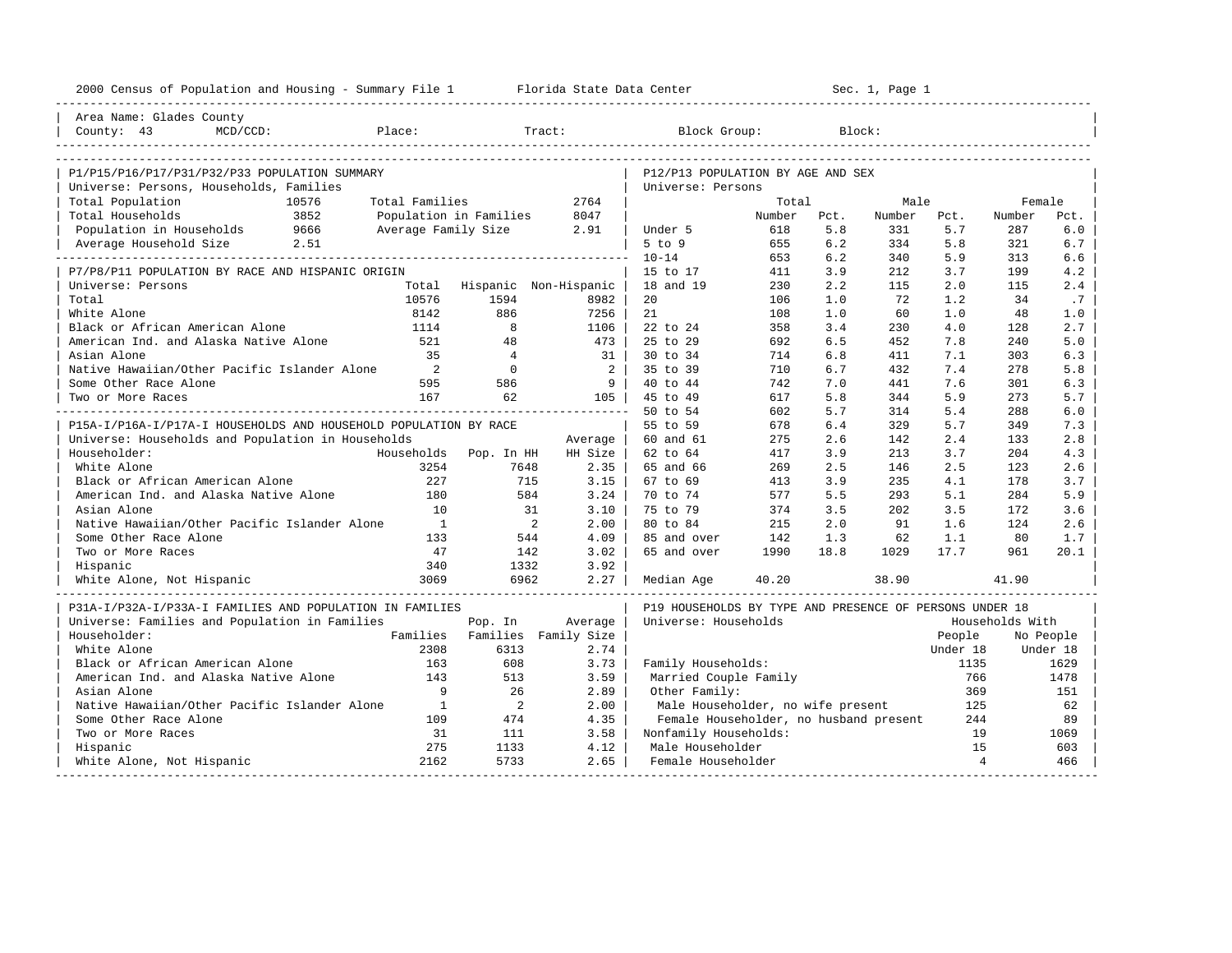| Area Name: Glades County |

----------------------------------------------------------------------------------------------------------------------------------------------------

| P34/P35 FAMILY TYPE BY PRESENCE AND AGE  |          |                   | P27/P30 RELATIONSHIP BY HOUSEHOLD TYPE        |                 |      | P28 RELATIONSHIP BY HOUSEHOLD TYPE |                 |
|------------------------------------------|----------|-------------------|-----------------------------------------------|-----------------|------|------------------------------------|-----------------|
| OF OWN AND RELATED CHILDREN              |          |                   | Universe: Persons                             |                 |      | FOR THE POPULATION UNDER 18        |                 |
| Universe: Families                       |          | With              |                                               | Total 65 & Over |      | Universe: Persons                  |                 |
|                                          | With Own | Related           | Population in households:                     | 9666            | 1985 | Total:                             | 2337            |
|                                          |          | Children Children | In family households:                         | 8288            | 1457 | In households:                     | 2330            |
| Married couple family:                   | 2244     | 2244              | Householder:                                  | 2764            | 778  | Householder or spouse              | $\mathbf{1}$    |
| Children under 18:                       | 691      | 762               | Male                                          | 2146            | 674  | Related child:                     | 2260            |
| Under 6 only                             | 157      | 172               | Female                                        | 618             | 104  | Own child:                         | 1961            |
| Under 6 and 6 to 17                      | 142      | 174               | Spouse                                        | 2244            | 566  | In married couple family           | 1370            |
| 6 to 17 only                             | 392      | 416               | Parent                                        | 72              | 46   | In other family:                   |                 |
| No children under 18                     | 1553     | 1482              | Child                                         | 2423            |      | No spouse present:                 | 591             |
| Other family:                            | 520      | 520               | Natural born or adopted                       | 2219            |      | Male householder                   | 191             |
| Male hhdr. No wife:                      | 187      | 187               | Step                                          | 204             |      | Female householder                 | 400             |
| Children under 18:                       | 107      | 124               | Grandchild                                    | 276             |      | Other relatives:                   | 299             |
| Under 6 only                             | 25       | 28                | Brother or sister                             | 100             |      | Grandchild                         | 236             |
| Under 6 and 6 to 17                      | 19       | 24                | Other relatives                               | 168             | 58   | Other relatives                    | 63              |
| 6 to 17 only                             | 63       | 72                | Nonrelatives                                  | 241             | 9    | Nonrelatives                       | 69              |
| No children under 18                     | 80       | 63                | In nonfamily households:                      | 1378            | 528  | In group quarters:                 | $7\phantom{.0}$ |
| Female hhdr. No hus.:                    | 333      | 333               | Male householder:                             | 618             | 225  | Institutional                      | $\overline{3}$  |
| Children under 18:                       | 197      | 243               | Living alone                                  | 474             | 192  | Noninstitutional                   | $\overline{4}$  |
| Under 6 only                             | 48       | 58                | Not living alone                              | 144             | 33   | ------------------------------     |                 |
| Under 6 and 6 to 17                      | 44       | 59                | Female householder:                           | 470             | 257  | P18 HOUSEHOLD SIZE, HOUSEHOLD TYPE |                 |
| 6 to 17 only                             | 105      | 126               | Living alone                                  | 399             | 247  | AND PRESENCE OF OWN CHILDREN       |                 |
| No children under 18                     | 136      | 90                | Not living alone                              | 71              | 10   | Universe: Households               |                 |
|                                          |          |                   | Nonrelatives                                  | 290             | 46   | 1-person households:               | 873             |
|                                          |          |                   | In group quarters:                            | 910             | 5    | Male householder                   | 474             |
| P21 HOUSEHOLD TYPE BY AGE OF HOUSEHOLDER |          |                   | Institutional                                 | 720             | 3    | Female householder                 | 399             |
| Universe: Households                     |          |                   | Noninstitutional                              | 190             | 2    | 2 or more person households:       | 2979            |
|                                          |          |                   |                                               |                 |      | Family households:                 | 2764            |
|                                          | Family   | Nonfamily         |                                               |                 |      | Married couple:                    | 2244            |
| Householder age: Households              |          | Households        | PCT14 HOUSEHOLDS BY SEX OF UNMARRIED PARTNERS |                 |      | With own child, under 18           | 691             |
| 15 to 24                                 | 89       | 43                | Universe: Households                          |                 |      | No own child. under 18             | 1553            |
| 25 to 34                                 | 396      | 76                |                                               |                 |      | Other family - no spouse pres.     | 520             |
| 35 to 44                                 | 490      | 123               | Unmarried partner households                  |                 | 241  | Male householder:                  | 187             |
| 45 to 54                                 | 476      | 152               | Male householder and male partner             |                 | 9    | With own child, under 18           | 107             |
| 55 to 64                                 | 535      | 212               | Male householder and female partner           |                 | 142  | No own child. under 18             | 80              |
| 65 to 74                                 | 515      | 250               | Female householder and female partner         |                 | 14   | Female householder:                | 333             |
| 75 to 84                                 | 227      | 180               | Female householder and male partner           |                 | 76   | With own child, under 18           | 197             |
| 85 and over                              | 36       | 52                | All other households                          |                 | 3611 | No own child, under 18             | 136             |
| Total                                    | 2764     | 1088              |                                               |                 |      | Nonfamily households:              | 215             |
|                                          |          |                   |                                               |                 |      | Male householder                   | 144             |
|                                          |          |                   |                                               |                 |      | Female householder                 | 71              |
|                                          |          |                   |                                               |                 |      |                                    |                 |

## | County: 43 MCD/CCD: Place: Tract: Block Group: Block: |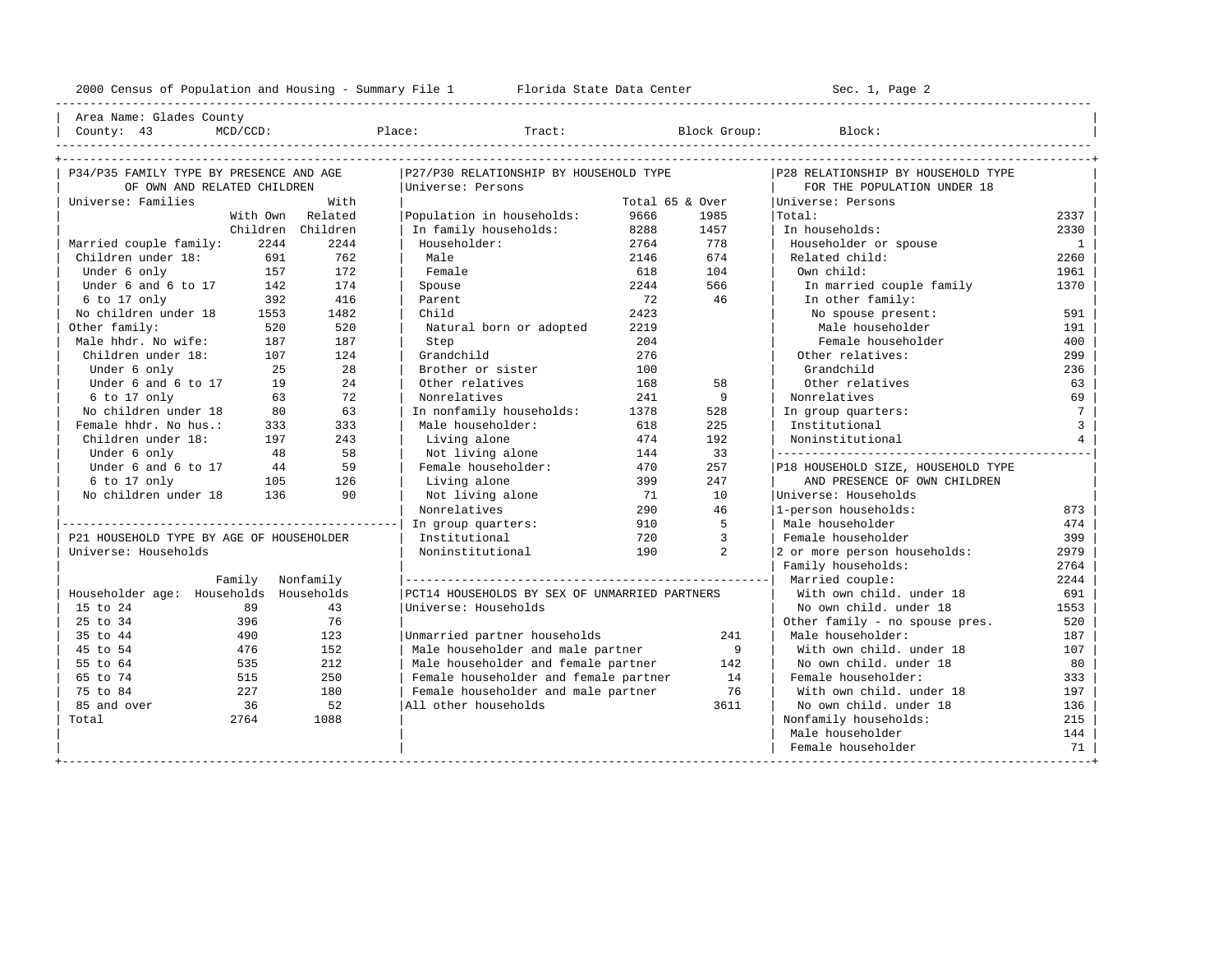|                                                                                               | 2000 Census of Population and Housing - Summary File 1 Florida State Data Center |                |                         |                               |                 |                                          |                        |                                      | Sec. 1, Page 3 |                                                          |                        |
|-----------------------------------------------------------------------------------------------|----------------------------------------------------------------------------------|----------------|-------------------------|-------------------------------|-----------------|------------------------------------------|------------------------|--------------------------------------|----------------|----------------------------------------------------------|------------------------|
| Area Name: Glades County<br>$MCD/CCD$ :<br>County: $43$                                       | Place:                                                                           |                | Tract:                  |                               |                 |                                          | Block Group:           |                                      | Block:         |                                                          |                        |
| H1/H3/H4/H5 HOUSING UNITS AND POPULATION BY TENURE                                            |                                                                                  |                |                         |                               |                 | P26/H13 HOUSEHOLD SIZE BY HOUSEHOLD TYPE |                        |                                      |                |                                                          |                        |
| Universe: Housing Units and Population                                                        |                                                                                  |                |                         | Universe: Households          |                 |                                          |                        |                                      |                |                                                          |                        |
|                                                                                               |                                                                                  | Average        |                         |                               |                 |                                          |                        |                                      |                |                                                          |                        |
|                                                                                               | Units Percent Population HH Size                                                 |                |                         |                               |                 | Total                                    |                        | Family                               |                | Nonfamily                                                |                        |
| 5790<br>Total:                                                                                |                                                                                  |                |                         | Household Size                |                 |                                          |                        |                                      |                | Households Percent Households Percent Households Percent |                        |
| 3852<br>Occupied:                                                                             | 100.0<br>9666                                                                    | 2.51           | 1-Person                |                               |                 |                                          | 873 22.7               | N/A                                  |                | 873                                                      | 80.2                   |
| Owner:<br>3146                                                                                | 81.7<br>7654                                                                     | 2.43           | 2-Person                |                               |                 | 1648 42.8                                |                        | 1476                                 | 53.4           | 172                                                      | 15.8                   |
| 706<br>Renter:                                                                                | 18.3<br>2012                                                                     | 2.85           | 3-Person                |                               |                 |                                          | 533 13.8               | 508                                  | 18.4           | 25                                                       | 2.3                    |
| 1938<br>Vacant:                                                                               | 100.0                                                                            |                | 4-Person                |                               |                 |                                          | 406 10.5               | 396                                  | 14.3           | 10                                                       | .9                     |
| For Rent<br>149                                                                               | 7.7                                                                              |                | 5-Person                |                               |                 |                                          | 230 6.0                | 225                                  | 8.1            | $5^{\circ}$                                              | .5                     |
| 124<br>For Sale only                                                                          | 6.4                                                                              |                | 6-Person                |                               |                 |                                          | 98 2.5                 | 96                                   | 3.5<br>2.3     | 2<br>$\overline{1}$                                      | $\cdot$ 2<br>$\cdot$ 1 |
| Rented or sold,<br>not occupied<br>93                                                         | 4.8                                                                              |                |                         | 7 or more Person              |                 | 64 1.7                                   |                        | 63                                   |                |                                                          |                        |
| Seasonal, recreational,                                                                       |                                                                                  |                |                         |                               |                 |                                          |                        |                                      |                |                                                          |                        |
| or occasional use<br>1402                                                                     | 72.3                                                                             |                |                         |                               |                 |                                          |                        |                                      |                |                                                          |                        |
| For migrant workers<br>28                                                                     | 1.4                                                                              |                |                         |                               |                 |                                          |                        |                                      |                |                                                          |                        |
| Other<br>142                                                                                  | 7.3                                                                              |                |                         |                               |                 |                                          |                        |                                      |                |                                                          |                        |
|                                                                                               |                                                                                  |                |                         |                               |                 |                                          |                        |                                      |                |                                                          |                        |
| H6/H7 HOUSING UNITS BY HOUSEHOLDER'S RACE/HISPANIC ORIGIN<br>Universe: Occupied Housing Units |                                                                                  |                |                         |                               |                 |                                          | Universe: Nonrelatives | PCT15 NONRELATIVES BY HOUSEHOLD TYPE |                |                                                          |                        |
| Race of Householder                                                                           |                                                                                  | Hispanic       |                         |                               |                 |                                          |                        |                                      |                |                                                          |                        |
|                                                                                               | Total                                                                            |                |                         |                               | Non-Hispanic    |                                          |                        |                                      | Family         |                                                          | Nonfamily              |
| Total                                                                                         | 3852 100.0                                                                       |                | 340 100.0               |                               | 3512 100.0      | Nonrelatives                             |                        |                                      | Households     |                                                          | Households             |
| White Alone                                                                                   | 3254 84.5                                                                        |                | 185 54.4                |                               | 3069 87.4       |                                          | Roomer or Boarder      |                                      |                | 25                                                       | 29                     |
| Black/African American Alone                                                                  | 227<br>5.9                                                                       | 1              | $\cdot$ 3               | 226                           | 6.4             |                                          |                        | Housemate or roommate                |                | 22                                                       | 54                     |
| American Ind./Alaska Native Alone                                                             | 180 4.7                                                                          |                | $8 \t 2.4$              | 172                           | 4.9             |                                          | Unmarried Partner      |                                      | 110            |                                                          | 131                    |
| Asian Alone                                                                                   | 10<br>$\overline{\phantom{a}}$                                                   | $\overline{2}$ | .6                      | 8                             | $\cdot$ 2       |                                          | Foster child           |                                      | $\overline{7}$ |                                                          | 8                      |
| Nat Hawaiian/Other PI Alone                                                                   | $\overline{1}$<br>$\overline{\phantom{0}}$ .0                                    | $\overline{0}$ | $\cdot$ 0               | $\overline{1}$                | $\cdot$ 0       |                                          | Other Nonrelatives     |                                      | 77             |                                                          | 68                     |
| Some Other Race Alone<br>Two or More Races                                                    | 133 3.5<br>$47 \quad 1.2$                                                        |                | 130 38.2<br>14 4.1      | $\overline{\mathbf{3}}$<br>33 | $\cdot$ 1<br>.9 |                                          |                        |                                      |                |                                                          |                        |
| H14 HOUSING UNITS BY HOUSEHOLDER'S RACE AND TENURE<br>Universe: Occupied Housing Units        |                                                                                  |                |                         |                               |                 |                                          |                        | Universe: Occupied Housing Units     |                | H16 HOUSING UNITS BY HOUSEHOLDER'S AGE AND TENURE        |                        |
| Race of Householder                                                                           | Owner Occupied                                                                   |                | Renter Occupied         |                               |                 |                                          | Age of Householder     |                                      | Owner Occupied | Renter Occupied                                          |                        |
| Total                                                                                         | 3146 100.0                                                                       |                |                         | 706 100.0                     |                 | 15 to 24                                 |                        | 57                                   | 1.8            | 75                                                       | 10.6                   |
| White Alone                                                                                   | 2715                                                                             | 86.3           | 539                     | 76.3                          |                 | 25 to 34                                 |                        | 288                                  | 9.2            | 184                                                      | 26.1                   |
| Black/African American Alone                                                                  | 157                                                                              | 5.0            | 70                      | 9.9                           |                 | 35 to 44                                 |                        | 450                                  | 14.3           | 163                                                      | 23.1                   |
| American Ind./Alaska Native Alone                                                             | 151                                                                              | 4.8            | 29                      | 4.1                           |                 | 45 to 54                                 |                        | 497                                  | 15.8           | 131                                                      | 18.6                   |
| Asian Alone                                                                                   | $7\phantom{0}$                                                                   | $\cdot$ . 2    | $\overline{\mathbf{3}}$ | $\cdot$ 4                     |                 | 55 to 64                                 |                        | 677                                  | 21.5           | 70                                                       | 9.9                    |
| Nat Hawaiian/Other PI Alone                                                                   | $\overline{0}$                                                                   | $\cdot$ 0      | $\overline{1}$          | $\cdot$ 1                     |                 | 65 to 74                                 |                        | 714                                  | 22.7           | 51                                                       | 7.2                    |
| Some Other Race Alone<br>Two or More Races Alone                                              | 84<br>32                                                                         | 2.7<br>1.0     | 49<br>1.5               | 6.9<br>2.1                    |                 | 75 to 84<br>85 and Over                  |                        | 383<br>80                            | 12.2<br>2.5    | 2.4<br>8                                                 | 3.4<br>1.1             |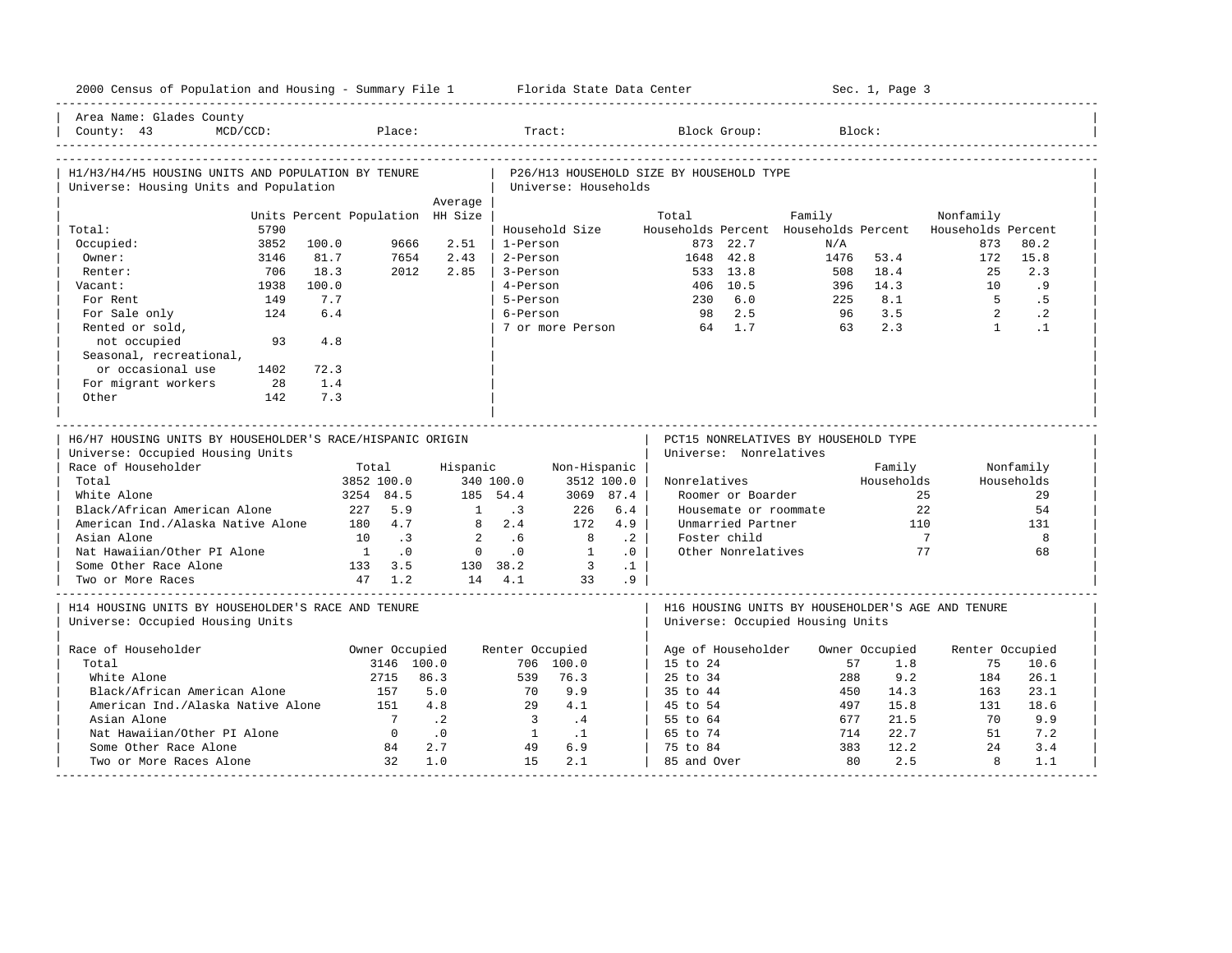| 2000 Census of Population and Housing - Summary File 1 Florida State Data Center |                          |                                    |                        |                                                         |            |                             | Sec. 1, Page 1 |                |                 |            |
|----------------------------------------------------------------------------------|--------------------------|------------------------------------|------------------------|---------------------------------------------------------|------------|-----------------------------|----------------|----------------|-----------------|------------|
| Area Name: Gulf County                                                           |                          |                                    |                        |                                                         |            |                             |                |                |                 |            |
| County: 45<br>$MCD/CCD$ :                                                        | Place:                   |                                    | Tract:                 | Block Group:                                            |            |                             | Block:         |                |                 |            |
|                                                                                  |                          |                                    |                        |                                                         |            |                             |                |                |                 |            |
| P1/P15/P16/P17/P31/P32/P33 POPULATION SUMMARY                                    |                          |                                    |                        | P12/P13 POPULATION BY AGE AND SEX                       |            |                             |                |                |                 |            |
| Universe: Persons, Households, Families                                          |                          |                                    |                        | Universe: Persons                                       |            |                             |                |                |                 |            |
| Total Population<br>13332                                                        | Total Families           |                                    | 3537                   |                                                         | Total      |                             | Male           |                | Female          |            |
| Total Households<br>4931                                                         |                          | Population in Families             | 10150                  |                                                         | Number     | Pct.                        | Number         | Pct.           | Number          | Pct.       |
| Population in Households 11935                                                   | Average Family Size 2.87 |                                    |                        | Under 5                                                 | 674        | 5.1                         | 360            | 5.1            | 314             | 5.1        |
| 2.42<br>Average Household Size                                                   |                          |                                    |                        | $5$ to $9$                                              | 807        | 6.1                         | 424            | 6.0            | 383             | 6.2        |
|                                                                                  |                          |                                    |                        | $10 - 14$                                               | 870        | 6.5                         | 427            | 6.0            | 443             | 7.1        |
| P7/P8/P11 POPULATION BY RACE AND HISPANIC ORIGIN                                 |                          |                                    |                        | 15 to 17<br>18 and 19                                   | 544<br>274 | 4.1<br>2.1                  | 287<br>155     | 4.0<br>2.2     | 257<br>119      | 4.1<br>1.9 |
| Universe: Persons<br>Total                                                       | 13332                    | Total Hispanic Non-Hispanic<br>270 |                        | 20                                                      |            | 1.1                         | 61             |                | 79              | 1.3        |
| White Alone                                                                      | 10651                    | 159                                | 13062<br>10492         | 21                                                      | 140<br>100 | $\overline{\phantom{0}}$ .8 | 55             | .9<br>.8       | 45              | .7         |
| Black or African American Alone                                                  | 2259                     | 12.                                | 2247                   | 22 to 24                                                | 388        | 2.9                         | 228            | 3.2            | 160             | 2.6        |
| American Ind. and Alaska Native Alone                                            | 86                       | -5                                 | 81                     | 25 to 29                                                | 826        | 6.2                         | 527            | 7.4            | 299             | 4.8        |
| Asian Alone                                                                      | 53                       | $\Omega$                           | $53 \text{ }$          | $30 \text{ to } 34$                                     | 861        | 6.5                         | 511            | 7.2            | 350             | 5.6        |
| Native Hawaiian/Other Pacific Islander Alone                                     | 6                        | $\overline{0}$                     | 6                      | 35 to 39                                                | 1120       | 8.4                         | 676            | 9.5            | 444             | 7.1        |
| Some Other Race Alone                                                            | 70                       | 66                                 | $\frac{4}{3}$          | 40 to 44                                                | 1110       | 8.3                         | 643            | 9.0            | 467             | 7.5        |
| Two or More Races                                                                | 207                      | 28                                 | 179                    | 45 to 49                                                | 984        | 7.4                         | 523            | 7.3            | 461             | 7.4        |
|                                                                                  |                          |                                    | ______________________ | 50 to 54                                                | 903        | 6.8                         | 470            | 6.6            | 433             | 7.0        |
| P15A-I/P16A-I/P17A-I HOUSEHOLDS AND HOUSEHOLD POPULATION BY RACE                 |                          |                                    |                        | 55 to 59                                                | 812        | 6.1                         | 410            | 5.8            | 402             | 6.5        |
| Universe: Households and Population in Households                                |                          |                                    | Average                | 60 and 61                                               | 311        | 2.3                         | 147            | 2.1            | 164             | 2.6        |
| Householder:                                                                     | Households               | Pop. In HH                         | HH Size                | 62 to 64                                                | 450        | 3.4                         | 216            | 3.0            | 234             | 3.8        |
| White Alone                                                                      | 4203                     | 10008                              | 2.38                   | 65 and 66                                               | 279        | 2.1                         | 155            | 2.2            | 124             | 2.0        |
| Black or African American Alone                                                  | 608                      | 1614                               | $2.65$                 | 67 to 69                                                | 410        | 3.1                         | 207            | 2.9            | 203             | 3.3        |
| American Ind. and Alaska Native Alone                                            | 35                       | 78                                 | 2.23                   | 70 to 74                                                | 593        | 4.4                         | 286            | 4.0            | 307             | 4.9        |
| Asian Alone                                                                      | 17                       | 48                                 | 2.82                   | 75 to 79                                                | 419        | 3.1                         | 178            | 2.5            | 241             | 3.9        |
| Native Hawaiian/Other Pacific Islander Alone                                     | $\overline{2}$           | $\overline{7}$                     | 3.50                   | 80 to 84                                                | 257        | 1.9                         | 107            | 1.5            | 150             | 2.4        |
| Some Other Race Alone                                                            | 8                        | 34                                 | 4.25                   | 85 and over                                             | 200        | 1.5                         | 66             | .9             | 134             | 2.2        |
| Two or More Races                                                                | 58                       | 146                                | 2.52                   | 65 and over                                             | 2158       | 16.2                        | 999            | 14.0           | 1159            | 18.7       |
| Hispanic                                                                         | 36                       | 108                                | 3.00                   |                                                         |            |                             |                |                |                 |            |
| White Alone, Not Hispanic                                                        | 4182                     | 9952                               | 2.38                   | Median Age                                              | 40.30      |                             | 38.90          |                | 42.10           |            |
| P31A-I/P32A-I/P33A-I FAMILIES AND POPULATION IN FAMILIES                         |                          |                                    |                        | P19 HOUSEHOLDS BY TYPE AND PRESENCE OF PERSONS UNDER 18 |            |                             |                |                |                 |            |
| Universe: Families and Population in Families                                    |                          | Pop. In                            | Average                | Universe: Households                                    |            |                             |                |                | Households With |            |
| Householder:                                                                     | Families                 |                                    | Families Family Size   |                                                         |            |                             |                | People         |                 | No People  |
| White Alone                                                                      | 3021                     | 8500                               | 2.81                   |                                                         |            |                             |                | Under 18       |                 | Under 18   |
| Black or African American Alone                                                  | 439                      | 1395                               | 3.18                   | Family Households:                                      |            |                             |                | 1611           |                 | 1926       |
| American Ind. and Alaska Native Alone                                            | 19                       | 60                                 | 3.16                   | Married Couple Family                                   |            |                             |                | 1088           |                 | 1649       |
| Asian Alone                                                                      | 11                       | 42                                 | 3.82                   | Other Family:                                           |            |                             |                | 523            |                 | 277        |
| Native Hawaiian/Other Pacific Islander Alone                                     | 2                        | 6                                  | 3.00                   | Male Householder, no wife present                       |            |                             |                | 137            |                 | 78         |
| Some Other Race Alone                                                            | 6                        | 28                                 | 4.67                   | Female Householder, no husband present                  |            |                             |                | 386            |                 | 199        |
| Two or More Races                                                                | 39                       | 119                                | 3.05                   | Nonfamily Households:                                   |            |                             |                | 18             |                 | 1376       |
| Hispanic                                                                         | 28                       | 94                                 | 3.36                   | Male Householder                                        |            |                             |                | 14             |                 | 645        |
| White Alone, Not Hispanic                                                        | 3004                     | 8450                               | 2.81                   | Female Householder                                      |            |                             |                | $\overline{4}$ |                 | 731        |
|                                                                                  |                          |                                    |                        |                                                         |            |                             |                |                |                 |            |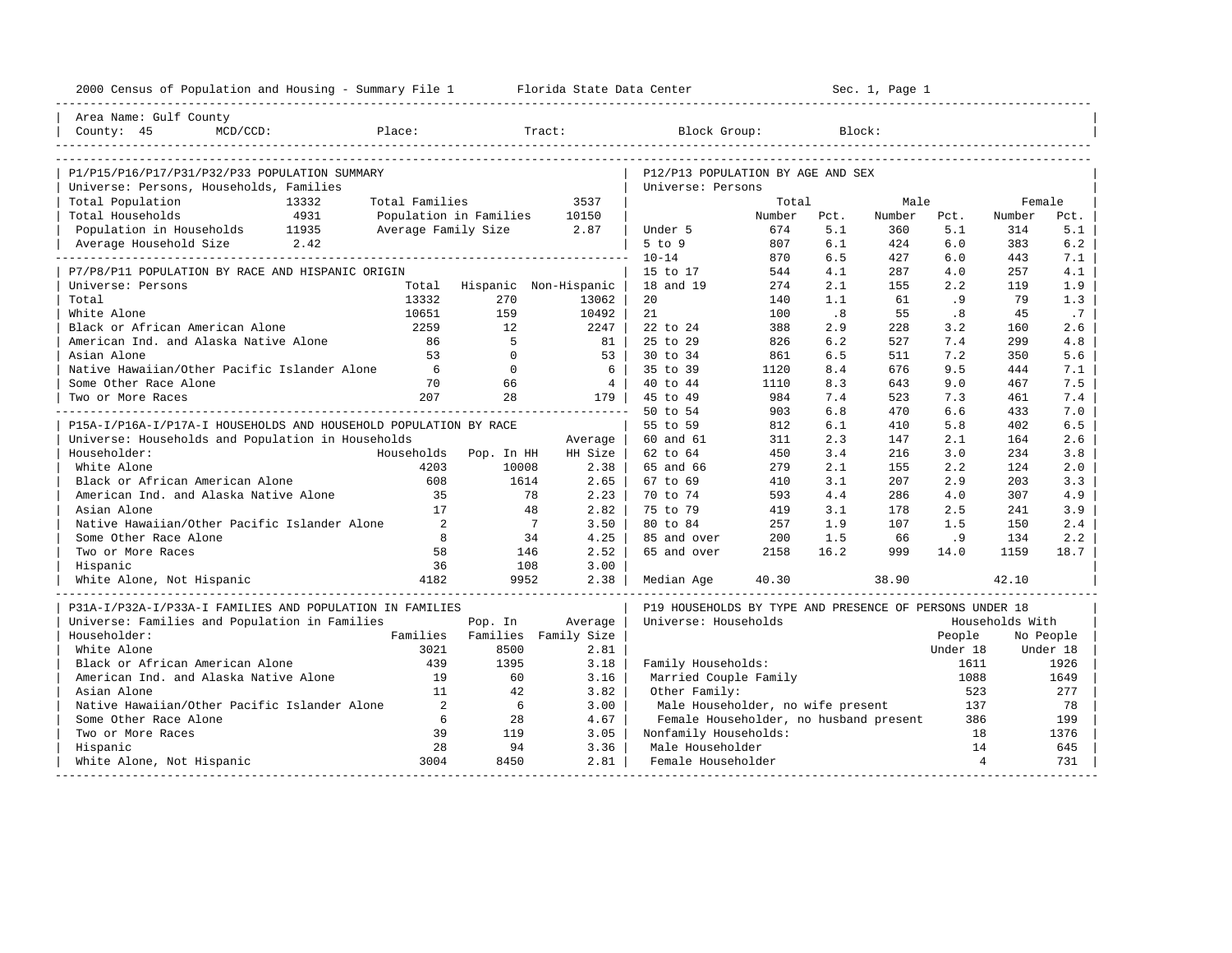---------------------------------------------------------------------------------------------------------------------------------------------------- | Area Name: Gulf County | | County: 45 MCD/CCD: Place: Tract: Block Group: Block: | ---------------------------------------------------------------------------------------------------------------------------------------------------- +---------------------------------------------------------------------------------------------------------------------------------------------------+ | P34/P35 FAMILY TYPE BY PRESENCE AND AGE |P27/P30 RELATIONSHIP BY HOUSEHOLD TYPE |P28 RELATIONSHIP BY HOUSEHOLD TYPE | | OF OWN AND RELATED CHILDREN |Universe: Persons | FOR THE POPULATION UNDER 18 | | Universe: Families With | Total 65 & Over |Universe: Persons | | With Own Related |Population in households: 11935 2036 |Total: 2895 | | Children Children | In family households: 10385 1444 | In households: 2875 |

| Married couple family:                   | 2737             | 2737 | Householder:                                  | 3537 | 842            | Householder or spouse              | 6        |
|------------------------------------------|------------------|------|-----------------------------------------------|------|----------------|------------------------------------|----------|
| Children under 18:                       | 987              | 1081 | Male                                          | 2589 | 676            | Related child:                     | 2790     |
| Under 6 only                             | 190              | 219  | Female                                        | 948  | 166            | Own child:                         | 2440     |
| Under 6 and 6 to 17                      | 167              | 198  | Spouse                                        | 2737 | 494            | In married couple family           | 1742     |
| $6$ to 17 only                           | 630              | 664  | Parent                                        | 83   | 62             | In other family:                   |          |
| No children under 18                     | 1750             | 1656 | Child                                         | 3218 |                | No spouse present:                 | 698      |
| Other family:                            | 800              | 800  | Natural born or adopted                       | 2978 |                | Male householder                   | 170      |
| Male hhdr. No wife:                      | 215              | 215  | Step                                          | 240  |                | Female householder                 | 528      |
| Children under 18:                       | 111              | 134  | Grandchild                                    | 365  |                | Other relatives:                   | 350      |
| Under 6 only                             | 31               | 37   | Brother or sister                             | 68   |                | Grandchild                         | 301      |
| Under 6 and 6 to 17                      | 14               | 16   | Other relatives                               | 142  | 38             | Other relatives                    | 49       |
| 6 to 17 only                             | 66               | 81   | Nonrelatives                                  | 235  | 8              | Nonrelatives                       | 79       |
| No children under 18                     | 104              | 81   | In nonfamily households:                      | 1550 | 592            | In group quarters:                 | 20       |
| Female hhdr. No hus.:                    | 585              | 585  | Male householder:                             | 659  | 188            | Institutional                      | $\Omega$ |
| Children under 18:                       | 302              | 385  | Living alone                                  | 579  | 180            | Noninstitutional                   | 20       |
| Under 6 only                             | 60               | 77   | Not living alone                              | 80   | 8              |                                    |          |
| Under 6 and 6 to 17                      | 51               | 72   | Female householder:                           | 735  | 391            | P18 HOUSEHOLD SIZE, HOUSEHOLD TYPE |          |
| $6$ to 17 only                           | 191              | 236  | Living alone                                  | 679  | 382            | AND PRESENCE OF OWN CHILDREN       |          |
| No children under 18                     | 283              | 200  | Not living alone                              | 56   | 9              | Universe: Households               |          |
|                                          |                  |      | Nonrelatives                                  | 156  | 13             | 1-person households:               | 1258     |
|                                          |                  |      | In group quarters:                            | 1397 | 122            | Male householder                   | 579      |
| P21 HOUSEHOLD TYPE BY AGE OF HOUSEHOLDER |                  |      | Institutional                                 | 1352 | 117            | Female householder                 | 679      |
| Universe: Households                     |                  |      | Noninstitutional                              | 45   | 5              | 2 or more person households:       | 3673     |
|                                          |                  |      |                                               |      |                | Family households:                 | 3537     |
|                                          | Family Nonfamily |      |                                               |      |                | Married couple:                    | 2737     |
| Householder age: Households Households   |                  |      | PCT14 HOUSEHOLDS BY SEX OF UNMARRIED PARTNERS |      |                | With own child, under 18           | 987      |
| 15 to 24                                 | 117              | 35   | Universe: Households                          |      |                | No own child, under 18             | 1750     |
| 25 to 34                                 | 466              | 100  |                                               |      |                | Other family - no spouse pres.     | 800      |
| 35 to 44                                 | 774              | 180  | Unmarried partner households                  |      | 183            | Male householder:                  | 215      |
| 45 to 54                                 | 705              | 238  | Male householder and male partner             |      | - 9            | With own child. under 18           | 111      |
| 55 to 64                                 | 633              | 262  | Male householder and female partner           |      | 91             | No own child, under 18             | 104      |
| 65 to 74                                 | 566              | 273  | Female householder and female partner         |      | $\overline{9}$ | Female householder:                | 585      |
| 75 to 84                                 | 236              | 229  | Female householder and male partner           |      | 74             | With own child, under 18           | 302      |
| 85 and over                              | 40               | 77   | All other households                          |      | 4748           | No own child, under 18             | 283      |
| Total                                    | 3537             | 1394 |                                               |      |                | Nonfamily households:              | 136      |
|                                          |                  |      |                                               |      |                | Male householder                   | 80       |
|                                          |                  |      |                                               |      |                | Female householder                 | 56       |
|                                          |                  |      |                                               |      |                |                                    |          |
|                                          |                  |      |                                               |      |                |                                    |          |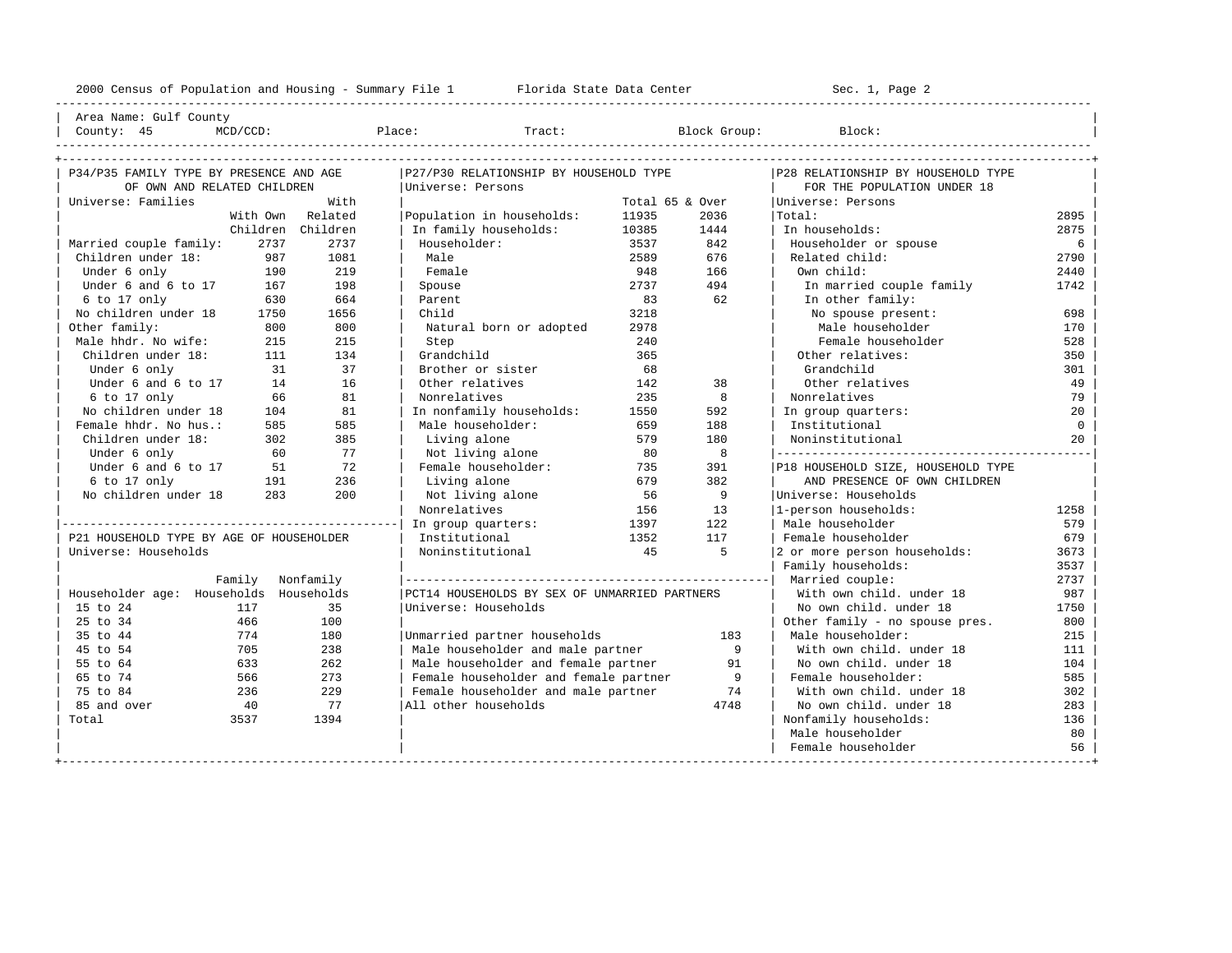| 2000 Census of Population and Housing - Summary File 1 Florida State Data Center              |                                  |                   |                      |                      |           |                                          |                                                                |        |           | Sec. 1, Page 3 |                                                                  |                        |
|-----------------------------------------------------------------------------------------------|----------------------------------|-------------------|----------------------|----------------------|-----------|------------------------------------------|----------------------------------------------------------------|--------|-----------|----------------|------------------------------------------------------------------|------------------------|
| Area Name: Gulf County<br>County: 45<br>$MCD/CCD$ :                                           | Place:                           |                   |                      | Tract:               |           |                                          | Block Group:                                                   |        | Block:    |                |                                                                  |                        |
| H1/H3/H4/H5 HOUSING UNITS AND POPULATION BY TENURE<br>Universe: Housing Units and Population  |                                  |                   |                      | Universe: Households |           | P26/H13 HOUSEHOLD SIZE BY HOUSEHOLD TYPE |                                                                |        |           |                |                                                                  |                        |
|                                                                                               |                                  | Average           |                      |                      |           |                                          |                                                                |        |           |                |                                                                  |                        |
|                                                                                               | Units Percent Population HH Size |                   |                      |                      |           | Total                                    |                                                                | Family |           |                | Nonfamily                                                        |                        |
| 7587<br>Total:<br>Occupied:<br>4931                                                           | 100.0<br>11935                   | 2.42              | 1-Person             | Household Size       |           |                                          | 1258 25.5                                                      |        | N/A       |                | Households Percent Households Percent Households Percent<br>1258 | 90.2                   |
| Owner:<br>3996                                                                                | 9693                             | 2.43              | 2-Person             |                      |           |                                          |                                                                |        | 1732      | 49.0           |                                                                  | 8.6                    |
| 935                                                                                           | 81.0<br>19.0<br>2.242            | 2.40              | 3-Person             |                      |           |                                          | 1852 37.6<br>817 16.6                                          |        | 803       | 22.7           | 120<br>14                                                        | 1.0                    |
| Renter:<br>2656                                                                               | 100.0                            |                   | 4-Person             |                      |           |                                          | 650 13.2                                                       |        | 650       | 18.4           | $\bigcap$                                                        | $\cdot$ 0              |
| Vacant:                                                                                       |                                  |                   | 5-Person             |                      |           |                                          |                                                                |        | 249       | 7.0            | $\overline{2}$                                                   |                        |
| For Rent<br>555                                                                               | 20.9                             |                   |                      |                      |           |                                          | $251$ 5.1                                                      |        |           |                | $\Omega$                                                         | $\cdot$ 1              |
| For Sale only<br>143<br>Rented or sold,                                                       | 5.4                              |                   | 6-Person             | 7 or more Person     |           |                                          | 71 1.4<br>6 <sup>6</sup>                                       |        | 71<br>32  | 2.0<br>.9      | $\Omega$                                                         | $\cdot$ 0<br>$\cdot$ 0 |
| not occupied<br>46<br>Seasonal, recreational,                                                 | 1.7                              |                   |                      |                      |           | 32                                       |                                                                |        |           |                |                                                                  |                        |
| or occasional use<br>1273                                                                     | 47.9                             |                   |                      |                      |           |                                          |                                                                |        |           |                |                                                                  |                        |
| For migrant workers<br>$\overline{0}$                                                         | $\overline{0}$                   |                   |                      |                      |           |                                          |                                                                |        |           |                |                                                                  |                        |
| Other<br>639                                                                                  | 24.1                             |                   |                      |                      |           |                                          |                                                                |        |           |                |                                                                  |                        |
|                                                                                               |                                  |                   |                      |                      |           |                                          |                                                                |        |           |                |                                                                  |                        |
|                                                                                               |                                  |                   |                      |                      |           |                                          |                                                                |        |           |                |                                                                  |                        |
| H6/H7 HOUSING UNITS BY HOUSEHOLDER'S RACE/HISPANIC ORIGIN<br>Universe: Occupied Housing Units |                                  |                   |                      |                      |           |                                          | PCT15 NONRELATIVES BY HOUSEHOLD TYPE<br>Universe: Nonrelatives |        |           |                |                                                                  |                        |
| Race of Householder                                                                           | Total                            | Hispanic          |                      | Non-Hispanic         |           |                                          |                                                                |        |           | Family         |                                                                  | Nonfamily              |
| Total                                                                                         | 4931 100.0                       |                   | 36 100.0             | 4895 100.0           |           | Nonrelatives                             |                                                                |        |           | Households     |                                                                  | Households             |
| White Alone                                                                                   | 4203 85.2                        |                   | 21 58.3              | $4182$ $85.4$        |           |                                          | Roomer or Boarder                                              |        |           | 11             |                                                                  | 12.                    |
| Black/African American Alone                                                                  | 608 12.3                         |                   | 2, 5.6               |                      | 606 12.4  |                                          | Housemate or roommate                                          |        |           |                | 2.9                                                              | 37                     |
| American Ind./Alaska Native Alone                                                             | $\cdot$ 7<br>35                  |                   | 2, 5.6               | 33                   | .7        |                                          | Unmarried Partner                                              |        |           | 103            |                                                                  | 80                     |
| Asian Alone                                                                                   | 17 .3                            |                   | $0 \qquad .0$        | 17                   | $\cdot$ 3 |                                          | Foster child                                                   |        |           | 16             |                                                                  | 1                      |
| Nat Hawaiian/Other PI Alone                                                                   | $\overline{2}$<br>$\cdot$ 0      |                   | $0 \qquad .0$        | $\overline{2}$       | .0        |                                          | Other Nonrelatives                                             |        |           |                | 76                                                               | 26                     |
| Some Other Race Alone                                                                         | $\cdot$ . 2<br>8                 |                   | 7 19.4               | $\overline{1}$       | $\cdot$ 0 |                                          |                                                                |        |           |                |                                                                  |                        |
| Two or More Races                                                                             | 58 1.2                           |                   | $4$ 11.1             |                      | 54 1.1    |                                          |                                                                |        |           |                |                                                                  |                        |
| H14 HOUSING UNITS BY HOUSEHOLDER'S RACE AND TENURE<br>Universe: Occupied Housing Units        |                                  |                   |                      |                      |           |                                          | Universe: Occupied Housing Units                               |        |           |                | H16 HOUSING UNITS BY HOUSEHOLDER'S AGE AND TENURE                |                        |
|                                                                                               |                                  |                   |                      |                      |           |                                          |                                                                |        |           |                |                                                                  |                        |
| Race of Householder                                                                           | Owner Occupied                   |                   | Renter Occupied      |                      |           | Age of Householder                       |                                                                |        |           | Owner Occupied | Renter Occupied                                                  |                        |
| Total                                                                                         | 3996 100.0                       |                   | 695                  | 935 100.0            |           | 15 to 24                                 |                                                                |        | 60        | 1.5            | 92                                                               | 9.8                    |
| White Alone                                                                                   | 3508                             | 87.8              |                      | 74.3                 |           | $25 \text{ to } 34$                      |                                                                |        | 369       | 9.2            | 197                                                              | 21.1                   |
| Black/African American Alone                                                                  | 402                              | 10.1              | 206                  | 22.0                 |           | 35 to 44                                 |                                                                |        | 724       | 18.1           | 230                                                              | 24.6                   |
| American Ind./Alaska Native Alone                                                             | 25                               | .6                | 10                   | 1.1                  |           | 45 to 54                                 |                                                                |        | 787       | 19.7           | 156                                                              | 16.7                   |
| Asian Alone                                                                                   | 10                               | $\cdot$ 3         | $\overline{7}$       | .7                   |           | 55 to 64                                 |                                                                |        | 800       | 20.0           | 95                                                               | 10.2                   |
| Nat Hawaiian/Other PI Alone                                                                   | $\overline{2}$                   | $\cdot$ 1         | $\Omega$             | $\cdot$ 0            |           | 65 to 74                                 |                                                                |        | 744       | 18.6           | 95                                                               | 10.2                   |
| Some Other Race Alone<br>Two or More Races Alone                                              | $\overline{4}$<br>45             | $\cdot$ .1<br>1.1 | $\overline{4}$<br>13 | .4<br>1.4            |           | 75 to 84<br>85 and Over                  |                                                                |        | 413<br>99 | 10.3<br>2.5    | 52<br>18                                                         | 5.6<br>1.9             |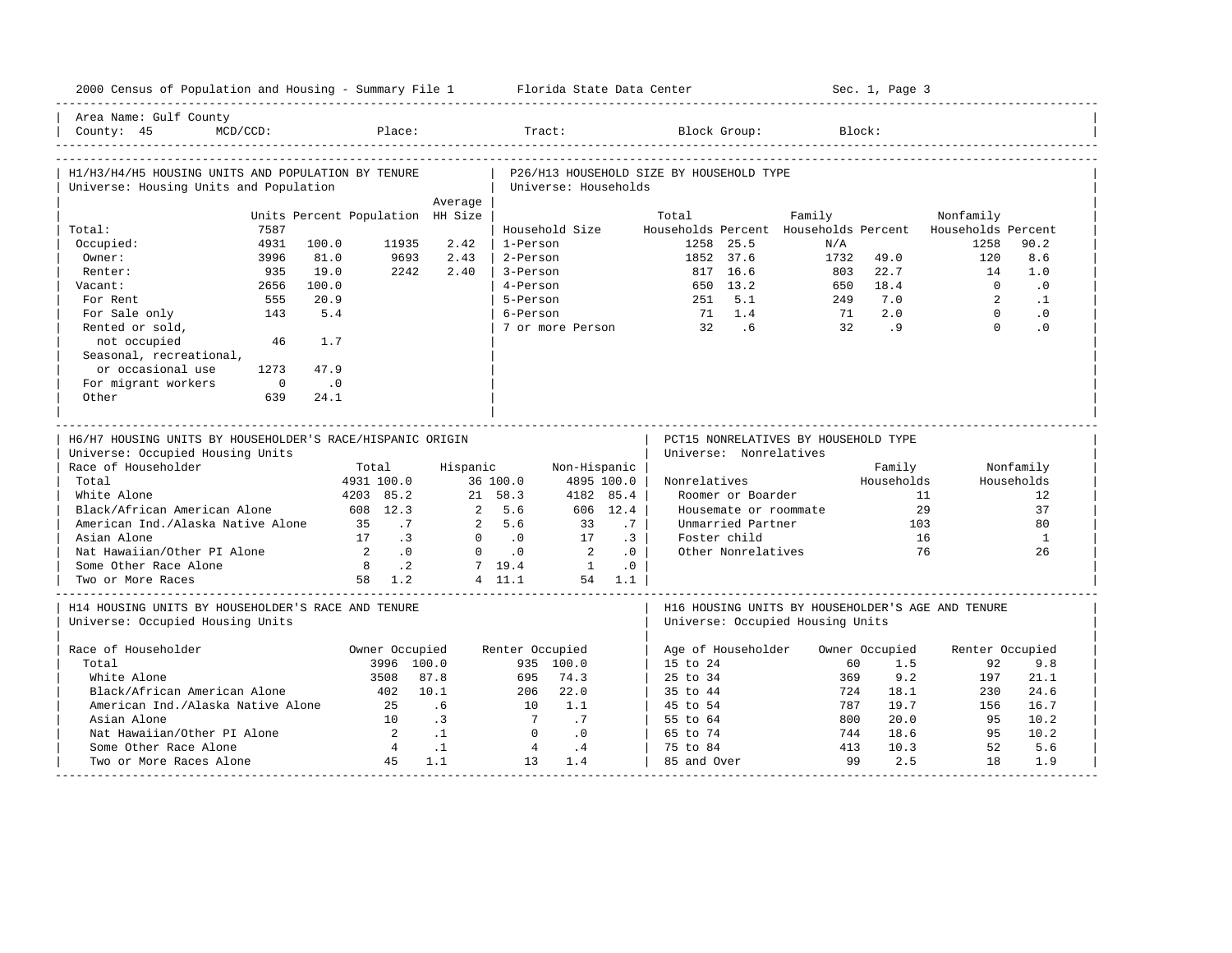| 2000 Census of Population and Housing - Summary File 1 Florida State Data Center |                        |                       |                      |                                                         | ---------------------- |      | Sec. 1, Page 1 |                |                 |           |
|----------------------------------------------------------------------------------|------------------------|-----------------------|----------------------|---------------------------------------------------------|------------------------|------|----------------|----------------|-----------------|-----------|
| Area Name: Hamilton County                                                       |                        |                       |                      |                                                         |                        |      |                |                |                 |           |
| County: $47$<br>$MCD/CCD$ :                                                      | Place:                 |                       | Tract:               | Block Group:                                            |                        |      | Block:         |                |                 |           |
|                                                                                  |                        |                       |                      |                                                         |                        |      |                |                |                 |           |
| P1/P15/P16/P17/P31/P32/P33 POPULATION SUMMARY                                    |                        |                       |                      | P12/P13 POPULATION BY AGE AND SEX                       |                        |      |                |                |                 |           |
| Universe: Persons, Households, Families                                          |                        |                       |                      | Universe: Persons                                       |                        |      |                |                |                 |           |
| Total Population<br>13327                                                        | Total Families         |                       | 2995                 |                                                         | Total                  |      | Male           |                | Female          |           |
| Total Households<br>4161                                                         | Population in Families |                       | 9198                 |                                                         | Number                 | Pct. | Number         | Pct.           | Number          | Pct.      |
| Population in Households 10826                                                   | Average Family Size    |                       | 3.07                 | Under 5                                                 | 840                    | 6.3  | 435            | 5.7            | 405             | 7.1       |
| 2.60<br>Average Household Size                                                   |                        |                       |                      | $5$ to $9$                                              | 821                    | 6.2  | 407            | 5.3            | 414             | 7.3       |
|                                                                                  |                        |                       |                      | $10 - 14$                                               | 888                    | 6.7  | 449            | 5.9            | 439             | 7.7       |
| P7/P8/P11 POPULATION BY RACE AND HISPANIC ORIGIN                                 |                        |                       |                      | 15 to 17                                                | 588                    | 4.4  | 329            | 4.3            | 259             | 4.6       |
| Universe: Persons                                                                | Total                  | Hispanic Non-Hispanic |                      | 18 and 19                                               | 332                    | 2.5  | 194            | 2.5            | 138             | 2.4       |
| Total                                                                            | 13327                  | 847                   | 12480                | 20                                                      | 207                    | 1.6  | 147            | 1.9            | 60              | 1.1       |
| White Alone                                                                      | 7835                   | 499                   | 7336                 | 21                                                      | 227                    | 1.7  | 155            | 2.0            | 72              | 1.3       |
| Black or African American Alone                                                  | 5027                   | 60                    | 4967                 | 22 to 24                                                | 667                    | 5.0  | 473            | 6.2            | 194             | 3.4       |
| American Ind. and Alaska Native Alone                                            | 56                     | 13                    | 43                   | 25 to 29                                                | 1002                   | 7.5  | 648            | 8.5            | 354             | 6.2       |
| Asian Alone                                                                      | 26                     | $\overline{0}$        | 26                   | 30 to 34                                                | 1077                   | 8.1  | 687            | 9.0            | 390             | 6.9       |
| Native Hawaiian/Other Pacific Islander Alone                                     | 2                      | <sup>1</sup>          | <sup>1</sup>         | 35 to 39                                                | 1099                   | 8.2  | 717            | 9.4            | 382             | 6.7       |
| Some Other Race Alone                                                            | 225                    | 218                   | 7 <sup>1</sup>       | 40 to 44                                                | 1054                   | 7.9  | 652            | 8.5            | 402             | 7.1       |
| Two or More Races                                                                | 156                    | 56                    | 100 <sub>1</sub>     | 45 to 49                                                | 1000                   | 7.5  | 585            | 7.6            | 415             | 7.3       |
|                                                                                  |                        |                       |                      | 50 to 54                                                | 845                    | 6.3  | 471            | 6.2            | 374             | 6.6       |
| P15A-I/P16A-I/P17A-I HOUSEHOLDS AND HOUSEHOLD POPULATION BY RACE                 |                        |                       |                      | 55 to 59                                                | 642                    | 4.8  | 368            | 4.8            | 274             | 4.8       |
| Universe: Households and Population in Households                                |                        |                       | Average              | 60 and 61                                               | 231                    | 1.7  | 103            | 1.3            | 128             | 2.3       |
| Householder:                                                                     | Households             | Pop. In HH            | HH Size              | 62 to 64                                                | 317                    | 2.4  | 177            | 2.3            | 140             | 2.5       |
| White Alone                                                                      | 2741                   | 6775                  | 2.47                 | 65 and 66                                               | 210                    | 1.6  | 96             | 1.3            | 114             | 2.0       |
| Black or African American Alone                                                  | 1330                   | 3743                  | 2.81                 | 67 to 69                                                | 278                    | 2.1  | 148            | 1.9            | 130             | 2.3       |
| American Ind. and Alaska Native Alone                                            | 15                     | 45                    | 3.00                 | 70 to 74                                                | 366                    | 2.7  | 176            | 2.3            | 190             | 3.4       |
| Asian Alone                                                                      | 6                      | 13                    | 2.17                 | 75 to 79                                                | 272                    | 2.0  | 120            | 1.6            | 152             | 2.7       |
| Native Hawaiian/Other Pacific Islander Alone                                     | $\Omega$               | $\overline{0}$        | .00                  | 80 to 84                                                | 193                    | 1.4  | 80             | 1.0            | 113             | 2.0       |
| Some Other Race Alone                                                            | 45                     | 182                   | 4.04                 | 85 and over                                             | 171                    | 1.3  | 40             | . 5            | 131             | 2.3       |
| Two or More Races                                                                | 24                     | 68                    | 2.83                 | 65 and over                                             | 1490                   | 11.2 | 660            | 8.6            | 830             | 14.6      |
| Hispanic                                                                         | 125                    | 500                   | 4.00                 |                                                         |                        |      |                |                |                 |           |
| White Alone, Not Hispanic                                                        | 2671                   | 6498                  | 2.43                 | Median Age                                              | 35.10                  |      | 34.40          |                | 36.60           |           |
|                                                                                  |                        |                       |                      |                                                         |                        |      |                |                |                 |           |
| P31A-I/P32A-I/P33A-I FAMILIES AND POPULATION IN FAMILIES                         |                        |                       |                      | P19 HOUSEHOLDS BY TYPE AND PRESENCE OF PERSONS UNDER 18 |                        |      |                |                |                 |           |
| Universe: Families and Population in Families                                    |                        | Pop. In               | Average              | Universe: Households                                    |                        |      |                |                | Households With |           |
| Householder:                                                                     | Families               |                       | Families Family Size |                                                         |                        |      |                | People         |                 | No People |
| White Alone                                                                      | 1974                   | 5759                  | 2.92                 |                                                         |                        |      |                | Under 18       |                 | Under 18  |
| Black or African American Alone                                                  | 953                    | 3199                  | 3.36                 | Family Households:                                      |                        |      |                | 1606           |                 | 1389      |
| American Ind. and Alaska Native Alone                                            | 12                     | 37                    | 3.08                 | Married Couple Family                                   |                        |      |                | 970            |                 | 1124      |
| Asian Alone                                                                      | $\overline{4}$         | 9                     | 2.25                 | Other Family:                                           |                        |      |                | 636            |                 | 265       |
| Native Hawaiian/Other Pacific Islander Alone                                     | $\overline{0}$         | $\overline{0}$        | .00                  | Male Householder, no wife present                       |                        |      |                | 126            |                 | 75        |
| Some Other Race Alone                                                            | 36                     | 142                   | 3.94                 | Female Householder, no husband present                  |                        |      |                | 510            |                 | 190       |
| Two or More Races                                                                | 16                     | 52                    | 3.25                 | Nonfamily Households:                                   |                        |      |                | 24             |                 | 1142      |
| Hispanic                                                                         | 99                     | 411                   | 4.15                 | Male Householder                                        |                        |      |                | 20             |                 | 549       |
| White Alone, Not Hispanic                                                        | 1918                   | 5521                  | 2.88                 | Female Householder                                      |                        |      |                | $\overline{4}$ |                 | 593       |
|                                                                                  |                        |                       |                      |                                                         |                        |      |                |                |                 |           |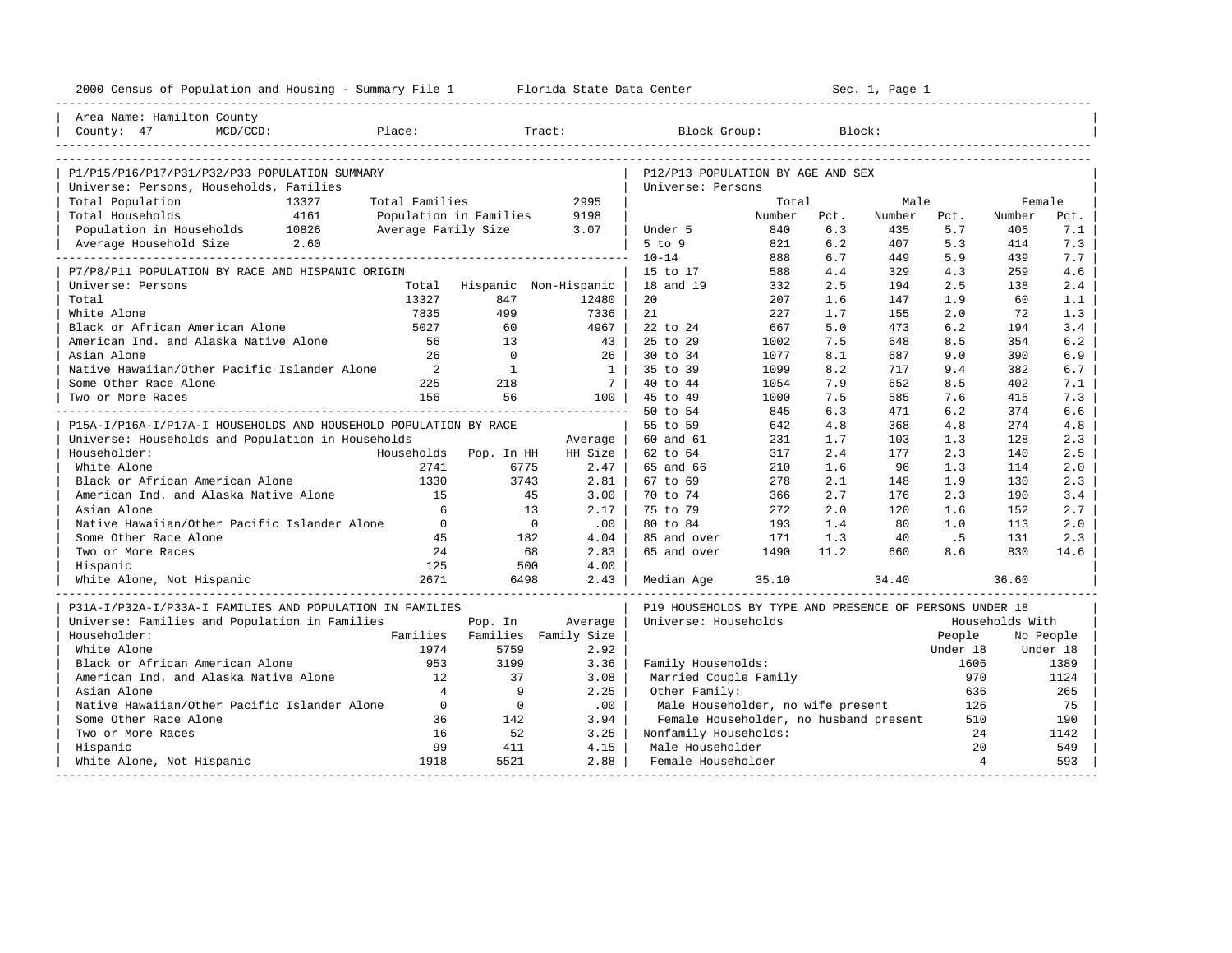---------------------------------------------------------------------------------------------------------------------------------------------------- | Area Name: Hamilton County | | County: 47 MCD/CCD: Place: Tract: Block Group: Block: | ----------------------------------------------------------------------------------------------------------------------------------------------------

| P34/P35 FAMILY TYPE BY PRESENCE AND AGE  |                  |                   | P27/P30 RELATIONSHIP BY HOUSEHOLD TYPE        |                 | P28 RELATIONSHIP BY HOUSEHOLD TYPE |                                    |         |
|------------------------------------------|------------------|-------------------|-----------------------------------------------|-----------------|------------------------------------|------------------------------------|---------|
| OF OWN AND RELATED CHILDREN              |                  |                   | Universe: Persons                             |                 |                                    | FOR THE POPULATION UNDER 18        |         |
| Universe: Families                       |                  | With              |                                               | Total 65 & Over |                                    | Universe: Persons                  |         |
|                                          |                  | With Own Related  | Population in households:                     | 10826           | 1374                               | Total:                             | 3137    |
|                                          |                  | Children Children | In family households:                         | 9434            | 957                                | In households:                     | 3081    |
| Married couple family:                   | 2094             | 2094              | Householder:                                  | 2995            | 550                                | Householder or spouse              | 9       |
| Children under 18:                       | 872              | 961               | Male                                          | 1978            | 380                                | Related child:                     | 2980    |
| Under 6 only                             | 195              | 214               | Female                                        | 1017            | 170                                | Own child:                         | 2503    |
| Under 6 and 6 to 17                      | 188              | 227               | Spouse                                        | 2094            | 300                                | In married couple family           | 1623    |
| 6 to 17 only                             | 489              | 520               | Parent                                        | 81              | 50                                 | In other family:                   |         |
| No children under 18                     | 1222             | 1133              | Child                                         | 3246            |                                    | No spouse present:                 | 880     |
| Other family:                            | 901              | 901               | Natural born or adopted                       | 2987            |                                    | Male householder                   | 172     |
| Male hhdr. No wife:                      | 201              | 201               | Step                                          | 259             |                                    | Female householder                 | 708     |
| Children under 18:                       | 108              | 123               | Grandchild                                    | 465             |                                    | Other relatives:                   | 477     |
| Under 6 only                             | 28               | 35                | Brother or sister                             | 130             |                                    | Grandchild                         | 393     |
| Under 6 and 6 to 17                      | 19               | 27                | Other relatives                               | 187             | 48                                 | Other relatives                    | 84      |
| 6 to 17 only                             | 61               | 61                | Nonrelatives                                  | 236             | 9                                  | Nonrelatives                       | 92      |
| No children under 18                     | 93               | 78                | In nonfamily households:                      | 1392            | 417                                | In group quarters:                 | 56      |
| Female hhdr. No hus.:                    | 700              | 700               | Male householder:                             | 569             | 136                                | Institutional                      | 56      |
| Children under 18:                       | 389              | 510               | Living alone                                  | 462             | 122                                | Noninstitutional                   | $\circ$ |
| Under 6 only                             | 86               | 114               | Not living alone                              | 107             | 14                                 |                                    |         |
| Under 6 and 6 to 17                      | 76               | 115               | Female householder:                           | 597             | 263                                | P18 HOUSEHOLD SIZE, HOUSEHOLD TYPE |         |
| 6 to 17 only                             | 227              | 281               | Living alone                                  | 541             | 256                                | AND PRESENCE OF OWN CHILDREN       |         |
| No children under 18                     | 311              | 190               | Not living alone                              | 56              | $\overline{7}$                     | Universe: Households               |         |
|                                          |                  |                   | Nonrelatives                                  | 226             | 18                                 | 1-person households:               | 1003    |
|                                          |                  |                   | In group quarters:                            | 2501            | 116                                | Male householder                   | 462     |
| P21 HOUSEHOLD TYPE BY AGE OF HOUSEHOLDER |                  |                   | Institutional                                 | 2464            | 96                                 | Female householder                 | 541     |
| Universe: Households                     |                  |                   | Noninstitutional                              | 37              | 20                                 | 2 or more person households:       | 3158    |
|                                          |                  |                   |                                               |                 |                                    | Family households:                 | 2995    |
|                                          | Family Nonfamily |                   |                                               |                 |                                    | Married couple:                    | 2094    |
| Householder age: Households Households   |                  |                   | PCT14 HOUSEHOLDS BY SEX OF UNMARRIED PARTNERS |                 |                                    | With own child, under 18           | 872     |
| 15 to 24                                 | 178              | 51                | Universe: Households                          |                 |                                    | No own child, under 18             | 1222    |
| 25 to 34                                 | 519              | 128               |                                               |                 |                                    | Other family - no spouse pres.     | 901     |
| 35 to 44                                 | 648              | 177               | Unmarried partner households                  |                 | 218                                | Male householder:                  | 201     |
| 45 to 54                                 | 625              | 205               | Male householder and male partner             |                 | 10                                 | With own child, under 18           | 108     |
| 55 to 64                                 | 475              | 206               | Male householder and female partner           |                 | 108                                | No own child, under 18             | 93      |
| 65 to 74                                 | 355              | 186               | Female householder and female partner         |                 | 17                                 | Female householder:                | 700     |
| 75 to 84                                 | 156              | 153               | Female householder and male partner           |                 | 83                                 | With own child, under 18           | 389     |
| 85 and over                              | 39               | 60                | All other households                          |                 | 3943                               | No own child, under 18             | 311     |
| Total                                    | 2995             | 1166              |                                               |                 |                                    | Nonfamily households:              | 163     |
|                                          |                  |                   |                                               |                 |                                    | Male householder                   | 107     |
|                                          |                  |                   |                                               |                 |                                    | Female householder                 | 56      |
|                                          |                  |                   |                                               |                 |                                    |                                    |         |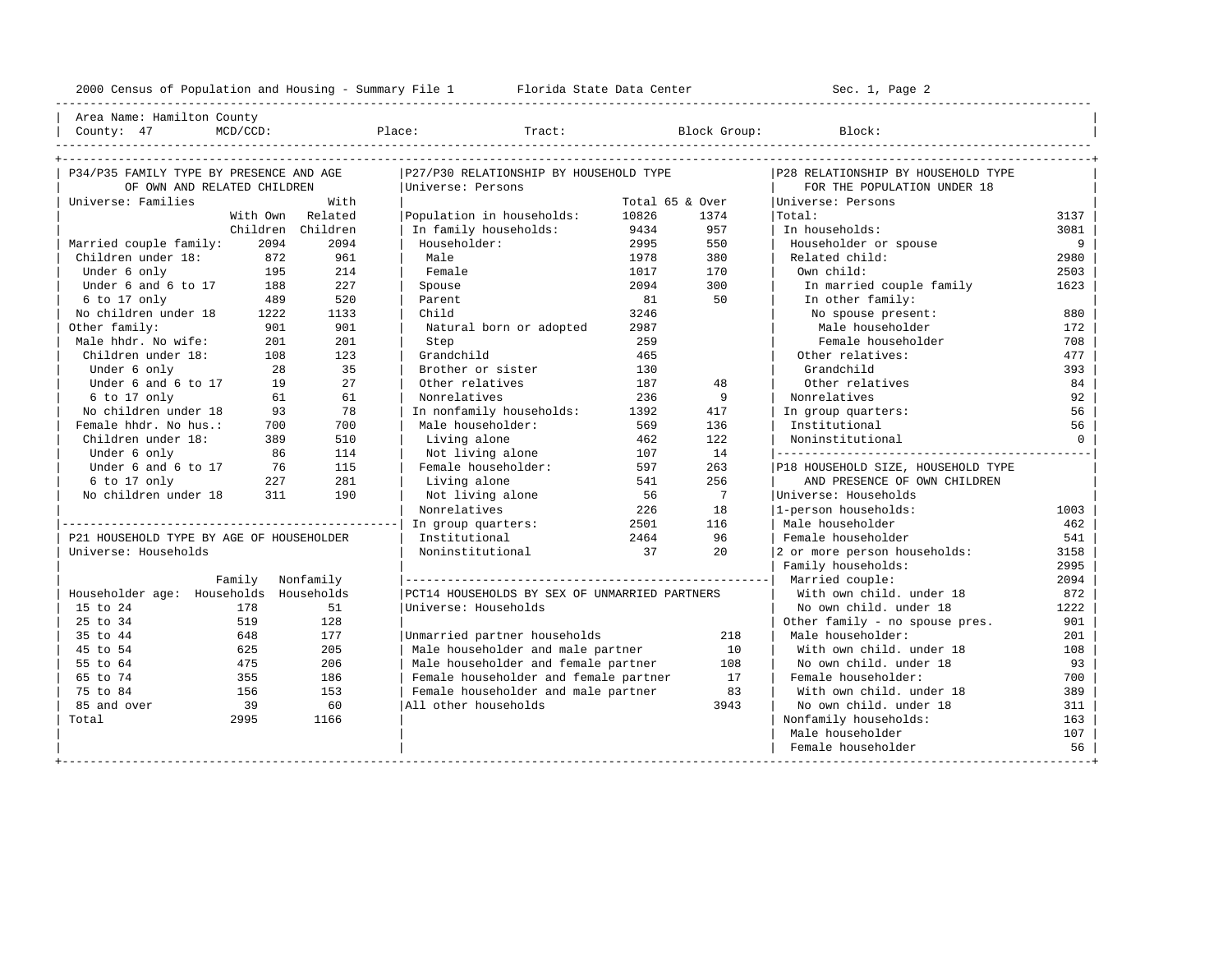| 2000 Census of Population and Housing - Summary File 1 Florida State Data Center              |           |             |                                    |                                  |                                     |                      |            |                                          |                        |                                      |            | Sec. 1, Page 3 |                                                          |                        |
|-----------------------------------------------------------------------------------------------|-----------|-------------|------------------------------------|----------------------------------|-------------------------------------|----------------------|------------|------------------------------------------|------------------------|--------------------------------------|------------|----------------|----------------------------------------------------------|------------------------|
| Area Name: Hamilton County<br>$MCD/CCD$ :<br>County: 47                                       |           |             | Place:                             |                                  |                                     | Tract:               |            |                                          | Block Group:           |                                      | Block:     |                |                                                          |                        |
| H1/H3/H4/H5 HOUSING UNITS AND POPULATION BY TENURE<br>Universe: Housing Units and Population  |           |             |                                    |                                  |                                     | Universe: Households |            | P26/H13 HOUSEHOLD SIZE BY HOUSEHOLD TYPE |                        |                                      |            |                |                                                          |                        |
|                                                                                               |           |             |                                    | Average                          |                                     |                      |            |                                          |                        |                                      |            |                |                                                          |                        |
|                                                                                               |           |             |                                    | Units Percent Population HH Size |                                     |                      |            | Total                                    |                        | Family                               |            |                | Nonfamily                                                |                        |
| Total:                                                                                        | 4966      |             |                                    |                                  |                                     | Household Size       |            |                                          |                        |                                      |            |                | Households Percent Households Percent Households Percent |                        |
| Occupied:                                                                                     | 4161      | 100.0       | 10826                              | 2.60                             | 1-Person                            |                      |            |                                          | $1003$ 24.1            | N/A                                  |            |                | 1003                                                     | 86.0                   |
| Owner:                                                                                        | 3220      | 77.4        | 8346                               | 2.59                             | 2-Person                            |                      |            |                                          | 1403 33.7              | 1274                                 |            | 42.5           | 129                                                      | 11.1                   |
| Renter:                                                                                       | 941       | 22.6        | 2480                               | 2.64                             | 3-Person                            |                      |            |                                          | 727 17.5               | 713                                  |            | 23.8           | 14                                                       | 1.2                    |
| Vacant:                                                                                       | 805       | 100.0       |                                    |                                  | 4-Person<br>5-Person                |                      |            | 265                                      | 593 14.3               | 580                                  |            | 19.4<br>8.7    | 1.3<br>- 5                                               | 1.1<br>.4              |
| For Rent                                                                                      | 160<br>41 | 19.9<br>5.1 |                                    |                                  | 6-Person                            |                      |            |                                          | 6.4<br>2.5             | 260<br>101                           |            | 3.4            | $\overline{2}$                                           |                        |
| For Sale only<br>Rented or sold,                                                              |           |             |                                    |                                  |                                     | 7 or more Person     |            | 103<br>67 1.6                            |                        | 67                                   |            | 2.2            | $\Omega$                                                 | $\cdot$ 2<br>$\cdot$ 0 |
| not occupied<br>Seasonal, recreational,                                                       | 92        | 11.4        |                                    |                                  |                                     |                      |            |                                          |                        |                                      |            |                |                                                          |                        |
| or occasional use                                                                             | 192       | 23.9        |                                    |                                  |                                     |                      |            |                                          |                        |                                      |            |                |                                                          |                        |
| For migrant workers                                                                           | 8         | 1.0         |                                    |                                  |                                     |                      |            |                                          |                        |                                      |            |                |                                                          |                        |
| Other                                                                                         | 312       | 38.8        |                                    |                                  |                                     |                      |            |                                          |                        |                                      |            |                |                                                          |                        |
|                                                                                               |           |             |                                    |                                  |                                     |                      |            |                                          |                        |                                      |            |                |                                                          |                        |
| H6/H7 HOUSING UNITS BY HOUSEHOLDER'S RACE/HISPANIC ORIGIN<br>Universe: Occupied Housing Units |           |             |                                    |                                  |                                     |                      |            |                                          | Universe: Nonrelatives | PCT15 NONRELATIVES BY HOUSEHOLD TYPE |            |                |                                                          |                        |
| Race of Householder                                                                           |           |             | Total                              |                                  | Hispanic                            | Non-Hispanic         |            |                                          |                        |                                      |            | Family         |                                                          | Nonfamily              |
| Total                                                                                         |           |             | 4161 100.0                         |                                  | 125 100.0                           |                      | 4036 100.0 | Nonrelatives                             |                        |                                      |            | Households     |                                                          | Households             |
| White Alone                                                                                   |           |             | 2741 65.9                          |                                  | 70 56.0                             |                      | 2671 66.2  |                                          | Roomer or Boarder      |                                      |            | $20^{\circ}$   |                                                          | 11                     |
| Black/African American Alone                                                                  |           |             | 1330 32.0                          |                                  | $5^{\circ}$<br>4.0                  |                      | 1325 32.8  |                                          |                        | Housemate or roommate                |            | 15             |                                                          | 42                     |
| American Ind./Alaska Native Alone                                                             |           |             | 15<br>.4                           |                                  | 2, 1.6                              | 13                   | $\cdot$ 3  |                                          | Unmarried Partner      |                                      |            | 120            |                                                          | 98                     |
| Asian Alone                                                                                   |           |             | $\ldots$<br>6                      |                                  | $\circ$<br>$\overline{\phantom{0}}$ | 6                    | $\cdot$ 1  |                                          | Foster child           |                                      |            | 25             |                                                          | 8                      |
| Nat Hawaiian/Other PI Alone                                                                   |           |             | $\overline{0}$<br>$\overline{0}$ . |                                  | $\mathbf{0}$<br>$\cdot$ 0           | $\Omega$             | .0         |                                          | Other Nonrelatives     |                                      |            | 56             |                                                          | 67                     |
| Some Other Race Alone                                                                         |           |             | 45 1.1                             |                                  | 44 35.2                             | 1                    | .0         |                                          |                        |                                      |            |                |                                                          |                        |
| Two or More Races                                                                             |           |             | 24 .6                              |                                  | $4 \quad 3.2$                       | 20                   | .5         |                                          |                        |                                      |            |                |                                                          |                        |
| H14 HOUSING UNITS BY HOUSEHOLDER'S RACE AND TENURE<br>Universe: Occupied Housing Units        |           |             |                                    |                                  |                                     |                      |            |                                          |                        | Universe: Occupied Housing Units     |            |                | H16 HOUSING UNITS BY HOUSEHOLDER'S AGE AND TENURE        |                        |
|                                                                                               |           |             |                                    |                                  |                                     |                      |            |                                          |                        |                                      |            |                |                                                          |                        |
| Race of Householder                                                                           |           |             | Owner Occupied                     |                                  | Renter Occupied                     |                      |            |                                          | Age of Householder     |                                      |            | Owner Occupied | Renter Occupied                                          |                        |
| Total                                                                                         |           |             | 3220 100.0                         |                                  |                                     | 941 100.0            |            | $15 \text{ to } 24$                      |                        |                                      | 91         | 2.8            | 138                                                      | 14.7                   |
| White Alone                                                                                   |           |             | 2299                               | 71.4                             | 442                                 | 47.0                 |            | $25 \text{ to } 34$                      |                        |                                      | 417        | 13.0           | 230                                                      | 24.4                   |
| Black/African American Alone                                                                  |           |             | 879                                | 27.3                             | 451                                 | 47.9                 |            | 35 to 44                                 |                        |                                      | 632        | 19.6           | 193                                                      | 20.5                   |
| American Ind./Alaska Native Alone                                                             |           |             | 10                                 | $\overline{3}$                   | $5^{\circ}$                         | .5                   |            | 45 to 54                                 |                        |                                      | 676        | 21.0           | 154                                                      | 16.4                   |
| Asian Alone                                                                                   |           |             | $\overline{4}$                     | $\cdot$ 1                        | 2                                   | $\cdot$ 2            |            | 55 to 64                                 |                        |                                      | 567        | 17.6           | 114                                                      | 12.1                   |
| Nat Hawaiian/Other PI Alone                                                                   |           |             | $\overline{0}$                     | .0                               | $\overline{0}$                      | $\cdot$ 0            |            | 65 to 74                                 |                        |                                      | 486<br>268 | 15.1<br>8.3    | 55<br>41                                                 | 5.8                    |
| Some Other Race Alone<br>Two or More Races Alone                                              |           |             | 15<br>13                           | .5<br>.4                         | 30<br>11                            | 3.2<br>1.2           |            | 75 to 84<br>85 and Over                  |                        |                                      | 83         | 2.6            | 16                                                       | 4.4<br>1.7             |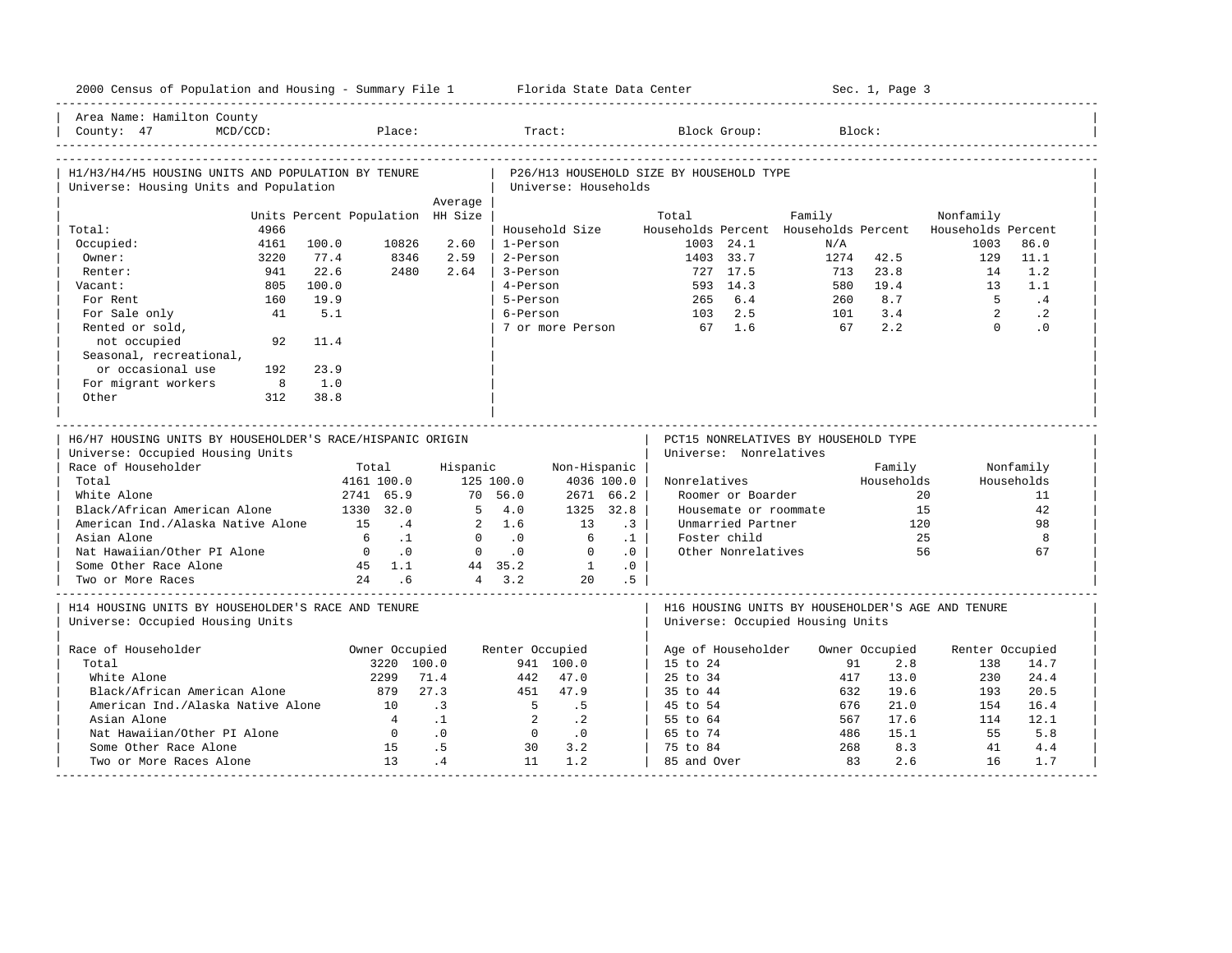| 2000 Census of Population and Housing - Summary File 1 Florida State Data Center |                          |                       |                      |                                                         | _____________________ |      | Sec. 1, Page 1 |          |                 |           |
|----------------------------------------------------------------------------------|--------------------------|-----------------------|----------------------|---------------------------------------------------------|-----------------------|------|----------------|----------|-----------------|-----------|
| Area Name: Hardee County                                                         |                          |                       |                      |                                                         |                       |      |                |          |                 |           |
| County: 49<br>$MCD/CCD$ :                                                        | Place:                   |                       | Tract:               | Block Group:                                            |                       |      | Block:         |          |                 |           |
|                                                                                  |                          |                       |                      |                                                         |                       |      |                |          |                 |           |
| P1/P15/P16/P17/P31/P32/P33 POPULATION SUMMARY                                    |                          |                       |                      | P12/P13 POPULATION BY AGE AND SEX                       |                       |      |                |          |                 |           |
| Universe: Persons, Households, Families                                          |                          |                       |                      | Universe: Persons                                       |                       |      |                |          |                 |           |
| Total Population<br>26938                                                        | Total Families           |                       | 6253                 |                                                         | Total                 |      | Male           |          | Female          |           |
| Total Households<br>8166                                                         | Population in Families   |                       | 21282                |                                                         | Number                | Pct. | Number         | Pct.     | Number          | Pct.      |
| Population in Households 25019                                                   | Average Family Size      |                       | 3.40                 | Under 5                                                 | 2065                  | 7.7  | 1053           | 7.2      | 1012            | 8.2       |
| 3.06<br>Average Household Size                                                   |                          |                       |                      | $5$ to $9$                                              | 2009                  | 7.5  | 1015           | 6.9      | 994             | 8.1       |
|                                                                                  |                          |                       |                      | $10 - 14$                                               | 2073                  | 7.7  | 1117           | 7.6      | 956             | 7.8       |
| P7/P8/P11 POPULATION BY RACE AND HISPANIC ORIGIN                                 |                          |                       |                      | 15 to 17                                                | 1288                  | 4.8  | 703            | 4.8      | 585             | 4.8       |
| Universe: Persons                                                                | Total                    | Hispanic Non-Hispanic |                      | 18 and 19                                               | 911                   | 3.4  | 516            | 3.5      | 395             | 3.2       |
| Total                                                                            | 26938                    | 9611                  | 17327                | 20                                                      | 431                   | 1.6  | 257            | 1.8      | 174             | 1.4       |
| White Alone                                                                      | 19035                    | 4331                  | 14704                | 21                                                      | 381                   | 1.4  | 237            | 1.6      | 144             | 1.2       |
| Black or African American Alone                                                  | 2244                     | 79                    | 2165                 | 22 to 24                                                | 1251                  | 4.6  | 783            | 5.3      | 468             | 3.8       |
| American Ind. and Alaska Native Alone                                            | 184                      | 86                    | 98                   | 25 to 29                                                | 2065                  | 7.7  | 1262           | 8.6      | 803             | 6.5       |
| Asian Alone                                                                      | 81                       | 10                    | 71                   | 30 to 34                                                | 1853                  | 6.9  | 1119           | 7.6      | 734             | 6.0       |
| Native Hawaiian/Other Pacific Islander Alone                                     | 1.5                      | $\overline{4}$        | 11                   | 35 to 39                                                | 1955                  | 7.3  | 1147           | 7.8      | 808             | 6.6       |
| Some Other Race Alone                                                            | 4847                     | 4826                  | 21                   | 40 to 44                                                | 1739                  | 6.5  | 979            | 6.7      | 760             | 6.2       |
| Two or More Races                                                                | 532                      | 275                   | 257                  | 45 to 49                                                | 1515                  | 5.6  | 836            | 5.7      | 679             | 5.5       |
|                                                                                  |                          |                       |                      | 50 to 54                                                | 1376                  | 5.1  | 707            | 4.8      | 669             | 5.4       |
| P15A-I/P16A-I/P17A-I HOUSEHOLDS AND HOUSEHOLD POPULATION BY RACE                 |                          |                       |                      | 55 to 59                                                | 1209                  | 4.5  | 601            | 4.1      | 608             | 4.9       |
| Universe: Households and Population in Households                                |                          |                       | Average              | 60 and 61                                               | 431                   | 1.6  | 226            | 1.5      | 205             | 1.7       |
| Householder:                                                                     | Households               | Pop. In HH            | HH Size              | 62 to 64                                                | 636                   | 2.4  | 329            | 2.2      | 307             | 2.5       |
| White Alone                                                                      | 6511                     | 18121                 | 2.78                 | 65 and 66                                               | 425                   | 1.6  | 215            | 1.5      | 210             | 1.7       |
| Black or African American Alone                                                  | 508                      | 1518                  | 2.99                 | 67 to 69                                                | 618                   | 2.3  | 280            | 1.9      | 338             | 2.7       |
| American Ind. and Alaska Native Alone                                            | 46                       | 175                   | 3.80                 | 70 to 74                                                | 1083                  | 4.0  | 533            | 3.6      | 550             | 4.5       |
| Asian Alone                                                                      | 17                       | 56                    | 3.29                 | 75 to 79                                                | 867                   | 3.2  | 415            | 2.8      | 452             | 3.7       |
| Native Hawaiian/Other Pacific Islander Alone                                     | $\overline{\phantom{a}}$ | 15                    | 5.00                 | 80 to 84                                                | 432                   | 1.6  | 204            | 1.4      | 228             | 1.9       |
| Some Other Race Alone                                                            | 959                      | 4642                  | 4.84                 | 85 and over                                             | 325                   | 1.2  | 111            | .8       | 214             | 1.7       |
| Two or More Races                                                                | 122                      | 492                   | 4.03                 | 65 and over                                             | 3750                  | 13.9 | 1758           | 12.0     | 1992            | 16.2      |
| Hispanic                                                                         | 1969                     | 9200                  | 4.67                 |                                                         |                       |      |                |          |                 |           |
| White Alone, Not Hispanic                                                        | 5586                     | 13966                 | 2.50                 | Median Age                                              | 32.70                 |      | 31.50          |          | 34.30           |           |
| P31A-I/P32A-I/P33A-I FAMILIES AND POPULATION IN FAMILIES                         |                          |                       |                      | P19 HOUSEHOLDS BY TYPE AND PRESENCE OF PERSONS UNDER 18 |                       |      |                |          |                 |           |
| Universe: Families and Population in Families                                    |                          | Pop. In               | Average              | Universe: Households                                    |                       |      |                |          | Households With |           |
| Householder:                                                                     | Families                 |                       | Families Family Size |                                                         |                       |      |                | People   |                 | No People |
| White Alone                                                                      | 4956                     | 15576                 | 3.14                 |                                                         |                       |      |                | Under 18 |                 | Under 18  |
| Black or African American Alone                                                  | 339                      | 1211                  | 3.57                 | Family Households:                                      |                       |      |                | 3287     |                 | 2966      |
| American Ind. and Alaska Native Alone                                            | 35                       | 148                   | 4.23                 | Married Couple Family                                   |                       |      |                | 2354     |                 | 2549      |
| Asian Alone                                                                      | 12                       | 47                    | 3.92                 | Other Family:                                           |                       |      |                | 933      |                 | 417       |
| Native Hawaiian/Other Pacific Islander Alone                                     | $\overline{\mathbf{3}}$  | 15                    | 5.00                 | Male Householder, no wife present                       |                       |      |                | 307      |                 | 135       |
| Some Other Race Alone                                                            | 805                      | 3862                  | 4.80                 | Female Householder, no husband present                  |                       |      |                | 626      |                 | 282       |
| Two or More Races                                                                | 103                      | 423                   | 4.11                 | Nonfamily Households:                                   |                       |      |                | 71       |                 | 1842      |
| Hispanic                                                                         | 1663                     | 7774                  | 4.67                 | Male Householder                                        |                       |      |                | 65       |                 | 889       |
| White Alone, Not Hispanic                                                        | 4173                     | 12012                 | 2.88                 | Female Householder                                      |                       |      |                | 6        |                 | 953       |
|                                                                                  |                          |                       |                      |                                                         |                       |      |                |          |                 |           |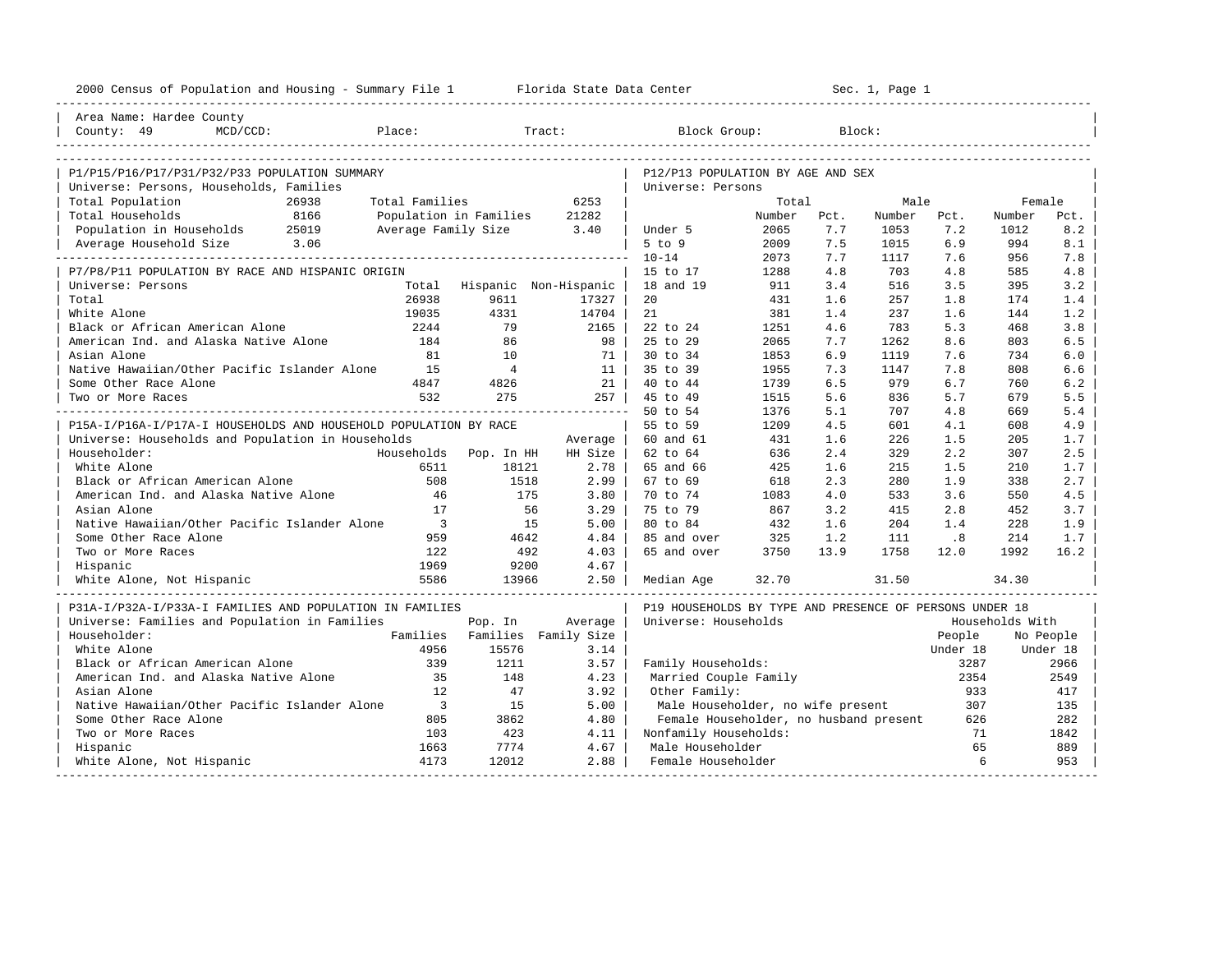---------------------------------------------------------------------------------------------------------------------------------------------------- | Area Name: Hardee County | | County: 49 MCD/CCD: Place: Tract: Block Group: Block: |

| P34/P35 FAMILY TYPE BY PRESENCE AND AGE  |      |                   | P27/P30 RELATIONSHIP BY HOUSEHOLD TYPE        |                   | P28 RELATIONSHIP BY HOUSEHOLD TYPE |                                    |      |  |
|------------------------------------------|------|-------------------|-----------------------------------------------|-------------------|------------------------------------|------------------------------------|------|--|
| OF OWN AND RELATED CHILDREN              |      |                   | Universe: Persons                             |                   | FOR THE POPULATION UNDER 18        |                                    |      |  |
| With<br>Universe: Families               |      |                   | Total 65 & Over                               | Universe: Persons |                                    |                                    |      |  |
|                                          |      | With Own Related  | Population in households:                     | 25019             | 3600                               | Total:                             | 7435 |  |
|                                          |      | Children Children | In family households:                         | 22173             | 2718                               | In households:                     | 7351 |  |
| Married couple family:                   | 4903 | 4903              | Householder:                                  | 6253              | 1480                               | Householder or spouse              | 17   |  |
| Children under 18:                       | 2114 | 2344              | Male                                          | 4789              | 1204                               | Related child:                     | 7083 |  |
| Under 6 only                             | 439  | 499               | Female                                        | 1464              | 276                                | Own child:                         | 5952 |  |
| Under 6 and 6 to 17                      | 580  | 719               | Spouse                                        | 4903              | 1011                               | In married couple family           | 4512 |  |
| 6 to 17 only                             | 1095 | 1126              | Parent                                        | 183               | 110                                | In other family:                   |      |  |
| No children under 18                     | 2789 | 2559              | Child                                         | 7763              |                                    | No spouse present:                 | 1440 |  |
| Other family:                            | 1350 | 1350              | Natural born or adopted                       | 7314              |                                    | Male householder                   | 482  |  |
| Male hhdr. No wife:                      | 442  | 442               | Step                                          | 449               |                                    | Female householder                 | 958  |  |
| Children under 18:                       | 239  | 295               | Grandchild                                    | 943               |                                    | Other relatives:                   | 1131 |  |
| Under 6 only                             | 56   | 69                | Brother or sister                             | 406               |                                    | Grandchild                         | 838  |  |
| Under 6 and 6 to 17                      | 48   | 72                | Other relatives                               | 831               | 91                                 | Other relatives                    | 293  |  |
| 6 to 17 only                             | 135  | 154               | Nonrelatives                                  | 891               | 2.6                                | Nonrelatives                       | 251  |  |
| No children under 18                     | 203  | 147               | In nonfamily households:                      | 2846              | 882                                | In group quarters:                 | 84   |  |
| Female hhdr. No hus.:                    | 908  | 908               | Male householder:                             | 954               | 272                                | Institutional                      | 35   |  |
| Children under 18:                       | 495  | 622               | Living alone                                  | 633               | 241                                | Noninstitutional                   | 49   |  |
| Under 6 only                             | 88   | 114               | Not living alone                              | 321               | 31                                 |                                    |      |  |
| Under 6 and 6 to 17                      | 96   | 153               | Female householder:                           | 959               | 552                                | P18 HOUSEHOLD SIZE, HOUSEHOLD TYPE |      |  |
| 6 to 17 only                             | 311  | 355               | Living alone                                  | 840               | 529                                | AND PRESENCE OF OWN CHILDREN       |      |  |
| No children under 18                     | 413  | 286               | Not living alone                              | 119               | 23                                 | Universe: Households               |      |  |
|                                          |      |                   | Nonrelatives                                  | 933               | 58                                 | 1-person households:               | 1473 |  |
|                                          |      |                   | In group quarters:                            | 1919              | 150                                | Male householder                   | 633  |  |
| P21 HOUSEHOLD TYPE BY AGE OF HOUSEHOLDER |      |                   | Institutional                                 | 1463              | 69                                 | Female householder                 | 840  |  |
| Universe: Households                     |      |                   | Noninstitutional                              | 456               | 81                                 | 2 or more person households:       | 6693 |  |
|                                          |      |                   |                                               |                   |                                    | Family households:                 | 6253 |  |
|                                          |      | Family Nonfamily  |                                               |                   |                                    | Married couple:                    | 4903 |  |
| Householder age: Households Households   |      |                   | PCT14 HOUSEHOLDS BY SEX OF UNMARRIED PARTNERS |                   | With own child, under 18           | 2114                               |      |  |
| 15 to 24<br>323                          |      | 124               | Universe: Households                          |                   |                                    | No own child, under 18             | 2789 |  |
| 25 to 34<br>1064                         |      | 204               |                                               |                   |                                    | Other family - no spouse pres.     | 1350 |  |
| 35 to 44<br>1344                         |      | 217               | Unmarried partner households                  |                   | 396                                | Male householder:                  | 442  |  |
| 45 to 54<br>1117                         |      | 273               | Male householder and male partner             |                   | 20                                 | With own child, under 18           | 239  |  |
| 55 to 64<br>925                          |      | 271               | Male householder and female partner           |                   | 204                                | No own child, under 18             | 203  |  |
| 65 to 74                                 | 886  | 390               | Female householder and female partner         |                   | 22                                 | Female householder:                | 908  |  |
| 75 to 84                                 | 523  | 312               | Female householder and male partner<br>150    |                   | With own child, under 18           | 495                                |      |  |
| 85 and over<br>71                        |      | 122               | All other households                          |                   | No own child, under 18<br>413      |                                    |      |  |
| Total                                    | 6253 | 1913              |                                               |                   |                                    | Nonfamily households:              | 440  |  |
|                                          |      |                   |                                               |                   |                                    | Male householder                   | 321  |  |
|                                          |      |                   |                                               |                   |                                    | Female householder                 | 119  |  |
|                                          |      |                   |                                               |                   |                                    |                                    |      |  |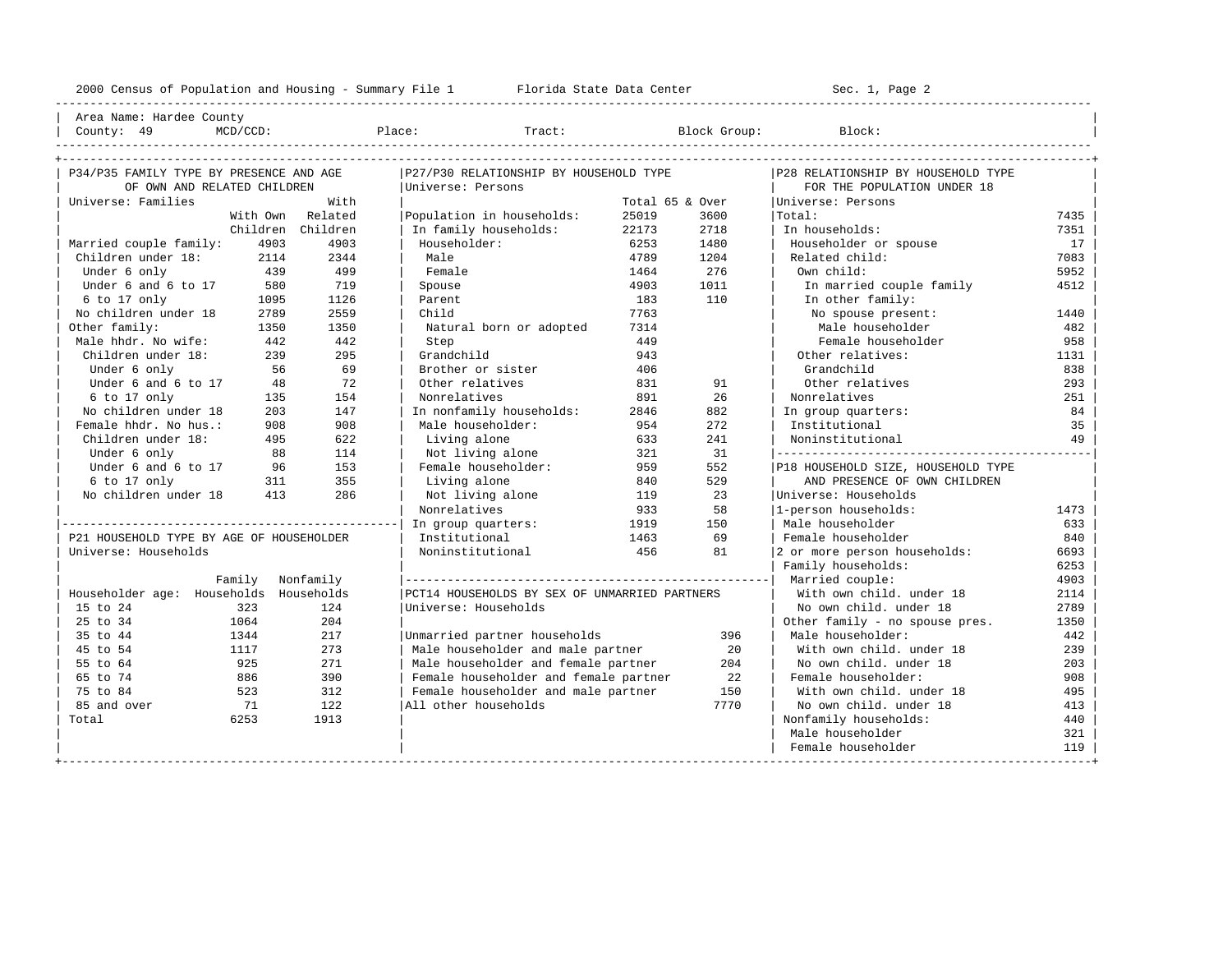| 2000 Census of Population and Housing - Summary File 1 Florida State Data Center              |                                  |                   |                         |                 |                                     |            |                                          |                        |                                                                          |             | Sec. 1, Page 3 |                                                          |            |
|-----------------------------------------------------------------------------------------------|----------------------------------|-------------------|-------------------------|-----------------|-------------------------------------|------------|------------------------------------------|------------------------|--------------------------------------------------------------------------|-------------|----------------|----------------------------------------------------------|------------|
| Area Name: Hardee County<br>$MCD/CCD$ :<br>County: 49                                         |                                  | Place:            |                         | Tract:          |                                     |            |                                          | Block Group:           |                                                                          | Block:      |                |                                                          |            |
| H1/H3/H4/H5 HOUSING UNITS AND POPULATION BY TENURE<br>Universe: Housing Units and Population  |                                  |                   |                         |                 | Universe: Households                |            | P26/H13 HOUSEHOLD SIZE BY HOUSEHOLD TYPE |                        |                                                                          |             |                |                                                          |            |
|                                                                                               |                                  |                   | Average                 |                 |                                     |            |                                          |                        |                                                                          |             |                |                                                          |            |
|                                                                                               | Units Percent Population HH Size |                   |                         |                 |                                     |            | Total                                    |                        | Family                                                                   |             |                | Nonfamily                                                |            |
| 9820<br>Total:                                                                                |                                  |                   |                         |                 | Household Size                      |            |                                          |                        |                                                                          |             |                | Households Percent Households Percent Households Percent |            |
| Occupied:<br>8166                                                                             | 100.0                            | 25019             | 3.06                    | 1-Person        |                                     |            |                                          | 1473 18.0              |                                                                          | N/A         |                | 1473                                                     | 77.0       |
| Owner:<br>5997                                                                                | 73.4                             | 17528             | 2.92                    | 2-Person        |                                     |            |                                          | 2766 33.9              |                                                                          | 2506        | 40.1           | 260                                                      | 13.6       |
| 2169<br>Renter:                                                                               | 26.6                             | 7491              | 3.45                    | 3-Person        |                                     |            |                                          | 1257 15.4              |                                                                          | 1195        | 19.1           | 62                                                       | 3.2        |
| Vacant:<br>1654                                                                               | 100.0                            |                   |                         | 4-Person        |                                     |            |                                          | 1113 13.6              |                                                                          | 1073        | 17.2<br>10.8   | 40                                                       | 2.1        |
| For Rent<br>219                                                                               | 13.2                             |                   |                         | 5-Person        |                                     |            | 699                                      | 8.6                    |                                                                          | 673         | 5.8            | 26                                                       | 1.4        |
| 92<br>For Sale only                                                                           | 5.6                              |                   |                         | 6-Person        |                                     |            | 389                                      | 4.8<br>5.7             |                                                                          | 364         | 7.1            | $25 -$<br>27                                             | 1.3<br>1.4 |
| Rented or sold,<br>not occupied<br>63<br>Seasonal, recreational,                              | 3.8                              |                   |                         |                 | 7 or more Person                    |            | 469                                      |                        |                                                                          | 442         |                |                                                          |            |
| or occasional use<br>933                                                                      | 56.4                             |                   |                         |                 |                                     |            |                                          |                        |                                                                          |             |                |                                                          |            |
| For migrant workers<br>48                                                                     | 2.9                              |                   |                         |                 |                                     |            |                                          |                        |                                                                          |             |                |                                                          |            |
| Other<br>299                                                                                  | 18.1                             |                   |                         |                 |                                     |            |                                          |                        |                                                                          |             |                |                                                          |            |
|                                                                                               |                                  |                   |                         |                 |                                     |            |                                          |                        |                                                                          |             |                |                                                          |            |
| H6/H7 HOUSING UNITS BY HOUSEHOLDER'S RACE/HISPANIC ORIGIN<br>Universe: Occupied Housing Units |                                  |                   |                         |                 |                                     |            |                                          | Universe: Nonrelatives | ________________________________<br>PCT15 NONRELATIVES BY HOUSEHOLD TYPE |             |                |                                                          |            |
| Race of Householder                                                                           | Total                            |                   | Hispanic                |                 | Non-Hispanic                        |            |                                          |                        |                                                                          |             | Family         |                                                          | Nonfamily  |
| Total                                                                                         | 8166 100.0                       |                   | 1969 100.0              |                 |                                     | 6197 100.0 | Nonrelatives                             |                        |                                                                          |             | Households     |                                                          | Households |
| White Alone                                                                                   | 6511 79.7                        |                   |                         | 925 47.0        |                                     | 5586 90.1  |                                          | Roomer or Boarder      |                                                                          |             | 159            |                                                          | 209        |
| Black/African American Alone                                                                  | 508 6.2                          |                   | 16                      | .8              | 492                                 | 7.9        |                                          |                        | Housemate or roommate                                                    |             | 175            |                                                          | 371        |
| American Ind./Alaska Native Alone                                                             | 46                               | .6                | 15                      | .8              | 31                                  | .5         |                                          | Unmarried Partner      |                                                                          |             | 226            |                                                          | 170        |
| Asian Alone                                                                                   | 17 .2                            |                   | $\overline{\mathbf{3}}$ | $\cdot$ 2       | 14                                  | $\cdot$ 2  |                                          | Foster child           |                                                                          |             | - 9            |                                                          | 2          |
| Nat Hawaiian/Other PI Alone                                                                   | $\overline{\mathbf{3}}$          | .0                | $\overline{1}$          | $\cdot$ 1       | $\overline{2}$                      | .0         |                                          | Other Nonrelatives     |                                                                          |             | 322            |                                                          | 181        |
| Some Other Race Alone                                                                         | 959 11.7                         |                   |                         | 956 48.6        | $\overline{\phantom{a}}$ 3          | $\cdot$ 0  |                                          |                        |                                                                          |             |                |                                                          |            |
| Two or More Races                                                                             | 122 1.5                          |                   |                         | 53 2.7          |                                     | 69 1.1     |                                          |                        |                                                                          |             |                |                                                          |            |
| H14 HOUSING UNITS BY HOUSEHOLDER'S RACE AND TENURE<br>Universe: Occupied Housing Units        |                                  |                   |                         |                 |                                     |            |                                          |                        | Universe: Occupied Housing Units                                         |             |                | H16 HOUSING UNITS BY HOUSEHOLDER'S AGE AND TENURE        |            |
|                                                                                               |                                  |                   |                         |                 |                                     |            |                                          |                        |                                                                          |             |                |                                                          |            |
| Race of Householder                                                                           |                                  | Owner Occupied    |                         | Renter Occupied |                                     |            |                                          | Age of Householder     |                                                                          |             | Owner Occupied | Renter Occupied                                          |            |
| Total                                                                                         |                                  | 5997 100.0        |                         |                 | 2169 100.0                          |            | $15 \text{ to } 24$                      |                        |                                                                          | 124         | 2.1            | 323                                                      | 14.9       |
| White Alone                                                                                   |                                  | 5033<br>83.9      |                         | 1478            | 68.1                                |            | $25 \text{ to } 34$                      |                        |                                                                          | 685         | 11.4           | 583                                                      | 26.9       |
| Black/African American Alone                                                                  |                                  | 323               | 5.4                     | 185             | 8.5                                 |            | 35 to 44                                 |                        |                                                                          | 1059        | 17.7           | 502                                                      | 23.1       |
| American Ind./Alaska Native Alone                                                             |                                  | 2.9               | .5                      | 17              | .8                                  |            | 45 to 54                                 |                        |                                                                          | 1081        | 18.0           | 309                                                      | 14.2       |
| Asian Alone                                                                                   |                                  | $\cdot$ . 2<br>12 |                         | $5^{\circ}$     | $\cdot$ . 2                         |            | 55 to 64                                 |                        |                                                                          | 1005        | 16.8           | 191                                                      | 8.8        |
| Nat Hawaiian/Other PI Alone                                                                   |                                  | $\overline{2}$    | $\cdot$ 0<br>8.7        | $\overline{1}$  | $\overline{\phantom{0}}$ .0<br>20.1 |            | 65 to 74                                 |                        |                                                                          | 1129<br>748 | 18.8           | 147<br>87                                                | 6.8        |
| Some Other Race Alone<br>Two or More Races Alone                                              |                                  | 523<br>75         | 1.3                     | 436<br>47       | 2.2                                 |            | 75 to 84<br>85 and Over                  |                        |                                                                          | 166         | 12.5<br>2.8    | 27                                                       | 4.0<br>1.2 |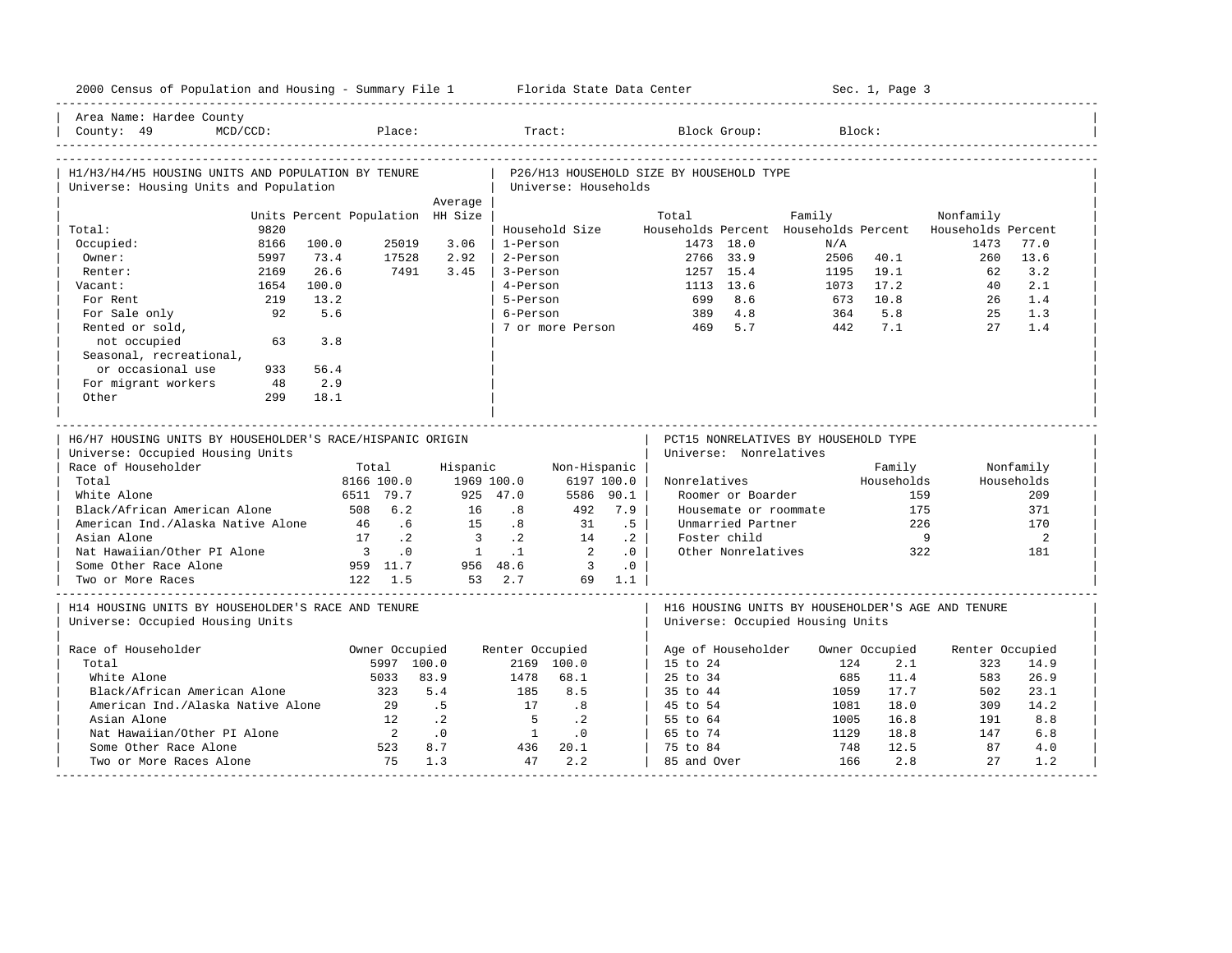| Area Name: Hendry County<br>Place:<br>County: 51<br>$MCD/CCD$ :                      |                               |                             |                                                         |            |            |            |            |                 |            |
|--------------------------------------------------------------------------------------|-------------------------------|-----------------------------|---------------------------------------------------------|------------|------------|------------|------------|-----------------|------------|
|                                                                                      |                               |                             |                                                         |            |            |            |            |                 |            |
|                                                                                      |                               | Tract:                      | Block Group:                                            |            | Block:     |            |            |                 |            |
| P1/P15/P16/P17/P31/P32/P33 POPULATION SUMMARY                                        |                               |                             | P12/P13 POPULATION BY AGE AND SEX                       |            |            |            |            |                 |            |
| Universe: Persons, Households, Families                                              |                               |                             | Universe: Persons                                       |            |            |            |            |                 |            |
| Total Population<br>36210<br>Total Families                                          |                               | 8141                        |                                                         | Total      |            | Male       |            | Female          |            |
| Total Households<br>Population in Families                                           |                               | 28027                       |                                                         | Number     | Pct.       | Number     | Pct.       | Number          | Pct.       |
| Total Households 10850<br>Population in Households 33488<br>Average Family Size 3.44 |                               |                             | Under 5                                                 | 2826       | 7.8        | 1464       | 7.3        | 1362            | 8.5        |
| Average Household Size 3.09                                                          |                               |                             | $5$ to $9$                                              | 3026       | 8.4        | 1546       | 7.7        | 1480            | 9.2        |
|                                                                                      |                               |                             | $10 - 14$                                               | 3103       | 8.6        | 1617       | 8.0        | 1486            | 9.2        |
| P7/P8/P11 POPULATION BY RACE AND HISPANIC ORIGIN                                     |                               |                             | 15 to 17                                                | 1919       | 5.3        | 1105       | 5.5        | 814             | 5.1        |
| Universe: Persons                                                                    |                               | Total Hispanic Non-Hispanic | 18 and 19                                               | 1439       | 4.0        | 964        | 4.8        | 475             | 3.0        |
| 36210<br>Total                                                                       | 14336                         | 21874                       | 20                                                      | 838        | 2.3        | 641        | 3.2        | 197             | 1.2        |
| 23926<br>White Alone                                                                 | 8036                          | 15890                       | 21                                                      | 722        | 2.0        | 551        | 2.7        | 171             | 1.1        |
| Black or African American Alone<br>5340                                              | 95                            | 5245                        | 22 to 24                                                | 1832       | 5.1        | 1225       | 6.1        | 607             | 3.8        |
| American Ind. and Alaska Native Alone<br>291                                         | 81                            | 210 l                       | 25 to 29                                                | 2704       | 7.5        | 1589       | 7.9        | 1115            | 6.9        |
| Asian Alone<br>162                                                                   | 14                            | 148                         | $30 \text{ to } 34$                                     | 2665       | 7.4        | 1502       | 7.5        | 1163            | 7.2        |
| Native Hawaiian/Other Pacific Islander Alone<br>12                                   | 8                             | $4 \vert$                   | 35 to 39                                                | 2589       | 7.1        | 1431       | 7.1        | 1158            | 7.2        |
| Some Other Race Alone<br>5312                                                        | 5276                          | 36                          | 40 to 44                                                | 2288       | 6.3        | 1247       | 6.2        | 1041            | 6.5        |
| 1167<br>Two or More Races                                                            | 826                           | 341                         | 45 to 49                                                | 1974       | 5.5        | 1070       | 5.3        | 904             | 5.6        |
|                                                                                      |                               |                             | 50 to 54                                                | 1802       | 5.0        | 912        | 4.5        | 890             | 5.5        |
| P15A-I/P16A-I/P17A-I HOUSEHOLDS AND HOUSEHOLD POPULATION BY RACE                     |                               |                             | 55 to 59                                                | 1488       | 4.1        | 771        | 3.8        | 717             | 4.5        |
| Universe: Households and Population in Households                                    |                               | Average                     | 60 and 61                                               | 573        | 1.6        | 287        | 1.4        | 286             | 1.8        |
| Householder:<br>Households Pop. In HH                                                |                               | HH Size                     | 62 to 64                                                | 781        | 2.2        | 435        | 2.2        | 346             | 2.2        |
| White Alone<br>7905<br>1445                                                          | 22707                         | $2.87 \text{ }$             | 65 and 66                                               | 460        | 1.3        | 252        | 1.3        | 208             | 1.3        |
| Black or African American Alone<br>American Ind. and Alaska Native Alone<br>97       | 4492<br>279                   | $3.11$  <br>2.88            | 67 to 69<br>70 to 74                                    | 690<br>986 | 1.9<br>2.7 | 342<br>515 | 1.7<br>2.6 | 348<br>471      | 2.2<br>2.9 |
| 48                                                                                   |                               | 3.23                        | 75 to 79                                                |            | 2.1        | 348        | 1.7        | 395             | 2.5        |
| Asian Alone<br>Native Hawaiian/Other Pacific Islander Alone<br>$\overline{4}$        | 155<br>14                     | 3.50                        | 80 to 84                                                | 743<br>428 | 1.2        | 185        | .9         | 243             | 1.5        |
| Some Other Race Alone<br>1114                                                        | 4987                          | 4.48                        | 85 and over                                             | 334        | .9         | 121        | .6         | 213             | 1.3        |
| Two or More Races<br>237                                                             | 854                           | 3.60                        | 65 and over                                             | 3641       | 10.1       | 1763       | 8.8        | 1878            | 11.7       |
| 3170<br>Hispanic                                                                     | 12936                         | 4.08                        |                                                         |            |            |            |            |                 |            |
| White Alone, Not Hispanic<br>6010                                                    | 15405                         | 2.56                        | Median Age                                              | 29.50      |            | 28.00      |            | 31.60           |            |
| P31A-I/P32A-I/P33A-I FAMILIES AND POPULATION IN FAMILIES                             |                               |                             | P19 HOUSEHOLDS BY TYPE AND PRESENCE OF PERSONS UNDER 18 |            |            |            |            |                 |            |
| Universe: Families and Population in Families                                        | Pop. In                       | Average                     | Universe: Households                                    |            |            |            |            | Households With |            |
| Householder:                                                                         | Families Families Family Size |                             |                                                         |            |            |            | People     |                 | No People  |
| White Alone<br>5881                                                                  | 19060                         | 3.24                        |                                                         |            |            |            | Under 18   |                 | Under 18   |
| Black or African American Alone<br>1067                                              | 3883                          | 3.64                        | Family Households:                                      |            |            |            | 4920       |                 | 3221       |
| American Ind. and Alaska Native Alone<br>62                                          | 222                           | 3.58                        | Married Couple Family                                   |            |            |            | 3365       |                 | 2681       |
| Asian Alone<br>36                                                                    | 131                           | 3.64                        | Other Family:                                           |            |            |            | 1555       |                 | 540        |
| $\overline{\phantom{a}}$<br>Native Hawaiian/Other Pacific Islander Alone             | 8                             | 2.67                        | Male Householder, no wife present                       |            |            |            | 474        |                 | 270        |
| Some Other Race Alone<br>904                                                         | 3989                          | 4.41                        | Female Householder, no husband present                  |            |            |            | 1081       |                 | 270        |
| Two or More Races<br>188                                                             | 734                           | 3.90                        | Nonfamily Households:                                   |            |            |            | 122        |                 | 2587       |
| Hispanic<br>2566                                                                     | 10564                         | 4.12                        | Male Householder                                        |            |            |            | 110        |                 | 1507       |
| 4356<br>White Alone, Not Hispanic                                                    | 13037                         | 2.99                        | Female Householder                                      |            |            |            | 12.        |                 | 1080       |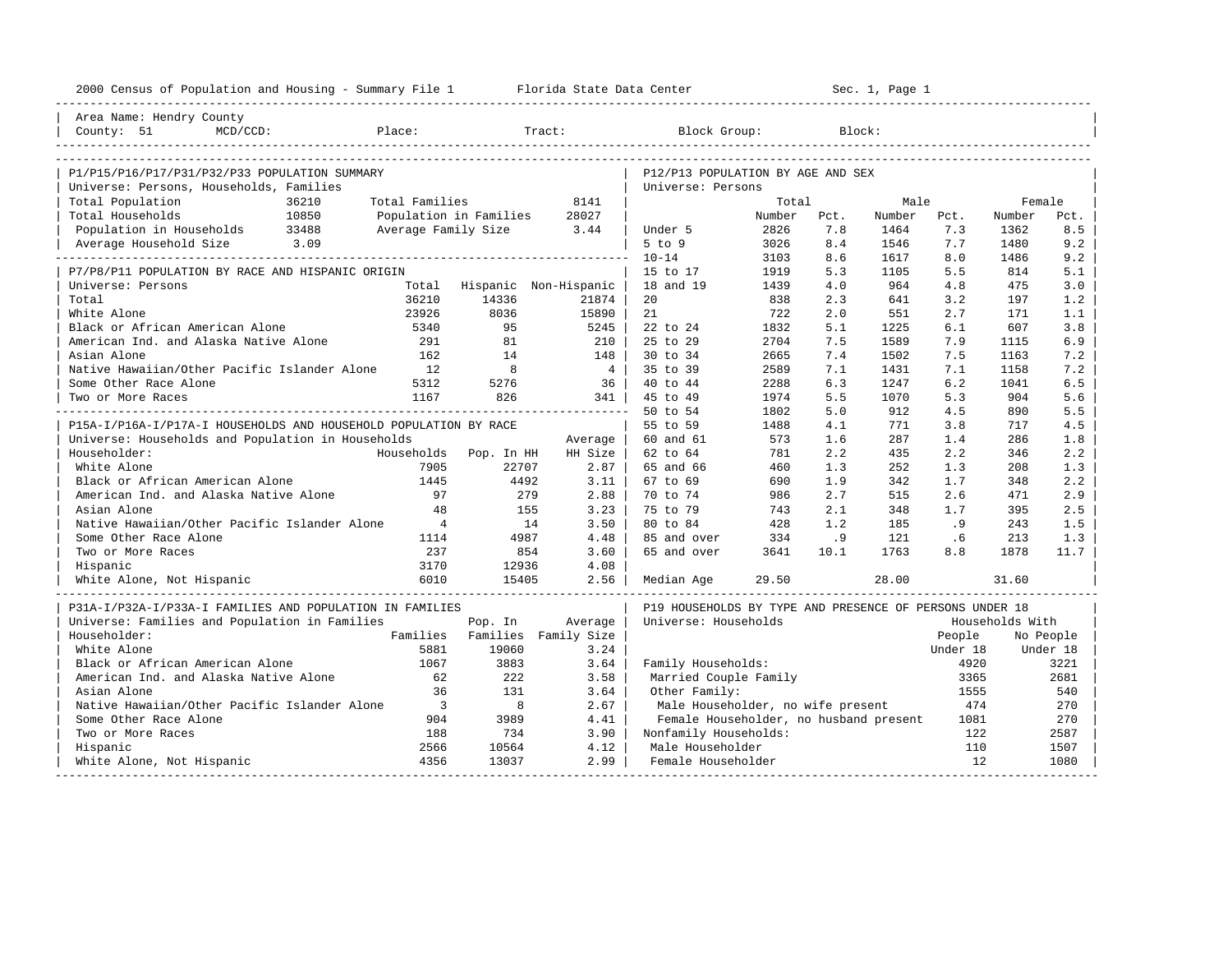| Area Name: Hendry County | | County: 51 MCD/CCD: Place: Tract: Block Group: Block: |

----------------------------------------------------------------------------------------------------------------------------------------------------

| P34/P35 FAMILY TYPE BY PRESENCE AND AGE  |        |                   | P27/P30 RELATIONSHIP BY HOUSEHOLD TYPE        |                 |            | P28 RELATIONSHIP BY HOUSEHOLD TYPE |       |
|------------------------------------------|--------|-------------------|-----------------------------------------------|-----------------|------------|------------------------------------|-------|
| OF OWN AND RELATED CHILDREN              |        |                   | Universe: Persons                             |                 |            | FOR THE POPULATION UNDER 18        |       |
| Universe: Families                       |        | With              |                                               | Total 65 & Over |            | Universe: Persons                  |       |
|                                          |        | With Own Related  | Population in households:                     | 33488           | 3436       | Total:                             | 10874 |
|                                          |        | Children Children | In family households:                         | 29326           | 2466       | In households:                     | 10630 |
| Married couple family:                   | 6046   | 6046              | Householder:                                  | 8141            | 1299       | Householder or spouse              | 46    |
| Children under 18:                       | 3086   | 3339              | Male                                          | 5900            | 1074       | Related child:                     | 10257 |
| Under 6 only                             | 648    | 705               | Female                                        | 2241            | Own child: | 8995                               |       |
| Under 6 and 6 to 17                      | 818    | 954               | Spouse                                        | 6046            | 845        | In married couple family           | 6500  |
| 6 to 17 only                             | 1620   | 1680              | Parent                                        | 300             | 151        | In other family:                   |       |
| No children under 18                     | 2960   | 2707              | Child                                         | 11008           |            | No spouse present:                 | 2495  |
| Other family:                            | 2095   | 2095              | Natural born or adopted                       | 10228           |            | Male householder                   | 680   |
| Male hhdr. No wife:                      | 744    | 744               | Step                                          | 780             |            | Female householder                 | 1815  |
| Children under 18:                       | 369    | 450               | Grandchild                                    | 1019            |            | Other relatives:                   | 1262  |
| Under 6 only                             | 119    | 130               | Brother or sister                             | 584             |            | Grandchild                         | 885   |
| Under 6 and 6 to 17                      | 66     | 92                | Other relatives                               | 929             | 133        | Other relatives                    | 377   |
| 6 to 17 only                             | 184    | 228               | Nonrelatives                                  | 1299            | 38         | Nonrelatives                       | 327   |
| No children under 18                     | 375    | 294               | In nonfamily households:                      | 4162            | 970        | In group quarters:                 | 244   |
| Female hhdr. No hus.:                    | 1351   | 1351              | Male householder:                             | 1617            | 362        | Institutional                      | 121   |
| Children under 18:                       | 905    | 1079              | Living alone                                  | 1078            | 304        | Noninstitutional                   | 123   |
| Under 6 only                             | 168    | 209               | Not living alone                              | 539             | 58         |                                    |       |
| Under 6 and 6 to 17                      | 205    | 285               | Female householder:                           | 1092            | 521        | P18 HOUSEHOLD SIZE, HOUSEHOLD TYPE |       |
| $6$ to 17 only                           | 532    | 585               | Living alone                                  | 935             | 489        | AND PRESENCE OF OWN CHILDREN       |       |
| No children under 18                     | 446    | 272               | Not living alone                              | 157             | 32         | Universe: Households               |       |
|                                          |        |                   | Nonrelatives                                  | 1453            | 87         | 1-person households:               | 2013  |
|                                          |        |                   | In group quarters:                            | 2722            | 205        | Male householder                   | 1078  |
| P21 HOUSEHOLD TYPE BY AGE OF HOUSEHOLDER |        |                   | Institutional                                 | 1572            | 192        | Female householder                 | 935   |
| Universe: Households                     |        |                   | Noninstitutional                              | 1150            | 1.3        | 2 or more person households:       | 8837  |
|                                          |        |                   |                                               |                 |            | Family households:                 | 8141  |
|                                          | Family | Nonfamily         |                                               |                 |            |                                    | 6046  |
| Householder age: Households              |        | Households        | PCT14 HOUSEHOLDS BY SEX OF UNMARRIED PARTNERS |                 |            | With own child, under 18           | 3086  |
| 15 to 24                                 | 477    | 194               | Universe: Households                          |                 |            | No own child, under 18             | 2960  |
| 25 to 34                                 | 1769   | 306               |                                               |                 |            | Other family - no spouse pres.     | 2095  |
| 35 to 44                                 | 1951   | 353               | Unmarried partner households                  |                 | 738        | Male householder:                  | 744   |
| 45 to 54                                 | 1530   | 442               | Male householder and male partner             |                 | 37         | With own child, under 18           | 369   |
| 55 to 64                                 | 1115   | 531               | Male householder and female partner           |                 | 407        | No own child, under 18             | 375   |
| 65 to 74                                 | 844    | 456               | Female householder and female partner         |                 | 32         | Female householder:                | 1351  |
| 75 to 84                                 | 390    | 339               | Female householder and male partner           |                 | 262        | With own child, under 18           | 905   |
| 85 and over                              | 65     | 88                | All other households                          |                 | 10112      | No own child, under 18             | 446   |
| Total                                    | 8141   | 2709              |                                               |                 |            | Nonfamily households:              | 696   |
|                                          |        |                   |                                               |                 |            | Male householder                   | 539   |
|                                          |        |                   |                                               |                 |            | Female householder                 | 157   |
|                                          |        |                   |                                               |                 |            |                                    |       |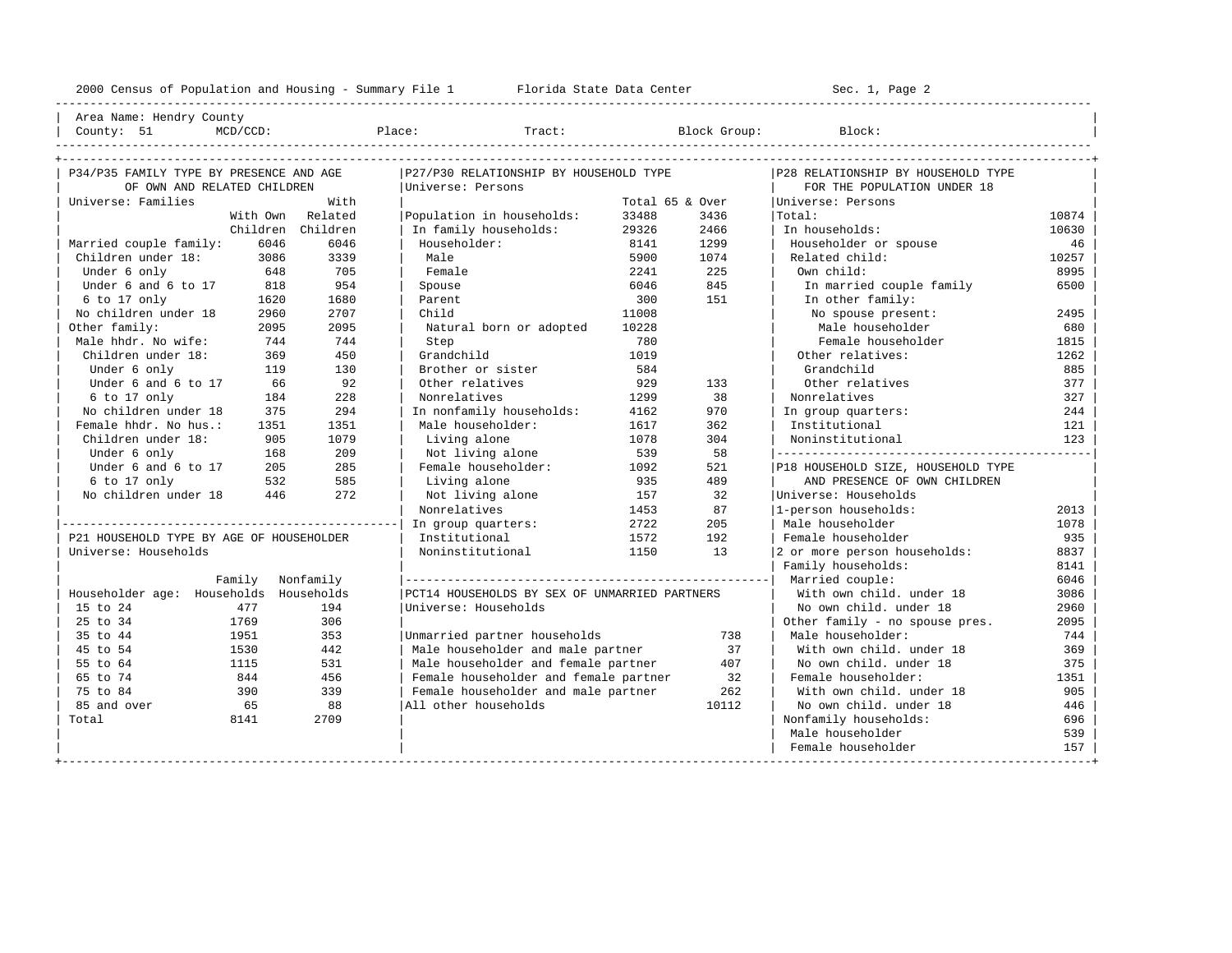| 2000 Census of Population and Housing - Summary File 1 Florida State Data Center              |                                                    |                      |                                            |                             |                                          |                                                                                       | Sec. 1, Page 3 |                    |            |
|-----------------------------------------------------------------------------------------------|----------------------------------------------------|----------------------|--------------------------------------------|-----------------------------|------------------------------------------|---------------------------------------------------------------------------------------|----------------|--------------------|------------|
| Area Name: Hendry County<br>County: 51<br>$MCD/CCD$ :                                         | Place:                                             |                      | Tract:                                     |                             | Block Group:                             |                                                                                       | Block:         |                    |            |
| H1/H3/H4/H5 HOUSING UNITS AND POPULATION BY TENURE<br>Universe: Housing Units and Population  |                                                    |                      | Universe: Households                       |                             | P26/H13 HOUSEHOLD SIZE BY HOUSEHOLD TYPE |                                                                                       |                |                    |            |
|                                                                                               |                                                    | Average              |                                            |                             |                                          |                                                                                       |                |                    |            |
|                                                                                               | Units Percent Population HH Size                   |                      |                                            |                             | Total                                    | Family                                                                                |                | Nonfamily          |            |
| 12294<br>Total:                                                                               |                                                    |                      | Household Size                             |                             |                                          | Households Percent Households Percent                                                 |                | Households Percent |            |
| 10850<br>Occupied:                                                                            | 100.0<br>33488                                     | 3.09                 | 1-Person                                   |                             | 2013 18.6                                | N/A                                                                                   |                | 2013               | 74.3       |
| Owner:<br>7860                                                                                | 72.4<br>23601                                      | 3.00                 | 2-Person                                   |                             | 3095 28.5                                | 2685                                                                                  | 33.0           | 410                | 15.1       |
| 2990<br>Renter:                                                                               | 27.6<br>9887                                       | 3.31                 | 3-Person                                   |                             | 1837 16.9                                | 1745                                                                                  | 21.4           | 92                 | 3.4        |
| Vacant:<br>1444                                                                               | 100.0                                              |                      | 4-Person                                   |                             | 1738 16.0                                | 1675                                                                                  | 20.6           | 63                 | 2.3        |
| For Rent<br>242                                                                               | 16.8<br>13.6                                       |                      | 5-Person                                   |                             | 1120 10.3<br>5.3                         | 1055                                                                                  | 13.0<br>6.8    | 65                 | 2.4<br>1.0 |
| For Sale only<br>196                                                                          |                                                    |                      | 6-Person                                   |                             | 577<br>470<br>4.3                        | 550<br>431                                                                            | 5.3            | 27<br>39           | 1.4        |
| Rented or sold,<br>not occupied<br>97<br>Seasonal, recreational,                              | 6.7                                                |                      | 7 or more Person                           |                             |                                          |                                                                                       |                |                    |            |
| or occasional use<br>527                                                                      | 36.5                                               |                      |                                            |                             |                                          |                                                                                       |                |                    |            |
| For migrant workers<br>24                                                                     | 1.7                                                |                      |                                            |                             |                                          |                                                                                       |                |                    |            |
| Other<br>358                                                                                  | 24.8                                               |                      |                                            |                             |                                          |                                                                                       |                |                    |            |
| H6/H7 HOUSING UNITS BY HOUSEHOLDER'S RACE/HISPANIC ORIGIN<br>Universe: Occupied Housing Units |                                                    |                      |                                            |                             |                                          | PCT15 NONRELATIVES BY HOUSEHOLD TYPE<br>Universe: Nonrelatives                        |                |                    |            |
| Race of Householder                                                                           | Total                                              | Hispanic             |                                            | Non-Hispanic                |                                          |                                                                                       | Family         |                    | Nonfamily  |
| Total                                                                                         | 10850 100.0                                        | 3170 100.0           |                                            | 7680 100.0                  | Nonrelatives                             |                                                                                       | Households     |                    | Households |
| White Alone                                                                                   | 7905 72.9                                          | 1895 59.8            |                                            | 6010 78.3                   | Roomer or Boarder                        |                                                                                       | 133            |                    | 210        |
| Black/African American Alone                                                                  | 1445 13.3                                          | 23                   | .7                                         | 1422 18.5                   |                                          | Housemate or roommate                                                                 | 317            |                    | 682        |
| American Ind./Alaska Native Alone<br>Asian Alone                                              | 97<br>.9<br>48<br>.4                               | 21<br>$\overline{1}$ | .7<br>$\cdot$ 0                            | 1.0<br>76<br>47<br>.6       | Unmarried Partner<br>Foster child        |                                                                                       | 462            |                    | 276        |
| Nat Hawaiian/Other PI Alone                                                                   | $\overline{4}$<br>.0                               | 2                    | $\cdot$ 1                                  | $\overline{2}$<br>$\cdot$ 0 | Other Nonrelatives                       |                                                                                       | 39<br>348      |                    | 12<br>273  |
| Some Other Race Alone                                                                         | 1114 10.3                                          | 1109 35.0            | $5^{\circ}$                                | $\cdot$ 1                   |                                          |                                                                                       |                |                    |            |
| Two or More Races                                                                             | $237$ $2.2$                                        | 119 3.8              |                                            | 118 1.5                     |                                          |                                                                                       |                |                    |            |
|                                                                                               |                                                    |                      |                                            |                             |                                          |                                                                                       |                |                    |            |
|                                                                                               |                                                    |                      |                                            |                             |                                          |                                                                                       |                |                    |            |
| Universe: Occupied Housing Units                                                              | H14 HOUSING UNITS BY HOUSEHOLDER'S RACE AND TENURE |                      |                                            |                             |                                          | H16 HOUSING UNITS BY HOUSEHOLDER'S AGE AND TENURE<br>Universe: Occupied Housing Units |                |                    |            |
|                                                                                               |                                                    |                      |                                            |                             |                                          |                                                                                       |                |                    |            |
| Race of Householder                                                                           | Owner Occupied                                     |                      | Renter Occupied                            |                             | Age of Householder                       |                                                                                       | Owner Occupied | Renter Occupied    |            |
| Total                                                                                         | 7860 100.0                                         |                      | 2990 100.0                                 |                             | 15 to 24                                 | 2.2.7                                                                                 | 2.9            | 444                | 14.8       |
| White Alone                                                                                   | 6091                                               | 77.5                 | 1814<br>60.7                               |                             | 25 to 34                                 | 1189                                                                                  | 15.1           | 886                | 29.6       |
| Black/African American Alone                                                                  | 848                                                | 10.8                 | 597<br>20.0                                |                             | 35 to 44                                 | 1659                                                                                  | 21.1           | 645                | 21.6       |
| American Ind./Alaska Native Alone                                                             | 59<br>31                                           | .8                   | 1.3<br>38<br>17                            |                             | 45 to 54                                 | 1528                                                                                  | 19.4           | 444                | 14.8       |
| Asian Alone                                                                                   |                                                    | $\cdot$ 4            | .6                                         |                             | 55 to 64                                 | 1342                                                                                  | 17.1           | 304                | 10.2       |
| Nat Hawaiian/Other PI Alone<br>Some Other Race Alone                                          | $\overline{\phantom{a}}$<br>681                    | $\cdot$ 0<br>8.7     | $\overline{1}$<br>$\cdot$ 0<br>433<br>14.5 |                             | 65 to 74<br>75 to 84                     | 1146<br>648                                                                           | 14.6<br>8.2    | 154<br>81          | 5.2<br>2.7 |
| Two or More Races Alone                                                                       | 147                                                | 1.9                  | 90<br>3.0                                  |                             | 85 and Over                              | 121                                                                                   | 1.5            | 32                 | 1.1        |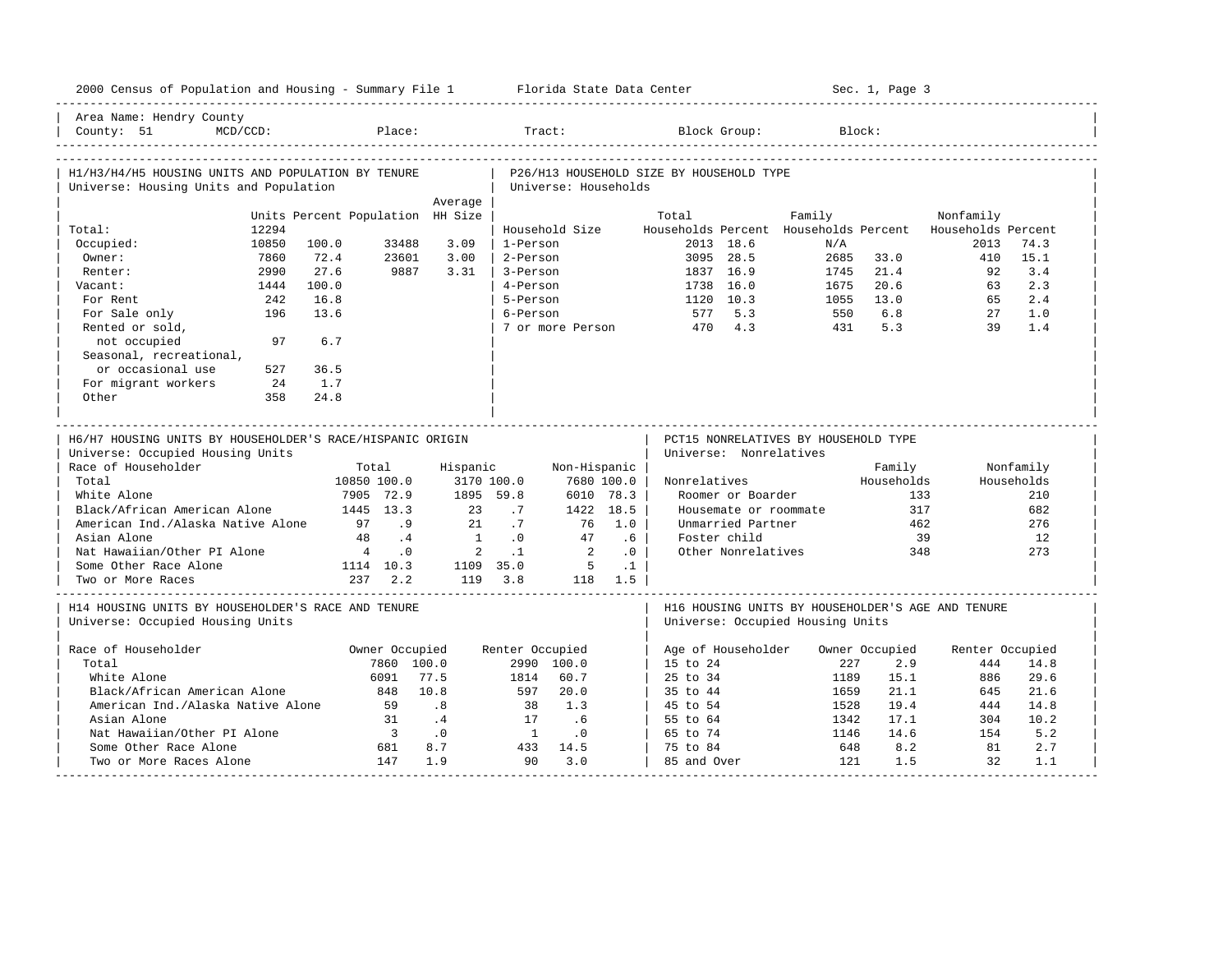| 2000 Census of Population and Housing - Summary File 1 Florida State Data Center |                 | Sec. 1, Page 1                                            |                      |                                                         |                |             |                |             |                 |             |
|----------------------------------------------------------------------------------|-----------------|-----------------------------------------------------------|----------------------|---------------------------------------------------------|----------------|-------------|----------------|-------------|-----------------|-------------|
| Area Name: Hernando County                                                       |                 |                                                           |                      |                                                         |                |             |                |             |                 |             |
| County: 53<br>MCD/CCD:<br>Place:                                                 |                 |                                                           | Tract:               | Block Group:                                            |                |             | Block:         |             |                 |             |
|                                                                                  |                 |                                                           |                      |                                                         |                |             |                |             |                 |             |
| P1/P15/P16/P17/P31/P32/P33 POPULATION SUMMARY                                    |                 |                                                           |                      | P12/P13 POPULATION BY AGE AND SEX                       |                |             |                |             |                 |             |
| Universe: Persons, Households, Families                                          |                 |                                                           |                      | Universe: Persons                                       |                |             |                |             |                 |             |
| Total Population<br>130802                                                       | Total Families  |                                                           | 40019                |                                                         | Total          |             | Male           |             | Female          |             |
| Total Households<br>55425                                                        |                 | Population in Families 107929<br>Average Family Size 2.70 |                      |                                                         | Number<br>5905 | Pct.<br>4.5 | Number<br>3050 | Pct.<br>4.9 | Number<br>2855  | Pct.<br>4.2 |
| Population in Households 128693<br>Average Household Size 2.32                   |                 |                                                           |                      | Under 5<br>5 to 9                                       | 6811           | 5.2         | 3420           | 5.5         | 3391            | 4.9         |
|                                                                                  |                 |                                                           |                      | $10 - 14$                                               | 7532           | 5.8         | 3840           | 6.2         | 3692            | 5.4         |
| P7/P8/P11 POPULATION BY RACE AND HISPANIC ORIGIN                                 |                 |                                                           |                      | 15 to 17                                                | 4478           | 3.4         | 2311           | 3.7         | 2167            | 3.2         |
| Universe: Persons                                                                |                 | Total Hispanic Non-Hispanic                               |                      | 18 and 19                                               | 2324           | 1.8         | 1202           | 1.9         | 1122            | 1.6         |
| Total                                                                            | 130802          | 6587                                                      | 124215               | 20                                                      | 1076           | .8          | 535            | .9          | 541             | .8          |
| White Alone                                                                      | 121453          | 4783                                                      | 116670               | 21                                                      | 1027           | .8          | 486            | .8          | 541             | .8          |
| Black or African American Alone                                                  | 5330            | 181                                                       | 5149                 | 22 to 24                                                | 2685           | 2.1         | 1248           | 2.0         | 1437            | 2.1         |
| American Ind. and Alaska Native Alone                                            | 391             | 30                                                        | 361                  | 25 to 29                                                | 4982           | 3.8         | 2450           | 3.9         | 2532            | 3.7         |
| Asian Alone                                                                      | 840             | 20                                                        | 820                  | 30 to 34                                                | 6008           | 4.6         | 2843           | 4.6         | 3165            | 4.6         |
| Native Hawaiian/Other Pacific Islander Alone                                     | 29              | 6                                                         | 23                   | 35 to 39                                                | 7518           | 5.7         | 3541           | 5.7         | 3977            | 5.8         |
| Some Other Race Alone                                                            | 1285            | 1174                                                      | 111                  | 40 to 44                                                | 8135           | 6.2         | 3803           | 6.1         | 4332            | 6.3         |
| Two or More Races                                                                | 1474            | 393                                                       | $1081$               | 45 to 49                                                | 7600           | 5.8         | 3562           | 5.7         | 4038            | 5.9         |
|                                                                                  |                 |                                                           |                      | 50 to 54                                                | 7890           | 6.0         | 3627           | 5.8         | 4263            | 6.2         |
| P15A-I/P16A-I/P17A-I HOUSEHOLDS AND HOUSEHOLD POPULATION BY RACE                 |                 |                                                           |                      | 55 to 59                                                | 8004           | 6.1         | 3633           | 5.8         | 4371            | 6.4         |
| Universe: Households and Population in Households                                |                 |                                                           | Average              | 60 and 61                                               | 3134           | 2.4         | 1414           | 2.3         | 1720            | 2.5         |
| Householder:                                                                     | Households      | Pop. In HH                                                | HH Size              | 62 to 64                                                | 5340           | 4.1         | 2424           | 3.9         | 2916            | 4.2         |
| White Alone                                                                      | 52433           | 120243                                                    | 2.29                 | 65 and 66                                               | 3808           | 2.9         | 1831           | 2.9         | 1977            | 2.9         |
| Black or African American Alone                                                  | 1798            | 4979                                                      | 2.77                 | 67 to 69                                                | 6337           | 4.8         | 3005           | 4.8         | 3332            | 4.9         |
| American Ind. and Alaska Native Alone                                            | 153             | 408                                                       | 2.67                 | 70 to 74                                                | 11227          | 8.6         | 5296           | 8.5         | 5931            | 8.6         |
| Asian Alone                                                                      | 258             | 725                                                       | 2.81                 | 75 to 79                                                | 9884           | 7.6         | 4641           | 7.5         | 5243            | 7.6         |
| Native Hawaiian/Other Pacific Islander Alone                                     | $6\overline{6}$ | 14                                                        | 2.33                 | 80 to 84                                                | 5663           | 4.3         | 2654           | 4.3         | 3009            | 4.4         |
| Some Other Race Alone                                                            | 341             | 1145                                                      | 3.36                 | 85 and over                                             | 3434           | 2.6         | 1314           | 2.1         | 2120            | 3.1         |
| Two or More Races                                                                | 436             | 1179                                                      | 2.70                 | 65 and over                                             | 40353          | 30.9        | 18741          | 30.2        | 21612           | 31.5        |
| Hispanic                                                                         | 2060            | 5988                                                      | 2.91                 |                                                         |                |             |                |             |                 |             |
| White Alone, Not Hispanic                                                        | 50864           | 115889                                                    | 2.28                 | Median Age                                              | 49.50          |             | 48.30          |             | 50.60           |             |
| P31A-I/P32A-I/P33A-I FAMILIES AND POPULATION IN FAMILIES                         |                 |                                                           |                      | P19 HOUSEHOLDS BY TYPE AND PRESENCE OF PERSONS UNDER 18 |                |             |                |             |                 |             |
| Universe: Families and Population in Families                                    |                 | Pop. In                                                   | Average              | Universe: Households                                    |                |             |                |             | Households With |             |
| Householder:                                                                     | Families        |                                                           | Families Family Size |                                                         |                |             |                | People      |                 | No People   |
| White Alone                                                                      | 37749           | 100624                                                    | 2.67                 |                                                         |                |             |                | Under 18    |                 | Under 18    |
| Black or African American Alone                                                  | 1357            | 4310                                                      | 3.18                 | Family Households:                                      |                |             |                | 13328       |                 | 26691       |
| American Ind. and Alaska Native Alone                                            | 110             | 325                                                       | 2.95                 | Married Couple Family                                   |                |             |                | 9201        |                 | 24270       |
| Asian Alone                                                                      | 200             | 648                                                       | 3.24                 | Other Family:                                           |                |             |                | 4127        |                 | 2421        |
| Native Hawaiian/Other Pacific Islander Alone                                     | $5^{\circ}$     | 12                                                        | 2.40                 | Male Householder, no wife present                       |                |             |                | 1046        |                 | 700         |
| Some Other Race Alone                                                            | 288             | 1023                                                      | 3.55                 | Female Householder, no husband present                  |                |             |                | 3081        |                 | 1721        |
| Two or More Races                                                                | 310             | 987                                                       | 3.18                 | Nonfamily Households:                                   |                |             |                | 203         |                 | 15203       |
| Hispanic                                                                         | 1664            | 5313                                                      | 3.19                 | Male Householder                                        |                |             |                | 164         |                 | 5963        |
| White Alone, Not Hispanic<br>-----------------------                             | 36494           | 96762                                                     | 2.65                 | Female Householder                                      |                |             |                | 39          |                 | 9240        |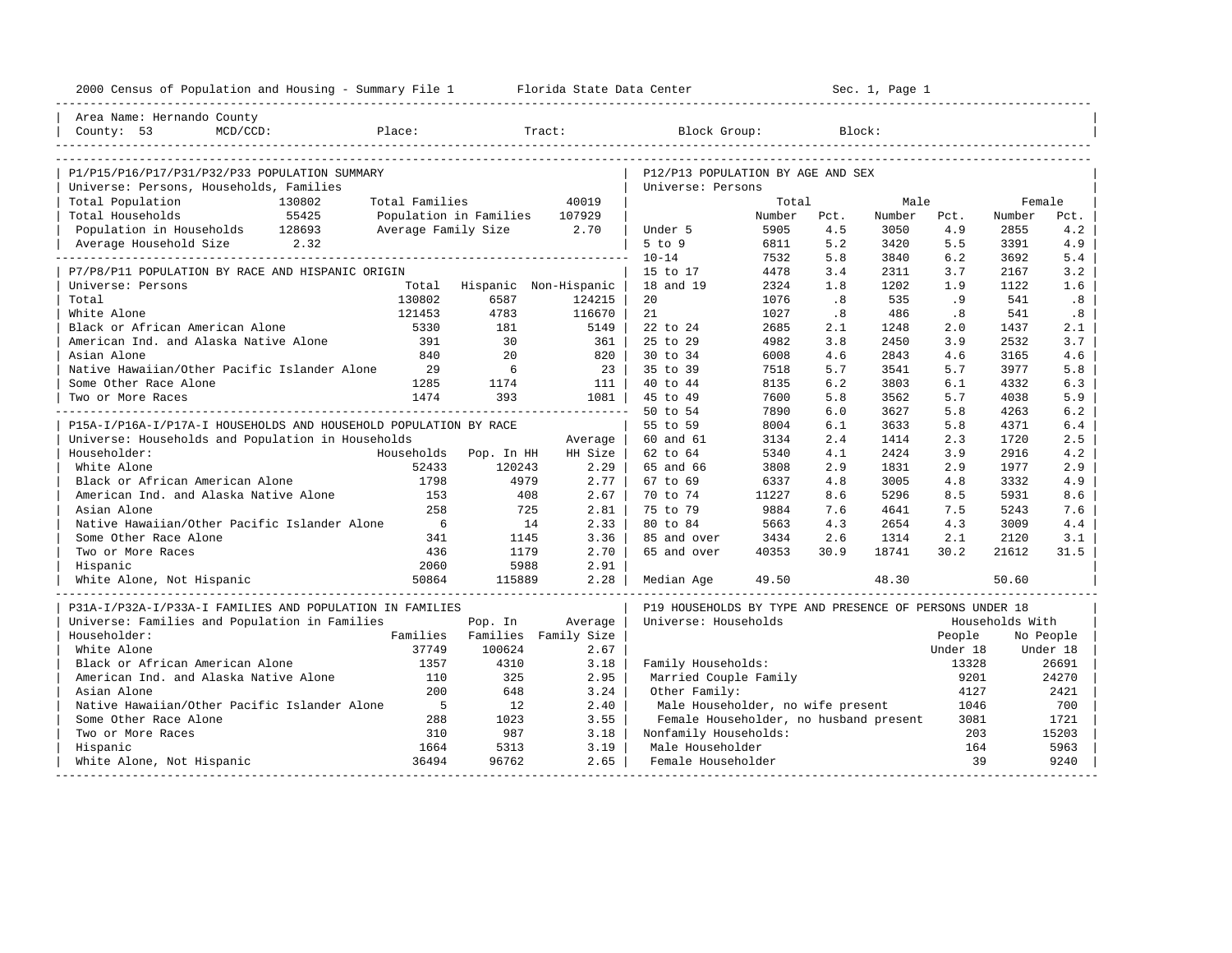----------------------------------------------------------------------------------------------------------------------------------------------------

| Area Name: Hernando County | | County: 53 MCD/CCD: Place: Tract: Block Group: Block: |

| s :<br>٠ |  | Tri |
|----------|--|-----|
|          |  |     |

| P34/P35 FAMILY TYPE BY PRESENCE AND AGE  |        |                   | P27/P30 RELATIONSHIP BY HOUSEHOLD TYPE        |        |                 | P28 RELATIONSHIP BY HOUSEHOLD TYPE |       |
|------------------------------------------|--------|-------------------|-----------------------------------------------|--------|-----------------|------------------------------------|-------|
| OF OWN AND RELATED CHILDREN              |        |                   | Universe: Persons                             |        |                 | FOR THE POPULATION UNDER 18        |       |
| Universe: Families                       |        | With              |                                               |        | Total 65 & Over | Universe: Persons                  |       |
|                                          |        | With Own Related  | Population in households:                     | 128693 | 39346           | Total:                             | 24726 |
|                                          |        | Children Children | In family households:                         | 110315 | 29960           | In households:                     | 24605 |
| Married couple family:                   | 33471  | 33471             | Householder:                                  | 40019  | 15882           | Householder or spouse              | 29    |
| Children under 18:                       | 8518   | 9164              | Male                                          | 31162  | 14034           | Related child:                     | 23910 |
| Under 6 only                             | 1648   | 1856              | Female                                        | 8857   | 1848            | Own child:                         | 21756 |
| Under 6 and 6 to 17                      | 1708   | 1905              | Spouse                                        | 33471  | 12163           | In married couple family           | 15864 |
| $6$ to 17 only                           | 5162   | 5403              | Parent                                        | 1101   | 841             | In other family:                   |       |
| No children under 18                     | 24953  | 24307             | Child                                         | 28663  |                 | No spouse present:                 | 5892  |
| Other family:                            | 6548   | 6548              | Natural born or adopted                       | 26771  |                 | Male householder                   | 1413  |
| Male hhdr. No wife:                      | 1746   | 1746              | Step                                          | 1892   |                 | Female householder                 | 4479  |
| Children under 18:                       | 906    | 1032              | Grandchild                                    | 2180   |                 | Other relatives:                   | 2154  |
| Under 6 only                             | 248    | 287               | Brother or sister                             | 763    |                 | Grandchild                         | 1812  |
| Under 6 and 6 to 17                      | 110    | 138               | Other relatives                               | 1732   | 933             | Other relatives                    | 342   |
| 6 to 17 only                             | 548    | 607               | Nonrelatives                                  | 2386   | 141             | Nonrelatives                       | 666   |
| No children under 18                     | 840    | 714               | In nonfamily households:                      | 18378  | 9386            | In group quarters:                 | 121   |
| Female hhdr. No hus.:                    | 4802   | 4802              | Male householder:                             | 6127   | 2610            | Institutional                      | 110   |
| Children under 18:                       | 2633   | 3066              | Living alone                                  | 4760   | 2285            | Noninstitutional                   | 11    |
| Under 6 only                             | 485    | 596               | Not living alone                              | 1367   | 325             |                                    |       |
| Under 6 and 6 to 17                      | 388    | 498               | Female householder:                           | 9279   | 6167            | P18 HOUSEHOLD SIZE, HOUSEHOLD TYPE |       |
| 6 to 17 only                             | 1760   | 1972              | Living alone                                  | 8166   | 5860            | AND PRESENCE OF OWN CHILDREN       |       |
| No children under 18                     | 2169   | 1736              | Not living alone                              | 1113   | 307             | Universe: Households               |       |
|                                          |        |                   | Nonrelatives                                  | 2972   | 609             | 1-person households:               | 12926 |
|                                          |        |                   | In group quarters:                            | 2109   | 1007            | Male householder                   | 4760  |
| P21 HOUSEHOLD TYPE BY AGE OF HOUSEHOLDER |        |                   | Institutional                                 | 1632   | 680             | Female householder                 | 8166  |
| Universe: Households                     |        |                   | Noninstitutional                              | 477    | 327             | 2 or more person households:       | 42499 |
|                                          |        |                   |                                               |        |                 | Family households:                 | 40019 |
|                                          | Family | Nonfamily         |                                               |        |                 | Married couple:                    | 33471 |
| Householder age: Households Households   |        |                   | PCT14 HOUSEHOLDS BY SEX OF UNMARRIED PARTNERS |        |                 | With own child, under 18           | 8518  |
| 15 to 24                                 | 835    | 446               | Universe: Households                          |        |                 | No own child, under 18             | 24953 |
| 25 to 34                                 | 3931   | 894               |                                               |        |                 | Other family - no spouse pres.     | 6548  |
| 35 to 44                                 | 6526   | 1333              | Unmarried partner households                  |        | 2691            | Male householder:                  | 1746  |
| 45 to 54                                 | 6331   | 1770              | Male householder and male partner             |        | 127             | With own child, under 18           | 906   |
| 55 to 64                                 | 6514   | 2186              | Male householder and female partner           |        | 1314            | No own child, under 18             | 840   |
| 65 to 74                                 | 9041   | 3623              | Female householder and female partner         |        | 141             | Female householder:                | 4802  |
| 75 to 84                                 | 5995   | 4067              | Female householder and male partner           |        | 1109            | With own child, under 18           | 2633  |
| 85 and over                              | 846    | 1087              | All other households                          |        | 52734           | No own child, under 18             | 2169  |
| Total                                    | 40019  | 15406             |                                               |        |                 | Nonfamily households:              | 2480  |
|                                          |        |                   |                                               |        |                 | Male householder                   | 1367  |
|                                          |        |                   |                                               |        |                 | Female householder                 | 1113  |
|                                          |        |                   |                                               |        |                 |                                    |       |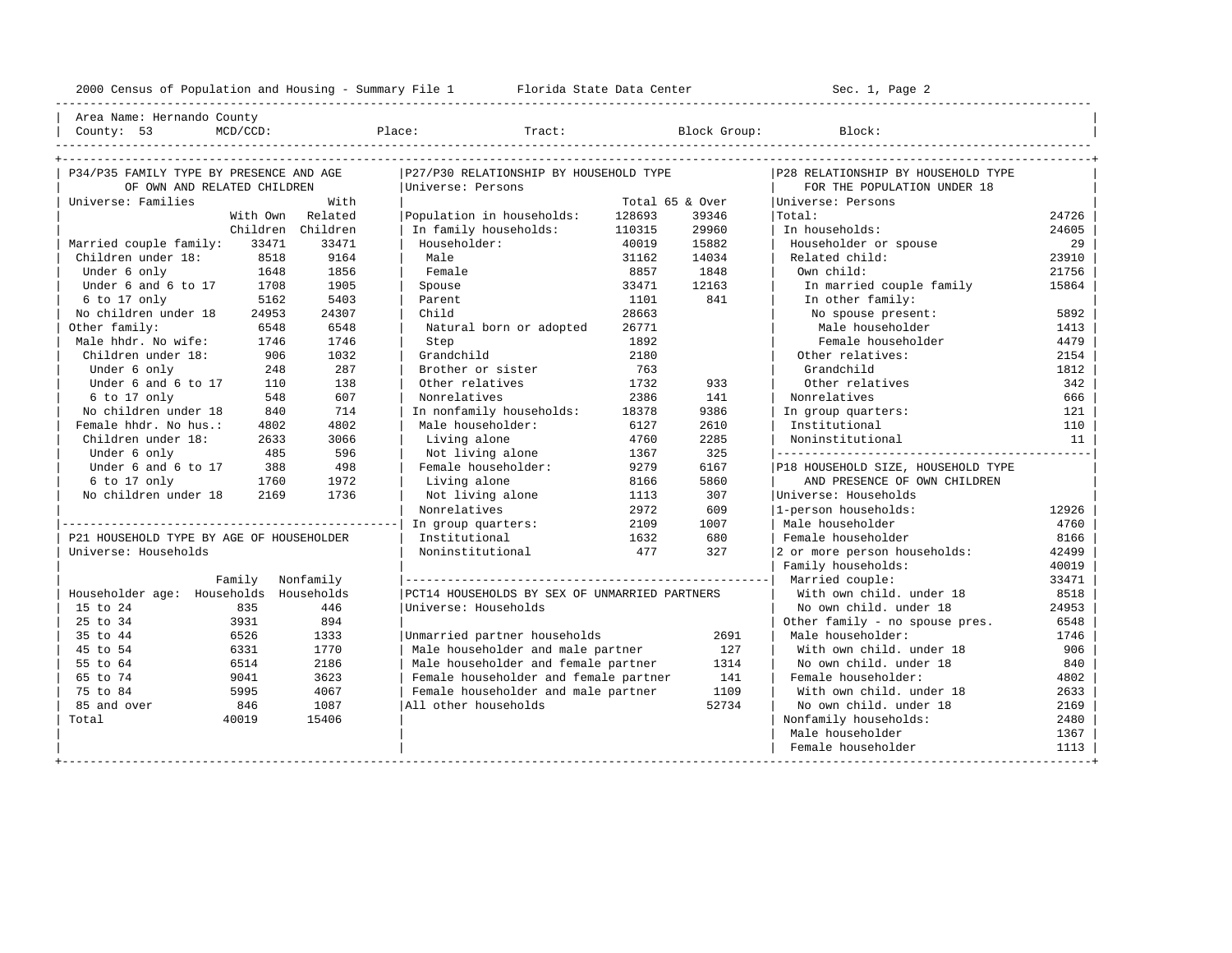| 2000 Census of Population and Housing - Summary File 1 Florida State Data Center              |                |                                  |                          |                |                  |                             |                 |                                          |                        |                                      | Sec. 1, Page 3 |                                                          |            |
|-----------------------------------------------------------------------------------------------|----------------|----------------------------------|--------------------------|----------------|------------------|-----------------------------|-----------------|------------------------------------------|------------------------|--------------------------------------|----------------|----------------------------------------------------------|------------|
| Area Name: Hernando County<br>County: 53                                                      | $MCD/CCD$ :    |                                  | Place:                   |                | Tract:           |                             |                 |                                          | Block Group:           | Block:                               |                |                                                          |            |
| H1/H3/H4/H5 HOUSING UNITS AND POPULATION BY TENURE<br>Universe: Housing Units and Population  |                |                                  |                          |                |                  | Universe: Households        |                 | P26/H13 HOUSEHOLD SIZE BY HOUSEHOLD TYPE |                        |                                      |                |                                                          |            |
|                                                                                               |                |                                  |                          | Average        |                  |                             |                 |                                          |                        |                                      |                |                                                          |            |
|                                                                                               |                | Units Percent Population HH Size |                          |                |                  |                             |                 | Total                                    |                        | Family                               |                | Nonfamily                                                |            |
| Total:                                                                                        | 62727          |                                  |                          |                |                  | Household Size              |                 |                                          |                        |                                      |                | Households Percent Households Percent Households Percent |            |
| Occupied:                                                                                     | 55425          | 100.0                            | 128693                   | 2.32           | 1-Person         |                             |                 | 12926 23.3                               |                        | N/A                                  |                | 12926                                                    | 83.9       |
| Owner:                                                                                        | 47970          | 86.5                             | 110312<br>18381          | 2.30           | 2-Person         |                             |                 | 26188 47.2                               | 7345 13.3              | 24021                                | 60.0<br>17.9   | 2167                                                     | 14.1       |
| Renter:                                                                                       | 7455           | 13.5                             |                          | 2.47           | 3-Person         |                             |                 |                                          |                        | 7150                                 |                | 195                                                      | 1.3        |
| Vacant:                                                                                       | 7302           | 100.0                            |                          |                | 4-Person         |                             |                 | 5360                                     | 9.7                    | 5283                                 | 13.2           | 77                                                       | .5         |
| For Rent                                                                                      | 708            | 9.7                              |                          |                | 5-Person         |                             |                 |                                          | 2368 4.3               | 2337                                 | 5.8            | 31                                                       | $\cdot$ 2  |
| For Sale only                                                                                 | 1176           | 16.1                             |                          |                | 6-Person         |                             |                 |                                          | 838 1.5                | 831                                  | 2.1            | $7\overline{ }$                                          | $\cdot$ 0  |
| Rented or sold,                                                                               | 473            | 6.5                              |                          |                |                  |                             |                 | 7 or more Person 400                     | $\cdot$ 7              | 397                                  | 1.0            | $\overline{\mathbf{3}}$                                  | $\cdot$ 0  |
| not occupied                                                                                  |                |                                  |                          |                |                  |                             |                 |                                          |                        |                                      |                |                                                          |            |
| Seasonal, recreational,                                                                       |                |                                  |                          |                |                  |                             |                 |                                          |                        |                                      |                |                                                          |            |
| or occasional use                                                                             | 3566           | 48.8                             |                          |                |                  |                             |                 |                                          |                        |                                      |                |                                                          |            |
| For migrant workers                                                                           | $\overline{1}$ | $\overline{\phantom{0}}$ .0      |                          |                |                  |                             |                 |                                          |                        |                                      |                |                                                          |            |
| Other                                                                                         | 1378           | 18.9                             |                          |                |                  |                             |                 |                                          |                        |                                      |                |                                                          |            |
| H6/H7 HOUSING UNITS BY HOUSEHOLDER'S RACE/HISPANIC ORIGIN<br>Universe: Occupied Housing Units |                |                                  |                          |                |                  |                             |                 |                                          | Universe: Nonrelatives | PCT15 NONRELATIVES BY HOUSEHOLD TYPE |                |                                                          |            |
| Race of Householder                                                                           |                |                                  | Total                    | Hispanic       |                  | Non-Hispanic                |                 |                                          |                        |                                      | Family         |                                                          | Nonfamily  |
| Total                                                                                         |                |                                  | 55425 100.0              |                | 2060 100.0       | 53365 100.0                 |                 | Nonrelatives                             |                        |                                      | Households     |                                                          | Households |
| White Alone                                                                                   |                |                                  | 52433 94.6               |                | 1569 76.2        | 50864 95.3                  |                 |                                          | Roomer or Boarder      |                                      |                | 265                                                      | 294        |
| Black/African American Alone                                                                  |                |                                  | 1798 3.2                 |                | 57 2.8           | 1741                        | 3.3             |                                          |                        | Housemate or roommate                | 271            |                                                          | 641        |
| American Ind./Alaska Native Alone                                                             |                | 153                              | $\overline{\phantom{a}}$ | 13             | .6               | 140                         | $\cdot$ 3       |                                          | Unmarried Partner      |                                      | 1164           |                                                          | 1527       |
| Asian Alone                                                                                   |                | 258                              | .5                       | $\overline{4}$ | $\cdot$ 2        | 254                         | $.5-1$          |                                          | Foster child           |                                      |                | 96                                                       | 29         |
| Nat Hawaiian/Other PI Alone                                                                   |                | 6 <sup>6</sup>                   | $\cdot$ 0                | $\overline{0}$ | $\overline{0}$ . | $6\overline{6}$             | .0              |                                          | Other Nonrelatives     |                                      |                | 590                                                      | 481        |
| Some Other Race Alone                                                                         |                |                                  | 341 .6                   |                | 315 15.3         | 26                          | .0              |                                          |                        |                                      |                |                                                          |            |
| Two or More Races                                                                             |                |                                  | 436 .8                   |                | 102 5.0          | 334                         | .6 <sub>5</sub> |                                          |                        |                                      |                |                                                          |            |
| H14 HOUSING UNITS BY HOUSEHOLDER'S RACE AND TENURE<br>Universe: Occupied Housing Units        |                |                                  |                          |                |                  |                             |                 |                                          |                        | Universe: Occupied Housing Units     |                | H16 HOUSING UNITS BY HOUSEHOLDER'S AGE AND TENURE        |            |
| Race of Householder                                                                           |                |                                  | Owner Occupied           |                | Renter Occupied  |                             |                 |                                          |                        | Age of Householder Owner Occupied    |                | Renter Occupied                                          |            |
| Total                                                                                         |                |                                  | 47970 100.0              |                |                  | 7455 100.0                  |                 | 15 to 24                                 |                        | 501                                  | 1.0            | 780                                                      | 10.5       |
| White Alone                                                                                   |                |                                  | 45863                    | 95.6           | 6570             | 88.1                        |                 | 25 to 34                                 |                        | 3176                                 | 6.6            | 1649                                                     | 22.1       |
| Black/African American Alone                                                                  |                |                                  | 1244                     | 2.6            | 554              | 7.4                         |                 | 35 to 44                                 |                        | 6179                                 | 12.9           | 1680                                                     | 22.5       |
| American Ind./Alaska Native Alone                                                             |                |                                  | 118                      | $\cdot$ . 2    | 35               | $\overline{5}$              |                 | 45 to 54                                 |                        | 6982                                 | 14.6           | 1119                                                     | 15.0       |
| Asian Alone                                                                                   |                |                                  | 197                      | $\cdot$ 4      | 61               | $\overline{\phantom{0}}$    |                 | 55 to 64                                 |                        | 7976                                 | 16.6           | 724                                                      | 9.7        |
| Nat Hawaiian/Other PI Alone                                                                   |                |                                  | 4                        | $\cdot$ 0      | $\overline{2}$   | $\overline{\phantom{0}}$ .0 |                 | 65 to 74                                 |                        | 12052                                | 25.1           | 612                                                      | 8.2        |
| Some Other Race Alone                                                                         |                |                                  | 220                      | .5             | 121              | 1.6                         |                 | 75 to 84                                 |                        | 9463                                 | 19.7           | 599                                                      | 8.0        |
| Two or More Races Alone                                                                       |                |                                  | 324                      | .7             | 112              | 1.5                         |                 | 85 and Over                              |                        | 1641                                 | 3.4            | 292                                                      | 3.9        |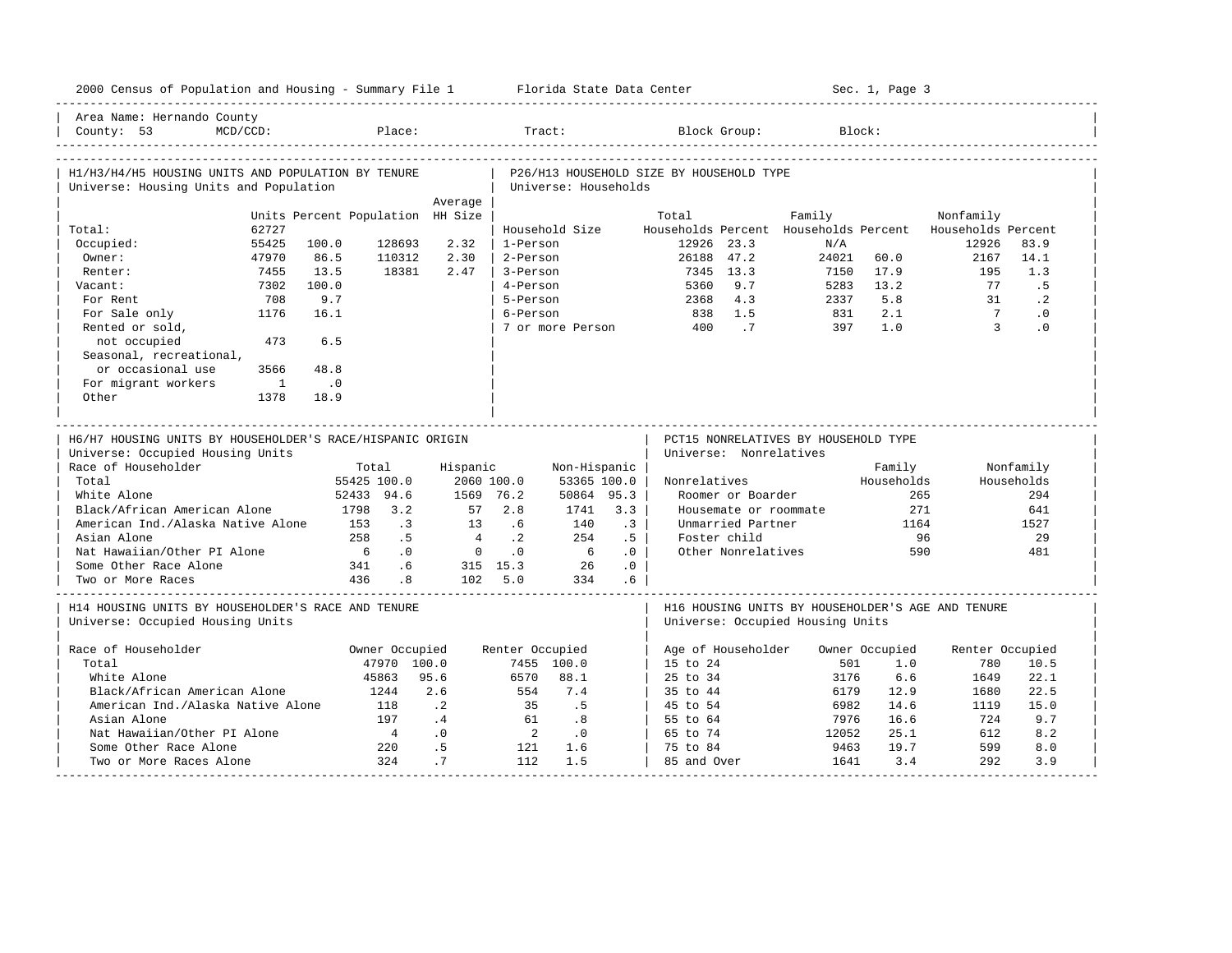| 2000 Census of Population and Housing - Summary File 1 Florida State Data Center |                          |            |                             |                                                         |        |        | Sec. 1, Page 1 |          |                 |           |
|----------------------------------------------------------------------------------|--------------------------|------------|-----------------------------|---------------------------------------------------------|--------|--------|----------------|----------|-----------------|-----------|
| Area Name: Highlands County                                                      |                          |            |                             |                                                         |        |        |                |          |                 |           |
| County: 55<br>$MCD/CCD$ :                                                        | Place:                   |            | Tract:                      | Block Group:                                            |        | Block: |                |          |                 |           |
|                                                                                  |                          |            |                             |                                                         |        |        |                |          |                 |           |
| P1/P15/P16/P17/P31/P32/P33 POPULATION SUMMARY                                    |                          |            |                             | P12/P13 POPULATION BY AGE AND SEX                       |        |        |                |          |                 |           |
| Universe: Persons, Households, Families                                          |                          |            |                             | Universe: Persons                                       |        |        |                |          |                 |           |
| Total Population<br>87366                                                        | Total Families           |            | 25794                       |                                                         | Total  |        | Male           |          | Female          |           |
| 37471<br>Total Households                                                        | Population in Families   |            | 69603                       |                                                         | Number | Pct.   | Number         | Pct.     | Number          | Pct.      |
| Population in Households 86047                                                   | Average Family Size 2.70 |            |                             | Under 5                                                 | 4210   | 4.8    | 2154           | 5.1      | 2056            | 4.6       |
| Average Household Size 2.30                                                      |                          |            |                             | $5$ to $9$                                              | 4610   | 5.3    | 2374           | 5.6      | 2236            | 5.0       |
|                                                                                  |                          |            |                             | $10 - 14$                                               | 4814   | 5.5    | 2511           | 5.9      | 2303            | 5.1       |
| P7/P8/P11 POPULATION BY RACE AND HISPANIC ORIGIN                                 |                          |            |                             | 15 to 17                                                | 3110   | 3.6    | 1678           | 3.9      | 1432            | 3.2       |
| Universe: Persons                                                                |                          |            | Total Hispanic Non-Hispanic | 18 and 19                                               | 1801   | 2.1    | 997            | 2.3      | 804             | 1.8       |
| Total                                                                            | 87366                    | 10542      | 76824                       | 20                                                      | 828    | .9     | 472            | 1.1      | 356             | .8        |
| White Alone                                                                      | 72926                    | 6112       | 66814                       | 21                                                      | 722    | .8     | 397            | .9       | 325             | .7        |
| Black or African American Alone                                                  | 8155                     | 230        | 7925                        | 22 to 24                                                | 2127   | 2.4    | 1148           | 2.7      | 979             | 2.2       |
| American Ind. and Alaska Native Alone                                            | 387                      | 79         | $308$                       | 25 to 29                                                | 3672   | 4.2    | 1925           | 4.5      | 1747            | 3.9       |
| Asian Alone                                                                      | 917                      | 36         | 881                         | 30 to 34                                                | 3799   | 4.3    | 1962           | 4.6      | 1837            | 4.1       |
| Native Hawaiian/Other Pacific Islander Alone                                     | 29                       | 9          | $20-1$                      | 35 to 39                                                | 4641   | 5.3    | 2295           | 5.4      | 2346            | 5.2       |
| Some Other Race Alone                                                            | 3614                     | 3510       | $104$                       | 40 to 44                                                | 4783   | 5.5    | 2365           | 5.6      | 2418            | 5.4       |
| Two or More Races                                                                | 1338                     | 566        | 772                         | 45 to 49                                                | 4523   | 5.2    | 2178           | 5.1      | 2345            | 5.2       |
|                                                                                  |                          |            |                             | 50 to 54                                                | 4415   | 5.1    | 2070           | 4.9      | 2345            | 5.2       |
| P15A-I/P16A-I/P17A-I HOUSEHOLDS AND HOUSEHOLD POPULATION BY RACE                 |                          |            |                             | 55 to 59                                                | 4823   | 5.5    | 2168           | 5.1      | 2655            | 5.9       |
| Universe: Households and Population in Households                                |                          |            | Average                     | 60 and 61                                               | 2109   | 2.4    | 954            | 2.2      | 1155            | 2.6       |
| Householder:                                                                     | Households               | Pop. In HH | HH Size                     | 62 to 64                                                | 3546   | 4.1    | 1651           | 3.9      | 1895            | 4.2       |
| White Alone                                                                      | 33159                    | 72068      | $2.17 \;   \;$              | 65 and 66                                               | 2556   | 2.9    | 1178           | 2.8      | 1378            | 3.1       |
| Black or African American Alone                                                  | 2634                     | 7906       | $3.00$                      | 67 to 69                                                | 4426   | 5.1    | 2065           | 4.8      | 2361            | 5.3       |
| American Ind. and Alaska Native Alone                                            | 128                      | 398        | $3.11$                      | 70 to 74                                                | 7929   | 9.1    | 3838           | 9.0      | 4091            | 9.1       |
| Asian Alone                                                                      | 262                      | 842        | 3.21                        | 75 to 79                                                | 6959   | 8.0    | 3220           | 7.6      | 3739            | 8.4       |
| Native Hawaiian/Other Pacific Islander Alone                                     | 9                        | 24         | 2.67                        | 80 to 84                                                | 4168   | 4.8    | 1912           | 4.5      | 2256            | 5.0       |
| Some Other Race Alone                                                            | 853                      | 3517       | 4.12                        | 85 and over                                             | 2795   | 3.2    | 1088           | 2.6      | 1707            | 3.8       |
| Two or More Races                                                                | 426                      | 1292       | 3.03                        | 65 and over                                             | 28833  | 33.0   | 13301          | 31.2     | 15532           | 34.7      |
| Hispanic                                                                         | 2782                     | 10160      | 3.65                        |                                                         |        |        |                |          |                 |           |
| White Alone, Not Hispanic                                                        | 31464                    | 66317      | $2.11$                      | Median Age                                              | 50.00  |        | 47.20          |          | 52.60           |           |
| P31A-I/P32A-I/P33A-I FAMILIES AND POPULATION IN FAMILIES                         |                          |            |                             | P19 HOUSEHOLDS BY TYPE AND PRESENCE OF PERSONS UNDER 18 |        |        |                |          |                 |           |
| Universe: Families and Population in Families                                    |                          | Pop. In    | Average                     | Universe: Households                                    |        |        |                |          | Households With |           |
| Householder:                                                                     | Families                 |            | Families Family Size        |                                                         |        |        |                | People   |                 | No People |
| White Alone                                                                      | 22645                    | 58184      | 2.57                        |                                                         |        |        |                | Under 18 |                 | Under 18  |
| Black or African American Alone                                                  | 1871                     | 6654       | 3.56                        | Family Households:                                      |        |        |                | 8389     |                 | 17405     |
| American Ind. and Alaska Native Alone                                            | 94                       | 321        | 3.41                        | Married Couple Family                                   |        |        |                | 5513     |                 | 15914     |
| Asian Alone                                                                      | 215                      | 750        | 3.49                        | Other Family:                                           |        |        |                | 2876     |                 | 1491      |
| Native Hawaiian/Other Pacific Islander Alone                                     | 6                        | 18         | 3.00                        | Male Householder, no wife present                       |        |        |                | 717      |                 | 460       |
| Some Other Race Alone                                                            | 653                      | 2627       | 4.02                        | Female Householder, no husband present                  |        |        |                | 2159     |                 | 1031      |
| Two or More Races                                                                | 310                      | 1049       | 3.38                        | Nonfamily Households:                                   |        |        |                | 211      |                 | 11466     |
| Hispanic                                                                         | 2124                     | 7852       | 3.70                        | Male Householder                                        |        |        |                | 187      |                 | 4689      |
| White Alone, Not Hispanic                                                        | 21370                    | 53684      | 2.51                        | Female Householder                                      |        |        |                | 2.4      |                 | 6777      |
|                                                                                  |                          |            |                             |                                                         |        |        |                |          |                 |           |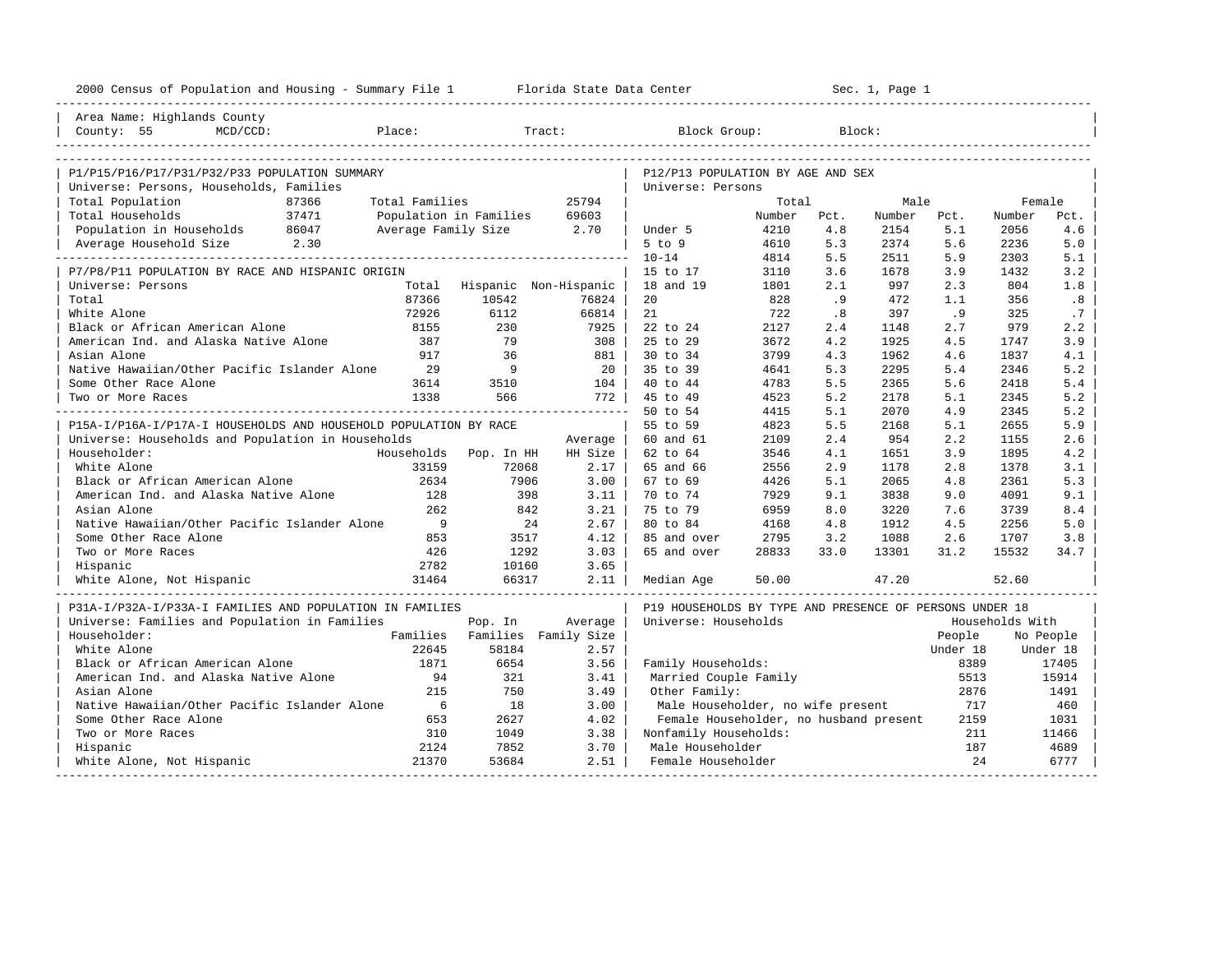---------------------------------------------------------------------------------------------------------------------------------------------------- | Area Name: Highlands County | | County: 55 MCD/CCD: Place: Tract: Block Group: Block: | ----------------------------------------------------------------------------------------------------------------------------------------------------

| P34/P35 FAMILY TYPE BY PRESENCE AND AGE  |                  |                   | P27/P30 RELATIONSHIP BY HOUSEHOLD TYPE        |                 |       | P28 RELATIONSHIP BY HOUSEHOLD TYPE |       |
|------------------------------------------|------------------|-------------------|-----------------------------------------------|-----------------|-------|------------------------------------|-------|
| OF OWN AND RELATED CHILDREN              |                  |                   | Universe: Persons                             |                 |       | FOR THE POPULATION UNDER 18        |       |
| Universe: Families                       |                  | With              |                                               | Total 65 & Over |       | Universe: Persons                  |       |
|                                          | With Own         | Related           | Population in households:                     | 86047           | 28107 | Total:                             | 16744 |
|                                          |                  | Children Children | In family households:                         | 71484           | 20926 | In households:                     | 16687 |
| Married couple family:                   | 21427            | 21427             | Householder:                                  | 25794           | 11157 | Householder or spouse              | 42    |
| Children under 18:                       | 5070             | 5480              | Male                                          | 20362           | 9887  | Related child:                     | 16030 |
| Under 6 only                             | 1031             | 1147              | Female                                        | 5432            | 1270  | Own child:                         | 14300 |
| Under 6 and 6 to 17                      | 1116             | 1275              | Spouse                                        | 21427           | 8816  | In married couple family           | 9801  |
| 6 to 17 only                             | 2923             | 3058              | Parent                                        | 596             | 430   | In other family:                   |       |
| No children under 18                     | 16357            | 15947             | Child                                         | 18246           |       | No spouse present:                 | 4499  |
| Other family:                            | 4367             | 4367              | Natural born or adopted                       | 17052           |       | Male householder                   | 1040  |
| Male hhdr. No wife:                      | 1177             | 1177              | Step                                          | 1194            |       | Female householder                 | 3459  |
| Children under 18:                       | 592              | 695               | Grandchild                                    | 1627            |       | Other relatives:                   | 1730  |
| Under 6 only                             | 169              | 196               | Brother or sister                             | 721             |       | Grandchild                         | 1369  |
| Under 6 and 6 to 17                      | 91               | 110               | Other relatives                               | 1192            | 444   | Other relatives                    | 361   |
| 6 to 17 only                             | 332              | 389               | Nonrelatives                                  | 1881            | 79    | Nonrelatives                       | 615   |
| No children under 18                     | 585              | 482               | In nonfamily households:                      | 14563           | 7181  | In group quarters:                 | 57    |
| Female hhdr. No hus.:                    | 3190             | 3190              | Male householder:                             | 4876            | 2041  | Institutional                      | 26    |
| Children under 18:                       | 1818             | 2154              | Living alone                                  | 3707            | 1755  | Noninstitutional                   | 31    |
| Under 6 only                             | 339              | 405               | Not living alone                              | 1169            | 286   |                                    |       |
| Under 6 and 6 to 17                      | 335              | 442               | Female householder:                           | 6801            | 4709  | P18 HOUSEHOLD SIZE, HOUSEHOLD TYPE |       |
| 6 to 17 only                             | 1144             | 1307              | Living alone                                  | 6137            | 4487  | AND PRESENCE OF OWN CHILDREN       |       |
| No children under 18                     | 1372             | 1036              | Not living alone                              | 664             | 222   | Universe: Households               |       |
|                                          |                  |                   | Nonrelatives                                  | 2886            | 431   | 1-person households:               | 9844  |
|                                          |                  |                   | In group quarters:                            | 1319            | 726   | Male householder                   | 3707  |
| P21 HOUSEHOLD TYPE BY AGE OF HOUSEHOLDER |                  |                   | Institutional                                 | 1091            | 709   | Female householder                 | 6137  |
| Universe: Households                     |                  |                   | Noninstitutional                              | 228             | 17    | 2 or more person households:       | 27627 |
|                                          |                  |                   |                                               |                 |       | Family households:                 | 25794 |
|                                          | Family Nonfamily |                   |                                               |                 |       | Married couple:                    | 21427 |
| Householder age: Households Households   |                  |                   | PCT14 HOUSEHOLDS BY SEX OF UNMARRIED PARTNERS |                 |       | With own child, under 18           | 5070  |
| 15 to 24                                 | 715              | 416               | Universe: Households                          |                 |       | No own child, under 18             | 16357 |
| 25 to 34                                 | 2557             | 720               |                                               |                 |       | Other family - no spouse pres.     | 4367  |
| 35 to 44                                 | 3845             | 976               | Unmarried partner households                  |                 | 1655  | Male householder:                  | 1177  |
| 45 to 54                                 | 3535             | 1218              | Male householder and male partner             |                 | 81    | With own child, under 18           | 592   |
| 55 to 64                                 | 3985             | 1597              | Male householder and female partner           |                 | 853   | No own child. under 18             | 585   |
| 65 to 74                                 | 6203             | 2697              | Female householder and female partner         |                 | 86    | Female householder:                | 3190  |
| 75 to 84                                 | 4262             | 2991              | Female householder and male partner           |                 | 635   | With own child, under 18           | 1818  |
| 85 and over                              | 692              | 1062              | All other households                          |                 | 35816 | No own child, under 18             | 1372  |
| Total                                    | 25794            | 11677             |                                               |                 |       | Nonfamily households:              | 1833  |
|                                          |                  |                   |                                               |                 |       | Male householder                   | 1169  |
|                                          |                  |                   |                                               |                 |       | Female householder                 | 664   |
|                                          |                  |                   |                                               |                 |       |                                    |       |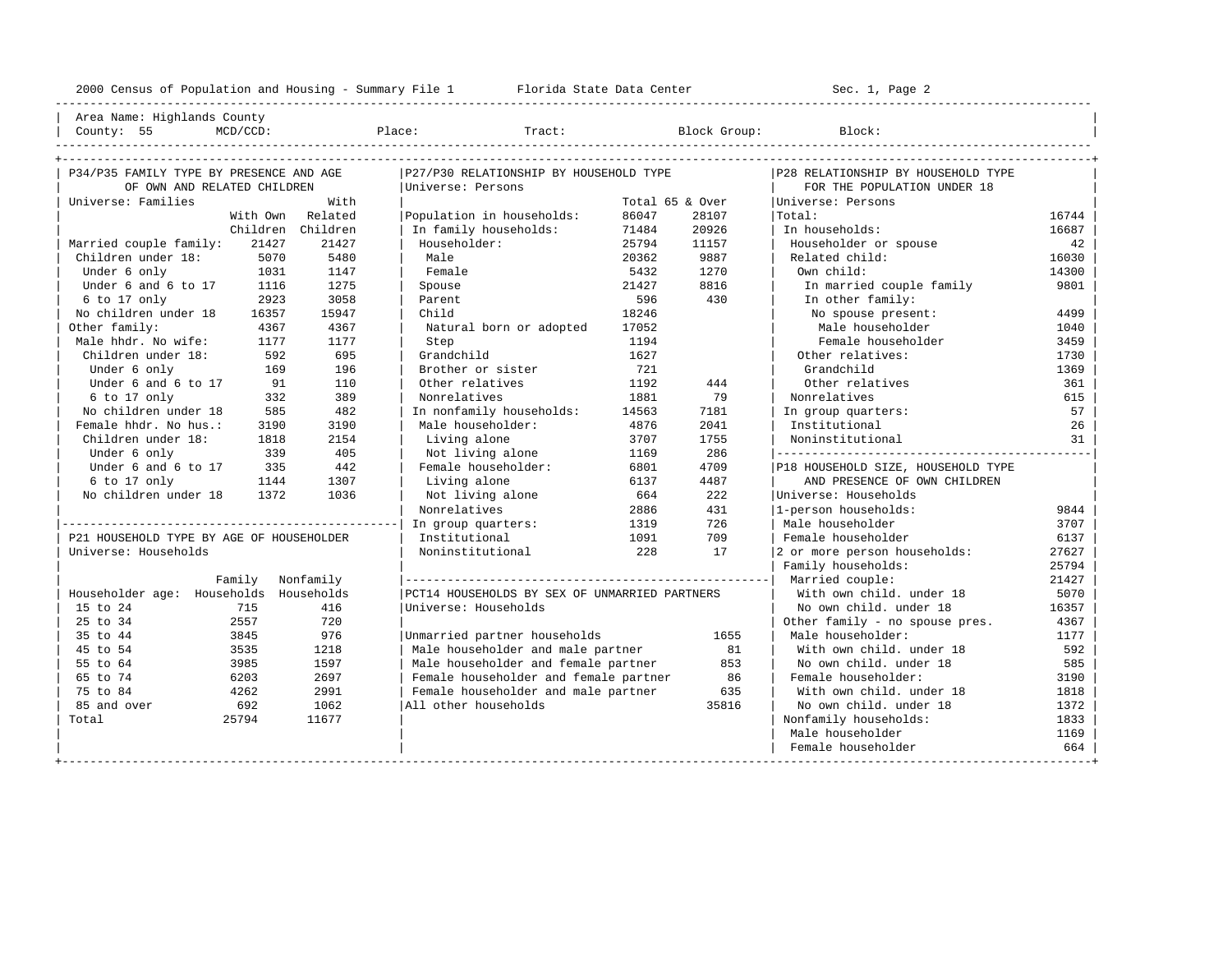| 2000 Census of Population and Housing - Summary File 1 Florida State Data Center              |             |                                  |                             |                  |                            |                      |                 |                                          |                        |                                                 | Sec. 1, Page 3 |                                                   |            |
|-----------------------------------------------------------------------------------------------|-------------|----------------------------------|-----------------------------|------------------|----------------------------|----------------------|-----------------|------------------------------------------|------------------------|-------------------------------------------------|----------------|---------------------------------------------------|------------|
| Area Name: Highlands County<br>County: 55                                                     | $MCD/CCD$ : |                                  | Place:                      |                  |                            | Tract:               |                 |                                          | Block Group:           |                                                 | Block:         |                                                   |            |
|                                                                                               |             |                                  |                             |                  |                            |                      |                 |                                          |                        |                                                 |                |                                                   |            |
| H1/H3/H4/H5 HOUSING UNITS AND POPULATION BY TENURE<br>Universe: Housing Units and Population  |             |                                  |                             |                  |                            | Universe: Households |                 | P26/H13 HOUSEHOLD SIZE BY HOUSEHOLD TYPE |                        |                                                 |                |                                                   |            |
|                                                                                               |             |                                  |                             | Average          |                            |                      |                 |                                          |                        |                                                 |                |                                                   |            |
| Total:                                                                                        | 48846       | Units Percent Population HH Size |                             |                  |                            | Household Size       |                 | Total                                    |                        | Family<br>Households Percent Households Percent |                | Nonfamily<br>Households Percent                   |            |
| Occupied:                                                                                     | 37471       | 100.0                            | 86047                       | 2.30             | 1-Person                   |                      |                 |                                          | 9844 26.3              | N/A                                             |                | 9844                                              | 84.3       |
| Owner:                                                                                        | 29853       | 79.7                             | 66275                       | 2.22             | 2-Person                   |                      |                 | 17555 46.8                               |                        | 16107                                           | 62.4           | 1448                                              | 12.4       |
| Renter:                                                                                       | 7618        | 20.3                             | 19772                       | 2.60             | 3-Person                   |                      |                 |                                          | 4160 11.1              | 4012                                            | 15.6           | 148                                               | 1.3        |
|                                                                                               | 11375       | 100.0                            |                             |                  | 4-Person                   |                      |                 |                                          | 8.5                    |                                                 | 12.0           | 89                                                | .8         |
| Vacant:<br>For Rent                                                                           | 1303        | 11.5                             |                             |                  | 5-Person                   |                      |                 | 3180<br>1549                             | 4.1                    | 3091<br>1504                                    | 5.8            | 45                                                | .4         |
|                                                                                               | 1197        | 10.5                             |                             |                  |                            |                      |                 |                                          |                        |                                                 | 2.5            | 34                                                | .3         |
| For Sale only                                                                                 |             |                                  |                             |                  | 6-Person                   |                      |                 |                                          | 671 1.8                | 637                                             | 1.7            | 69                                                |            |
| Rented or sold,                                                                               |             |                                  |                             |                  |                            |                      |                 | 7 or more Person 512 1.4                 |                        | 443                                             |                |                                                   | .6         |
| not occupied                                                                                  | 522         | 4.6                              |                             |                  |                            |                      |                 |                                          |                        |                                                 |                |                                                   |            |
| Seasonal, recreational,                                                                       |             |                                  |                             |                  |                            |                      |                 |                                          |                        |                                                 |                |                                                   |            |
| or occasional use                                                                             | 6168        | 54.2                             |                             |                  |                            |                      |                 |                                          |                        |                                                 |                |                                                   |            |
| For migrant workers                                                                           | 101         | .9                               |                             |                  |                            |                      |                 |                                          |                        |                                                 |                |                                                   |            |
| Other                                                                                         | 2084        | 18.3                             |                             |                  |                            |                      |                 |                                          |                        |                                                 |                |                                                   |            |
| H6/H7 HOUSING UNITS BY HOUSEHOLDER'S RACE/HISPANIC ORIGIN<br>Universe: Occupied Housing Units |             |                                  |                             |                  |                            |                      |                 |                                          | Universe: Nonrelatives | PCT15 NONRELATIVES BY HOUSEHOLD TYPE            |                |                                                   |            |
| Race of Householder                                                                           |             |                                  | Total                       | Hispanic         |                            | Non-Hispanic         |                 |                                          |                        |                                                 | Family         |                                                   | Nonfamily  |
| Total                                                                                         |             |                                  | 37471 100.0                 |                  | 2782 100.0                 | 34689 100.0          |                 | Nonrelatives                             |                        |                                                 | Households     |                                                   | Households |
| White Alone                                                                                   |             |                                  | 33159 88.5                  |                  | 1695 60.9                  | 31464 90.7           |                 |                                          | Roomer or Boarder      |                                                 |                | 351                                               | 533        |
| Black/African American Alone                                                                  |             |                                  | 2634 7.0                    | 72               | 2.6                        | 2562                 | 7.4             |                                          |                        | Housemate or roommate                           |                | 330                                               | 963        |
| American Ind./Alaska Native Alone                                                             |             | 128                              | $\overline{\phantom{0}}$ .3 | 16               | .6                         | 112                  | .3              |                                          | Unmarried Partner      |                                                 |                | 662                                               | 993        |
| Asian Alone                                                                                   |             | 262                              | .7                          | 8                | $\cdot$ 3                  | 254                  | .7              |                                          | Foster child           |                                                 |                | 117                                               | 19         |
| Nat Hawaiian/Other PI Alone                                                                   |             | 9                                | $\cdot$ 0                   | $\overline{1}$   | $\overline{0}$ .           | 8                    | .0              |                                          | Other Nonrelatives     |                                                 |                | 421                                               | 378        |
| Some Other Race Alone                                                                         |             |                                  | 853 2.3                     |                  | 828 29.8                   | 25                   | $\cdot$ 1       |                                          |                        |                                                 |                |                                                   |            |
| Two or More Races                                                                             |             |                                  | 426 1.1                     |                  | 162 5.8                    | 264                  | .8 <sub>1</sub> |                                          |                        |                                                 |                |                                                   |            |
| H14 HOUSING UNITS BY HOUSEHOLDER'S RACE AND TENURE                                            |             |                                  |                             |                  |                            |                      |                 |                                          |                        |                                                 |                | H16 HOUSING UNITS BY HOUSEHOLDER'S AGE AND TENURE |            |
| Universe: Occupied Housing Units                                                              |             |                                  |                             |                  |                            |                      |                 |                                          |                        | Universe: Occupied Housing Units                |                |                                                   |            |
| Race of Householder                                                                           |             |                                  | Owner Occupied              |                  | Renter Occupied            |                      |                 |                                          | Age of Householder     |                                                 | Owner Occupied | Renter Occupied                                   |            |
| Total                                                                                         |             |                                  | 29853 100.0                 |                  |                            | 7618 100.0           |                 | 15 to 24                                 |                        | 260                                             | .9             | 871                                               | 11.4       |
| White Alone                                                                                   |             |                                  | 27564                       | 92.3             | 5595                       | 73.4                 |                 | 25 to 34                                 |                        | 1604                                            | 5.4            | 1673                                              | 22.0       |
| Black/African American Alone                                                                  |             |                                  | 1397                        | 4.7              | 1237                       | 16.2                 |                 | 35 to 44                                 |                        | 3222                                            | 10.8           | 1599                                              | 21.0       |
| American Ind./Alaska Native Alone                                                             |             |                                  | 83                          | $\overline{3}$   | 45                         | .6                   |                 | 45 to 54                                 |                        | 3690                                            | 12.4           | 1063                                              | 14.0       |
| Asian Alone                                                                                   |             |                                  | 159                         | .5               | 103                        | 1.4                  |                 | 55 to 64                                 |                        | 4911                                            | 16.5           | 671                                               | 8.8        |
| Nat Hawaiian/Other PI Alone                                                                   |             |                                  | $\overline{7}$              | $\overline{0}$ . | $\overline{\phantom{0}}^2$ | $\cdot$ 0            |                 | 65 to 74                                 |                        | 8211                                            | 27.5           | 689                                               | 9.0        |
| Some Other Race Alone                                                                         |             |                                  | 378                         | 1.3              | 475                        | 6.2                  |                 | 75 to 84                                 |                        | 6578                                            | 22.0           | 675                                               | 8.9        |
| Two or More Races Alone                                                                       |             |                                  | 265                         | .9               | 161                        | 2.1                  |                 | 85 and Over                              |                        | 1377                                            | 4.6            | 377                                               | 4.9        |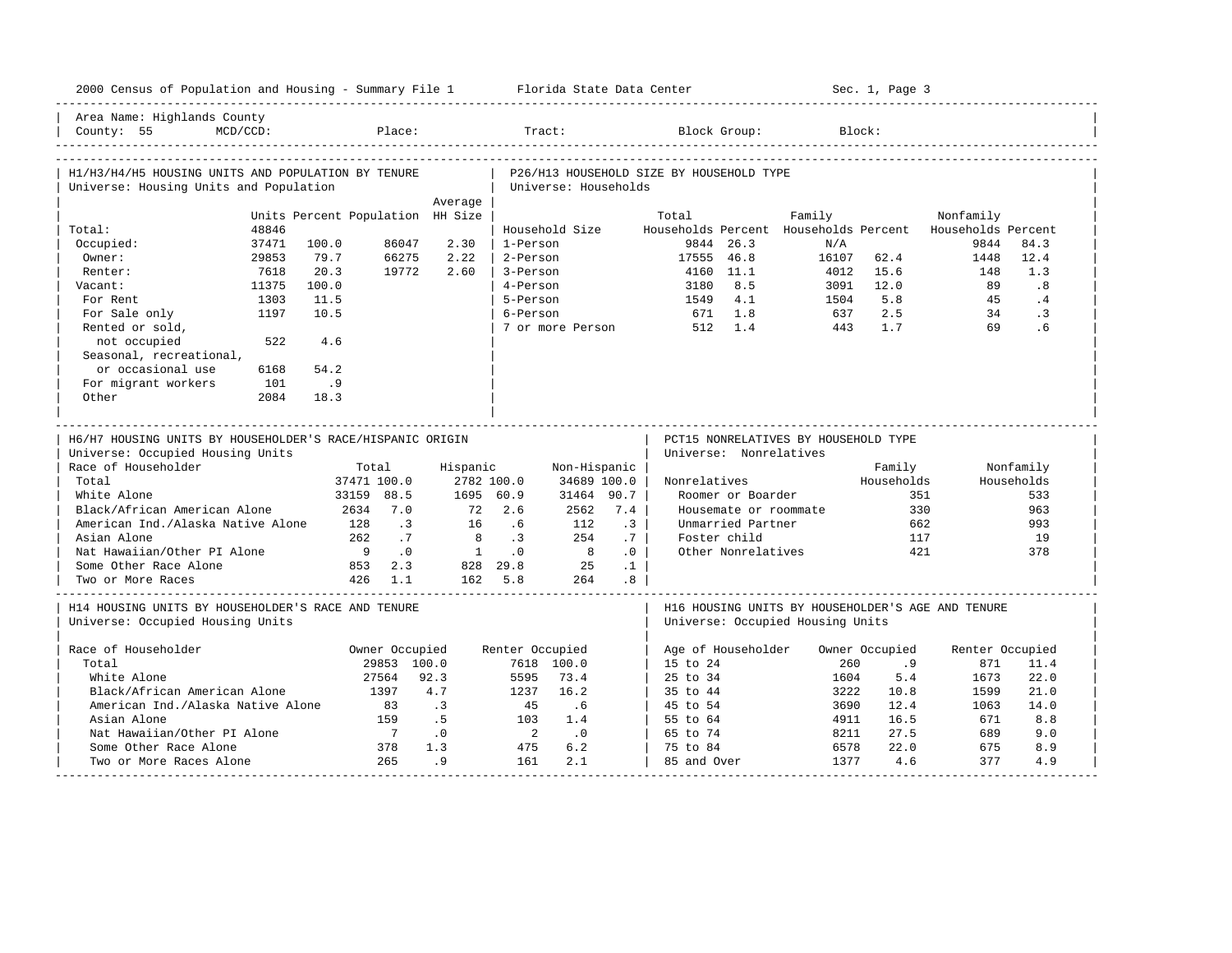| 2000 Census of Population and Housing - Summary File 1 Florida State Data Center |                             |                      |                                                         |        |        | Sec. 1, Page 1 |              |                  |                 |
|----------------------------------------------------------------------------------|-----------------------------|----------------------|---------------------------------------------------------|--------|--------|----------------|--------------|------------------|-----------------|
| Area Name: Hillsborough County                                                   |                             |                      |                                                         |        |        |                |              |                  |                 |
| Place:<br>County: 57<br>MCD/CCD:                                                 |                             | Tract:               | Block Group:                                            |        | Block: |                |              |                  |                 |
|                                                                                  |                             |                      |                                                         |        |        |                |              |                  |                 |
| P1/P15/P16/P17/P31/P32/P33 POPULATION SUMMARY                                    |                             |                      | P12/P13 POPULATION BY AGE AND SEX                       |        |        |                |              |                  |                 |
| Universe: Persons, Households, Families<br>998948<br>Total Families              |                             | 255222               | Universe: Persons                                       | Total  |        | Male           |              |                  |                 |
| Total Population<br>391357<br>Total Households<br>Population in Families         |                             | 782651               |                                                         | Number | Pct.   | Number         | Pct.         | Female<br>Number | Pct.            |
| Population in Households 981521<br>Average Family Size 3.07                      |                             |                      | Under 5                                                 | 68444  | 6.9    | 34968          | 7.2          | 33476            | 6.6             |
| Average Household Size 2.51                                                      |                             |                      | $5$ to $9$                                              | 72849  | 7.3    | 37283          | 7.6          | 35566            | 7.0             |
| . _ _ _ _ _ _ _ _ _ _ _ _ _ _ _ _ _ _                                            |                             |                      | $10 - 14$                                               | 71261  | 7.1    | 36530          | 7.5          | 34731            | 6.8             |
| P7/P8/P11 POPULATION BY RACE AND HISPANIC ORIGIN                                 |                             |                      | 15 to 17                                                | 40584  | 4.1    | 21137          | 4.3          | 19447            | 3.8             |
| Universe: Persons                                                                | Total Hispanic Non-Hispanic |                      | 18 and 19                                               | 26938  | 2.7    | 13368          | 2.7          | 13570            | 2.7             |
| Total<br>998948                                                                  | 179692                      | 819256               | 20                                                      | 13272  | 1.3    | 6532           | 1.3          | 6740             | 1.3             |
| White Alone<br>750903                                                            | 118298                      | 632605               | 21                                                      | 13011  | 1.3    | 6453           | 1.3          | 6558             | 1.3             |
| Black or African American Alone<br>149423                                        | 5164                        | 144259               | 22 to 24                                                | 39850  | 4.0    | 19778          | 4.0          | 20072            | 3.9             |
| American Ind. and Alaska Native Alone<br>3879                                    | 888                         | 2991                 | 25 to 29                                                | 73428  | 7.4    | 36628          | 7.5          | 36800            | 7.2             |
| Asian Alone<br>21947                                                             | 362                         | 21585                | 30 to 34                                                | 77476  | 7.8    | 38897          | 8.0          | 38579            | 7.6             |
| Native Hawaiian/Other Pacific Islander Alone<br>727                              | 117                         | 610                  | 35 to 39                                                | 85114  | 8.5    | 42250          | 8.6          | 42864            | 8.4             |
| 46539<br>Some Other Race Alone                                                   | 44571                       | 1968                 | 40 to 44                                                | 80585  | 8.1    | 39881          | 8.2          | 40704            | 8.0             |
| 25530<br>Two or More Races                                                       | 10292                       | 15238                | 45 to 49                                                | 70299  | 7.0    | 34225          | 7.0          | 36074            | 7.1             |
|                                                                                  |                             |                      | 50 to 54                                                | 62155  | 6.2    | 30416          | 6.2          | 31739            | 6.2             |
| P15A-I/P16A-I/P17A-I HOUSEHOLDS AND HOUSEHOLD POPULATION BY RACE                 |                             |                      | 55 to 59                                                | 46871  | 4.7    | 22539          | 4.6          | 24332            | 4.8             |
| Universe: Households and Population in Households                                |                             | Average              | 60 and 61                                               | 15513  | 1.6    | 7339           | 1.5          | 8174             | 1.6             |
| Householder:<br>Households                                                       | Pop. In HH                  | HH Size              | 62 to 64                                                | 21625  | 2.2    | 10283          | 2.1          | 11342            | 2.2             |
| White Alone<br>309674                                                            | 744046                      | 2.40                 | 65 and 66                                               | 13379  | 1.3    | 6347           | 1.3          | 7032             | 1.4             |
| Black or African American Alone<br>52464                                         | 145567                      | 2.77                 | 67 to 69                                                | 19637  | 2.0    | 9141           | 1.9          | 10496            | 2.1             |
| American Ind. and Alaska Native Alone<br>1410                                    | 3817                        | 2.71                 | 70 to 74                                                | 30759  | 3.1    | 13543          | 2.8          | 17216            | 3.4             |
| 6916<br>Asian Alone                                                              | 20068                       | 2.90                 | 75 to 79                                                | 25797  | 2.6    | 10602          | 2.2          | 15195            | 3.0             |
| Native Hawaiian/Other Pacific Islander Alone<br>215                              | 623                         | 2.90                 | 80 to 84                                                | 16834  | 1.7    | 6528           | 1.3          | 10306            | 2.0             |
| Some Other Race Alone<br>12599                                                   | 44716                       | 3.55                 | 85 and over                                             | 13267  | 1.3    | 4104           | .8           | 9163             | 1.8             |
| Two or More Races<br>8079                                                        | 22684                       | 2.81                 | 65 and over                                             | 119673 | 12.0   | 50265          | 10.3         | 69408            | 13.6            |
| 56972<br>Hispanic                                                                | 173780                      | 3.05                 |                                                         |        |        |                |              |                  |                 |
| 269875<br>White Alone, Not Hispanic                                              | 629526                      | 2.33                 | Median Age                                              | 35.10  |        | 34.10          |              | 36.10            |                 |
| P31A-I/P32A-I/P33A-I FAMILIES AND POPULATION IN FAMILIES                         |                             |                      | P19 HOUSEHOLDS BY TYPE AND PRESENCE OF PERSONS UNDER 18 |        |        |                |              |                  |                 |
| Universe: Families and Population in Families                                    | Pop. In                     | Average              | Universe: Households                                    |        |        |                |              | Households With  |                 |
| Householder:<br>Families                                                         |                             | Families Family Size |                                                         |        |        |                | People       |                  | No People       |
| White Alone<br>198526                                                            | 586567                      | 2.95                 |                                                         |        |        |                | Under 18     |                  | Under 18        |
| Black or African American Alone<br>35458                                         | 119351                      | 3.37                 | Family Households:                                      |        |        |                | 134571       |                  | 120651          |
| American Ind. and Alaska Native Alone<br>895                                     | 2958                        | 3.31                 | Married Couple Family                                   |        |        |                | 87732        |                  | 98881           |
| 4972<br>Asian Alone                                                              | 17058                       | 3.43                 | Other Family:                                           |        |        |                | 46839        |                  | 21770           |
| Native Hawaiian/Other Pacific Islander Alone<br>152                              | 486                         | 3.20                 | Male Householder, no wife present                       |        |        |                | 10359        |                  | 6709            |
| 9865<br>Some Other Race Alone                                                    | 38090                       | 3.86                 | Female Householder, no husband present                  |        |        |                | 36480        |                  | 15061           |
| 5354<br>Two or More Races<br>42185                                               | 18141                       | 3.39<br>3.47         | Nonfamily Households:<br>Male Householder               |        |        |                | 1798<br>1358 |                  | 134337<br>64867 |
| Hispanic<br>White Alone, Not Hispanic<br>169622                                  | 146527<br>490361            | 2.89                 | Female Householder                                      |        |        |                | 440          |                  | 69470           |
| ----------------------------                                                     |                             |                      |                                                         |        |        |                |              |                  |                 |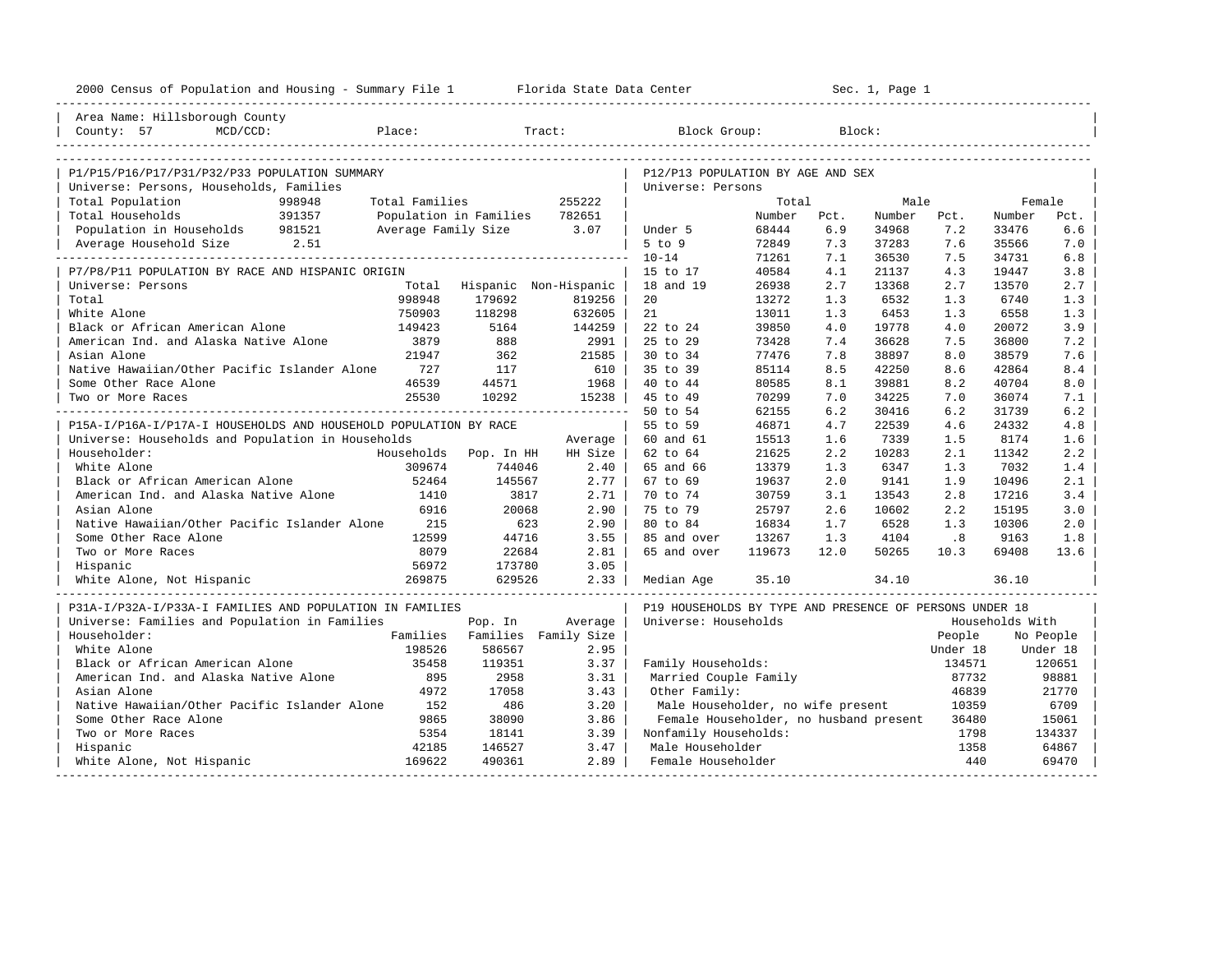----------------------------------------------------------------------------------------------------------------------------------------------------

Area Name: Hillsborough County

| County: | MCD/CD<br>๚∪∠ ∪∪ม • | Place | Tract | Block<br>Group | - -<br>Block: |
|---------|---------------------|-------|-------|----------------|---------------|

| P34/P35 FAMILY TYPE BY PRESENCE AND AGE  |           | P27/P30 RELATIONSHIP BY HOUSEHOLD TYPE        |        | P28 RELATIONSHIP BY HOUSEHOLD TYPE |                                    |        |
|------------------------------------------|-----------|-----------------------------------------------|--------|------------------------------------|------------------------------------|--------|
| OF OWN AND RELATED CHILDREN              |           | Universe: Persons                             |        |                                    | FOR THE POPULATION UNDER 18        |        |
| Universe: Families                       | With      |                                               |        | Total 65 & Over                    | Universe: Persons                  |        |
| With Own                                 | Related   | Population in households:                     | 981521 | 114182                             | Total:                             | 253138 |
| Children                                 | Children  | In family households:                         | 806871 | 78421                              | In households:                     | 251968 |
| Married couple family: 186613            | 186613    | Householder:                                  | 255222 | 41126                              | Householder or spouse              | 320    |
| Children under 18:<br>82525              | 87384     | Male                                          | 175173 | 32206                              | Related child:                     | 245948 |
| 20567<br>Under 6 only                    | 22110     | Female                                        | 80049  | 8920                               | Own child:                         | 222590 |
| Under 6 and 6 to 17<br>17128             | 18997     | Spouse                                        | 186613 | 26686                              | In married couple family           | 152649 |
| $6$ to 17 only<br>44830                  | 46277     | Parent                                        | 9363   | 5653                               | In other family:                   |        |
| No children under 18<br>104088           | 99229     | Child                                         | 282349 |                                    | No spouse present:                 | 69941  |
| Other family:<br>68609                   | 68609     | Natural born or adopted                       | 266431 |                                    | Male householder                   | 14273  |
| Male hhdr. No wife:<br>17068             | 17068     | Step                                          | 15918  |                                    | Female householder                 | 55668  |
| Children under 18:<br>8904               | 10195     | Grandchild                                    | 20729  |                                    | Other relatives:                   | 23358  |
| Under 6 only<br>2541                     | 2845      | Brother or sister                             | 10615  |                                    | Grandchild                         | 17555  |
| Under 6 and 6 to 17<br>1199              | 1526      | Other relatives                               | 17760  | 4264                               | Other relatives                    | 5803   |
| 6 to 17 only<br>5164                     | 5824      | Nonrelatives                                  | 24220  | 692                                | Nonrelatives                       | 5700   |
| No children under 18<br>8164             | 6873      | In nonfamily households:                      | 174650 | 35761                              | In group quarters:                 | 1170   |
| Female hhdr. No hus.:<br>51541           | 51541     | Male householder:                             | 66225  | 9432                               | Institutional                      | 499    |
| Children under 18:<br>31311              | 36335     | Living alone                                  | 47896  | 8349                               | Noninstitutional                   | 671    |
| Under 6 only<br>6552                     | 7913      | Not living alone                              | 18329  | 1083                               |                                    |        |
| Under 6 and 6 to 17<br>5323              | 7052      | Female householder:                           | 69910  | 24488                              | P18 HOUSEHOLD SIZE, HOUSEHOLD TYPE |        |
| 6 to 17 only<br>19436                    | 21370     | Living alone                                  | 57542  | 23527                              | AND PRESENCE OF OWN CHILDREN       |        |
| No children under 18<br>20230            | 15206     | Not living alone                              | 12368  | 961                                | Universe: Households               |        |
|                                          |           | Nonrelatives                                  | 38515  | 1841                               | 1-person households:               | 105438 |
|                                          |           | In group quarters:                            | 17427  | 5491                               | Male householder                   | 47896  |
| P21 HOUSEHOLD TYPE BY AGE OF HOUSEHOLDER |           | Institutional                                 | 7377   | 3123                               | Female householder                 | 57542  |
| Universe: Households                     |           | Noninstitutional                              | 10050  | 2368                               | 2 or more person households:       | 285919 |
|                                          |           |                                               |        |                                    | Family households:                 | 255222 |
| Family                                   | Nonfamily |                                               |        |                                    | Married couple:                    | 186613 |
| Householder age: Households Households   |           | PCT14 HOUSEHOLDS BY SEX OF UNMARRIED PARTNERS |        |                                    | With own child, under 18           | 82525  |
| 15 to 24<br>10787                        | 13349     | Universe: Households                          |        |                                    | No own child, under 18             | 104088 |
| 25 to 34<br>47763                        | 26761     |                                               |        |                                    | Other family - no spouse pres.     | 68609  |
| 67554<br>35 to 44                        | 24026     | Unmarried partner households                  |        | 26314                              | Male householder:                  | 17068  |
| 45 to 54<br>54112                        | 22049     | Male householder and male partner             |        | 1573                               | With own child, under 18           | 8904   |
| 55 to 64<br>33880                        | 16030     | Male householder and female partner           |        | 12222                              | No own child, under 18             | 8164   |
| 65 to 74<br>24722                        | 15266     | Female householder and female partner         |        | 1282                               | Female householder:                | 51541  |
| 75 to 84<br>13801                        | 13823     | Female householder and male partner           |        | 11237                              | With own child, under 18           | 31311  |
| 85 and over<br>2603                      | 4831      | All other households                          |        | 365043                             | No own child, under 18             | 20230  |
| Total<br>255222                          | 136135    |                                               |        |                                    | Nonfamily households:              | 30697  |
|                                          |           |                                               |        |                                    | Male householder                   | 18329  |
|                                          |           |                                               |        |                                    | Female householder                 | 12368  |
|                                          |           |                                               |        |                                    |                                    |        |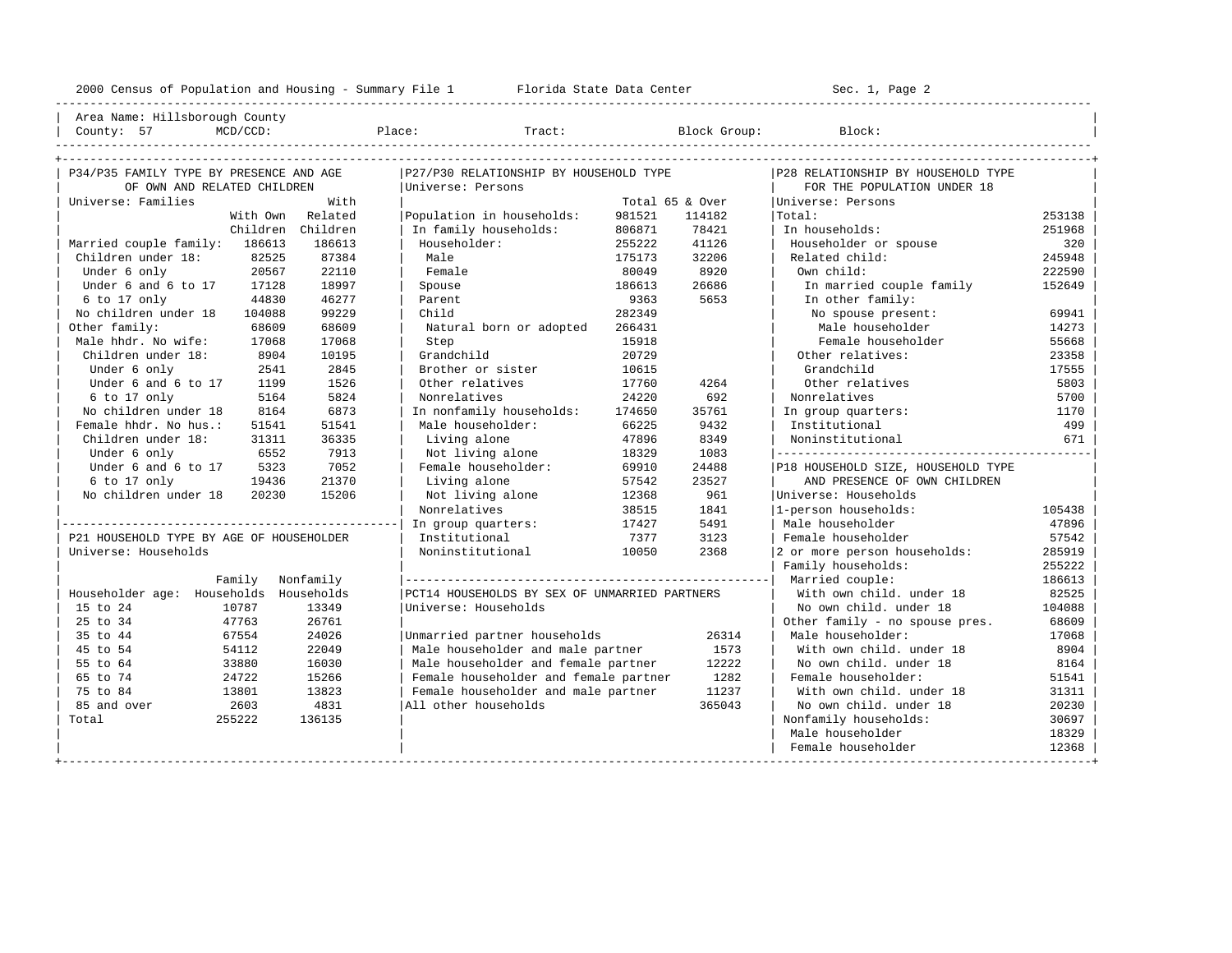|                                                                                                                                                                                                              |                                  |                             |                                                                                                        |                                                                  |                                                          |                                                                                                                                          | 2000 Census of Population and Housing - Summary File 1 Florida State Data Center |                                                        |                                             | Sec. 1, Page 3                                                |                                                   |                                                                  |
|--------------------------------------------------------------------------------------------------------------------------------------------------------------------------------------------------------------|----------------------------------|-----------------------------|--------------------------------------------------------------------------------------------------------|------------------------------------------------------------------|----------------------------------------------------------|------------------------------------------------------------------------------------------------------------------------------------------|----------------------------------------------------------------------------------|--------------------------------------------------------|---------------------------------------------|---------------------------------------------------------------|---------------------------------------------------|------------------------------------------------------------------|
| Area Name: Hillsborough County<br>County: 57                                                                                                                                                                 | $MCD/CCD$ :                      |                             |                                                                                                        | Place:                                                           |                                                          | Tract:                                                                                                                                   | Block Group:                                                                     |                                                        |                                             | Block:                                                        |                                                   |                                                                  |
|                                                                                                                                                                                                              |                                  |                             |                                                                                                        |                                                                  |                                                          |                                                                                                                                          |                                                                                  |                                                        |                                             |                                                               |                                                   |                                                                  |
| H1/H3/H4/H5 HOUSING UNITS AND POPULATION BY TENURE                                                                                                                                                           |                                  |                             |                                                                                                        |                                                                  |                                                          |                                                                                                                                          | P26/H13 HOUSEHOLD SIZE BY HOUSEHOLD TYPE                                         |                                                        |                                             |                                                               |                                                   |                                                                  |
| Universe: Housing Units and Population                                                                                                                                                                       |                                  |                             |                                                                                                        |                                                                  |                                                          | Universe: Households                                                                                                                     |                                                                                  |                                                        |                                             |                                                               |                                                   |                                                                  |
|                                                                                                                                                                                                              |                                  |                             |                                                                                                        | Average<br>Units Percent Population HH Size                      |                                                          |                                                                                                                                          | Total                                                                            |                                                        | Family                                      |                                                               | Nonfamily                                         |                                                                  |
| Total:                                                                                                                                                                                                       | 425962                           |                             |                                                                                                        |                                                                  |                                                          | Household Size                                                                                                                           |                                                                                  |                                                        | Households Percent Households Percent       |                                                               | Households Percent                                |                                                                  |
| Occupied:                                                                                                                                                                                                    | 391357                           | 100.0                       | 981521                                                                                                 | 2.51                                                             | 1-Person                                                 |                                                                                                                                          | 105438 26.9                                                                      |                                                        | N/A                                         |                                                               | 105438                                            | 77.5                                                             |
| Owner:                                                                                                                                                                                                       | 250995                           | 64.1                        | 660399                                                                                                 | 2.63                                                             | 2-Person                                                 |                                                                                                                                          | 131635 33.6                                                                      |                                                        | 106049                                      | 41.6                                                          | 25586                                             | 18.8                                                             |
| Renter:                                                                                                                                                                                                      | 140362                           | 35.9                        | 321122                                                                                                 | 2.29                                                             | 3-Person                                                 |                                                                                                                                          | 64954 16.6                                                                       |                                                        | 61479                                       | 24.1                                                          | 3475                                              | 2.6                                                              |
| Vacant:                                                                                                                                                                                                      | 34605                            | 100.0                       |                                                                                                        |                                                                  | 4-Person                                                 |                                                                                                                                          | 52634 13.4                                                                       |                                                        | 51561                                       | 20.2                                                          | 1073                                              | .8                                                               |
| For Rent                                                                                                                                                                                                     | 13750                            | 39.7                        |                                                                                                        |                                                                  | 5-Person                                                 |                                                                                                                                          | 22994 5.9                                                                        |                                                        | 22665                                       | 8.9                                                           | 329                                               | $\cdot$ 2                                                        |
| For Sale only                                                                                                                                                                                                | 4943                             | 14.3                        |                                                                                                        |                                                                  | 6-Person                                                 |                                                                                                                                          | 8472 2.2                                                                         |                                                        | 8333                                        | 3.3                                                           | 139                                               | $\cdot$ 1                                                        |
|                                                                                                                                                                                                              |                                  |                             |                                                                                                        |                                                                  |                                                          |                                                                                                                                          |                                                                                  |                                                        |                                             | 2.0                                                           | 95                                                | $\cdot$ 1                                                        |
| Rented or sold,                                                                                                                                                                                              |                                  |                             |                                                                                                        |                                                                  |                                                          |                                                                                                                                          | 7 or more Person 5230 1.3                                                        |                                                        | 5135                                        |                                                               |                                                   |                                                                  |
| not occupied                                                                                                                                                                                                 | 2403                             | 6.9                         |                                                                                                        |                                                                  |                                                          |                                                                                                                                          |                                                                                  |                                                        |                                             |                                                               |                                                   |                                                                  |
| Seasonal, recreational,                                                                                                                                                                                      |                                  |                             |                                                                                                        |                                                                  |                                                          |                                                                                                                                          |                                                                                  |                                                        |                                             |                                                               |                                                   |                                                                  |
| or occasional use                                                                                                                                                                                            | 6068                             | 17.5                        |                                                                                                        |                                                                  |                                                          |                                                                                                                                          |                                                                                  |                                                        |                                             |                                                               |                                                   |                                                                  |
| For migrant workers                                                                                                                                                                                          | 306                              | .9                          |                                                                                                        |                                                                  |                                                          |                                                                                                                                          |                                                                                  |                                                        |                                             |                                                               |                                                   |                                                                  |
| Other                                                                                                                                                                                                        | 7135                             | 20.6                        |                                                                                                        |                                                                  |                                                          |                                                                                                                                          |                                                                                  |                                                        |                                             |                                                               |                                                   |                                                                  |
|                                                                                                                                                                                                              | Universe: Occupied Housing Units |                             |                                                                                                        |                                                                  |                                                          |                                                                                                                                          |                                                                                  | Universe: Nonrelatives                                 |                                             |                                                               |                                                   |                                                                  |
| Race of Householder<br>Total<br>White Alone<br>Black/African American Alone<br>American Ind./Alaska Native Alone<br>Asian Alone<br>Nat Hawaiian/Other PI Alone<br>Some Other Race Alone<br>Two or More Races |                                  | 1410<br>6916<br>215<br>8079 | Total<br>391357 100.0<br>309674 79.1<br>52464 13.4<br>$\cdot$ 4<br>1.8<br>$\ldots$<br>12599 3.2<br>2.1 | Hispanic<br>56972 100.0<br>39799 69.9<br>1599<br>245<br>92<br>29 | 2.8<br>$\cdot$ 4<br>$\cdot$ . 2<br>$\cdot$ 1<br>3093 5.4 | Non-Hispanic<br>334385 100.0<br>269875 80.7<br>50865 15.2<br>1165<br>6824<br>186<br>$\ldots$ 1<br>12115 21.3 484<br>$\ldots$<br>4986 1.5 | Nonrelatives<br>$\cdot$ 3<br>2.0                                                 | Roomer or Boarder<br>Unmarried Partner<br>Foster child | Housemate or roommate<br>Other Nonrelatives | Family<br>Households<br>2982<br>3963<br>10980<br>1102<br>5193 |                                                   | Nonfamily<br>Households<br>5031<br>13626<br>15334<br>239<br>4285 |
| H14 HOUSING UNITS BY HOUSEHOLDER'S RACE AND TENURE                                                                                                                                                           |                                  |                             |                                                                                                        |                                                                  |                                                          |                                                                                                                                          |                                                                                  |                                                        |                                             |                                                               | H16 HOUSING UNITS BY HOUSEHOLDER'S AGE AND TENURE |                                                                  |
| Universe: Occupied Housing Units                                                                                                                                                                             |                                  |                             |                                                                                                        |                                                                  |                                                          |                                                                                                                                          |                                                                                  |                                                        | Universe: Occupied Housing Units            |                                                               |                                                   |                                                                  |
|                                                                                                                                                                                                              |                                  |                             | Owner Occupied                                                                                         |                                                                  | Renter Occupied                                          |                                                                                                                                          | Age of Householder                                                               |                                                        |                                             | Owner Occupied                                                | Renter Occupied                                   |                                                                  |
| Total                                                                                                                                                                                                        |                                  |                             | 250995 100.0                                                                                           |                                                                  | 140362 100.0                                             |                                                                                                                                          | $15$ to $24$                                                                     |                                                        | 3592                                        | 1.4                                                           | 20544                                             | 14.6                                                             |
| White Alone                                                                                                                                                                                                  |                                  |                             | 213180                                                                                                 | 84.9                                                             | 96494                                                    | 68.7                                                                                                                                     | 25 to 34                                                                         |                                                        | 31659                                       | 12.6                                                          | 42865                                             | 30.5                                                             |
| Black/African American Alone                                                                                                                                                                                 |                                  |                             | 23652                                                                                                  | 9.4                                                              | 28812                                                    | 20.5                                                                                                                                     | 35 to 44                                                                         |                                                        | 59375                                       | 23.7                                                          | 32205                                             | 22.9                                                             |
| American Ind./Alaska Native Alone                                                                                                                                                                            |                                  |                             | 760                                                                                                    | $\cdot$ 3                                                        | 650                                                      | .5                                                                                                                                       | 45 to 54                                                                         |                                                        | 56167                                       | 22.4                                                          | 19994                                             | 14.2                                                             |
| Asian Alone                                                                                                                                                                                                  |                                  |                             | 3760                                                                                                   | 1.5                                                              | 3156                                                     | 2.2                                                                                                                                      | 55 to 64                                                                         |                                                        | 39702                                       | 15.8                                                          | 10208                                             | 7.3                                                              |
| Nat Hawaiian/Other PI Alone                                                                                                                                                                                  |                                  |                             | 91                                                                                                     | $\overline{0}$ .                                                 | 124                                                      | $\ldots$ 1                                                                                                                               | 65 to 74                                                                         |                                                        | 33135                                       | 13.2                                                          | 6853                                              | 4.9                                                              |
| Race of Householder<br>Some Other Race Alone                                                                                                                                                                 |                                  |                             | 5573                                                                                                   | 2.2                                                              | 7026                                                     | 5.0                                                                                                                                      | 75 to 84                                                                         |                                                        | 22301                                       | 8.9                                                           | 5323                                              | 3.8                                                              |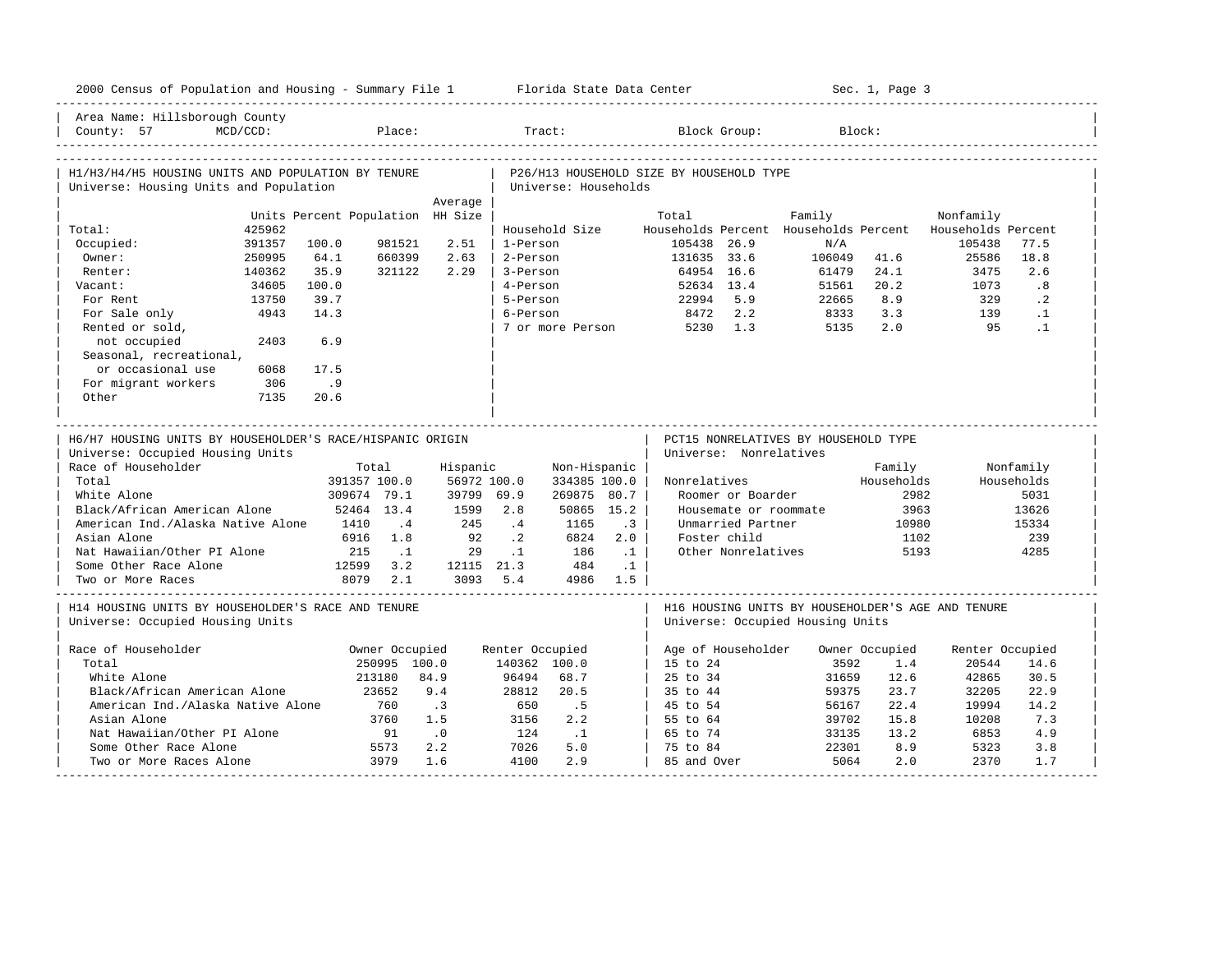| 2000 Census of Population and Housing - Summary File 1 Florida State Data Center |                     | Sec. 1, Page 1<br>------------------------------------ |                |                                                         |                 |             |               |             |                 |               |
|----------------------------------------------------------------------------------|---------------------|--------------------------------------------------------|----------------|---------------------------------------------------------|-----------------|-------------|---------------|-------------|-----------------|---------------|
| Area Name: Holmes County                                                         |                     |                                                        |                |                                                         |                 |             |               |             |                 |               |
| MCD/CCD:<br>County: 59                                                           | Place:              |                                                        | Tract:         | Block Group:                                            |                 |             | Block:        |             |                 |               |
|                                                                                  |                     |                                                        |                |                                                         |                 |             |               |             |                 |               |
|                                                                                  |                     |                                                        |                |                                                         |                 |             |               |             |                 |               |
| P1/P15/P16/P17/P31/P32/P33 POPULATION SUMMARY                                    |                     |                                                        |                | P12/P13 POPULATION BY AGE AND SEX                       |                 |             |               |             |                 |               |
| Universe: Persons, Households, Families                                          |                     |                                                        | 4893           | Universe: Persons                                       |                 |             |               |             |                 |               |
| Total Population<br>18564<br>Total Households<br>6921                            | Total Families      |                                                        |                |                                                         | Total<br>Number |             | Male          |             | Female          |               |
| Population in Households 16845                                                   | Average Family Size | Population in Families                                 | 14264          | Under 5                                                 | 1028            | Pct.<br>5.5 | Number<br>526 | Pct.<br>5.3 | Number<br>502   | Pct.<br>$5.8$ |
| 2.43<br>Average Household Size                                                   |                     |                                                        | 2.92           | $5$ to $9$                                              | 1191            | 6.4         | 628           | 6.4         | 563             | 6.5           |
|                                                                                  |                     |                                                        |                | $10 - 14$                                               | 1269            | 6.8         | 659           | 6.7         | 610             | 7.0           |
| P7/P8/P11 POPULATION BY RACE AND HISPANIC ORIGIN                                 |                     |                                                        |                | 15 to 17                                                | 797             | 4.3         | 440           | 4.5         | 357             | 4.1           |
| Universe: Persons                                                                | Total               | Hispanic Non-Hispanic                                  |                | 18 and 19                                               | 486             | 2.6         | 256           | 2.6         | 230             | 2.6           |
| Total                                                                            | 18564               | 358                                                    | 18206          | 20                                                      | 198             | 1.1         | 104           | 1.1         | 94              | 1.1           |
| White Alone                                                                      | 16669               | 168                                                    | 16501          | 21                                                      | 235             | 1.3         | 160           | 1.6         | 75              | .9            |
| Black or African American Alone                                                  | 1208                | 18                                                     | 1190           | 22 to 24                                                | 714             | 3.8         | 469           | 4.8         | 245             | 2.8           |
| American Ind. and Alaska Native Alone                                            | 188                 | 11                                                     | 177            | 25 to 29                                                | 1280            | 6.9         | 805           | 8.2         | 475             | 5.4           |
| Asian Alone                                                                      | 72                  | $\Omega$                                               | 72             | 30 to 34                                                | 1392            | 7.5         | 819           | 8.3         | 573             | 6.6           |
| Native Hawaiian/Other Pacific Islander Alone                                     | 6                   | $\Omega$                                               | 6 <sup>1</sup> | 35 to 39                                                | 1452            | 7.8         | 846           | 8.6         | 606             | 7.0           |
| Some Other Race Alone                                                            | 147                 | 117                                                    | $30-1$         | 40 to 44                                                | 1319            | 7.1         | 728           | 7.4         | 591             | 6.8           |
| Two or More Races                                                                | 274                 | 44                                                     | 230 I          | 45 to 49                                                | 1200            | 6.5         | 624           | 6.3         | 576             | 6.6           |
|                                                                                  |                     |                                                        |                | 50 to 54                                                | 1225            | 6.6         | 624           | 6.3         | 601             | 6.9           |
| P15A-I/P16A-I/P17A-I HOUSEHOLDS AND HOUSEHOLD POPULATION BY RACE                 |                     |                                                        |                | 55 to 59                                                | 1055            | 5.7         | 515           | 5.2         | 540             | 6.2           |
| Universe: Households and Population in Households                                |                     |                                                        | Average        | 60 and 61                                               | 385             | 2.1         | 194           | 2.0         | 191             | 2.2           |
| Householder:                                                                     | Households          | Pop. In HH                                             | HH Size        | 62 to 64                                                | 589             | 3.2         | 295           | 3.0         | 294             | 3.4           |
| White Alone                                                                      | 6552                | 15931                                                  | 2.43           | 65 and 66                                               | 301             | 1.6         | 149           | 1.5         | 152             | 1.7           |
| Black or African American Alone                                                  | 155                 | 372                                                    | $2.40$         | 67 to 69                                                | 498             | 2.7         | 266           | 2.7         | 232             | 2.7           |
| American Ind. and Alaska Native Alone                                            | 69                  | 184                                                    | 2.67           | 70 to 74                                                | 671             | 3.6         | 300           | 3.0         | 371             | 4.3           |
| Asian Alone                                                                      | 18                  | 59                                                     | 3.28           | 75 to 79                                                | 533             | 2.9         | 210           | 2.1         | 323             | 3.7           |
| Native Hawaiian/Other Pacific Islander Alone                                     | $\mathbf{1}$        | $\overline{\phantom{a}}$                               | 3.00           | 80 to 84                                                | 375             | 2.0         | 128           | 1.3         | 247             | 2.8           |
| Some Other Race Alone                                                            | 30                  | 85                                                     | 2.83           | 85 and over                                             | 371             | 2.0         | 101           | 1.0         | 270             | 3.1           |
| Two or More Races                                                                | 96                  | 211                                                    | 2.20           | 65 and over                                             | 2749            | 14.8        | 1154          | 11.7        | 1595            | 18.3          |
| Hispanic                                                                         | 79                  | 230                                                    | 2.91           |                                                         |                 |             |               |             |                 |               |
| White Alone, Not Hispanic                                                        | 6514                | 15816                                                  | 2.43           | Median Age                                              | 37.50           |             | 35.30         |             | 40.20           |               |
|                                                                                  |                     |                                                        |                |                                                         |                 |             |               |             |                 |               |
| P31A-I/P32A-I/P33A-I FAMILIES AND POPULATION IN FAMILIES                         |                     |                                                        |                | P19 HOUSEHOLDS BY TYPE AND PRESENCE OF PERSONS UNDER 18 |                 |             |               |             |                 |               |
| Universe: Families and Population in Families                                    |                     | Pop. In                                                | Average        | Universe: Households                                    |                 |             |               |             | Households With |               |
| Householder:                                                                     |                     | Families Families Family Size                          |                |                                                         |                 |             |               | People      |                 | No People     |
| White Alone                                                                      | 4642                | 13495                                                  | 2.91           |                                                         |                 |             |               | Under 18    |                 | Under 18      |
| Black or African American Alone                                                  | 102                 | 312                                                    | 3.06           | Family Households:                                      |                 |             |               | 2335        |                 | 2558          |
| American Ind. and Alaska Native Alone                                            | 51                  | 158                                                    | 3.10           | Married Couple Family                                   |                 |             |               | 1645        |                 | 2203          |
| Asian Alone                                                                      | 15                  | 54                                                     | 3.60           | Other Family:                                           |                 |             |               | 690         |                 | 355           |
| Native Hawaiian/Other Pacific Islander Alone                                     | $\overline{1}$      | $\overline{\mathbf{3}}$                                | 3.00           | Male Householder, no wife present                       |                 |             |               | 183         |                 | 113           |
| Some Other Race Alone                                                            | 23                  | 76                                                     | 3.30           | Female Householder, no husband present                  |                 |             |               | 507         |                 | 242           |
| Two or More Races                                                                | 59                  | 166                                                    | 2.81           | Nonfamily Households:                                   |                 |             |               | 27          |                 | 2001          |
| Hispanic                                                                         | 58                  | 197                                                    | 3.40           | Male Householder                                        |                 |             |               | 22          |                 | 900           |
| White Alone, Not Hispanic                                                        | 4614                | 13401                                                  | 2.90           | Female Householder                                      |                 |             |               | 5           |                 | 1101          |
|                                                                                  |                     |                                                        |                |                                                         |                 |             |               |             |                 |               |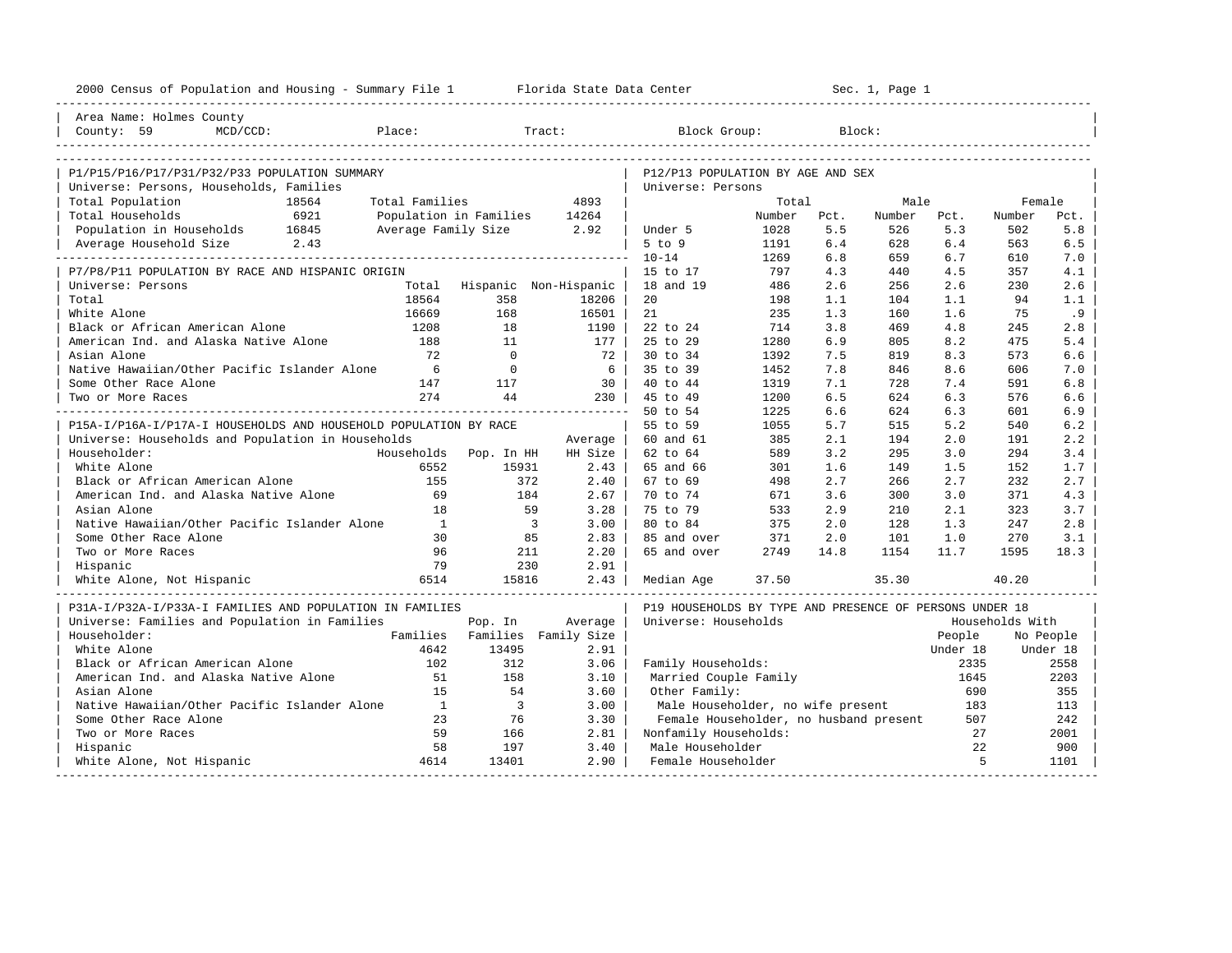---------------------------------------------------------------------------------------------------------------------------------------------------- | Area Name: Holmes County | | County: 59 MCD/CCD: Place: Tract: Block Group: Block: |

| P34/P35 FAMILY TYPE BY PRESENCE AND AGE  |                   | P27/P30 RELATIONSHIP BY HOUSEHOLD TYPE        |                 | P28 RELATIONSHIP BY HOUSEHOLD TYPE |                                    |              |  |
|------------------------------------------|-------------------|-----------------------------------------------|-----------------|------------------------------------|------------------------------------|--------------|--|
| OF OWN AND RELATED CHILDREN              |                   | Universe: Persons                             |                 |                                    | FOR THE POPULATION UNDER 18        |              |  |
| Universe: Families                       | With              |                                               | Total 65 & Over |                                    | Universe: Persons                  |              |  |
|                                          | With Own Related  | Population in households:                     | 16845           | 2556                               | Total:                             | 4285         |  |
|                                          | Children Children | In family households:                         | 14553           | 1637                               | In households:                     | 4222         |  |
| Married couple family:<br>3848           | 3848              | Householder:                                  | 4893            | 950                                | Householder or spouse              | 9            |  |
| Children under 18:<br>1544               | 1637              | Male                                          | 3684            | 739                                | Related child:                     | 4117         |  |
| Under 6 only<br>324                      | 352               | Female                                        | 1209            | 211                                | Own child:                         | 3797         |  |
| Under 6 and 6 to 17<br>322               | 344               | Spouse                                        | 3848            | 554                                | In married couple family           | 2799         |  |
| 898<br>6 to 17 only                      | 941               | Parent                                        | 100             | 62                                 | In other family:                   |              |  |
| No children under 18<br>2304             | 2211              | Child                                         | 4814            |                                    | No spouse present:                 | 998          |  |
| Other family:<br>1045                    | 1045              | Natural born or adopted                       | 4374            |                                    | Male householder                   | 249          |  |
| Male hhdr. No wife:<br>296               | 296               | Step                                          | 440             |                                    | Female householder                 | 749          |  |
| Children under 18:<br>164                | 180               | Grandchild                                    | 333             |                                    | Other relatives:                   | 320          |  |
| Under 6 only<br>43                       | 49                | Brother or sister                             | 92              |                                    | Grandchild                         | 257          |  |
| Under 6 and 6 to 17<br>19                | 23                | Other relatives                               | 184             | 60                                 | Other relatives                    | 63           |  |
| 6 to 17 only<br>102                      | 108               | Nonrelatives                                  | 289             | 11                                 | Nonrelatives                       | 96           |  |
| No children under 18<br>132              | 116               | In nonfamily households:                      | 2292            | 919                                | In group quarters:                 | 63           |  |
| Female hhdr. No hus.:<br>749             | 749               | Male householder:                             | 922             | 240                                | Institutional                      | 62           |  |
| Children under 18:<br>428                | 504               | Living alone                                  | 781             | 224                                | Noninstitutional                   | <sup>1</sup> |  |
| 83<br>Under 6 only                       | 100               | Not living alone                              | 141             | 16                                 |                                    |              |  |
| Under 6 and 6 to 17<br>61                | 82                | Female householder:                           | 1106            | 654                                | P18 HOUSEHOLD SIZE, HOUSEHOLD TYPE |              |  |
| 6 to 17 only<br>284                      | 322               | Living alone                                  | 1025            | 635                                | AND PRESENCE OF OWN CHILDREN       |              |  |
| 321<br>No children under 18              | 245               | Not living alone                              | 81              | 19                                 | Universe: Households               |              |  |
|                                          |                   | Nonrelatives                                  | 264             | 25                                 | 1-person households:               | 1806         |  |
|                                          |                   | In group quarters:                            | 1719            | 193                                | Male householder                   | 781          |  |
| P21 HOUSEHOLD TYPE BY AGE OF HOUSEHOLDER |                   | Institutional                                 | 1674            | 169                                | Female householder                 | 1025         |  |
| Universe: Households                     |                   | Noninstitutional                              | 45              | 24                                 | 2 or more person households:       | 5115         |  |
|                                          |                   |                                               |                 |                                    | Family households:                 | 4893         |  |
|                                          | Family Nonfamily  |                                               |                 |                                    |                                    | 3848         |  |
| Householder age: Households Households   |                   | PCT14 HOUSEHOLDS BY SEX OF UNMARRIED PARTNERS |                 |                                    | With own child, under 18           | 1544         |  |
| 15 to 24<br>233                          | 103               | Universe: Households                          |                 |                                    | No own child, under 18             | 2304         |  |
| 25 to 34<br>825                          | 180               |                                               |                 |                                    | Other family - no spouse pres.     | 1045         |  |
| 35 to 44<br>1065                         | 219               | Unmarried partner households                  |                 | 274                                | Male householder:                  | 296          |  |
| 45 to 54<br>970                          | 306               | Male householder and male partner             |                 | 16                                 | With own child, under 18           | 164          |  |
| 55 to 64<br>850                          | 326               | Male householder and female partner           |                 | 146                                | No own child. under 18             | 132          |  |
| 65 to 74<br>592                          | 401               | Female householder and female partner         |                 | 8                                  | Female householder:                | 749          |  |
| 75 to 84<br>294                          | 337               | Female householder and male partner           |                 | 104                                | With own child, under 18           | 428          |  |
| 85 and over<br>64                        | 156               | All other households                          |                 | 6647                               | No own child, under 18             | 321          |  |
| Total<br>4893                            | 2028              |                                               |                 |                                    | Nonfamily households:              | 222          |  |
|                                          |                   |                                               |                 |                                    | Male householder                   | 141          |  |
|                                          |                   |                                               |                 |                                    | Female householder                 | 81           |  |
|                                          |                   |                                               |                 |                                    |                                    |              |  |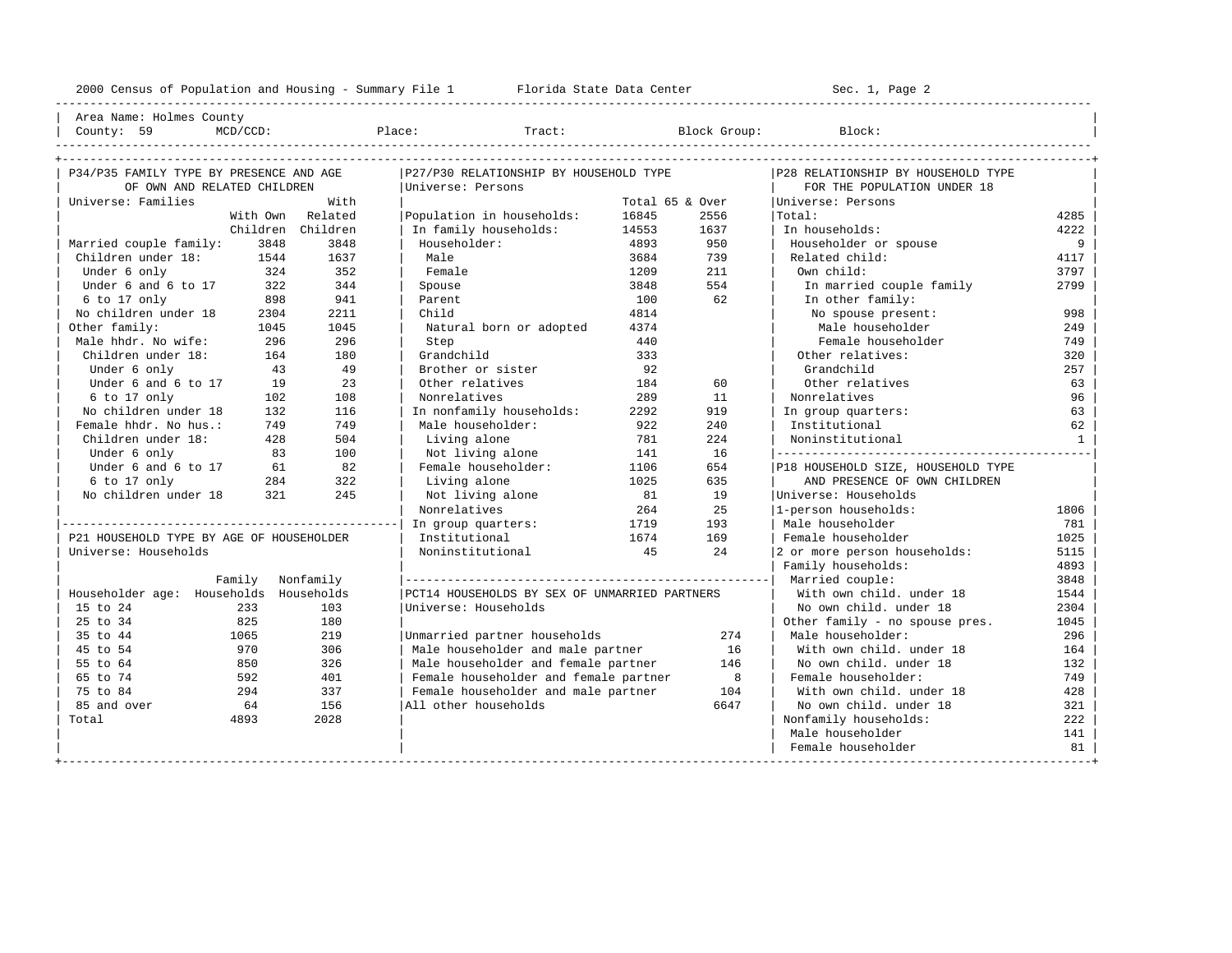| Area Name: Holmes County<br>County: 59<br>$MCD/CCD$ :<br>Block Group:<br>Place:<br>Tract:<br>Block:<br>H1/H3/H4/H5 HOUSING UNITS AND POPULATION BY TENURE<br>P26/H13 HOUSEHOLD SIZE BY HOUSEHOLD TYPE<br>Universe: Housing Units and Population<br>Universe: Households<br>Average |
|------------------------------------------------------------------------------------------------------------------------------------------------------------------------------------------------------------------------------------------------------------------------------------|
|                                                                                                                                                                                                                                                                                    |
|                                                                                                                                                                                                                                                                                    |
|                                                                                                                                                                                                                                                                                    |
|                                                                                                                                                                                                                                                                                    |
| Units Percent Population HH Size<br>Total<br>Family<br>Nonfamily                                                                                                                                                                                                                   |
| 7998<br>Household Size<br>Households Percent Households Percent Households Percent<br>Total:                                                                                                                                                                                       |
| 6921<br>100.0<br>16845<br>2.43<br>1-Person<br>1806 26.1<br>1806<br>89.1<br>Occupied:<br>N/A                                                                                                                                                                                        |
| Owner:<br>5639<br>81.5<br>13642<br>2.42<br>2-Person<br>2525 36.5<br>2330<br>47.6<br>195<br>9.6                                                                                                                                                                                     |
| 3203<br>1282<br>18.5<br>2.50<br>3-Person<br>1179 17.0<br>23.8<br>15<br>.7<br>Renter:<br>1164                                                                                                                                                                                       |
| 860 12.4<br>$\overline{9}$<br>1077<br>100.0<br>4-Person<br>851<br>17.4<br>.4<br>Vacant:                                                                                                                                                                                            |
| 12.5<br>5.5<br>7.7<br>$\mathbf{3}$<br>For Rent<br>135<br>5-Person<br>380<br>377<br>$\cdot$ 1<br>$\Omega$                                                                                                                                                                           |
| 124<br>11.5<br>6-Person<br>117 1.7<br>2.4<br>$\cdot$ 0<br>For Sale only<br>117<br>8 <sup>1</sup><br>$\Omega$<br>7 or more Person<br>54<br>1.1<br>$\cdot$ 0                                                                                                                         |
| Rented or sold,<br>54<br>not occupied<br>57<br>5.3                                                                                                                                                                                                                                 |
| Seasonal, recreational,                                                                                                                                                                                                                                                            |
| or occasional use<br>151<br>14.0                                                                                                                                                                                                                                                   |
| For migrant workers<br>$\overline{4}$<br>$\cdot$ 4                                                                                                                                                                                                                                 |
| Other<br>606<br>56.3                                                                                                                                                                                                                                                               |
|                                                                                                                                                                                                                                                                                    |
| H6/H7 HOUSING UNITS BY HOUSEHOLDER'S RACE/HISPANIC ORIGIN<br>PCT15 NONRELATIVES BY HOUSEHOLD TYPE<br>Universe: Occupied Housing Units<br>Universe: Nonrelatives                                                                                                                    |
| Race of Householder<br>Total<br>Hispanic<br>Non-Hispanic<br>Family<br>Nonfamily                                                                                                                                                                                                    |
| Households<br>Total<br>6921 100.0<br>79 100.0<br>6842 100.0<br>Nonrelatives<br>Households                                                                                                                                                                                          |
| 6552 94.7<br>38 48.1<br>6514 95.2<br>31<br>White Alone<br>Roomer or Boarder<br>21<br>Black/African American Alone<br>4, 5.1<br>2.2<br>27<br>39                                                                                                                                     |
| 155 2.2<br>151<br>Housemate or roommate<br>American Ind./Alaska Native Alone<br>69 1.0<br>$3 \quad 3.8$<br>1.0<br>Unmarried Partner<br>132<br>142<br>66                                                                                                                            |
| Asian Alone<br>$\cdot$ 3<br>Foster child<br>14<br>2<br>18<br>$\overline{\phantom{a}}$<br>$0 \qquad .0$<br>18                                                                                                                                                                       |
| Nat Hawaiian/Other PI Alone<br>$1 \qquad .0$<br>$\overline{0}$<br>$\cdot$ 0<br>$\overline{1}$<br>Other Nonrelatives<br>85<br>.0<br>60                                                                                                                                              |
| $\overline{\phantom{a}}$ 2<br>Some Other Race Alone<br>30<br>$\cdot$ 4<br>28 35.4<br>$\cdot$ 0                                                                                                                                                                                     |
| 6 7.6<br>Two or More Races<br>96 1.4<br>90 1.3                                                                                                                                                                                                                                     |
| H14 HOUSING UNITS BY HOUSEHOLDER'S RACE AND TENURE<br>H16 HOUSING UNITS BY HOUSEHOLDER'S AGE AND TENURE<br>Universe: Occupied Housing Units<br>Universe: Occupied Housing Units                                                                                                    |
| Race of Householder<br>Owner Occupied<br>Renter Occupied<br>Age of Householder<br>Owner Occupied<br>Renter Occupied                                                                                                                                                                |
| 5639 100.0<br>1282 100.0<br>15 to 24<br>158<br>2.8<br>178<br>13.9<br>Total                                                                                                                                                                                                         |
| White Alone<br>5393<br>95.6<br>90.4<br>25 to 34<br>690<br>12.2<br>24.6<br>1159<br>315                                                                                                                                                                                              |
| Black/African American Alone<br>1.6<br>5.1<br>35 to 44<br>17.6<br>89<br>66<br>995<br>289<br>22.5                                                                                                                                                                                   |
| American Ind./Alaska Native Alone<br>1.0<br>1.2<br>45 to 54<br>19.3<br>14.4<br>54<br>15<br>1091<br>185                                                                                                                                                                             |
| $\cdot$ . 2<br>$5^{\circ}$<br>$\cdot$ 4<br>Asian Alone<br>55 to 64<br>18.6<br>126<br>9.8<br>13<br>1050                                                                                                                                                                             |
| $\cdot$ 0<br>$\overline{\phantom{0}}$ .0<br>15.9<br>Nat Hawaiian/Other PI Alone<br>$\overline{1}$<br>$\overline{0}$<br>65 to 74<br>898<br>95<br>7.4                                                                                                                                |
| $\cdot$ 3                                                                                                                                                                                                                                                                          |
| Some Other Race Alone<br>16<br>14<br>1.1<br>75 to 84<br>572<br>10.1<br>59<br>4.6<br>73<br>1.3<br>23<br>1.8<br>3.3<br>185<br>35<br>2.7<br>Two or More Races Alone<br>85 and Over                                                                                                    |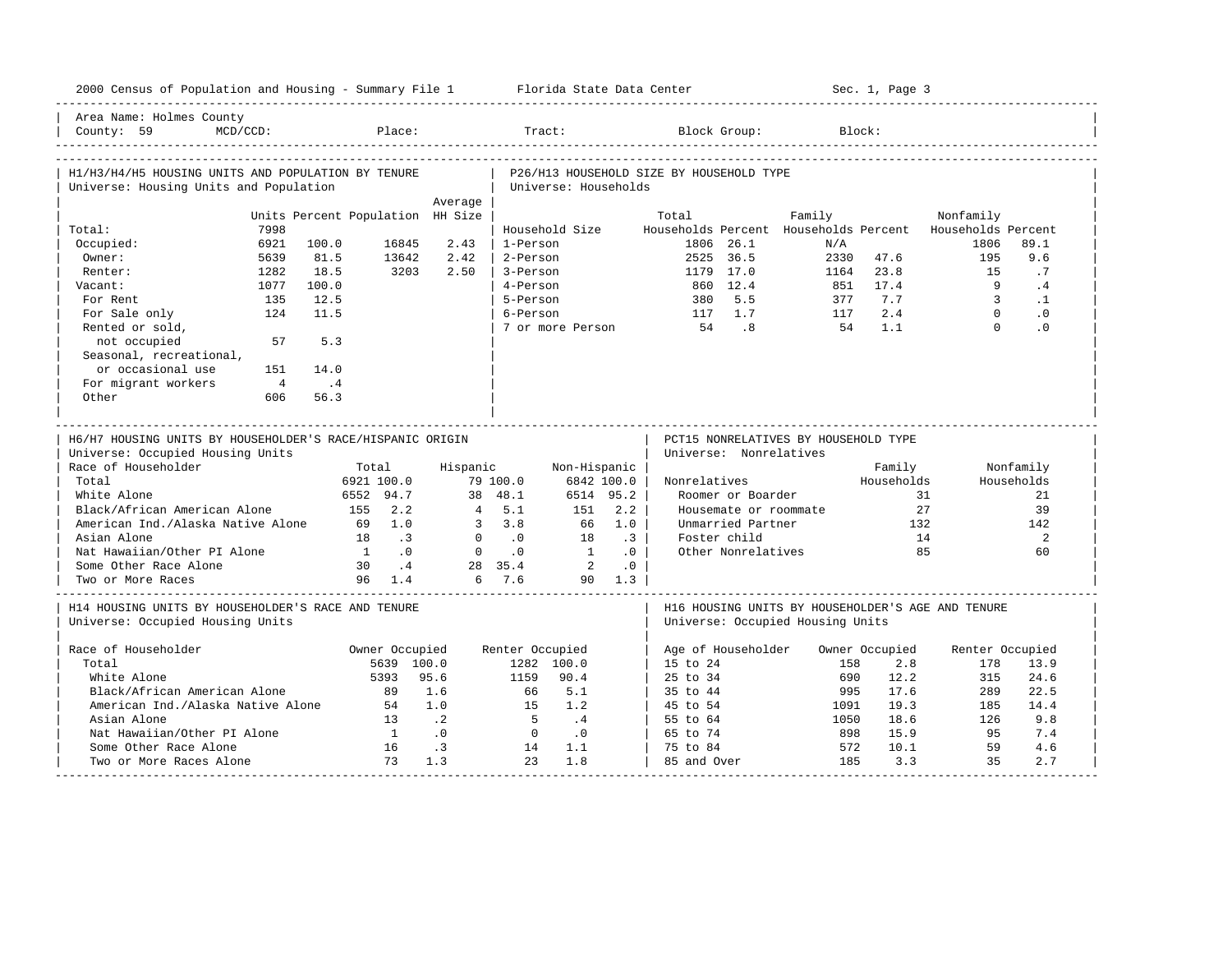| 2000 Census of Population and Housing - Summary File 1 Florida State Data Center |                |                                          | Sec. 1, Page 1<br>-------------------------- |                                                         |              |            |              |                   |                 |                   |
|----------------------------------------------------------------------------------|----------------|------------------------------------------|----------------------------------------------|---------------------------------------------------------|--------------|------------|--------------|-------------------|-----------------|-------------------|
| Area Name: Indian River County                                                   |                |                                          |                                              |                                                         |              |            |              |                   |                 |                   |
| County: 61<br>Place:                                                             |                |                                          |                                              |                                                         |              |            |              |                   |                 |                   |
|                                                                                  |                |                                          |                                              |                                                         |              |            |              |                   |                 |                   |
|                                                                                  |                |                                          |                                              |                                                         |              |            |              |                   |                 |                   |
| P1/P15/P16/P17/P31/P32/P33 POPULATION SUMMARY                                    |                |                                          |                                              | P12/P13 POPULATION BY AGE AND SEX                       |              |            |              |                   |                 |                   |
| Universe: Persons, Households, Families                                          |                |                                          |                                              | Universe: Persons                                       |              |            |              |                   |                 |                   |
| Total Population<br>112947                                                       | Total Families |                                          | 32708                                        |                                                         | Total        |            | Male         |                   | Female          |                   |
| Total Households<br>49137                                                        |                | Population in Families                   | 88915                                        |                                                         | Number       | Pct.       | Number       | Pct.              | Number          | Pct.              |
| Population in Households 110650                                                  |                | Average Family Size 2.72                 |                                              | Under 5<br>5 to 9                                       | 5259         | 4.7<br>5.3 | 2716<br>3073 | 5.0<br>5.6        | 2543<br>2947    | 4.4<br>5.1        |
| Average Household Size 2.25                                                      |                |                                          |                                              | $10 - 14$                                               | 6020<br>6398 | 5.7        | 3276         | 6.0               | 3122            | 5.4               |
| P7/P8/P11 POPULATION BY RACE AND HISPANIC ORIGIN                                 |                |                                          |                                              | 15 to 17                                                | 4017         | 3.6        | 2135         | 3.9               | 1882            | 3.2               |
| Universe: Persons                                                                |                | Total Hispanic Non-Hispanic              |                                              | 18 and 19                                               | 2337         | 2.1        | 1363         | 2.5               | 974             | 1.7               |
| Total                                                                            | 112947         | 7381                                     | 105566                                       | 20                                                      | 945          | .8         | 501          | .9                | 444             | .8                |
| White Alone                                                                      | 98754          | 4504                                     | 94250                                        | 21                                                      | 865          | .8         | 462          | .8                | 403             | .7                |
| Black or African American Alone                                                  | 9253           | 110                                      | 9143                                         | 22 to 24                                                | 2620         | 2.3        | 1409         | 2.6               | 1211            | 2.1               |
| American Ind. and Alaska Native Alone                                            | 277            | 48                                       | 229                                          | 25 to 29                                                | 4799         | 4.2        | 2494         | 4.6               | 2305            | 4.0               |
| Asian Alone                                                                      | 838            | 10                                       | 828                                          | 30 to 34                                                | 5630         | 5.0        | 2804         | 5.1               | 2826            | 4.8               |
| Native Hawaiian/Other Pacific Islander Alone                                     | 30             | 2                                        | 28                                           | 35 to 39                                                | 7033         | 6.2        | 3446         | 6.3               | 3587            | 6.2               |
| Some Other Race Alone                                                            | 2428           | 2346                                     | 82                                           | 40 to 44                                                | 7692         | 6.8        | 3699         | 6.8               | 3993            | 6.8               |
| Two or More Races                                                                | 1367           | 361                                      | 1006                                         | 45 to 49                                                | 7015         | 6.2        | 3453         | 6.3               | 3562            | 6.1               |
|                                                                                  |                |                                          |                                              | 50 to 54                                                | 6722         | 6.0        | 3150         | 5.8               | 3572            | 6.1               |
| P15A-I/P16A-I/P17A-I HOUSEHOLDS AND HOUSEHOLD POPULATION BY RACE                 |                |                                          |                                              | 55 to 59                                                | 6169         | 5.5        | 2768         | 5.1               | 3401            | 5.8               |
| Universe: Households and Population in Households                                |                |                                          | Average                                      | 60 and 61                                               | 2496         | 2.2        | 1121         | 2.1               | 1375            | 2.4               |
| Householder:                                                                     | Households     | Pop. In HH                               | HH Size                                      | 62 to 64                                                | 3958         | 3.5        | 1843         | 3.4               | 2115            | 3.6               |
| White Alone                                                                      | 44749          | 97350                                    | 2.18                                         | 65 and 66                                               | 2950         | 2.6        | 1339         | 2.5               | 1611            | 2.8               |
| Black or African American Alone                                                  | 3096           | 8795                                     | 2.84                                         | 67 to 69                                                | 4833         | 4.3        | 2261         | 4.1               | 2572            | 4.4               |
| American Ind. and Alaska Native Alone                                            | 80             | 237                                      | 2.96                                         | 70 to 74                                                | 8668         | 7.7        | 4003         | 7.3               | 4665            | 8.0               |
| Asian Alone                                                                      | 262            | 745                                      | 2.84                                         | 75 to 79                                                | 7843         | 6.9        | 3631         | 6.6               | 4212            | 7.2               |
| Native Hawaiian/Other Pacific Islander Alone                                     | 10             | 26                                       | 2.60                                         | 80 to 84                                                | 5154         | 4.6        | 2341         | 4.3               | 2813            | 4.8               |
| Some Other Race Alone                                                            | 547            | 2392                                     | 4.37                                         | 85 and over                                             | 3524         | 3.1        | 1345         | 2.5               | 2179            | 3.7               |
| Two or More Races                                                                | 393            | 1105                                     | 2.81                                         | 65 and over                                             | 32972        | 29.2       | 14920        | 27.3              | 18052           | 31.0              |
| Hispanic                                                                         | 1752           | 6577                                     | 3.75                                         |                                                         |              |            |              |                   |                 |                   |
| White Alone, Not Hispanic                                                        | 43654          | 93557                                    | 2.14                                         | Median Age                                              | 47.00        |            | 44.90        |                   | 49.10           |                   |
|                                                                                  |                |                                          |                                              |                                                         |              |            |              |                   |                 |                   |
| P31A-I/P32A-I/P33A-I FAMILIES AND POPULATION IN FAMILIES                         |                |                                          |                                              | P19 HOUSEHOLDS BY TYPE AND PRESENCE OF PERSONS UNDER 18 |              |            |              |                   |                 |                   |
| Universe: Families and Population in Families<br>Householder:                    |                | Pop. In<br>Families Families Family Size | Average                                      | Universe: Households                                    |              |            |              |                   | Households With |                   |
| White Alone                                                                      | 29506          | 77678                                    |                                              |                                                         |              |            |              | People            |                 | No People         |
| Black or African American Alone                                                  | 2197           | 7406                                     | 2.63<br>3.37                                 | Family Households:                                      |              |            |              | Under 18<br>11720 |                 | Under 18<br>20988 |
| American Ind. and Alaska Native Alone                                            | 61             | 202                                      | 3.31                                         | Married Couple Family                                   |              |            |              | 7880              |                 | 18924             |
| Asian Alone                                                                      | 190            | 631                                      | 3.32                                         | Other Family:                                           |              |            |              | 3840              |                 | 2064              |
| Native Hawaiian/Other Pacific Islander Alone                                     | $_{\rm 8}$     | 24                                       | 3.00                                         | Male Householder, no wife present                       |              |            |              | 902               |                 | 612               |
| Some Other Race Alone                                                            | 470            | 2067                                     | 4.40                                         | Female Householder, no husband present                  |              |            |              | 2938              |                 | 1452              |
| Two or More Races                                                                | 276            | 907                                      | 3.29                                         | Nonfamily Households:                                   |              |            |              | 198               |                 | 16231             |
| Hispanic                                                                         | 1420           | 5623                                     | 3.96                                         | Male Householder                                        |              |            |              | 156               |                 | 6533              |
| White Alone, Not Hispanic                                                        | 28640          | 74450                                    | 2.60                                         | Female Householder                                      |              |            |              | 42                |                 | 9698              |
| ---------------------<br>----------------------------                            |                |                                          |                                              |                                                         |              |            |              |                   |                 |                   |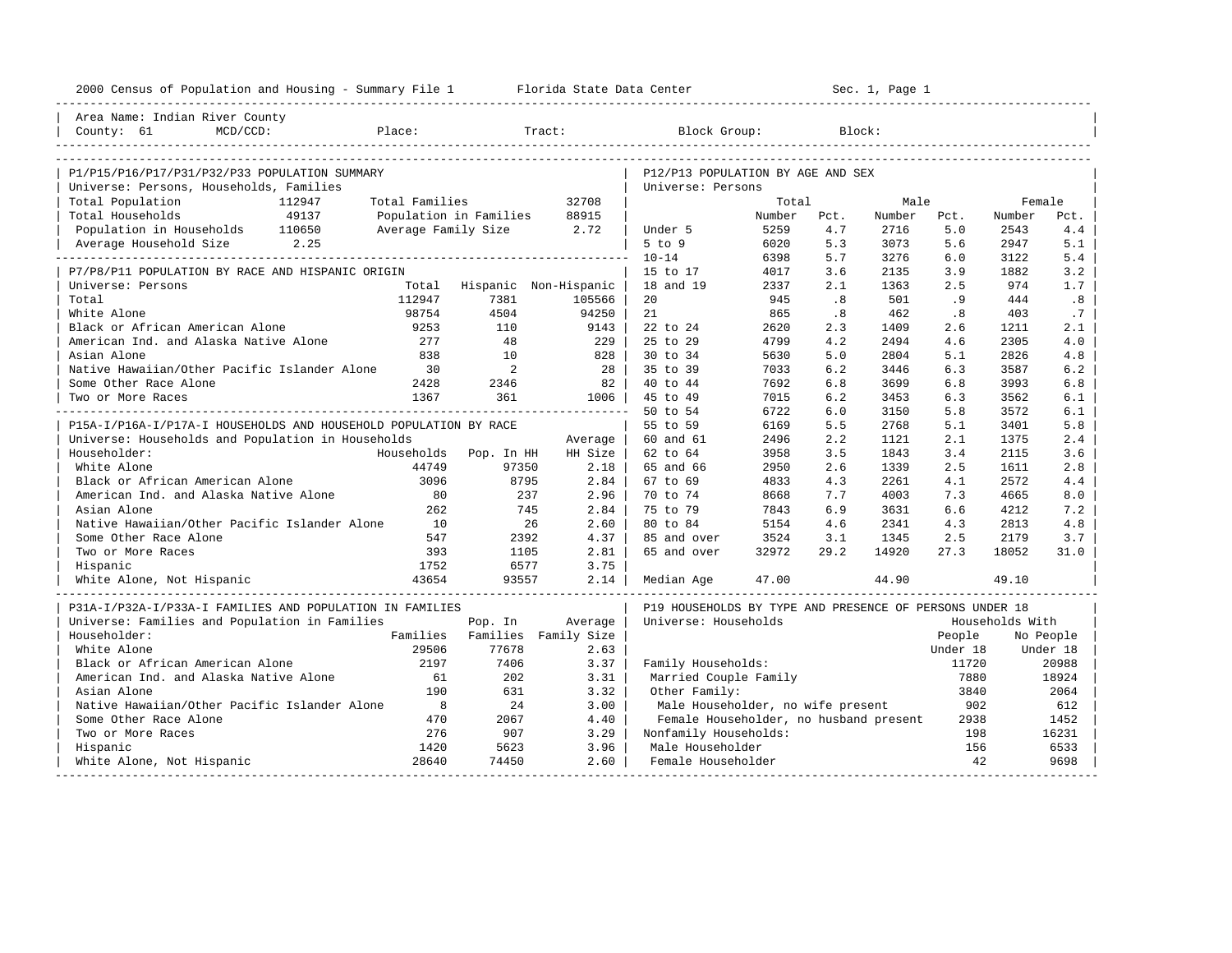----------------------------------------------------------------------------------------------------------------------------------------------------

| Area Name: Indian River County | | County: 61 MCD/CCD: Place: Tract: Block Group: Block: |

| P34/P35 FAMILY TYPE BY PRESENCE AND AGE  |                  | P27/P30 RELATIONSHIP BY HOUSEHOLD TYPE |                                               |                 | P28 RELATIONSHIP BY HOUSEHOLD TYPE |                                    |       |  |
|------------------------------------------|------------------|----------------------------------------|-----------------------------------------------|-----------------|------------------------------------|------------------------------------|-------|--|
| OF OWN AND RELATED CHILDREN              |                  |                                        | Universe: Persons                             |                 |                                    | FOR THE POPULATION UNDER 18        |       |  |
| Universe: Families                       |                  | With                                   |                                               | Total 65 & Over |                                    | Universe: Persons                  |       |  |
|                                          | With Own         | Related                                | Population in households:                     | 110650          | 32151                              | Total:                             | 21694 |  |
|                                          | Children         | Children                               | In family households:                         | 90959           | 23206                              | In households:                     | 21478 |  |
| Married couple family:                   | 26804            | 26804                                  | Householder:                                  | 32708           | 12340                              | Householder or spouse              | 30    |  |
| Children under 18:                       | 7387             | 7840                                   | Male                                          | 24929           | 10642                              | Related child:                     | 20933 |  |
| Under 6 only                             | 1604             | 1734                                   | Female                                        | 7779            | 1698                               | Own child:                         | 19005 |  |
| Under 6 and 6 to 17                      | 1499             | 1669                                   | Spouse                                        | 26804           | 9695                               | In married couple family           | 13624 |  |
| 6 to 17 only                             | 4284             | 4437                                   | Parent                                        | 802             | 559                                | In other family:                   |       |  |
| No children under 18                     | 19417            | 18964                                  | Child                                         | 24443           |                                    | No spouse present:                 | 5381  |  |
| Other family:                            | 5904             | 5904                                   | Natural born or adopted                       | 23043           |                                    | Male householder                   | 1150  |  |
| Male hhdr. No wife:                      | 1514             | 1514                                   | Step                                          | 1400            |                                    | Female householder                 | 4231  |  |
| Children under 18:                       | 763              | 887                                    | Grandchild                                    | 1839            |                                    | Other relatives:                   | 1928  |  |
| Under 6 only                             | 198              | 231                                    | Brother or sister                             | 855             |                                    | Grandchild                         | 1519  |  |
| Under 6 and 6 to 17                      | 71               | 97                                     | Other relatives                               | 1464            | 530                                | Other relatives                    | 409   |  |
| 6 to 17 only                             | 494              | 559                                    | Nonrelatives                                  | 2044            | 82                                 | Nonrelatives                       | 515   |  |
| No children under 18                     | 751              | 627                                    | In nonfamily households:                      | 19691           | 8945                               | In group quarters:                 | 216   |  |
| Female hhdr. No hus.:                    | 4390             | 4390                                   | Male householder:                             | 6689            | 2421                               | Institutional                      | 102   |  |
| Children under 18:                       | 2505             | 2934                                   | Living alone                                  | 5176            | 2148                               | Noninstitutional                   | 114   |  |
| Under 6 only                             | 444              | 577                                    | Not living alone                              | 1513            | 273                                |                                    |       |  |
| Under 6 and 6 to 17                      | 339              | 463                                    | Female householder:                           | 9740            | 6031                               | P18 HOUSEHOLD SIZE, HOUSEHOLD TYPE |       |  |
| 6 to 17 only                             | 1722             | 1894                                   | Living alone                                  | 8675            | 5783                               | AND PRESENCE OF OWN CHILDREN       |       |  |
| No children under 18                     | 1885             | 1456                                   | Not living alone                              | 1065            | 248                                | Universe: Households               |       |  |
|                                          |                  |                                        | Nonrelatives                                  | 3262            | 493                                | 1-person households:               | 13851 |  |
|                                          |                  |                                        | In group quarters:                            | 2297            | 821                                | Male householder                   | 5176  |  |
| P21 HOUSEHOLD TYPE BY AGE OF HOUSEHOLDER |                  |                                        | Institutional                                 | 1361            | 615                                | Female householder                 | 8675  |  |
| Universe: Households                     |                  |                                        | Noninstitutional                              | 936             | 206                                | 2 or more person households:       | 35286 |  |
|                                          |                  |                                        |                                               |                 |                                    | Family households:                 | 32708 |  |
|                                          | Family Nonfamily |                                        |                                               |                 |                                    | Married couple:                    | 26804 |  |
| Householder age: Households Households   |                  |                                        | PCT14 HOUSEHOLDS BY SEX OF UNMARRIED PARTNERS |                 |                                    | With own child, under 18           | 7387  |  |
| 15 to 24                                 | 696              | 563                                    | Universe: Households                          |                 |                                    | No own child, under 18             | 19417 |  |
| 25 to 34                                 | 3377             | 1219                                   |                                               |                 |                                    | Other family - no spouse pres.     | 5904  |  |
| 35 to 44                                 | 6033             | 1772                                   | Unmarried partner households                  |                 | 2306                               | Male householder:                  | 1514  |  |
| 45 to 54                                 | 5425             | 2151                                   | Male householder and male partner             |                 | 104                                | With own child, under 18           | 763   |  |
| 55 to 64                                 | 4837             | 2272                                   | Male householder and female partner           |                 | 1083                               | No own child, under 18             | 751   |  |
| 65 to 74                                 | 6556             | 3337                                   | Female householder and female partner         |                 | 111                                | Female householder:                | 4390  |  |
| 75 to 84                                 | 4924             | 3698                                   | Female householder and male partner           |                 | 1008                               | With own child, under 18           | 2505  |  |
| 85 and over                              | 860              | 1417                                   | All other households                          |                 | 46831                              | No own child, under 18             | 1885  |  |
| Total                                    | 32708            | 16429                                  |                                               |                 |                                    | Nonfamily households:              | 2578  |  |
|                                          |                  |                                        |                                               |                 |                                    | Male householder                   | 1513  |  |
|                                          |                  |                                        |                                               |                 |                                    | Female householder                 | 1065  |  |
|                                          |                  |                                        |                                               |                 |                                    |                                    |       |  |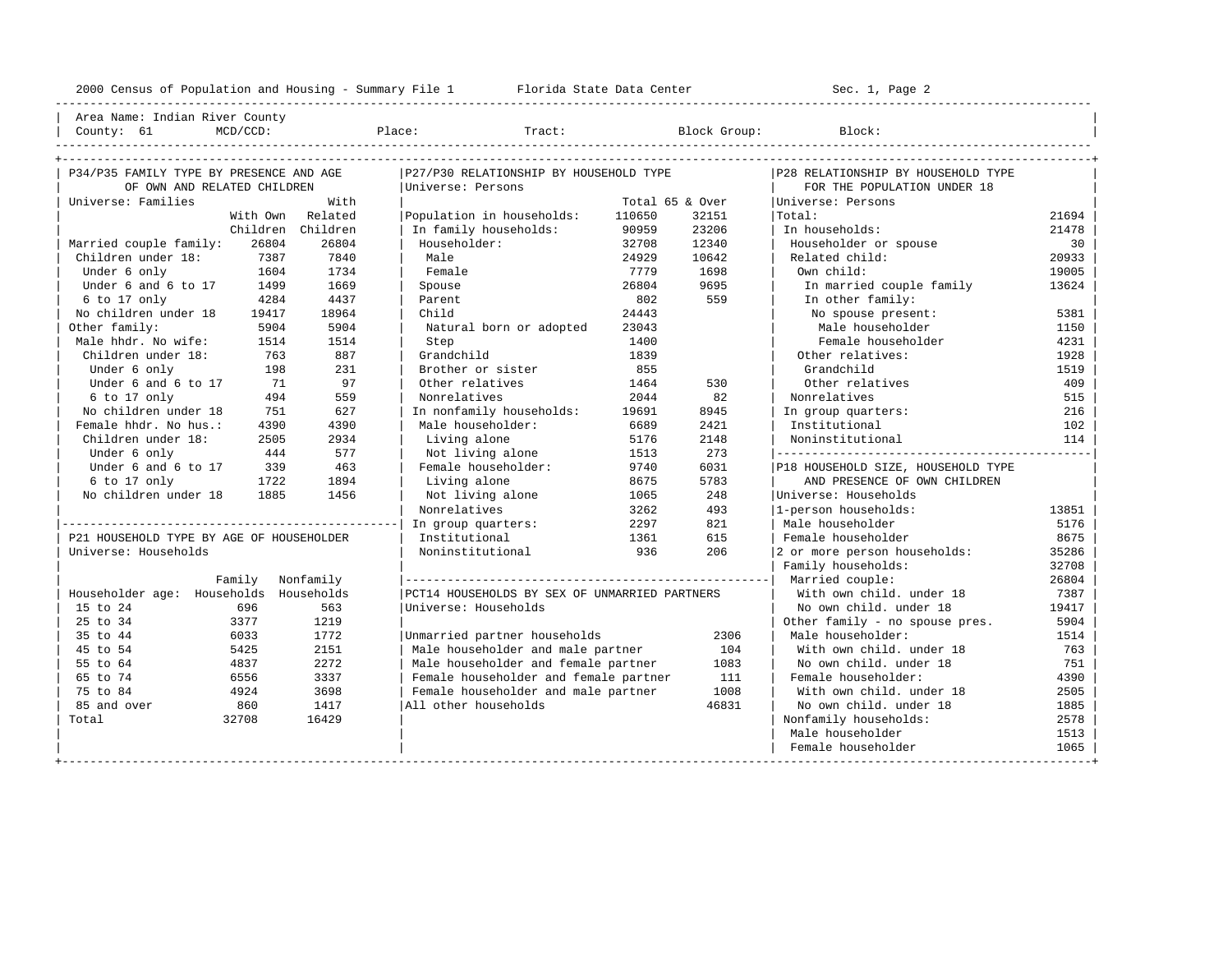| Area Name: Indian River County<br>MCD/CCD:<br>County: 61<br>H1/H3/H4/H5 HOUSING UNITS AND POPULATION BY TENURE                                                                                                                                   | Place:                                                                                                                                                   |                                                                                                   |                      |                                                                                             |                                                      |                                          |                                                                              |                                  |                             |                                                          |                                                            |
|--------------------------------------------------------------------------------------------------------------------------------------------------------------------------------------------------------------------------------------------------|----------------------------------------------------------------------------------------------------------------------------------------------------------|---------------------------------------------------------------------------------------------------|----------------------|---------------------------------------------------------------------------------------------|------------------------------------------------------|------------------------------------------|------------------------------------------------------------------------------|----------------------------------|-----------------------------|----------------------------------------------------------|------------------------------------------------------------|
|                                                                                                                                                                                                                                                  |                                                                                                                                                          |                                                                                                   |                      | Tract:                                                                                      |                                                      |                                          | Block Group:                                                                 |                                  | Block:                      |                                                          |                                                            |
|                                                                                                                                                                                                                                                  |                                                                                                                                                          |                                                                                                   |                      |                                                                                             |                                                      |                                          |                                                                              |                                  |                             |                                                          |                                                            |
| Universe: Housing Units and Population                                                                                                                                                                                                           |                                                                                                                                                          |                                                                                                   |                      | Universe: Households                                                                        |                                                      | P26/H13 HOUSEHOLD SIZE BY HOUSEHOLD TYPE |                                                                              |                                  |                             |                                                          |                                                            |
|                                                                                                                                                                                                                                                  |                                                                                                                                                          | Average                                                                                           |                      |                                                                                             |                                                      |                                          |                                                                              |                                  |                             |                                                          |                                                            |
|                                                                                                                                                                                                                                                  | Units Percent Population HH Size                                                                                                                         |                                                                                                   |                      |                                                                                             |                                                      | Total                                    |                                                                              | Family                           |                             | Nonfamily                                                |                                                            |
| 57902<br>Total:                                                                                                                                                                                                                                  |                                                                                                                                                          |                                                                                                   |                      | Household Size                                                                              |                                                      |                                          |                                                                              |                                  |                             | Households Percent Households Percent Households Percent |                                                            |
| 49137<br>Occupied:                                                                                                                                                                                                                               | 100.0<br>110650                                                                                                                                          | 2.25                                                                                              | 1-Person             |                                                                                             |                                                      | 13851 28.2                               |                                                                              | N/A                              |                             | 13851                                                    | 84.3                                                       |
| Owner:<br>38115                                                                                                                                                                                                                                  | 77.6<br>85587                                                                                                                                            | 2.25                                                                                              | 2-Person             |                                                                                             |                                                      | 21586 43.9                               |                                                                              | 19419                            | 59.4                        | 2167                                                     | 13.2                                                       |
| 11022<br>Renter:                                                                                                                                                                                                                                 | 22.4<br>25063                                                                                                                                            | 2.27                                                                                              | 3-Person             |                                                                                             |                                                      |                                          | 6132 12.5                                                                    | 5872                             | 18.0                        | 260                                                      | 1.6                                                        |
| Vacant:<br>8765                                                                                                                                                                                                                                  | 100.0                                                                                                                                                    |                                                                                                   | 4-Person             |                                                                                             |                                                      | 4459                                     | 9.1                                                                          | 4367                             | 13.4                        | 92                                                       | .6                                                         |
| 1083<br>For Rent                                                                                                                                                                                                                                 | 12.4                                                                                                                                                     |                                                                                                   | 5-Person             |                                                                                             |                                                      |                                          | 2032 4.1                                                                     | 2002                             | 6.1                         | 30                                                       | $\cdot$ 2                                                  |
| For Sale only<br>857                                                                                                                                                                                                                             | 9.8                                                                                                                                                      |                                                                                                   | 6-Person             |                                                                                             |                                                      | 665 1.4                                  |                                                                              | 648                              | 2.0                         | 17                                                       | $\cdot$ 1                                                  |
| Rented or sold,                                                                                                                                                                                                                                  |                                                                                                                                                          |                                                                                                   |                      |                                                                                             |                                                      | 7 or more Person 412 .8                  |                                                                              | 400                              | 1.2                         | 12                                                       | $\cdot$ 1                                                  |
| not occupied<br>623                                                                                                                                                                                                                              | 7.1                                                                                                                                                      |                                                                                                   |                      |                                                                                             |                                                      |                                          |                                                                              |                                  |                             |                                                          |                                                            |
| Seasonal, recreational,                                                                                                                                                                                                                          |                                                                                                                                                          |                                                                                                   |                      |                                                                                             |                                                      |                                          |                                                                              |                                  |                             |                                                          |                                                            |
| or occasional use<br>5293                                                                                                                                                                                                                        | 60.4                                                                                                                                                     |                                                                                                   |                      |                                                                                             |                                                      |                                          |                                                                              |                                  |                             |                                                          |                                                            |
| For migrant workers<br>24                                                                                                                                                                                                                        | $\overline{\phantom{a}}$                                                                                                                                 |                                                                                                   |                      |                                                                                             |                                                      |                                          |                                                                              |                                  |                             |                                                          |                                                            |
| Other<br>885                                                                                                                                                                                                                                     | 10.1                                                                                                                                                     |                                                                                                   |                      |                                                                                             |                                                      |                                          |                                                                              |                                  |                             |                                                          |                                                            |
| Universe: Occupied Housing Units<br>Race of Householder<br>Total<br>White Alone<br>Black/African American Alone<br>American Ind./Alaska Native Alone<br>Asian Alone<br>Nat Hawaiian/Other PI Alone<br>Some Other Race Alone<br>Two or More Races | Total<br>49137 100.0<br>44749 91.1<br>3096 6.3<br>80.2<br>262<br>.5<br>10<br>$\overline{\phantom{0}}$ .<br>547 1.1<br>393<br>$\overline{\phantom{0}}$ .8 | 1752 100.0<br>1095 62.5<br>30 1.7<br>9.5<br>$\overline{2}$<br>$0 \qquad .0$<br>532 30.4<br>84 4.8 | Hispanic<br>$\ldots$ | Non-Hispanic  <br>47385 100.0  <br>43654 92.1<br>$3066$ 6.5<br>71<br>260<br>10<br>15<br>309 | .1<br>.5 <sup>1</sup><br>.0 <sub>1</sub><br>.0<br>.7 | Universe: Nonrelatives<br>Nonrelatives   | Roomer or Boarder<br>Unmarried Partner<br>Foster child<br>Other Nonrelatives | Housemate or roommate            | Family<br>Households<br>376 | 302<br>893<br>44<br>429                                  | Nonfamily<br>Households<br>433<br>983<br>1413<br>12<br>421 |
| H14 HOUSING UNITS BY HOUSEHOLDER'S RACE AND TENURE<br>Universe: Occupied Housing Units                                                                                                                                                           |                                                                                                                                                          |                                                                                                   |                      |                                                                                             |                                                      |                                          |                                                                              | Universe: Occupied Housing Units |                             | H16 HOUSING UNITS BY HOUSEHOLDER'S AGE AND TENURE        |                                                            |
| Race of Householder                                                                                                                                                                                                                              | Owner Occupied                                                                                                                                           |                                                                                                   | Renter Occupied      |                                                                                             |                                                      | Age of Householder                       |                                                                              |                                  | Owner Occupied              | Renter Occupied                                          |                                                            |
| Total                                                                                                                                                                                                                                            | 38115 100.0                                                                                                                                              |                                                                                                   |                      | 11022 100.0                                                                                 |                                                      | 15 to 24                                 |                                                                              | 260                              | .7                          | 999                                                      | 9.1                                                        |
| White Alone                                                                                                                                                                                                                                      | 35816                                                                                                                                                    | 94.0                                                                                              | 8933                 | 81.0                                                                                        |                                                      | 25 to 34                                 |                                                                              | 2283                             | 6.0                         | 2313                                                     | 21.0                                                       |
| Black/African American Alone                                                                                                                                                                                                                     | 1591                                                                                                                                                     | 4.2                                                                                               | 1505                 | 13.7                                                                                        |                                                      | 35 to 44                                 |                                                                              | 5406                             | 14.2                        | 2399                                                     | 21.8                                                       |
| American Ind./Alaska Native Alone                                                                                                                                                                                                                | 45                                                                                                                                                       | $\cdot$ 1                                                                                         | 35                   | $\cdot$ 3                                                                                   |                                                      | 45 to 54                                 |                                                                              | 5912                             | 15.5                        | 1664                                                     | 15.1                                                       |
| Asian Alone                                                                                                                                                                                                                                      | 151                                                                                                                                                      | $\cdot$ 4                                                                                         | 111                  | 1.0                                                                                         |                                                      | 55 to 64                                 |                                                                              | 6147                             | 16.1                        | 962                                                      | 8.7                                                        |
|                                                                                                                                                                                                                                                  |                                                                                                                                                          | $\cdot$ 0                                                                                         | $5^{\circ}$          | $\cdot$ 0                                                                                   |                                                      | 65 to 74                                 |                                                                              | 8958                             | 23.5                        | 935                                                      | 8.5                                                        |
|                                                                                                                                                                                                                                                  |                                                                                                                                                          |                                                                                                   |                      |                                                                                             |                                                      |                                          |                                                                              |                                  |                             |                                                          |                                                            |
| Nat Hawaiian/Other PI Alone<br>Some Other Race Alone                                                                                                                                                                                             | $5^{\circ}$<br>283                                                                                                                                       | .7                                                                                                | 264                  | 2.4                                                                                         |                                                      | 75 to 84                                 |                                                                              | 7511                             | 19.7                        | 1111                                                     | 10.1                                                       |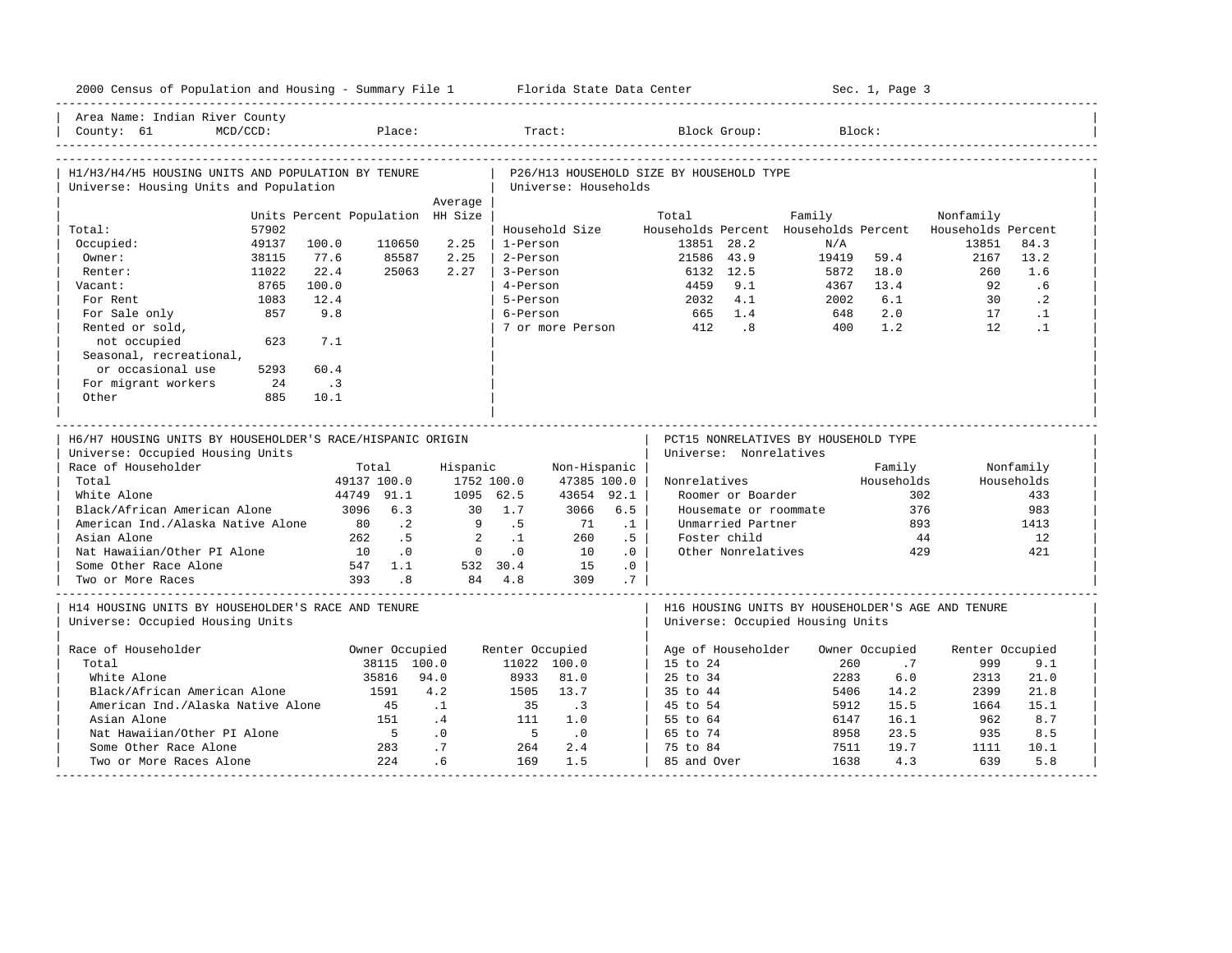| 2000 Census of Population and Housing - Summary File 1 Florida State Data Center |                          |                |                             |                                                         |        | Sec. 1, Page 1 |        |          |                 |           |
|----------------------------------------------------------------------------------|--------------------------|----------------|-----------------------------|---------------------------------------------------------|--------|----------------|--------|----------|-----------------|-----------|
| Area Name: Jackson County                                                        |                          |                |                             |                                                         |        |                |        |          |                 |           |
| County: 63<br>MCD/CCD:<br>Place:                                                 |                          |                | Tract:                      | Block Group:                                            |        |                | Block: |          |                 |           |
|                                                                                  |                          |                |                             |                                                         |        |                |        |          |                 |           |
| P1/P15/P16/P17/P31/P32/P33 POPULATION SUMMARY                                    |                          |                |                             | P12/P13 POPULATION BY AGE AND SEX                       |        |                |        |          |                 |           |
| Universe: Persons, Households, Families                                          |                          |                |                             | Universe: Persons                                       |        |                |        |          |                 |           |
| Total Population<br>46755                                                        | Total Families           |                | 11607                       |                                                         | Total  |                | Male   |          | Female          |           |
| Total Households<br>16620                                                        | Population in Families   |                | 34256                       |                                                         | Number | Pct.           | Number | Pct.     | Number          | Pct.      |
| Population in Households 40561                                                   | Average Family Size 2.95 |                |                             | Under 5                                                 | 2558   | 5.5            | 1281   | 5.2      | 1277            | 5.7       |
| Average Household Size 2.44                                                      |                          |                |                             | 5 to 9                                                  | 2852   | 6.1            | 1434   | 5.8      | 1418            | 6.4       |
|                                                                                  |                          |                |                             | $10 - 14$                                               | 2909   | 6.2            | 1514   | 6.2      | 1395            | 6.3       |
| P7/P8/P11 POPULATION BY RACE AND HISPANIC ORIGIN                                 |                          |                |                             | 15 to 17                                                | 2130   | 4.6            | 1188   | 4.8      | 942             | 4.2       |
| Universe: Persons                                                                |                          |                | Total Hispanic Non-Hispanic | 18 and 19                                               | 1403   | 3.0            | 755    | 3.1      | 648             | 2.9       |
| Total                                                                            | 46755                    | 1361           | 45394                       | 20                                                      | 713    | 1.5            | 416    | 1.7      | 297             | 1.3       |
| White Alone                                                                      | 32811                    | 725            | 32086                       | 21                                                      | 565    | 1.2            | 343    | 1.4      | 222             | 1.0       |
| Black or African American Alone                                                  | 12418                    | 145            | 12273                       | 22 to 24                                                | 1851   | 4.0            | 1099   | 4.5      | 752             | 3.4       |
| American Ind. and Alaska Native Alone                                            | 311                      | 20             | 291                         | 25 to 29                                                | 3198   | 6.8            | 1903   | 7.8      | 1295            | $5.8$     |
| Asian Alone                                                                      | 168                      | $\overline{8}$ | 160                         | 30 to 34                                                | 3279   | 7.0            | 1904   | 7.8      | 1375            | 6.2       |
| Native Hawaiian/Other Pacific Islander Alone                                     | 13                       | $\overline{3}$ | 10                          | 35 to 39                                                | 3742   | 8.0            | 2162   | 8.8      | 1580            | 7.1       |
| Some Other Race Alone                                                            | 381                      | 355            | 26                          | 40 to 44                                                | 3601   | 7.7            | 1991   | 8.1      | 1610            | 7.2       |
| Two or More Races                                                                | 653                      | 105            | 548                         | 45 to 49                                                | 3458   | 7.4            | 1880   | 7.7      | 1578            | 7.1       |
|                                                                                  |                          |                |                             | 50 to 54                                                | 3012   | 6.4            | 1589   | 6.5      | 1423            | 6.4       |
| P15A-I/P16A-I/P17A-I HOUSEHOLDS AND HOUSEHOLD POPULATION BY RACE                 |                          |                |                             | 55 to 59                                                | 2560   | 5.5            | 1215   | 5.0      | 1345            | 6.1       |
| Universe: Households and Population in Households                                |                          |                | Average                     | 60 and 61                                               | 879    | 1.9            | 434    | 1.8      | 445             | 2.0       |
| Householder:                                                                     | Households               | Pop. In HH     | HH Size                     | 62 to 64                                                | 1241   | 2.7            | 643    | 2.6      | 598             | 2.7       |
| White Alone                                                                      | 12459                    | 29915          | 2.40                        | 65 and 66                                               | 770    | 1.6            | 370    | 1.5      | 400             | 1.8       |
| Black or African American Alone                                                  | 3799                     | 9619           | 2.53                        | 67 to 69                                                | 1165   | 2.5            | 539    | 2.2      | 626             | 2.8       |
| American Ind. and Alaska Native Alone                                            | 101                      | 274            | 2.71                        | 70 to 74                                                | 1684   | 3.6            | 746    | 3.0      | 938             | 4.2       |
| Asian Alone                                                                      | 43                       | 130            | 3.02                        | 75 to 79                                                | 1334   | 2.9            | 537    | 2.2      | 797             | 3.6       |
| Native Hawaiian/Other Pacific Islander Alone                                     | $5^{\circ}$              | 12             | 2.40                        | 80 to 84                                                | 965    | 2.1            | 335    | 1.4      | 630             | 2.8       |
| Some Other Race Alone                                                            | 54                       | 207            | 3.83                        | 85 and over                                             | 886    | 1.9            | 255    | 1.0      | 631             | 2.8       |
| Two or More Races                                                                | 159                      | 404            | 2.54                        | 65 and over                                             | 6804   | 14.6           | 2782   | 11.3     | 4022            | 18.1      |
| Hispanic                                                                         | 205<br>12342             | 639            | 3.12                        |                                                         |        |                |        |          |                 |           |
| White Alone, Not Hispanic                                                        |                          | 29569          | 2.40                        | Median Age                                              | 37.60  |                | 36.00  |          | 39.70           |           |
| P31A-I/P32A-I/P33A-I FAMILIES AND POPULATION IN FAMILIES                         |                          |                |                             | P19 HOUSEHOLDS BY TYPE AND PRESENCE OF PERSONS UNDER 18 |        |                |        |          |                 |           |
| Universe: Families and Population in Families                                    |                          | Pop. In        | Average                     | Universe: Households                                    |        |                |        |          | Households With |           |
| Householder:                                                                     | Families                 |                | Families Family Size        |                                                         |        |                |        | People   |                 | No People |
| White Alone                                                                      | 8830                     | 25375          | 2.87                        |                                                         |        |                |        | Under 18 |                 | Under 18  |
| Black or African American Alone                                                  | 2519                     | 8024           | 3.19                        | Family Households:                                      |        |                |        | 5686     |                 | 5921      |
| American Ind. and Alaska Native Alone                                            | 71                       | 228            | 3.21                        | Married Couple Family                                   |        |                |        | 3645     |                 | 4906      |
| Asian Alone                                                                      | 36                       | 120            | 3.33                        | Other Family:                                           |        |                |        | 2041     |                 | 1015      |
| Native Hawaiian/Other Pacific Islander Alone                                     | $\overline{4}$           | 11             | 2.75                        | Male Householder, no wife present                       |        |                |        | 384      |                 | 274       |
| Some Other Race Alone                                                            | 41                       | 179            | 4.37                        | Female Householder, no husband present                  |        |                |        | 1657     |                 | 741       |
| Two or More Races                                                                | 106                      | 319            | 3.01                        | Nonfamily Households:                                   |        |                |        | 67       |                 | 4946      |
| Hispanic                                                                         | 147                      | 528            | 3.59                        | Male Householder                                        |        |                |        | 50       |                 | 2106      |
| White Alone, Not Hispanic<br>-----------------------                             | 8750                     | 25098          | 2.87                        | Female Householder                                      |        |                |        | 17       |                 | 2840      |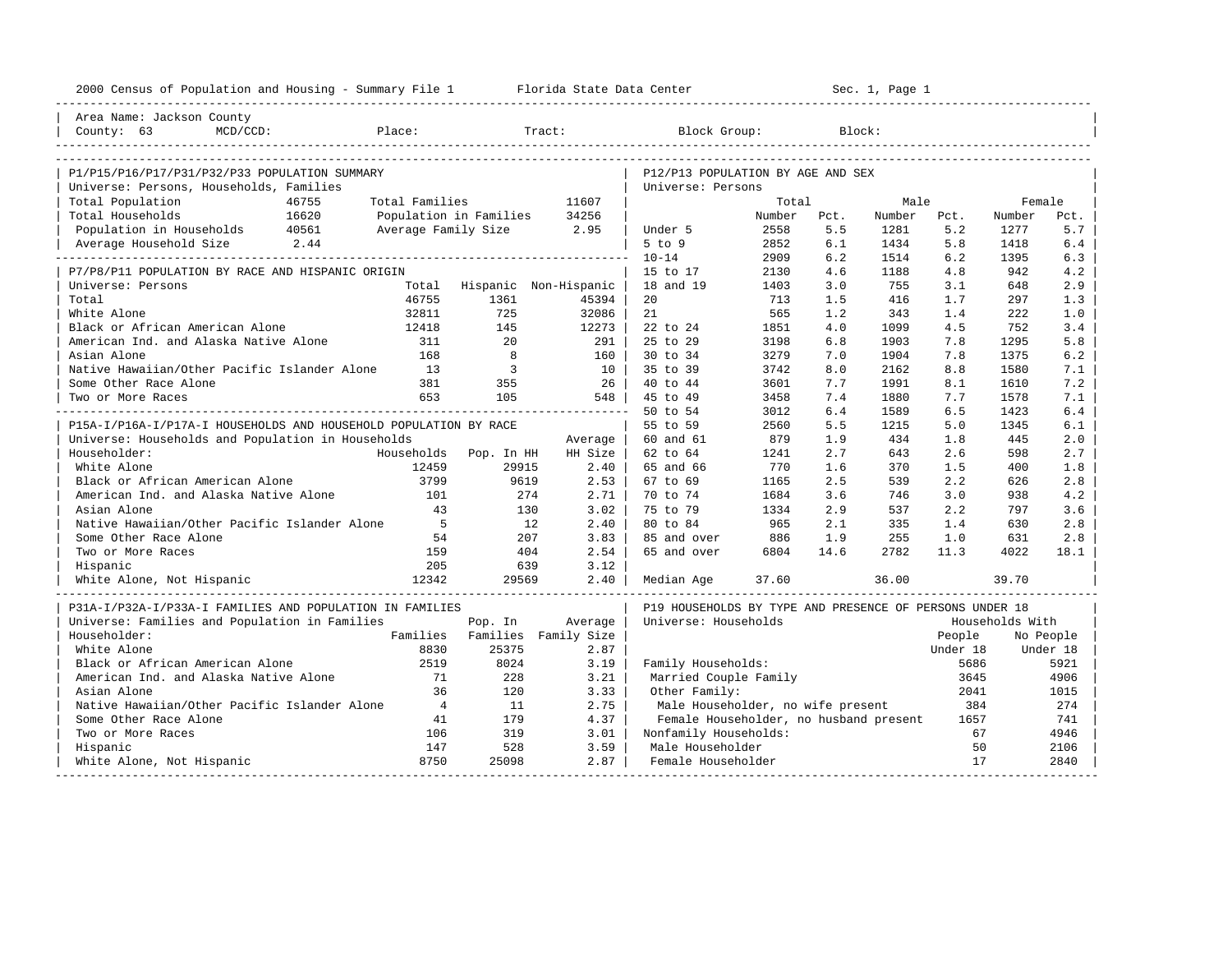| Area Name: Jackson County | | County: 63 MCD/CCD: Place: Tract: Block Group: Block: |

----------------------------------------------------------------------------------------------------------------------------------------------------

| P34/P35 FAMILY TYPE BY PRESENCE AND AGE  |      | P27/P30 RELATIONSHIP BY HOUSEHOLD TYPE |                                               |                 | P28 RELATIONSHIP BY HOUSEHOLD TYPE |                                    |       |
|------------------------------------------|------|----------------------------------------|-----------------------------------------------|-----------------|------------------------------------|------------------------------------|-------|
| OF OWN AND RELATED CHILDREN              |      |                                        | Universe: Persons                             |                 |                                    | FOR THE POPULATION UNDER 18        |       |
| Universe: Families                       |      | With                                   |                                               | Total 65 & Over |                                    | Universe: Persons                  |       |
|                                          |      | With Own Related                       | Population in households:                     | 40561           | 6229                               | Total:                             | 10449 |
|                                          |      | Children Children                      | In family households:                         | 34900           | 4005                               | In households:                     | 10197 |
| Married couple family:                   | 8551 | 8551                                   | Householder:                                  | 11607           | 2264                               | Householder or spouse              | 26    |
| Children under 18:                       | 3388 | 3622                                   | Male                                          | 8041            | 1721                               | Related child:                     | 9994  |
| Under 6 only<br>757                      |      | 840                                    | Female                                        | 3566            | 543                                | Own child:                         | 8987  |
| Under 6 and 6 to 17                      | 601  | 673                                    | Spouse                                        | 8551            | 1390                               | In married couple family           | 6025  |
| 6 to 17 only                             | 2030 | 2109                                   | Parent                                        | 260             | 157                                | In other family:                   |       |
| No children under 18                     | 5163 | 4929                                   | Child                                         | 11960           |                                    | No spouse present:                 | 2962  |
| Other family:                            | 3056 | 3056                                   | Natural born or adopted                       | 11156           |                                    | Male householder                   | 546   |
| Male hhdr. No wife:                      | 658  | 658                                    | Step                                          | 804             |                                    | Female householder                 | 2416  |
| Children under 18:                       | 342  | 381                                    | Grandchild                                    | 1064            |                                    | Other relatives:                   | 1007  |
| Under 6 only                             | 84   | 88                                     | Brother or sister                             | 298             |                                    | Grandchild                         | 833   |
| Under 6 and 6 to 17                      | 40   | 50                                     | Other relatives                               | 516             | 175                                | Other relatives                    | 174   |
| 6 to 17 only                             | 218  | 243                                    | Nonrelatives                                  | 644             | 19                                 | Nonrelatives                       | 177   |
| No children under 18                     | 316  | 277                                    | In nonfamily households:                      | 5661            | 2224                               | In group quarters:                 | 252   |
| Female hhdr. No hus.:                    | 2398 | 2398                                   | Male householder:                             | 2156            | 554                                | Institutional                      | 234   |
| Children under 18:                       | 1404 | 1655                                   | Living alone                                  | 1846            | 526                                | Noninstitutional                   | 18    |
| Under 6 only                             | 306  | 366                                    | Not living alone                              | 310             | 28                                 |                                    |       |
| Under 6 and 6 to 17                      | 219  | 292                                    | Female householder:                           | 2857            | 1631                               | P18 HOUSEHOLD SIZE, HOUSEHOLD TYPE |       |
| 6 to 17 only                             | 879  | 997                                    | Living alone                                  | 2640            | 1604                               | AND PRESENCE OF OWN CHILDREN       |       |
| No children under 18                     | 994  | 743                                    | Not living alone                              | 217             | 2.7                                | Universe: Households               |       |
|                                          |      |                                        | Nonrelatives                                  | 648             | 39                                 | 1-person households:               | 4486  |
|                                          |      |                                        | In group quarters:                            | 6194            | 575                                | Male householder                   | 1846  |
| P21 HOUSEHOLD TYPE BY AGE OF HOUSEHOLDER |      |                                        | Institutional                                 | 5690            | 314                                | Female householder                 | 2640  |
| Universe: Households                     |      |                                        | Noninstitutional                              | 504             | 261                                | 2 or more person households:       | 12134 |
|                                          |      |                                        |                                               |                 |                                    | Family households:                 | 11607 |
|                                          |      | Family Nonfamily                       |                                               |                 |                                    |                                    | 8551  |
| Householder age: Households Households   |      |                                        | PCT14 HOUSEHOLDS BY SEX OF UNMARRIED PARTNERS |                 |                                    | With own child. under 18           | 3388  |
| 15 to 24                                 | 579  | 274                                    | Universe: Households                          |                 |                                    | No own child, under 18             | 5163  |
| 25 to 34<br>1895                         |      | 397                                    |                                               |                 |                                    | Other family - no spouse pres.     | 3056  |
| 35 to 44<br>2547                         |      | 604                                    | Unmarried partner households                  |                 | 651                                | Male householder:                  | 658   |
| 2454<br>45 to 54                         |      | 772                                    | Male householder and male partner             |                 | 47                                 | With own child, under 18           | 342   |
| 55 to 64<br>1868                         |      | 781                                    | Male householder and female partner           |                 | 312                                | No own child, under 18             | 316   |
| 65 to 74<br>1380                         |      | 950                                    | Female householder and female partner         |                 | 39                                 | Female householder:                | 2398  |
| 75 to 84<br>714                          |      | 874                                    | Female householder and male partner           |                 | 253                                | With own child, under 18           | 1404  |
| 85 and over<br>170                       |      | 361                                    | All other households                          |                 | 15969                              | No own child, under 18             | 994   |
| 11607<br>Total                           |      | 5013                                   |                                               |                 |                                    | Nonfamily households:              | 527   |
|                                          |      |                                        |                                               |                 |                                    | Male householder                   | 310   |
|                                          |      |                                        |                                               |                 |                                    | Female householder                 | 217   |
|                                          |      |                                        |                                               |                 |                                    |                                    |       |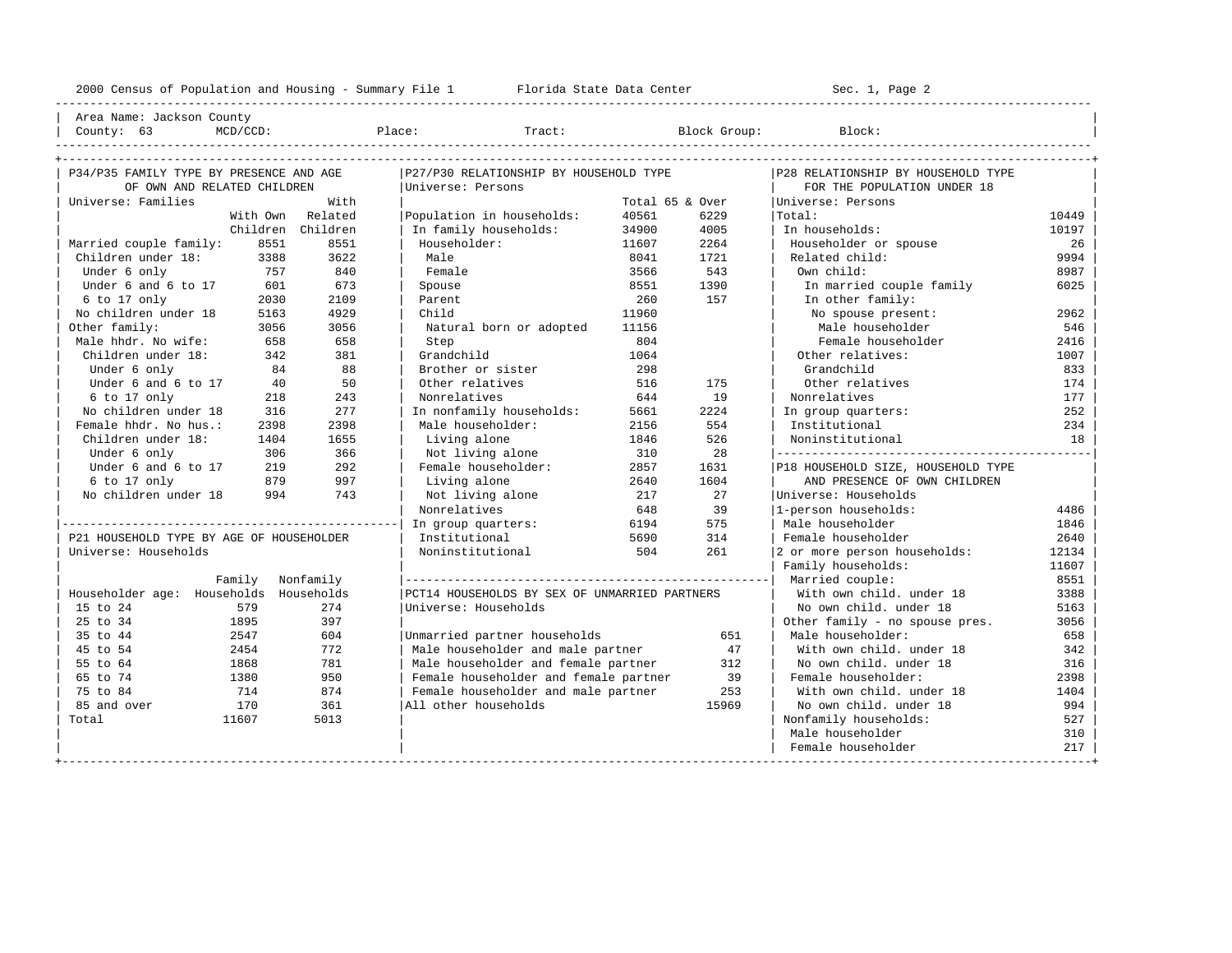|                                                                                              |                | 2000 Census of Population and Housing - Summary File 1 Florida State Data Center |                               |                |                           |                          | Sec. 1, Page 3         |                                          |                                    |                                      |                |                                                                  |            |
|----------------------------------------------------------------------------------------------|----------------|----------------------------------------------------------------------------------|-------------------------------|----------------|---------------------------|--------------------------|------------------------|------------------------------------------|------------------------------------|--------------------------------------|----------------|------------------------------------------------------------------|------------|
| Area Name: Jackson County<br>County: $63$                                                    | MCD/CCD:       |                                                                                  | Place:                        |                |                           | Tract:                   |                        |                                          | Block Group:                       |                                      | Block:         |                                                                  |            |
| H1/H3/H4/H5 HOUSING UNITS AND POPULATION BY TENURE<br>Universe: Housing Units and Population |                |                                                                                  |                               |                |                           | Universe: Households     |                        | P26/H13 HOUSEHOLD SIZE BY HOUSEHOLD TYPE |                                    |                                      |                |                                                                  |            |
|                                                                                              |                |                                                                                  |                               | Average        |                           |                          |                        |                                          |                                    |                                      |                |                                                                  |            |
|                                                                                              |                | Units Percent Population HH Size                                                 |                               |                |                           |                          |                        | Total                                    |                                    | Family                               |                | Nonfamily                                                        |            |
| Total:<br>Occupied:                                                                          | 19490<br>16620 | 100.0                                                                            | 40561                         | 2.44           | 1-Person                  | Household Size           |                        |                                          | 4486 27.0                          | N/A                                  |                | Households Percent Households Percent Households Percent<br>4486 | 89.5       |
| Owner:                                                                                       | 12947          | 77.9                                                                             | 31721                         | 2.45           | 2-Person                  |                          |                        |                                          | 5726 34.5                          | 5283                                 | 45.5           | 443                                                              | 8.8        |
| Renter:                                                                                      | 3673           | 22.1                                                                             | 8840                          | 2.41           | 3-Person                  |                          |                        |                                          | 2929 17.6                          | 2873                                 | 24.8           | 56                                                               | 1.1        |
| Vacant:                                                                                      | 2870           | 100.0                                                                            |                               |                | 4-Person                  |                          |                        |                                          | 2204 13.3                          | 2182                                 | 18.8           | 22                                                               | .4         |
| For Rent                                                                                     | 690            | 24.0                                                                             |                               |                | 5-Person                  |                          |                        | 879                                      | 5.3                                | 874                                  | 7.5            | 5 <sub>1</sub>                                                   | $\cdot$ 1  |
| For Sale only                                                                                | 263            | 9.2                                                                              |                               |                | 6-Person                  |                          |                        | 258                                      | 1.6                                | 258                                  | 2.2            | $\Omega$                                                         | $\cdot$ 0  |
| Rented or sold,                                                                              |                |                                                                                  |                               |                |                           | 7 or more Person         |                        | 138                                      | $\overline{\phantom{0}}$           | 137                                  | 1.2            | $\overline{1}$                                                   | .0         |
| not occupied<br>Seasonal, recreational,                                                      | 172            | 6.0                                                                              |                               |                |                           |                          |                        |                                          |                                    |                                      |                |                                                                  |            |
| or occasional use                                                                            | 672            | 23.4                                                                             |                               |                |                           |                          |                        |                                          |                                    |                                      |                |                                                                  |            |
| For migrant workers                                                                          | 6              | $\cdot$ . 2                                                                      |                               |                |                           |                          |                        |                                          |                                    |                                      |                |                                                                  |            |
| Other                                                                                        | 1067           | 37.2                                                                             |                               |                |                           |                          |                        |                                          |                                    |                                      |                |                                                                  |            |
| H6/H7 HOUSING UNITS BY HOUSEHOLDER'S RACE/HISPANIC ORIGIN                                    |                |                                                                                  |                               |                |                           |                          |                        |                                          |                                    |                                      |                |                                                                  |            |
| Universe: Occupied Housing Units                                                             |                |                                                                                  |                               |                |                           |                          |                        |                                          | Universe: Nonrelatives             | PCT15 NONRELATIVES BY HOUSEHOLD TYPE |                |                                                                  |            |
| Race of Householder                                                                          |                |                                                                                  | Total                         | Hispanic       |                           | Non-Hispanic             |                        |                                          |                                    |                                      | Family         |                                                                  | Nonfamily  |
| Total                                                                                        |                |                                                                                  | 16620 100.0                   |                | 205 100.0                 | 16415 100.0              |                        | Nonrelatives                             |                                    |                                      | Households     |                                                                  | Households |
| White Alone                                                                                  |                |                                                                                  | 12459 75.0                    |                | 117 57.1                  | 12342 75.2               |                        |                                          | Roomer or Boarder                  |                                      |                | 64                                                               | 68         |
| Black/African American Alone                                                                 |                | 3799 22.9                                                                        |                               | 17             | 8.3                       |                          | 3782 23.0              |                                          |                                    | Housemate or roommate                | 63             |                                                                  | 152        |
| American Ind./Alaska Native Alone                                                            |                | 101                                                                              | .6                            | $\overline{4}$ | 2.0                       | 97                       | $.6\,$                 |                                          | Unmarried Partner                  |                                      | 340            |                                                                  | 311        |
| Asian Alone                                                                                  |                | 43<br>$5^{\circ}$                                                                | $\cdot$ 3<br>$\overline{0}$ . | $\mathbf{0}$   | $1 \quad .5$<br>$\cdot$ 0 | 42<br>$5^{\circ}$        | $\cdot$ 3<br>$\cdot$ 0 |                                          | Foster child<br>Other Nonrelatives |                                      | 37<br>140      |                                                                  | 9<br>108   |
| Nat Hawaiian/Other PI Alone<br>Some Other Race Alone                                         |                | 54                                                                               | $\overline{\phantom{a}}$      |                | 52 25.4                   | $\overline{\phantom{a}}$ | .0                     |                                          |                                    |                                      |                |                                                                  |            |
| Two or More Races                                                                            |                |                                                                                  | 159 1.0                       |                | 14 6.8                    | 145                      | .9                     |                                          |                                    |                                      |                |                                                                  |            |
| H14 HOUSING UNITS BY HOUSEHOLDER'S RACE AND TENURE<br>Universe: Occupied Housing Units       |                |                                                                                  |                               |                |                           |                          |                        |                                          |                                    | Universe: Occupied Housing Units     |                | H16 HOUSING UNITS BY HOUSEHOLDER'S AGE AND TENURE                |            |
| Race of Householder                                                                          |                |                                                                                  | Owner Occupied                |                | Renter Occupied           |                          |                        |                                          |                                    |                                      | Owner Occupied | Renter Occupied                                                  |            |
| Total                                                                                        |                |                                                                                  | 12947 100.0                   |                |                           | 3673 100.0               |                        | $15$ to $24$                             | Age of Householder                 | 335                                  | 2.6            | 518                                                              | 14.1       |
| White Alone                                                                                  |                |                                                                                  | 9943                          | 76.8           | 2516                      | 68.5                     |                        | $25 \text{ to } 34$                      |                                    | 1469                                 | 11.3           | 823                                                              | 22.4       |
| Black/African American Alone                                                                 |                |                                                                                  | 2771                          | 21.4           | 1028                      | 28.0                     |                        | 35 to 44                                 |                                    | 2338                                 | 18.1           | 813                                                              | 22.1       |
| American Ind./Alaska Native Alone                                                            |                |                                                                                  | 70                            | .5             | 31                        | .8                       |                        | 45 to 54                                 |                                    | 2642                                 | 20.4           | 584                                                              | 15.9       |
| Asian Alone                                                                                  |                |                                                                                  | 27                            | $\cdot$ 2      | 16                        | .4                       |                        | 55 to 64                                 |                                    | 2303                                 | 17.8           | 346                                                              | 9.4        |
| Nat Hawaiian/Other PI Alone                                                                  |                |                                                                                  | $\overline{0}$                | .0             | $5^{\circ}$               | $\cdot$ 1                |                        | 65 to 74                                 |                                    | 2060                                 | 15.9           | 270                                                              | 7.4        |
| Some Other Race Alone                                                                        |                |                                                                                  | 26                            | $\cdot$ 2      | 28                        | .8                       |                        | 75 to 84                                 |                                    | 1360                                 | 10.5           | 228                                                              | 6.2        |
| Two or More Races Alone                                                                      |                |                                                                                  | 110                           | .8             | 49                        | 1.3                      |                        | 85 and Over                              |                                    | 440                                  | 3.4            | 91                                                               | 2.5        |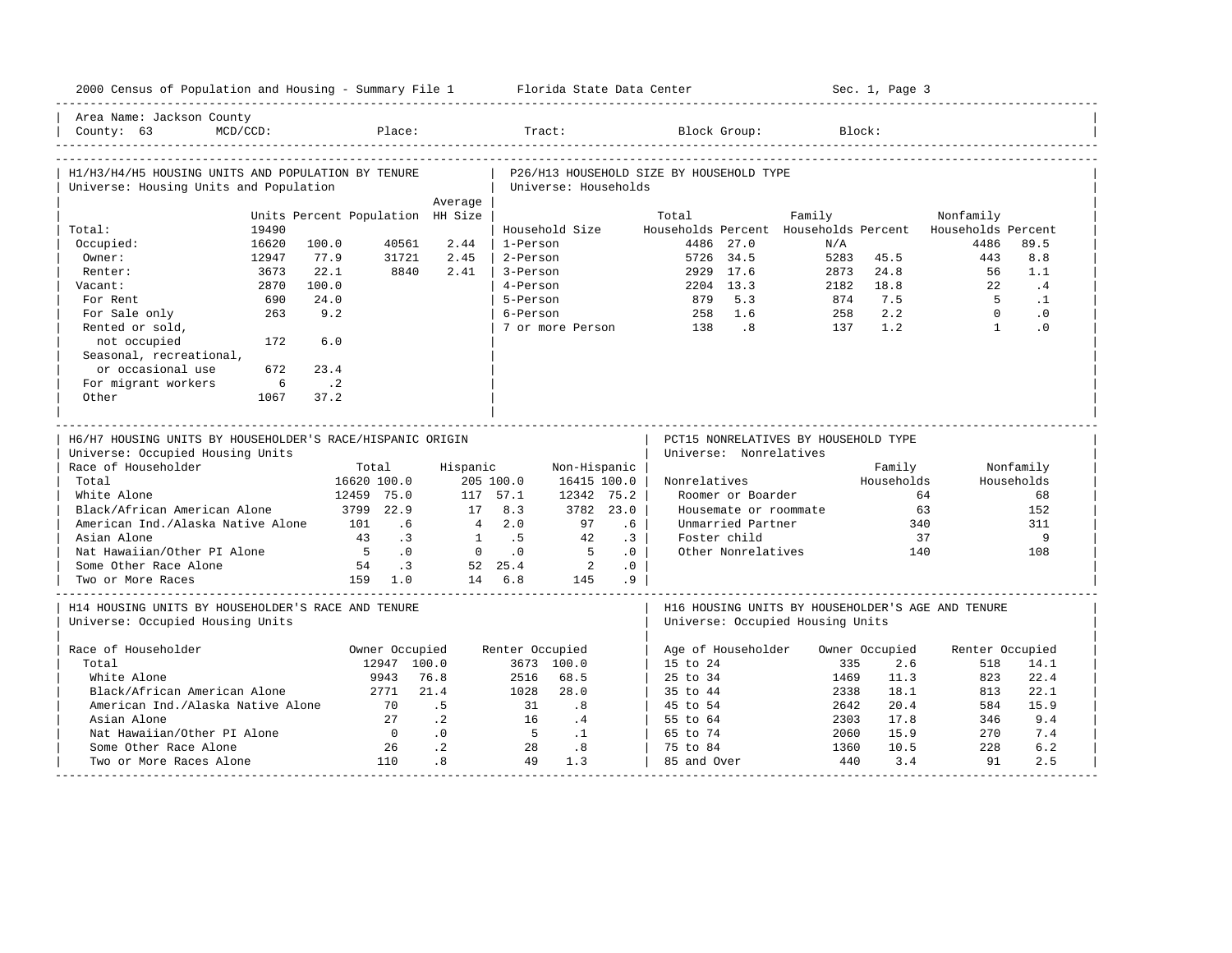| 2000 Census of Population and Housing - Summary File 1 Florida State Data Center |                          |                               | Sec. 1, Page 1 |                                                         |        |      |        |          |                 |           |
|----------------------------------------------------------------------------------|--------------------------|-------------------------------|----------------|---------------------------------------------------------|--------|------|--------|----------|-----------------|-----------|
| Area Name: Jefferson County                                                      |                          |                               |                |                                                         |        |      |        |          |                 |           |
| County: 65<br>MCD/CCD:                                                           | Place:                   |                               | Tract:         | Block Group:                                            |        |      | Block: |          |                 |           |
|                                                                                  |                          |                               |                |                                                         |        |      |        |          |                 |           |
| P1/P15/P16/P17/P31/P32/P33 POPULATION SUMMARY                                    |                          |                               |                | P12/P13 POPULATION BY AGE AND SEX                       |        |      |        |          |                 |           |
| Universe: Persons, Households, Families<br>Total Population<br>12902             | Total Families           |                               | 3307           | Universe: Persons                                       | Total  |      | Male   |          | Female          |           |
| Total Households<br>4695                                                         | Population in Families   |                               | 10007          |                                                         | Number | Pct. | Number | Pct.     | Number          | Pct.      |
| Population in Households 11868                                                   | Average Family Size 3.03 |                               |                | Under 5                                                 | 682    | 5.3  | 357    | 5.4      | 325             | 5.1       |
| Average Household Size 2.53                                                      |                          |                               |                | 5 to 9                                                  | 805    | 6.2  | 390    | 5.9      | 415             | 6.6       |
|                                                                                  |                          |                               |                | $10 - 14$                                               | 874    | 6.8  | 429    | 6.5      | 445             | 7.0       |
| P7/P8/P11 POPULATION BY RACE AND HISPANIC ORIGIN                                 |                          |                               |                | 15 to 17                                                | 569    | 4.4  | 321    | 4.9      | 248             | 3.9       |
| Universe: Persons                                                                |                          | Total Hispanic Non-Hispanic   |                | 18 and 19                                               | 323    | 2.5  | 166    | 2.5      | 157             | 2.5       |
| Total                                                                            | 12902                    | 290                           | 12612          | 20                                                      | 154    | 1.2  | 86     | 1.3      | 68              | 1.1       |
| White Alone                                                                      | 7647                     | 125                           | 7522           | 21                                                      | 155    | 1.2  | 84     | 1.3      | 71              | 1.1       |
| Black or African American Alone                                                  | 4947                     | 44                            | 4903           | 22 to 24                                                | 426    | 3.3  | 236    | 3.6      | 190             | 3.0       |
| American Ind. and Alaska Native Alone                                            | 50                       | 10                            | 40             | 25 to 29                                                | 756    | 5.9  | 411    | 6.2      | 345             | 5.5       |
| Asian Alone                                                                      | 39                       | $\overline{2}$                | 37             | 30 to 34                                                | 847    | 6.6  | 458    | 7.0      | 389             | 6.2       |
| Native Hawaiian/Other Pacific Islander Alone                                     | $5^{\circ}$              | $\mathbf{1}$                  | $\overline{4}$ | 35 to 39                                                | 988    | 7.7  | 550    | 8.4      | 438             | 6.9       |
| Some Other Race Alone                                                            | 73                       | 69                            | $\frac{4}{3}$  | 40 to 44                                                | 1142   | 8.9  | 603    | 9.2      | 539             | 8.5       |
| Two or More Races                                                                | 141                      | 39                            | 102 l          | 45 to 49                                                | 1019   | 7.9  | 536    | 8.1      | 483             | 7.6       |
|                                                                                  |                          |                               |                | 50 to 54                                                | 998    | 7.7  | 507    | 7.7      | 491             | 7.8       |
| P15A-I/P16A-I/P17A-I HOUSEHOLDS AND HOUSEHOLD POPULATION BY RACE                 |                          |                               |                | 55 to 59                                                | 750    | 5.8  | 386    | 5.9      | 364             | 5.8       |
| Universe: Households and Population in Households                                |                          |                               | Average        | 60 and 61                                               | 233    | 1.8  | 114    | 1.7      | 119             | 1.9       |
| Householder:                                                                     |                          | Households Pop. In HH         | HH Size        | 62 to 64                                                | 316    | 2.4  | 151    | 2.3      | 165             | 2.6       |
| White Alone                                                                      | 3000                     | 7187                          | 2.40           | 65 and 66                                               | 191    | 1.5  | 86     | 1.3      | 105             | 1.7       |
| Black or African American Alone                                                  | 1611                     | 4448                          | 2.76           | 67 to 69                                                | 328    | 2.5  | 153    | 2.3      | 175             | 2.8       |
| American Ind. and Alaska Native Alone                                            | 15                       | 52                            | 3.47           | 70 to 74                                                | 477    | 3.7  | 223    | 3.4      | 254             | 4.0       |
| Asian Alone                                                                      | 11                       | 25                            | 2.27           | 75 to 79                                                | 395    | 3.1  | 172    | 2.6      | 223             | 3.5       |
| Native Hawaiian/Other Pacific Islander Alone                                     | $\overline{2}$           | $\overline{4}$                | 2.00           | 80 to 84                                                | 245    | 1.9  | 89     | 1.4      | 156             | 2.5       |
| Some Other Race Alone                                                            | 13                       | 41                            | 3.15           | 85 and over                                             | 229    | 1.8  | 73     | 1.1      | 156             | 2.5       |
| Two or More Races                                                                | 43                       | 111                           | 2.58           | 65 and over                                             | 1865   | 14.5 | 796    | 12.1     | 1069            | 16.9      |
| Hispanic                                                                         | 57                       | 162                           | 2.84           |                                                         |        |      |        |          |                 |           |
| White Alone, Not Hispanic                                                        | 2976                     | 7130                          | 2.40           | Median Age                                              | 39.40  |      | 38.30  |          | 40.50           |           |
| P31A-I/P32A-I/P33A-I FAMILIES AND POPULATION IN FAMILIES                         |                          |                               |                | P19 HOUSEHOLDS BY TYPE AND PRESENCE OF PERSONS UNDER 18 |        |      |        |          |                 |           |
| Universe: Families and Population in Families                                    |                          | Pop. In                       | Average        | Universe: Households                                    |        |      |        |          | Households With |           |
| Householder:                                                                     |                          | Families Families Family Size |                |                                                         |        |      |        | People   |                 | No People |
| White Alone                                                                      | 2100                     | 6015                          | 2.86           |                                                         |        |      |        | Under 18 |                 | Under 18  |
| Black or African American Alone                                                  | 1146                     | 3812                          | 3.33           | Family Households:                                      |        |      |        | 1599     |                 | 1708      |
| American Ind. and Alaska Native Alone                                            | 12                       | 45                            | 3.75           | Married Couple Family                                   |        |      |        | 1021     |                 | 1374      |
| Asian Alone                                                                      | 8                        | 21                            | 2.63           | Other Family:                                           |        |      |        | 578      |                 | 334       |
| Native Hawaiian/Other Pacific Islander Alone                                     | 2                        | $\overline{4}$                | 2.00           | Male Householder, no wife present                       |        |      |        | 108      |                 | 93        |
| Some Other Race Alone                                                            | 5                        | 17                            | 3.40           | Female Householder, no husband present                  |        |      |        | 470      |                 | 241       |
| Two or More Races                                                                | 34                       | 93                            | 2.74           | Nonfamily Households:                                   |        |      |        | 20       |                 | 1368      |
| Hispanic                                                                         | 41                       | 121                           | 2.95           | Male Householder                                        |        |      |        | 14       |                 | 602       |
| White Alone, Not Hispanic<br>-----------------------                             | 2080                     | 5967                          | 2.87           | Female Householder                                      |        |      |        | 6        |                 | 766       |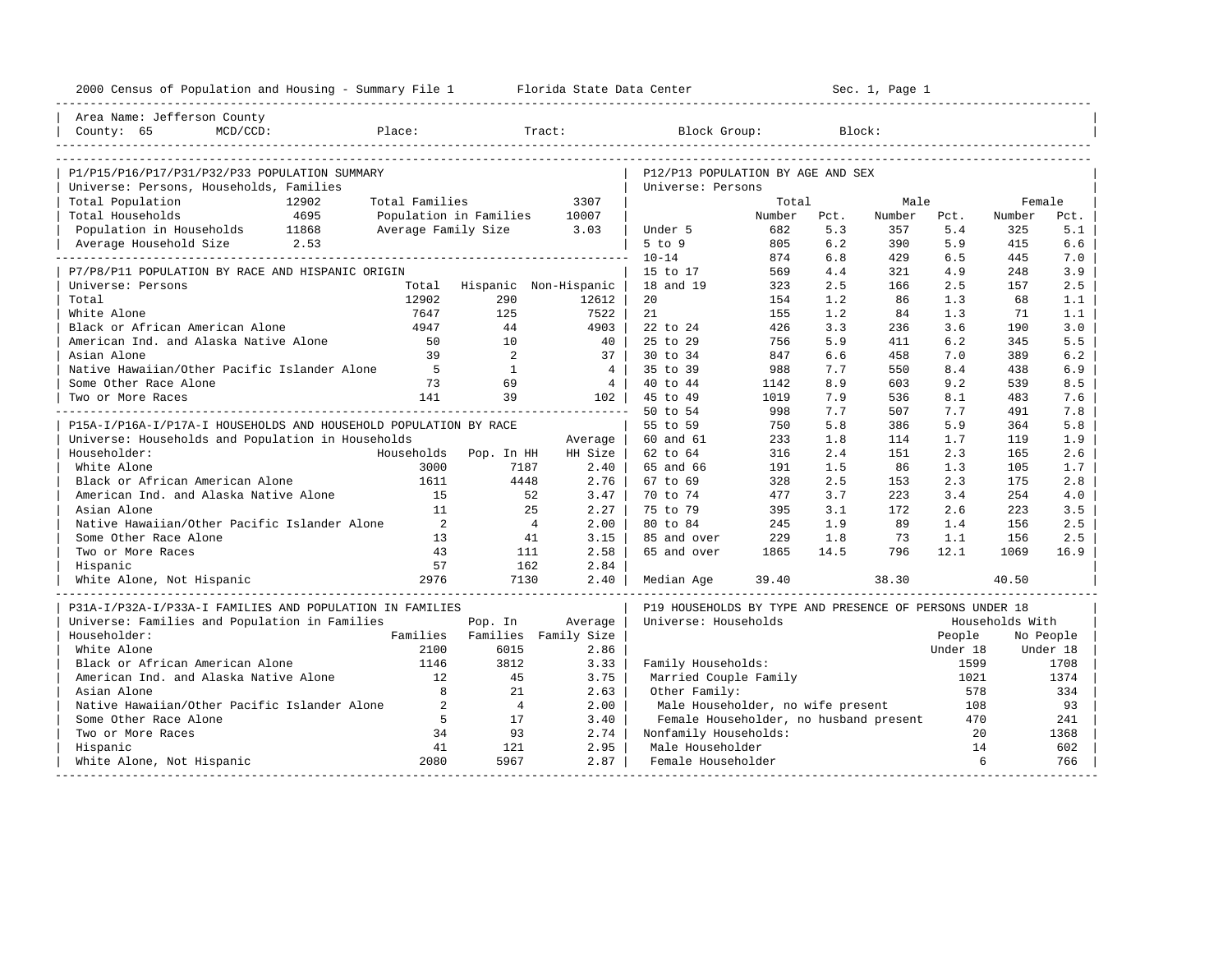---------------------------------------------------------------------------------------------------------------------------------------------------- | Area Name: Jefferson County | | County: 65 MCD/CCD: Place: Tract: Block Group: Block: | ---------------------------------------------------------------------------------------------------------------------------------------------------- +---------------------------------------------------------------------------------------------------------------------------------------------------+

| P34/P35 FAMILY TYPE BY PRESENCE AND AGE  |          |           | P27/P30 RELATIONSHIP BY HOUSEHOLD TYPE        |                 |      | P28 RELATIONSHIP BY HOUSEHOLD TYPE |                |
|------------------------------------------|----------|-----------|-----------------------------------------------|-----------------|------|------------------------------------|----------------|
| OF OWN AND RELATED CHILDREN              |          |           | Universe: Persons                             |                 |      | FOR THE POPULATION UNDER 18        |                |
| Universe: Families                       |          | With      |                                               | Total 65 & Over |      | Universe: Persons                  |                |
|                                          | With Own | Related   | Population in households:                     | 11868           | 1711 | Total:                             | 2930           |
|                                          | Children | Children  | In family households:                         | 10217           | 1188 | In households:                     | 2910           |
| Married couple family:                   | 2395     | 2395      | Householder:                                  | 3307            | 673  | Householder or spouse              | $\overline{a}$ |
| Children under 18:                       | 932      | 1016      | Male                                          | 2224            | 478  | Related child:                     | 2842           |
| Under 6 only                             | 214      | 243       | Female                                        | 1083            | 195  | Own child:                         | 2412           |
| Under 6 and 6 to 17                      | 162      | 194       | Spouse                                        | 2395            | 367  | In married couple family           | 1642           |
| 6 to 17 only                             | 556      | 579       | Parent                                        | 108             | 72   | In other family:                   |                |
| No children under 18                     | 1463     | 1379      | Child                                         | 3398            |      | No spouse present:                 | 770            |
| Other family:                            | 912      | 912       | Natural born or adopted                       | 3188            |      | Male householder                   | 148            |
| Male hhdr. No wife:                      | 201      | 201       | Step                                          | 210             |      | Female householder                 | 622            |
| Children under 18:                       | 91       | 107       | Grandchild                                    | 440             |      | Other relatives:                   | 430            |
| Under 6 only                             | 22       | 25        | Brother or sister                             | 148             |      | Grandchild                         | 355            |
| Under 6 and 6 to 17                      | 10       | 11        | Other relatives                               | 211             | 71   | Other relatives                    | 75             |
| 6 to 17 only                             | 59       | 71        | Nonrelatives                                  | 210             | 5    | Nonrelatives                       | 66             |
| No children under 18                     | 110      | 94        | In nonfamily households:                      | 1651            | 523  | In group quarters:                 | 20             |
| Female hhdr. No hus.:                    | 711      | 711       | Male householder:                             | 616             | 148  | Institutional                      | 20             |
| Children under 18:                       | 348      | 464       | Living alone                                  | 493             | 132  | Noninstitutional                   | $\Omega$       |
| Under 6 only                             | 59       | 92        | Not living alone                              | 123             | 16   |                                    |                |
| Under 6 and 6 to 17                      | 54       | 78        | Female householder:                           | 772             | 356  | P18 HOUSEHOLD SIZE, HOUSEHOLD TYPE |                |
| 6 to 17 only                             | 235      | 294       | Living alone                                  | 692             | 346  | AND PRESENCE OF OWN CHILDREN       |                |
| No children under 18                     | 363      | 247       | Not living alone                              | 80              | 10   | Universe: Households               |                |
|                                          |          |           | Nonrelatives                                  | 263             | 19   | 1-person households:               | 1185           |
|                                          |          |           | In group quarters:                            | 1034            | 154  | Male householder                   | 493            |
| P21 HOUSEHOLD TYPE BY AGE OF HOUSEHOLDER |          |           | Institutional                                 | 958             | 137  | Female householder                 | 692            |
| Universe: Households                     |          |           | Noninstitutional                              | 76              | 17   | 2 or more person households:       | 3510           |
|                                          |          |           |                                               |                 |      | Family households:                 | 3307           |
| Family                                   |          | Nonfamily |                                               |                 |      | Married couple:                    | 2395           |
| Householder age: Households Households   |          |           | PCT14 HOUSEHOLDS BY SEX OF UNMARRIED PARTNERS |                 |      | With own child, under 18           | 932            |
| 15 to 24                                 | 115      | 66        | Universe: Households                          |                 |      | No own child, under 18             | 1463           |
| 25 to 34                                 | 471      | 129       |                                               |                 |      | Other family - no spouse pres.     | 912            |
| 35 to 44                                 | 743      | 203       | Unmarried partner households                  |                 | 228  | Male householder:                  | 201            |
| 45 to 54                                 | 764      | 276       | Male householder and male partner             |                 | - 9  | With own child. under 18           | 91             |
| 55 to 64                                 | 541      | 210       | Male householder and female partner           |                 | 114  | No own child. under 18             | 110            |
| 65 to 74                                 | 386      | 230       | Female householder and female partner         |                 | 20   | Female householder:                | 711            |
| 75 to 84                                 | 246      | 188       | Female householder and male partner           |                 | 85   | With own child, under 18           | 348            |
| 85 and over                              | 41       | 86        | All other households                          |                 | 4467 | No own child. under 18             | 363            |
| Total<br>3307                            |          | 1388      |                                               |                 |      | Nonfamily households:              | 203            |
|                                          |          |           |                                               |                 |      | Male householder                   | 123            |
|                                          |          |           |                                               |                 |      | Female householder                 | 80             |
|                                          |          |           |                                               |                 |      |                                    |                |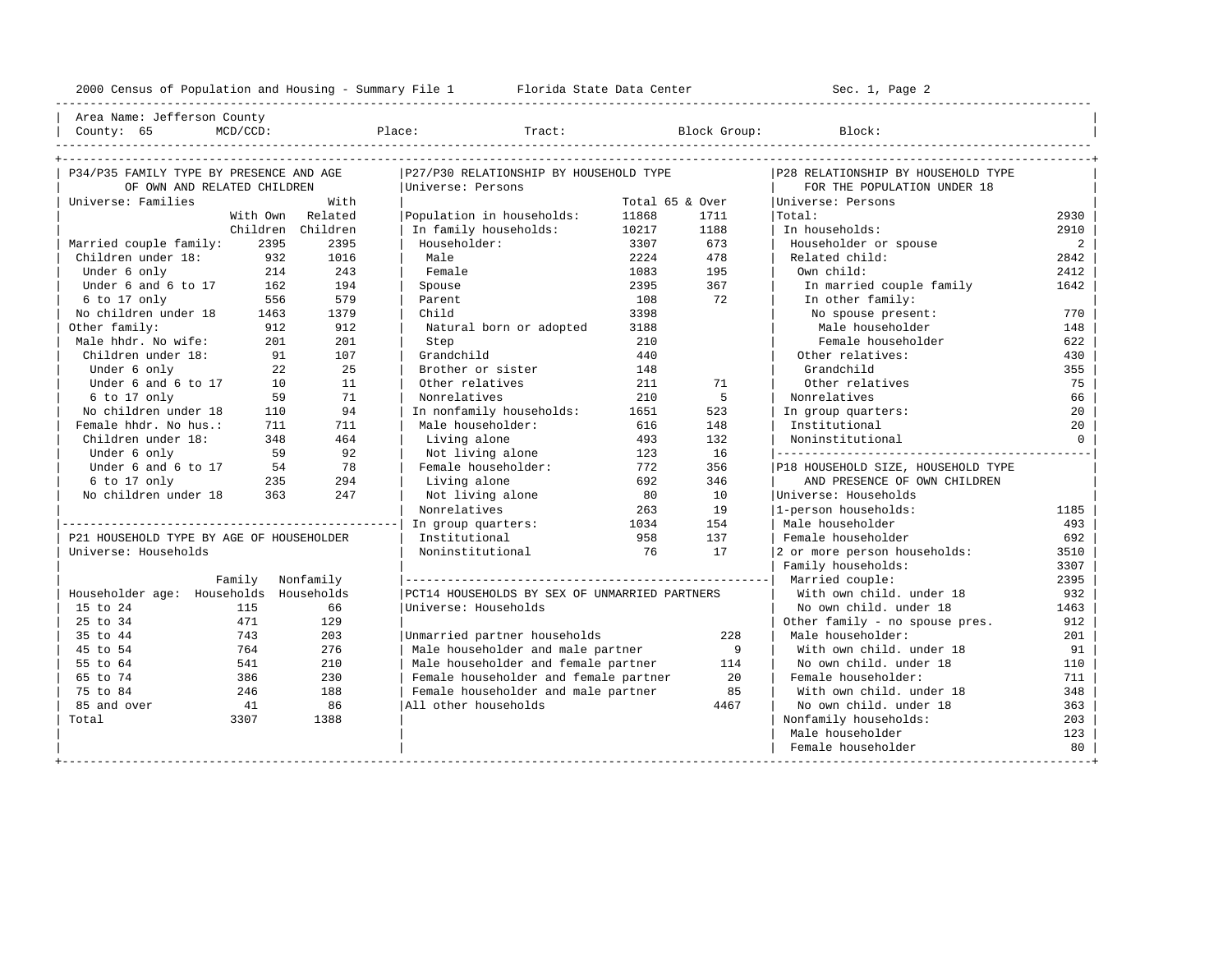| 2000 Census of Population and Housing - Summary File 1 Florida State Data Center              |                          |                                                         |                          |                                  |                                   |                             |                            |                                          |                        |                                      | Sec. 1, Page 3 |                                                          |                |
|-----------------------------------------------------------------------------------------------|--------------------------|---------------------------------------------------------|--------------------------|----------------------------------|-----------------------------------|-----------------------------|----------------------------|------------------------------------------|------------------------|--------------------------------------|----------------|----------------------------------------------------------|----------------|
| Area Name: Jefferson County<br>County: 65                                                     | $MCD/CCD$ :              |                                                         | Place:                   |                                  | Tract:                            |                             |                            |                                          | Block Group:           |                                      | Block:         |                                                          |                |
|                                                                                               |                          |                                                         |                          |                                  |                                   |                             |                            |                                          |                        |                                      |                |                                                          |                |
| H1/H3/H4/H5 HOUSING UNITS AND POPULATION BY TENURE                                            |                          |                                                         |                          |                                  |                                   | Universe: Households        |                            | P26/H13 HOUSEHOLD SIZE BY HOUSEHOLD TYPE |                        |                                      |                |                                                          |                |
| Universe: Housing Units and Population                                                        |                          |                                                         |                          | Average                          |                                   |                             |                            |                                          |                        |                                      |                |                                                          |                |
|                                                                                               |                          |                                                         |                          | Units Percent Population HH Size |                                   |                             |                            | Total                                    |                        | Family                               |                | Nonfamily                                                |                |
| Total:                                                                                        | 5251                     |                                                         |                          |                                  |                                   | Household Size              |                            |                                          |                        |                                      |                | Households Percent Households Percent Households Percent |                |
| Occupied:                                                                                     | 4695                     | 100.0                                                   | 11868                    | 2.53                             | 1-Person                          |                             |                            |                                          | 1185 25.2              | N/A                                  |                | 1185                                                     | 85.4           |
| Owner:                                                                                        | 3796                     | 80.9                                                    | 9663                     | 2.55                             | 2-Person                          |                             |                            |                                          | 1632 34.8              | 1468                                 | 44.4           | 164                                                      | 11.8           |
| Renter:                                                                                       | 899                      | 19.1                                                    | 2205                     | 2.45                             | 3-Person                          |                             |                            |                                          | 838 17.8               | 816                                  | 24.7           | 22                                                       | 1.6            |
| Vacant:                                                                                       | 556                      | 100.0                                                   |                          |                                  | 4-Person                          |                             |                            |                                          | 609 13.0               | 595                                  | 18.0           | 14                                                       | 1.0            |
| For Rent                                                                                      | 167                      | 30.0                                                    |                          |                                  | 5-Person                          |                             |                            |                                          | 260 5.5                | 258                                  | 7.8            | $\overline{2}$                                           | $\cdot$ 1      |
| For Sale only                                                                                 | 69                       | 12.4                                                    |                          |                                  | 6-Person                          |                             |                            |                                          | 100 2.1                | 99                                   | 3.0            | $\overline{1}$                                           | $\cdot$ 1      |
| Rented or sold,                                                                               |                          |                                                         |                          |                                  |                                   |                             |                            | 7 or more Person 71 1.5                  |                        | 71                                   | 2.1            | $\Omega$                                                 | $\cdot$ 0      |
| not occupied                                                                                  | 21                       | 3.8                                                     |                          |                                  |                                   |                             |                            |                                          |                        |                                      |                |                                                          |                |
| Seasonal, recreational,                                                                       |                          |                                                         |                          |                                  |                                   |                             |                            |                                          |                        |                                      |                |                                                          |                |
| or occasional use                                                                             | 91                       | 16.4                                                    |                          |                                  |                                   |                             |                            |                                          |                        |                                      |                |                                                          |                |
| For migrant workers                                                                           | $\overline{\phantom{a}}$ | .5                                                      |                          |                                  |                                   |                             |                            |                                          |                        |                                      |                |                                                          |                |
| Other                                                                                         | 205                      | 36.9                                                    |                          |                                  |                                   |                             |                            |                                          |                        |                                      |                |                                                          |                |
| H6/H7 HOUSING UNITS BY HOUSEHOLDER'S RACE/HISPANIC ORIGIN<br>Universe: Occupied Housing Units |                          |                                                         |                          |                                  | _________________________________ |                             |                            |                                          | Universe: Nonrelatives | PCT15 NONRELATIVES BY HOUSEHOLD TYPE |                |                                                          |                |
| Race of Householder                                                                           |                          |                                                         | Total                    | Hispanic                         |                                   | Non-Hispanic                |                            |                                          |                        |                                      | Family         |                                                          | Nonfamily      |
| Total                                                                                         |                          |                                                         | 4695 100.0               |                                  | 57 100.0                          |                             | 4638 100.0                 | Nonrelatives                             |                        |                                      | Households     |                                                          | Households     |
| White Alone                                                                                   |                          |                                                         | 3000 63.9                |                                  | 24 42.1                           |                             | 2976 64.2                  |                                          | Roomer or Boarder      |                                      |                | 17                                                       | 30             |
| Black/African American Alone                                                                  |                          |                                                         | 1611 34.3                |                                  | 11 19.3                           |                             | 1600 34.5                  |                                          |                        | Housemate or roommate                |                | 24                                                       | 53             |
| American Ind./Alaska Native Alone                                                             |                          |                                                         | 15 .3                    |                                  | 1 1.8                             | 14                          | .3                         |                                          | Unmarried Partner      |                                      |                | 98                                                       | 130            |
| Asian Alone                                                                                   |                          |                                                         | $\cdot$ 2<br>11          |                                  | 1 1.8                             | 10                          | $\cdot$ 2                  |                                          | Foster child           |                                      |                | 14                                                       | $\overline{4}$ |
| Nat Hawaiian/Other PI Alone                                                                   |                          | $\overline{\mathbf{c}}$                                 | $\cdot$ 0                |                                  | $0 \qquad .0$                     | $\overline{\phantom{a}}$    | $\overline{\phantom{0}}$ . |                                          | Other Nonrelatives     |                                      |                | 57                                                       | 46             |
| Some Other Race Alone                                                                         |                          |                                                         | 13 .3                    |                                  | 13 22.8                           | $\overline{0}$              | .0                         |                                          |                        |                                      |                |                                                          |                |
| Two or More Races                                                                             |                          | $\begin{array}{ccc} 1 & 0 & 0 \\ 4 & 3 & 0 \end{array}$ |                          |                                  | 7 12.3                            | 36                          | .8                         |                                          |                        |                                      |                |                                                          |                |
| H14 HOUSING UNITS BY HOUSEHOLDER'S RACE AND TENURE                                            |                          |                                                         |                          |                                  |                                   |                             |                            |                                          |                        |                                      |                | H16 HOUSING UNITS BY HOUSEHOLDER'S AGE AND TENURE        |                |
| Universe: Occupied Housing Units                                                              |                          |                                                         |                          |                                  |                                   |                             |                            |                                          |                        | Universe: Occupied Housing Units     |                |                                                          |                |
| Race of Householder                                                                           |                          |                                                         | Owner Occupied           |                                  | Renter Occupied                   |                             |                            |                                          | Age of Householder     |                                      | Owner Occupied | Renter Occupied                                          |                |
| Total                                                                                         |                          |                                                         | 3796 100.0               |                                  |                                   | 899 100.0                   |                            | 15 to 24                                 |                        | 86                                   | 2.3            | 95                                                       | 10.6           |
| White Alone                                                                                   |                          |                                                         | 2555                     | 67.3                             | 445                               | 49.5                        |                            | 25 to 34                                 |                        | 394                                  | 10.4           | 206                                                      | 22.9           |
| Black/African American Alone                                                                  |                          |                                                         | 1186 31.2                |                                  |                                   | 425 47.3                    |                            | 35 to 44                                 |                        | 745                                  | 19.6           | 201                                                      | 22.4           |
| American Ind./Alaska Native Alone                                                             |                          |                                                         | 13                       | $\overline{3}$                   | $\overline{2}$                    | $\cdot$ 2                   |                            | 45 to 54                                 |                        | 887                                  | 23.4           | 153                                                      | 17.0           |
| Asian Alone                                                                                   |                          |                                                         | 6                        | $\overline{\phantom{0}}$         | $5^{\circ}$                       | .6                          |                            | 55 to 64                                 |                        | 656                                  | 17.3           | 95                                                       | 10.6           |
| Nat Hawaiian/Other PI Alone                                                                   |                          |                                                         | $\overline{\phantom{a}}$ | $\overline{1}$                   | $\overline{0}$                    | $\overline{\phantom{0}}$ .0 |                            | 65 to 74                                 |                        | 535                                  | 14.1           | 81                                                       | 9.0            |
| Some Other Race Alone                                                                         |                          |                                                         | $\overline{3}$           | $\cdot$ 1                        | 10                                | 1.1                         |                            | 75 to 84                                 |                        | 385                                  | 10.1           | 49                                                       | 5.5            |
| Two or More Races Alone                                                                       |                          |                                                         | 31                       | .8                               | 12                                | 1.3                         |                            | 85 and Over                              |                        | 108                                  | 2.8            | 19                                                       | 2.1            |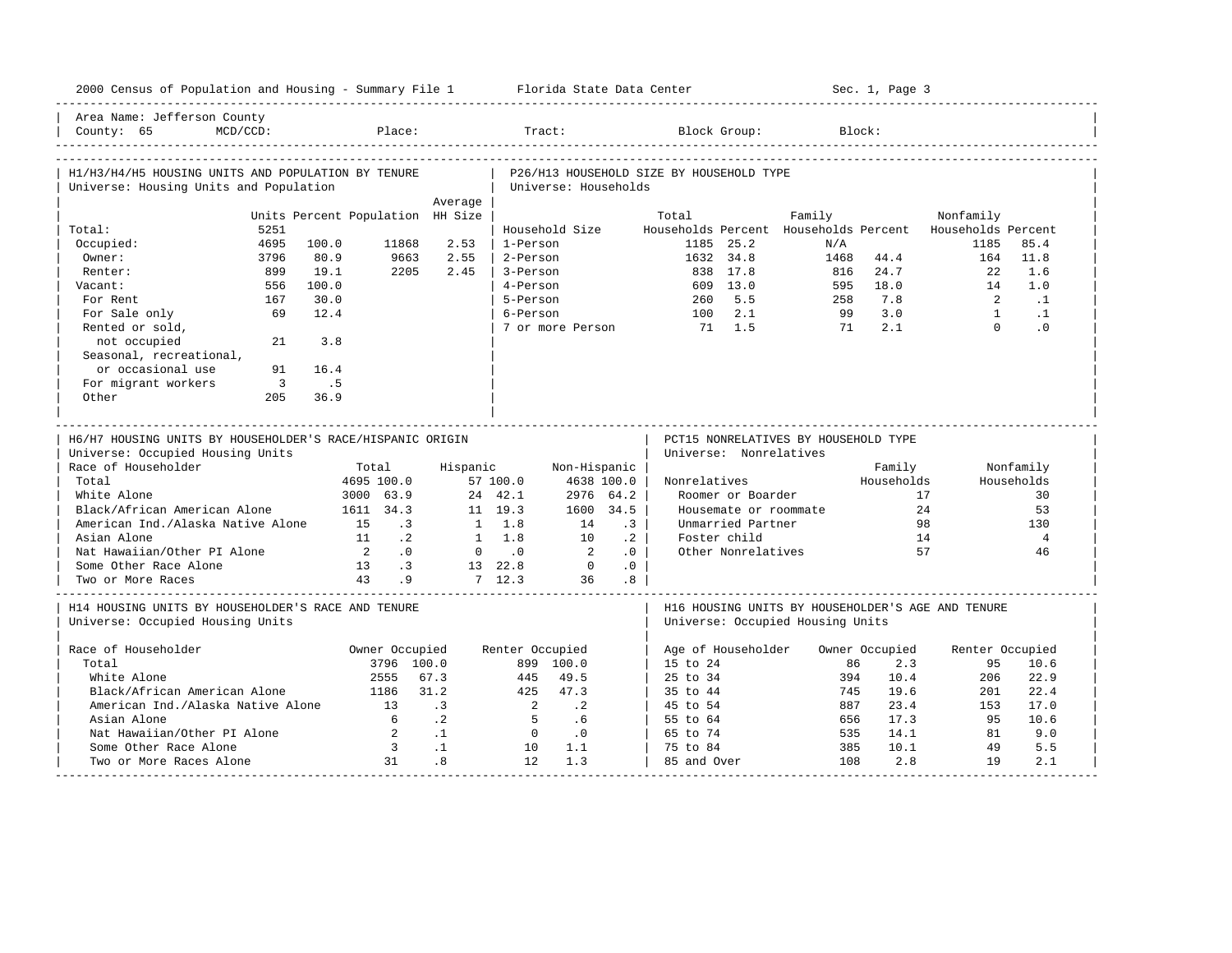| 2000 Census of Population and Housing - Summary File 1 Florida State Data Center         |                                 |                             |              |                                                         |        |      | Sec. 1, Page 1 |             |                 |           |
|------------------------------------------------------------------------------------------|---------------------------------|-----------------------------|--------------|---------------------------------------------------------|--------|------|----------------|-------------|-----------------|-----------|
| Area Name: Lafayette County                                                              |                                 |                             |              |                                                         |        |      |                |             |                 |           |
| County: 67<br>MCD/CCD:                                                                   | Place:                          | Tract:                      |              | Block Group:                                            |        |      | Block:         |             |                 |           |
|                                                                                          |                                 |                             |              |                                                         |        |      |                |             |                 |           |
| P1/P15/P16/P17/P31/P32/P33 POPULATION SUMMARY<br>Universe: Persons, Households, Families |                                 |                             |              | P12/P13 POPULATION BY AGE AND SEX<br>Universe: Persons  |        |      |                |             |                 |           |
| Total Population                                                                         | 7022<br>Total Families          |                             | 1591         |                                                         | Total  |      | Male           |             | Female          |           |
| Total Households<br>2142                                                                 | Population in Families          |                             | 4866         |                                                         | Number | Pct. | Number         | Pct.        | Number          | Pct.      |
| Population in Households 5700                                                            | Average Family Size             |                             | 3.06         | Under 5                                                 | 389    | 5.5  | 222            | 5.3         | 167             | 5.9       |
| Average Household Size 2.66                                                              |                                 |                             |              | $5$ to $9$                                              | 431    | 6.1  | 227            | 5.4         | 204             | 7.2       |
|                                                                                          |                                 |                             |              | $10 - 14$                                               | 420    | 6.0  | 223            | 5.3         | 197             | 7.0       |
| P7/P8/P11 POPULATION BY RACE AND HISPANIC ORIGIN                                         |                                 |                             |              | 15 to 17                                                | 283    | 4.0  | 162            | 3.9         | 121             | 4.3       |
| Universe: Persons                                                                        |                                 | Total Hispanic Non-Hispanic |              | 18 and 19                                               | 203    | 2.9  | 115            | 2.7         | 88              | 3.1       |
| Total                                                                                    | 7022                            | 642                         | 6380         | 20                                                      | 86     | 1.2  | 56             | 1.3         | 30              | 1.1       |
| White Alone                                                                              | 5566                            | 280                         | 5286         | 21                                                      | 101    | 1.4  | 73             | 1.7         | 28              | 1.0       |
| Black or African American Alone                                                          | 1009                            | 20                          | 989          | 22 to 24                                                | 361    | 5.1  | 276            | 6.6         | 85              | 3.0       |
| American Ind. and Alaska Native Alone                                                    | 50                              | 17                          | 33           | 25 to 29                                                | 643    | 9.2  | 469            | 11.2        | 174             | 6.2       |
| Asian Alone                                                                              | 9                               | $\overline{1}$              | $_{\rm 8}$   | 30 to 34                                                | 613    | 8.7  | 429            | 10.2        | 184             | 6.5       |
| Native Hawaiian/Other Pacific Islander Alone                                             | $\overline{1}$                  | $\Omega$                    | $\mathbf{1}$ | 35 to 39                                                | 608    | 8.7  | 416            | 9.9         | 192             | 6.8       |
| Some Other Race Alone                                                                    | 302                             | 295                         | - 7 I        | 40 to 44                                                | 521    | 7.4  | 333            | 7.9         | 188             | 6.7       |
| Two or More Races                                                                        | 85                              | 29                          | 56           | 45 to 49                                                | 420    | 6.0  | 229            | 5.5         | 191             | 6.8       |
|                                                                                          |                                 |                             |              | 50 to 54                                                | 416    | 5.9  | 235            | 5.6         | 181             | 6.4       |
| P15A-I/P16A-I/P17A-I HOUSEHOLDS AND HOUSEHOLD POPULATION BY RACE                         |                                 |                             |              | 55 to 59                                                | 337    | 4.8  | 172            | 4.1         | 165             | 5.8       |
| Universe: Households and Population in Households                                        |                                 |                             | Average      | 60 and 61                                               | 139    | 2.0  | 68             | 1.6         | 71              | 2.5       |
| Householder:                                                                             | Households                      | Pop. In HH                  | HH Size      | 62 to 64                                                | 182    | 2.6  | 98             | 2.3         | 84              | 3.0       |
| White Alone                                                                              | 1955                            | 5033                        | 2.57         | 65 and 66                                               | 106    | 1.5  | 60             | 1.4         | 46              | 1.6       |
| Black or African American Alone                                                          | 97                              | 312                         | 3.22         | 67 to 69                                                | 175    | 2.5  | 92             | 2.2         | 83              | 2.9       |
| American Ind. and Alaska Native Alone                                                    | 13                              | 49                          | 3.77         | 70 to 74                                                | 215    | 3.1  | 107            | 2.5         | 108             | 3.8       |
| Asian Alone                                                                              | $\Omega$                        | $\mathbf 0$                 | .00          | 75 to 79                                                | 172    | 2.4  | 69             | 1.6         | 103             | 3.6       |
| Native Hawaiian/Other Pacific Islander Alone                                             | $\mathbf{1}$                    | 2                           | 2.00         | 80 to 84                                                | 111    | 1.6  | 50             | 1.2         | 61              | 2.2       |
| Some Other Race Alone                                                                    | 58                              | 264                         | 4.55         | 85 and over                                             | 90     | 1.3  | 19             | .5          | 71              | 2.5       |
| Two or More Races                                                                        | 18                              | 40                          | 2.22         | 65 and over                                             | 869    | 12.4 | 397            | 9.5         | 472             | 16.7      |
| Hispanic                                                                                 | 110                             | 489                         | 4.45         |                                                         |        |      |                |             |                 |           |
| White Alone, Not Hispanic                                                                | 1907                            | 4827                        | 2.53         | Median Age                                              | 34.80  |      | 33.20          |             | 38.40           |           |
| P31A-I/P32A-I/P33A-I FAMILIES AND POPULATION IN FAMILIES                                 |                                 |                             |              | P19 HOUSEHOLDS BY TYPE AND PRESENCE OF PERSONS UNDER 18 |        |      |                |             |                 |           |
| Universe: Families and Population in Families                                            |                                 | Pop. In                     | Average      | Universe: Households                                    |        |      |                |             | Households With |           |
| Householder:                                                                             | Families                        | Families Family Size        |              |                                                         |        |      |                | People      |                 | No People |
| White Alone                                                                              | 1446                            | 4313                        | 2.98         |                                                         |        |      |                | Under 18    |                 | Under 18  |
| Black or African American Alone                                                          | 78                              | 280                         | 3.59         | Family Households:                                      |        |      |                | 810         |                 | 781       |
| American Ind. and Alaska Native Alone                                                    | 11                              | 42                          | 3.82         | Married Couple Family                                   |        |      |                | 583         |                 | 686       |
| Asian Alone                                                                              | $\Omega$                        | $\mathbf 0$                 | .00          | Other Family:                                           |        |      |                | 227         |                 | 95        |
| Native Hawaiian/Other Pacific Islander Alone                                             | $\mathbf{1}$                    | 2                           | 2.00         | Male Householder, no wife present                       |        |      |                | 80          |                 | 44        |
| Some Other Race Alone                                                                    | 42                              | 194                         | 4.62         | Female Householder, no husband present                  |        |      |                | 147         |                 | 51        |
| Two or More Races                                                                        | 13                              | 35                          | 2.69         | Nonfamily Households:                                   |        |      |                | 18          |                 | 533       |
| Hispanic                                                                                 | 84                              | 365                         | 4.35         | Male Householder                                        |        |      |                | 18          |                 | 251       |
| White Alone, Not Hispanic                                                                | 1409<br>----------------------- | 4159                        | 2.95         | Female Householder                                      |        |      |                | $\mathbf 0$ |                 | 282       |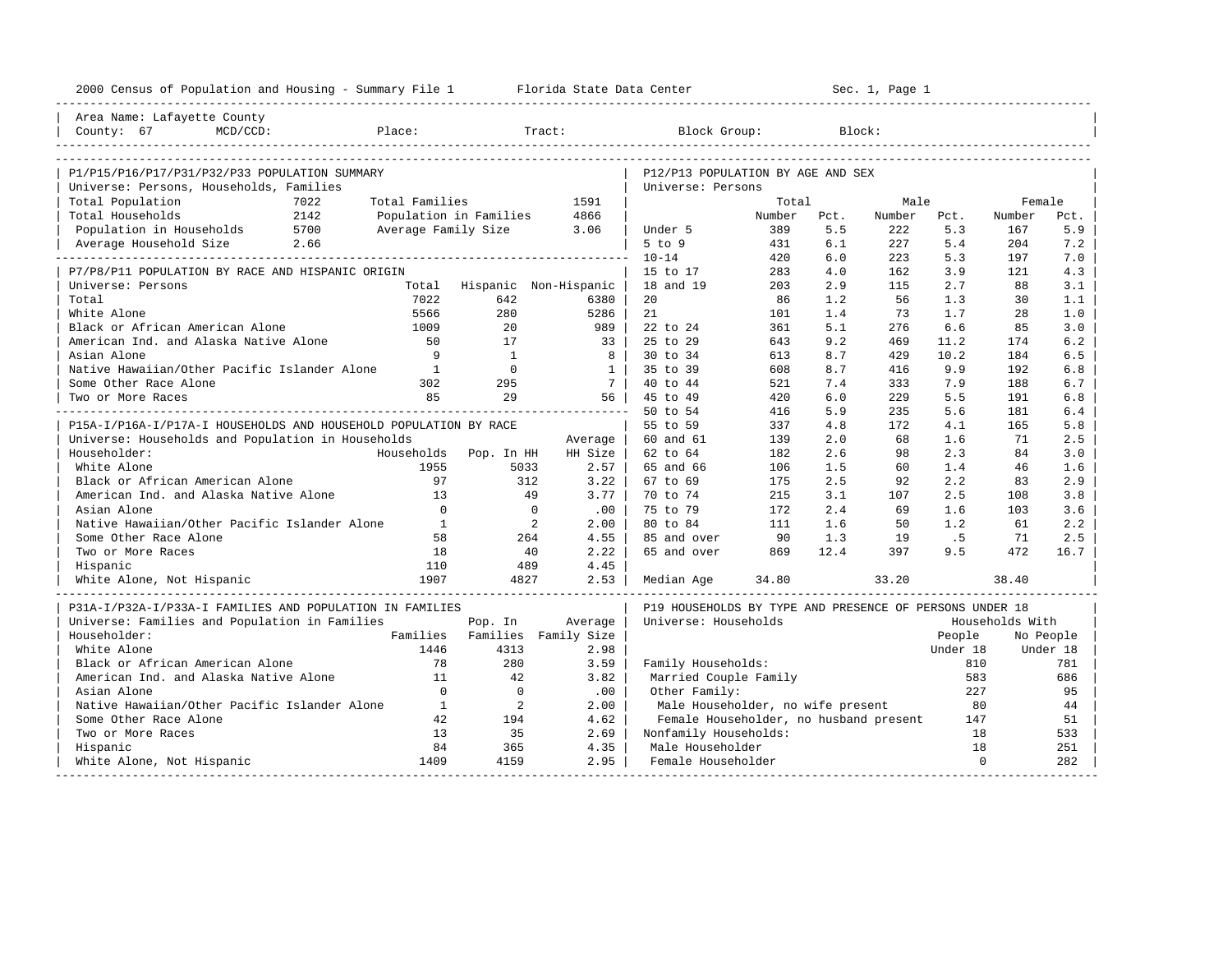---------------------------------------------------------------------------------------------------------------------------------------------------- Area Name: Lafayette County | County: 67 MCD/CCD: Place: Tract: Block Group: Block: | ----------------------------------------------------------------------------------------------------------------------------------------------------

| P34/P35 FAMILY TYPE BY PRESENCE AND AGE  |          |                 | P27/P30 RELATIONSHIP BY HOUSEHOLD TYPE        |                 |                | P28 RELATIONSHIP BY HOUSEHOLD TYPE |                |
|------------------------------------------|----------|-----------------|-----------------------------------------------|-----------------|----------------|------------------------------------|----------------|
| OF OWN AND RELATED CHILDREN              |          |                 | Universe: Persons                             |                 |                | FOR THE POPULATION UNDER 18        |                |
| Universe: Families                       |          | With            |                                               | Total 65 & Over |                | Universe: Persons                  |                |
|                                          | With Own | Related         | Population in households:                     | 5700            | 781            | Total:                             | 1523           |
|                                          | Children | Children        | In family households:                         | 5008            | 542            | In households:                     | 1521           |
| Married couple family:                   | 1269     | 1269            | Householder:                                  | 1591            | 307            | Householder or spouse              | 9              |
| Children under 18:                       | 545      | 576             | Male                                          | 1234            | 259            | Related child:                     | 1460           |
| Under 6 only                             | 122      | 129             | Female                                        | 357             | 48             | Own child:                         | 1314           |
| Under 6 and 6 to 17                      | 115      | 130             | Spouse                                        | 1269            | 185            | In married couple family           | 1005           |
| 6 to 17 only                             | 308      | 317             | Parent                                        | 38              | 26             | In other family:                   |                |
| No children under 18                     | 724      | 693             | Child                                         | 1683            |                | No spouse present:                 | 309            |
| Other family:                            | 322      | 322             | Natural born or adopted                       | 1562            |                | Male householder                   | 104            |
| Male hhdr. No wife:                      | 124      | 124             | Step                                          | 121             |                | Female householder                 | 205            |
| Children under 18:                       | 66       | 78              | Grandchild                                    | 137             |                | Other relatives:                   | 146            |
| Under 6 only                             | 15       | 18              | Brother or sister                             | 49              |                | Grandchild                         | 112            |
| Under 6 and 6 to 17                      | 6        | $7\overline{ }$ | Other relatives                               | 99              | 24             | Other relatives                    | 34             |
| $6$ to 17 only                           | 45       | 53              | Nonrelatives                                  | 142             | $\Omega$       | Nonrelatives                       | 52             |
| No children under 18                     | 58       | 46              | In nonfamily households:                      | 692             | 239            | In group quarters:                 | $\overline{a}$ |
| Female hhdr. No hus.:                    | 198      | 198             | Male householder:                             | 269             | 64             | Institutional                      | 2              |
| Children under 18:                       | 117      | 146             | Living alone                                  | 205             | 56             | Noninstitutional                   | $\Omega$       |
| Under 6 only                             | 31       | 36              | Not living alone                              | 64              | 8              |                                    |                |
| Under 6 and 6 to 17                      | 15       | 23              | Female householder:                           | 282             | 164            | P18 HOUSEHOLD SIZE, HOUSEHOLD TYPE |                |
| 6 to 17 only                             | 71       | 87              | Living alone                                  | 266             | 161            | AND PRESENCE OF OWN CHILDREN       |                |
| No children under 18                     | 81       | 52              | Not living alone                              | 16              | $\overline{3}$ | Universe: Households               |                |
|                                          |          |                 | Nonrelatives                                  | 141             | 11             | l-person households:               | 471            |
|                                          |          |                 | In group quarters:                            | 1322            | 88             | Male householder                   | 205            |
| P21 HOUSEHOLD TYPE BY AGE OF HOUSEHOLDER |          |                 | Institutional                                 | 1287            | 59             | Female householder                 | 266            |
| Universe: Households                     |          |                 | Noninstitutional                              | 35              | 2.9            | 2 or more person households:       | 1671           |
|                                          |          |                 |                                               |                 |                | Family households:                 | 1591           |
|                                          | Family   | Nonfamily       |                                               |                 |                | Married couple:                    | 1269           |
| Householder age: Households Households   |          |                 | PCT14 HOUSEHOLDS BY SEX OF UNMARRIED PARTNERS |                 |                | With own child, under 18           | 545            |
| 15 to 24                                 | 70       | 23              | Universe: Households                          |                 |                | No own child, under 18             | 724            |
| 25 to 34                                 | 280      | 58              |                                               |                 |                | Other family - no spouse pres.     | 322            |
| 35 to 44                                 | 355      | 53              | Unmarried partner households                  |                 | 103            | Male householder:                  | 124            |
| 45 to 54                                 | 322      | 81              | Male householder and male partner             |                 | 6              | With own child. under 18           | 66             |
| 55 to 64                                 | 257      | 108             | Male householder and female partner           |                 | 58             | No own child, under 18             | 58             |
| 65 to 74                                 | 201      | 100             | Female householder and female partner         |                 | 5              | Female householder:                | 198            |
| 75 to 84                                 | 92       | 93              | Female householder and male partner           |                 | 34             | With own child, under 18           | 117            |
| 85 and over                              | 14       | 35              | All other households                          |                 | 2039           | No own child, under 18             | 81             |
| Total                                    | 1591     | 551             |                                               |                 |                | Nonfamily households:              | 80             |
|                                          |          |                 |                                               |                 |                | Male householder                   | 64             |
|                                          |          |                 |                                               |                 |                | Female householder                 | 16             |
|                                          |          |                 |                                               |                 |                |                                    |                |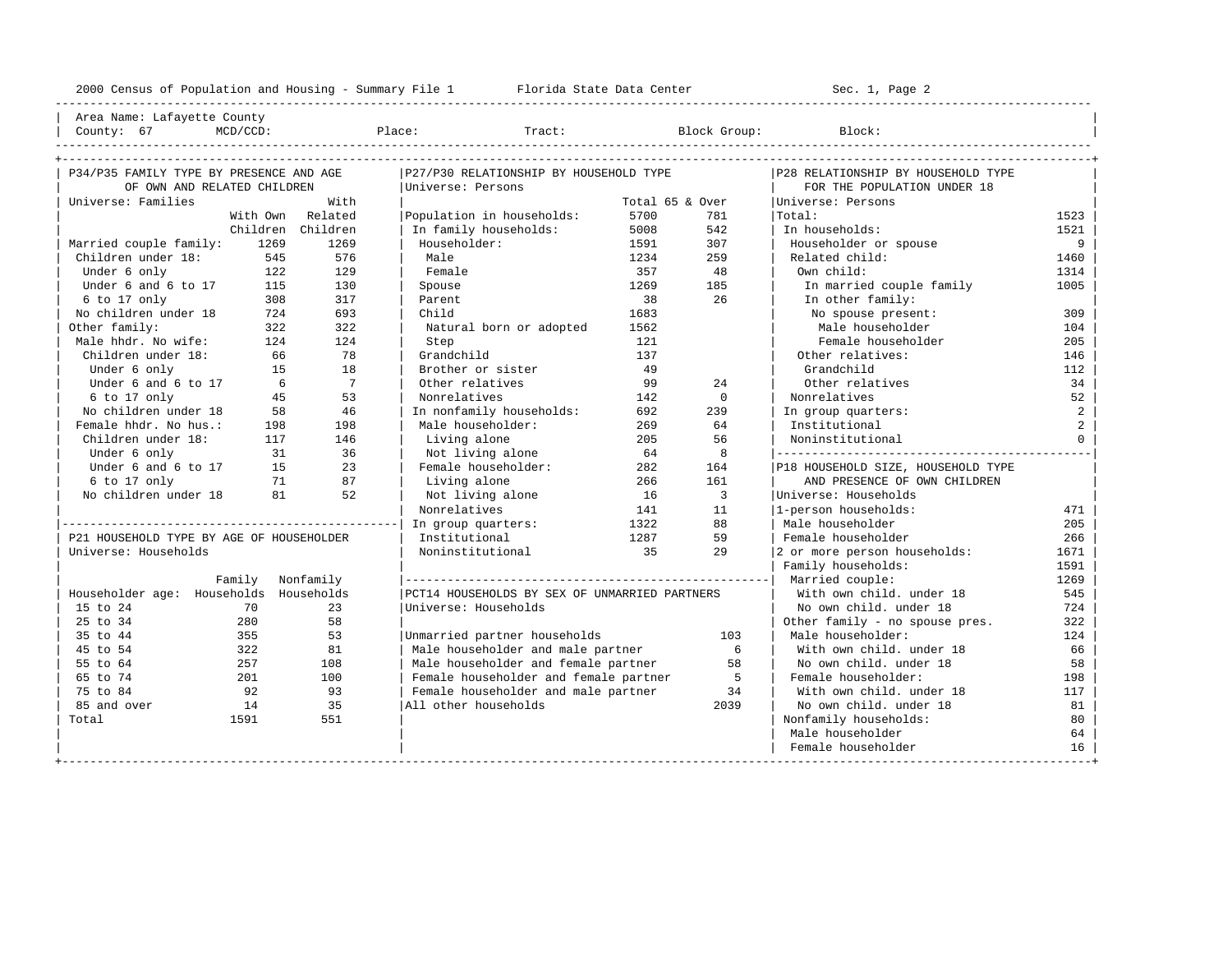| 2000 Census of Population and Housing - Summary File 1 Florida State Data Center              |      |       |                                         |                                  |                                 |                             |             |                                          |                    |                                                                | Sec. 1, Page 3 |                                                   |            |
|-----------------------------------------------------------------------------------------------|------|-------|-----------------------------------------|----------------------------------|---------------------------------|-----------------------------|-------------|------------------------------------------|--------------------|----------------------------------------------------------------|----------------|---------------------------------------------------|------------|
| Area Name: Lafayette County<br>County: 67                                                     |      |       |                                         |                                  |                                 |                             |             |                                          |                    |                                                                |                |                                                   |            |
| H1/H3/H4/H5 HOUSING UNITS AND POPULATION BY TENURE                                            |      |       |                                         |                                  |                                 |                             |             | P26/H13 HOUSEHOLD SIZE BY HOUSEHOLD TYPE |                    |                                                                |                |                                                   |            |
| Universe: Housing Units and Population                                                        |      |       |                                         |                                  |                                 | Universe: Households        |             |                                          |                    |                                                                |                |                                                   |            |
|                                                                                               |      |       |                                         | Average                          |                                 |                             |             |                                          |                    |                                                                |                |                                                   |            |
|                                                                                               |      |       |                                         | Units Percent Population HH Size |                                 |                             |             | Total                                    |                    | Family                                                         |                | Nonfamily                                         |            |
| Total:                                                                                        | 2660 |       |                                         |                                  |                                 | Household Size              |             |                                          |                    | Households Percent Households Percent                          |                | Households Percent                                |            |
| Occupied:                                                                                     | 2142 | 100.0 | 5700                                    | 2.66                             | 1-Person                        |                             |             |                                          | 471 22.0           | N/A                                                            |                | 471                                               | 85.5       |
| Owner:                                                                                        | 1726 | 80.6  | 4379                                    | 2.54                             | 2-Person                        |                             |             |                                          | 731 34.1           |                                                                | 681 42.8       | 50                                                | 9.1        |
| Renter:                                                                                       | 416  | 19.4  | 1321                                    | 3.18                             | 3-Person                        |                             |             |                                          | 397 18.5           | 376                                                            | 23.6           | 21                                                | 3.8        |
| Vacant:                                                                                       | 518  | 100.0 |                                         |                                  | 4-Person                        |                             |             |                                          | 300 14.0           |                                                                | 297 18.7       | $\overline{\mathbf{3}}$                           | .5         |
| For Rent                                                                                      | 44   | 8.5   |                                         |                                  | 5-Person                        |                             |             | 150 7.0                                  |                    |                                                                | 149 9.4        | 1                                                 | $\cdot$ 2  |
| For Sale only                                                                                 | 24   | 4.6   |                                         |                                  | 6-Person                        |                             |             |                                          | 50 2.3             |                                                                | 50 3.1         | $\overline{0}$                                    | $\cdot$ 0  |
| Rented or sold,                                                                               |      |       |                                         |                                  |                                 |                             |             | 7 or more Person 43 2.0                  |                    | 38                                                             | 2.4            | $5^{\circ}$                                       | .9         |
| not occupied                                                                                  | 12   | 2.3   |                                         |                                  |                                 |                             |             |                                          |                    |                                                                |                |                                                   |            |
| Seasonal, recreational,                                                                       |      |       |                                         |                                  |                                 |                             |             |                                          |                    |                                                                |                |                                                   |            |
| or occasional use                                                                             | 265  | 51.2  |                                         |                                  |                                 |                             |             |                                          |                    |                                                                |                |                                                   |            |
| For migrant workers                                                                           | 31   | 6.0   |                                         |                                  |                                 |                             |             |                                          |                    |                                                                |                |                                                   |            |
| Other                                                                                         | 142  | 27.4  |                                         |                                  |                                 |                             |             |                                          |                    |                                                                |                |                                                   |            |
| H6/H7 HOUSING UNITS BY HOUSEHOLDER'S RACE/HISPANIC ORIGIN<br>Universe: Occupied Housing Units |      |       |                                         |                                  | ------------------------------- |                             |             |                                          |                    | PCT15 NONRELATIVES BY HOUSEHOLD TYPE<br>Universe: Nonrelatives |                |                                                   |            |
| Race of Householder                                                                           |      |       | Total                                   |                                  | Hispanic                        | Non-Hispanic                |             |                                          |                    |                                                                | Family         |                                                   | Nonfamily  |
| Total                                                                                         |      |       | 2142 100.0                              |                                  | 110 100.0                       |                             | 2032 100.0  | Nonrelatives                             |                    |                                                                | Households     |                                                   | Households |
| White Alone                                                                                   |      |       | 1955 91.3                               |                                  | 48 43.6                         | 1907 93.8                   |             |                                          | Roomer or Boarder  |                                                                |                | 21                                                | 19         |
| Black/African American Alone                                                                  |      |       | 97 4.5                                  |                                  | $2 \t1.8$                       | 95                          | 4.7         |                                          |                    | Housemate or roommate                                          |                | 20                                                | 51         |
| American Ind./Alaska Native Alone                                                             |      |       | 13 .6                                   |                                  | $3 \t 2.7$                      | 10                          | .5          |                                          | Unmarried Partner  |                                                                |                | 57                                                | 46         |
| Asian Alone                                                                                   |      |       | $0 \qquad .0$                           |                                  | $0 \qquad .0$                   | $\Omega$                    | $\cdot$ 0   |                                          | Foster child       |                                                                |                | 10                                                | $\Omega$   |
| Nat Hawaiian/Other PI Alone 1 0                                                               |      |       |                                         |                                  | $0 \qquad 0 \qquad 1$           |                             | $\cdot$ 0   |                                          | Other Nonrelatives |                                                                |                | 34                                                | 25         |
| Some Other Race Alone                                                                         |      |       | 58 2.7                                  | $54$ 49.1                        |                                 | $\frac{1}{4}$               | $\cdot$ . 2 |                                          |                    |                                                                |                |                                                   |            |
| Two or More Races                                                                             |      |       | $\begin{array}{c} 10 \\ 18 \end{array}$ |                                  | $3 \t 2.7$                      | 15                          | .7          |                                          |                    |                                                                |                |                                                   |            |
| H14 HOUSING UNITS BY HOUSEHOLDER'S RACE AND TENURE                                            |      |       |                                         |                                  |                                 |                             |             |                                          |                    |                                                                |                | H16 HOUSING UNITS BY HOUSEHOLDER'S AGE AND TENURE |            |
| Universe: Occupied Housing Units                                                              |      |       |                                         |                                  |                                 |                             |             |                                          |                    | Universe: Occupied Housing Units                               |                |                                                   |            |
| Race of Householder                                                                           |      |       | Owner Occupied                          |                                  | Renter Occupied                 |                             |             | Age of Householder                       |                    |                                                                | Owner Occupied | Renter Occupied                                   |            |
| Total                                                                                         |      |       | 1726 100.0                              |                                  |                                 | 416 100.0                   |             | 15 to 24                                 |                    |                                                                | 35<br>2.0      | 58                                                | 13.9       |
| White Alone                                                                                   |      |       | 1624                                    | 94.1                             |                                 | 331 79.6                    |             | 25 to 34                                 |                    |                                                                | 12.4<br>214    | 124                                               | 29.8       |
| Black/African American Alone                                                                  |      |       | 65                                      | 3.8                              | 32                              | 7.7                         |             | 35 to 44                                 |                    |                                                                | 307<br>17.8    | 101                                               | 24.3       |
| American Ind./Alaska Native Alone 10                                                          |      |       |                                         | $6 \overline{6}$                 | $\overline{\mathbf{3}}$         | $\overline{7}$              |             | 45 to 54                                 |                    | 358                                                            | 20.7           | 45                                                | 10.8       |
| Asian Alone                                                                                   |      |       | $\overline{0}$                          | $\overline{0}$ .                 | $\overline{0}$                  | $\overline{\phantom{0}}$ .0 |             | 55 to 64                                 |                    |                                                                | 322<br>18.7    | 43                                                | 10.3       |
| Nat Hawaiian/Other PI Alone                                                                   |      |       | $\overline{1}$                          | $\overline{1}$                   | $\bigcirc$                      | $\overline{\phantom{0}}$ .0 |             | 65 to 74                                 |                    | 278                                                            | 16.1           | 23                                                | 5.5        |
| Some Other Race Alone                                                                         |      |       | 12                                      | .7                               |                                 | 46 11.1                     |             | 75 to 84                                 |                    | 169                                                            | 9.8            | 16                                                | 3.8        |
| Two or More Races Alone                                                                       |      |       | 14                                      | .8                               | $\overline{4}$                  | 1.0                         |             | 85 and Over                              |                    | 43                                                             | 2.5            | 6                                                 | 1.4        |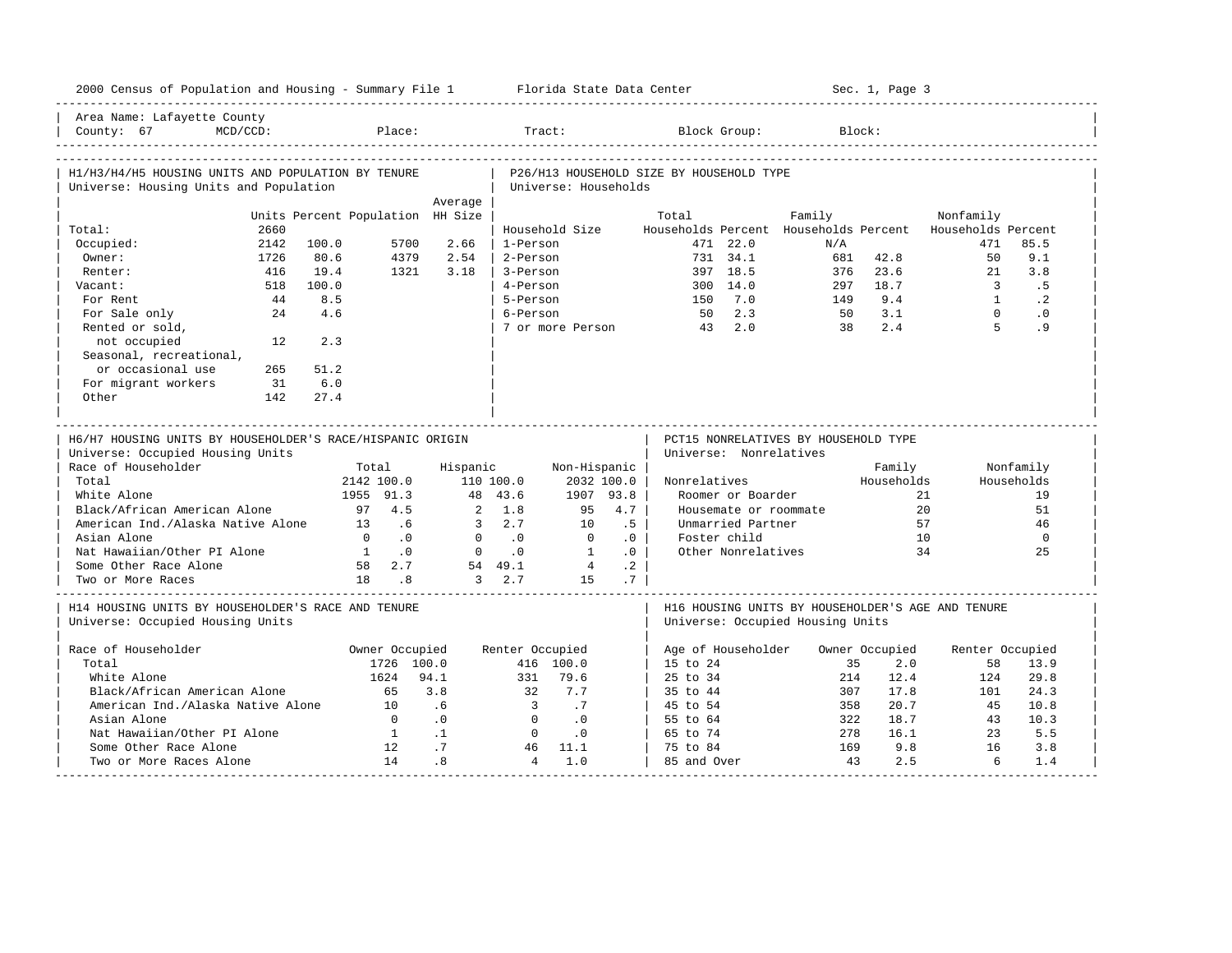| 2000 Census of Population and Housing - Summary File 1 Florida State Data Center |                |                               |             |                                                         |        |      | Sec. 1, Page 1 |          |                 |           |
|----------------------------------------------------------------------------------|----------------|-------------------------------|-------------|---------------------------------------------------------|--------|------|----------------|----------|-----------------|-----------|
| Area Name: Lake County                                                           |                |                               |             |                                                         |        |      |                |          |                 |           |
| County: 69<br>Place:<br>$MCD/CCD$ :                                              |                |                               | Tract:      | Block Group:                                            |        |      | Block:         |          |                 |           |
|                                                                                  |                |                               |             |                                                         |        |      |                |          |                 |           |
| P1/P15/P16/P17/P31/P32/P33 POPULATION SUMMARY                                    |                |                               |             | P12/P13 POPULATION BY AGE AND SEX                       |        |      |                |          |                 |           |
| Universe: Persons, Households, Families                                          |                |                               |             | Universe: Persons                                       |        |      |                |          |                 |           |
| Total Population<br>210528                                                       | Total Families |                               | 62468       |                                                         | Total  |      | Male           |          | Female          |           |
| 88413<br>Total Households                                                        |                | Population in Families 171527 |             |                                                         | Number | Pct. | Number         | Pct.     | Number          | Pct.      |
| Population in Households 206761                                                  |                | Average Family Size 2.75      |             | Under 5                                                 | 10993  | 5.2  | 5675           | 5.6      | 5318            | 4.9       |
| Average Household Size 2.34                                                      |                |                               |             | $5$ to $9$                                              | 12277  | 5.8  | 6298           | 6.2      | 5979            | 5.5       |
|                                                                                  |                |                               |             | $10 - 14$                                               | 12484  | 5.9  | 6284           | 6.2      | 6200            | 5.7       |
| P7/P8/P11 POPULATION BY RACE AND HISPANIC ORIGIN                                 |                |                               |             | 15 to 17                                                | 6965   | 3.3  | 3615           | 3.5      | 3350            | 3.1       |
| Universe: Persons                                                                |                | Total Hispanic Non-Hispanic   |             | 18 and 19                                               | 3884   | 1.8  | 2043           | 2.0      | 1841            | 1.7       |
| Total                                                                            | 210528         | 11808                         | 198720      | 20                                                      | 1790   | .9   | 909            | .9       | 881             | .8        |
| White Alone                                                                      | 184138         | 6853                          | 177285      | 21                                                      | 1528   | .7   | 782            | .8       | 746             | .7        |
| Black or African American Alone                                                  | 17503          | 272                           | 17231       | 22 to 24                                                | 4968   | 2.4  | 2456           | 2.4      | 2512            | 2.3       |
| American Ind. and Alaska Native Alone                                            | 701            | 98                            | 603         | 25 to 29                                                | 9809   | 4.7  | 4849           | 4.8      | 4960            | 4.6       |
| Asian Alone                                                                      | 1667           | 27                            | $1640$      | 30 to 34                                                | 11701  | 5.6  | 5776           | 5.7      | 5925            | 5.5       |
| Native Hawaiian/Other Pacific Islander Alone                                     | 76             | 14                            | 62          | 35 to 39                                                | 14322  | 6.8  | 7215           | 7.1      | 7107            | 6.5       |
| Some Other Race Alone                                                            | 3966           | 3798                          | 168         | 40 to 44                                                | 14172  | 6.7  | 7043           | 6.9      | 7129            | 6.6       |
| Two or More Races                                                                | 2477           | 746                           | 1731        | 45 to 49                                                | 12444  | 5.9  | 6160           | 6.0      | 6284            | 5.8       |
|                                                                                  |                |                               |             | 50 to 54                                                | 11969  | 5.7  | 5602           | 5.5      | 6367            | 5.9       |
| P15A-I/P16A-I/P17A-I HOUSEHOLDS AND HOUSEHOLD POPULATION BY RACE                 |                |                               |             | 55 to 59                                                | 12102  | 5.7  | 5481           | 5.4      | 6621            | 6.1       |
| Universe: Households and Population in Households                                |                |                               | Average     | 60 and 61                                               | 5079   | 2.4  | 2261           | 2.2      | 2818            | 2.6       |
| Householder:                                                                     |                | Households Pop. In HH         | HH Size     | 62 to 64                                                | 8438   | 4.0  | 3855           | 3.8      | 4583            | 4.2       |
| White Alone                                                                      | 80210          | 181970                        | $2.27 \;  $ | 65 and 66                                               | 5911   | 2.8  | 2813           | 2.8      | 3098            | 2.9       |
| Black or African American Alone                                                  | 5739           | 16720                         | 2.91        | 67 to 69                                                | 9179   | 4.4  | 4413           | 4.3      | 4766            | 4.4       |
| American Ind. and Alaska Native Alone                                            | 255            | 728                           | 2.85        | 70 to 74                                                | 15178  | 7.2  | 7409           | 7.3      | 7769            | 7.1       |
| Asian Alone                                                                      | 487            | 1469                          | 3.02        | 75 to 79                                                | 12409  | 5.9  | 5698           | 5.6      | 6711            | 6.2       |
| Native Hawaiian/Other Pacific Islander Alone                                     | 12             | 27                            | 2.25        | 80 to 84                                                | 7232   | 3.4  | 3227           | 3.2      | 4005            | 3.7       |
| Some Other Race Alone                                                            | 958            | 3731                          | 3.89        | 85 and over                                             | 5694   | 2.7  | 2002           | 2.0      | 3692            | 3.4       |
| Two or More Races                                                                | 752            | 2116                          | 2.81        | 65 and over                                             | 55603  | 26.4 | 25562          | 25.1     | 30041           | 27.6      |
| Hispanic                                                                         | 3158           | 10985                         | 3.48        |                                                         |        |      |                |          |                 |           |
| White Alone, Not Hispanic                                                        |                |                               | 2.24        | Median Age                                              | 45.10  |      | 43.50          |          | 46.80           |           |
| P31A-I/P32A-I/P33A-I FAMILIES AND POPULATION IN FAMILIES                         |                |                               |             | P19 HOUSEHOLDS BY TYPE AND PRESENCE OF PERSONS UNDER 18 |        |      |                |          |                 |           |
| Universe: Families and Population in Families                                    |                | Pop. In                       | Average     | Universe: Households                                    |        |      |                |          | Households With |           |
| Householder:                                                                     |                | Families Families Family Size |             |                                                         |        |      |                | People   |                 | No People |
| White Alone                                                                      | 56326          | 150327                        | 2.67        |                                                         |        |      |                | Under 18 |                 | Under 18  |
| Black or African American Alone                                                  | 4219           | 14260                         | 3.38        | Family Households:                                      |        |      |                | 22728    |                 | 39740     |
| American Ind. and Alaska Native Alone                                            | 189            | 610                           | 3.23        | Married Couple Family                                   |        |      |                | 15878    |                 | 36227     |
| Asian Alone                                                                      | 380            | 1295                          | 3.41        | Other Family:                                           |        |      |                | 6850     |                 | 3513      |
| Native Hawaiian/Other Pacific Islander Alone                                     | $\overline{7}$ | 18                            | 2.57        | Male Householder, no wife present                       |        |      |                | 1788     |                 | 1057      |
| Some Other Race Alone                                                            | 818            | 3278                          | 4.01        | Female Householder, no husband present                  |        |      |                | 5062     |                 | 2456      |
| Two or More Races                                                                | 529            | 1739                          | 3.29        | Nonfamily Households:                                   |        |      |                | 378      |                 | 25567     |
| Hispanic                                                                         | 2589           | 9544                          | 3.69        | Male Householder                                        |        |      |                | 303      |                 | 10549     |
| White Alone, Not Hispanic                                                        | 54762          | 144839                        | 2.64        | Female Householder                                      |        |      |                | 75       |                 | 15018     |
|                                                                                  |                |                               |             |                                                         |        |      |                |          |                 |           |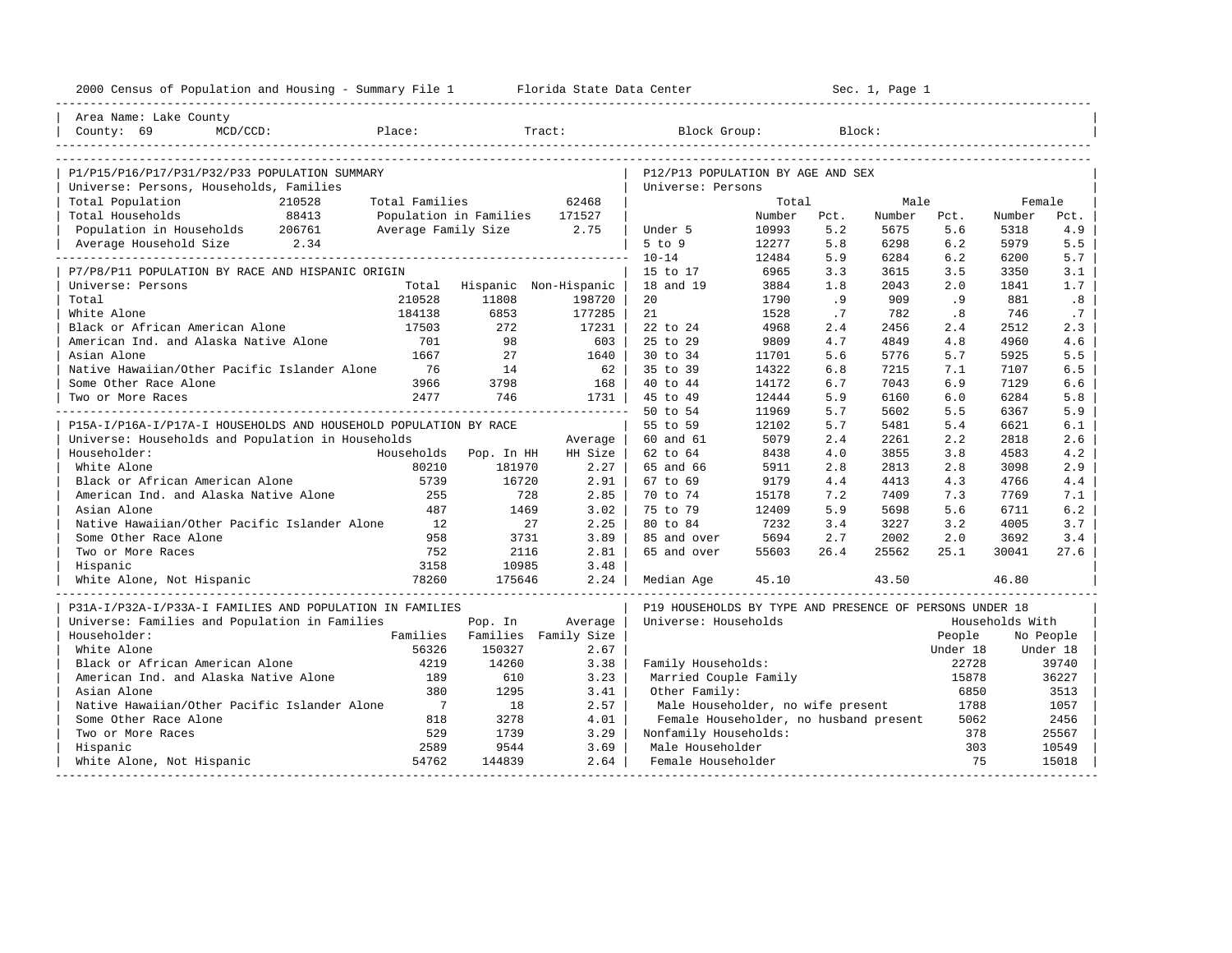2000 Census of Population and Housing - Summary File 1 Florida State Data Center Sec. 1, Page 2 ---------------------------------------------------------------------------------------------------------------------------------------------------- Area Name: Lake County | County: 69 MCD/CCD: Place: Tract: Block Group: Block: | ---------------------------------------------------------------------------------------------------------------------------------------------------- +---------------------------------------------------------------------------------------------------------------------------------------------------+ | P34/P35 FAMILY TYPE BY PRESENCE AND AGE |P27/P30 RELATIONSHIP BY HOUSEHOLD TYPE |P28 RELATIONSHIP BY HOUSEHOLD TYPE | | OF OWN AND RELATED CHILDREN |Universe: Persons | FOR THE POPULATION UNDER 18 | | Universe: Families With | Total 65 & Over |Universe: Persons | | With Own Related |Population in households: 206761 53826 |Total: 42719 | | Children Children | In family households: 175513 40146 | In households: 42546 | Married couple family: 52105 52105 | Householder: 62468 21419 | Householder or spouse 57<br>Children under 18: 14786 15803 | Male 49033 1888 | Related child: 41272 | Children under 18: 14786 15803 | Male 49033 18888 | Related child: 41272 | | Under 6 only 3399 3737 | Female 13435 2531 | Own child: 37482 | | Under 6 and 6 to 17 3092 3417 | Spouse 52105 16347 | In married couple family 27496 | | 6 to 17 only 8295 8649 | Parent 1709 1173 | In other family: | No children under 18 37319 36302 | Child 47450 | No spouse present: 9986 | Other family: 10363 10363 | Natural born or adopted 44046 | Male householder 2482 | Male hhdr. No wife: 2845 2845 | Step 3404 3404 | Female householder 7504 | Children under 18: 1545 1764 | Grandchild 3557 | Other relatives: 3790 | Under 6 only 144 470 l Brother or sister 1414 and child 3997 Under 6 and 6 to 17 209 265 | Other relatives 2824 1076 | Other relatives 793 | 6 to 17 only 922 1029 | Nonrelatives 3986 131 | Nonrelatives 1217 | 1081 | In nonfamily households: 31248 13680 | In group quarters: 173 | 173 | Female hhdr. No hus.: 7518 7518 | Male householder: 10852 3826 | Institutional 89 | | Children under 18: 4338 5043 | Living alone 8329 3337 | Noninstitutional 84 | | Under 6 only 898 1068 | Not living alone 2523 489 |---------------------------------------------| Under 6 and 6 to 17 and 881 | Female householder: 15093 9083 | P18 HOUSEHOLD SIZE, HOUSEHOLD TYPE | 6 to 17 only<br>13382 8745 | AND PRESENCE OF OWN CHILDREN % to 17 only 12747 3094 | Living alone 13382 8745 | AND PRESENCE OF OWN CHILDREN | CHILDREN | CHILDREN | CHILDREN | CHILDREN | CHILDREN | CHILDREN | CHILDREN | CHILDREN | CHILDREN | CHILDREN | CHILDREN | CHILDREN | CHILDRE | No children under 18 3180 2475 | Not living alone 1711 338 |Universe: Households | | | Nonrelatives 5303 771 |1-person households: 21711 | |------------------------------------------------| In group quarters: 3767 1777 | Male householder 8329 | P21 HOUSEHOLD TYPE BY AGE OF HOUSEHOLDER | Institutional 13071 1337 | Female householder 13382<br>Universe: Households | Institutional 13071 1337 | Female households: 13382 Universe: Households | Noninstitutional 696 440 |2 or more person households: 66702 Family households: 62468 | Family Nonfamily |----------------------------------------------------| Married couple: 52105 | | Householder age: Households Households |PCT14 HOUSEHOLDS BY SEX OF UNMARRIED PARTNERS | With own child. under 18 14786 | | 15 to 24 1679 1020 | Universe: Households | No own child. under 18 37319<br>| 15 to 34 37589 2142 | 2006 | 10363 | 25 to 34 7589 2142 | | Other family - no spouse pres. 10363 | | 35 to 44 11870 2901 |Unmarried partner households 4204 | Male householder: 2845 | | 45 to 54 9769 3302 | Male householder and male partner 250 | With own child. under 18 1545 | | 55 to 64 10142 3671 | Male householder and female partner 2136 | No own child. under 18 1300 | 12778 5307 | Female householder and female partner 201 | Female householder: 7518<br>1329 5544 | Female householder and male partner 1617 | With own child. under 18 4338<br>1312 2058 | All other households 84209 | No own child. | 75 to 84 7329 5544 | Female householder and male partner 1617 | With own child. under 18 4338 | | 85 and over 1312 2058 |All other households 84209 | No own child. under 18 3180 | | Total 62468 25945 | | Nonfamily households: 4234 | | Male householder 2523

+---------------------------------------------------------------------------------------------------------------------------------------------------+

| Female householder | 1711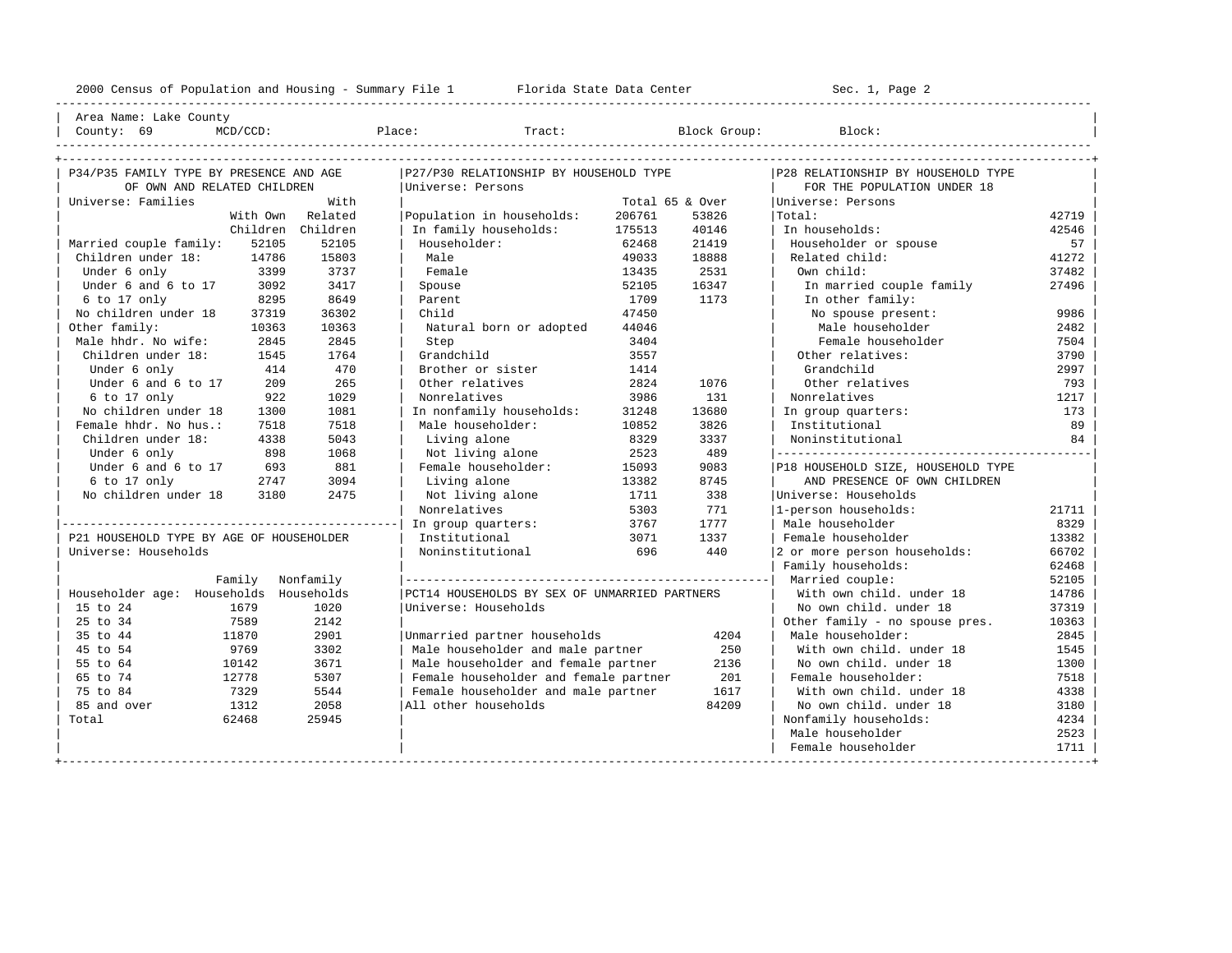| 2000 Census of Population and Housing - Summary File 1 Florida State Data Center |                 |                                  |                  |                 |                        |                      |                 |                                          |                        |                                              | Sec. 1, Page 3 |                                                   |            |
|----------------------------------------------------------------------------------|-----------------|----------------------------------|------------------|-----------------|------------------------|----------------------|-----------------|------------------------------------------|------------------------|----------------------------------------------|----------------|---------------------------------------------------|------------|
| Area Name: Lake County<br>County: 69                                             | $MCD/CCD$ :     |                                  | Place:           |                 | Tract:                 |                      |                 |                                          | Block Group:           |                                              | Block:         |                                                   |            |
| H1/H3/H4/H5 HOUSING UNITS AND POPULATION BY TENURE                               |                 |                                  |                  |                 |                        |                      |                 | P26/H13 HOUSEHOLD SIZE BY HOUSEHOLD TYPE |                        |                                              |                |                                                   |            |
| Universe: Housing Units and Population                                           |                 |                                  |                  |                 |                        | Universe: Households |                 |                                          |                        |                                              |                |                                                   |            |
|                                                                                  |                 |                                  |                  | Average         |                        |                      |                 |                                          |                        |                                              |                |                                                   |            |
|                                                                                  |                 | Units Percent Population HH Size |                  |                 |                        |                      |                 | Total                                    |                        | Family                                       |                | Nonfamily                                         |            |
| Total:                                                                           | 102830<br>88413 | 100.0                            | 206761           | 2.34            | 1-Person               | Household Size       |                 |                                          | 21711 24.6             | Households Percent Households Percent<br>N/A |                | Households Percent<br>21711                       | 83.7       |
| Occupied:<br>Owner:                                                              | 72047           | 81.5                             | 167512           | 2.33            | 2-Person               |                      |                 |                                          | 40065 45.3             | 36487                                        | 58.4           | 3578                                              | 13.8       |
| Renter:                                                                          | 16366           | 18.5                             | 39249            | 2.40            | 3-Person               |                      |                 | 11469 13.0                               |                        | 11059                                        | 17.7           | 410                                               | 1.6        |
| Vacant:                                                                          | 14417           | 100.0                            |                  |                 | 4-Person               |                      |                 |                                          | 9031 10.2              | 8870                                         | 14.2           | 161                                               | .6         |
| For Rent                                                                         | 2158            | 15.0                             |                  |                 | 5-Person               |                      |                 | 3968                                     | 4.5                    | 3922                                         | 6.3            | 46                                                | $\cdot$ 2  |
| For Sale only                                                                    | 1886            | 13.1                             |                  |                 | 6-Person               |                      |                 | 1354                                     | 1.5                    | 1335                                         | 2.1            | 19                                                | $\cdot$ 1  |
| Rented or sold,                                                                  |                 |                                  |                  |                 |                        | 7 or more Person     |                 | 815                                      | .9                     | 795                                          | 1.3            | $20^{\circ}$                                      | $\cdot$ 1  |
| not occupied                                                                     | 1042            | 7.2                              |                  |                 |                        |                      |                 |                                          |                        |                                              |                |                                                   |            |
| Seasonal, recreational,                                                          |                 |                                  |                  |                 |                        |                      |                 |                                          |                        |                                              |                |                                                   |            |
| or occasional use                                                                | 6721            | 46.6                             |                  |                 |                        |                      |                 |                                          |                        |                                              |                |                                                   |            |
| For migrant workers                                                              | 14              | $\ldots$ 1                       |                  |                 |                        |                      |                 |                                          |                        |                                              |                |                                                   |            |
| Other                                                                            | 2596            | 18.0                             |                  |                 |                        |                      |                 |                                          |                        |                                              |                |                                                   |            |
|                                                                                  |                 |                                  |                  |                 |                        |                      |                 |                                          |                        |                                              |                |                                                   |            |
|                                                                                  |                 |                                  |                  |                 |                        |                      |                 |                                          |                        |                                              |                |                                                   |            |
|                                                                                  |                 |                                  |                  |                 |                        |                      |                 |                                          |                        | _________________________________            |                |                                                   |            |
| H6/H7 HOUSING UNITS BY HOUSEHOLDER'S RACE/HISPANIC ORIGIN                        |                 |                                  |                  |                 |                        |                      |                 |                                          |                        | PCT15 NONRELATIVES BY HOUSEHOLD TYPE         |                |                                                   |            |
| Universe: Occupied Housing Units                                                 |                 |                                  |                  |                 |                        |                      |                 |                                          | Universe: Nonrelatives |                                              |                |                                                   |            |
| Race of Householder                                                              |                 |                                  | Total            | Hispanic        |                        | Non-Hispanic         |                 |                                          |                        |                                              | Family         |                                                   | Nonfamily  |
| Total                                                                            |                 |                                  | 88413 100.0      | 3158 100.0      |                        | 85255 100.0          |                 | Nonrelatives                             |                        |                                              | Households     |                                                   | Households |
| White Alone                                                                      |                 |                                  | 80210 90.7       | 1950 61.7       |                        | 78260 91.8           |                 |                                          | Roomer or Boarder      |                                              | 509            |                                                   | 601        |
| Black/African American Alone                                                     |                 | 5739                             | 6.5              | 72              | 2.3                    | 5667                 | 6.6             |                                          |                        | Housemate or roommate                        |                | 530                                               | 1339       |
| American Ind./Alaska Native Alone<br>Asian Alone                                 |                 | 255<br>487                       | $\cdot$ 3        | 2.0             | .6                     | 235                  | $\cdot$ 3       |                                          | Unmarried Partner      |                                              | 1721<br>279    |                                                   | 2483       |
|                                                                                  |                 | 12                               | .6               | 6               | $\cdot$ 2<br>$\cdot$ 1 | 481<br>$_{\rm 8}$    | .6<br>$\cdot$ 0 |                                          | Foster child           |                                              |                | 947                                               | 95<br>785  |
| Nat Hawaiian/Other PI Alone<br>Some Other Race Alone                             |                 | 958                              | $\cdot$ 0<br>1.1 | $4\overline{ }$ | 922 29.2               | 36                   | .0              |                                          | Other Nonrelatives     |                                              |                |                                                   |            |
| Two or More Races                                                                |                 | 752                              | 9 <sup>1</sup>   |                 | 184 5.8                | 568                  | .7              |                                          |                        |                                              |                |                                                   |            |
|                                                                                  |                 |                                  |                  |                 |                        |                      |                 |                                          |                        |                                              |                |                                                   |            |
| H14 HOUSING UNITS BY HOUSEHOLDER'S RACE AND TENURE                               |                 |                                  |                  |                 |                        |                      |                 |                                          |                        |                                              |                | H16 HOUSING UNITS BY HOUSEHOLDER'S AGE AND TENURE |            |
| Universe: Occupied Housing Units                                                 |                 |                                  |                  |                 |                        |                      |                 |                                          |                        | Universe: Occupied Housing Units             |                |                                                   |            |
|                                                                                  |                 |                                  |                  |                 |                        |                      |                 |                                          |                        |                                              |                |                                                   |            |
| Race of Householder                                                              |                 |                                  | Owner Occupied   |                 | Renter Occupied        |                      |                 |                                          | Age of Householder     |                                              | Owner Occupied | Renter Occupied                                   |            |
| Total                                                                            |                 |                                  | 72047 100.0      |                 |                        | 16366 100.0          |                 | 15 to 24                                 |                        | 854                                          | 1.2            | 1845                                              | 11.3       |
| White Alone                                                                      |                 |                                  | 67422            | 93.6            | 12788                  | 78.1                 |                 | 25 to 34                                 |                        | 5871                                         | 8.1            | 3860                                              | 23.6       |
| Black/African American Alone                                                     |                 |                                  | 3045             | 4.2             | 2694                   | 16.5                 |                 | 35 to 44                                 |                        | 11144                                        | 15.5           | 3627                                              | 22.2       |
| American Ind./Alaska Native Alone                                                |                 |                                  | 190              | $\cdot$ 3       | 65                     | .4                   |                 | 45 to 54                                 |                        | 10653                                        | 14.8           | 2418                                              | 14.8       |
| Asian Alone                                                                      |                 |                                  | 336              | .5              | 151                    | .9                   |                 | 55 to 64                                 |                        | 12366                                        | 17.2           | 1447                                              | 8.8        |
| Nat Hawaiian/Other PI Alone                                                      |                 |                                  | $-5$             | .0              | $\overline{7}$         | $\cdot$ 0            |                 | 65 to 74                                 |                        | 16880                                        | 23.4           | 1205                                              | 7.4        |
| Some Other Race Alone<br>Two or More Races Alone                                 |                 |                                  | 548<br>501       | .8<br>.7        | 410<br>251             | 2.5<br>1.5           |                 | 75 to 84<br>85 and Over                  |                        | 11632<br>2647                                | 16.1<br>3.7    | 1241<br>723                                       | 7.6<br>4.4 |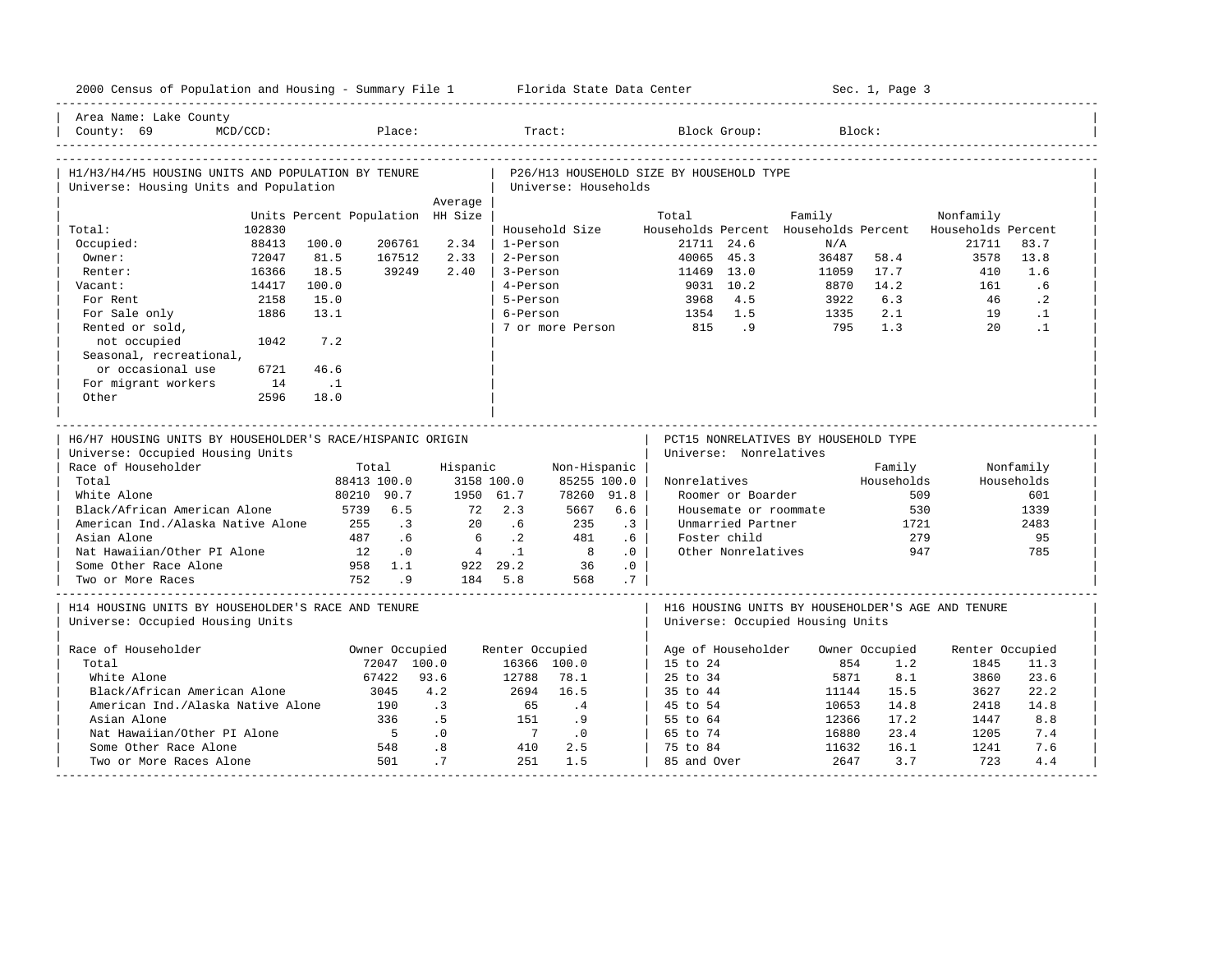| Area Name: Lee County<br>Place:<br>Tract:<br>Block Group:<br>County: 71<br>$MCD/CCD$ :<br>Block:<br>P1/P15/P16/P17/P31/P32/P33 POPULATION SUMMARY<br>P12/P13 POPULATION BY AGE AND SEX<br>Universe: Persons, Households, Families<br>Universe: Persons<br>Total Population<br>440888<br>Total Families<br>127611<br>Total<br>Male<br>Female<br>188599<br>Total Households<br>Population in Families<br>348806<br>Number<br>Number<br>Number<br>Pct.<br>Pct.<br>Pct.<br>Population in Households 435271<br>Average Family Size 2.73<br>22970<br>5.2<br>5.0<br>Under 5<br>11770<br>5.5<br>11200<br>Average Household Size 2.31<br>$5$ to $9$<br>5.5<br>5.8<br>11649<br>5.2<br>24224<br>12575<br>25034<br>5.7<br>$10 - 14$<br>12786<br>5.9<br>12248<br>5.4<br>14160<br>3.2<br>3.5<br>3.0<br>P7/P8/P11 POPULATION BY RACE AND HISPANIC ORIGIN<br>15 to 17<br>7445<br>6715<br>Hispanic Non-Hispanic<br>8341<br>1.8<br>Universe: Persons<br>Total<br>18 and 19<br>1.9<br>4381<br>2.0<br>3960<br>440888<br>Total<br>42042<br>3937<br>.9<br>2033<br>.9<br>1904<br>.8<br>398846<br>20<br>386598<br>25159<br>White Alone<br>361439<br>21<br>3624<br>.8<br>1931<br>. 9<br>1693<br>.8<br>11255<br>Black or African American Alone<br>29035<br>1015<br>28020<br>22 to 24<br>2.6<br>5916<br>2.7<br>5339<br>2.4<br>American Ind. and Alaska Native Alone<br>1248<br>304<br>21797<br>5.2<br>4.7<br>944 l<br>25 to 29<br>4.9<br>11142<br>10655<br>Asian Alone<br>3400<br>55<br>24694<br>12590<br>5.8<br>12104<br>5.4<br>3345<br>30 to 34<br>5.6<br>Native Hawaiian/Other Pacific Islander Alone<br>209<br>64<br>29498<br>6.7<br>6.8<br>14757<br>6.5<br>145  <br>35 to 39<br>14741<br>29734<br>Some Other Race Alone<br>13545<br>12991<br>554<br>40 to 44<br>6.7<br>14654<br>6.8<br>15080<br>6.7<br>6853<br>2454<br>4399  <br>45 to 49<br>27349<br>6.2<br>13182<br>6.1<br>14167<br>6.3<br>Two or More Races<br>50 to 54<br>27484<br>6.2<br>12876<br>6.0<br>14608<br>6.5<br>26820<br>P15A-I/P16A-I/P17A-I HOUSEHOLDS AND HOUSEHOLD POPULATION BY RACE<br>55 to 59<br>6.1<br>12526<br>5.8<br>14294<br>6.3<br>Universe: Households and Population in Households<br>2.3<br>60 and 61<br>10887<br>2.5<br>4921<br>5966<br>2.6<br>Average<br>16969<br>Householder:<br>Households Pop. In HH<br>HH Size<br>62 to 64<br>3.8<br>8035<br>3.7<br>8934<br>4.0<br>White Alone<br>172326<br>5524<br>383291<br>$2.22$  <br>65 and 66<br>11443<br>2.6<br>2.6<br>5919<br>2.6<br>Black or African American Alone<br>9356<br>28254<br>$3.02$  <br>18478<br>8889<br>67 to 69<br>4.2<br>4.1<br>9589<br>4.3 |
|--------------------------------------------------------------------------------------------------------------------------------------------------------------------------------------------------------------------------------------------------------------------------------------------------------------------------------------------------------------------------------------------------------------------------------------------------------------------------------------------------------------------------------------------------------------------------------------------------------------------------------------------------------------------------------------------------------------------------------------------------------------------------------------------------------------------------------------------------------------------------------------------------------------------------------------------------------------------------------------------------------------------------------------------------------------------------------------------------------------------------------------------------------------------------------------------------------------------------------------------------------------------------------------------------------------------------------------------------------------------------------------------------------------------------------------------------------------------------------------------------------------------------------------------------------------------------------------------------------------------------------------------------------------------------------------------------------------------------------------------------------------------------------------------------------------------------------------------------------------------------------------------------------------------------------------------------------------------------------------------------------------------------------------------------------------------------------------------------------------------------------------------------------------------------------------------------------------------------------------------------------------------------------------------------------------------------------------------------------------------------------------------------------------------------------------------------------------------------------------------------------------------------------------------------------------------|
|                                                                                                                                                                                                                                                                                                                                                                                                                                                                                                                                                                                                                                                                                                                                                                                                                                                                                                                                                                                                                                                                                                                                                                                                                                                                                                                                                                                                                                                                                                                                                                                                                                                                                                                                                                                                                                                                                                                                                                                                                                                                                                                                                                                                                                                                                                                                                                                                                                                                                                                                                                    |
|                                                                                                                                                                                                                                                                                                                                                                                                                                                                                                                                                                                                                                                                                                                                                                                                                                                                                                                                                                                                                                                                                                                                                                                                                                                                                                                                                                                                                                                                                                                                                                                                                                                                                                                                                                                                                                                                                                                                                                                                                                                                                                                                                                                                                                                                                                                                                                                                                                                                                                                                                                    |
|                                                                                                                                                                                                                                                                                                                                                                                                                                                                                                                                                                                                                                                                                                                                                                                                                                                                                                                                                                                                                                                                                                                                                                                                                                                                                                                                                                                                                                                                                                                                                                                                                                                                                                                                                                                                                                                                                                                                                                                                                                                                                                                                                                                                                                                                                                                                                                                                                                                                                                                                                                    |
|                                                                                                                                                                                                                                                                                                                                                                                                                                                                                                                                                                                                                                                                                                                                                                                                                                                                                                                                                                                                                                                                                                                                                                                                                                                                                                                                                                                                                                                                                                                                                                                                                                                                                                                                                                                                                                                                                                                                                                                                                                                                                                                                                                                                                                                                                                                                                                                                                                                                                                                                                                    |
|                                                                                                                                                                                                                                                                                                                                                                                                                                                                                                                                                                                                                                                                                                                                                                                                                                                                                                                                                                                                                                                                                                                                                                                                                                                                                                                                                                                                                                                                                                                                                                                                                                                                                                                                                                                                                                                                                                                                                                                                                                                                                                                                                                                                                                                                                                                                                                                                                                                                                                                                                                    |
|                                                                                                                                                                                                                                                                                                                                                                                                                                                                                                                                                                                                                                                                                                                                                                                                                                                                                                                                                                                                                                                                                                                                                                                                                                                                                                                                                                                                                                                                                                                                                                                                                                                                                                                                                                                                                                                                                                                                                                                                                                                                                                                                                                                                                                                                                                                                                                                                                                                                                                                                                                    |
|                                                                                                                                                                                                                                                                                                                                                                                                                                                                                                                                                                                                                                                                                                                                                                                                                                                                                                                                                                                                                                                                                                                                                                                                                                                                                                                                                                                                                                                                                                                                                                                                                                                                                                                                                                                                                                                                                                                                                                                                                                                                                                                                                                                                                                                                                                                                                                                                                                                                                                                                                                    |
|                                                                                                                                                                                                                                                                                                                                                                                                                                                                                                                                                                                                                                                                                                                                                                                                                                                                                                                                                                                                                                                                                                                                                                                                                                                                                                                                                                                                                                                                                                                                                                                                                                                                                                                                                                                                                                                                                                                                                                                                                                                                                                                                                                                                                                                                                                                                                                                                                                                                                                                                                                    |
|                                                                                                                                                                                                                                                                                                                                                                                                                                                                                                                                                                                                                                                                                                                                                                                                                                                                                                                                                                                                                                                                                                                                                                                                                                                                                                                                                                                                                                                                                                                                                                                                                                                                                                                                                                                                                                                                                                                                                                                                                                                                                                                                                                                                                                                                                                                                                                                                                                                                                                                                                                    |
|                                                                                                                                                                                                                                                                                                                                                                                                                                                                                                                                                                                                                                                                                                                                                                                                                                                                                                                                                                                                                                                                                                                                                                                                                                                                                                                                                                                                                                                                                                                                                                                                                                                                                                                                                                                                                                                                                                                                                                                                                                                                                                                                                                                                                                                                                                                                                                                                                                                                                                                                                                    |
|                                                                                                                                                                                                                                                                                                                                                                                                                                                                                                                                                                                                                                                                                                                                                                                                                                                                                                                                                                                                                                                                                                                                                                                                                                                                                                                                                                                                                                                                                                                                                                                                                                                                                                                                                                                                                                                                                                                                                                                                                                                                                                                                                                                                                                                                                                                                                                                                                                                                                                                                                                    |
|                                                                                                                                                                                                                                                                                                                                                                                                                                                                                                                                                                                                                                                                                                                                                                                                                                                                                                                                                                                                                                                                                                                                                                                                                                                                                                                                                                                                                                                                                                                                                                                                                                                                                                                                                                                                                                                                                                                                                                                                                                                                                                                                                                                                                                                                                                                                                                                                                                                                                                                                                                    |
|                                                                                                                                                                                                                                                                                                                                                                                                                                                                                                                                                                                                                                                                                                                                                                                                                                                                                                                                                                                                                                                                                                                                                                                                                                                                                                                                                                                                                                                                                                                                                                                                                                                                                                                                                                                                                                                                                                                                                                                                                                                                                                                                                                                                                                                                                                                                                                                                                                                                                                                                                                    |
|                                                                                                                                                                                                                                                                                                                                                                                                                                                                                                                                                                                                                                                                                                                                                                                                                                                                                                                                                                                                                                                                                                                                                                                                                                                                                                                                                                                                                                                                                                                                                                                                                                                                                                                                                                                                                                                                                                                                                                                                                                                                                                                                                                                                                                                                                                                                                                                                                                                                                                                                                                    |
|                                                                                                                                                                                                                                                                                                                                                                                                                                                                                                                                                                                                                                                                                                                                                                                                                                                                                                                                                                                                                                                                                                                                                                                                                                                                                                                                                                                                                                                                                                                                                                                                                                                                                                                                                                                                                                                                                                                                                                                                                                                                                                                                                                                                                                                                                                                                                                                                                                                                                                                                                                    |
|                                                                                                                                                                                                                                                                                                                                                                                                                                                                                                                                                                                                                                                                                                                                                                                                                                                                                                                                                                                                                                                                                                                                                                                                                                                                                                                                                                                                                                                                                                                                                                                                                                                                                                                                                                                                                                                                                                                                                                                                                                                                                                                                                                                                                                                                                                                                                                                                                                                                                                                                                                    |
|                                                                                                                                                                                                                                                                                                                                                                                                                                                                                                                                                                                                                                                                                                                                                                                                                                                                                                                                                                                                                                                                                                                                                                                                                                                                                                                                                                                                                                                                                                                                                                                                                                                                                                                                                                                                                                                                                                                                                                                                                                                                                                                                                                                                                                                                                                                                                                                                                                                                                                                                                                    |
|                                                                                                                                                                                                                                                                                                                                                                                                                                                                                                                                                                                                                                                                                                                                                                                                                                                                                                                                                                                                                                                                                                                                                                                                                                                                                                                                                                                                                                                                                                                                                                                                                                                                                                                                                                                                                                                                                                                                                                                                                                                                                                                                                                                                                                                                                                                                                                                                                                                                                                                                                                    |
|                                                                                                                                                                                                                                                                                                                                                                                                                                                                                                                                                                                                                                                                                                                                                                                                                                                                                                                                                                                                                                                                                                                                                                                                                                                                                                                                                                                                                                                                                                                                                                                                                                                                                                                                                                                                                                                                                                                                                                                                                                                                                                                                                                                                                                                                                                                                                                                                                                                                                                                                                                    |
|                                                                                                                                                                                                                                                                                                                                                                                                                                                                                                                                                                                                                                                                                                                                                                                                                                                                                                                                                                                                                                                                                                                                                                                                                                                                                                                                                                                                                                                                                                                                                                                                                                                                                                                                                                                                                                                                                                                                                                                                                                                                                                                                                                                                                                                                                                                                                                                                                                                                                                                                                                    |
|                                                                                                                                                                                                                                                                                                                                                                                                                                                                                                                                                                                                                                                                                                                                                                                                                                                                                                                                                                                                                                                                                                                                                                                                                                                                                                                                                                                                                                                                                                                                                                                                                                                                                                                                                                                                                                                                                                                                                                                                                                                                                                                                                                                                                                                                                                                                                                                                                                                                                                                                                                    |
|                                                                                                                                                                                                                                                                                                                                                                                                                                                                                                                                                                                                                                                                                                                                                                                                                                                                                                                                                                                                                                                                                                                                                                                                                                                                                                                                                                                                                                                                                                                                                                                                                                                                                                                                                                                                                                                                                                                                                                                                                                                                                                                                                                                                                                                                                                                                                                                                                                                                                                                                                                    |
|                                                                                                                                                                                                                                                                                                                                                                                                                                                                                                                                                                                                                                                                                                                                                                                                                                                                                                                                                                                                                                                                                                                                                                                                                                                                                                                                                                                                                                                                                                                                                                                                                                                                                                                                                                                                                                                                                                                                                                                                                                                                                                                                                                                                                                                                                                                                                                                                                                                                                                                                                                    |
|                                                                                                                                                                                                                                                                                                                                                                                                                                                                                                                                                                                                                                                                                                                                                                                                                                                                                                                                                                                                                                                                                                                                                                                                                                                                                                                                                                                                                                                                                                                                                                                                                                                                                                                                                                                                                                                                                                                                                                                                                                                                                                                                                                                                                                                                                                                                                                                                                                                                                                                                                                    |
|                                                                                                                                                                                                                                                                                                                                                                                                                                                                                                                                                                                                                                                                                                                                                                                                                                                                                                                                                                                                                                                                                                                                                                                                                                                                                                                                                                                                                                                                                                                                                                                                                                                                                                                                                                                                                                                                                                                                                                                                                                                                                                                                                                                                                                                                                                                                                                                                                                                                                                                                                                    |
| American Ind. and Alaska Native Alone<br>428<br>1243<br>$2.90$  <br>70 to 74<br>30642<br>7.0<br>14772<br>6.9<br>7.0                                                                                                                                                                                                                                                                                                                                                                                                                                                                                                                                                                                                                                                                                                                                                                                                                                                                                                                                                                                                                                                                                                                                                                                                                                                                                                                                                                                                                                                                                                                                                                                                                                                                                                                                                                                                                                                                                                                                                                                                                                                                                                                                                                                                                                                                                                                                                                                                                                                |
| 15870                                                                                                                                                                                                                                                                                                                                                                                                                                                                                                                                                                                                                                                                                                                                                                                                                                                                                                                                                                                                                                                                                                                                                                                                                                                                                                                                                                                                                                                                                                                                                                                                                                                                                                                                                                                                                                                                                                                                                                                                                                                                                                                                                                                                                                                                                                                                                                                                                                                                                                                                                              |
| 1047<br>2962<br>2.83<br>75 to 79<br>25148<br>5.9<br>Asian Alone<br>5.7<br>11828<br>5.5<br>13320                                                                                                                                                                                                                                                                                                                                                                                                                                                                                                                                                                                                                                                                                                                                                                                                                                                                                                                                                                                                                                                                                                                                                                                                                                                                                                                                                                                                                                                                                                                                                                                                                                                                                                                                                                                                                                                                                                                                                                                                                                                                                                                                                                                                                                                                                                                                                                                                                                                                    |
| Native Hawaiian/Other Pacific Islander Alone<br>177<br>3.05<br>15482<br>6956<br>3.8<br>58<br>80 to 84<br>3.5<br>3.2<br>8526<br>Some Other Race Alone                                                                                                                                                                                                                                                                                                                                                                                                                                                                                                                                                                                                                                                                                                                                                                                                                                                                                                                                                                                                                                                                                                                                                                                                                                                                                                                                                                                                                                                                                                                                                                                                                                                                                                                                                                                                                                                                                                                                                                                                                                                                                                                                                                                                                                                                                                                                                                                                               |
| 3384<br>13216<br>3.91<br>10918<br>2.5<br>4031<br>1.9<br>6887<br>3.1<br>85 and over                                                                                                                                                                                                                                                                                                                                                                                                                                                                                                                                                                                                                                                                                                                                                                                                                                                                                                                                                                                                                                                                                                                                                                                                                                                                                                                                                                                                                                                                                                                                                                                                                                                                                                                                                                                                                                                                                                                                                                                                                                                                                                                                                                                                                                                                                                                                                                                                                                                                                 |
| Two or More Races<br>2000<br>6128<br>3.06<br>112111<br>25.4<br>52000<br>24.1<br>60111<br>26.7<br>65 and over                                                                                                                                                                                                                                                                                                                                                                                                                                                                                                                                                                                                                                                                                                                                                                                                                                                                                                                                                                                                                                                                                                                                                                                                                                                                                                                                                                                                                                                                                                                                                                                                                                                                                                                                                                                                                                                                                                                                                                                                                                                                                                                                                                                                                                                                                                                                                                                                                                                       |
| 11260<br>40152<br>3.57<br>Hispanic<br>165337<br>White Alone, Not Hispanic<br>359688<br>2.18<br>45.20<br>43.50<br>46.90                                                                                                                                                                                                                                                                                                                                                                                                                                                                                                                                                                                                                                                                                                                                                                                                                                                                                                                                                                                                                                                                                                                                                                                                                                                                                                                                                                                                                                                                                                                                                                                                                                                                                                                                                                                                                                                                                                                                                                                                                                                                                                                                                                                                                                                                                                                                                                                                                                             |
| Median Age<br>----------------------------                                                                                                                                                                                                                                                                                                                                                                                                                                                                                                                                                                                                                                                                                                                                                                                                                                                                                                                                                                                                                                                                                                                                                                                                                                                                                                                                                                                                                                                                                                                                                                                                                                                                                                                                                                                                                                                                                                                                                                                                                                                                                                                                                                                                                                                                                                                                                                                                                                                                                                                         |
| P19 HOUSEHOLDS BY TYPE AND PRESENCE OF PERSONS UNDER 18<br>P31A-I/P32A-I/P33A-I FAMILIES AND POPULATION IN FAMILIES                                                                                                                                                                                                                                                                                                                                                                                                                                                                                                                                                                                                                                                                                                                                                                                                                                                                                                                                                                                                                                                                                                                                                                                                                                                                                                                                                                                                                                                                                                                                                                                                                                                                                                                                                                                                                                                                                                                                                                                                                                                                                                                                                                                                                                                                                                                                                                                                                                                |
| Universe: Families and Population in Families<br>Average<br>Universe: Households<br>Households With<br>Pop. In                                                                                                                                                                                                                                                                                                                                                                                                                                                                                                                                                                                                                                                                                                                                                                                                                                                                                                                                                                                                                                                                                                                                                                                                                                                                                                                                                                                                                                                                                                                                                                                                                                                                                                                                                                                                                                                                                                                                                                                                                                                                                                                                                                                                                                                                                                                                                                                                                                                     |
| Householder:<br>Families Families Family Size<br>People<br>No People                                                                                                                                                                                                                                                                                                                                                                                                                                                                                                                                                                                                                                                                                                                                                                                                                                                                                                                                                                                                                                                                                                                                                                                                                                                                                                                                                                                                                                                                                                                                                                                                                                                                                                                                                                                                                                                                                                                                                                                                                                                                                                                                                                                                                                                                                                                                                                                                                                                                                               |
| 115435<br>White Alone<br>305153<br>2.64<br>Under 18<br>Under 18                                                                                                                                                                                                                                                                                                                                                                                                                                                                                                                                                                                                                                                                                                                                                                                                                                                                                                                                                                                                                                                                                                                                                                                                                                                                                                                                                                                                                                                                                                                                                                                                                                                                                                                                                                                                                                                                                                                                                                                                                                                                                                                                                                                                                                                                                                                                                                                                                                                                                                    |
| Black or African American Alone<br>6856<br>Family Households:<br>24073<br>3.51<br>45959<br>81652                                                                                                                                                                                                                                                                                                                                                                                                                                                                                                                                                                                                                                                                                                                                                                                                                                                                                                                                                                                                                                                                                                                                                                                                                                                                                                                                                                                                                                                                                                                                                                                                                                                                                                                                                                                                                                                                                                                                                                                                                                                                                                                                                                                                                                                                                                                                                                                                                                                                   |
| American Ind. and Alaska Native Alone<br>309<br>1009<br>Married Couple Family<br>3.27<br>30853<br>73840                                                                                                                                                                                                                                                                                                                                                                                                                                                                                                                                                                                                                                                                                                                                                                                                                                                                                                                                                                                                                                                                                                                                                                                                                                                                                                                                                                                                                                                                                                                                                                                                                                                                                                                                                                                                                                                                                                                                                                                                                                                                                                                                                                                                                                                                                                                                                                                                                                                            |
| Asian Alone<br>772<br>3.24<br>Other Family:<br>15106<br>7812<br>2498                                                                                                                                                                                                                                                                                                                                                                                                                                                                                                                                                                                                                                                                                                                                                                                                                                                                                                                                                                                                                                                                                                                                                                                                                                                                                                                                                                                                                                                                                                                                                                                                                                                                                                                                                                                                                                                                                                                                                                                                                                                                                                                                                                                                                                                                                                                                                                                                                                                                                               |
| Native Hawaiian/Other Pacific Islander Alone<br>42<br>138<br>3.29<br>Male Householder, no wife present<br>3984<br>2607                                                                                                                                                                                                                                                                                                                                                                                                                                                                                                                                                                                                                                                                                                                                                                                                                                                                                                                                                                                                                                                                                                                                                                                                                                                                                                                                                                                                                                                                                                                                                                                                                                                                                                                                                                                                                                                                                                                                                                                                                                                                                                                                                                                                                                                                                                                                                                                                                                             |
| Some Other Race Alone<br>2771<br>3.97<br>Female Householder, no husband present<br>11122<br>5205<br>11002                                                                                                                                                                                                                                                                                                                                                                                                                                                                                                                                                                                                                                                                                                                                                                                                                                                                                                                                                                                                                                                                                                                                                                                                                                                                                                                                                                                                                                                                                                                                                                                                                                                                                                                                                                                                                                                                                                                                                                                                                                                                                                                                                                                                                                                                                                                                                                                                                                                          |
| Two or More Races<br>1426<br>4933<br>3.46<br>Nonfamily Households:<br>857<br>60131                                                                                                                                                                                                                                                                                                                                                                                                                                                                                                                                                                                                                                                                                                                                                                                                                                                                                                                                                                                                                                                                                                                                                                                                                                                                                                                                                                                                                                                                                                                                                                                                                                                                                                                                                                                                                                                                                                                                                                                                                                                                                                                                                                                                                                                                                                                                                                                                                                                                                 |
| Hispanic<br>8895<br>33185<br>3.73<br>Male Householder<br>681<br>26402                                                                                                                                                                                                                                                                                                                                                                                                                                                                                                                                                                                                                                                                                                                                                                                                                                                                                                                                                                                                                                                                                                                                                                                                                                                                                                                                                                                                                                                                                                                                                                                                                                                                                                                                                                                                                                                                                                                                                                                                                                                                                                                                                                                                                                                                                                                                                                                                                                                                                              |
| 176<br>White Alone, Not Hispanic<br>110003<br>285671<br>$2.60$  <br>Female Householder<br>33729                                                                                                                                                                                                                                                                                                                                                                                                                                                                                                                                                                                                                                                                                                                                                                                                                                                                                                                                                                                                                                                                                                                                                                                                                                                                                                                                                                                                                                                                                                                                                                                                                                                                                                                                                                                                                                                                                                                                                                                                                                                                                                                                                                                                                                                                                                                                                                                                                                                                    |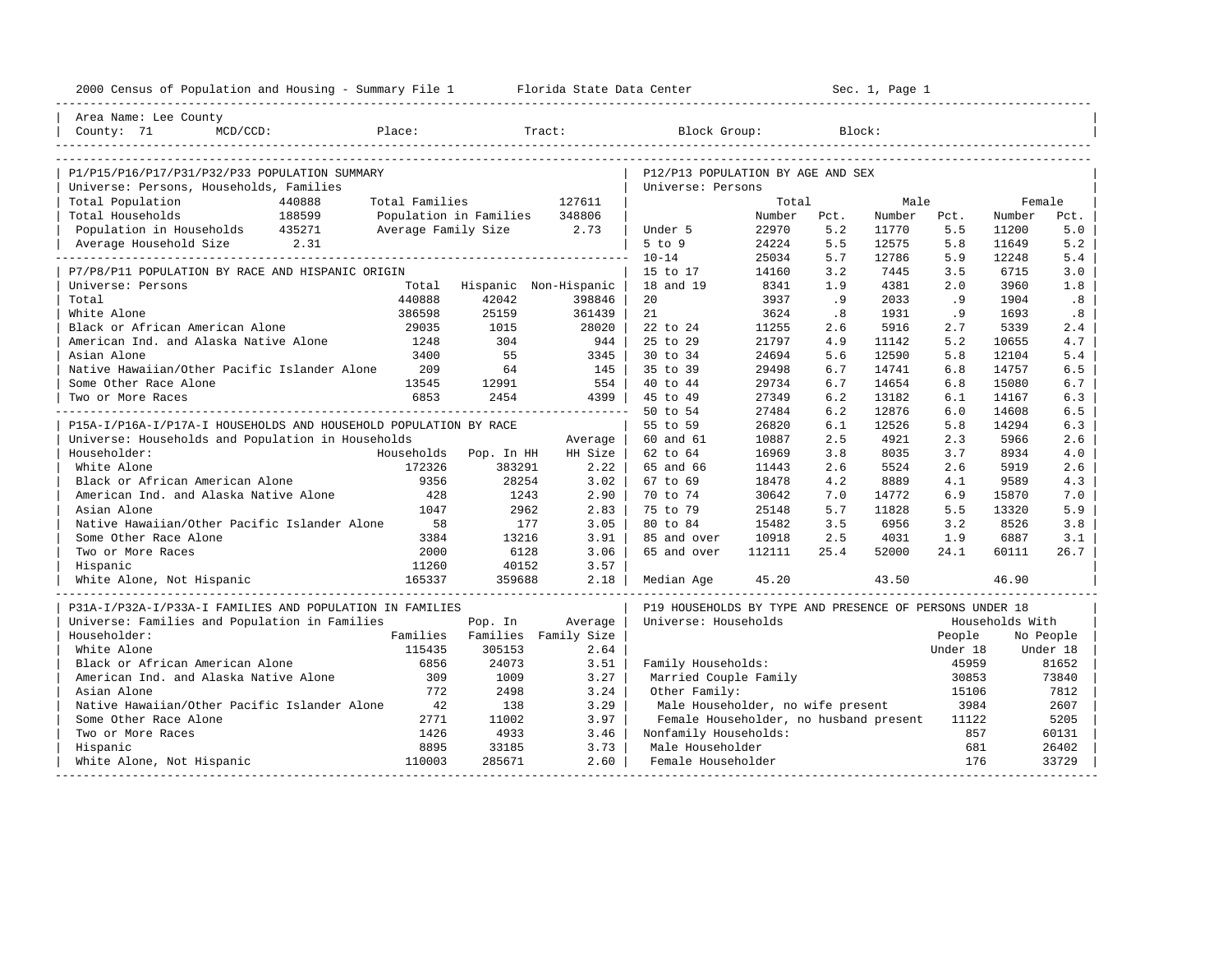2000 Census of Population and Housing - Summary File 1 Florida State Data Center Sec. 1, Page 2 ---------------------------------------------------------------------------------------------------------------------------------------------------- Area Name: Lee County | County: 71 MCD/CCD: Place: Tract: Block Group: Block: | ---------------------------------------------------------------------------------------------------------------------------------------------------- +---------------------------------------------------------------------------------------------------------------------------------------------------+ | P34/P35 FAMILY TYPE BY PRESENCE AND AGE |P27/P30 RELATIONSHIP BY HOUSEHOLD TYPE |P28 RELATIONSHIP BY HOUSEHOLD TYPE | | OF OWN AND RELATED CHILDREN |Universe: Persons | FOR THE POPULATION UNDER 18 | | Universe: Families With | Total 65 & Over |Universe: Persons | With Own Related | Population in households: 435271 109076 | Total: 35838 | The Children Children | In family households: 358572 80688 | In households: 86146 | Children Children | In family households: 358572 80688 | In households: 86146 | | Married couple family: 104693 104693 | Householder: 127611 42950 | Householder or spouse 117 | | Children under 18: 29094 30731 | Male 97837 37441 | Related child: 83860 | | Under 6 only 6776 7292 | Female 29774 5509 | Own child: 76876 | | Under 6 and 6 to 17  $\,$  6070  $\,$  6645  $\,$  | Spouse  $\,$   $\,$  104693  $\,$  32949  $\,$  | In married couple family  $\,$  54206  $\,$  6 to 17 only  $\,$  16248  $\,$  16794  $\,$  | Parent  $\,$  3507  $\,$  2420  $\,$  |  $\,$  In other | 6 to 17 only 16248 16794 | Parent 3507 2420 | In other family: | | No children under 18 75599 73962 | Child 96711 | No spouse present: 22670 | | Other family: 22918 22918 | Natural born or adopted 90826 | Male householder 5577 | | Male hhdr. No wife: 6591 6591 | Step 5885 | Female householder 17093 | | Children under 18: 3484 3924 | Grandchild 6283 | Other relatives: 6984 | Under 6 only 1003 1099 | Brother or sister 3672 | Grandchild 5264 5264 | Under 6 and 6 to 17 493 607 | Other relatives 6329 2063 | Other relatives 1720 | | 6 to 17 only 1988 2218 | Nonrelatives 9766 306 | Nonrelatives 2169 | | No children under 18 3107 2667 | In nonfamily households: 76699 28388 | In group quarters: 242 | | Female hhdr. No hus.: 16327 16327 | Male householder: 27083 8033 | Institutional 158 | Children under 18: 9662 11080 | Living alone 19583 6937 | Under 6 only 2018 2422 | Not living alone 7500 1096 |---------------------------------------------|

| Universe: Households |            |            | Noninstitutional                              | 1429 | 338    | 2 or more person households:   | 139999 |
|----------------------|------------|------------|-----------------------------------------------|------|--------|--------------------------------|--------|
|                      |            |            |                                               |      |        | Family households:             | 127611 |
|                      | Family     | Nonfamily  |                                               |      |        | Married couple:                | 104693 |
| Householder age:     | Households | Households | PCT14 HOUSEHOLDS BY SEX OF UNMARRIED PARTNERS |      |        | With own child, under 18       | 29094  |
| 15 to 24             | 3444       | 2664       | Universe: Households                          |      |        | No own child, under 18         | 75599  |
| 25 to 34             | 15181      | 6202       |                                               |      |        | Other family - no spouse pres. | 22918  |
| 35 to 44             | 23747      | 7786       | Unmarried partner households                  |      | 10898  | Male householder:              | 6591   |
| 45 to 54             | 20956      | 8813       | Male householder and male partner             |      | 588    | With own child, under 18       | 3484   |
| 55 to 64             | 21333      | 8857       | Male householder and female partner           |      | 5488   | No own child, under 18         | 3107   |
| 65 to 74             | 25259      | 11205      | Female householder and female partner         |      | 485    | Female householder:            | 16327  |
| 75 to 84             | 15170      | 11329      | Female householder and male partner           |      | 4337   | With own child, under 18       | 9662   |
| 85 and over          | 2521       | 4132       | All other households                          |      | 177701 | No own child, under 18         | 6665   |
| Total                | 127611     | 60988      |                                               |      |        | Nonfamily households:          | 12388  |
|                      |            |            |                                               |      |        | Male householder               | 7500   |
|                      |            |            |                                               |      |        | Female householder             | 4888   |
|                      |            |            |                                               |      |        |                                |        |

|------------------------------------------------| In group quarters: 5617 3035 | Male householder 19583 | | P21 HOUSEHOLD TYPE BY AGE OF HOUSEHOLDER | Institutional 4188 2697 | Female householder 29017 |

| Under 6 and 6 to 17 1608 2090 | Female householder: 33905 18633 |P18 HOUSEHOLD SIZE, HOUSEHOLD TYPE | | 6 to 17 only 6036 6568 | Living alone 29017 17769 | AND PRESENCE OF OWN CHILDREN |

| | Nonrelatives 15711 1722 |1-person households: 48600 |

No children under 18 6665 5247 | Not living alone 4888 864 |Universe: Households | Nonrelatives | Nonrelatives | 15711 1722 | 1-person households | Nonrelatives | Nonrelatives | 15711 1722 | 1-person households | 15711 172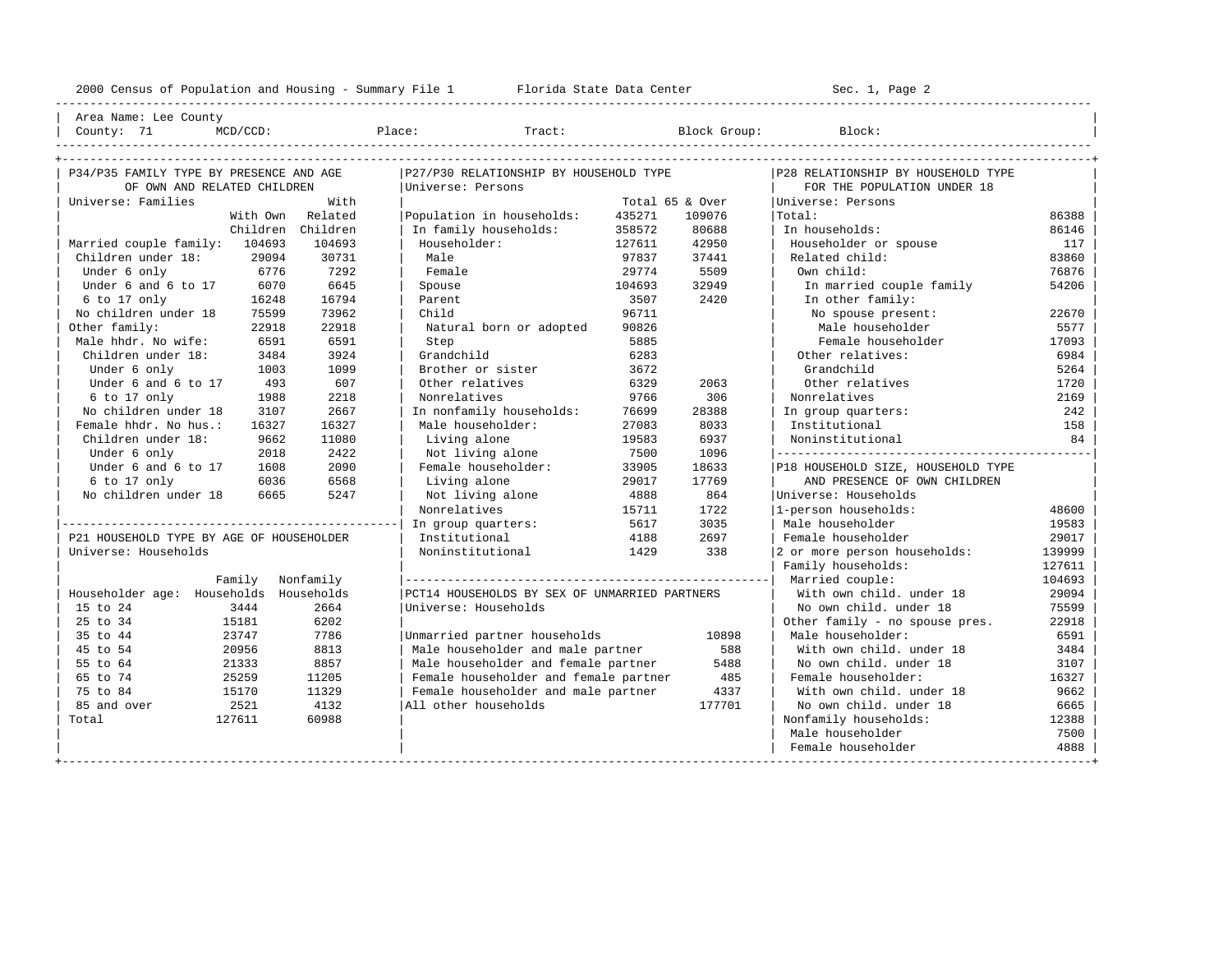| 2000 Census of Population and Housing - Summary File 1 Florida State Data Center             |          |                                  |                                |             |                 |                      |                 |                                          |                        |                                       | Sec. 1, Page 3       |                                                   |            |
|----------------------------------------------------------------------------------------------|----------|----------------------------------|--------------------------------|-------------|-----------------|----------------------|-----------------|------------------------------------------|------------------------|---------------------------------------|----------------------|---------------------------------------------------|------------|
| Area Name: Lee County<br>County: 71                                                          | MCD/CCD: |                                  | Place:                         |             | Tract:          |                      |                 |                                          | Block Group:           |                                       | Block:               |                                                   |            |
| H1/H3/H4/H5 HOUSING UNITS AND POPULATION BY TENURE<br>Universe: Housing Units and Population |          |                                  |                                |             |                 | Universe: Households |                 | P26/H13 HOUSEHOLD SIZE BY HOUSEHOLD TYPE |                        |                                       |                      |                                                   |            |
|                                                                                              |          |                                  |                                | Average     |                 |                      |                 |                                          |                        |                                       |                      |                                                   |            |
|                                                                                              |          | Units Percent Population HH Size |                                |             |                 |                      |                 | Total                                    |                        | Family                                |                      | Nonfamily                                         |            |
| Total:                                                                                       | 245405   |                                  |                                |             |                 | Household Size       |                 |                                          |                        | Households Percent Households Percent |                      | Households Percent                                |            |
| Occupied:                                                                                    | 188599   | 100.0                            | 435271                         | 2.31        | 1-Person        |                      |                 | 48600 25.8                               |                        | N/A                                   |                      | 48600                                             | 79.7       |
| Owner:                                                                                       | 144245   | 76.5                             | 329740                         | 2.29        | 2-Person        |                      |                 | 85321 45.2                               |                        | 74943                                 | 58.7                 | 10378                                             | 17.0       |
| Renter:                                                                                      | 44354    | 23.5                             | 105531                         | 2.38        | 3-Person        |                      |                 | 23832 12.6                               |                        | 22581                                 | 17.7                 | 1251                                              | 2.1        |
| Vacant:                                                                                      | 56806    | 100.0                            |                                |             | 4-Person        |                      |                 | 17995                                    | 9.5                    | 17546                                 | 13.7                 | 449                                               | .7         |
| For Rent                                                                                     | 7937     | 14.0                             |                                |             | 5-Person        |                      |                 | 8037                                     | 4.3                    | 7855                                  | 6.2                  | 182                                               | .3         |
| For Sale only                                                                                | 3990     | 7.0                              |                                |             | 6-Person        |                      |                 | 2969                                     | 1.6                    | 2895                                  | 2.3                  | 74                                                | $\cdot$ 1  |
| Rented or sold,                                                                              |          |                                  |                                |             |                 | 7 or more Person     |                 | 1845                                     | 1.0                    | 1791                                  | 1.4                  | 54                                                | $\cdot$ 1  |
| not occupied                                                                                 | 1966     | 3.5                              |                                |             |                 |                      |                 |                                          |                        |                                       |                      |                                                   |            |
| Seasonal, recreational,                                                                      |          |                                  |                                |             |                 |                      |                 |                                          |                        |                                       |                      |                                                   |            |
| or occasional use                                                                            | 39502    | 69.5                             |                                |             |                 |                      |                 |                                          |                        |                                       |                      |                                                   |            |
| For migrant workers                                                                          | 84       | $\ldots$ 1                       |                                |             |                 |                      |                 |                                          |                        |                                       |                      |                                                   |            |
| Other                                                                                        | 3327     | 5.9                              |                                |             |                 |                      |                 |                                          |                        |                                       |                      |                                                   |            |
|                                                                                              |          |                                  |                                |             |                 |                      |                 |                                          |                        |                                       |                      |                                                   |            |
|                                                                                              |          |                                  |                                |             |                 |                      |                 |                                          |                        |                                       |                      |                                                   |            |
| H6/H7 HOUSING UNITS BY HOUSEHOLDER'S RACE/HISPANIC ORIGIN                                    |          |                                  |                                |             |                 |                      |                 |                                          |                        |                                       |                      |                                                   |            |
|                                                                                              |          |                                  |                                |             |                 |                      |                 |                                          |                        | PCT15 NONRELATIVES BY HOUSEHOLD TYPE  |                      |                                                   |            |
| Universe: Occupied Housing Units                                                             |          |                                  |                                |             |                 |                      |                 |                                          | Universe: Nonrelatives |                                       |                      |                                                   |            |
| Race of Householder                                                                          |          |                                  | Total                          | Hispanic    |                 | Non-Hispanic         |                 |                                          |                        |                                       | Family               |                                                   | Nonfamily  |
| Total                                                                                        |          | 188599 100.0                     |                                | 11260 100.0 |                 | 177339 100.0         |                 | Nonrelatives                             |                        |                                       | Households           |                                                   | Households |
| White Alone                                                                                  |          | 172326 91.4                      |                                | 6989 62.1   |                 | 165337 93.2          |                 |                                          | Roomer or Boarder      |                                       | 1365                 |                                                   | 2058       |
| Black/African American Alone                                                                 |          | 9356                             | 5.0                            | 272         | 2.4             | 9084                 | 5.1             |                                          | Housemate or roommate  |                                       | 1803                 |                                                   | 4617       |
| American Ind./Alaska Native Alone                                                            |          | 428                              | $\cdot$ 2                      | 65          | .6              | 363                  | $\cdot$ 2       |                                          | Unmarried Partner      |                                       | 4060                 |                                                   | 6838       |
| Asian Alone                                                                                  |          | 1047                             | .6                             | 14          | $\cdot$ 1       | 1033                 | .6              |                                          | Foster child           |                                       | 238                  |                                                   | 52         |
| Nat Hawaiian/Other PI Alone                                                                  |          | 58                               | .0                             | 15          | $\cdot$ 1       | 43                   | .0              |                                          | Other Nonrelatives     |                                       | 2300                 |                                                   | 2146       |
| Some Other Race Alone                                                                        |          | 3384                             | 1.8                            | 3278 29.1   |                 | 106                  | $\cdot$ 1       |                                          |                        |                                       |                      |                                                   |            |
| Two or More Races                                                                            |          |                                  | 2000 1.1                       |             | 627 5.6         | 1373                 | .8 <sub>0</sub> |                                          |                        |                                       |                      |                                                   |            |
|                                                                                              |          |                                  |                                |             |                 |                      |                 |                                          |                        |                                       |                      |                                                   |            |
| H14 HOUSING UNITS BY HOUSEHOLDER'S RACE AND TENURE                                           |          |                                  |                                |             |                 |                      |                 |                                          |                        |                                       |                      | H16 HOUSING UNITS BY HOUSEHOLDER'S AGE AND TENURE |            |
| Universe: Occupied Housing Units                                                             |          |                                  |                                |             |                 |                      |                 |                                          |                        | Universe: Occupied Housing Units      |                      |                                                   |            |
|                                                                                              |          |                                  |                                |             |                 |                      |                 |                                          |                        |                                       |                      |                                                   |            |
| Race of Householder<br>Total                                                                 |          |                                  | Owner Occupied<br>144245 100.0 |             | Renter Occupied | 44354 100.0          |                 | 15 to 24                                 | Age of Householder     | 1367                                  | Owner Occupied<br>.9 | Renter Occupied<br>4741                           | 10.7       |
| White Alone                                                                                  |          |                                  | 136169                         | 94.4        | 36157           | 81.5                 |                 | 25 to 34                                 |                        | 10630                                 | 7.4                  | 10753                                             | 24.2       |
| Black/African American Alone                                                                 |          |                                  | 4480                           | 3.1         | 4876            | 11.0                 |                 | 35 to 44                                 |                        | 21216                                 | 14.7                 | 10317                                             | 23.3       |
| American Ind./Alaska Native Alone                                                            |          |                                  | 263                            | $\cdot$ 2   | 165             | .4                   |                 | 45 to 54                                 |                        | 22940                                 | 15.9                 | 6829                                              | 15.4       |
| Asian Alone                                                                                  |          |                                  | 690                            | .5          | 357             | .8                   |                 | 55 to 64                                 |                        | 26188                                 | 18.2                 | 4002                                              | 9.0        |
| Nat Hawaiian/Other PI Alone                                                                  |          |                                  | 30                             | $\cdot$ 0   | 28              | $\cdot$ 1            |                 | 65 to 74                                 |                        | 33322                                 | 23.1                 | 3142                                              | 7.1        |
| Some Other Race Alone                                                                        |          |                                  | 1526                           | 1.1         | 1858            | 4.2                  |                 | 75 to 84                                 |                        | 23509                                 | 16.3                 | 2990                                              | 6.7        |
| Two or More Races Alone                                                                      |          |                                  | 1087                           | .8          | 913             | 2.1                  |                 | 85 and Over                              |                        | 5073                                  | 3.5                  | 1580                                              | 3.6        |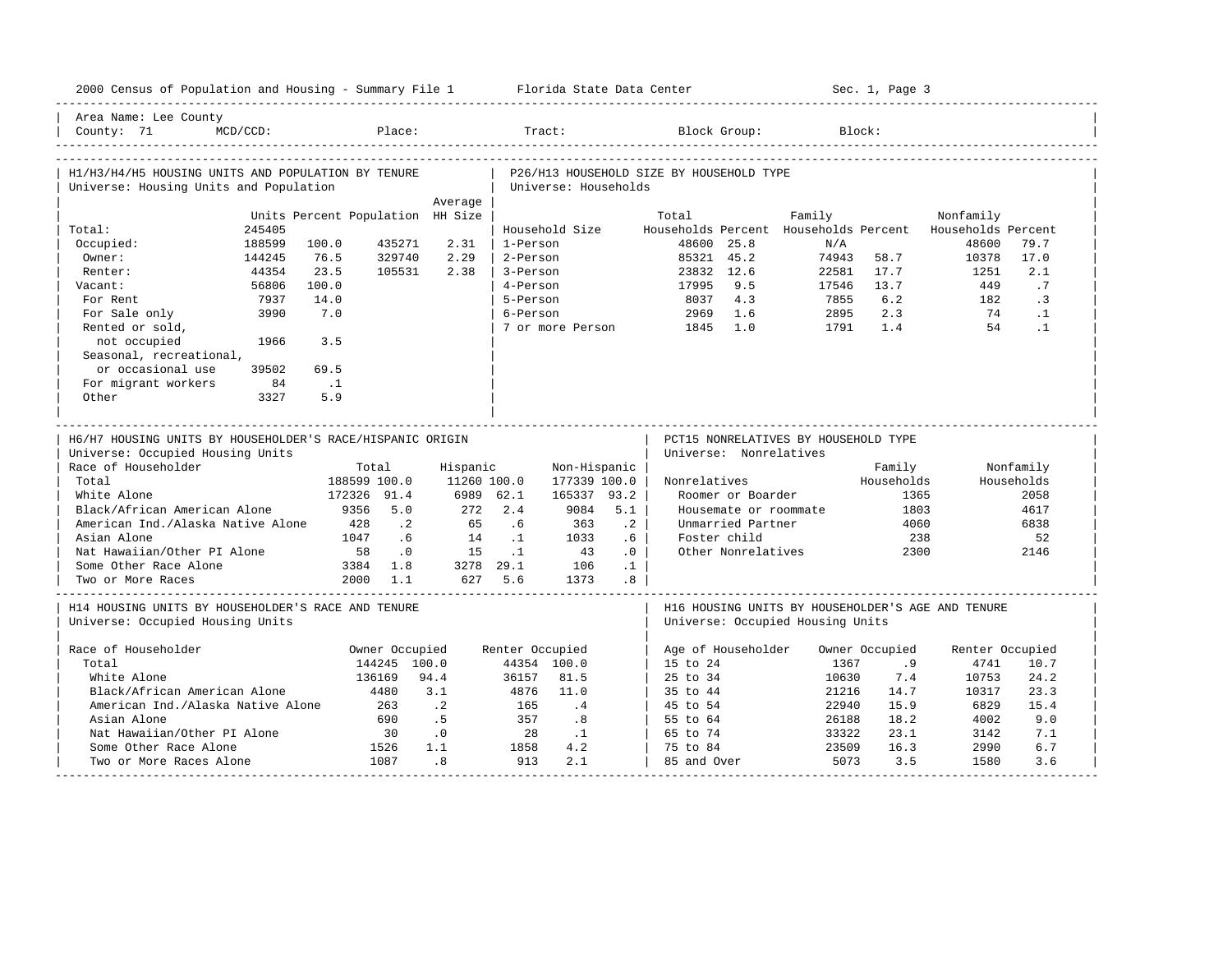| 2000 Census of Population and Housing - Summary File 1 Florida State Data Center |                |                               |                |                                                         |        |      | Sec. 1, Page 1 |          |                 |           |
|----------------------------------------------------------------------------------|----------------|-------------------------------|----------------|---------------------------------------------------------|--------|------|----------------|----------|-----------------|-----------|
| Area Name: Leon County                                                           |                |                               |                |                                                         |        |      |                |          |                 |           |
| Place:<br>County: 73<br>$MCD/CCD$ :                                              |                |                               | Tract:         | Block Group:                                            |        |      | Block:         |          |                 |           |
|                                                                                  |                |                               |                |                                                         |        |      |                |          |                 |           |
| P1/P15/P16/P17/P31/P32/P33 POPULATION SUMMARY                                    |                |                               |                | P12/P13 POPULATION BY AGE AND SEX                       |        |      |                |          |                 |           |
| Universe: Persons, Households, Families                                          |                |                               |                | Universe: Persons                                       |        |      |                |          |                 |           |
| Total Population<br>239452                                                       | Total Families |                               | 54305          |                                                         | Total  |      | Male           |          | Female          |           |
| 96521<br>Total Households                                                        |                | Population in Families 160316 |                |                                                         | Number | Pct. | Number         | Pct.     | Number          | Pct.      |
| Population in Households 225858                                                  |                | Average Family Size 2.95      |                | Under 5                                                 | 13727  | 5.7  | 6991           | 6.1      | 6736            | 5.4       |
| Average Household Size 2.34                                                      |                |                               |                | $5$ to $9$                                              | 14158  | 5.9  | 7198           | 6.3      | 6960            | 5.6       |
|                                                                                  |                |                               |                | $10 - 14$                                               | 14407  | 6.0  | 7372           | 6.5      | 7035            | 5.6       |
| P7/P8/P11 POPULATION BY RACE AND HISPANIC ORIGIN                                 |                |                               |                | 15 to 17                                                | 8715   | 3.6  | 4444           | 3.9      | 4271            | 3.4       |
| Universe: Persons                                                                |                | Total Hispanic Non-Hispanic   |                | 18 and 19                                               | 15826  | 6.6  | 6833           | 6.0      | 8993            | 7.2       |
| Total                                                                            | 239452         | 8407                          | 231045         | 20                                                      | 9662   | 4.0  | 4403           | 3.9      | 5259            | 4.2       |
| White Alone                                                                      | 158893         | 5419                          | 153474         | 21                                                      | 8425   | 3.5  | 3907           | 3.4      | 4518            | 3.6       |
| Black or African American Alone                                                  | 69704          | 655                           | 69049          | 22 to 24                                                | 17378  | 7.3  | 8650           | 7.6      | 8728            | 7.0       |
| American Ind. and Alaska Native Alone                                            | 689            | 55                            | 634            | 25 to 29                                                | 19334  | 8.1  | 9636           | 8.4      | 9698            | 7.7       |
| Asian Alone                                                                      | 4562           | 55                            | $4507$         | 30 to 34                                                | 15984  | 6.7  | 7887           | 6.9      | 8097            | 6.5       |
| Native Hawaiian/Other Pacific Islander Alone                                     | 106            | 8                             | 98             | 35 to 39                                                | 16716  | 7.0  | 7862           | 6.9      | 8854            | 7.1       |
| Some Other Race Alone                                                            | 1864           | 1542                          | 322            | 40 to 44                                                | 17250  | 7.2  | 8117           | 7.1      | 9133            | 7.3       |
| Two or More Races                                                                | 3634           | 673                           | $2961$         | 45 to 49                                                | 16730  | 7.0  | 7846           | 6.9      | 8884            | 7.1       |
|                                                                                  |                |                               |                | 50 to 54                                                | 14588  | 6.1  | 7094           | 6.2      | 7494            | 6.0       |
| P15A-I/P16A-I/P17A-I HOUSEHOLDS AND HOUSEHOLD POPULATION BY RACE                 |                |                               |                | 55 to 59                                                | 9834   | 4.1  | 4763           | 4.2      | 5071            | 4.0       |
| Universe: Households and Population in Households                                |                |                               | Average        | 60 and 61                                               | 2962   | 1.2  | 1372           | 1.2      | 1590            | 1.3       |
| Householder:                                                                     |                | Households Pop. In HH         | HH Size        | 62 to 64                                                | 3865   | 1.6  | 1832           | 1.6      | 2033            | 1.6       |
| White Alone                                                                      | 66733          | 152511                        | 2.29           | 65 and 66                                               | 2308   | 1.0  | 1067           | .9       | 1241            | 1.0       |
| Black or African American Alone                                                  | 25984          | 64206                         | $2.47 \;   \;$ | 67 to 69                                                | 3148   | 1.3  | 1453           | 1.3      | 1695            | 1.4       |
| American Ind. and Alaska Native Alone                                            | 289            | 665                           | $2.30$         | 70 to 74                                                | 4978   | 2.1  | 2128           | 1.9      | 2850            | 2.3       |
| Asian Alone                                                                      | 1651           | 4087                          | 2.48           | 75 to 79                                                | 4166   | 1.7  | 1622           | 1.4      | 2544            | 2.0       |
| Native Hawaiian/Other Pacific Islander Alone                                     | 31             | 79                            | 2.55           | 80 to 84                                                | 2882   | 1.2  | 1018           | .9       | 1864            | 1.5       |
| Some Other Race Alone                                                            | 621            | 1476                          | 2.38           | 85 and over                                             | 2409   | 1.0  | 639            | .6       | 1770            | 1.4       |
| Two or More Races                                                                | 1212           | 2834                          | 2.34           | 65 and over                                             | 19891  | 8.3  | 7927           | 6.9      | 11964           | 9.5       |
| Hispanic                                                                         | 2766           | 6745                          | 2.44           |                                                         |        |      |                |          |                 |           |
| White Alone, Not Hispanic                                                        | 64941          | 148144                        | 2.28           | Median Age                                              | 29.50  |      | 28.70          |          | 30.20           |           |
| P31A-I/P32A-I/P33A-I FAMILIES AND POPULATION IN FAMILIES                         |                |                               |                | P19 HOUSEHOLDS BY TYPE AND PRESENCE OF PERSONS UNDER 18 |        |      |                |          |                 |           |
| Universe: Families and Population in Families                                    |                | Pop. In                       | Average        | Universe: Households                                    |        |      |                |          | Households With |           |
| Householder:                                                                     |                | Families Families Family Size |                |                                                         |        |      |                | People   |                 | No People |
| White Alone                                                                      | 37703          | 108195                        | 2.87           |                                                         |        |      |                | Under 18 |                 | Under 18  |
| Black or African American Alone                                                  | 14587          | 45975                         | 3.15           | Family Households:                                      |        |      |                | 28845    |                 | 25460     |
| American Ind. and Alaska Native Alone                                            | 157            | 463                           | 2.95           | Married Couple Family                                   |        |      |                | 18164    |                 | 20212     |
| Asian Alone                                                                      | 989            | 3056                          | 3.09           | Other Family:                                           |        |      |                | 10681    |                 | 5248      |
| Native Hawaiian/Other Pacific Islander Alone                                     | 17             | 48                            | 2.82           | Male Householder, no wife present                       |        |      |                | 1816     |                 | 1560      |
| Some Other Race Alone                                                            | 262            | 794                           | 3.03           | Female Householder, no husband present                  |        |      |                | 8865     |                 | 3688      |
| Two or More Races                                                                | 590            | 1785                          | 3.03           | Nonfamily Households:                                   |        |      |                | 356      |                 | 41860     |
| Hispanic                                                                         | 1298           | 4032                          | 3.11           | Male Householder                                        |        |      |                | 240      |                 | 19681     |
| White Alone, Not Hispanic                                                        | 36826          | 105455                        | 2.86           | Female Householder                                      |        |      |                | 116      |                 | 22179     |
|                                                                                  |                |                               |                |                                                         |        |      |                |          |                 |           |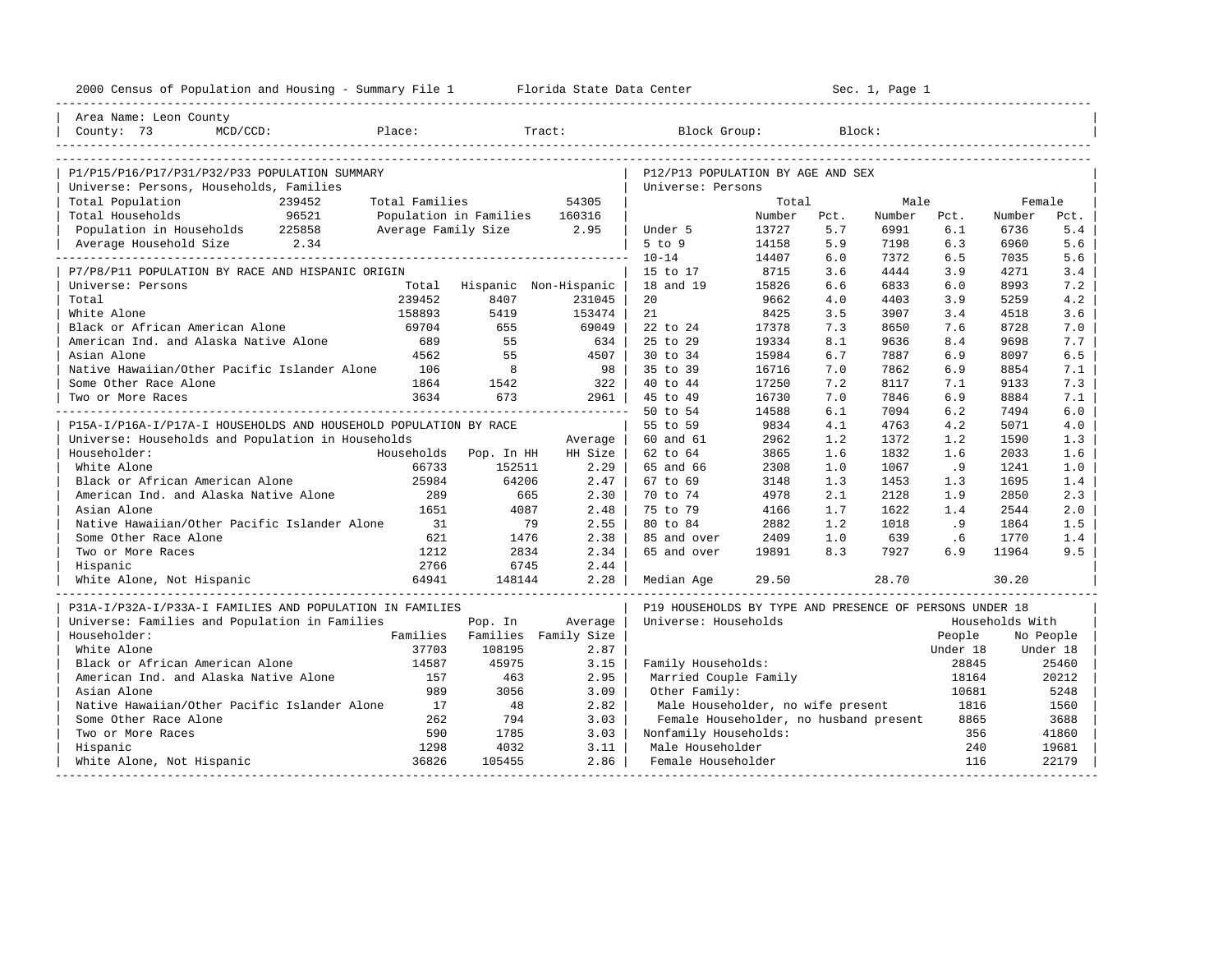2000 Census of Population and Housing - Summary File 1 Florida State Data Center Sec. 1, Page 2 ---------------------------------------------------------------------------------------------------------------------------------------------------- Area Name: Leon County | County: 73 MCD/CCD: Place: Tract: Block Group: Block: | ---------------------------------------------------------------------------------------------------------------------------------------------------- +---------------------------------------------------------------------------------------------------------------------------------------------------+ | P34/P35 FAMILY TYPE BY PRESENCE AND AGE |P27/P30 RELATIONSHIP BY HOUSEHOLD TYPE |P28 RELATIONSHIP BY HOUSEHOLD TYPE | | OF OWN AND RELATED CHILDREN |Universe: Persons | FOR THE POPULATION UNDER 18 | | Universe: Families With | Total 65 & Over |Universe: Persons | With Own Related | Population in households: 225858 18538 | Total: 51007<br>Children Children | Infamily households: 164419 12410 | Infhouseholds: 50707 | Children Children | In family households: 164419 12410 | In households: 50707 | | Married couple family: 38376 38376 | Householder: 54305 6693 | Householder or spouse 74 | | Children under 18: 17351 18106 | Male 35478 5128 | Related child: 49813<br>| Under 6 only 4418 4681 | Female 35478 18827 1565 | Own child: 45927 45927 | Under 6 only 4418 4681 | Female 18827 1565 | Own child: 45927 | Under 6 and 6 to 17 and 160 3403 | Spouse 38376 4168 | In married couple family 30751<br>1972 | Social America 1372 440 | In other family: | 6 to 17 only 9773 10022 | Parent 1372 840 | In other family: | | No children under 18 21025 20270 | Child 57562 | No spouse present: 15176 | 0ther family: 15929 15929 | Natural born or adopted 54694 | Male householder 2382 | Male hhdr. No wife: 3376 3376 | Step 2868 | Female householder 12794<br>| Children under 18: 1599 1798 | Grandchild 3539 | Other relatives: 3886 | Children under 18: 1599 1798 | Grandchild 3539 | Other relatives: 3886 | | Under 6 only 434 486 | Brother or sister 2478 | Grandchild 2937 | Under 6 and 6 to 17 154 185 | Other relatives 2684 642 | Other relatives 949 | 6 to 17 only 1011 1127 | Nonrelatives 4103 67 | Nonrelatives 820 | In nonfamily households: 61439 6128 | In group quarters: | Female hhdr. No hus.: 12553 12553 | Male householder: 19921 1428 | Institutional 161 | 161 | 161 | 161 | 162<br>| Children under 18: 1746 18834 | Living alone 12774 1298 | Noninstitutional 139 | Children under 18: 7746 8834 | Living alone 12774 1298 | Noninstitutional 139 | | Under 6 only 1829 2157 | Not living alone 7147 130 |---------------------------------------------| Under 6 and 6 to 17 1157 1496 | Female householder: 22295 4467 | P18 HOUSEHOLD SIZE, HOUSEHOLD TYPE<br>6 to 17 only 1760 5181 | Living alone 15850 4314 | AND PRESENCE OF OWN CHILDREN % to 17 only 1760 5181 | Living alone 15850 4314 | AND PRESENCE OF OWN CHILDREN | CHILDREN | CHILDREN | CHILDREN | CHILDREN | CHILDREN | CHILDREN | NOC CHILDREN | NOC CHILDREN | STATE | NOC LIVING alone 16445 153 | Univers No children under 18 4807 3719 | Not living alone 6445 153 | Universe: Households<br>| Nonrelatives | 19223 233 | 1-person households: | | Nonrelatives 19223 233 |1-person households: 28624 | |------------------------------------------------| In group quarters: 13594 1353 | Male householder 12774 | | P21 HOUSEHOLD TYPE BY AGE OF HOUSEHOLDER | Institutional 3958 1116 | Female householder 15850 | Universe: Households | Noninstitutional 9636 237 | 2 or more person households: 67897 Family households: 54305 | Family Nonfamily |----------------------------------------------------| Married couple: 38376 | | Householder age: Households Households |PCT14 HOUSEHOLDS BY SEX OF UNMARRIED PARTNERS | With own child. under 18 17351 | | 15 to 24 3243 13865 |Universe: Households | No own child. under 18 21025 |

% 35 to 44 13790 5269 |Unmarried partner households 5207 | Male householder: 3376 3376<br>13151 5497 | Male householder and male partner 330 | With own child. under 18 1599 | 45 to 54 13151 5497 | Male householder and male partner 230 | With own child. under 18 1599 | | 55 to 64 6962 3428 | Male householder and female partner 2218 | No own child. under 18 1777 | | 652 | Female householder and female partner 1306 | Female householder: 12553 | Female householder and male partner 1453 | With own child. under 18 17746<br>| 12573 | Female householder and male partner 1453 | With own child | 75 to 84 2164 2432 | Female householder and male partner 2453 | With own child. under 18 7746 | | 85 and over 401 811 |All other households 91314 | No own child. under 18 4807 | | Total 54305 42216 | | Nonfamily households: 13592 |

| 25 to 34 10466 8262 | | Other family - no spouse pres. 15929 |

+---------------------------------------------------------------------------------------------------------------------------------------------------+

| Male householder 7147 | Female householder 6445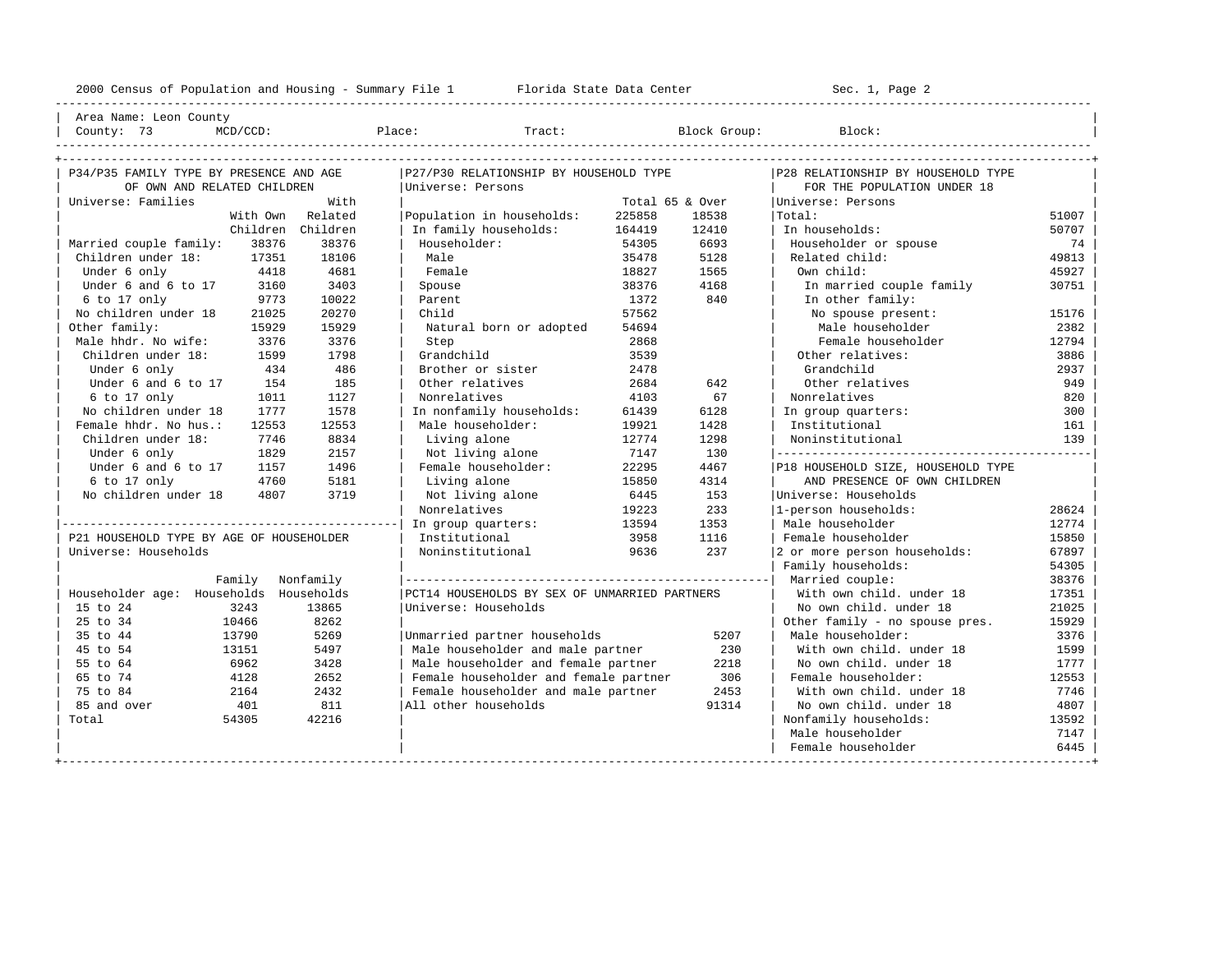| 2000 Census of Population and Housing - Summary File 1 Florida State Data Center |             |                                  |                          |                 |                 |                          |           |                                          |                                            |                                       | Sec. 1, Page 3 |                                                   |               |
|----------------------------------------------------------------------------------|-------------|----------------------------------|--------------------------|-----------------|-----------------|--------------------------|-----------|------------------------------------------|--------------------------------------------|---------------------------------------|----------------|---------------------------------------------------|---------------|
| Area Name: Leon County<br>County: 73                                             | $MCD/CCD$ : |                                  | Place:                   |                 |                 | Tract:                   |           |                                          | Block Group:                               |                                       | Block:         |                                                   |               |
|                                                                                  |             |                                  |                          |                 |                 |                          |           |                                          |                                            |                                       |                |                                                   |               |
| H1/H3/H4/H5 HOUSING UNITS AND POPULATION BY TENURE                               |             |                                  |                          |                 |                 | Universe: Households     |           | P26/H13 HOUSEHOLD SIZE BY HOUSEHOLD TYPE |                                            |                                       |                |                                                   |               |
| Universe: Housing Units and Population                                           |             |                                  |                          | Average         |                 |                          |           |                                          |                                            |                                       |                |                                                   |               |
|                                                                                  |             | Units Percent Population HH Size |                          |                 |                 |                          |           | Total                                    |                                            | Family                                |                | Nonfamily                                         |               |
| Total:                                                                           | 103974      |                                  |                          |                 |                 | Household Size           |           |                                          |                                            | Households Percent Households Percent |                | Households Percent                                |               |
| Occupied:                                                                        | 96521       | 100.0                            | 225858                   | 2.34            | 1-Person        |                          |           |                                          | 28624 29.7                                 | N/A                                   |                | 28624                                             | 67.8          |
| Owner:                                                                           | 55006       | 57.0                             | 138982                   | 2.53            | 2-Person        |                          |           |                                          | 33458 34.7                                 | 23802                                 | 43.8           | 9656                                              | 22.9          |
| Renter:                                                                          | 41515       | 43.0                             | 86876                    | 2.09            | 3-Person        |                          |           |                                          | 16540 17.1                                 | 13987                                 | 25.8           | 2553                                              | 6.0           |
| Vacant:                                                                          | 7453        | 100.0                            |                          |                 | 4-Person        |                          |           |                                          | 11864 12.3                                 | 10641                                 | 19.6           | 1223                                              | 2.9           |
| For Rent                                                                         | 3647        | 48.9                             |                          |                 | 5-Person        |                          |           | 4172                                     | 4.3                                        | 4056                                  | 7.5            | 116                                               | $\cdot$ 3     |
| For Sale only                                                                    | 1030        | 13.8                             |                          |                 | 6-Person        |                          |           | 1203                                     | 1.2                                        | 1184                                  | 2.2            | 19                                                | $\cdot$ 0     |
| Rented or sold,                                                                  |             |                                  |                          |                 |                 | 7 or more Person         |           | 660                                      | $\cdot$ 7                                  | 635                                   | 1.2            | 25                                                | $\cdot$ 1     |
| not occupied                                                                     | 456         | 6.1                              |                          |                 |                 |                          |           |                                          |                                            |                                       |                |                                                   |               |
| Seasonal, recreational,                                                          |             |                                  |                          |                 |                 |                          |           |                                          |                                            |                                       |                |                                                   |               |
| or occasional use                                                                | 705         | 9.5                              |                          |                 |                 |                          |           |                                          |                                            |                                       |                |                                                   |               |
| For migrant workers                                                              | 16          | $\cdot$ . 2                      |                          |                 |                 |                          |           |                                          |                                            |                                       |                |                                                   |               |
| Other                                                                            | 1599        | 21.5                             |                          |                 |                 |                          |           |                                          |                                            |                                       |                |                                                   |               |
|                                                                                  |             |                                  |                          |                 |                 |                          |           |                                          |                                            |                                       |                |                                                   |               |
|                                                                                  |             |                                  |                          |                 |                 |                          |           |                                          |                                            |                                       |                |                                                   |               |
|                                                                                  |             |                                  |                          |                 |                 |                          |           |                                          |                                            |                                       |                |                                                   |               |
| H6/H7 HOUSING UNITS BY HOUSEHOLDER'S RACE/HISPANIC ORIGIN                        |             |                                  |                          |                 |                 |                          |           |                                          |                                            | PCT15 NONRELATIVES BY HOUSEHOLD TYPE  |                |                                                   |               |
| Universe: Occupied Housing Units                                                 |             |                                  |                          |                 |                 |                          |           |                                          | Universe: Nonrelatives                     |                                       |                |                                                   |               |
| Race of Householder                                                              |             |                                  | Total                    | Hispanic        |                 | Non-Hispanic             |           |                                          |                                            |                                       | Family         |                                                   | Nonfamily     |
| Total                                                                            |             |                                  | 96521 100.0              | 2766 100.0      |                 | 93755 100.0              |           | Nonrelatives                             |                                            |                                       | Households     | 413                                               | Households    |
| White Alone<br>Black/African American Alone                                      |             |                                  | 66733 69.1<br>25984 26.9 | 1792 64.8       | 215 7.8         | 64941 69.3<br>25769 27.5 |           |                                          | Roomer or Boarder<br>Housemate or roommate |                                       | 1030           |                                                   | 1938<br>13290 |
| American Ind./Alaska Native Alone                                                |             | 289                              | $\cdot$ 3                | 18              | .7              | 271                      | $\cdot$ 3 |                                          | Unmarried Partner                          |                                       | 1853           |                                                   | 3354          |
| Asian Alone                                                                      |             |                                  | 1651 1.7                 | 2.2             | .8              | 1629                     | 1.7       |                                          | Foster child                               |                                       | 186            |                                                   | 42            |
| Nat Hawaiian/Other PI Alone                                                      |             | 31                               | $\overline{0}$ .         | $\overline{1}$  | $\cdot$ 0       | 30                       | $\cdot$ 0 |                                          | Other Nonrelatives                         |                                       |                | 621                                               | 599           |
| Some Other Race Alone                                                            |             | 621                              | .6                       |                 | 531 19.2        | 90                       | $\cdot$ 1 |                                          |                                            |                                       |                |                                                   |               |
| Two or More Races                                                                |             |                                  | 1212 1.3                 |                 | 187 6.8         | 1025                     | 1.1       |                                          |                                            |                                       |                |                                                   |               |
|                                                                                  |             |                                  |                          |                 |                 |                          |           |                                          |                                            |                                       |                |                                                   |               |
| H14 HOUSING UNITS BY HOUSEHOLDER'S RACE AND TENURE                               |             |                                  |                          |                 |                 |                          |           |                                          |                                            |                                       |                | H16 HOUSING UNITS BY HOUSEHOLDER'S AGE AND TENURE |               |
| Universe: Occupied Housing Units                                                 |             |                                  |                          |                 |                 |                          |           |                                          |                                            | Universe: Occupied Housing Units      |                |                                                   |               |
|                                                                                  |             |                                  |                          |                 |                 |                          |           |                                          |                                            |                                       |                |                                                   |               |
| Race of Householder                                                              |             |                                  | Owner Occupied           |                 | Renter Occupied |                          |           |                                          | Age of Householder                         |                                       | Owner Occupied | Renter Occupied                                   |               |
| Total                                                                            |             |                                  | 55006 100.0              |                 |                 | 41515 100.0              |           | 15 to 24                                 |                                            | 1453                                  | 2.6            | 15655                                             | 37.7          |
| White Alone                                                                      |             |                                  | 42820                    | 77.8            | 23913           | 57.6                     |           | 25 to 34                                 |                                            | 7212                                  | 13.1           | 11516                                             | 27.7          |
| Black/African American Alone                                                     |             |                                  | 10770                    | 19.6            | 15214           | 36.6                     |           | 35 to 44                                 |                                            | 12823                                 | 23.3           | 6236                                              | 15.0          |
| American Ind./Alaska Native Alone                                                |             |                                  | 156                      | $\cdot$ 3       | 133             | $\cdot$ 3                |           | 45 to 54                                 |                                            | 14584                                 | 26.5           | 4064                                              | 9.8           |
| Asian Alone                                                                      |             |                                  | 629                      | 1.1             | 1022            | 2.5                      |           | 55 to 64                                 |                                            | 8687                                  | 15.8           | 1703                                              | 4.1           |
| Nat Hawaiian/Other PI Alone                                                      |             |                                  | 9                        | .0              | 22              | $\cdot$ 1                |           | 65 to 74                                 |                                            | 5759                                  | 10.5           | 1021                                              | 2.5           |
| Some Other Race Alone<br>Two or More Races Alone                                 |             |                                  | 164<br>458               | $\cdot$ 3<br>.8 | 457<br>754      | 1.1<br>1.8               |           | 75 to 84<br>85 and Over                  |                                            | 3669<br>819                           | 6.7<br>1.5     | 927<br>393                                        | 2.2<br>.9     |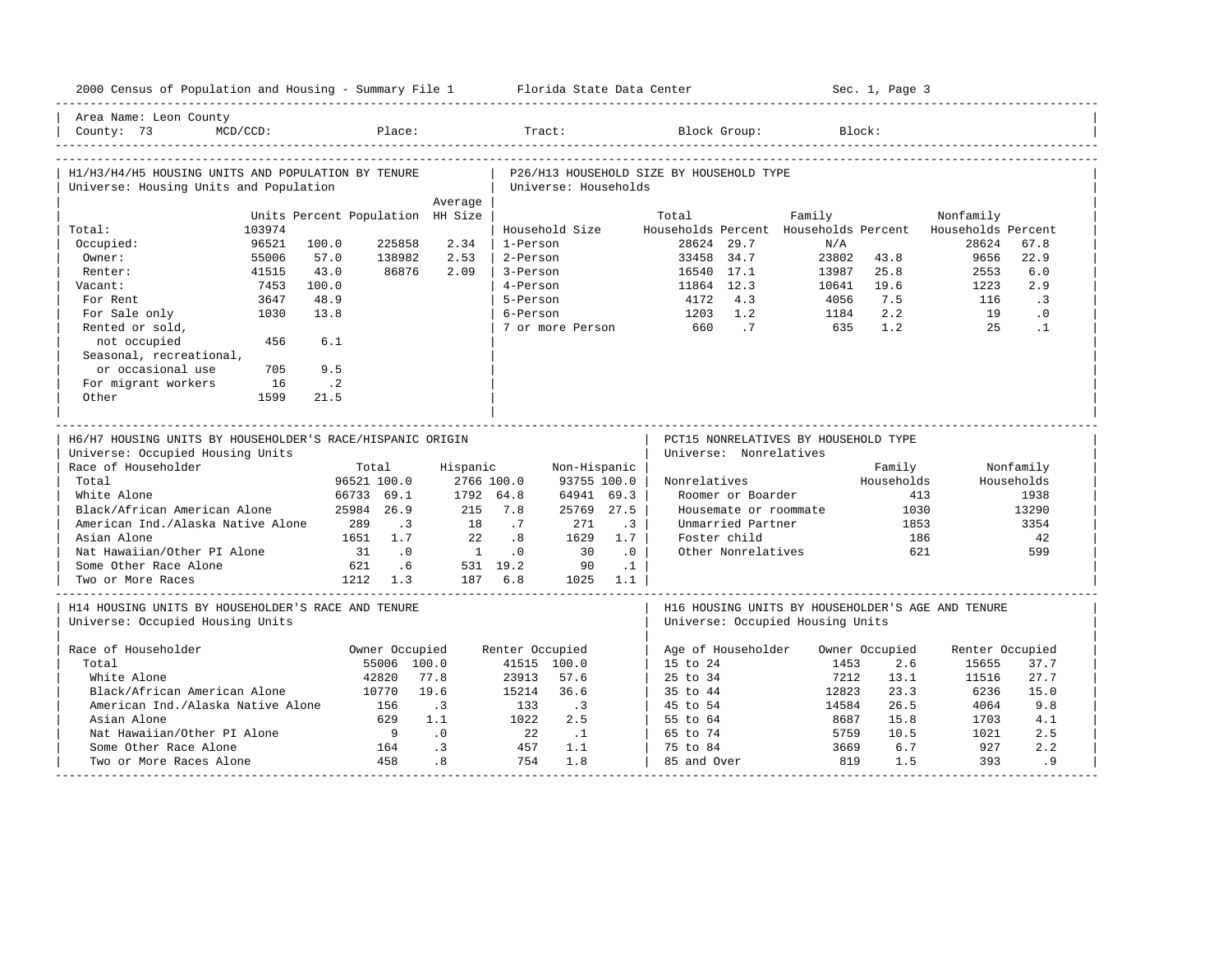| 2000 Census of Population and Housing - Summary File 1 Florida State Data Center |                          |                          |                             |                                                         |        |        | Sec. 1, Page 1 |          |                 |           |
|----------------------------------------------------------------------------------|--------------------------|--------------------------|-----------------------------|---------------------------------------------------------|--------|--------|----------------|----------|-----------------|-----------|
| Area Name: Levy County                                                           |                          |                          |                             |                                                         |        |        |                |          |                 |           |
| Place:<br>County: 75<br>$MCD/CCD$ :                                              |                          |                          | Tract:                      | Block Group:                                            |        | Block: |                |          |                 |           |
|                                                                                  |                          |                          |                             |                                                         |        |        |                |          |                 |           |
| P1/P15/P16/P17/P31/P32/P33 POPULATION SUMMARY                                    |                          |                          |                             | P12/P13 POPULATION BY AGE AND SEX                       |        |        |                |          |                 |           |
| Universe: Persons, Households, Families                                          |                          |                          |                             | Universe: Persons                                       |        |        |                |          |                 |           |
| Total Population<br>34450                                                        | Total Families           |                          | 9674                        |                                                         | Total  |        | Male           |          | Female          |           |
| Total Households<br>13867                                                        |                          | Population in Families   | 27849                       |                                                         | Number | Pct.   | Number         | Pct.     | Number          | Pct.      |
| Population in Households 33833                                                   |                          | Average Family Size 2.88 |                             | Under 5                                                 | 1975   | 5.7    | 1036           | 6.2      | 939             | 5.3       |
| 2.44<br>Average Household Size                                                   |                          |                          |                             | $5$ to $9$                                              | 2228   | 6.5    | 1137           | 6.8      | 1091            | 6.1       |
|                                                                                  |                          |                          |                             | $10 - 14$                                               | 2392   | 6.9    | 1211           | 7.3      | 1181            | 6.6       |
| P7/P8/P11 POPULATION BY RACE AND HISPANIC ORIGIN                                 |                          |                          |                             | 15 to 17                                                | 1536   | 4.5    | 784            | 4.7      | 752             | 4.2       |
| Universe: Persons                                                                |                          |                          | Total Hispanic Non-Hispanic | 18 and 19                                               | 810    | 2.4    | 402            | 2.4      | 408             | 2.3       |
| Total                                                                            | 34450                    | 1339                     | 33111                       | 20                                                      | 331    | 1.0    | 173            | 1.0      | 158             | .9        |
| White Alone                                                                      | 29586                    | 932                      | 28654                       | 21                                                      | 337    | 1.0    | 174            | 1.0      | 163             | .9        |
| Black or African American Alone                                                  | 3778                     | 44                       | 3734                        | 22 to 24                                                | 891    | 2.6    | 435            | 2.6      | 456             | 2.6       |
| American Ind. and Alaska Native Alone                                            | 161                      | 2.7                      | 134                         | 25 to 29                                                | 1753   | 5.1    | 817            | 4.9      | 936             | 5.3       |
| Asian Alone                                                                      | 129                      | $\Omega$                 | $129$                       | 30 to 34                                                | 1988   | 5.8    | 902            | 5.4      | 1086            | 6.1       |
| Native Hawaiian/Other Pacific Islander Alone                                     | 10                       | $\overline{0}$           | 10 <sup>1</sup>             | 35 to 39                                                | 2381   | 6.9    | 1113           | 6.7      | 1268            | 7.1       |
| Some Other Race Alone                                                            | 331                      | 281                      | 50                          | 40 to 44                                                | 2503   | 7.3    | 1114           | 6.7      | 1389            | 7.8       |
| Two or More Races                                                                | 455                      | 55                       | 400 l                       | 45 to 49                                                | 2370   | 6.9    | 1140           | 6.8      | 1230            | 6.9       |
|                                                                                  |                          |                          | ______________________      | 50 to 54                                                | 2358   | 6.8    | 1104           | 6.6      | 1254            | 7.1       |
| P15A-I/P16A-I/P17A-I HOUSEHOLDS AND HOUSEHOLD POPULATION BY RACE                 |                          |                          |                             | 55 to 59                                                | 2250   | 6.5    | 1087           | 6.5      | 1163            | 6.5       |
| Universe: Households and Population in Households                                |                          |                          | Average                     | 60 and 61                                               | 916    | 2.7    | 456            | 2.7      | 460             | 2.6       |
| Householder:                                                                     | Households               | Pop. In HH               | HH Size                     | 62 to 64                                                | 1259   | 3.7    | 637            | 3.8      | 622             | 3.5       |
| White Alone                                                                      | 12267                    | 29272                    | 2.39                        | 65 and 66                                               | 755    | 2.2    | 382            | 2.3      | 373             | 2.1       |
| Black or African American Alone                                                  | 1254                     | 3569                     | $2.85$                      | 67 to 69                                                | 1082   | 3.1    | 557            | 3.3      | 525             | 3.0       |
| American Ind. and Alaska Native Alone                                            | 53                       | 132                      | 2.49                        | 70 to 74                                                | 1719   | 5.0    | 886            | 5.3      | 833             | 4.7       |
| Asian Alone                                                                      | 42                       | 112                      | 2.67                        | 75 to 79                                                | 1315   | 3.8    | 589            | 3.5      | 726             | 4.1       |
| Native Hawaiian/Other Pacific Islander Alone                                     | $\overline{\phantom{a}}$ | 12                       | 4.00                        | 80 to 84                                                | 768    | 2.2    | 356            | 2.1      | 412             | 2.3       |
| Some Other Race Alone                                                            | 85                       | 284                      | 3.34                        | 85 and over                                             | 533    | 1.5    | 198            | 1.2      | 335             | 1.9       |
| Two or More Races                                                                | 163                      | 452                      | $2.77$                      | 65 and over                                             | 6172   | 17.9   | 2968           | 17.8     | 3204            | 18.0      |
| Hispanic                                                                         | 387                      | 1216                     | 3.14                        |                                                         |        |        |                |          |                 |           |
| White Alone, Not Hispanic                                                        | 11982                    | 28438                    | $2.37 \;  $                 | Median Age                                              | 41.10  |        | 40.70          |          | 41.50           |           |
| P31A-I/P32A-I/P33A-I FAMILIES AND POPULATION IN FAMILIES                         |                          |                          |                             | P19 HOUSEHOLDS BY TYPE AND PRESENCE OF PERSONS UNDER 18 |        |        |                |          |                 |           |
| Universe: Families and Population in Families                                    |                          | Pop. In                  | Average                     | Universe: Households                                    |        |        |                |          | Households With |           |
| Householder:                                                                     | Families                 |                          | Families Family Size        |                                                         |        |        |                | People   |                 | No People |
| White Alone                                                                      | 8512                     | 23968                    | 2.82                        |                                                         |        |        |                | Under 18 |                 | Under 18  |
| Black or African American Alone                                                  | 906                      | 3055                     | 3.37                        | Family Households:                                      |        |        |                | 4293     |                 | 5381      |
| American Ind. and Alaska Native Alone                                            | 37                       | 108                      | 2.92                        | Married Couple Family                                   |        |        |                | 2715     |                 | 4691      |
| Asian Alone                                                                      | 32                       | 100                      | 3.13                        | Other Family:                                           |        |        |                | 1578     |                 | 690       |
| Native Hawaiian/Other Pacific Islander Alone                                     | 2                        | 9                        | 4.50                        | Male Householder, no wife present                       |        |        |                | 401      |                 | 231       |
| Some Other Race Alone                                                            | 70                       | 242                      | 3.46                        | Female Householder, no husband present                  |        |        |                | 1177     |                 | 459       |
| Two or More Races                                                                | 115                      | 367                      | 3.19                        | Nonfamily Households:                                   |        |        |                | 79       |                 | 4114      |
| Hispanic                                                                         | 313                      | 1051                     | 3.36                        | Male Householder                                        |        |        |                | 59       |                 | 1949      |
| White Alone, Not Hispanic                                                        | 8287                     | 23254                    | 2.81                        | Female Householder                                      |        |        |                | 2.0      |                 | 2165      |
|                                                                                  |                          |                          |                             |                                                         |        |        |                |          |                 |           |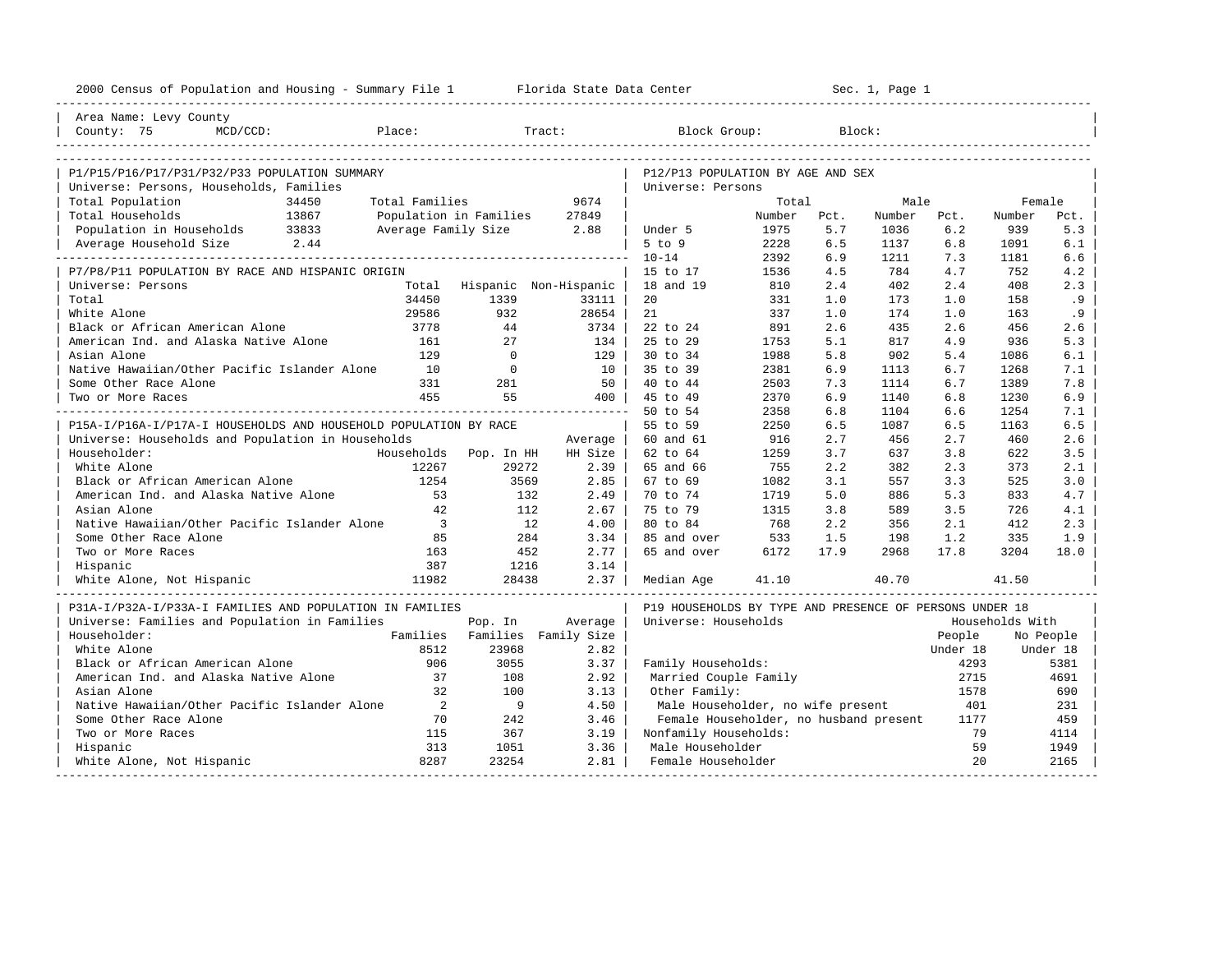---------------------------------------------------------------------------------------------------------------------------------------------------- | Area Name: Levy County | | County: 75 MCD/CCD: Place: Tract: Block Group: Block: | ---------------------------------------------------------------------------------------------------------------------------------------------------- +---------------------------------------------------------------------------------------------------------------------------------------------------+ | P34/P35 FAMILY TYPE BY PRESENCE AND AGE |P27/P30 RELATIONSHIP BY HOUSEHOLD TYPE |P28 RELATIONSHIP BY HOUSEHOLD TYPE | | OF OWN AND RELATED CHILDREN |Universe: Persons | FOR THE POPULATION UNDER 18 | | Universe: Families With | Total 65 & Over |Universe: Persons | | With Own Related |Population in households: 33833 6018 |Total: 8131 | | Children Children | In family households: 28726 4183 | In households: 8107 |

| Universe: Families                       |          | With              |                                               | Total 65 & Over |       | Universe: Persons                  |          |
|------------------------------------------|----------|-------------------|-----------------------------------------------|-----------------|-------|------------------------------------|----------|
|                                          | With Own | Related           | Population in households:                     | 33833           | 6018  | Total:                             | 8131     |
|                                          |          | Children Children | In family households:                         | 28726           | 4183  | In households:                     | 8107     |
| Married couple family:                   | 7406     | 7406              | Householder:                                  | 9674            | 2321  | Householder or spouse              | 10       |
| Children under 18:                       | 2489     | 2702              | Male                                          | 7059            | 1940  | Related child:                     | 7847     |
| Under 6 only                             | 515      | 574               | Female                                        | 2615            | 381   | Own child:                         | 6898     |
| Under 6 and 6 to 17 510                  |          | 578               | Spouse                                        | 7406            | 1499  | In married couple family           | 4632     |
| $6$ to 17 only                           | 1464     | 1550              | Parent                                        | 251             | 172   | In other family:                   |          |
| No children under 18                     | 4917     | 4704              | Child                                         | 8840            |       | No spouse present:                 | 2266     |
| Other family:                            | 2268     | 2268              | Natural born or adopted                       | 8144            |       | Male householder                   | 543      |
| Male hhdr. No wife: 632                  |          | 632               | Step                                          | 696             |       | Female householder                 | 1723     |
| Children under 18:                       | 350      | 397               | Grandchild                                    | 922             |       | Other relatives:                   | 949      |
| Under 6 only                             | 89       | 95                | Brother or sister                             | 265             |       | Grandchild                         | 780      |
| Under 6 and 6 to 17                      | 38       | 53                | Other relatives                               | 491             | 158   | Other relatives                    | 169      |
| 6 to 17 only                             | 223      | 249               | Nonrelatives                                  | 877             | 33    | Nonrelatives                       | 250      |
| No children under 18                     | 282      | 235               | In nonfamily households:                      | 5107            | 1835  | In group quarters:                 | 24       |
| Female hhdr. No hus.:                    | 1636     | 1636              | Male householder:                             | 2008            | 651   | Institutional                      | 24       |
| Children under 18:                       | 965      | 1173              | Living alone                                  | 1586            | 581   | Noninstitutional                   | $\Omega$ |
| Under 6 only                             | 169      | 227               | Not living alone                              | 422             | 70    |                                    |          |
| Under 6 and 6 to 17 162                  |          | 223               | Female householder:                           | 2185            | 1080  | P18 HOUSEHOLD SIZE, HOUSEHOLD TYPE |          |
| 6 to 17 only                             | 634      | 723               | Living alone                                  | 1868            | 1029  | AND PRESENCE OF OWN CHILDREN       |          |
| No children under 18 671                 |          | 463               | Not living alone                              | 317             | 51    | Universe: Households               |          |
|                                          |          |                   | Nonrelatives                                  | 914             | 104   | 1-person households:               | 3454     |
|                                          |          |                   | In group quarters:                            | 617             | 154   | Male householder                   | 1586     |
| P21 HOUSEHOLD TYPE BY AGE OF HOUSEHOLDER |          |                   | Institutional                                 | 541             | 115   | Female householder                 | 1868     |
| Universe: Households                     |          |                   | Noninstitutional                              | 76              | 39    | 2 or more person households:       | 10413    |
|                                          |          |                   |                                               |                 |       | Family households:                 | 9674     |
|                                          | Family   | Nonfamily         |                                               |                 |       |                                    | 7406     |
| Householder age: Households Households   |          |                   | PCT14 HOUSEHOLDS BY SEX OF UNMARRIED PARTNERS |                 |       | With own child, under 18           | 2489     |
| 15 to 24                                 | 341      | 161               | Universe: Households                          |                 |       | No own child. under 18             | 4917     |
| 25 to 34                                 | 1372     | 280               |                                               |                 |       | Other family - no spouse pres.     | 2268     |
| 35 to 44                                 | 1984     | 505               | Unmarried partner households                  |                 | 865   | Male householder:                  | 632      |
| 45 to 54                                 | 1893     | 699               | Male householder and male partner             |                 | 35    | With own child, under 18           | 350      |
| 55 to 64                                 | 1763     | 817               | Male householder and female partner           |                 | 443   | No own child. under 18             | 282      |
| 65 to 74                                 | 1469     | 856               | Female householder and female partner         |                 | 32    | Female householder:                | 1636     |
| 75 to 84                                 | 727      | 670               | Female householder and male partner           |                 | 355   | With own child, under 18           | 965      |
| 85 and over                              | 125      | 205               | All other households                          |                 | 13002 | No own child. under 18             | 671      |
| Total                                    | 9674     | 4193              |                                               |                 |       | Nonfamily households:              | 739      |
|                                          |          |                   |                                               |                 |       | Male householder                   | 422      |
|                                          |          |                   |                                               |                 |       | Female householder                 | 317      |
|                                          |          |                   | --------------------------------              |                 |       |                                    |          |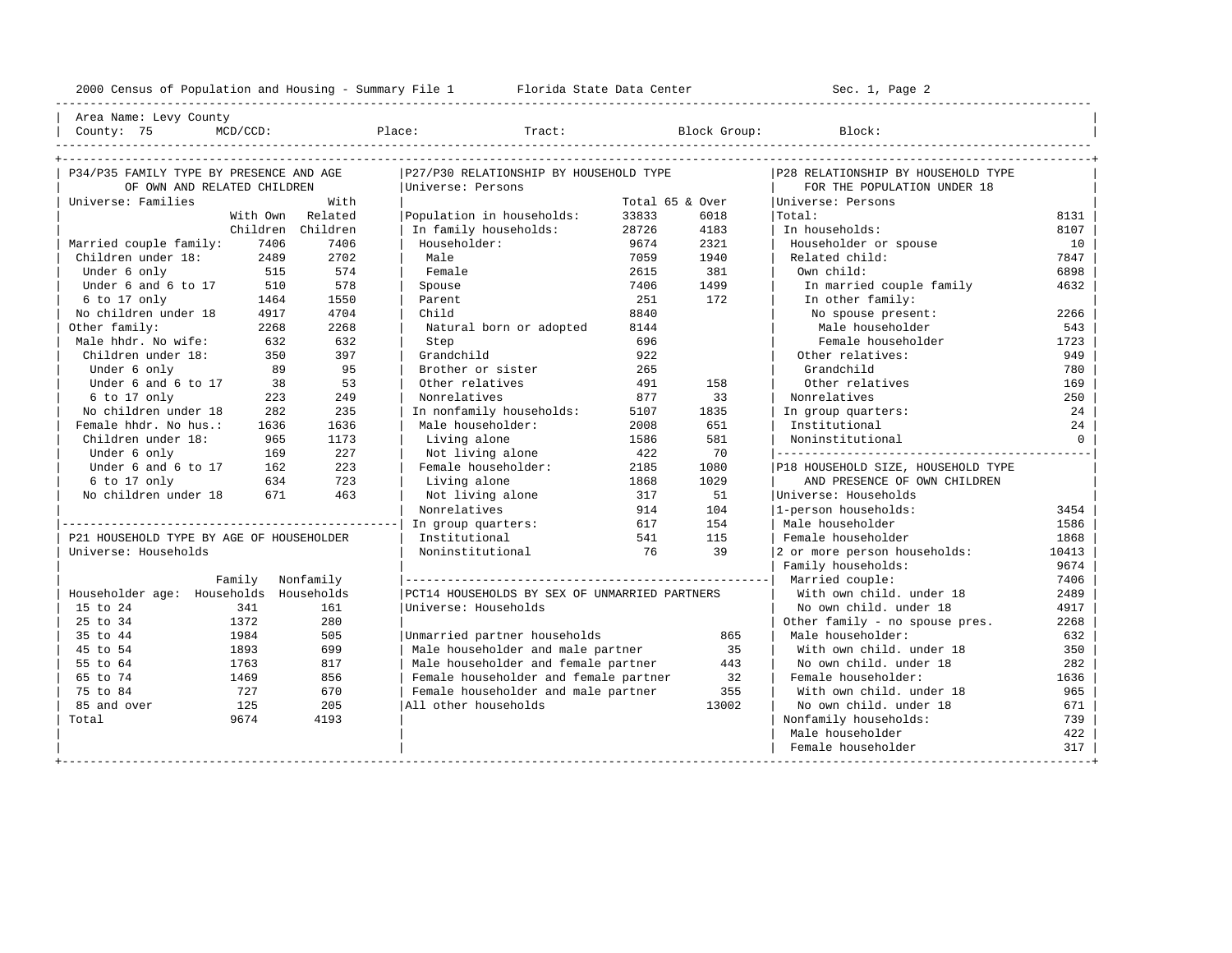| 2000 Census of Population and Housing - Summary File 1 Florida State Data Center              |                |                                  |                             |              |                      |                          |           |                                          |                        |                                      |        | Sec. 1, Page 3        |                                                          |              |
|-----------------------------------------------------------------------------------------------|----------------|----------------------------------|-----------------------------|--------------|----------------------|--------------------------|-----------|------------------------------------------|------------------------|--------------------------------------|--------|-----------------------|----------------------------------------------------------|--------------|
| Area Name: Levy County<br>County: 75                                                          | $MCD/CCD$ :    |                                  | Place:                      |              |                      | Tract:                   |           |                                          | Block Group:           |                                      | Block: |                       |                                                          |              |
| H1/H3/H4/H5 HOUSING UNITS AND POPULATION BY TENURE                                            |                |                                  |                             |              |                      |                          |           | P26/H13 HOUSEHOLD SIZE BY HOUSEHOLD TYPE |                        |                                      |        |                       |                                                          |              |
| Universe: Housing Units and Population                                                        |                |                                  |                             |              |                      | Universe: Households     |           |                                          |                        |                                      |        |                       |                                                          |              |
|                                                                                               |                |                                  |                             | Average      |                      |                          |           |                                          |                        |                                      |        |                       |                                                          |              |
|                                                                                               |                | Units Percent Population HH Size |                             |              |                      |                          |           | Total                                    |                        | Family                               |        |                       | Nonfamily                                                |              |
| Total:                                                                                        | 16570          |                                  |                             |              |                      | Household Size           |           |                                          |                        |                                      |        |                       | Households Percent Households Percent Households Percent |              |
| Occupied:                                                                                     | 13867          | 100.0                            | 33833                       | 2.44<br>2.42 | 1-Person             |                          |           |                                          | 3454 24.9              | N/A                                  |        |                       | 3454                                                     | 82.4         |
| Owner:                                                                                        | 11591<br>2276  | 83.6<br>16.4                     | 28106<br>5727               | 2.52         | 2-Person<br>3-Person |                          |           |                                          | 5496 39.6<br>2156 15.5 | 4878<br>2074                         |        | 50.4<br>21.4          | 618<br>82                                                | 14.7<br>2.0  |
| Renter:<br>Vacant:                                                                            | 2703           | 100.0                            |                             |              | 4-Person             |                          |           |                                          | 1623 11.7              | 1593                                 |        | 16.5                  | 30                                                       | .7           |
| For Rent                                                                                      | 415            | 15.4                             |                             |              | 5-Person             |                          |           | 724                                      | 5.2                    | 718                                  |        | 7.4                   | 6                                                        | $\cdot$ 1    |
| For Sale only                                                                                 | 348            | 12.9                             |                             |              | 6-Person             |                          |           | 249                                      | 1.8                    | 247                                  |        | 2.6                   | $\overline{2}$                                           | $\cdot$ 0    |
| Rented or sold,                                                                               |                |                                  |                             |              |                      | 7 or more Person         |           | $165$ 1.2                                |                        |                                      | 164    | 1.7                   | $\overline{1}$                                           | $\cdot$ 0    |
| not occupied                                                                                  | 110            | 4.1                              |                             |              |                      |                          |           |                                          |                        |                                      |        |                       |                                                          |              |
| Seasonal, recreational,                                                                       |                |                                  |                             |              |                      |                          |           |                                          |                        |                                      |        |                       |                                                          |              |
| or occasional use                                                                             | 1085           | 40.1                             |                             |              |                      |                          |           |                                          |                        |                                      |        |                       |                                                          |              |
| For migrant workers                                                                           | $\overline{4}$ | $\ldots$ 1                       |                             |              |                      |                          |           |                                          |                        |                                      |        |                       |                                                          |              |
| Other                                                                                         | 741            | 27.4                             |                             |              |                      |                          |           |                                          |                        |                                      |        |                       |                                                          |              |
|                                                                                               |                |                                  |                             |              |                      |                          |           |                                          |                        |                                      |        |                       |                                                          |              |
|                                                                                               |                |                                  |                             |              |                      |                          |           |                                          |                        |                                      |        |                       |                                                          |              |
| H6/H7 HOUSING UNITS BY HOUSEHOLDER'S RACE/HISPANIC ORIGIN<br>Universe: Occupied Housing Units |                |                                  |                             |              |                      |                          |           |                                          | Universe: Nonrelatives | PCT15 NONRELATIVES BY HOUSEHOLD TYPE |        |                       |                                                          |              |
| Race of Householder                                                                           |                |                                  | Total                       | Hispanic     |                      | Non-Hispanic             |           |                                          |                        |                                      |        | Family                |                                                          | Nonfamily    |
| Total                                                                                         |                |                                  | 13867 100.0                 |              | 387 100.0            | 13480 100.0              |           | Nonrelatives                             |                        |                                      |        | Households            |                                                          | Households   |
| White Alone                                                                                   |                |                                  | 12267 88.5                  |              | 285 73.6             | 11982 88.9               |           |                                          | Roomer or Boarder      |                                      |        | 91                    |                                                          | 91           |
| Black/African American Alone                                                                  |                | 1254                             | 9.0                         | 9            | 2.3                  | 1245                     | 9.2       |                                          |                        | Housemate or roommate                |        | 83                    |                                                          | 167          |
| American Ind./Alaska Native Alone                                                             |                | 53                               | $\cdot$ 4                   | 3            | .8                   | 50                       | .4        |                                          | Unmarried Partner      |                                      |        | 401                   |                                                          | 464          |
| Asian Alone                                                                                   |                | 42                               | $\overline{\phantom{0}}$ .3 | $\Omega$     | $\cdot$ 0            | 42                       | .3        |                                          | Foster child           |                                      |        | 47                    |                                                          | 18           |
| Nat Hawaiian/Other PI Alone                                                                   |                | $\overline{\phantom{a}}$ 3       | $\overline{0}$ .            | $\circ$      | $\cdot$ 0            | $\overline{\phantom{a}}$ | .0        |                                          | Other Nonrelatives     |                                      |        | 255                   |                                                          | 174          |
| Some Other Race Alone                                                                         |                | 85                               | .6                          |              | 69 17.8              | 16                       | $\cdot$ 1 |                                          |                        |                                      |        |                       |                                                          |              |
| Two or More Races                                                                             |                |                                  | 163 1.2                     |              | 21 5.4               |                          | 142 1.1   |                                          |                        |                                      |        |                       |                                                          |              |
| H14 HOUSING UNITS BY HOUSEHOLDER'S RACE AND TENURE<br>Universe: Occupied Housing Units        |                |                                  |                             |              |                      |                          |           |                                          |                        | Universe: Occupied Housing Units     |        |                       | H16 HOUSING UNITS BY HOUSEHOLDER'S AGE AND TENURE        |              |
|                                                                                               |                |                                  |                             |              |                      |                          |           |                                          |                        |                                      |        |                       |                                                          |              |
| Race of Householder<br>Total                                                                  |                |                                  | Owner Occupied              |              | Renter Occupied      |                          |           |                                          | Age of Householder     |                                      | 235    | Owner Occupied<br>2.0 | Renter Occupied                                          |              |
| White Alone                                                                                   |                |                                  | 11591 100.0<br>10473        | 90.4         | 1794                 | 2276 100.0<br>78.8       |           | 15 to 24<br>25 to 34                     |                        |                                      | 1124   | 9.7                   | 267<br>528                                               | 11.7<br>23.2 |
| Black/African American Alone                                                                  |                |                                  | 875                         | 7.5          | 379                  | 16.7                     |           | 35 to 44                                 |                        |                                      | 1989   | 17.2                  | 500                                                      | 22.0         |
| American Ind./Alaska Native Alone                                                             |                |                                  | 40                          | $\cdot$ 3    | 13                   | .6                       |           | 45 to 54                                 |                        |                                      | 2239   | 19.3                  | 353                                                      | 15.5         |
| Asian Alone                                                                                   |                |                                  | 27                          | $\cdot$ 2    | 15                   | .7                       |           | 55 to 64                                 |                        |                                      | 2315   | 20.0                  | 265                                                      | 11.6         |
| Nat Hawaiian/Other PI Alone                                                                   |                |                                  | $\overline{2}$              | $\cdot$ 0    | $\sim$ 1             |                          |           | 65 to 74                                 |                        |                                      | 2132   | 18.4                  | 193                                                      | 8.5          |
| Some Other Race Alone                                                                         |                |                                  | 49                          | $\cdot$ 4    | 36                   | $\cdot$ 0<br>1.6         |           | 75 to 84                                 |                        |                                      | 1258   | 10.9                  | 139                                                      | 6.1          |
| Two or More Races Alone                                                                       |                |                                  | 125                         | 1.1          | 38                   | 1.7                      |           | 85 and Over                              |                        |                                      | 299    | 2.6                   | 31                                                       | 1.4          |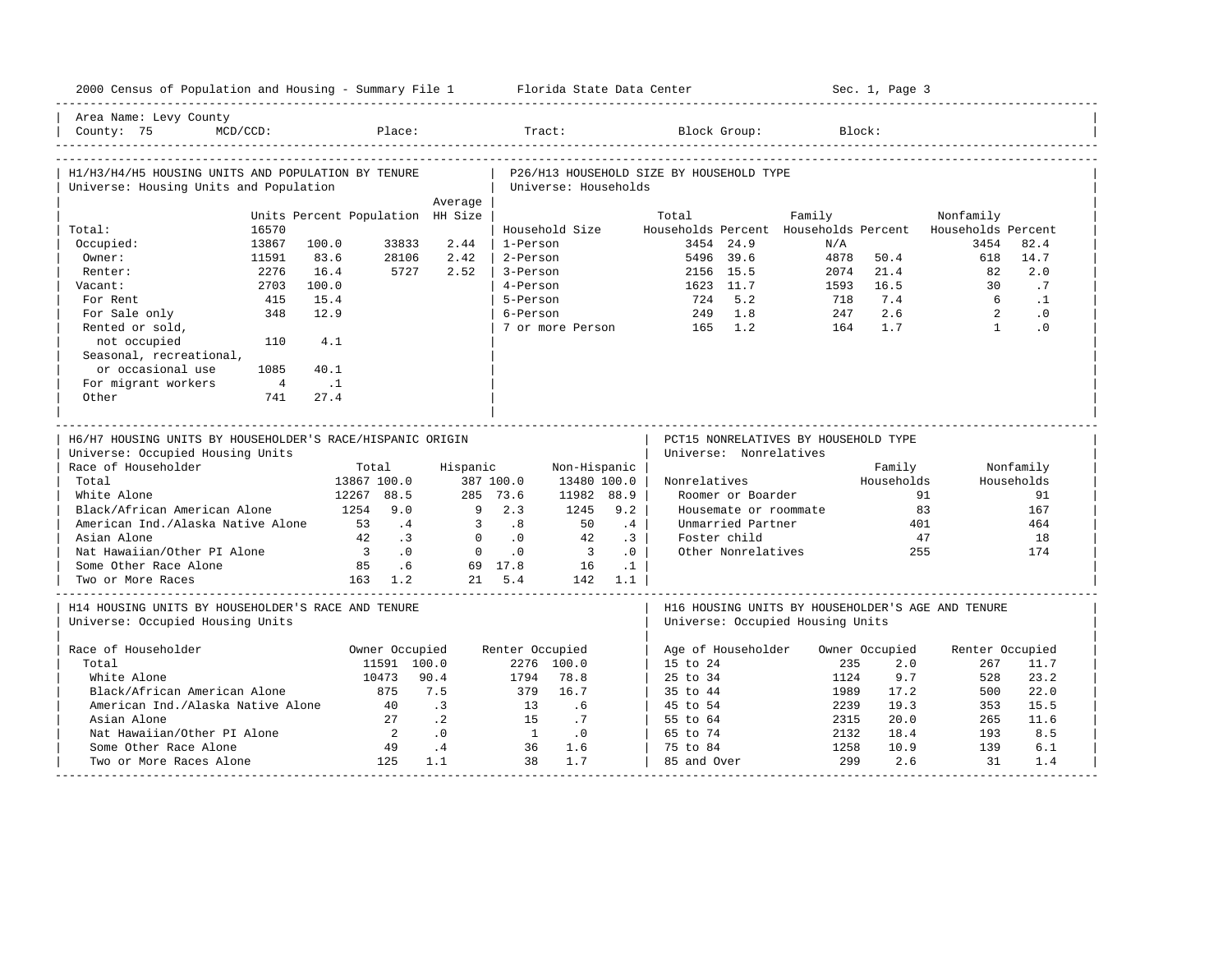| 2000 Census of Population and Housing - Summary File 1 Florida State Data Center |                                                                                                                                                                                                                                |                |                       |                                                         |            |                             | Sec. 1, Page 1 |                |                 |            |
|----------------------------------------------------------------------------------|--------------------------------------------------------------------------------------------------------------------------------------------------------------------------------------------------------------------------------|----------------|-----------------------|---------------------------------------------------------|------------|-----------------------------|----------------|----------------|-----------------|------------|
| Area Name: Liberty County                                                        |                                                                                                                                                                                                                                |                |                       |                                                         |            |                             |                |                |                 |            |
| County: 77<br>$MCD/CCD$ :                                                        | Place: The contract of the contract of the contract of the contract of the contract of the contract of the contract of the contract of the contract of the contract of the contract of the contract of the contract of the con |                | Tract:                | Block Group:                                            |            |                             | Block:         |                |                 |            |
|                                                                                  |                                                                                                                                                                                                                                |                |                       |                                                         |            |                             |                |                |                 |            |
| P1/P15/P16/P17/P31/P32/P33 POPULATION SUMMARY                                    |                                                                                                                                                                                                                                |                |                       | P12/P13 POPULATION BY AGE AND SEX                       |            |                             |                |                |                 |            |
| Universe: Persons, Households, Families                                          |                                                                                                                                                                                                                                |                |                       | Universe: Persons                                       |            |                             |                |                |                 |            |
| Total Population<br>7021                                                         | Total Families                                                                                                                                                                                                                 |                | 1554                  |                                                         | Total      |                             | Male           |                | Female          |            |
| Total Households<br>2222                                                         | Population in Families                                                                                                                                                                                                         |                | 4655                  |                                                         | Number     | Pct.                        | Number         | Pct.           | Number          | Pct.       |
| 5578<br>Population in Households<br>Average Household Size                       | Average Family Size                                                                                                                                                                                                            |                | 3.00                  | Under 5                                                 | 384        | 5.5                         | 200            | 4.8<br>5.2     | 184             | 6.4        |
| 2.51                                                                             |                                                                                                                                                                                                                                |                |                       | $5$ to $9$<br>$10 - 14$                                 | 414<br>437 | 5.9<br>6.2                  | 218<br>214     | 5.2            | 196<br>223      | 6.8<br>7.8 |
| P7/P8/P11 POPULATION BY RACE AND HISPANIC ORIGIN                                 |                                                                                                                                                                                                                                |                |                       | 15 to 17                                                | 296        | 4.2                         | 148            | 3.6            | 148             | 5.2        |
| Universe: Persons                                                                | Total                                                                                                                                                                                                                          |                | Hispanic Non-Hispanic | 18 and 19                                               | 165        | 2.4                         | 92             | 2.2            | 73              | 2.5        |
| Total                                                                            | 7021                                                                                                                                                                                                                           | 316            | 6705                  | 20                                                      | 77         | 1.1                         | 36             | .9             | 41              | 1.4        |
| White Alone                                                                      | 5365                                                                                                                                                                                                                           | 132            | $5233$                | 21                                                      | 70         | 1.0                         | 38             | . 9            | 32              | 1.1        |
| Black or African American Alone                                                  | 1294                                                                                                                                                                                                                           | 18             | 1276                  | 22 to 24                                                | 346        | 4.9                         | 243            | 5.8            | 103             | 3.6        |
| American Ind. and Alaska Native Alone                                            | 127                                                                                                                                                                                                                            | 13             | 114                   | 25 to 29                                                | 672        | 9.6                         | 499            | 12.0           | 173             | 6.0        |
| Asian Alone                                                                      | 10                                                                                                                                                                                                                             | $\overline{0}$ | $10-1$                | $30 \text{ to } 34$                                     | 644        | 9.2                         | 458            | 11.0           | 186             | 6.5        |
| Native Hawaiian/Other Pacific Islander Alone                                     | $\overline{0}$                                                                                                                                                                                                                 | $\mathbf{0}$   | 0 <sup>1</sup>        | 35 to 39                                                | 681        | 9.7                         | 456            | 11.0           | 225             | 7.8        |
| Some Other Race Alone                                                            | 146                                                                                                                                                                                                                            | 142            | $4 \vert$             | 40 to 44                                                | 647        | 9.2                         | 420            | 10.1           | 227             | 7.9        |
| Two or More Races                                                                | 79                                                                                                                                                                                                                             | 11             | 68                    | 45 to 49                                                | 446        | 6.4                         | 261            | 6.3            | 185             | 6.5        |
|                                                                                  |                                                                                                                                                                                                                                |                | _____________________ | 50 to 54                                                | 404        | 5.8                         | 221            | 5.3            | 183             | 6.4        |
| P15A-I/P16A-I/P17A-I HOUSEHOLDS AND HOUSEHOLD POPULATION BY RACE                 |                                                                                                                                                                                                                                |                |                       | 55 to 59                                                | 327        | 4.7                         | 173            | 4.2            | 154             | 5.4        |
| Universe: Households and Population in Households                                |                                                                                                                                                                                                                                |                | Average               | 60 and 61                                               | 115        | 1.6                         | 48             | 1.2            | 67              | 2.3        |
| Householder:                                                                     | Households                                                                                                                                                                                                                     | Pop. In HH     | HH Size               | 62 to 64                                                | 180        | 2.6                         | 100            | 2.4            | 80              | 2.8        |
| White Alone                                                                      | 1919                                                                                                                                                                                                                           | 4769           | 2.49                  | 65 and 66                                               | 92         | 1.3                         | 45             | 1.1            | 47              | 1.6        |
| Black or African American Alone                                                  | 224                                                                                                                                                                                                                            | 584            | $2.61$                | 67 to 69                                                | 141        | 2.0                         | 70             | 1.7            | 71              | 2.5        |
| American Ind. and Alaska Native Alone                                            | 40                                                                                                                                                                                                                             | 103            | 2.58                  | 70 to 74                                                | 203        | 2.9                         | 98             | 2.4            | 105             | 3.7        |
| Asian Alone                                                                      | $\Omega$                                                                                                                                                                                                                       |                | $\circ$<br>.00        | 75 to 79                                                | 142        | 2.0                         | 67             | 1.6            | 75              | 2.6        |
| Native Hawaiian/Other Pacific Islander Alone                                     | $\overline{0}$                                                                                                                                                                                                                 |                | $\mathbf{0}$<br>.00   | 80 to 84                                                | 81         | 1.2                         | 27             | .6             | 54              | 1.9        |
| Some Other Race Alone                                                            | 20                                                                                                                                                                                                                             | 76             | 3.80                  | 85 and over                                             | 57         | $\overline{\phantom{0}}$ .8 | 22             | .5             | 35              | 1.2        |
| Two or More Races                                                                | 19                                                                                                                                                                                                                             | 46             | 2.42                  | 65 and over                                             | 716        | 10.2                        | 329            | 7.9            | 387             | 13.5       |
| Hispanic                                                                         | 38                                                                                                                                                                                                                             | 127            | 3.34                  |                                                         |            |                             |                |                |                 |            |
| White Alone, Not Hispanic                                                        | 1904                                                                                                                                                                                                                           | 4728           | 2.48                  | Median Age                                              | 35.00      |                             | 34.30          |                | 36.60           |            |
| P31A-I/P32A-I/P33A-I FAMILIES AND POPULATION IN FAMILIES                         |                                                                                                                                                                                                                                |                |                       | P19 HOUSEHOLDS BY TYPE AND PRESENCE OF PERSONS UNDER 18 |            |                             |                |                |                 |            |
| Universe: Families and Population in Families                                    |                                                                                                                                                                                                                                | Pop. In        | Average               | Universe: Households                                    |            |                             |                |                | Households With |            |
| Householder:                                                                     | Families                                                                                                                                                                                                                       |                | Families Family Size  |                                                         |            |                             |                | People         |                 | No People  |
| White Alone                                                                      | 1346                                                                                                                                                                                                                           | 3981           | 2.96                  |                                                         |            |                             |                | Under 18       |                 | Under 18   |
| Black or African American Alone                                                  | 147                                                                                                                                                                                                                            | 489            | 3.33                  | Family Households:                                      |            |                             |                | 824            |                 | 730        |
| American Ind. and Alaska Native Alone                                            | 33                                                                                                                                                                                                                             | 90             | 2.73                  | Married Couple Family                                   |            |                             |                | 537            |                 | 613        |
| Asian Alone                                                                      | $\circ$                                                                                                                                                                                                                        | $\overline{0}$ | .00                   | Other Family:                                           |            |                             |                | 287            |                 | 117        |
| Native Hawaiian/Other Pacific Islander Alone                                     | $\circ$                                                                                                                                                                                                                        | $\overline{0}$ | .00                   | Male Householder, no wife present                       |            |                             |                | 64             |                 | 47         |
| Some Other Race Alone                                                            | 14                                                                                                                                                                                                                             | 58             | 4.14                  | Female Householder, no husband present                  |            |                             |                | 223            |                 | 70         |
| Two or More Races                                                                | 14                                                                                                                                                                                                                             | 37             | 2.64                  | Nonfamily Households:                                   |            |                             |                | 12             |                 | 656        |
| Hispanic                                                                         | 25                                                                                                                                                                                                                             | 93             | 3.72                  | Male Householder                                        |            |                             |                | 10             |                 | 337        |
| White Alone, Not Hispanic                                                        | 1338                                                                                                                                                                                                                           | 3955           | 2.96                  | Female Householder                                      |            |                             |                | $\overline{2}$ |                 | 319        |
|                                                                                  |                                                                                                                                                                                                                                |                |                       |                                                         |            |                             |                |                |                 |            |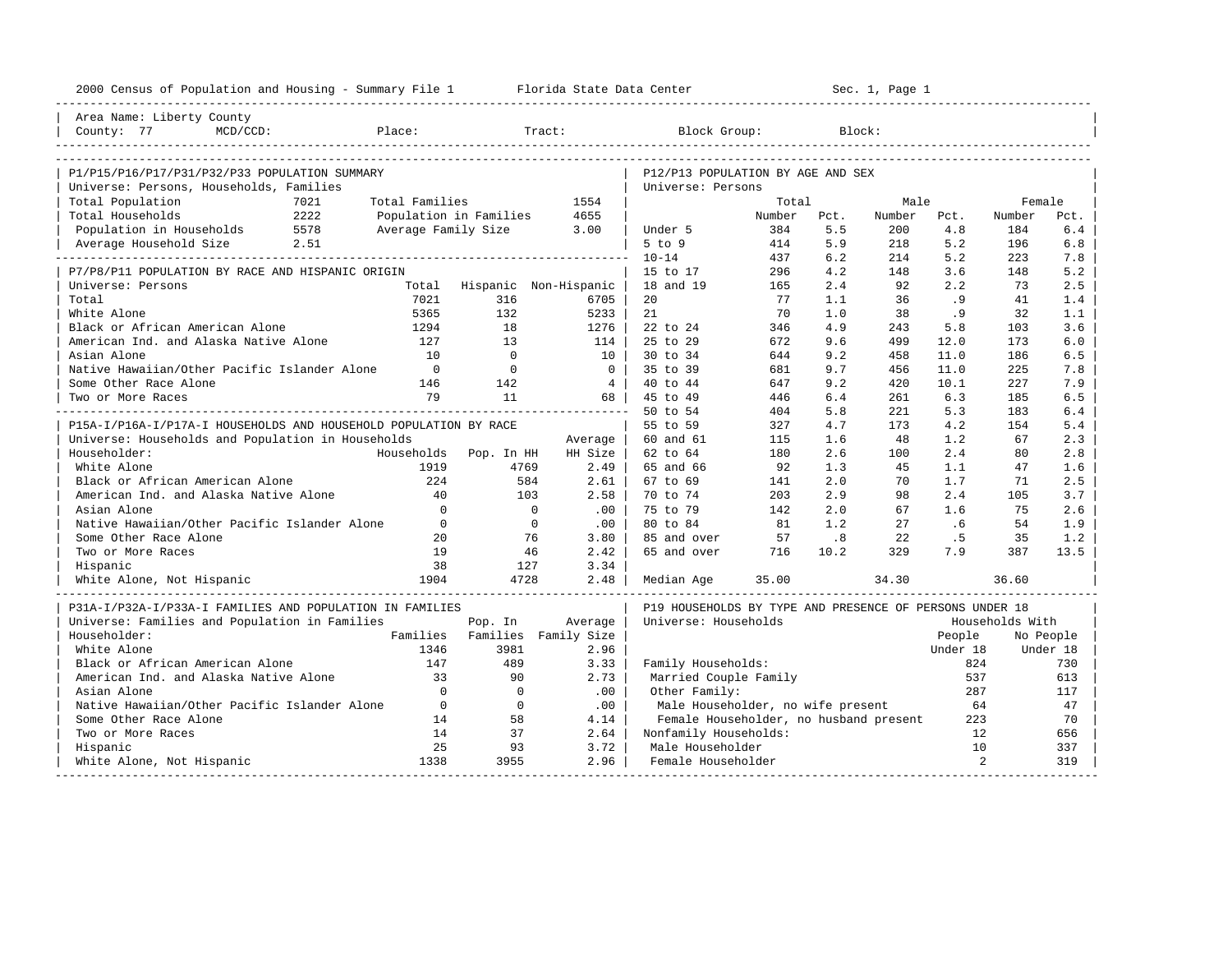---------------------------------------------------------------------------------------------------------------------------------------------------- | Area Name: Liberty County | | County: 77 MCD/CCD: Place: Tract: Block Group: Block: | ----------------------------------------------------------------------------------------------------------------------------------------------------

| P34/P35 FAMILY TYPE BY PRESENCE AND AGE  |                  |                   | P27/P30 RELATIONSHIP BY HOUSEHOLD TYPE        |                 |                | P28 RELATIONSHIP BY HOUSEHOLD TYPE |                |
|------------------------------------------|------------------|-------------------|-----------------------------------------------|-----------------|----------------|------------------------------------|----------------|
| OF OWN AND RELATED CHILDREN              |                  |                   | Universe: Persons                             |                 |                | FOR THE POPULATION UNDER 18        |                |
| Universe: Families                       |                  | With              |                                               | Total 65 & Over |                | Universe: Persons                  |                |
|                                          |                  | With Own Related  | Population in households:                     | 5578            | 687            | Total:                             | 1531           |
|                                          |                  | Children Children | In family households:                         | 4797            | 427            | In households:                     | 1510           |
| Married couple family:                   | 1150             | 1150              | Householder:                                  | 1554            | 247            | Householder or spouse              | $\overline{3}$ |
| Children under 18:                       | 505              | 535               | Male                                          | 1088            | 193            | Related child:                     | 1472           |
| Under 6 only                             | 103              | 116               | Female                                        | 466             | 54             | Own child:                         | 1342           |
| Under 6 and 6 to 17                      | 97               | 108               | Spouse                                        | 1150            | 137            | In married couple family           | 903            |
| 6 to 17 only                             | 305              | 311               | Parent                                        | 43              | 24             | In other family:                   |                |
| No children under 18                     | 645              | 615               | Child                                         | 1688            |                | No spouse present:                 | 439            |
| Other family:                            | 404              | 404               | Natural born or adopted                       | 1569            |                | Male householder                   | 101            |
| Male hhdr. No wife:                      | 111              | 111               | Step                                          | 119             |                | Female householder                 | 338            |
| Children under 18:                       | 57<br>63         |                   | Grandchild<br>135                             |                 |                | Other relatives:                   | 130            |
| Under 6 only                             | 11               | 10                | Brother or sister                             | 37              |                | Grandchild                         | 109            |
| Under 6 and 6 to 17                      | 10               | 12.               | Other relatives                               | 48              | 10             | Other relatives                    | 21             |
| $6$ to $17$ only                         | 36               | 41                | Nonrelatives                                  | 142             | 9              | Nonrelatives                       | 35             |
| No children under 18                     | 54               | 48                | In nonfamily households:                      | 781             | 260            | In group quarters:                 | 21             |
| Female hhdr. No hus.:                    | 293              | 293               | Male householder:                             | 347             | 89             | Institutional                      | 21             |
| Children under 18:                       | 197              | 223               | Living alone                                  | 294             | 84             | Noninstitutional                   | $\overline{0}$ |
| Under 6 only                             | 42               | 50                | Not living alone                              | 53              | 5              |                                    |                |
| Under 6 and 6 to 17                      | 27               | 42                | Female householder:                           | 321             | 159            | P18 HOUSEHOLD SIZE, HOUSEHOLD TYPE |                |
| 6 to 17 only                             | 128              | 131               | Living alone                                  | 282             | 152            | AND PRESENCE OF OWN CHILDREN       |                |
| No children under 18                     | 96               | 70                | Not living alone                              | 39              | $\overline{7}$ | Universe: Households               |                |
|                                          |                  |                   | Nonrelatives                                  | 113             | 12             | 1-person households:               | 576            |
|                                          |                  |                   | In group quarters:                            | 1443            | 29             | Male householder                   | 294            |
| P21 HOUSEHOLD TYPE BY AGE OF HOUSEHOLDER |                  |                   | Institutional                                 | 1370            | $\bigcirc$     | Female householder                 | 282            |
| Universe: Households                     |                  |                   | Noninstitutional                              | 73              | 2.9            | 2 or more person households:       | 1646           |
|                                          |                  |                   |                                               |                 |                | Family households:                 | 1554           |
|                                          | Family Nonfamily |                   |                                               |                 |                | Married couple:                    | 1150           |
| Householder age: Households Households   |                  |                   | PCT14 HOUSEHOLDS BY SEX OF UNMARRIED PARTNERS |                 |                | With own child, under 18           | 505            |
| 15 to 24                                 | 93               | 33                | Universe: Households                          |                 |                | No own child, under 18             | 645            |
| 25 to 34                                 | 287              | 66                |                                               |                 |                | Other family - no spouse pres.     | 404            |
| 35 to 44                                 | 389              | 96                | Unmarried partner households                  |                 | 135            | Male householder:                  | 111            |
| 45 to 54                                 | 302              | 98                | Male householder and male partner             |                 | 6              | With own child, under 18           | 57             |
| 55 to 64                                 | 236              | 127               | Male householder and female partner           |                 | 58             | No own child. under 18             | 54             |
| 65 to 74                                 | 170              | 126               | Female householder and female partner         |                 | $\overline{4}$ | Female householder:                | 293            |
| 75 to 84                                 | 67               | 90                | Female householder and male partner           |                 | 67             | With own child. under 18           | 197            |
| 85 and over                              | 10               | 32                | All other households                          |                 | 2087           | No own child, under 18             | 96             |
| Total                                    | 1554             | 668               |                                               |                 |                | Nonfamily households:              | 92             |
|                                          |                  |                   |                                               |                 |                | Male householder                   | 53             |
|                                          |                  |                   |                                               |                 |                | Female householder                 | 39             |
|                                          |                  |                   |                                               |                 |                |                                    |                |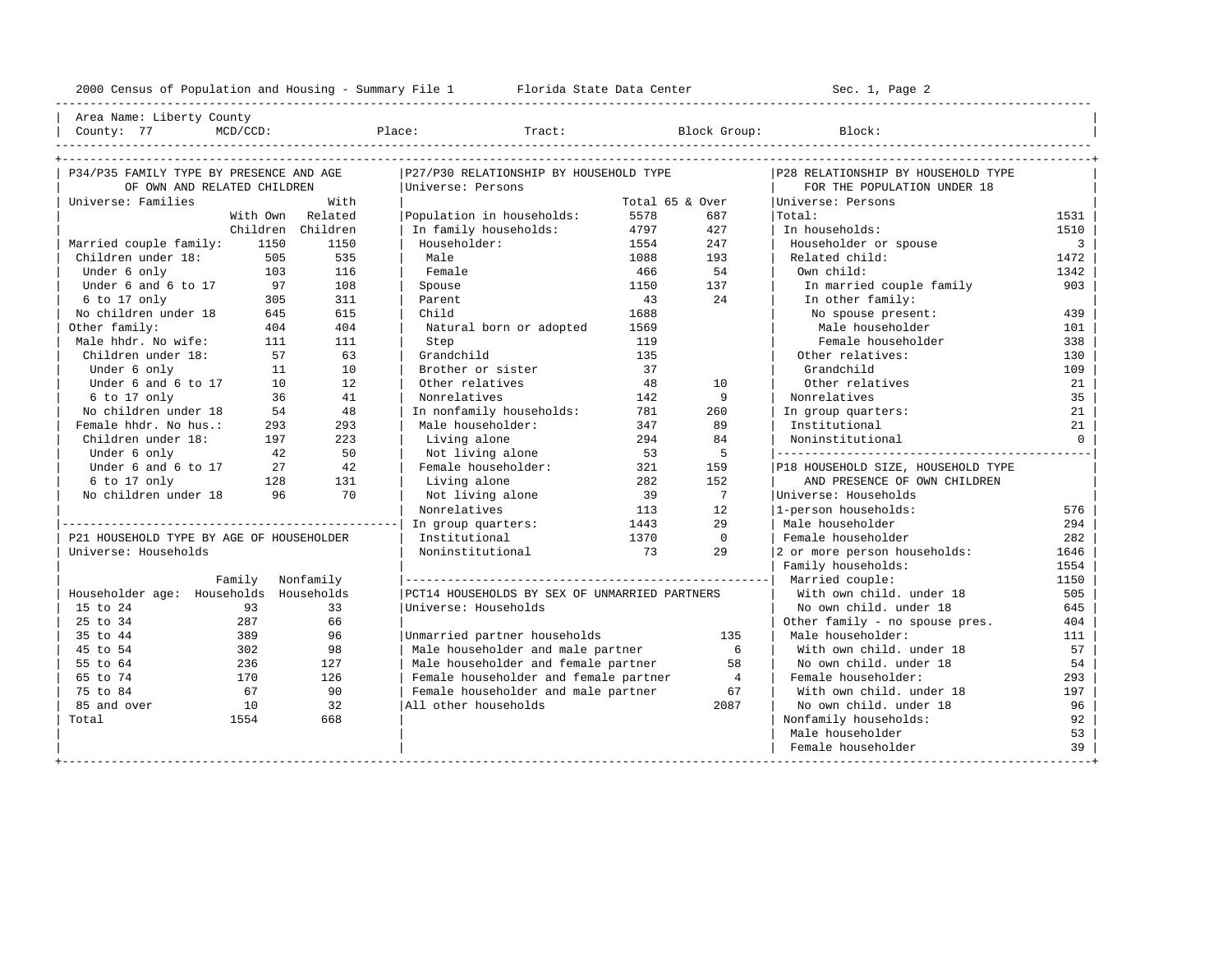| 2000 Census of Population and Housing - Summary File 1 Florida State Data Center             |                                  |                                      |                                                         |                            |                        |                                          |                                    |                                      | Sec. 1, Page 3 |                                                          |                       |                   |
|----------------------------------------------------------------------------------------------|----------------------------------|--------------------------------------|---------------------------------------------------------|----------------------------|------------------------|------------------------------------------|------------------------------------|--------------------------------------|----------------|----------------------------------------------------------|-----------------------|-------------------|
| Area Name: Liberty County<br>$MCD/CCD$ :<br>County: 77                                       |                                  | Place:                               |                                                         | Tract:                     |                        |                                          | Block Group:                       |                                      | Block:         |                                                          |                       |                   |
| H1/H3/H4/H5 HOUSING UNITS AND POPULATION BY TENURE<br>Universe: Housing Units and Population |                                  |                                      |                                                         | Universe: Households       |                        | P26/H13 HOUSEHOLD SIZE BY HOUSEHOLD TYPE |                                    |                                      |                |                                                          |                       |                   |
|                                                                                              |                                  | Average                              |                                                         |                            |                        |                                          |                                    |                                      |                |                                                          |                       |                   |
|                                                                                              | Units Percent Population HH Size |                                      |                                                         |                            |                        | Total                                    |                                    | Family                               |                | Nonfamily                                                |                       |                   |
| 3156<br>Total:<br>2222                                                                       | 100.0                            | 5578<br>2.51                         | 1-Person                                                | Household Size             |                        |                                          | 576 25.9                           | N/A                                  |                | Households Percent Households Percent Households Percent | 576                   | 86.2              |
| Occupied:<br>Owner:                                                                          |                                  | 4580<br>2.52                         | 2-Person                                                |                            |                        |                                          | 741 33.3                           | 662                                  | 42.6           |                                                          | 79                    | 11.8              |
| 1818<br>404<br>Renter:                                                                       | 81.8<br>18.2                     | 998<br>2.47                          | 3-Person                                                |                            |                        |                                          | 401 18.0                           | 395                                  | 25.4           |                                                          | 6                     | . 9               |
|                                                                                              |                                  |                                      | 4-Person                                                |                            |                        |                                          |                                    |                                      |                |                                                          | 6                     |                   |
| Vacant:<br>934<br>For Rent<br>88                                                             | 100.0<br>9.4                     |                                      | 5-Person                                                |                            |                        | 138                                      | 307 13.8<br>6.2                    | 301<br>137                           | 19.4<br>8.8    |                                                          | $\mathbf{1}$          | . 9<br>$\cdot$ 1  |
| 127                                                                                          | 13.6                             |                                      | 6-Person                                                |                            |                        |                                          |                                    |                                      | 2.3            |                                                          | $\Omega$              | $\cdot$ 0         |
| For Sale only<br>Rented or sold,                                                             |                                  |                                      |                                                         | 7 or more Person           |                        |                                          | 36 1.6<br>$23 \t1.0$               | 36<br>23                             | 1.5            |                                                          | $\Omega$              | .0                |
| not occupied<br>$7\phantom{.0}$<br>Seasonal, recreational,                                   | .7                               |                                      |                                                         |                            |                        |                                          |                                    |                                      |                |                                                          |                       |                   |
| or occasional use<br>119                                                                     | 12.7                             |                                      |                                                         |                            |                        |                                          |                                    |                                      |                |                                                          |                       |                   |
| For migrant workers<br>$\overline{\phantom{0}}$                                              | $\cdot$ . 2                      |                                      |                                                         |                            |                        |                                          |                                    |                                      |                |                                                          |                       |                   |
| Other<br>591                                                                                 | 63.3                             |                                      |                                                         |                            |                        |                                          |                                    |                                      |                |                                                          |                       |                   |
|                                                                                              |                                  |                                      |                                                         |                            |                        |                                          |                                    |                                      |                |                                                          |                       |                   |
|                                                                                              |                                  |                                      |                                                         |                            |                        |                                          |                                    |                                      |                |                                                          |                       |                   |
| H6/H7 HOUSING UNITS BY HOUSEHOLDER'S RACE/HISPANIC ORIGIN                                    |                                  |                                      |                                                         |                            |                        |                                          |                                    | PCT15 NONRELATIVES BY HOUSEHOLD TYPE |                |                                                          |                       |                   |
| Universe: Occupied Housing Units                                                             |                                  |                                      |                                                         |                            |                        |                                          | Universe: Nonrelatives             |                                      |                |                                                          |                       |                   |
| Race of Householder                                                                          | Total                            |                                      | Hispanic                                                | Non-Hispanic               |                        |                                          |                                    |                                      | Family         |                                                          | Nonfamily             |                   |
| Total                                                                                        | 2222 100.0                       |                                      | 38 100.0                                                | 2184 100.0                 |                        | Nonrelatives                             |                                    |                                      | Households     |                                                          | Households            |                   |
| White Alone                                                                                  | 1919 86.4                        |                                      | 15 39.5                                                 | 1904 87.2                  |                        |                                          | Roomer or Boarder                  |                                      |                | 11                                                       |                       | 13                |
| Black/African American Alone                                                                 | 224 10.1                         |                                      | $\Omega$<br>$\overline{0}$                              |                            | 224 10.3               |                                          |                                    | Housemate or roommate                |                | 18                                                       |                       | 13                |
| American Ind./Alaska Native Alone                                                            | 40 1.8<br>$\Omega$               |                                      | 2, 5.3<br>$\Omega$                                      | 38                         | 1.7                    |                                          | Unmarried Partner                  |                                      |                | 72                                                       |                       | 63                |
| Asian Alone                                                                                  | $\overline{0}$                   | $\overline{0}$ .<br>$\overline{0}$ . | $\overline{\phantom{0}}$<br>$\overline{0}$<br>$\cdot$ 0 | $\overline{0}$<br>$\Omega$ | $\cdot$ 0<br>$\cdot$ 0 |                                          | Foster child<br>Other Nonrelatives |                                      |                | $5^{\circ}$<br>36                                        |                       | $\mathbf 0$<br>24 |
| Nat Hawaiian/Other PI Alone<br>Some Other Race Alone                                         | 20                               | .9                                   | 20 52.6                                                 | $\overline{0}$             | .0                     |                                          |                                    |                                      |                |                                                          |                       |                   |
| Two or More Races                                                                            | 19                               | .9                                   | $1 \quad 2.6$                                           | 18                         | .8                     |                                          |                                    |                                      |                |                                                          |                       |                   |
| H14 HOUSING UNITS BY HOUSEHOLDER'S RACE AND TENURE<br>Universe: Occupied Housing Units       |                                  |                                      |                                                         |                            |                        |                                          |                                    | Universe: Occupied Housing Units     |                | H16 HOUSING UNITS BY HOUSEHOLDER'S AGE AND TENURE        |                       |                   |
|                                                                                              |                                  |                                      |                                                         |                            |                        |                                          |                                    |                                      |                |                                                          |                       |                   |
| Race of Householder                                                                          |                                  | Owner Occupied                       | Renter Occupied                                         |                            |                        |                                          | Age of Householder                 |                                      | Owner Occupied |                                                          | Renter Occupied       |                   |
| Total                                                                                        |                                  | 1818 100.0                           |                                                         | 404 100.0                  |                        | 15 to 24                                 |                                    |                                      | 73             | 4.0                                                      | 53                    | 13.1              |
| White Alone                                                                                  | 1592                             | 87.6                                 | 327                                                     | 80.9                       |                        | $25 \text{ to } 34$                      |                                    |                                      | 255<br>14.0    |                                                          | 98                    | 24.3              |
| Black/African American Alone                                                                 | 175                              | 9.6                                  | 49                                                      | 12.1                       |                        | 35 to 44                                 |                                    |                                      | 21.7<br>394    |                                                          | 91                    | 22.5              |
| American Ind./Alaska Native Alone                                                            | 2.9                              | 1.6                                  | $\overline{11}$                                         | 2.7                        |                        | 45 to 54                                 |                                    |                                      | 18.3<br>333    |                                                          | 67                    | 16.6              |
| Asian Alone                                                                                  | $\Omega$                         | $\overline{\phantom{0}}$ .0          | $\bigcirc$                                              | $\overline{\phantom{0}}$   |                        | 55 to 64                                 |                                    |                                      | 329<br>18.1    |                                                          | 34                    | 8.4               |
| Nat Hawaiian/Other PI Alone                                                                  | $\Omega$                         | $\cdot$ 0                            | $\bigcirc$                                              | $\cdot$ 0                  |                        | 65 to 74                                 |                                    |                                      | 14.5<br>263    |                                                          | 33                    | 8.2               |
| Some Other Race Alone<br>Two or More Races Alone                                             | 9<br>1.3                         | $\overline{5}$<br>.7                 | 11<br>6                                                 | 2.7<br>1.5                 |                        | 75 to 84<br>85 and Over                  |                                    |                                      | 133<br>38      | 7.3<br>2.1                                               | 2.4<br>$\overline{4}$ | 5.9<br>1.0        |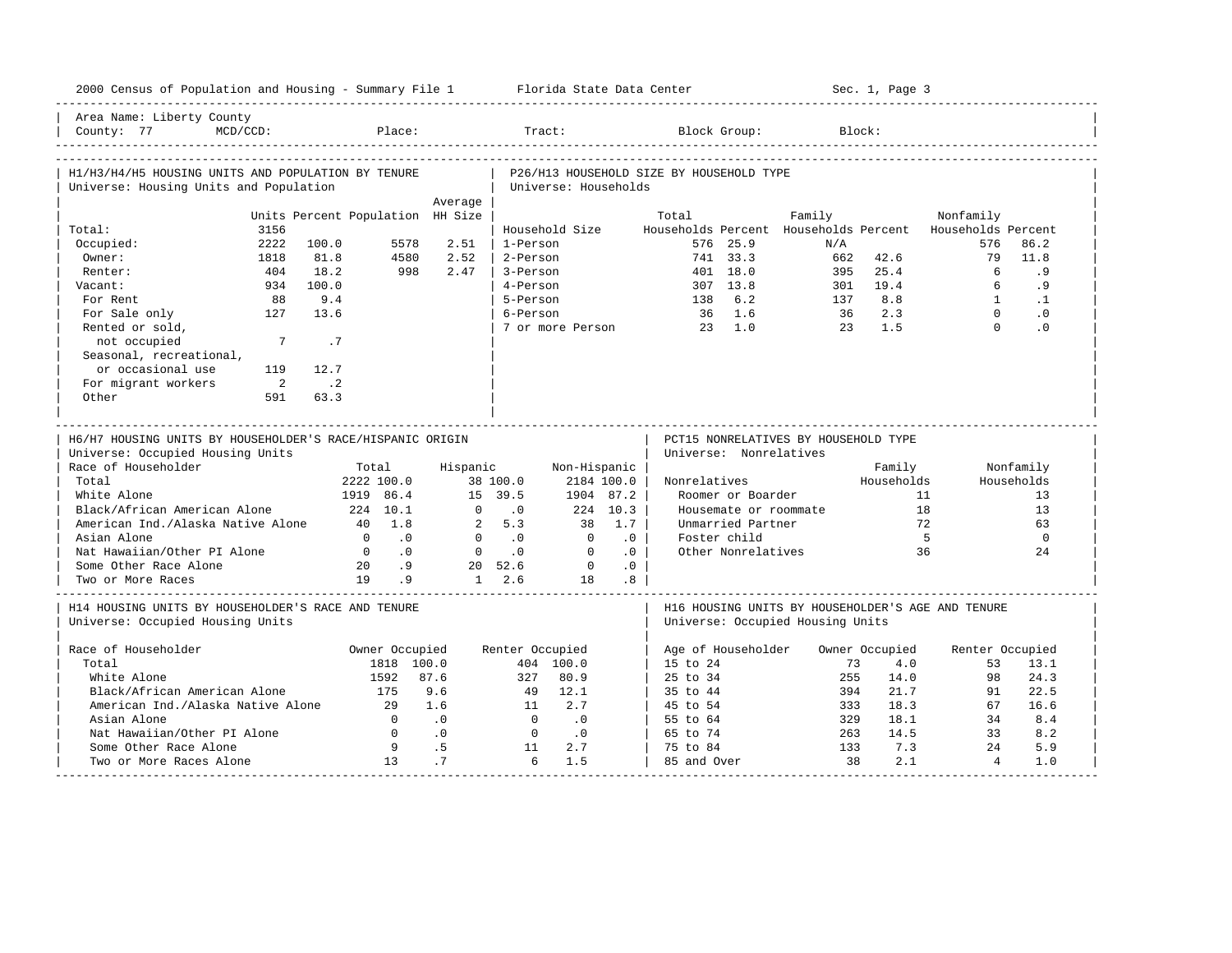| Area Name: Madison County<br>MCD/CCD:<br>Place:<br>Tract:<br>Block Group:<br>Block:<br>County: 79<br>P1/P15/P16/P17/P31/P32/P33 POPULATION SUMMARY<br>P12/P13 POPULATION BY AGE AND SEX<br>Universe: Persons, Households, Families<br>Universe: Persons<br>Total Population<br>18733<br>Total Families<br>4683<br>Total<br>Male<br>Female<br>Total Households<br>6629<br>Population in Families<br>14353<br>Number<br>Number<br>Pct.<br>Number<br>Pct.<br>Pct.<br>Average Family Size 3.06<br>5.7<br>5.7<br>5.7<br>Population in Households 17032<br>Under 5<br>1074<br>557<br>517<br>2.57<br>$5$ to $9$<br>6.5<br>6.4<br>6.6<br>Average Household Size<br>1217<br>622<br>595<br>$10 - 14$<br>1465<br>7.7<br>7.9<br>7.8<br>751<br>714<br>980<br>5.2<br>552<br>5.7<br>428<br>4.7<br>P7/P8/P11 POPULATION BY RACE AND HISPANIC ORIGIN<br>15 to 17<br>Total Hispanic Non-Hispanic<br>18 and 19<br>517<br>2.8<br>3.1<br>2.4<br>Universe: Persons<br>297<br>220<br>18733<br>Total<br>600<br>20<br>257<br>1.3<br>132<br>1.5<br>18133<br>1.4<br>125<br>10769<br>White Alone<br>391<br>10378  <br>21<br>246<br>1.3<br>157<br>1.6<br>89<br>1.0<br>Black or African American Alone<br>3.8<br>429<br>4.4<br>281<br>3.1<br>7549<br>74<br>7475<br>22 to 24<br>710<br>American Ind. and Alaska Native Alone<br>-5<br>25 to 29<br>7.8<br>6.1<br>60<br>55  <br>1307<br>7.0<br>759<br>548<br>Asian Alone<br>$\Omega$<br>$30 \text{ to } 34$<br>7.4<br>5.7<br>60<br>60 l<br>1237<br>6.6<br>719<br>518<br>Native Hawaiian/Other Pacific Islander Alone<br>$\overline{4}$<br>$\mathbf{0}$<br>4<br>8.4<br>6.6<br>35 to 39<br>1406<br>7.5<br>814<br>592<br>Some Other Race Alone<br>96<br>91<br>5 <sub>1</sub><br>40 to 44<br>7.2<br>707<br>7.3<br>635<br>7.0<br>1342<br>195<br>39<br>156  <br>1282<br>6.8<br>6.5<br>7.2<br>Two or More Races<br>45 to 49<br>633<br>649<br>5.9<br>50 to 54<br>1128<br>6.0<br>593<br>6.1<br>535<br>P15A-I/P16A-I/P17A-I HOUSEHOLDS AND HOUSEHOLD POPULATION BY RACE<br>55 to 59<br>934<br>5.0<br>5.4<br>448<br>4.6<br>486<br>Universe: Households and Population in Households<br>2.0<br>60 and 61<br>351<br>1.9<br>169<br>1.7<br>182<br>Average<br>Householder:<br>Households<br>HH Size<br>62 to 64<br>554<br>3.0<br>270<br>2.8<br>284<br>3.1<br>Pop. In HH<br>1.7<br>White Alone<br>4176<br>10091<br>2.42<br>65 and 66<br>304<br>1.6<br>152<br>1.6<br>152<br>Black or African American Alone<br>2351<br>6648<br>2.83<br>2.3<br>2.0<br>232<br>2.6<br>67 to 69<br>430<br>198<br>American Ind. and Alaska Native Alone<br>1.8<br>70 to 74<br>3.6<br>302<br>3.1<br>378<br>4.2<br>47<br>2.61<br>680<br>13<br>3.77<br>75 to 79<br>556<br>3.0<br>205<br>2.1<br>3.9<br>Asian Alone<br>49<br>351<br>Native Hawaiian/Other Pacific Islander Alone<br>$\overline{\phantom{a}}$<br>$5^{\circ}$<br>1.67<br>80 to 84<br>376<br>2.0<br>1.5<br>231<br>2.6<br>145<br>Some Other Race Alone<br>17<br>60<br>3.53<br>380<br>2.0<br>106<br>1.1<br>274<br>3.0<br>85 and over<br>Two or More Races<br>51<br>132<br>2.59<br>65 and over<br>2726<br>14.6<br>1108<br>11.4<br>1618<br>17.9<br>90<br>382<br>4.24<br>Hispanic<br>White Alone, Not Hispanic<br>4121<br>36.30<br>9843<br>$2.39$  <br>34.10<br>38.90<br>Median Age<br>P31A-I/P32A-I/P33A-I FAMILIES AND POPULATION IN FAMILIES<br>P19 HOUSEHOLDS BY TYPE AND PRESENCE OF PERSONS UNDER 18<br>Universe: Families and Population in Families<br>Average<br>Universe: Households<br>Households With<br>Pop. In<br>Householder:<br>Families Families Family Size<br>People<br>No People<br>White Alone<br>2941<br>8436<br>2.87<br>Under 18<br>Under 18<br>Black or African American Alone<br>1673<br>5677<br>Family Households:<br>3.39<br>2452<br>2231<br>American Ind. and Alaska Native Alone<br>13<br>36<br>Married Couple Family<br>2.77<br>1441<br>1800<br>10<br>Other Family:<br>Asian Alone<br>44<br>4.40<br>1011<br>431<br>Native Hawaiian/Other Pacific Islander Alone<br>$\mathbf{1}$<br>2<br>2.00<br>Male Householder, no wife present<br>173<br>110<br>Some Other Race Alone<br>12<br>52<br>4.33<br>Female Householder, no husband present<br>838<br>321<br>33<br>106<br>3.21<br>Nonfamily Households:<br>35<br>1911<br>Two or More Races<br>66<br>254<br>3.85<br>Male Householder<br>30<br>851<br>Hispanic<br>5<br>White Alone, Not Hispanic<br>2901<br>8298<br>2.86<br>Female Householder<br>1060 | 2000 Census of Population and Housing - Summary File 1 Florida State Data Center |  |  |  | Sec. 1, Page 1 |  |  |
|----------------------------------------------------------------------------------------------------------------------------------------------------------------------------------------------------------------------------------------------------------------------------------------------------------------------------------------------------------------------------------------------------------------------------------------------------------------------------------------------------------------------------------------------------------------------------------------------------------------------------------------------------------------------------------------------------------------------------------------------------------------------------------------------------------------------------------------------------------------------------------------------------------------------------------------------------------------------------------------------------------------------------------------------------------------------------------------------------------------------------------------------------------------------------------------------------------------------------------------------------------------------------------------------------------------------------------------------------------------------------------------------------------------------------------------------------------------------------------------------------------------------------------------------------------------------------------------------------------------------------------------------------------------------------------------------------------------------------------------------------------------------------------------------------------------------------------------------------------------------------------------------------------------------------------------------------------------------------------------------------------------------------------------------------------------------------------------------------------------------------------------------------------------------------------------------------------------------------------------------------------------------------------------------------------------------------------------------------------------------------------------------------------------------------------------------------------------------------------------------------------------------------------------------------------------------------------------------------------------------------------------------------------------------------------------------------------------------------------------------------------------------------------------------------------------------------------------------------------------------------------------------------------------------------------------------------------------------------------------------------------------------------------------------------------------------------------------------------------------------------------------------------------------------------------------------------------------------------------------------------------------------------------------------------------------------------------------------------------------------------------------------------------------------------------------------------------------------------------------------------------------------------------------------------------------------------------------------------------------------------------------------------------------------------------------------------------------------------------------------------------------------------------------------------------------------------------------------------------------------------------------------------------------------------------------------------------------------------------------------------------------------------------------------------------------------------------------------------------------------------------------------------------------------------------------------------------------------------------------------------------------------------------------------------------------------------------------------------------|----------------------------------------------------------------------------------|--|--|--|----------------|--|--|
|                                                                                                                                                                                                                                                                                                                                                                                                                                                                                                                                                                                                                                                                                                                                                                                                                                                                                                                                                                                                                                                                                                                                                                                                                                                                                                                                                                                                                                                                                                                                                                                                                                                                                                                                                                                                                                                                                                                                                                                                                                                                                                                                                                                                                                                                                                                                                                                                                                                                                                                                                                                                                                                                                                                                                                                                                                                                                                                                                                                                                                                                                                                                                                                                                                                                                                                                                                                                                                                                                                                                                                                                                                                                                                                                                                                                                                                                                                                                                                                                                                                                                                                                                                                                                                                                                                                                                          |                                                                                  |  |  |  |                |  |  |
|                                                                                                                                                                                                                                                                                                                                                                                                                                                                                                                                                                                                                                                                                                                                                                                                                                                                                                                                                                                                                                                                                                                                                                                                                                                                                                                                                                                                                                                                                                                                                                                                                                                                                                                                                                                                                                                                                                                                                                                                                                                                                                                                                                                                                                                                                                                                                                                                                                                                                                                                                                                                                                                                                                                                                                                                                                                                                                                                                                                                                                                                                                                                                                                                                                                                                                                                                                                                                                                                                                                                                                                                                                                                                                                                                                                                                                                                                                                                                                                                                                                                                                                                                                                                                                                                                                                                                          |                                                                                  |  |  |  |                |  |  |
|                                                                                                                                                                                                                                                                                                                                                                                                                                                                                                                                                                                                                                                                                                                                                                                                                                                                                                                                                                                                                                                                                                                                                                                                                                                                                                                                                                                                                                                                                                                                                                                                                                                                                                                                                                                                                                                                                                                                                                                                                                                                                                                                                                                                                                                                                                                                                                                                                                                                                                                                                                                                                                                                                                                                                                                                                                                                                                                                                                                                                                                                                                                                                                                                                                                                                                                                                                                                                                                                                                                                                                                                                                                                                                                                                                                                                                                                                                                                                                                                                                                                                                                                                                                                                                                                                                                                                          |                                                                                  |  |  |  |                |  |  |
|                                                                                                                                                                                                                                                                                                                                                                                                                                                                                                                                                                                                                                                                                                                                                                                                                                                                                                                                                                                                                                                                                                                                                                                                                                                                                                                                                                                                                                                                                                                                                                                                                                                                                                                                                                                                                                                                                                                                                                                                                                                                                                                                                                                                                                                                                                                                                                                                                                                                                                                                                                                                                                                                                                                                                                                                                                                                                                                                                                                                                                                                                                                                                                                                                                                                                                                                                                                                                                                                                                                                                                                                                                                                                                                                                                                                                                                                                                                                                                                                                                                                                                                                                                                                                                                                                                                                                          |                                                                                  |  |  |  |                |  |  |
|                                                                                                                                                                                                                                                                                                                                                                                                                                                                                                                                                                                                                                                                                                                                                                                                                                                                                                                                                                                                                                                                                                                                                                                                                                                                                                                                                                                                                                                                                                                                                                                                                                                                                                                                                                                                                                                                                                                                                                                                                                                                                                                                                                                                                                                                                                                                                                                                                                                                                                                                                                                                                                                                                                                                                                                                                                                                                                                                                                                                                                                                                                                                                                                                                                                                                                                                                                                                                                                                                                                                                                                                                                                                                                                                                                                                                                                                                                                                                                                                                                                                                                                                                                                                                                                                                                                                                          |                                                                                  |  |  |  |                |  |  |
|                                                                                                                                                                                                                                                                                                                                                                                                                                                                                                                                                                                                                                                                                                                                                                                                                                                                                                                                                                                                                                                                                                                                                                                                                                                                                                                                                                                                                                                                                                                                                                                                                                                                                                                                                                                                                                                                                                                                                                                                                                                                                                                                                                                                                                                                                                                                                                                                                                                                                                                                                                                                                                                                                                                                                                                                                                                                                                                                                                                                                                                                                                                                                                                                                                                                                                                                                                                                                                                                                                                                                                                                                                                                                                                                                                                                                                                                                                                                                                                                                                                                                                                                                                                                                                                                                                                                                          |                                                                                  |  |  |  |                |  |  |
|                                                                                                                                                                                                                                                                                                                                                                                                                                                                                                                                                                                                                                                                                                                                                                                                                                                                                                                                                                                                                                                                                                                                                                                                                                                                                                                                                                                                                                                                                                                                                                                                                                                                                                                                                                                                                                                                                                                                                                                                                                                                                                                                                                                                                                                                                                                                                                                                                                                                                                                                                                                                                                                                                                                                                                                                                                                                                                                                                                                                                                                                                                                                                                                                                                                                                                                                                                                                                                                                                                                                                                                                                                                                                                                                                                                                                                                                                                                                                                                                                                                                                                                                                                                                                                                                                                                                                          |                                                                                  |  |  |  |                |  |  |
|                                                                                                                                                                                                                                                                                                                                                                                                                                                                                                                                                                                                                                                                                                                                                                                                                                                                                                                                                                                                                                                                                                                                                                                                                                                                                                                                                                                                                                                                                                                                                                                                                                                                                                                                                                                                                                                                                                                                                                                                                                                                                                                                                                                                                                                                                                                                                                                                                                                                                                                                                                                                                                                                                                                                                                                                                                                                                                                                                                                                                                                                                                                                                                                                                                                                                                                                                                                                                                                                                                                                                                                                                                                                                                                                                                                                                                                                                                                                                                                                                                                                                                                                                                                                                                                                                                                                                          |                                                                                  |  |  |  |                |  |  |
|                                                                                                                                                                                                                                                                                                                                                                                                                                                                                                                                                                                                                                                                                                                                                                                                                                                                                                                                                                                                                                                                                                                                                                                                                                                                                                                                                                                                                                                                                                                                                                                                                                                                                                                                                                                                                                                                                                                                                                                                                                                                                                                                                                                                                                                                                                                                                                                                                                                                                                                                                                                                                                                                                                                                                                                                                                                                                                                                                                                                                                                                                                                                                                                                                                                                                                                                                                                                                                                                                                                                                                                                                                                                                                                                                                                                                                                                                                                                                                                                                                                                                                                                                                                                                                                                                                                                                          |                                                                                  |  |  |  |                |  |  |
|                                                                                                                                                                                                                                                                                                                                                                                                                                                                                                                                                                                                                                                                                                                                                                                                                                                                                                                                                                                                                                                                                                                                                                                                                                                                                                                                                                                                                                                                                                                                                                                                                                                                                                                                                                                                                                                                                                                                                                                                                                                                                                                                                                                                                                                                                                                                                                                                                                                                                                                                                                                                                                                                                                                                                                                                                                                                                                                                                                                                                                                                                                                                                                                                                                                                                                                                                                                                                                                                                                                                                                                                                                                                                                                                                                                                                                                                                                                                                                                                                                                                                                                                                                                                                                                                                                                                                          |                                                                                  |  |  |  |                |  |  |
|                                                                                                                                                                                                                                                                                                                                                                                                                                                                                                                                                                                                                                                                                                                                                                                                                                                                                                                                                                                                                                                                                                                                                                                                                                                                                                                                                                                                                                                                                                                                                                                                                                                                                                                                                                                                                                                                                                                                                                                                                                                                                                                                                                                                                                                                                                                                                                                                                                                                                                                                                                                                                                                                                                                                                                                                                                                                                                                                                                                                                                                                                                                                                                                                                                                                                                                                                                                                                                                                                                                                                                                                                                                                                                                                                                                                                                                                                                                                                                                                                                                                                                                                                                                                                                                                                                                                                          |                                                                                  |  |  |  |                |  |  |
|                                                                                                                                                                                                                                                                                                                                                                                                                                                                                                                                                                                                                                                                                                                                                                                                                                                                                                                                                                                                                                                                                                                                                                                                                                                                                                                                                                                                                                                                                                                                                                                                                                                                                                                                                                                                                                                                                                                                                                                                                                                                                                                                                                                                                                                                                                                                                                                                                                                                                                                                                                                                                                                                                                                                                                                                                                                                                                                                                                                                                                                                                                                                                                                                                                                                                                                                                                                                                                                                                                                                                                                                                                                                                                                                                                                                                                                                                                                                                                                                                                                                                                                                                                                                                                                                                                                                                          |                                                                                  |  |  |  |                |  |  |
|                                                                                                                                                                                                                                                                                                                                                                                                                                                                                                                                                                                                                                                                                                                                                                                                                                                                                                                                                                                                                                                                                                                                                                                                                                                                                                                                                                                                                                                                                                                                                                                                                                                                                                                                                                                                                                                                                                                                                                                                                                                                                                                                                                                                                                                                                                                                                                                                                                                                                                                                                                                                                                                                                                                                                                                                                                                                                                                                                                                                                                                                                                                                                                                                                                                                                                                                                                                                                                                                                                                                                                                                                                                                                                                                                                                                                                                                                                                                                                                                                                                                                                                                                                                                                                                                                                                                                          |                                                                                  |  |  |  |                |  |  |
|                                                                                                                                                                                                                                                                                                                                                                                                                                                                                                                                                                                                                                                                                                                                                                                                                                                                                                                                                                                                                                                                                                                                                                                                                                                                                                                                                                                                                                                                                                                                                                                                                                                                                                                                                                                                                                                                                                                                                                                                                                                                                                                                                                                                                                                                                                                                                                                                                                                                                                                                                                                                                                                                                                                                                                                                                                                                                                                                                                                                                                                                                                                                                                                                                                                                                                                                                                                                                                                                                                                                                                                                                                                                                                                                                                                                                                                                                                                                                                                                                                                                                                                                                                                                                                                                                                                                                          |                                                                                  |  |  |  |                |  |  |
|                                                                                                                                                                                                                                                                                                                                                                                                                                                                                                                                                                                                                                                                                                                                                                                                                                                                                                                                                                                                                                                                                                                                                                                                                                                                                                                                                                                                                                                                                                                                                                                                                                                                                                                                                                                                                                                                                                                                                                                                                                                                                                                                                                                                                                                                                                                                                                                                                                                                                                                                                                                                                                                                                                                                                                                                                                                                                                                                                                                                                                                                                                                                                                                                                                                                                                                                                                                                                                                                                                                                                                                                                                                                                                                                                                                                                                                                                                                                                                                                                                                                                                                                                                                                                                                                                                                                                          |                                                                                  |  |  |  |                |  |  |
|                                                                                                                                                                                                                                                                                                                                                                                                                                                                                                                                                                                                                                                                                                                                                                                                                                                                                                                                                                                                                                                                                                                                                                                                                                                                                                                                                                                                                                                                                                                                                                                                                                                                                                                                                                                                                                                                                                                                                                                                                                                                                                                                                                                                                                                                                                                                                                                                                                                                                                                                                                                                                                                                                                                                                                                                                                                                                                                                                                                                                                                                                                                                                                                                                                                                                                                                                                                                                                                                                                                                                                                                                                                                                                                                                                                                                                                                                                                                                                                                                                                                                                                                                                                                                                                                                                                                                          |                                                                                  |  |  |  |                |  |  |
|                                                                                                                                                                                                                                                                                                                                                                                                                                                                                                                                                                                                                                                                                                                                                                                                                                                                                                                                                                                                                                                                                                                                                                                                                                                                                                                                                                                                                                                                                                                                                                                                                                                                                                                                                                                                                                                                                                                                                                                                                                                                                                                                                                                                                                                                                                                                                                                                                                                                                                                                                                                                                                                                                                                                                                                                                                                                                                                                                                                                                                                                                                                                                                                                                                                                                                                                                                                                                                                                                                                                                                                                                                                                                                                                                                                                                                                                                                                                                                                                                                                                                                                                                                                                                                                                                                                                                          |                                                                                  |  |  |  |                |  |  |
|                                                                                                                                                                                                                                                                                                                                                                                                                                                                                                                                                                                                                                                                                                                                                                                                                                                                                                                                                                                                                                                                                                                                                                                                                                                                                                                                                                                                                                                                                                                                                                                                                                                                                                                                                                                                                                                                                                                                                                                                                                                                                                                                                                                                                                                                                                                                                                                                                                                                                                                                                                                                                                                                                                                                                                                                                                                                                                                                                                                                                                                                                                                                                                                                                                                                                                                                                                                                                                                                                                                                                                                                                                                                                                                                                                                                                                                                                                                                                                                                                                                                                                                                                                                                                                                                                                                                                          |                                                                                  |  |  |  |                |  |  |
|                                                                                                                                                                                                                                                                                                                                                                                                                                                                                                                                                                                                                                                                                                                                                                                                                                                                                                                                                                                                                                                                                                                                                                                                                                                                                                                                                                                                                                                                                                                                                                                                                                                                                                                                                                                                                                                                                                                                                                                                                                                                                                                                                                                                                                                                                                                                                                                                                                                                                                                                                                                                                                                                                                                                                                                                                                                                                                                                                                                                                                                                                                                                                                                                                                                                                                                                                                                                                                                                                                                                                                                                                                                                                                                                                                                                                                                                                                                                                                                                                                                                                                                                                                                                                                                                                                                                                          |                                                                                  |  |  |  |                |  |  |
|                                                                                                                                                                                                                                                                                                                                                                                                                                                                                                                                                                                                                                                                                                                                                                                                                                                                                                                                                                                                                                                                                                                                                                                                                                                                                                                                                                                                                                                                                                                                                                                                                                                                                                                                                                                                                                                                                                                                                                                                                                                                                                                                                                                                                                                                                                                                                                                                                                                                                                                                                                                                                                                                                                                                                                                                                                                                                                                                                                                                                                                                                                                                                                                                                                                                                                                                                                                                                                                                                                                                                                                                                                                                                                                                                                                                                                                                                                                                                                                                                                                                                                                                                                                                                                                                                                                                                          |                                                                                  |  |  |  |                |  |  |
|                                                                                                                                                                                                                                                                                                                                                                                                                                                                                                                                                                                                                                                                                                                                                                                                                                                                                                                                                                                                                                                                                                                                                                                                                                                                                                                                                                                                                                                                                                                                                                                                                                                                                                                                                                                                                                                                                                                                                                                                                                                                                                                                                                                                                                                                                                                                                                                                                                                                                                                                                                                                                                                                                                                                                                                                                                                                                                                                                                                                                                                                                                                                                                                                                                                                                                                                                                                                                                                                                                                                                                                                                                                                                                                                                                                                                                                                                                                                                                                                                                                                                                                                                                                                                                                                                                                                                          |                                                                                  |  |  |  |                |  |  |
|                                                                                                                                                                                                                                                                                                                                                                                                                                                                                                                                                                                                                                                                                                                                                                                                                                                                                                                                                                                                                                                                                                                                                                                                                                                                                                                                                                                                                                                                                                                                                                                                                                                                                                                                                                                                                                                                                                                                                                                                                                                                                                                                                                                                                                                                                                                                                                                                                                                                                                                                                                                                                                                                                                                                                                                                                                                                                                                                                                                                                                                                                                                                                                                                                                                                                                                                                                                                                                                                                                                                                                                                                                                                                                                                                                                                                                                                                                                                                                                                                                                                                                                                                                                                                                                                                                                                                          |                                                                                  |  |  |  |                |  |  |
|                                                                                                                                                                                                                                                                                                                                                                                                                                                                                                                                                                                                                                                                                                                                                                                                                                                                                                                                                                                                                                                                                                                                                                                                                                                                                                                                                                                                                                                                                                                                                                                                                                                                                                                                                                                                                                                                                                                                                                                                                                                                                                                                                                                                                                                                                                                                                                                                                                                                                                                                                                                                                                                                                                                                                                                                                                                                                                                                                                                                                                                                                                                                                                                                                                                                                                                                                                                                                                                                                                                                                                                                                                                                                                                                                                                                                                                                                                                                                                                                                                                                                                                                                                                                                                                                                                                                                          |                                                                                  |  |  |  |                |  |  |
|                                                                                                                                                                                                                                                                                                                                                                                                                                                                                                                                                                                                                                                                                                                                                                                                                                                                                                                                                                                                                                                                                                                                                                                                                                                                                                                                                                                                                                                                                                                                                                                                                                                                                                                                                                                                                                                                                                                                                                                                                                                                                                                                                                                                                                                                                                                                                                                                                                                                                                                                                                                                                                                                                                                                                                                                                                                                                                                                                                                                                                                                                                                                                                                                                                                                                                                                                                                                                                                                                                                                                                                                                                                                                                                                                                                                                                                                                                                                                                                                                                                                                                                                                                                                                                                                                                                                                          |                                                                                  |  |  |  |                |  |  |
|                                                                                                                                                                                                                                                                                                                                                                                                                                                                                                                                                                                                                                                                                                                                                                                                                                                                                                                                                                                                                                                                                                                                                                                                                                                                                                                                                                                                                                                                                                                                                                                                                                                                                                                                                                                                                                                                                                                                                                                                                                                                                                                                                                                                                                                                                                                                                                                                                                                                                                                                                                                                                                                                                                                                                                                                                                                                                                                                                                                                                                                                                                                                                                                                                                                                                                                                                                                                                                                                                                                                                                                                                                                                                                                                                                                                                                                                                                                                                                                                                                                                                                                                                                                                                                                                                                                                                          |                                                                                  |  |  |  |                |  |  |
|                                                                                                                                                                                                                                                                                                                                                                                                                                                                                                                                                                                                                                                                                                                                                                                                                                                                                                                                                                                                                                                                                                                                                                                                                                                                                                                                                                                                                                                                                                                                                                                                                                                                                                                                                                                                                                                                                                                                                                                                                                                                                                                                                                                                                                                                                                                                                                                                                                                                                                                                                                                                                                                                                                                                                                                                                                                                                                                                                                                                                                                                                                                                                                                                                                                                                                                                                                                                                                                                                                                                                                                                                                                                                                                                                                                                                                                                                                                                                                                                                                                                                                                                                                                                                                                                                                                                                          |                                                                                  |  |  |  |                |  |  |
|                                                                                                                                                                                                                                                                                                                                                                                                                                                                                                                                                                                                                                                                                                                                                                                                                                                                                                                                                                                                                                                                                                                                                                                                                                                                                                                                                                                                                                                                                                                                                                                                                                                                                                                                                                                                                                                                                                                                                                                                                                                                                                                                                                                                                                                                                                                                                                                                                                                                                                                                                                                                                                                                                                                                                                                                                                                                                                                                                                                                                                                                                                                                                                                                                                                                                                                                                                                                                                                                                                                                                                                                                                                                                                                                                                                                                                                                                                                                                                                                                                                                                                                                                                                                                                                                                                                                                          |                                                                                  |  |  |  |                |  |  |
|                                                                                                                                                                                                                                                                                                                                                                                                                                                                                                                                                                                                                                                                                                                                                                                                                                                                                                                                                                                                                                                                                                                                                                                                                                                                                                                                                                                                                                                                                                                                                                                                                                                                                                                                                                                                                                                                                                                                                                                                                                                                                                                                                                                                                                                                                                                                                                                                                                                                                                                                                                                                                                                                                                                                                                                                                                                                                                                                                                                                                                                                                                                                                                                                                                                                                                                                                                                                                                                                                                                                                                                                                                                                                                                                                                                                                                                                                                                                                                                                                                                                                                                                                                                                                                                                                                                                                          |                                                                                  |  |  |  |                |  |  |
|                                                                                                                                                                                                                                                                                                                                                                                                                                                                                                                                                                                                                                                                                                                                                                                                                                                                                                                                                                                                                                                                                                                                                                                                                                                                                                                                                                                                                                                                                                                                                                                                                                                                                                                                                                                                                                                                                                                                                                                                                                                                                                                                                                                                                                                                                                                                                                                                                                                                                                                                                                                                                                                                                                                                                                                                                                                                                                                                                                                                                                                                                                                                                                                                                                                                                                                                                                                                                                                                                                                                                                                                                                                                                                                                                                                                                                                                                                                                                                                                                                                                                                                                                                                                                                                                                                                                                          |                                                                                  |  |  |  |                |  |  |
|                                                                                                                                                                                                                                                                                                                                                                                                                                                                                                                                                                                                                                                                                                                                                                                                                                                                                                                                                                                                                                                                                                                                                                                                                                                                                                                                                                                                                                                                                                                                                                                                                                                                                                                                                                                                                                                                                                                                                                                                                                                                                                                                                                                                                                                                                                                                                                                                                                                                                                                                                                                                                                                                                                                                                                                                                                                                                                                                                                                                                                                                                                                                                                                                                                                                                                                                                                                                                                                                                                                                                                                                                                                                                                                                                                                                                                                                                                                                                                                                                                                                                                                                                                                                                                                                                                                                                          |                                                                                  |  |  |  |                |  |  |
|                                                                                                                                                                                                                                                                                                                                                                                                                                                                                                                                                                                                                                                                                                                                                                                                                                                                                                                                                                                                                                                                                                                                                                                                                                                                                                                                                                                                                                                                                                                                                                                                                                                                                                                                                                                                                                                                                                                                                                                                                                                                                                                                                                                                                                                                                                                                                                                                                                                                                                                                                                                                                                                                                                                                                                                                                                                                                                                                                                                                                                                                                                                                                                                                                                                                                                                                                                                                                                                                                                                                                                                                                                                                                                                                                                                                                                                                                                                                                                                                                                                                                                                                                                                                                                                                                                                                                          |                                                                                  |  |  |  |                |  |  |
|                                                                                                                                                                                                                                                                                                                                                                                                                                                                                                                                                                                                                                                                                                                                                                                                                                                                                                                                                                                                                                                                                                                                                                                                                                                                                                                                                                                                                                                                                                                                                                                                                                                                                                                                                                                                                                                                                                                                                                                                                                                                                                                                                                                                                                                                                                                                                                                                                                                                                                                                                                                                                                                                                                                                                                                                                                                                                                                                                                                                                                                                                                                                                                                                                                                                                                                                                                                                                                                                                                                                                                                                                                                                                                                                                                                                                                                                                                                                                                                                                                                                                                                                                                                                                                                                                                                                                          |                                                                                  |  |  |  |                |  |  |
|                                                                                                                                                                                                                                                                                                                                                                                                                                                                                                                                                                                                                                                                                                                                                                                                                                                                                                                                                                                                                                                                                                                                                                                                                                                                                                                                                                                                                                                                                                                                                                                                                                                                                                                                                                                                                                                                                                                                                                                                                                                                                                                                                                                                                                                                                                                                                                                                                                                                                                                                                                                                                                                                                                                                                                                                                                                                                                                                                                                                                                                                                                                                                                                                                                                                                                                                                                                                                                                                                                                                                                                                                                                                                                                                                                                                                                                                                                                                                                                                                                                                                                                                                                                                                                                                                                                                                          |                                                                                  |  |  |  |                |  |  |
|                                                                                                                                                                                                                                                                                                                                                                                                                                                                                                                                                                                                                                                                                                                                                                                                                                                                                                                                                                                                                                                                                                                                                                                                                                                                                                                                                                                                                                                                                                                                                                                                                                                                                                                                                                                                                                                                                                                                                                                                                                                                                                                                                                                                                                                                                                                                                                                                                                                                                                                                                                                                                                                                                                                                                                                                                                                                                                                                                                                                                                                                                                                                                                                                                                                                                                                                                                                                                                                                                                                                                                                                                                                                                                                                                                                                                                                                                                                                                                                                                                                                                                                                                                                                                                                                                                                                                          |                                                                                  |  |  |  |                |  |  |
|                                                                                                                                                                                                                                                                                                                                                                                                                                                                                                                                                                                                                                                                                                                                                                                                                                                                                                                                                                                                                                                                                                                                                                                                                                                                                                                                                                                                                                                                                                                                                                                                                                                                                                                                                                                                                                                                                                                                                                                                                                                                                                                                                                                                                                                                                                                                                                                                                                                                                                                                                                                                                                                                                                                                                                                                                                                                                                                                                                                                                                                                                                                                                                                                                                                                                                                                                                                                                                                                                                                                                                                                                                                                                                                                                                                                                                                                                                                                                                                                                                                                                                                                                                                                                                                                                                                                                          |                                                                                  |  |  |  |                |  |  |
|                                                                                                                                                                                                                                                                                                                                                                                                                                                                                                                                                                                                                                                                                                                                                                                                                                                                                                                                                                                                                                                                                                                                                                                                                                                                                                                                                                                                                                                                                                                                                                                                                                                                                                                                                                                                                                                                                                                                                                                                                                                                                                                                                                                                                                                                                                                                                                                                                                                                                                                                                                                                                                                                                                                                                                                                                                                                                                                                                                                                                                                                                                                                                                                                                                                                                                                                                                                                                                                                                                                                                                                                                                                                                                                                                                                                                                                                                                                                                                                                                                                                                                                                                                                                                                                                                                                                                          |                                                                                  |  |  |  |                |  |  |
|                                                                                                                                                                                                                                                                                                                                                                                                                                                                                                                                                                                                                                                                                                                                                                                                                                                                                                                                                                                                                                                                                                                                                                                                                                                                                                                                                                                                                                                                                                                                                                                                                                                                                                                                                                                                                                                                                                                                                                                                                                                                                                                                                                                                                                                                                                                                                                                                                                                                                                                                                                                                                                                                                                                                                                                                                                                                                                                                                                                                                                                                                                                                                                                                                                                                                                                                                                                                                                                                                                                                                                                                                                                                                                                                                                                                                                                                                                                                                                                                                                                                                                                                                                                                                                                                                                                                                          |                                                                                  |  |  |  |                |  |  |
|                                                                                                                                                                                                                                                                                                                                                                                                                                                                                                                                                                                                                                                                                                                                                                                                                                                                                                                                                                                                                                                                                                                                                                                                                                                                                                                                                                                                                                                                                                                                                                                                                                                                                                                                                                                                                                                                                                                                                                                                                                                                                                                                                                                                                                                                                                                                                                                                                                                                                                                                                                                                                                                                                                                                                                                                                                                                                                                                                                                                                                                                                                                                                                                                                                                                                                                                                                                                                                                                                                                                                                                                                                                                                                                                                                                                                                                                                                                                                                                                                                                                                                                                                                                                                                                                                                                                                          |                                                                                  |  |  |  |                |  |  |
|                                                                                                                                                                                                                                                                                                                                                                                                                                                                                                                                                                                                                                                                                                                                                                                                                                                                                                                                                                                                                                                                                                                                                                                                                                                                                                                                                                                                                                                                                                                                                                                                                                                                                                                                                                                                                                                                                                                                                                                                                                                                                                                                                                                                                                                                                                                                                                                                                                                                                                                                                                                                                                                                                                                                                                                                                                                                                                                                                                                                                                                                                                                                                                                                                                                                                                                                                                                                                                                                                                                                                                                                                                                                                                                                                                                                                                                                                                                                                                                                                                                                                                                                                                                                                                                                                                                                                          |                                                                                  |  |  |  |                |  |  |
|                                                                                                                                                                                                                                                                                                                                                                                                                                                                                                                                                                                                                                                                                                                                                                                                                                                                                                                                                                                                                                                                                                                                                                                                                                                                                                                                                                                                                                                                                                                                                                                                                                                                                                                                                                                                                                                                                                                                                                                                                                                                                                                                                                                                                                                                                                                                                                                                                                                                                                                                                                                                                                                                                                                                                                                                                                                                                                                                                                                                                                                                                                                                                                                                                                                                                                                                                                                                                                                                                                                                                                                                                                                                                                                                                                                                                                                                                                                                                                                                                                                                                                                                                                                                                                                                                                                                                          |                                                                                  |  |  |  |                |  |  |
|                                                                                                                                                                                                                                                                                                                                                                                                                                                                                                                                                                                                                                                                                                                                                                                                                                                                                                                                                                                                                                                                                                                                                                                                                                                                                                                                                                                                                                                                                                                                                                                                                                                                                                                                                                                                                                                                                                                                                                                                                                                                                                                                                                                                                                                                                                                                                                                                                                                                                                                                                                                                                                                                                                                                                                                                                                                                                                                                                                                                                                                                                                                                                                                                                                                                                                                                                                                                                                                                                                                                                                                                                                                                                                                                                                                                                                                                                                                                                                                                                                                                                                                                                                                                                                                                                                                                                          |                                                                                  |  |  |  |                |  |  |
|                                                                                                                                                                                                                                                                                                                                                                                                                                                                                                                                                                                                                                                                                                                                                                                                                                                                                                                                                                                                                                                                                                                                                                                                                                                                                                                                                                                                                                                                                                                                                                                                                                                                                                                                                                                                                                                                                                                                                                                                                                                                                                                                                                                                                                                                                                                                                                                                                                                                                                                                                                                                                                                                                                                                                                                                                                                                                                                                                                                                                                                                                                                                                                                                                                                                                                                                                                                                                                                                                                                                                                                                                                                                                                                                                                                                                                                                                                                                                                                                                                                                                                                                                                                                                                                                                                                                                          |                                                                                  |  |  |  |                |  |  |
|                                                                                                                                                                                                                                                                                                                                                                                                                                                                                                                                                                                                                                                                                                                                                                                                                                                                                                                                                                                                                                                                                                                                                                                                                                                                                                                                                                                                                                                                                                                                                                                                                                                                                                                                                                                                                                                                                                                                                                                                                                                                                                                                                                                                                                                                                                                                                                                                                                                                                                                                                                                                                                                                                                                                                                                                                                                                                                                                                                                                                                                                                                                                                                                                                                                                                                                                                                                                                                                                                                                                                                                                                                                                                                                                                                                                                                                                                                                                                                                                                                                                                                                                                                                                                                                                                                                                                          |                                                                                  |  |  |  |                |  |  |
|                                                                                                                                                                                                                                                                                                                                                                                                                                                                                                                                                                                                                                                                                                                                                                                                                                                                                                                                                                                                                                                                                                                                                                                                                                                                                                                                                                                                                                                                                                                                                                                                                                                                                                                                                                                                                                                                                                                                                                                                                                                                                                                                                                                                                                                                                                                                                                                                                                                                                                                                                                                                                                                                                                                                                                                                                                                                                                                                                                                                                                                                                                                                                                                                                                                                                                                                                                                                                                                                                                                                                                                                                                                                                                                                                                                                                                                                                                                                                                                                                                                                                                                                                                                                                                                                                                                                                          |                                                                                  |  |  |  |                |  |  |
|                                                                                                                                                                                                                                                                                                                                                                                                                                                                                                                                                                                                                                                                                                                                                                                                                                                                                                                                                                                                                                                                                                                                                                                                                                                                                                                                                                                                                                                                                                                                                                                                                                                                                                                                                                                                                                                                                                                                                                                                                                                                                                                                                                                                                                                                                                                                                                                                                                                                                                                                                                                                                                                                                                                                                                                                                                                                                                                                                                                                                                                                                                                                                                                                                                                                                                                                                                                                                                                                                                                                                                                                                                                                                                                                                                                                                                                                                                                                                                                                                                                                                                                                                                                                                                                                                                                                                          |                                                                                  |  |  |  |                |  |  |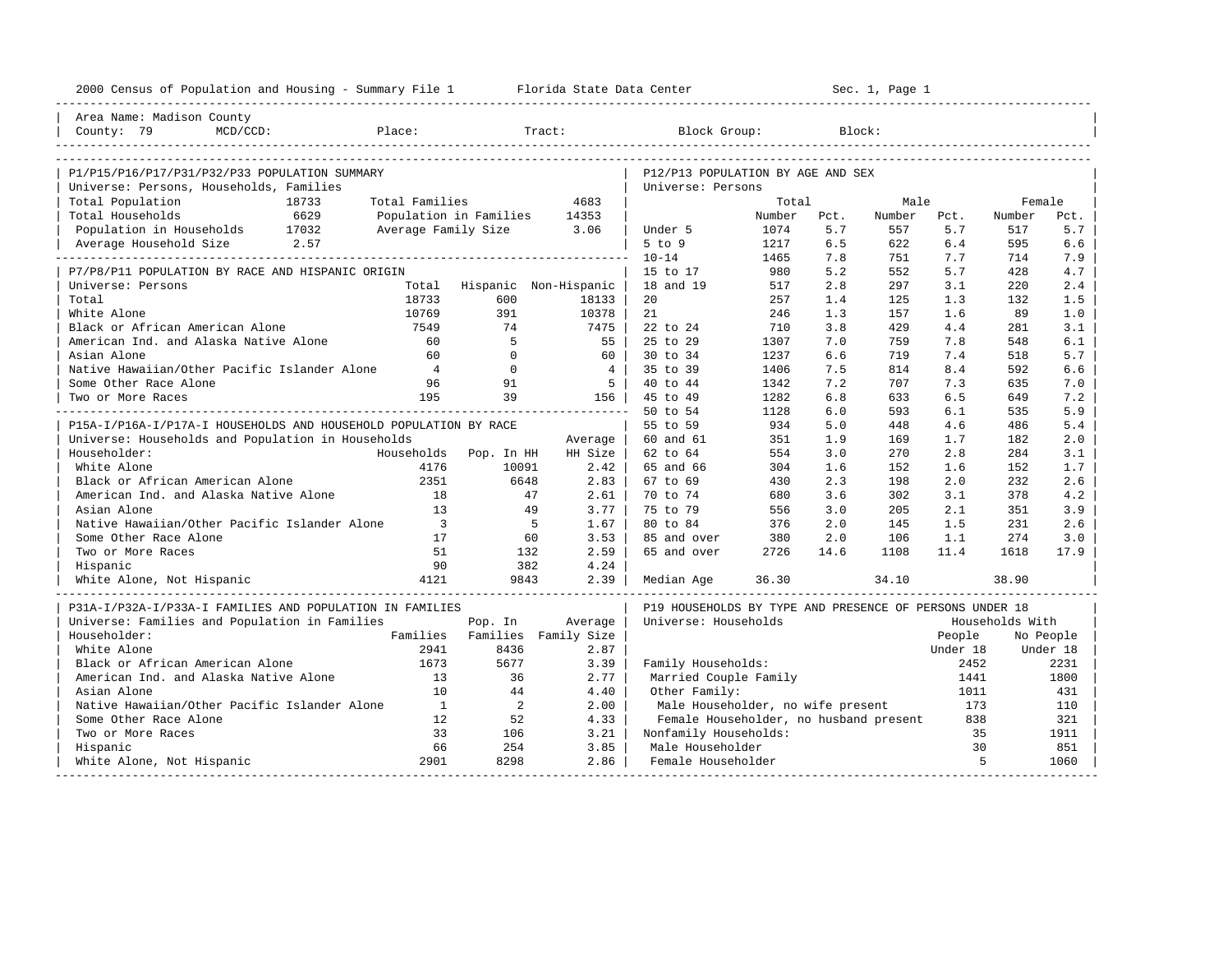2000 Census of Population and Housing - Summary File 1 Florida State Data Center Sec. 1, Page 2 ---------------------------------------------------------------------------------------------------------------------------------------------------- Area Name: Madison County | County: 79 MCD/CCD: Place: Tract: Block Group: Block: | ---------------------------------------------------------------------------------------------------------------------------------------------------- +---------------------------------------------------------------------------------------------------------------------------------------------------+ | P34/P35 FAMILY TYPE BY PRESENCE AND AGE |P27/P30 RELATIONSHIP BY HOUSEHOLD TYPE |P28 RELATIONSHIP BY HOUSEHOLD TYPE | | OF OWN AND RELATED CHILDREN |Universe: Persons | FOR THE POPULATION UNDER 18 | | Universe: Families With | Total 65 & Over |Universe: Persons | With Own Related | Population in households: 17032 2526 | Total: 4736 4736<br>Children Children | Infamily households: 14708 1685 | Infhouseholds: 4575 4575 | Children Children | In family households: 14708 1685 | In households: 4575 | | Married couple family: 3241 3241 | Householder: 4683 950 | Householder or spouse 4 | | Children under 18: 1303 1437 | Male 1613 1618 1612 1618 1612 1614<br>| Under 6 only 222 255 | Female 1618 265 | Own child: 1618 1618 1618 1619 | Under 6 only 222 255 | Female 1618 265 | Own child: 3819 | | Under 6 and 6 to 17  $\begin{array}{l|ccc} 241 & 300 & \text{pouse} & 3241 & 555 & \text{In married couple family} & 2332 \\ 6 \text{ to 17 only} & 840 & 882 & \text{Parent} & 118 & 79 & \text{In other family} \end{array}$ | 6 to 17 only 840 882 | Parent 118 79 | In other family: | No children under 18 1938 1804 | Child 187 1813 1812 | No spouse present: 1487 0ther family: 1442 1442 | Natural born or adopted 1777 | Male householder 217 | Male hhdr. No wife: 283 283 | Step 355 | Female householder 1270 | | Children under 18: 145 171 | Grandchild 637 | Other relatives: 655 | | Under 6 only 39 43 | Brother or sister 230 | Grandchild 530 | | Under 6 and 6 to 17 15 18 | Other relatives 312 87 | Other relatives 125 | | 6 to 17 only 91 110 | Nonrelatives 355 14 | Nonrelatives 97 | | No children under 18 138 112 | In nonfamily households: 2324 841 | In group quarters: 161 | | Female hhdr. No hus.: 1159 1159 | Male householder: 881 223 | Institutional 161 | | Children under 18: 664 833 | Living alone 725 202 | Noninstitutional 0 | | Under 6 only 148 178 | Not living alone 156 21 |---------------------------------------------| Under 6 and 6 to 17 104 155 | Female householder: 1065 593 | P18 HOUSEHOLD SIZE, HOUSEHOLD TYPE<br>6 to 17 only 112 500 | Living alone 960 570 | AND PRESENCE OF OWN CHILDREN | 6 to 17 only 412 500 | Living alone 960 570 | AND PRESENCE OF OWN CHILDREN | No children under 18 495 326 | Not living alone 105 23 | Universe: Households | Nonrelatives | Nonrelatives | 378 25 | 1-person households | Nonrelatives 1685 378 25 |1-person households: 1685 |------------------------------------------------| In group quarters: 1701 200 | Male householder 725 | | P21 HOUSEHOLD TYPE BY AGE OF HOUSEHOLDER | Institutional 1701 200 | Female householder 960 | | Universe: Households | Noninstitutional 0 0 |2 or more person households: 4944 | Family households: 4683 | Family Nonfamily |----------------------------------------------------| Married couple: 3241 | | Householder age: Households Households |PCT14 HOUSEHOLDS BY SEX OF UNMARRIED PARTNERS | With own child. under 18 1303 | | 15 to 24 176 92 | Universe: Households | No own child. under 18 1938<br>| 1442 165 175 | No own child. under 18 1938 | 25 to 34 765 175 | | Other family - no spouse pres. 1442 | % 1038 5 to 44 1038 35 100 Unmarried partner households 323 233 201 Male householder: 283<br>1996 294 1 Male householder and male partner 315 1 With own child. under 18 145 | 45 to 54 996 294 | Male householder and male partner 15 | With own child. under 18 145 | | 55 to 64 758 334 | Male householder and female partner 148 | No own child. under 18 138 | | 672 572 344 | Female householder and female partner 21 | Female householder: 1159<br>| 664 | Female householder and male partner 139 | With own child. under 18 664<br>| 664 | No own child. under 18 195 | 75 to 84 299 331 | Female householder and male partner 139 | With own child. under 18 664 | | 85 and over 79 141 |All other households 6306 | No own child. under 18 495 | | Total 4683 1946 | | Nonfamily households: 261 | | Male householder 156

+---------------------------------------------------------------------------------------------------------------------------------------------------+

| Female householder 105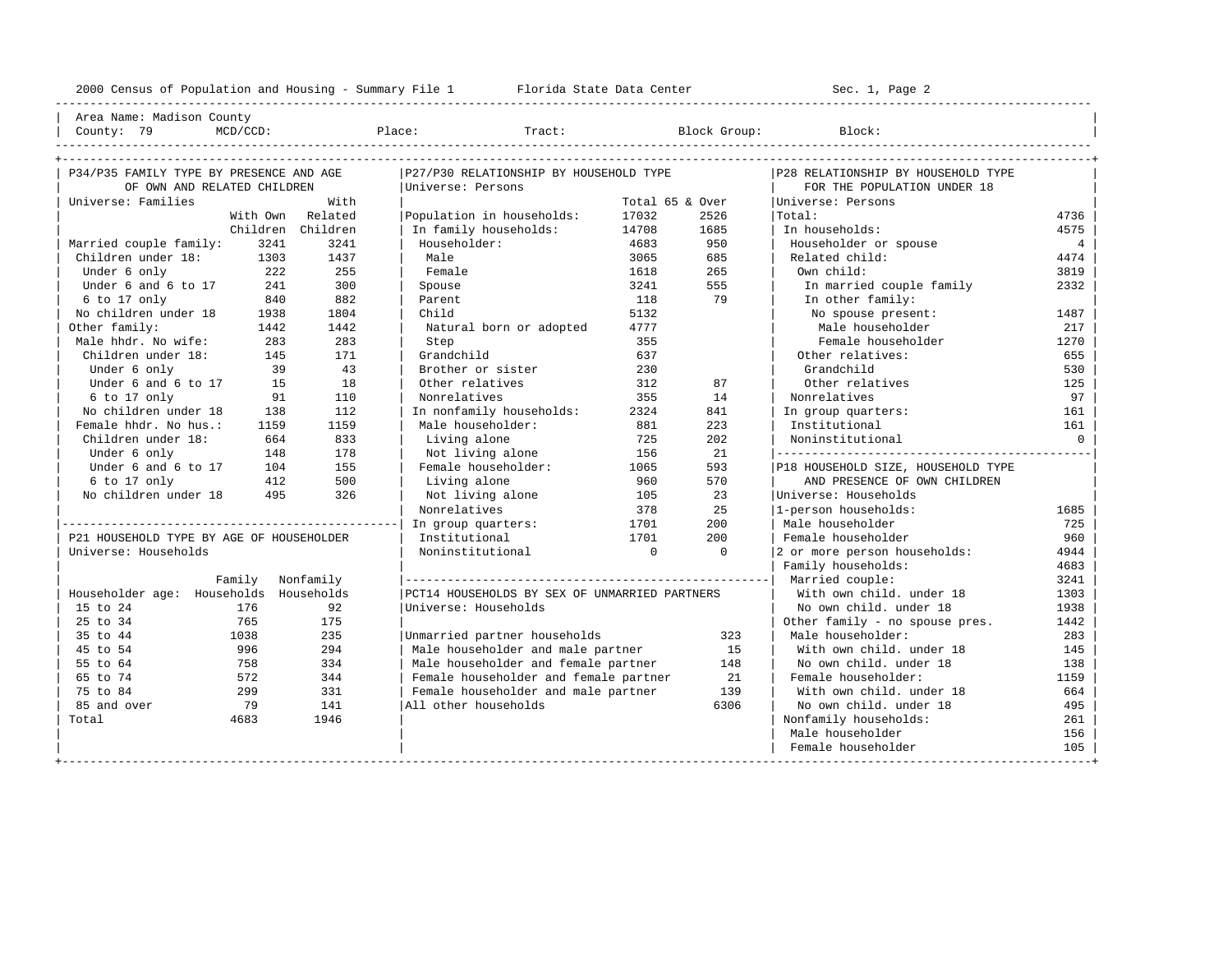| 2000 Census of Population and Housing - Summary File 1 Florida State Data Center             |                                         |              |                          |                         |            |                                          |                        |                                                          | Sec. 1, Page 3 |                 |            |
|----------------------------------------------------------------------------------------------|-----------------------------------------|--------------|--------------------------|-------------------------|------------|------------------------------------------|------------------------|----------------------------------------------------------|----------------|-----------------|------------|
| Area Name: Madison County<br>County: 79<br>$MCD/CCD$ :                                       | Place:                                  |              |                          | Tract:                  |            |                                          | Block Group:           |                                                          | Block:         |                 |            |
| H1/H3/H4/H5 HOUSING UNITS AND POPULATION BY TENURE<br>Universe: Housing Units and Population |                                         |              |                          | Universe: Households    |            | P26/H13 HOUSEHOLD SIZE BY HOUSEHOLD TYPE |                        |                                                          |                |                 |            |
|                                                                                              |                                         | Average      |                          |                         |            |                                          |                        |                                                          |                |                 |            |
|                                                                                              | Units Percent Population HH Size        |              |                          |                         |            | Total                                    |                        | Family                                                   |                | Nonfamily       |            |
| 7836<br>Total:                                                                               |                                         |              |                          | Household Size          |            |                                          |                        | Households Percent Households Percent Households Percent |                |                 |            |
| Occupied:<br>6629                                                                            | 100.0<br>17032                          | 2.57         | 1-Person                 |                         |            |                                          | 1685 25.4              | N/A                                                      |                | 1685            | 86.6       |
| Owner:<br>5194                                                                               | 78.4<br>13348                           | 2.57         | 2-Person                 |                         |            |                                          | 2206 33.3              | 1993                                                     | 42.6           | 213             | 10.9       |
| 1435<br>Renter:                                                                              | 21.6<br>3684                            | 2.57         | 3-Person                 |                         |            |                                          | 1153 17.4              | 1128                                                     | 24.1           | 25              | 1.3        |
| 1207<br>Vacant:                                                                              | 100.0                                   |              | 4-Person                 |                         |            | 898 13.5                                 |                        | 887                                                      | 18.9           | 11              | .6         |
| For Rent<br>217                                                                              | 18.0                                    |              | 5-Person                 |                         |            | 438                                      | 6.6                    | 434                                                      | 9.3            | $\overline{4}$  | $\cdot$ 2  |
| 96<br>For Sale only                                                                          | 8.0                                     |              | 6-Person                 |                         |            | 143                                      | 2.2                    | 143                                                      | 3.1            | $\Omega$        | $\cdot$ 0  |
| Rented or sold,                                                                              |                                         |              |                          | 7 or more Person        |            | 106 1.6                                  |                        | 98                                                       | 2.1            | $\mathsf{R}$    | .4         |
| not occupied<br>41                                                                           | 3.4                                     |              |                          |                         |            |                                          |                        |                                                          |                |                 |            |
| Seasonal, recreational,                                                                      |                                         |              |                          |                         |            |                                          |                        |                                                          |                |                 |            |
| or occasional use<br>280                                                                     | 23.2                                    |              |                          |                         |            |                                          |                        |                                                          |                |                 |            |
| For migrant workers<br>$5^{\circ}$                                                           | $\cdot$ 4                               |              |                          |                         |            |                                          |                        |                                                          |                |                 |            |
| Other<br>568                                                                                 | 47.1                                    |              |                          |                         |            |                                          |                        |                                                          |                |                 |            |
|                                                                                              |                                         |              |                          |                         |            |                                          |                        |                                                          |                |                 |            |
| H6/H7 HOUSING UNITS BY HOUSEHOLDER'S RACE/HISPANIC ORIGIN                                    |                                         |              |                          |                         |            |                                          |                        | PCT15 NONRELATIVES BY HOUSEHOLD TYPE                     |                |                 |            |
| Universe: Occupied Housing Units                                                             |                                         |              |                          |                         |            |                                          | Universe: Nonrelatives |                                                          |                |                 |            |
| Race of Householder                                                                          | Total                                   | Hispanic     |                          | Non-Hispanic            |            |                                          |                        |                                                          | Family         |                 | Nonfamily  |
| Total                                                                                        | 6629 100.0                              |              | 90 100.0                 |                         | 6539 100.0 | Nonrelatives                             |                        |                                                          | Households     |                 | Households |
| White Alone                                                                                  | 4176 63.0                               |              | 55 61.1                  |                         |            |                                          |                        |                                                          |                |                 |            |
|                                                                                              |                                         |              |                          |                         |            |                                          |                        |                                                          |                |                 |            |
|                                                                                              |                                         |              |                          |                         | 4121 63.0  |                                          | Roomer or Boarder      |                                                          |                | 52              | 98         |
| Black/African American Alone                                                                 | 2351 35.5                               |              | 13 14.4                  |                         | 2338 35.8  |                                          |                        | Housemate or roommate                                    |                | 2.4             | 70         |
| American Ind./Alaska Native Alone                                                            | 18<br>$\cdot$ 3                         |              | 1 1.1                    | 17                      | $\cdot$ 3  |                                          | Unmarried Partner      |                                                          | 181            |                 | 142        |
| Asian Alone                                                                                  | $\cdot$ 2<br>13                         | $\mathbf{0}$ | $\overline{\phantom{0}}$ | 13                      | $\cdot$ 2  |                                          | Foster child           |                                                          | 22             |                 | 6          |
| Nat Hawaiian/Other PI Alone                                                                  | $\overline{\phantom{a}}$ 3<br>$\cdot$ 0 | $\mathbf{0}$ | $\cdot$ 0                | $\overline{\mathbf{3}}$ | .0         |                                          | Other Nonrelatives     |                                                          | 76             |                 | 62         |
| Some Other Race Alone                                                                        | 17 .3<br>51                             |              | 17 18.9                  | $\overline{0}$          | .0         |                                          |                        |                                                          |                |                 |            |
| Two or More Races                                                                            | .8                                      |              | $4 \t 4.4$               | 47                      | .7         |                                          |                        |                                                          |                |                 |            |
| H14 HOUSING UNITS BY HOUSEHOLDER'S RACE AND TENURE                                           |                                         |              |                          |                         |            |                                          |                        | H16 HOUSING UNITS BY HOUSEHOLDER'S AGE AND TENURE        |                |                 |            |
| Universe: Occupied Housing Units                                                             |                                         |              |                          |                         |            |                                          |                        | Universe: Occupied Housing Units                         |                |                 |            |
|                                                                                              |                                         |              |                          |                         |            |                                          |                        |                                                          |                |                 |            |
| Race of Householder                                                                          | Owner Occupied                          |              | Renter Occupied          |                         |            | Age of Householder                       |                        |                                                          | Owner Occupied | Renter Occupied |            |
| Total                                                                                        | 5194 100.0                              |              |                          | 1435 100.0              |            | $15$ to $24$                             |                        | 95                                                       | 1.8            | 173             | 12.1       |
| White Alone                                                                                  | 3488                                    | 67.2         | 688                      | 47.9                    |            | $25 \text{ to } 34$                      |                        | 591                                                      | 11.4           | 349             | 24.3       |
| Black/African American Alone                                                                 | 1631                                    | 31.4         | 720                      | 50.2                    |            | 35 to 44                                 |                        | 946                                                      | 18.2           | 327             | 22.8       |
| American Ind./Alaska Native Alone                                                            | 16                                      | $\cdot$ 3    | $\overline{2}$           | $\cdot$ 1               |            | 45 to 54                                 |                        | 1076                                                     | 20.7           | 214             | 14.9       |
| Asian Alone                                                                                  | 8                                       | $\cdot$ 2    | $5^{\circ}$              | $\cdot$ 3               |            | 55 to 64                                 |                        | 934                                                      | 18.0           | 158             | 11.0       |
| Nat Hawaiian/Other PI Alone                                                                  | 2                                       | $\cdot$ 0    | $\sim$ 1                 | $\cdot$ 1               |            | 65 to 74                                 |                        | 818                                                      | 15.7           | 98              | 6.8        |
| Some Other Race Alone                                                                        | $\overline{9}$                          | $\cdot$ . 2  | 8                        | .6                      |            | 75 to 84                                 |                        | 557                                                      | 10.7           | 73              | 5.1        |
| Two or More Races Alone                                                                      | 40                                      | .8           | 11                       | .8                      |            | 85 and Over                              |                        | 177                                                      | 3.4            | 43              | 3.0        |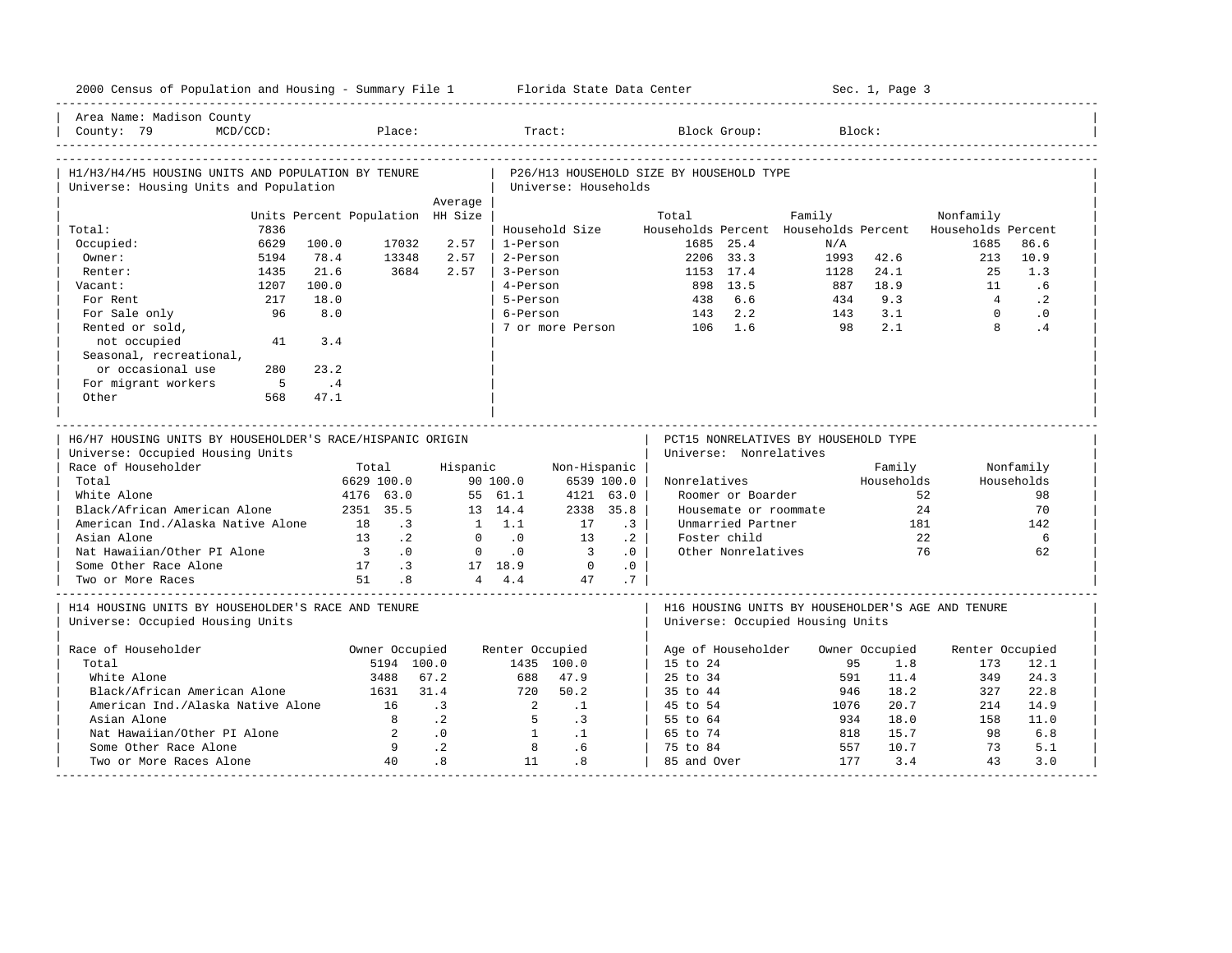| 2000 Census of Population and Housing - Summary File 1 Florida State Data Center |                |                             |                      |                                                         |        |      | Sec. 1, Page 1 |             |                 |                |
|----------------------------------------------------------------------------------|----------------|-----------------------------|----------------------|---------------------------------------------------------|--------|------|----------------|-------------|-----------------|----------------|
| Area Name: Manatee County                                                        |                |                             |                      |                                                         |        |      |                |             |                 |                |
| County: 81<br>MCD/CCD:<br>explorer in Place:                                     |                |                             | Tract:               | Block Group:                                            |        |      | Block:         |             |                 |                |
|                                                                                  |                |                             |                      |                                                         |        |      |                |             |                 |                |
| P1/P15/P16/P17/P31/P32/P33 POPULATION SUMMARY                                    |                |                             |                      | P12/P13 POPULATION BY AGE AND SEX<br>Universe: Persons  |        |      |                |             |                 |                |
| Universe: Persons, Households, Families<br>Total Population<br>264002            | Total Families |                             | 73726                |                                                         | Total  |      | Male           |             | Female          |                |
| Total Households<br>112460                                                       |                | Population in Families      | 205205               |                                                         | Number | Pct. | Number         | Pct.        | Number          | Pct.           |
| Population in Households 257997                                                  |                | Average Family Size 2.78    |                      | Under 5                                                 | 14902  | 5.6  | 7572           | 5.9         | 7330            | 5.4            |
| Average Household Size 2.29                                                      |                |                             |                      | $5$ to $9$                                              | 15411  | 5.8  | 7887           | 6.2         | 7524            | 5.5            |
| ------------------                                                               |                |                             |                      | $10 - 14$                                               | 15625  | 5.9  | 8075           | 6.3         | 7550            | 5.5            |
| P7/P8/P11 POPULATION BY RACE AND HISPANIC ORIGIN                                 |                |                             |                      | 15 to 17                                                | 8709   | 3.3  | 4564           | 3.6         | 4145            | 3.0            |
| Universe: Persons                                                                |                | Total Hispanic Non-Hispanic |                      | 18 and 19                                               | 5307   | 2.0  | 2843           | 2.2         | 2464            | 1.8            |
| Total                                                                            | 264002         | 24540                       | 239462               | 20                                                      | 2343   | .9   | 1269           | 1.0         | 1074            | .8             |
| White Alone                                                                      | 227981         | 15317                       | 212664               | 21                                                      | 2381   | .9   | 1211           | .9          | 1170            | .9             |
| Black or African American Alone                                                  | 21611          | 475                         | 21136                | 22 to 24                                                | 7172   | 2.7  | 3775           | 3.0         | 3397            | 2.5            |
| American Ind. and Alaska Native Alone                                            | 728            | 201                         | 527                  | 25 to 29                                                | 13607  | 5.2  | 6815           | 5.3         | 6792            | 5.0            |
| Asian Alone                                                                      | 2365           | 35                          | 2330                 | 30 to 34                                                | 15415  | 5.8  | 7802           | 6.1         | 7613            | 5.6            |
| Native Hawaiian/Other Pacific Islander Alone                                     | 134            | 42                          | 92                   | 35 to 39                                                | 17851  | 6.8  | 8907           | 7.0         | 8944            | 6.6            |
| Some Other Race Alone                                                            | 7506           | 7253                        | 253                  | 40 to 44                                                | 18190  | 6.9  | 9015           | 7.1         | 9175            | 6.7            |
| Two or More Races                                                                | 3677           | 1217                        | $2460$               | 45 to 49                                                | 16744  | 6.3  | 8124           | 6.4         | 8620            | 6.3            |
|                                                                                  |                |                             |                      | 50 to 54                                                | 15833  | 6.0  | 7450           | 5.8         | 8383            | 6.1            |
| P15A-I/P16A-I/P17A-I HOUSEHOLDS AND HOUSEHOLD POPULATION BY RACE                 |                |                             |                      | 55 to 59                                                | 14471  | 5.5  | 6723           | 5.3         | 7748            | 5.7            |
| Universe: Households and Population in Households                                |                |                             | Average              | 60 and 61                                               | 5625   | 2.1  | 2616           | 2.1         | 3009            | 2.2            |
| Householder:                                                                     | Households     | Pop. In HH                  | HH Size              | 62 to 64                                                | 8769   | 3.3  | 4034           | 3.2         | 4735            | 3.5            |
| White Alone                                                                      | 101918         | 224490                      | 2.20                 | 65 and 66                                               | 6084   | 2.3  | 2821           | 2.2         | 3263            | 2.4            |
| Black or African American Alone                                                  | 6931           | 20730                       | 2.99                 | 67 to 69                                                | 9622   | 3.6  | 4505           | 3.5         | 5117            | 3.8            |
| American Ind. and Alaska Native Alone                                            | 245            | 678                         | 2.77                 | 70 to 74                                                | 17316  | 6.6  | 7926           | 6.2         | 9390            | 6.9            |
| Asian Alone                                                                      | 741            | 2164                        | 2.92                 | 75 to 79                                                | 14967  | 5.7  | 6731           | 5.3         | 8236            | 6.0            |
| Native Hawaiian/Other Pacific Islander Alone                                     | 37             | 111                         | 3.00                 | 80 to 84                                                | 9923   | 3.8  | 4155           | 3.3         | 5768            | 4.2            |
| Some Other Race Alone                                                            | 1582           | 6848                        | 4.33                 | 85 and over                                             | 7735   | 2.9  | 2729           | 2.1         | 5006            | 3.7            |
| Two or More Races                                                                | 1006<br>5577   | 2976<br>21561               | 2.96<br>3.87         | 65 and over                                             | 65647  | 24.9 | 28867          | 22.6        | 36780           | 27.0           |
| Hispanic<br>White Alone, Not Hispanic                                            | 98347          | 211463                      | 2.15                 | Median Age                                              | 43.60  |      | 41.70          |             | 45.60           |                |
|                                                                                  |                |                             |                      |                                                         |        |      |                |             |                 |                |
| P31A-I/P32A-I/P33A-I FAMILIES AND POPULATION IN FAMILIES                         |                |                             |                      | P19 HOUSEHOLDS BY TYPE AND PRESENCE OF PERSONS UNDER 18 |        |      |                |             |                 |                |
| Universe: Families and Population in Families                                    |                | Pop. In                     | Average              | Universe: Households                                    |        |      |                |             | Households With |                |
| Householder:                                                                     | Families       |                             | Families Family Size |                                                         |        |      |                | People      |                 | No People      |
| White Alone                                                                      | 65832          | 176683                      | 2.68                 |                                                         |        |      |                | Under 18    |                 | Under 18       |
| Black or African American Alone                                                  | 5121           | 17698                       | 3.46                 | Family Households:                                      |        |      |                | 28357       |                 | 45369          |
| American Ind. and Alaska Native Alone                                            | 156            | 534                         | 3.42                 | Married Couple Family                                   |        |      |                | 18761       |                 | 40535          |
| Asian Alone                                                                      | 567            | 1902                        | 3.35                 | Other Family:                                           |        |      |                | 9596        |                 | 4834           |
| Native Hawaiian/Other Pacific Islander Alone                                     | 25             | 93                          | 3.72                 | Male Householder, no wife present                       |        |      |                | 2401        |                 | 1461           |
| Some Other Race Alone                                                            | 1352           | 5915                        | 4.38                 | Female Householder, no husband present                  |        |      |                | 7195<br>470 |                 | 3373           |
| Two or More Races                                                                | 673<br>4484    | 2380<br>18234               | 3.54<br>4.07         | Nonfamily Households:<br>Male Householder               |        |      |                | 363         |                 | 38264<br>15752 |
| Hispanic<br>White Alone, Not Hispanic                                            | 63047          | 165809                      | 2.63                 | Female Householder                                      |        |      |                | 107         |                 | 22512          |
| -----------------------------                                                    |                |                             |                      |                                                         |        |      |                |             |                 |                |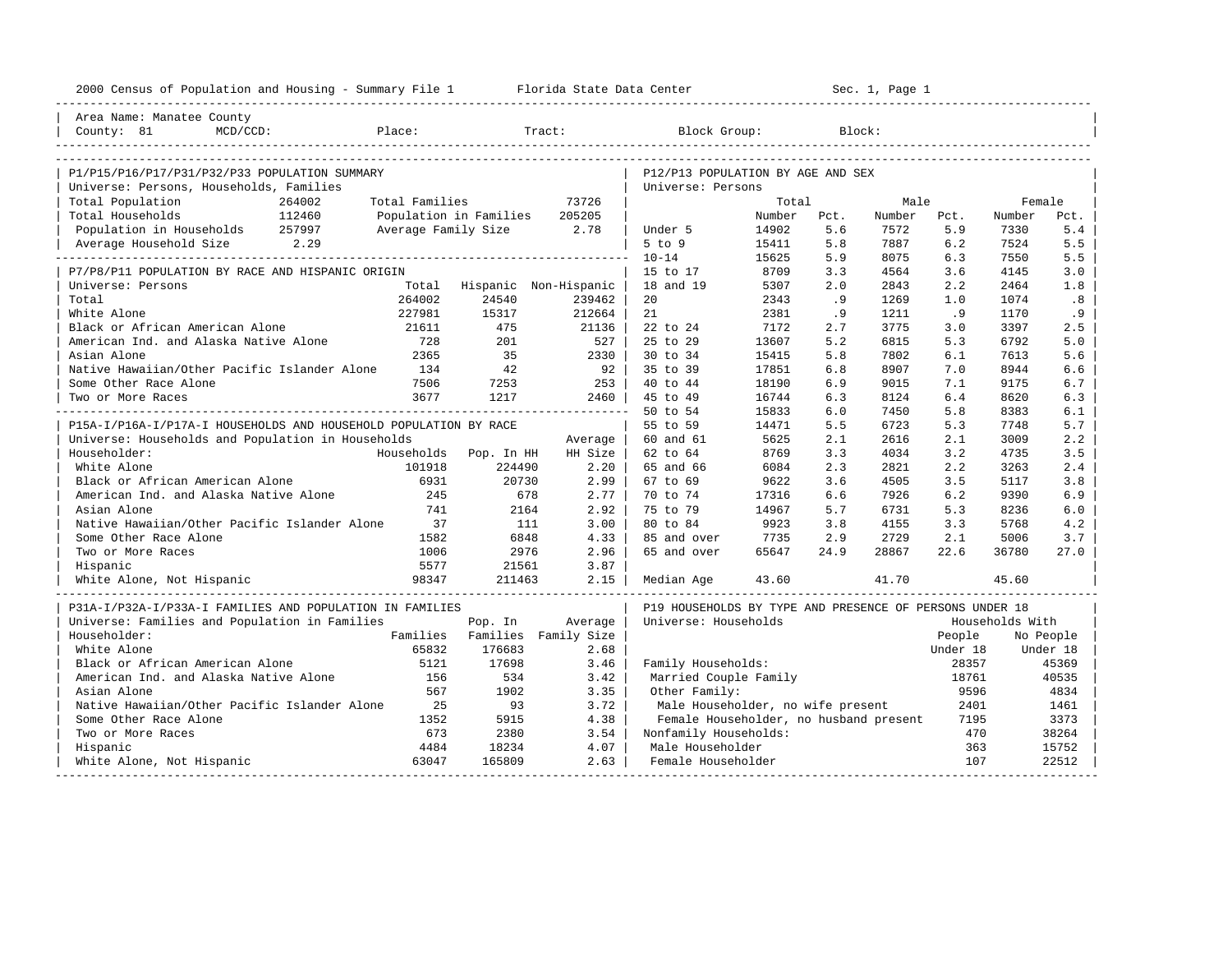----------------------------------------------------------------------------------------------------------------------------------------------------

Area Name: Manatee County | County: 81 MCD/CCD: Place: Tract: Block Group: Block: Block:

| P34/P35 FAMILY TYPE BY PRESENCE AND AGE  |          |                   | P27/P30 RELATIONSHIP BY HOUSEHOLD TYPE        |                 |                    | P28 RELATIONSHIP BY HOUSEHOLD TYPE |       |
|------------------------------------------|----------|-------------------|-----------------------------------------------|-----------------|--------------------|------------------------------------|-------|
| OF OWN AND RELATED CHILDREN              |          |                   | Universe: Persons                             |                 |                    | FOR THE POPULATION UNDER 18        |       |
| Universe: Families                       |          | With              |                                               | Total 65 & Over |                    | Universe: Persons                  |       |
|                                          | With Own | Related           | Population in households:                     | 257997          | 63628              | Total:                             | 54647 |
|                                          |          | Children Children | In family households:                         | 210836          | 44641              | In households:                     | 53660 |
| Married couple family:                   | 59296    | 59296             | Householder:                                  | 73726           | 23655              | Householder or spouse              | 79    |
| Children under 18:                       | 17626    | 18679             | Male                                          | 55568           | 20373              | Related child:                     | 52195 |
| Under 6 only                             | 4275     | 4586              | Female                                        | 18158           | 3282               | Own child:                         | 47349 |
| Under 6 and 6 to 17                      | 3729     | 4127              | Spouse                                        | 59296           | 18325              | In married couple family           | 33136 |
| 6 to 17 only                             | 9622     | 9966              | Parent                                        | 1952            | 1303               | In other family:                   |       |
| No children under 18                     | 41670    | 40617             | Child                                         | 59708           |                    | No spouse present:                 | 14213 |
| Other family:                            | 14430    | 14430             | Natural born or adopted                       | 56396           |                    | Male householder                   | 3244  |
| Male hhdr. No wife:                      | 3862     | 3862              | Step                                          | 3312            | Female householder | 10969                              |       |
| Children under 18:                       | 2055     | 2353              | Grandchild                                    | 4282            |                    | Other relatives:                   | 4846  |
| Under 6 only                             | 618      | 714               | Brother or sister                             | 2286            |                    | Grandchild                         | 3584  |
| Under 6 and 6 to 17                      | 232      | 306               | Other relatives                               | 3955            | 1161               | Other relatives                    | 1262  |
| 6 to 17 only                             | 1205     | 1333              | Nonrelatives                                  | 5631            | 197                | Nonrelatives                       | 1386  |
| No children under 18                     | 1807     | 1509              | In nonfamily households:                      | 47161           | 18987              | In group quarters:                 | 987   |
| Female hhdr. No hus.:                    | 10568    | 10568             | Male householder:                             | 16115           | 4938               | Institutional                      | 288   |
| Children under 18:                       | 6155     | 7170              | Living alone                                  | 12090           | 4312               | Noninstitutional                   | 699   |
| Under 6 only                             | 1274     | 1520              | Not living alone                              | 4025            | 626                |                                    |       |
| Under 6 and 6 to 17                      | 1046     | 1404              | Female householder:                           | 22619           | 13086              | P18 HOUSEHOLD SIZE, HOUSEHOLD TYPE |       |
| 6 to 17 only                             | 3835     | 4246              | Living alone                                  | 19863           | 12610              | AND PRESENCE OF OWN CHILDREN       |       |
| No children under 18                     | 4413     | 3398              | Not living alone                              | 2756            | 476                | Universe: Households               |       |
|                                          |          |                   | Nonrelatives                                  | 8427            | 963                | 1-person households:               | 31953 |
|                                          |          |                   | In group quarters:                            | 6005            | 2019               | Male householder                   | 12090 |
| P21 HOUSEHOLD TYPE BY AGE OF HOUSEHOLDER |          |                   | Institutional                                 | 3679            | 1965               | Female householder                 | 19863 |
| Universe: Households                     |          |                   | Noninstitutional                              | 2326            | 54                 | 2 or more person households:       | 80507 |
|                                          |          |                   |                                               |                 |                    | Family households:                 | 73726 |
|                                          | Family   | Nonfamily         |                                               |                 |                    | Married couple:                    | 59296 |
| Householder age: Households              |          | Households        | PCT14 HOUSEHOLDS BY SEX OF UNMARRIED PARTNERS |                 |                    | With own child, under 18           | 17626 |
| 15 to 24                                 | 2244     | 1641              | Universe: Households                          |                 |                    | No own child, under 18             | 41670 |
| 25 to 34                                 | 9502     | 3750              |                                               |                 |                    | Other family - no spouse pres.     | 14430 |
| 35 to 44                                 | 14583    | 4563              | Unmarried partner households                  |                 | 6304               | Male householder:                  | 3862  |
| 45 to 54                                 | 12681    | 5402              | Male householder and male partner             |                 | 352                | With own child, under 18           | 2055  |
| 55 to 64                                 | 11061    | 5354              | Male householder and female partner           |                 | 3039               | No own child, under 18             | 1807  |
| 65 to 74                                 | 13015    | 6984              | Female householder and female partner         |                 | 289                | Female householder:                | 10568 |
| 75 to 84                                 | 8932     | 7781              | Female householder and male partner           |                 | 2624               | With own child, under 18           | 6155  |
| 85 and over                              | 1708     | 3259              | All other households                          |                 | 106156             | No own child. under 18             | 4413  |
| Total                                    | 73726    | 38734             |                                               |                 |                    | Nonfamily households:              | 6781  |
|                                          |          |                   |                                               |                 |                    | Male householder                   | 4025  |
|                                          |          |                   |                                               |                 |                    | Female householder                 | 2756  |
|                                          |          |                   |                                               |                 |                    |                                    |       |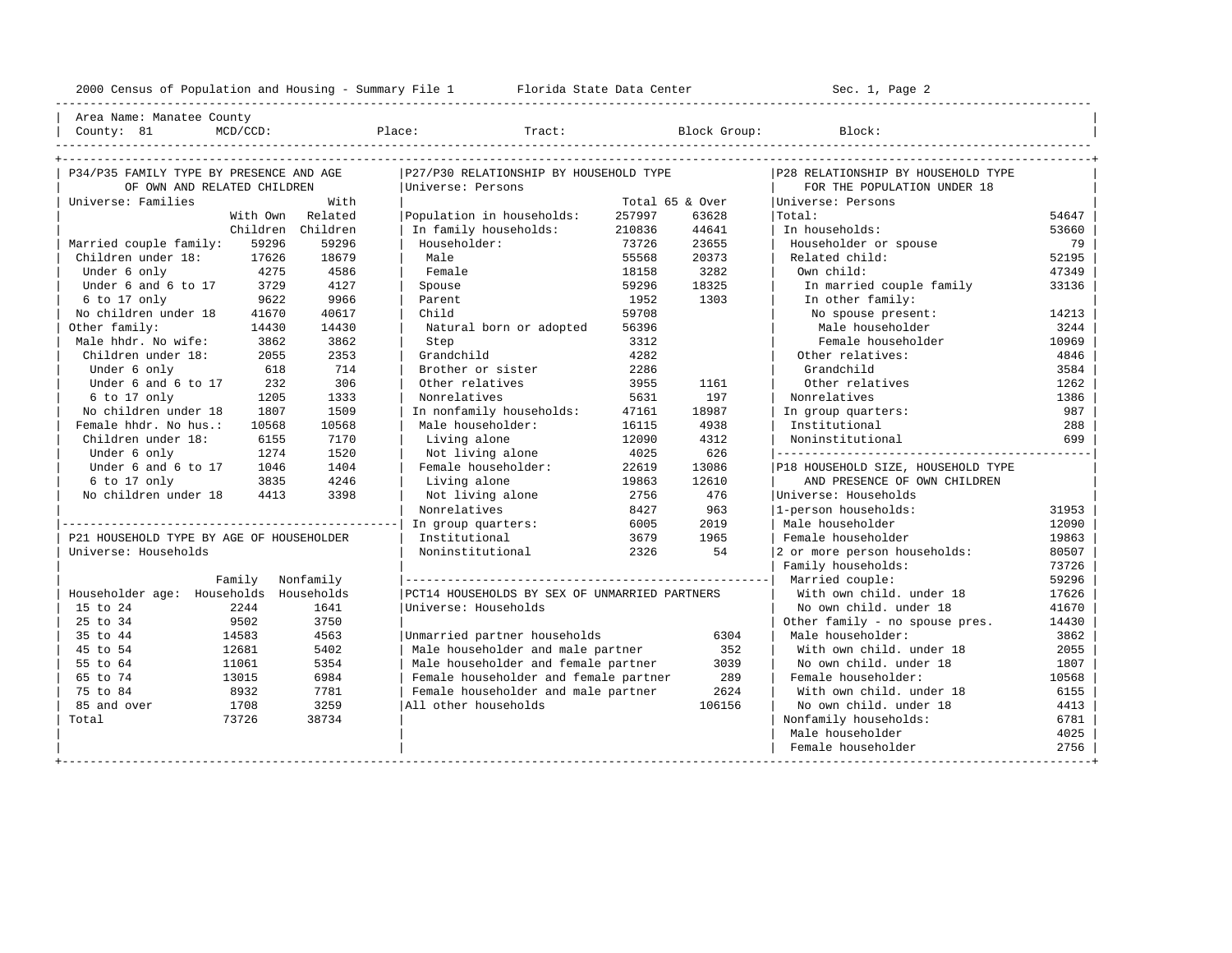| 2000 Census of Population and Housing - Summary File 1 Florida State Data Center             |              |                                  |                |                |                      |                              |           |                                          |                                                                                       | Sec. 1, Page 3 |                    |                        |
|----------------------------------------------------------------------------------------------|--------------|----------------------------------|----------------|----------------|----------------------|------------------------------|-----------|------------------------------------------|---------------------------------------------------------------------------------------|----------------|--------------------|------------------------|
| Area Name: Manatee County<br>County: 81                                                      | $MCD/CCD$ :  |                                  | Place:         |                |                      |                              |           | Block Group:                             |                                                                                       | Block:         |                    |                        |
| H1/H3/H4/H5 HOUSING UNITS AND POPULATION BY TENURE<br>Universe: Housing Units and Population |              |                                  |                |                |                      | Universe: Households         |           | P26/H13 HOUSEHOLD SIZE BY HOUSEHOLD TYPE |                                                                                       |                |                    |                        |
|                                                                                              |              |                                  |                | Average        |                      |                              |           |                                          |                                                                                       |                |                    |                        |
|                                                                                              |              | Units Percent Population HH Size |                |                |                      |                              |           | Total                                    | Family                                                                                |                | Nonfamily          |                        |
| Total:                                                                                       | 138128       |                                  |                |                |                      | Household Size               |           | Households Percent                       | Households Percent                                                                    |                | Households Percent |                        |
| Occupied:                                                                                    | 112460       | 100.0                            | 257997         | 2.29           | 1-Person             |                              |           | 31953 28.4                               | N/A                                                                                   |                | 31953              | 82.5                   |
| Owner:                                                                                       | 82947        | 73.8                             | 187597         | 2.26           | 2-Person             |                              |           | 47717 42.4                               | 41920                                                                                 | 56.9           | 5797               | 15.0                   |
| Renter:                                                                                      | 29513        | 26.2                             | 70400          | 2.39           | 3-Person             |                              |           | 14026 12.5                               | 13392                                                                                 | 18.2           | 634                | 1.6                    |
| Vacant:                                                                                      | 25668        | 100.0                            |                |                | 4-Person             |                              |           | 9.7<br>10867                             | 10662                                                                                 | 14.5           | 205<br>70          | .5                     |
| For Rent<br>For Sale only                                                                    | 3311<br>2163 | 12.9<br>8.4                      |                |                | 5-Person<br>6-Person |                              |           | 4.3<br>4844<br>1.6<br>1780               | 4774<br>1741                                                                          | 6.5<br>2.4     | 39                 | $\cdot$ 2<br>$\cdot$ 1 |
| Rented or sold,                                                                              |              |                                  |                |                |                      |                              |           | 7 or more Person 1273 1.1                | 1237                                                                                  | 1.7            | 36                 | $\cdot$ 1              |
| not occupied                                                                                 | 1204         | 4.7                              |                |                |                      |                              |           |                                          |                                                                                       |                |                    |                        |
| Seasonal, recreational,                                                                      |              |                                  |                |                |                      |                              |           |                                          |                                                                                       |                |                    |                        |
| or occasional use                                                                            | 16845        | 65.6                             |                |                |                      |                              |           |                                          |                                                                                       |                |                    |                        |
| For migrant workers                                                                          | 62           | $\cdot$ . 2                      |                |                |                      |                              |           |                                          |                                                                                       |                |                    |                        |
| Other                                                                                        | 2083         | 8.1                              |                |                |                      |                              |           |                                          |                                                                                       |                |                    |                        |
| H6/H7 HOUSING UNITS BY HOUSEHOLDER'S RACE/HISPANIC ORIGIN                                    |              |                                  |                |                |                      | ---------------------------- |           |                                          | PCT15 NONRELATIVES BY HOUSEHOLD TYPE                                                  |                |                    |                        |
| Universe: Occupied Housing Units                                                             |              |                                  |                |                |                      |                              |           | Universe: Nonrelatives                   |                                                                                       |                |                    |                        |
| Race of Householder                                                                          |              |                                  | Total          | Hispanic       |                      | Non-Hispanic                 |           |                                          |                                                                                       | Family         |                    | Nonfamily              |
| Total                                                                                        |              | 112460 100.0                     |                |                | 5577 100.0           | 106883 100.0                 |           | Nonrelatives                             |                                                                                       | Households     |                    | Households             |
| White Alone                                                                                  |              | 101918 90.6                      |                |                | 3571 64.0            | 98347 92.0                   |           | Roomer or Boarder                        |                                                                                       |                | 795                | 957                    |
| Black/African American Alone                                                                 |              |                                  | 6931 6.2       |                | 133 2.4              | 6798                         | 6.4       |                                          | Housemate or roommate                                                                 | 958            |                    | 2409                   |
| American Ind./Alaska Native Alone                                                            |              | 245                              | $\cdot$ 2      | 41             | .7                   | 204                          | $\cdot$ 2 | Unmarried Partner                        |                                                                                       | 2420           |                    | 3884                   |
| Asian Alone                                                                                  |              | 741                              | $\cdot$ 7      | $\mathsf{q}$   | $\cdot$ 2            | 732                          | .7        | Foster child                             |                                                                                       | 212            |                    | 53                     |
| Nat Hawaiian/Other PI Alone                                                                  |              |                                  | 37 .0          | $\overline{8}$ | $\ldots$             | 29                           | $\cdot$ 0 |                                          | Other Nonrelatives                                                                    | 1246           |                    | 1124                   |
| Some Other Race Alone                                                                        |              | 1582 1.4                         |                |                | 1530 27.4            | 52                           | .0        |                                          |                                                                                       |                |                    |                        |
| Two or More Races                                                                            |              |                                  | 1006.9         |                | 285 5.1              |                              |           |                                          |                                                                                       |                |                    |                        |
|                                                                                              |              |                                  |                |                |                      | 721                          | .7        |                                          |                                                                                       |                |                    |                        |
| H14 HOUSING UNITS BY HOUSEHOLDER'S RACE AND TENURE<br>Universe: Occupied Housing Units       |              |                                  |                |                |                      |                              |           |                                          | H16 HOUSING UNITS BY HOUSEHOLDER'S AGE AND TENURE<br>Universe: Occupied Housing Units |                |                    |                        |
|                                                                                              |              |                                  |                |                |                      |                              |           |                                          |                                                                                       |                |                    |                        |
| Race of Householder                                                                          |              |                                  | Owner Occupied |                | Renter Occupied      |                              |           | Age of Householder                       |                                                                                       | Owner Occupied | Renter Occupied    |                        |
| Total                                                                                        |              |                                  | 82947 100.0    |                |                      | 29513 100.0                  |           | 15 to 24                                 | 699                                                                                   | .8             | 3186               | 10.8                   |
| White Alone                                                                                  |              |                                  | 78015          | 94.1           | 23903                | 81.0                         |           | 25 to 34                                 | 5955                                                                                  | 7.2            | 7297               | 24.7                   |
| Black/African American Alone                                                                 |              |                                  | 3213           | 3.9            | 3718                 | 12.6                         |           | 35 to 44                                 | 12463                                                                                 | 15.0           | 6683               | 22.6                   |
| American Ind./Alaska Native Alone                                                            |              |                                  | 121            | $\overline{1}$ | 124                  | .4                           |           | 45 to 54                                 | 13469                                                                                 | 16.2           | 4614               | 15.6                   |
| Asian Alone                                                                                  |              |                                  | 478            | .6             | 263                  | .9                           |           | 55 to 64                                 | 13920                                                                                 | 16.8           | 2495               | 8.5                    |
| Nat Hawaiian/Other PI Alone<br>Some Other Race Alone                                         |              |                                  | 21<br>610      | .0<br>.7       | 16<br>972            | $\ldots$ 1<br>3.3            |           | 65 to 74<br>75 to 84                     | 17941<br>14711                                                                        | 21.6<br>17.7   | 2058<br>2002       | 7.0<br>6.8             |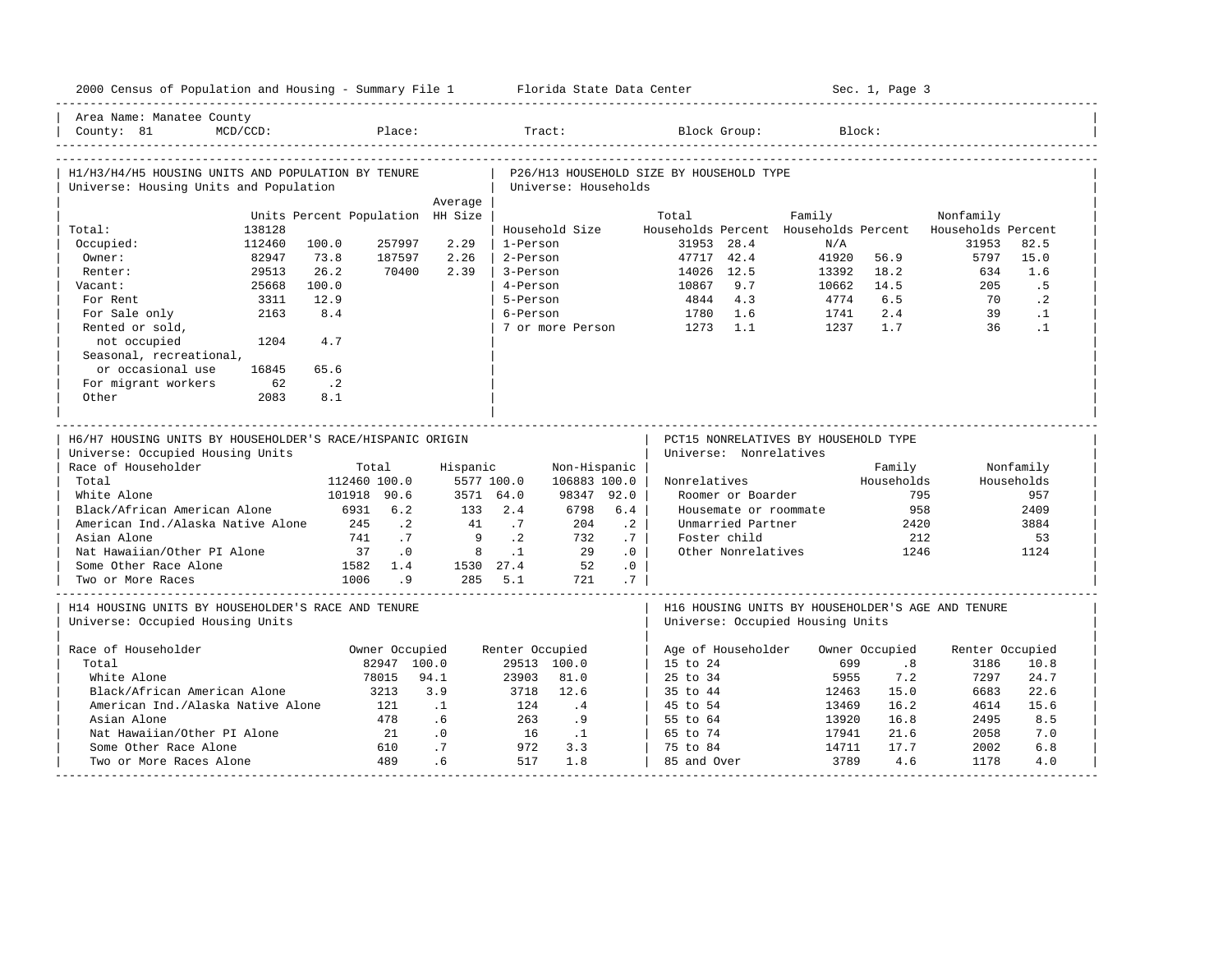|                                                                  |                |                               | 2000 Census of Population and Housing - Summary File 1 Florida State Data Center |                                                         | ______________________ |            | Sec. 1, Page 1 |            |                 |            |
|------------------------------------------------------------------|----------------|-------------------------------|----------------------------------------------------------------------------------|---------------------------------------------------------|------------------------|------------|----------------|------------|-----------------|------------|
| Area Name: Marion County                                         |                |                               |                                                                                  |                                                         |                        |            |                |            |                 |            |
| Place:<br>County: 83<br>MCD/CCD:                                 |                |                               | Tract:                                                                           | Block Group:                                            |                        | Block:     |                |            |                 |            |
|                                                                  |                |                               |                                                                                  |                                                         |                        |            |                |            |                 |            |
| P1/P15/P16/P17/P31/P32/P33 POPULATION SUMMARY                    |                |                               |                                                                                  | P12/P13 POPULATION BY AGE AND SEX                       |                        |            |                |            |                 |            |
| Universe: Persons, Households, Families                          |                |                               |                                                                                  | Universe: Persons                                       |                        |            |                |            |                 |            |
| Total Population<br>258916                                       | Total Families |                               | 74637                                                                            |                                                         | Total                  |            | Male           |            | Female          |            |
| 106755<br>Total Households                                       |                | Population in Families 207880 |                                                                                  |                                                         | Number                 | Pct.       | Number         | Pct.       | Number          | Pct.       |
| Population in Households 252035<br>Average Household Size 2.36   |                | Average Family Size 2.79      |                                                                                  | Under 5<br>$5$ to $9$                                   | 13488<br>15313         | 5.2<br>5.9 | 6966<br>7899   | 5.6<br>6.3 | 6522<br>7414    | 4.9<br>5.5 |
|                                                                  |                |                               |                                                                                  | $10 - 14$                                               | 16756                  | 6.5        | 8603           | 6.9        | 8153            | 6.1        |
| P7/P8/P11 POPULATION BY RACE AND HISPANIC ORIGIN                 |                |                               |                                                                                  | 15 to 17                                                | 9868                   | 3.8        | 5126           | 4.1        | 4742            | 3.5        |
| Universe: Persons                                                | Total          | Hispanic Non-Hispanic         |                                                                                  | 18 and 19                                               | 5551                   | 2.1        | 2789           | 2.2        | 2762            | 2.1        |
| Total                                                            | 258916         | 15616                         | 243300                                                                           | 20                                                      | 2393                   | .9         | 1249           | 1.0        | 1144            | .9         |
| White Alone                                                      | 217909         | 9677                          | 208232                                                                           | 21                                                      | 2225                   | .9         | 1114           | .9         | 1111            | .8         |
| Black or African American Alone                                  | 29900          | 530                           | 29370                                                                            | 22 to 24                                                | 6323                   | 2.4        | 3137           | 2.5        | 3186            | 2.4        |
| American Ind. and Alaska Native Alone                            | 1158           | 160                           | 998                                                                              | 25 to 29                                                | 12349                  | 4.8        | 6030           | 4.8        | 6319            | 4.7        |
| Asian Alone                                                      | 1806           | 29                            | $1777$                                                                           | 30 to 34                                                | 14086                  | 5.4        | 6889           | 5.5        | 7197            | 5.4        |
| Native Hawaiian/Other Pacific Islander Alone                     | 57             | 16                            | 41                                                                               | 35 to 39                                                | 17298                  | 6.7        | 8512           | 6.8        | 8786            | 6.6        |
| Some Other Race Alone                                            | 4363           | 4132                          | 231                                                                              | 40 to 44                                                | 17954                  | 6.9        | 8701           | 7.0        | 9253            | 6.9        |
| Two or More Races                                                | 3723           | 1072                          | 2651                                                                             | 45 to 49                                                | 15831                  | 6.1        | 7578           | 6.1        | 8253            | 6.2        |
|                                                                  |                |                               |                                                                                  | 50 to 54                                                | 15431                  | 6.0        | 7230           | 5.8        | 8201            | 6.1        |
| P15A-I/P16A-I/P17A-I HOUSEHOLDS AND HOUSEHOLD POPULATION BY RACE |                |                               |                                                                                  | 55 to 59                                                | 14908                  | 5.8        | 6677           | 5.3        | 8231            | 6.1        |
| Universe: Households and Population in Households                |                |                               | Average                                                                          | 60 and 61                                               | 5925                   | 2.3        | 2734           | 2.2        | 3191            | 2.4        |
| Householder:                                                     | Households     | Pop. In HH                    | HH Size                                                                          | 62 to 64                                                | 9729                   | 3.8        | 4432           | 3.5        | 5297            | 4.0        |
| White Alone                                                      | 93581          | 214261                        | $2.29$                                                                           | 65 and 66                                               | 6523                   | 2.5        | 3088           | 2.5        | 3435            | 2.6        |
| Black or African American Alone                                  | 9905           | 27881                         | 2.81                                                                             | 67 to 69                                                | 10780                  | 4.2        | 5168           | 4.1        | 5612            | 4.2        |
| American Ind. and Alaska Native Alone                            | 411            | 1172                          | $2.85$                                                                           | 70 to 74                                                | 17986                  | 6.9        | 8643           | 6.9        | 9343            | 7.0        |
| Asian Alone                                                      | 542            | 1522                          | 2.81                                                                             | 75 to 79                                                | 14400                  | 5.6        | 6671           | 5.3        | 7729            | 5.8        |
| Native Hawaiian/Other Pacific Islander Alone                     | 10             | 29                            | $2.90 \mid$                                                                      | 80 to 84                                                | 8356                   | 3.2        | 3753           | 3.0        | 4603            | 3.4        |
| Some Other Race Alone                                            | 1182           | 4171                          | $3.53 \text{ }$                                                                  | 85 and over                                             | 5443                   | 2.1        | 1956           | 1.6        | 3487            | 2.6        |
| Two or More Races                                                | 1124           | 2999                          | $2.67 \;   \;$                                                                   | 65 and over                                             | 63488                  | 24.5       | 29279          | 23.4       | 34209           | 25.5       |
| Hispanic                                                         | 4668           | 14542                         | 3.12                                                                             |                                                         |                        |            |                |            |                 |            |
| White Alone, Not Hispanic                                        | 90498          | 205264                        | $2.27$                                                                           | Median Age                                              | 43.80                  |            | 42.30          |            | 45.20           |            |
| P31A-I/P32A-I/P33A-I FAMILIES AND POPULATION IN FAMILIES         |                |                               |                                                                                  | P19 HOUSEHOLDS BY TYPE AND PRESENCE OF PERSONS UNDER 18 |                        |            |                |            |                 |            |
| Universe: Families and Population in Families                    |                | Pop. In                       | Average                                                                          | Universe: Households                                    |                        |            |                |            | Households With |            |
| Householder:                                                     |                | Families Families Family Size |                                                                                  |                                                         |                        |            |                | People     |                 | No People  |
| White Alone                                                      | 65036          | 175655                        | 2.70                                                                             |                                                         |                        |            |                | Under 18   |                 | Under 18   |
| Black or African American Alone                                  | 7131           | 23739                         | 3.33                                                                             | Family Households:                                      |                        |            |                | 29188      |                 | 45449      |
| American Ind. and Alaska Native Alone                            | 299            | 976                           | 3.26                                                                             | Married Couple Family                                   |                        |            |                | 18951      |                 | 40388      |
| Asian Alone                                                      | 411            | 1334                          | 3.25                                                                             | Other Family:                                           |                        |            |                | 10237      |                 | 5061       |
| Native Hawaiian/Other Pacific Islander Alone                     | 8 <sup>8</sup> | 25                            | 3.13                                                                             | Male Householder, no wife present                       |                        |            |                | 2378       |                 | 1494       |
| Some Other Race Alone                                            | 978            | 3695                          | 3.78                                                                             | Female Householder, no husband present                  |                        |            |                | 7859       |                 | 3567       |
| Two or More Races                                                | 774            | 2456                          | 3.17                                                                             | Nonfamily Households:                                   |                        |            |                | 493        |                 | 31625      |
| Hispanic                                                         | 3708           | 12633                         | 3.41                                                                             | Male Householder                                        |                        |            |                | 376        |                 | 13347      |
| White Alone, Not Hispanic                                        | 62630          | 167903                        | 2.68                                                                             | Female Householder                                      |                        |            |                | 117        |                 | 18278      |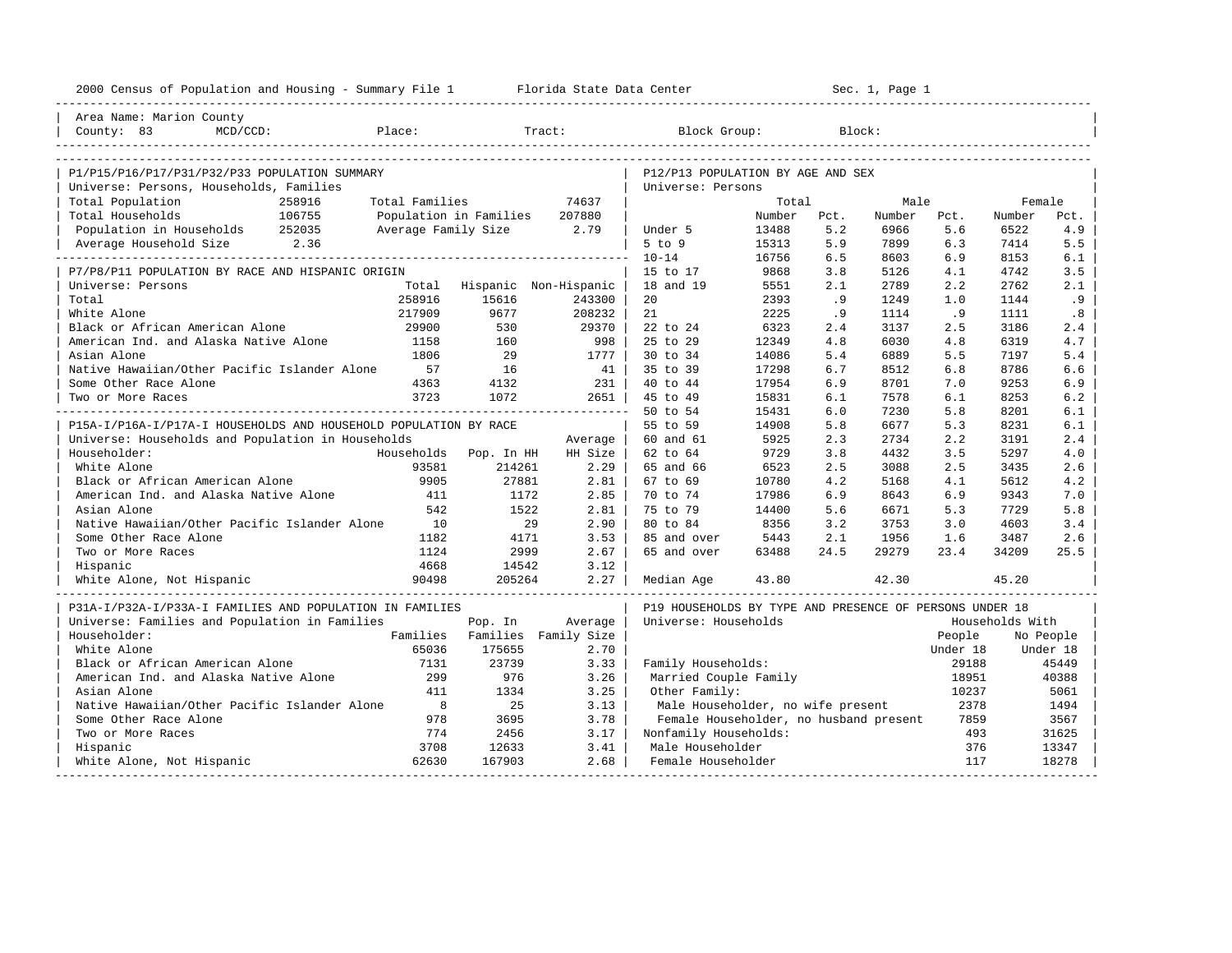----------------------------------------------------------------------------------------------------------------------------------------------------

| Area Name: Marion County | | County: 83 MCD/CCD: Place: Tract: Block Group: Block: |

| P34/P35 FAMILY TYPE BY PRESENCE AND AGE  |                  |          | P27/P30 RELATIONSHIP BY HOUSEHOLD TYPE        |                 |        | P28 RELATIONSHIP BY HOUSEHOLD TYPE |       |
|------------------------------------------|------------------|----------|-----------------------------------------------|-----------------|--------|------------------------------------|-------|
| OF OWN AND RELATED CHILDREN              |                  |          | Universe: Persons                             |                 |        | FOR THE POPULATION UNDER 18        |       |
| Universe: Families                       |                  | With     |                                               | Total 65 & Over |        | Universe: Persons                  |       |
|                                          | With Own         | Related  | Population in households:                     | 252035          | 61531  | Total:                             | 55425 |
|                                          | Children         | Children | In family households:                         | 213205          | 45647  | In households:                     | 54990 |
| Married couple family:                   | 59339            | 59339    | Householder:                                  | 74637           | 24483  | Householder or spouse              | 95    |
| Children under 18:                       | 17624            | 18850    | Male                                          | 55752           | 21128  | Related child:                     | 53439 |
| Under 6 only                             | 3634             | 4053     | Female                                        | 18885           | 3355   | Own child:                         | 48255 |
| Under 6 and 6 to 17                      | 3556             | 3940     | Spouse                                        | 59339           | 18094  | In married couple family           | 33014 |
| 6 to 17 only                             | 10434            | 10857    | Parent                                        | 2102            | 1487   | In other family:                   |       |
| No children under 18                     | 41715            | 40489    | Child                                         | 61531           |        | No spouse present:                 | 15241 |
| Other family:                            | 15298            | 15298    | Natural born or adopted                       | 57113           |        | Male householder                   | 3376  |
| Male hhdr. No wife:                      | 3872             | 3872     | Step                                          | 4418            |        | Female householder                 | 11865 |
| Children under 18:                       | 2099             | 2355     | Grandchild                                    | 4817            |        | Other relatives:                   | 5184  |
| Under 6 only                             | 585              | 639      | Brother or sister                             | 1838            |        | Grandchild                         | 4065  |
| Under 6 and 6 to 17                      | 271              | 339      | Other relatives                               | 3616            | 1370   | Other relatives                    | 1119  |
| 6 to 17 only                             | 1243             | 1377     | Nonrelatives                                  | 5325            | 213    | Nonrelatives                       | 1456  |
| No children under 18                     | 1773             | 1517     | In nonfamily households:                      | 38830           | 15884  | In group quarters:                 | 435   |
| Female hhdr. No hus.:                    | 11426            | 11426    | Male householder:                             | 13723           | 4536   | Institutional                      | 264   |
| Children under 18:                       | 6688             | 7824     | Living alone                                  | 10541           | 3976   | Noninstitutional                   | 171   |
| Under 6 only                             | 1299             | 1580     | Not living alone                              | 3182            | 560    |                                    |       |
| Under 6 and 6 to 17                      | 1140             | 1530     | Female householder:                           | 18395           | 10401  | P18 HOUSEHOLD SIZE, HOUSEHOLD TYPE |       |
| 6 to 17 only                             | 4249             | 4714     | Living alone                                  | 16119           | 9926   | AND PRESENCE OF OWN CHILDREN       |       |
| No children under 18                     | 4738             | 3602     | Not living alone                              | 2276            | 475    | Universe: Households               |       |
|                                          |                  |          | Nonrelatives                                  | 6712            | 947    | 1-person households:               | 26660 |
|                                          |                  |          | In group quarters:                            | 6881            | 1957   | Male householder                   | 10541 |
| P21 HOUSEHOLD TYPE BY AGE OF HOUSEHOLDER |                  |          | Institutional                                 | 5644            | 1576   | Female householder                 | 16119 |
| Universe: Households                     |                  |          | Noninstitutional                              | 1237            | 381    | 2 or more person households:       | 80095 |
|                                          |                  |          |                                               |                 |        | Family households:                 | 74637 |
|                                          | Family Nonfamily |          |                                               |                 |        | Married couple:                    | 59339 |
| Householder age: Households Households   |                  |          | PCT14 HOUSEHOLDS BY SEX OF UNMARRIED PARTNERS |                 |        | With own child, under 18           | 17624 |
| 15 to 24                                 | 2316             | 1355     | Universe: Households                          |                 |        | No own child, under 18             | 41715 |
| 25 to 34                                 | 9229             | 2725     |                                               |                 |        | Other family - no spouse pres.     | 15298 |
| 35 to 44                                 | 14251            | 3806     | Unmarried partner households                  |                 | 5715   | Male householder:                  | 3872  |
| 45 to 54                                 | 12363            | 4444     | Male householder and male partner             |                 | 263    | With own child, under 18           | 2099  |
| 55 to 64                                 | 11995            | 4851     | Male householder and female partner           |                 | 2872   | No own child, under 18             | 1773  |
| 65 to 74                                 | 14633            | 6754     | Female householder and female partner         |                 | 248    | Female householder:                | 11426 |
| 75 to 84                                 | 8539             | 6401     | Female householder and male partner           |                 | 2332   | With own child. under 18           | 6688  |
| 85 and over                              | 1311             | 1782     | All other households                          |                 | 101040 | No own child, under 18             | 4738  |
| Total                                    | 74637            | 32118    |                                               |                 |        | Nonfamily households:              | 5458  |
|                                          |                  |          |                                               |                 |        | Male householder                   | 3182  |
|                                          |                  |          |                                               |                 |        | Female householder                 | 2276  |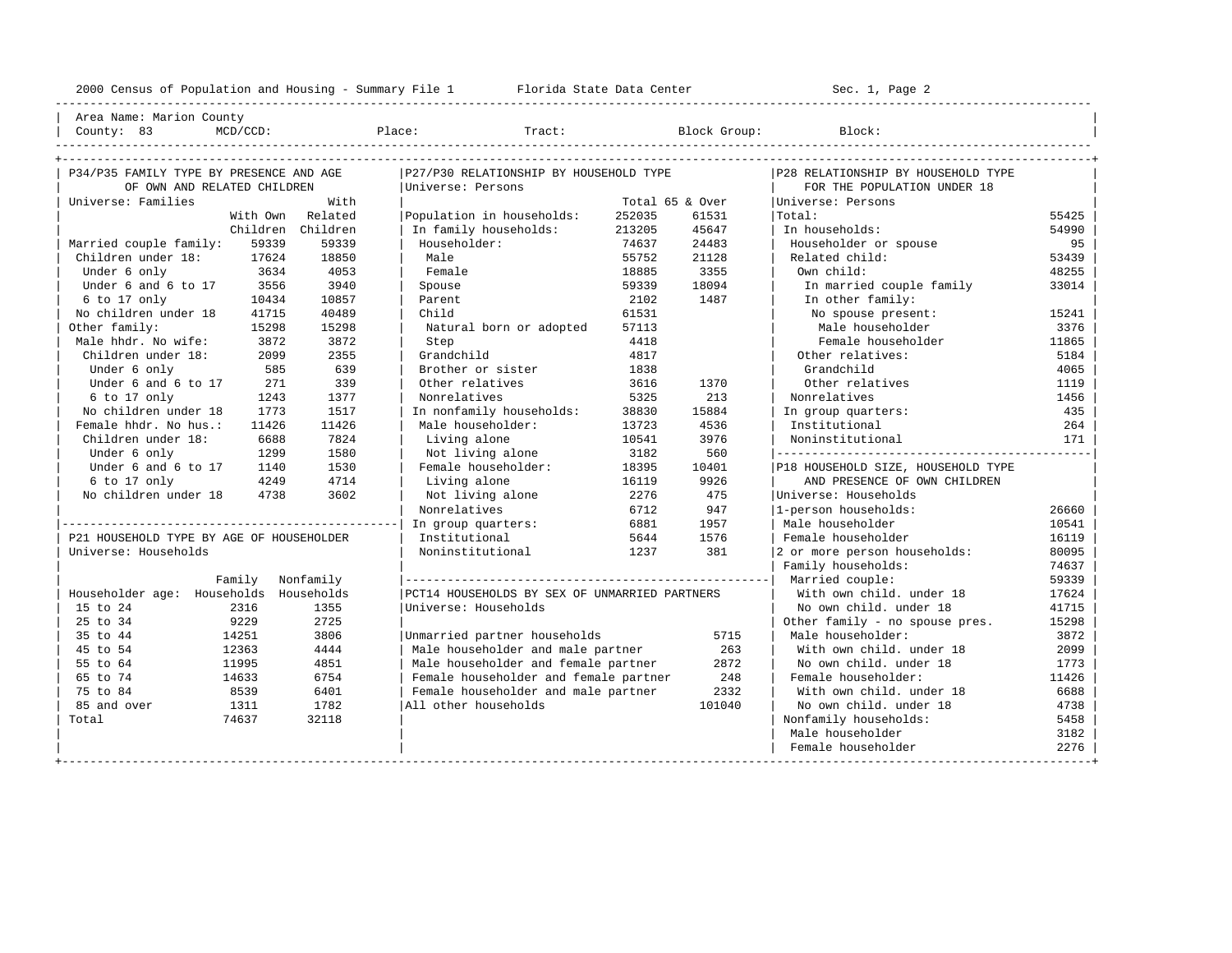| 2000 Census of Population and Housing - Summary File 1 Florida State Data Center              |             |                                  |                               |                |                 |                      |     |                                          |                    |                                       | Sec. 1, Page 3        |                                                   |            |
|-----------------------------------------------------------------------------------------------|-------------|----------------------------------|-------------------------------|----------------|-----------------|----------------------|-----|------------------------------------------|--------------------|---------------------------------------|-----------------------|---------------------------------------------------|------------|
| Area Name: Marion County<br>County: 83                                                        | $MCD/CCD$ : |                                  | Place:                        |                | Tract:          |                      |     |                                          | Block Group:       |                                       | Block:                |                                                   |            |
| H1/H3/H4/H5 HOUSING UNITS AND POPULATION BY TENURE<br>Universe: Housing Units and Population  |             |                                  |                               |                |                 | Universe: Households |     | P26/H13 HOUSEHOLD SIZE BY HOUSEHOLD TYPE |                    |                                       |                       |                                                   |            |
|                                                                                               |             |                                  |                               | Average        |                 |                      |     |                                          |                    |                                       |                       |                                                   |            |
|                                                                                               |             | Units Percent Population HH Size |                               |                |                 |                      |     | Total                                    |                    | Family                                |                       | Nonfamily                                         |            |
| Total:                                                                                        | 122663      |                                  |                               |                |                 | Household Size       |     |                                          |                    | Households Percent Households Percent |                       | Households Percent                                |            |
| Occupied:                                                                                     | 106755      | 100.0                            | 252035                        | 2.36           | 1-Person        |                      |     | 26660 25.0                               |                    | N/A                                   |                       | 26660                                             | 83.0       |
| Owner:                                                                                        | 85183       | 79.8                             | 199777                        | 2.35           | 2-Person        |                      |     | 46137 43.2                               |                    | 41515                                 | 55.6                  | 4622                                              | 14.4       |
| Renter:                                                                                       | 21572       | 20.2                             | 52258                         | 2.42           | 3-Person        |                      |     | 15050                                    | 14.1<br>10.4       | 14508                                 | 19.4                  | 542                                               | 1.7        |
| Vacant:                                                                                       | 15908       | 100.0                            |                               |                | 4-Person        |                      |     | 11125                                    |                    | 10905                                 | 14.6                  | 220                                               | .7         |
| For Rent                                                                                      | 2341        | 14.7                             |                               |                | 5-Person        |                      |     | 4997                                     | 4.7                | 4953                                  | 6.6                   | 44                                                | $\cdot$ 1  |
| For Sale only                                                                                 | 2331        | 14.7                             |                               |                | 6-Person        |                      |     | 1788                                     | 1.7                | 1767                                  | 2.4                   | 21<br>Q                                           | $\cdot$ 1  |
| Rented or sold,                                                                               |             |                                  |                               |                |                 | 7 or more Person     |     | 998                                      | .9                 | 989                                   | 1.3                   |                                                   | .0         |
| not occupied                                                                                  | 2297        | 14.4                             |                               |                |                 |                      |     |                                          |                    |                                       |                       |                                                   |            |
| Seasonal, recreational,                                                                       |             |                                  |                               |                |                 |                      |     |                                          |                    |                                       |                       |                                                   |            |
| or occasional use                                                                             | 5256        | 33.0                             |                               |                |                 |                      |     |                                          |                    |                                       |                       |                                                   |            |
| For migrant workers                                                                           | 40          | $\cdot$ .3                       |                               |                |                 |                      |     |                                          |                    |                                       |                       |                                                   |            |
| Other                                                                                         | 3643        | 22.9                             |                               |                |                 |                      |     |                                          |                    |                                       |                       |                                                   |            |
|                                                                                               |             |                                  |                               |                |                 |                      |     |                                          |                    |                                       |                       |                                                   |            |
| H6/H7 HOUSING UNITS BY HOUSEHOLDER'S RACE/HISPANIC ORIGIN<br>Universe: Occupied Housing Units |             |                                  |                               |                |                 |                      |     | Universe: Nonrelatives                   |                    | PCT15 NONRELATIVES BY HOUSEHOLD TYPE  |                       |                                                   |            |
| Race of Householder                                                                           |             |                                  | Total                         | Hispanic       |                 | Non-Hispanic         |     |                                          |                    |                                       | Family                |                                                   | Nonfamily  |
| Total                                                                                         |             |                                  | 106755 100.0                  | 4668 100.0     |                 | 102087 100.0         |     | Nonrelatives                             |                    |                                       | Households            |                                                   | Households |
| White Alone                                                                                   |             |                                  | 93581 87.7                    | 3083 66.0      |                 | 90498 88.6           |     |                                          | Roomer or Boarder  |                                       |                       | 588                                               | 661        |
| Black/African American Alone                                                                  |             | 9905                             | 9.3                           | 143            | 3.1             | 9762                 | 9.6 |                                          |                    | Housemate or roommate                 |                       | 752                                               | 1717       |
| American Ind./Alaska Native Alone                                                             |             | 411                              | .4                            | 39             | .8              | 372                  | .4  |                                          | Unmarried Partner  |                                       |                       | 2523                                              | 3192       |
| Asian Alone                                                                                   |             | 542                              | .5                            | $\overline{7}$ | $\cdot$ 1       | 535                  | .5  |                                          | Foster child       |                                       |                       | 355                                               | 70         |
| Nat Hawaiian/Other PI Alone                                                                   |             | 10                               | $\cdot$ 0                     | $\overline{4}$ | $\cdot$ 1       | 6                    | .0  |                                          | Other Nonrelatives |                                       | 1107                  |                                                   | 1072       |
| Some Other Race Alone                                                                         |             |                                  | 1182 1.1                      | 1134 24.3      |                 | 48                   | .0  |                                          |                    |                                       |                       |                                                   |            |
| Two or More Races                                                                             |             |                                  | 1124 1.1                      |                | 258 5.5         | 866                  | .8  |                                          |                    |                                       |                       |                                                   |            |
| H14 HOUSING UNITS BY HOUSEHOLDER'S RACE AND TENURE<br>Universe: Occupied Housing Units        |             |                                  |                               |                |                 |                      |     |                                          |                    | Universe: Occupied Housing Units      |                       | H16 HOUSING UNITS BY HOUSEHOLDER'S AGE AND TENURE |            |
| Race of Householder                                                                           |             |                                  |                               |                |                 |                      |     |                                          |                    |                                       |                       |                                                   |            |
| Total                                                                                         |             |                                  | Owner Occupied<br>85183 100.0 |                | Renter Occupied | 21572 100.0          |     | Age of Householder<br>15 to 24           |                    | 1106                                  | Owner Occupied<br>1.3 | Renter Occupied<br>2565                           | 11.9       |
| White Alone                                                                                   |             |                                  | 76933                         | 90.3           | 16648           | 77.2                 |     | 25 to 34                                 |                    | 6694                                  | 7.9                   | 5260                                              | 24.4       |
| Black/African American Alone                                                                  |             |                                  | 6158                          | 7.2            | 3747            | 17.4                 |     |                                          |                    |                                       |                       | 5077                                              | 23.5       |
|                                                                                               |             |                                  | 275                           | $\cdot$ 3      | 136             | . 6                  |     | 35 to 44                                 |                    | 12980                                 | 15.2<br>15.8          | 3357                                              | 15.6       |
| American Ind./Alaska Native Alone<br>Asian Alone                                              |             |                                  | 367                           | .4             | 175             |                      |     | 45 to 54                                 |                    | 13450                                 | 17.4                  | 2012                                              | 9.3        |
| Nat Hawaiian/Other PI Alone                                                                   |             |                                  | 6                             | .0             | $\frac{4}{3}$   | .8<br>$\cdot$ 0      |     | 55 to 64<br>65 to 74                     |                    | 14834<br>19743                        | 23.2                  | 1644                                              | 7.6        |
| Some Other Race Alone                                                                         |             |                                  | 646                           | .8             | 536             | 2.5                  |     | 75 to 84                                 |                    | 13749                                 | 16.1                  | 1191                                              | 5.5        |
| Two or More Races Alone                                                                       |             |                                  | 798                           | .9             | 326             | 1.5                  |     | 85 and Over                              |                    | 2627                                  | 3.1                   | 466                                               | 2.2        |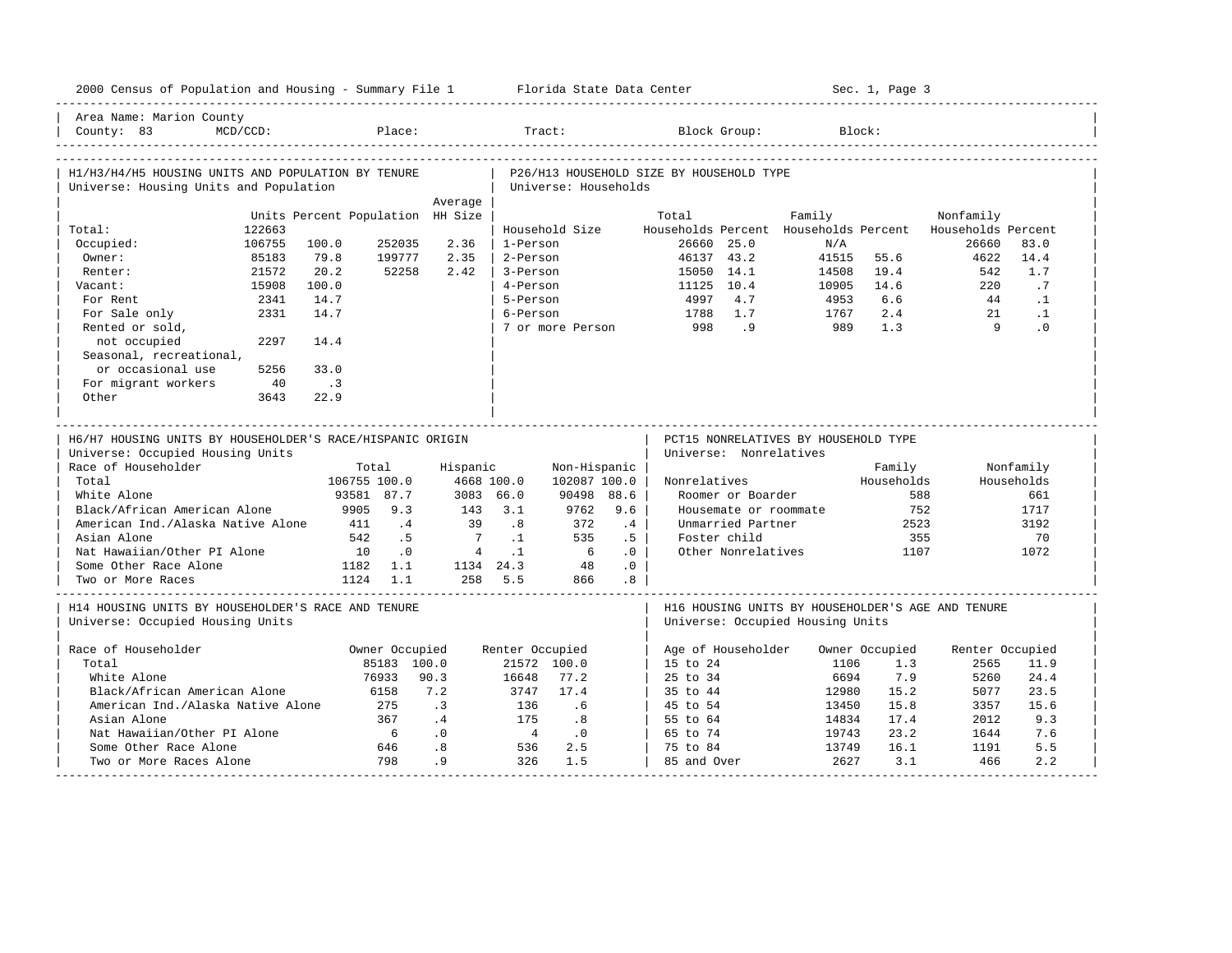| 2000 Census of Population and Housing - Summary File 1 Florida State Data Center |                |                          |                               |                                                         |        |      | Sec. 1, Page 1 |          |                 |           |
|----------------------------------------------------------------------------------|----------------|--------------------------|-------------------------------|---------------------------------------------------------|--------|------|----------------|----------|-----------------|-----------|
| Area Name: Martin County                                                         |                |                          |                               |                                                         |        |      |                |          |                 |           |
| Place:<br>County: 85<br>$MCD/CCD$ :                                              |                |                          | Tract:                        | Block Group:                                            |        |      | Block:         |          |                 |           |
|                                                                                  |                |                          |                               |                                                         |        |      |                |          |                 |           |
| P1/P15/P16/P17/P31/P32/P33 POPULATION SUMMARY                                    |                |                          |                               | P12/P13 POPULATION BY AGE AND SEX                       |        |      |                |          |                 |           |
| Universe: Persons, Households, Families                                          |                |                          |                               | Universe: Persons                                       |        |      |                |          |                 |           |
| Total Population<br>126731                                                       | Total Families |                          | 36194                         |                                                         | Total  |      | Male           |          | Female          |           |
| 55288<br>Total Households                                                        |                | Population in Families   | 98004                         |                                                         | Number | Pct. | Number         | Pct.     | Number          | Pct.      |
| Population in Households 123375                                                  |                | Average Family Size 2.71 |                               | Under 5                                                 | 5599   | 4.4  | 2868           | 4.6      | 2731            | 4.2       |
| Average Household Size 2.23                                                      |                |                          |                               | $5$ to $9$                                              | 6804   | 5.4  | 3476           | 5.6      | 3328            | 5.2       |
|                                                                                  |                |                          |                               | $10 - 14$                                               | 7188   | 5.7  | 3754           | 6.0      | 3434            | 5.3       |
| P7/P8/P11 POPULATION BY RACE AND HISPANIC ORIGIN                                 |                |                          |                               | 15 to 17                                                | 4032   | 3.2  | 2068           | 3.3      | 1964            | 3.0       |
| Universe: Persons                                                                | Total          |                          | Hispanic Non-Hispanic         | 18 and 19                                               | 2098   | 1.7  | 1134           | 1.8      | 964             | 1.5       |
| Total                                                                            | 126731         | 9506                     | 117225                        | 20                                                      | 993    | .8   | 568            | .9       | 425             | .7        |
| White Alone                                                                      | 113912         | 5171                     | 108741                        | 21                                                      | 928    | .7   | 558            | . 9      | 370             | .6        |
| Black or African American Alone                                                  | 6673           | 191                      | 6482                          | 22 to 24                                                | 2705   | 2.1  | 1502           | 2.4      | 1203            | 1.9       |
| American Ind. and Alaska Native Alone                                            | 382            | 175                      | $207 \text{ }$                | 25 to 29                                                | 4988   | 3.9  | 2678           | 4.3      | 2310            | 3.6       |
| Asian Alone                                                                      | 756            | 11                       | 745                           | 30 to 34                                                | 6291   | 5.0  | 3261           | 5.2      | 3030            | 4.7       |
| Native Hawaiian/Other Pacific Islander Alone                                     | 121            | 85                       | 36                            | 35 to 39                                                | 8556   | 6.8  | 4295           | 6.9      | 4261            | 6.6       |
| Some Other Race Alone                                                            | 3445           | 3364                     | 81                            | 40 to 44                                                | 9180   | 7.2  | 4609           | 7.4      | 4571            | 7.1       |
| Two or More Races                                                                | 1442           | 509                      | 933                           | 45 to 49                                                | 8358   | 6.6  | 4172           | 6.7      | 4186            | 6.5       |
|                                                                                  |                |                          |                               | 50 to 54                                                | 8169   | 6.4  | 4021           | 6.5      | 4148            | 6.4       |
| P15A-I/P16A-I/P17A-I HOUSEHOLDS AND HOUSEHOLD POPULATION BY RACE                 |                |                          |                               | 55 to 59                                                | 7581   | 6.0  | 3495           | 5.6      | 4086            | 6.3       |
| Universe: Households and Population in Households                                |                |                          | Average                       | 60 and 61                                               | 2950   | 2.3  | 1311           | 2.1      | 1639            | 2.5       |
| Householder:                                                                     |                | Households Pop. In HH    | HH Size                       | 62 to 64                                                | 4525   | 3.6  | 2142           | 3.4      | 2383            | 3.7       |
| White Alone                                                                      | 51893          | 111992                   | 2.16                          | 65 and 66                                               | 3279   | 2.6  | 1535           | 2.5      | 1744            | 2.7       |
| Black or African American Alone                                                  | 1886           | 5632                     | $2.99$                        | 67 to 69                                                | 5391   | 4.3  | 2570           | 4.1      | 2821            | 4.4       |
| American Ind. and Alaska Native Alone                                            | 96             | 332                      | 3.46                          | 70 to 74                                                | 9289   | 7.3  | 4378           | 7.0      | 4911            | 7.6       |
| Asian Alone                                                                      | 243            | 659                      | 2.71                          | 75 to 79                                                | 8509   | 6.7  | 3929           | 6.3      | 4580            | 7.1       |
| Native Hawaiian/Other Pacific Islander Alone                                     | 22             | 106                      | 4.82                          | 80 to 84                                                | 5382   | 4.2  | 2421           | 3.9      | 2961            | 4.6       |
| Some Other Race Alone                                                            | 750            | 3431                     | 4.57                          | 85 and over                                             | 3936   | 3.1  | 1447           | 2.3      | 2489            | 3.9       |
| Two or More Races                                                                | 398            | 1223                     | 3.07                          | 65 and over                                             | 35786  | 28.2 | 16280          | 26.2     | 19506           | 30.2      |
| Hispanic                                                                         | 2294           | 8948                     | 3.90                          |                                                         |        |      |                |          |                 |           |
| White Alone, Not Hispanic                                                        | 50544          | 107371                   | 2.12                          | Median Age                                              | 47.30  |      | 45.40          |          | 49.40           |           |
| P31A-I/P32A-I/P33A-I FAMILIES AND POPULATION IN FAMILIES                         |                |                          |                               | P19 HOUSEHOLDS BY TYPE AND PRESENCE OF PERSONS UNDER 18 |        |      |                |          |                 |           |
| Universe: Families and Population in Families                                    |                | Pop. In                  | Average                       | Universe: Households                                    |        |      |                |          | Households With |           |
| Householder:                                                                     |                |                          | Families Families Family Size |                                                         |        |      |                | People   |                 | No People |
| White Alone                                                                      | 33675          | 88594                    | 2.63                          |                                                         |        |      |                | Under 18 |                 | Under 18  |
| Black or African American Alone                                                  | 1347           | 4748                     | 3.52                          | Family Households:                                      |        |      |                | 12655    |                 | 23539     |
| American Ind. and Alaska Native Alone                                            | 64             | 251                      | 3.92                          | Married Couple Family                                   |        |      |                | 9011     |                 | 21413     |
| Asian Alone                                                                      | 178            | 562                      | 3.16                          | Other Family:                                           |        |      |                | 3644     |                 | 2126      |
| Native Hawaiian/Other Pacific Islander Alone                                     | 20             | 91                       | 4.55                          | Male Householder, no wife present                       |        |      |                | 986      |                 | 696       |
| Some Other Race Alone                                                            | 626            | 2765                     | 4.42                          | Female Householder, no husband present                  |        |      |                | 2658     |                 | 1430      |
| Two or More Races                                                                | 284            | 993                      | 3.50                          | Nonfamily Households:                                   |        |      |                | 217      |                 | 18877     |
| Hispanic                                                                         | 1835           | 7325                     | 3.99                          | Male Householder                                        |        |      |                | 181      |                 | 7915      |
| White Alone, Not Hispanic                                                        | 32626          | 84767                    | $2.60$                        | Female Householder                                      |        |      |                | 36       |                 | 10962     |
|                                                                                  |                |                          |                               |                                                         |        |      |                |          |                 |           |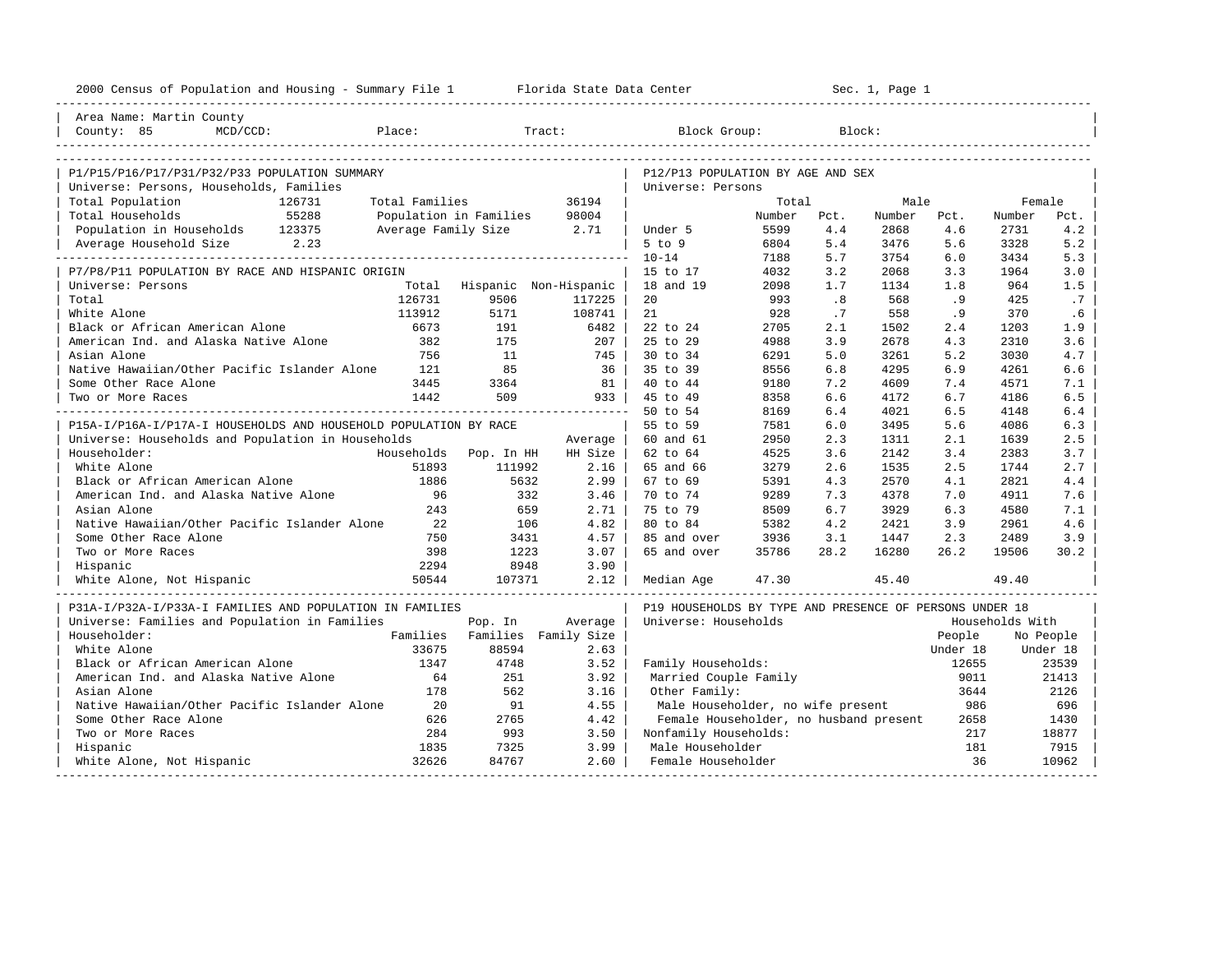----------------------------------------------------------------------------------------------------------------------------------------------------

| Area Name: Martin County | | County: 85 MCD/CCD: Place: Tract: Block Group: Block: |

| P34/P35 FAMILY TYPE BY PRESENCE AND AGE  |          |                   | P27/P30 RELATIONSHIP BY HOUSEHOLD TYPE        |                 |       | P28 RELATIONSHIP BY HOUSEHOLD TYPE |       |
|------------------------------------------|----------|-------------------|-----------------------------------------------|-----------------|-------|------------------------------------|-------|
| OF OWN AND RELATED CHILDREN              |          |                   | Universe: Persons                             |                 |       | FOR THE POPULATION UNDER 18        |       |
| Universe: Families                       |          | With              |                                               | Total 65 & Over |       | Universe: Persons                  |       |
|                                          | With Own | Related           | Population in households:                     | 123375          | 34736 | Total:                             | 23623 |
|                                          |          | Children Children | In family households:                         | 100396          | 24828 | In households:                     | 23521 |
| Married couple family:                   | 30424    | 30424             | Householder:                                  | 36194           | 13208 | Householder or spouse              | 28    |
| Children under 18:                       | 8672     | 8984              | Male                                          | 28258           | 11440 | Related child:                     | 22910 |
| Under 6 only                             | 1861     | 1949              | Female                                        | 7936            | 1768  | Own child:                         | 21411 |
| Under 6 and 6 to 17                      | 1727     | 1844              | Spouse                                        | 30424           | 10297 | In married couple family           | 16111 |
| 6 to 17 only                             | 5084     | 5191              | Parent                                        | 846             | 644   | In other family:                   |       |
| No children under 18                     | 21752    | 21440             | Child                                         | 26822           |       | No spouse present:                 | 5300  |
| Other family:                            | 5770     | 5770              | Natural born or adopted                       | 25509           |       | Male householder                   | 1376  |
| Male hhdr. No wife:                      | 1682     | 1682              | Step                                          | 1313            |       | Female householder                 | 3924  |
| Children under 18:                       | 886      | 969               | Grandchild                                    | 1396            |       | Other relatives:                   | 1499  |
| Under 6 only                             | 214      | 234               | Brother or sister                             | 911             |       | Grandchild                         | 1145  |
| Under 6 and 6 to 17                      | 106      | 125               | Other relatives                               | 1411            | 580   | Other relatives                    | 354   |
| 6 to 17 only                             | 566      | 610               | Nonrelatives                                  | 2392            | 99    | Nonrelatives                       | 583   |
| No children under 18                     | 796      | 713               | In nonfamily households:                      | 22979           | 9908  | In group quarters:                 | 102   |
| Female hhdr. No hus.:                    | 4088     | 4088              | Male householder:                             | 8096            | 2751  | Institutional                      | 48    |
| Children under 18:                       | 2327     | 2649              | Living alone                                  | 6252            | 2434  | Noninstitutional                   | 54    |
| Under 6 only                             | 377      | 461               | Not living alone                              | 1844            | 317   |                                    |       |
| Under 6 and 6 to 17                      | 331      | 431               | Female householder:                           | 10998           | 6675  | P18 HOUSEHOLD SIZE, HOUSEHOLD TYPE |       |
| 6 to 17 only                             | 1619     | 1757              | Living alone                                  | 9761            | 6423  | AND PRESENCE OF OWN CHILDREN       |       |
| No children under 18                     | 1761     | 1439              | Not living alone                              | 1237            | 252   | Universe: Households               |       |
|                                          |          |                   | Nonrelatives                                  | 3885            | 482   | 1-person households:               | 16013 |
|                                          |          |                   | In group quarters:                            | 3356            | 1050  | Male householder                   | 6252  |
| P21 HOUSEHOLD TYPE BY AGE OF HOUSEHOLDER |          |                   | Institutional                                 | 2686            | 903   | Female householder                 | 9761  |
| Universe: Households                     |          |                   | Noninstitutional                              | 670             | 147   | 2 or more person households:       | 39275 |
|                                          |          |                   |                                               |                 |       | Family households:                 | 36194 |
|                                          | Family   | Nonfamily         |                                               |                 |       | Married couple:                    | 30424 |
| Householder age: Households Households   |          |                   | PCT14 HOUSEHOLDS BY SEX OF UNMARRIED PARTNERS |                 |       | With own child, under 18           | 8672  |
| 15 to 24                                 | 626      | 572               | Universe: Households                          |                 |       | No own child, under 18             | 21752 |
| 25 to 34                                 | 3302     | 1461              |                                               |                 |       | Other family - no spouse pres.     | 5770  |
| 35 to 44                                 | 6863     | 2268              | Unmarried partner households                  |                 | 2688  | Male householder:                  | 1682  |
| 45 to 54                                 | 6507     | 2625              | Male householder and male partner             |                 | 125   | With own child, under 18           | 886   |
| 55 to 64                                 | 5688     | 2742              | Male householder and female partner           |                 | 1373  | No own child. under 18             | 796   |
| 65 to 74                                 | 7240     | 3742              | Female householder and female partner         |                 | 114   | Female householder:                | 4088  |
| 75 to 84                                 | 5085     | 4091              | Female householder and male partner           |                 | 1076  | With own child. under 18           | 2327  |
| 85 and over                              | 883      | 1593              | All other households                          |                 | 52600 | No own child, under 18             | 1761  |
| Total                                    | 36194    | 19094             |                                               |                 |       | Nonfamily households:              | 3081  |
|                                          |          |                   |                                               |                 |       | Male householder                   | 1844  |
|                                          |          |                   |                                               |                 |       | Female householder                 | 1237  |
|                                          |          |                   |                                               |                 |       |                                    |       |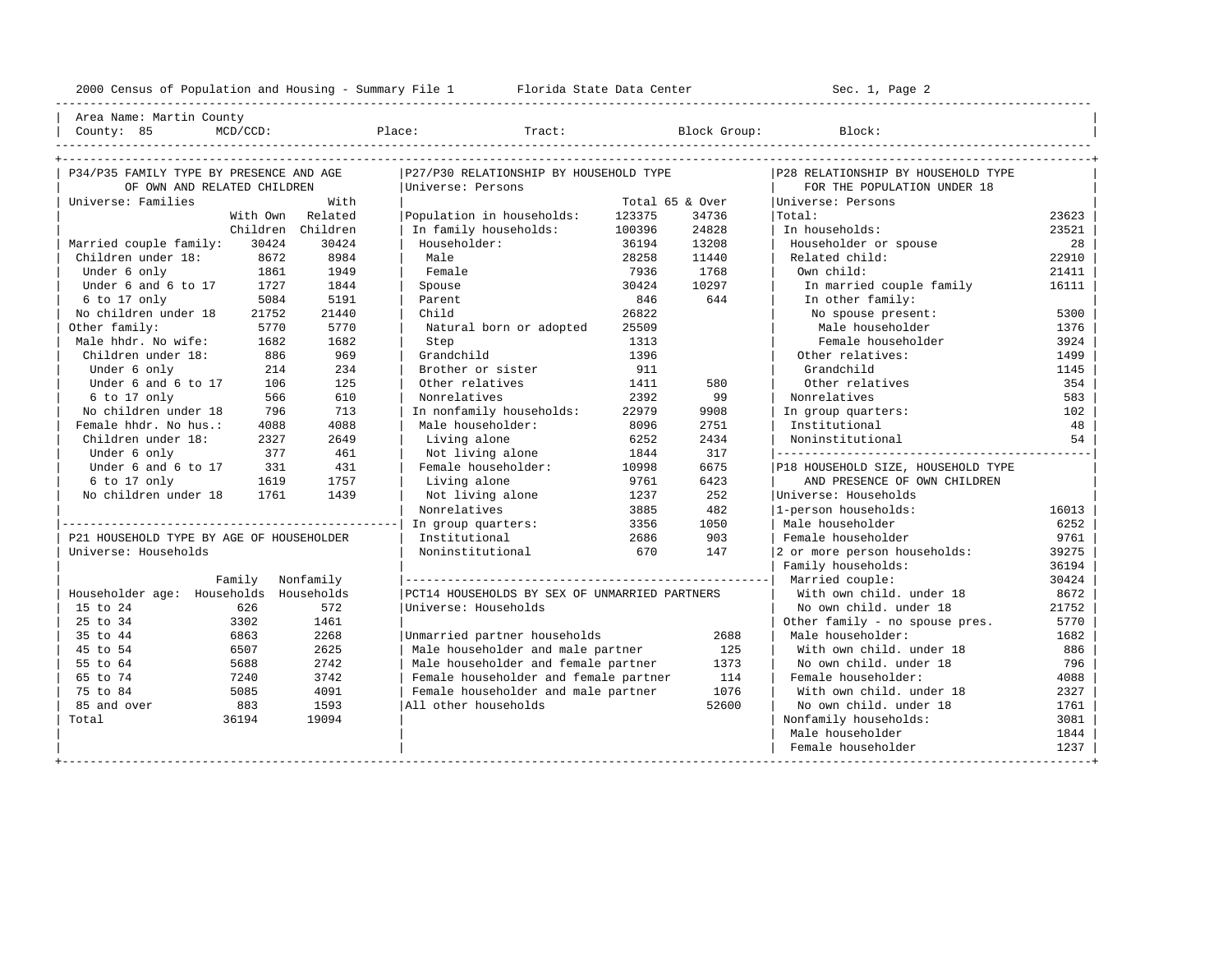| 2000 Census of Population and Housing - Summary File 1 Florida State Data Center       |                                  |                          |            |                    |                      |                 |                                          |                                   |                                              | Sec. 1, Page 3 |                                                   |            |
|----------------------------------------------------------------------------------------|----------------------------------|--------------------------|------------|--------------------|----------------------|-----------------|------------------------------------------|-----------------------------------|----------------------------------------------|----------------|---------------------------------------------------|------------|
| Area Name: Martin County<br>$MCD/CCD$ :<br>County: 85                                  |                                  | Place:                   |            |                    | Tract:               |                 |                                          | Block Group:                      |                                              | Block:         |                                                   |            |
| H1/H3/H4/H5 HOUSING UNITS AND POPULATION BY TENURE                                     |                                  |                          |            |                    |                      |                 | P26/H13 HOUSEHOLD SIZE BY HOUSEHOLD TYPE |                                   |                                              |                |                                                   |            |
| Universe: Housing Units and Population                                                 |                                  |                          |            |                    | Universe: Households |                 |                                          |                                   |                                              |                |                                                   |            |
|                                                                                        |                                  |                          | Average    |                    |                      |                 |                                          |                                   |                                              |                |                                                   |            |
|                                                                                        | Units Percent Population HH Size |                          |            |                    |                      |                 | Total                                    |                                   | Family                                       |                | Nonfamily                                         |            |
| 65471<br>Total:<br>55288                                                               | 100.0                            | 123375                   | 2.23       | 1-Person           | Household Size       |                 |                                          | 16013 29.0                        | Households Percent Households Percent<br>N/A |                | Households Percent<br>16013                       | 83.9       |
| Occupied:<br>Owner:<br>44136                                                           | 79.8                             | 97270                    | 2.20       | 2-Person           |                      |                 |                                          | 24357 44.1                        | 21743                                        | 60.1           | 2614                                              | 13.7       |
| 11152<br>Renter:                                                                       | 20.2                             | 26105                    | 2.34       | 3-Person           |                      |                 |                                          | 6493 11.7                         | 6223                                         | 17.2           | 270                                               | 1.4        |
| 10183<br>Vacant:                                                                       | 100.0                            |                          |            | 4-Person           |                      |                 | 5140                                     | 9.3                               | 5031                                         | 13.9           | 109                                               | .6         |
| 1164<br>For Rent                                                                       | 11.4                             |                          |            | 5-Person           |                      |                 | 2054                                     | 3.7                               | 1998                                         | 5.5            | 56                                                | $\cdot$ 3  |
| 1037<br>For Sale only                                                                  | 10.2                             |                          |            | 6-Person           |                      |                 | 743                                      | 1.3                               | 724                                          | 2.0            | 19                                                | $\cdot$ 1  |
| Rented or sold,                                                                        |                                  |                          |            |                    | 7 or more Person     |                 | 488                                      | 9 <sup>1</sup>                    | 475                                          | 1.3            | 13                                                | $\cdot$ 1  |
| not occupied<br>402                                                                    | 3.9                              |                          |            |                    |                      |                 |                                          |                                   |                                              |                |                                                   |            |
| Seasonal, recreational,                                                                |                                  |                          |            |                    |                      |                 |                                          |                                   |                                              |                |                                                   |            |
| or occasional use<br>6720                                                              | 66.0                             |                          |            |                    |                      |                 |                                          |                                   |                                              |                |                                                   |            |
| For migrant workers<br>37                                                              | $\cdot$ 4                        |                          |            |                    |                      |                 |                                          |                                   |                                              |                |                                                   |            |
| Other<br>823                                                                           | 8.1                              |                          |            |                    |                      |                 |                                          |                                   |                                              |                |                                                   |            |
|                                                                                        |                                  |                          |            |                    |                      |                 |                                          |                                   |                                              |                |                                                   |            |
|                                                                                        |                                  |                          |            |                    |                      |                 |                                          |                                   |                                              |                |                                                   |            |
|                                                                                        |                                  |                          |            |                    |                      |                 |                                          |                                   |                                              |                |                                                   |            |
| H6/H7 HOUSING UNITS BY HOUSEHOLDER'S RACE/HISPANIC ORIGIN                              |                                  |                          |            |                    |                      |                 |                                          |                                   | PCT15 NONRELATIVES BY HOUSEHOLD TYPE         |                |                                                   |            |
| Universe: Occupied Housing Units                                                       |                                  |                          |            |                    |                      |                 |                                          | Universe: Nonrelatives            |                                              |                |                                                   |            |
| Race of Householder                                                                    | Total                            |                          | Hispanic   |                    | Non-Hispanic         |                 |                                          |                                   |                                              | Family         |                                                   | Nonfamily  |
| Total                                                                                  | 55288 100.0                      |                          | 2294 100.0 |                    | 52994 100.0          |                 | Nonrelatives                             |                                   |                                              | Households     |                                                   | Households |
| White Alone                                                                            | 51893 93.9                       |                          | 1349 58.8  |                    | 50544 95.4           |                 |                                          | Roomer or Boarder                 |                                              |                | 415                                               | 528        |
| Black/African American Alone                                                           | 1886 3.4                         |                          | 50         | 2.2                | 1836                 | 3.5             |                                          |                                   | Housemate or roommate                        |                | 399                                               | 1030       |
| American Ind./Alaska Native Alone<br>Asian Alone                                       | 96<br>243                        | $\cdot$ . 2<br>$\cdot$ 4 | 2.5        | 1.1<br>$\cdot$ . 2 | 71<br>239            | $\cdot$ 1<br>.5 |                                          | Unmarried Partner<br>Foster child |                                              |                | 935<br>66                                         | 1753<br>18 |
| Nat Hawaiian/Other PI Alone                                                            | 22                               | $\cdot$ 0                | 10         | .4                 | 12                   | .0              |                                          | Other Nonrelatives                |                                              |                | 577                                               | 556        |
| Some Other Race Alone                                                                  | 750 1.4                          |                          |            | 731 31.9           | 19                   | .0              |                                          |                                   |                                              |                |                                                   |            |
| Two or More Races                                                                      | 398                              | $\cdot$ 7                |            | 125 5.4            | 273                  | .5              |                                          |                                   |                                              |                |                                                   |            |
| H14 HOUSING UNITS BY HOUSEHOLDER'S RACE AND TENURE<br>Universe: Occupied Housing Units |                                  |                          |            |                    |                      |                 |                                          |                                   | Universe: Occupied Housing Units             |                | H16 HOUSING UNITS BY HOUSEHOLDER'S AGE AND TENURE |            |
|                                                                                        |                                  |                          |            |                    |                      |                 |                                          |                                   |                                              |                |                                                   |            |
| Race of Householder                                                                    |                                  | Owner Occupied           |            | Renter Occupied    |                      |                 |                                          | Age of Householder                |                                              | Owner Occupied | Renter Occupied                                   |            |
| Total                                                                                  |                                  | 44136 100.0              |            |                    | 11152 100.0          |                 | 15 to 24                                 |                                   | 257                                          | .6             | 941                                               | 8.4        |
| White Alone                                                                            |                                  | 42515                    | 96.3       | 9378               | 84.1                 |                 | 25 to 34                                 |                                   | 2293                                         | 5.2            | 2470                                              | 22.1       |
| Black/African American Alone                                                           |                                  | 880                      | 2.0        | 1006               | 9.0                  |                 | 35 to 44                                 |                                   | 6417                                         | 14.5           | 2714                                              | 24.3       |
| American Ind./Alaska Native Alone                                                      |                                  | - 46                     | $\cdot$ 1  | 50                 | .4                   |                 | 45 to 54                                 |                                   | 7153                                         | 16.2           | 1979                                              | 17.7       |
| Asian Alone                                                                            |                                  | 165                      | .4         | 78                 | .7                   |                 | 55 to 64                                 |                                   | 7474                                         | 16.9           | 956                                               | 8.6        |
| Nat Hawaiian/Other PI Alone                                                            |                                  | $\overline{7}$           | .0         | 15                 | $\cdot$ 1            |                 | 65 to 74                                 |                                   | 10179                                        | 23.1           | 803                                               | 7.2        |
| Some Other Race Alone<br>Two or More Races Alone                                       |                                  | 289<br>234               | .7<br>.5   | 461<br>164         | 4.1<br>1.5           |                 | 75 to 84<br>85 and Over                  |                                   | 8387<br>1976                                 | 19.0<br>4.5    | 789<br>500                                        | 7.1<br>4.5 |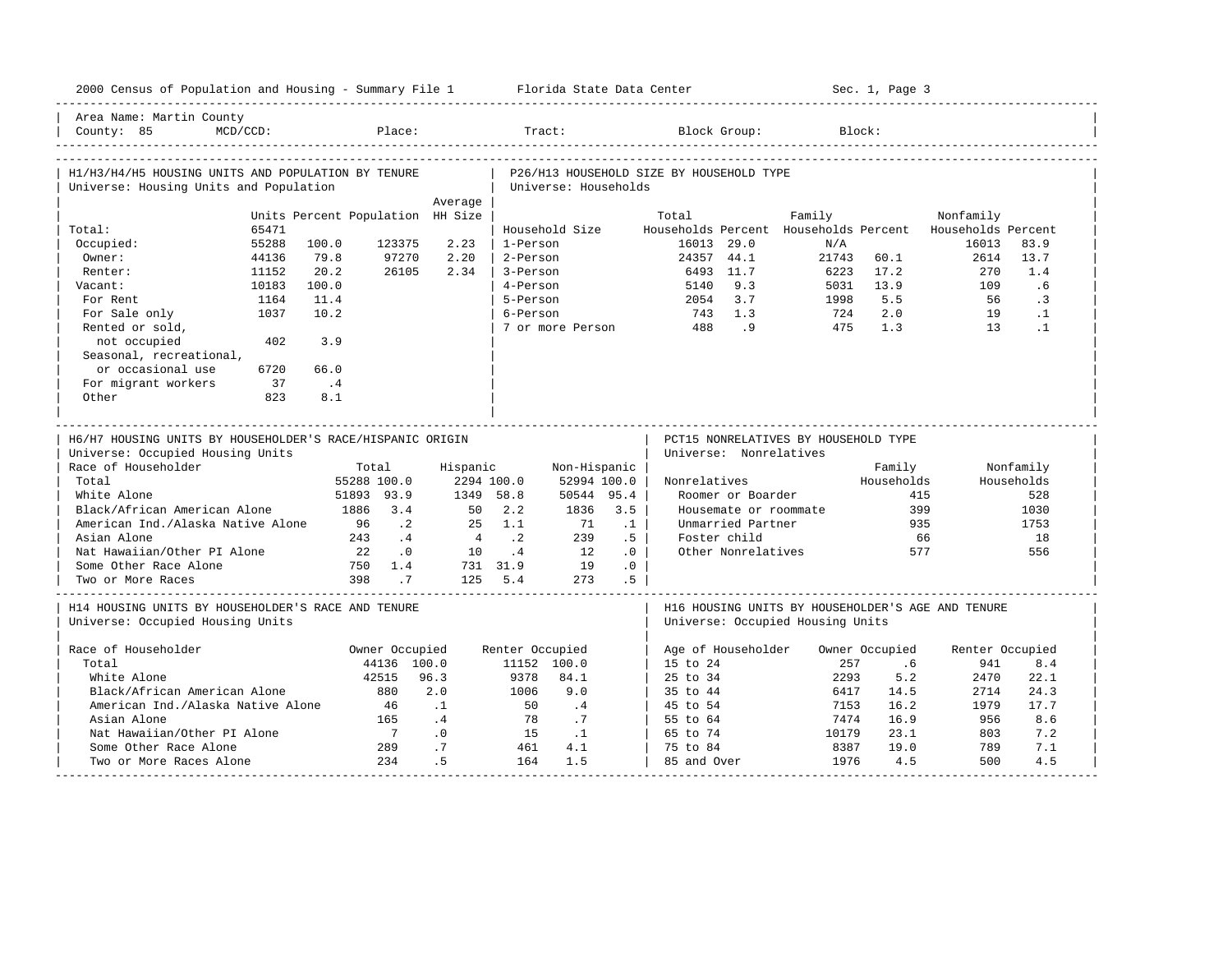| Area Name: Miami-Dade County<br>County: 86<br>$MCD/CCD$ :<br>Block Group:<br>Place:<br>Tract:<br>Block:<br>P1/P15/P16/P17/P31/P32/P33 POPULATION SUMMARY<br>P12/P13 POPULATION BY AGE AND SEX<br>Universe: Persons, Households, Families<br>Universe: Persons<br>Total Families<br>Total Population<br>2253362<br>548493<br>Total<br>Male<br>Female<br>776774<br>Total Households<br>Population in Families 1839293<br>Number Pct.<br>Number Pct.<br>Number<br>Pct.<br>Population in Households 2207391<br>145752<br>Average Family Size<br>3.35<br>6.5<br>74703<br>6.9<br>71049<br>6.1<br>Under 5<br>Average Household Size 2.84<br>5 to 9<br>7.0<br>77238<br>6.6<br>157871<br>80633<br>7.4<br>$10 - 14$<br>160754<br>7.1<br>81888<br>7.5<br>78866<br>6.8<br>94836<br>15 to 17<br>4.2<br>48348<br>46488<br>4.0<br>P7/P8/P11 POPULATION BY RACE AND HISPANIC ORIGIN<br>4.4<br>60153<br>2.7<br>2.6<br>Universe: Persons<br>Total<br>Hispanic Non-Hispanic<br>18 and 19<br>30433<br>2.8<br>29720<br>Total<br>2253362<br>1291737<br>20<br>29424<br>1.2<br>961625<br>1.3<br>14941<br>1.4<br>14483<br>White Alone<br>1570558<br>1104786<br>465772<br>21<br>28120<br>1.2<br>14247<br>13873<br>1.2<br>1.3<br>Black or African American Alone<br>457214<br>30074<br>427140<br>22 to 24<br>87177<br>3.9<br>42984<br>3.9<br>44193<br>3.8<br>American Ind. and Alaska Native Alone<br>25 to 29<br>4365<br>2375<br>1990<br>163859<br>7.3<br>81817<br>7.5<br>82042<br>7.0<br>31753<br>30 to 34<br>86804<br>Asian Alone<br>1216<br>30537<br>173574<br>7.7<br>86770<br>8.0<br>7.5<br>Native Hawaiian/Other Pacific Islander Alone 799<br>275<br>524<br>35 to 39<br>191834<br>95210<br>8.7<br>96624<br>8.3<br>8.5<br>Some Other Race Alone<br>103251<br>99225<br>$4026$  <br>40 to 44<br>170132<br>7.6<br>82669<br>7.6<br>87463<br>7.5<br>85422<br>Two or More Races<br>53786<br>31636  <br>45 to 49<br>150878<br>6.7<br>71898<br>6.6<br>78980<br>6.8<br>-----------<br>50 to 54<br>5.9<br>131888<br>5.9<br>62742<br>5.8<br>69146<br>P15A-I/P16A-I/P17A-I HOUSEHOLDS AND HOUSEHOLD POPULATION BY RACE<br>55 to 59<br>109141<br>51578<br>57563<br>4.9<br>4.8<br>4.7<br>40793<br>Universe: Households and Population in Households<br>60 and 61<br>1.8<br>18934<br>1.7<br>21859<br>1.9<br>Average<br>62 to 64<br>56624<br>2.5<br>26064<br>2.6<br>Householder:<br>Households<br>HH Size<br>2.4<br>30560<br>Pop. In HH<br>568975<br>White Alone<br>1539749<br>2.71<br>65 and 66<br>34365<br>18922<br>1.6<br>1.5<br>15443<br>1.4<br>138808<br>439847<br>50131<br>2.2<br>22796<br>Black or African American Alone<br>3.17<br>67 to 69<br>2.1<br>27335<br>2.3<br>American Ind. and Alaska Native Alone<br>1219<br>3746<br>3.07<br>77761<br>33904<br>43857<br>3.8<br>70 to 74<br>3.5<br>3.1<br>Asian Alone<br>10496<br>30630<br>2.92<br>75 to 79<br>59856<br>2.7<br>24429<br>35427<br>3.0<br>2.2<br>Native Hawaiian/Other Pacific Islander Alone<br>206<br>637<br>3.09<br>80 to 84<br>39971<br>1.8<br>14715<br>1.4<br>25256<br>2.2<br>Some Other Race Alone<br>28557<br>99533<br>26719<br>3.49<br>85 and over<br>38468<br>1.7<br>11749<br>1.1<br>2.3<br>Two or More Races<br>28513<br>93249<br>3.27<br>65 and over<br>300552<br>13.3<br>123036<br>177516<br>15.2<br>11.3<br>437511<br>1325381<br>3.03<br>Hispanic<br>White Alone, Not Hispanic<br>188139<br>2.16<br>35.60<br>34.30<br>405632<br>Median Age<br>36.90<br>P31A-I/P32A-I/P33A-I FAMILIES AND POPULATION IN FAMILIES<br>P19 HOUSEHOLDS BY TYPE AND PRESENCE OF PERSONS UNDER 18<br>Universe: Families and Population in Families<br>Universe: Households<br>Households With<br>Pop. In<br>Average<br>Householder:<br>Families<br>Families Family Size<br>People<br>No People<br>White Alone<br>392669<br>1266124<br>3.22<br>Under 18<br>Under 18<br>102527<br>3.68<br>Black or African American Alone<br>376898<br>Family Households:<br>300011<br>248482<br>American Ind. and Alaska Native Alone<br>845<br>3009<br>3.56<br>178867<br>Married Couple Family<br>192031<br>Asian Alone<br>7563<br>26066<br>3.45<br>Other Family:<br>107980<br>69615<br>Native Hawaiian/Other Pacific Islander Alone<br>138<br>511<br>3.70<br>Male Householder, no wife present<br>21758<br>22166<br>Some Other Race Alone<br>23126<br>86998<br>3.76<br>Female Householder, no husband present<br>86222<br>47449<br>2686<br>Two or More Races<br>21625<br>79687<br>3.68<br>Nonfamily Households:<br>225595<br>333724<br>1135355<br>3.40<br>Male Householder<br>1814<br>108943<br>Hispanic<br>872<br>103550<br>295827<br>2.86<br>Female Householder<br>116652<br>White Alone, Not Hispanic | 2000 Census of Population and Housing - Summary File 1 Florida State Data Center |  |  |  | Sec. 1, Page 1 |  |  |
|------------------------------------------------------------------------------------------------------------------------------------------------------------------------------------------------------------------------------------------------------------------------------------------------------------------------------------------------------------------------------------------------------------------------------------------------------------------------------------------------------------------------------------------------------------------------------------------------------------------------------------------------------------------------------------------------------------------------------------------------------------------------------------------------------------------------------------------------------------------------------------------------------------------------------------------------------------------------------------------------------------------------------------------------------------------------------------------------------------------------------------------------------------------------------------------------------------------------------------------------------------------------------------------------------------------------------------------------------------------------------------------------------------------------------------------------------------------------------------------------------------------------------------------------------------------------------------------------------------------------------------------------------------------------------------------------------------------------------------------------------------------------------------------------------------------------------------------------------------------------------------------------------------------------------------------------------------------------------------------------------------------------------------------------------------------------------------------------------------------------------------------------------------------------------------------------------------------------------------------------------------------------------------------------------------------------------------------------------------------------------------------------------------------------------------------------------------------------------------------------------------------------------------------------------------------------------------------------------------------------------------------------------------------------------------------------------------------------------------------------------------------------------------------------------------------------------------------------------------------------------------------------------------------------------------------------------------------------------------------------------------------------------------------------------------------------------------------------------------------------------------------------------------------------------------------------------------------------------------------------------------------------------------------------------------------------------------------------------------------------------------------------------------------------------------------------------------------------------------------------------------------------------------------------------------------------------------------------------------------------------------------------------------------------------------------------------------------------------------------------------------------------------------------------------------------------------------------------------------------------------------------------------------------------------------------------------------------------------------------------------------------------------------------------------------------------------------------------------------------------------------------------------------------------------------------------------------------------------------------------------------------------------------------------------------------------------------------------------------------------------------------------------------------------------------------------------------------------------------------------------------------------------------------------------------------------------------------------------------|----------------------------------------------------------------------------------|--|--|--|----------------|--|--|
|                                                                                                                                                                                                                                                                                                                                                                                                                                                                                                                                                                                                                                                                                                                                                                                                                                                                                                                                                                                                                                                                                                                                                                                                                                                                                                                                                                                                                                                                                                                                                                                                                                                                                                                                                                                                                                                                                                                                                                                                                                                                                                                                                                                                                                                                                                                                                                                                                                                                                                                                                                                                                                                                                                                                                                                                                                                                                                                                                                                                                                                                                                                                                                                                                                                                                                                                                                                                                                                                                                                                                                                                                                                                                                                                                                                                                                                                                                                                                                                                                                                                                                                                                                                                                                                                                                                                                                                                                                                                                                                                                                                                            |                                                                                  |  |  |  |                |  |  |
|                                                                                                                                                                                                                                                                                                                                                                                                                                                                                                                                                                                                                                                                                                                                                                                                                                                                                                                                                                                                                                                                                                                                                                                                                                                                                                                                                                                                                                                                                                                                                                                                                                                                                                                                                                                                                                                                                                                                                                                                                                                                                                                                                                                                                                                                                                                                                                                                                                                                                                                                                                                                                                                                                                                                                                                                                                                                                                                                                                                                                                                                                                                                                                                                                                                                                                                                                                                                                                                                                                                                                                                                                                                                                                                                                                                                                                                                                                                                                                                                                                                                                                                                                                                                                                                                                                                                                                                                                                                                                                                                                                                                            |                                                                                  |  |  |  |                |  |  |
|                                                                                                                                                                                                                                                                                                                                                                                                                                                                                                                                                                                                                                                                                                                                                                                                                                                                                                                                                                                                                                                                                                                                                                                                                                                                                                                                                                                                                                                                                                                                                                                                                                                                                                                                                                                                                                                                                                                                                                                                                                                                                                                                                                                                                                                                                                                                                                                                                                                                                                                                                                                                                                                                                                                                                                                                                                                                                                                                                                                                                                                                                                                                                                                                                                                                                                                                                                                                                                                                                                                                                                                                                                                                                                                                                                                                                                                                                                                                                                                                                                                                                                                                                                                                                                                                                                                                                                                                                                                                                                                                                                                                            |                                                                                  |  |  |  |                |  |  |
|                                                                                                                                                                                                                                                                                                                                                                                                                                                                                                                                                                                                                                                                                                                                                                                                                                                                                                                                                                                                                                                                                                                                                                                                                                                                                                                                                                                                                                                                                                                                                                                                                                                                                                                                                                                                                                                                                                                                                                                                                                                                                                                                                                                                                                                                                                                                                                                                                                                                                                                                                                                                                                                                                                                                                                                                                                                                                                                                                                                                                                                                                                                                                                                                                                                                                                                                                                                                                                                                                                                                                                                                                                                                                                                                                                                                                                                                                                                                                                                                                                                                                                                                                                                                                                                                                                                                                                                                                                                                                                                                                                                                            |                                                                                  |  |  |  |                |  |  |
|                                                                                                                                                                                                                                                                                                                                                                                                                                                                                                                                                                                                                                                                                                                                                                                                                                                                                                                                                                                                                                                                                                                                                                                                                                                                                                                                                                                                                                                                                                                                                                                                                                                                                                                                                                                                                                                                                                                                                                                                                                                                                                                                                                                                                                                                                                                                                                                                                                                                                                                                                                                                                                                                                                                                                                                                                                                                                                                                                                                                                                                                                                                                                                                                                                                                                                                                                                                                                                                                                                                                                                                                                                                                                                                                                                                                                                                                                                                                                                                                                                                                                                                                                                                                                                                                                                                                                                                                                                                                                                                                                                                                            |                                                                                  |  |  |  |                |  |  |
|                                                                                                                                                                                                                                                                                                                                                                                                                                                                                                                                                                                                                                                                                                                                                                                                                                                                                                                                                                                                                                                                                                                                                                                                                                                                                                                                                                                                                                                                                                                                                                                                                                                                                                                                                                                                                                                                                                                                                                                                                                                                                                                                                                                                                                                                                                                                                                                                                                                                                                                                                                                                                                                                                                                                                                                                                                                                                                                                                                                                                                                                                                                                                                                                                                                                                                                                                                                                                                                                                                                                                                                                                                                                                                                                                                                                                                                                                                                                                                                                                                                                                                                                                                                                                                                                                                                                                                                                                                                                                                                                                                                                            |                                                                                  |  |  |  |                |  |  |
|                                                                                                                                                                                                                                                                                                                                                                                                                                                                                                                                                                                                                                                                                                                                                                                                                                                                                                                                                                                                                                                                                                                                                                                                                                                                                                                                                                                                                                                                                                                                                                                                                                                                                                                                                                                                                                                                                                                                                                                                                                                                                                                                                                                                                                                                                                                                                                                                                                                                                                                                                                                                                                                                                                                                                                                                                                                                                                                                                                                                                                                                                                                                                                                                                                                                                                                                                                                                                                                                                                                                                                                                                                                                                                                                                                                                                                                                                                                                                                                                                                                                                                                                                                                                                                                                                                                                                                                                                                                                                                                                                                                                            |                                                                                  |  |  |  |                |  |  |
|                                                                                                                                                                                                                                                                                                                                                                                                                                                                                                                                                                                                                                                                                                                                                                                                                                                                                                                                                                                                                                                                                                                                                                                                                                                                                                                                                                                                                                                                                                                                                                                                                                                                                                                                                                                                                                                                                                                                                                                                                                                                                                                                                                                                                                                                                                                                                                                                                                                                                                                                                                                                                                                                                                                                                                                                                                                                                                                                                                                                                                                                                                                                                                                                                                                                                                                                                                                                                                                                                                                                                                                                                                                                                                                                                                                                                                                                                                                                                                                                                                                                                                                                                                                                                                                                                                                                                                                                                                                                                                                                                                                                            |                                                                                  |  |  |  |                |  |  |
|                                                                                                                                                                                                                                                                                                                                                                                                                                                                                                                                                                                                                                                                                                                                                                                                                                                                                                                                                                                                                                                                                                                                                                                                                                                                                                                                                                                                                                                                                                                                                                                                                                                                                                                                                                                                                                                                                                                                                                                                                                                                                                                                                                                                                                                                                                                                                                                                                                                                                                                                                                                                                                                                                                                                                                                                                                                                                                                                                                                                                                                                                                                                                                                                                                                                                                                                                                                                                                                                                                                                                                                                                                                                                                                                                                                                                                                                                                                                                                                                                                                                                                                                                                                                                                                                                                                                                                                                                                                                                                                                                                                                            |                                                                                  |  |  |  |                |  |  |
|                                                                                                                                                                                                                                                                                                                                                                                                                                                                                                                                                                                                                                                                                                                                                                                                                                                                                                                                                                                                                                                                                                                                                                                                                                                                                                                                                                                                                                                                                                                                                                                                                                                                                                                                                                                                                                                                                                                                                                                                                                                                                                                                                                                                                                                                                                                                                                                                                                                                                                                                                                                                                                                                                                                                                                                                                                                                                                                                                                                                                                                                                                                                                                                                                                                                                                                                                                                                                                                                                                                                                                                                                                                                                                                                                                                                                                                                                                                                                                                                                                                                                                                                                                                                                                                                                                                                                                                                                                                                                                                                                                                                            |                                                                                  |  |  |  |                |  |  |
|                                                                                                                                                                                                                                                                                                                                                                                                                                                                                                                                                                                                                                                                                                                                                                                                                                                                                                                                                                                                                                                                                                                                                                                                                                                                                                                                                                                                                                                                                                                                                                                                                                                                                                                                                                                                                                                                                                                                                                                                                                                                                                                                                                                                                                                                                                                                                                                                                                                                                                                                                                                                                                                                                                                                                                                                                                                                                                                                                                                                                                                                                                                                                                                                                                                                                                                                                                                                                                                                                                                                                                                                                                                                                                                                                                                                                                                                                                                                                                                                                                                                                                                                                                                                                                                                                                                                                                                                                                                                                                                                                                                                            |                                                                                  |  |  |  |                |  |  |
|                                                                                                                                                                                                                                                                                                                                                                                                                                                                                                                                                                                                                                                                                                                                                                                                                                                                                                                                                                                                                                                                                                                                                                                                                                                                                                                                                                                                                                                                                                                                                                                                                                                                                                                                                                                                                                                                                                                                                                                                                                                                                                                                                                                                                                                                                                                                                                                                                                                                                                                                                                                                                                                                                                                                                                                                                                                                                                                                                                                                                                                                                                                                                                                                                                                                                                                                                                                                                                                                                                                                                                                                                                                                                                                                                                                                                                                                                                                                                                                                                                                                                                                                                                                                                                                                                                                                                                                                                                                                                                                                                                                                            |                                                                                  |  |  |  |                |  |  |
|                                                                                                                                                                                                                                                                                                                                                                                                                                                                                                                                                                                                                                                                                                                                                                                                                                                                                                                                                                                                                                                                                                                                                                                                                                                                                                                                                                                                                                                                                                                                                                                                                                                                                                                                                                                                                                                                                                                                                                                                                                                                                                                                                                                                                                                                                                                                                                                                                                                                                                                                                                                                                                                                                                                                                                                                                                                                                                                                                                                                                                                                                                                                                                                                                                                                                                                                                                                                                                                                                                                                                                                                                                                                                                                                                                                                                                                                                                                                                                                                                                                                                                                                                                                                                                                                                                                                                                                                                                                                                                                                                                                                            |                                                                                  |  |  |  |                |  |  |
|                                                                                                                                                                                                                                                                                                                                                                                                                                                                                                                                                                                                                                                                                                                                                                                                                                                                                                                                                                                                                                                                                                                                                                                                                                                                                                                                                                                                                                                                                                                                                                                                                                                                                                                                                                                                                                                                                                                                                                                                                                                                                                                                                                                                                                                                                                                                                                                                                                                                                                                                                                                                                                                                                                                                                                                                                                                                                                                                                                                                                                                                                                                                                                                                                                                                                                                                                                                                                                                                                                                                                                                                                                                                                                                                                                                                                                                                                                                                                                                                                                                                                                                                                                                                                                                                                                                                                                                                                                                                                                                                                                                                            |                                                                                  |  |  |  |                |  |  |
|                                                                                                                                                                                                                                                                                                                                                                                                                                                                                                                                                                                                                                                                                                                                                                                                                                                                                                                                                                                                                                                                                                                                                                                                                                                                                                                                                                                                                                                                                                                                                                                                                                                                                                                                                                                                                                                                                                                                                                                                                                                                                                                                                                                                                                                                                                                                                                                                                                                                                                                                                                                                                                                                                                                                                                                                                                                                                                                                                                                                                                                                                                                                                                                                                                                                                                                                                                                                                                                                                                                                                                                                                                                                                                                                                                                                                                                                                                                                                                                                                                                                                                                                                                                                                                                                                                                                                                                                                                                                                                                                                                                                            |                                                                                  |  |  |  |                |  |  |
|                                                                                                                                                                                                                                                                                                                                                                                                                                                                                                                                                                                                                                                                                                                                                                                                                                                                                                                                                                                                                                                                                                                                                                                                                                                                                                                                                                                                                                                                                                                                                                                                                                                                                                                                                                                                                                                                                                                                                                                                                                                                                                                                                                                                                                                                                                                                                                                                                                                                                                                                                                                                                                                                                                                                                                                                                                                                                                                                                                                                                                                                                                                                                                                                                                                                                                                                                                                                                                                                                                                                                                                                                                                                                                                                                                                                                                                                                                                                                                                                                                                                                                                                                                                                                                                                                                                                                                                                                                                                                                                                                                                                            |                                                                                  |  |  |  |                |  |  |
|                                                                                                                                                                                                                                                                                                                                                                                                                                                                                                                                                                                                                                                                                                                                                                                                                                                                                                                                                                                                                                                                                                                                                                                                                                                                                                                                                                                                                                                                                                                                                                                                                                                                                                                                                                                                                                                                                                                                                                                                                                                                                                                                                                                                                                                                                                                                                                                                                                                                                                                                                                                                                                                                                                                                                                                                                                                                                                                                                                                                                                                                                                                                                                                                                                                                                                                                                                                                                                                                                                                                                                                                                                                                                                                                                                                                                                                                                                                                                                                                                                                                                                                                                                                                                                                                                                                                                                                                                                                                                                                                                                                                            |                                                                                  |  |  |  |                |  |  |
|                                                                                                                                                                                                                                                                                                                                                                                                                                                                                                                                                                                                                                                                                                                                                                                                                                                                                                                                                                                                                                                                                                                                                                                                                                                                                                                                                                                                                                                                                                                                                                                                                                                                                                                                                                                                                                                                                                                                                                                                                                                                                                                                                                                                                                                                                                                                                                                                                                                                                                                                                                                                                                                                                                                                                                                                                                                                                                                                                                                                                                                                                                                                                                                                                                                                                                                                                                                                                                                                                                                                                                                                                                                                                                                                                                                                                                                                                                                                                                                                                                                                                                                                                                                                                                                                                                                                                                                                                                                                                                                                                                                                            |                                                                                  |  |  |  |                |  |  |
|                                                                                                                                                                                                                                                                                                                                                                                                                                                                                                                                                                                                                                                                                                                                                                                                                                                                                                                                                                                                                                                                                                                                                                                                                                                                                                                                                                                                                                                                                                                                                                                                                                                                                                                                                                                                                                                                                                                                                                                                                                                                                                                                                                                                                                                                                                                                                                                                                                                                                                                                                                                                                                                                                                                                                                                                                                                                                                                                                                                                                                                                                                                                                                                                                                                                                                                                                                                                                                                                                                                                                                                                                                                                                                                                                                                                                                                                                                                                                                                                                                                                                                                                                                                                                                                                                                                                                                                                                                                                                                                                                                                                            |                                                                                  |  |  |  |                |  |  |
|                                                                                                                                                                                                                                                                                                                                                                                                                                                                                                                                                                                                                                                                                                                                                                                                                                                                                                                                                                                                                                                                                                                                                                                                                                                                                                                                                                                                                                                                                                                                                                                                                                                                                                                                                                                                                                                                                                                                                                                                                                                                                                                                                                                                                                                                                                                                                                                                                                                                                                                                                                                                                                                                                                                                                                                                                                                                                                                                                                                                                                                                                                                                                                                                                                                                                                                                                                                                                                                                                                                                                                                                                                                                                                                                                                                                                                                                                                                                                                                                                                                                                                                                                                                                                                                                                                                                                                                                                                                                                                                                                                                                            |                                                                                  |  |  |  |                |  |  |
|                                                                                                                                                                                                                                                                                                                                                                                                                                                                                                                                                                                                                                                                                                                                                                                                                                                                                                                                                                                                                                                                                                                                                                                                                                                                                                                                                                                                                                                                                                                                                                                                                                                                                                                                                                                                                                                                                                                                                                                                                                                                                                                                                                                                                                                                                                                                                                                                                                                                                                                                                                                                                                                                                                                                                                                                                                                                                                                                                                                                                                                                                                                                                                                                                                                                                                                                                                                                                                                                                                                                                                                                                                                                                                                                                                                                                                                                                                                                                                                                                                                                                                                                                                                                                                                                                                                                                                                                                                                                                                                                                                                                            |                                                                                  |  |  |  |                |  |  |
|                                                                                                                                                                                                                                                                                                                                                                                                                                                                                                                                                                                                                                                                                                                                                                                                                                                                                                                                                                                                                                                                                                                                                                                                                                                                                                                                                                                                                                                                                                                                                                                                                                                                                                                                                                                                                                                                                                                                                                                                                                                                                                                                                                                                                                                                                                                                                                                                                                                                                                                                                                                                                                                                                                                                                                                                                                                                                                                                                                                                                                                                                                                                                                                                                                                                                                                                                                                                                                                                                                                                                                                                                                                                                                                                                                                                                                                                                                                                                                                                                                                                                                                                                                                                                                                                                                                                                                                                                                                                                                                                                                                                            |                                                                                  |  |  |  |                |  |  |
|                                                                                                                                                                                                                                                                                                                                                                                                                                                                                                                                                                                                                                                                                                                                                                                                                                                                                                                                                                                                                                                                                                                                                                                                                                                                                                                                                                                                                                                                                                                                                                                                                                                                                                                                                                                                                                                                                                                                                                                                                                                                                                                                                                                                                                                                                                                                                                                                                                                                                                                                                                                                                                                                                                                                                                                                                                                                                                                                                                                                                                                                                                                                                                                                                                                                                                                                                                                                                                                                                                                                                                                                                                                                                                                                                                                                                                                                                                                                                                                                                                                                                                                                                                                                                                                                                                                                                                                                                                                                                                                                                                                                            |                                                                                  |  |  |  |                |  |  |
|                                                                                                                                                                                                                                                                                                                                                                                                                                                                                                                                                                                                                                                                                                                                                                                                                                                                                                                                                                                                                                                                                                                                                                                                                                                                                                                                                                                                                                                                                                                                                                                                                                                                                                                                                                                                                                                                                                                                                                                                                                                                                                                                                                                                                                                                                                                                                                                                                                                                                                                                                                                                                                                                                                                                                                                                                                                                                                                                                                                                                                                                                                                                                                                                                                                                                                                                                                                                                                                                                                                                                                                                                                                                                                                                                                                                                                                                                                                                                                                                                                                                                                                                                                                                                                                                                                                                                                                                                                                                                                                                                                                                            |                                                                                  |  |  |  |                |  |  |
|                                                                                                                                                                                                                                                                                                                                                                                                                                                                                                                                                                                                                                                                                                                                                                                                                                                                                                                                                                                                                                                                                                                                                                                                                                                                                                                                                                                                                                                                                                                                                                                                                                                                                                                                                                                                                                                                                                                                                                                                                                                                                                                                                                                                                                                                                                                                                                                                                                                                                                                                                                                                                                                                                                                                                                                                                                                                                                                                                                                                                                                                                                                                                                                                                                                                                                                                                                                                                                                                                                                                                                                                                                                                                                                                                                                                                                                                                                                                                                                                                                                                                                                                                                                                                                                                                                                                                                                                                                                                                                                                                                                                            |                                                                                  |  |  |  |                |  |  |
|                                                                                                                                                                                                                                                                                                                                                                                                                                                                                                                                                                                                                                                                                                                                                                                                                                                                                                                                                                                                                                                                                                                                                                                                                                                                                                                                                                                                                                                                                                                                                                                                                                                                                                                                                                                                                                                                                                                                                                                                                                                                                                                                                                                                                                                                                                                                                                                                                                                                                                                                                                                                                                                                                                                                                                                                                                                                                                                                                                                                                                                                                                                                                                                                                                                                                                                                                                                                                                                                                                                                                                                                                                                                                                                                                                                                                                                                                                                                                                                                                                                                                                                                                                                                                                                                                                                                                                                                                                                                                                                                                                                                            |                                                                                  |  |  |  |                |  |  |
|                                                                                                                                                                                                                                                                                                                                                                                                                                                                                                                                                                                                                                                                                                                                                                                                                                                                                                                                                                                                                                                                                                                                                                                                                                                                                                                                                                                                                                                                                                                                                                                                                                                                                                                                                                                                                                                                                                                                                                                                                                                                                                                                                                                                                                                                                                                                                                                                                                                                                                                                                                                                                                                                                                                                                                                                                                                                                                                                                                                                                                                                                                                                                                                                                                                                                                                                                                                                                                                                                                                                                                                                                                                                                                                                                                                                                                                                                                                                                                                                                                                                                                                                                                                                                                                                                                                                                                                                                                                                                                                                                                                                            |                                                                                  |  |  |  |                |  |  |
|                                                                                                                                                                                                                                                                                                                                                                                                                                                                                                                                                                                                                                                                                                                                                                                                                                                                                                                                                                                                                                                                                                                                                                                                                                                                                                                                                                                                                                                                                                                                                                                                                                                                                                                                                                                                                                                                                                                                                                                                                                                                                                                                                                                                                                                                                                                                                                                                                                                                                                                                                                                                                                                                                                                                                                                                                                                                                                                                                                                                                                                                                                                                                                                                                                                                                                                                                                                                                                                                                                                                                                                                                                                                                                                                                                                                                                                                                                                                                                                                                                                                                                                                                                                                                                                                                                                                                                                                                                                                                                                                                                                                            |                                                                                  |  |  |  |                |  |  |
|                                                                                                                                                                                                                                                                                                                                                                                                                                                                                                                                                                                                                                                                                                                                                                                                                                                                                                                                                                                                                                                                                                                                                                                                                                                                                                                                                                                                                                                                                                                                                                                                                                                                                                                                                                                                                                                                                                                                                                                                                                                                                                                                                                                                                                                                                                                                                                                                                                                                                                                                                                                                                                                                                                                                                                                                                                                                                                                                                                                                                                                                                                                                                                                                                                                                                                                                                                                                                                                                                                                                                                                                                                                                                                                                                                                                                                                                                                                                                                                                                                                                                                                                                                                                                                                                                                                                                                                                                                                                                                                                                                                                            |                                                                                  |  |  |  |                |  |  |
|                                                                                                                                                                                                                                                                                                                                                                                                                                                                                                                                                                                                                                                                                                                                                                                                                                                                                                                                                                                                                                                                                                                                                                                                                                                                                                                                                                                                                                                                                                                                                                                                                                                                                                                                                                                                                                                                                                                                                                                                                                                                                                                                                                                                                                                                                                                                                                                                                                                                                                                                                                                                                                                                                                                                                                                                                                                                                                                                                                                                                                                                                                                                                                                                                                                                                                                                                                                                                                                                                                                                                                                                                                                                                                                                                                                                                                                                                                                                                                                                                                                                                                                                                                                                                                                                                                                                                                                                                                                                                                                                                                                                            |                                                                                  |  |  |  |                |  |  |
|                                                                                                                                                                                                                                                                                                                                                                                                                                                                                                                                                                                                                                                                                                                                                                                                                                                                                                                                                                                                                                                                                                                                                                                                                                                                                                                                                                                                                                                                                                                                                                                                                                                                                                                                                                                                                                                                                                                                                                                                                                                                                                                                                                                                                                                                                                                                                                                                                                                                                                                                                                                                                                                                                                                                                                                                                                                                                                                                                                                                                                                                                                                                                                                                                                                                                                                                                                                                                                                                                                                                                                                                                                                                                                                                                                                                                                                                                                                                                                                                                                                                                                                                                                                                                                                                                                                                                                                                                                                                                                                                                                                                            |                                                                                  |  |  |  |                |  |  |
|                                                                                                                                                                                                                                                                                                                                                                                                                                                                                                                                                                                                                                                                                                                                                                                                                                                                                                                                                                                                                                                                                                                                                                                                                                                                                                                                                                                                                                                                                                                                                                                                                                                                                                                                                                                                                                                                                                                                                                                                                                                                                                                                                                                                                                                                                                                                                                                                                                                                                                                                                                                                                                                                                                                                                                                                                                                                                                                                                                                                                                                                                                                                                                                                                                                                                                                                                                                                                                                                                                                                                                                                                                                                                                                                                                                                                                                                                                                                                                                                                                                                                                                                                                                                                                                                                                                                                                                                                                                                                                                                                                                                            |                                                                                  |  |  |  |                |  |  |
|                                                                                                                                                                                                                                                                                                                                                                                                                                                                                                                                                                                                                                                                                                                                                                                                                                                                                                                                                                                                                                                                                                                                                                                                                                                                                                                                                                                                                                                                                                                                                                                                                                                                                                                                                                                                                                                                                                                                                                                                                                                                                                                                                                                                                                                                                                                                                                                                                                                                                                                                                                                                                                                                                                                                                                                                                                                                                                                                                                                                                                                                                                                                                                                                                                                                                                                                                                                                                                                                                                                                                                                                                                                                                                                                                                                                                                                                                                                                                                                                                                                                                                                                                                                                                                                                                                                                                                                                                                                                                                                                                                                                            |                                                                                  |  |  |  |                |  |  |
|                                                                                                                                                                                                                                                                                                                                                                                                                                                                                                                                                                                                                                                                                                                                                                                                                                                                                                                                                                                                                                                                                                                                                                                                                                                                                                                                                                                                                                                                                                                                                                                                                                                                                                                                                                                                                                                                                                                                                                                                                                                                                                                                                                                                                                                                                                                                                                                                                                                                                                                                                                                                                                                                                                                                                                                                                                                                                                                                                                                                                                                                                                                                                                                                                                                                                                                                                                                                                                                                                                                                                                                                                                                                                                                                                                                                                                                                                                                                                                                                                                                                                                                                                                                                                                                                                                                                                                                                                                                                                                                                                                                                            |                                                                                  |  |  |  |                |  |  |
|                                                                                                                                                                                                                                                                                                                                                                                                                                                                                                                                                                                                                                                                                                                                                                                                                                                                                                                                                                                                                                                                                                                                                                                                                                                                                                                                                                                                                                                                                                                                                                                                                                                                                                                                                                                                                                                                                                                                                                                                                                                                                                                                                                                                                                                                                                                                                                                                                                                                                                                                                                                                                                                                                                                                                                                                                                                                                                                                                                                                                                                                                                                                                                                                                                                                                                                                                                                                                                                                                                                                                                                                                                                                                                                                                                                                                                                                                                                                                                                                                                                                                                                                                                                                                                                                                                                                                                                                                                                                                                                                                                                                            |                                                                                  |  |  |  |                |  |  |
|                                                                                                                                                                                                                                                                                                                                                                                                                                                                                                                                                                                                                                                                                                                                                                                                                                                                                                                                                                                                                                                                                                                                                                                                                                                                                                                                                                                                                                                                                                                                                                                                                                                                                                                                                                                                                                                                                                                                                                                                                                                                                                                                                                                                                                                                                                                                                                                                                                                                                                                                                                                                                                                                                                                                                                                                                                                                                                                                                                                                                                                                                                                                                                                                                                                                                                                                                                                                                                                                                                                                                                                                                                                                                                                                                                                                                                                                                                                                                                                                                                                                                                                                                                                                                                                                                                                                                                                                                                                                                                                                                                                                            |                                                                                  |  |  |  |                |  |  |
|                                                                                                                                                                                                                                                                                                                                                                                                                                                                                                                                                                                                                                                                                                                                                                                                                                                                                                                                                                                                                                                                                                                                                                                                                                                                                                                                                                                                                                                                                                                                                                                                                                                                                                                                                                                                                                                                                                                                                                                                                                                                                                                                                                                                                                                                                                                                                                                                                                                                                                                                                                                                                                                                                                                                                                                                                                                                                                                                                                                                                                                                                                                                                                                                                                                                                                                                                                                                                                                                                                                                                                                                                                                                                                                                                                                                                                                                                                                                                                                                                                                                                                                                                                                                                                                                                                                                                                                                                                                                                                                                                                                                            |                                                                                  |  |  |  |                |  |  |
|                                                                                                                                                                                                                                                                                                                                                                                                                                                                                                                                                                                                                                                                                                                                                                                                                                                                                                                                                                                                                                                                                                                                                                                                                                                                                                                                                                                                                                                                                                                                                                                                                                                                                                                                                                                                                                                                                                                                                                                                                                                                                                                                                                                                                                                                                                                                                                                                                                                                                                                                                                                                                                                                                                                                                                                                                                                                                                                                                                                                                                                                                                                                                                                                                                                                                                                                                                                                                                                                                                                                                                                                                                                                                                                                                                                                                                                                                                                                                                                                                                                                                                                                                                                                                                                                                                                                                                                                                                                                                                                                                                                                            |                                                                                  |  |  |  |                |  |  |
|                                                                                                                                                                                                                                                                                                                                                                                                                                                                                                                                                                                                                                                                                                                                                                                                                                                                                                                                                                                                                                                                                                                                                                                                                                                                                                                                                                                                                                                                                                                                                                                                                                                                                                                                                                                                                                                                                                                                                                                                                                                                                                                                                                                                                                                                                                                                                                                                                                                                                                                                                                                                                                                                                                                                                                                                                                                                                                                                                                                                                                                                                                                                                                                                                                                                                                                                                                                                                                                                                                                                                                                                                                                                                                                                                                                                                                                                                                                                                                                                                                                                                                                                                                                                                                                                                                                                                                                                                                                                                                                                                                                                            |                                                                                  |  |  |  |                |  |  |
|                                                                                                                                                                                                                                                                                                                                                                                                                                                                                                                                                                                                                                                                                                                                                                                                                                                                                                                                                                                                                                                                                                                                                                                                                                                                                                                                                                                                                                                                                                                                                                                                                                                                                                                                                                                                                                                                                                                                                                                                                                                                                                                                                                                                                                                                                                                                                                                                                                                                                                                                                                                                                                                                                                                                                                                                                                                                                                                                                                                                                                                                                                                                                                                                                                                                                                                                                                                                                                                                                                                                                                                                                                                                                                                                                                                                                                                                                                                                                                                                                                                                                                                                                                                                                                                                                                                                                                                                                                                                                                                                                                                                            |                                                                                  |  |  |  |                |  |  |
|                                                                                                                                                                                                                                                                                                                                                                                                                                                                                                                                                                                                                                                                                                                                                                                                                                                                                                                                                                                                                                                                                                                                                                                                                                                                                                                                                                                                                                                                                                                                                                                                                                                                                                                                                                                                                                                                                                                                                                                                                                                                                                                                                                                                                                                                                                                                                                                                                                                                                                                                                                                                                                                                                                                                                                                                                                                                                                                                                                                                                                                                                                                                                                                                                                                                                                                                                                                                                                                                                                                                                                                                                                                                                                                                                                                                                                                                                                                                                                                                                                                                                                                                                                                                                                                                                                                                                                                                                                                                                                                                                                                                            |                                                                                  |  |  |  |                |  |  |
|                                                                                                                                                                                                                                                                                                                                                                                                                                                                                                                                                                                                                                                                                                                                                                                                                                                                                                                                                                                                                                                                                                                                                                                                                                                                                                                                                                                                                                                                                                                                                                                                                                                                                                                                                                                                                                                                                                                                                                                                                                                                                                                                                                                                                                                                                                                                                                                                                                                                                                                                                                                                                                                                                                                                                                                                                                                                                                                                                                                                                                                                                                                                                                                                                                                                                                                                                                                                                                                                                                                                                                                                                                                                                                                                                                                                                                                                                                                                                                                                                                                                                                                                                                                                                                                                                                                                                                                                                                                                                                                                                                                                            |                                                                                  |  |  |  |                |  |  |
|                                                                                                                                                                                                                                                                                                                                                                                                                                                                                                                                                                                                                                                                                                                                                                                                                                                                                                                                                                                                                                                                                                                                                                                                                                                                                                                                                                                                                                                                                                                                                                                                                                                                                                                                                                                                                                                                                                                                                                                                                                                                                                                                                                                                                                                                                                                                                                                                                                                                                                                                                                                                                                                                                                                                                                                                                                                                                                                                                                                                                                                                                                                                                                                                                                                                                                                                                                                                                                                                                                                                                                                                                                                                                                                                                                                                                                                                                                                                                                                                                                                                                                                                                                                                                                                                                                                                                                                                                                                                                                                                                                                                            |                                                                                  |  |  |  |                |  |  |
|                                                                                                                                                                                                                                                                                                                                                                                                                                                                                                                                                                                                                                                                                                                                                                                                                                                                                                                                                                                                                                                                                                                                                                                                                                                                                                                                                                                                                                                                                                                                                                                                                                                                                                                                                                                                                                                                                                                                                                                                                                                                                                                                                                                                                                                                                                                                                                                                                                                                                                                                                                                                                                                                                                                                                                                                                                                                                                                                                                                                                                                                                                                                                                                                                                                                                                                                                                                                                                                                                                                                                                                                                                                                                                                                                                                                                                                                                                                                                                                                                                                                                                                                                                                                                                                                                                                                                                                                                                                                                                                                                                                                            |                                                                                  |  |  |  |                |  |  |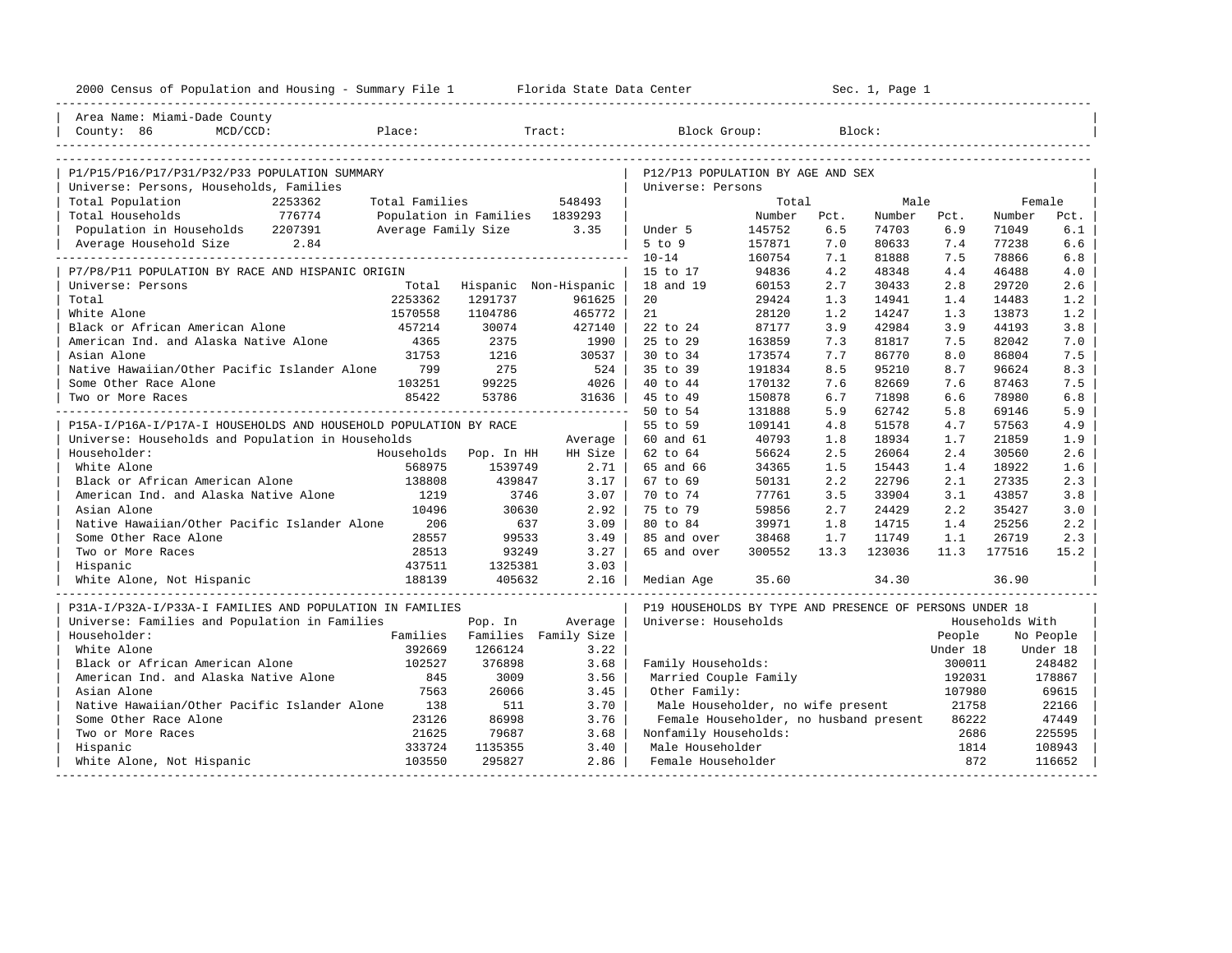----------------------------------------------------------------------------------------------------------------------------------------------------

| Area Name: Miami-Dade County | | County: 86 MCD/CCD: Place: Tract: Block Group: Block: |

| P34/P35 FAMILY TYPE BY PRESENCE AND AGE  |            | P27/P30 RELATIONSHIP BY HOUSEHOLD TYPE        |         |                 | P28 RELATIONSHIP BY HOUSEHOLD TYPE |        |
|------------------------------------------|------------|-----------------------------------------------|---------|-----------------|------------------------------------|--------|
| OF OWN AND RELATED CHILDREN              |            | Universe: Persons                             |         |                 | FOR THE POPULATION UNDER 18        |        |
| Universe: Families                       | With       |                                               |         | Total 65 & Over | Universe: Persons                  |        |
| With Own                                 | Related    | Population in households:                     | 2207391 | 288220          | Total:                             | 559213 |
| Children Children                        |            | In family households:                         | 1916334 | 210107          | In households:                     | 557259 |
| Married couple family: 370898            | 370898     | Householder:                                  | 548493  | 94933           | Householder or spouse              | 560    |
| Children under 18:<br>175547             | 190764     | Male                                          | 355875  | 70085           | Related child:                     | 545723 |
| 41551<br>Under 6 only                    | 46115      | Female                                        | 192618  | 24848           | Own child:                         | 472135 |
| Under 6 and 6 to 17<br>37168             | 42767      | Spouse                                        | 370898  | 54036           | In married couple family           | 319467 |
| $6$ to 17 only<br>96828                  | 101882     | Parent                                        | 48305   | 29333           | In other family:                   |        |
| No children under 18<br>195351           | 180134     | Child                                         | 676380  |                 | No spouse present:                 | 152668 |
| Other family:<br>177595                  | 177595     | Natural born or adopted                       | 641464  |                 | Male householder                   | 27448  |
| Male hhdr. No wife:<br>43924             | 43924      | Step                                          | 34916   |                 | Female householder                 | 125220 |
| Children under 18:<br>16889              | 21346      | Grandchild                                    | 63814   |                 | Other relatives:                   | 73588  |
| Under 6 only<br>4508                     | 5610       | Brother or sister                             | 42868   |                 | Grandchild                         | 53319  |
| 2578<br>Under 6 and 6 to 17              | 3600       | Other relatives                               | 88535   | 26251           | Other relatives                    | 20269  |
| 6 to 17 only<br>9803                     | 12136      | Nonrelatives                                  | 77041   | 5554            | Nonrelatives                       | 10976  |
| No children under 18<br>27035            | 22578      | In nonfamily households:                      | 291057  | 78113           | In group quarters:                 | 1954   |
| Female hhdr. No hus.:<br>133671          | 133671     | Male householder:                             | 110757  | 21477           | Institutional                      | 758    |
| Children under 18:<br>70316              | 85716      | Living alone                                  | 82474   | 18715           | Noninstitutional                   | 1196   |
| Under 6 only<br>11967                    | 15961      | Not living alone                              | 28283   | 2762            |                                    |        |
| Under 6 and 6 to 17<br>12050             | 17867      | Female householder:                           | 117524  | 51212           | P18 HOUSEHOLD SIZE, HOUSEHOLD TYPE |        |
| 46299<br>6 to 17 only                    | 51888      | Living alone                                  | 98506   | 47942           | AND PRESENCE OF OWN CHILDREN       |        |
| No children under 18<br>63355            | 47955      | Not living alone                              | 19018   | 3270            | Universe: Households               |        |
|                                          |            | Nonrelatives                                  | 62776   | 5424            | 1-person households:               | 180980 |
|                                          |            | In group quarters:                            | 45971   | 12332           | Male householder                   | 82474  |
| P21 HOUSEHOLD TYPE BY AGE OF HOUSEHOLDER |            | Institutional                                 | 29577   | 9684            | Female householder                 | 98506  |
| Universe: Households                     |            | Noninstitutional                              | 16394   | 2648            | 2 or more person households:       | 595794 |
|                                          |            |                                               |         |                 | Family households:                 | 548493 |
| Family                                   | Nonfamily  |                                               |         |                 | Married couple:                    | 370898 |
| Householder age: Households              | Households | PCT14 HOUSEHOLDS BY SEX OF UNMARRIED PARTNERS |         |                 | With own child, under 18           | 175547 |
| 15 to 24<br>17067                        | 12348      | Universe: Households                          |         |                 | No own child, under 18             | 195351 |
| 25 to 34<br>95341                        | 37779      |                                               |         |                 | Other family - no spouse pres.     | 177595 |
| 143505<br>35 to 44                       | 37521      | Unmarried partner households                  |         | 44740           | Male householder:                  | 43924  |
| 116568<br>45 to 54                       | 35753      | Male householder and male partner             |         | 3471            | With own child, under 18           | 16889  |
| 81079<br>55 to 64                        | 32191      | Male householder and female partner           |         | 20542           | No own child. under 18             | 27035  |
| 65 to 74<br>58514                        | 33724      | Female householder and female partner         |         | 2418            | Female householder:                | 133671 |
| 75 to 84<br>29479                        | 27638      | Female householder and male partner           |         | 18309           | With own child, under 18           | 70316  |
| 85 and over<br>6940                      | 11327      | All other households                          |         | 732034          | No own child, under 18             | 63355  |
| Total<br>548493                          | 228281     |                                               |         |                 | Nonfamily households:              | 47301  |
|                                          |            |                                               |         |                 | Male householder                   | 28283  |
|                                          |            |                                               |         |                 | Female householder                 | 19018  |
|                                          |            |                                               |         |                 |                                    |        |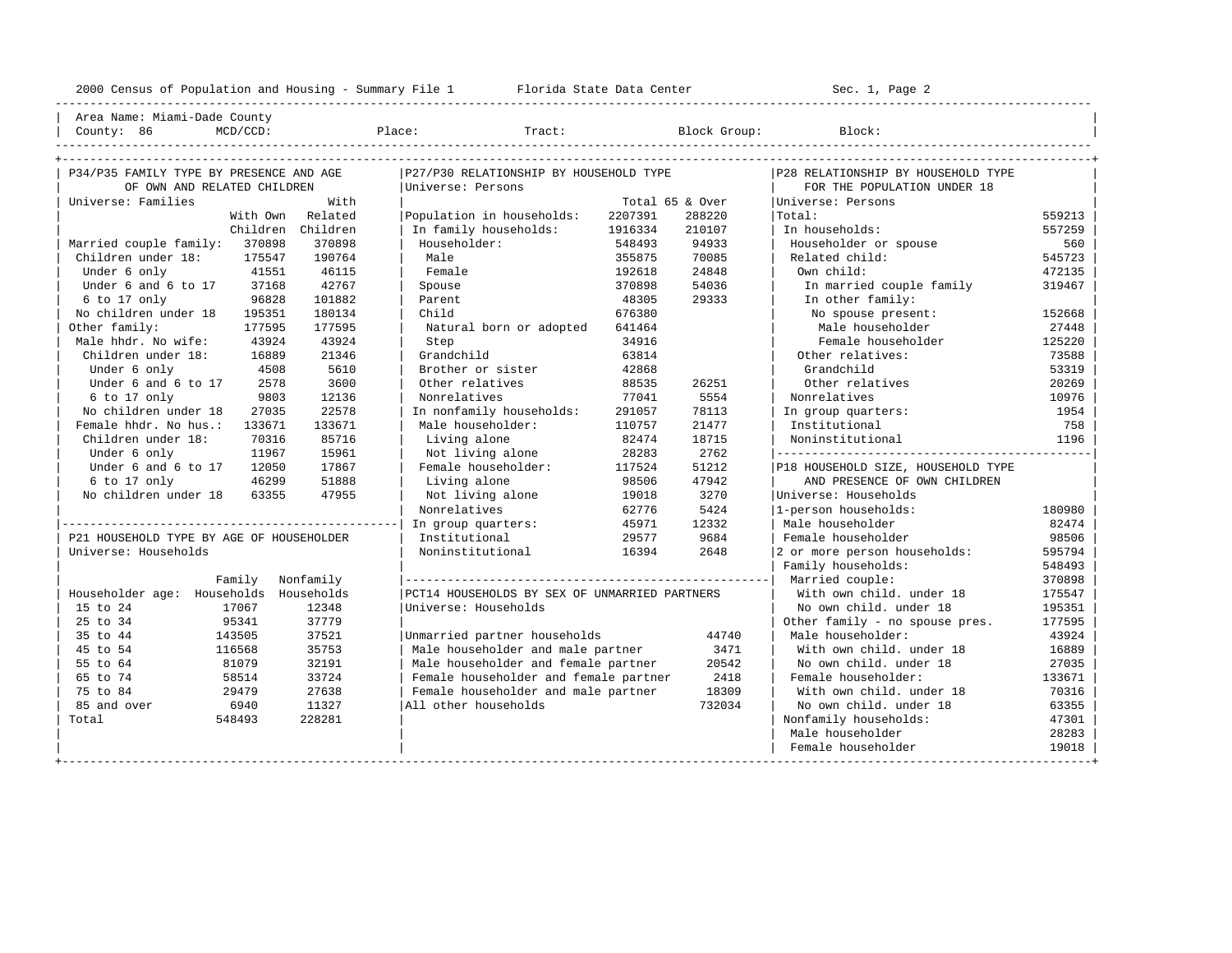|                                                                                               | 2000 Census of Population and Housing - Summary File 1 Florida State Data Center |                                  |                                |                    |                                 |                      |                                                                                       |                  | Sec. 1, Page 3        |                          |             |
|-----------------------------------------------------------------------------------------------|----------------------------------------------------------------------------------|----------------------------------|--------------------------------|--------------------|---------------------------------|----------------------|---------------------------------------------------------------------------------------|------------------|-----------------------|--------------------------|-------------|
| Area Name: Miami-Dade County<br>County: 86                                                    | MCD/CCD:                                                                         |                                  | Place:                         |                    |                                 | Tract:               | Block Group:                                                                          |                  | Block:                |                          |             |
| H1/H3/H4/H5 HOUSING UNITS AND POPULATION BY TENURE<br>Universe: Housing Units and Population  |                                                                                  |                                  |                                |                    |                                 | Universe: Households | P26/H13 HOUSEHOLD SIZE BY HOUSEHOLD TYPE                                              |                  |                       |                          |             |
|                                                                                               |                                                                                  |                                  |                                | Average            |                                 |                      |                                                                                       |                  |                       |                          |             |
|                                                                                               |                                                                                  | Units Percent Population HH Size |                                |                    |                                 |                      | Total                                                                                 | Family           |                       | Nonfamily                |             |
| Total:                                                                                        | 852278                                                                           |                                  |                                |                    |                                 | Household Size       | Households Percent Households Percent                                                 |                  |                       | Households Percent       |             |
| Occupied:                                                                                     | 776774                                                                           | 100.0                            | 2207391                        | 2.84               | 1-Person                        |                      | 180980 23.3                                                                           | N/A              |                       | 180980                   | 79.3        |
| Owner:                                                                                        | 449325                                                                           | 57.8<br>42.2                     | 1346631                        | 3.00<br>2.63       | 2-Person                        |                      | 215007 27.7                                                                           | 176894           | 32.3                  | 38113                    | 16.7<br>2.5 |
| Renter:<br>Vacant:                                                                            | 327449<br>75504                                                                  | 100.0                            | 860760                         |                    | 3-Person<br>4-Person            |                      | 141916 18.3                                                                           | 136259<br>118856 | 24.8<br>21.7          | 5657<br>2127             | . 9         |
|                                                                                               |                                                                                  | 26.3                             |                                |                    |                                 |                      | 120983 15.6<br>8.4                                                                    |                  |                       |                          | $\cdot$ 3   |
| For Rent                                                                                      | 19866<br>9855                                                                    | 13.1                             |                                |                    | 5-Person<br>6-Person            |                      | 65537<br>3.8                                                                          | 64776            | 11.8<br>5.3           | 761<br>369               | $\cdot$ 2   |
| For Sale only                                                                                 |                                                                                  |                                  |                                |                    |                                 | 7 or more Person     | 29523<br>22828<br>2.9                                                                 | 29154<br>22554   | 4.1                   | 274                      | $\cdot$ 1   |
| Rented or sold,<br>not occupied                                                               | 5022                                                                             | 6.7                              |                                |                    |                                 |                      |                                                                                       |                  |                       |                          |             |
| Seasonal, recreational,                                                                       |                                                                                  |                                  |                                |                    |                                 |                      |                                                                                       |                  |                       |                          |             |
| or occasional use                                                                             | 29587                                                                            | 39.2                             |                                |                    |                                 |                      |                                                                                       |                  |                       |                          |             |
| For migrant workers                                                                           | 59                                                                               | $\ldots$                         |                                |                    |                                 |                      |                                                                                       |                  |                       |                          |             |
| Other                                                                                         | 11115                                                                            | 14.7                             |                                |                    |                                 |                      |                                                                                       |                  |                       |                          |             |
|                                                                                               |                                                                                  |                                  |                                |                    | . 22 22 22 22 22 22 22 2        |                      |                                                                                       |                  |                       |                          |             |
| H6/H7 HOUSING UNITS BY HOUSEHOLDER'S RACE/HISPANIC ORIGIN<br>Universe: Occupied Housing Units |                                                                                  |                                  |                                |                    |                                 |                      | PCT15 NONRELATIVES BY HOUSEHOLD TYPE                                                  |                  |                       |                          |             |
|                                                                                               |                                                                                  |                                  |                                |                    |                                 |                      | Universe: Nonrelatives                                                                |                  |                       |                          |             |
| Race of Householder                                                                           |                                                                                  |                                  | Total                          | Hispanic           |                                 | Non-Hispanic         |                                                                                       |                  | Family                |                          | Nonfamily   |
| Total                                                                                         |                                                                                  | 776774 100.0                     |                                | 437511 100.0       |                                 | 339263 100.0         | Nonrelatives                                                                          |                  | Households            |                          | Households  |
| White Alone                                                                                   |                                                                                  | 568975 73.2                      |                                | 380836 87.0        |                                 | 188139 55.5          | Roomer or Boarder                                                                     |                  | 14842                 |                          | 10924       |
| Black/African American Alone                                                                  |                                                                                  | 138808 17.9                      |                                | 10016              | 2.3                             | 128792 38.0          | Housemate or roommate                                                                 |                  | 12809                 |                          | 20628       |
| American Ind./Alaska Native Alone 1219                                                        |                                                                                  |                                  | $\cdot$ 2                      | 663                | $\cdot$ 2                       | $\cdot$ 2<br>556     | Unmarried Partner                                                                     |                  | 23941                 |                          | 20799       |
| Asian Alone                                                                                   |                                                                                  | 10496                            | 1.4                            | 382                | $\cdot$ 1                       | 10114<br>3.0         | Foster child                                                                          |                  | 2165                  |                          | 517         |
| Nat Hawaiian/Other PI Alone                                                                   |                                                                                  | 206                              | $\cdot$ 0                      | 66                 | $\cdot$ 0                       | .0<br>140            | Other Nonrelatives                                                                    |                  | 23284                 |                          | 9908        |
| Some Other Race Alone<br>Two or More Races                                                    |                                                                                  | 28557<br>28513                   | 3.7<br>3.7                     | 27441 6.3<br>18107 | 4.1                             | 1116<br>10406<br>3.1 | .3 <sup>1</sup>                                                                       |                  |                       |                          |             |
| H14 HOUSING UNITS BY HOUSEHOLDER'S RACE AND TENURE<br>Universe: Occupied Housing Units        |                                                                                  |                                  |                                |                    |                                 |                      | H16 HOUSING UNITS BY HOUSEHOLDER'S AGE AND TENURE<br>Universe: Occupied Housing Units |                  |                       |                          |             |
| Race of Householder                                                                           |                                                                                  |                                  |                                |                    |                                 |                      |                                                                                       |                  |                       |                          |             |
| Total                                                                                         |                                                                                  |                                  | Owner Occupied<br>449325 100.0 |                    | Renter Occupied<br>327449 100.0 |                      | Age of Householder<br>15 to 24                                                        | 6230             | Owner Occupied<br>1.4 | Renter Occupied<br>23185 | 7.1         |
| White Alone                                                                                   |                                                                                  |                                  | 349024                         | 77.7               | 219951                          | 67.2                 | 25 to 34                                                                              | 53742            | 12.0                  | 79378                    | 24.2        |
| Black/African American Alone                                                                  |                                                                                  |                                  | 67567                          | 15.0               | 71241                           | 21.8                 | 35 to 44                                                                              | 101720           | 22.6                  | 79306                    | 24.2        |
| American Ind./Alaska Native Alone                                                             |                                                                                  |                                  | 531                            | $\cdot$ 1          | 688                             |                      | 45 to 54                                                                              | 97740            | 21.8                  | 54581                    | 16.7        |
| Asian Alone                                                                                   |                                                                                  |                                  | 6048                           | 1.3                | 4448                            | $\cdot$ 2<br>1.4     | 55 to 64                                                                              | 78780            | 17.5                  | 34490                    | 10.5        |
| Nat Hawaiian/Other PI Alone                                                                   |                                                                                  |                                  | 105                            | .0                 | 101                             | .0                   | 65 to 74                                                                              | 63544            | 14.1                  | 28694                    | 8.8         |
| Some Other Race Alone                                                                         |                                                                                  |                                  | 12530                          | 2.8                | 16027                           | 4.9                  | 75 to 84                                                                              | 37098            | 8.3                   | 20019                    | 6.1         |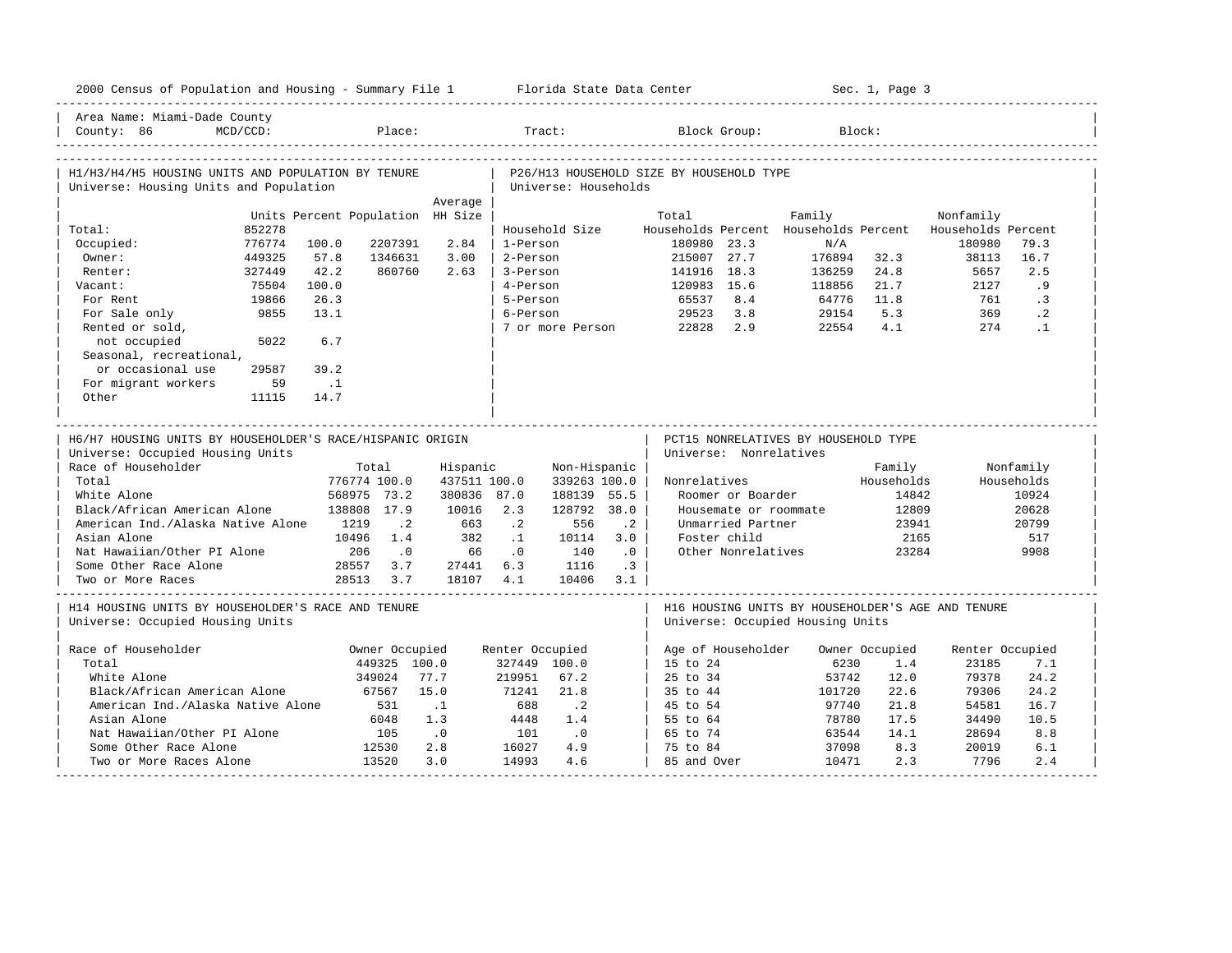| 2000 Census of Population and Housing - Summary File 1 Florida State Data Center |                          |                |                               |                                                         |        |      | Sec. 1, Page 1 |          |                 |           |
|----------------------------------------------------------------------------------|--------------------------|----------------|-------------------------------|---------------------------------------------------------|--------|------|----------------|----------|-----------------|-----------|
| Area Name: Monroe County                                                         |                          |                |                               |                                                         |        |      |                |          |                 |           |
| County: 87<br>$MCD/CCD$ :                                                        | Place:                   |                | Tract:                        | Block Group:                                            |        |      | Block:         |          |                 |           |
|                                                                                  |                          |                |                               |                                                         |        |      |                |          |                 |           |
| P1/P15/P16/P17/P31/P32/P33 POPULATION SUMMARY                                    |                          |                |                               | P12/P13 POPULATION BY AGE AND SEX                       |        |      |                |          |                 |           |
| Universe: Persons, Households, Families                                          |                          |                |                               | Universe: Persons                                       |        |      |                |          |                 |           |
| Total Population<br>79589                                                        | Total Families           |                | 20387                         |                                                         | Total  |      | Male           |          | Female          |           |
| 35086<br>Total Households                                                        | Population in Families   |                | 55680                         |                                                         | Number | Pct. | Number         | Pct.     | Number          | Pct.      |
| Population in Households 78227                                                   | Average Family Size 2.73 |                |                               | Under 5                                                 | 3462   | 4.3  | 1813           | 4.3      | 1649            | 4.4       |
| Average Household Size 2.23                                                      |                          |                |                               | $5$ to $9$                                              | 3802   | 4.8  | 1982           | 4.7      | 1820            | 4.9       |
|                                                                                  |                          |                |                               | $10 - 14$                                               | 4003   | 5.0  | 2067           | 4.9      | 1936            | 5.2       |
| P7/P8/P11 POPULATION BY RACE AND HISPANIC ORIGIN                                 |                          |                |                               | 15 to 17                                                | 2338   | 2.9  | 1245           | 2.9      | 1093            | 2.9       |
| Universe: Persons                                                                |                          |                | Total Hispanic Non-Hispanic   | 18 and 19                                               | 1360   | 1.7  | 726            | 1.7      | 634             | 1.7       |
| Total                                                                            | 79589                    | 12553          | 67036                         | 20                                                      | 643    | .8   | 360            | .8       | 283             | .8        |
| White Alone                                                                      | 72151                    | 10689          | 61462                         | 21                                                      | 664    | .8   | 361            | . 9      | 303             | .8        |
| Black or African American Alone                                                  | 3795                     | 228            | 3567                          | 22 to 24                                                | 2332   | 2.9  | 1297           | 3.1      | 1035            | 2.8       |
| American Ind. and Alaska Native Alone                                            | 301                      | 29             | $272$                         | 25 to 29                                                | 4655   | 5.8  | 2517           | 5.9      | 2138            | 5.7       |
| Asian Alone                                                                      | 657                      | 12.            | 645                           | 30 to 34                                                | 5605   | 7.0  | 3023           | 7.1      | 2582            | 6.9       |
| Native Hawaiian/Other Pacific Islander Alone                                     | 35                       | $\overline{4}$ | 31                            | 35 to 39                                                | 6936   | 8.7  | 3712           | 8.8      | 3224            | 8.7       |
| Some Other Race Alone                                                            | 1232                     | 1122           | $110$                         | 40 to 44                                                | 7557   | 9.5  | 3946           | 9.3      | 3611            | 9.7       |
| Two or More Races                                                                | 1418                     | 469            | 949                           | 45 to 49                                                | 7498   | 9.4  | 4020           | 9.5      | 3478            | 9.3       |
|                                                                                  |                          |                |                               | 50 to 54                                                | 7149   | 9.0  | 3936           | 9.3      | 3213            | 8.6       |
| P15A-I/P16A-I/P17A-I HOUSEHOLDS AND HOUSEHOLD POPULATION BY RACE                 |                          |                |                               | 55 to 59                                                | 5596   | 7.0  | 3092           | 7.3      | 2504            | 6.7       |
| Universe: Households and Population in Households                                |                          |                | Average                       | 60 and 61                                               | 1852   | 2.3  | 1028           | 2.4      | 824             | 2.2       |
| Householder:                                                                     | Households Pop. In HH    |                | HH Size                       | 62 to 64                                                | 2489   | 3.1  | 1387           | 3.3      | 1102            | 3.0       |
| White Alone                                                                      | 32560                    | 71366          | $2.19$                        | 65 and 66                                               | 1454   | 1.8  | 803            | 1.9      | 651             | 1.7       |
| Black or African American Alone                                                  | 1324                     | 3504           | $2.65$                        | 67 to 69                                                | 2122   | 2.7  | 1123           | 2.6      | 999             | 2.7       |
| American Ind. and Alaska Native Alone                                            | 131                      | 302            | 2.31                          | 70 to 74                                                | 3203   | 4.0  | 1713           | 4.0      | 1490            | 4.0       |
| Asian Alone                                                                      | 197                      | 550            | 2.79                          | 75 to 79                                                | 2417   | 3.0  | 1178           | 2.8      | 1239            | 3.3       |
| Native Hawaiian/Other Pacific Islander Alone                                     | 6                        | 20             | 3.33                          | 80 to 84                                                | 1476   | 1.9  | 675            | 1.6      | 801             | 2.2       |
| Some Other Race Alone                                                            | 360                      | 1109           | 3.08                          | 85 and over                                             | 976    | 1.2  | 375            | .9       | 601             | 1.6       |
| Two or More Races                                                                | 508                      | 1376           | 2.71                          | 65 and over                                             | 11648  | 14.6 | 5867           | 13.8     | 5781            | 15.5      |
| Hispanic                                                                         | 4247                     | 12214          | 2.88                          |                                                         |        |      |                |          |                 |           |
| White Alone, Not Hispanic                                                        | 28867                    | 60896          | $2.11$                        | Median Age                                              | 42.60  |      | 42.60          |          | 42.60           |           |
| P31A-I/P32A-I/P33A-I FAMILIES AND POPULATION IN FAMILIES                         |                          |                |                               | P19 HOUSEHOLDS BY TYPE AND PRESENCE OF PERSONS UNDER 18 |        |      |                |          |                 |           |
| Universe: Families and Population in Families                                    |                          | Pop. In        | Average                       | Universe: Households                                    |        |      |                |          | Households With |           |
| Householder:                                                                     |                          |                | Families Families Family Size |                                                         |        |      |                | People   |                 | No People |
| White Alone                                                                      | 18784                    | 50438          | 2.69                          |                                                         |        |      |                | Under 18 |                 | Under 18  |
| Black or African American Alone                                                  | 836                      | 2736           | 3.27                          | Family Households:                                      |        |      |                | 7909     |                 | 12478     |
| American Ind. and Alaska Native Alone                                            | 65                       | 190            | 2.92                          | Married Couple Family                                   |        |      |                | 5463     |                 | 10953     |
| Asian Alone                                                                      | 126                      | 412            | 3.27                          | Other Family:                                           |        |      |                | 2446     |                 | 1525      |
| Native Hawaiian/Other Pacific Islander Alone                                     | $-5$                     | 19             | 3.80                          | Male Householder, no wife present                       |        |      |                | 744      |                 | 669       |
| Some Other Race Alone                                                            | 262                      | 897            | 3.42                          | Female Householder, no husband present                  |        |      |                | 1702     |                 | 856       |
| Two or More Races                                                                | 309                      | 988            | 3.20                          | Nonfamily Households:                                   |        |      |                | 160      |                 | 14539     |
| Hispanic                                                                         | 3075                     | 9965           | 3.24                          | Male Householder                                        |        |      |                | 127      |                 | 8848      |
| White Alone, Not Hispanic                                                        | 16125                    | 41910          | $2.60$                        | Female Householder                                      |        |      |                | 33       |                 | 5691      |
|                                                                                  |                          |                |                               |                                                         |        |      |                |          |                 |           |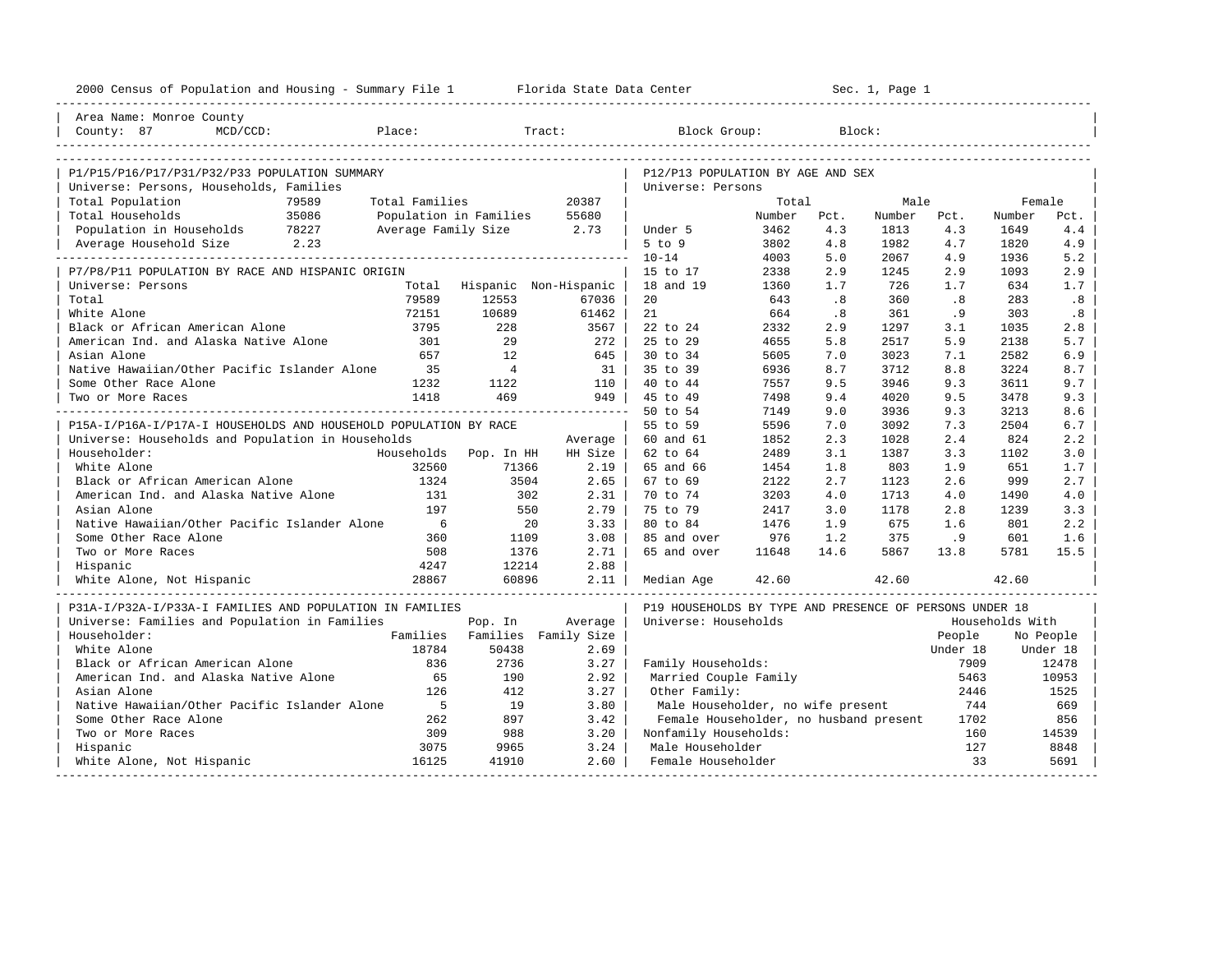----------------------------------------------------------------------------------------------------------------------------------------------------

| Area Name: Monroe County | | County: 87 MCD/CCD: Place: Tract: Block Group: Block: |

| P34/P35 FAMILY TYPE BY PRESENCE AND AGE  |                  |                  | P27/P30 RELATIONSHIP BY HOUSEHOLD TYPE        |       |                 | P28 RELATIONSHIP BY HOUSEHOLD TYPE |       |
|------------------------------------------|------------------|------------------|-----------------------------------------------|-------|-----------------|------------------------------------|-------|
| OF OWN AND RELATED CHILDREN              |                  |                  | Universe: Persons                             |       |                 | FOR THE POPULATION UNDER 18        |       |
| Universe: Families                       |                  | With             |                                               |       | Total 65 & Over | Universe: Persons                  |       |
|                                          |                  | With Own Related | Population in households:                     | 78227 | 11339           | Total:                             | 13605 |
|                                          | Children         | Children         | In family households:                         | 57626 | 7806            | In households:                     | 13582 |
| Married couple family:                   | 16416            | 16416            | Householder:                                  | 20387 | 4072            | Householder or spouse              | 35    |
| Children under 18:                       | 5175             | 5443             | Male                                          | 14059 | 3173            | Related child:                     | 13202 |
| Under 6 only                             | 1301             | 1383             | Female                                        | 6328  | 899             | Own child:                         | 12219 |
| Under 6 and 6 to 17                      | 935              | 1007             | Spouse                                        | 16416 | 2913            | In married couple family           | 8893  |
| 6 to 17 only                             | 2939             | 3053             | Parent                                        | 726   | 421             | In other family:                   |       |
| No children under 18                     | 11241            | 10973            | Child                                         | 15390 |                 | No spouse present:                 | 3326  |
| Other family:                            | 3971             | 3971             | Natural born or adopted                       | 14484 |                 | Male householder                   | 921   |
| Male hhdr. No wife:                      | 1413             | 1413             | Step                                          | 906   |                 | Female householder                 | 2405  |
| Children under 18:                       | 643              | 734              | Grandchild                                    | 950   |                 | Other relatives:                   | 983   |
| Under 6 only                             | 159              | 186              | Brother or sister                             | 635   |                 | Grandchild                         | 756   |
| Under 6 and 6 to 17                      | 58               | 66               | Other relatives                               | 1176  | 328             | Other relatives                    | 227   |
| 6 to 17 only                             | 426              | 482              | Nonrelatives                                  | 1946  | 72              | Nonrelatives                       | 345   |
| No children under 18                     | 770              | 679              | In nonfamily households:                      | 20601 | 3533            | In group quarters:                 | 23    |
| Female hhdr. No hus.:                    | 2558             | 2558             | Male householder:                             | 8975  | 1468            | Institutional                      | 5     |
| Children under 18:                       | 1497             | 1695             | Living alone                                  | 5963  | 1222            | Noninstitutional                   | 18    |
| Under 6 only                             | 286              | 329              | Not living alone                              | 3012  | 246             |                                    |       |
| Under 6 and 6 to 17                      | 211              | 257              | Female householder:                           | 5724  | 1793            | P18 HOUSEHOLD SIZE, HOUSEHOLD TYPE |       |
| 6 to 17 only                             | 1000             | 1109             | Living alone                                  | 4126  | 1662            | AND PRESENCE OF OWN CHILDREN       |       |
| No children under 18                     | 1061             | 863              | Not living alone                              | 1598  | 131             | Universe: Households               |       |
|                                          |                  |                  | Nonrelatives                                  | 5902  | 272             | 1-person households:               | 10089 |
|                                          |                  |                  | In group quarters:                            | 1362  | 309             | Male householder                   | 5963  |
| P21 HOUSEHOLD TYPE BY AGE OF HOUSEHOLDER |                  |                  | Institutional                                 | 849   | 247             | Female householder                 | 4126  |
| Universe: Households                     |                  |                  | Noninstitutional                              | 513   | 62              | 2 or more person households:       | 24997 |
|                                          |                  |                  |                                               |       |                 | Family households:                 | 20387 |
|                                          | Family Nonfamily |                  |                                               |       |                 |                                    | 16416 |
| Householder age: Households Households   |                  |                  | PCT14 HOUSEHOLDS BY SEX OF UNMARRIED PARTNERS |       |                 | With own child, under 18           | 5175  |
| 15 to 24                                 | 530              | 691              | Universe: Households                          |       |                 | No own child, under 18             | 11241 |
| 25 to 34                                 | 2701             | 1892             |                                               |       |                 | Other family - no spouse pres.     | 3971  |
| 35 to 44                                 | 4720             | 2942             | Unmarried partner households                  |       | 3063            | Male householder:                  | 1413  |
| 45 to 54                                 | 4798             | 3569             | Male householder and male partner             |       | 390             | With own child, under 18           | 643   |
| 55 to 64                                 | 3566             | 2344             | Male householder and female partner           |       | 1415            | No own child, under 18             | 770   |
| 65 to 74                                 | 2547             | 1673             | Female householder and female partner         |       | 168             | Female householder:                | 2558  |
| 75 to 84                                 | 1323             | 1229             | Female householder and male partner           |       | 1090            | With own child, under 18           | 1497  |
| 85 and over                              | 202              | 359              | All other households                          |       | 32023           | No own child, under 18             | 1061  |
| Total                                    | 20387            | 14699            |                                               |       |                 | Nonfamily households:              | 4610  |
|                                          |                  |                  |                                               |       |                 | Male householder                   | 3012  |
|                                          |                  |                  |                                               |       |                 | Female householder                 | 1598  |
|                                          |                  |                  |                                               |       |                 |                                    |       |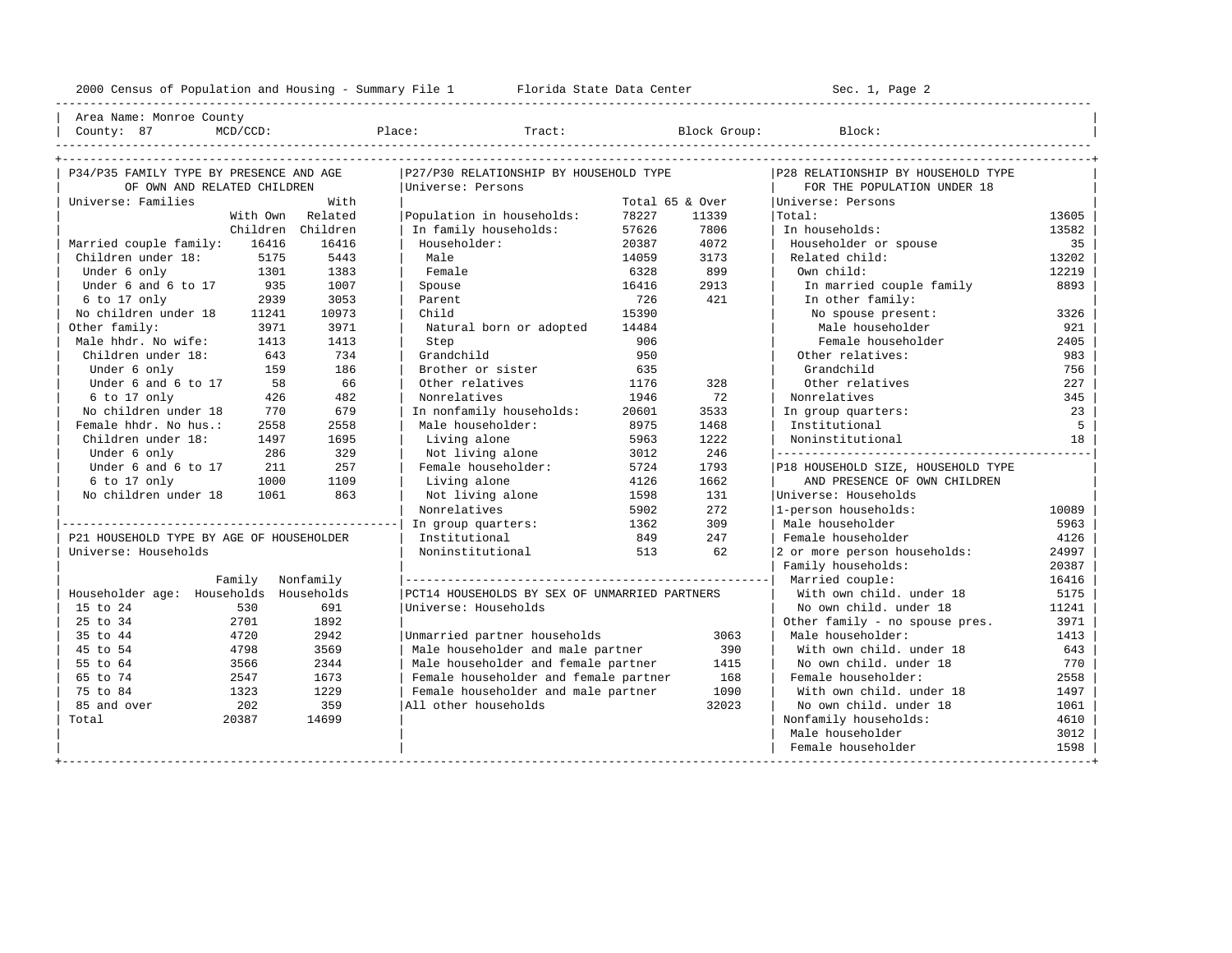| 2000 Census of Population and Housing - Summary File 1 Florida State Data Center              |                                  |                                 |                 |                                |                      |           |                                          |                       |                                      |              | Sec. 1, Page 3 |                                                   |             |
|-----------------------------------------------------------------------------------------------|----------------------------------|---------------------------------|-----------------|--------------------------------|----------------------|-----------|------------------------------------------|-----------------------|--------------------------------------|--------------|----------------|---------------------------------------------------|-------------|
| Area Name: Monroe County<br>County: 87<br>$MCD/CCD$ :                                         |                                  | Place:                          |                 | Tract:                         |                      |           |                                          | Block Group:          |                                      | Block:       |                |                                                   |             |
| H1/H3/H4/H5 HOUSING UNITS AND POPULATION BY TENURE<br>Universe: Housing Units and Population  |                                  |                                 |                 |                                | Universe: Households |           | P26/H13 HOUSEHOLD SIZE BY HOUSEHOLD TYPE |                       |                                      |              |                |                                                   |             |
|                                                                                               |                                  |                                 | Average         |                                |                      |           |                                          |                       |                                      |              |                |                                                   |             |
|                                                                                               | Units Percent Population HH Size |                                 |                 |                                |                      |           | Total                                    |                       | Family                               |              |                | Nonfamily                                         |             |
| Total:<br>51617                                                                               |                                  |                                 |                 |                                | Household Size       |           | Households Percent Households Percent    |                       |                                      |              |                | Households Percent                                |             |
| Occupied:<br>35086                                                                            | 100.0                            | 78227                           | 2.23            | 1-Person                       |                      |           | 10089 28.8                               |                       | N/A                                  |              |                | 10089                                             | 68.6        |
| Owner:<br>21893                                                                               | 62.4                             | 48839                           | 2.23            | 2-Person                       |                      |           | 15032                                    | 42.8                  | 11282                                |              | 55.3           | 3750                                              | 25.5        |
| 13193<br>Renter:                                                                              | 37.6                             | 29388                           | 2.23            | 3-Person                       |                      |           | 4789                                     | 13.6                  | 4197                                 |              | 20.6           | 592                                               | 4.0         |
| Vacant:<br>16531                                                                              | 100.0                            |                                 |                 | 4-Person                       |                      |           | 3246                                     | 9.3                   | 3066                                 |              | 15.0           | 180                                               | 1.2         |
| 1716<br>For Rent                                                                              | 10.4                             |                                 |                 | 5-Person                       |                      |           | 1296                                     | 3.7                   | 1239                                 |              | 6.1            | 57                                                | .4          |
| 668<br>For Sale only                                                                          | 4.0                              |                                 |                 | 6-Person                       |                      |           | 394                                      | 1.1                   | 381                                  |              | 1.9            | 13<br>18                                          | $\cdot$ 1   |
| Rented or sold,                                                                               |                                  |                                 |                 |                                | 7 or more Person     |           | 240                                      | .7                    |                                      | 222          | 1.1            |                                                   | $\cdot$ 1   |
| not occupied<br>358                                                                           | 2.2                              |                                 |                 |                                |                      |           |                                          |                       |                                      |              |                |                                                   |             |
| Seasonal, recreational,                                                                       |                                  |                                 |                 |                                |                      |           |                                          |                       |                                      |              |                |                                                   |             |
| or occasional use<br>12332                                                                    | 74.6                             |                                 |                 |                                |                      |           |                                          |                       |                                      |              |                |                                                   |             |
| For migrant workers<br>46                                                                     | $\cdot$ 3<br>8.5                 |                                 |                 |                                |                      |           |                                          |                       |                                      |              |                |                                                   |             |
| Other<br>1411                                                                                 |                                  |                                 |                 |                                |                      |           |                                          |                       |                                      |              |                |                                                   |             |
|                                                                                               |                                  |                                 |                 |                                |                      |           |                                          |                       |                                      |              |                |                                                   |             |
| H6/H7 HOUSING UNITS BY HOUSEHOLDER'S RACE/HISPANIC ORIGIN<br>Universe: Occupied Housing Units |                                  |                                 |                 |                                |                      |           | Universe: Nonrelatives                   |                       | PCT15 NONRELATIVES BY HOUSEHOLD TYPE |              |                |                                                   |             |
| Race of Householder                                                                           |                                  | Total                           | Hispanic        |                                | Non-Hispanic         |           |                                          |                       |                                      |              | Family         |                                                   | Nonfamily   |
| Total                                                                                         |                                  | 35086 100.0                     | 4247 100.0      |                                | 30839 100.0          |           | Nonrelatives                             |                       |                                      |              | Households     |                                                   | Households  |
| White Alone                                                                                   |                                  | 32560 92.8                      | 3693 87.0       |                                | 28867 93.6           |           |                                          | Roomer or Boarder     |                                      |              | 340            |                                                   | 865         |
| Black/African American Alone                                                                  |                                  | 1324 3.8                        | 83              | 2.0                            | 1241                 | 4.0       |                                          | Housemate or roommate |                                      |              | 428            |                                                   | 2221        |
| American Ind./Alaska Native Alone                                                             |                                  | 131<br>.4                       | 10              | $\cdot$ 2                      | 121                  | .4        |                                          | Unmarried Partner     |                                      |              | 732            |                                                   | 2331        |
| Asian Alone                                                                                   |                                  | 197<br>.6                       | $\overline{2}$  | $\cdot$ 0                      | 195                  | .6        |                                          | Foster child          |                                      |              | 36             |                                                   | 10          |
| Nat Hawaiian/Other PI Alone                                                                   |                                  | $6\overline{6}$<br>$\cdot$ 0    | $\circ$         | $\cdot$ 0                      | 6                    | $\cdot$ 0 |                                          | Other Nonrelatives    |                                      |              | 410            |                                                   | 475         |
| Some Other Race Alone                                                                         |                                  | 1.0<br>360                      |                 | 317 7.5                        | 43                   | $\cdot$ 1 |                                          |                       |                                      |              |                |                                                   |             |
| Two or More Races                                                                             |                                  | 508 1.4                         |                 | $142 \quad 3.3$                | 366 1.2              |           |                                          |                       |                                      |              |                |                                                   |             |
| H14 HOUSING UNITS BY HOUSEHOLDER'S RACE AND TENURE<br>Universe: Occupied Housing Units        |                                  |                                 |                 |                                |                      |           |                                          |                       | Universe: Occupied Housing Units     |              |                | H16 HOUSING UNITS BY HOUSEHOLDER'S AGE AND TENURE |             |
|                                                                                               |                                  |                                 |                 |                                |                      |           |                                          |                       |                                      |              |                |                                                   |             |
| Race of Householder                                                                           |                                  | Owner Occupied                  |                 | Renter Occupied                |                      |           | Age of Householder                       |                       |                                      |              | Owner Occupied | Renter Occupied                                   |             |
| Total<br>White Alone                                                                          |                                  | 21893 100.0                     | 95.5            |                                | 13193 100.0<br>88.3  |           | 15 to 24                                 |                       |                                      | 210<br>1498  | 1.0<br>6.8     | 1011<br>3095                                      | 7.7<br>23.5 |
|                                                                                               |                                  | 20910                           |                 | 11650                          |                      |           | 25 to 34                                 |                       |                                      |              |                |                                                   |             |
| Black/African American Alone                                                                  |                                  | 452<br>78                       | 2.1             | 872                            | 6.6                  |           | 35 to 44                                 |                       |                                      | 3997         | 18.3           | 3665                                              | 27.8        |
| American Ind./Alaska Native Alone                                                             |                                  | 99                              | .4              | 53<br>98                       | .4                   |           | 45 to 54                                 |                       |                                      | 5546         | 25.3           | 2821                                              | 21.4        |
| Asian Alone                                                                                   |                                  |                                 | .5              |                                | $\cdot$ . 7          |           | 55 to 64                                 |                       |                                      | 4527         | 20.7           | 1383                                              | 10.5        |
| Nat Hawaiian/Other PI Alone<br>Some Other Race Alone                                          |                                  | $\overline{\phantom{a}}$<br>131 | $\cdot$ 0<br>.6 | $\overline{\mathbf{3}}$<br>229 | $\cdot$ 0<br>1.7     |           | 65 to 74<br>75 to 84                     |                       |                                      | 3518<br>2158 | 16.1<br>9.9    | 702<br>394                                        | 5.3<br>3.0  |
| Two or More Races Alone                                                                       |                                  | 2.20                            | 1.0             | 288                            | 2.2                  |           | 85 and Over                              |                       |                                      | 439          | 2.0            | 122                                               | .9          |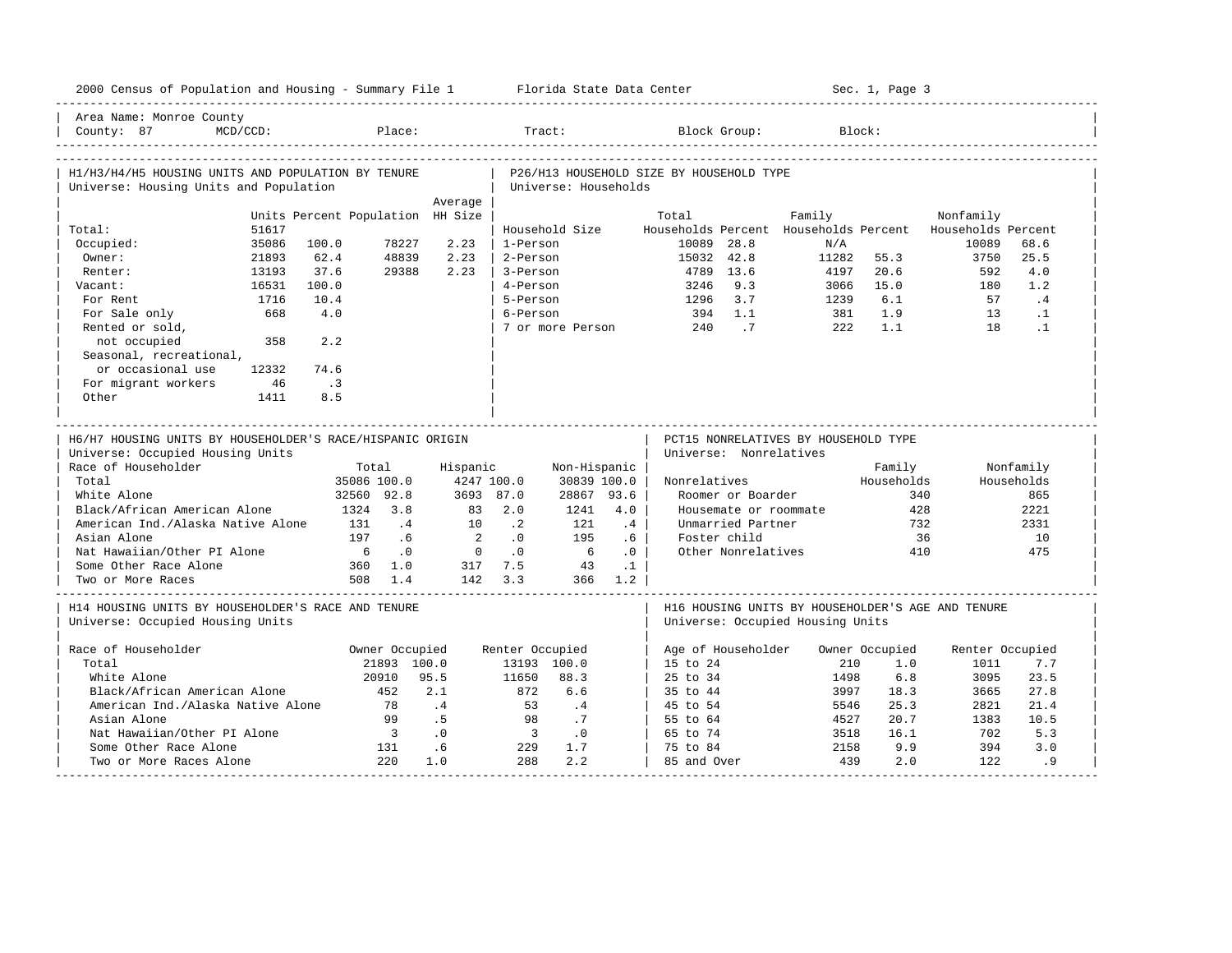| 2000 Census of Population and Housing - Summary File 1 Florida State Data Center |                |                          |                               |                                                         |        |      | Sec. 1, Page 1 |          |                 |           |
|----------------------------------------------------------------------------------|----------------|--------------------------|-------------------------------|---------------------------------------------------------|--------|------|----------------|----------|-----------------|-----------|
| Area Name: Nassau County                                                         |                |                          |                               |                                                         |        |      |                |          |                 |           |
| County: 89<br>Place:<br>$MCD/CCD$ :                                              |                |                          | Tract:                        | Block Group:                                            |        |      | Block:         |          |                 |           |
|                                                                                  |                |                          |                               |                                                         |        |      |                |          |                 |           |
| P1/P15/P16/P17/P31/P32/P33 POPULATION SUMMARY                                    |                |                          |                               | P12/P13 POPULATION BY AGE AND SEX                       |        |      |                |          |                 |           |
| Universe: Persons, Households, Families                                          |                |                          |                               | Universe: Persons                                       |        |      |                |          |                 |           |
| Total Population<br>57663                                                        | Total Families |                          | 16532                         |                                                         | Total  |      | Male           |          | Female          |           |
| Total Households<br>21980                                                        |                | Population in Families   | 49107                         |                                                         | Number | Pct. | Number         | Pct.     | Number          | Pct.      |
| Population in Households 56976                                                   |                | Average Family Size 2.97 |                               | Under 5                                                 | 3565   | 6.2  | 1797           | 6.3      | 1768            | 6.1       |
| Average Household Size 2.59                                                      |                |                          |                               | $5$ to $9$                                              | 3908   | 6.8  | 2017           | 7.1      | 1891            | 6.5       |
|                                                                                  |                |                          |                               | $10 - 14$                                               | 4435   | 7.7  | 2273           | 8.0      | 2162            | 7.4       |
| P7/P8/P11 POPULATION BY RACE AND HISPANIC ORIGIN                                 |                |                          |                               | 15 to 17                                                | 2531   | 4.4  | 1317           | 4.6      | 1214            | 4.2       |
| Universe: Persons                                                                | Total          |                          | Hispanic Non-Hispanic         | 18 and 19                                               | 1286   | 2.2  | 699            | 2.5      | 587             | 2.0       |
| Total                                                                            | 57663          | 873                      | 56790                         | 20                                                      | 628    | 1.1  | 317            | 1.1      | 311             | 1.1       |
| White Alone                                                                      | 51909          | 586                      | 51323                         | 21                                                      | 565    | 1.0  | 291            | 1.0      | 274             | .9        |
| Black or African American Alone                                                  | 4465           | 29                       | 4436                          | 22 to 24                                                | 1666   | 2.9  | 837            | 2.9      | 829             | 2.8       |
| American Ind. and Alaska Native Alone                                            | 246            | 18                       | 228                           | 25 to 29                                                | 3272   | 5.7  | 1615           | 5.7      | 1657            | 5.7       |
| Asian Alone                                                                      | 263            | 12.                      | $251$                         | 30 to 34                                                | 3822   | 6.6  | 1862           | 6.5      | 1960            | 6.7       |
| Native Hawaiian/Other Pacific Islander Alone                                     | 18             | $\overline{0}$           | 18                            | 35 to 39                                                | 4739   | 8.2  | 2302           | 8.1      | 2437            | 8.3       |
| Some Other Race Alone                                                            | 185            | 153                      | 32 <sup>1</sup>               | 40 to 44                                                | 4797   | 8.3  | 2372           | 8.3      | 2425            | 8.3       |
| Two or More Races                                                                | 577            | 75                       | 502                           | 45 to 49                                                | 4468   | 7.7  | 2227           | 7.8      | 2241            | 7.7       |
|                                                                                  |                |                          | ----------------------        | 50 to 54                                                | 4197   | 7.3  | 2039           | 7.2      | 2158            | 7.4       |
| P15A-I/P16A-I/P17A-I HOUSEHOLDS AND HOUSEHOLD POPULATION BY RACE                 |                |                          |                               | 55 to 59                                                | 3579   | 6.2  | 1718           | 6.0      | 1861            | 6.4       |
| Universe: Households and Population in Households                                |                |                          | Average                       | 60 and 61                                               | 1193   | 2.1  | 604            | 2.1      | 589             | 2.0       |
| Householder:                                                                     |                | Households Pop. In HH    | HH Size                       | 62 to 64                                                | 1745   | 3.0  | 870            | 3.1      | 875             | 3.0       |
| White Alone                                                                      | 19984          | 51565                    | 2.58                          | 65 and 66                                               | 1028   | 1.8  | 531            | 1.9      | 497             | 1.7       |
| Black or African American Alone                                                  | 1576           | 4264                     | $2.71$                        | 67 to 69                                                | 1472   | 2.6  | 743            | 2.6      | 729             | 2.5       |
| American Ind. and Alaska Native Alone                                            | 101            | 280                      | $2.77$                        | 70 to 74                                                | 2072   | 3.6  | 954            | 3.4      | 1118            | 3.8       |
| Asian Alone                                                                      | 73             | 201                      | 2.75                          | 75 to 79                                                | 1355   | 2.3  | 597            | 2.1      | 758             | 2.6       |
| Native Hawaiian/Other Pacific Islander Alone                                     | $-5$           | 13                       | 2.60                          | 80 to 84                                                | 796    | 1.4  | 304            | 1.1      | 492             | 1.7       |
| Some Other Race Alone                                                            | 43             | 148                      | 3.44                          | 85 and over                                             | 544    | .9   | 157            | .6       | 387             | 1.3       |
| Two or More Races                                                                | 198            | 505                      | 2.55                          | 65 and over                                             | 7267   | 12.6 | 3286           | 11.6     | 3981            | 13.6      |
| Hispanic                                                                         | 241            | 716                      | 2.97                          |                                                         |        |      |                |          |                 |           |
| 19811<br>White Alone, Not Hispanic                                               |                | 51074                    | 2.58                          | Median Age                                              | 38.30  |      | 37.60          |          | 38.90           |           |
| P31A-I/P32A-I/P33A-I FAMILIES AND POPULATION IN FAMILIES                         |                |                          |                               | P19 HOUSEHOLDS BY TYPE AND PRESENCE OF PERSONS UNDER 18 |        |      |                |          |                 |           |
| Universe: Families and Population in Families                                    |                | Pop. In                  | Average                       | Universe: Households                                    |        |      |                |          | Households With |           |
| Householder:                                                                     |                |                          | Families Families Family Size |                                                         |        |      |                | People   |                 | No People |
| White Alone                                                                      | 15081          | 44458                    | 2.95                          |                                                         |        |      |                | Under 18 |                 | Under 18  |
| Black or African American Alone                                                  | 1150           | 3685                     | 3.20                          | Family Households:                                      |        |      |                | 7933     |                 | 8599      |
| American Ind. and Alaska Native Alone                                            | 78             | 240                      | 3.08                          | Married Couple Family                                   |        |      |                | 5897     |                 | 7560      |
| Asian Alone                                                                      | 52             | 169                      | 3.25                          | Other Family:                                           |        |      |                | 2036     |                 | 1039      |
| Native Hawaiian/Other Pacific Islander Alone                                     | $\overline{4}$ | 12                       | 3.00                          | Male Householder, no wife present                       |        |      |                | 534      |                 | 375       |
| Some Other Race Alone                                                            | 35             | 128                      | 3.66                          | Female Householder, no husband present                  |        |      |                | 1502     |                 | 664       |
| Two or More Races                                                                | 132            | 415                      | 3.14                          | Nonfamily Households:                                   |        |      |                | 138      |                 | 5310      |
| Hispanic                                                                         | 182            | 602                      | 3.31                          | Male Householder                                        |        |      |                | 118      |                 | 2491      |
| White Alone, Not Hispanic                                                        | 14954          | 44046                    | $2.95 \;  $                   | Female Householder                                      |        |      |                | 2.0      |                 | 2819      |
|                                                                                  |                |                          |                               |                                                         |        |      |                |          |                 |           |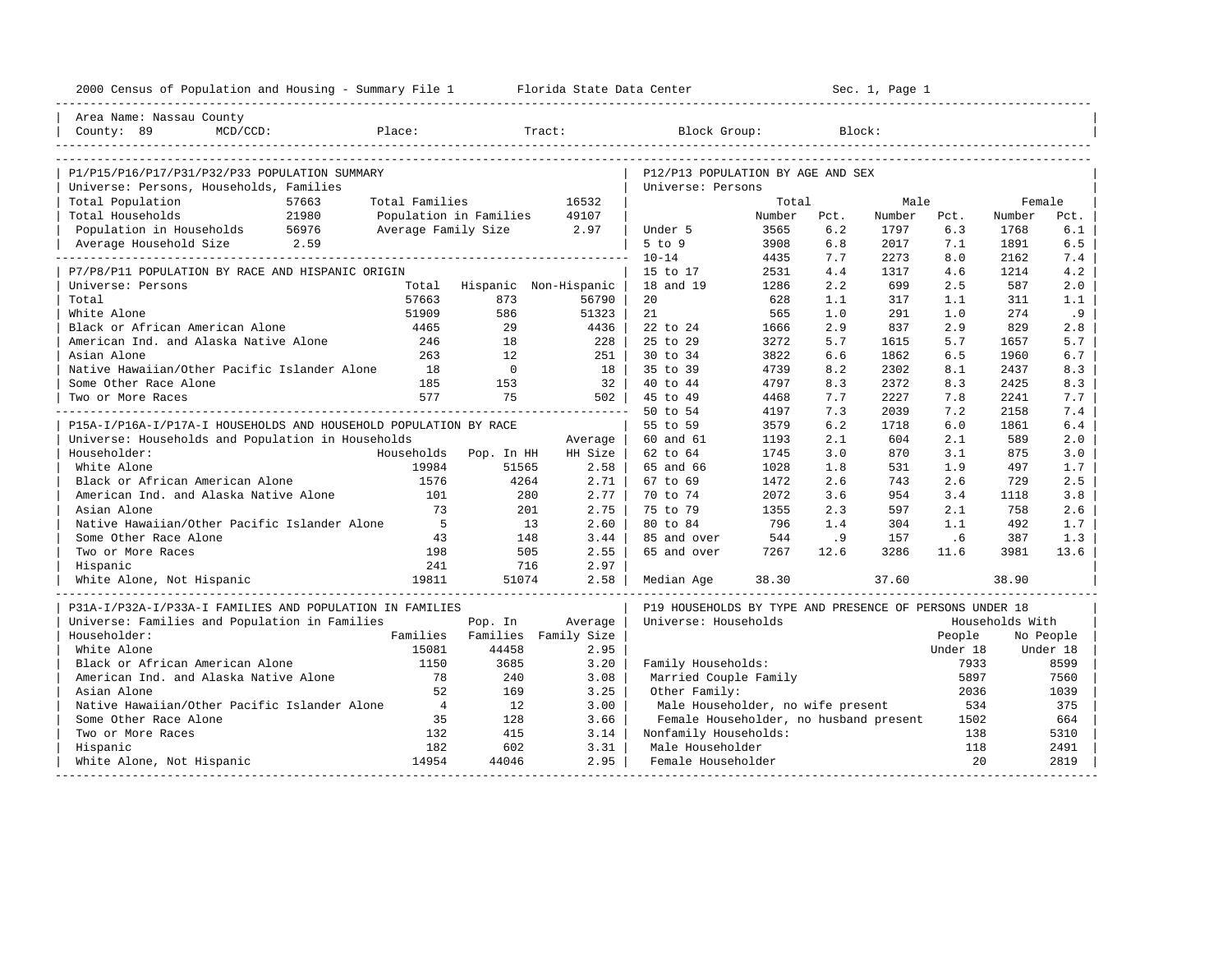----------------------------------------------------------------------------------------------------------------------------------------------------

| Area Name: Nassau County | | County: 89 MCD/CCD: Place: Tract: Block Group: Block: |

| P34/P35 FAMILY TYPE BY PRESENCE AND AGE  |                   | P27/P30 RELATIONSHIP BY HOUSEHOLD TYPE        |                 |       | P28 RELATIONSHIP BY HOUSEHOLD TYPE |          |
|------------------------------------------|-------------------|-----------------------------------------------|-----------------|-------|------------------------------------|----------|
| OF OWN AND RELATED CHILDREN              |                   | Universe: Persons                             |                 |       | FOR THE POPULATION UNDER 18        |          |
| Universe: Families                       | With              |                                               | Total 65 & Over |       | Universe: Persons                  |          |
|                                          | With Own Related  | Population in households:                     | 56976           | 6986  | Total:                             | 14439    |
|                                          | Children Children | In family households:                         | 50184           | 5145  | In households:                     | 14390    |
| Married couple family:<br>13457          | 13457             | Householder:                                  | 16532           | 2832  | Householder or spouse              | 13       |
| Children under 18:<br>5485               | 5870              | Male                                          | 12818           | 2328  | Related child:                     | 14015    |
| Under 6 only<br>1146                     | 1270              | Female                                        | 3714            | 504   | Own child:                         | 12729    |
| Under 6 and 6 to 17<br>1045              | 1170              | Spouse                                        | 13457           | 1812  | In married couple family           | 9922     |
| 6 to 17 only<br>3294                     | 3430              | Parent                                        | 425             | 269   | In other family:                   |          |
| No children under 18<br>7972             | 7587              | Child                                         | 16284           |       | No spouse present:                 | 2807     |
| Other family:<br>3075                    | 3075              | Natural born or adopted                       | 14919           |       | Male householder                   | 772      |
| Male hhdr. No wife:<br>909               | 909               | Step                                          | 1365            |       | Female householder                 | 2035     |
| Children under 18:<br>475                | 530               | Grandchild                                    | 1252            |       | Other relatives:                   | 1286     |
| Under 6 only<br>145                      | 161               | Brother or sister                             | 323             |       | Grandchild                         | 1053     |
| Under 6 and 6 to 17<br>61                | 74                | Other relatives                               | 834             | 199   | Other relatives                    | 233      |
| 6 to 17 only<br>269                      | 295               | Nonrelatives                                  | 1077            | 33    | Nonrelatives                       | 362      |
| No children under 18<br>434              | 379               | In nonfamily households:                      | 6792            | 1841  | In group quarters:                 | 49       |
| Female hhdr. No hus.:<br>2166            | 2166              | Male householder:                             | 2609            | 478   | Institutional                      | 49       |
| Children under 18:<br>1247               | 1496              | Living alone                                  | 1934            | 426   | Noninstitutional                   | $\Omega$ |
| Under 6 only<br>243                      | 316               | Not living alone                              | 675             | 52    |                                    |          |
| Under 6 and 6 to 17<br>174               | 235               | Female householder:                           | 2839            | 1287  | P18 HOUSEHOLD SIZE, HOUSEHOLD TYPE |          |
| 6 to 17 only<br>830                      | 945               | Living alone                                  | 2488            | 1256  | AND PRESENCE OF OWN CHILDREN       |          |
| No children under 18<br>919              | 670               | Not living alone                              | 351             | 31    | Universe: Households               |          |
|                                          |                   | Nonrelatives                                  | 1344            | 76    | 1-person households:               | 4422     |
|                                          |                   | In group quarters:                            | 687             | 281   | Male householder                   | 1934     |
| P21 HOUSEHOLD TYPE BY AGE OF HOUSEHOLDER |                   | Institutional                                 | 513             | 256   | Female householder                 | 2488     |
| Universe: Households                     |                   | Noninstitutional                              | 174             | 2.5   | 2 or more person households:       | 17558    |
|                                          |                   |                                               |                 |       | Family households:                 | 16532    |
| Family Nonfamily                         |                   |                                               |                 |       | Married couple:                    | 13457    |
| Householder age: Households Households   |                   | PCT14 HOUSEHOLDS BY SEX OF UNMARRIED PARTNERS |                 |       | With own child, under 18           | 5485     |
| 15 to 24<br>511                          | 255               | Universe: Households                          |                 |       | No own child. under 18             | 7972     |
| 25 to 34<br>2568                         | 564               |                                               |                 |       | Other family - no spouse pres.     | 3075     |
| 35 to 44<br>4053                         | 917               | Unmarried partner households                  |                 | 1079  | Male householder:                  | 909      |
| 45 to 54<br>3743                         | 1035              | Male householder and male partner             |                 | 51    | With own child, under 18           | 475      |
| 55 to 64<br>2825                         | 912               | Male householder and female partner           |                 | 609   | No own child. under 18             | 434      |
| 65 to 74<br>1986                         | 927               | Female householder and female partner         |                 | 46    | Female householder:                | 2166     |
| 75 to 84<br>735                          | 684               | Female householder and male partner           |                 | 373   | With own child, under 18           | 1247     |
| 85 and over<br>111                       | 154               | All other households                          |                 | 20901 | No own child, under 18             | 919      |
| 16532<br>Total                           | 5448              |                                               |                 |       | Nonfamily households:              | 1026     |
|                                          |                   |                                               |                 |       | Male householder                   | 675      |
|                                          |                   |                                               |                 |       | Female householder                 | 351      |
|                                          |                   |                                               |                 |       |                                    |          |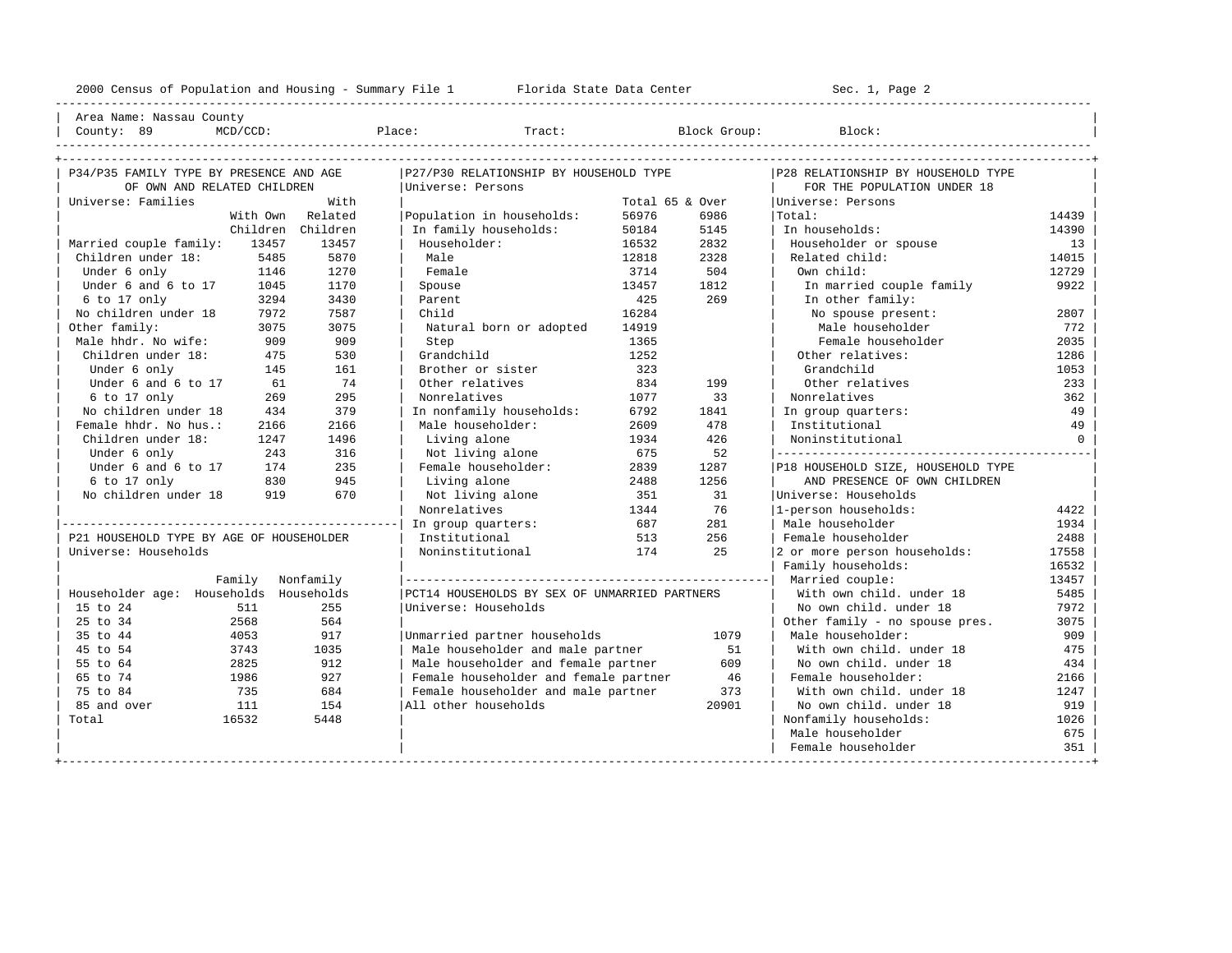|                                                                                        | 2000 Census of Population and Housing - Summary File 1 Florida State Data Center |                           |                   |                       |           |                                          |                        |                                      | Sec. 1, Page 3 |                                                          |                        |
|----------------------------------------------------------------------------------------|----------------------------------------------------------------------------------|---------------------------|-------------------|-----------------------|-----------|------------------------------------------|------------------------|--------------------------------------|----------------|----------------------------------------------------------|------------------------|
| Area Name: Nassau County<br>MCD/CCD:<br>County: 89                                     | Place:                                                                           |                           |                   | Tract:                |           |                                          | Block Group:           |                                      | Block:         |                                                          |                        |
| H1/H3/H4/H5 HOUSING UNITS AND POPULATION BY TENURE                                     |                                                                                  |                           |                   |                       |           | P26/H13 HOUSEHOLD SIZE BY HOUSEHOLD TYPE |                        |                                      |                |                                                          |                        |
| Universe: Housing Units and Population                                                 |                                                                                  |                           |                   | Universe: Households  |           |                                          |                        |                                      |                |                                                          |                        |
|                                                                                        |                                                                                  | Average                   |                   |                       |           |                                          |                        |                                      |                |                                                          |                        |
|                                                                                        | Units Percent Population HH Size                                                 |                           |                   |                       |           | Total                                    |                        | Family                               |                | Nonfamily                                                |                        |
| 25917<br>Total:                                                                        |                                                                                  |                           |                   | Household Size        |           |                                          |                        |                                      |                | Households Percent Households Percent Households Percent |                        |
| 21980<br>Occupied:                                                                     | 100.0<br>56976                                                                   | 2.59                      | 1-Person          |                       |           |                                          | 4422 20.1              | N/A                                  |                | 4422                                                     | 81.2                   |
| Owner:<br>17723                                                                        | 80.6<br>46817                                                                    | 2.64                      | 2-Person          |                       |           |                                          | 8292 37.7              | 7483                                 | 45.3           | 809                                                      | 14.8                   |
| 4257<br>Renter:                                                                        | 19.4<br>10159                                                                    | 2.39                      | 3-Person          |                       |           |                                          | 3981 18.1              | 3841                                 | 23.2           | 140                                                      | 2.6                    |
| 3937<br>Vacant:<br>1298                                                                | 100.0<br>33.0                                                                    |                           | 4-Person          |                       |           |                                          | 3353 15.3              | 3294                                 | 19.9<br>7.8    | 59<br>1.3                                                | 1.1<br>$\cdot$ 2       |
| For Rent                                                                               |                                                                                  |                           | 5-Person          |                       |           | 1307                                     | 5.9                    | 1294                                 |                |                                                          |                        |
| 261<br>For Sale only<br>Rented or sold,                                                | 6.6                                                                              |                           | 6-Person          | 7 or more Person      |           | 423<br>202                               | 1.9<br>.9              | 419<br>201                           | 2.5<br>1.2     | $\overline{4}$<br>$\mathbf{1}$                           | $\cdot$ 1<br>$\cdot$ 0 |
| not occupied<br>353                                                                    | 9.0                                                                              |                           |                   |                       |           |                                          |                        |                                      |                |                                                          |                        |
| Seasonal, recreational,                                                                |                                                                                  |                           |                   |                       |           |                                          |                        |                                      |                |                                                          |                        |
| or occasional use<br>1403                                                              | 35.6                                                                             |                           |                   |                       |           |                                          |                        |                                      |                |                                                          |                        |
| For migrant workers<br>$\overline{\phantom{0}}$                                        | $\ldots$ 1                                                                       |                           |                   |                       |           |                                          |                        |                                      |                |                                                          |                        |
| Other<br>620                                                                           | 15.7                                                                             |                           |                   |                       |           |                                          |                        |                                      |                |                                                          |                        |
|                                                                                        |                                                                                  |                           |                   |                       |           |                                          |                        |                                      |                |                                                          |                        |
| H6/H7 HOUSING UNITS BY HOUSEHOLDER'S RACE/HISPANIC ORIGIN                              |                                                                                  |                           |                   |                       |           |                                          |                        |                                      |                |                                                          |                        |
| Universe: Occupied Housing Units                                                       |                                                                                  |                           |                   |                       |           |                                          | Universe: Nonrelatives | PCT15 NONRELATIVES BY HOUSEHOLD TYPE |                |                                                          |                        |
| Race of Householder                                                                    | Total                                                                            | Hispanic                  |                   | Non-Hispanic          |           |                                          |                        |                                      | Family         |                                                          | Nonfamily              |
| Total                                                                                  | 21980 100.0                                                                      |                           | 241 100.0         | 21739 100.0           |           | Nonrelatives                             |                        |                                      | Households     |                                                          | Households             |
| White Alone                                                                            | 19984 90.9                                                                       |                           | 173 71.8          | 19811 91.1            |           |                                          | Roomer or Boarder      |                                      | 135            |                                                          | 108                    |
| Black/African American Alone                                                           | 1576 7.2                                                                         | $7^{\circ}$               | 2.9               | 1569                  | 7.2       |                                          | Housemate or roommate  |                                      | 167            |                                                          | 339                    |
| American Ind./Alaska Native Alone                                                      | 101                                                                              | .5<br>9                   | 3.7               | 92                    | .4        |                                          | Unmarried Partner      |                                      | 458            |                                                          | 621                    |
| Asian Alone                                                                            | 73                                                                               | $\cdot$ 3<br>$\mathbf{1}$ | $\cdot$ 4         | 72                    | $\cdot$ 3 |                                          | Foster child           |                                      | 51             |                                                          | 17                     |
| Nat Hawaiian/Other PI Alone                                                            | $5^{\circ}$                                                                      | .0<br>$\circ$             | $\cdot$ 0         | $5^{\circ}$           | .0        |                                          | Other Nonrelatives     |                                      | 266            |                                                          | 259                    |
| Some Other Race Alone<br>Two or More Races                                             | 43<br>198                                                                        | $\cdot$ 2<br>.9           | 37 15.4<br>14 5.8 | $\overline{6}$<br>184 | .0<br>.8  |                                          |                        |                                      |                |                                                          |                        |
| H14 HOUSING UNITS BY HOUSEHOLDER'S RACE AND TENURE<br>Universe: Occupied Housing Units |                                                                                  |                           |                   |                       |           |                                          |                        | Universe: Occupied Housing Units     |                | H16 HOUSING UNITS BY HOUSEHOLDER'S AGE AND TENURE        |                        |
| Race of Householder                                                                    | Owner Occupied                                                                   |                           | Renter Occupied   |                       |           |                                          | Age of Householder     |                                      | Owner Occupied | Renter Occupied                                          |                        |
| Total                                                                                  |                                                                                  | 17723 100.0               |                   | 4257 100.0            |           | 15 to 24                                 |                        | 293                                  | 1.7            | 473                                                      | 11.1                   |
| White Alone                                                                            | 16327                                                                            | 92.1                      | 3657              | 85.9                  |           | 25 to 34                                 |                        | 2102                                 | 11.9           | 1030                                                     | 24.2                   |
| Black/African American Alone                                                           | 1094                                                                             | 6.2                       | 482               | 11.3                  |           | 35 to 44                                 |                        | 3943                                 | 22.2           | 1027                                                     | 24.1                   |
| American Ind./Alaska Native Alone                                                      | 75                                                                               | .4                        | 26                | .6                    |           | 45 to 54                                 |                        | 4053                                 | 22.9           | 725                                                      | 17.0                   |
| Asian Alone                                                                            | 54                                                                               | $\cdot$ 3                 | 19                | .4                    |           | 55 to 64                                 |                        | 3318                                 | 18.7           | 419                                                      | 9.8                    |
| Nat Hawaiian/Other PI Alone                                                            | $\overline{\phantom{a}}$                                                         | .0                        | $\overline{2}$    | $\cdot$ 0             |           | 65 to 74                                 |                        | 2606                                 | 14.7           | 307                                                      | 7.2                    |
| Some Other Race Alone<br>Two or More Races Alone                                       | 26<br>144                                                                        | $\cdot$ 1<br>.8           | 17<br>54          | $\cdot$ 4<br>1.3      |           | 75 to 84<br>85 and Over                  |                        | 1185<br>223                          | 6.7<br>1.3     | 234<br>42                                                | 5.5<br>1.0             |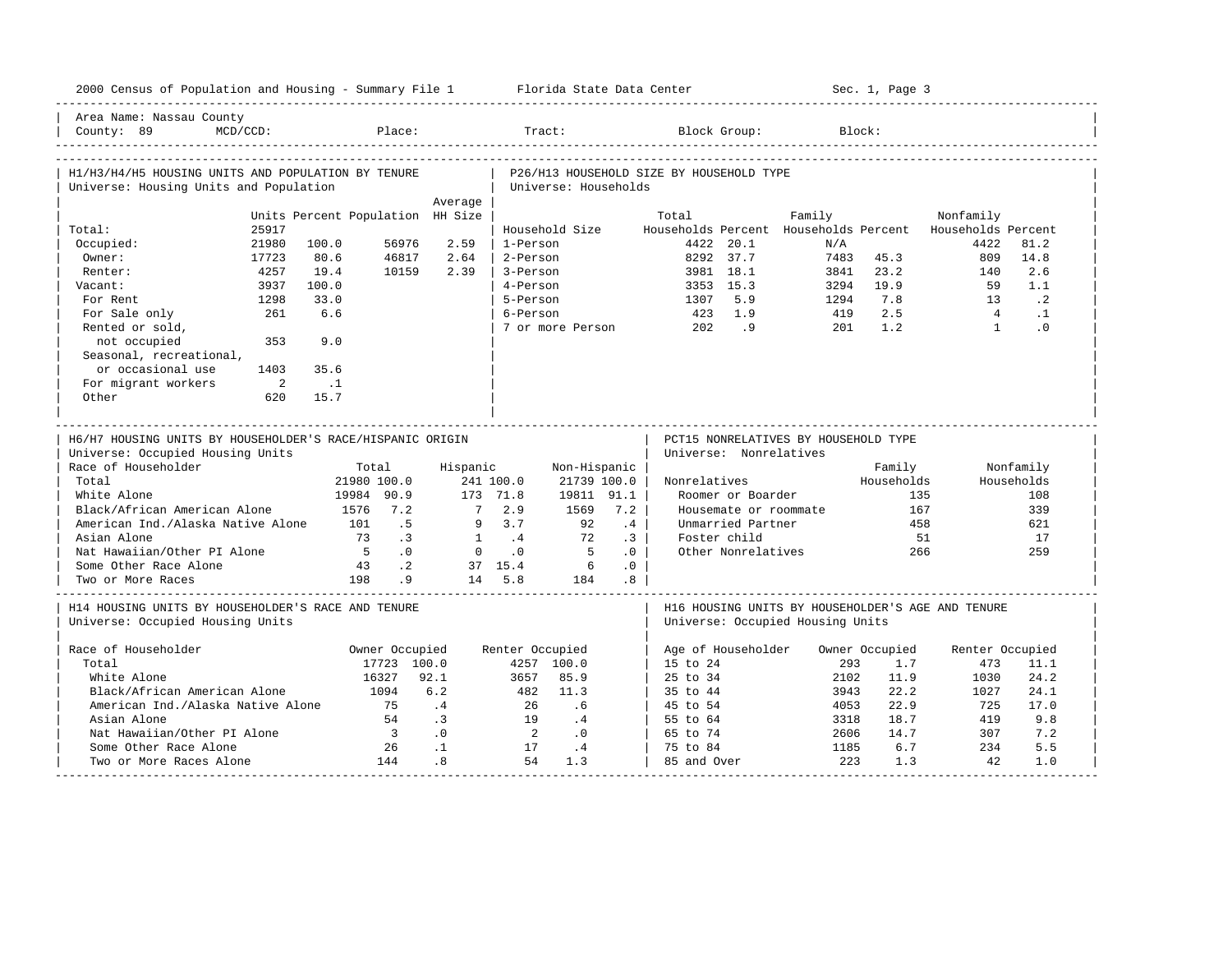| 2000 Census of Population and Housing - Summary File 1 Florida State Data Center |                |                               |         |                                                         |        |        | Sec. 1, Page 1 |          |                 |           |
|----------------------------------------------------------------------------------|----------------|-------------------------------|---------|---------------------------------------------------------|--------|--------|----------------|----------|-----------------|-----------|
| Area Name: Okaloosa County                                                       |                |                               |         |                                                         |        |        |                |          |                 |           |
| County: 91<br>Place:<br>$MCD/CCD$ :                                              |                |                               | Tract:  | Block Group:                                            |        | Block: |                |          |                 |           |
| P1/P15/P16/P17/P31/P32/P33 POPULATION SUMMARY                                    |                |                               |         | P12/P13 POPULATION BY AGE AND SEX                       |        |        |                |          |                 |           |
| Universe: Persons, Households, Families                                          |                |                               |         | Universe: Persons                                       |        |        |                |          |                 |           |
| Total Population<br>170498                                                       | Total Families |                               | 46499   |                                                         | Total  |        | Male           |          | Female          |           |
| 66269<br>Total Households                                                        |                | Population in Families 136821 |         |                                                         | Number | Pct.   | Number         | Pct.     | Number          | Pct.      |
| Population in Households 164991                                                  |                | Average Family Size 2.94      |         | Under 5                                                 | 10843  | $6.4$  | 5531           | 6.4      | 5312            | 6.3       |
| Average Household Size 2.49                                                      |                |                               |         | $5$ to $9$                                              | 11599  | 6.8    | 5925           | 6.9      | 5674            | 6.7       |
|                                                                                  |                |                               |         | $10 - 14$                                               | 12223  | 7.2    | 6182           | 7.2      | 6041            | 7.2       |
| P7/P8/P11 POPULATION BY RACE AND HISPANIC ORIGIN                                 |                |                               |         | 15 to 17                                                | 7468   | 4.4    | 3874           | 4.5      | 3594            | 4.3       |
| Universe: Persons                                                                | Total          | Hispanic Non-Hispanic         |         | 18 and 19                                               | 4598   | 2.7    | 2431           | 2.8      | 2167            | 2.6       |
| Total                                                                            | 170498         | 7302                          | 163196  | 20                                                      | 2391   | 1.4    | 1315           | 1.5      | 1076            | 1.3       |
| White Alone                                                                      | 142218         | 4159                          | 138059  | 21                                                      | 2389   | 1.4    | 1370           | 1.6      | 1019            | 1.2       |
| Black or African American Alone                                                  | 15508          | 276                           | 15232   | 22 to 24                                                | 7051   | 4.1    | 3888           | 4.5      | 3163            | 3.8       |
| American Ind. and Alaska Native Alone                                            | 1030           | 99                            | 931 l   | 25 to 29                                                | 11717  | 6.9    | 6339           | 7.4      | 5378            | 6.4       |
| Asian Alone                                                                      | 4205           | 61                            | 4144    | 30 to 34                                                | 11959  | 7.0    | 6136           | 7.1      | 5823            | 6.9       |
| Native Hawaiian/Other Pacific Islander Alone                                     | 232            | 10                            | 222     | 35 to 39                                                | 15033  | 8.8    | 7929           | 9.2      | 7104            | 8.4       |
| Some Other Race Alone                                                            | 2264           | 1885                          | 379     | 40 to 44                                                | 14321  | 8.4    | 7287           | 8.5      | 7034            | 8.3       |
| Two or More Races                                                                | 5041           | 812                           | $4229$  | 45 to 49                                                | 11684  | 6.9    | 5790           | 6.7      | 5894            | 7.0       |
|                                                                                  |                |                               |         | 50 to 54                                                | 10635  | 6.2    | 5315           | 6.2      | 5320            | 6.3       |
| P15A-I/P16A-I/P17A-I HOUSEHOLDS AND HOUSEHOLD POPULATION BY RACE                 |                |                               |         | 55 to 59                                                | 8352   | 4.9    | 4119           | 4.8      | 4233            | 5.0       |
| Universe: Households and Population in Households                                |                |                               | Average | 60 and 61                                               | 2932   | 1.7    | 1360           | 1.6      | 1572            | 1.9       |
| Householder:                                                                     |                | Households Pop. In HH         | HH Size | 62 to 64                                                | 4647   | 2.7    | 2176           | 2.5      | 2471            | 2.9       |
| White Alone                                                                      | 57645          | 141606                        | 2.46    | 65 and 66                                               | 3015   | 1.8    | 1470           | 1.7      | 1545            | 1.8       |
| Black or African American Alone                                                  | 5261           | 14542                         | 2.76    | 67 to 69                                                | 4245   | 2.5    | 2124           | 2.5      | 2121            | 2.5       |
| American Ind. and Alaska Native Alone                                            | 399            | 993                           | 2.49    | 70 to 74                                                | 5380   | 3.2    | 2455           | 2.8      | 2925            | 3.5       |
| Asian Alone                                                                      | 1046           | 2634                          | 2.52    | 75 to 79                                                | 4188   | 2.5    | 1746           | 2.0      | 2442            | 2.9       |
| Native Hawaiian/Other Pacific Islander Alone                                     | 68             | 208                           | 3.06    | 80 to 84                                                | 2258   | 1.3    | 977            | 1.1      | 1281            | 1.5       |
| Some Other Race Alone                                                            | 624            | 1851                          | 2.97    | 85 and over                                             | 1570   | .9     | 421            | .5       | 1149            | 1.4       |
| Two or More Races                                                                | 1226           | 3157                          | 2.58    | 65 and over                                             | 20656  | 12.1   | 9193           | 10.7     | 11463           | 13.6      |
| Hispanic                                                                         | 2009           | 5890                          | 2.93    |                                                         |        |        |                |          |                 |           |
| White Alone, Not Hispanic                                                        | 56464          | 138186                        | $2.45$  | Median Age                                              | 36.10  |        | 35.10          |          | 37.10           |           |
| P31A-I/P32A-I/P33A-I FAMILIES AND POPULATION IN FAMILIES                         |                |                               |         | P19 HOUSEHOLDS BY TYPE AND PRESENCE OF PERSONS UNDER 18 |        |        |                |          |                 |           |
| Universe: Families and Population in Families                                    |                | Pop. In                       | Average | Universe: Households                                    |        |        |                |          | Households With |           |
| Householder:                                                                     |                | Families Families Family Size |         |                                                         |        |        |                | People   |                 | No People |
| White Alone                                                                      | 40458          | 117382                        | 2.90    |                                                         |        |        |                | Under 18 |                 | Under 18  |
| Black or African American Alone                                                  | 3766           | 12317                         | 3.27    | Family Households:                                      |        |        |                | 23405    |                 | 23094     |
| American Ind. and Alaska Native Alone                                            | 289            | 838                           | 2.90    | Married Couple Family                                   |        |        |                | 16842    |                 | 20408     |
| Asian Alone                                                                      | 662            | 2057                          | 3.11    | Other Family:                                           |        |        |                | 6563     |                 | 2686      |
| Native Hawaiian/Other Pacific Islander Alone                                     | 56             | 185                           | 3.30    | Male Householder, no wife present                       |        |        |                | 1613     |                 | 887       |
| Some Other Race Alone                                                            | 461            | 1549                          | 3.36    | Female Householder, no husband present                  |        |        |                | 4950     |                 | 1799      |
| Two or More Races                                                                | 807            | 2493                          | 3.09    | Nonfamily Households:                                   |        |        |                | 361      |                 | 19409     |
| Hispanic                                                                         | 1486           | 4915                          | 3.31    | Male Householder                                        |        |        |                | 295      |                 | 9912      |
| White Alone, Not Hispanic                                                        | 39593          | 114556                        | 2.89    | Female Householder                                      |        |        |                | 66       |                 | 9497      |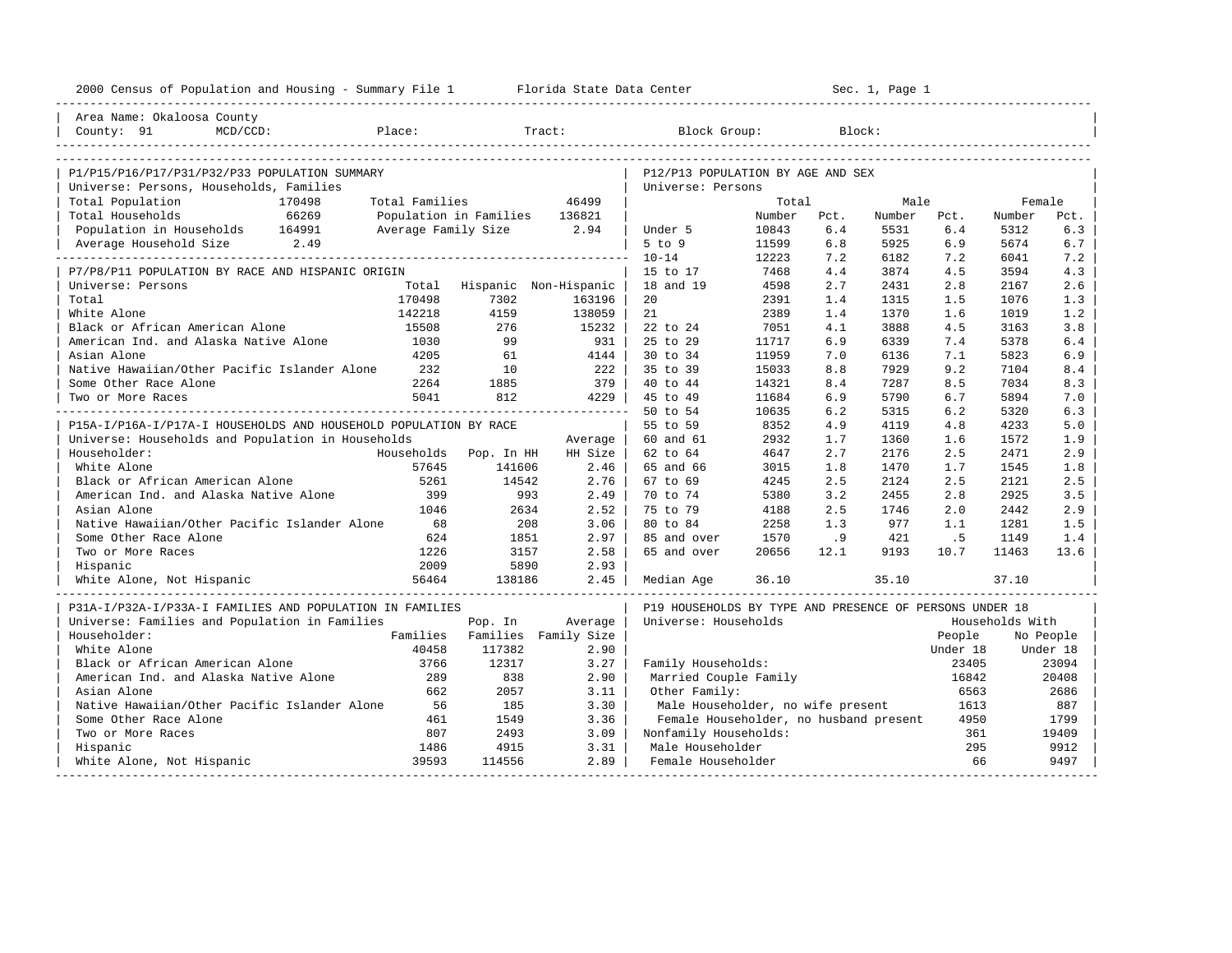---------------------------------------------------------------------------------------------------------------------------------------------------- | Area Name: Okaloosa County | | County: 91 MCD/CCD: Place: Tract: Block Group: Block: | ----------------------------------------------------------------------------------------------------------------------------------------------------

| P34/P35 FAMILY TYPE BY PRESENCE AND AGE  |                   | P27/P30 RELATIONSHIP BY HOUSEHOLD TYPE        |                 |       | P28 RELATIONSHIP BY HOUSEHOLD TYPE  |       |
|------------------------------------------|-------------------|-----------------------------------------------|-----------------|-------|-------------------------------------|-------|
| OF OWN AND RELATED CHILDREN              |                   | Universe: Persons                             |                 |       | FOR THE POPULATION UNDER 18         |       |
| Universe: Families                       | With              |                                               | Total 65 & Over |       | Universe: Persons                   |       |
| With Own                                 | Related           | Population in households:                     | 164991          | 19675 | Total:                              | 42133 |
|                                          | Children Children | In family households:                         | 139857          | 14290 | In households:                      | 41884 |
| Married couple family:<br>37250          | 37250             | Householder:                                  | 46499           | 7914  | Householder or spouse               | 56    |
| Children under 18:<br>16076              | 16785             | Male                                          | 35918           | 6767  | Related child:                      | 41005 |
| Under 6 only<br>3844                     | 4102              | Female                                        | 10581           | 1147  | Own child:                          | 38453 |
| Under 6 and 6 to 17<br>3091              | 3280              | Spouse                                        | 37250           | 5264  | In married couple family            | 29030 |
| 6 to 17 only<br>9141                     | 9403              | Parent                                        | 891             | 570   | In other family:                    |       |
| No children under 18<br>21174            | 20465             | Child                                         | 47208           |       | No spouse present:                  | 9423  |
| Other family:<br>9249                    | 9249              | Natural born or adopted                       | 43888           |       | Male householder                    | 2223  |
| Male hhdr. No wife:<br>2500              | 2500              | Step                                          | 3320            |       | Female householder                  | 7200  |
| Children under 18:<br>1462               | 1592              | Grandchild                                    | 2461            |       | Other relatives:                    | 2552  |
| Under 6 only<br>366                      | 403               | Brother or sister                             | 866             |       | Grandchild                          | 2059  |
| Under 6 and 6 to 17<br>151               | 193               | Other relatives                               | 1646            | 469   | Other relatives                     | 493   |
| 6 to 17 only<br>945                      | 996               | Nonrelatives                                  | 3036            | 73    | Nonrelatives                        | 823   |
| No children under 18<br>1038             | 908               | In nonfamily households:                      | 25134           | 5385  | In group quarters:                  | 249   |
| Female hhdr. No hus.:<br>6749            | 6749              | Male householder:                             | 10207           | 1399  | Institutional                       | 198   |
| Children under 18:<br>4373               | 4939              | Living alone                                  | 7435            | 1278  | Noninstitutional                    | 51    |
| Under 6 only<br>957                      | 1129              | Not living alone                              | 2772            | 121   | ----------------------------------- |       |
| Under 6 and 6 to 17<br>599               | 760               | Female householder:                           | 9563            | 3802  | P18 HOUSEHOLD SIZE, HOUSEHOLD TYPE  |       |
| 6 to 17 only<br>2817                     | 3050              | Living alone                                  | 8169            | 3667  | AND PRESENCE OF OWN CHILDREN        |       |
| No children under 18<br>2376             | 1810              | Not living alone                              | 1394            | 135   | Universe: Households                |       |
|                                          |                   | Nonrelatives                                  | 5364            | 184   | 1-person households:                | 15604 |
|                                          |                   | In group quarters:                            | 5507            | 981   | Male householder                    | 7435  |
| P21 HOUSEHOLD TYPE BY AGE OF HOUSEHOLDER |                   | Institutional                                 | 3656            | 883   | Female householder                  | 8169  |
| Universe: Households                     |                   | Noninstitutional                              | 1851            | 98    | 2 or more person households:        | 50665 |
|                                          |                   |                                               |                 |       | Family households:                  | 46499 |
| Family Nonfamily                         |                   |                                               |                 |       | Married couple:                     | 37250 |
| Householder age: Households Households   |                   | PCT14 HOUSEHOLDS BY SEX OF UNMARRIED PARTNERS |                 |       | With own child, under 18            | 16076 |
| 15 to 24<br>2433                         | 1777              | Universe: Households                          |                 |       | No own child, under 18              | 21174 |
| 25 to 34<br>8005                         | 3302              |                                               |                 |       | Other family - no spouse pres.      | 9249  |
| 12343<br>35 to 44                        | 3548              | Unmarried partner households                  |                 | 3060  | Male householder:                   | 2500  |
| 9322<br>45 to 54                         | 3189              | Male householder and male partner             |                 | 128   | With own child, under 18            | 1462  |
| 55 to 64<br>6482                         | 2753              | Male householder and female partner           |                 | 1628  | No own child. under 18              | 1038  |
| 65 to 74<br>5343                         | 2740              | Female householder and female partner         |                 | 120   | Female householder:                 | 6749  |
| 75 to 84<br>2318                         | 1988              | Female householder and male partner           |                 | 1184  | With own child, under 18            | 4373  |
| 85 and over<br>253                       | 473               | All other households                          |                 | 63209 | No own child, under 18              | 2376  |
| Total<br>46499                           | 19770             |                                               |                 |       | Nonfamily households:               | 4166  |
|                                          |                   |                                               |                 |       | Male householder                    | 2772  |
|                                          |                   |                                               |                 |       | Female householder                  | 1394  |
|                                          |                   |                                               |                 |       |                                     |       |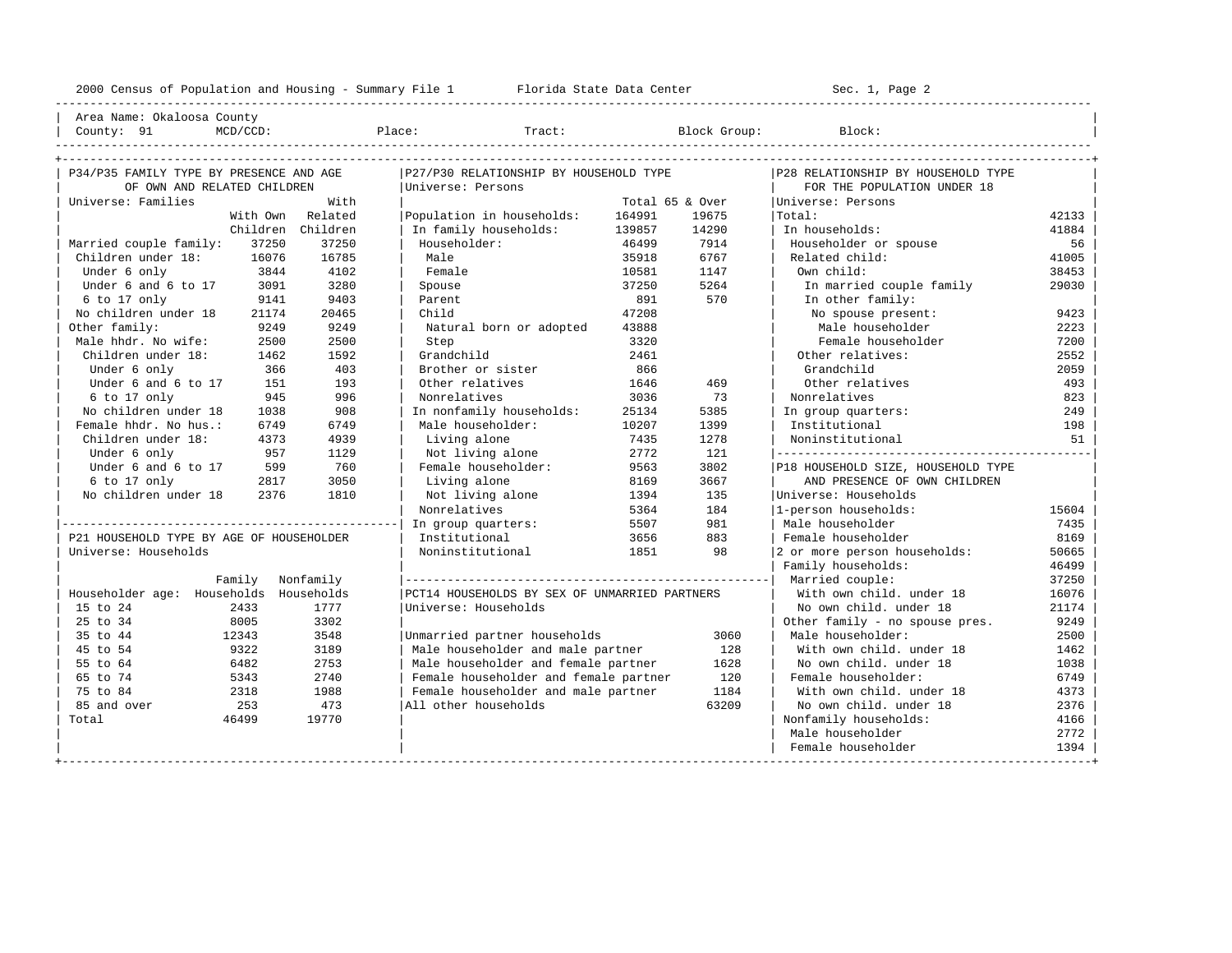| 2000 Census of Population and Housing - Summary File 1 Florida State Data Center                                                                                                                                            |             |                                  |                                                                                      |                 |                                                                                         |                                                                              |                                                  |                                          |                                                                                                        |                                       | Sec. 1, Page 3                             |                                                   |                                                              |
|-----------------------------------------------------------------------------------------------------------------------------------------------------------------------------------------------------------------------------|-------------|----------------------------------|--------------------------------------------------------------------------------------|-----------------|-----------------------------------------------------------------------------------------|------------------------------------------------------------------------------|--------------------------------------------------|------------------------------------------|--------------------------------------------------------------------------------------------------------|---------------------------------------|--------------------------------------------|---------------------------------------------------|--------------------------------------------------------------|
| Area Name: Okaloosa County<br>County: 91                                                                                                                                                                                    | MCD/CCD:    |                                  | Place:                                                                               |                 |                                                                                         | Tract:                                                                       |                                                  |                                          | Block Group:                                                                                           |                                       | Block:                                     |                                                   |                                                              |
|                                                                                                                                                                                                                             |             |                                  |                                                                                      |                 |                                                                                         |                                                                              |                                                  |                                          |                                                                                                        |                                       |                                            |                                                   |                                                              |
| H1/H3/H4/H5 HOUSING UNITS AND POPULATION BY TENURE                                                                                                                                                                          |             |                                  |                                                                                      |                 |                                                                                         |                                                                              |                                                  | P26/H13 HOUSEHOLD SIZE BY HOUSEHOLD TYPE |                                                                                                        |                                       |                                            |                                                   |                                                              |
| Universe: Housing Units and Population                                                                                                                                                                                      |             |                                  |                                                                                      | Average         |                                                                                         | Universe: Households                                                         |                                                  |                                          |                                                                                                        |                                       |                                            |                                                   |                                                              |
|                                                                                                                                                                                                                             |             | Units Percent Population HH Size |                                                                                      |                 |                                                                                         |                                                                              |                                                  | Total                                    |                                                                                                        | Family                                |                                            | Nonfamily                                         |                                                              |
| Total:                                                                                                                                                                                                                      | 78593       |                                  |                                                                                      |                 |                                                                                         | Household Size                                                               |                                                  |                                          |                                                                                                        | Households Percent Households Percent |                                            | Households Percent                                |                                                              |
| Occupied:                                                                                                                                                                                                                   | 66269       | 100.0                            | 164991                                                                               | 2.49            | 1-Person                                                                                |                                                                              |                                                  | 15604 23.5                               |                                                                                                        | N/A                                   |                                            | 15604                                             | 78.9                                                         |
| Owner:                                                                                                                                                                                                                      | 43995       | 66.4                             | 110451                                                                               | 2.51            | 2-Person                                                                                |                                                                              |                                                  | 24419 36.8                               |                                                                                                        | 21122                                 | 45.4                                       | 3297                                              | 16.7                                                         |
| Renter:                                                                                                                                                                                                                     | 22274       | 33.6                             | 54540                                                                                | 2.45            | 3-Person                                                                                |                                                                              |                                                  | 11843 17.9                               |                                                                                                        | 11214                                 | 24.1                                       | 629                                               | 3.2                                                          |
| Vacant:                                                                                                                                                                                                                     | 12324       | 100.0                            |                                                                                      |                 | 4-Person                                                                                |                                                                              |                                                  |                                          | 9240 13.9                                                                                              | 9065                                  | 19.5                                       | 175                                               | .9                                                           |
| For Rent                                                                                                                                                                                                                    | 5326        | 43.2                             |                                                                                      |                 | 5-Person                                                                                |                                                                              |                                                  | 3655                                     | 5.5                                                                                                    | 3611                                  | 7.8                                        | 44                                                | $\cdot$ 2                                                    |
| For Sale only                                                                                                                                                                                                               | 981         | 8.0                              |                                                                                      |                 | 6-Person                                                                                |                                                                              |                                                  | 1046                                     | 1.6                                                                                                    | 1027                                  | 2.2                                        | 19                                                | $\cdot$ 1                                                    |
| Rented or sold,                                                                                                                                                                                                             |             |                                  |                                                                                      |                 |                                                                                         | 7 or more Person                                                             |                                                  | 462                                      | $\cdot$ 7                                                                                              | 460                                   | 1.0                                        | $\overline{2}$                                    | $\cdot$ 0                                                    |
| not occupied                                                                                                                                                                                                                | 424         | 3.4                              |                                                                                      |                 |                                                                                         |                                                                              |                                                  |                                          |                                                                                                        |                                       |                                            |                                                   |                                                              |
| Seasonal, recreational,                                                                                                                                                                                                     |             |                                  |                                                                                      |                 |                                                                                         |                                                                              |                                                  |                                          |                                                                                                        |                                       |                                            |                                                   |                                                              |
| or occasional use                                                                                                                                                                                                           | 4258        | 34.6                             |                                                                                      |                 |                                                                                         |                                                                              |                                                  |                                          |                                                                                                        |                                       |                                            |                                                   |                                                              |
| For migrant workers                                                                                                                                                                                                         | $5^{\circ}$ | $\overline{\phantom{0}}$ .0      |                                                                                      |                 |                                                                                         |                                                                              |                                                  |                                          |                                                                                                        |                                       |                                            |                                                   |                                                              |
| Other                                                                                                                                                                                                                       | 1330        | 10.8                             |                                                                                      |                 |                                                                                         |                                                                              |                                                  |                                          |                                                                                                        |                                       |                                            |                                                   |                                                              |
| Universe: Occupied Housing Units<br>Race of Householder<br>Total<br>White Alone<br>Black/African American Alone<br>American Ind./Alaska Native Alone<br>Asian Alone<br>Nat Hawaiian/Other PI Alone<br>Some Other Race Alone |             | 399<br>68<br>624                 | Total<br>66269 100.0<br>57645 87.0<br>5261 7.9<br>.6<br>1046 1.6<br>$\ldots$ 1<br>.9 | Hispanic<br>2.4 | 2009 100.0<br>1181 58.8<br>65 3.2<br>$24 \quad 1.2$<br>1.2<br>$1 \qquad .0$<br>567 28.2 | Non-Hispanic<br>64260 100.0<br>56464 87.9<br>5196<br>375<br>1022<br>67<br>57 | 8.1<br>.6 <sub>5</sub><br>1.6<br>$\cdot$ 1<br>.1 | Nonrelatives                             | Universe: Nonrelatives<br>Roomer or Boarder<br>Unmarried Partner<br>Foster child<br>Other Nonrelatives | Housemate or roommate                 | Family<br>Households<br>562<br>1236<br>111 | 346<br>781                                        | Nonfamily<br>Households<br>658<br>2029<br>1824<br>2.1<br>832 |
| Two or More Races                                                                                                                                                                                                           |             |                                  | 1226 1.9                                                                             |                 | 147 7.3                                                                                 |                                                                              | 1079 1.7                                         |                                          |                                                                                                        |                                       |                                            |                                                   |                                                              |
| H14 HOUSING UNITS BY HOUSEHOLDER'S RACE AND TENURE<br>Universe: Occupied Housing Units                                                                                                                                      |             |                                  |                                                                                      |                 |                                                                                         |                                                                              |                                                  |                                          |                                                                                                        | Universe: Occupied Housing Units      |                                            | H16 HOUSING UNITS BY HOUSEHOLDER'S AGE AND TENURE |                                                              |
| Race of Householder                                                                                                                                                                                                         |             |                                  | Owner Occupied                                                                       |                 | Renter Occupied                                                                         |                                                                              |                                                  | Age of Householder                       |                                                                                                        |                                       | Owner Occupied                             | Renter Occupied                                   |                                                              |
| Total                                                                                                                                                                                                                       |             |                                  | 43995 100.0                                                                          |                 |                                                                                         | 22274 100.0                                                                  |                                                  | 15 to 24                                 |                                                                                                        | 650                                   | 1.5                                        | 3560                                              | 16.0                                                         |
| White Alone                                                                                                                                                                                                                 |             |                                  | 39990                                                                                | 90.9            | 17655                                                                                   | 79.3                                                                         |                                                  | 25 to 34                                 |                                                                                                        | 4653                                  | 10.6                                       | 6654                                              | 29.9                                                         |
| Black/African American Alone                                                                                                                                                                                                |             |                                  | 2292                                                                                 | 5.2             | 2969                                                                                    | 13.3                                                                         |                                                  | 35 to 44                                 |                                                                                                        | 10122                                 | 23.0                                       | 5769                                              | 25.9                                                         |
| American Ind./Alaska Native Alone                                                                                                                                                                                           |             |                                  | 266                                                                                  | .6              | 133                                                                                     | .6                                                                           |                                                  | 45 to 54                                 |                                                                                                        | 9646                                  | 21.9                                       | 2865                                              | 12.9                                                         |
| Asian Alone                                                                                                                                                                                                                 |             |                                  | 592                                                                                  | 1.3             | 454                                                                                     | 2.0                                                                          |                                                  | 55 to 64                                 |                                                                                                        | 7883                                  | 17.9                                       | 1352                                              | 6.1                                                          |
| Nat Hawaiian/Other PI Alone                                                                                                                                                                                                 |             |                                  | 31                                                                                   | $\ldots$ 1      | 37                                                                                      | $\cdot$ . 2                                                                  |                                                  | 65 to 74                                 |                                                                                                        | 7006                                  | 15.9                                       | 1077                                              | 4.8                                                          |
| Some Other Race Alone                                                                                                                                                                                                       |             |                                  | 212                                                                                  | .5              | 412                                                                                     | 1.8                                                                          |                                                  | 75 to 84                                 |                                                                                                        | 3553                                  | 8.1                                        | 753                                               | 3.4                                                          |
| Two or More Races Alone                                                                                                                                                                                                     |             |                                  | 612                                                                                  | 1.4             | 614                                                                                     | 2.8                                                                          |                                                  | 85 and Over                              |                                                                                                        | 482                                   | 1.1                                        | 244                                               | 1.1                                                          |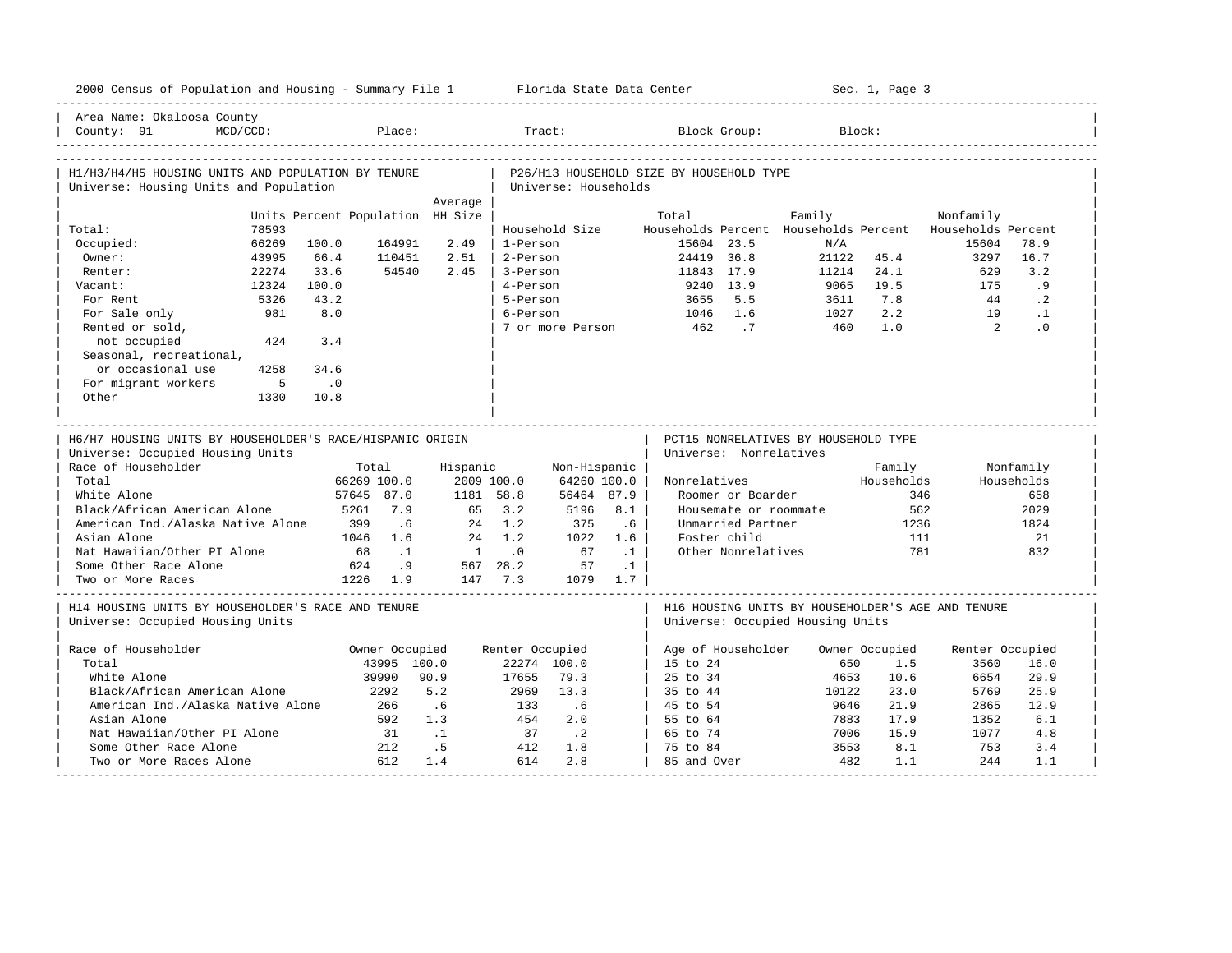| 2000 Census of Population and Housing - Summary File 1 Florida State Data Center         |                          |                             |         |                                                         |        |      | Sec. 1, Page 1 |          |                 |           |
|------------------------------------------------------------------------------------------|--------------------------|-----------------------------|---------|---------------------------------------------------------|--------|------|----------------|----------|-----------------|-----------|
| Area Name: Okeechobee County                                                             |                          |                             |         |                                                         |        |      |                |          |                 |           |
| County: 93<br>MCD/CCD:                                                                   | Place:                   |                             | Tract:  | Block Group:                                            |        |      | Block:         |          |                 |           |
|                                                                                          |                          |                             |         |                                                         |        |      |                |          |                 |           |
| P1/P15/P16/P17/P31/P32/P33 POPULATION SUMMARY<br>Universe: Persons, Households, Families |                          |                             |         | P12/P13 POPULATION BY AGE AND SEX<br>Universe: Persons  |        |      |                |          |                 |           |
| Total Population<br>35910                                                                | Total Families           |                             | 9022    |                                                         | Total  |      | Male           |          | Female          |           |
| Total Households<br>12593                                                                | Population in Families   |                             | 27719   |                                                         | Number | Pct. | Number         | Pct.     | Number          | Pct.      |
| Population in Households 33815                                                           | Average Family Size 3.07 |                             |         | Under 5                                                 | 2255   | 6.3  | 1187           | 6.2      | 1068            | $6.4$     |
| Average Household Size 2.69                                                              |                          |                             |         | 5 to 9                                                  | 2460   | 6.9  | 1267           | 6.6      | 1193            | 7.2       |
| . _ _ _ _ _ _ _ _ _ _ _ _ _ _ _ _ _ _                                                    |                          |                             |         | $10 - 14$                                               | 2584   | 7.2  | 1361           | 7.1      | 1223            | 7.3       |
| P7/P8/P11 POPULATION BY RACE AND HISPANIC ORIGIN                                         |                          |                             |         | 15 to 17                                                | 1752   | 4.9  | 1051           | 5.5      | 701             | 4.2       |
| Universe: Persons                                                                        |                          | Total Hispanic Non-Hispanic |         | 18 and 19                                               | 1070   | 3.0  | 649            | 3.4      | 421             | 2.5       |
| Total                                                                                    | 35910                    | 6684                        | 29226   | 20                                                      | 513    | 1.4  | 307            | 1.6      | 206             | 1.2       |
| White Alone                                                                              | 28468                    | 2769                        | 25699   | 21                                                      | 420    | 1.2  | 247            | 1.3      | 173             | 1.0       |
| Black or African American Alone                                                          | 2844                     | 48                          | 2796    | 22 to 24                                                | 1397   | 3.9  | 816            | 4.2      | 581             | 3.5       |
| American Ind. and Alaska Native Alone                                                    | 193                      | 45                          | 148     | 25 to 29                                                | 2288   | 6.4  | 1374           | 7.1      | 914             | 5.5       |
| Asian Alone                                                                              | 240                      | 12                          | 228     | 30 to 34                                                | 2323   | 6.5  | 1364           | 7.1      | 959             | 5.8       |
| Native Hawaiian/Other Pacific Islander Alone                                             | 16                       | 2                           | 14      | 35 to 39                                                | 2588   | 7.2  | 1406           | 7.3      | 1182            | 7.1       |
| Some Other Race Alone                                                                    | 3434                     | 3410                        | 24      | 40 to 44                                                | 2517   | 7.0  | 1378           | 7.2      | 1139            | 6.8       |
| Two or More Races                                                                        | 715                      | 398                         | 317     | 45 to 49                                                | 2104   | 5.9  | 1116           | 5.8      | 988             | 5.9       |
|                                                                                          |                          |                             |         | 50 to 54                                                | 2029   | 5.7  | 1023           | 5.3      | 1006            | 6.0       |
| P15A-I/P16A-I/P17A-I HOUSEHOLDS AND HOUSEHOLD POPULATION BY RACE                         |                          |                             |         | 55 to 59                                                | 1858   | 5.2  | 922            | 4.8      | 936             | 5.6       |
| Universe: Households and Population in Households                                        |                          |                             | Average | 60 and 61                                               | 814    | 2.3  | 397            | 2.1      | 417             | 2.5       |
| Householder:                                                                             |                          | Households Pop. In HH       | HH Size | 62 to 64                                                | 1074   | 3.0  | 539            | 2.8      | 535             | 3.2       |
| White Alone                                                                              | 10966                    | 27676                       | 2.52    | 65 and 66                                               | 717    | 2.0  | 348            | 1.8      | 369             | 2.2       |
| Black or African American Alone                                                          | 606                      | 1788                        | 2.95    | 67 to 69                                                | 1026   | 2.9  | 535            | 2.8      | 491             | 2.9       |
| American Ind. and Alaska Native Alone                                                    | 54                       | 168                         | 3.11    | 70 to 74                                                | 1681   | 4.7  | 837            | 4.3      | 844             | 5.1       |
| Asian Alone                                                                              | 69                       | 225                         | 3.26    | 75 to 79                                                | 1248   | 3.5  | 618            | 3.2      | 630             | 3.8       |
| Native Hawaiian/Other Pacific Islander Alone                                             | $5^{\circ}$              | 16                          | 3.20    | 80 to 84                                                | 705    | 2.0  | 315            | 1.6      | 390             | 2.3       |
| Some Other Race Alone                                                                    | 722                      | 3337                        | 4.62    | 85 and over                                             | 487    | 1.4  | 188            | 1.0      | 299             | 1.8       |
| Two or More Races                                                                        | 171                      | 605                         | 3.54    | 65 and over                                             | 5864   | 16.3 | 2841           | 14.8     | 3023            | 18.1      |
| Hispanic                                                                                 | 1461                     | 6297                        | 4.31    |                                                         |        |      |                |          |                 |           |
| White Alone, Not Hispanic                                                                | 10333                    | 25179                       | 2.44    | Median Age                                              | 36.70  |      | 35.00          |          | 38.80           |           |
| P31A-I/P32A-I/P33A-I FAMILIES AND POPULATION IN FAMILIES                                 |                          |                             |         | P19 HOUSEHOLDS BY TYPE AND PRESENCE OF PERSONS UNDER 18 |        |      |                |          |                 |           |
| Universe: Families and Population in Families                                            |                          | Pop. In                     | Average | Universe: Households                                    |        |      |                |          | Households With |           |
| Householder:                                                                             | Families                 | Families Family Size        |         |                                                         |        |      |                | People   |                 | No People |
| White Alone                                                                              | 7816                     | 22825                       | 2.92    |                                                         |        |      |                | Under 18 |                 | Under 18  |
| Black or African American Alone                                                          | 417                      | 1474                        | 3.53    | Family Households:                                      |        |      |                | 4306     |                 | 4716      |
| American Ind. and Alaska Native Alone                                                    | 43                       | 148                         | 3.44    | Married Couple Family                                   |        |      |                | 2878     |                 | 4108      |
| Asian Alone                                                                              | 55                       | 206                         | 3.75    | Other Family:                                           |        |      |                | 1428     |                 | 608       |
| Native Hawaiian/Other Pacific Islander Alone                                             | $\overline{4}$           | 15                          | 3.75    | Male Householder, no wife present                       |        |      |                | 460      |                 | 223       |
| Some Other Race Alone                                                                    | 571                      | 2592                        | 4.54    | Female Householder, no husband present                  |        |      |                | 968      |                 | 385       |
| Two or More Races                                                                        | 116                      | 459                         | 3.96    | Nonfamily Households:                                   |        |      |                | 94       |                 | 3477      |
| Hispanic                                                                                 | 1141                     | 4948                        | 4.34    | Male Householder                                        |        |      |                | 81<br>13 |                 | 1798      |
| White Alone, Not Hispanic                                                                | 7323                     | 20812                       | 2.84    | Female Householder                                      |        |      |                |          |                 | 1679      |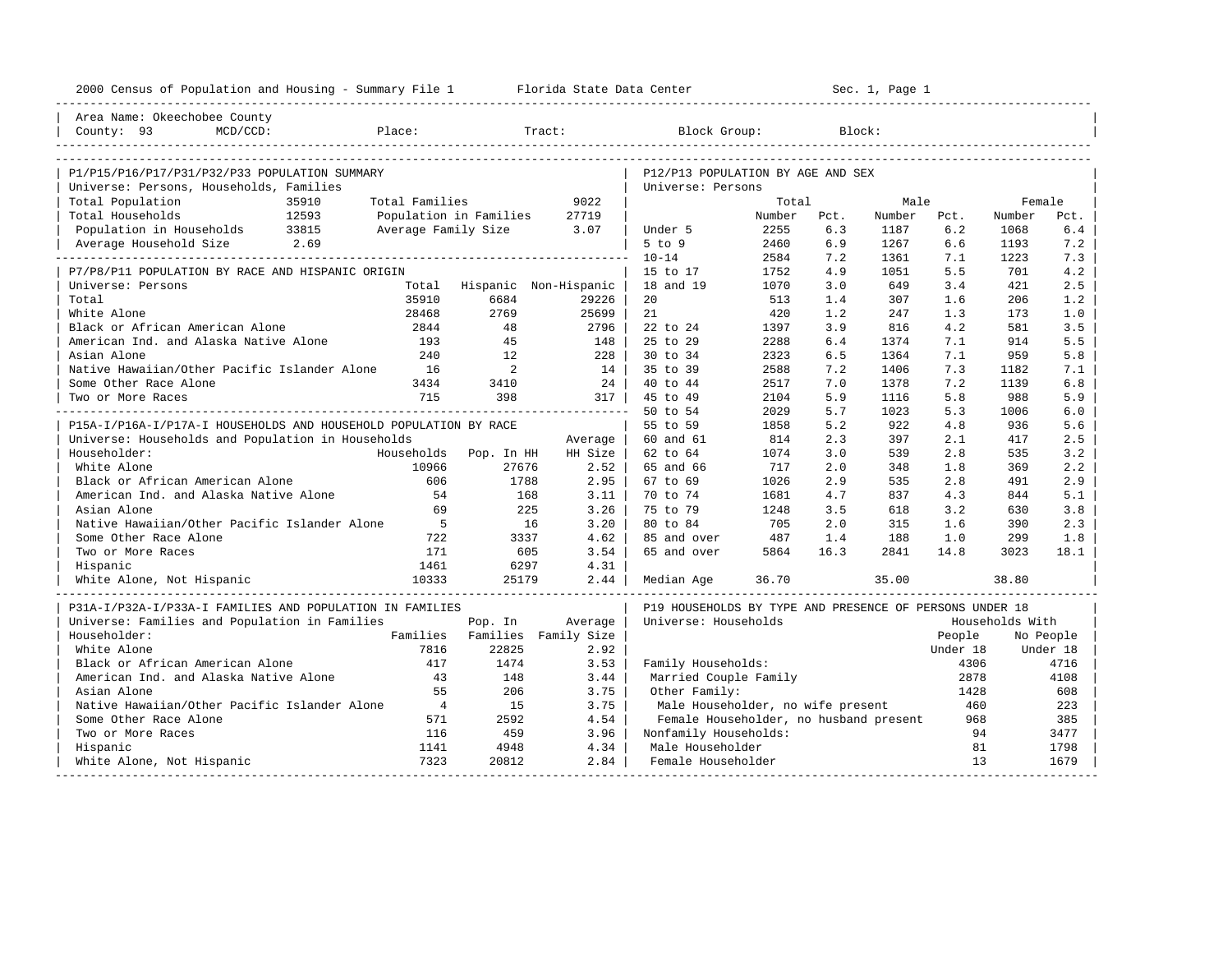---------------------------------------------------------------------------------------------------------------------------------------------------- | Area Name: Okeechobee County | | County: 93 MCD/CCD: Place: Tract: Block Group: Block: | ----------------------------------------------------------------------------------------------------------------------------------------------------

| P34/P35 FAMILY TYPE BY PRESENCE AND AGE  |      |                   | P27/P30 RELATIONSHIP BY HOUSEHOLD TYPE        |                 |       | P28 RELATIONSHIP BY HOUSEHOLD TYPE |                |
|------------------------------------------|------|-------------------|-----------------------------------------------|-----------------|-------|------------------------------------|----------------|
| OF OWN AND RELATED CHILDREN              |      |                   | Universe: Persons                             |                 |       | FOR THE POPULATION UNDER 18        |                |
| Universe: Families                       |      | With              |                                               | Total 65 & Over |       | Universe: Persons                  |                |
|                                          |      | With Own Related  | Population in households:                     | 33815           | 5617  | Total:                             | 9051           |
|                                          |      | Children Children | In family households:                         | 28846           | 4044  | In households:                     | 8803           |
| Married couple family:                   | 6986 | 6986              | Householder:                                  | 9022            | 2203  | Householder or spouse              | 25             |
| Children under 18:                       | 2638 | 2860              | Male                                          | 6704            | 1854  | Related child:                     | 8437           |
| Under 6 only                             | 529  | 588               | Female                                        | 2318            | 349   | Own child:                         | 7413           |
| Under 6 and 6 to 17                      | 645  | 750               | Spouse                                        | 6986            | 1543  | In married couple family           | 5322           |
| $6$ to 17 only                           | 1464 | 1522              | Parent                                        | 290             | 143   | In other family:                   |                |
| No children under 18                     | 4348 | 4126              | Child                                         | 9326            |       | No spouse present:                 | 2091           |
| Other family:                            | 2036 | 2036              | Natural born or adopted                       | 8718            |       | Male householder                   | 627            |
| Male hhdr. No wife:                      | 683  | 683               | Step                                          | 608             |       | Female householder                 | 1464           |
| Children under 18:                       | 369  | 452               | Grandchild                                    | 844             |       | Other relatives:                   | 1024           |
| Under 6 only                             | 107  | 135               | Brother or sister                             | 448             |       | Grandchild                         | 731            |
| Under 6 and 6 to 17                      | 62   | 78                | Other relatives                               | 803             | 130   | Other relatives                    | 293            |
| 6 to 17 only                             | 200  | 239               | Nonrelatives                                  | 1127            | 25    | Nonrelatives                       | 341            |
| No children under 18                     | 314  | 231               | In nonfamily households:                      | 4969            | 1573  | In group quarters:                 | 248            |
| Female hhdr. No hus.:                    | 1353 | 1353              | Male householder:                             | 1879            | 543   | Institutional                      | 245            |
| Children under 18:                       | 817  | 966               | Living alone                                  | 1298            | 452   | Noninstitutional                   | $\overline{3}$ |
| Under 6 only                             | 154  | 179               | Not living alone                              | 581             | 91    |                                    |                |
| Under 6 and 6 to 17                      | 136  | 195               | Female householder:                           | 1692            | 890   | P18 HOUSEHOLD SIZE, HOUSEHOLD TYPE |                |
| 6 to 17 only                             | 527  | 592               | Living alone                                  | 1405            | 823   | AND PRESENCE OF OWN CHILDREN       |                |
| No children under 18                     | 536  | 387               | Not living alone                              | 287             | 67    | Universe: Households               |                |
|                                          |      |                   | Nonrelatives                                  | 1398            | 140   | 1-person households:               | 2703           |
|                                          |      |                   | In group quarters:                            | 2095            | 247   | Male householder                   | 1298           |
| P21 HOUSEHOLD TYPE BY AGE OF HOUSEHOLDER |      |                   | Institutional                                 | 2048            | 235   | Female householder                 | 1405           |
| Universe: Households                     |      |                   | Noninstitutional                              | 47              | 12    | 2 or more person households:       | 9890           |
|                                          |      |                   |                                               |                 |       | Family households:                 | 9022           |
|                                          |      | Family Nonfamily  |                                               |                 |       | Married couple:                    | 6986           |
| Householder age: Households Households   |      |                   | PCT14 HOUSEHOLDS BY SEX OF UNMARRIED PARTNERS |                 |       | With own child, under 18           | 2638           |
| 405<br>15 to 24                          |      | 2.2.1             | Universe: Households                          |                 |       | No own child, under 18             | 4348           |
| 25 to 34<br>1456                         |      | 306               |                                               |                 |       | Other family - no spouse pres.     | 2036           |
| 35 to 44<br>1978                         |      | 423               | Unmarried partner households                  |                 | 838   | Male householder:                  | 683            |
| 45 to 54<br>1557                         |      | 552               | Male householder and male partner             |                 | 31    | With own child, under 18           | 369            |
| 55 to 64<br>1423                         |      | 636               | Male householder and female partner           |                 | 426   | No own child, under 18             | 314            |
| 65 to 74<br>1350                         |      | 752               | Female householder and female partner         |                 | 26    | Female householder:                | 1353           |
| 75 to 84<br>738                          |      | 514               | Female householder and male partner           |                 | 355   | With own child, under 18           | 817            |
| 85 and over<br>115                       |      | 167               | All other households                          |                 | 11755 | No own child, under 18             | 536            |
| Total<br>9022                            |      | 3571              |                                               |                 |       | Nonfamily households:              | 868            |
|                                          |      |                   |                                               |                 |       | Male householder                   | 581            |
|                                          |      |                   |                                               |                 |       | Female householder                 | 287            |
|                                          |      |                   |                                               |                 |       |                                    |                |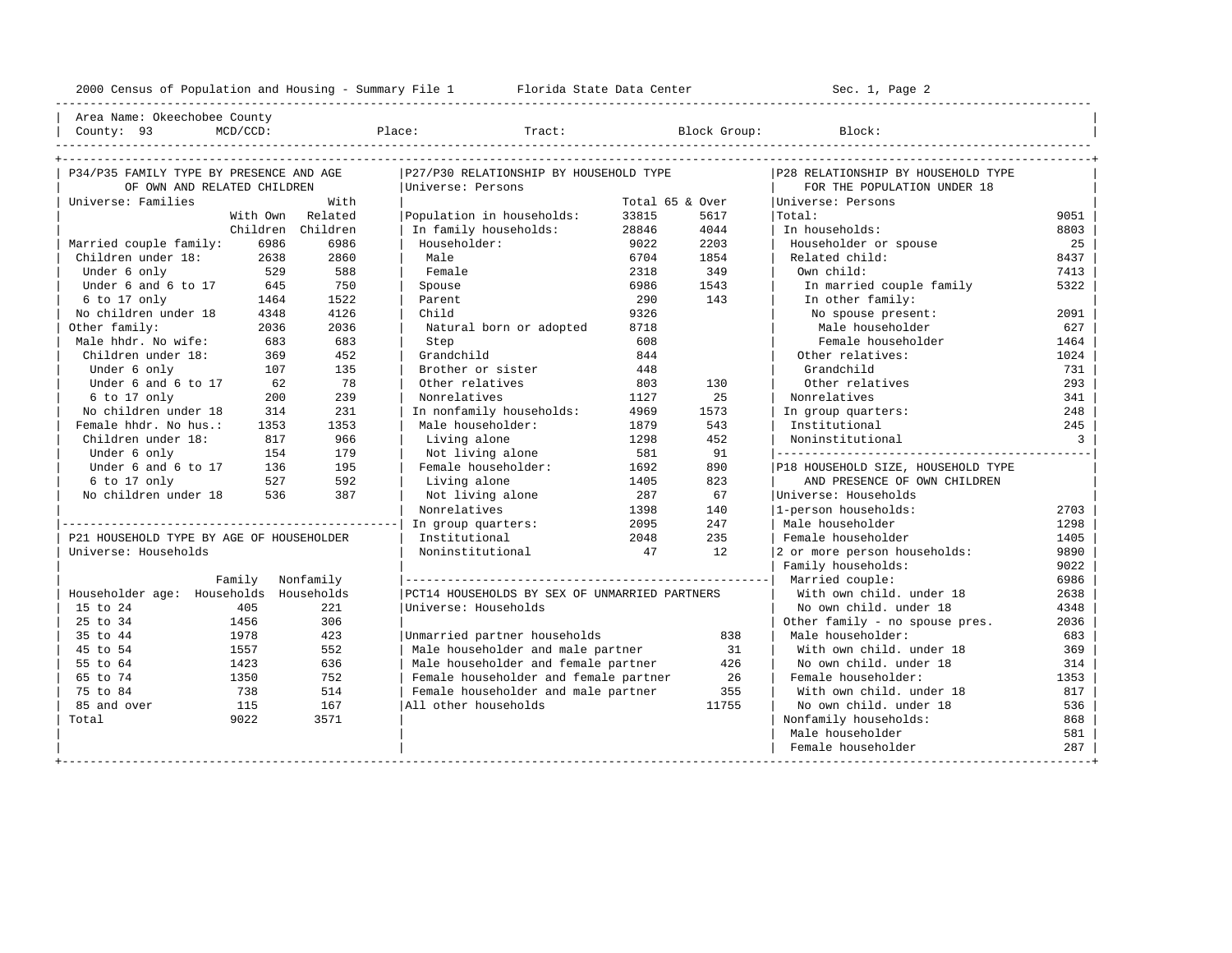|                                                                                                                                                               |             |                                  |                                                                                         |                                              |                                                               |                                                                                       | 2000 Census of Population and Housing - Summary File 1 Florida State Data Center             |                                                                                                       |                                                                                       | Sec. 1, Page 3                         |                    |                                                          |
|---------------------------------------------------------------------------------------------------------------------------------------------------------------|-------------|----------------------------------|-----------------------------------------------------------------------------------------|----------------------------------------------|---------------------------------------------------------------|---------------------------------------------------------------------------------------|----------------------------------------------------------------------------------------------|-------------------------------------------------------------------------------------------------------|---------------------------------------------------------------------------------------|----------------------------------------|--------------------|----------------------------------------------------------|
| Area Name: Okeechobee County<br>County: 93                                                                                                                    | $MCD/CCD$ : |                                  | Place:                                                                                  |                                              | Tract:                                                        |                                                                                       |                                                                                              | Block Group:                                                                                          |                                                                                       | Block:                                 |                    |                                                          |
| H1/H3/H4/H5 HOUSING UNITS AND POPULATION BY TENURE<br>Universe: Housing Units and Population                                                                  |             |                                  |                                                                                         |                                              |                                                               | Universe: Households                                                                  | P26/H13 HOUSEHOLD SIZE BY HOUSEHOLD TYPE                                                     |                                                                                                       |                                                                                       |                                        |                    |                                                          |
|                                                                                                                                                               |             |                                  |                                                                                         | Average                                      |                                                               |                                                                                       |                                                                                              |                                                                                                       |                                                                                       |                                        |                    |                                                          |
|                                                                                                                                                               |             | Units Percent Population HH Size |                                                                                         |                                              |                                                               |                                                                                       | Total                                                                                        |                                                                                                       | Family                                                                                |                                        | Nonfamily          |                                                          |
| Total:                                                                                                                                                        | 15504       |                                  |                                                                                         |                                              |                                                               | Household Size                                                                        |                                                                                              |                                                                                                       | Households Percent Households Percent                                                 |                                        | Households Percent |                                                          |
| Occupied:                                                                                                                                                     | 12593       | 100.0                            | 33815                                                                                   | 2.69                                         | 1-Person                                                      |                                                                                       |                                                                                              | 2703 21.5                                                                                             | N/A                                                                                   |                                        | 2703               | 75.7                                                     |
| Owner:                                                                                                                                                        | 9420        | 74.8                             | 24241                                                                                   | 2.57                                         | 2-Person                                                      |                                                                                       |                                                                                              | 4794 38.1                                                                                             | 4156                                                                                  | 46.1                                   | 638                | 17.9                                                     |
| Renter:                                                                                                                                                       | 3173        | 25.2                             | 9574                                                                                    | 3.02                                         | 3-Person                                                      |                                                                                       |                                                                                              | 1931 15.3                                                                                             | 1834                                                                                  | 20.3                                   | 97                 | 2.7                                                      |
| Vacant:                                                                                                                                                       | 2911        | 100.0                            |                                                                                         |                                              | 4-Person                                                      |                                                                                       |                                                                                              | 1581 12.6                                                                                             | 1525                                                                                  | 16.9                                   | 56                 | 1.6                                                      |
| For Rent                                                                                                                                                      | 367         | 12.6                             |                                                                                         |                                              | 5-Person                                                      |                                                                                       |                                                                                              | 848 6.7                                                                                               | 816                                                                                   | 9.0                                    | 32                 | .9                                                       |
| For Sale only                                                                                                                                                 | 256         | 8.8                              |                                                                                         |                                              | 6-Person                                                      |                                                                                       |                                                                                              | 380 3.0                                                                                               | 356                                                                                   | 3.9                                    | 24                 | .7                                                       |
| Rented or sold,                                                                                                                                               |             |                                  |                                                                                         |                                              |                                                               |                                                                                       | 7 or more Person 356 2.8                                                                     |                                                                                                       | 335                                                                                   | 3.7                                    | 21                 | .6                                                       |
| not occupied                                                                                                                                                  | 762         | 26.2                             |                                                                                         |                                              |                                                               |                                                                                       |                                                                                              |                                                                                                       |                                                                                       |                                        |                    |                                                          |
| Seasonal, recreational,                                                                                                                                       |             |                                  |                                                                                         |                                              |                                                               |                                                                                       |                                                                                              |                                                                                                       |                                                                                       |                                        |                    |                                                          |
| or occasional use                                                                                                                                             | 1166        | 40.1                             |                                                                                         |                                              |                                                               |                                                                                       |                                                                                              |                                                                                                       |                                                                                       |                                        |                    |                                                          |
| For migrant workers                                                                                                                                           | 52          | 1.8                              |                                                                                         |                                              |                                                               |                                                                                       |                                                                                              |                                                                                                       |                                                                                       |                                        |                    |                                                          |
| Other                                                                                                                                                         | 308         | 10.6                             |                                                                                         |                                              |                                                               |                                                                                       |                                                                                              |                                                                                                       |                                                                                       |                                        |                    |                                                          |
| Universe: Occupied Housing Units<br>Race of Householder<br>Total<br>White Alone                                                                               |             |                                  | Total<br>12593 100.0                                                                    | Hispanic<br>1461 100.0                       |                                                               | Non-Hispanic                                                                          |                                                                                              | Universe: Nonrelatives                                                                                |                                                                                       | Family                                 |                    | Nonfamily                                                |
| Black/African American Alone<br>American Ind./Alaska Native Alone<br>Asian Alone<br>Nat Hawaiian/Other PI Alone<br>Some Other Race Alone<br>Two or More Races |             | 54<br>69<br>5 <sub>5</sub>       | 10966 87.1<br>606 4.8<br>$\overline{4}$<br>.5<br>$\overline{0}$ .<br>722 5.7<br>171 1.4 | 12<br>10<br>$\overline{4}$<br>$\overline{0}$ | 633 43.3<br>.8<br>.7<br>.3<br>$\cdot$ 0<br>718 49.1<br>84 5.7 | 11132 100.0  <br>10333 92.8<br>594<br>44<br>65<br>$5^{\circ}$<br>$\overline{4}$<br>87 | Nonrelatives<br>5.3<br>.4<br>$.6-1$<br>.0 <sub>1</sub><br>.0 <sub>1</sub><br>.8 <sub>0</sub> | Roomer or Boarder<br>Housemate or roommate<br>Unmarried Partner<br>Foster child<br>Other Nonrelatives |                                                                                       | Households<br>133<br>191<br>416<br>318 | 69                 | Households<br>210<br>563<br>422<br>$\overline{a}$<br>201 |
| H14 HOUSING UNITS BY HOUSEHOLDER'S RACE AND TENURE<br>Universe: Occupied Housing Units                                                                        |             |                                  |                                                                                         |                                              |                                                               |                                                                                       |                                                                                              |                                                                                                       | H16 HOUSING UNITS BY HOUSEHOLDER'S AGE AND TENURE<br>Universe: Occupied Housing Units |                                        |                    |                                                          |
|                                                                                                                                                               |             |                                  | Owner Occupied                                                                          |                                              | Renter Occupied                                               |                                                                                       |                                                                                              | Age of Householder                                                                                    |                                                                                       | Owner Occupied                         | Renter Occupied    |                                                          |
| Total                                                                                                                                                         |             |                                  | 9420 100.0                                                                              |                                              |                                                               | 3173 100.0                                                                            | 15 to 24                                                                                     |                                                                                                       | 213                                                                                   | 2.3                                    | 413                | 13.0                                                     |
| White Alone                                                                                                                                                   |             |                                  | 8571                                                                                    | 91.0                                         | 2395                                                          | 75.5                                                                                  | 25 to 34                                                                                     |                                                                                                       | 941                                                                                   | 10.0                                   | 821                | 25.9                                                     |
| Black/African American Alone                                                                                                                                  |             |                                  | 345                                                                                     | 3.7                                          | 261                                                           | 8.2                                                                                   | 35 to 44                                                                                     |                                                                                                       | 1617                                                                                  | 17.2                                   | 784                | 24.7                                                     |
| American Ind./Alaska Native Alone                                                                                                                             |             |                                  | 38                                                                                      | .4                                           | 16                                                            | .5                                                                                    | 45 to 54                                                                                     |                                                                                                       | 1635                                                                                  | 17.4                                   | 474                | 14.9                                                     |
| Race of Householder<br>Asian Alone                                                                                                                            |             |                                  | 45                                                                                      | .5                                           | 24                                                            |                                                                                       | 55 to 64                                                                                     |                                                                                                       | 1765                                                                                  | 18.7                                   | 294                | 9.3                                                      |
| Nat Hawaiian/Other PI Alone                                                                                                                                   |             |                                  | $\overline{2}$                                                                          | .0                                           | $\overline{\mathbf{3}}$                                       | $\overline{\phantom{0}}$ .8<br>$\cdot$ 1                                              | 65 to 74                                                                                     |                                                                                                       | 1874                                                                                  | 19.9                                   | 228                | 7.2                                                      |
| Some Other Race Alone                                                                                                                                         |             |                                  | 322                                                                                     | 3.4                                          | 400                                                           | 12.6                                                                                  | 75 to 84                                                                                     |                                                                                                       | 1132                                                                                  | 12.0                                   | 120                | 3.8                                                      |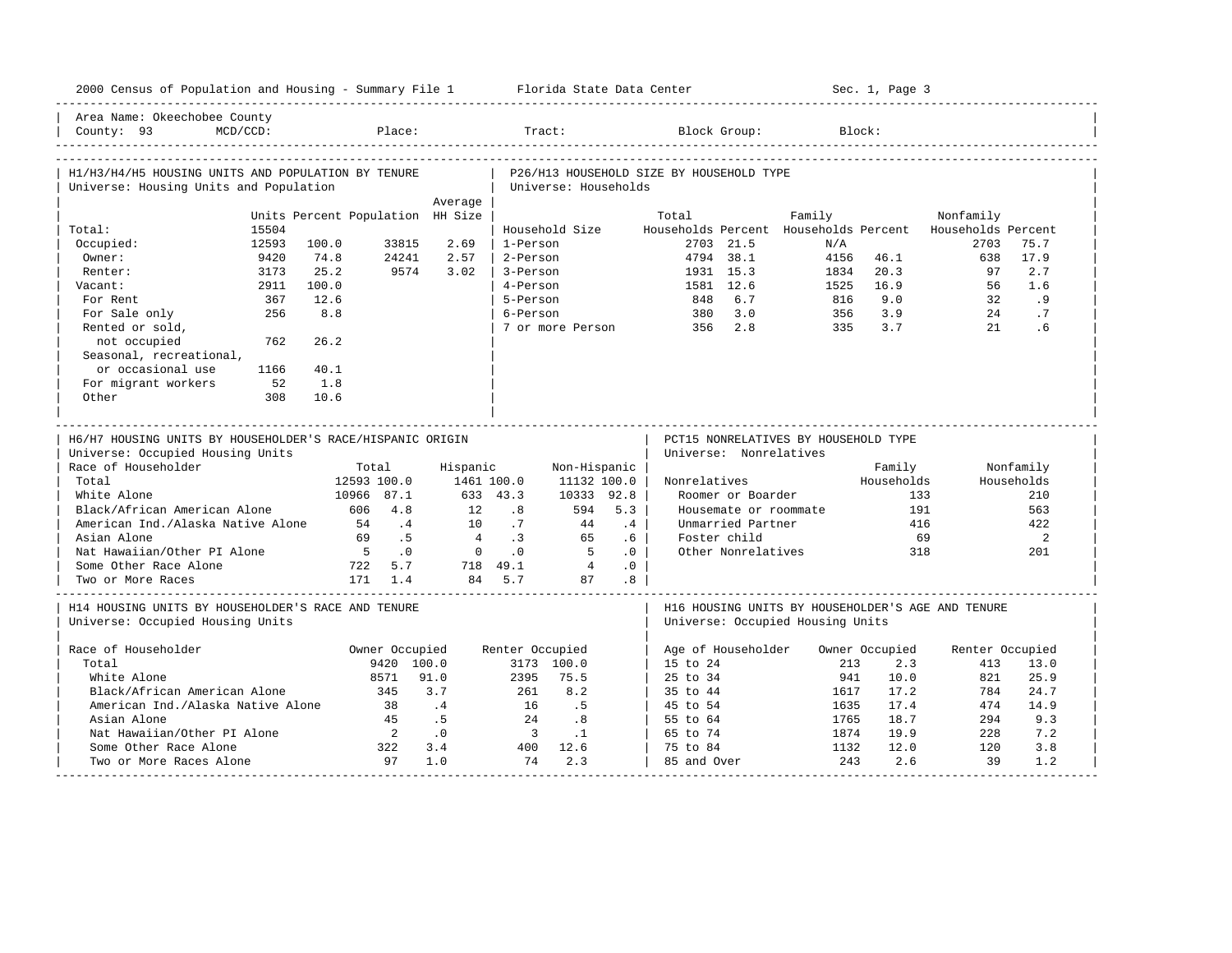| 2000 Census of Population and Housing - Summary File 1 Florida State Data Center |                |                          |         |                                                         | ---------------------- |      | Sec. 1, Page 1 |          |                 |           |
|----------------------------------------------------------------------------------|----------------|--------------------------|---------|---------------------------------------------------------|------------------------|------|----------------|----------|-----------------|-----------|
| Area Name: Orange County                                                         |                |                          |         |                                                         |                        |      |                |          |                 |           |
| County: 95<br>$MCD/CCD$ :                                                        | Place:         |                          | Tract:  | Block Group:                                            |                        |      | Block:         |          |                 |           |
|                                                                                  |                |                          |         |                                                         |                        |      |                |          |                 |           |
| P1/P15/P16/P17/P31/P32/P33 POPULATION SUMMARY                                    |                |                          |         | P12/P13 POPULATION BY AGE AND SEX                       |                        |      |                |          |                 |           |
| Universe: Persons, Households, Families                                          |                |                          |         | Universe: Persons                                       |                        |      |                |          |                 |           |
| Total Population<br>896344                                                       | Total Families |                          | 220258  |                                                         | Total                  |      | Male           |          | Female          |           |
| 336286<br>Total Households                                                       |                | Population in Families   | 691365  |                                                         | Number                 | Pct. | Number         | Pct.     | Number          | Pct.      |
| Population in Households 877513                                                  |                | Average Family Size 3.14 |         | Under 5                                                 | 61375                  | 6.8  | 31444          | 7.1      | 29931           | $6.6$     |
| Average Household Size 2.61                                                      |                |                          |         | $5$ to $9$                                              | 65241                  | 7.3  | 33477          | 7.5      | 31764           | 7.0       |
|                                                                                  |                |                          |         | $10 - 14$                                               | 63672                  | 7.1  | 32690          | 7.4      | 30982           | 6.8       |
| P7/P8/P11 POPULATION BY RACE AND HISPANIC ORIGIN                                 |                |                          |         | 15 to 17                                                | 36052                  | 4.0  | 18532          | 4.2      | 17520           | 3.9       |
| Universe: Persons                                                                | Total          | Hispanic Non-Hispanic    |         | 18 and 19                                               | 27290                  | 3.0  | 13576          | 3.1      | 13714           | 3.0       |
| Total                                                                            | 896344         | 168361                   | 727983  | 20                                                      | 14531                  | 1.6  | 7328           | 1.7      | 7203            | 1.6       |
| White Alone                                                                      | 614830         | 99129                    | 515701  | 21                                                      | 14068                  | 1.6  | 7060           | 1.6      | 7008            | 1.5       |
| Black or African American Alone                                                  | 162899         | 5803                     | 157096  | 22 to 24                                                | 42164                  | 4.7  | 21422          | 4.8      | 20742           | 4.6       |
| American Ind. and Alaska Native Alone                                            | 3079           | 850                      | 2229    | 25 to 29                                                | 73918                  | 8.2  | 37543          | 8.5      | 36375           | 8.0       |
| Asian Alone                                                                      | 30033          | 378                      | 29655   | 30 to 34                                                | 75137                  | 8.4  | 38798          | 8.7      | 36339           | 8.0       |
| Native Hawaiian/Other Pacific Islander Alone                                     | 843            | 118                      | 725     | 35 to 39                                                | 80275                  | 9.0  | 40870          | 9.2      | 39405           | 8.7       |
| Some Other Race Alone                                                            | 53889          | 50984                    | 2905    | 40 to 44                                                | 73346                  | 8.2  | 36869          | 8.3      | 36477           | 8.1       |
| Two or More Races                                                                | 30771          | 11099                    | 19672   | 45 to 49                                                | 61217                  | 6.8  | 30169          | 6.8      | 31048           | 6.9       |
|                                                                                  |                |                          |         | 50 to 54                                                | 51296                  | 5.7  | 25010          | 5.6      | 26286           | 5.8       |
| P15A-I/P16A-I/P17A-I HOUSEHOLDS AND HOUSEHOLD POPULATION BY RACE                 |                |                          |         | 55 to 59                                                | 37413                  | 4.2  | 17982          | 4.1      | 19431           | 4.3       |
| Universe: Households and Population in Households                                |                |                          | Average | 60 and 61                                               | 12288                  | 1.4  | 5793           | 1.3      | 6495            | 1.4       |
| Householder:                                                                     | Households     | Pop. In HH               | HH Size | 62 to 64                                                | 17102                  | 1.9  | 7964           | 1.8      | 9138            | 2.0       |
| White Alone                                                                      | 247942         | 606567                   | 2.45    | 65 and 66                                               | 10552                  | 1.2  | 4890           | 1.1      | 5662            | 1.3       |
| Black or African American Alone                                                  | 52675          | 156816                   | 2.98    | 67 to 69                                                | 15512                  | 1.7  | 7132           | 1.6      | 8380            | 1.9       |
| American Ind. and Alaska Native Alone                                            | 1088           | 3023                     | 2.78    | 70 to 74                                                | 23305                  | 2.6  | 10063          | 2.3      | 13242           | 2.9       |
| Asian Alone                                                                      | 9313           | 28740                    | 3.09    | 75 to 79                                                | 18810                  | 2.1  | 7616           | 1.7      | 11194           | 2.5       |
| Native Hawaiian/Other Pacific Islander Alone                                     | 258            | 778                      | 3.02    | 80 to 84                                                | 12137                  | 1.4  | 4663           | 1.1      | 7474            | 1.7       |
| Some Other Race Alone                                                            | 15455          | 52534                    | 3.40    | 85 and over                                             | 9643                   | 1.1  | 2825           | .6       | 6818            | 1.5       |
| Two or More Races                                                                | 9555           | 29055                    | 3.04    | 65 and over                                             | 89959                  | 10.0 | 37189          | 8.4      | 52770           | 11.7      |
| Hispanic                                                                         | 51587          | 164643                   | 3.19    |                                                         |                        |      |                |          |                 |           |
| White Alone, Not Hispanic                                                        | 216420         | 509863                   | 2.36    | Median Age                                              | 33.30                  |      | 32.40          |          | 34.30           |           |
| P31A-I/P32A-I/P33A-I FAMILIES AND POPULATION IN FAMILIES                         |                |                          |         | P19 HOUSEHOLDS BY TYPE AND PRESENCE OF PERSONS UNDER 18 |                        |      |                |          |                 |           |
| Universe: Families and Population in Families                                    |                | Pop. In                  | Average | Universe: Households                                    |                        |      |                |          | Households With |           |
| Householder:                                                                     | Families       | Families Family Size     |         |                                                         |                        |      |                | People   |                 | No People |
| White Alone                                                                      | 155782         | 464379                   | 2.98    |                                                         |                        |      |                | Under 18 |                 | Under 18  |
| Black or African American Alone                                                  | 37604          | 130744                   | 3.48    | Family Households:                                      |                        |      |                | 120054   |                 | 100204    |
| American Ind. and Alaska Native Alone                                            | 711            | 2317                     | 3.26    | Married Couple Family                                   |                        |      |                | 78148    |                 | 79789     |
| Asian Alone                                                                      | 7037           | 24873                    | 3.53    | Other Family:                                           |                        |      |                | 41906    |                 | 20415     |
| Native Hawaiian/Other Pacific Islander Alone                                     | 172            | 611                      | 3.55    | Male Householder, no wife present                       |                        |      |                | 9504     |                 | 6836      |
| Some Other Race Alone                                                            | 12210          | 44817                    | 3.67    | Female Householder, no husband present                  |                        |      |                | 32402    |                 | 13579     |
| Two or More Races                                                                | 6742           | 23624                    | 3.50    | Nonfamily Households:                                   |                        |      |                | 1648     |                 | 114380    |
| Hispanic                                                                         | 40170          | 140398                   | 3.50    | Male Householder                                        |                        |      |                | 1189     |                 | 57889     |
| White Alone, Not Hispanic                                                        | 131475         | 382000                   | 2.91    | Female Householder                                      |                        |      |                | 459      |                 | 56491     |
|                                                                                  |                |                          |         |                                                         |                        |      |                |          |                 |           |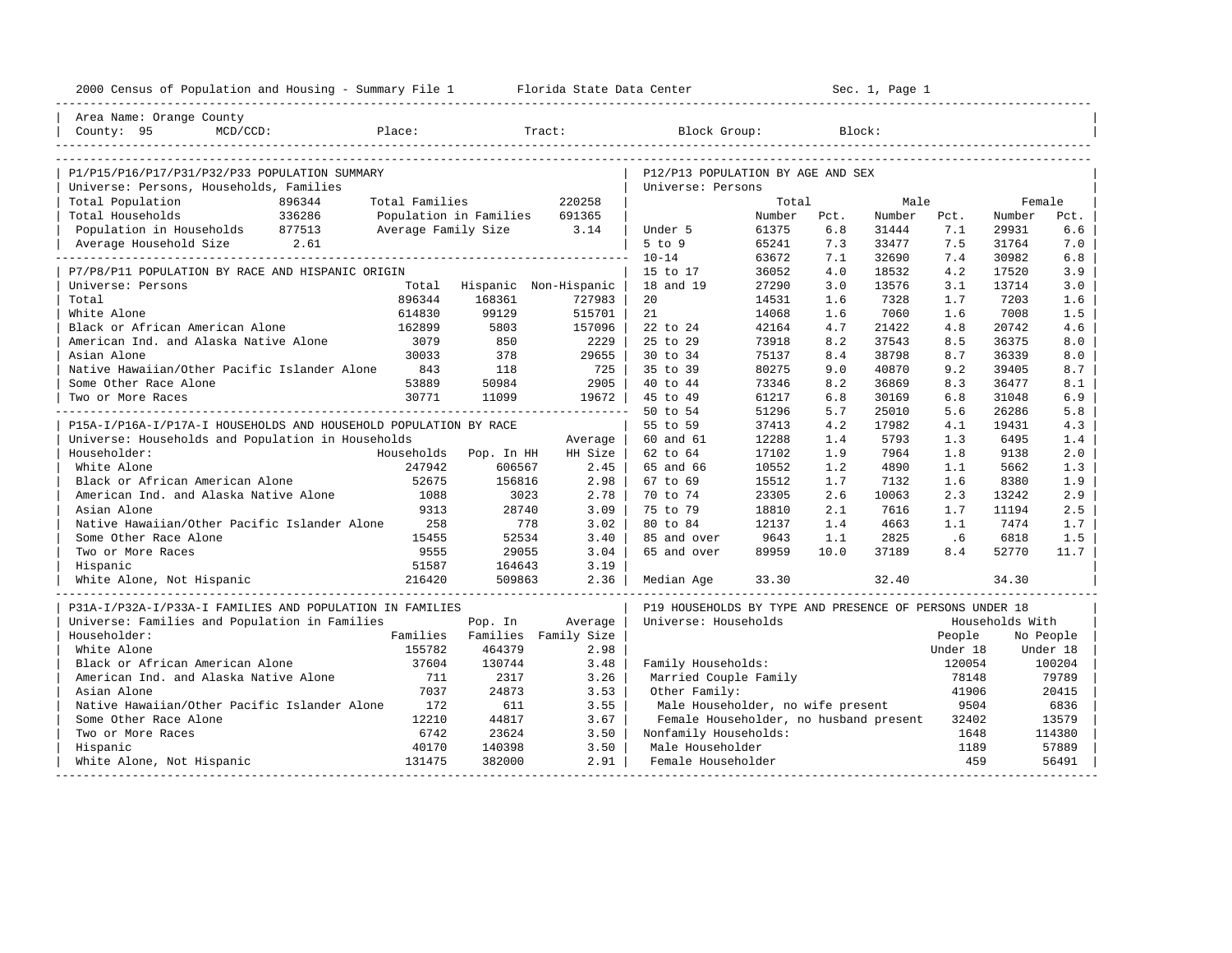----------------------------------------------------------------------------------------------------------------------------------------------------

| Area Name: Orange County |

| County: 95                               | $MCD/CCD$ :                 |              | Place:                    | Tract:                                        |        | Block Group:    | Block:                             |        |
|------------------------------------------|-----------------------------|--------------|---------------------------|-----------------------------------------------|--------|-----------------|------------------------------------|--------|
|                                          |                             |              |                           |                                               |        |                 |                                    |        |
| P34/P35 FAMILY TYPE BY PRESENCE AND AGE  |                             |              |                           | P27/P30 RELATIONSHIP BY HOUSEHOLD TYPE        |        |                 | P28 RELATIONSHIP BY HOUSEHOLD TYPE |        |
|                                          | OF OWN AND RELATED CHILDREN |              | Universe: Persons         |                                               |        |                 | FOR THE POPULATION UNDER 18        |        |
| Universe: Families                       |                             | With         |                           |                                               |        | Total 65 & Over | Universe: Persons                  |        |
|                                          | With Own                    | Related      | Population in households: |                                               | 877513 | 84809           | Total:                             | 226340 |
|                                          | Children                    | Children     | In family households:     |                                               | 715311 | 60333           | In households:                     | 225302 |
| Married couple family:                   | 157937                      | 157937       | Householder:              |                                               | 220258 | 31070           | Householder or spouse              | 242    |
| Children under 18:                       | 73466                       | 77878        | Male                      |                                               | 149857 | 24005           | Related child:                     | 220349 |
| Under 6 only                             | 18732                       | 20221        | Female                    |                                               | 70401  | 7065            | Own child:                         | 198375 |
| Under 6 and 6 to 17                      | 15552                       | 17283        | Spouse                    |                                               | 157937 | 19353           | In married couple family           | 136436 |
| 6 to 17 only                             | 39182                       | 40374        | Parent                    |                                               | 9775   | 5469            | In other family:                   |        |
| No children under 18                     | 84471                       | 80059        | Child                     |                                               | 254780 |                 | No spouse present:                 | 61939  |
| Other family:                            | 62321                       | 62321        |                           | Natural born or adopted                       | 240591 |                 | Male householder                   | 13053  |
| Male hhdr. No wife:                      | 16340                       | 16340        | Step                      |                                               | 14189  |                 | Female householder                 | 48886  |
| Children under 18:                       | 8067                        | 9388         | Grandchild                |                                               | 18673  |                 | Other relatives:                   | 21974  |
| Under 6 only                             |                             | 2395<br>2748 | Brother or sister         |                                               | 11703  |                 | Grandchild                         | 15950  |
| Under 6 and 6 to 17                      | 1143                        | 1454         | Other relatives           |                                               | 18239  | 3851            | Other relatives                    | 6024   |
| 6 to 17 only                             |                             | 5186<br>4529 | Nonrelatives              |                                               | 23946  | 590             | Nonrelatives                       | 4711   |
| No children under 18                     |                             | 6952<br>8273 | In nonfamily households:  |                                               | 162202 | 24476           | In group quarters:                 | 1038   |
| Female hhdr. No hus.:                    | 45981                       | 45981        | Male householder:         |                                               | 59078  | 6134            | Institutional                      | 630    |
| Children under 18:                       | 27566                       | 32262        | Living alone              |                                               | 38323  | 5378            | Noninstitutional                   | 408    |
| Under 6 only                             | 5360                        | 6626         | Not living alone          |                                               | 20755  | 756             |                                    |        |
| Under 6 and 6 to 17                      | 4615                        | 6344         | Female householder:       |                                               | 56950  | 17160           | P18 HOUSEHOLD SIZE, HOUSEHOLD TYPE |        |
| 6 to 17 only                             | 17591                       | 19292        | Living alone              |                                               | 43172  | 16398           | AND PRESENCE OF OWN CHILDREN       |        |
| No children under 18                     | 18415                       | 13719        | Not living alone          |                                               | 13778  | 762             | Universe: Households               |        |
|                                          |                             |              | Nonrelatives              |                                               | 46174  | 1182            | 1-person households:               | 81495  |
|                                          |                             |              | In group quarters:        |                                               | 18831  | 5150            | Male householder                   | 38323  |
| P21 HOUSEHOLD TYPE BY AGE OF HOUSEHOLDER |                             |              | Institutional             |                                               | 11987  | 4130            | Female householder                 | 43172  |
| Universe: Households                     |                             |              | Noninstitutional          |                                               | 6844   | 1020            | 2 or more person households:       | 254791 |
|                                          |                             |              |                           |                                               |        |                 | Family households:                 | 220258 |
|                                          | Family                      | Nonfamily    |                           |                                               |        |                 | Married couple:                    | 157937 |
| Householder age: Households Households   |                             |              |                           | PCT14 HOUSEHOLDS BY SEX OF UNMARRIED PARTNERS |        |                 | With own child, under 18           | 73466  |
| 15 to 24                                 | 9765                        | 15499        | Universe: Households      |                                               |        |                 | No own child. under 18             | 84471  |
| 25 to 34                                 | 44051                       | 26767        |                           |                                               |        |                 | Other family - no spouse pres.     | 62321  |
| 35 to 44                                 | 61717                       | 21611        |                           | Unmarried partner households                  |        | 24072           | Male householder:                  | 16340  |
| 45 to 54                                 | 46409                       | 17508        |                           | Male householder and male partner             |        | 1737            | With own child, under 18           | 8067   |
| 55 to 64                                 | 27246                       | 11349        |                           | Male householder and female partner           |        | 11134           | No own child. under 18             | 8273   |
| 65 to 74                                 | 19307                       | 10766        |                           | Female householder and female partner         |        | 1170            | Female householder:                | 45981  |
| 75 to 84                                 | 10106                       | 9290         |                           | Female householder and male partner           |        | 10031           | With own child, under 18           | 27566  |
| 85 and over                              | 1657                        | 3238         | All other households      |                                               |        | 312214          | No own child, under 18             | 18415  |
| Total                                    | 220258                      | 116028       |                           |                                               |        |                 | Nonfamily households:              | 34533  |
|                                          |                             |              |                           |                                               |        |                 | Male householder                   | 20755  |
|                                          |                             |              |                           |                                               |        |                 | Female householder                 | 13778  |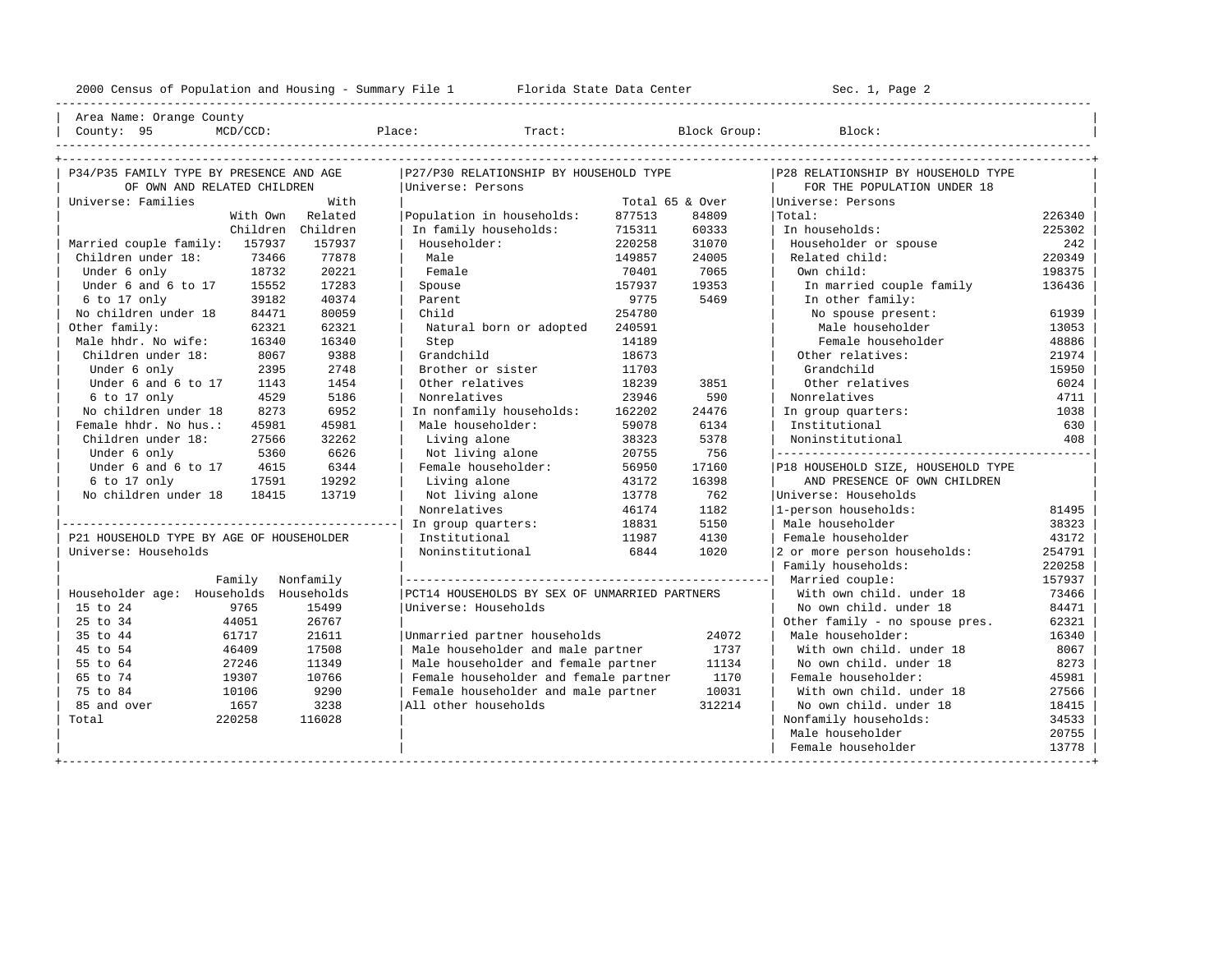| 2000 Census of Population and Housing - Summary File 1 Florida State Data Center |                                  |                  |                                      |                       |                                          |                        |                                                          | Sec. 1, Page 3 |                 |              |
|----------------------------------------------------------------------------------|----------------------------------|------------------|--------------------------------------|-----------------------|------------------------------------------|------------------------|----------------------------------------------------------|----------------|-----------------|--------------|
| Area Name: Orange County<br>$MCD/CCD$ :<br>County: 95                            |                                  | Place:           |                                      | Tract:                |                                          | Block Group:           | Block:                                                   |                |                 |              |
| H1/H3/H4/H5 HOUSING UNITS AND POPULATION BY TENURE                               |                                  |                  |                                      |                       | P26/H13 HOUSEHOLD SIZE BY HOUSEHOLD TYPE |                        |                                                          |                |                 |              |
| Universe: Housing Units and Population                                           |                                  |                  |                                      | Universe: Households  |                                          |                        |                                                          |                |                 |              |
|                                                                                  |                                  | Average          |                                      |                       |                                          |                        |                                                          |                |                 |              |
|                                                                                  | Units Percent Population HH Size |                  |                                      |                       | Total                                    |                        | Family                                                   |                | Nonfamily       |              |
| 361349<br>Total:                                                                 |                                  |                  |                                      | Household Size        |                                          |                        | Households Percent Households Percent Households Percent |                |                 |              |
| Occupied:<br>336286<br>Owner:<br>204195                                          | 100.0<br>60.7                    | 877513<br>559737 | 2.61<br>1-Person<br>2.74<br>2-Person |                       | 81495 24.2<br>111464 33.1                |                        | N/A<br>84803                                             | 38.5           | 81495<br>26661  | 70.2<br>23.0 |
| 132091<br>Renter:                                                                | 39.3                             | 317776           | 2.41<br>3-Person                     |                       | 59042 17.6                               |                        | 53883                                                    | 24.5           | 5159            | 4.4          |
| 25063<br>Vacant:                                                                 | 100.0                            |                  | 4-Person                             |                       | 48668 14.5                               |                        | 46559                                                    | 21.1           | 2109            | 1.8          |
| 10116<br>For Rent                                                                | 40.4                             |                  | 5-Person                             |                       | 22046                                    | 6.6                    | 21678                                                    | 9.8            | 368             | $\cdot$ 3    |
| 3619<br>For Sale only                                                            | 14.4                             |                  | 6-Person                             |                       | 8372                                     | 2.5                    | 8219                                                     | 3.7            | 153             | $\cdot$ 1    |
| Rented or sold,                                                                  |                                  |                  |                                      | 7 or more Person      | 5199                                     | 1.5                    | 5116                                                     | 2.3            | 83              | $\cdot$ 1    |
| not occupied<br>1958                                                             | 7.8                              |                  |                                      |                       |                                          |                        |                                                          |                |                 |              |
| Seasonal, recreational,                                                          |                                  |                  |                                      |                       |                                          |                        |                                                          |                |                 |              |
| or occasional use<br>5351                                                        | 21.4                             |                  |                                      |                       |                                          |                        |                                                          |                |                 |              |
| For migrant workers<br>35                                                        | $\ldots$ 1                       |                  |                                      |                       |                                          |                        |                                                          |                |                 |              |
| Other<br>3984                                                                    | 15.9                             |                  |                                      |                       |                                          |                        |                                                          |                |                 |              |
|                                                                                  |                                  |                  |                                      |                       |                                          |                        |                                                          |                |                 |              |
|                                                                                  |                                  |                  |                                      |                       |                                          |                        |                                                          |                |                 |              |
|                                                                                  |                                  |                  |                                      |                       |                                          |                        |                                                          |                |                 |              |
| H6/H7 HOUSING UNITS BY HOUSEHOLDER'S RACE/HISPANIC ORIGIN                        |                                  |                  |                                      |                       |                                          |                        | PCT15 NONRELATIVES BY HOUSEHOLD TYPE                     |                |                 |              |
| Universe: Occupied Housing Units                                                 |                                  |                  |                                      |                       |                                          | Universe: Nonrelatives |                                                          |                |                 |              |
| Race of Householder                                                              | Total                            |                  | Hispanic                             | Non-Hispanic          |                                          |                        |                                                          | Family         |                 | Nonfamily    |
| Total                                                                            | 336286 100.0                     |                  | 51587 100.0                          | 284699 100.0          | Nonrelatives                             |                        |                                                          | Households     |                 | Households   |
| White Alone                                                                      | 247942 73.7                      |                  | 31522 61.1                           | 216420 76.0           |                                          | Roomer or Boarder      |                                                          | 3594           |                 | 6525         |
| Black/African American Alone                                                     | 52675 15.7                       |                  | 3.4<br>1747                          | 50928 17.9            |                                          | Housemate or roommate  |                                                          | 4841           |                 | 21514        |
| American Ind./Alaska Native Alone                                                | 1088                             | $\cdot$ 3        | 248<br>.5                            | 840                   | $\overline{3}$                           | Unmarried Partner      |                                                          | 9986           |                 | 14086        |
| Asian Alone                                                                      | 9313                             | 2.8              | $\cdot$ 2<br>94                      | 9219<br>3.2           |                                          | Foster child           |                                                          | 804            |                 | 190          |
| Nat Hawaiian/Other PI Alone                                                      | 258                              | $\ldots$ 1       | 35<br>$\cdot$ 1                      | 223<br>$\ldots$ 1     |                                          | Other Nonrelatives     |                                                          | 4721           |                 | 3859         |
| Some Other Race Alone<br>Two or More Races                                       | 15455<br>9555                    | 4.6<br>2.8       | 14642 28.4 813<br>3299 6.4           | $\cdot$ 3<br>6256 2.2 |                                          |                        |                                                          |                |                 |              |
|                                                                                  |                                  |                  |                                      |                       |                                          |                        |                                                          |                |                 |              |
| H14 HOUSING UNITS BY HOUSEHOLDER'S RACE AND TENURE                               |                                  |                  |                                      |                       |                                          |                        | H16 HOUSING UNITS BY HOUSEHOLDER'S AGE AND TENURE        |                |                 |              |
| Universe: Occupied Housing Units                                                 |                                  |                  |                                      |                       |                                          |                        | Universe: Occupied Housing Units                         |                |                 |              |
|                                                                                  |                                  |                  |                                      |                       |                                          |                        |                                                          |                |                 |              |
| Race of Householder                                                              |                                  | Owner Occupied   | Renter Occupied                      |                       |                                          | Age of Householder     |                                                          | Owner Occupied | Renter Occupied |              |
| Total                                                                            |                                  | 204195 100.0     | 132091 100.0                         |                       | 15 to 24                                 |                        | 3294                                                     | 1.6            | 21970           | 16.6         |
| White Alone                                                                      | 161603                           | 79.1             | 86339                                | 65.4                  | 25 to 34                                 |                        | 28486                                                    | 14.0           | 42332           | 32.0         |
| Black/African American Alone                                                     | 24670                            | 12.1             | 28005                                | 21.2                  | 35 to 44                                 |                        | 52676                                                    | 25.8           | 30652           | 23.2         |
| American Ind./Alaska Native Alone                                                | 535                              | $\cdot$ 3        | 553                                  | $\cdot$ .4            | 45 to 54                                 |                        | 45977                                                    | 22.5           | 17940           | 13.6         |
| Asian Alone                                                                      | 5697                             | 2.8              | 3616                                 | 2.7                   | 55 to 64                                 |                        | 30213                                                    | 14.8           | 8382            | 6.3          |
| Nat Hawaiian/Other PI Alone                                                      | 120                              | $\cdot$ 1        | 138                                  | $\cdot$ 1             | 65 to 74                                 |                        | 24772                                                    | 12.1           | 5301            | 4.0          |
| Some Other Race Alone<br>Two or More Races Alone                                 | 7096<br>4474                     | 3.5<br>2.2       | 8359<br>5081                         | 6.3<br>3.8            | 75 to 84<br>85 and Over                  |                        | 15577<br>3200                                            | 7.6<br>1.6     | 3819<br>1695    | 2.9<br>1.3   |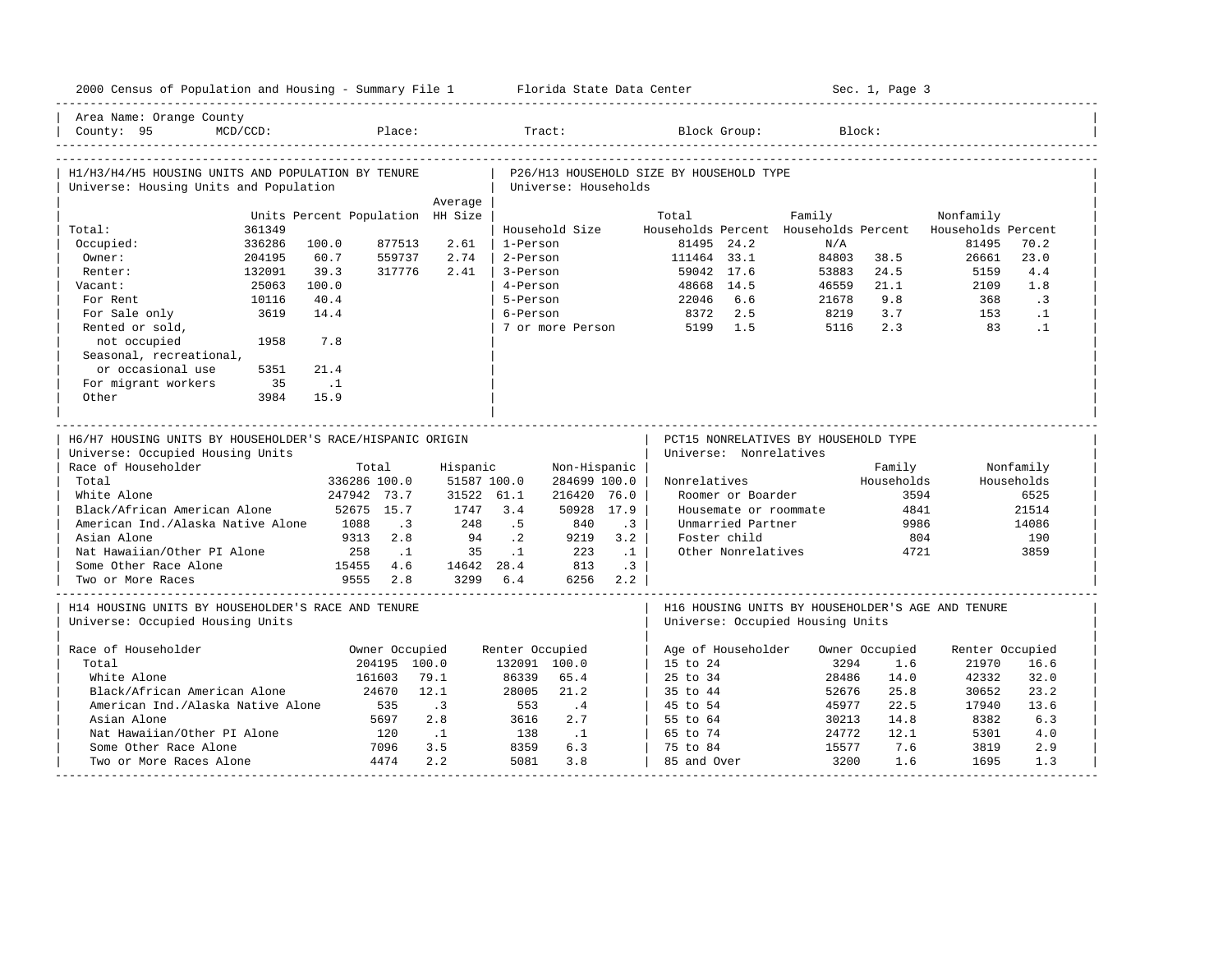| 2000 Census of Population and Housing - Summary File 1 Florida State Data Center |                |                               |                                       |                                                         |              |            | Sec. 1, Page 1 |            |                 |            |
|----------------------------------------------------------------------------------|----------------|-------------------------------|---------------------------------------|---------------------------------------------------------|--------------|------------|----------------|------------|-----------------|------------|
| Area Name: Osceola County                                                        |                |                               |                                       |                                                         |              |            |                |            |                 |            |
| MCD/CCD:<br>Place:<br>County: 97                                                 |                |                               | Tract:                                | Block Group:                                            |              | Block:     |                |            |                 |            |
|                                                                                  |                |                               |                                       |                                                         |              |            |                |            |                 |            |
| P1/P15/P16/P17/P31/P32/P33 POPULATION SUMMARY                                    |                |                               |                                       | P12/P13 POPULATION BY AGE AND SEX                       |              |            |                |            |                 |            |
| Universe: Persons, Households, Families                                          |                |                               |                                       | Universe: Persons                                       |              |            |                |            |                 |            |
| Total Population<br>172493                                                       | Total Families |                               | 45077                                 |                                                         | Total        |            | Male           |            | Female          |            |
| Total Households<br>60977                                                        |                | Population in Families 143522 |                                       |                                                         | Number       | Pct.       | Number         | Pct.       | Number          | Pct.       |
| Population in Households 170093                                                  |                | Average Family Size 3.18      |                                       | Under 5                                                 | 11720        | 6.8        | 5989           | 7.0        | 5731            | 6.6        |
| Average Household Size 2.79                                                      |                |                               |                                       | $5$ to $9$                                              | 13213        | 7.7        | 6843           | 8.0        | 6370            | 7.3        |
|                                                                                  |                |                               |                                       | $10 - 14$                                               | 13442        | 7.8        | 6900           | 8.1        | 6542            | 7.5        |
| P7/P8/P11 POPULATION BY RACE AND HISPANIC ORIGIN                                 |                |                               |                                       | 15 to 17<br>18 and 19                                   | 7839<br>4653 | 4.5<br>2.7 | 4042           | 4.8<br>2.8 | 3797<br>2231    | 4.3<br>2.6 |
| Universe: Persons<br>Total                                                       | 172493         | 50727                         | Total Hispanic Non-Hispanic<br>121766 | 20                                                      | 2254         | 1.3        | 2422<br>1189   | 1.4        | 1065            | 1.2        |
| White Alone                                                                      | 133169         | 30377                         | 102792                                | 21                                                      | 2123         | 1.2        | 1124           | 1.3        | 999             | 1.1        |
| Black or African American Alone                                                  | 12702          | 1627                          | 11075                                 | 22 to 24                                                | 6937         | 4.0        | 3481           | 4.1        | 3456            | 4.0        |
| American Ind. and Alaska Native Alone                                            | 790            | 271                           | 519                                   | 25 to 29                                                | 12199        | 7.1        | 6028           | 7.1        | 6171            | 7.1        |
| Asian Alone                                                                      | 3802           | 81                            | $3721$                                | 30 to 34                                                | 13039        | 7.6        | 6493           | 7.6        | 6546            | 7.5        |
| Native Hawaiian/Other Pacific Islander Alone                                     | 142            | 45                            | $97 \mid$                             | 35 to 39                                                | 14514        | 8.4        | 7220           | 8.5        | 7294            | 8.3        |
| Some Other Race Alone                                                            | 15631          | 15096                         | 535                                   | 40 to 44                                                | 13651        | 7.9        | 6746           | 7.9        | 6905            | 7.9        |
| Two or More Races                                                                | 6257           | 3230                          | 3027                                  | 45 to 49                                                | 11684        | 6.8        | 5657           | 6.7        | 6027            | 6.9        |
|                                                                                  |                |                               |                                       | 50 to 54                                                | 10485        | 6.1        | 5043           | 5.9        | 5442            | 6.2        |
| P15A-I/P16A-I/P17A-I HOUSEHOLDS AND HOUSEHOLD POPULATION BY RACE                 |                |                               |                                       | 55 to 59                                                | 8350         | 4.8        | 3962           | 4.7        | 4388            | 5.0        |
| Universe: Households and Population in Households                                |                |                               | Average                               | 60 and 61                                               | 2778         | 1.6        | 1379           | 1.6        | 1399            | 1.6        |
| Householder:                                                                     |                | Households Pop. In HH         | HH Size                               | 62 to 64                                                | 3903         | 2.3        | 1886           | 2.2        | 2017            | 2.3        |
| White Alone                                                                      | 49443          | 131677                        | 2.66                                  | 65 and 66                                               | 2466         | 1.4        | 1217           | 1.4        | 1249            | 1.4        |
| Black or African American Alone                                                  | 3921           | 12271                         | $3.13 \text{ }$                       | 67 to 69                                                | 3537         | 2.1        | 1657           | 1.9        | 1880            | 2.1        |
| American Ind. and Alaska Native Alone                                            | 271            | 787                           | 2.90                                  | 70 to 74                                                | 5117         | 3.0        | 2365           | 2.8        | 2752            | 3.1        |
| Asian Alone                                                                      | 1149           | 3642                          | 3.17                                  | 75 to 79                                                | 4022         | 2.3        | 1726           | 2.0        | 2296            | 2.6        |
| Native Hawaiian/Other Pacific Islander Alone                                     | 40             | 133                           | 3.33                                  | 80 to 84                                                | 2598         | 1.5        | 1019           | 1.2        | 1579            | 1.8        |
| Some Other Race Alone                                                            | 4301           | 15554                         | 3.62                                  | 85 and over                                             | 1969         | 1.1        | 634            | .7         | 1335            | 1.5        |
| Two or More Races                                                                | 1852           | 6029                          | 3.26                                  | 65 and over                                             | 19709        | 11.4       | 8618           | 10.1       | 11091           | 12.7       |
| Hispanic                                                                         | 14758          | 50073                         | 3.39                                  |                                                         |              |            |                |            |                 |            |
| White Alone, Not Hispanic                                                        | 40391          | 102015                        | $2.53 \text{ }$                       | Median Age                                              | 34.60        |            | 33.50          |            | 35.60           |            |
| P31A-I/P32A-I/P33A-I FAMILIES AND POPULATION IN FAMILIES                         |                |                               |                                       | P19 HOUSEHOLDS BY TYPE AND PRESENCE OF PERSONS UNDER 18 |              |            |                |            |                 |            |
| Universe: Families and Population in Families                                    |                | Pop. In                       | Average                               | Universe: Households                                    |              |            |                |            | Households With |            |
| Householder:                                                                     |                |                               | Families Families Family Size         |                                                         |              |            |                | People     |                 | No People  |
| White Alone                                                                      | 35697          | 109780                        | 3.08                                  |                                                         |              |            |                | Under 18   |                 | Under 18   |
| Black or African American Alone                                                  | 3050           | 10673                         | 3.50                                  | Family Households:                                      |              |            |                | 24520      |                 | 20557      |
| American Ind. and Alaska Native Alone                                            | 199            | 631                           | 3.17                                  | Married Couple Family                                   |              |            |                | 16933      |                 | 17274      |
| Asian Alone                                                                      | 923            | 3258                          | 3.53                                  | Other Family:                                           |              |            |                | 7587       |                 | 3283       |
| Native Hawaiian/Other Pacific Islander Alone                                     | 34             | 121                           | 3.56                                  | Male Householder, no wife present                       |              |            |                | 1957       |                 | 1115       |
| Some Other Race Alone                                                            | 3716           | 13908                         | 3.74                                  | Female Householder, no husband present                  |              |            |                | 5630       |                 | 2168       |
| Two or More Races                                                                | 1458           | 5151                          | 3.53                                  | Nonfamily Households:                                   |              |            |                | 328        |                 | 15572      |
| Hispanic                                                                         | 12475          | 44599                         | 3.58                                  | Male Householder                                        |              |            |                | 271        |                 | 7559       |
| White Alone, Not Hispanic                                                        | 28136          | 83378                         | 2.96                                  | Female Householder                                      |              |            |                | 57         |                 | 8013       |
|                                                                                  |                |                               |                                       |                                                         |              |            |                |            |                 |            |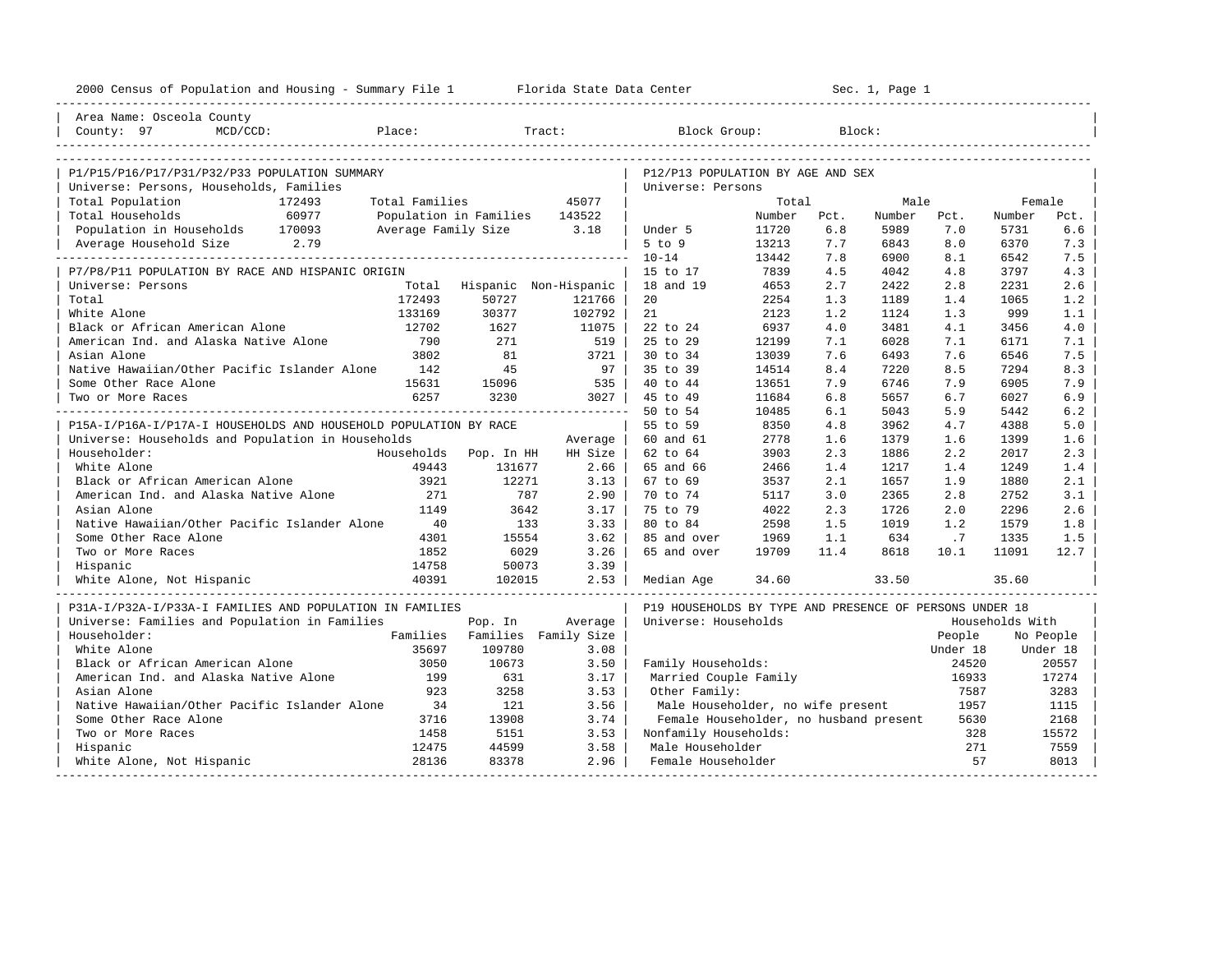---------------------------------------------------------------------------------------------------------------------------------------------------- | Area Name: Osceola County | | County: 97 MCD/CCD: Place: Tract: Block Group: Block: | ---------------------------------------------------------------------------------------------------------------------------------------------------- +---------------------------------------------------------------------------------------------------------------------------------------------------+

| P34/P35 FAMILY TYPE BY PRESENCE AND AGE  | P27/P30 RELATIONSHIP BY HOUSEHOLD TYPE        |                 |       | P28 RELATIONSHIP BY HOUSEHOLD TYPE |       |
|------------------------------------------|-----------------------------------------------|-----------------|-------|------------------------------------|-------|
| OF OWN AND RELATED CHILDREN              | Universe: Persons                             |                 |       | FOR THE POPULATION UNDER 18        |       |
| Universe: Families<br>With               |                                               | Total 65 & Over |       | Universe: Persons                  |       |
| Related<br>With Own                      | Population in households:                     | 170093          | 18882 | Total:                             | 46214 |
| Children Children                        | In family households:                         | 148492          | 14031 | In households:                     | 46144 |
| 34207<br>Married couple family:<br>34207 | Householder:                                  | 45077           | 7097  | Householder or spouse              | 43    |
| 16862<br>Children under 18: 15711        | Male                                          | 32075           | 5834  | Related child:                     | 45062 |
| Under 6 only<br>3514<br>3940             | Female                                        | 13002           | 1263  | Own child:                         | 40531 |
| Under 6 and 6 to 17<br>3754<br>3336      | Spouse                                        | 34207           | 4711  | In married couple family           | 29426 |
| 6 to 17 only<br>9168<br>8861             | Parent                                        | 2124            | 1232  | In other family:                   |       |
| No children under 18<br>17345<br>18496   | Child                                         | 52269           |       | No spouse present:                 | 11105 |
| Other family:<br>10870<br>10870          | Natural born or adopted                       | 48770           |       | Male householder                   | 2714  |
| Male hhdr. No wife:<br>3072<br>3072      | Step                                          | 3499            |       | Female householder                 | 8391  |
| Children under 18:<br>1685<br>1931       | Grandchild                                    | 3878            |       | Other relatives:                   | 4531  |
| 535<br>Under 6 only<br>470               | Brother or sister                             | 1966            |       | Grandchild                         | 3379  |
| 292<br>Under 6 and 6 to 17<br>231        | Other relatives                               | 4001            | 868   | Other relatives                    | 1152  |
| 6 to 17 only<br>984<br>1104              | Nonrelatives                                  | 4970            | 123   | Nonrelatives                       | 1039  |
| No children under 18<br>1387<br>1141     | In nonfamily households:                      | 21601           | 4851  | In group quarters:                 | 70    |
| Female hhdr. No hus.:<br>7798<br>7798    | Male householder:                             | 7830            | 1309  | Institutional                      | 56    |
| Children under 18:<br>4830<br>5609       | Living alone                                  | 5205            | 1127  | Noninstitutional                   | 14    |
| Under 6 only<br>831<br>1038              | Not living alone                              | 2625            | 182   |                                    |       |
| Under 6 and 6 to 17<br>769<br>1042       | Female householder:                           | 8070            | 3280  | P18 HOUSEHOLD SIZE, HOUSEHOLD TYPE |       |
| $6$ to 17 only<br>3529<br>3230           | Living alone                                  | 6440            | 3143  | AND PRESENCE OF OWN CHILDREN       |       |
| No children under 18<br>2968<br>2189     | Not living alone                              | 1630            | 137   | Universe: Households               |       |
|                                          | Nonrelatives                                  | 5701            | 262   | l-person households:               | 11645 |
|                                          | In group quarters:                            | 2400            | 827   | Male householder                   | 5205  |
| P21 HOUSEHOLD TYPE BY AGE OF HOUSEHOLDER | Institutional                                 | 1921            | 791   | Female householder                 | 6440  |
| Universe: Households                     | Noninstitutional                              | 479             | 36    | 2 or more person households:       | 49332 |
|                                          |                                               |                 |       | Family households:                 | 45077 |
| Nonfamily<br>Family                      |                                               |                 |       | Married couple:                    | 34207 |
| Householder age: Households Households   | PCT14 HOUSEHOLDS BY SEX OF UNMARRIED PARTNERS |                 |       | With own child, under 18           | 15711 |
| 1245<br>15 to 24<br>1868                 | Universe: Households                          |                 |       | No own child, under 18             | 18496 |
| 25 to 34<br>8377<br>2658                 |                                               |                 |       | Other family - no spouse pres.     | 10870 |
| 35 to 44<br>11980<br>2660                | Unmarried partner households                  |                 | 4158  | Male householder:                  | 3072  |
| 45 to 54<br>9498<br>2550                 | Male householder and male partner             |                 | 200   | With own child, under 18           | 1685  |
| 55 to 64<br>6257<br>2198                 | Male householder and female partner           |                 | 2141  | No own child, under 18             | 1387  |
| 65 to 74<br>4547<br>2122                 | Female householder and female partner         |                 | 185   | Female householder:                | 7798  |
| 75 to 84<br>1845<br>2155                 | Female householder and male partner           |                 | 1632  | With own child, under 18           | 4830  |
| 85 and over<br>622<br>395                | All other households                          |                 | 56819 | No own child. under 18             | 2968  |
| Total<br>45077<br>15900                  |                                               |                 |       | Nonfamily households:              | 4255  |
|                                          |                                               |                 |       | Male householder                   | 2625  |
|                                          |                                               |                 |       | Female householder                 | 1630  |
|                                          |                                               |                 |       |                                    |       |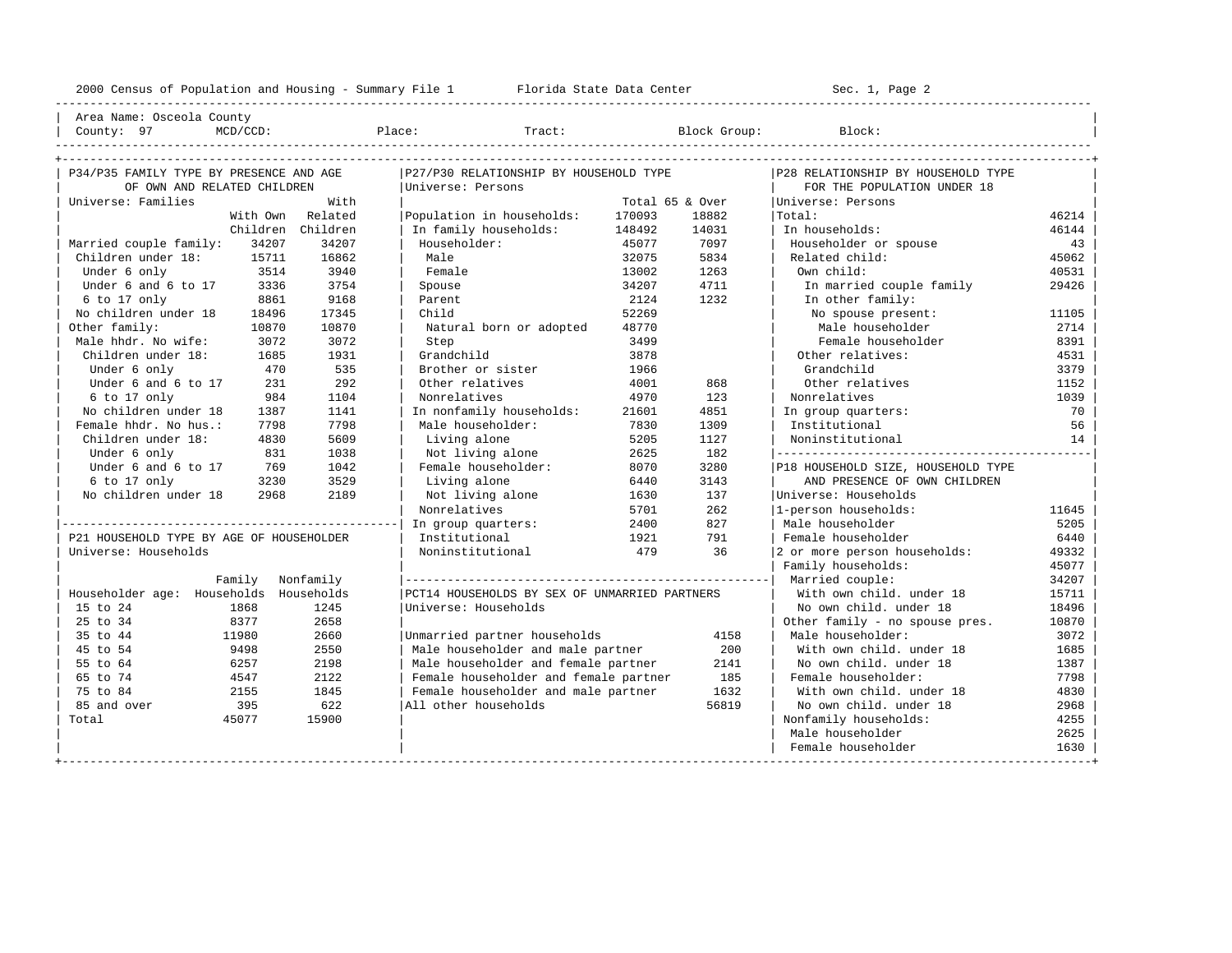| 2000 Census of Population and Housing - Summary File 1 Florida State Data Center |             |                                  |                           |                          |                 |                           |            |                                          |                        |                                      | Sec. 1, Page 3        |                                                                       |                   |
|----------------------------------------------------------------------------------|-------------|----------------------------------|---------------------------|--------------------------|-----------------|---------------------------|------------|------------------------------------------|------------------------|--------------------------------------|-----------------------|-----------------------------------------------------------------------|-------------------|
| Area Name: Osceola County<br>County: 97                                          | $MCD/CCD$ : |                                  | Place:                    |                          |                 | Tract:                    |            |                                          | Block Group:           |                                      | Block:                |                                                                       |                   |
| H1/H3/H4/H5 HOUSING UNITS AND POPULATION BY TENURE                               |             |                                  |                           |                          |                 |                           |            | P26/H13 HOUSEHOLD SIZE BY HOUSEHOLD TYPE |                        |                                      |                       |                                                                       |                   |
| Universe: Housing Units and Population                                           |             |                                  |                           |                          |                 | Universe: Households      |            |                                          |                        |                                      |                       |                                                                       |                   |
|                                                                                  |             |                                  |                           | Average                  |                 |                           |            |                                          |                        |                                      |                       |                                                                       |                   |
|                                                                                  | 72293       | Units Percent Population HH Size |                           |                          |                 | Household Size            |            | Total                                    |                        | Family                               |                       | Nonfamily<br>Households Percent Households Percent Households Percent |                   |
| Total:<br>Occupied:                                                              | 60977       | 100.0                            | 170093                    | 2.79                     | 1-Person        |                           |            |                                          | 11645 19.1             | N/A                                  |                       | 11645                                                                 | 73.2              |
| Owner:                                                                           | 41305       | 67.7                             | 116146                    | 2.81                     | 2-Person        |                           |            |                                          | 20180 33.1             | 16865                                | 37.4                  | 3315                                                                  | 20.8              |
| Renter:                                                                          | 19672       | 32.3                             | 53947                     | 2.74                     | 3-Person        |                           |            | 11468 18.8                               |                        | 10867                                | 24.1                  | 601                                                                   | 3.8               |
| Vacant:                                                                          | 11316       | 100.0                            |                           |                          | 4-Person        |                           |            |                                          | 9786 16.0              | 9560                                 | 21.2                  | 226                                                                   | 1.4               |
| For Rent                                                                         | 2429        | 21.5                             |                           |                          | 5-Person        |                           |            | 4917                                     | 8.1                    | 4837                                 | 10.7                  | 80                                                                    | .5                |
| For Sale only                                                                    | 958         | 8.5                              |                           |                          | 6-Person        |                           |            | 1839                                     | 3.0                    | 1820                                 | 4.0                   | 19                                                                    | $\cdot$ 1         |
| Rented or sold,                                                                  |             |                                  |                           |                          |                 | 7 or more Person          |            | 1142                                     | 1.9                    | 1128                                 | 2.5                   | 14                                                                    | $\cdot$ 1         |
| not occupied                                                                     | 561         | 5.0                              |                           |                          |                 |                           |            |                                          |                        |                                      |                       |                                                                       |                   |
| Seasonal, recreational,                                                          |             |                                  |                           |                          |                 |                           |            |                                          |                        |                                      |                       |                                                                       |                   |
| or occasional use                                                                | 6599        | 58.3                             |                           |                          |                 |                           |            |                                          |                        |                                      |                       |                                                                       |                   |
| For migrant workers                                                              | $_{\rm 8}$  | $\cdot$ .1                       |                           |                          |                 |                           |            |                                          |                        |                                      |                       |                                                                       |                   |
| Other                                                                            | 761         | 6.7                              |                           |                          |                 |                           |            |                                          |                        |                                      |                       |                                                                       |                   |
|                                                                                  |             |                                  |                           |                          |                 |                           |            |                                          |                        |                                      |                       |                                                                       |                   |
|                                                                                  |             |                                  |                           |                          |                 |                           |            |                                          |                        |                                      |                       |                                                                       |                   |
|                                                                                  |             |                                  |                           |                          |                 |                           |            |                                          |                        |                                      |                       |                                                                       |                   |
| H6/H7 HOUSING UNITS BY HOUSEHOLDER'S RACE/HISPANIC ORIGIN                        |             |                                  |                           |                          |                 |                           |            |                                          |                        | PCT15 NONRELATIVES BY HOUSEHOLD TYPE |                       |                                                                       |                   |
| Universe: Occupied Housing Units                                                 |             |                                  |                           |                          |                 |                           |            |                                          | Universe: Nonrelatives |                                      |                       |                                                                       |                   |
| Race of Householder                                                              |             |                                  | Total                     | Hispanic                 |                 | Non-Hispanic              |            |                                          |                        |                                      | Family                |                                                                       | Nonfamily         |
| Total<br>White Alone                                                             |             |                                  | 60977 100.0<br>49443 81.1 | 14758 100.0<br>9052 61.3 |                 | 46219 100.0<br>40391 87.4 |            | Nonrelatives                             | Roomer or Boarder      |                                      | Households<br>740     |                                                                       | Households<br>732 |
| Black/African American Alone                                                     |             | 3921                             | 6.4                       | 483                      | 3.3             | 3438                      | 7.4        |                                          |                        | Housemate or roommate                | 954                   |                                                                       | 2065              |
| American Ind./Alaska Native Alone                                                |             | 271                              | $\cdot$ 4                 | 82                       | .6              | 189                       | .4         |                                          | Unmarried Partner      |                                      | 2069                  |                                                                       | 2089              |
| Asian Alone                                                                      |             | 1149                             | 1.9                       | 19                       | $\cdot$ 1       | 1130                      | 2.4        |                                          | Foster child           |                                      | 194                   |                                                                       | 36                |
| Nat Hawaiian/Other PI Alone                                                      |             | 40                               | $\ldots$ 1                | 10                       | $\cdot$ 1       | 30                        | $\ldots$ 1 |                                          | Other Nonrelatives     |                                      | 1013                  |                                                                       | 779               |
| Some Other Race Alone                                                            |             |                                  | 4301 7.1                  |                          | 4168 28.2       | 133                       | $\cdot$ 3  |                                          |                        |                                      |                       |                                                                       |                   |
| Two or More Races                                                                |             |                                  | 1852 3.0                  |                          | 944 6.4         |                           | 908 2.0    |                                          |                        |                                      |                       |                                                                       |                   |
|                                                                                  |             |                                  |                           |                          |                 |                           |            |                                          |                        |                                      |                       |                                                                       |                   |
| H14 HOUSING UNITS BY HOUSEHOLDER'S RACE AND TENURE                               |             |                                  |                           |                          |                 |                           |            |                                          |                        |                                      |                       | H16 HOUSING UNITS BY HOUSEHOLDER'S AGE AND TENURE                     |                   |
| Universe: Occupied Housing Units                                                 |             |                                  |                           |                          |                 |                           |            |                                          |                        | Universe: Occupied Housing Units     |                       |                                                                       |                   |
|                                                                                  |             |                                  |                           |                          |                 |                           |            |                                          |                        |                                      |                       |                                                                       |                   |
| Race of Householder<br>Total                                                     |             |                                  | Owner Occupied            |                          | Renter Occupied |                           |            |                                          | Age of Householder     | 732                                  | Owner Occupied<br>1.8 | Renter Occupied                                                       |                   |
| White Alone                                                                      |             |                                  | 41305 100.0<br>35009      | 84.8                     | 14434           | 19672 100.0<br>73.4       |            | 15 to 24<br>25 to 34                     |                        | 5285                                 | 12.8                  | 2381<br>5750                                                          | 12.1<br>29.2      |
| Black/African American Alone                                                     |             |                                  | 2271                      | 5.5                      | 1650            | 8.4                       |            | 35 to 44                                 |                        | 9653                                 | 23.4                  | 4987                                                                  | 25.4              |
| American Ind./Alaska Native Alone                                                |             |                                  | 151                       | $\cdot$ 4                | 120             | .6                        |            | 45 to 54                                 |                        | 8987                                 | 21.8                  | 3061                                                                  | 15.6              |
| Asian Alone                                                                      |             |                                  | 678                       | 1.6                      | 471             | 2.4                       |            | 55 to 64                                 |                        | 6914                                 | 16.7                  | 1541                                                                  | 7.8               |
| Nat Hawaiian/Other PI Alone                                                      |             |                                  | 22                        | $\cdot$ .1               | 18              | $\cdot$ .1                |            | 65 to 74                                 |                        | 5727                                 | 13.9                  | 942                                                                   | 4.8               |
| Some Other Race Alone                                                            |             |                                  | 2163                      | 5.2                      | 2138            | 10.9                      |            | 75 to 84                                 |                        | 3318                                 | 8.0                   | 682                                                                   | 3.5               |
| Two or More Races Alone                                                          |             |                                  | 1011                      | 2.4                      | 841             | 4.3                       |            | 85 and Over                              |                        | 689                                  | 1.7                   | 328                                                                   | 1.7               |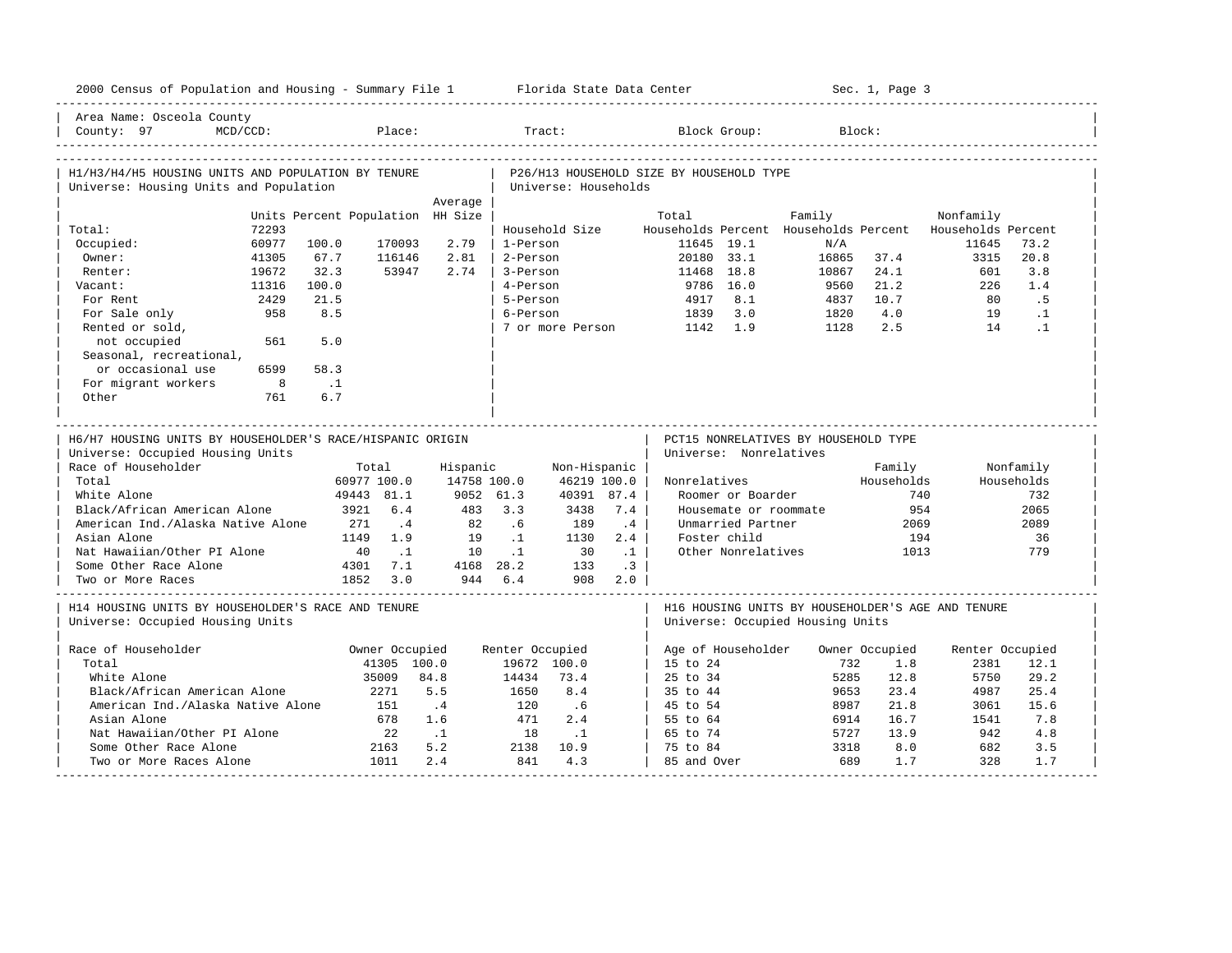| Area Name: Palm Beach County<br>County: 99<br>MCD/CCD:<br>Place:<br>Tract:<br>Block Group:<br>Block:<br>P1/P15/P16/P17/P31/P32/P33 POPULATION SUMMARY<br>P12/P13 POPULATION BY AGE AND SEX<br>Universe: Persons, Households, Families<br>Universe: Persons<br>Total Population<br>Total Families<br>303772<br>Total<br>Male<br>Female<br>1131184<br>Total Households<br>474175<br>Population in Families<br>877195<br>Number<br>Number<br>Number<br>Pct.<br>Pct.<br>Pct.<br>Population in Households 1111856<br>Average Family Size<br>2.89<br>62913<br>5.6<br>32246<br>5.9<br>30667<br>5.2<br>Under 5<br>2.34<br>$5$ to $9$<br>68647<br>6.1<br>35371<br>6.5<br>33276<br>5.7<br>Average Household Size<br>$10 - 14$<br>70155<br>6.2<br>36045<br>34110<br>5.8<br>6.6<br>P7/P8/P11 POPULATION BY RACE AND HISPANIC ORIGIN<br>38743<br>3.4<br>20040<br>3.7<br>18703<br>3.2<br>15 to 17<br>Hispanic Non-Hispanic<br>18 and 19<br>22995<br>2.0<br>11940<br>2.2<br>11055<br>1.9<br>Universe: Persons<br>Total<br>1131184<br>140675<br>990509<br>20<br>10738<br>.9<br>5598<br>5140<br>.9<br>Total<br>1.0<br>894207<br>95723<br>798484<br>21<br>9845<br>.9<br>5116<br>.9<br>4729<br>.8<br>White Alone<br>Black or African American Alone<br>156055<br>3622<br>152433<br>30736<br>2.7<br>15738<br>2.9<br>14998<br>2.6<br>22 to 24<br>American Ind. and Alaska Native Alone<br>2466<br>849<br>25 to 29<br>60563<br>5.4<br>30539<br>5.6<br>30024<br>5.1<br>1617<br>17127<br>246<br>16881<br>30 to 34<br>72457<br>35886<br>36571<br>6.3<br>Asian Alone<br>6.4<br>6.6<br>Native Hawaiian/Other Pacific Islander Alone<br>692<br>209<br>483<br>35 to 39<br>86512<br>43147<br>7.9<br>43365<br>7.4<br>7.6<br>33709<br>31550<br>2159<br>40 to 44<br>85509<br>42660<br>7.8<br>42849<br>7.3<br>Some Other Race Alone<br>7.6<br>26928<br>8476<br>18452<br>45 to 49<br>74361<br>36653<br>6.7<br>37708<br>6.5<br>6.6<br>Two or More Races<br>50 to 54<br>66690<br>5.9<br>31949<br>5.8<br>34741<br>5.9<br>P15A-I/P16A-I/P17A-I HOUSEHOLDS AND HOUSEHOLD POPULATION BY RACE<br>55 to 59<br>56852<br>5.0<br>26542<br>4.9<br>5.2<br>30310<br>60 and 61<br>20731<br>1.8<br>9353<br>1.9<br>Universe: Households and Population in Households<br>1.7<br>11378<br>Average<br>30661<br>13706<br>2.5<br>16955<br>2.9<br>Householder:<br>Households<br>HH Size<br>62 to 64<br>2.7<br>Pop. In HH<br>403665<br>884107<br>65 and 66<br>21410<br>1.9<br>9458<br>11952<br>2.0<br>White Alone<br>2.19<br>1.7<br>47500<br>150499<br>3.17<br>67 to 69<br>35433<br>15667<br>2.9<br>19766<br>Black or African American Alone<br>3.1<br>3.4<br>American Ind. and Alaska Native Alone<br>760<br>2228<br>2.93<br>70 to 74<br>65886<br>5.8<br>29406<br>5.4<br>36480<br>6.2<br>5384<br>16231<br>3.01<br>75 to 79<br>61037<br>27295<br>5.8<br>Asian Alone<br>5.4<br>5.0<br>33742<br>Native Hawaiian/Other Pacific Islander Alone<br>159<br>546<br>3.43<br>43345<br>18970<br>24375<br>80 to 84<br>3.8<br>3.5<br>4.2<br>8481<br>31963<br>3.77<br>34965<br>2.5<br>21551<br>Some Other Race Alone<br>85 and over<br>3.1<br>13414<br>3.7<br>8226<br>26282<br>262076<br>23.2<br>114210<br>147866<br>3.19<br>65 and over<br>20.9<br>25.3<br>Two or More Races<br>41034<br>136404<br>3.32<br>Hispanic<br>374306<br>791469<br>2.11<br>White Alone, Not Hispanic<br>41.80<br>40.20<br>43.40<br>Median Age<br>P31A-I/P32A-I/P33A-I FAMILIES AND POPULATION IN FAMILIES<br>P19 HOUSEHOLDS BY TYPE AND PRESENCE OF PERSONS UNDER 18<br>Universe: Families and Population in Families<br>Universe: Households<br>Households With<br>Pop. In<br>Average<br>Families<br>Householder:<br>Families Family Size<br>People<br>No People<br>250857<br>White Alone<br>684006<br>2.73<br>Under 18<br>Under 18 |
|---------------------------------------------------------------------------------------------------------------------------------------------------------------------------------------------------------------------------------------------------------------------------------------------------------------------------------------------------------------------------------------------------------------------------------------------------------------------------------------------------------------------------------------------------------------------------------------------------------------------------------------------------------------------------------------------------------------------------------------------------------------------------------------------------------------------------------------------------------------------------------------------------------------------------------------------------------------------------------------------------------------------------------------------------------------------------------------------------------------------------------------------------------------------------------------------------------------------------------------------------------------------------------------------------------------------------------------------------------------------------------------------------------------------------------------------------------------------------------------------------------------------------------------------------------------------------------------------------------------------------------------------------------------------------------------------------------------------------------------------------------------------------------------------------------------------------------------------------------------------------------------------------------------------------------------------------------------------------------------------------------------------------------------------------------------------------------------------------------------------------------------------------------------------------------------------------------------------------------------------------------------------------------------------------------------------------------------------------------------------------------------------------------------------------------------------------------------------------------------------------------------------------------------------------------------------------------------------------------------------------------------------------------------------------------------------------------------------------------------------------------------------------------------------------------------------------------------------------------------------------------------------------------------------------------------------------------------------------------------------------------------------------------------------------------------------------------------------------------------------------------------------------------------------------------------------------------------------------------------------------------------------------------------------------------------------------------------------------------------------------------------------------------------------------------------------------------------------------------------------------------------------------------------------------------------------------------------------------------------------------------------------------------------------------------------------------------------------------------------|
|                                                                                                                                                                                                                                                                                                                                                                                                                                                                                                                                                                                                                                                                                                                                                                                                                                                                                                                                                                                                                                                                                                                                                                                                                                                                                                                                                                                                                                                                                                                                                                                                                                                                                                                                                                                                                                                                                                                                                                                                                                                                                                                                                                                                                                                                                                                                                                                                                                                                                                                                                                                                                                                                                                                                                                                                                                                                                                                                                                                                                                                                                                                                                                                                                                                                                                                                                                                                                                                                                                                                                                                                                                                                                                                                       |
|                                                                                                                                                                                                                                                                                                                                                                                                                                                                                                                                                                                                                                                                                                                                                                                                                                                                                                                                                                                                                                                                                                                                                                                                                                                                                                                                                                                                                                                                                                                                                                                                                                                                                                                                                                                                                                                                                                                                                                                                                                                                                                                                                                                                                                                                                                                                                                                                                                                                                                                                                                                                                                                                                                                                                                                                                                                                                                                                                                                                                                                                                                                                                                                                                                                                                                                                                                                                                                                                                                                                                                                                                                                                                                                                       |
|                                                                                                                                                                                                                                                                                                                                                                                                                                                                                                                                                                                                                                                                                                                                                                                                                                                                                                                                                                                                                                                                                                                                                                                                                                                                                                                                                                                                                                                                                                                                                                                                                                                                                                                                                                                                                                                                                                                                                                                                                                                                                                                                                                                                                                                                                                                                                                                                                                                                                                                                                                                                                                                                                                                                                                                                                                                                                                                                                                                                                                                                                                                                                                                                                                                                                                                                                                                                                                                                                                                                                                                                                                                                                                                                       |
|                                                                                                                                                                                                                                                                                                                                                                                                                                                                                                                                                                                                                                                                                                                                                                                                                                                                                                                                                                                                                                                                                                                                                                                                                                                                                                                                                                                                                                                                                                                                                                                                                                                                                                                                                                                                                                                                                                                                                                                                                                                                                                                                                                                                                                                                                                                                                                                                                                                                                                                                                                                                                                                                                                                                                                                                                                                                                                                                                                                                                                                                                                                                                                                                                                                                                                                                                                                                                                                                                                                                                                                                                                                                                                                                       |
|                                                                                                                                                                                                                                                                                                                                                                                                                                                                                                                                                                                                                                                                                                                                                                                                                                                                                                                                                                                                                                                                                                                                                                                                                                                                                                                                                                                                                                                                                                                                                                                                                                                                                                                                                                                                                                                                                                                                                                                                                                                                                                                                                                                                                                                                                                                                                                                                                                                                                                                                                                                                                                                                                                                                                                                                                                                                                                                                                                                                                                                                                                                                                                                                                                                                                                                                                                                                                                                                                                                                                                                                                                                                                                                                       |
|                                                                                                                                                                                                                                                                                                                                                                                                                                                                                                                                                                                                                                                                                                                                                                                                                                                                                                                                                                                                                                                                                                                                                                                                                                                                                                                                                                                                                                                                                                                                                                                                                                                                                                                                                                                                                                                                                                                                                                                                                                                                                                                                                                                                                                                                                                                                                                                                                                                                                                                                                                                                                                                                                                                                                                                                                                                                                                                                                                                                                                                                                                                                                                                                                                                                                                                                                                                                                                                                                                                                                                                                                                                                                                                                       |
|                                                                                                                                                                                                                                                                                                                                                                                                                                                                                                                                                                                                                                                                                                                                                                                                                                                                                                                                                                                                                                                                                                                                                                                                                                                                                                                                                                                                                                                                                                                                                                                                                                                                                                                                                                                                                                                                                                                                                                                                                                                                                                                                                                                                                                                                                                                                                                                                                                                                                                                                                                                                                                                                                                                                                                                                                                                                                                                                                                                                                                                                                                                                                                                                                                                                                                                                                                                                                                                                                                                                                                                                                                                                                                                                       |
|                                                                                                                                                                                                                                                                                                                                                                                                                                                                                                                                                                                                                                                                                                                                                                                                                                                                                                                                                                                                                                                                                                                                                                                                                                                                                                                                                                                                                                                                                                                                                                                                                                                                                                                                                                                                                                                                                                                                                                                                                                                                                                                                                                                                                                                                                                                                                                                                                                                                                                                                                                                                                                                                                                                                                                                                                                                                                                                                                                                                                                                                                                                                                                                                                                                                                                                                                                                                                                                                                                                                                                                                                                                                                                                                       |
|                                                                                                                                                                                                                                                                                                                                                                                                                                                                                                                                                                                                                                                                                                                                                                                                                                                                                                                                                                                                                                                                                                                                                                                                                                                                                                                                                                                                                                                                                                                                                                                                                                                                                                                                                                                                                                                                                                                                                                                                                                                                                                                                                                                                                                                                                                                                                                                                                                                                                                                                                                                                                                                                                                                                                                                                                                                                                                                                                                                                                                                                                                                                                                                                                                                                                                                                                                                                                                                                                                                                                                                                                                                                                                                                       |
|                                                                                                                                                                                                                                                                                                                                                                                                                                                                                                                                                                                                                                                                                                                                                                                                                                                                                                                                                                                                                                                                                                                                                                                                                                                                                                                                                                                                                                                                                                                                                                                                                                                                                                                                                                                                                                                                                                                                                                                                                                                                                                                                                                                                                                                                                                                                                                                                                                                                                                                                                                                                                                                                                                                                                                                                                                                                                                                                                                                                                                                                                                                                                                                                                                                                                                                                                                                                                                                                                                                                                                                                                                                                                                                                       |
|                                                                                                                                                                                                                                                                                                                                                                                                                                                                                                                                                                                                                                                                                                                                                                                                                                                                                                                                                                                                                                                                                                                                                                                                                                                                                                                                                                                                                                                                                                                                                                                                                                                                                                                                                                                                                                                                                                                                                                                                                                                                                                                                                                                                                                                                                                                                                                                                                                                                                                                                                                                                                                                                                                                                                                                                                                                                                                                                                                                                                                                                                                                                                                                                                                                                                                                                                                                                                                                                                                                                                                                                                                                                                                                                       |
|                                                                                                                                                                                                                                                                                                                                                                                                                                                                                                                                                                                                                                                                                                                                                                                                                                                                                                                                                                                                                                                                                                                                                                                                                                                                                                                                                                                                                                                                                                                                                                                                                                                                                                                                                                                                                                                                                                                                                                                                                                                                                                                                                                                                                                                                                                                                                                                                                                                                                                                                                                                                                                                                                                                                                                                                                                                                                                                                                                                                                                                                                                                                                                                                                                                                                                                                                                                                                                                                                                                                                                                                                                                                                                                                       |
|                                                                                                                                                                                                                                                                                                                                                                                                                                                                                                                                                                                                                                                                                                                                                                                                                                                                                                                                                                                                                                                                                                                                                                                                                                                                                                                                                                                                                                                                                                                                                                                                                                                                                                                                                                                                                                                                                                                                                                                                                                                                                                                                                                                                                                                                                                                                                                                                                                                                                                                                                                                                                                                                                                                                                                                                                                                                                                                                                                                                                                                                                                                                                                                                                                                                                                                                                                                                                                                                                                                                                                                                                                                                                                                                       |
|                                                                                                                                                                                                                                                                                                                                                                                                                                                                                                                                                                                                                                                                                                                                                                                                                                                                                                                                                                                                                                                                                                                                                                                                                                                                                                                                                                                                                                                                                                                                                                                                                                                                                                                                                                                                                                                                                                                                                                                                                                                                                                                                                                                                                                                                                                                                                                                                                                                                                                                                                                                                                                                                                                                                                                                                                                                                                                                                                                                                                                                                                                                                                                                                                                                                                                                                                                                                                                                                                                                                                                                                                                                                                                                                       |
|                                                                                                                                                                                                                                                                                                                                                                                                                                                                                                                                                                                                                                                                                                                                                                                                                                                                                                                                                                                                                                                                                                                                                                                                                                                                                                                                                                                                                                                                                                                                                                                                                                                                                                                                                                                                                                                                                                                                                                                                                                                                                                                                                                                                                                                                                                                                                                                                                                                                                                                                                                                                                                                                                                                                                                                                                                                                                                                                                                                                                                                                                                                                                                                                                                                                                                                                                                                                                                                                                                                                                                                                                                                                                                                                       |
|                                                                                                                                                                                                                                                                                                                                                                                                                                                                                                                                                                                                                                                                                                                                                                                                                                                                                                                                                                                                                                                                                                                                                                                                                                                                                                                                                                                                                                                                                                                                                                                                                                                                                                                                                                                                                                                                                                                                                                                                                                                                                                                                                                                                                                                                                                                                                                                                                                                                                                                                                                                                                                                                                                                                                                                                                                                                                                                                                                                                                                                                                                                                                                                                                                                                                                                                                                                                                                                                                                                                                                                                                                                                                                                                       |
|                                                                                                                                                                                                                                                                                                                                                                                                                                                                                                                                                                                                                                                                                                                                                                                                                                                                                                                                                                                                                                                                                                                                                                                                                                                                                                                                                                                                                                                                                                                                                                                                                                                                                                                                                                                                                                                                                                                                                                                                                                                                                                                                                                                                                                                                                                                                                                                                                                                                                                                                                                                                                                                                                                                                                                                                                                                                                                                                                                                                                                                                                                                                                                                                                                                                                                                                                                                                                                                                                                                                                                                                                                                                                                                                       |
|                                                                                                                                                                                                                                                                                                                                                                                                                                                                                                                                                                                                                                                                                                                                                                                                                                                                                                                                                                                                                                                                                                                                                                                                                                                                                                                                                                                                                                                                                                                                                                                                                                                                                                                                                                                                                                                                                                                                                                                                                                                                                                                                                                                                                                                                                                                                                                                                                                                                                                                                                                                                                                                                                                                                                                                                                                                                                                                                                                                                                                                                                                                                                                                                                                                                                                                                                                                                                                                                                                                                                                                                                                                                                                                                       |
|                                                                                                                                                                                                                                                                                                                                                                                                                                                                                                                                                                                                                                                                                                                                                                                                                                                                                                                                                                                                                                                                                                                                                                                                                                                                                                                                                                                                                                                                                                                                                                                                                                                                                                                                                                                                                                                                                                                                                                                                                                                                                                                                                                                                                                                                                                                                                                                                                                                                                                                                                                                                                                                                                                                                                                                                                                                                                                                                                                                                                                                                                                                                                                                                                                                                                                                                                                                                                                                                                                                                                                                                                                                                                                                                       |
|                                                                                                                                                                                                                                                                                                                                                                                                                                                                                                                                                                                                                                                                                                                                                                                                                                                                                                                                                                                                                                                                                                                                                                                                                                                                                                                                                                                                                                                                                                                                                                                                                                                                                                                                                                                                                                                                                                                                                                                                                                                                                                                                                                                                                                                                                                                                                                                                                                                                                                                                                                                                                                                                                                                                                                                                                                                                                                                                                                                                                                                                                                                                                                                                                                                                                                                                                                                                                                                                                                                                                                                                                                                                                                                                       |
|                                                                                                                                                                                                                                                                                                                                                                                                                                                                                                                                                                                                                                                                                                                                                                                                                                                                                                                                                                                                                                                                                                                                                                                                                                                                                                                                                                                                                                                                                                                                                                                                                                                                                                                                                                                                                                                                                                                                                                                                                                                                                                                                                                                                                                                                                                                                                                                                                                                                                                                                                                                                                                                                                                                                                                                                                                                                                                                                                                                                                                                                                                                                                                                                                                                                                                                                                                                                                                                                                                                                                                                                                                                                                                                                       |
|                                                                                                                                                                                                                                                                                                                                                                                                                                                                                                                                                                                                                                                                                                                                                                                                                                                                                                                                                                                                                                                                                                                                                                                                                                                                                                                                                                                                                                                                                                                                                                                                                                                                                                                                                                                                                                                                                                                                                                                                                                                                                                                                                                                                                                                                                                                                                                                                                                                                                                                                                                                                                                                                                                                                                                                                                                                                                                                                                                                                                                                                                                                                                                                                                                                                                                                                                                                                                                                                                                                                                                                                                                                                                                                                       |
|                                                                                                                                                                                                                                                                                                                                                                                                                                                                                                                                                                                                                                                                                                                                                                                                                                                                                                                                                                                                                                                                                                                                                                                                                                                                                                                                                                                                                                                                                                                                                                                                                                                                                                                                                                                                                                                                                                                                                                                                                                                                                                                                                                                                                                                                                                                                                                                                                                                                                                                                                                                                                                                                                                                                                                                                                                                                                                                                                                                                                                                                                                                                                                                                                                                                                                                                                                                                                                                                                                                                                                                                                                                                                                                                       |
|                                                                                                                                                                                                                                                                                                                                                                                                                                                                                                                                                                                                                                                                                                                                                                                                                                                                                                                                                                                                                                                                                                                                                                                                                                                                                                                                                                                                                                                                                                                                                                                                                                                                                                                                                                                                                                                                                                                                                                                                                                                                                                                                                                                                                                                                                                                                                                                                                                                                                                                                                                                                                                                                                                                                                                                                                                                                                                                                                                                                                                                                                                                                                                                                                                                                                                                                                                                                                                                                                                                                                                                                                                                                                                                                       |
|                                                                                                                                                                                                                                                                                                                                                                                                                                                                                                                                                                                                                                                                                                                                                                                                                                                                                                                                                                                                                                                                                                                                                                                                                                                                                                                                                                                                                                                                                                                                                                                                                                                                                                                                                                                                                                                                                                                                                                                                                                                                                                                                                                                                                                                                                                                                                                                                                                                                                                                                                                                                                                                                                                                                                                                                                                                                                                                                                                                                                                                                                                                                                                                                                                                                                                                                                                                                                                                                                                                                                                                                                                                                                                                                       |
|                                                                                                                                                                                                                                                                                                                                                                                                                                                                                                                                                                                                                                                                                                                                                                                                                                                                                                                                                                                                                                                                                                                                                                                                                                                                                                                                                                                                                                                                                                                                                                                                                                                                                                                                                                                                                                                                                                                                                                                                                                                                                                                                                                                                                                                                                                                                                                                                                                                                                                                                                                                                                                                                                                                                                                                                                                                                                                                                                                                                                                                                                                                                                                                                                                                                                                                                                                                                                                                                                                                                                                                                                                                                                                                                       |
|                                                                                                                                                                                                                                                                                                                                                                                                                                                                                                                                                                                                                                                                                                                                                                                                                                                                                                                                                                                                                                                                                                                                                                                                                                                                                                                                                                                                                                                                                                                                                                                                                                                                                                                                                                                                                                                                                                                                                                                                                                                                                                                                                                                                                                                                                                                                                                                                                                                                                                                                                                                                                                                                                                                                                                                                                                                                                                                                                                                                                                                                                                                                                                                                                                                                                                                                                                                                                                                                                                                                                                                                                                                                                                                                       |
|                                                                                                                                                                                                                                                                                                                                                                                                                                                                                                                                                                                                                                                                                                                                                                                                                                                                                                                                                                                                                                                                                                                                                                                                                                                                                                                                                                                                                                                                                                                                                                                                                                                                                                                                                                                                                                                                                                                                                                                                                                                                                                                                                                                                                                                                                                                                                                                                                                                                                                                                                                                                                                                                                                                                                                                                                                                                                                                                                                                                                                                                                                                                                                                                                                                                                                                                                                                                                                                                                                                                                                                                                                                                                                                                       |
|                                                                                                                                                                                                                                                                                                                                                                                                                                                                                                                                                                                                                                                                                                                                                                                                                                                                                                                                                                                                                                                                                                                                                                                                                                                                                                                                                                                                                                                                                                                                                                                                                                                                                                                                                                                                                                                                                                                                                                                                                                                                                                                                                                                                                                                                                                                                                                                                                                                                                                                                                                                                                                                                                                                                                                                                                                                                                                                                                                                                                                                                                                                                                                                                                                                                                                                                                                                                                                                                                                                                                                                                                                                                                                                                       |
|                                                                                                                                                                                                                                                                                                                                                                                                                                                                                                                                                                                                                                                                                                                                                                                                                                                                                                                                                                                                                                                                                                                                                                                                                                                                                                                                                                                                                                                                                                                                                                                                                                                                                                                                                                                                                                                                                                                                                                                                                                                                                                                                                                                                                                                                                                                                                                                                                                                                                                                                                                                                                                                                                                                                                                                                                                                                                                                                                                                                                                                                                                                                                                                                                                                                                                                                                                                                                                                                                                                                                                                                                                                                                                                                       |
|                                                                                                                                                                                                                                                                                                                                                                                                                                                                                                                                                                                                                                                                                                                                                                                                                                                                                                                                                                                                                                                                                                                                                                                                                                                                                                                                                                                                                                                                                                                                                                                                                                                                                                                                                                                                                                                                                                                                                                                                                                                                                                                                                                                                                                                                                                                                                                                                                                                                                                                                                                                                                                                                                                                                                                                                                                                                                                                                                                                                                                                                                                                                                                                                                                                                                                                                                                                                                                                                                                                                                                                                                                                                                                                                       |
|                                                                                                                                                                                                                                                                                                                                                                                                                                                                                                                                                                                                                                                                                                                                                                                                                                                                                                                                                                                                                                                                                                                                                                                                                                                                                                                                                                                                                                                                                                                                                                                                                                                                                                                                                                                                                                                                                                                                                                                                                                                                                                                                                                                                                                                                                                                                                                                                                                                                                                                                                                                                                                                                                                                                                                                                                                                                                                                                                                                                                                                                                                                                                                                                                                                                                                                                                                                                                                                                                                                                                                                                                                                                                                                                       |
|                                                                                                                                                                                                                                                                                                                                                                                                                                                                                                                                                                                                                                                                                                                                                                                                                                                                                                                                                                                                                                                                                                                                                                                                                                                                                                                                                                                                                                                                                                                                                                                                                                                                                                                                                                                                                                                                                                                                                                                                                                                                                                                                                                                                                                                                                                                                                                                                                                                                                                                                                                                                                                                                                                                                                                                                                                                                                                                                                                                                                                                                                                                                                                                                                                                                                                                                                                                                                                                                                                                                                                                                                                                                                                                                       |
|                                                                                                                                                                                                                                                                                                                                                                                                                                                                                                                                                                                                                                                                                                                                                                                                                                                                                                                                                                                                                                                                                                                                                                                                                                                                                                                                                                                                                                                                                                                                                                                                                                                                                                                                                                                                                                                                                                                                                                                                                                                                                                                                                                                                                                                                                                                                                                                                                                                                                                                                                                                                                                                                                                                                                                                                                                                                                                                                                                                                                                                                                                                                                                                                                                                                                                                                                                                                                                                                                                                                                                                                                                                                                                                                       |
|                                                                                                                                                                                                                                                                                                                                                                                                                                                                                                                                                                                                                                                                                                                                                                                                                                                                                                                                                                                                                                                                                                                                                                                                                                                                                                                                                                                                                                                                                                                                                                                                                                                                                                                                                                                                                                                                                                                                                                                                                                                                                                                                                                                                                                                                                                                                                                                                                                                                                                                                                                                                                                                                                                                                                                                                                                                                                                                                                                                                                                                                                                                                                                                                                                                                                                                                                                                                                                                                                                                                                                                                                                                                                                                                       |
|                                                                                                                                                                                                                                                                                                                                                                                                                                                                                                                                                                                                                                                                                                                                                                                                                                                                                                                                                                                                                                                                                                                                                                                                                                                                                                                                                                                                                                                                                                                                                                                                                                                                                                                                                                                                                                                                                                                                                                                                                                                                                                                                                                                                                                                                                                                                                                                                                                                                                                                                                                                                                                                                                                                                                                                                                                                                                                                                                                                                                                                                                                                                                                                                                                                                                                                                                                                                                                                                                                                                                                                                                                                                                                                                       |
| Black or African American Alone<br>128824<br>3.63<br>Family Households:<br>127693<br>176079<br>35445                                                                                                                                                                                                                                                                                                                                                                                                                                                                                                                                                                                                                                                                                                                                                                                                                                                                                                                                                                                                                                                                                                                                                                                                                                                                                                                                                                                                                                                                                                                                                                                                                                                                                                                                                                                                                                                                                                                                                                                                                                                                                                                                                                                                                                                                                                                                                                                                                                                                                                                                                                                                                                                                                                                                                                                                                                                                                                                                                                                                                                                                                                                                                                                                                                                                                                                                                                                                                                                                                                                                                                                                                                  |
| American Ind. and Alaska Native Alone<br>488<br>1708<br>Married Couple Family<br>87097<br>3.50<br>153549                                                                                                                                                                                                                                                                                                                                                                                                                                                                                                                                                                                                                                                                                                                                                                                                                                                                                                                                                                                                                                                                                                                                                                                                                                                                                                                                                                                                                                                                                                                                                                                                                                                                                                                                                                                                                                                                                                                                                                                                                                                                                                                                                                                                                                                                                                                                                                                                                                                                                                                                                                                                                                                                                                                                                                                                                                                                                                                                                                                                                                                                                                                                                                                                                                                                                                                                                                                                                                                                                                                                                                                                                              |
| 4124<br>14157<br>3.43<br>Other Family:<br>40596<br>22530<br>Asian Alone                                                                                                                                                                                                                                                                                                                                                                                                                                                                                                                                                                                                                                                                                                                                                                                                                                                                                                                                                                                                                                                                                                                                                                                                                                                                                                                                                                                                                                                                                                                                                                                                                                                                                                                                                                                                                                                                                                                                                                                                                                                                                                                                                                                                                                                                                                                                                                                                                                                                                                                                                                                                                                                                                                                                                                                                                                                                                                                                                                                                                                                                                                                                                                                                                                                                                                                                                                                                                                                                                                                                                                                                                                                               |
| Native Hawaiian/Other Pacific Islander Alone<br>114<br>419<br>3.68<br>9664<br>7523<br>Male Householder, no wife present                                                                                                                                                                                                                                                                                                                                                                                                                                                                                                                                                                                                                                                                                                                                                                                                                                                                                                                                                                                                                                                                                                                                                                                                                                                                                                                                                                                                                                                                                                                                                                                                                                                                                                                                                                                                                                                                                                                                                                                                                                                                                                                                                                                                                                                                                                                                                                                                                                                                                                                                                                                                                                                                                                                                                                                                                                                                                                                                                                                                                                                                                                                                                                                                                                                                                                                                                                                                                                                                                                                                                                                                               |
| 6827<br>26566<br>3.89<br>Female Householder, no husband present<br>Some Other Race Alone<br>30932<br>15007                                                                                                                                                                                                                                                                                                                                                                                                                                                                                                                                                                                                                                                                                                                                                                                                                                                                                                                                                                                                                                                                                                                                                                                                                                                                                                                                                                                                                                                                                                                                                                                                                                                                                                                                                                                                                                                                                                                                                                                                                                                                                                                                                                                                                                                                                                                                                                                                                                                                                                                                                                                                                                                                                                                                                                                                                                                                                                                                                                                                                                                                                                                                                                                                                                                                                                                                                                                                                                                                                                                                                                                                                            |
| Two or More Races<br>5917<br>21515<br>3.64<br>Nonfamily Households:<br>1632<br>168771                                                                                                                                                                                                                                                                                                                                                                                                                                                                                                                                                                                                                                                                                                                                                                                                                                                                                                                                                                                                                                                                                                                                                                                                                                                                                                                                                                                                                                                                                                                                                                                                                                                                                                                                                                                                                                                                                                                                                                                                                                                                                                                                                                                                                                                                                                                                                                                                                                                                                                                                                                                                                                                                                                                                                                                                                                                                                                                                                                                                                                                                                                                                                                                                                                                                                                                                                                                                                                                                                                                                                                                                                                                 |
| 3.58<br>70477<br>32147<br>115099<br>Male Householder<br>1251<br>Hispanic                                                                                                                                                                                                                                                                                                                                                                                                                                                                                                                                                                                                                                                                                                                                                                                                                                                                                                                                                                                                                                                                                                                                                                                                                                                                                                                                                                                                                                                                                                                                                                                                                                                                                                                                                                                                                                                                                                                                                                                                                                                                                                                                                                                                                                                                                                                                                                                                                                                                                                                                                                                                                                                                                                                                                                                                                                                                                                                                                                                                                                                                                                                                                                                                                                                                                                                                                                                                                                                                                                                                                                                                                                                              |
| 381<br>98294<br>228097<br>605365<br>2.65<br>White Alone, Not Hispanic<br>Female Householder                                                                                                                                                                                                                                                                                                                                                                                                                                                                                                                                                                                                                                                                                                                                                                                                                                                                                                                                                                                                                                                                                                                                                                                                                                                                                                                                                                                                                                                                                                                                                                                                                                                                                                                                                                                                                                                                                                                                                                                                                                                                                                                                                                                                                                                                                                                                                                                                                                                                                                                                                                                                                                                                                                                                                                                                                                                                                                                                                                                                                                                                                                                                                                                                                                                                                                                                                                                                                                                                                                                                                                                                                                           |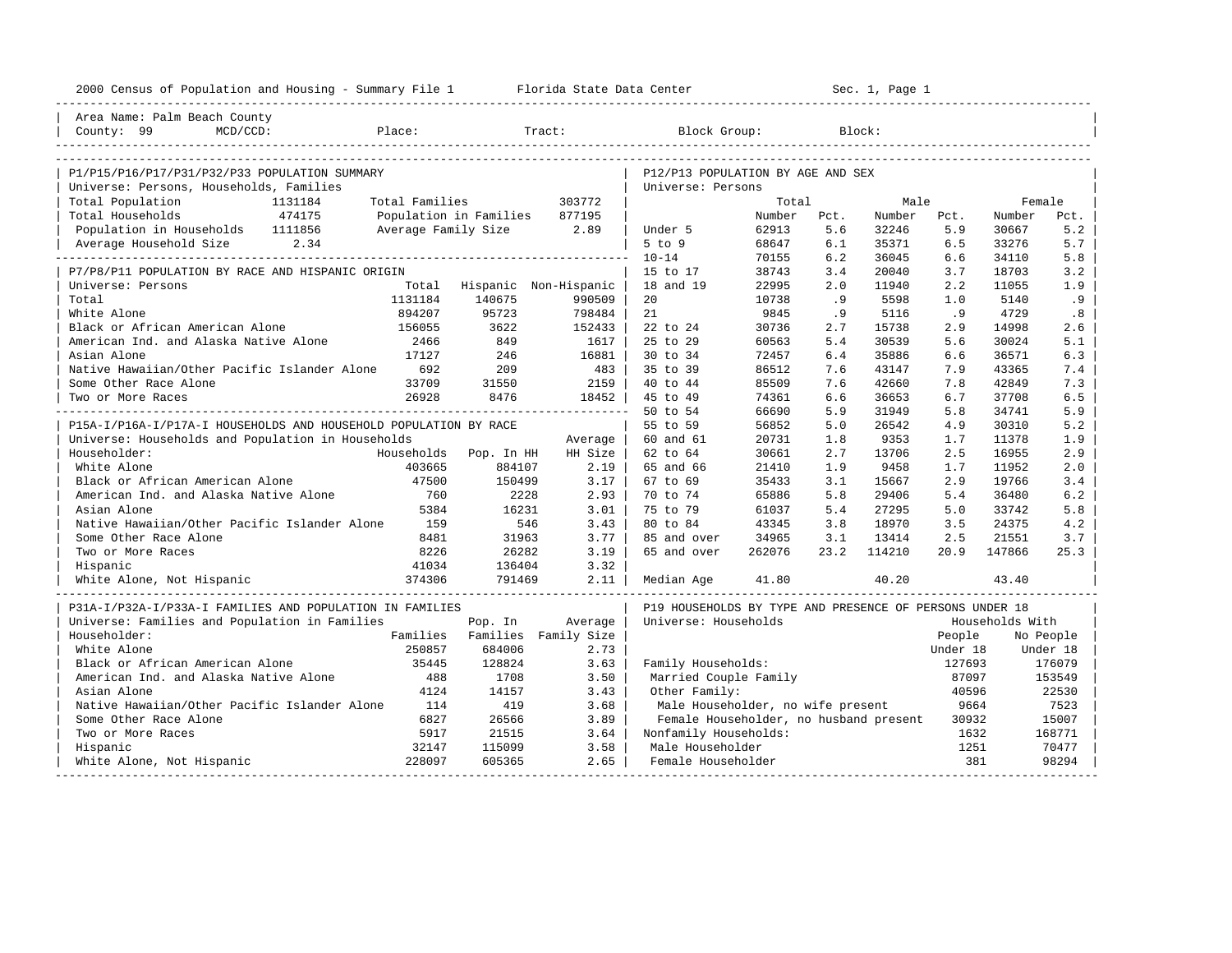----------------------------------------------------------------------------------------------------------------------------------------------------

| Area Name: Palm Beach County |

| County: 99 MCD/CCD: Place: Tract: Block Group: Block: |

| P34/P35 FAMILY TYPE BY PRESENCE AND AGE  |                   | P27/P30 RELATIONSHIP BY HOUSEHOLD TYPE        |         |                 | P28 RELATIONSHIP BY HOUSEHOLD TYPE |        |
|------------------------------------------|-------------------|-----------------------------------------------|---------|-----------------|------------------------------------|--------|
| OF OWN AND RELATED CHILDREN              |                   | Universe: Persons                             |         |                 | FOR THE POPULATION UNDER 18        |        |
| Universe: Families                       | With              |                                               |         | Total 65 & Over | Universe: Persons                  |        |
| With Own                                 | Related           | Population in households:                     | 1111856 | 254238          | Total:                             | 240458 |
|                                          | Children Children | In family households:                         | 901407  | 175643          | In households:                     | 239569 |
| Married couple family: 240646            | 240646            | Householder:                                  | 303772  | 91333           | Householder or spouse              | 294    |
| Children under 18:<br>83083              | 86804             | Male                                          | 220343  | 75673           | Related child:                     | 234721 |
| 20587<br>Under 6 only                    | 21712             | Female                                        | 83429   | 15660           | Own child:                         | 215467 |
| Under 6 and 6 to 17<br>17526             | 18943             | Spouse                                        | 240646  | 71572           | In married couple family           | 154580 |
| 44970<br>6 to 17 only                    | 46149             | Parent                                        | 10410   | 6520            | In other family:                   |        |
| No children under 18<br>157563           | 153842            | Child                                         | 274461  |                 | No spouse present:                 | 60887  |
| Other family:<br>63126                   | 63126             | Natural born or adopted                       | 261648  |                 | Male householder                   | 13104  |
| Male hhdr. No wife:<br>17187             | 17187             | Step                                          | 12813   |                 | Female householder                 | 47783  |
| Children under 18:<br>8183               | 9507              | Grandchild                                    | 16064   |                 | Other relatives:                   | 19254  |
| 2107<br>Under 6 only                     | 2428              | Brother or sister                             | 12587   |                 | Grandchild                         | 13408  |
| Under 6 and 6 to 17<br>1074              | 1391              | Other relatives                               | 19255   | 5392            | Other relatives                    | 5846   |
| $6$ to $17$ only<br>5002                 | 5688              | Nonrelatives                                  | 24212   | 826             | Nonrelatives                       | 4554   |
| No children under 18<br>9004             | 7680              | In nonfamily households:                      | 210449  | 78595           | In group quarters:                 | 889    |
| Female hhdr. No hus.:<br>45939           | 45939             | Male householder:                             | 71728   | 19553           | Institutional                      | 431    |
| Children under 18:<br>26819              | 30832             | Living alone                                  | 52845   | 16969           | Noninstitutional                   | 458    |
| Under 6 only<br>4820                     | 5840              | Not living alone                              | 18883   | 2584            |                                    |        |
| Under 6 and 6 to 17<br>4406              | 5852              | Female householder:                           | 98675   | 54719           | P18 HOUSEHOLD SIZE, HOUSEHOLD TYPE |        |
| 6 to 17 only<br>17593                    | 19140             | Living alone                                  | 85561   | 52250           | AND PRESENCE OF OWN CHILDREN       |        |
| No children under 18<br>19120            | 15107             | Not living alone                              | 13114   | 2469            | Universe: Households               |        |
|                                          |                   | Nonrelatives                                  | 40046   | 4323            | 1-person households:               | 138406 |
|                                          |                   | In group quarters:                            | 19328   | 7838            | Male householder                   | 52845  |
| P21 HOUSEHOLD TYPE BY AGE OF HOUSEHOLDER |                   | Institutional                                 | 11653   | 5989            | Female householder                 | 85561  |
| Universe: Households                     |                   | Noninstitutional                              | 7675    | 1849            | 2 or more person households:       | 335769 |
|                                          |                   |                                               |         |                 | Family households:                 | 303772 |
| Family                                   | Nonfamily         |                                               |         |                 |                                    | 240646 |
| Householder age: Households              | Households        | PCT14 HOUSEHOLDS BY SEX OF UNMARRIED PARTNERS |         |                 | With own child. under 18           | 83083  |
| 15 to 24<br>6912                         | 6904              | Universe: Households                          |         |                 | No own child. under 18             | 157563 |
| 39764<br>25 to 34                        | 20351             |                                               |         |                 | Other family - no spouse pres.     | 63126  |
| 68668<br>35 to 44                        | 23679             | Unmarried partner households                  |         | 26051           | Male householder:                  | 17187  |
| 56429<br>45 to 54                        | 24105             | Male householder and male partner             |         | 1787            | With own child. under 18           | 8183   |
| 40666<br>55 to 64                        | 21092             | Male householder and female partner           |         | 12403           | No own child. under 18             | 9004   |
| 65 to 74<br>46423                        | 26840             | Female householder and female partner         |         | 1282            | Female householder:                | 45939  |
| 75 to 84<br>36744                        | 32603             | Female householder and male partner           |         | 10579           | With own child, under 18           | 26819  |
| 8166<br>85 and over                      | 14829             | All other households                          |         | 448124          | No own child, under 18             | 19120  |
| 303772<br>Total                          | 170403            |                                               |         |                 | Nonfamily households:              | 31997  |
|                                          |                   |                                               |         |                 | Male householder                   | 18883  |
|                                          |                   |                                               |         |                 | Female householder                 | 13114  |
|                                          |                   |                                               |         |                 |                                    |        |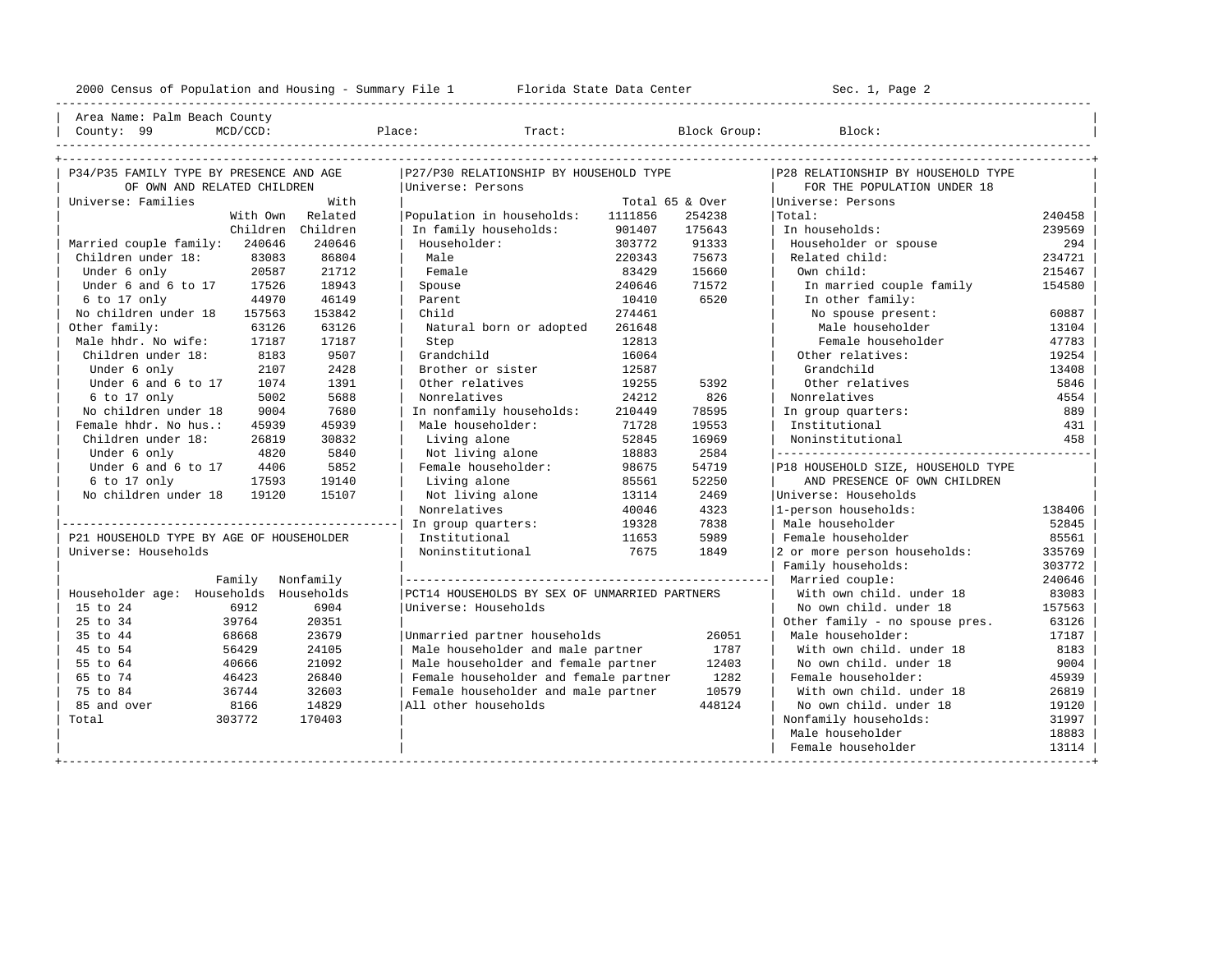| 2000 Census of Population and Housing - Summary File 1 Florida State Data Center                                                                                    |          |                                    |                                              |                              |                                                     |                                                            |                                |                                                                                                                           |                                  | Sec. 1, Page 3                                      |                               |                                                          |
|---------------------------------------------------------------------------------------------------------------------------------------------------------------------|----------|------------------------------------|----------------------------------------------|------------------------------|-----------------------------------------------------|------------------------------------------------------------|--------------------------------|---------------------------------------------------------------------------------------------------------------------------|----------------------------------|-----------------------------------------------------|-------------------------------|----------------------------------------------------------|
| Area Name: Palm Beach County<br>County: 99                                                                                                                          | MCD/CCD: |                                    | Place:                                       |                              |                                                     | Tract:                                                     |                                | Block Group:                                                                                                              |                                  | Block:                                              |                               |                                                          |
| H1/H3/H4/H5 HOUSING UNITS AND POPULATION BY TENURE<br>Universe: Housing Units and Population                                                                        |          |                                    |                                              |                              |                                                     | Universe: Households                                       |                                | P26/H13 HOUSEHOLD SIZE BY HOUSEHOLD TYPE                                                                                  |                                  |                                                     |                               |                                                          |
|                                                                                                                                                                     |          |                                    |                                              | Average                      |                                                     |                                                            |                                |                                                                                                                           |                                  |                                                     |                               |                                                          |
|                                                                                                                                                                     |          | Units Percent Population HH Size   |                                              |                              |                                                     |                                                            |                                | Total                                                                                                                     | Family                           |                                                     | Nonfamily                     |                                                          |
| Total:                                                                                                                                                              | 556428   |                                    |                                              |                              |                                                     | Household Size                                             |                                | Households Percent Households Percent                                                                                     |                                  |                                                     | Households Percent            |                                                          |
| Occupied:                                                                                                                                                           | 474175   | 100.0                              | 1111856                                      | 2.34                         | 1-Person                                            |                                                            |                                | 138406 29.2                                                                                                               | N/A                              |                                                     | 138406                        | 81.2                                                     |
| Owner:                                                                                                                                                              | 354026   | 74.7                               | 826693                                       | 2.34                         | 2-Person                                            |                                                            |                                | 185478 39.1                                                                                                               | 158463                           | 52.2                                                | 27015                         | 15.9                                                     |
| Renter:                                                                                                                                                             | 120149   | 25.3                               | 285163                                       | 2.37                         | 3-Person                                            |                                                            |                                | 61821 13.0                                                                                                                | 58600                            | 19.3                                                | 3221                          | 1.9                                                      |
| Vacant:                                                                                                                                                             | 82253    | 100.0                              |                                              |                              | 4-Person                                            |                                                            |                                | 50723 10.7                                                                                                                | 49656                            | 16.3                                                | 1067                          | .6                                                       |
| For Rent                                                                                                                                                            | 11396    | 13.9                               |                                              |                              | 5-Person                                            |                                                            |                                | 22908<br>4.8                                                                                                              | 22547                            | 7.4                                                 | 361                           | $\cdot$ 2                                                |
| For Sale only                                                                                                                                                       | 7046     | 8.6                                |                                              |                              | 6-Person                                            |                                                            |                                | 9187<br>1.9                                                                                                               | 9002                             | 3.0                                                 | 185                           | $\cdot$ 1                                                |
| Rented or sold,                                                                                                                                                     |          |                                    |                                              |                              |                                                     |                                                            |                                | 7 or more Person 5652 1.2                                                                                                 | 5504                             | 1.8                                                 | 148                           | $\cdot$ 1                                                |
| not occupied                                                                                                                                                        | 4186     | 5.1                                |                                              |                              |                                                     |                                                            |                                |                                                                                                                           |                                  |                                                     |                               |                                                          |
| Seasonal, recreational,                                                                                                                                             |          |                                    |                                              |                              |                                                     |                                                            |                                |                                                                                                                           |                                  |                                                     |                               |                                                          |
| or occasional use                                                                                                                                                   | 52874    | 64.3                               |                                              |                              |                                                     |                                                            |                                |                                                                                                                           |                                  |                                                     |                               |                                                          |
| For migrant workers                                                                                                                                                 | 270      | $\overline{\phantom{a}}$ . 3       |                                              |                              |                                                     |                                                            |                                |                                                                                                                           |                                  |                                                     |                               |                                                          |
| Other                                                                                                                                                               | 6481     | 7.9                                |                                              |                              |                                                     |                                                            |                                |                                                                                                                           |                                  |                                                     |                               |                                                          |
| Universe: Occupied Housing Units<br>Race of Householder<br>Total<br>White Alone<br>Black/African American Alone<br>American Ind./Alaska Native Alone<br>Asian Alone |          | 474175 100.0<br>403665 85.1<br>760 | Total<br>47500 10.0<br>$\cdot$ 2<br>5384 1.1 | Hispanic<br>978<br>197<br>59 | 41034 100.0<br>29359 71.5<br>2.4<br>.5<br>$\cdot$ 1 | Non-Hispanic<br>433141 100.0<br>374306 86.4<br>563<br>5325 | 46522 10.7<br>$\cdot$ 1<br>1.2 | Universe: Nonrelatives<br>Nonrelatives<br>Roomer or Boarder<br>Housemate or roommate<br>Unmarried Partner<br>Foster child |                                  | Family<br>Households<br>3974<br>4721<br>9228<br>667 |                               | Nonfamily<br>Households<br>5269<br>13128<br>16823<br>175 |
| Nat Hawaiian/Other PI Alone                                                                                                                                         |          | 159                                | $\cdot$ 0                                    | 42                           | $\cdot$ 1                                           | 117                                                        | .0                             | Other Nonrelatives                                                                                                        |                                  | 5622                                                |                               | 4651                                                     |
| Some Other Race Alone                                                                                                                                               |          |                                    | 8481 1.8                                     |                              | 7979 19.4                                           | 502                                                        | $\cdot$ 1                      |                                                                                                                           |                                  |                                                     |                               |                                                          |
| Two or More Races                                                                                                                                                   |          |                                    | 8226 1.7                                     | 2420                         | 5.9                                                 | 5806                                                       | 1.3                            |                                                                                                                           |                                  |                                                     |                               |                                                          |
| H14 HOUSING UNITS BY HOUSEHOLDER'S RACE AND TENURE<br>Universe: Occupied Housing Units                                                                              |          |                                    |                                              |                              |                                                     |                                                            |                                | H16 HOUSING UNITS BY HOUSEHOLDER'S AGE AND TENURE<br>Universe: Occupied Housing Units                                     |                                  |                                                     |                               |                                                          |
| Race of Householder                                                                                                                                                 |          |                                    | Owner Occupied                               |                              | Renter Occupied                                     |                                                            |                                | Age of Householder                                                                                                        |                                  | Owner Occupied                                      | Renter Occupied               |                                                          |
| Total                                                                                                                                                               |          |                                    | 354026 100.0                                 |                              | 120149 100.0                                        |                                                            |                                | 15 to 24                                                                                                                  | 2995                             | .8                                                  | 10821                         | 9.0                                                      |
| White Alone                                                                                                                                                         |          |                                    | 319758                                       | 90.3                         | 83907                                               | 69.8                                                       |                                | 25 to 34                                                                                                                  | 29077                            | 8.2                                                 | 31038                         | 25.8                                                     |
| Black/African American Alone                                                                                                                                        |          |                                    | 22405                                        | 6.3                          | 25095                                               | 20.9                                                       |                                | 35 to 44                                                                                                                  | 63541                            | 17.9                                                | 28806                         | 24.0                                                     |
| American Ind./Alaska Native Alone                                                                                                                                   |          |                                    | 424                                          | $\ldots$ 1                   | 336                                                 | $\overline{\phantom{a}}$                                   |                                | 45 to 54                                                                                                                  | 61163                            | 17.3                                                | 19371                         | 16.1                                                     |
|                                                                                                                                                                     |          |                                    | 3472                                         | 1.0                          | 1912                                                | 1.6                                                        |                                |                                                                                                                           |                                  |                                                     |                               |                                                          |
|                                                                                                                                                                     |          |                                    |                                              |                              |                                                     |                                                            |                                |                                                                                                                           |                                  |                                                     |                               |                                                          |
|                                                                                                                                                                     |          |                                    |                                              |                              |                                                     |                                                            |                                |                                                                                                                           |                                  |                                                     |                               |                                                          |
|                                                                                                                                                                     |          |                                    |                                              |                              |                                                     |                                                            |                                |                                                                                                                           |                                  |                                                     |                               |                                                          |
| Asian Alone<br>Nat Hawaiian/Other PI Alone<br>Some Other Race Alone<br>Two or More Races Alone                                                                      |          |                                    | 66<br>3866<br>4035                           | .0<br>1.1<br>1.1             | 93<br>4615<br>4191                                  | $\cdot$ 1<br>3.8<br>3.5                                    |                                | 55 to 64<br>65 to 74<br>75 to 84<br>85 and Over                                                                           | 51598<br>65734<br>62017<br>17901 | 14.6<br>18.6<br>17.5<br>5.1                         | 10160<br>7529<br>7330<br>5094 | 8.5<br>6.3<br>6.1<br>4.2                                 |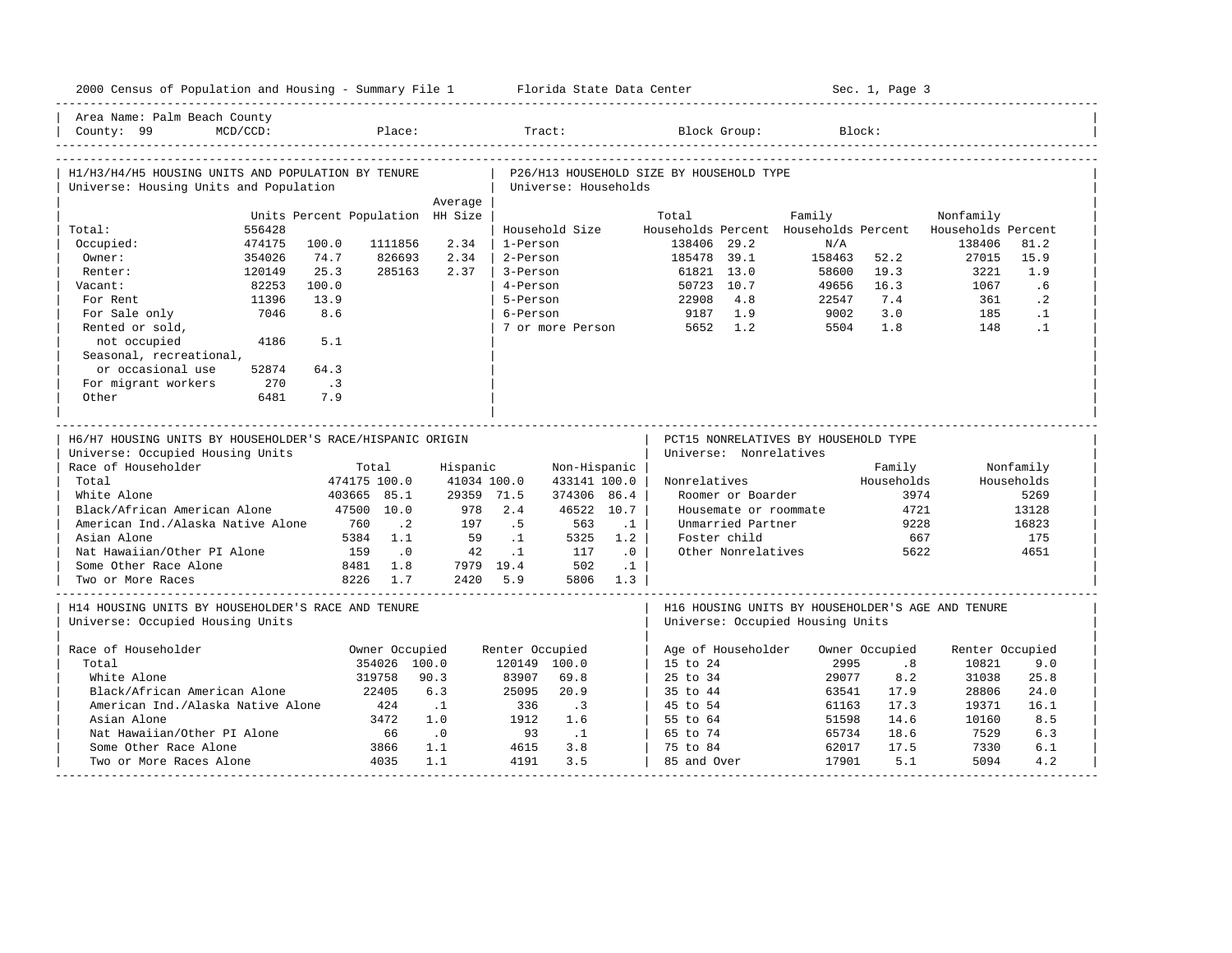| 2000 Census of Population and Housing - Summary File 1 Florida State Data Center |                |                                 |                                 |                                                         |                |            | Sec. 1, Page 1 |            |                 |            |
|----------------------------------------------------------------------------------|----------------|---------------------------------|---------------------------------|---------------------------------------------------------|----------------|------------|----------------|------------|-----------------|------------|
| Area Name: Pasco County                                                          |                |                                 |                                 |                                                         |                |            |                |            |                 |            |
| Place:<br>County: 101<br>$MCD/CCD$ :                                             |                |                                 | Tract:                          | Block Group:                                            |                |            | Block:         |            |                 |            |
|                                                                                  |                |                                 |                                 |                                                         |                |            |                |            |                 |            |
| P1/P15/P16/P17/P31/P32/P33 POPULATION SUMMARY                                    |                |                                 |                                 | P12/P13 POPULATION BY AGE AND SEX                       |                |            |                |            |                 |            |
| Universe: Persons, Households, Families                                          |                |                                 |                                 | Universe: Persons                                       |                |            |                |            |                 |            |
| Total Population<br>344765                                                       | Total Families |                                 | 99073                           |                                                         | Total          |            | Male           |            | Female          |            |
| 147566<br>Total Households                                                       |                | Population in Families          | 273987                          |                                                         | Number         | Pct.       | Number         | Pct.       | Number          | Pct.       |
| Population in Households 339393                                                  |                | Average Family Size 2.77        |                                 | Under 5                                                 | 18134          | 5.3        | 9315           | 5.6        | 8819            | 4.9        |
| Average Household Size 2.30                                                      |                |                                 |                                 | $5$ to $9$                                              | 19713          | 5.7        | 10123          | 6.1        | 9590            | 5.3        |
|                                                                                  |                |                                 |                                 | $10 - 14$                                               | 20371          | 5.9        | 10476          | 6.3        | 9895            | 5.5        |
| P7/P8/P11 POPULATION BY RACE AND HISPANIC ORIGIN                                 |                |                                 |                                 | 15 to 17                                                | 11296          | 3.3        | 5841           | 3.5        | 5455            | 3.0        |
| Universe: Persons                                                                | Total          |                                 | Hispanic Non-Hispanic           | 18 and 19                                               | 6644           | 1.9        | 3428           | 2.1        | 3216            | 1.8        |
| Total                                                                            | 344765         | 19603                           | 325162                          | 20                                                      | 2969           | .9         | 1457           | .9         | 1512            | .8         |
| White Alone                                                                      | 323036         | 12970<br>315                    | 310066                          | 21                                                      | 2614           | .8         | 1328           | .8         | 1286            | .7         |
| Black or African American Alone                                                  | 7148           | 160                             | 6833                            | 22 to 24                                                | 7924           | 2.3        | 3895           | 2.4        | 4029            | 2.2        |
| American Ind. and Alaska Native Alone<br>Asian Alone                             | 1209           |                                 | 1049                            | 25 to 29                                                | 16023          | 4.6<br>5.7 | 7891           | 4.8<br>6.0 | 8132            | 4.5        |
|                                                                                  | 3251           | 57                              | 3194                            | 30 to 34                                                | 19779          |            | 9862           |            | 9917            | 5.5        |
| Native Hawaiian/Other Pacific Islander Alone                                     | 111            | 16                              | $95 \mid$                       | 35 to 39                                                | 24003          | 7.0        | 11974          | 7.2        | 12029           | 6.7        |
| Some Other Race Alone                                                            | 5251<br>4759   | 4932                            | 319                             | 40 to 44                                                | 23314          | 6.8        | 11542          | 7.0        | 11772           | 6.6        |
| Two or More Races                                                                |                | 1153                            | 3606<br>_______________________ | 45 to 49                                                | 21026          | 6.1        | 10178          | 6.2        | 10848           | 6.0        |
| P15A-I/P16A-I/P17A-I HOUSEHOLDS AND HOUSEHOLD POPULATION BY RACE                 |                |                                 |                                 | 50 to 54<br>55 to 59                                    | 20713<br>18940 | 6.0<br>5.5 | 9795<br>8824   | 5.9<br>5.3 | 10918           | 6.1<br>5.6 |
|                                                                                  |                |                                 |                                 |                                                         | 7438           | 2.2        | 3355           | 2.0        | 10116<br>4083   | 2.3        |
| Universe: Households and Population in Households<br>Householder:                |                |                                 | Average<br>HH Size              | 60 and 61<br>62 to 64                                   | 11461          | 3.3        | 5304           | 3.2        | 6157            | 3.4        |
| White Alone                                                                      | 141016         | Households Pop. In HH<br>319606 | $2.27 \;  $                     | 65 and 66                                               | 8063           | 2.3        | 3710           | 2.2        | 4353            | 2.4        |
| Black or African American Alone                                                  | 2366           | 6778                            | 2.86                            | 67 to 69                                                | 13089          | 3.8        | 6022           | 3.6        | 7067            | 3.9        |
| American Ind. and Alaska Native Alone                                            | 464            | 1254                            | $2.70$                          | 70 to 74                                                | 23492          | 6.8        | 10803          | 6.5        | 12689           | 7.1        |
| Asian Alone                                                                      | 939            | 2872                            | 3.06                            | 75 to 79                                                | 21769          | 6.3        | 9616           | 5.8        | 12153           | 6.8        |
| Native Hawaiian/Other Pacific Islander Alone                                     | 27             | 74                              | 2.74                            | 80 to 84                                                | 15166          | 4.4        | 6556           | 4.0        | 8610            | 4.8        |
| Some Other Race Alone                                                            | 1294           | 4856                            | 3.75                            | 85 and over                                             | 10824          | 3.1        | 4122           | 2.5        | 6702            | 3.7        |
| Two or More Races                                                                | 1460           | 3953                            | 2.71                            | 65 and over                                             | 92403          | 26.8       | 40829          | 24.7       | 51574           | 28.8       |
| Hispanic                                                                         | 5612           | 17947                           | 3.20                            |                                                         |                |            |                |            |                 |            |
| 137042<br>White Alone, Not Hispanic                                              |                | 307692                          | 2.25                            | Median Age                                              | 44.90          |            | 43.00          |            | 46.80           |            |
|                                                                                  |                |                                 |                                 |                                                         |                |            |                |            |                 |            |
| P31A-I/P32A-I/P33A-I FAMILIES AND POPULATION IN FAMILIES                         |                |                                 |                                 | P19 HOUSEHOLDS BY TYPE AND PRESENCE OF PERSONS UNDER 18 |                |            |                |            |                 |            |
| Universe: Families and Population in Families                                    |                | Pop. In                         | Average                         | Universe: Households                                    |                |            |                |            | Households With |            |
| Householder:                                                                     |                | Families Families Family Size   |                                 |                                                         |                |            |                | People     |                 | No People  |
| White Alone                                                                      | 94134          | 257043                          | 2.73                            |                                                         |                |            |                | Under 18   |                 | Under 18   |
| Black or African American Alone                                                  | 1710           | 5751                            | 3.36                            | Family Households:                                      |                |            |                | 37733      |                 | 61340      |
| American Ind. and Alaska Native Alone                                            | 319            | 1021                            | 3.20                            | Married Couple Family                                   |                |            |                | 26207      |                 | 54435      |
| Asian Alone                                                                      | 750            | 2588                            | 3.45                            | Other Family:                                           |                |            |                | 11526      |                 | 6905       |
| Native Hawaiian/Other Pacific Islander Alone                                     | 20             | 63                              | 3.15                            | Male Householder, no wife present                       |                |            |                | 3212       |                 | 2084       |
| Some Other Race Alone                                                            | 1107           | 4266                            | 3.85                            | Female Householder, no husband present                  |                |            |                | 8314       |                 | 4821       |
| Two or More Races                                                                | 1033           | 3255                            | 3.15                            | Nonfamily Households:                                   |                |            |                | 645        |                 | 47848      |
| Hispanic                                                                         | 4544           | 15714                           | 3.46                            | Male Householder                                        |                |            |                | 529        |                 | 19412      |
| White Alone, Not Hispanic                                                        | 90983          | 246619                          | 2.71                            | Female Householder                                      |                |            |                | 116        |                 | 28436      |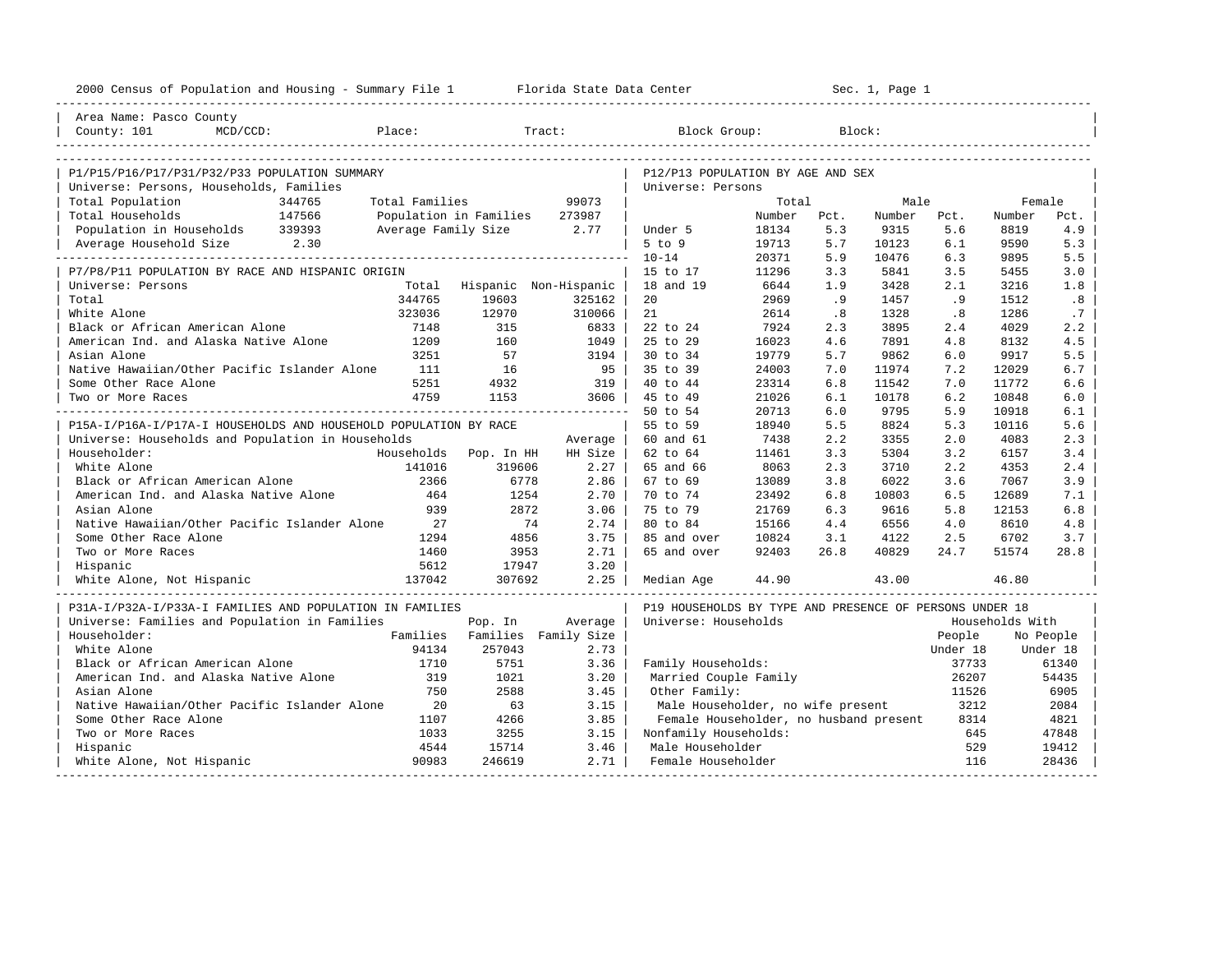---------------------------------------------------------------------------------------------------------------------------------------------------- | Area Name: Pasco County | | County: 101 MCD/CCD: Place: Tract: Block Group: Block: | ----------------------------------------------------------------------------------------------------------------------------------------------------

| P34/P35 FAMILY TYPE BY PRESENCE AND AGE  |           | P27/P30 RELATIONSHIP BY HOUSEHOLD TYPE        |                 |        | P28 RELATIONSHIP BY HOUSEHOLD TYPE |        |
|------------------------------------------|-----------|-----------------------------------------------|-----------------|--------|------------------------------------|--------|
| OF OWN AND RELATED CHILDREN              |           | Universe: Persons                             |                 |        | FOR THE POPULATION UNDER 18        |        |
| Universe: Families                       | With      |                                               | Total 65 & Over |        | Universe: Persons                  |        |
| With Own                                 | Related   | Population in households:                     | 339393          | 89189  | Total:                             | 69514  |
| Children Children                        |           | In family households:                         | 280927          | 62583  | In households:                     | 69259  |
| 80642<br>Married couple family:          | 80642     | Householder:                                  | 99073           | 33012  | Householder or spouse              | 88     |
| Children under 18:<br>24635              | 26095     | Male                                          | 74905           | 28460  | Related child:                     | 67447  |
| 5750<br>Under 6 only                     | 6263      | Female                                        | 24168           | 4552   | Own child:                         | 62236  |
| Under 6 and 6 to 17<br>5066              | 5524      | Spouse                                        | 80642           | 25375  | In married couple family           | 45392  |
| 6 to 17 only<br>13819                    | 14308     | Parent                                        | 2887            | 2053   | In other family:                   |        |
| No children under 18<br>56007            | 54547     | Child                                         | 79932           |        | No spouse present:                 | 16844  |
| Other family:<br>18431                   | 18431     | Natural born or adopted                       | 74664           |        | Male householder                   | 4489   |
| Male hhdr. No wife:<br>5296              | 5296      | Step                                          | 5268            |        | Female householder                 | 12355  |
| Children under 18:<br>2877               | 3169      | Grandchild                                    | 5035            |        | Other relatives:                   | 5211   |
| Under 6 only<br>828                      | 899       | Brother or sister                             | 2191            |        | Grandchild                         | 4184   |
| Under 6 and 6 to 17<br>386               | 463       | Other relatives                               | 4227            | 1834   | Other relatives                    | 1027   |
| 6 to 17 only<br>1663                     | 1807      | Nonrelatives                                  | 6940            | 309    | Nonrelatives                       | 1724   |
| No children under 18<br>2419             | 2127      | In nonfamily households:                      | 58466           | 26606  | In group quarters:                 | 255    |
| Female hhdr. No hus.:<br>13135           | 13135     | Male householder:                             | 19941           | 7126   | Institutional                      | 105    |
| Children under 18:<br>7225               | 8286      | Living alone                                  | 15130           | 6197   | Noninstitutional                   | 150    |
| Under 6 only<br>1383                     | 1670      | Not living alone                              | 4811            | 929    |                                    |        |
| Under 6 and 6 to 17<br>1168              | 1463      | Female householder:                           | 28552           | 17967  | P18 HOUSEHOLD SIZE, HOUSEHOLD TYPE |        |
| 6 to 17 only<br>4674                     | 5153      | Living alone                                  | 25087           | 17257  | AND PRESENCE OF OWN CHILDREN       |        |
| No children under 18<br>5910             | 4849      | Not living alone                              | 3465            | 710    | Universe: Households               |        |
|                                          |           | Nonrelatives                                  | 9973            | 1513   | 1-person households:               | 40217  |
|                                          |           | In group quarters:                            | 5372            | 3214   | Male householder                   | 15130  |
| P21 HOUSEHOLD TYPE BY AGE OF HOUSEHOLDER |           | Institutional                                 | 3430            | 2632   | Female householder                 | 25087  |
| Universe: Households                     |           | Noninstitutional                              | 1942            | 582    | 2 or more person households:       | 107349 |
|                                          |           |                                               |                 |        | Family households:                 | 99073  |
| Family                                   | Nonfamily |                                               |                 |        | Married couple:                    | 80642  |
| Householder age: Households Households   |           | PCT14 HOUSEHOLDS BY SEX OF UNMARRIED PARTNERS |                 |        | With own child, under 18           | 24635  |
| 15 to 24<br>2508                         | 1667      | Universe: Households                          |                 |        | No own child, under 18             | 56007  |
| 25 to 34<br>12690                        | 3658      |                                               |                 |        | Other family - no spouse pres.     | 18431  |
| 35 to 44<br>19730                        | 5253      | Unmarried partner households                  |                 | 8461   | Male householder:                  | 5296   |
| 16528<br>45 to 54                        | 6162      | Male householder and male partner             |                 | 421    | With own child, under 18           | 2877   |
| 55 to 64<br>14605                        | 6660      | Male householder and female partner           |                 | 4160   | No own child. under 18             | 2419   |
| 65 to 74<br>17534                        | 9407      | Female householder and female partner         |                 | 370    | Female householder:                | 13135  |
| 75 to 84<br>13008                        | 11480     | Female householder and male partner           |                 | 3510   | With own child, under 18           | 7225   |
| 85 and over<br>2470                      | 4206      | All other households                          |                 | 139105 | No own child, under 18             | 5910   |
| 99073<br>Total                           | 48493     |                                               |                 |        | Nonfamily households:              | 8276   |
|                                          |           |                                               |                 |        | Male householder                   | 4811   |
|                                          |           |                                               |                 |        | Female householder                 | 3465   |
|                                          |           |                                               |                 |        |                                    |        |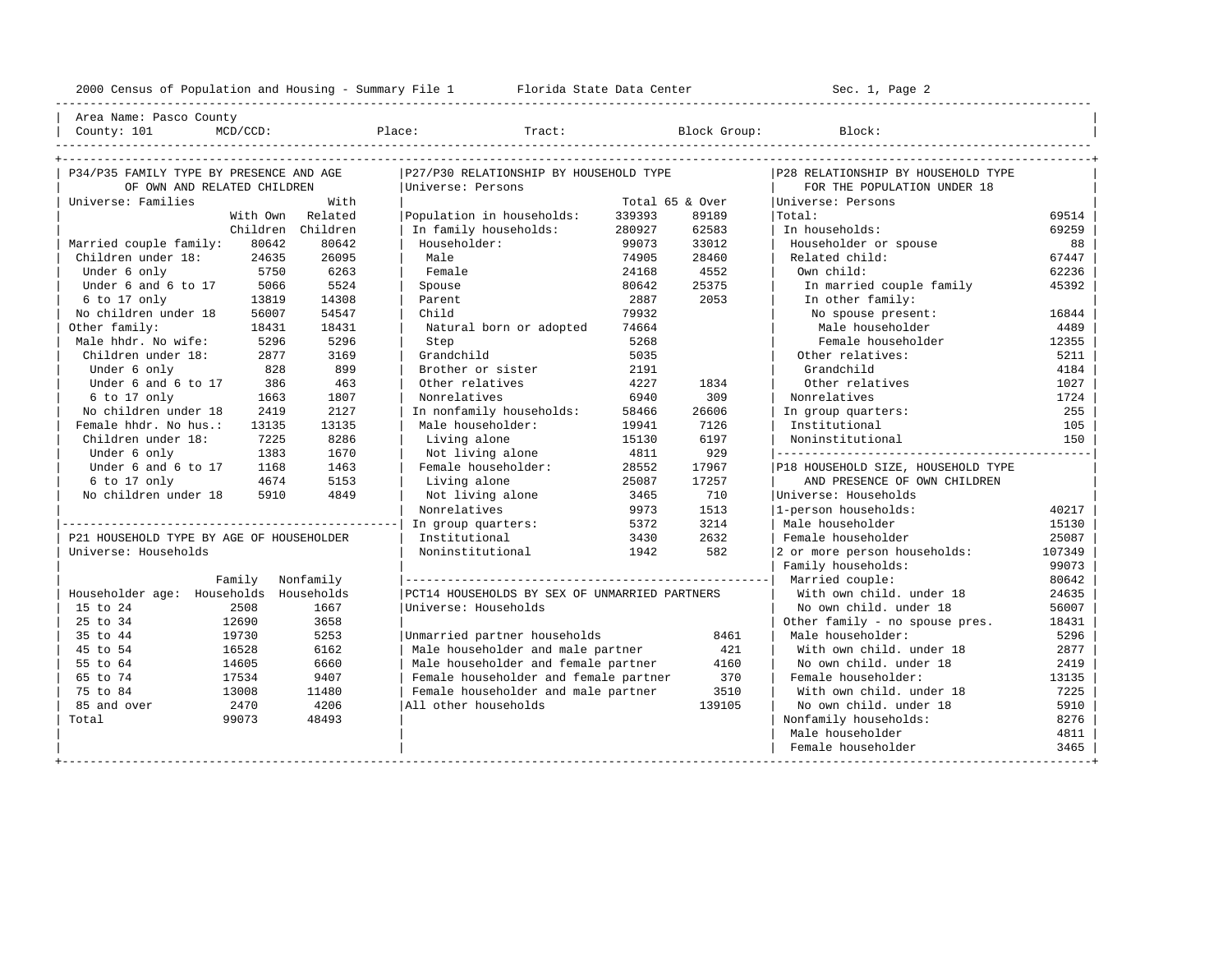| 2000 Census of Population and Housing - Summary File 1 Florida State Data Center       |                                  |                                                     |                 |                      |                 |                                          |                        |                                                   | Sec. 1, Page 3 |                             |            |
|----------------------------------------------------------------------------------------|----------------------------------|-----------------------------------------------------|-----------------|----------------------|-----------------|------------------------------------------|------------------------|---------------------------------------------------|----------------|-----------------------------|------------|
| Area Name: Pasco County<br>County: 101<br>$MCD/CCD$ :                                  | Place:                           |                                                     |                 | Tract:               |                 |                                          | Block Group:           |                                                   | Block:         |                             |            |
| H1/H3/H4/H5 HOUSING UNITS AND POPULATION BY TENURE                                     |                                  |                                                     |                 |                      |                 | P26/H13 HOUSEHOLD SIZE BY HOUSEHOLD TYPE |                        |                                                   |                |                             |            |
| Universe: Housing Units and Population                                                 |                                  |                                                     |                 | Universe: Households |                 |                                          |                        |                                                   |                |                             |            |
|                                                                                        |                                  | Average                                             |                 |                      |                 |                                          |                        |                                                   |                |                             |            |
|                                                                                        | Units Percent Population HH Size |                                                     |                 |                      |                 | Total                                    |                        | Family                                            |                | Nonfamily                   |            |
| 173717<br>Total:<br>147566                                                             | 100.0<br>339393                  | 2.30                                                | 1-Person        | Household Size       |                 |                                          | 40217 27.3             | Households Percent Households Percent<br>N/A      |                | Households Percent<br>40217 | 82.9       |
| Occupied:<br>Owner:<br>121543                                                          | 82.4<br>279319                   | 2.30                                                | 2-Person        |                      |                 | 62483 42.3                               |                        | 55338                                             | 55.9           | 7145                        | 14.7       |
| 26023<br>Renter:                                                                       | 17.6                             | 60074<br>2.31                                       | 3-Person        |                      |                 | 20114 13.6                               |                        | 19343                                             | 19.5           | 771                         | 1.6        |
| 26151<br>Vacant:                                                                       | 100.0                            |                                                     | 4-Person        |                      |                 | 15067 10.2                               |                        | 14834                                             | 15.0           | 233                         | .5         |
| 3339<br>For Rent                                                                       | 12.8                             |                                                     | 5-Person        |                      |                 | 6453                                     | 4.4                    | 6369                                              | 6.4            | 84                          | $\cdot$ 2  |
| 2924<br>For Sale only                                                                  | 11.2                             |                                                     | 6-Person        |                      |                 | 2161                                     | 1.5                    | 2134                                              | 2.2            | 27                          | $\cdot$ 1  |
| Rented or sold,                                                                        |                                  |                                                     |                 | 7 or more Person     |                 | 1071                                     | $\cdot$ 7              | 1055                                              | 1.1            | 16                          | $\cdot$ 0  |
| not occupied<br>1425                                                                   | 5.4                              |                                                     |                 |                      |                 |                                          |                        |                                                   |                |                             |            |
| Seasonal, recreational,                                                                |                                  |                                                     |                 |                      |                 |                                          |                        |                                                   |                |                             |            |
| or occasional use<br>14915                                                             | 57.0                             |                                                     |                 |                      |                 |                                          |                        |                                                   |                |                             |            |
| For migrant workers<br>17                                                              | $\ldots$                         |                                                     |                 |                      |                 |                                          |                        |                                                   |                |                             |            |
| Other<br>3531                                                                          | 13.5                             |                                                     |                 |                      |                 |                                          |                        |                                                   |                |                             |            |
|                                                                                        |                                  |                                                     |                 |                      |                 |                                          |                        |                                                   |                |                             |            |
|                                                                                        |                                  |                                                     |                 |                      |                 |                                          |                        |                                                   |                |                             |            |
|                                                                                        |                                  |                                                     |                 |                      |                 |                                          |                        |                                                   |                |                             |            |
| H6/H7 HOUSING UNITS BY HOUSEHOLDER'S RACE/HISPANIC ORIGIN                              |                                  |                                                     |                 |                      |                 |                                          |                        | PCT15 NONRELATIVES BY HOUSEHOLD TYPE              |                |                             |            |
| Universe: Occupied Housing Units                                                       |                                  |                                                     |                 |                      |                 |                                          | Universe: Nonrelatives |                                                   |                |                             |            |
| Race of Householder                                                                    | Total                            | Hispanic                                            |                 | Non-Hispanic         |                 |                                          |                        |                                                   | Family         |                             | Nonfamily  |
| Total                                                                                  | 147566 100.0                     |                                                     | 5612 100.0      | 141954 100.0         |                 | Nonrelatives                             |                        |                                                   | Households     |                             | Households |
| White Alone                                                                            | 141016 95.6                      |                                                     | 3974 70.8       | 137042 96.5          |                 |                                          | Roomer or Boarder      |                                                   | 848            |                             | 942        |
| Black/African American Alone                                                           | 2366 1.6                         | 85                                                  | 1.5             | 2281                 | 1.6             |                                          | Housemate or roommate  |                                                   | 965            |                             | 2305       |
| American Ind./Alaska Native Alone<br>Asian Alone                                       | 464<br>939                       | $\cdot$ 3<br>44                                     | .8              | 420                  | $\cdot$ 3       |                                          | Unmarried Partner      |                                                   | 3325           |                             | 5136       |
|                                                                                        | 27                               | .6<br>14<br>$\cdot$ 0<br>$\overline{\phantom{a}}$ 2 | $\cdot$ 2<br>.0 | 925<br>25            | .7              |                                          | Foster child           |                                                   | 205            |                             | 67<br>1523 |
| Nat Hawaiian/Other PI Alone<br>Some Other Race Alone                                   | 1294                             | .9                                                  | 1221 21.8       | 73                   | .0<br>$\cdot$ 1 |                                          | Other Nonrelatives     |                                                   | 1597           |                             |            |
| Two or More Races                                                                      | 1460 1.0                         |                                                     | 272 4.8         | 1188                 | .8 <sub>0</sub> |                                          |                        |                                                   |                |                             |            |
| H14 HOUSING UNITS BY HOUSEHOLDER'S RACE AND TENURE<br>Universe: Occupied Housing Units |                                  |                                                     |                 |                      |                 |                                          |                        | H16 HOUSING UNITS BY HOUSEHOLDER'S AGE AND TENURE |                |                             |            |
|                                                                                        |                                  |                                                     |                 |                      |                 |                                          |                        | Universe: Occupied Housing Units                  |                |                             |            |
| Race of Householder                                                                    | Owner Occupied                   |                                                     | Renter Occupied |                      |                 |                                          | Age of Householder     |                                                   | Owner Occupied | Renter Occupied             |            |
| Total                                                                                  | 121543 100.0                     |                                                     |                 | 26023 100.0          |                 | 15 to 24                                 |                        | 1459                                              | 1.2            | 2716                        | 10.4       |
| White Alone                                                                            | 117174                           | 96.4                                                | 23842           | 91.6                 |                 | $25 \text{ to } 34$                      |                        | 10672                                             | 8.8            | 5676                        | 21.8       |
| Black/African American Alone                                                           | 1503                             | 1.2                                                 | 863             | 3.3                  |                 | 35 to 44                                 |                        | 19171                                             | 15.8           | 5812                        | 22.3       |
| American Ind./Alaska Native Alone                                                      | 313                              | $\cdot$ 3                                           | 151             | .6                   |                 | 45 to 54                                 |                        | 18850                                             | 15.5           | 3840                        | 14.8       |
| Asian Alone                                                                            | 720                              | .6                                                  | 219             | .8                   |                 | 55 to 64                                 |                        | 18882                                             | 15.5           | 2383                        | 9.2        |
| Nat Hawaiian/Other PI Alone                                                            | 15                               | .0                                                  | 12              | $\cdot$ 0            |                 | 65 to 74                                 |                        | 24812                                             | 20.4           | 2129                        | 8.2        |
| Some Other Race Alone<br>Two or More Races Alone                                       | 774<br>1044                      | .6<br>.9                                            | 520<br>416      | 2.0<br>1.6           |                 | 75 to 84<br>85 and Over                  |                        | 22155<br>5542                                     | 18.2<br>4.6    | 2333<br>1134                | 9.0<br>4.4 |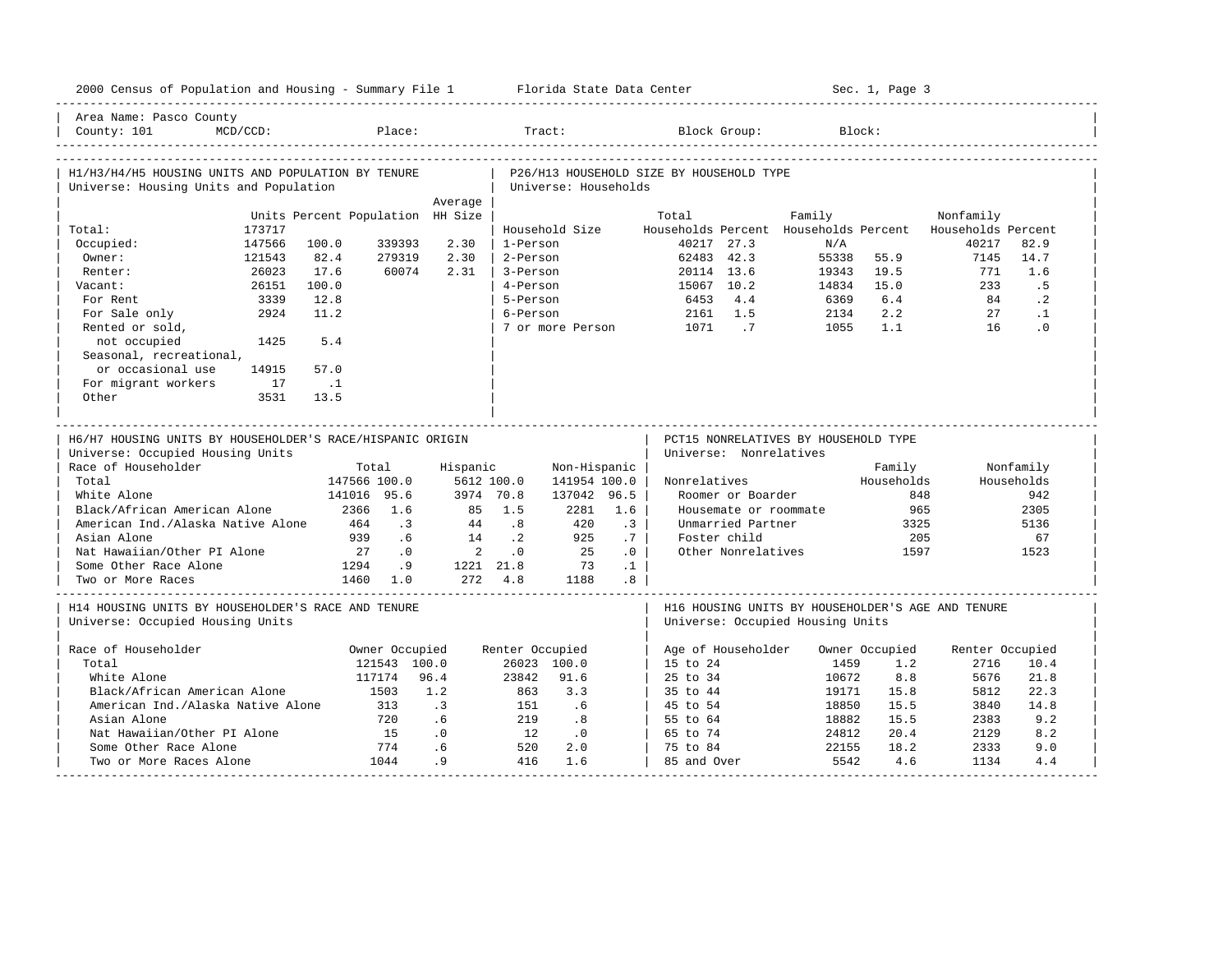| 2000 Census of Population and Housing - Summary File 1 Florida State Data Center         |                |                          |                                |                                                         |        |        | Sec. 1, Page 1 |          |                 |           |
|------------------------------------------------------------------------------------------|----------------|--------------------------|--------------------------------|---------------------------------------------------------|--------|--------|----------------|----------|-----------------|-----------|
| Area Name: Pinellas County                                                               |                |                          |                                |                                                         |        |        |                |          |                 |           |
| $MCD/CCD$ :<br>Place:<br>County: 103                                                     |                |                          | Tract:                         | Block Group:                                            |        | Block: |                |          |                 |           |
|                                                                                          |                |                          |                                |                                                         |        |        |                |          |                 |           |
| P1/P15/P16/P17/P31/P32/P33 POPULATION SUMMARY<br>Universe: Persons, Households, Families |                |                          |                                | P12/P13 POPULATION BY AGE AND SEX<br>Universe: Persons  |        |        |                |          |                 |           |
| Total Population<br>921482                                                               | Total Families |                          | 243339                         |                                                         | Total  |        | Male           |          | Female          |           |
| 414968<br>Total Households                                                               |                | Population in Families   | 673457                         |                                                         | Number | Pct.   | Number         | Pct.     | Number          | Pct.      |
| Population in Households 898571                                                          |                | Average Family Size 2.77 |                                | Under 5                                                 | 45354  | 4.9    | 23370          | 5.3      | 21984           | 4.6       |
| Average Household Size 2.17                                                              |                |                          |                                | $5$ to $9$                                              | 50785  | 5.5    | 26142          | 6.0      | 24643           | 5.1       |
|                                                                                          |                |                          |                                | $10 - 14$                                               | 51675  | 5.6    | 26396          | 6.0      | 25279           | 5.2       |
| P7/P8/P11 POPULATION BY RACE AND HISPANIC ORIGIN                                         |                |                          |                                | 15 to 17                                                | 29719  | 3.2    | 15195          | 3.5      | 14524           | 3.0       |
| Universe: Persons                                                                        |                |                          | Total Hispanic Non-Hispanic    | 18 and 19                                               | 17665  | 1.9    | 9070           | 2.1      | 8595            | 1.8       |
| Total                                                                                    | 921482         | 42760                    | 878722                         | 20                                                      | 8431   | .9     | 4274           | 1.0      | 4157            | .9        |
| White Alone                                                                              | 791111         | 28497                    | 762614                         | 21                                                      | 7881   | .9     | 3884           | .9       | 3997            | .8        |
| Black or African American Alone                                                          | 82556          | 1410                     | 81146                          | 22 to 24                                                | 25120  | 2.7    | 12533          | 2.9      | 12587           | 2.6       |
| American Ind. and Alaska Native Alone                                                    | 2719           | 427                      | 2292                           | 25 to 29                                                | 50604  | 5.5    | 25279          | 5.8      | 25325           | 5.2       |
| Asian Alone                                                                              | 18984          | 190                      | 18794                          | 30 to 34                                                | 57874  | 6.3    | 29096          | 6.6      | 28778           | 6.0       |
| Native Hawaiian/Other Pacific Islander Alone                                             | 484            | 49                       | 435                            | 35 to 39                                                | 70834  | 7.7    | 35182          | 8.0      | 35652           | 7.4       |
| Some Other Race Alone                                                                    | 10482          | 9156                     | 1326                           | 40 to 44                                                | 72642  | 7.9    | 35629          | 8.1      | 37013           | 7.7       |
| Two or More Races                                                                        | 15146          | 3031                     | 12115                          | 45 to 49                                                | 66792  | 7.2    | 32541          | 7.4      | 34251           | 7.1       |
|                                                                                          |                |                          | ------------------------------ | 50 to 54                                                | 62423  | 6.8    | 30218          | 6.9      | 32205           | 6.7       |
| P15A-I/P16A-I/P17A-I HOUSEHOLDS AND HOUSEHOLD POPULATION BY RACE                         |                |                          |                                | 55 to 59                                                | 51089  | 5.5    | 23877          | 5.4      | 27212           | 5.6       |
| Universe: Households and Population in Households                                        |                |                          | Average                        | 60 and 61                                               | 18234  | 2.0    | 8486           | 1.9      | 9748            | 2.0       |
| Householder:                                                                             | Households     | Pop. In HH               | HH Size                        | 62 to 64                                                | 26797  | 2.9    | 12466          | 2.8      | 14331           | 3.0       |
| White Alone                                                                              | 370825         | 776599                   | 2.09                           | 65 and 66                                               | 18061  | 2.0    | 8268           | 1.9      | 9793            | 2.0       |
| Black or African American Alone                                                          | 29373          | 79137                    | 2.69                           | 67 to 69                                                | 28701  | 3.1    | 13075          | 3.0      | 15626           | 3.2       |
| American Ind. and Alaska Native Alone                                                    | 1119           | 2742                     | 2.45                           | 70 to 74                                                | 49775  | 5.4    | 21864          | 5.0      | 27911           | 5.8       |
| Asian Alone                                                                              | 5757           | 17728                    | 3.08                           | 75 to 79                                                | 46312  | 5.0    | 19127          | 4.4      | 27185           | 5.6       |
| Native Hawaiian/Other Pacific Islander Alone                                             | 132            | 417                      | 3.16                           | 80 to 84                                                | 33759  | 3.7    | 13189          | 3.0      | 20570           | 4.3       |
| Some Other Race Alone                                                                    | 2948           | 9613                     | 3.26                           | 85 and over                                             | 30955  | 3.4    | 9798           | 2.2      | 21157           | 4.4       |
| Two or More Races                                                                        | 4814           | 12335                    | 2.56                           | 65 and over                                             | 207563 | 22.5   | 85321          | 19.4     | 122242          | 25.3      |
| Hispanic                                                                                 | 13670          | 39200                    | 2.87                           |                                                         |        |        |                |          |                 |           |
| White Alone, Not Hispanic                                                                | 361238         | 750532                   | 2.08                           | Median Age                                              | 43.00  |        | 41.20          |          | 44.80           |           |
| P31A-I/P32A-I/P33A-I FAMILIES AND POPULATION IN FAMILIES                                 |                |                          |                                | P19 HOUSEHOLDS BY TYPE AND PRESENCE OF PERSONS UNDER 18 |        |        |                |          |                 |           |
| Universe: Families and Population in Families                                            |                | Pop. In                  | Average                        | Universe: Households                                    |        |        |                |          | Households With |           |
| Householder:                                                                             |                |                          | Families Families Family Size  |                                                         |        |        |                | People   |                 | No People |
| White Alone                                                                              | 213397         | 573624                   | 2.69                           |                                                         |        |        |                | Under 18 |                 | Under 18  |
| Black or African American Alone                                                          | 19724          | 64878                    | 3.29                           | Family Households:                                      |        |        |                | 99551    |                 | 143788    |
| American Ind. and Alaska Native Alone                                                    | 667            | 1996                     | 2.99                           | Married Couple Family                                   |        |        |                | 63218    |                 | 122489    |
| Asian Alone                                                                              | 4315           | 15339                    | 3.55                           | Other Family:                                           |        |        |                | 36333    |                 | 21299     |
| Native Hawaiian/Other Pacific Islander Alone                                             | 87             | 338                      | 3.89                           | Male Householder, no wife present                       |        |        |                | 8017     |                 | 6042      |
| Some Other Race Alone                                                                    | 2158           | 7774                     | 3.60                           | Female Householder, no husband present                  |        |        |                | 28316    |                 | 15257     |
| Two or More Races                                                                        | 2991           | 9508                     | 3.18                           | Nonfamily Households:                                   |        |        |                | 1611     |                 | 170018    |
| Hispanic                                                                                 | 9435           | 31246                    | 3.31                           | Male Householder                                        |        |        |                | 1192     |                 | 73241     |
| White Alone, Not Hispanic                                                                | 206948         | 553017                   | 2.67                           | Female Householder                                      |        |        |                | 419      |                 | 96777     |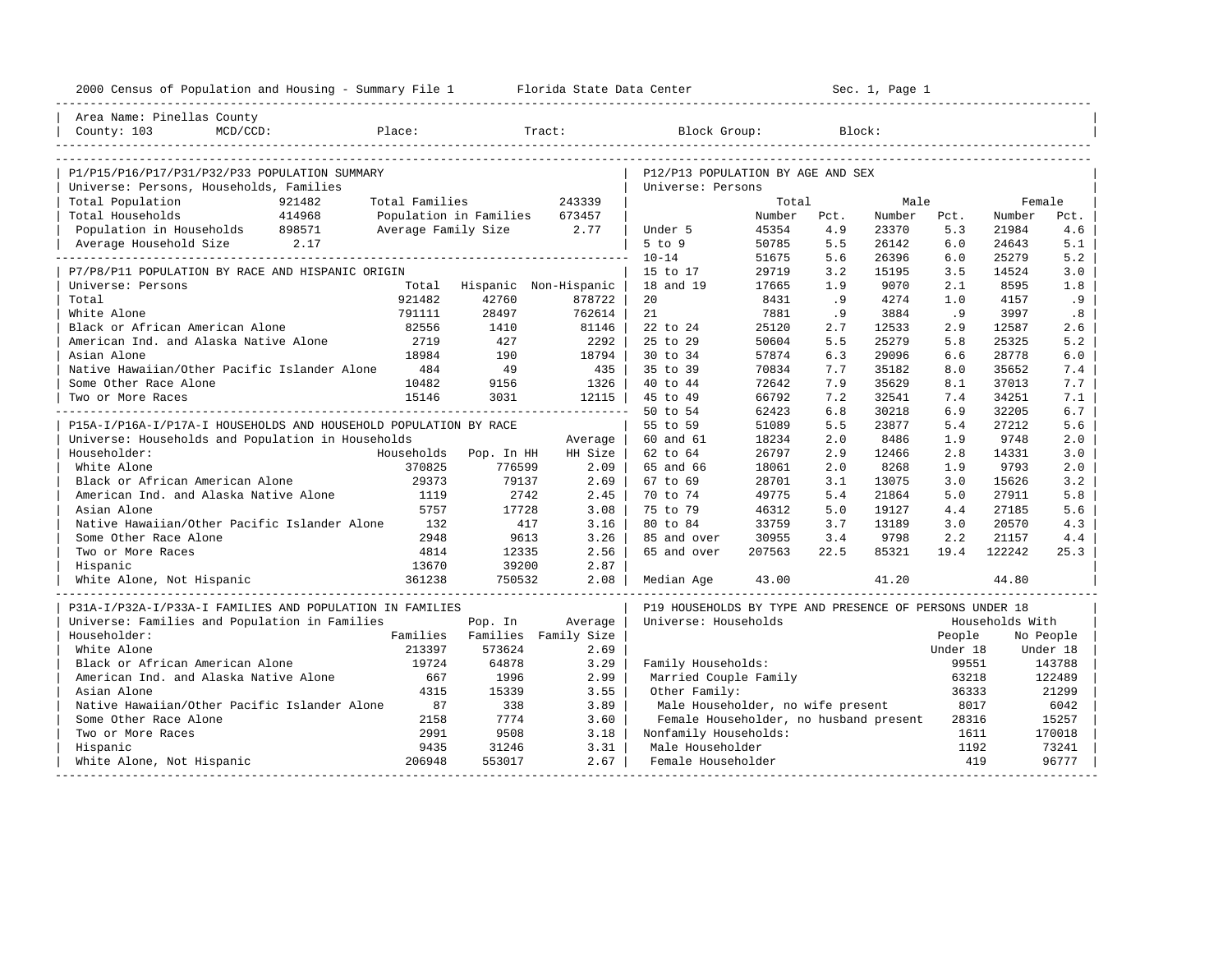----------------------------------------------------------------------------------------------------------------------------------------------------

| Area Name: Pinellas County | | County: 103 MCD/CCD: Place: Tract: Block Group: Block: |

| P34/P35 FAMILY TYPE BY PRESENCE AND AGE  |           | P27/P30 RELATIONSHIP BY HOUSEHOLD TYPE        |        |                 | P28 RELATIONSHIP BY HOUSEHOLD TYPE |        |
|------------------------------------------|-----------|-----------------------------------------------|--------|-----------------|------------------------------------|--------|
| OF OWN AND RELATED CHILDREN              |           | Universe: Persons                             |        |                 | FOR THE POPULATION UNDER 18        |        |
| Universe: Families                       | With      |                                               |        | Total 65 & Over | Universe: Persons                  |        |
| With Own                                 | Related   | Population in households:                     | 898571 | 195641          | Total:                             | 177533 |
| Children Children                        |           | In family households:                         | 691200 | 124377          | In households:                     | 176443 |
| Married couple family: 185707            | 185707    | Householder:                                  | 243339 | 65983           | Householder or spouse              | 235    |
| Children under 18:<br>60131              | 63004     | Male                                          | 172074 | 54338           | Related child:                     | 172199 |
| Under 6 only<br>14516                    | 15414     | Female                                        | 71265  | 11645           | Own child:                         | 158481 |
| Under 6 and 6 to 17<br>11346             | 12228     | Spouse                                        | 185707 | 48598           | In married couple family           | 107059 |
| 6 to 17 only<br>34269                    | 35362     | Parent                                        | 7521   | 5092            | In other family:                   |        |
| No children under 18<br>125576           | 122703    | Child                                         | 205592 |                 | No spouse present:                 | 51422  |
| Other family:<br>57632                   | 57632     | Natural born or adopted                       | 194668 |                 | Male householder                   | 10537  |
| Male hhdr. No wife:<br>14059             | 14059     | Step                                          | 10924  |                 | Female householder                 | 40885  |
| Children under 18:<br>7054               | 7917      | Grandchild                                    | 12911  |                 | Other relatives:                   | 13718  |
| Under 6 only<br>1874                     | 2080      | Brother or sister                             | 7627   |                 | Grandchild                         | 10469  |
| Under 6 and 6 to 17<br>786               | 977       | Other relatives                               | 10760  | 4041            | Other relatives                    | 3249   |
| 6 to 17 only<br>4394                     | 4860      | Nonrelatives                                  | 17743  | 663             | Nonrelatives                       | 4009   |
| No children under 18<br>7005             | 6142      | In nonfamily households:                      | 207371 | 71264           | In group quarters:                 | 1090   |
| Female hhdr. No hus.:<br>43573           | 43573     | Male householder:                             | 74433  | 18096           | Institutional                      | 559    |
| Children under 18:<br>24653              | 28222     | Living alone                                  | 57061  | 16227           | Noninstitutional                   | 531    |
| Under 6 only<br>4941                     | 5905      | Not living alone                              | 17372  | 1869            |                                    |        |
| Under 6 and 6 to 17<br>3503              | 4612      | Female householder:                           | 97196  | 49864           | P18 HOUSEHOLD SIZE, HOUSEHOLD TYPE |        |
| 6 to 17 only<br>16209                    | 17705     | Living alone                                  | 84316  | 48143           | AND PRESENCE OF OWN CHILDREN       |        |
| No children under 18<br>18920            | 15351     | Not living alone                              | 12880  | 1721            | Universe: Households               |        |
|                                          |           | Nonrelatives                                  | 35742  | 3304            | 1-person households:               | 141377 |
|                                          |           | In group quarters:                            | 22911  | 11922           | Male householder                   | 57061  |
| P21 HOUSEHOLD TYPE BY AGE OF HOUSEHOLDER |           | Institutional                                 | 13561  | 8513            | Female householder                 | 84316  |
| Universe: Households                     |           | Noninstitutional                              | 9350   | 3409            | 2 or more person households:       | 273591 |
|                                          |           |                                               |        |                 | Family households:                 | 243339 |
| Family                                   | Nonfamily |                                               |        |                 | Married couple:                    | 185707 |
| Householder age: Households Households   |           | PCT14 HOUSEHOLDS BY SEX OF UNMARRIED PARTNERS |        |                 | With own child. under 18           | 60131  |
| 15 to 24<br>6505                         | 7647      | Universe: Households                          |        |                 | No own child, under 18             | 125576 |
| 25 to 34<br>32562                        | 20883     |                                               |        |                 | Other family - no spouse pres.     | 57632  |
| 35 to 44<br>54580                        | 25458     | Unmarried partner households                  |        | 25295           | Male householder:                  | 14059  |
| 45 to 54<br>48388                        | 27034     | Male householder and male partner             |        | 1492            | With own child, under 18           | 7054   |
| 55 to 64<br>35321                        | 22647     | Male householder and female partner           |        | 11639           | No own child. under 18             | 7005   |
| 65 to 74<br>35203                        | 26122     | Female householder and female partner         |        | 1354            | Female householder:                | 43573  |
| 75 to 84<br>25009                        | 28937     | Female householder and male partner           |        | 10810           | With own child, under 18           | 24653  |
| 85 and over<br>5771                      | 12901     | All other households                          |        | 389673          | No own child, under 18             | 18920  |
| 243339<br>Total                          | 171629    |                                               |        |                 | Nonfamily households:              | 30252  |
|                                          |           |                                               |        |                 | Male householder                   | 17372  |
|                                          |           |                                               |        |                 | Female householder                 | 12880  |
|                                          |           |                                               |        |                 |                                    |        |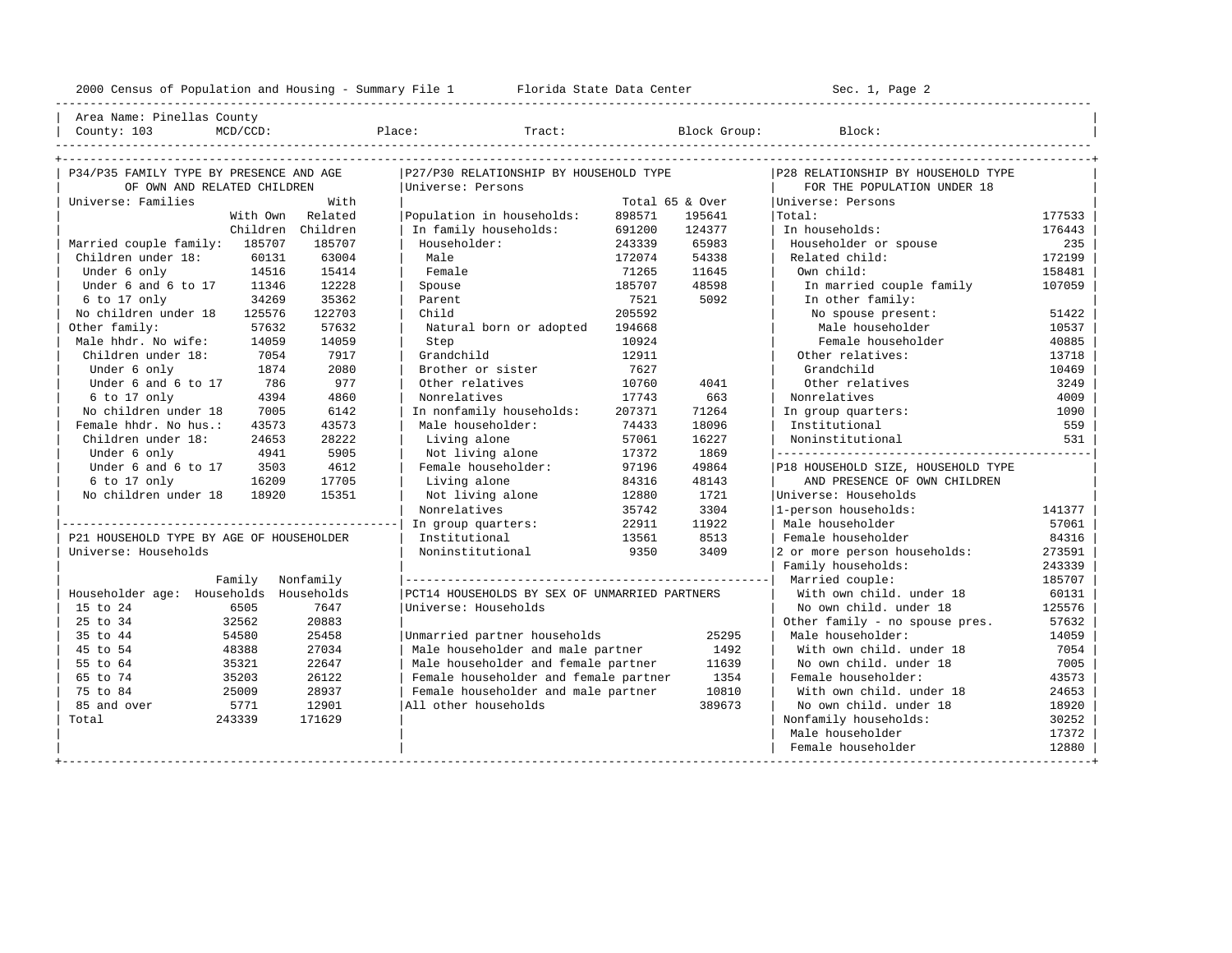| 2000 Census of Population and Housing - Summary File 1 Florida State Data Center             |          |                                  |                |             |                 |                      |           |                                          |                    |                                       | Sec. 1, Page 3 |                                                   |            |
|----------------------------------------------------------------------------------------------|----------|----------------------------------|----------------|-------------|-----------------|----------------------|-----------|------------------------------------------|--------------------|---------------------------------------|----------------|---------------------------------------------------|------------|
| Area Name: Pinellas County<br>County: 103                                                    | MCD/CCD: |                                  | Place:         |             |                 | Tract:               |           |                                          | Block Group:       |                                       | Block:         |                                                   |            |
| H1/H3/H4/H5 HOUSING UNITS AND POPULATION BY TENURE<br>Universe: Housing Units and Population |          |                                  |                |             |                 | Universe: Households |           | P26/H13 HOUSEHOLD SIZE BY HOUSEHOLD TYPE |                    |                                       |                |                                                   |            |
|                                                                                              |          |                                  |                | Average     |                 |                      |           |                                          |                    |                                       |                |                                                   |            |
|                                                                                              |          | Units Percent Population HH Size |                |             |                 |                      |           | Total                                    |                    | Family                                |                | Nonfamily                                         |            |
| Total:                                                                                       | 481573   |                                  |                |             |                 | Household Size       |           |                                          |                    | Households Percent Households Percent |                | Households Percent                                |            |
| Occupied:                                                                                    | 414968   | 100.0                            | 898571         | 2.17        | 1-Person        |                      |           | 141377 34.1                              |                    | N/A                                   |                | 141377                                            | 82.4       |
| Owner:                                                                                       | 293866   | 70.8                             | 652578         | 2.22        | 2-Person        |                      |           | 158528 38.2                              |                    | 132095                                | 54.3           | 26433                                             | 15.4       |
| Renter:                                                                                      | 121102   | 29.2                             | 245993         | 2.03        | 3-Person        |                      |           | 54281 13.1                               |                    | 51542                                 | 21.2           | 2739                                              | 1.6        |
| Vacant:                                                                                      | 66605    | 100.0                            |                |             | 4-Person        |                      |           | 38489                                    | 9.3                | 37766                                 | 15.5           | 723                                               | .4         |
| For Rent                                                                                     | 13824    | 20.8                             |                |             | 5-Person        |                      |           | 15030                                    | 3.6                | 14796                                 | 6.1            | 234                                               | $\cdot$ 1  |
| For Sale only                                                                                | 6825     | 10.2                             |                |             | 6-Person        |                      |           | 4780                                     | 1.2<br>.6          | 4707                                  | 1.9<br>1.0     | 73<br>50                                          | $\cdot$ 0  |
| Rented or sold,                                                                              |          |                                  |                |             |                 | 7 or more Person     |           | 2483                                     |                    | 2433                                  |                |                                                   | .0         |
| not occupied                                                                                 | 3298     | 5.0                              |                |             |                 |                      |           |                                          |                    |                                       |                |                                                   |            |
| Seasonal, recreational,                                                                      |          |                                  |                |             |                 |                      |           |                                          |                    |                                       |                |                                                   |            |
| or occasional use                                                                            | 34111    | 51.2                             |                |             |                 |                      |           |                                          |                    |                                       |                |                                                   |            |
| For migrant workers<br>Other                                                                 | 11       | $\overline{0}$<br>12.8           |                |             |                 |                      |           |                                          |                    |                                       |                |                                                   |            |
|                                                                                              | 8536     |                                  |                |             |                 |                      |           |                                          |                    |                                       |                |                                                   |            |
|                                                                                              |          |                                  |                |             |                 |                      |           |                                          |                    |                                       |                |                                                   |            |
|                                                                                              |          |                                  |                |             |                 |                      |           |                                          |                    |                                       |                |                                                   |            |
|                                                                                              |          |                                  |                |             |                 |                      |           |                                          |                    |                                       |                |                                                   |            |
| H6/H7 HOUSING UNITS BY HOUSEHOLDER'S RACE/HISPANIC ORIGIN                                    |          |                                  |                |             |                 |                      |           |                                          |                    | PCT15 NONRELATIVES BY HOUSEHOLD TYPE  |                |                                                   |            |
| Universe: Occupied Housing Units                                                             |          |                                  |                |             |                 |                      |           | Universe: Nonrelatives                   |                    |                                       |                |                                                   |            |
| Race of Householder                                                                          |          |                                  | Total          | Hispanic    |                 | Non-Hispanic         |           |                                          |                    |                                       | Family         |                                                   | Nonfamily  |
| Total                                                                                        |          | 414968 100.0                     |                | 13670 100.0 |                 | 401298 100.0         |           | Nonrelatives                             |                    |                                       | Households     |                                                   | Households |
| White Alone                                                                                  |          | 370825 89.4                      |                | 9587 70.1   |                 | 361238 90.0          |           |                                          | Roomer or Boarder  |                                       | 2272           |                                                   | 3660       |
| Black/African American Alone                                                                 |          |                                  | 29373 7.1      | 433         | 3.2             | 28940                | 7.2       |                                          |                    | Housemate or roommate                 | 3130           |                                                   | 10900      |
| American Ind./Alaska Native Alone                                                            |          | 1119                             | $\cdot$ 3      | 122         | .9              | 997                  | $\cdot$ 2 |                                          | Unmarried Partner  |                                       | 8267           |                                                   | 17028      |
| Asian Alone                                                                                  |          | 5757                             | 1.4            | 42          | .3              | 5715                 | 1.4       |                                          | Foster child       |                                       | 533            |                                                   | 171        |
| Nat Hawaiian/Other PI Alone                                                                  |          | 132                              | $\cdot$ 0      | 11          | $\cdot$ 1       | 121                  | $\cdot$ 0 |                                          | Other Nonrelatives |                                       | 3541           |                                                   | 3983       |
| Some Other Race Alone<br>Two or More Races                                                   |          | 2948                             | .7<br>4814 1.2 | 2633 19.3   | 842 6.2         | 315                  | $\cdot$ 1 |                                          |                    |                                       |                |                                                   |            |
|                                                                                              |          |                                  |                |             |                 |                      | 3972 1.0  |                                          |                    |                                       |                |                                                   |            |
| H14 HOUSING UNITS BY HOUSEHOLDER'S RACE AND TENURE                                           |          |                                  |                |             |                 |                      |           |                                          |                    |                                       |                | H16 HOUSING UNITS BY HOUSEHOLDER'S AGE AND TENURE |            |
| Universe: Occupied Housing Units                                                             |          |                                  |                |             |                 |                      |           |                                          |                    | Universe: Occupied Housing Units      |                |                                                   |            |
|                                                                                              |          |                                  |                |             |                 |                      |           |                                          |                    |                                       |                |                                                   |            |
| Race of Householder                                                                          |          |                                  | Owner Occupied |             | Renter Occupied |                      |           | Age of Householder                       |                    |                                       | Owner Occupied | Renter Occupied                                   |            |
| Total                                                                                        |          |                                  | 293866 100.0   |             | 121102 100.0    |                      |           | 15 to 24                                 |                    | 2556                                  | .9             | 11596                                             | 9.6        |
| White Alone                                                                                  |          |                                  | 272204         | 92.6        | 98621           | 81.4                 |           | $25 \text{ to } 34$                      |                    | 23715                                 | 8.1            | 29730                                             | 24.5       |
| Black/African American Alone                                                                 |          |                                  | 13773          | 4.7         | 15600           | 12.9                 |           | 35 to 44                                 |                    | 52898                                 | 18.0           | 27140                                             | 22.4       |
| American Ind./Alaska Native Alone                                                            |          |                                  | 605            | $\cdot$ . 2 | 514             | $\cdot$ 4            |           | 45 to 54                                 |                    | 55576                                 | 18.9           | 19846                                             | 16.4       |
| Asian Alone                                                                                  |          |                                  | 3535           | 1.2         | 2222            | 1.8                  |           | 55 to 64                                 |                    | 47336                                 | 16.1           | 10632                                             | 8.8        |
| Nat Hawaiian/Other PI Alone                                                                  |          |                                  | 60             | .0          | 72              | $\ldots$ 1           |           | 65 to 74                                 |                    | 52751                                 | 18.0           | 8574                                              | 7.1        |
| Some Other Race Alone                                                                        |          |                                  | 1163           | .4          | 1785            | 1.5                  |           | 75 to 84                                 |                    | 45377                                 | 15.4           | 8569                                              | 7.1        |
| Two or More Races Alone                                                                      |          |                                  | 2526           | .9          | 2288            | 1.9                  |           | 85 and Over                              |                    | 13657                                 | 4.6            | 5015                                              | 4.1        |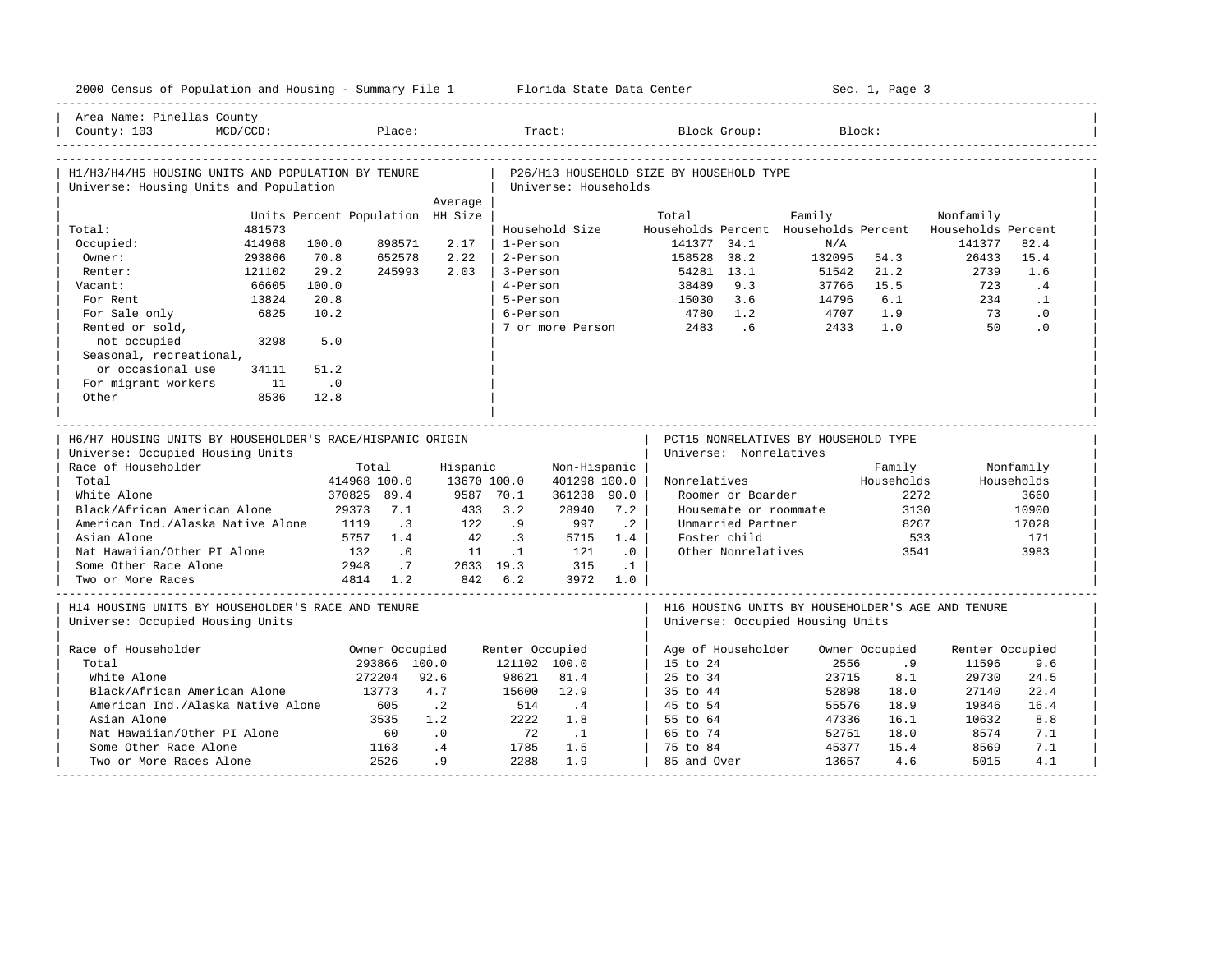| 2000 Census of Population and Housing - Summary File 1 Florida State Data Center |                |                               |         |                                                         |                |            | Sec. 1, Page 1 |            |                 |            |
|----------------------------------------------------------------------------------|----------------|-------------------------------|---------|---------------------------------------------------------|----------------|------------|----------------|------------|-----------------|------------|
| Area Name: Polk County                                                           |                |                               |         |                                                         |                |            |                |            |                 |            |
| Place:<br>County: 105<br>$MCD/CCD$ :                                             |                |                               | Tract:  | Block Group:                                            |                |            | Block:         |            |                 |            |
|                                                                                  |                |                               |         |                                                         |                |            |                |            |                 |            |
| P1/P15/P16/P17/P31/P32/P33 POPULATION SUMMARY                                    |                |                               |         | P12/P13 POPULATION BY AGE AND SEX                       |                |            |                |            |                 |            |
| Universe: Persons, Households, Families                                          |                |                               |         | Universe: Persons                                       |                |            |                |            |                 |            |
| Total Population<br>483924                                                       | Total Families |                               | 132305  |                                                         | Total          |            | Male           |            | Female          |            |
| 187233<br>Total Households                                                       |                | Population in Families        | 392224  |                                                         | Number         | Pct.       | Number         | Pct.       | Number          | Pct.       |
| Population in Households 471378                                                  |                | Average Family Size 2.96      |         | Under 5                                                 | 31186          | 6.4        | 15994          | 6.7        | 15192           | 6.2        |
| Average Household Size 2.52                                                      |                |                               |         | $5$ to $9$<br>$10 - 14$                                 | 33184<br>33853 | 6.9<br>7.0 | 17155<br>17438 | 7.2<br>7.3 | 16029<br>16415  | 6.5<br>6.7 |
| P7/P8/P11 POPULATION BY RACE AND HISPANIC ORIGIN                                 |                |                               |         | 15 to 17                                                | 19982          | 4.1        | 10485          | 4.4        | 9497            | 3.9        |
| Universe: Persons                                                                | Total          | Hispanic Non-Hispanic         |         | 18 and 19                                               | 12622          | 2.6        | 6473           | 2.7        | 6149            | 2.5        |
| Total                                                                            | 483924         | 45933                         | 437991  | 20                                                      | 5812           | 1.2        | 2911           | 1.2        | 2901            | 1.2        |
| White Alone                                                                      | 385099         | 23733                         | 361366  | 21                                                      | 5527           | 1.1        | 2838           | 1.2        | 2689            | 1.1        |
| Black or African American Alone                                                  | 65545          | 1001                          | 64544   | 22 to 24                                                | 15969          | 3.3        | 8126           | 3.4        | 7843            | 3.2        |
| American Ind. and Alaska Native Alone                                            | 1839           | 428                           | 1411    | 25 to 29                                                | 28809          | 6.0        | 14517          | 6.1        | 14292           | 5.8        |
| Asian Alone                                                                      | 4515           | 67                            | 4448    | 30 to 34                                                | 30527          | 6.3        | 15331          | 6.5        | 15196           | 6.2        |
| Native Hawaiian/Other Pacific Islander Alone                                     | 207            | 78                            | 129     | 35 to 39                                                | 34558          | 7.1        | 17402          | 7.3        | 17156           | 7.0        |
| Some Other Race Alone                                                            | 18466          | 17989                         | 477     | 40 to 44                                                | 34035          | 7.0        | 16848          | 7.1        | 17187           | 7.0        |
| Two or More Races                                                                | 8253           | 2637                          | 5616    | 45 to 49                                                | 30593          | 6.3        | 15064          | 6.3        | 15529           | 6.3        |
|                                                                                  |                |                               |         | 50 to 54                                                | 28886          | 6.0        | 13938          | 5.9        | 14948           | 6.1        |
| P15A-I/P16A-I/P17A-I HOUSEHOLDS AND HOUSEHOLD POPULATION BY RACE                 |                |                               |         | 55 to 59                                                | 25474          | 5.3        | 12018          | 5.1        | 13456           | 5.5        |
| Universe: Households and Population in Households                                |                |                               | Average | 60 and 61                                               | 9569           | 2.0        | 4487           | 1.9        | 5082            | 2.1        |
| Householder:                                                                     |                | Households Pop. In HH         | HH Size | 62 to 64                                                | 14600          | 3.0        | 6924           | 2.9        | 7676            | 3.1        |
| White Alone                                                                      | 157175         | 378246                        | 2.41    | 65 and 66                                               | 9602           | 2.0        | 4542           | 1.9        | 5060            | 2.1        |
| Black or African American Alone                                                  | 21462          | 62254                         | $2.90$  | 67 to 69                                                | 14648          | 3.0        | 6879           | 2.9        | 7769            | 3.2        |
| American Ind. and Alaska Native Alone                                            | 616            | 1760                          | 2.86    | 70 to 74                                                | 23872          | 4.9        | 11169          | 4.7        | 12703           | 5.2        |
| Asian Alone                                                                      | 1332           | 4112                          | 3.09    | 75 to 79                                                | 19644          | 4.1        | 8918           | 3.8        | 10726           | 4.4        |
| Native Hawaiian/Other Pacific Islander Alone                                     | 58             | 192                           | 3.31    | 80 to 84                                                | 11920          | 2.5        | 4944           | 2.1        | 6976            | 2.8        |
| Some Other Race Alone                                                            | 4233           | 17611                         | 4.16    | 85 and over                                             | 9052           | 1.9        | 2965           | 1.2        | 6087            | 2.5        |
| Two or More Races                                                                | 2357           | 7203                          | 3.06    | 65 and over                                             | 88738          | 18.3       | 39417          | 16.6       | 49321           | 20.0       |
| Hispanic                                                                         | 11539          | 43425                         | 3.76    |                                                         |                |            |                |            |                 |            |
| White Alone, Not Hispanic                                                        | 150780         | 355917                        | 2.36    | Median Age                                              | 38.60          |            | 37.10          |            | 40.00           |            |
| P31A-I/P32A-I/P33A-I FAMILIES AND POPULATION IN FAMILIES                         |                |                               |         | P19 HOUSEHOLDS BY TYPE AND PRESENCE OF PERSONS UNDER 18 |                |            |                |            |                 |            |
| Universe: Families and Population in Families                                    |                | Pop. In                       | Average | Universe: Households                                    |                |            |                |            | Households With |            |
| Householder:                                                                     |                | Families Families Family Size |         |                                                         |                |            |                | People     |                 | No People  |
| White Alone                                                                      | 110074         | 312773                        | 2.84    |                                                         |                |            |                | Under 18   |                 | Under 18   |
| Black or African American Alone                                                  | 15489          | 53099                         | 3.43    | Family Households:                                      |                |            |                | 60728      |                 | 71577      |
| American Ind. and Alaska Native Alone                                            | 423            | 1404                          | 3.32    | Married Couple Family                                   |                |            |                | 39827      |                 | 62035      |
| Asian Alone                                                                      | 1053           | 3680                          | 3.49    | Other Family:                                           |                |            |                | 20901      |                 | 9542       |
| Native Hawaiian/Other Pacific Islander Alone                                     | 39             | 143                           | 3.67    | Male Householder, no wife present                       |                |            |                | 4986       |                 | 2929       |
| Some Other Race Alone                                                            | 3561           | 15181                         | 4.26    | Female Householder, no husband present                  |                |            |                | 15915      |                 | 6613       |
| Two or More Races                                                                | 1666           | 5944                          | 3.57    | Nonfamily Households:                                   |                |            |                | 970        |                 | 53958      |
| Hispanic                                                                         | 9417           | 37389                         | 3.97    | Male Householder                                        |                |            |                | 768        |                 | 23990      |
| White Alone, Not Hispanic                                                        | 104960         | 293561                        | 2.80    | Female Householder                                      |                |            |                | 202        |                 | 29968      |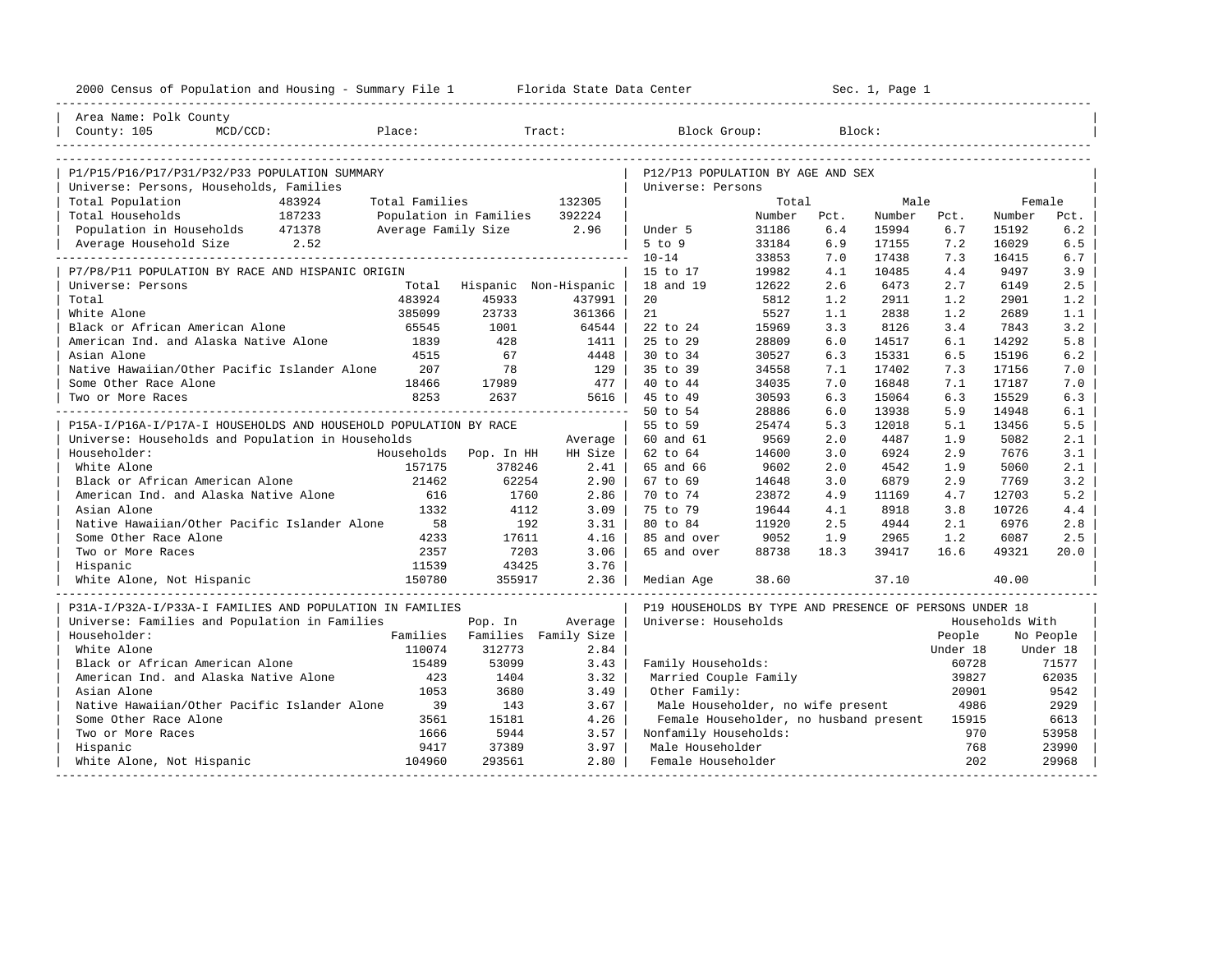---------------------------------------------------------------------------------------------------------------------------------------------------- | Area Name: Polk County | | County: 105 MCD/CCD: Place: Tract: Block Group: Block: | ----------------------------------------------------------------------------------------------------------------------------------------------------

| P34/P35 FAMILY TYPE BY PRESENCE AND AGE  |           | P27/P30 RELATIONSHIP BY HOUSEHOLD TYPE        |                 |        | P28 RELATIONSHIP BY HOUSEHOLD TYPE |        |
|------------------------------------------|-----------|-----------------------------------------------|-----------------|--------|------------------------------------|--------|
| OF OWN AND RELATED CHILDREN              |           | Universe: Persons                             |                 |        | FOR THE POPULATION UNDER 18        |        |
| Universe: Families                       | With      |                                               | Total 65 & Over |        | Universe: Persons                  |        |
| With Own                                 | Related   | Population in households:                     | 471378          | 85025  | Total:                             | 118205 |
| Children Children                        |           | In family households:                         | 403566          | 61663  | In households:                     | 117187 |
| Married couple family: 101862            | 101862    | Householder:                                  | 132305          | 33287  | Householder or spouse              | 234    |
| Children under 18:<br>36736              | 39629     | Male                                          | 96915           | 27949  | Related child:                     | 113933 |
| 8149<br>Under 6 only                     | 9048      | Female                                        | 35390           | 5338   | Own child:                         | 100835 |
| Under 6 and 6 to 17<br>7884              | 9028      | Spouse                                        | 101862          | 23684  | In married couple family           | 69640  |
| $6$ to 17 only<br>20703                  | 21553     | Parent                                        | 3827            | 2335   | In other family:                   |        |
| No children under 18<br>65126            | 62233     | Child                                         | 129136          |        | No spouse present:                 | 31195  |
| Other family:<br>30443                   | 30443     | Natural born or adopted                       | 120031          |        | Male householder                   | 6939   |
| Male hhdr. No wife:<br>7915              | 7915      | Step                                          | 9105            |        | Female householder                 | 24256  |
| Children under 18:<br>4241               | 4908      | Grandchild                                    | 11990           |        | Other relatives:                   | 13098  |
| Under 6 only<br>1230                     | 1403      | Brother or sister                             | 4624            |        | Grandchild                         | 10213  |
| Under 6 and 6 to 17<br>563               | 761       | Other relatives                               | 8480            | 2028   | Other relatives                    | 2885   |
| 6 to 17 only<br>2448                     | 2744      | Nonrelatives                                  | 11342           | 329    | Nonrelatives                       | 3020   |
| No children under 18<br>3674             | 3007      | In nonfamily households:                      | 67812           | 23362  | In group quarters:                 | 1018   |
| Female hhdr. No hus.:<br>22528           | 22528     | Male householder:                             | 24758           | 6354   | Institutional                      | 601    |
| Children under 18:<br>13231              | 15855     | Living alone                                  | 18759           | 5656   | Noninstitutional                   | 417    |
| Under 6 only<br>2692                     | 3357      | Not living alone                              | 5999            | 698    |                                    |        |
| Under 6 and 6 to 17<br>2385              | 3355      | Female householder:                           | 30170           | 15830  | P18 HOUSEHOLD SIZE, HOUSEHOLD TYPE |        |
| 6 to 17 only<br>8154                     | 9143      | Living alone                                  | 26364           | 15214  | AND PRESENCE OF OWN CHILDREN       |        |
| No children under 18<br>9297             | 6673      | Not living alone                              | 3806            | 616    | Universe: Households               |        |
|                                          |           | Nonrelatives                                  | 12884           | 1178   | 1-person households:               | 45123  |
|                                          |           | In group quarters:                            | 12546           | 3713   | Male householder                   | 18759  |
| P21 HOUSEHOLD TYPE BY AGE OF HOUSEHOLDER |           | Institutional                                 | 8388            | 2752   | Female householder                 | 26364  |
| Universe: Households                     |           | Noninstitutional                              | 4158            | 961    | 2 or more person households:       | 142110 |
|                                          |           |                                               |                 |        | Family households:                 | 132305 |
| Family                                   | Nonfamily |                                               |                 |        | Married couple:                    | 101862 |
| Householder age: Households Households   |           | PCT14 HOUSEHOLDS BY SEX OF UNMARRIED PARTNERS |                 |        | With own child. under 18           | 36736  |
| 15 to 24<br>5394                         | 3042      | Universe: Households                          |                 |        | No own child, under 18             | 65126  |
| 25 to 34<br>20737                        | 6023      |                                               |                 |        | Other family - no spouse pres.     | 30443  |
| 35 to 44<br>28328                        | 7360      | Unmarried partner households                  |                 | 10628  | Male householder:                  | 7915   |
| 45 to 54<br>24435                        | 8205      | Male householder and male partner             |                 | 545    | With own child, under 18           | 4241   |
| 20124<br>55 to 64                        | 8114      | Male householder and female partner           |                 | 5243   | No own child. under 18             | 3674   |
| 65 to 74<br>20044                        | 9532      | Female householder and female partner         |                 | 469    | Female householder:                | 22528  |
| 75 to 84<br>11309                        | 9379      | Female householder and male partner           |                 | 4371   | With own child, under 18           | 13231  |
| 85 and over<br>1934                      | 3273      | All other households                          |                 | 176605 | No own child, under 18             | 9297   |
| 132305<br>Total                          | 54928     |                                               |                 |        | Nonfamily households:              | 9805   |
|                                          |           |                                               |                 |        | Male householder                   | 5999   |
|                                          |           |                                               |                 |        | Female householder                 | 3806   |
|                                          |           |                                               |                 |        |                                    |        |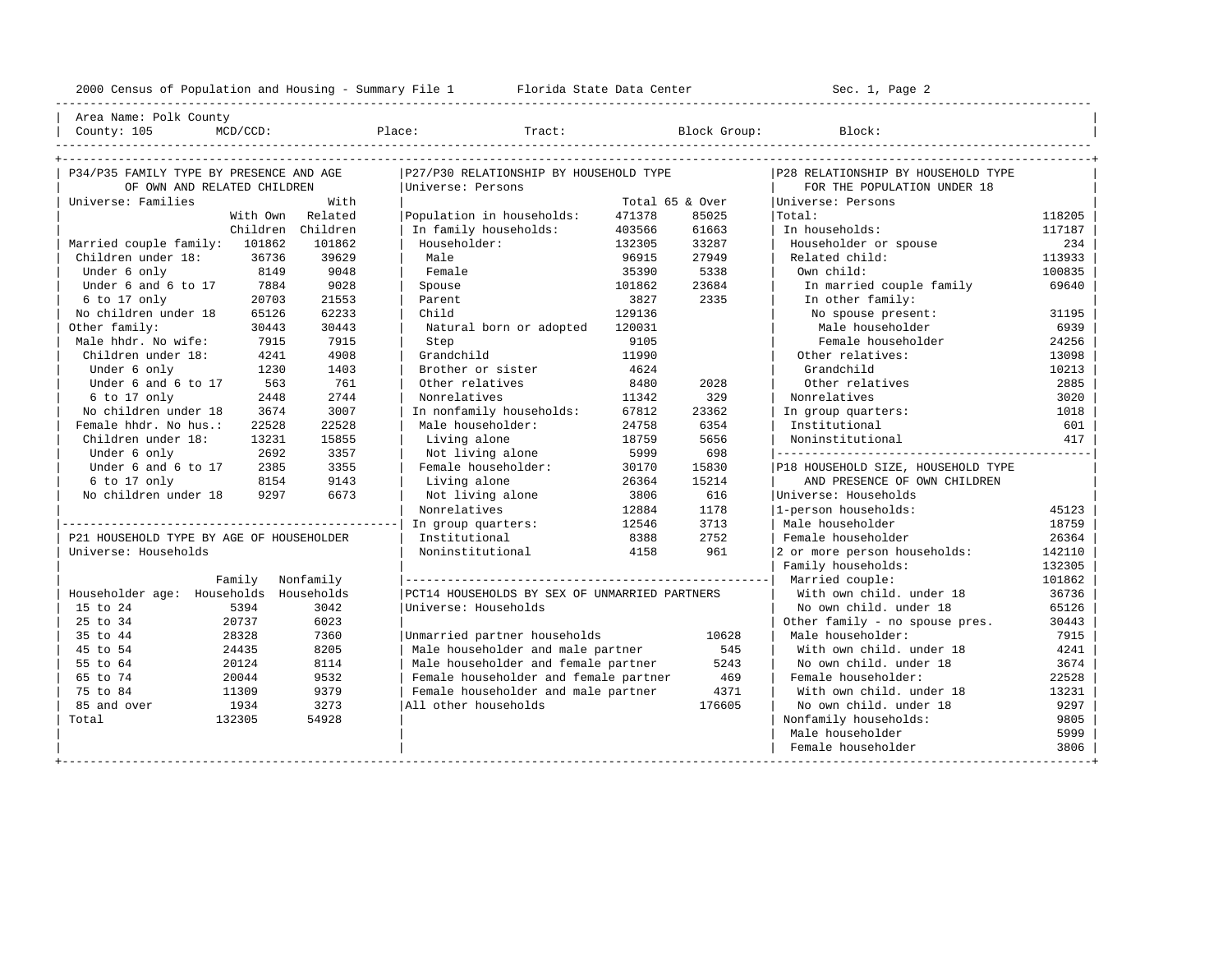|                                                                   | 2000 Census of Population and Housing - Summary File 1 Florida State Data Center |                                  |                         |                 |                 |                      |           |                                          |                                            |                                                   | Sec. 1, Page 3 |                                 |              |
|-------------------------------------------------------------------|----------------------------------------------------------------------------------|----------------------------------|-------------------------|-----------------|-----------------|----------------------|-----------|------------------------------------------|--------------------------------------------|---------------------------------------------------|----------------|---------------------------------|--------------|
| Area Name: Polk County<br>County: 105                             | $MCD/CCD$ :                                                                      |                                  | Place:                  |                 |                 | Tract:               |           |                                          | Block Group:                               |                                                   | Block:         |                                 |              |
| H1/H3/H4/H5 HOUSING UNITS AND POPULATION BY TENURE                |                                                                                  |                                  |                         |                 |                 |                      |           | P26/H13 HOUSEHOLD SIZE BY HOUSEHOLD TYPE |                                            |                                                   |                |                                 |              |
| Universe: Housing Units and Population                            |                                                                                  |                                  |                         |                 |                 | Universe: Households |           |                                          |                                            |                                                   |                |                                 |              |
|                                                                   |                                                                                  |                                  |                         | Average         |                 |                      |           |                                          |                                            |                                                   |                |                                 |              |
|                                                                   | 226376                                                                           | Units Percent Population HH Size |                         |                 |                 | Household Size       |           | Total                                    |                                            | Family<br>Households Percent Households Percent   |                | Nonfamily<br>Households Percent |              |
| Total:<br>Occupied:                                               | 187233                                                                           | 100.0                            | 471378                  | 2.52            | 1-Person        |                      |           |                                          | 45123 24.1                                 | N/A                                               |                | 45123                           | 82.1         |
| Owner:                                                            | 137389                                                                           | 73.4                             | 345048                  | 2.51            | 2-Person        |                      |           | 72037 38.5                               |                                            | 64018                                             | 48.4           | 8019                            | 14.6         |
| Renter:                                                           | 49844                                                                            | 26.6                             | 126330                  | 2.53            | 3-Person        |                      |           |                                          | 28981 15.5                                 | 27926                                             | 21.1           | 1055                            | 1.9          |
| Vacant:                                                           | 39143                                                                            | 100.0                            |                         |                 | 4-Person        |                      |           |                                          | 23027 12.3                                 | 22600                                             | 17.1           | 427                             | .8           |
| For Rent                                                          | 7407                                                                             | 18.9                             |                         |                 | 5-Person        |                      |           | 10845                                    | 5.8                                        | 10658                                             | 8.1            | 187                             | $\cdot$ 3    |
| For Sale only                                                     | 4070                                                                             | 10.4                             |                         |                 | 6-Person        |                      |           | 4312                                     | 2.3                                        | 4246                                              | 3.2            | 66                              | $\cdot$ 1    |
| Rented or sold,                                                   |                                                                                  |                                  |                         |                 |                 | 7 or more Person     |           | 2908                                     | 1.6                                        | 2857                                              | 2.2            | 51                              | $\cdot$ 1    |
| not occupied                                                      | 1882                                                                             | 4.8                              |                         |                 |                 |                      |           |                                          |                                            |                                                   |                |                                 |              |
| Seasonal, recreational,                                           |                                                                                  |                                  |                         |                 |                 |                      |           |                                          |                                            |                                                   |                |                                 |              |
| or occasional use                                                 | 19099                                                                            | 48.8                             |                         |                 |                 |                      |           |                                          |                                            |                                                   |                |                                 |              |
| For migrant workers                                               | 116                                                                              | $\cdot$ 3                        |                         |                 |                 |                      |           |                                          |                                            |                                                   |                |                                 |              |
| Other                                                             | 6569                                                                             | 16.8                             |                         |                 |                 |                      |           |                                          |                                            |                                                   |                |                                 |              |
|                                                                   |                                                                                  |                                  |                         |                 |                 |                      |           |                                          |                                            |                                                   |                |                                 |              |
| H6/H7 HOUSING UNITS BY HOUSEHOLDER'S RACE/HISPANIC ORIGIN         |                                                                                  |                                  |                         |                 |                 |                      |           |                                          |                                            |                                                   |                |                                 |              |
|                                                                   |                                                                                  |                                  |                         |                 |                 |                      |           |                                          |                                            |                                                   |                |                                 |              |
|                                                                   |                                                                                  |                                  |                         |                 |                 |                      |           |                                          |                                            | PCT15 NONRELATIVES BY HOUSEHOLD TYPE              |                |                                 |              |
| Universe: Occupied Housing Units                                  |                                                                                  |                                  |                         |                 |                 |                      |           |                                          | Universe: Nonrelatives                     |                                                   |                |                                 |              |
| Race of Householder                                               |                                                                                  |                                  | Total                   | Hispanic        |                 | Non-Hispanic         |           |                                          |                                            |                                                   | Family         |                                 | Nonfamily    |
| Total                                                             |                                                                                  | 187233 100.0                     |                         | 11539 100.0     |                 | 175694 100.0         |           | Nonrelatives                             |                                            |                                                   | Households     |                                 | Households   |
| White Alone                                                       |                                                                                  | 157175 83.9                      |                         | 6395 55.4       | 2.2             | 150780 85.8          |           |                                          | Roomer or Boarder                          |                                                   | 1419           |                                 | 1718         |
| Black/African American Alone<br>American Ind./Alaska Native Alone |                                                                                  | 616                              | 21462 11.5<br>$\cdot$ 3 | 255<br>98       | .8              | 21207 12.1<br>518    | $\cdot$ 3 |                                          | Housemate or roommate<br>Unmarried Partner |                                                   | 1695<br>5079   |                                 | 3457<br>5549 |
| Asian Alone                                                       |                                                                                  | 1332                             | .7                      | 1.5             | $\cdot$ 1       | 1317                 | .7        |                                          | Foster child                               |                                                   | 518            |                                 | 142          |
| Nat Hawaiian/Other PI Alone                                       |                                                                                  | 58                               | .0                      | 18              | $\cdot$ 2       | 40                   | .0        |                                          | Other Nonrelatives                         |                                                   | 2631           |                                 | 2018         |
| Some Other Race Alone                                             |                                                                                  | 4233                             | 2.3                     | 4141 35.9       |                 | 92                   | $\cdot$ 1 |                                          |                                            |                                                   |                |                                 |              |
| Two or More Races                                                 |                                                                                  |                                  | 2357 1.3                |                 | 617 5.3         | 1740 1.0             |           |                                          |                                            |                                                   |                |                                 |              |
|                                                                   |                                                                                  |                                  |                         |                 |                 |                      |           |                                          |                                            |                                                   |                |                                 |              |
| H14 HOUSING UNITS BY HOUSEHOLDER'S RACE AND TENURE                |                                                                                  |                                  |                         |                 |                 |                      |           |                                          |                                            | H16 HOUSING UNITS BY HOUSEHOLDER'S AGE AND TENURE |                |                                 |              |
| Universe: Occupied Housing Units                                  |                                                                                  |                                  |                         |                 |                 |                      |           |                                          |                                            | Universe: Occupied Housing Units                  |                |                                 |              |
|                                                                   |                                                                                  |                                  |                         |                 |                 |                      |           |                                          |                                            |                                                   |                |                                 |              |
| Race of Householder                                               |                                                                                  |                                  | Owner Occupied          |                 | Renter Occupied |                      |           |                                          | Age of Householder                         |                                                   | Owner Occupied | Renter Occupied                 |              |
| Total                                                             |                                                                                  |                                  | 137389 100.0            |                 |                 | 49844 100.0          |           | 15 to 24                                 |                                            | 2153                                              | 1.6            | 6283                            | 12.6         |
| White Alone<br>Black/African American Alone                       |                                                                                  |                                  | 121825<br>10894         | 88.7<br>7.9     | 35350<br>10568  | 70.9<br>21.2         |           | 25 to 34<br>35 to 44                     |                                            | 13735<br>24288                                    | 10.0<br>17.7   | 13025<br>11400                  | 26.1<br>22.9 |
|                                                                   |                                                                                  |                                  | 377                     |                 | 239             | . 5                  |           |                                          |                                            |                                                   | 18.3           | 7522                            | 15.1         |
| American Ind./Alaska Native Alone<br>Asian Alone                  |                                                                                  |                                  | 861                     | $\cdot$ 3<br>.6 | 471             | .9                   |           | 45 to 54<br>55 to 64                     |                                            | 25118<br>23942                                    | 17.4           | 4296                            | 8.6          |
| Nat Hawaiian/Other PI Alone                                       |                                                                                  |                                  | 25                      | $\cdot$ 0       | 33              | $\cdot$ 1            |           | 65 to 74                                 |                                            | 26289                                             | 19.1           | 3287                            | 6.6          |
| Some Other Race Alone                                             |                                                                                  |                                  | 2106                    | 1.5             | 2127            | 4.3                  |           | 75 to 84                                 |                                            | 17976                                             | 13.1           | 2712                            | 5.4          |
| Two or More Races Alone                                           |                                                                                  |                                  | 1301                    | .9              | 1056            | 2.1                  |           | 85 and Over                              |                                            | 3888                                              | 2.8            | 1319                            | 2.6          |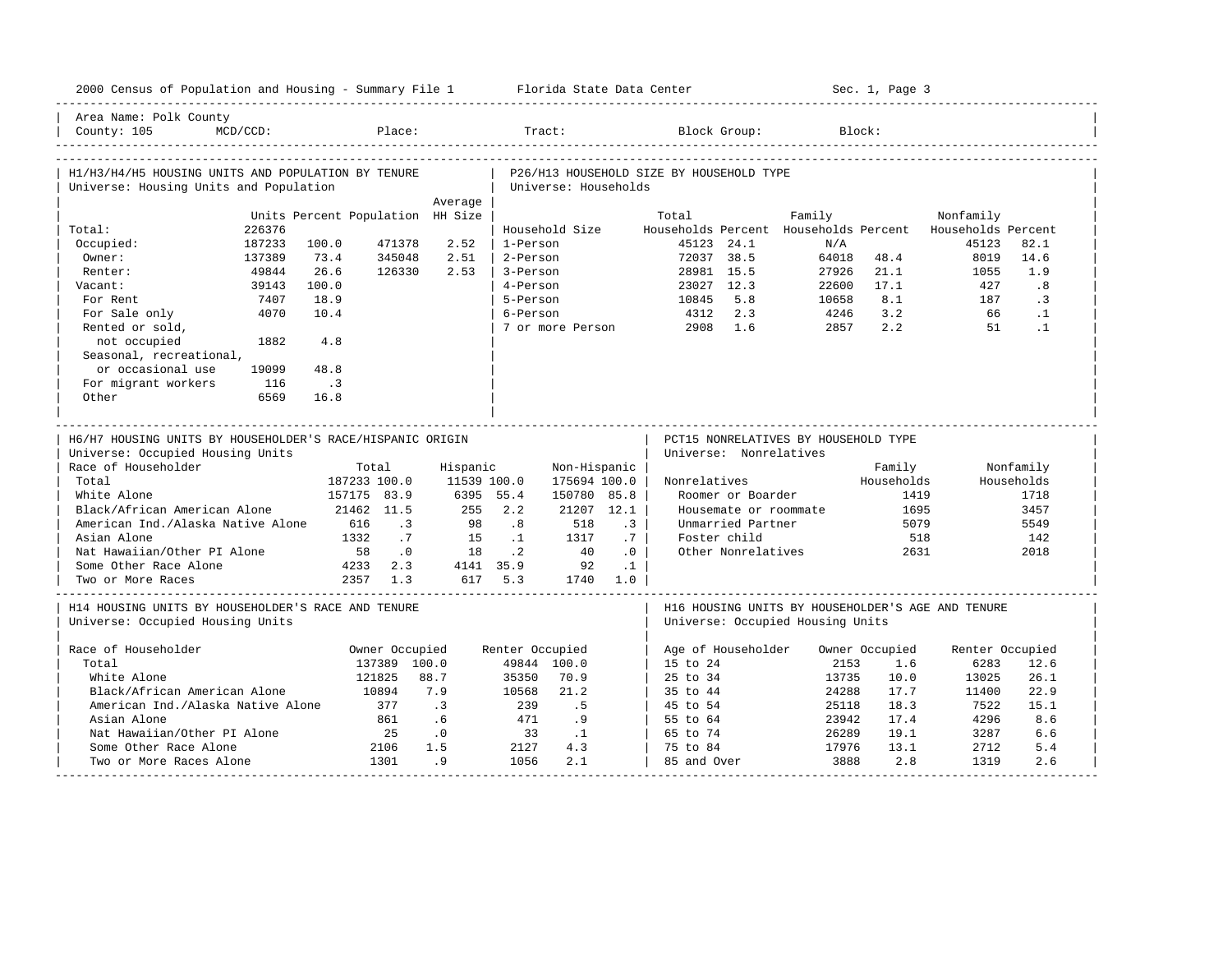| 2000 Census of Population and Housing - Summary File 1 Florida State Data Center |                |                          |                               |                                                         |              |            | Sec. 1, Page 1 |            |                 |            |
|----------------------------------------------------------------------------------|----------------|--------------------------|-------------------------------|---------------------------------------------------------|--------------|------------|----------------|------------|-----------------|------------|
| Area Name: Putnam County                                                         |                |                          |                               |                                                         |              |            |                |            |                 |            |
| Place:<br>County: 107<br>$MCD/CCD$ :                                             |                |                          | Tract:                        | Block Group:                                            |              |            | Block:         |            |                 |            |
|                                                                                  |                |                          |                               |                                                         |              |            |                |            |                 |            |
| P1/P15/P16/P17/P31/P32/P33 POPULATION SUMMARY                                    |                |                          |                               | P12/P13 POPULATION BY AGE AND SEX                       |              |            |                |            |                 |            |
| Universe: Persons, Households, Families                                          |                |                          |                               | Universe: Persons                                       |              |            |                |            |                 |            |
| Total Population<br>70423                                                        | Total Families |                          | 19464                         |                                                         | Total        |            | Male           |            | Female          |            |
| Total Households<br>27839                                                        |                | Population in Families   | 57429                         |                                                         | Number       | Pct.       | Number         | Pct.       | Number          | Pct.       |
| Population in Households 69025<br>Average Household Size 2.48                    |                | Average Family Size 2.95 |                               | Under 5                                                 | 4326         | 6.1        | 2284           | 6.6        | 2042            | 5.7        |
|                                                                                  |                |                          |                               | $5$ to $9$<br>$10 - 14$                                 | 4890         | 6.9<br>7.3 | 2575           | 7.4<br>7.7 | 2315<br>2455    | 6.5        |
| P7/P8/P11 POPULATION BY RACE AND HISPANIC ORIGIN                                 |                |                          |                               | 15 to 17                                                | 5123<br>2965 | 4.2        | 2668<br>1493   | 4.3        | 1472            | 6.9<br>4.1 |
| Universe: Persons                                                                |                |                          | Total Hispanic Non-Hispanic   | 18 and 19                                               | 1840         | 2.6        | 921            | 2.6        | 919             | 2.6        |
| Total                                                                            | 70423          | 4168                     | 66255                         | 20                                                      | 818          | 1.2        | 421            | 1.2        | 397             | 1.1        |
| White Alone                                                                      | 54868          | 1781                     | 53087                         | 21                                                      | 720          | 1.0        | 364            | 1.0        | 356             | 1.0        |
| Black or African American Alone                                                  | 12003          | 105                      | 11898                         | 22 to 24                                                | 2030         | 2.9        | 1036           | 3.0        | 994             | 2.8        |
| American Ind. and Alaska Native Alone                                            | 297            | 32                       | 265                           | 25 to 29                                                | 3508         | 5.0        | 1711           | 4.9        | 1797            | 5.0        |
| Asian Alone                                                                      | 311            | 17                       | 294                           | 30 to 34                                                | 3835         | 5.4        | 1988           | 5.7        | 1847            | 5.2        |
| Native Hawaiian/Other Pacific Islander Alone                                     | 29             | 2                        | 27                            | 35 to 39                                                | 4604         | 6.5        | 2212           | 6.4        | 2392            | 6.7        |
| Some Other Race Alone                                                            | 2071           | 2031                     | 40                            | 40 to 44                                                | 5112         | 7.3        | 2544           | 7.3        | 2568            | 7.2        |
| Two or More Races                                                                | 844            | 200                      | 644                           | 45 to 49                                                | 4698         | 6.7        | 2270           | 6.5        | 2428            | 6.8        |
|                                                                                  |                |                          | _______________________       | 50 to 54                                                | 4747         | 6.7        | 2308           | 6.6        | 2439            | 6.8        |
| P15A-I/P16A-I/P17A-I HOUSEHOLDS AND HOUSEHOLD POPULATION BY RACE                 |                |                          |                               | 55 to 59                                                | 4198         | 6.0        | 2010           | 5.8        | 2188            | 6.1        |
| Universe: Households and Population in Households                                |                |                          | Average                       | 60 and 61                                               | 1666         | 2.4        | 820            | 2.4        | 846             | 2.4        |
| Householder:                                                                     |                | Households Pop. In HH    | HH Size                       | 62 to 64                                                | 2334         | 3.3        | 1119           | 3.2        | 1215            | 3.4        |
| White Alone                                                                      | 22866          | 54171                    | 2.37                          | 65 and 66                                               | 1557         | 2.2        | 761            | 2.2        | 796             | 2.2        |
| Black or African American Alone                                                  | 4014           | 11519                    | 2.87                          | 67 to 69                                                | 2401         | 3.4        | 1178           | 3.4        | 1223            | 3.4        |
| American Ind. and Alaska Native Alone                                            | 126            | 324                      | 2.57                          | 70 to 74                                                | 3670         | 5.2        | 1785           | 5.1        | 1885            | 5.3        |
| Asian Alone                                                                      | 83             | 260                      | 3.13                          | 75 to 79                                                | 2785         | 4.0        | 1267           | 3.6        | 1518            | 4.3        |
| Native Hawaiian/Other Pacific Islander Alone                                     | $\overline{7}$ | 20                       | 2.86                          | 80 to 84                                                | 1563         | 2.2        | 703            | 2.0        | 860             | 2.4        |
| Some Other Race Alone                                                            | 474            | 2015                     | 4.25                          | 85 and over                                             | 1033         | 1.5        | 353            | 1.0        | 680             | 1.9        |
| Two or More Races                                                                | 269            | 716                      | 2.66                          | 65 and over                                             | 13009        | 18.5       | 6047           | 17.4       | 6962            | 19.5       |
| Hispanic                                                                         | 1083           | 4002                     | 3.70                          |                                                         |              |            |                |            |                 |            |
| White Alone, Not Hispanic                                                        | 22343          | 52492                    | 2.35                          | Median Age                                              | 40.50        |            | 39.30          |            | 41.60           |            |
| P31A-I/P32A-I/P33A-I FAMILIES AND POPULATION IN FAMILIES                         |                |                          |                               | P19 HOUSEHOLDS BY TYPE AND PRESENCE OF PERSONS UNDER 18 |              |            |                |            |                 |            |
| Universe: Families and Population in Families                                    |                | Pop. In                  | Average                       | Universe: Households                                    |              |            |                |            | Households With |            |
| Householder:                                                                     |                |                          | Families Families Family Size |                                                         |              |            |                | People     |                 | No People  |
| White Alone                                                                      | 15851          | 44628                    | 2.82                          |                                                         |              |            |                | Under 18   |                 | Under 18   |
| Black or African American Alone                                                  | 2856           | 9865                     | 3.45                          | Family Households:                                      |              |            |                | 8850       |                 | 10614      |
| American Ind. and Alaska Native Alone                                            | 85             | 254                      | 2.99                          | Married Couple Family                                   |              |            |                | 5555       |                 | 9134       |
| Asian Alone                                                                      | 66             | 235                      | 3.56                          | Other Family:                                           |              |            |                | 3295       |                 | 1480       |
| Native Hawaiian/Other Pacific Islander Alone                                     | 5              | 18                       | 3.60                          | Male Householder, no wife present                       |              |            |                | 743        |                 | 442        |
| Some Other Race Alone                                                            | 408            | 1832                     | 4.49                          | Female Householder, no husband present                  |              |            |                | 2552       |                 | 1038       |
| Two or More Races                                                                | 193            | 597                      | 3.09                          | Nonfamily Households:                                   |              |            |                | 103        |                 | 8272       |
| Hispanic                                                                         | 865            | 3528                     | 4.08                          | Male Householder                                        |              |            |                | 82         |                 | 3900       |
| White Alone, Not Hispanic                                                        | 15458          | 43193                    | 2.79                          | Female Householder                                      |              |            |                | 21         |                 | 4372       |
|                                                                                  |                |                          |                               |                                                         |              |            |                |            |                 |            |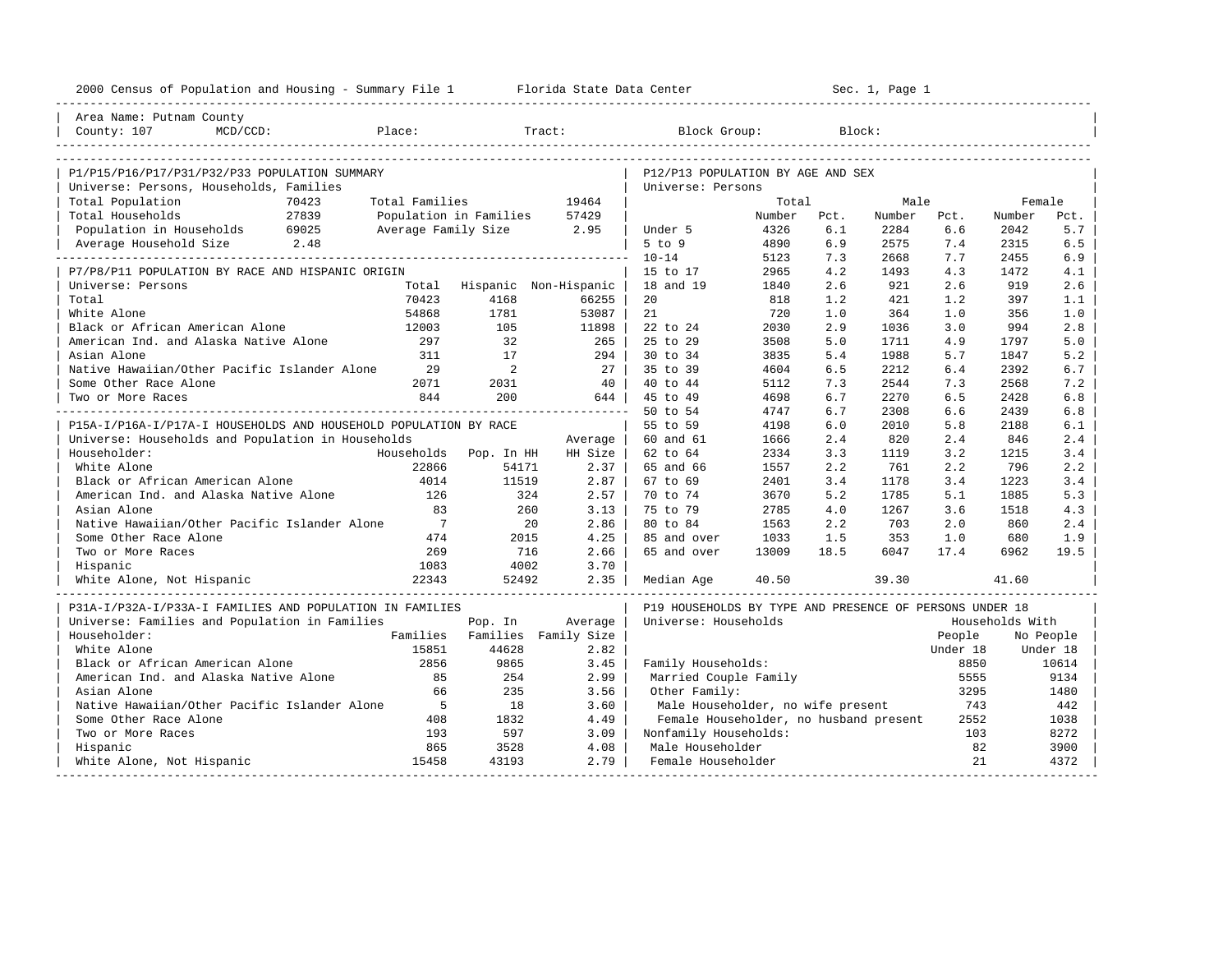| County: 107                              | MCD/CCD:         |                   | Place:                                        |       | Tract: Block Group: | Block:                                                             |          |
|------------------------------------------|------------------|-------------------|-----------------------------------------------|-------|---------------------|--------------------------------------------------------------------|----------|
| P34/P35 FAMILY TYPE BY PRESENCE AND AGE  |                  |                   | P27/P30 RELATIONSHIP BY HOUSEHOLD TYPE        |       |                     | P28 RELATIONSHIP BY HOUSEHOLD TYPE                                 |          |
| OF OWN AND RELATED CHILDREN              |                  |                   | Universe: Persons                             |       |                     | FOR THE POPULATION UNDER 18                                        |          |
| Universe: Families                       |                  | With              |                                               |       | Total 65 & Over     | Universe: Persons                                                  |          |
|                                          |                  | With Own Related  | Population in households:                     | 69025 | 12615               | Total:                                                             | 17304    |
|                                          |                  | Children Children | In family households:                         | 58970 | 8816                | In households:                                                     | 17249    |
| Married couple family: 14689             |                  | 14689             | Householder:                                  | 19464 | 4904                | Householder or spouse                                              | 40       |
| Children under 18:                       | 5083             | 5512              | Male                                          | 13886 | 3984                | Related child:                                                     | 16872    |
| Under 6 only                             | 976              | 1093              | Female                                        | 5578  | 920                 | Own child:                                                         | 14806    |
| Under 6 and 6 to 17                      | 1024             | 1196              | Spouse                                        | 14689 | 3194                | In married couple family                                           | 9745     |
| 6 to 17 only                             | 3083             | 3223              | Parent                                        | 464   | 319                 | In other family:                                                   |          |
| No children under 18                     | 9606             | 9177              | Child                                         | 19078 |                     | No spouse present:                                                 | 5061     |
| Other family:                            | 4775             | 4775              | Natural born or adopted                       | 17688 |                     | Male householder                                                   | 1046     |
| Male hhdr. No wife:                      | 1185             | 1185              | Step                                          | 1390  |                     | Female householder                                                 | 4015     |
| Children under 18:                       | 634              | 740               | Grandchild                                    | 2018  |                     | Other relatives:                                                   | 2066     |
| Under 6 only                             | 172              | 208               | Brother or sister                             | 575   |                     | Grandchild                                                         | 1668     |
| Under 6 and 6 to 17                      | 85               | 110               | Other relatives                               | 1141  | 347                 | Other relatives                                                    | 398      |
| $6$ to $17$ only                         | 377              | 422               | Nonrelatives                                  | 1541  | 52                  | Nonrelatives                                                       | 337      |
| No children under 18                     | 551              | 445               | In nonfamily households:                      | 10055 | 3799                | In group quarters:                                                 | 55       |
| Female hhdr. No hus.:                    | 3590             | 3590              | Male householder:                             | 3982  | 1275                | Institutional                                                      | $\Omega$ |
| Children under 18:                       | 2093             | 2541              | Living alone                                  | 3152  | 1120                | Noninstitutional                                                   | 55       |
|                                          | 461              | 568               | Not living alone                              | 830   | 155                 |                                                                    |          |
| Under 6 only<br>Under 6 and 6 to 17      | 396              | 531               | Female householder:                           | 4393  | 2309                |                                                                    |          |
| $6$ to 17 only                           | 1236             | 1442              | Living alone                                  |       | 2202                | P18 HOUSEHOLD SIZE, HOUSEHOLD TYPE<br>AND PRESENCE OF OWN CHILDREN |          |
|                                          |                  |                   |                                               | 3834  |                     |                                                                    |          |
| No children under 18                     | 1497             | 1049              | Not living alone                              | 559   | 107                 | Universe: Households                                               |          |
|                                          |                  |                   | Nonrelatives                                  | 1680  | 215                 | 1-person households:                                               | 6986     |
|                                          |                  |                   | In group quarters:                            | 1398  | 394                 | Male householder                                                   | 3152     |
| P21 HOUSEHOLD TYPE BY AGE OF HOUSEHOLDER |                  |                   | Institutional                                 | 946   | 307                 | Female householder                                                 | 3834     |
| Universe: Households                     |                  |                   | Noninstitutional                              | 452   | 87                  | 2 or more person households:                                       | 20853    |
|                                          |                  |                   |                                               |       |                     | Family households:                                                 | 19464    |
|                                          | Family Nonfamily |                   |                                               |       |                     |                                                                    | 14689    |
| Householder age: Households Households   |                  |                   | PCT14 HOUSEHOLDS BY SEX OF UNMARRIED PARTNERS |       |                     | With own child, under 18                                           | 5083     |
| 15 to 24                                 | 830              | 428               | Universe: Households                          |       |                     | No own child. under 18                                             | 9606     |
| 25 to 34                                 | 2682             | 602               |                                               |       |                     | Other family - no spouse pres.                                     | 4775     |
| 35 to 44                                 | 3982             | 916               | Unmarried partner households                  |       | 1547                | Male householder:                                                  | 1185     |
| 45 to 54                                 | 3802             | 1336              | Male householder and male partner             |       | 70                  | With own child, under 18                                           | 634      |
| 55 to 64                                 | 3264             | 1509              | Male householder and female partner           |       | 779                 | No own child. under 18                                             | 551      |
| 65 to 74                                 | 3090             | 1785              | Female householder and female partner         |       | 71                  | Female householder:                                                | 3590     |
| 75 to 84                                 | 1567             | 1411              | Female householder and male partner           |       | 627                 | With own child, under 18                                           | 2093     |
| 85 and over                              | 2.47             | 388               | All other households                          |       | 26292               | No own child, under 18                                             | 1497     |
| Total                                    | 19464            | 8375              |                                               |       |                     | Nonfamily households:                                              | 1389     |
|                                          |                  |                   |                                               |       |                     | Male householder                                                   | 830      |
|                                          |                  |                   |                                               |       |                     | Female householder                                                 | 559      |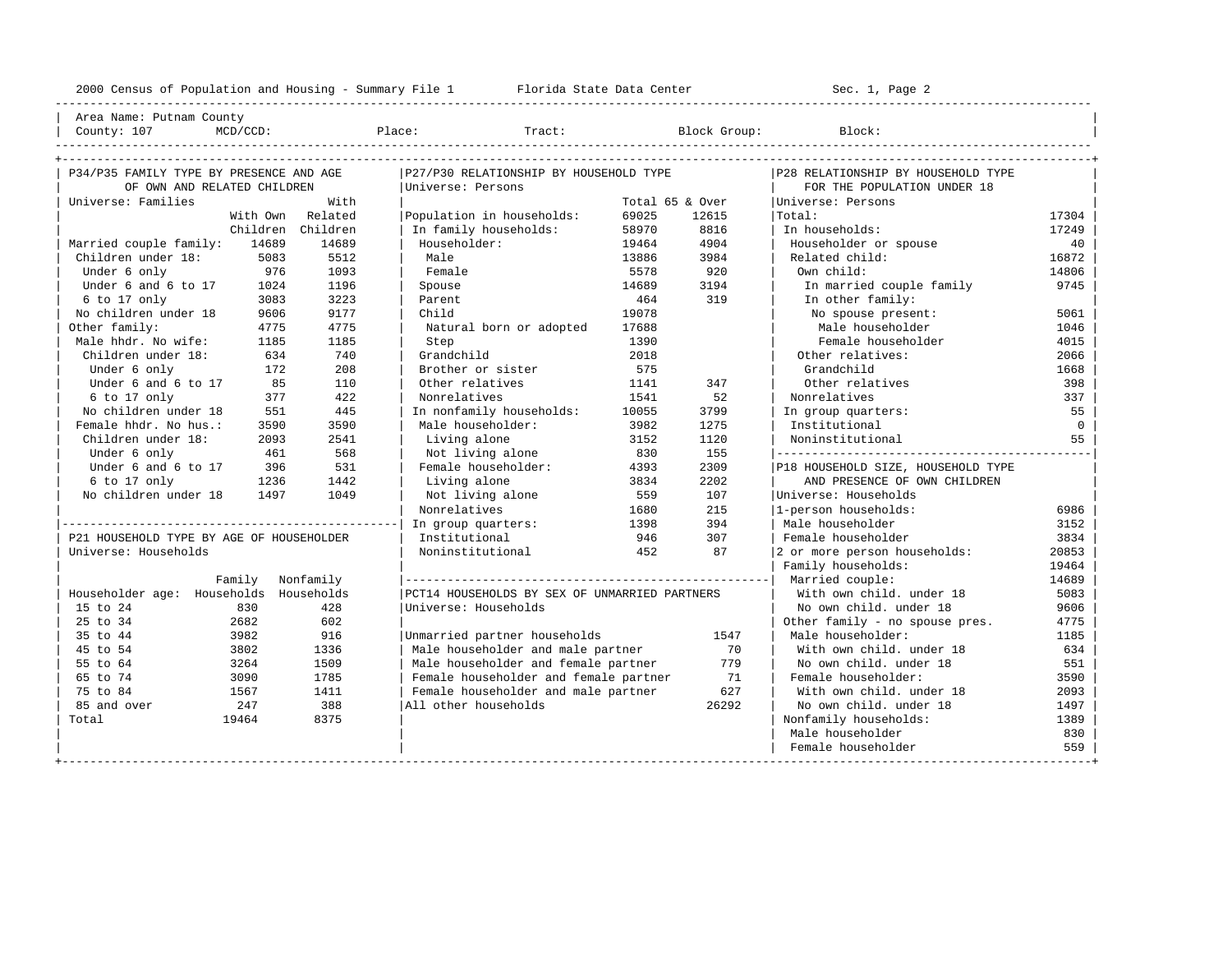| 2000 Census of Population and Housing - Summary File 1 Florida State Data Center             |                                  |                               |                         |                 |                      |                 |                                          |                                   |                                      | Sec. 1, Page 3        |                                                                  |                   |
|----------------------------------------------------------------------------------------------|----------------------------------|-------------------------------|-------------------------|-----------------|----------------------|-----------------|------------------------------------------|-----------------------------------|--------------------------------------|-----------------------|------------------------------------------------------------------|-------------------|
| Area Name: Putnam County<br>County: 107<br>$MCD/CCD$ :                                       |                                  | Place:                        |                         |                 | Tract:               |                 |                                          | Block Group:                      |                                      | Block:                |                                                                  |                   |
| H1/H3/H4/H5 HOUSING UNITS AND POPULATION BY TENURE<br>Universe: Housing Units and Population |                                  |                               |                         |                 | Universe: Households |                 | P26/H13 HOUSEHOLD SIZE BY HOUSEHOLD TYPE |                                   |                                      |                       |                                                                  |                   |
|                                                                                              |                                  |                               | Average                 |                 |                      |                 |                                          |                                   |                                      |                       |                                                                  |                   |
|                                                                                              | Units Percent Population HH Size |                               |                         |                 |                      |                 | Total                                    |                                   | Family                               |                       | Nonfamily                                                        |                   |
| 33870<br>Total:<br>Occupied:<br>27839                                                        | 100.0                            | 69025                         | 2.48                    | 1-Person        | Household Size       |                 |                                          | 6986 25.1                         | N/A                                  |                       | Households Percent Households Percent Households Percent<br>6986 | 83.4              |
| Owner:<br>22269                                                                              | 80.0                             | 54861                         | 2.46                    | 2-Person        |                      |                 | 10718 38.5                               |                                   | 9510                                 | 48.9                  | 1208                                                             | 14.4              |
| 5570<br>Renter:                                                                              | 20.0                             | 14164                         | 2.54                    | 3-Person        |                      |                 | 4350                                     | 15.6                              | 4234                                 | 21.8                  | 116                                                              | 1.4               |
| 6031<br>Vacant:                                                                              | 100.0                            |                               |                         | 4-Person        |                      |                 |                                          | 3226 11.6                         | 3182                                 | 16.3                  | 44                                                               | . 5               |
| For Rent<br>621                                                                              | 10.3                             |                               |                         | 5-Person        |                      |                 | 1538                                     | 5.5                               | 1527                                 | 7.8                   | 11                                                               | $\cdot$ 1         |
| 687<br>For Sale only                                                                         | 11.4                             |                               |                         | 6-Person        |                      |                 | 609                                      | 2.2                               | 603                                  | 3.1                   | 6                                                                | $\cdot$ 1         |
| Rented or sold,                                                                              |                                  |                               |                         |                 | 7 or more Person     |                 | 412                                      | 1.5                               | 408                                  | 2.1                   | $\overline{4}$                                                   | .0                |
| not occupied<br>481                                                                          | 8.0                              |                               |                         |                 |                      |                 |                                          |                                   |                                      |                       |                                                                  |                   |
| Seasonal, recreational,                                                                      |                                  |                               |                         |                 |                      |                 |                                          |                                   |                                      |                       |                                                                  |                   |
| or occasional use<br>2955                                                                    | 49.0                             |                               |                         |                 |                      |                 |                                          |                                   |                                      |                       |                                                                  |                   |
| For migrant workers<br>37                                                                    | .6                               |                               |                         |                 |                      |                 |                                          |                                   |                                      |                       |                                                                  |                   |
| Other<br>1250                                                                                | 20.7                             |                               |                         |                 |                      |                 |                                          |                                   |                                      |                       |                                                                  |                   |
|                                                                                              |                                  |                               |                         |                 |                      |                 |                                          |                                   |                                      |                       |                                                                  |                   |
|                                                                                              |                                  |                               |                         |                 |                      |                 |                                          |                                   |                                      |                       |                                                                  |                   |
| H6/H7 HOUSING UNITS BY HOUSEHOLDER'S RACE/HISPANIC ORIGIN                                    |                                  |                               |                         |                 |                      |                 |                                          |                                   | PCT15 NONRELATIVES BY HOUSEHOLD TYPE |                       |                                                                  |                   |
| Universe: Occupied Housing Units                                                             |                                  |                               |                         |                 |                      |                 |                                          | Universe: Nonrelatives            |                                      |                       |                                                                  |                   |
| Race of Householder                                                                          |                                  | Total                         | Hispanic                |                 | Non-Hispanic         |                 |                                          |                                   |                                      | Family                |                                                                  | Nonfamily         |
| Total<br>White Alone                                                                         |                                  | 27839 100.0                   | 1083 100.0              | 523 48.3        | 26756 100.0          |                 | Nonrelatives                             |                                   |                                      | Households            | 158                                                              | Households<br>217 |
|                                                                                              |                                  | 22866 82.1                    | 31                      | 2.9             | 22343 83.5           |                 |                                          | Roomer or Boarder                 |                                      |                       | 220                                                              | 392               |
| Black/African American Alone                                                                 |                                  | 4014 14.4<br>126<br>.5        |                         | 14 1.3          | 112                  | 3983 14.9<br>.4 |                                          |                                   | Housemate or roommate                |                       | 730                                                              |                   |
| American Ind./Alaska Native Alone<br>Asian Alone                                             |                                  | $\cdot$ 3<br>83               | $\overline{\mathbf{3}}$ | $\cdot$ 3       | 80                   | $\cdot$ 3       |                                          | Unmarried Partner<br>Foster child |                                      |                       | 64                                                               | 817<br>13         |
| Nat Hawaiian/Other PI Alone                                                                  |                                  | $7\phantom{0}$<br>$\cdot$ 0   | $\overline{0}$          | $\cdot$ 0       | $\overline{7}$       | .0              |                                          | Other Nonrelatives                |                                      |                       | 369                                                              | 241               |
| Some Other Race Alone                                                                        |                                  | 474 1.7                       |                         | 468 43.2        | 6                    | .0              |                                          |                                   |                                      |                       |                                                                  |                   |
| Two or More Races                                                                            |                                  | 269 1.0                       |                         | 44 4.1          | 225                  | .8              |                                          |                                   |                                      |                       |                                                                  |                   |
| H14 HOUSING UNITS BY HOUSEHOLDER'S RACE AND TENURE<br>Universe: Occupied Housing Units       |                                  |                               |                         |                 |                      |                 |                                          |                                   | Universe: Occupied Housing Units     |                       | H16 HOUSING UNITS BY HOUSEHOLDER'S AGE AND TENURE                |                   |
|                                                                                              |                                  |                               |                         |                 |                      |                 |                                          |                                   |                                      |                       |                                                                  |                   |
| Race of Householder<br>Total                                                                 |                                  | Owner Occupied<br>22269 100.0 |                         | Renter Occupied | 5570 100.0           |                 |                                          | Age of Householder                | 445                                  | Owner Occupied<br>2.0 | Renter Occupied<br>813                                           |                   |
| White Alone                                                                                  |                                  | 19244                         | 86.4                    | 3622            | 65.0                 |                 | 15 to 24<br>$25$ to $34$                 |                                   | 2030                                 | 9.1                   | 1254                                                             | 14.6<br>22.5      |
| Black/African American Alone                                                                 |                                  | 2410                          | 10.8                    | 1604            | 28.8                 |                 | 35 to 44                                 |                                   | 3725                                 | 16.7                  | 1173                                                             | 21.1              |
| American Ind./Alaska Native Alone                                                            |                                  | 95                            | $\cdot$ 4               | 31              | .6                   |                 | 45 to 54                                 |                                   | 4297                                 | 19.3                  | 841                                                              | 15.1              |
| Asian Alone                                                                                  |                                  | 51                            | $\cdot$ . 2             | 32              | .6                   |                 | 55 to 64                                 |                                   | 4202                                 | 18.9                  | 571                                                              | 10.3              |
| Nat Hawaiian/Other PI Alone                                                                  |                                  | $5^{\circ}$                   | $\cdot$ 0               | $\overline{2}$  | $\cdot$ 0            |                 | 65 to 74                                 |                                   | 4391                                 | 19.7                  | 484                                                              | 8.7               |
| Some Other Race Alone                                                                        |                                  | 268                           | 1.2                     | 206             | 3.7                  |                 | 75 to 84                                 |                                   | 2639                                 | 11.9                  | 339                                                              | 6.1               |
| Two or More Races Alone                                                                      |                                  | 196                           | .9                      | 73              | 1.3                  |                 | 85 and Over                              |                                   | 540                                  | 2.4                   | 95                                                               | 1.7               |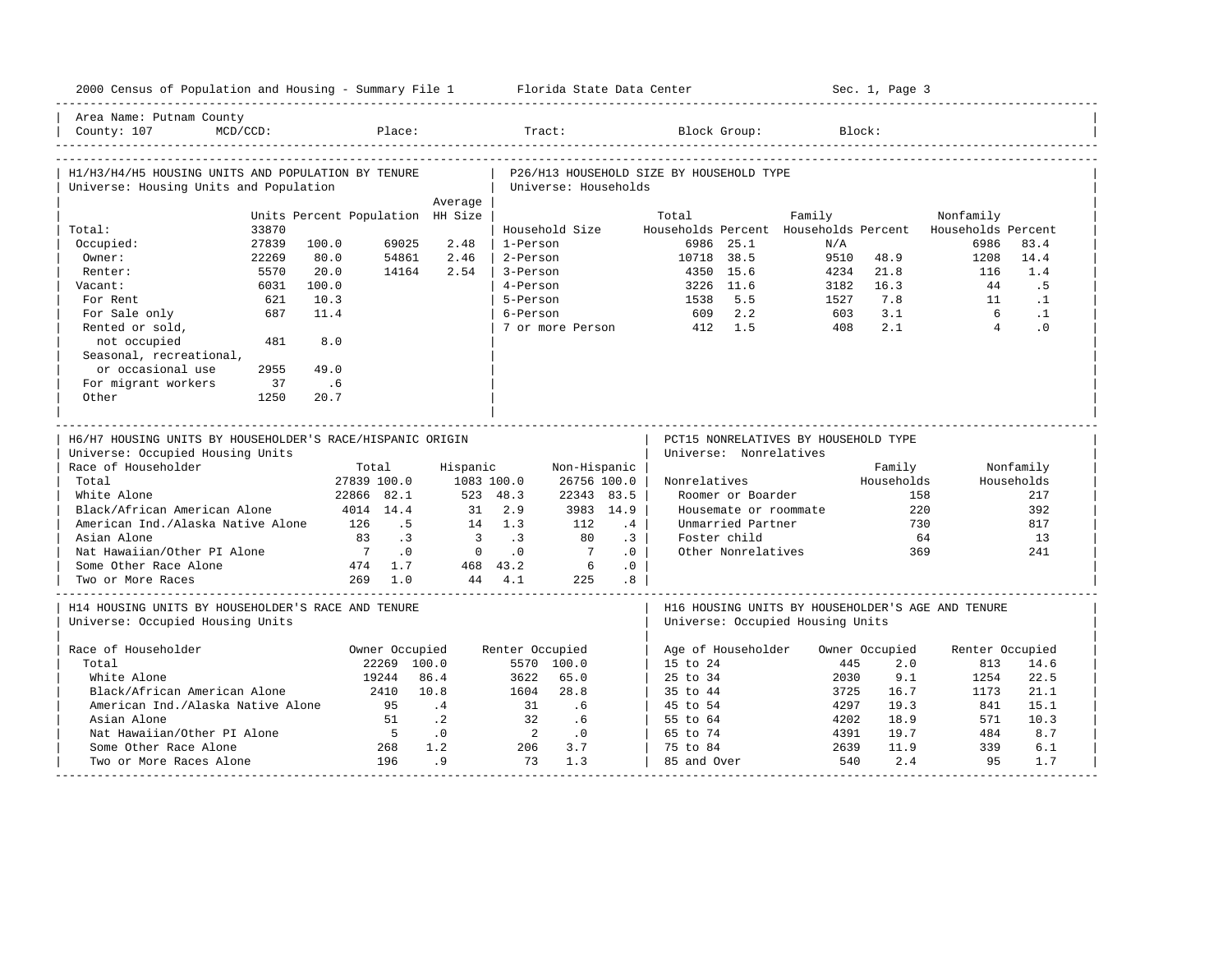| ---------------------<br>Area Name: St. Johns County<br>County: 109<br>MCD/CCD:<br>Place:<br>Tract:<br>Block Group:<br>Block:<br>P1/P15/P16/P17/P31/P32/P33 POPULATION SUMMARY<br>P12/P13 POPULATION BY AGE AND SEX<br>Universe: Persons, Households, Families<br>Universe: Persons<br>Total Population<br>123135<br>Total Families<br>34103<br>Total<br>Male<br>Female<br>Total Households<br>49614<br>Population in Families<br>99019<br>Number<br>Number<br>Pct.<br>Number<br>Pct.<br>Pct.<br>Population in Households 120942<br>Average Family Size<br>2.90<br>Under 5<br>6606<br>5.4<br>3372<br>5.6<br>3234<br>5.1<br>$5$ to $9$<br>6.2<br>Average Household Size<br>2.44<br>8055<br>6.5<br>4127<br>6.9<br>3928<br>$10 - 14$<br>8811<br>7.2<br>4479<br>7.5<br>4332<br>6.8<br>P7/P8/P11 POPULATION BY RACE AND HISPANIC ORIGIN<br>4927<br>4.0<br>2562<br>4.3<br>2365<br>3.7<br>15 to 17<br>Universe: Persons<br>Hispanic Non-Hispanic<br>18 and 19<br>2996<br>2.4<br>1480<br>2.5<br>1516<br>2.4<br>Total<br>Total<br>123135<br>3244<br>119891<br>20<br>1324<br>1.1<br>621<br>703<br>1.0<br>1.1<br>2333<br>White Alone<br>111955<br>109622<br>21<br>1138<br>.9<br>599<br>539<br>.9<br>1.0<br>Black or African American Alone<br>7744<br>56<br>7688<br>22 to 24<br>3186<br>2.6<br>1599<br>2.7<br>1587<br>2.5<br>American Ind. and Alaska Native Alone<br>326<br>36<br>290<br>25 to 29<br>5988<br>4.9<br>3045<br>2943<br>4.6<br>5.1<br>Asian Alone<br>1172<br>10<br>1162<br>30 to 34<br>7252<br>5.9<br>3445<br>5.8<br>3807<br>6.0<br>Native Hawaiian/Other Pacific Islander Alone<br>67<br>10<br>57<br>35 to 39<br>9955<br>4745<br>8.1<br>7.9<br>5210<br>8.2<br>Some Other Race Alone<br>675<br>585<br>90<br>40 to 44<br>10790<br>8.8<br>5193<br>8.8<br>8.7<br>5597<br>1196<br>214<br>45 to 49<br>10167<br>4966<br>982<br>8.3<br>8.3<br>5201<br>8.2<br>Two or More Races<br>50 to 54<br>9243<br>7.5<br>4640<br>7.3<br>7.8<br>4603 |
|------------------------------------------------------------------------------------------------------------------------------------------------------------------------------------------------------------------------------------------------------------------------------------------------------------------------------------------------------------------------------------------------------------------------------------------------------------------------------------------------------------------------------------------------------------------------------------------------------------------------------------------------------------------------------------------------------------------------------------------------------------------------------------------------------------------------------------------------------------------------------------------------------------------------------------------------------------------------------------------------------------------------------------------------------------------------------------------------------------------------------------------------------------------------------------------------------------------------------------------------------------------------------------------------------------------------------------------------------------------------------------------------------------------------------------------------------------------------------------------------------------------------------------------------------------------------------------------------------------------------------------------------------------------------------------------------------------------------------------------------------------------------------------------------------------------------------------------------------------------------------------------------------------------------------------|
|                                                                                                                                                                                                                                                                                                                                                                                                                                                                                                                                                                                                                                                                                                                                                                                                                                                                                                                                                                                                                                                                                                                                                                                                                                                                                                                                                                                                                                                                                                                                                                                                                                                                                                                                                                                                                                                                                                                                    |
|                                                                                                                                                                                                                                                                                                                                                                                                                                                                                                                                                                                                                                                                                                                                                                                                                                                                                                                                                                                                                                                                                                                                                                                                                                                                                                                                                                                                                                                                                                                                                                                                                                                                                                                                                                                                                                                                                                                                    |
|                                                                                                                                                                                                                                                                                                                                                                                                                                                                                                                                                                                                                                                                                                                                                                                                                                                                                                                                                                                                                                                                                                                                                                                                                                                                                                                                                                                                                                                                                                                                                                                                                                                                                                                                                                                                                                                                                                                                    |
|                                                                                                                                                                                                                                                                                                                                                                                                                                                                                                                                                                                                                                                                                                                                                                                                                                                                                                                                                                                                                                                                                                                                                                                                                                                                                                                                                                                                                                                                                                                                                                                                                                                                                                                                                                                                                                                                                                                                    |
|                                                                                                                                                                                                                                                                                                                                                                                                                                                                                                                                                                                                                                                                                                                                                                                                                                                                                                                                                                                                                                                                                                                                                                                                                                                                                                                                                                                                                                                                                                                                                                                                                                                                                                                                                                                                                                                                                                                                    |
|                                                                                                                                                                                                                                                                                                                                                                                                                                                                                                                                                                                                                                                                                                                                                                                                                                                                                                                                                                                                                                                                                                                                                                                                                                                                                                                                                                                                                                                                                                                                                                                                                                                                                                                                                                                                                                                                                                                                    |
|                                                                                                                                                                                                                                                                                                                                                                                                                                                                                                                                                                                                                                                                                                                                                                                                                                                                                                                                                                                                                                                                                                                                                                                                                                                                                                                                                                                                                                                                                                                                                                                                                                                                                                                                                                                                                                                                                                                                    |
|                                                                                                                                                                                                                                                                                                                                                                                                                                                                                                                                                                                                                                                                                                                                                                                                                                                                                                                                                                                                                                                                                                                                                                                                                                                                                                                                                                                                                                                                                                                                                                                                                                                                                                                                                                                                                                                                                                                                    |
|                                                                                                                                                                                                                                                                                                                                                                                                                                                                                                                                                                                                                                                                                                                                                                                                                                                                                                                                                                                                                                                                                                                                                                                                                                                                                                                                                                                                                                                                                                                                                                                                                                                                                                                                                                                                                                                                                                                                    |
|                                                                                                                                                                                                                                                                                                                                                                                                                                                                                                                                                                                                                                                                                                                                                                                                                                                                                                                                                                                                                                                                                                                                                                                                                                                                                                                                                                                                                                                                                                                                                                                                                                                                                                                                                                                                                                                                                                                                    |
|                                                                                                                                                                                                                                                                                                                                                                                                                                                                                                                                                                                                                                                                                                                                                                                                                                                                                                                                                                                                                                                                                                                                                                                                                                                                                                                                                                                                                                                                                                                                                                                                                                                                                                                                                                                                                                                                                                                                    |
|                                                                                                                                                                                                                                                                                                                                                                                                                                                                                                                                                                                                                                                                                                                                                                                                                                                                                                                                                                                                                                                                                                                                                                                                                                                                                                                                                                                                                                                                                                                                                                                                                                                                                                                                                                                                                                                                                                                                    |
|                                                                                                                                                                                                                                                                                                                                                                                                                                                                                                                                                                                                                                                                                                                                                                                                                                                                                                                                                                                                                                                                                                                                                                                                                                                                                                                                                                                                                                                                                                                                                                                                                                                                                                                                                                                                                                                                                                                                    |
|                                                                                                                                                                                                                                                                                                                                                                                                                                                                                                                                                                                                                                                                                                                                                                                                                                                                                                                                                                                                                                                                                                                                                                                                                                                                                                                                                                                                                                                                                                                                                                                                                                                                                                                                                                                                                                                                                                                                    |
|                                                                                                                                                                                                                                                                                                                                                                                                                                                                                                                                                                                                                                                                                                                                                                                                                                                                                                                                                                                                                                                                                                                                                                                                                                                                                                                                                                                                                                                                                                                                                                                                                                                                                                                                                                                                                                                                                                                                    |
|                                                                                                                                                                                                                                                                                                                                                                                                                                                                                                                                                                                                                                                                                                                                                                                                                                                                                                                                                                                                                                                                                                                                                                                                                                                                                                                                                                                                                                                                                                                                                                                                                                                                                                                                                                                                                                                                                                                                    |
|                                                                                                                                                                                                                                                                                                                                                                                                                                                                                                                                                                                                                                                                                                                                                                                                                                                                                                                                                                                                                                                                                                                                                                                                                                                                                                                                                                                                                                                                                                                                                                                                                                                                                                                                                                                                                                                                                                                                    |
|                                                                                                                                                                                                                                                                                                                                                                                                                                                                                                                                                                                                                                                                                                                                                                                                                                                                                                                                                                                                                                                                                                                                                                                                                                                                                                                                                                                                                                                                                                                                                                                                                                                                                                                                                                                                                                                                                                                                    |
|                                                                                                                                                                                                                                                                                                                                                                                                                                                                                                                                                                                                                                                                                                                                                                                                                                                                                                                                                                                                                                                                                                                                                                                                                                                                                                                                                                                                                                                                                                                                                                                                                                                                                                                                                                                                                                                                                                                                    |
|                                                                                                                                                                                                                                                                                                                                                                                                                                                                                                                                                                                                                                                                                                                                                                                                                                                                                                                                                                                                                                                                                                                                                                                                                                                                                                                                                                                                                                                                                                                                                                                                                                                                                                                                                                                                                                                                                                                                    |
| P15A-I/P16A-I/P17A-I HOUSEHOLDS AND HOUSEHOLD POPULATION BY RACE<br>5.9<br>3495<br>6.0<br>55 to 59<br>7317<br>5.8<br>3822                                                                                                                                                                                                                                                                                                                                                                                                                                                                                                                                                                                                                                                                                                                                                                                                                                                                                                                                                                                                                                                                                                                                                                                                                                                                                                                                                                                                                                                                                                                                                                                                                                                                                                                                                                                                          |
| Universe: Households and Population in Households<br>2399<br>1.9<br>1.9<br>60 and 61<br>1176<br>2.0<br>1223<br>Average                                                                                                                                                                                                                                                                                                                                                                                                                                                                                                                                                                                                                                                                                                                                                                                                                                                                                                                                                                                                                                                                                                                                                                                                                                                                                                                                                                                                                                                                                                                                                                                                                                                                                                                                                                                                             |
| 1592<br>2.9<br>Householder:<br>Households<br>Pop. In HH<br>HH Size<br>62 to 64<br>3402<br>2.8<br>2.7<br>1810                                                                                                                                                                                                                                                                                                                                                                                                                                                                                                                                                                                                                                                                                                                                                                                                                                                                                                                                                                                                                                                                                                                                                                                                                                                                                                                                                                                                                                                                                                                                                                                                                                                                                                                                                                                                                       |
| White Alone<br>45960<br>110669<br>2.41<br>65 and 66<br>2115<br>1.7<br>1028<br>1.7<br>1087<br>1.7                                                                                                                                                                                                                                                                                                                                                                                                                                                                                                                                                                                                                                                                                                                                                                                                                                                                                                                                                                                                                                                                                                                                                                                                                                                                                                                                                                                                                                                                                                                                                                                                                                                                                                                                                                                                                                   |
| Black or African American Alone<br>2618<br>7399<br>2.83<br>2.7<br>67 to 69<br>3362<br>1614<br>2.7<br>1748<br>2.8                                                                                                                                                                                                                                                                                                                                                                                                                                                                                                                                                                                                                                                                                                                                                                                                                                                                                                                                                                                                                                                                                                                                                                                                                                                                                                                                                                                                                                                                                                                                                                                                                                                                                                                                                                                                                   |
| American Ind. and Alaska Native Alone<br>138<br>4.3<br>321<br>2.33<br>70 to 74<br>5335<br>2468<br>4.1<br>2867<br>4.5                                                                                                                                                                                                                                                                                                                                                                                                                                                                                                                                                                                                                                                                                                                                                                                                                                                                                                                                                                                                                                                                                                                                                                                                                                                                                                                                                                                                                                                                                                                                                                                                                                                                                                                                                                                                               |
| 346<br>2.90<br>4294<br>Asian Alone<br>1003<br>75 to 79<br>3.5<br>1894<br>3.2<br>3.8<br>2400                                                                                                                                                                                                                                                                                                                                                                                                                                                                                                                                                                                                                                                                                                                                                                                                                                                                                                                                                                                                                                                                                                                                                                                                                                                                                                                                                                                                                                                                                                                                                                                                                                                                                                                                                                                                                                        |
| Native Hawaiian/Other Pacific Islander Alone<br>44<br>2.59<br>2.1<br>17<br>80 to 84<br>2541<br>1064<br>1.8<br>1477<br>2.3                                                                                                                                                                                                                                                                                                                                                                                                                                                                                                                                                                                                                                                                                                                                                                                                                                                                                                                                                                                                                                                                                                                                                                                                                                                                                                                                                                                                                                                                                                                                                                                                                                                                                                                                                                                                          |
| 610<br>Some Other Race Alone<br>174<br>546<br>3.14<br>85 and over<br>1932<br>1.6<br>1.0<br>2.1<br>1322                                                                                                                                                                                                                                                                                                                                                                                                                                                                                                                                                                                                                                                                                                                                                                                                                                                                                                                                                                                                                                                                                                                                                                                                                                                                                                                                                                                                                                                                                                                                                                                                                                                                                                                                                                                                                             |
| 361<br>2.66<br>15.9<br>8678<br>Two or More Races<br>960<br>65 and over<br>19579<br>14.5<br>10901<br>17.2                                                                                                                                                                                                                                                                                                                                                                                                                                                                                                                                                                                                                                                                                                                                                                                                                                                                                                                                                                                                                                                                                                                                                                                                                                                                                                                                                                                                                                                                                                                                                                                                                                                                                                                                                                                                                           |
| 1004<br>2.86<br>2875<br>Hispanic                                                                                                                                                                                                                                                                                                                                                                                                                                                                                                                                                                                                                                                                                                                                                                                                                                                                                                                                                                                                                                                                                                                                                                                                                                                                                                                                                                                                                                                                                                                                                                                                                                                                                                                                                                                                                                                                                                   |
| 45201<br>White Alone, Not Hispanic<br>108559<br>2.40<br>40.60<br>39.80<br>41.30<br>Median Age                                                                                                                                                                                                                                                                                                                                                                                                                                                                                                                                                                                                                                                                                                                                                                                                                                                                                                                                                                                                                                                                                                                                                                                                                                                                                                                                                                                                                                                                                                                                                                                                                                                                                                                                                                                                                                      |
| P19 HOUSEHOLDS BY TYPE AND PRESENCE OF PERSONS UNDER 18<br>P31A-I/P32A-I/P33A-I FAMILIES AND POPULATION IN FAMILIES                                                                                                                                                                                                                                                                                                                                                                                                                                                                                                                                                                                                                                                                                                                                                                                                                                                                                                                                                                                                                                                                                                                                                                                                                                                                                                                                                                                                                                                                                                                                                                                                                                                                                                                                                                                                                |
| Universe: Families and Population in Families<br>Universe: Households<br>Pop. In<br>Average<br>Households With                                                                                                                                                                                                                                                                                                                                                                                                                                                                                                                                                                                                                                                                                                                                                                                                                                                                                                                                                                                                                                                                                                                                                                                                                                                                                                                                                                                                                                                                                                                                                                                                                                                                                                                                                                                                                     |
| Families<br>Householder:<br>Families<br>Family Size<br>People<br>No People                                                                                                                                                                                                                                                                                                                                                                                                                                                                                                                                                                                                                                                                                                                                                                                                                                                                                                                                                                                                                                                                                                                                                                                                                                                                                                                                                                                                                                                                                                                                                                                                                                                                                                                                                                                                                                                         |
| White Alone<br>31615<br>90561<br>2.86<br>Under 18<br>Under 18                                                                                                                                                                                                                                                                                                                                                                                                                                                                                                                                                                                                                                                                                                                                                                                                                                                                                                                                                                                                                                                                                                                                                                                                                                                                                                                                                                                                                                                                                                                                                                                                                                                                                                                                                                                                                                                                      |
| Black or African American Alone<br>1777<br>6113<br>3.44<br>Family Households:<br>15499<br>18604                                                                                                                                                                                                                                                                                                                                                                                                                                                                                                                                                                                                                                                                                                                                                                                                                                                                                                                                                                                                                                                                                                                                                                                                                                                                                                                                                                                                                                                                                                                                                                                                                                                                                                                                                                                                                                    |
| American Ind. and Alaska Native Alone<br>89<br>245<br>2.75<br>Married Couple Family<br>16599<br>11577                                                                                                                                                                                                                                                                                                                                                                                                                                                                                                                                                                                                                                                                                                                                                                                                                                                                                                                                                                                                                                                                                                                                                                                                                                                                                                                                                                                                                                                                                                                                                                                                                                                                                                                                                                                                                              |
| Asian Alone<br>258<br>877<br>3.40<br>2005<br>Other Family:<br>3922                                                                                                                                                                                                                                                                                                                                                                                                                                                                                                                                                                                                                                                                                                                                                                                                                                                                                                                                                                                                                                                                                                                                                                                                                                                                                                                                                                                                                                                                                                                                                                                                                                                                                                                                                                                                                                                                 |
| Native Hawaiian/Other Pacific Islander Alone<br>38<br>957<br>550<br>12<br>3.17<br>Male Householder, no wife present                                                                                                                                                                                                                                                                                                                                                                                                                                                                                                                                                                                                                                                                                                                                                                                                                                                                                                                                                                                                                                                                                                                                                                                                                                                                                                                                                                                                                                                                                                                                                                                                                                                                                                                                                                                                                |
| 115<br>424<br>3.69<br>Female Householder, no husband present<br>Some Other Race Alone<br>2965<br>1455                                                                                                                                                                                                                                                                                                                                                                                                                                                                                                                                                                                                                                                                                                                                                                                                                                                                                                                                                                                                                                                                                                                                                                                                                                                                                                                                                                                                                                                                                                                                                                                                                                                                                                                                                                                                                              |
| 237<br>761<br>3.21<br>214<br>15297<br>Two or More Races<br>Nonfamily Households:                                                                                                                                                                                                                                                                                                                                                                                                                                                                                                                                                                                                                                                                                                                                                                                                                                                                                                                                                                                                                                                                                                                                                                                                                                                                                                                                                                                                                                                                                                                                                                                                                                                                                                                                                                                                                                                   |
| 725<br>2382<br>3.29<br>174<br>6752<br>Male Householder<br>Hispanic                                                                                                                                                                                                                                                                                                                                                                                                                                                                                                                                                                                                                                                                                                                                                                                                                                                                                                                                                                                                                                                                                                                                                                                                                                                                                                                                                                                                                                                                                                                                                                                                                                                                                                                                                                                                                                                                 |
| 31054<br>40<br>8545<br>88785<br>2.86<br>White Alone, Not Hispanic<br>Female Householder                                                                                                                                                                                                                                                                                                                                                                                                                                                                                                                                                                                                                                                                                                                                                                                                                                                                                                                                                                                                                                                                                                                                                                                                                                                                                                                                                                                                                                                                                                                                                                                                                                                                                                                                                                                                                                            |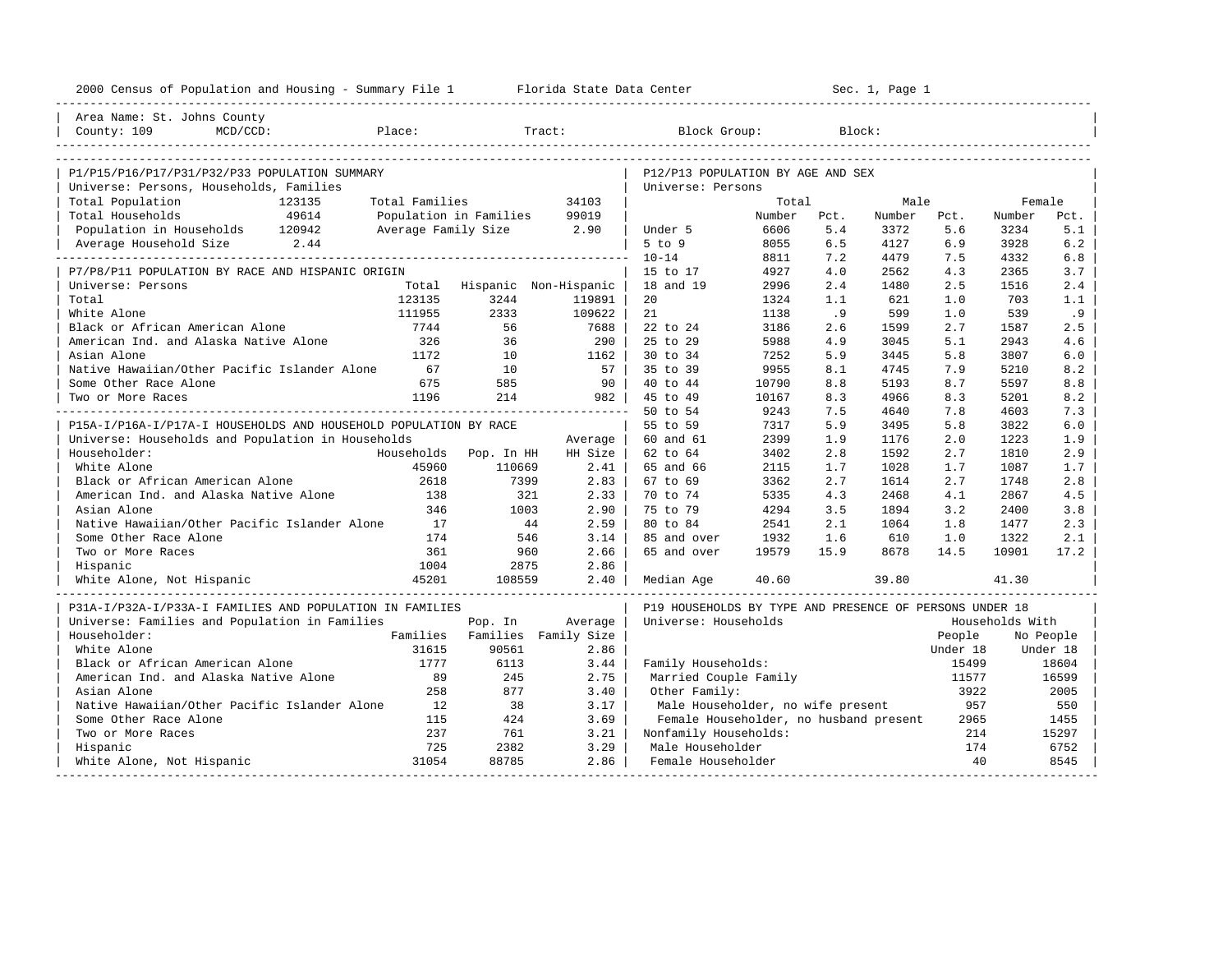---------------------------------------------------------------------------------------------------------------------------------------------------- | Area Name: St. Johns County | | County: 109 MCD/CCD: Place: Tract: Block Group: Block: | ---------------------------------------------------------------------------------------------------------------------------------------------------- +---------------------------------------------------------------------------------------------------------------------------------------------------+

| P34/P35 FAMILY TYPE BY PRESENCE AND AGE  |                   | P27/P30 RELATIONSHIP BY HOUSEHOLD TYPE        |                 |       | P28 RELATIONSHIP BY HOUSEHOLD TYPE |                |
|------------------------------------------|-------------------|-----------------------------------------------|-----------------|-------|------------------------------------|----------------|
| OF OWN AND RELATED CHILDREN              |                   | Universe: Persons                             |                 |       | FOR THE POPULATION UNDER 18        |                |
| Universe: Families                       | With              |                                               | Total 65 & Over |       | Universe: Persons                  |                |
| With Own                                 | Related           | Population in households:                     | 120942          | 18778 | Total:                             | 28399          |
|                                          | Children Children | In family households:                         | 101061          | 13453 | In households:                     | 28363          |
| 28176<br>Married couple family:          | 28176             | Householder:                                  | 34103           | 7226  | Householder or spouse              | 23             |
| Children under 18:<br>11070              | 11552             | Male                                          | 25766           | 6012  | Related child:                     | 27809          |
| Under 6 only<br>2377                     | 2530              | Female                                        | 8337            | 1214  | Own child:                         | 25979          |
| Under 6 and 6 to 17<br>2083              | 2238              | Spouse                                        | 28176           | 5064  | In married couple family           | 20436          |
| 6 to 17 only<br>6610                     | 6784              | Parent                                        | 792             | 577   | In other family:                   |                |
| No children under 18<br>17106            | 16624             | Child                                         | 32136           |       | No spouse present:                 | 5543           |
| Other family:<br>5927                    | 5927              | Natural born or adopted                       | 30266           |       | Male householder                   | 1261           |
| Male hhdr. No wife:<br>1507              | 1507              | Step                                          | 1870            |       | Female householder                 | 4282           |
| Children under 18:<br>854                | 939               | Grandchild                                    | 1803            |       | Other relatives:                   | 1830           |
| Under 6 only<br>190                      | 218               | Brother or sister                             | 672             |       | Grandchild                         | 1506           |
| Under 6 and 6 to 17<br>68                | 85                | Other relatives                               | 1337            | 514   | Other relatives                    | 324            |
| 6 to 17 only<br>596                      | 636               | Nonrelatives                                  | 2042            | 72    | Nonrelatives                       | 531            |
| No children under 18<br>653              | 568               | In nonfamily households:                      | 19881           | 5325  | In group quarters:                 | 36             |
| Female hhdr. No hus.:<br>4420            | 4420              | Male householder:                             | 6926            | 1368  | Institutional                      | $\overline{0}$ |
| Children under 18:<br>2559               | 2959              | Living alone                                  | 4923            | 1170  | Noninstitutional                   | 36             |
| Under 6 only<br>394                      | 487               | Not living alone                              | 2003            | 198   |                                    |                |
| Under 6 and 6 to 17<br>357               | 478               | Female householder:                           | 8585            | 3650  | P18 HOUSEHOLD SIZE, HOUSEHOLD TYPE |                |
| 6 to 17 only<br>1808                     | 1994              | Living alone                                  | 7116            | 3502  | AND PRESENCE OF OWN CHILDREN       |                |
| No children under 18<br>1861             | 1461              | Not living alone                              | 1469            | 148   | Universe: Households               |                |
|                                          |                   | Nonrelatives                                  | 4370            | 307   | 1-person households:               | 12039          |
|                                          |                   | In group quarters:                            | 2193            | 801   | Male householder                   | 4923           |
| P21 HOUSEHOLD TYPE BY AGE OF HOUSEHOLDER |                   | Institutional                                 | 1132            | 684   | Female householder                 | 7116           |
| Universe: Households                     |                   | Noninstitutional                              | 1061            | 117   | 2 or more person households:       | 37575          |
|                                          |                   |                                               |                 |       | Family households:                 | 34103          |
| Family                                   | Nonfamily         |                                               |                 |       | Married couple:                    | 28176          |
| Householder age: Households              | Households        | PCT14 HOUSEHOLDS BY SEX OF UNMARRIED PARTNERS |                 |       | With own child, under 18           | 11070          |
| 15 to 24<br>679                          | 1100              | Universe: Households                          |                 |       | No own child, under 18             | 17106          |
| 25 to 34<br>4140                         | 1966              |                                               |                 |       | Other family - no spouse pres.     | 5927           |
| 35 to 44<br>8639                         | 2342              | Unmarried partner households                  |                 | 2679  | Male householder:                  | 1507           |
| 45 to 54<br>8042                         | 2870              | Male householder and male partner             |                 | 118   | With own child, under 18           | 854            |
| 55 to 64<br>5377                         | 2215              | Male householder and female partner           |                 | 1326  | No own child, under 18             | 653            |
| 65 to 74<br>4387                         | 2305              | Female householder and female partner         |                 | 122   | Female householder:                | 4420           |
| 75 to 84<br>2431                         | 2055              | Female householder and male partner           |                 | 1113  | With own child, under 18           | 2559           |
| 85 and over<br>408                       | 658               | All other households                          |                 | 46935 | No own child, under 18             | 1861           |
| Total<br>34103                           | 15511             |                                               |                 |       | Nonfamily households:              | 3472           |
|                                          |                   |                                               |                 |       | Male householder                   | 2003           |
|                                          |                   |                                               |                 |       | Female householder                 | 1469           |
|                                          |                   |                                               |                 |       |                                    |                |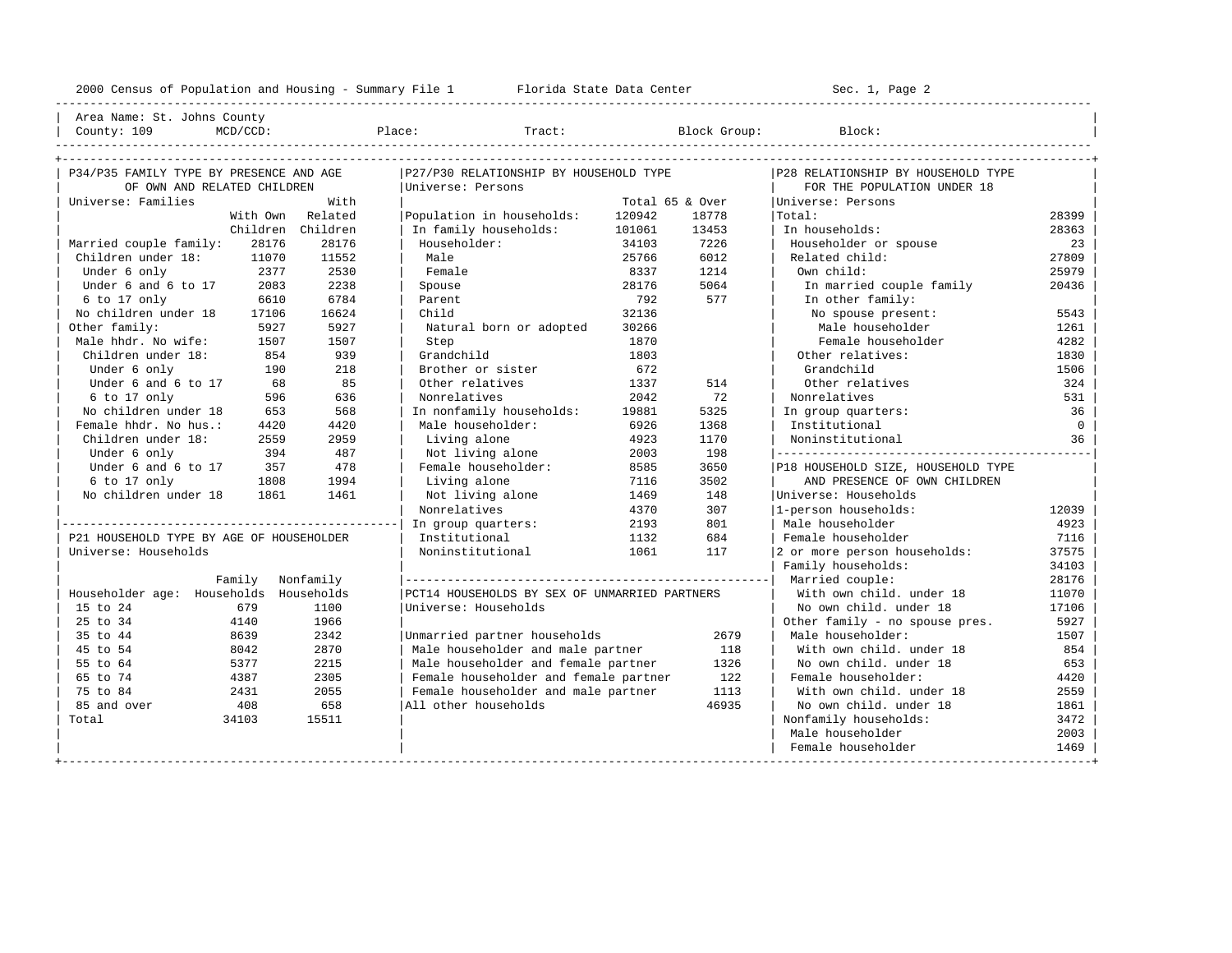| 2000 Census of Population and Housing - Summary File 1 Florida State Data Center                                     |             |                                  |                |                |                 |                      |                 |                                          |                    |                                                                                                                            | Sec. 1, Page 3 |                    |             |
|----------------------------------------------------------------------------------------------------------------------|-------------|----------------------------------|----------------|----------------|-----------------|----------------------|-----------------|------------------------------------------|--------------------|----------------------------------------------------------------------------------------------------------------------------|----------------|--------------------|-------------|
| Area Name: St. Johns County<br>County: 109                                                                           | $MCD/CCD$ : |                                  | Place:         |                | Tract:          |                      |                 |                                          | Block Group:       | Block:                                                                                                                     |                |                    |             |
| H1/H3/H4/H5 HOUSING UNITS AND POPULATION BY TENURE<br>Universe: Housing Units and Population                         |             |                                  |                |                |                 | Universe: Households |                 | P26/H13 HOUSEHOLD SIZE BY HOUSEHOLD TYPE |                    |                                                                                                                            |                |                    |             |
|                                                                                                                      |             |                                  |                | Average        |                 |                      |                 |                                          |                    |                                                                                                                            |                |                    |             |
|                                                                                                                      |             | Units Percent Population HH Size |                |                |                 |                      |                 | Total                                    |                    | Family                                                                                                                     |                | Nonfamily          |             |
| Total:                                                                                                               | 58008       |                                  |                |                |                 | Household Size       |                 | Households Percent                       |                    | Households Percent                                                                                                         |                | Households Percent |             |
| Occupied:                                                                                                            | 49614       | 100.0                            | 120942         | 2.44           | 1-Person        |                      |                 | 12039 24.3                               |                    | N/A                                                                                                                        |                | 12039              | 77.6        |
| Owner:                                                                                                               | 37886       | 76.4                             | 95332          | 2.52           | 2-Person        |                      |                 | 19613 39.5                               | 7681 15.5          | 16743                                                                                                                      | 49.1<br>21.4   | 2870               | 18.5<br>2.6 |
| Renter:                                                                                                              | 11728       | 23.6                             | 25610          | 2.18           | 3-Person        |                      |                 |                                          |                    | 7281                                                                                                                       |                | 400                |             |
| Vacant:                                                                                                              | 8394        | 100.0                            |                |                | 4-Person        |                      |                 |                                          | 6562 13.2          | 6410                                                                                                                       | 18.8           | 152                | 1.0         |
| For Rent                                                                                                             | 1718        | 20.5                             |                |                | 5-Person        |                      |                 | 2592                                     | 5.2                | 2558                                                                                                                       | 7.5            | 34                 | $\cdot$ 2   |
| For Sale only                                                                                                        | 907         | 10.8                             |                |                | 6-Person        |                      |                 |                                          | 759 1.5            | 748                                                                                                                        | 2.2            | 11                 | $\cdot$ 1   |
| Rented or sold,                                                                                                      |             |                                  |                |                |                 |                      |                 | 7 or more Person 368                     | $\overline{7}$     | 363                                                                                                                        | 1.1            | $5^{\circ}$        | $\cdot$ 0   |
| not occupied                                                                                                         | 435         | 5.2                              |                |                |                 |                      |                 |                                          |                    |                                                                                                                            |                |                    |             |
| Seasonal, recreational,                                                                                              |             |                                  |                |                |                 |                      |                 |                                          |                    |                                                                                                                            |                |                    |             |
| or occasional use                                                                                                    | 4311        | 51.4                             |                |                |                 |                      |                 |                                          |                    |                                                                                                                            |                |                    |             |
| For migrant workers                                                                                                  | $5^{\circ}$ | $\ldots$                         |                |                |                 |                      |                 |                                          |                    |                                                                                                                            |                |                    |             |
| Other                                                                                                                | 1018        | 12.1                             |                |                |                 |                      |                 |                                          |                    |                                                                                                                            |                |                    |             |
| H6/H7 HOUSING UNITS BY HOUSEHOLDER'S RACE/HISPANIC ORIGIN<br>Universe: Occupied Housing Units<br>Race of Householder |             |                                  | Total          | Hispanic       |                 | Non-Hispanic         |                 | Universe: Nonrelatives                   |                    | PCT15 NONRELATIVES BY HOUSEHOLD TYPE                                                                                       | Family         |                    | Nonfamily   |
| Total                                                                                                                |             |                                  | 49614 100.0    |                | 1004 100.0      | 48610 100.0          |                 | Nonrelatives                             |                    |                                                                                                                            | Households     |                    | Households  |
| White Alone                                                                                                          |             |                                  | 45960 92.6     |                | 759 75.6        | 45201 93.0           |                 |                                          | Roomer or Boarder  |                                                                                                                            |                | 237                | 484         |
| Black/African American Alone                                                                                         |             |                                  | 2618 5.3       |                | 18 1.8          | 2600                 | 5.3             |                                          |                    | Housemate or roommate                                                                                                      |                | 367                | 1612        |
| American Ind./Alaska Native Alone                                                                                    |             | 138                              | $\cdot$ 3      | $\overline{9}$ | .9              | 129                  | .3              |                                          | Unmarried Partner  |                                                                                                                            |                | 922                | 1757        |
| Asian Alone                                                                                                          |             | 346                              | .7             |                | .7              | 339                  | .7              |                                          | Foster child       |                                                                                                                            |                | 70                 | 21          |
| Nat Hawaiian/Other PI Alone                                                                                          |             | 17                               | $\cdot$ 0      | 4              | $\cdot$ 4       | 13                   | .0              |                                          | Other Nonrelatives |                                                                                                                            |                | 446                | 496         |
| Some Other Race Alone                                                                                                |             | 174                              | $\cdot$ 4      |                | 157 15.6        | 17                   | .0              |                                          |                    |                                                                                                                            |                |                    |             |
| Two or More Races                                                                                                    |             |                                  | 361.7          |                | 50 5.0          | 311                  | .6 <sub>5</sub> |                                          |                    |                                                                                                                            |                |                    |             |
| H14 HOUSING UNITS BY HOUSEHOLDER'S RACE AND TENURE<br>Universe: Occupied Housing Units                               |             |                                  |                |                |                 |                      |                 |                                          |                    | _________________________________<br>H16 HOUSING UNITS BY HOUSEHOLDER'S AGE AND TENURE<br>Universe: Occupied Housing Units |                |                    |             |
| Race of Householder                                                                                                  |             |                                  | Owner Occupied |                | Renter Occupied |                      |                 | Age of Householder                       |                    |                                                                                                                            | Owner Occupied | Renter Occupied    |             |
| Total                                                                                                                |             |                                  | 37886 100.0    |                |                 | 11728 100.0          |                 | 15 to 24                                 |                    | 360                                                                                                                        | 1.0            | 1419               | 12.1        |
| White Alone                                                                                                          |             |                                  | 35598          | 94.0           | 10362           | 88.4                 |                 | 25 to 34                                 |                    | 3240                                                                                                                       | 8.6            | 2866               | 24.4        |
| Black/African American Alone                                                                                         |             |                                  | 1644           | 4.3            | 974             | 8.3                  |                 | 35 to 44                                 |                    | 8302                                                                                                                       | 21.9           | 2679               | 22.8        |
| American Ind./Alaska Native Alone                                                                                    |             |                                  | 85             | $\cdot$ . 2    | 53              | .5                   |                 | 45 to 54                                 |                    | 8893                                                                                                                       | 23.5           | 2019               | 17.2        |
| Asian Alone                                                                                                          |             |                                  | 242            | .6             | 104             | 9                    |                 | 55 to 64                                 |                    | 6564                                                                                                                       | 17.3           | 1028               | 8.8         |
| Nat Hawaiian/Other PI Alone                                                                                          |             |                                  | 10             | .0             | $\overline{7}$  | $\cdot$ 1            |                 | 65 to 74                                 |                    | 5960                                                                                                                       | 15.7           | 732                | 6.2         |
| Some Other Race Alone                                                                                                |             |                                  | 86             | $\cdot$ 2      | 88              | .8                   |                 | 75 to 84                                 |                    | 3794                                                                                                                       | 10.0           | 692                | 5.9         |
| Two or More Races Alone                                                                                              |             |                                  | 221            | .6             | 140             | 1.2                  |                 | 85 and Over                              |                    | 773                                                                                                                        | 2.0            | 293                | 2.5         |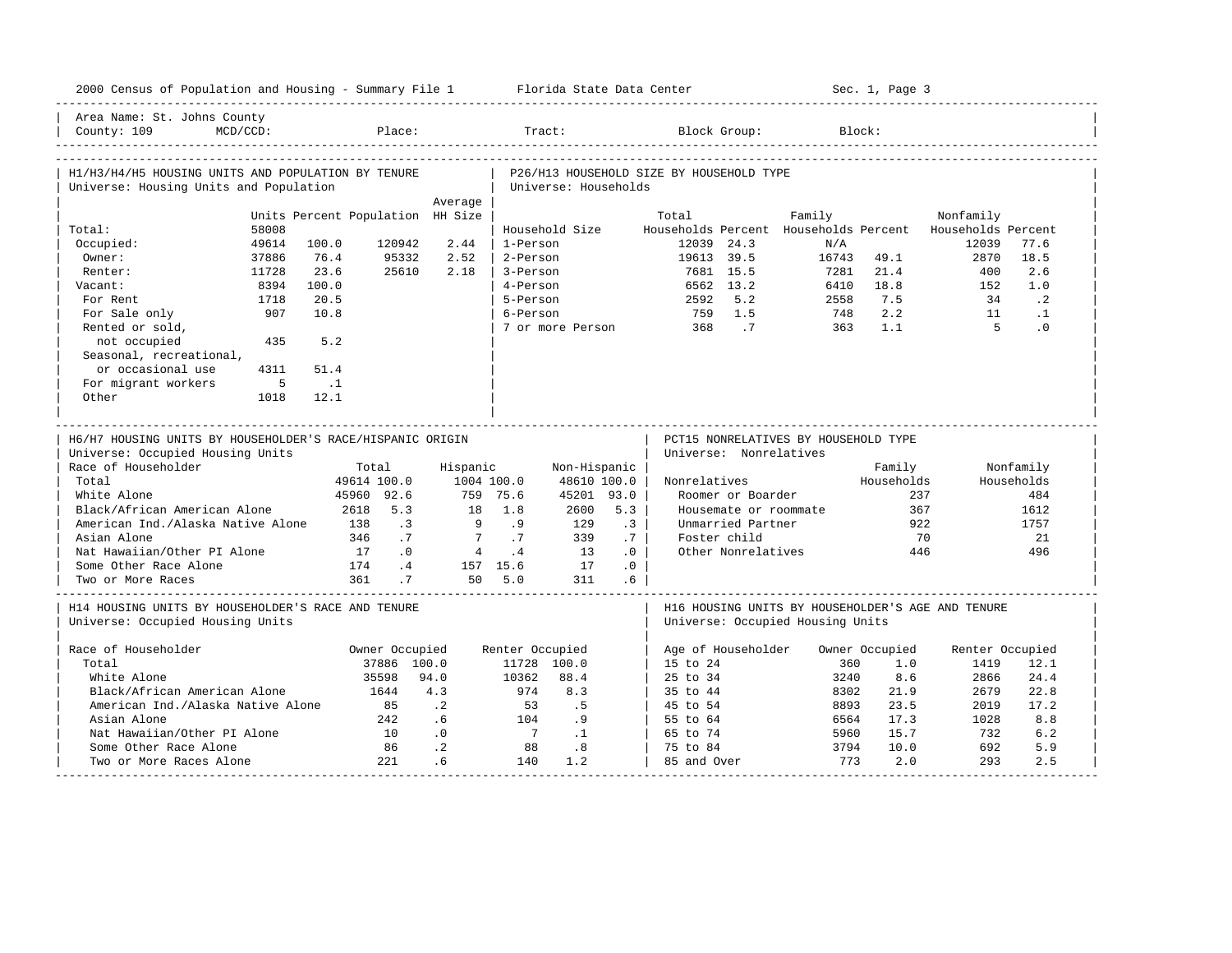| 2000 Census of Population and Housing - Summary File 1 Florida State Data Center |                |                               |                             |                                                         |        |        | Sec. 1, Page 1 |          |                 |           |
|----------------------------------------------------------------------------------|----------------|-------------------------------|-----------------------------|---------------------------------------------------------|--------|--------|----------------|----------|-----------------|-----------|
| Area Name: St. Lucie County                                                      |                |                               |                             |                                                         |        |        |                |          |                 |           |
| County: 111<br>$MCD/CCD$ :                                                       | Place:         |                               | Tract:                      | Block Group:                                            |        | Block: |                |          |                 |           |
| P1/P15/P16/P17/P31/P32/P33 POPULATION SUMMARY                                    |                |                               |                             | P12/P13 POPULATION BY AGE AND SEX                       |        |        |                |          |                 |           |
| Universe: Persons, Households, Families                                          |                |                               |                             | Universe: Persons                                       |        |        |                |          |                 |           |
| Total Population<br>192695                                                       | Total Families |                               | 54258                       |                                                         | Total  |        | Male           |          | Female          |           |
| Total Households<br>76933                                                        |                | Population in Families 156560 |                             |                                                         | Number | Pct.   | Number         | Pct.     | Number          | Pct.      |
| Population in Households 189983                                                  |                | Average Family Size 2.89      |                             | Under 5                                                 | 10750  | 5.6    | 5498           | 5.8      | 5252            | 5.3       |
| Average Household Size 2.47                                                      |                |                               |                             | $5$ to $9$                                              | 12420  | 6.4    | 6321           | 6.7      | 6099            | 6.2       |
|                                                                                  |                |                               |                             | $10 - 14$                                               | 13142  | 6.8    | 6782           | 7.2      | 6360            | 6.5       |
| P7/P8/P11 POPULATION BY RACE AND HISPANIC ORIGIN                                 |                |                               |                             | 15 to 17                                                | 7271   | 3.8    | 3731           | 4.0      | 3540            | 3.6       |
| Universe: Persons                                                                |                |                               | Total Hispanic Non-Hispanic | 18 and 19                                               | 4216   | 2.2    | 2227           | 2.4      | 1989            | 2.0       |
| Total                                                                            | 192695         | 15733                         | 176962                      | 20                                                      | 1856   | 1.0    | 1019           | 1.1      | 837             | .8        |
| White Alone                                                                      | 152504         | 9736                          | 142768                      | 21                                                      | 1745   | .9     | 919            | 1.0      | 826             | .8        |
| Black or African American Alone                                                  | 29714          | 566                           | 29148                       | 22 to 24                                                | 4900   | 2.5    | 2498           | 2.7      | 2402            | 2.4       |
| American Ind. and Alaska Native Alone                                            | 464            | 68                            | 396                         | 25 to 29                                                | 9298   | 4.8    | 4593           | 4.9      | 4705            | 4.8       |
| Asian Alone                                                                      | 1829           | 26                            | 1803                        | 30 to 34                                                | 11142  | 5.8    | 5495           | 5.8      | 5647            | 5.7       |
| Native Hawaiian/Other Pacific Islander Alone                                     | 103            | 40                            | 63                          | 35 to 39                                                | 13859  | 7.2    | 6857           | 7.3      | 7002            | 7.1       |
| Some Other Race Alone                                                            | 4573           | 4290                          | 283                         | 40 to 44                                                | 14082  | 7.3    | 6952           | 7.4      | 7130            | 7.2       |
| Two or More Races                                                                | 3508           | 1007                          | 2501 l                      | 45 to 49                                                | 12349  | 6.4    | 6124           | 6.5      | 6225            | 6.3       |
|                                                                                  |                |                               |                             | 50 to 54                                                | 11323  | 5.9    | 5460           | 5.8      | 5863            | 5.9       |
| P15A-I/P16A-I/P17A-I HOUSEHOLDS AND HOUSEHOLD POPULATION BY RACE                 |                |                               |                             | 55 to 59                                                | 10173  | 5.3    | 4702           | 5.0      | 5471            | 5.6       |
| Universe: Households and Population in Households                                |                |                               | Average                     | 60 and 61                                               | 4005   | 2.1    | 1857           | 2.0      | 2148            | 2.2       |
| Householder:                                                                     | Households     | Pop. In HH                    | HH Size                     | 62 to 64                                                | 6411   | 3.3    | 2970           | 3.2      | 3441            | 3.5       |
| White Alone                                                                      | 64517          | 151157                        | 2.34                        | 65 and 66                                               | 4453   | 2.3    | 2104           | 2.2      | 2349            | 2.4       |
| Black or African American Alone                                                  | 9674           | 29020                         | 3.00                        | 67 to 69                                                | 7180   | 3.7    | 3437           | 3.7      | 3743            | 3.8       |
| American Ind. and Alaska Native Alone                                            | 162            | 465                           | 2.87                        | 70 to 74                                                | 12073  | 6.3    | 5742           | 6.1      | 6331            | 6.4       |
| Asian Alone                                                                      | 527            | 1678                          | 3.18                        | 75 to 79                                                | 10084  | 5.2    | 4659           | 5.0      | 5425            | 5.5       |
| Native Hawaiian/Other Pacific Islander Alone                                     | 23             | 87                            | 3.78                        | 80 to 84                                                | 6011   | 3.1    | 2713           | 2.9      | 3298            | 3.3       |
| Some Other Race Alone                                                            | 1001           | 4327                          | 4.32                        | 85 and over                                             | 3952   | 2.1    | 1459           | 1.6      | 2493            | 2.5       |
| Two or More Races                                                                | 1029           | 3249                          | 3.16                        | 65 and over                                             | 43753  | 22.7   | 20114          | 21.4     | 23639           | 24.0      |
| Hispanic                                                                         | 4139           | 15024                         | 3.63                        |                                                         |        |        |                |          |                 |           |
| White Alone, Not Hispanic                                                        |                |                               |                             | Median Age                                              | 42.00  |        | 40.80          |          | 43.20           |           |
| P31A-I/P32A-I/P33A-I FAMILIES AND POPULATION IN FAMILIES                         |                |                               |                             | P19 HOUSEHOLDS BY TYPE AND PRESENCE OF PERSONS UNDER 18 |        |        |                |          |                 |           |
| Universe: Families and Population in Families                                    |                | Pop. In                       | Average                     | Universe: Households                                    |        |        |                |          | Households With |           |
| Householder:                                                                     | Families       |                               | Families Family Size        |                                                         |        |        |                | People   |                 | No People |
| White Alone                                                                      | 45022          | 123558                        | 2.74                        |                                                         |        |        |                | Under 18 |                 | Under 18  |
| Black or African American Alone                                                  | 7038           | 24595                         | 3.49                        | Family Households:                                      |        |        |                | 22506    |                 | 31752     |
| American Ind. and Alaska Native Alone                                            | 114            | 364                           | 3.19                        | Married Couple Family                                   |        |        |                | 14636    |                 | 27875     |
| Asian Alone                                                                      | 432            | 1511                          | 3.50                        | Other Family:                                           |        |        |                | 7870     |                 | 3877      |
| Native Hawaiian/Other Pacific Islander Alone                                     | 20             | 75                            | 3.75                        | Male Householder, no wife present                       |        |        |                | 1952     |                 | 1271      |
| Some Other Race Alone                                                            | 877            | 3776                          | 4.31                        | Female Householder, no husband present                  |        |        |                | 5918     |                 | 2606      |
| Two or More Races                                                                | 755            | 2681                          | 3.55                        | Nonfamily Households:                                   |        |        |                | 366      |                 | 22309     |
| Hispanic                                                                         | 3378           | 12833                         | 3.80                        | Male Householder                                        |        |        |                | 291      |                 | 9843      |
| White Alone, Not Hispanic                                                        | 42830          | 115708                        | 2.70                        | Female Householder                                      |        |        |                | 75       |                 | 12466     |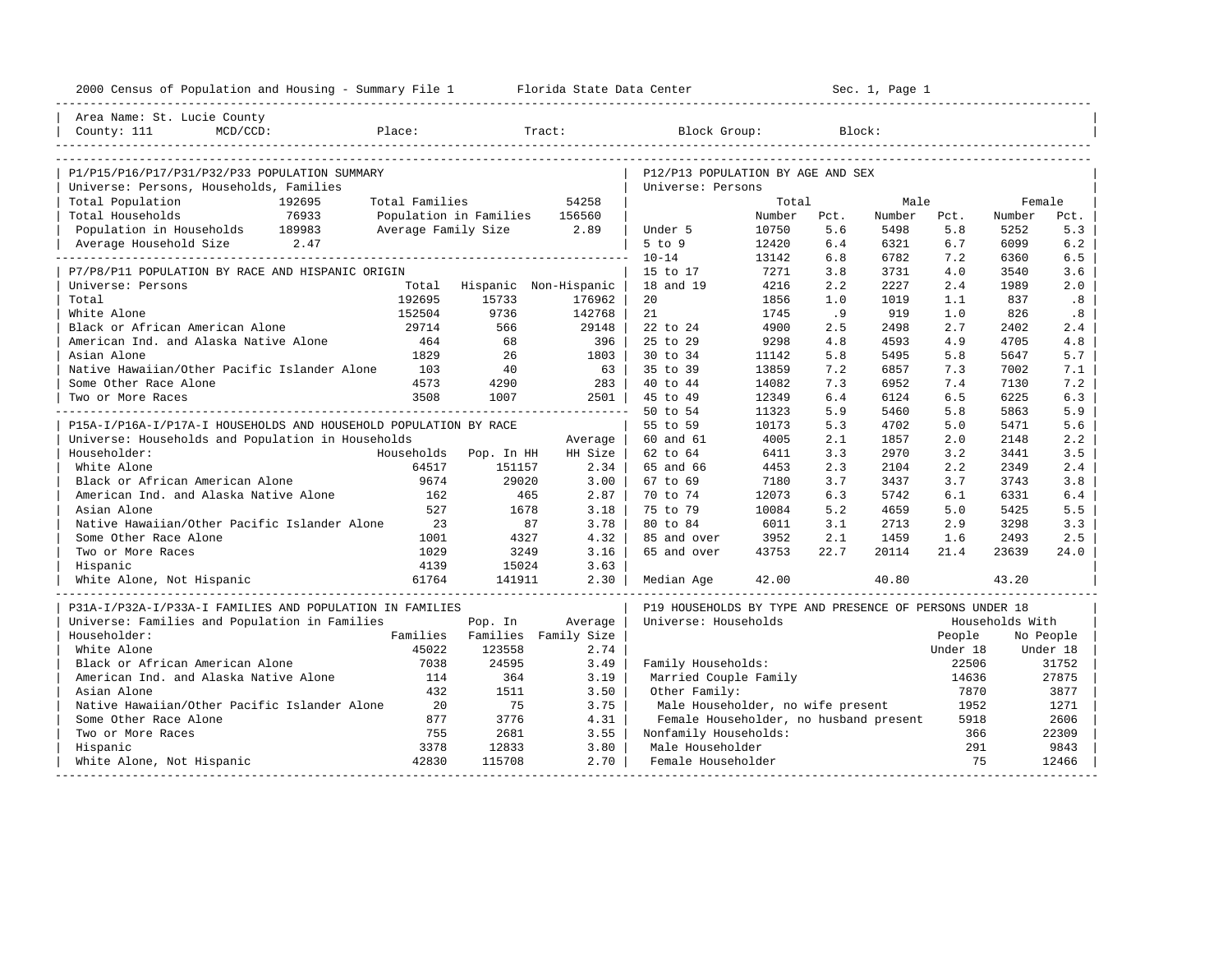---------------------------------------------------------------------------------------------------------------------------------------------------- | Area Name: St. Lucie County | | County: 111 MCD/CCD: Place: Tract: Block Group: Block: | ----------------------------------------------------------------------------------------------------------------------------------------------------

| P34/P35 FAMILY TYPE BY PRESENCE AND AGE  |       | P27/P30 RELATIONSHIP BY HOUSEHOLD TYPE        |                 |       | P28 RELATIONSHIP BY HOUSEHOLD TYPE |       |  |  |
|------------------------------------------|-------|-----------------------------------------------|-----------------|-------|------------------------------------|-------|--|--|
| OF OWN AND RELATED CHILDREN              |       | Universe: Persons                             |                 |       | FOR THE POPULATION UNDER 18        |       |  |  |
| Universe: Families                       | With  |                                               | Total 65 & Over |       | Universe: Persons                  |       |  |  |
| With Own Related                         |       | Population in households:                     | 189983          | 42459 | Total:                             | 43583 |  |  |
| Children Children                        |       | In family households:                         | 161269          | 31455 | In households:                     | 43447 |  |  |
| Married couple family:<br>42511          | 42511 | Householder:                                  | 54258           | 16554 | Householder or spouse              | 50    |  |  |
| Children under 18:<br>13562              | 14565 | Male                                          | 39926           | 14090 | Related child:                     | 42245 |  |  |
| 2844<br>Under 6 only                     | 3159  | Female                                        | 14332           | 2464  | Own child:                         | 37899 |  |  |
| Under 6 and 6 to 17<br>2936              | 3278  | Spouse                                        | 42511           | 12485 | In married couple family           | 25792 |  |  |
| 6 to 17 only<br>7782                     | 8128  | Parent                                        | 1758            | 1202  | In other family:                   |       |  |  |
| No children under 18<br>28949            | 27946 | Child                                         | 48826           |       | No spouse present:                 | 12107 |  |  |
| Other family:<br>11747                   | 11747 | Natural born or adopted                       | 45694           |       | Male householder                   | 2633  |  |  |
| Male hhdr. No wife:<br>3223              | 3223  | Step                                          | 3132            |       | Female householder                 | 9474  |  |  |
| Children under 18:<br>1641               | 1914  | Grandchild                                    | 3996            |       | Other relatives:                   | 4346  |  |  |
| Under 6 only<br>382                      | 452   | Brother or sister                             | 1877            |       | Grandchild                         | 3333  |  |  |
| Under 6 and 6 to 17<br>206               | 268   | Other relatives                               | 3334            | 1032  | Other relatives                    | 1013  |  |  |
| 6 to 17 only<br>1053                     | 1194  | Nonrelatives                                  | 4709            | 182   | Nonrelatives                       | 1152  |  |  |
| No children under 18<br>1582             | 1309  | In nonfamily households:                      | 28714           | 11004 | In group quarters:                 | 136   |  |  |
| Female hhdr. No hus.:<br>8524            | 8524  | Male householder:                             | 10134           | 3206  | Institutional                      | 76    |  |  |
| Children under 18:<br>5015               | 5892  | Living alone                                  | 7325            | 2763  | Noninstitutional                   | 60    |  |  |
| Under 6 only<br>898                      | 1136  | Not living alone                              | 2809            | 443   |                                    |       |  |  |
| Under 6 and 6 to 17<br>944               | 1248  | Female householder:                           | 12541           | 7079  | P18 HOUSEHOLD SIZE, HOUSEHOLD TYPE |       |  |  |
| 6 to 17 only<br>3173                     | 3508  | Living alone                                  | 10773           | 6739  | AND PRESENCE OF OWN CHILDREN       |       |  |  |
| No children under 18<br>3509             | 2632  | Not living alone                              | 1768            | 340   | Winiverse: Households              |       |  |  |
|                                          |       | Nonrelatives                                  | 6039            | 719   | 1-person households:               | 18098 |  |  |
|                                          |       | In group quarters:                            | 2712            | 1294  | Male householder                   | 7325  |  |  |
| P21 HOUSEHOLD TYPE BY AGE OF HOUSEHOLDER |       | Institutional                                 | 1586            | 715   | Female householder                 | 10773 |  |  |
| Universe: Households                     |       | Noninstitutional                              | 1126            | 579   | 2 or more person households:       | 58835 |  |  |
|                                          |       |                                               |                 |       | Family households:                 | 54258 |  |  |
| Family Nonfamily                         |       |                                               |                 |       | Married couple:                    | 42511 |  |  |
| Householder age: Households Households   |       | PCT14 HOUSEHOLDS BY SEX OF UNMARRIED PARTNERS |                 |       | With own child, under 18           | 13562 |  |  |
| 15 to 24<br>1442                         | 777   | Universe: Households                          |                 |       | No own child, under 18             | 28949 |  |  |
| 25 to 34<br>6991                         | 1875  |                                               |                 |       | Other family - no spouse pres.     | 11747 |  |  |
| 35 to 44<br>11669                        | 2957  | Unmarried partner households                  |                 | 4558  | Male householder:                  | 3223  |  |  |
| 45 to 54<br>9512                         | 3413  | Male householder and male partner             |                 | 235   | With own child, under 18           | 1641  |  |  |
| 55 to 64<br>8090                         | 3368  | Male householder and female partner           |                 | 2260  | No own child, under 18             | 1582  |  |  |
| 65 to 74<br>9686                         | 4518  | Female householder and female partner         |                 | 197   | Female householder:                | 8524  |  |  |
| 75 to 84<br>5966                         | 4487  | Female householder and male partner           |                 | 1866  | With own child, under 18           | 5015  |  |  |
| 85 and over<br>902                       | 1280  | All other households                          |                 | 72375 | No own child, under 18             | 3509  |  |  |
| Total<br>54258                           | 22675 |                                               |                 |       | Nonfamily households:              | 4577  |  |  |
|                                          |       |                                               |                 |       | Male householder                   | 2809  |  |  |
|                                          |       |                                               |                 |       | Female householder                 | 1768  |  |  |
|                                          |       |                                               |                 |       |                                    |       |  |  |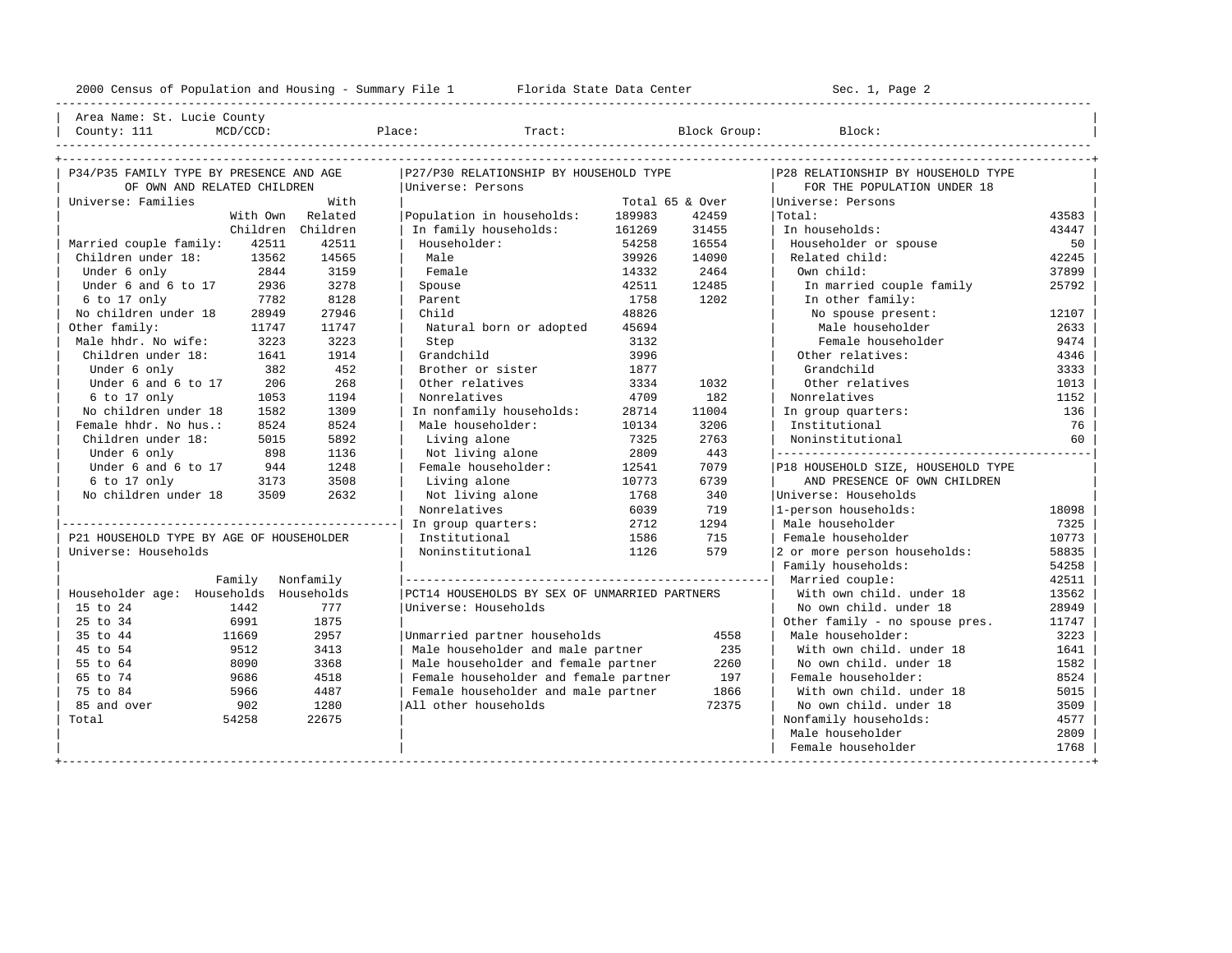| 2000 Census of Population and Housing - Summary File 1 Florida State Data Center                            |             |                                  |                      |                     |                     |                          |           |                                          |                        |                                      | Sec. 1, Page 3 |                                                   |            |
|-------------------------------------------------------------------------------------------------------------|-------------|----------------------------------|----------------------|---------------------|---------------------|--------------------------|-----------|------------------------------------------|------------------------|--------------------------------------|----------------|---------------------------------------------------|------------|
| Area Name: St. Lucie County<br>County: 111                                                                  | $MCD/CCD$ : |                                  | Place:               |                     |                     | Tract:                   |           |                                          | Block Group:           |                                      | Block:         |                                                   |            |
| H1/H3/H4/H5 HOUSING UNITS AND POPULATION BY TENURE<br>Universe: Housing Units and Population                |             |                                  |                      | Average             |                     | Universe: Households     |           | P26/H13 HOUSEHOLD SIZE BY HOUSEHOLD TYPE |                        |                                      |                |                                                   |            |
|                                                                                                             |             | Units Percent Population HH Size |                      |                     |                     |                          |           | Total                                    |                        | Family                               |                | Nonfamily                                         |            |
| Total:                                                                                                      | 91262       |                                  |                      |                     |                     | Household Size           |           | Households Percent                       |                        | Households Percent                   |                | Households Percent                                |            |
| Occupied:                                                                                                   | 76933       | 100.0                            | 189983               | 2.47                | 1-Person            |                          |           | 18098 23.5                               |                        | N/A                                  |                | 18098                                             | 79.8       |
| Owner:                                                                                                      | 60030       | 78.0                             | 143631               | 2.39                | 2-Person            |                          |           |                                          | 32034 41.6             | 28264                                | 52.1           | 3770                                              | 16.6       |
| Renter:                                                                                                     | 16903       | 22.0                             | 46352                | 2.74                | 3-Person            |                          |           | 11020 14.3                               |                        | 10545                                | 19.4           | 475                                               | 2.1        |
| Vacant:                                                                                                     | 14329       | 100.0                            |                      |                     | 4-Person            |                          |           |                                          | 8874 11.5              | 8693                                 | 16.0           | 181                                               | .8         |
| For Rent                                                                                                    | 2264        | 15.8                             |                      |                     | 5-Person            |                          |           | 4251                                     | 5.5                    | 4180                                 | 7.7            | 71                                                | $\cdot$ 3  |
| For Sale only                                                                                               | 1440        | 10.0                             |                      |                     | 6-Person            |                          |           | 1537                                     | 2.0                    | 1498                                 | 2.8            | 39                                                | $\cdot$ 2  |
| Rented or sold,                                                                                             |             |                                  |                      |                     |                     |                          |           | 7 or more Person 1119 1.5                |                        | 1078                                 | 2.0            | 41                                                | $\cdot$ 2  |
| not occupied                                                                                                | 441         | 3.1                              |                      |                     |                     |                          |           |                                          |                        |                                      |                |                                                   |            |
| Seasonal, recreational,                                                                                     |             |                                  |                      |                     |                     |                          |           |                                          |                        |                                      |                |                                                   |            |
| or occasional use                                                                                           | 9056        | 63.2                             |                      |                     |                     |                          |           |                                          |                        |                                      |                |                                                   |            |
| For migrant workers                                                                                         | 20          | $\ldots$ 1                       |                      |                     |                     |                          |           |                                          |                        |                                      |                |                                                   |            |
| Other                                                                                                       | 1108        | 7.7                              |                      |                     |                     |                          |           |                                          |                        |                                      |                |                                                   |            |
| H6/H7 HOUSING UNITS BY HOUSEHOLDER'S RACE/HISPANIC ORIGIN                                                   |             |                                  |                      |                     |                     |                          |           |                                          |                        | PCT15 NONRELATIVES BY HOUSEHOLD TYPE |                |                                                   |            |
| Universe: Occupied Housing Units                                                                            |             |                                  |                      |                     |                     |                          |           |                                          | Universe: Nonrelatives |                                      |                |                                                   |            |
| Race of Householder                                                                                         |             |                                  | Total                | Hispanic            |                     | Non-Hispanic             |           |                                          |                        |                                      | Family         |                                                   | Nonfamily  |
| Total                                                                                                       |             |                                  | 76933 100.0          |                     | 4139 100.0          | 72794 100.0              |           | Nonrelatives                             |                        |                                      | Households     |                                                   | Households |
| White Alone                                                                                                 |             |                                  | 64517 83.9           |                     | 2753 66.5           | 61764 84.8               |           |                                          | Roomer or Boarder      |                                      |                | 777                                               | 963        |
| Black/African American Alone                                                                                |             |                                  | 9674 12.6            |                     | 157 3.8             |                          | 9517 13.1 |                                          |                        | Housemate or roommate                |                | 738                                               | 1550       |
| American Ind./Alaska Native Alone                                                                           |             | 162                              | $\cdot$ 2            | 14<br>$\mathcal{R}$ | $\cdot$ 3           | 148                      | $\cdot$ 2 |                                          | Unmarried Partner      |                                      | 2010           |                                                   | 2548       |
| Asian Alone                                                                                                 |             | 527                              | .7                   |                     | $\cdot$ 2           | 519                      | .7        |                                          | Foster child           |                                      | 152            |                                                   | 52         |
| Nat Hawaiian/Other PI Alone                                                                                 |             | 23                               | $\cdot$ 0            | 6                   | $\cdots$            | 17                       | $\cdot$ 0 |                                          | Other Nonrelatives     |                                      | 1032           |                                                   | 926        |
| Some Other Race Alone                                                                                       |             |                                  | 1001 1.3<br>1029 1.3 |                     | 945 22.8<br>256 6.2 | 56                       | $\cdot$ 1 |                                          |                        |                                      |                |                                                   |            |
| Two or More Races<br>H14 HOUSING UNITS BY HOUSEHOLDER'S RACE AND TENURE<br>Universe: Occupied Housing Units |             |                                  |                      |                     |                     |                          | 773 1.1   |                                          |                        | Universe: Occupied Housing Units     |                | H16 HOUSING UNITS BY HOUSEHOLDER'S AGE AND TENURE |            |
| Race of Householder                                                                                         |             |                                  | Owner Occupied       |                     | Renter Occupied     |                          |           |                                          | Age of Householder     |                                      | Owner Occupied | Renter Occupied                                   |            |
| Total                                                                                                       |             |                                  | 60030 100.0          |                     |                     | 16903 100.0              |           | 15 to 24                                 |                        | 575                                  | 1.0            | 1644                                              | 9.7        |
| White Alone                                                                                                 |             |                                  | 53671                | 89.4                | 10846               | 64.2                     |           | 25 to 34                                 |                        | 4601                                 | 7.7            | 4265                                              | 25.2       |
| Black/African American Alone                                                                                |             |                                  | 4714                 | 7.9                 | 4960                | 29.3                     |           | 35 to 44                                 |                        | 10233                                | 17.0           | 4393                                              | 26.0       |
| American Ind./Alaska Native Alone                                                                           |             |                                  | 105                  | $\cdot$ . 2         | 57                  | $\overline{\phantom{a}}$ |           | 45 to 54                                 |                        | 9976                                 | 16.6           | 2949                                              | 17.4       |
| Asian Alone                                                                                                 |             |                                  | 373                  | .6                  | 154                 | .9                       |           | 55 to 64                                 |                        | 9912                                 | 16.5           | 1546                                              | 9.1        |
| Nat Hawaiian/Other PI Alone                                                                                 |             |                                  | 16                   | $\cdot$ 0           | $\overline{7}$      | $\overline{0}$ .         |           | 65 to 74                                 |                        | 13127                                | 21.9           | 1077                                              | 6.4        |
| Some Other Race Alone                                                                                       |             |                                  | 547                  | .9                  | 454                 | 2.7                      |           | 75 to 84                                 |                        | 9672                                 | 16.1           | 781                                               | 4.6        |
| Two or More Races Alone                                                                                     |             |                                  | 604                  | 1.0                 | 425                 | 2.5                      |           | 85 and Over                              |                        | 1934                                 | 3.2            | 248                                               | 1.5        |
|                                                                                                             |             |                                  |                      |                     |                     |                          |           |                                          |                        |                                      |                |                                                   |            |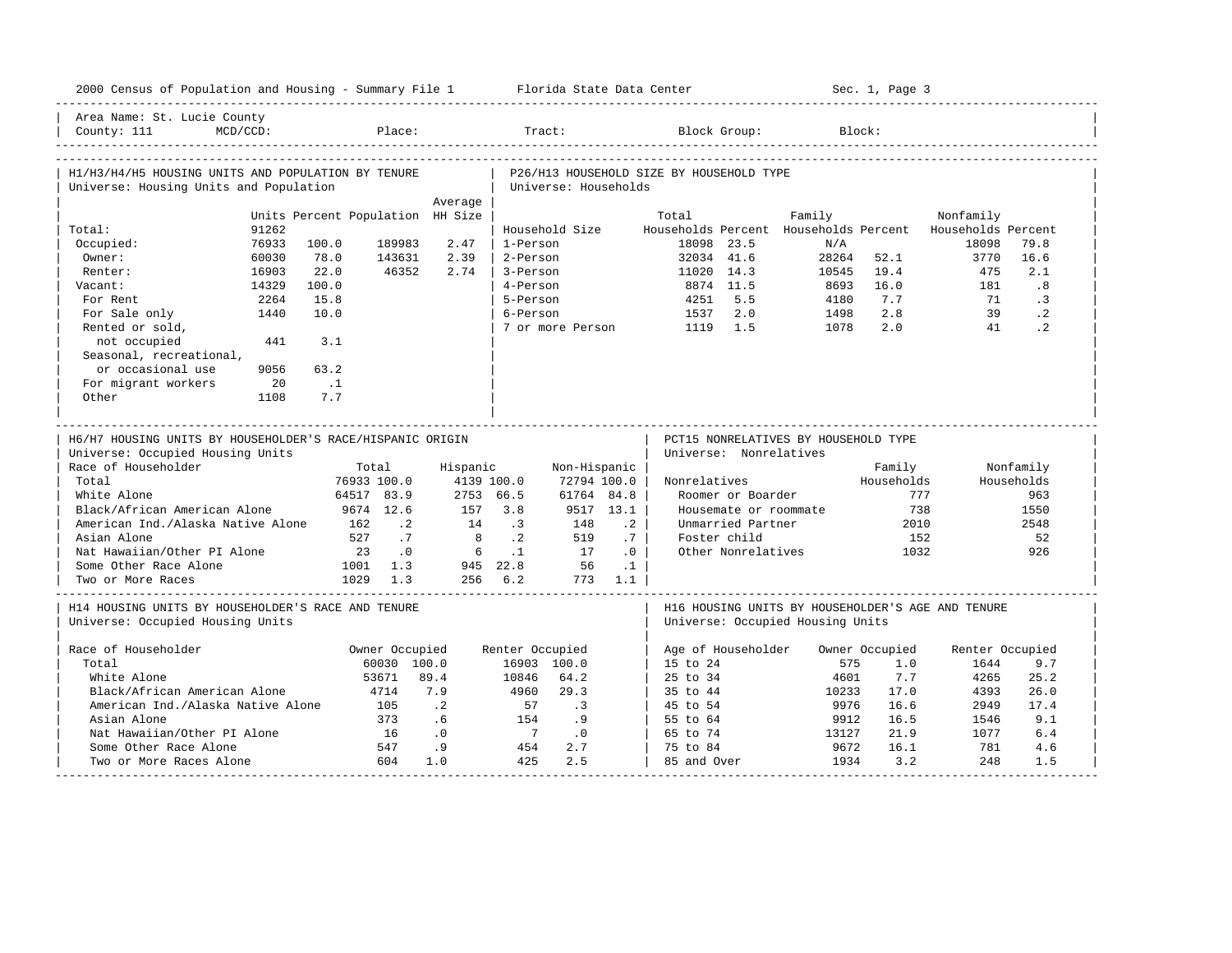| 2000 Census of Population and Housing - Summary File 1 Florida State Data Center |                     |                        |                       |                                                         | --------------------- |                             | Sec. 1, Page 1 |          |                 |           |
|----------------------------------------------------------------------------------|---------------------|------------------------|-----------------------|---------------------------------------------------------|-----------------------|-----------------------------|----------------|----------|-----------------|-----------|
| Area Name: Santa Rosa County                                                     |                     |                        |                       |                                                         |                       |                             |                |          |                 |           |
| County: 113<br>MCD/CCD:                                                          | Place:              |                        | Tract:                | Block Group:                                            |                       |                             | Block:         |          |                 |           |
| P1/P15/P16/P17/P31/P32/P33 POPULATION SUMMARY                                    |                     |                        |                       | P12/P13 POPULATION BY AGE AND SEX                       |                       |                             |                |          |                 |           |
| Universe: Persons, Households, Families                                          |                     |                        |                       | Universe: Persons                                       |                       |                             |                |          |                 |           |
| Total Population<br>117743                                                       | Total Families      |                        | 33321                 |                                                         | Total                 |                             | Male           |          | Female          |           |
| 43793<br>Total Households                                                        |                     | Population in Families | 100101                |                                                         | Number                | Pct.                        | Number         | Pct.     | Number          | Pct.      |
| Population in Households 115191                                                  | Average Family Size |                        | 3.00                  | Under 5                                                 | 7700                  | 6.5                         | 3937           | 6.7      | 3763            | 6.4       |
| 2.63<br>Average Household Size                                                   |                     |                        |                       | $5$ to $9$                                              | 8389                  | 7.1                         | 4371           | 7.4      | 4018            | 6.8       |
|                                                                                  |                     |                        |                       | $10 - 14$                                               | 9592                  | 8.1                         | 5039           | 8.5      | 4553            | 7.8       |
| P7/P8/P11 POPULATION BY RACE AND HISPANIC ORIGIN                                 |                     |                        |                       | 15 to 17                                                | 5588                  | 4.7                         | 2927           | 5.0      | 2661            | 4.5       |
| Universe: Persons                                                                | Total               |                        | Hispanic Non-Hispanic | 18 and 19                                               | 2842                  | 2.4                         | 1495           | 2.5      | 1347            | 2.3       |
| Total                                                                            | 117743              | 2968                   | 114775                | 20                                                      | 1205                  | 1.0                         | 602            | 1.0      | 603             | 1.0       |
| White Alone                                                                      | 106822              | 1903                   | 104919                | 21                                                      | 1069                  | .9                          | 542            | .9       | 527             | .9        |
| Black or African American Alone                                                  | 5000                | 101                    | 4899                  | 22 to 24                                                | 3363                  | 2.9                         | 1736           | 2.9      | 1627            | 2.8       |
| American Ind. and Alaska Native Alone                                            | 1185                | 60                     | 1125                  | 25 to 29                                                | 6910                  | 5.9                         | 3546           | 6.0      | 3364            | 5.7       |
| Asian Alone                                                                      | 1525                | 27                     | 1498                  | 30 to 34                                                | 8344                  | 7.1                         | 4174           | 7.1      | 4170            | 7.1       |
| Native Hawaiian/Other Pacific Islander Alone                                     | 100                 | 15                     | 85                    | 35 to 39                                                | 10847                 | 9.2                         | 5449           | 9.2      | 5398            | 9.2       |
| Some Other Race Alone                                                            | 785                 | 614                    | 171                   | 40 to 44                                                | 10565                 | 9.0                         | 5305           | 9.0      | 5260            | 9.0       |
| Two or More Races                                                                | 2326                | 248                    | 2078                  | 45 to 49                                                | 8972                  | 7.6                         | 4443           | 7.5      | 4529            | 7.7       |
|                                                                                  |                     |                        |                       | 50 to 54                                                | 7679                  | 6.5                         | 3853           | 6.5      | 3826            | 6.5       |
| P15A-I/P16A-I/P17A-I HOUSEHOLDS AND HOUSEHOLD POPULATION BY RACE                 |                     |                        |                       | 55 to 59                                                | 6302                  | 5.4                         | 3007           | 5.1      | 3295            | 5.6       |
| Universe: Households and Population in Households                                |                     |                        | Average               | 60 and 61                                               | 2250                  | 1.9                         | 1110           | 1.9      | 1140            | 1.9       |
| Householder:                                                                     | Households          | Pop. In HH             | HH Size               | 62 to 64                                                | 3154                  | 2.7                         | 1579           | 2.7      | 1575            | 2.7       |
| White Alone                                                                      | 40706               | 106329                 | 2.61                  | 65 and 66                                               | 1921                  | 1.6                         | 931            | 1.6      | 990             | 1.7       |
| Black or African American Alone                                                  | 1453                | 4194                   | 2.89                  | 67 to 69                                                | 2624                  | 2.2                         | 1309           | 2.2      | 1315            | 2.2       |
| American Ind. and Alaska Native Alone                                            | 445                 | 1201                   | 2.70                  | 70 to 74                                                | 3579                  | 3.0                         | 1731           | 2.9      | 1848            | 3.1       |
| Asian Alone                                                                      | 357                 | 1068                   | 2.99                  | 75 to 79                                                | 2509                  | 2.1                         | 1142           | 1.9      | 1367            | 2.3       |
| Native Hawaiian/Other Pacific Islander Alone                                     | 31                  | 102                    | 3.29                  | 80 to 84                                                | 1341                  | 1.1                         | 548            | .9       | 793             | 1.4       |
| Some Other Race Alone                                                            | 161                 | 517                    | 3.21                  | 85 and over                                             | 998                   | $\overline{\phantom{0}}$ .8 | 283            | .5       | 715             | 1.2       |
| Two or More Races                                                                | 640                 | 1780                   | 2.78                  | 65 and over                                             | 12972                 | 11.0                        | 5944           | 10.1     | 7028            | 12.0      |
| Hispanic                                                                         | 791                 | 2410                   | 3.05                  |                                                         |                       |                             |                |          |                 |           |
| White Alone, Not Hispanic                                                        | 40148               | 104649                 | 2.61                  | Median Age                                              | 36.80                 |                             | 36.10          |          | 37.50           |           |
| P31A-I/P32A-I/P33A-I FAMILIES AND POPULATION IN FAMILIES                         |                     |                        |                       | P19 HOUSEHOLDS BY TYPE AND PRESENCE OF PERSONS UNDER 18 |                       |                             |                |          |                 |           |
| Universe: Families and Population in Families                                    |                     | Pop. In                | Average               | Universe: Households                                    |                       |                             |                |          | Households With |           |
| Householder:                                                                     | Families            |                        | Families Family Size  |                                                         |                       |                             |                | People   |                 | No People |
| White Alone                                                                      | 30983               | 92432                  | 2.98                  |                                                         |                       |                             |                | Under 18 |                 | Under 18  |
| Black or African American Alone                                                  | 1102                | 3647                   | 3.31                  | Family Households:                                      |                       |                             |                | 17164    |                 | 16157     |
| American Ind. and Alaska Native Alone                                            | 327                 | 1021                   | 3.12                  | Married Couple Family                                   |                       |                             |                | 12835    |                 | 14390     |
| Asian Alone                                                                      | 288                 | 956                    | 3.32                  | Other Family:                                           |                       |                             |                | 4329     |                 | 1767      |
| Native Hawaiian/Other Pacific Islander Alone                                     | 27                  | 92                     | 3.41                  | Male Householder, no wife present                       |                       |                             |                | 1082     |                 | 535       |
| Some Other Race Alone                                                            | 130                 | 457                    | 3.52                  | Female Householder, no husband present                  |                       |                             |                | 3247     |                 | 1232      |
| Two or More Races                                                                | 464                 | 1496                   | 3.22                  | Nonfamily Households:                                   |                       |                             |                | 251      |                 | 10221     |
| Hispanic                                                                         | 624                 | 2127                   | 3.41                  | Male Householder                                        |                       |                             |                | 202      |                 | 5081      |
| White Alone, Not Hispanic                                                        | 30547               | 90946                  | 2.98                  | Female Householder                                      |                       |                             |                | 49       |                 | 5140      |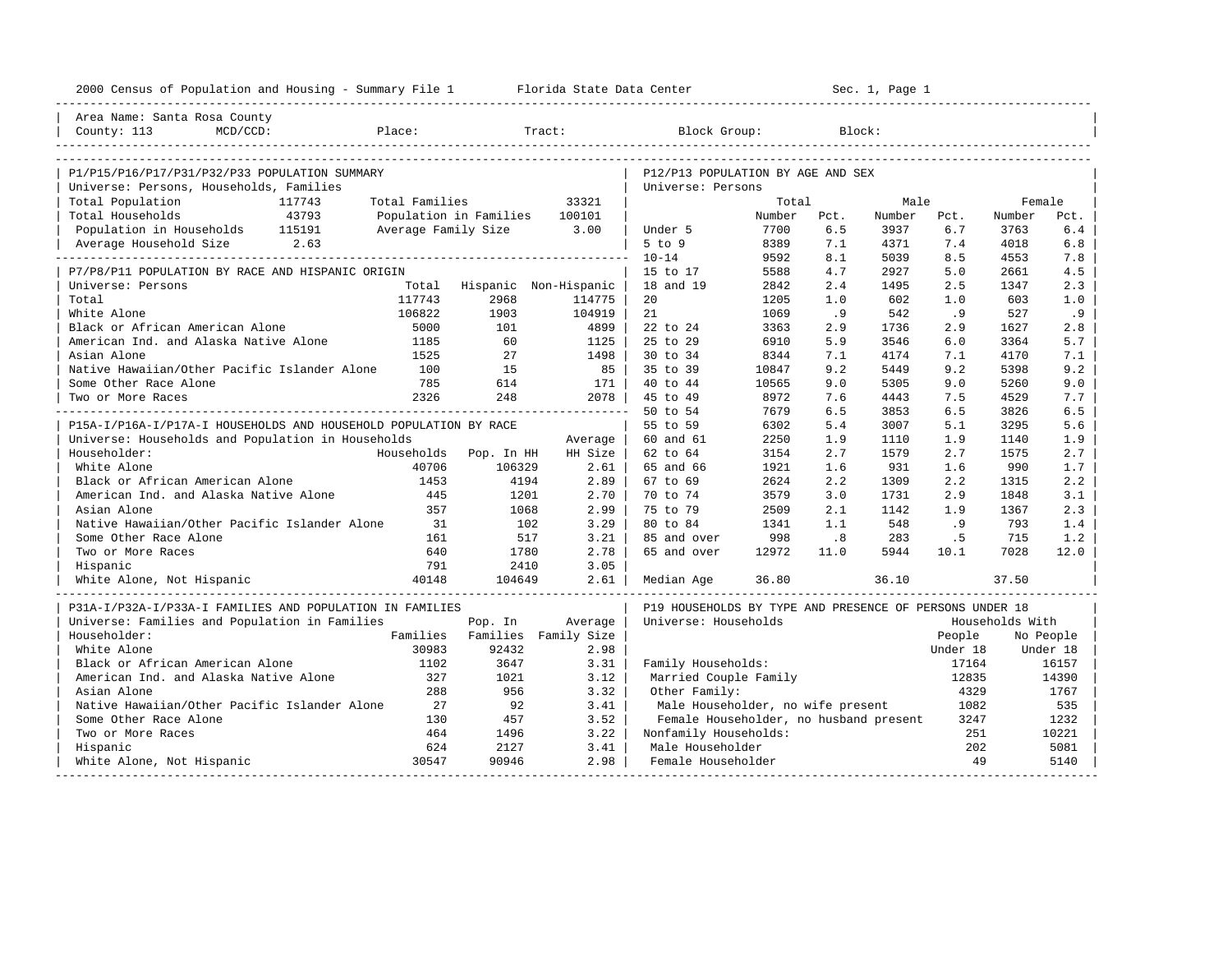---------------------------------------------------------------------------------------------------------------------------------------------------- | Area Name: Santa Rosa County | | County: 113 MCD/CCD: Place: Tract: Block Group: Block: | ----------------------------------------------------------------------------------------------------------------------------------------------------

| P34/P35 FAMILY TYPE BY PRESENCE AND AGE  |                   | P27/P30 RELATIONSHIP BY HOUSEHOLD TYPE        |        |                 | P28 RELATIONSHIP BY HOUSEHOLD TYPE |       |
|------------------------------------------|-------------------|-----------------------------------------------|--------|-----------------|------------------------------------|-------|
| OF OWN AND RELATED CHILDREN              |                   | Universe: Persons                             |        |                 | FOR THE POPULATION UNDER 18        |       |
| Universe: Families                       | With              |                                               |        | Total 65 & Over | Universe: Persons                  |       |
|                                          | With Own Related  | Population in households:                     | 115191 | 12484           | Total:                             | 31269 |
|                                          | Children Children | In family households:                         | 102102 | 9338            | In households:                     | 31170 |
| Married couple family:<br>27225          | 27225             | Householder:                                  | 33321  | 5084            | Householder or spouse              | 31    |
| Children under 18:<br>12176              | 12791             | Male                                          | 25584  | 4310            | Related child:                     | 30480 |
| 2597<br>Under 6 only                     | 2841              | Female                                        | 7737   | 774             | Own child:                         | 28546 |
| Under 6 and 6 to 17<br>2351              | 2529              | Spouse                                        | 27225  | 3342            | In married couple family           | 22317 |
| $6$ to 17 only<br>7228                   | 7421              | Parent                                        | 712    | 459             | In other family:                   |       |
| No children under 18<br>15049            | 14434             | Child                                         | 35119  |                 | No spouse present:                 | 6229  |
| Other family:<br>6096                    | 6096              | Natural born or adopted                       | 32346  |                 | Male householder                   | 1517  |
| Male hhdr. No wife:<br>1617              | 1617              | Step                                          | 2773   |                 | Female householder                 | 4712  |
| Children under 18:<br>978                | 1072              | Grandchild                                    | 1866   |                 | Other relatives:                   | 1934  |
| Under 6 only<br>247                      | 273               | Brother or sister                             | 557    |                 | Grandchild                         | 1595  |
| Under 6 and 6 to 17<br>88                | 109               | Other relatives                               | 1301   | 409             | Other relatives                    | 339   |
| 6 to 17 only<br>643                      | 690               | Nonrelatives                                  | 2001   | 44              | Nonrelatives                       | 659   |
| No children under 18<br>639              | 545               | In nonfamily households:                      | 13089  | 3146            | In group quarters:                 | 99    |
| Female hhdr. No hus.:<br>4479            | 4479              | Male householder:                             | 5283   | 894             | Institutional                      | 57    |
| Children under 18:<br>2848               | 3234              | Living alone                                  | 3982   | 805             | Noninstitutional                   | 42    |
| Under 6 only<br>543                      | 661               | Not living alone                              | 1301   | 89              |                                    |       |
| Under 6 and 6 to 17<br>392               | 480               | Female householder:                           | 5189   | 2135            | P18 HOUSEHOLD SIZE, HOUSEHOLD TYPE |       |
| 6 to 17 only<br>1913                     | 2093              | Living alone                                  | 4471   | 2070            | AND PRESENCE OF OWN CHILDREN       |       |
| No children under 18<br>1631             | 1245              | Not living alone                              | 718    | 65              | Universe: Households               |       |
|                                          |                   | Nonrelatives                                  | 2617   | 117             | 1-person households:               | 8453  |
|                                          |                   | In group quarters:                            | 2552   | 488             | Male householder                   | 3982  |
| P21 HOUSEHOLD TYPE BY AGE OF HOUSEHOLDER |                   | Institutional                                 | 2166   | 350             | Female householder                 | 4471  |
| Universe: Households                     |                   | Noninstitutional                              | 386    | 138             | 2 or more person households:       | 35340 |
|                                          |                   |                                               |        |                 | Family households:                 | 33321 |
|                                          | Family Nonfamily  |                                               |        |                 | Married couple:                    | 27225 |
| Householder age: Households Households   |                   | PCT14 HOUSEHOLDS BY SEX OF UNMARRIED PARTNERS |        |                 | With own child, under 18           | 12176 |
| 15 to 24<br>1031                         | 573               | Universe: Households                          |        |                 | No own child, under 18             | 15049 |
| 25 to 34<br>5457                         | 1321              |                                               |        |                 | Other family - no spouse pres.     | 6096  |
| 35 to 44<br>9337                         | 1993              | Unmarried partner households                  |        | 2041            | Male householder:                  | 1617  |
| 45 to 54<br>7330                         | 1868              | Male householder and male partner             |        | 84              | With own child, under 18           | 978   |
| 55 to 64<br>5082                         | 1688              | Male householder and female partner           |        | 1085            | No own child, under 18             | 639   |
| 65 to 74<br>3526                         | 1558              | Female householder and female partner         |        | 92              | Female householder:                | 4479  |
| 75 to 84<br>1382                         | 1148              | Female householder and male partner           |        | 780             | With own child, under 18           | 2848  |
| 85 and over<br>176                       | 323               | All other households                          |        | 41752           | No own child, under 18             | 1631  |
| Total<br>33321                           | 10472             |                                               |        |                 | Nonfamily households:              | 2019  |
|                                          |                   |                                               |        |                 | Male householder                   | 1301  |
|                                          |                   |                                               |        |                 | Female householder                 | 718   |
|                                          |                   |                                               |        |                 |                                    |       |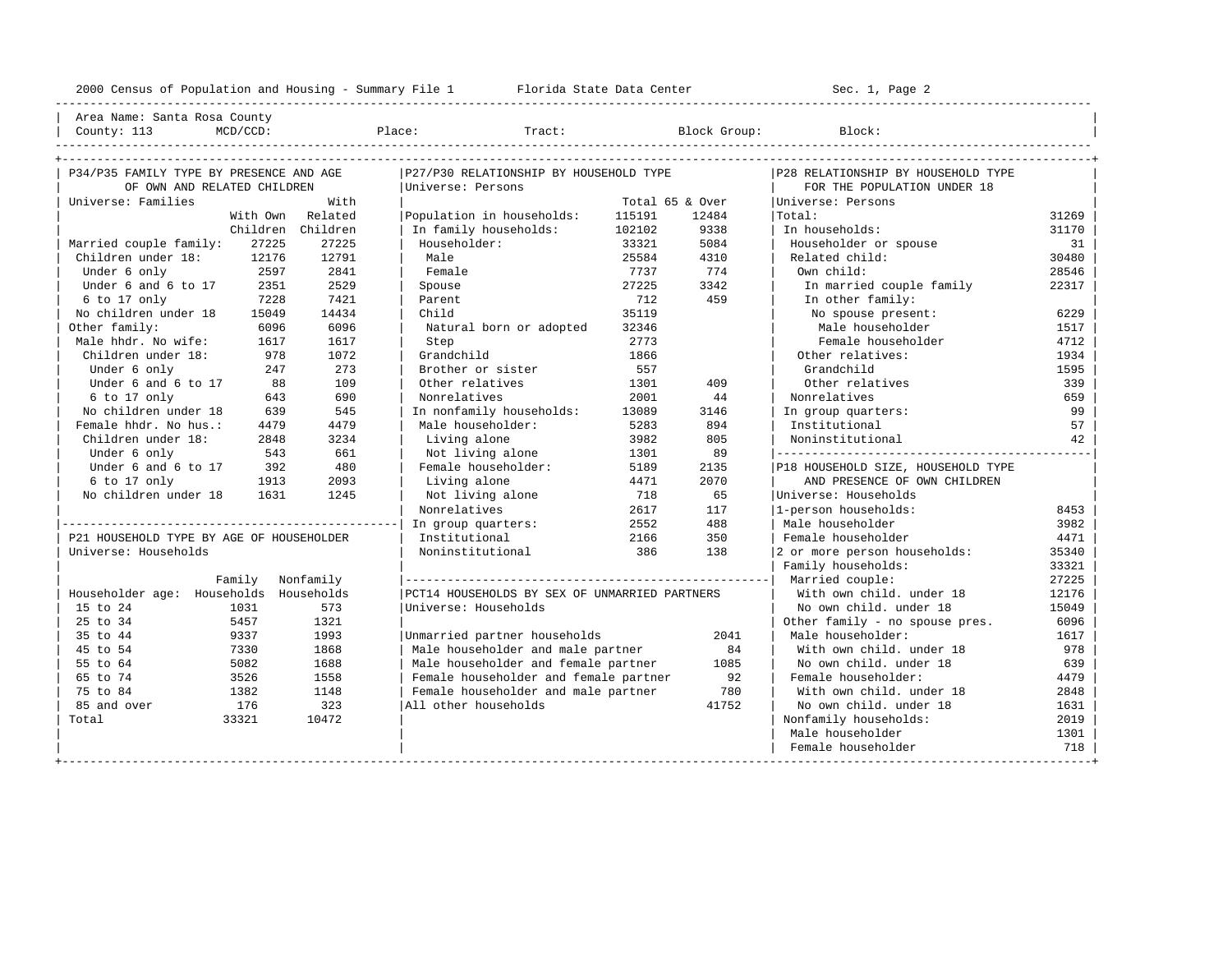| 2000 Census of Population and Housing - Summary File 1 Florida State Data Center              |                |                             |                      |                                  |                 |                             |                                |                                          |                                    |                                       | Sec. 1, Page 3 |                                                   |            |
|-----------------------------------------------------------------------------------------------|----------------|-----------------------------|----------------------|----------------------------------|-----------------|-----------------------------|--------------------------------|------------------------------------------|------------------------------------|---------------------------------------|----------------|---------------------------------------------------|------------|
| Area Name: Santa Rosa County<br>County: 113                                                   | $MCD/CCD$ :    |                             | Place:               |                                  | Tract:          |                             |                                |                                          | Block Group:                       |                                       | Block:         |                                                   |            |
|                                                                                               |                |                             |                      |                                  |                 |                             |                                |                                          |                                    |                                       |                |                                                   |            |
| H1/H3/H4/H5 HOUSING UNITS AND POPULATION BY TENURE                                            |                |                             |                      |                                  |                 | Universe: Households        |                                | P26/H13 HOUSEHOLD SIZE BY HOUSEHOLD TYPE |                                    |                                       |                |                                                   |            |
| Universe: Housing Units and Population                                                        |                |                             |                      | Average                          |                 |                             |                                |                                          |                                    |                                       |                |                                                   |            |
|                                                                                               |                |                             |                      | Units Percent Population HH Size |                 |                             |                                | Total                                    |                                    | Family                                |                | Nonfamily                                         |            |
| Total:                                                                                        | 49119          |                             |                      |                                  |                 | Household Size              |                                |                                          |                                    | Households Percent Households Percent |                | Households Percent                                |            |
| Occupied:                                                                                     | 43793          | 100.0                       | 115191               | 2.63                             | 1-Person        |                             |                                |                                          | 8453 19.3                          | N/A                                   |                | 8453                                              | 80.7       |
| Owner:                                                                                        | 35194          | 80.4                        | 93177                | 2.65                             | 2-Person        |                             |                                | 16029 36.6                               |                                    | 14417                                 | 43.3           | 1612                                              | 15.4       |
| Renter:                                                                                       | 8599           | 19.6                        | 22014                | 2.56                             | 3-Person        |                             |                                |                                          | 8254 18.8                          | 7976                                  | 23.9           | 278                                               | 2.7        |
| Vacant:                                                                                       | 5326           | 100.0                       |                      |                                  | 4-Person        |                             |                                |                                          | 7089 16.2                          | 7004                                  | 21.0           | 85                                                | .8         |
| For Rent                                                                                      | 1735           | 32.6                        |                      |                                  | 5-Person        |                             |                                | 2800                                     | 6.4                                | 2770                                  | 8.3            | 30                                                | $\cdot$ 3  |
| For Sale only                                                                                 | 933            | 17.5                        |                      |                                  | 6-Person        |                             |                                | 816                                      | 1.9                                | 806                                   | 2.4            | 10                                                | $\cdot$ 1  |
| Rented or sold,                                                                               |                |                             |                      |                                  |                 |                             |                                | 7 or more Person 352 .8                  |                                    | 348                                   | 1.0            | $\overline{4}$                                    | $\cdot$ 0  |
| not occupied                                                                                  | 282            | 5.3                         |                      |                                  |                 |                             |                                |                                          |                                    |                                       |                |                                                   |            |
| Seasonal, recreational,                                                                       |                |                             |                      |                                  |                 |                             |                                |                                          |                                    |                                       |                |                                                   |            |
| or occasional use                                                                             | 972            | 18.3                        |                      |                                  |                 |                             |                                |                                          |                                    |                                       |                |                                                   |            |
| For migrant workers                                                                           | $\overline{1}$ | $\overline{\phantom{0}}$ .0 |                      |                                  |                 |                             |                                |                                          |                                    |                                       |                |                                                   |            |
| Other                                                                                         | 1403           | 26.3                        |                      |                                  |                 |                             |                                |                                          |                                    |                                       |                |                                                   |            |
| H6/H7 HOUSING UNITS BY HOUSEHOLDER'S RACE/HISPANIC ORIGIN<br>Universe: Occupied Housing Units |                |                             |                      |                                  |                 |                             |                                |                                          | Universe: Nonrelatives             | PCT15 NONRELATIVES BY HOUSEHOLD TYPE  |                |                                                   |            |
| Race of Householder                                                                           |                |                             | Total                | Hispanic                         |                 | Non-Hispanic                |                                |                                          |                                    |                                       | Family         |                                                   | Nonfamily  |
| Total                                                                                         |                |                             | 43793 100.0          |                                  | 791 100.0       | 43002 100.0                 |                                | Nonrelatives                             |                                    |                                       | Households     |                                                   | Households |
| White Alone                                                                                   |                |                             | 40706 93.0           |                                  | 558 70.5        | 40148 93.4                  |                                |                                          | Roomer or Boarder                  |                                       |                | 204                                               | 290        |
| Black/African American Alone                                                                  |                |                             | 1453 3.3             | 25                               | 3.2             | 1428                        | 3.3                            |                                          |                                    | Housemate or roommate                 |                | 291                                               | 661        |
| American Ind./Alaska Native Alone                                                             |                |                             | 445 1.0<br>357 .8    | $\overline{4}$                   | 12 1.5          | 433                         | 1.0                            |                                          | Unmarried Partner                  |                                       |                | 911                                               | 1130       |
| Asian Alone<br>Nat Hawaiian/Other PI Alone                                                    |                |                             |                      |                                  | .5<br>4.5       | 353<br>27                   | .8                             |                                          | Foster child<br>Other Nonrelatives |                                       |                | 99<br>496                                         | 47<br>489  |
| Some Other Race Alone                                                                         |                | 31                          | $\ldots$ 1<br>161 .4 |                                  | 143 18.1        | 18                          | $\ldots$ 1<br>$\overline{0}$ . |                                          |                                    |                                       |                |                                                   |            |
| Two or More Races                                                                             |                |                             | 640 1.5              |                                  | 45 5.7          |                             | 595 1.4                        |                                          |                                    |                                       |                |                                                   |            |
| H14 HOUSING UNITS BY HOUSEHOLDER'S RACE AND TENURE<br>Universe: Occupied Housing Units        |                |                             |                      |                                  |                 |                             |                                |                                          |                                    | Universe: Occupied Housing Units      |                | H16 HOUSING UNITS BY HOUSEHOLDER'S AGE AND TENURE |            |
| Race of Householder                                                                           |                |                             | Owner Occupied       |                                  | Renter Occupied |                             |                                |                                          | Age of Householder                 |                                       | Owner Occupied | Renter Occupied                                   |            |
| Total                                                                                         |                |                             | 35194 100.0          |                                  |                 | 8599 100.0                  |                                | 15 to 24                                 |                                    | 548                                   | 1.6            | 1056                                              | 12.3       |
| White Alone                                                                                   |                |                             | 33055                | 93.9                             | 7651            | 89.0                        |                                | 25 to 34                                 |                                    | 4310                                  | 12.2           | 2468                                              | 28.7       |
| Black/African American Alone                                                                  |                |                             | 918                  | 2.6                              | 535             | 6.2                         |                                | 35 to 44                                 |                                    | 9002                                  | 25.6           | 2328                                              | 27.1       |
| American Ind./Alaska Native Alone                                                             |                |                             | 351                  | 1.0                              | 94              | 1.1                         |                                | 45 to 54                                 |                                    | 7954                                  | 22.6           | 1244                                              | 14.5       |
| Asian Alone                                                                                   |                |                             | 287                  | 8 <sup>18</sup>                  | 70              | $\overline{\phantom{0}}$ .8 |                                | 55 to 64                                 |                                    | 6088                                  | 17.3           | 682                                               | 7.9        |
| Nat Hawaiian/Other PI Alone                                                                   |                |                             | 18                   | $\ldots$ 1                       | 1.3             | $\cdot$ 2                   |                                | 65 to 74                                 |                                    | 4643                                  | 13.2           | 441                                               | 5.1        |
| Some Other Race Alone                                                                         |                |                             | 97                   | $\cdot$ 3                        | 64              | .7                          |                                | 75 to 84                                 |                                    | 2254                                  | 6.4            | 276                                               | 3.2        |
| Two or More Races Alone                                                                       |                |                             | 468                  | 1.3                              | 172             | 2.0                         |                                | 85 and Over                              |                                    | 395                                   | 1.1            | 104                                               | 1.2        |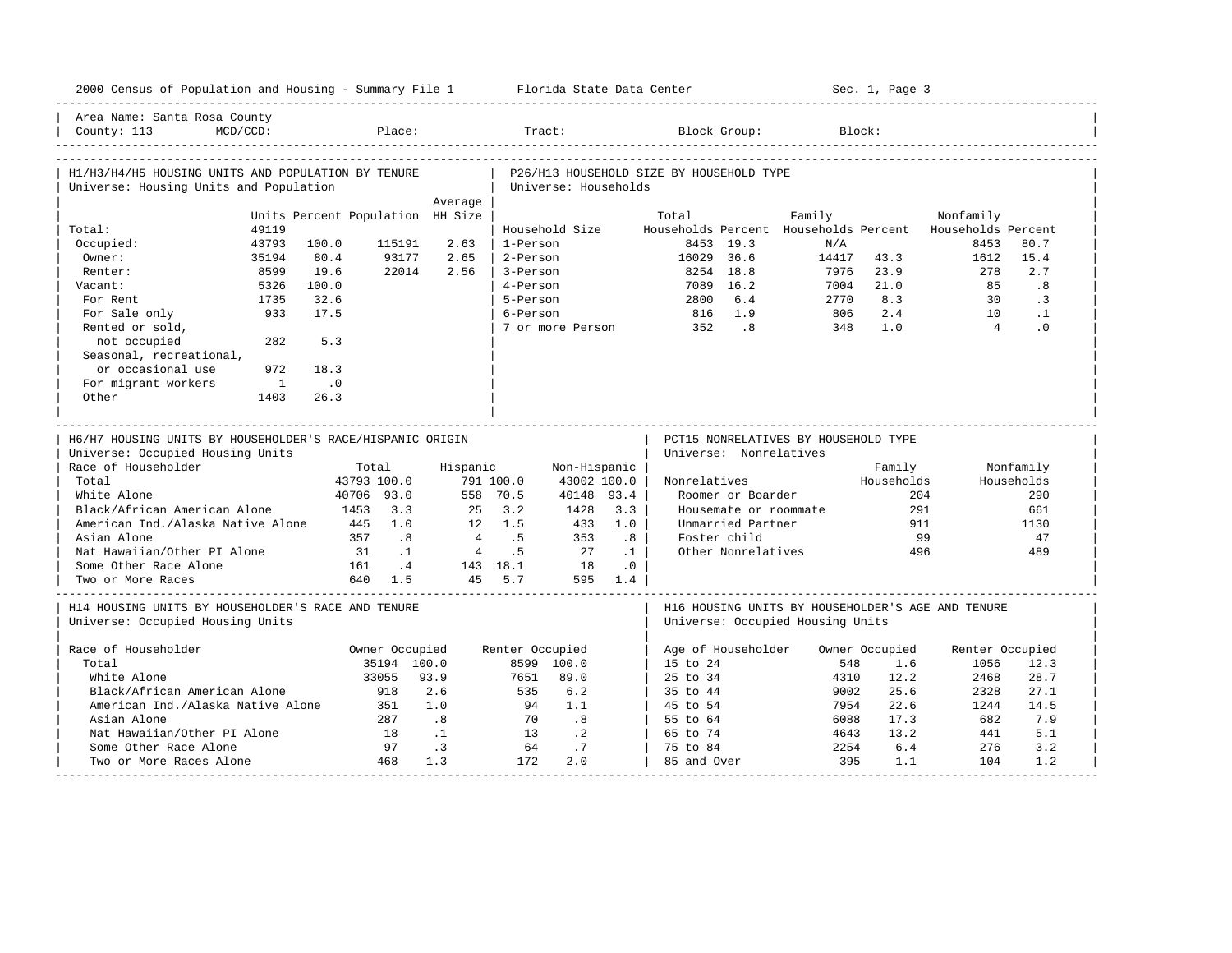| 2000 Census of Population and Housing - Summary File 1 Florida State Data Center |                      |                               |                 |                                                         |               |            | Sec. 1, Page 1 |            |                 |            |
|----------------------------------------------------------------------------------|----------------------|-------------------------------|-----------------|---------------------------------------------------------|---------------|------------|----------------|------------|-----------------|------------|
| Area Name: Sarasota County                                                       |                      |                               |                 |                                                         |               |            |                |            |                 |            |
| County: 115<br>MCD/CCD:<br>Place:                                                |                      |                               | Tract:          | Block Group:                                            |               |            | Block:         |            |                 |            |
| P1/P15/P16/P17/P31/P32/P33 POPULATION SUMMARY                                    |                      |                               |                 | P12/P13 POPULATION BY AGE AND SEX                       |               |            |                |            |                 |            |
| Universe: Persons, Households, Families                                          |                      |                               |                 | Universe: Persons                                       |               |            |                |            |                 |            |
| Total Population<br>325957                                                       | Total Families       |                               | 94528           |                                                         | Total         |            | Male           |            | Female          |            |
| 149937<br>Total Households                                                       |                      | Population in Families        | 247059          |                                                         | Number        | Pct.       | Number         | Pct.       | Number          | Pct.       |
| Population in Households 319484                                                  |                      | Average Family Size 2.61      |                 | Under 5                                                 | 12797         | 3.9        | 6492           | 4.2        | 6305            | 3.7        |
| Average Household Size 2.13                                                      |                      |                               |                 | $5$ to $9$                                              | 14867         | 4.6        | 7659           | 5.0        | 7208            | 4.2        |
| . _ _ _ _ _ _ _ _ _ _ _ _ _ _ _ _ _ _                                            |                      |                               |                 | $10 - 14$                                               | 16021         | 4.9        | 8255           | 5.3        | 7766            | 4.5        |
| P7/P8/P11 POPULATION BY RACE AND HISPANIC ORIGIN                                 |                      |                               |                 | 15 to 17                                                | 9142          | 2.8        | 4737           | 3.1        | 4405            | 2.6        |
| Universe: Persons                                                                |                      | Total Hispanic Non-Hispanic   |                 | 18 and 19                                               | 5201          | 1.6        | 2712           | 1.8        | 2489            | 1.5        |
| Total                                                                            | 325957               | 14142                         | 311815          | 20                                                      | 2327          | $\cdot$ 7  | 1266           | .8         | 1061            | .6         |
| White Alone                                                                      | 301985               | 9382                          | 292603          | 21                                                      | 2191          | .7         | 1173           | .8         | 1018            | .6         |
| Black or African American Alone                                                  | 13621                | 367                           | 13254           | 22 to 24                                                | 6672          | 2.0        | 3415           | 2.2        | 3257            | 1.9        |
| American Ind. and Alaska Native Alone                                            | 717                  | 94                            | 623             | 25 to 29                                                | 13182         | 4.0        | 6673           | 4.3        | 6509            | 3.8        |
| Asian Alone                                                                      | 2522                 | 16                            | 2506            | 30 to 34                                                | 15987         | 4.9        | 8016           | 5.2        | 7971            | 4.6        |
| Native Hawaiian/Other Pacific Islander Alone                                     | 92                   | 21                            | 71              | 35 to 39                                                | 19877         | 6.1        | 9820           | 6.4        | 10057           | 5.9        |
| Some Other Race Alone                                                            | 3708                 | 3396                          | 312             | 40 to 44                                                | 21639         | 6.6        | 10552          | 6.8        | 11087           | 6.5        |
| Two or More Races                                                                | 3312                 | 866                           | 2446            | 45 to 49                                                | 21116         | 6.5        | 10007          | 6.5        | 11109           | 6.5        |
|                                                                                  |                      |                               |                 | 50 to 54                                                | 20691         | 6.3        | 9603           | 6.2        | 11088           | 6.5        |
| P15A-I/P16A-I/P17A-I HOUSEHOLDS AND HOUSEHOLD POPULATION BY RACE                 |                      |                               |                 | 55 to 59                                                | 20537         | 6.3        | 9146           | 5.9        | 11391           | 6.6        |
| Universe: Households and Population in Households                                |                      |                               | Average         | 60 and 61                                               | 8129          | 2.5        | 3638           | 2.4        | 4491            | 2.6        |
| Householder:<br>White Alone                                                      | Households<br>142122 | Pop. In HH<br>297635          | HH Size<br>2.09 | 62 to 64                                                | 12998<br>8877 | 4.0        | 5837           | 3.8        | 7161            | 4.2        |
| Black or African American Alone                                                  | 4808                 | 12870                         | 2.68            | 65 and 66<br>67 to 69                                   | 14586         | 2.7<br>4.5 | 4074<br>6872   | 2.6<br>4.5 | 4803<br>7714    | 2.8<br>4.5 |
| American Ind. and Alaska Native Alone                                            | 297                  | 723                           | 2.43            | 70 to 74                                                | 26117         | 8.0        | 12037          | 7.8        | 14080           | 8.2        |
| Asian Alone                                                                      | 789                  | 2174                          | 2.76            | 75 to 79                                                | 23842         | 7.3        | 10775          | 7.0        | 13067           | 7.6        |
| Native Hawaiian/Other Pacific Islander Alone                                     | 24                   | 62                            | 2.58            | 80 to 84                                                | 15981         | 4.9        | 7004           | 4.5        | 8977            | 5.2        |
| Some Other Race Alone                                                            | 857                  | 3276                          | 3.82            | 85 and over                                             | 13180         | 4.0        | 4655           | 3.0        | 8525            | 5.0        |
| Two or More Races                                                                | 1040                 | 2744                          | 2.64            | 65 and over                                             | 102583        | 31.5       | 45417          | 29.4       | 57166           | 33.3       |
| Hispanic                                                                         | 4106                 | 13175                         | 3.21            |                                                         |               |            |                |            |                 |            |
| 139182<br>White Alone, Not Hispanic                                              |                      | 288819                        | 2.08            | Median Age                                              | 50.50         |            | 48.20          |            | 52.50           |            |
| P31A-I/P32A-I/P33A-I FAMILIES AND POPULATION IN FAMILIES                         |                      |                               |                 | P19 HOUSEHOLDS BY TYPE AND PRESENCE OF PERSONS UNDER 18 |               |            |                |            |                 |            |
| Universe: Families and Population in Families                                    |                      | Pop. In                       | Average         | Universe: Households                                    |               |            |                |            | Households With |            |
| Householder:                                                                     |                      | Families Families Family Size |                 |                                                         |               |            |                | People     |                 | No People  |
| White Alone                                                                      | 89177                | 229299                        | 2.57            |                                                         |               |            |                | Under 18   |                 | Under 18   |
| Black or African American Alone                                                  | 3237                 | 10482                         | 3.24            | Family Households:                                      |               |            |                | 29608      |                 | 64920      |
| American Ind. and Alaska Native Alone                                            | 177                  | 531                           | 3.00            | Married Couple Family                                   |               |            |                | 20324      |                 | 58677      |
| Asian Alone                                                                      | 585                  | 1870                          | 3.20            | Other Family:                                           |               |            |                | 9284       |                 | 6243       |
| Native Hawaiian/Other Pacific Islander Alone                                     | 15                   | 46                            | 3.07            | Male Householder, no wife present                       |               |            |                | 2215       |                 | 1747       |
| Some Other Race Alone                                                            | 669                  | 2689                          | 4.02            | Female Householder, no husband present                  |               |            |                | 7069       |                 | 4496       |
| Two or More Races                                                                | 668                  | 2142                          | 3.21            | Nonfamily Households:                                   |               |            |                | 458        |                 | 54951      |
| Hispanic                                                                         | 3059                 | 10795                         | 3.53            | Male Householder                                        |               |            |                | 354        |                 | 21550      |
| White Alone, Not Hispanic<br>-----------------------                             | 87027                | 222095                        | 2.55            | Female Householder                                      |               |            |                | 104        |                 | 33401      |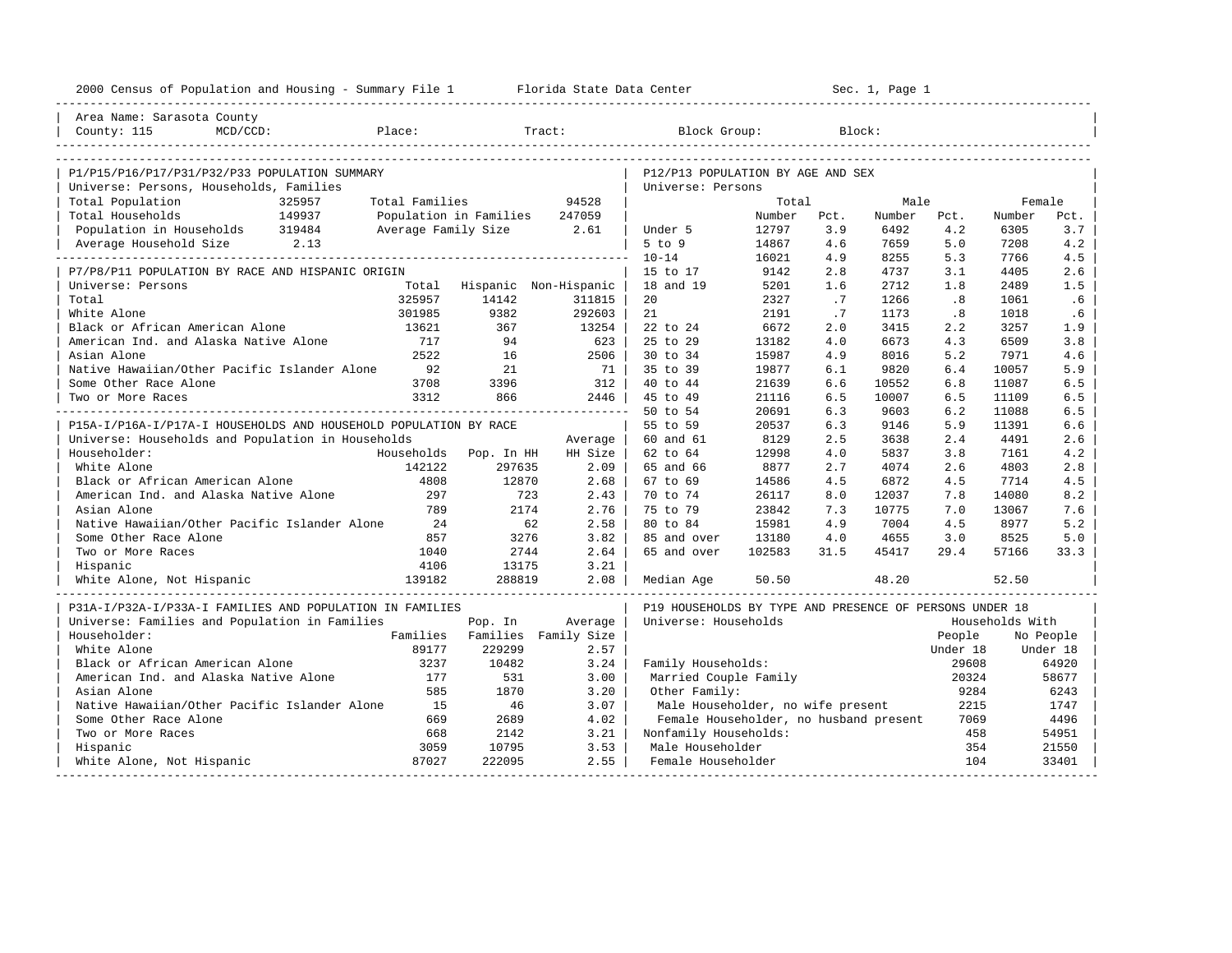---------------------------------------------------------------------------------------------------------------------------------------------------- | Area Name: Sarasota County | | County: 115 MCD/CCD: Place: Tract: Block Group: Block: | ----------------------------------------------------------------------------------------------------------------------------------------------------

| P34/P35 FAMILY TYPE BY PRESENCE AND AGE  |           | P27/P30 RELATIONSHIP BY HOUSEHOLD TYPE        |                 |        | P28 RELATIONSHIP BY HOUSEHOLD TYPE |        |
|------------------------------------------|-----------|-----------------------------------------------|-----------------|--------|------------------------------------|--------|
| OF OWN AND RELATED CHILDREN              |           | Universe: Persons                             |                 |        | FOR THE POPULATION UNDER 18        |        |
| Universe: Families                       | With      |                                               | Total 65 & Over |        | Universe: Persons                  |        |
| With Own                                 | Related   | Population in households:                     | 319484          | 98420  | Total:                             | 52827  |
| Children Children                        |           | In family households:                         | 252348          | 69666  | In households:                     | 52712  |
| Married couple family:<br>79001          | 79001     | Householder:                                  | 94528           | 37020  | Householder or spouse              | 50     |
| Children under 18:<br>19302              | 20259     | Male                                          | 72507           | 31939  | Related child:                     | 51508  |
| 4342<br>Under 6 only                     | 4673      | Female                                        | 22021           | 5081   | Own child:                         | 47849  |
| Under 6 and 6 to 17<br>3584              | 3858      | Spouse                                        | 79001           | 29063  | In married couple family           | 34851  |
| 6 to 17 only<br>11376                    | 11728     | Parent                                        | 2412            | 1699   | In other family:                   |        |
| No children under 18<br>59699            | 58742     | Child                                         | 61802           |        | No spouse present:                 | 12998  |
| Other family:<br>15527                   | 15527     | Natural born or adopted                       | 58435           |        | Male householder                   | 2905   |
| Male hhdr. No wife:<br>3962              | 3962      | Step                                          | 3367            |        | Female householder                 | 10093  |
| Children under 18:<br>1943               | 2184      | Grandchild                                    | 3556            |        | Other relatives:                   | 3659   |
| Under 6 only<br>487                      | 565       | Brother or sister                             | 2276            |        | Grandchild                         | 2819   |
| Under 6 and 6 to 17<br>205               | 243       | Other relatives                               | 3484            | 1575   | Other relatives                    | 840    |
| 6 to 17 only<br>1251                     | 1376      | Nonrelatives                                  | 5289            | 309    | Nonrelatives                       | 1154   |
| No children under 18<br>2019             | 1778      | In nonfamily households:                      | 67136           | 28754  | In group quarters:                 | 115    |
| Female hhdr. No hus.:<br>11565           | 11565     | Male householder:                             | 21904           | 7268   | Institutional                      | 33     |
| Children under 18:<br>6176               | 7033      | Living alone                                  | 16317           | 6332   | Noninstitutional                   | 82     |
| Under 6 only<br>1068                     | 1317      | Not living alone                              | 5587            | 936    |                                    |        |
| Under 6 and 6 to 17<br>788               | 1029      | Female householder:                           | 33505           | 19872  | P18 HOUSEHOLD SIZE, HOUSEHOLD TYPE |        |
| 6 to 17 only<br>4320                     | 4687      | Living alone                                  | 29313           | 19052  | AND PRESENCE OF OWN CHILDREN       |        |
| No children under 18<br>5389             | 4532      | Not living alone                              | 4192            | 820    | Universe: Households               |        |
|                                          |           | Nonrelatives                                  | 11727           | 1614   | 1-person households:               | 45630  |
|                                          |           | In group quarters:                            | 6473            | 4163   | Male householder                   | 16317  |
| P21 HOUSEHOLD TYPE BY AGE OF HOUSEHOLDER |           | Institutional                                 | 4883            | 3869   | Female householder                 | 29313  |
| Universe: Households                     |           | Noninstitutional                              | 1590            | 294    | 2 or more person households:       | 104307 |
|                                          |           |                                               |                 |        | Family households:                 | 94528  |
| Family                                   | Nonfamily |                                               |                 |        | Married couple:                    | 79001  |
| Householder age: Households Households   |           | PCT14 HOUSEHOLDS BY SEX OF UNMARRIED PARTNERS |                 |        | With own child, under 18           | 19302  |
| 15 to 24<br>1620                         | 1874      | Universe: Households                          |                 |        | No own child, under 18             | 59699  |
| 25 to 34<br>8889                         | 4617      |                                               |                 |        | Other family - no spouse pres.     | 15527  |
| 35 to 44<br>15959                        | 6209      | Unmarried partner households                  |                 | 7469   | Male householder:                  | 3962   |
| 15582<br>45 to 54                        | 7720      | Male householder and male partner             |                 | 523    | With own child, under 18           | 1943   |
| 55 to 64<br>15458                        | 7849      | Male householder and female partner           |                 | 3508   | No own child. under 18             | 2019   |
| 65 to 74<br>19777                        | 10210     | Female householder and female partner         |                 | 377    | Female householder:                | 11565  |
| 75 to 84<br>14364                        | 11740     | Female householder and male partner           |                 | 3061   | With own child, under 18           | 6176   |
| 85 and over<br>2879                      | 5190      | All other households                          |                 | 142468 | No own child, under 18             | 5389   |
| 94528<br>Total                           | 55409     |                                               |                 |        | Nonfamily households:              | 9779   |
|                                          |           |                                               |                 |        | Male householder                   | 5587   |
|                                          |           |                                               |                 |        | Female householder                 | 4192   |
|                                          |           |                                               |                 |        |                                    |        |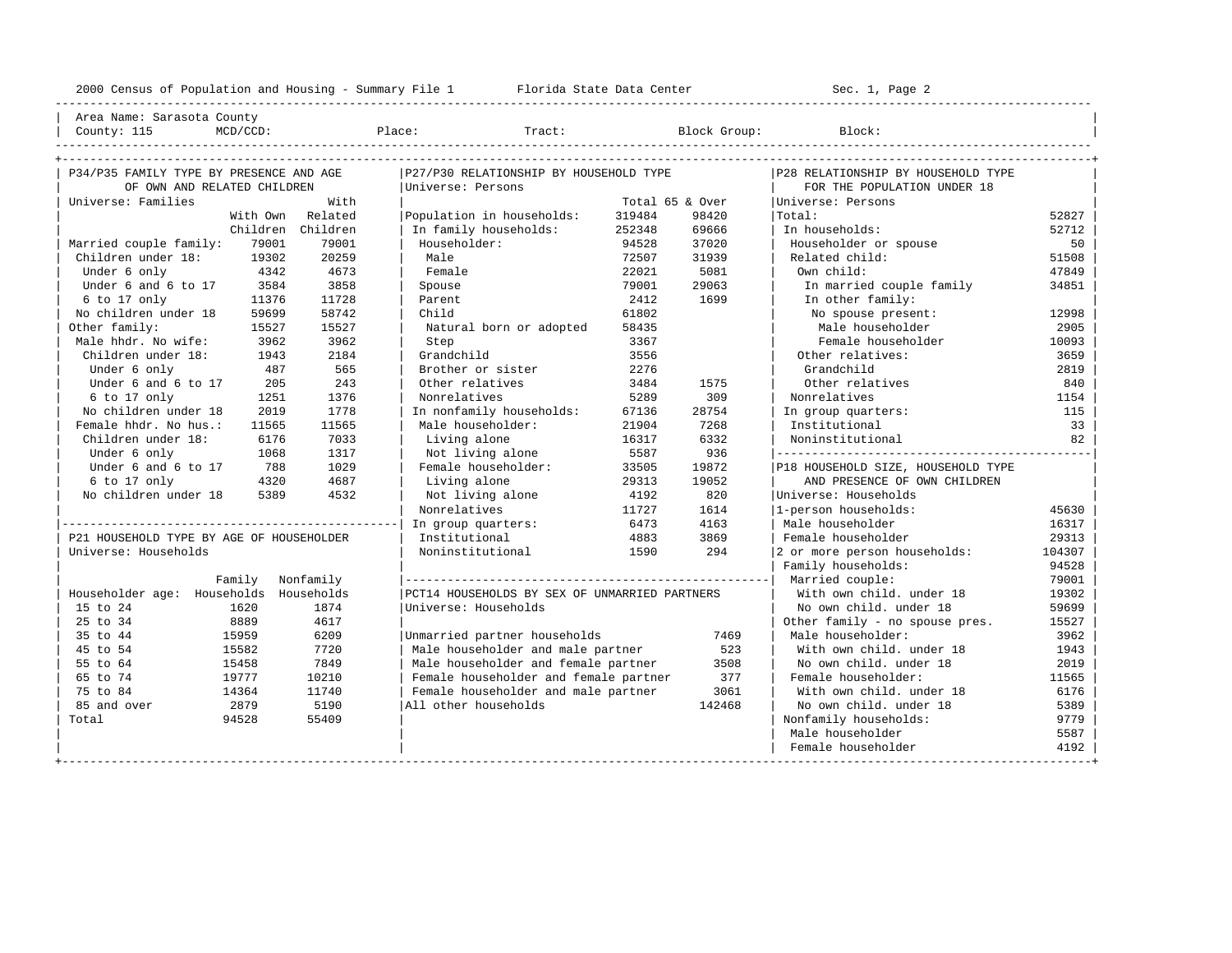| 2000 Census of Population and Housing - Summary File 1 Florida State Data Center              |                |                                  |                                |                            |                 |                               |           |                                          |                        |                                                                                       | Sec. 1, Page 3              |                         |            |
|-----------------------------------------------------------------------------------------------|----------------|----------------------------------|--------------------------------|----------------------------|-----------------|-------------------------------|-----------|------------------------------------------|------------------------|---------------------------------------------------------------------------------------|-----------------------------|-------------------------|------------|
| Area Name: Sarasota County<br>County: 115                                                     | $MCD/CCD$ :    |                                  | Place:                         |                            |                 | Tract:                        |           |                                          | Block Group:           |                                                                                       | Block:                      |                         |            |
| H1/H3/H4/H5 HOUSING UNITS AND POPULATION BY TENURE<br>Universe: Housing Units and Population  |                |                                  |                                |                            |                 | Universe: Households          |           | P26/H13 HOUSEHOLD SIZE BY HOUSEHOLD TYPE |                        |                                                                                       |                             |                         |            |
|                                                                                               |                |                                  |                                | Average                    |                 |                               |           |                                          |                        |                                                                                       |                             |                         |            |
|                                                                                               |                | Units Percent Population HH Size |                                |                            |                 |                               |           | Total                                    |                        | Family                                                                                |                             | Nonfamily               |            |
| Total:                                                                                        | 182467         |                                  |                                |                            |                 | Household Size                |           | Households Percent                       |                        | Households Percent                                                                    |                             | Households Percent      |            |
| Occupied:                                                                                     | 149937         | 100.0                            | 319484                         | 2.13                       | 1-Person        |                               |           |                                          | 45630 30.4             | N/A                                                                                   |                             | 45630                   | 82.4       |
| Owner:                                                                                        | 118531         | 79.1                             | 253101                         | 2.14                       | 2-Person        |                               |           |                                          | 68622 45.8             | 60135                                                                                 | 63.6                        | 8487                    | 15.3       |
| Renter:                                                                                       | 31406          | 20.9                             | 66383                          | 2.11                       | 3-Person        |                               |           | 16839 11.2                               |                        | 15956                                                                                 | 16.9                        | 883                     | 1.6        |
| Vacant:                                                                                       | 32530          | 100.0                            |                                |                            | 4-Person        |                               |           | 11854                                    | 7.9                    | 11577                                                                                 | 12.2                        | 277                     | .5         |
| For Rent                                                                                      | 5469           | 16.8                             |                                |                            | 5-Person        |                               |           | 4668                                     | 3.1                    | 4594                                                                                  | 4.9                         | 74                      | $\cdot$ 1  |
| For Sale only                                                                                 | 2282           | 7.0                              |                                |                            | 6-Person        |                               |           | 1518                                     | 1.0                    | 1482                                                                                  | 1.6                         | 36                      | $\cdot$ 1  |
| Rented or sold,                                                                               |                |                                  |                                |                            |                 | 7 or more Person              |           | 806                                      | .5                     | 784                                                                                   | $\overline{\phantom{0}}$ .8 | 2.2                     | $\cdot$ 0  |
| not occupied                                                                                  | 1428           | 4.4                              |                                |                            |                 |                               |           |                                          |                        |                                                                                       |                             |                         |            |
| Seasonal, recreational,                                                                       |                |                                  |                                |                            |                 |                               |           |                                          |                        |                                                                                       |                             |                         |            |
| or occasional use                                                                             | 20450          | 62.9                             |                                |                            |                 |                               |           |                                          |                        |                                                                                       |                             |                         |            |
| For migrant workers                                                                           | $\overline{4}$ | $\cdot$ 0                        |                                |                            |                 |                               |           |                                          |                        |                                                                                       |                             |                         |            |
| Other                                                                                         | 2897           | 8.9                              |                                |                            |                 |                               |           |                                          |                        |                                                                                       |                             |                         |            |
| H6/H7 HOUSING UNITS BY HOUSEHOLDER'S RACE/HISPANIC ORIGIN<br>Universe: Occupied Housing Units |                |                                  |                                |                            |                 | _____________________________ |           |                                          | Universe: Nonrelatives | PCT15 NONRELATIVES BY HOUSEHOLD TYPE                                                  |                             |                         |            |
| Race of Householder                                                                           |                |                                  | Total                          | Hispanic                   |                 | Non-Hispanic                  |           |                                          |                        |                                                                                       | Family                      |                         | Nonfamily  |
| Total                                                                                         |                |                                  | 149937 100.0                   |                            | 4106 100.0      | 145831 100.0                  |           | Nonrelatives                             |                        |                                                                                       | Households                  |                         | Households |
| White Alone                                                                                   |                |                                  | 142122 94.8                    |                            | 2940 71.6       | 139182 95.4                   |           |                                          | Roomer or Boarder      |                                                                                       |                             | 822                     | 1405       |
| Black/African American Alone                                                                  |                |                                  | 4808 3.2                       |                            | $122$ $3.0$     | 4686                          | 3.2       |                                          |                        | Housemate or roommate                                                                 | 975                         |                         | 3709       |
| American Ind./Alaska Native Alone                                                             |                | 297                              | $\cdot$ 2                      | 24                         | .6              | 273                           | $\cdot$ 2 |                                          | Unmarried Partner      |                                                                                       | 2129                        |                         | 5340       |
| Asian Alone                                                                                   |                | 789                              | .5                             | 6                          | $\ldots$        | 783                           | .5        |                                          | Foster child           |                                                                                       | 139                         |                         | 43         |
| Nat Hawaiian/Other PI Alone                                                                   |                | 24                               | $\overline{0}$ .               | $\overline{\phantom{a}}$ 3 | $\ldots$        | 21                            | .0        |                                          | Other Nonrelatives     |                                                                                       | 1224                        |                         | 1230       |
| Some Other Race Alone                                                                         |                | 857                              | .6                             |                            | 781 19.0        | 76                            | $\cdot$ 1 |                                          |                        |                                                                                       |                             |                         |            |
| Two or More Races                                                                             |                | 1040                             | .7                             |                            | 230 5.6         | 810                           | .6        |                                          |                        |                                                                                       |                             |                         |            |
| H14 HOUSING UNITS BY HOUSEHOLDER'S RACE AND TENURE<br>Universe: Occupied Housing Units        |                |                                  |                                |                            |                 |                               |           |                                          |                        | H16 HOUSING UNITS BY HOUSEHOLDER'S AGE AND TENURE<br>Universe: Occupied Housing Units |                             |                         |            |
| Race of Householder                                                                           |                |                                  |                                |                            |                 |                               |           |                                          | Age of Householder     |                                                                                       |                             |                         |            |
| Total                                                                                         |                |                                  | Owner Occupied<br>118531 100.0 |                            | Renter Occupied | 31406 100.0                   |           | 15 to 24                                 |                        | 785                                                                                   | Owner Occupied<br>.7        | Renter Occupied<br>2709 | 8.6        |
| White Alone                                                                                   |                |                                  | 114491                         | 96.6                       | 27631           | 88.0                          |           | 25 to 34                                 |                        | 6871                                                                                  | 5.8                         | 6635                    | 21.1       |
| Black/African American Alone                                                                  |                |                                  | 2360                           | 2.0                        | 2448            | 7.8                           |           | 35 to 44                                 |                        | 15307                                                                                 | 12.9                        | 6861                    | 21.8       |
| American Ind./Alaska Native Alone                                                             |                |                                  | 184                            | $\overline{2}$             | 113             | $\overline{4}$                |           | 45 to 54                                 |                        | 18116                                                                                 | 15.3                        | 5186                    | 16.5       |
| Asian Alone                                                                                   |                |                                  | 508                            | $\cdot$ 4                  | 281             | .9                            |           | 55 to 64                                 |                        | 20109                                                                                 | 17.0                        | 3198                    | 10.2       |
| Nat Hawaiian/Other PI Alone                                                                   |                |                                  | 13                             | .0                         | 11              | $\overline{\phantom{0}}$ .0   |           | 65 to 74                                 |                        | 27564                                                                                 | 23.3                        | 2423                    | 7.7        |
| Some Other Race Alone                                                                         |                |                                  | 368                            | $\cdot$ 3                  | 489             | 1.6                           |           | 75 to 84                                 |                        | 23507                                                                                 | 19.8                        | 2597                    | 8.3        |
|                                                                                               |                |                                  | 607                            | .5 <sub>5</sub>            | 433             | 1.4                           |           | 85 and Over                              |                        | 6272                                                                                  | 5.3                         | 1797                    | 5.7        |
| Two or More Races Alone                                                                       |                |                                  |                                |                            |                 |                               |           |                                          |                        |                                                                                       |                             |                         |            |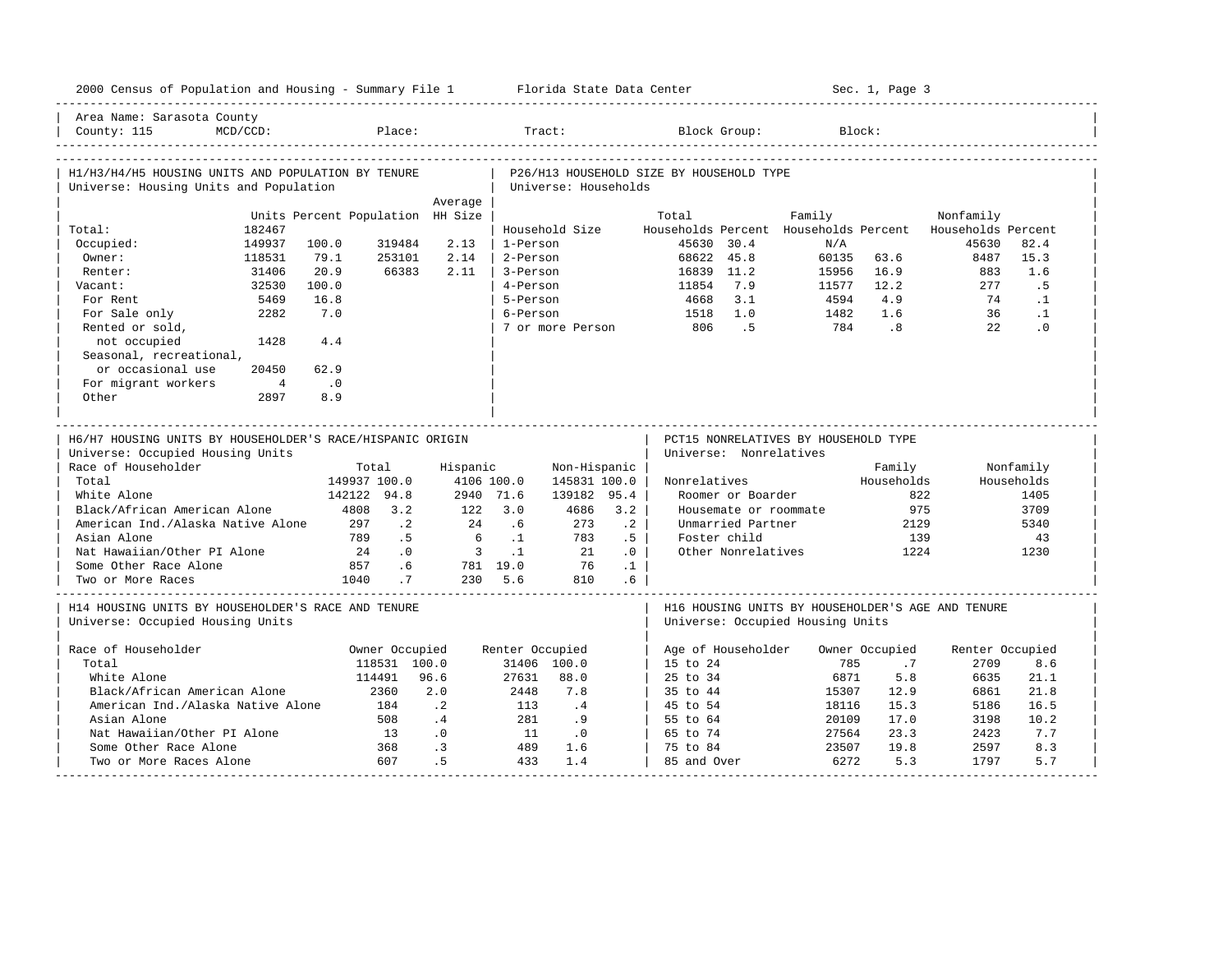| 2000 Census of Population and Housing - Summary File 1 Florida State Data Center |                |                               |                      |                                                         |        |        | Sec. 1, Page 1 |          |                 |           |
|----------------------------------------------------------------------------------|----------------|-------------------------------|----------------------|---------------------------------------------------------|--------|--------|----------------|----------|-----------------|-----------|
| Area Name: Seminole County                                                       |                |                               |                      |                                                         |        |        |                |          |                 |           |
| Place:<br>County: 117<br>$MCD/CCD$ :                                             |                |                               | Tract:               | Block Group:                                            |        | Block: |                |          |                 |           |
|                                                                                  |                |                               |                      |                                                         |        |        |                |          |                 |           |
| P1/P15/P16/P17/P31/P32/P33 POPULATION SUMMARY                                    |                |                               |                      | P12/P13 POPULATION BY AGE AND SEX                       |        |        |                |          |                 |           |
| Universe: Persons, Households, Families<br>Total Population<br>365196            | Total Families |                               | 97249                | Universe: Persons                                       | Total  |        | Male           |          | Female          |           |
| 139572<br>Total Households                                                       |                | Population in Families 298724 |                      |                                                         | Number | Pct.   | Number         | Pct.     | Number          | Pct.      |
| Population in Households 361590                                                  |                | Average Family Size 3.07      |                      | Under 5                                                 | 23062  | 6.3    | 11993          | 6.7      | 11069           | 5.9       |
| Average Household Size 2.59                                                      |                |                               |                      | $5$ to $9$                                              | 26208  | 7.2    | 13324          | 7.5      | 12884           | 6.9       |
|                                                                                  |                |                               |                      | $10 - 14$                                               | 27571  | 7.5    | 14126          | 7.9      | 13445           | 7.2       |
| P7/P8/P11 POPULATION BY RACE AND HISPANIC ORIGIN                                 |                |                               |                      | 15 to 17                                                | 15765  | 4.3    | 8031           | 4.5      | 7734            | 4.1       |
| Universe: Persons                                                                |                | Total Hispanic Non-Hispanic   |                      | 18 and 19                                               | 9037   | 2.5    | 4596           | 2.6      | 4441            | 2.4       |
| Total                                                                            | 365196         | 40731                         | 324465               | 20                                                      | 4461   | 1.2    | 2314           | 1.3      | 2147            | 1.2       |
| White Alone                                                                      | 300948         | 26266                         | 274682               | 21                                                      | 4201   | 1.2    | 2135           | 1.2      | 2066            | 1.1       |
| Black or African American Alone                                                  | 34764          | 1076                          | 33688                | 22 to 24                                                | 12897  | 3.5    | 6608           | 3.7      | 6289            | 3.4       |
| American Ind. and Alaska Native Alone                                            | 1087           | 181                           | 906 l                | 25 to 29                                                | 24257  | 6.6    | 12190          | 6.8      | 12067           | 6.5       |
| Asian Alone                                                                      | 9115           | 123                           | 8992                 | 30 to 34                                                | 27676  | 7.6    | 13785          | 7.7      | 13891           | 7.5       |
| Native Hawaiian/Other Pacific Islander Alone                                     | 163            | 19                            | 144                  | 35 to 39                                                | 32450  | 8.9    | 15959          | 8.9      | 16491           | 8.8       |
| Some Other Race Alone                                                            | 11175          | 10432                         | 743                  | 40 to 44                                                | 32509  | 8.9    | 15815          | 8.8      | 16694           | 9.0       |
| Two or More Races                                                                | 7944           | 2634                          | 5310                 | 45 to 49                                                | 28879  | 7.9    | 13823          | 7.7      | 15056           | 8.1       |
|                                                                                  |                |                               |                      | 50 to 54                                                | 25757  | 7.1    | 12607          | 7.1      | 13150           | 7.1       |
| P15A-I/P16A-I/P17A-I HOUSEHOLDS AND HOUSEHOLD POPULATION BY RACE                 |                |                               |                      | 55 to 59                                                | 18385  | 5.0    | 8918           | 5.0      | 9467            | 5.1       |
| Universe: Households and Population in Households                                |                |                               | Average              | 60 and 61                                               | 5673   | 1.6    | 2720           | 1.5      | 2953            | 1.6       |
| Householder:                                                                     | Households     | Pop. In HH                    | HH Size              | 62 to 64                                                | 7555   | 2.1    | 3592           | 2.0      | 3963            | 2.1       |
| White Alone                                                                      | 118903         | 300296                        | 2.53                 | 65 and 66                                               | 4658   | 1.3    | 2118           | 1.2      | 2540            | 1.4       |
| Black or African American Alone                                                  | 11794          | 33836                         | $2.87$               | 67 to 69                                                | 6765   | 1.9    | 3106           | 1.7      | 3659            | 2.0       |
| American Ind. and Alaska Native Alone                                            | 420            | 1111                          | $2.65$               | 70 to 74                                                | 9969   | 2.7    | 4368           | 2.4      | 5601            | 3.0       |
| Asian Alone                                                                      | 2838           | 8706                          | 3.07                 | 75 to 79                                                | 8297   | 2.3    | 3433           | 1.9      | 4864            | 2.6       |
| Native Hawaiian/Other Pacific Islander Alone                                     | 52             | 129                           | 2.48                 | 80 to 84                                                | 5171   | 1.4    | 1985           | 1.1      | 3186            | 1.7       |
| Some Other Race Alone                                                            | 3241           | 10764                         | 3.32                 | 85 and over                                             | 3993   | 1.1    | 1230           | .7       | 2763            | 1.5       |
| Two or More Races                                                                | 2324           | 6748                          | 2.90                 | 65 and over                                             | 38853  | 10.6   | 16240          | 9.1      | 22613           | 12.1      |
| Hispanic                                                                         | 12565          | 39075                         | 3.11                 |                                                         |        |        |                |          |                 |           |
| 110547<br>White Alone, Not Hispanic                                              |                | 275084                        | 2.49                 | Median Age                                              | 36.20  |        | 35.10          |          | 37.20           |           |
| P31A-I/P32A-I/P33A-I FAMILIES AND POPULATION IN FAMILIES                         |                |                               |                      | P19 HOUSEHOLDS BY TYPE AND PRESENCE OF PERSONS UNDER 18 |        |        |                |          |                 |           |
| Universe: Families and Population in Families                                    |                | Pop. In                       | Average              | Universe: Households                                    |        |        |                |          | Households With |           |
| Householder:                                                                     | Families       |                               | Families Family Size |                                                         |        |        |                | People   |                 | No People |
| White Alone                                                                      | 82142          | 246605                        | 3.00                 |                                                         |        |        |                | Under 18 |                 | Under 18  |
| Black or African American Alone                                                  | 8291           | 28409                         | 3.43                 | Family Households:                                      |        |        |                | 50996    |                 | 46253     |
| American Ind. and Alaska Native Alone                                            | 278            | 874                           | 3.14                 | Married Couple Family                                   |        |        |                | 36936    |                 | 38782     |
| Asian Alone                                                                      | 2281           | 7842                          | 3.44                 | Other Family:                                           |        |        |                | 14060    |                 | 7471      |
| Native Hawaiian/Other Pacific Islander Alone                                     | 32             | 96                            | 3.00                 | Male Householder, no wife present                       |        |        |                | 3204     |                 | 2294      |
| Some Other Race Alone                                                            | 2570           | 9322                          | 3.63                 | Female Householder, no husband present                  |        |        |                | 10856    |                 | 5177      |
| Two or More Races                                                                | 1655           | 5576                          | 3.37                 | Nonfamily Households:                                   |        |        |                | 598      |                 | 41725     |
| Hispanic                                                                         | 9932           | 34074                         | 3.43                 | Male Householder                                        |        |        |                | 491      |                 | 19650     |
| White Alone, Not Hispanic                                                        | 75537          | 224501                        | 2.97                 | Female Householder                                      |        |        |                | 107      |                 | 22075     |
|                                                                                  |                |                               |                      |                                                         |        |        |                |          |                 |           |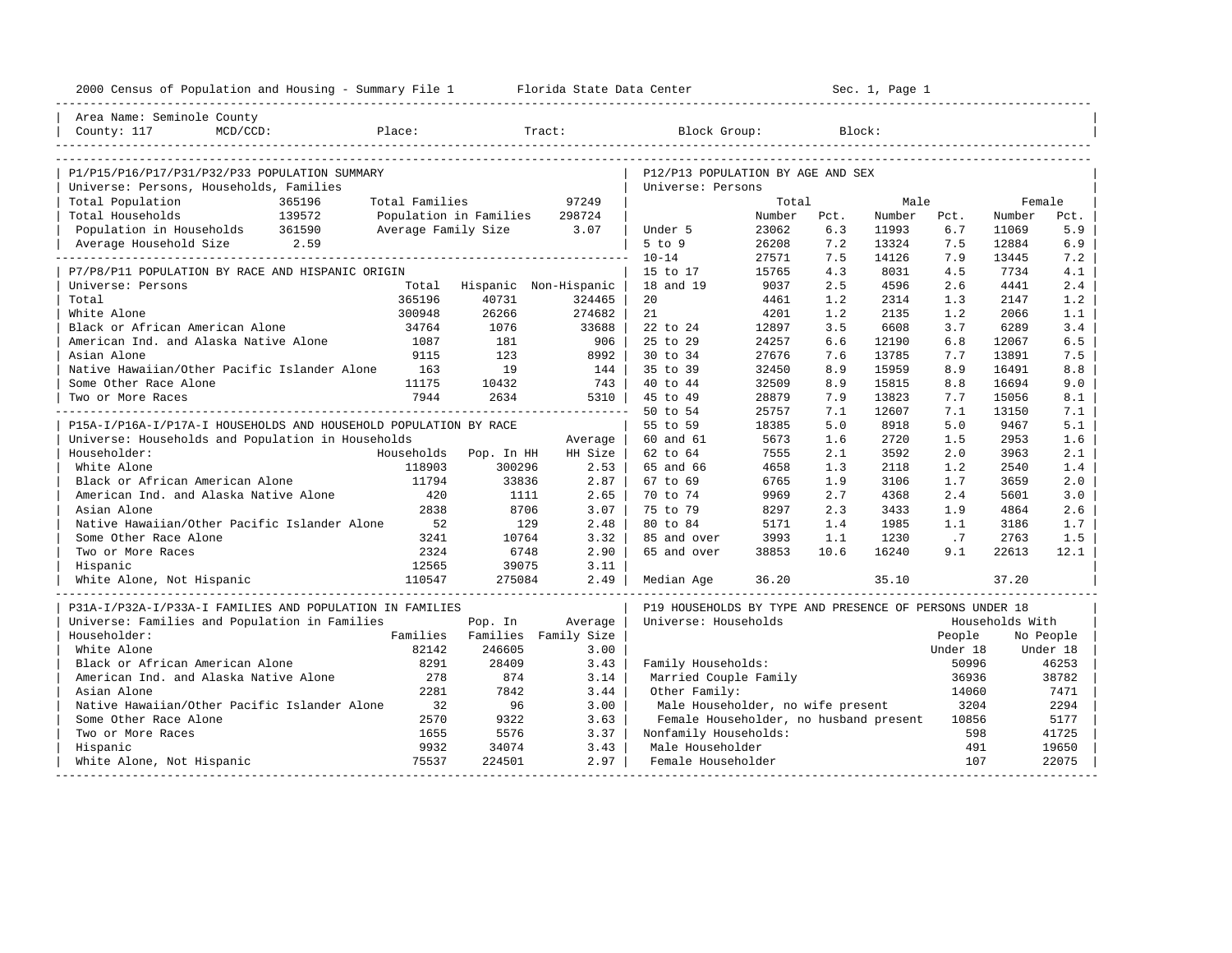---------------------------------------------------------------------------------------------------------------------------------------------------- | Area Name: Seminole County | | County: 117 MCD/CCD: Place: Tract: Block Group: Block: | ----------------------------------------------------------------------------------------------------------------------------------------------------

| P34/P35 FAMILY TYPE BY PRESENCE AND AGE  |           | P27/P30 RELATIONSHIP BY HOUSEHOLD TYPE        |                 |        | P28 RELATIONSHIP BY HOUSEHOLD TYPE |        |
|------------------------------------------|-----------|-----------------------------------------------|-----------------|--------|------------------------------------|--------|
| OF OWN AND RELATED CHILDREN              |           | Universe: Persons                             |                 |        | FOR THE POPULATION UNDER 18        |        |
| Universe: Families                       | With      |                                               | Total 65 & Over |        | Universe: Persons                  |        |
| With Own                                 | Related   | Population in households:                     | 361590          | 37388  | Total:                             | 92606  |
| Children Children                        |           | In family households:                         | 306065          | 27217  | In households:                     | 92446  |
| 75718<br>Married couple family:          | 75718     | Householder:                                  | 97249           | 13972  | Householder or spouse              | 60     |
| Children under 18:<br>35192              | 36826     | Male                                          | 70695           | 11134  | Related child:                     | 90745  |
| Under 6 only<br>7982                     | 8582      | Female                                        | 26554           | 2838   | Own child:                         | 84212  |
| Under 6 and 6 to 17<br>7030              | 7560      | Spouse                                        | 75718           | 9008   | In married couple family           | 64503  |
| 6 to 17 only<br>20180                    | 20684     | Parent                                        | 3413            | 2287   | In other family:                   |        |
| No children under 18<br>40526            | 38892     | Child                                         | 107770          |        | No spouse present:                 | 19709  |
| Other family:<br>21531                   | 21531     | Natural born or adopted                       | 101886          |        | Male householder                   | 4284   |
| Male hhdr. No wife:<br>5498              | 5498      | Step                                          | 5884            |        | Female householder                 | 15425  |
| Children under 18:<br>2824               | 3166      | Grandchild                                    | 6090            |        | Other relatives:                   | 6533   |
| Under 6 only<br>754                      | 847       | Brother or sister                             | 3011            |        | Grandchild                         | 5124   |
| Under 6 and 6 to 17<br>314               | 385       | Other relatives                               | 5473            | 1740   | Other relatives                    | 1409   |
| 6 to 17 only<br>1756                     | 1934      | Nonrelatives                                  | 7341            | 210    | Nonrelatives                       | 1641   |
| No children under 18<br>2674             | 2332      | In nonfamily households:                      | 55525           | 10171  | In group quarters:                 | 160    |
| Female hhdr. No hus.:<br>16033           | 16033     | Male householder:                             | 20141           | 2384   | Institutional                      | 38     |
| Children under 18:<br>9345               | 10823     | Living alone                                  | 13906           | 2127   | Noninstitutional                   | 122    |
| Under 6 only<br>1570                     | 1992      | Not living alone                              | 6235            | 257    |                                    |        |
| Under 6 and 6 to 17<br>1302              | 1721      | Female householder:                           | 22182           | 7349   | P18 HOUSEHOLD SIZE, HOUSEHOLD TYPE |        |
| 6 to 17 only<br>6473                     | 7110      | Living alone                                  | 18070           | 7071   | AND PRESENCE OF OWN CHILDREN       |        |
| No children under 18<br>6688             | 5210      | Not living alone                              | 4112            | 278    | Universe: Households               |        |
|                                          |           | Nonrelatives                                  | 13202           | 438    | 1-person households:               | 31976  |
|                                          |           | In group quarters:                            | 3606            | 1465   | Male householder                   | 13906  |
| P21 HOUSEHOLD TYPE BY AGE OF HOUSEHOLDER |           | Institutional                                 | 2260            | 947    | Female householder                 | 18070  |
| Universe: Households                     |           | Noninstitutional                              | 1346            | 518    | 2 or more person households:       | 107596 |
|                                          |           |                                               |                 |        | Family households:                 | 97249  |
| Family                                   | Nonfamily |                                               |                 |        | Married couple:                    | 75718  |
| Householder age: Households Households   |           | PCT14 HOUSEHOLDS BY SEX OF UNMARRIED PARTNERS |                 |        | With own child. under 18           | 35192  |
| 15 to 24<br>2765                         | 3780      | Universe: Households                          |                 |        | No own child, under 18             | 40526  |
| 25 to 34<br>16015                        | 8329      |                                               |                 |        | Other family - no spouse pres.     | 21531  |
| 35 to 44<br>27081                        | 7913      | Unmarried partner households                  |                 | 8297   | Male householder:                  | 5498   |
| 23956<br>45 to 54                        | 7305      | Male householder and male partner             |                 | 381    | With own child, under 18           | 2824   |
| 55 to 64<br>13460                        | 5263      | Male householder and female partner           |                 | 4042   | No own child. under 18             | 2674   |
| 65 to 74<br>8701                         | 4585      | Female householder and female partner         |                 | 371    | Female householder:                | 16033  |
| 75 to 84<br>4515                         | 3943      | Female householder and male partner           |                 | 3503   | With own child, under 18           | 9345   |
| 85 and over<br>756                       | 1205      | All other households                          |                 | 131275 | No own child, under 18             | 6688   |
| 97249<br>Total                           | 42323     |                                               |                 |        | Nonfamily households:              | 10347  |
|                                          |           |                                               |                 |        | Male householder                   | 6235   |
|                                          |           |                                               |                 |        | Female householder                 | 4112   |
|                                          |           |                                               |                 |        |                                    |        |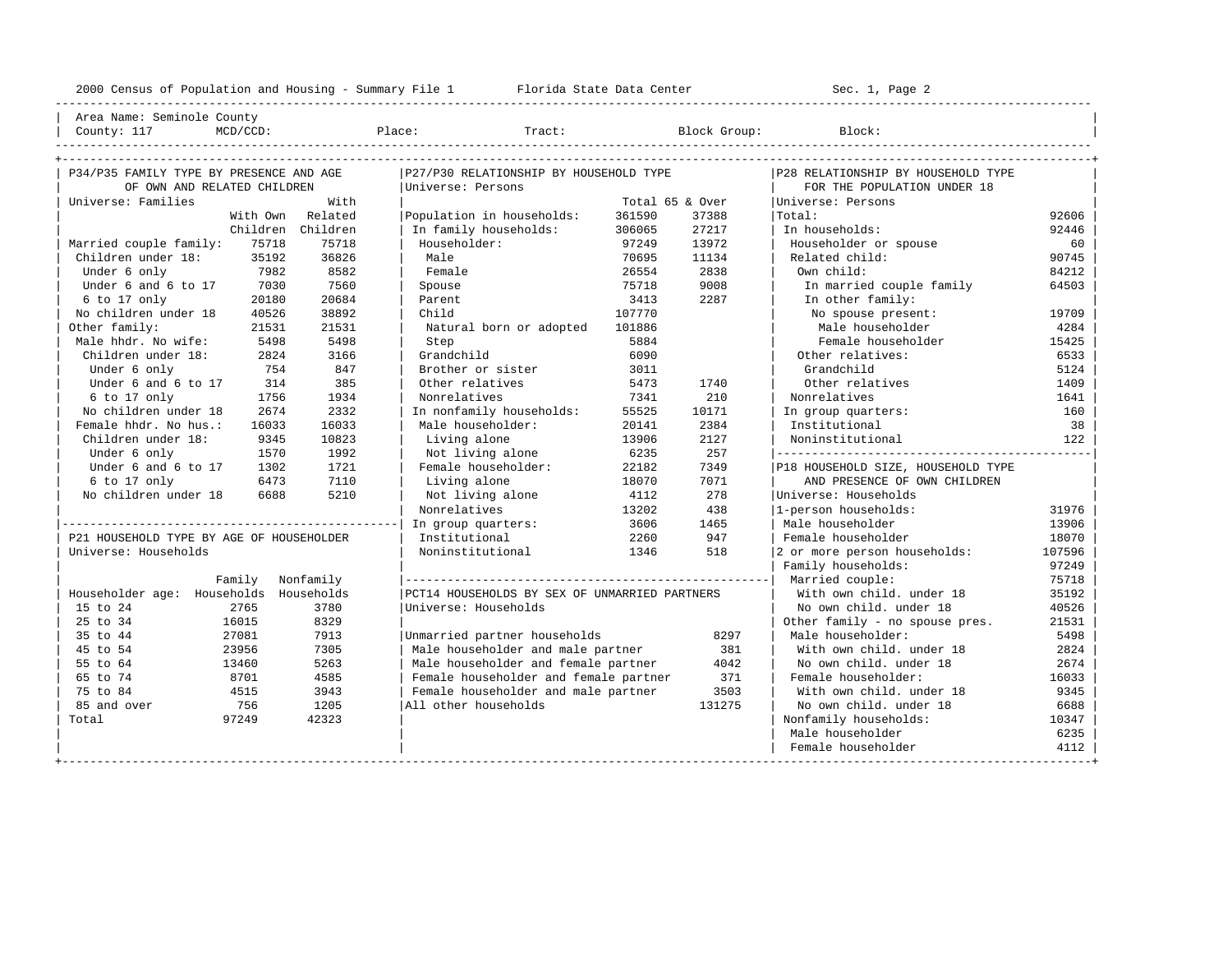|                                                                                                                                                                              |                                   |                                  |                                                            |                                      |                                                | 2000 Census of Population and Housing - Summary File 1 Florida State Data Center      |                                               |                                                        |                                                                                       | Sec. 1, Page 3                                    |                    |                                                  |
|------------------------------------------------------------------------------------------------------------------------------------------------------------------------------|-----------------------------------|----------------------------------|------------------------------------------------------------|--------------------------------------|------------------------------------------------|---------------------------------------------------------------------------------------|-----------------------------------------------|--------------------------------------------------------|---------------------------------------------------------------------------------------|---------------------------------------------------|--------------------|--------------------------------------------------|
| Area Name: Seminole County<br>County: 117                                                                                                                                    | $MCD/CCD$ :                       |                                  | Place:                                                     |                                      |                                                | Tract:                                                                                |                                               | Block Group:                                           |                                                                                       | Block:                                            |                    |                                                  |
|                                                                                                                                                                              |                                   |                                  |                                                            |                                      |                                                |                                                                                       |                                               |                                                        |                                                                                       |                                                   |                    |                                                  |
| H1/H3/H4/H5 HOUSING UNITS AND POPULATION BY TENURE<br>Universe: Housing Units and Population                                                                                 |                                   |                                  |                                                            |                                      |                                                | P26/H13 HOUSEHOLD SIZE BY HOUSEHOLD TYPE<br>Universe: Households                      |                                               |                                                        |                                                                                       |                                                   |                    |                                                  |
|                                                                                                                                                                              |                                   | Units Percent Population HH Size |                                                            | Average                              |                                                |                                                                                       | Total                                         |                                                        | Family                                                                                |                                                   | Nonfamily          |                                                  |
| Total:                                                                                                                                                                       | 147079                            |                                  |                                                            |                                      |                                                | Household Size                                                                        |                                               |                                                        | Households Percent Households Percent                                                 |                                                   | Households Percent |                                                  |
| Occupied:                                                                                                                                                                    | 139572                            | 100.0                            | 361590                                                     | 2.59                                 | 1-Person                                       |                                                                                       |                                               | 31976 22.9                                             | N/A                                                                                   |                                                   | 31976              | 75.6                                             |
| Owner:                                                                                                                                                                       | 96949                             | 69.5                             | 263073                                                     | 2.71                                 | 2-Person                                       |                                                                                       |                                               | 47564 34.1                                             | 39207                                                                                 | 40.3                                              | 8357               | 19.7                                             |
| Renter:                                                                                                                                                                      | 42623                             | 30.5                             | 98517                                                      | 2.31                                 | 3-Person                                       |                                                                                       |                                               | 25283 18.1                                             | 23882                                                                                 | 24.6                                              | 1401               | 3.3                                              |
| Vacant:                                                                                                                                                                      | 7507                              | 100.0                            |                                                            |                                      | 4-Person                                       |                                                                                       |                                               | 21739 15.6                                             | 21293                                                                                 | 21.9                                              | 446                | 1.1                                              |
| For Rent                                                                                                                                                                     | 2819                              | 37.6                             |                                                            |                                      | 5-Person                                       |                                                                                       | 8815                                          | 6.3                                                    | 8721                                                                                  | 9.0                                               | 94                 | $\cdot$ 2                                        |
| For Sale only                                                                                                                                                                | 1319                              | 17.6                             |                                                            |                                      | 6-Person                                       |                                                                                       | 2842                                          | 2.0                                                    | 2814                                                                                  | 2.9                                               | 28                 | $\cdot$ 1                                        |
| Rented or sold,                                                                                                                                                              |                                   |                                  |                                                            |                                      |                                                | 7 or more Person 1353 1.0                                                             |                                               |                                                        | 1332                                                                                  | 1.4                                               | 21                 | $\cdot$ 0                                        |
| not occupied                                                                                                                                                                 | 676                               | 9.0                              |                                                            |                                      |                                                |                                                                                       |                                               |                                                        |                                                                                       |                                                   |                    |                                                  |
| Seasonal, recreational,                                                                                                                                                      |                                   |                                  |                                                            |                                      |                                                |                                                                                       |                                               |                                                        |                                                                                       |                                                   |                    |                                                  |
| or occasional use                                                                                                                                                            | 1174                              | 15.6                             |                                                            |                                      |                                                |                                                                                       |                                               |                                                        |                                                                                       |                                                   |                    |                                                  |
|                                                                                                                                                                              |                                   |                                  |                                                            |                                      |                                                |                                                                                       |                                               |                                                        |                                                                                       |                                                   |                    |                                                  |
| For migrant workers                                                                                                                                                          | $\overline{4}$                    | $\ldots$ 1                       |                                                            |                                      |                                                |                                                                                       |                                               |                                                        |                                                                                       |                                                   |                    |                                                  |
| Other                                                                                                                                                                        | 1515                              | 20.2                             |                                                            |                                      |                                                |                                                                                       |                                               |                                                        |                                                                                       |                                                   |                    |                                                  |
| H6/H7 HOUSING UNITS BY HOUSEHOLDER'S RACE/HISPANIC ORIGIN<br>Universe: Occupied Housing Units<br>Race of Householder<br>Total<br>White Alone<br>Black/African American Alone |                                   |                                  | Total<br>139572 100.0<br>118903 85.2                       | Hispanic<br>12565 100.0<br>8356 66.5 |                                                | Non-Hispanic<br>127007 100.0                                                          |                                               | Universe: Nonrelatives                                 | PCT15 NONRELATIVES BY HOUSEHOLD TYPE                                                  | Family                                            |                    | Nonfamily                                        |
| Asian Alone<br>Nat Hawaiian/Other PI Alone<br>Some Other Race Alone<br>Two or More Races                                                                                     | American Ind./Alaska Native Alone | 11794 8.5<br>420<br>2838<br>52   | $\overline{3}$<br>2.0<br>$\cdot$ 0<br>3241 2.3<br>2324 1.7 | 310 2.5<br>51<br>34<br>$4 \qquad .0$ | $\cdot$ 4<br>$\cdot$ 3<br>3052 24.3<br>758 6.0 | 110547 87.0<br>11484<br>9.0<br>369<br>2804<br>$\overline{0}$<br>48<br>189<br>1566 1.2 | Nonrelatives<br>$\cdot$ 3<br>2.2<br>$\cdot$ 1 | Roomer or Boarder<br>Unmarried Partner<br>Foster child | Housemate or roommate<br>Other Nonrelatives                                           | Households<br>1183<br>1314<br>3111<br>266<br>1467 |                    | Households<br>1573<br>4995<br>5186<br>48<br>1400 |
| H14 HOUSING UNITS BY HOUSEHOLDER'S RACE AND TENURE<br>Universe: Occupied Housing Units                                                                                       |                                   |                                  |                                                            |                                      |                                                |                                                                                       |                                               |                                                        | H16 HOUSING UNITS BY HOUSEHOLDER'S AGE AND TENURE<br>Universe: Occupied Housing Units |                                                   |                    |                                                  |
| Race of Householder                                                                                                                                                          |                                   |                                  | Owner Occupied                                             |                                      | Renter Occupied                                |                                                                                       | Age of Householder                            |                                                        |                                                                                       | Owner Occupied                                    | Renter Occupied    |                                                  |
| Total                                                                                                                                                                        |                                   |                                  | 96949 100.0                                                |                                      |                                                | 42623 100.0                                                                           | $15$ to $24$                                  |                                                        | 1120                                                                                  | 1.2                                               | 5425               | 12.7                                             |
| White Alone                                                                                                                                                                  |                                   |                                  | 85903                                                      | 88.6                                 | 33000                                          | 77.4                                                                                  | 25 to 34                                      |                                                        | 11482                                                                                 | 11.8                                              | 12862              | 30.2                                             |
| Black/African American Alone                                                                                                                                                 |                                   |                                  | 6172                                                       | 6.4                                  | 5622                                           | 13.2                                                                                  | 35 to 44                                      |                                                        | 24691                                                                                 | 25.5                                              | 10303              | 24.2                                             |
| American Ind./Alaska Native Alone                                                                                                                                            |                                   |                                  | 253                                                        | $\cdot$ 3                            | 167                                            | $\cdot$ 4                                                                             | 45 to 54                                      |                                                        | 24603                                                                                 | 25.4                                              | 6658               | 15.6                                             |
| Asian Alone                                                                                                                                                                  |                                   |                                  | 1809                                                       | 1.9                                  | 1029                                           | 2.4                                                                                   | 55 to 64                                      |                                                        | 15557                                                                                 | 16.0                                              | 3166               | 7.4                                              |
| Nat Hawaiian/Other PI Alone                                                                                                                                                  |                                   |                                  | 37                                                         | $\cdot$ 0                            | 15                                             | $\overline{0}$ .                                                                      | 65 to 74                                      |                                                        | 11237                                                                                 | 11.6                                              | 2049               | 4.8                                              |
| Some Other Race Alone                                                                                                                                                        |                                   |                                  | 1499                                                       | 1.5                                  | 1742                                           | 4.1                                                                                   | 75 to 84                                      |                                                        | 6899                                                                                  | 7.1                                               | 1559               | 3.7                                              |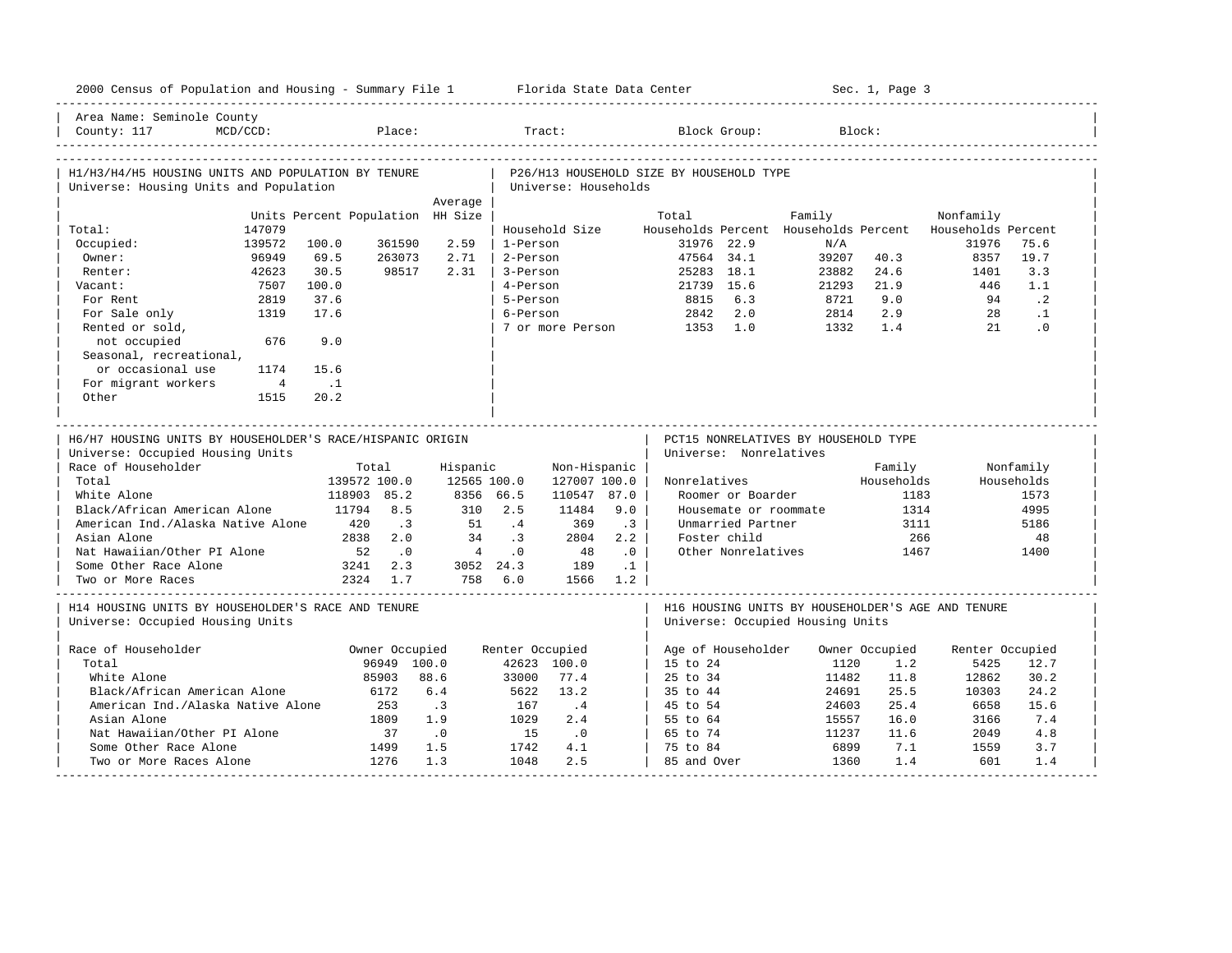| Area Name: Sumter County                                                                               |                       |                               |                                                         |        |                             |             |          |                 |           |
|--------------------------------------------------------------------------------------------------------|-----------------------|-------------------------------|---------------------------------------------------------|--------|-----------------------------|-------------|----------|-----------------|-----------|
|                                                                                                        |                       |                               |                                                         |        |                             |             |          |                 |           |
| Place:<br>County: 119<br>$MCD/CCD$ :                                                                   |                       | Tract:                        | Block Group:                                            |        |                             | Block:      |          |                 |           |
|                                                                                                        |                       |                               |                                                         |        |                             |             |          |                 |           |
| P1/P15/P16/P17/P31/P32/P33 POPULATION SUMMARY                                                          |                       |                               | P12/P13 POPULATION BY AGE AND SEX                       |        |                             |             |          |                 |           |
| Universe: Persons, Households, Families                                                                |                       |                               | Universe: Persons                                       |        |                             |             |          |                 |           |
| Total Population<br>53345<br>Total Families                                                            |                       | 15035                         |                                                         | Total  |                             | Male        |          | Female          |           |
| Total Households 20779<br>Population in Households 47078<br>Total Households<br>Population in Families |                       | 39437                         |                                                         | Number | Pct.                        | Number Pct. |          | Number          | Pct.      |
| Average Family Size 2.62                                                                               |                       |                               | Under 5                                                 | 2108   | 4.0                         | 1115        | 3.9      | 993             | 4.0       |
| Average Household Size 2.27                                                                            |                       |                               | $5$ to $9$                                              | 2423   | 4.5                         | 1221        | 4.3      | 1202            | 4.8       |
|                                                                                                        |                       |                               | $10 - 14$                                               | 2463   | 4.6                         | 1293        | 4.6      | 1170            | 4.7       |
| P7/P8/P11 POPULATION BY RACE AND HISPANIC ORIGIN                                                       |                       |                               | 15 to 17                                                | 1576   | 3.0                         | 838         | 3.0      | 738             | 2.9       |
| Universe: Persons<br>Total                                                                             |                       | Hispanic Non-Hispanic         | 18 and 19                                               | 891    | 1.7                         | 478         | 1.7      | 413             | 1.6       |
| 53345<br>Total                                                                                         | 3356                  | 49989                         | 20                                                      | 411    | $\overline{\phantom{0}}$ .8 | 227         | .8       | 184             | .7        |
| White Alone<br>44061                                                                                   | 2265                  | 41796                         | 21                                                      | 434    | .8                          | 287         | 1.0      | 147             | .6        |
| Black or African American Alone<br>7351                                                                | 149                   | 7202                          | 22 to 24                                                | 1435   | 2.7                         | 877         | 3.1      | 558             | 2.2       |
| American Ind. and Alaska Native Alone<br>270                                                           | 29                    | $241$                         | 25 to 29                                                | 2792   | 5.2                         | 1803        | 6.4      | 989             | 4.0       |
| Asian Alone<br>2.20                                                                                    | $\overline{4}$        | 216                           | 30 to 34                                                | 2929   | 5.5                         | 1893        | 6.7      | 1036            | 4.1       |
| Native Hawaiian/Other Pacific Islander Alone<br>28                                                     | $\overline{0}$        | 28 l                          | 35 to 39                                                | 3447   | 6.5                         | 2112        | 7.5      | 1335            | 5.3       |
| Some Other Race Alone<br>621                                                                           | 608                   | 13 <sup>1</sup>               | 40 to 44                                                | 3245   | 6.1                         | 1806        | 6.4      | 1439            | 5.7       |
| 794<br>Two or More Races                                                                               | 301                   | 493                           | 45 to 49                                                | 2942   | 5.5                         | 1654        | 5.8      | 1288            | 5.1       |
|                                                                                                        |                       |                               | 50 to 54                                                | 3065   | 5.7                         | 1547        | 5.5      | 1518            | 6.1       |
| P15A-I/P16A-I/P17A-I HOUSEHOLDS AND HOUSEHOLD POPULATION BY RACE                                       |                       |                               | 55 to 59                                                | 3686   | 6.9                         | 1669        | 5.9      | 2017            | 8.1       |
| Universe: Households and Population in Households                                                      |                       | Average                       | 60 and 61                                               | 1810   | 3.4                         | 851         | 3.0      | 959             | 3.8       |
| Householder:                                                                                           | Households Pop. In HH | HH Size                       | 62 to 64                                                | 3070   | 5.8                         | 1496        | 5.3      | 1574            | 6.3       |
| White Alone<br>18723                                                                                   | 41002                 | $2.19$                        | 65 and 66                                               | 2170   | 4.1                         | 1066        | 3.8      | 1104            | 4.4       |
| Black or African American Alone<br>1592                                                                | 4767                  | $2.99$                        | 67 to 69                                                | 3149   | 5.9                         | 1600        | 5.7      | 1549            | 6.2       |
| American Ind. and Alaska Native Alone<br>97                                                            | 233                   | 2.40                          | 70 to 74                                                | 4162   | 7.8                         | 2126        | 7.5      | 2036            | 8.1       |
| 61<br>Asian Alone                                                                                      | 139                   | 2.28                          | 75 to 79                                                | 2785   | 5.2                         | 1358        | 4.8      | 1427            | 5.7       |
| Native Hawaiian/Other Pacific Islander Alone<br>$5^{\circ}$                                            | 16                    | 3.20                          | 80 to 84                                                | 1481   | 2.8                         | 708         | 2.5      | 773             | 3.1       |
| Some Other Race Alone<br>112                                                                           | 457                   | 4.08                          | 85 and over                                             | 871    | 1.6                         | 287         | 1.0      | 584             | 2.3       |
| Two or More Races<br>189                                                                               | 464                   | 2.46                          | 65 and over                                             | 14618  | 27.4                        | 7145        | 25.2     | 7473            | 29.9      |
| 394<br>Hispanic                                                                                        | 1377                  | 3.49                          |                                                         |        |                             |             |          |                 |           |
| 18473<br>White Alone, Not Hispanic                                                                     | 40179                 | 2.18                          | Median Age                                              | 49.20  |                             | 45.50       |          | 53.40           |           |
| P31A-I/P32A-I/P33A-I FAMILIES AND POPULATION IN FAMILIES                                               |                       |                               | P19 HOUSEHOLDS BY TYPE AND PRESENCE OF PERSONS UNDER 18 |        |                             |             |          |                 |           |
| Universe: Families and Population in Families                                                          | Pop. In               | Average                       | Universe: Households                                    |        |                             |             |          | Households With |           |
| Householder:                                                                                           |                       | Families Families Family Size |                                                         |        |                             |             | People   |                 | No People |
| 13517<br>White Alone                                                                                   | 34232                 | 2.53                          |                                                         |        |                             |             | Under 18 |                 | Under 18  |
| Black or African American Alone<br>1186                                                                | 4134                  | 3.49                          | Family Households:                                      |        |                             |             | 4458     |                 | 10577     |
| American Ind. and Alaska Native Alone<br>61                                                            | 179                   | 2.93                          | Married Couple Family                                   |        |                             |             | 2864     |                 | 9786      |
| Asian Alone<br>43                                                                                      | 116                   | 2.70                          | Other Family:                                           |        |                             |             | 1594     |                 | 791       |
| 5<br>Native Hawaiian/Other Pacific Islander Alone                                                      | 16                    | 3.20                          | Male Householder, no wife present                       |        |                             |             | 406      |                 | 234       |
| Some Other Race Alone<br>97                                                                            | 394                   | 4.06                          | Female Householder, no husband present                  |        |                             |             | 1188     |                 | 557       |
| Two or More Races<br>126                                                                               | 366                   | 2.90                          | Nonfamily Households:                                   |        |                             |             | 81       |                 | 5663      |
| Hispanic<br>318                                                                                        | 1182                  | 3.72                          | Male Householder                                        |        |                             |             | 65       |                 | 2396      |
| White Alone, Not Hispanic<br>13318                                                                     | 33523                 | 2.52                          | Female Householder                                      |        |                             |             | 16       |                 | 3267      |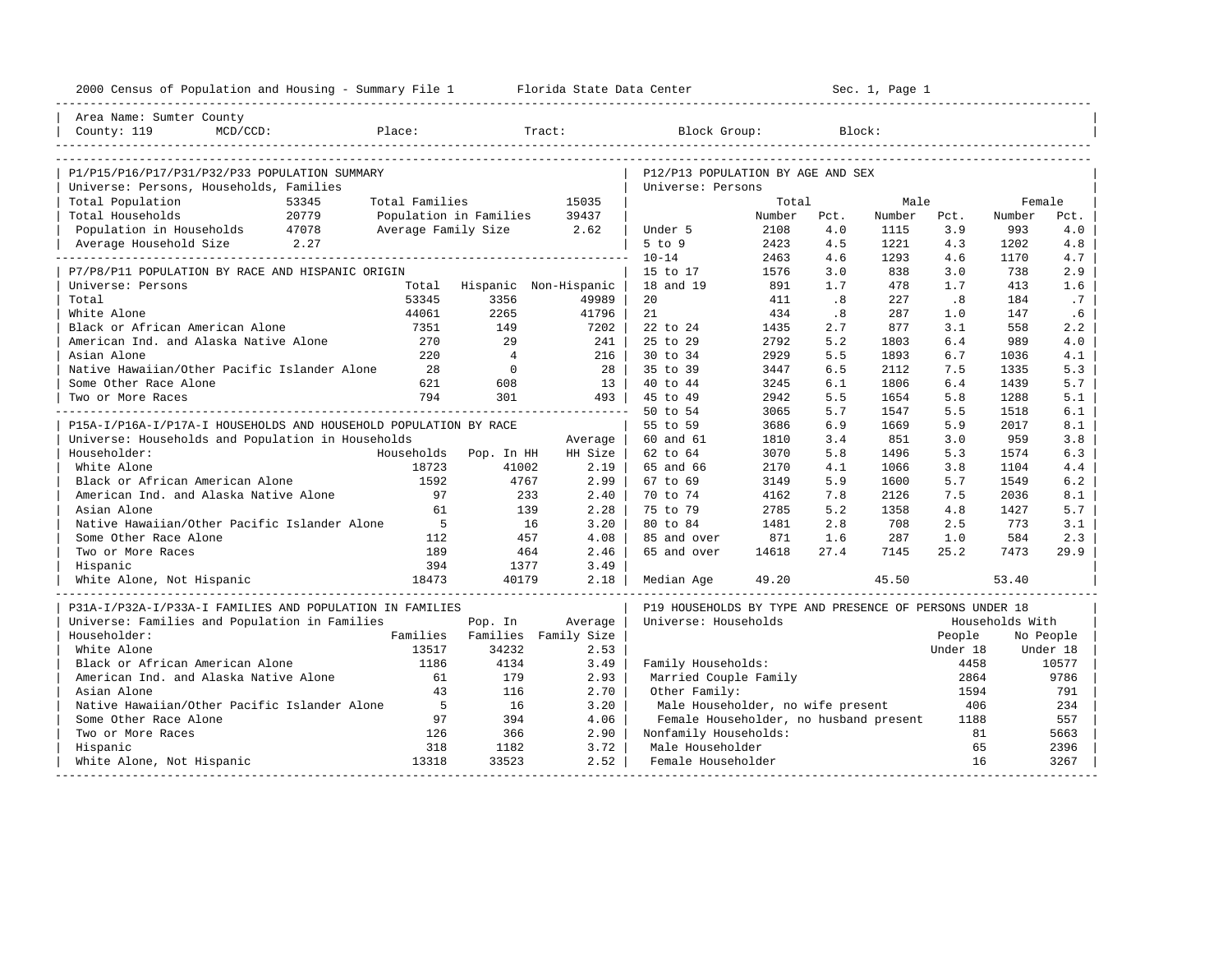---------------------------------------------------------------------------------------------------------------------------------------------------- | Area Name: Sumter County | | County: 119 MCD/CCD: Place: Tract: Block Group: Block: | ---------------------------------------------------------------------------------------------------------------------------------------------------- +---------------------------------------------------------------------------------------------------------------------------------------------------+

| P34/P35 FAMILY TYPE BY PRESENCE AND AGE  |          |                  | P27/P30 RELATIONSHIP BY HOUSEHOLD TYPE        |       |                 | P28 RELATIONSHIP BY HOUSEHOLD TYPE  |          |
|------------------------------------------|----------|------------------|-----------------------------------------------|-------|-----------------|-------------------------------------|----------|
| OF OWN AND RELATED CHILDREN              |          |                  | Universe: Persons                             |       |                 | FOR THE POPULATION UNDER 18         |          |
| Universe: Families                       |          | With             |                                               |       | Total 65 & Over | Universe: Persons                   |          |
|                                          |          | With Own Related | Population in households:                     | 47078 | 14263           | Total:                              | 8570     |
|                                          | Children | Children         | In family households:                         | 40295 | 10971           | In households:                      | 8554     |
| Married couple family:                   | 12650    | 12650            | Householder:                                  | 15035 | 6033            | Householder or spouse               | 16       |
| Children under 18: 2607                  |          | 2851             | Male                                          | 11890 | 5317            | Related child:                      | 8316     |
| Under 6 only                             | 518      | 598              | Female                                        | 3145  | 716             | Own child:                          | 7316     |
| Under 6 and 6 to 17                      | 550      | 626              | Spouse                                        | 12650 | 4417            | In married couple family            | 4885     |
| $6$ to 17 only                           | 1539     | 1627             | Parent                                        | 324   | 221             | In other family:                    |          |
| No children under 18                     | 10043    | 9799             | Child                                         | 9556  |                 | No spouse present:                  | 2431     |
| Other family:                            | 2385     | 2385             | Natural born or adopted                       | 8738  |                 | Male householder                    | 558      |
| Male hhdr. No wife:                      | 640      | 640              | Step                                          | 818   |                 | Female householder                  | 1873     |
| Children under 18:                       | 343      | 404              | Grandchild                                    | 980   |                 | Other relatives:                    | 1000     |
| Under 6 only                             | 107      | 114              | Brother or sister                             | 276   |                 | Grandchild                          | 815      |
| Under 6 and 6 to 17                      | 46       | 67               | Other relatives                               | 616   | 257             | Other relatives                     | 185      |
| 6 to 17 only                             | 190      | 223              | Nonrelatives                                  | 858   | 43              | Nonrelatives                        | 222      |
| No children under 18                     | 297      | 236              | In nonfamily households:                      | 6783  | 3292            | In group quarters:                  | 16       |
| Female hhdr. No hus.:                    | 1745     | 1745             | Male householder:                             | 2461  | 1024            | Institutional                       | 16       |
| Children under 18:                       | 950      | 1187             | Living alone                                  | 1939  | 872             | Noninstitutional                    | $\Omega$ |
| Under 6 only                             | 161      | 223              | Not living alone                              | 522   | 152             |                                     |          |
| Under 6 and 6 to 17                      | 182      | 236              | Female householder:                           | 3283  | 2081            | P18 HOUSEHOLD SIZE, HOUSEHOLD TYPE  |          |
| 6 to 17 only                             | 607      | 728              | Living alone                                  | 2945  | 2004            | AND PRESENCE OF OWN CHILDREN        |          |
| No children under 18                     | 795      | 558              | Not living alone                              | 338   | 77              | Universe: Households                |          |
|                                          |          |                  | Nonrelatives                                  | 1039  | 187             | 1-person households:                | 4884     |
|                                          |          |                  | In group quarters:                            | 6267  | 355             | Male householder                    | 1939     |
| P21 HOUSEHOLD TYPE BY AGE OF HOUSEHOLDER |          |                  | Institutional                                 | 6246  | 355             | Female householder                  | 2945     |
| Universe: Households                     |          |                  | Noninstitutional                              | 21    | $\Omega$        | 2 or more person households:        | 15895    |
|                                          |          |                  |                                               |       |                 | Family households:                  | 15035    |
|                                          | Family   | Nonfamily        |                                               |       |                 | Married couple:                     | 12650    |
| Householder age: Households Households   |          |                  | PCT14 HOUSEHOLDS BY SEX OF UNMARRIED PARTNERS |       |                 | With own child, under 18            | 2607     |
| 15 to 24                                 | 384      | 130              | Universe: Households                          |       |                 | No own child, under 18              | 10043    |
| 25 to 34                                 | 1402     | 308              |                                               |       |                 | Other family - no spouse pres.      | 2385     |
| 35 to 44                                 | 1999     | 484              | Unmarried partner households                  |       | 931             | Male householder:                   | 640      |
| 45 to 54                                 | 1983     | 632              | Male householder and male partner             |       | 40              | With own child, under 18            | 343      |
| 55 to 64                                 | 3234     | 1085             | Male householder and female partner           |       | 499             | No own child, under 18              | 297      |
| 65 to 74                                 | 4181     | 1579             | Female householder and female partner         |       | 31              | Female householder:                 | 1745     |
| 75 to 84                                 | 1645     | 1231             | Female householder and male partner           |       | 361             | With own child, under 18            | 950      |
| 85 and over                              | 207      | 295              | All other households                          |       | 19848           | No own child. under 18              | 795      |
| Total                                    | 15035    | 5744             |                                               |       |                 | Nonfamily households:               | 860      |
|                                          |          |                  |                                               |       |                 | Male householder                    | 522      |
|                                          |          |                  |                                               |       |                 | Female householder                  | 338      |
|                                          |          |                  |                                               |       |                 | ___________________________________ |          |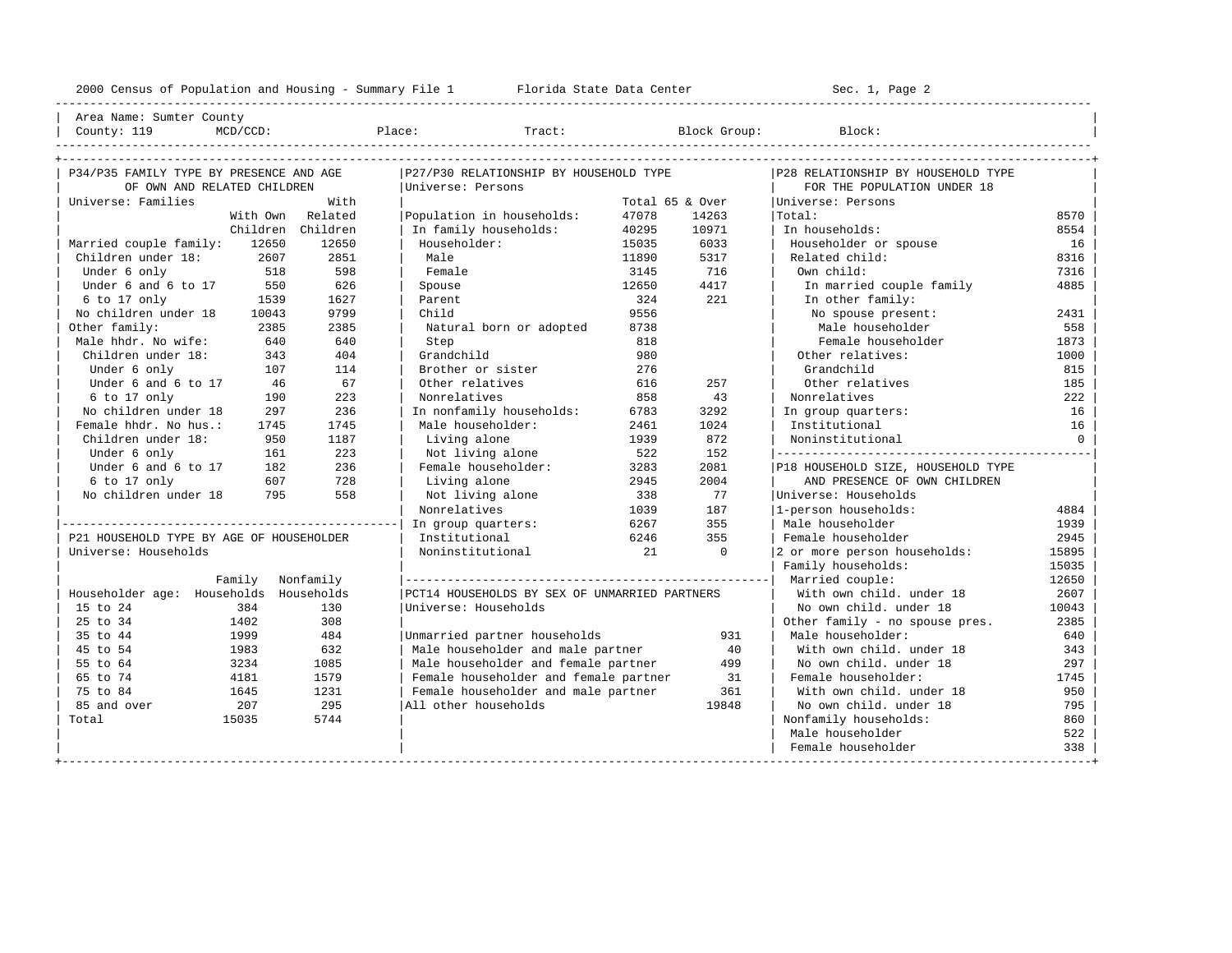| 2000 Census of Population and Housing - Summary File 1 Florida State Data Center             |                                  |                               |                 |                 |                      |           |                                          |                        |                                      |             | Sec. 1, Page 3        |                                                          |            |
|----------------------------------------------------------------------------------------------|----------------------------------|-------------------------------|-----------------|-----------------|----------------------|-----------|------------------------------------------|------------------------|--------------------------------------|-------------|-----------------------|----------------------------------------------------------|------------|
| Area Name: Sumter County<br>County: 119<br>$MCD/CCD$ :                                       |                                  | Place:                        |                 |                 | Tract:               |           |                                          | Block Group:           |                                      | Block:      |                       |                                                          |            |
| H1/H3/H4/H5 HOUSING UNITS AND POPULATION BY TENURE<br>Universe: Housing Units and Population |                                  |                               |                 |                 | Universe: Households |           | P26/H13 HOUSEHOLD SIZE BY HOUSEHOLD TYPE |                        |                                      |             |                       |                                                          |            |
|                                                                                              |                                  |                               | Average         |                 |                      |           |                                          |                        |                                      |             |                       |                                                          |            |
|                                                                                              | Units Percent Population HH Size |                               |                 |                 |                      |           | Total                                    |                        | Family                               |             |                       | Nonfamily                                                |            |
| 25195<br>Total:                                                                              |                                  |                               |                 |                 | Household Size       |           |                                          |                        |                                      |             |                       | Households Percent Households Percent Households Percent |            |
| Occupied:<br>20779                                                                           | 100.0                            | 47078                         | 2.27            | 1-Person        |                      |           |                                          | 4884 23.5              |                                      | N/A         |                       | 4884                                                     | 85.0       |
| Owner:<br>17972                                                                              | 86.5                             | 39923                         | 2.22            | 2-Person        |                      |           | 10560                                    | 50.8                   |                                      | 9808        | 65.2                  | 752                                                      | 13.1       |
| 2807<br>Renter:                                                                              | 13.5                             | 7155                          | 2.55            | 3-Person        |                      |           |                                          | 2415 11.6              |                                      | 2354        | 15.7                  | 61                                                       | 1.1        |
| 4416<br>Vacant:                                                                              | 100.0                            |                               |                 | 4-Person        |                      |           | 1623                                     | 7.8                    |                                      | 1590        | 10.6                  | 33                                                       | .6         |
| For Rent<br>521                                                                              | 11.8                             |                               |                 | 5-Person        |                      |           | 823                                      | 4.0                    |                                      | 812         | 5.4                   | 11                                                       | $\cdot$ 2  |
| 407<br>For Sale only                                                                         | 9.2                              |                               |                 | 6-Person        |                      |           | 292                                      | 1.4                    |                                      | 290         | 1.9                   | $\overline{2}$                                           | $\cdot$ 0  |
| Rented or sold,                                                                              |                                  |                               |                 |                 | 7 or more Person     |           | 182                                      | 9 <sup>1</sup>         |                                      | 181         | 1.2                   | $\overline{1}$                                           | .0         |
| not occupied<br>204                                                                          | 4.6                              |                               |                 |                 |                      |           |                                          |                        |                                      |             |                       |                                                          |            |
| Seasonal, recreational,                                                                      |                                  |                               |                 |                 |                      |           |                                          |                        |                                      |             |                       |                                                          |            |
| or occasional use<br>2283                                                                    | 51.7                             |                               |                 |                 |                      |           |                                          |                        |                                      |             |                       |                                                          |            |
| For migrant workers<br>$\overline{4}$                                                        | $\ldots$ 1                       |                               |                 |                 |                      |           |                                          |                        |                                      |             |                       |                                                          |            |
| Other<br>997                                                                                 | 22.6                             |                               |                 |                 |                      |           |                                          |                        |                                      |             |                       |                                                          |            |
|                                                                                              |                                  |                               |                 |                 |                      |           |                                          |                        |                                      |             |                       |                                                          |            |
|                                                                                              |                                  |                               |                 |                 |                      |           |                                          |                        |                                      |             |                       |                                                          |            |
|                                                                                              |                                  |                               |                 |                 |                      |           |                                          |                        |                                      |             |                       |                                                          |            |
| H6/H7 HOUSING UNITS BY HOUSEHOLDER'S RACE/HISPANIC ORIGIN                                    |                                  |                               |                 |                 |                      |           |                                          |                        | PCT15 NONRELATIVES BY HOUSEHOLD TYPE |             |                       |                                                          |            |
| Universe: Occupied Housing Units                                                             |                                  |                               |                 |                 |                      |           |                                          | Universe: Nonrelatives |                                      |             |                       |                                                          |            |
| Race of Householder                                                                          | Total                            |                               | Hispanic        |                 | Non-Hispanic         |           |                                          |                        |                                      |             | Family                |                                                          | Nonfamily  |
| Total                                                                                        | 20779 100.0                      |                               |                 | 394 100.0       | 20385 100.0          |           | Nonrelatives                             |                        |                                      |             | Households            |                                                          | Households |
| White Alone                                                                                  | 18723 90.1                       |                               |                 | 250, 63.5       | 18473 90.6           |           |                                          | Roomer or Boarder      |                                      |             | 100                   |                                                          | 88         |
| Black/African American Alone                                                                 | 1592 7.7                         |                               | 8               | 2.0             | 1584                 | 7.8       |                                          |                        | Housemate or roommate                |             | 108                   |                                                          | 237        |
| American Ind./Alaska Native Alone                                                            | 97                               | .5                            | 3               | .8              | 94                   | .5        |                                          | Unmarried Partner      |                                      |             | 412                   |                                                          | 519        |
| Asian Alone                                                                                  | 61                               | $\cdot$ 3                     | $\mathbf{0}$    | $\cdot$ 0       | 61                   | $\cdot$ 3 |                                          | Foster child           |                                      |             | 52                    |                                                          | 6          |
| Nat Hawaiian/Other PI Alone                                                                  | $5^{\circ}$                      | $\cdot$ 0                     | $\overline{0}$  | $\cdot$ 0       | $5^{\circ}$          | $\cdot$ 0 |                                          | Other Nonrelatives     |                                      |             | 186                   |                                                          | 189        |
| Some Other Race Alone                                                                        | 112                              | .5                            |                 | 109 27.7        | $\sim$ 3             | .0        |                                          |                        |                                      |             |                       |                                                          |            |
| Two or More Races                                                                            | 189                              | .9                            |                 | 24 6.1          | 165                  | .8        |                                          |                        |                                      |             |                       |                                                          |            |
|                                                                                              |                                  |                               |                 |                 |                      |           |                                          |                        |                                      |             |                       |                                                          |            |
| H14 HOUSING UNITS BY HOUSEHOLDER'S RACE AND TENURE                                           |                                  |                               |                 |                 |                      |           |                                          |                        |                                      |             |                       | H16 HOUSING UNITS BY HOUSEHOLDER'S AGE AND TENURE        |            |
| Universe: Occupied Housing Units                                                             |                                  |                               |                 |                 |                      |           |                                          |                        | Universe: Occupied Housing Units     |             |                       |                                                          |            |
| Race of Householder                                                                          |                                  |                               |                 |                 |                      |           |                                          |                        |                                      |             |                       |                                                          |            |
| Total                                                                                        |                                  | Owner Occupied<br>17972 100.0 |                 | Renter Occupied | 2807 100.0           |           | $15$ to $24$                             | Age of Householder     |                                      | 204         | Owner Occupied<br>1.1 | Renter Occupied<br>310                                   | 11.0       |
| White Alone                                                                                  | 16541                            |                               | 92.0            | 2182            | 77.7                 |           | $25$ to $34$                             |                        |                                      | 1110        | 6.2                   | 600                                                      | 21.4       |
|                                                                                              |                                  |                               |                 |                 |                      |           |                                          |                        |                                      |             |                       |                                                          |            |
| Black/African American Alone                                                                 | 1118<br>76                       |                               | 6.2             | 474             | 16.9                 |           | 35 to 44                                 |                        |                                      | 1852        | 10.3                  | 631                                                      | 22.5       |
| American Ind./Alaska Native Alone                                                            |                                  |                               | .4              | 21              | .7                   |           | 45 to 54                                 |                        |                                      | 2204        | 12.3                  | 411                                                      | 14.6       |
| Asian Alone                                                                                  |                                  | 45                            | $\cdot$ 3       | 16              | .6                   |           | 55 to 64                                 |                        |                                      | 4007        | 22.3                  | 312                                                      | 11.1       |
| Nat Hawaiian/Other PI Alone                                                                  |                                  | $5^{\circ}$                   | .0              | $\bigcirc$      | $\cdot$ 0<br>2.1     |           | 65 to 74                                 |                        |                                      | 5466        | 30.4                  | 294<br>193                                               | 10.5       |
| Some Other Race Alone<br>Two or More Races Alone                                             |                                  | 52<br>135                     | $\cdot$ 3<br>.8 | 60<br>54        | 1.9                  |           | 75 to 84<br>85 and Over                  |                        |                                      | 2683<br>446 | 14.9<br>2.5           | 56                                                       | 6.9<br>2.0 |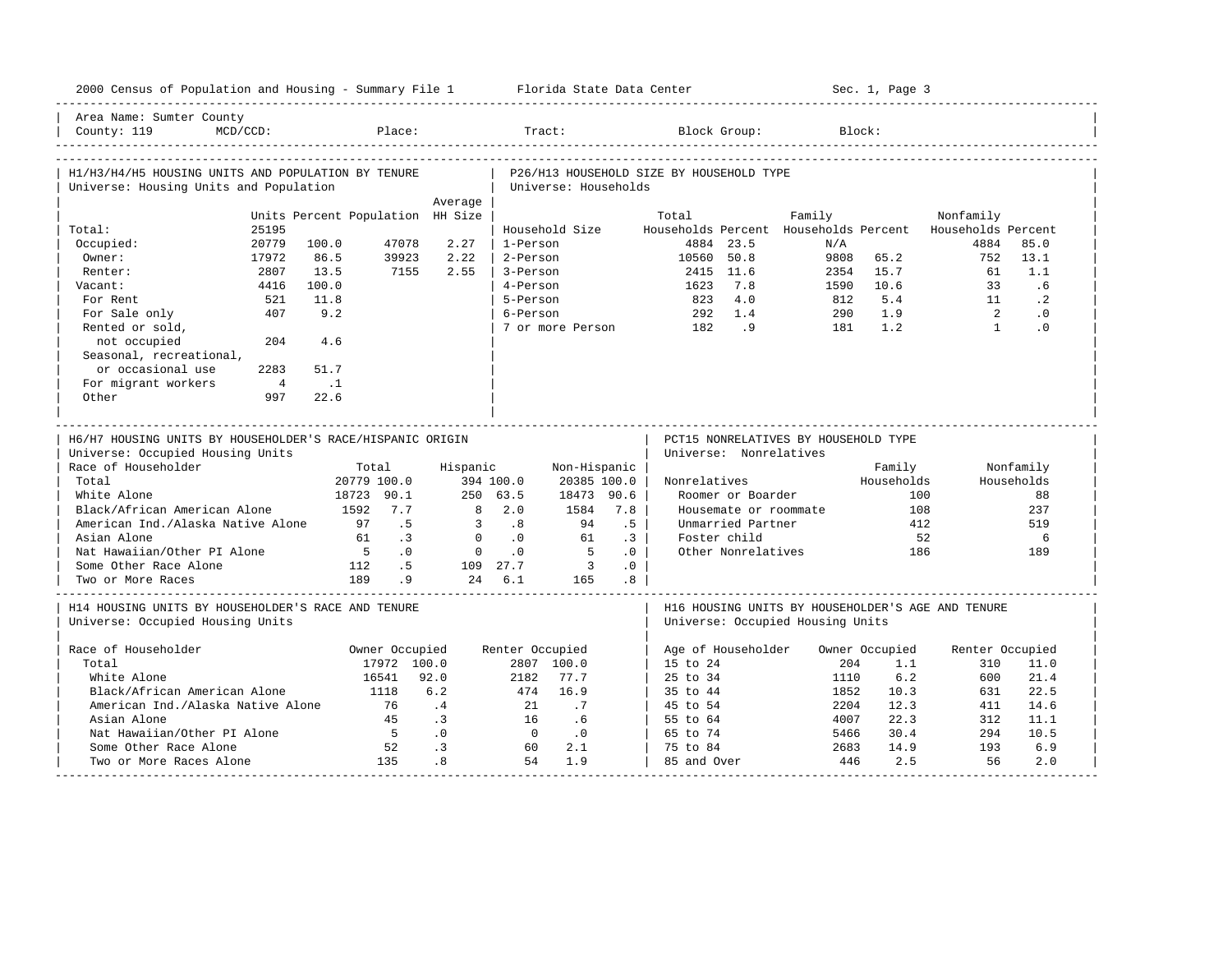| 2000 Census of Population and Housing - Summary File 1 Florida State Data Center         |                        |                |                       |                                                         | ---------------------- |      | Sec. 1, Page 1 |          |                 |           |
|------------------------------------------------------------------------------------------|------------------------|----------------|-----------------------|---------------------------------------------------------|------------------------|------|----------------|----------|-----------------|-----------|
| Area Name: Suwannee County                                                               |                        |                |                       |                                                         |                        |      |                |          |                 |           |
| County: 121<br>MCD/CCD:                                                                  | Place:                 |                | Tract:                | Block Group:                                            |                        |      | Block:         |          |                 |           |
|                                                                                          |                        |                |                       |                                                         |                        |      |                |          |                 |           |
| P1/P15/P16/P17/P31/P32/P33 POPULATION SUMMARY<br>Universe: Persons, Households, Families |                        |                |                       | P12/P13 POPULATION BY AGE AND SEX<br>Universe: Persons  |                        |      |                |          |                 |           |
| Total Population<br>34844                                                                | Total Families         |                | 9687                  |                                                         | Total                  |      | Male           |          | Female          |           |
| Total Households<br>13460                                                                | Population in Families |                | 28716                 |                                                         | Number                 | Pct. | Number         | Pct.     | Number          | Pct.      |
| Population in Households<br>34179                                                        | Average Family Size    |                | 2.96                  | Under 5                                                 | 2099                   | 6.0  | 1036           | 6.1      | 1063            | 6.0       |
| 2.54<br>Average Household Size                                                           |                        |                |                       | $5$ to $9$                                              | 2315                   | 6.6  | 1192           | 7.0      | 1123            | 6.3       |
|                                                                                          |                        |                |                       | $10 - 14$                                               | 2358                   | 6.8  | 1218           | 7.2      | 1140            | 6.4       |
| P7/P8/P11 POPULATION BY RACE AND HISPANIC ORIGIN                                         |                        |                |                       | 15 to 17                                                | 1597                   | 4.6  | 817            | 4.8      | 780             | 4.4       |
| Universe: Persons                                                                        | Total                  |                | Hispanic Non-Hispanic | 18 and 19                                               | 1025                   | 2.9  | 539            | 3.2      | 486             | 2.7       |
| Total                                                                                    | 34844                  | 1703           | 33141                 | 20                                                      | 429                    | 1.2  | 240            | 1.4      | 189             | 1.1       |
| White Alone                                                                              | 29455                  | 1193           | 28262                 | 21                                                      | 371                    | 1.1  | 186            | 1.1      | 185             | 1.0       |
| Black or African American Alone                                                          | 4221                   | 44             | 4177                  | 22 to 24                                                | 1138                   | 3.3  | 595            | 3.5      | 543             | 3.0       |
| American Ind. and Alaska Native Alone                                                    | 137                    | 14             | 123                   | 25 to 29                                                | 1904                   | 5.5  | 1007           | 5.9      | 897             | 5.0       |
| Asian Alone                                                                              | 179                    | 14             | 165                   | 30 to 34                                                | 1974                   | 5.7  | 981            | 5.8      | 993             | 5.6       |
| Native Hawaiian/Other Pacific Islander Alone                                             | 13                     | 6              | $\overline{7}$        | 35 to 39                                                | 2354                   | 6.8  | 1172           | 6.9      | 1182            | 6.6       |
| Some Other Race Alone                                                                    | 391                    | 379            | 12                    | 40 to 44                                                | 2512                   | 7.2  | 1188           | 7.0      | 1324            | 7.4       |
| Two or More Races                                                                        | 448                    | 53             | 395                   | 45 to 49                                                | 2360                   | 6.8  | 1150           | 6.8      | 1210            | 6.8       |
|                                                                                          |                        |                |                       | 50 to 54                                                | 2390                   | 6.9  | 1137           | 6.7      | 1253            | 7.0       |
| P15A-I/P16A-I/P17A-I HOUSEHOLDS AND HOUSEHOLD POPULATION BY RACE                         |                        |                |                       | 55 to 59                                                | 2088                   | 6.0  | 1022           | 6.0      | 1066            | 6.0       |
| Universe: Households and Population in Households                                        |                        |                | Average               | 60 and 61                                               | 811                    | 2.3  | 406            | 2.4      | 405             | 2.3       |
| Householder:                                                                             | Households             | Pop. In HH     | HH Size               | 62 to 64                                                | 1214                   | 3.5  | 598            | 3.5      | 616             | 3.5       |
| White Alone                                                                              | 11644                  | 28980          | 2.49                  | 65 and 66                                               | 711                    | 2.0  | 357            | 2.1      | 354             | 2.0       |
| Black or African American Alone                                                          | 1483                   | 4140           | 2.79                  | 67 to 69                                                | 987                    | 2.8  | 453            | 2.7      | 534             | 3.0       |
| American Ind. and Alaska Native Alone                                                    | 57                     | 164            | 2.88                  | 70 to 74                                                | 1566                   | 4.5  | 698            | 4.1      | 868             | 4.9       |
| Asian Alone                                                                              | 41                     | 150            | 3.66                  | 75 to 79                                                | 1178                   | 3.4  | 532            | 3.1      | 646             | 3.6       |
| Native Hawaiian/Other Pacific Islander Alone                                             | 2                      | 8              | 4.00                  | 80 to 84                                                | 753                    | 2.2  | 301            | 1.8      | 452             | 2.5       |
| Some Other Race Alone                                                                    | 83                     | 353            | 4.25                  | 85 and over                                             | 710                    | 2.0  | 187            | 1.1      | 523             | 2.9       |
| Two or More Races                                                                        | 150                    | 384            | 2.56                  | 65 and over                                             | 5905                   | 16.9 | 2528           | 14.9     | 3377            | 18.9      |
| Hispanic                                                                                 | 411                    | 1613           | 3.92                  |                                                         |                        |      |                |          |                 |           |
| White Alone, Not Hispanic                                                                | 11350                  | 27848          | 2.45                  | Median Age                                              | 39.70                  |      | 38.10          |          | 41.30           |           |
| P31A-I/P32A-I/P33A-I FAMILIES AND POPULATION IN FAMILIES                                 |                        |                |                       | P19 HOUSEHOLDS BY TYPE AND PRESENCE OF PERSONS UNDER 18 |                        |      |                |          |                 |           |
| Universe: Families and Population in Families                                            |                        | Pop. In        | Average               | Universe: Households                                    |                        |      |                |          | Households With |           |
| Householder:                                                                             | Families               |                | Families Family Size  |                                                         |                        |      |                | People   |                 | No People |
| White Alone                                                                              | 8407                   | 24397          | 2.90                  |                                                         |                        |      |                | Under 18 |                 | Under 18  |
| Black or African American Alone                                                          | 1052                   | 3501           | 3.33                  | Family Households:                                      |                        |      |                | 4488     |                 | 5199      |
| American Ind. and Alaska Native Alone                                                    | 34                     | 123            | 3.62                  | Married Couple Family                                   |                        |      |                | 3093     |                 | 4513      |
| Asian Alone                                                                              | 36                     | 134            | 3.72                  | Other Family:                                           |                        |      |                | 1395     |                 | 686       |
| Native Hawaiian/Other Pacific Islander Alone                                             | 2                      | $\overline{4}$ | 2.00                  | Male Householder, no wife present                       |                        |      |                | 346      |                 | 226       |
| Some Other Race Alone                                                                    | 63                     | 265            | 4.21                  | Female Householder, no husband present                  |                        |      |                | 1049     |                 | 460       |
| Two or More Races                                                                        | 93                     | 292            | 3.14                  | Nonfamily Households:                                   |                        |      |                | 76       |                 | 3697      |
| Hispanic                                                                                 | 283                    | 1061           | 3.75                  | Male Householder                                        |                        |      |                | 63       |                 | 1638      |
| White Alone, Not Hispanic                                                                | 8212                   | 23689          | 2.88                  | Female Householder                                      |                        |      |                | 13       |                 | 2059      |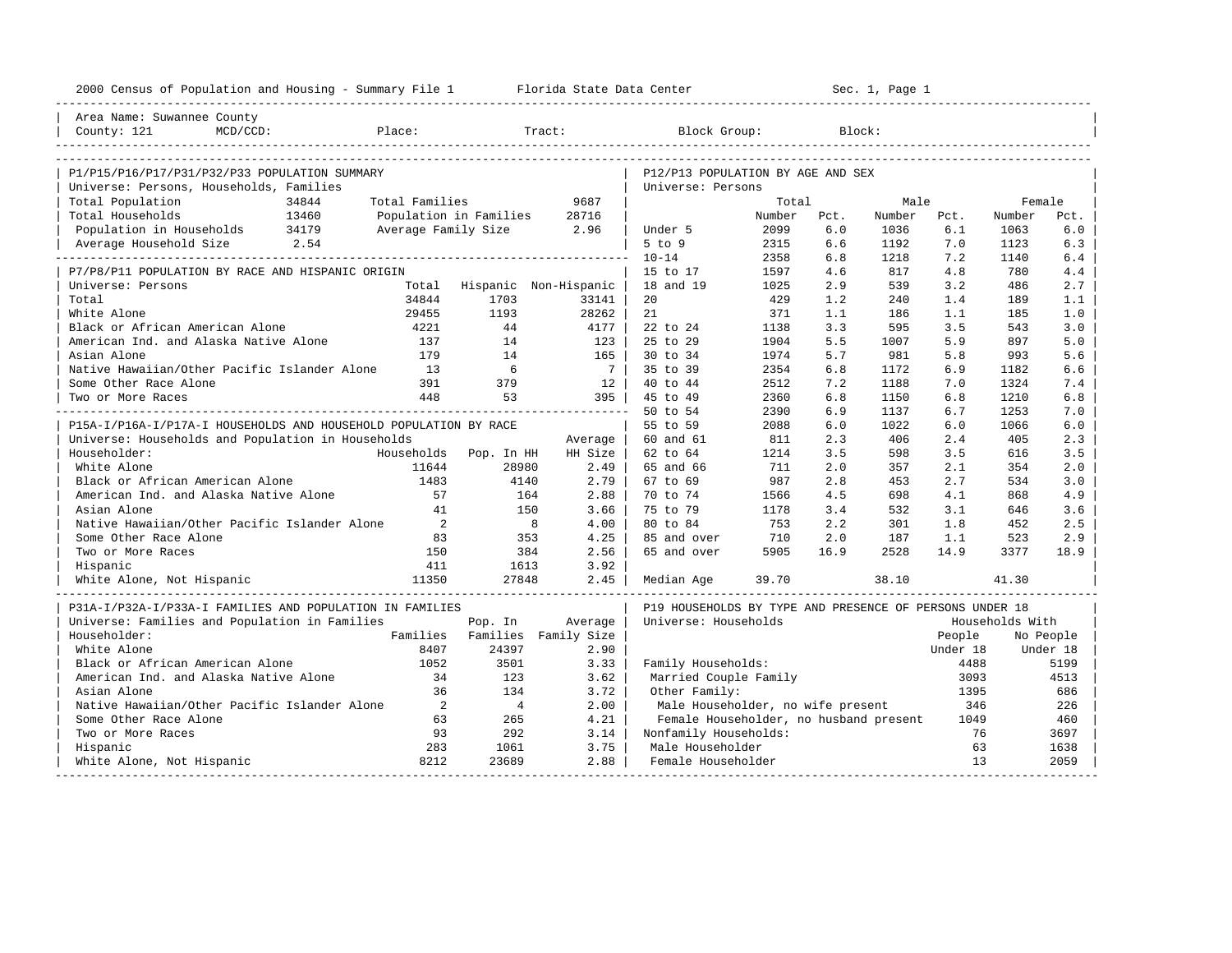---------------------------------------------------------------------------------------------------------------------------------------------------- | Area Name: Suwannee County | | County: 121 MCD/CCD: Place: Tract: Block Group: Block: | ----------------------------------------------------------------------------------------------------------------------------------------------------

| P34/P35 FAMILY TYPE BY PRESENCE AND AGE  |                   | P27/P30 RELATIONSHIP BY HOUSEHOLD TYPE        |                 |       | P28 RELATIONSHIP BY HOUSEHOLD TYPE |          |
|------------------------------------------|-------------------|-----------------------------------------------|-----------------|-------|------------------------------------|----------|
| OF OWN AND RELATED CHILDREN              |                   | Universe: Persons                             |                 |       | FOR THE POPULATION UNDER 18        |          |
| Universe: Families                       | With              |                                               | Total 65 & Over |       | Universe: Persons                  |          |
|                                          | With Own Related  | Population in households:                     | 34179           | 5471  | Total:                             | 8369     |
|                                          | Children Children | In family households:                         | 29453           | 3828  | In households:                     | 8363     |
| Married couple family:<br>7606           | 7606              | Householder:                                  | 9687            | 2105  | Householder or spouse              | 28       |
| Children under 18:<br>2843               | 3073              | Male                                          | 7322            | 1707  | Related child:                     | 8098     |
| Under 6 only<br>647                      | 706               | Female                                        | 2365            | 398   | Own child:                         | 7119     |
| Under 6 and 6 to 17<br>540               | 617               | Spouse                                        | 7606            | 1346  | In married couple family           | 5192     |
| 6 to 17 only<br>1656                     | 1750              | Parent                                        | 261             | 188   | In other family:                   |          |
| No children under 18<br>4763             | 4533              | Child                                         | 9314            |       | No spouse present:                 | 1927     |
| Other family:<br>2081                    | 2081              | Natural born or adopted                       | 8541            |       | Male householder                   | 443      |
| Male hhdr. No wife:<br>572               | 572               | Step                                          | 773             |       | Female householder                 | 1484     |
| Children under 18:<br>289                | 337               | Grandchild                                    | 947             |       | Other relatives:                   | 979      |
| 78<br>Under 6 only                       | 93                | Brother or sister                             | 304             |       | Grandchild                         | 771      |
| Under 6 and 6 to 17<br>40                | 48                | Other relatives                               | 597             | 165   | Other relatives                    | 208      |
| 6 to 17 only<br>171                      | 196               | Nonrelatives                                  | 737             | 24    | Nonrelatives                       | 237      |
| No children under 18<br>283              | 235               | In nonfamily households:                      | 4726            | 1643  | In group quarters:                 | 6        |
| Female hhdr. No hus.:<br>1509            | 1509              | Male householder:                             | 1701            | 407   | Institutional                      | 6        |
| Children under 18:<br>836                | 1040              | Living alone                                  | 1290            | 356   | Noninstitutional                   | $\Omega$ |
| Under 6 only<br>139                      | 184               | Not living alone                              | 411             | 51    |                                    |          |
| Under 6 and 6 to 17<br>138               | 209               | Female householder:                           | 2072            | 1174  | P18 HOUSEHOLD SIZE, HOUSEHOLD TYPE |          |
| 6 to 17 only<br>559                      | 647               | Living alone                                  | 1851            | 1127  | AND PRESENCE OF OWN CHILDREN       |          |
| No children under 18<br>673              | 469               | Not living alone                              | 221             | 47    | Universe: Households               |          |
|                                          |                   | Nonrelatives                                  | 953             | 62    | 1-person households:               | 3141     |
|                                          |                   | In group quarters:                            | 665             | 434   | Male householder                   | 1290     |
| P21 HOUSEHOLD TYPE BY AGE OF HOUSEHOLDER |                   | Institutional                                 | 543             | 376   | Female householder                 | 1851     |
| Universe: Households                     |                   | Noninstitutional                              | 122             | 58    | 2 or more person households:       | 10319    |
|                                          |                   |                                               |                 |       | Family households:                 | 9687     |
| Family Nonfamily                         |                   |                                               |                 |       | Married couple:                    | 7606     |
| Householder age: Households Households   |                   | PCT14 HOUSEHOLDS BY SEX OF UNMARRIED PARTNERS |                 |       | With own child, under 18           | 2843     |
| 15 to 24<br>407                          | 168               | Universe: Households                          |                 |       | No own child, under 18             | 4763     |
| 25 to 34<br>1454                         | 287               |                                               |                 |       | Other family - no spouse pres.     | 2081     |
| 35 to 44<br>2024                         | 493               | Unmarried partner households                  |                 | 627   | Male householder:                  | 572      |
| 45 to 54<br>1958                         | 588               | Male householder and male partner             |                 | 26    | With own child, under 18           | 289      |
| 55 to 64<br>1739                         | 656               | Male householder and female partner           |                 | 335   | No own child. under 18             | 283      |
| 65 to 74<br>1313                         | 753               | Female householder and female partner         |                 | 31    | Female householder:                | 1509     |
| 75 to 84<br>668                          | 589               | Female householder and male partner           |                 | 235   | With own child, under 18           | 836      |
| 85 and over<br>124                       | 239               | All other households                          |                 | 12833 | No own child, under 18             | 673      |
| Total<br>9687                            | 3773              |                                               |                 |       | Nonfamily households:              | 632      |
|                                          |                   |                                               |                 |       | Male householder                   | 411      |
|                                          |                   |                                               |                 |       | Female householder                 | 221      |
|                                          |                   |                                               |                 |       |                                    |          |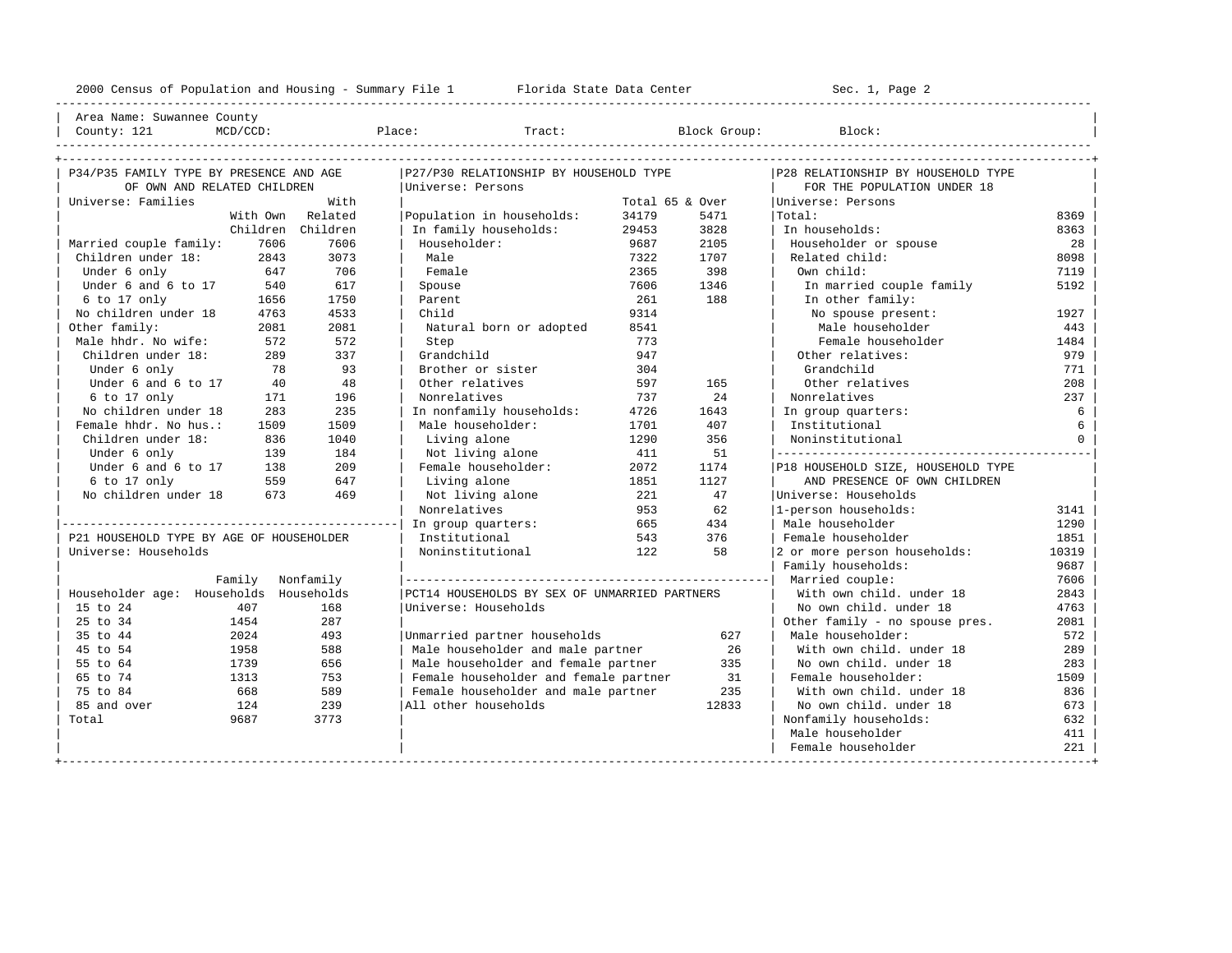|                                                                                                                              |                              |                                  |                      |                  |                      | 2000 Census of Population and Housing - Summary File 1 Florida State Data Center |                                          |                        |                                                                                       | Sec. 1, Page 3 |                    |            |
|------------------------------------------------------------------------------------------------------------------------------|------------------------------|----------------------------------|----------------------|------------------|----------------------|----------------------------------------------------------------------------------|------------------------------------------|------------------------|---------------------------------------------------------------------------------------|----------------|--------------------|------------|
| Area Name: Suwannee County<br>County: 121                                                                                    | $MCD/CCD$ :                  |                                  | Place:               |                  | Tract:               |                                                                                  |                                          | Block Group:           | Block:                                                                                |                |                    |            |
| H1/H3/H4/H5 HOUSING UNITS AND POPULATION BY TENURE<br>Universe: Housing Units and Population                                 |                              |                                  |                      |                  |                      | Universe: Households                                                             | P26/H13 HOUSEHOLD SIZE BY HOUSEHOLD TYPE |                        |                                                                                       |                |                    |            |
|                                                                                                                              |                              |                                  |                      | Average          |                      |                                                                                  |                                          |                        |                                                                                       |                |                    |            |
|                                                                                                                              |                              | Units Percent Population HH Size |                      |                  |                      |                                                                                  | Total                                    |                        | Family                                                                                |                | Nonfamily          |            |
| Total:                                                                                                                       | 15679                        |                                  |                      |                  |                      | Household Size                                                                   |                                          |                        | Households Percent Households Percent                                                 |                | Households Percent | 83.2       |
| Occupied:<br>Owner:                                                                                                          | 13460<br>10892               | 100.0<br>80.9                    | 34179<br>27481       | 2.54<br>2.52     | 1-Person<br>2-Person |                                                                                  |                                          | 3141 23.3<br>5030 37.4 | N/A<br>4534                                                                           | 46.8           | 3141<br>496        | 13.1       |
| Renter:                                                                                                                      | 2568                         | 19.1                             | 6698                 | 2.61             | 3-Person             |                                                                                  |                                          | 2241 16.6              | 2182                                                                                  | 22.5           | 59                 | 1.6        |
| Vacant:                                                                                                                      | 2219                         | 100.0                            |                      |                  | 4-Person             |                                                                                  |                                          | 1796 13.3              | 1763                                                                                  | 18.2           | 33                 | .9         |
| For Rent                                                                                                                     | 352                          | 15.9                             |                      |                  | 5-Person             |                                                                                  | 786                                      | 5.8                    | 765                                                                                   | 7.9            | 21                 | .6         |
| For Sale only                                                                                                                | 253                          | 11.4                             |                      |                  | 6-Person             |                                                                                  |                                          | 286 2.1                | 278                                                                                   | 2.9            | 8 <sup>8</sup>     | $\cdot$ 2  |
| Rented or sold,                                                                                                              |                              |                                  |                      |                  |                      |                                                                                  | 7 or more Person 180 1.3                 |                        | 165                                                                                   | 1.7            | 15                 | .4         |
| not occupied                                                                                                                 | 99                           | 4.5                              |                      |                  |                      |                                                                                  |                                          |                        |                                                                                       |                |                    |            |
|                                                                                                                              |                              |                                  |                      |                  |                      |                                                                                  |                                          |                        |                                                                                       |                |                    |            |
| Seasonal, recreational,<br>or occasional use                                                                                 | 588                          | 26.5                             |                      |                  |                      |                                                                                  |                                          |                        |                                                                                       |                |                    |            |
| For migrant workers                                                                                                          | 22                           | 1.0                              |                      |                  |                      |                                                                                  |                                          |                        |                                                                                       |                |                    |            |
| Other                                                                                                                        | 905                          | 40.8                             |                      |                  |                      |                                                                                  |                                          |                        |                                                                                       |                |                    |            |
|                                                                                                                              |                              |                                  |                      |                  |                      |                                                                                  |                                          |                        |                                                                                       |                |                    |            |
| H6/H7 HOUSING UNITS BY HOUSEHOLDER'S RACE/HISPANIC ORIGIN<br>Universe: Occupied Housing Units                                |                              |                                  |                      |                  |                      |                                                                                  |                                          | Universe: Nonrelatives | PCT15 NONRELATIVES BY HOUSEHOLD TYPE                                                  |                |                    |            |
| Race of Householder                                                                                                          |                              |                                  | Total                | Hispanic         |                      | Non-Hispanic                                                                     |                                          |                        |                                                                                       | Family         |                    | Nonfamily  |
| Total                                                                                                                        |                              |                                  | 13460 100.0          |                  | 411 100.0            | 13049 100.0                                                                      | Nonrelatives                             |                        |                                                                                       | Households     |                    |            |
| White Alone                                                                                                                  |                              |                                  | 11644 86.5           |                  | 294 71.5             |                                                                                  |                                          |                        |                                                                                       |                |                    | Households |
|                                                                                                                              |                              |                                  |                      |                  |                      | 11350 87.0                                                                       |                                          | Roomer or Boarder      |                                                                                       | 116            |                    | 286        |
|                                                                                                                              | Black/African American Alone |                                  | 1483 11.0            |                  | $13 \quad 3.2$       | 1470 11.3                                                                        |                                          |                        | Housemate or roommate                                                                 | 107            |                    | 174        |
| American Ind./Alaska Native Alone                                                                                            |                              |                                  | 57 .4                |                  | $3 \t 7$             | 54                                                                               | .4                                       | Unmarried Partner      |                                                                                       | 289            |                    | 338        |
| Asian Alone                                                                                                                  |                              |                                  | 41 .3                | $\overline{2}$   | .5                   | 39                                                                               | .3 <sup>1</sup>                          | Foster child           |                                                                                       | 49             |                    | 13         |
| Nat Hawaiian/Other PI Alone                                                                                                  |                              |                                  | $2 \qquad \qquad .0$ |                  | 1 .2                 | $\overline{1}$                                                                   | .0                                       | Other Nonrelatives     |                                                                                       | 176            |                    | 142        |
| Some Other Race Alone                                                                                                        |                              |                                  | 83.6                 |                  | 83 20.2              | $\overline{0}$                                                                   | .0                                       |                        |                                                                                       |                |                    |            |
| Two or More Races                                                                                                            |                              | 150 1.1                          |                      |                  | $15 \quad 3.6$       | 135 1.0                                                                          |                                          |                        |                                                                                       |                |                    |            |
|                                                                                                                              |                              |                                  |                      |                  |                      |                                                                                  |                                          |                        | H16 HOUSING UNITS BY HOUSEHOLDER'S AGE AND TENURE<br>Universe: Occupied Housing Units |                |                    |            |
|                                                                                                                              |                              |                                  | Owner Occupied       |                  | Renter Occupied      |                                                                                  |                                          | Age of Householder     |                                                                                       | Owner Occupied | Renter Occupied    |            |
| Total                                                                                                                        |                              |                                  | 10892 100.0          |                  |                      | 2568 100.0                                                                       | 15 to 24                                 |                        | 270                                                                                   | 2.5            | 305                | 11.9       |
| White Alone                                                                                                                  |                              |                                  | 9678                 | 88.9             | 1966                 | 76.6                                                                             | 25 to 34                                 |                        | 1176                                                                                  | 10.8           | 565                | 22.0       |
| Black/African American Alone                                                                                                 |                              |                                  | 1004                 | 9.2              | 479                  | 18.7                                                                             | 35 to 44                                 |                        | 1988                                                                                  | 18.3           | 529                | 20.6       |
| American Ind./Alaska Native Alone                                                                                            |                              |                                  | 44                   | $\cdot$ 4        | 13                   | .5                                                                               |                                          |                        | 2179                                                                                  | 20.0           | 367                | 14.3       |
| H14 HOUSING UNITS BY HOUSEHOLDER'S RACE AND TENURE<br>Universe: Occupied Housing Units<br>Race of Householder<br>Asian Alone |                              |                                  | 26                   | $\cdot$ . 2      | 15                   | .6                                                                               | 45 to 54<br>55 to 64                     |                        | 2146                                                                                  | 19.7           | 249                | 9.7        |
| Nat Hawaiian/Other PI Alone                                                                                                  |                              |                                  | $\overline{0}$       | $\overline{0}$ . | $\overline{2}$       | $\ldots$                                                                         | 65 to 74                                 |                        | 1849                                                                                  | 17.0           | 217                | 8.5        |
| Some Other Race Alone                                                                                                        |                              |                                  | 34                   | $\cdot$ 3        | 49                   | 1.9                                                                              | 75 to 84                                 |                        | 1036                                                                                  | 9.5            | 221                | 8.6        |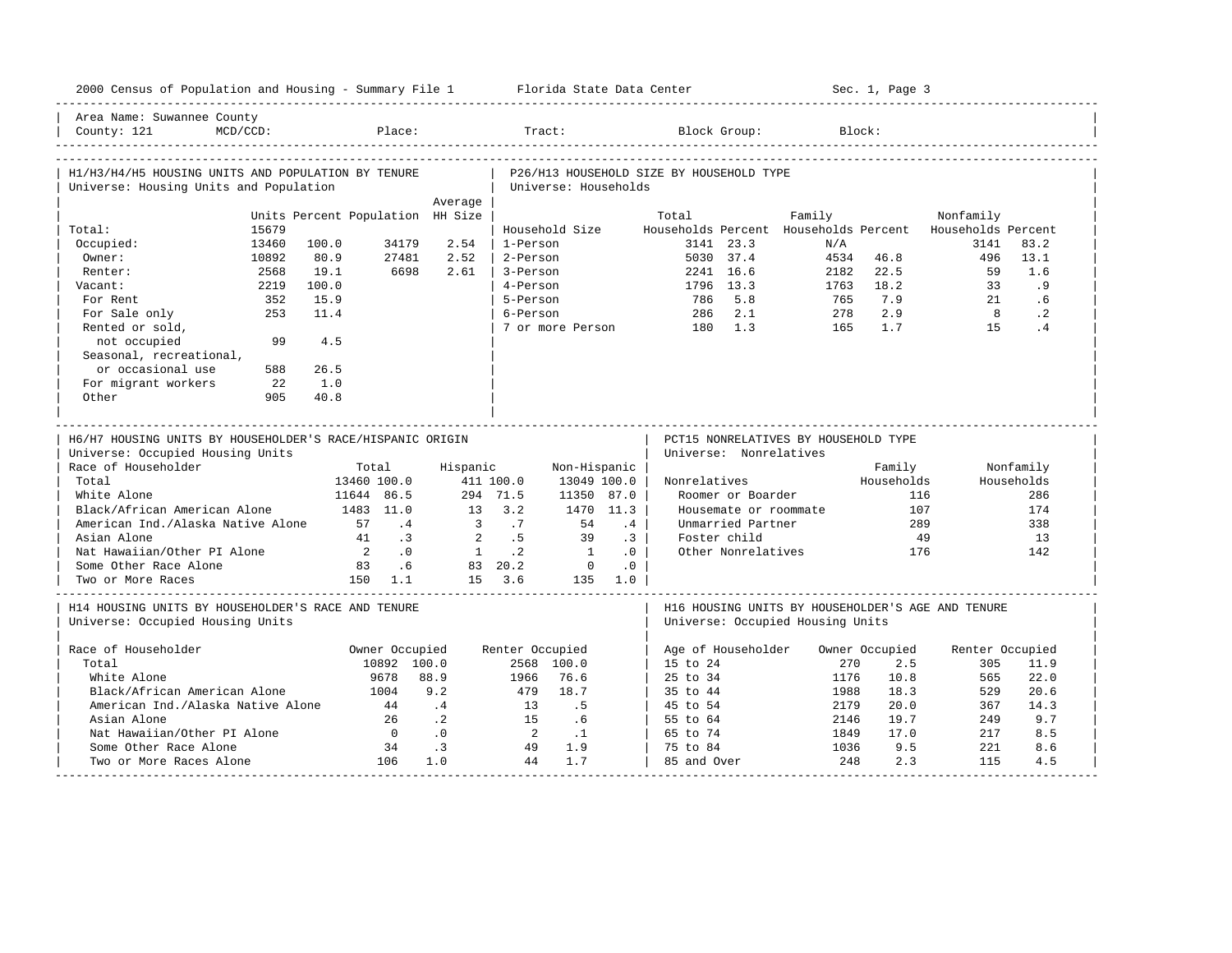| 2000 Census of Population and Housing - Summary File 1 Florida State Data Center |                     | ---------------------------------- |             |                                                         |        |      | Sec. 1, Page 1 |          |                 |           |
|----------------------------------------------------------------------------------|---------------------|------------------------------------|-------------|---------------------------------------------------------|--------|------|----------------|----------|-----------------|-----------|
| Area Name: Taylor County                                                         |                     |                                    |             |                                                         |        |      |                |          |                 |           |
| County: 123<br>$MCD/CCD$ :                                                       | Place:              |                                    | Tract:      | Block Group:                                            |        |      | Block:         |          |                 |           |
|                                                                                  |                     |                                    |             |                                                         |        |      |                |          |                 |           |
|                                                                                  |                     |                                    |             |                                                         |        |      |                |          |                 |           |
| P1/P15/P16/P17/P31/P32/P33 POPULATION SUMMARY                                    |                     |                                    |             | P12/P13 POPULATION BY AGE AND SEX                       |        |      |                |          |                 |           |
| Universe: Persons, Households, Families<br>Total Population<br>19256             | Total Families      |                                    | 5129        | Universe: Persons                                       | Total  |      | Male           |          | Female          |           |
| Total Households<br>7176                                                         |                     | Population in Families             | 15127       |                                                         | Number | Pct. | Number         | Pct.     | Number          | Pct.      |
| Population in Households 18039                                                   | Average Family Size |                                    | 2.95        | Under 5                                                 | 1139   | 5.9  | 597            | 6.1      | 542             | 5.8       |
| 2.51<br>Average Household Size                                                   |                     |                                    |             | $5$ to $9$                                              | 1289   | 6.7  | 633            | 6.4      | 656             | 7.0       |
|                                                                                  |                     |                                    |             | $10 - 14$                                               | 1437   | 7.5  | 739            | 7.5      | 698             | 7.4       |
| P7/P8/P11 POPULATION BY RACE AND HISPANIC ORIGIN                                 |                     |                                    |             | 15 to 17                                                | 866    | 4.5  | 433            | 4.4      | 433             | 4.6       |
| Universe: Persons                                                                | Total               | Hispanic Non-Hispanic              |             | 18 and 19                                               | 512    | 2.7  | 277            | 2.8      | 235             | 2.5       |
| Total                                                                            | 19256               | 295                                | 18961       | 20                                                      | 226    | 1.2  | 111            | 1.1      | 115             | 1.2       |
| White Alone                                                                      | 14988               | 171                                | 14817       | 21                                                      | 200    | 1.0  | 104            | 1.1      | 96              | 1.0       |
| Black or African American Alone                                                  | 3666                | 26                                 | 3640        | 22 to 24                                                | 650    | 3.4  | 355            | 3.6      | 295             | 3.1       |
| American Ind. and Alaska Native Alone                                            | 188                 | 13                                 | 175         | 25 to 29                                                | 1281   | 6.7  | 720            | 7.3      | 561             | 6.0       |
| Asian Alone                                                                      | 85                  | $\Omega$                           | 85          | 30 to 34                                                | 1213   | 6.3  | 682            | 6.9      | 531             | 5.6       |
| Native Hawaiian/Other Pacific Islander Alone                                     | $\overline{3}$      | $\mathbf{1}$                       | $2 \mid$    | 35 to 39                                                | 1484   | 7.7  | 814            | 8.3      | 670             | 7.1       |
| Some Other Race Alone                                                            | 61                  | 50                                 | 11          | 40 to 44                                                | 1475   | 7.7  | 787            | 8.0      | 688             | 7.3       |
| Two or More Races                                                                | 265                 | 34                                 | 231         | 45 to 49                                                | 1419   | 7.4  | 735            | 7.5      | 684             | 7.3       |
|                                                                                  |                     |                                    |             | 50 to 54                                                | 1330   | 6.9  | 667            | 6.8      | 663             | 7.0       |
| P15A-I/P16A-I/P17A-I HOUSEHOLDS AND HOUSEHOLD POPULATION BY RACE                 |                     |                                    |             | 55 to 59                                                | 1125   | 5.8  | 569            | 5.8      | 556             | 5.9       |
| Universe: Households and Population in Households                                |                     |                                    | Average     | 60 and 61                                               | 344    | 1.8  | 170            | 1.7      | 174             | 1.8       |
| Householder:                                                                     | Households          | Pop. In HH                         | HH Size     | 62 to 64                                                | 558    | 2.9  | 260            | 2.6      | 298             | 3.2       |
| White Alone                                                                      | 5911                | 14550                              | 2.46        | 65 and 66                                               | 358    | 1.9  | 170            | 1.7      | 188             | 2.0       |
| Black or African American Alone                                                  | 1068                | 2957                               | $2.77 \;  $ | 67 to 69                                                | 500    | 2.6  | 216            | 2.2      | 284             | 3.0       |
| American Ind. and Alaska Native Alone                                            | 80                  | 197                                | 2.46        | 70 to 74                                                | 742    | 3.9  | 360            | 3.7      | 382             | 4.1       |
| Asian Alone                                                                      | $20^{\circ}$        | 72                                 | 3.60        | 75 to 79                                                | 513    | 2.7  | 225            | 2.3      | 288             | 3.1       |
| Native Hawaiian/Other Pacific Islander Alone                                     | $\Omega$            | $\overline{0}$                     | .00         | 80 to 84                                                | 309    | 1.6  | 122            | 1.2      | 187             | 2.0       |
| Some Other Race Alone                                                            | 13                  | 48                                 | 3.69        | 85 and over                                             | 286    | 1.5  | 87             | .9       | 199             | 2.1       |
| Two or More Races                                                                | 84                  | 215                                | 2.56        | 65 and over                                             | 2708   | 14.1 | 1180           | 12.0     | 1528            | 16.2      |
| Hispanic                                                                         | 57                  | 186                                | 3.26        |                                                         |        |      |                |          |                 |           |
| White Alone, Not Hispanic                                                        | 5874                | 14444                              | 2.46        | Median Age                                              | 37.80  |      | 36.60          |          | 39.10           |           |
|                                                                                  |                     |                                    |             |                                                         |        |      |                |          |                 |           |
| P31A-I/P32A-I/P33A-I FAMILIES AND POPULATION IN FAMILIES                         |                     |                                    |             | P19 HOUSEHOLDS BY TYPE AND PRESENCE OF PERSONS UNDER 18 |        |      |                |          |                 |           |
| Universe: Families and Population in Families                                    |                     | Pop. In                            | Average     | Universe: Households                                    |        |      |                |          | Households With |           |
| Householder:                                                                     |                     | Families Families Family Size      |             |                                                         |        |      |                | People   |                 | No People |
| White Alone                                                                      | 4226                | 12192                              | 2.88        |                                                         |        |      |                | Under 18 |                 | Under 18  |
| Black or African American Alone                                                  | 766                 | 2503                               | 3.27        | Family Households:                                      |        |      |                | 2581     |                 | 2548      |
| American Ind. and Alaska Native Alone                                            | 52                  | 160                                | 3.08        | Married Couple Family                                   |        |      |                | 1607     |                 | 2161      |
| Asian Alone                                                                      | 14                  | 55                                 | 3.93        | Other Family:                                           |        |      |                | 974      |                 | 387       |
| Native Hawaiian/Other Pacific Islander Alone                                     | $\overline{0}$      | $\overline{0}$                     | .00         | Male Householder, no wife present                       |        |      |                | 212      |                 | 114       |
| Some Other Race Alone                                                            | 11                  | 40                                 | 3.64        | Female Householder, no husband present                  |        |      |                | 762      |                 | 273       |
| Two or More Races                                                                | 60                  | 177                                | 2.95        | Nonfamily Households:                                   |        |      |                | 48       |                 | 1999      |
| Hispanic                                                                         | 44                  | 160                                | 3.64        | Male Householder                                        |        |      |                | 42       |                 | 906       |
| White Alone, Not Hispanic                                                        | 4200                | 12103                              | 2.88        | Female Householder                                      |        |      |                | 6        |                 | 1093      |
|                                                                                  |                     |                                    |             |                                                         |        |      |                |          |                 |           |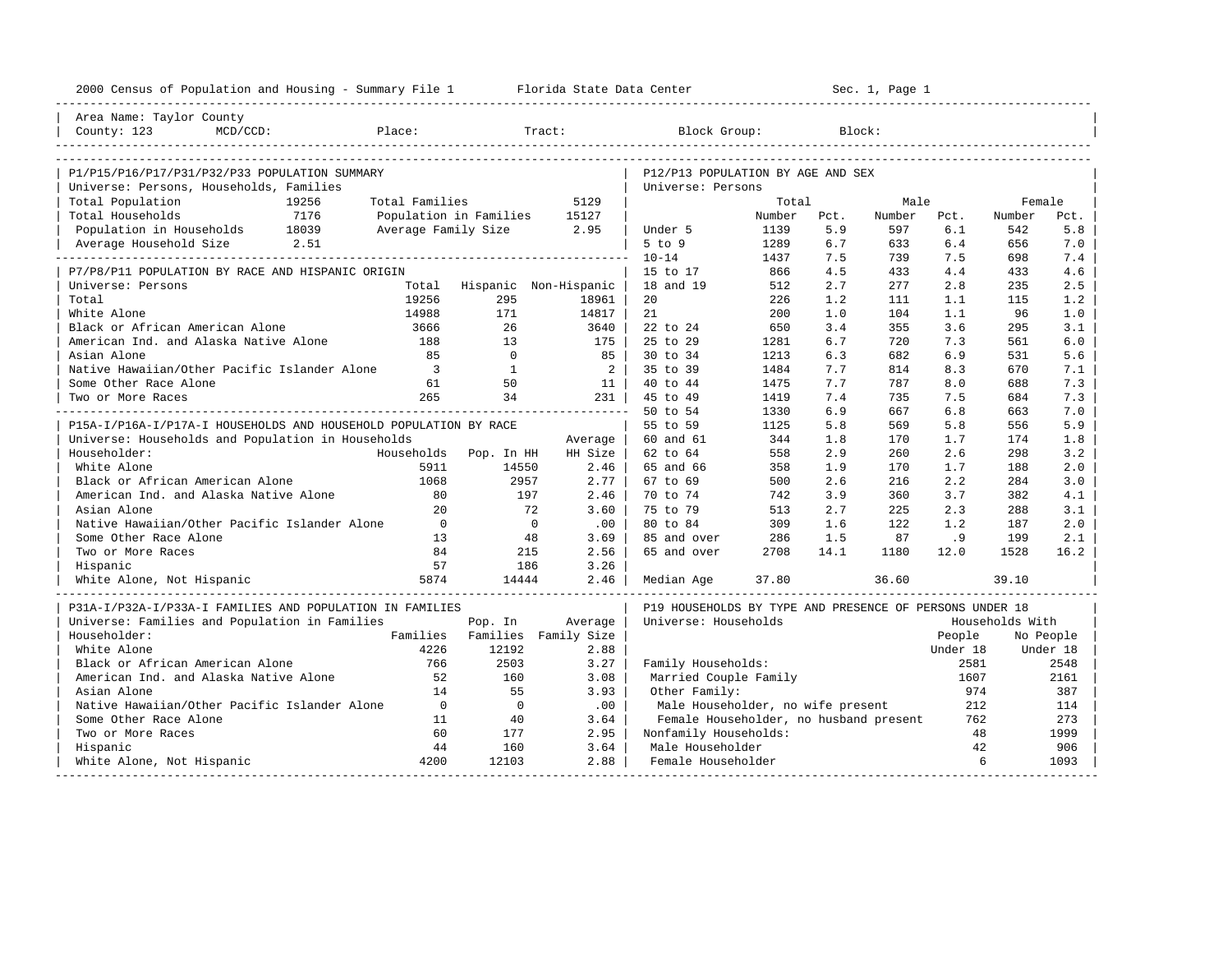2000 Census of Population and Housing - Summary File 1 Florida State Data Center Sec. 1, Page 2 ---------------------------------------------------------------------------------------------------------------------------------------------------- Area Name: Taylor County | County: 123 MCD/CCD: Place: Tract: Block Group: Block: | ---------------------------------------------------------------------------------------------------------------------------------------------------- +---------------------------------------------------------------------------------------------------------------------------------------------------+ | P34/P35 FAMILY TYPE BY PRESENCE AND AGE |P27/P30 RELATIONSHIP BY HOUSEHOLD TYPE |P28 RELATIONSHIP BY HOUSEHOLD TYPE | | OF OWN AND RELATED CHILDREN |Universe: Persons | FOR THE POPULATION UNDER 18 | | Universe: Families With | Total 65 & Over |Universe: Persons | With Own Related | Population in households: 18039 2596 | Total: 4731 4731<br>Children Children | Infamily households: 15592 1768 | Infouseholds: 4729 | Children Children | In family households: 15592 1768 | In households: 4729 | | Married couple family: 3768 3768 | Householder: 5129 1003 | Householder or spouse 6 | | Children under 18: 1448 1591 | Male 19: 1448 1591 | Male 1548 3588 764 | Related child: 1541 1540 1664 1664<br>| Under 6 only 1938 137 | Temale 1541 239 | Own child: 1541 1540 1681 1691 1691 1692 1692 1694 1692 1694 1692 | Under 6 only 293 337 | Female 1541 239 | Own child: 4012 | | Under 6 and 6 to 17  $\begin{array}{l|ccc} 2634 & 324 & 500 \end{array}$  Spouse 3768 608 | In married couple family 2634<br>
124 87 | In other family: % | 6 to 17 only 1873 930 | Parent 124 87 | In other family:<br>No children under 18 2320 2177 | Child 1321 5211 | No spouse present: No children under 18 2320 2177 | Child 5211 5211 No spouse present: 1378 0ther family: 1361 1361 | Natural born or adopted 1802 | Male householder 287 | Male hhdr. No wife: 326 326 | Step 409 | Female householder 1091 | | Children under 18: 192 210 | Grandchild 542 | Other relatives: 552 | Under 6 only 50 56 | Brother or sister 134 17 | Grandchild 147<br>19 105 105 | Under 6 and 6 to 17 19 23 | Other relatives 219 52 | Other relatives 105 Under 6 and 6 to 17 19 23 | Other relatives 219 52 | Other relatives 105 | 6 to 17 only 123 131 | Nonrelatives 465 18 | Nonrelatives 159 | | No children under 18 134 116 | In nonfamily households: 2447 828 | In group quarters: 2 | | Female hhdr. No hus.: 1035 1035 | Male householder: 948 236 | Institutional 2 | | Children under 18: 631 760 | Living alone 757 219 | Noninstitutional 0 | | Under 6 only 142 170 | Not living alone 191 17 |---------------------------------------------| | Under 6 and 6 to 17 97 130 | Female householder: 1099 566 |P18 HOUSEHOLD SIZE, HOUSEHOLD TYPE |  $\begin{array}{ccccccccccccc} 6 & to & 17 & on 1y & & 392 & & 460 & & | & Living alone & & 978 & & 542 & & | & & \text{AND PRESENCE OF OWN CHILDREN} \\ \text{No children under 18} & & & 404 & & 275 & & | & \text{Not living alone} & & & 121 & & 24 & & | \text{Universe: Households} & & & & \end{array}$ No children under 18  $\begin{array}{l}\n 404 \\
 405 \\
 \end{array}$  100  $\begin{array}{l}\n 121 \\
 400 \\
 \end{array}$  26  $\begin{array}{l}\n 121 \text{miverse: Households:}\n 122 \end{array}$ Nonrelatives 1735 1999 100 26 |1-person households: |------------------------------------------------| In group quarters: 1217 112 | Male householder 757 | | P21 HOUSEHOLD TYPE BY AGE OF HOUSEHOLDER | Institutional 1211 112 | Female householder 978 | | Universe: Households | Noninstitutional | Noninstitutional | 6 0 |2 or more person households: 5441 | 5441 | Universe: Households: 5441 | 5441 | 5441 | 5441 | 5441 | 5441 | 5441 | 5441 | 5441 | 5441 | 5441 | 5441 | 55441 Family households: 5129 | Family Nonfamily |----------------------------------------------------| Married couple: 3768 | | Householder age: Households Households |PCT14 HOUSEHOLDS BY SEX OF UNMARRIED PARTNERS | With own child. under 18 1448 | | 15 to 24 254 254 83 | Universe: Households | No own child. under 18 2320<br>| 25 to 34 311 188 | 254 254 256 256 257 268 269 261 262 264 265 266 267 268 269 264 265 266 278 278 278 278 2

| 25 to 34 811 188 | | Other family - no spouse pres. 1361 | % 129 129 1366 15 and the partner households 128 | Male householder: 326 326 1326<br>192 192 192 192 | Male householder and male partner 11 | With own child. under 18 | 45 to 54 1080 361 | Male householder and male partner 11 | With own child. under 18 192 | | 55 to 64 852 345 | Male householder and female partner 215 | No own child. under 18 134 | | 664 587 | Female householder and female partner 18 | Female householder: 1035<br>| 1035 | Female householder and male partner 18 | With own child. under 18 631<br>| 124 | All other households 6748 | No own child. under 18 404 | 75 to 84 283 291 | Female householder and male partner 184 | With own child. under 18 631 | 124 |All other households 6748 | No own child. under 18 | Total 5129 2047 | | Nonfamily households: 312 |

+---------------------------------------------------------------------------------------------------------------------------------------------------+

| Male householder 191 | Female householder | 121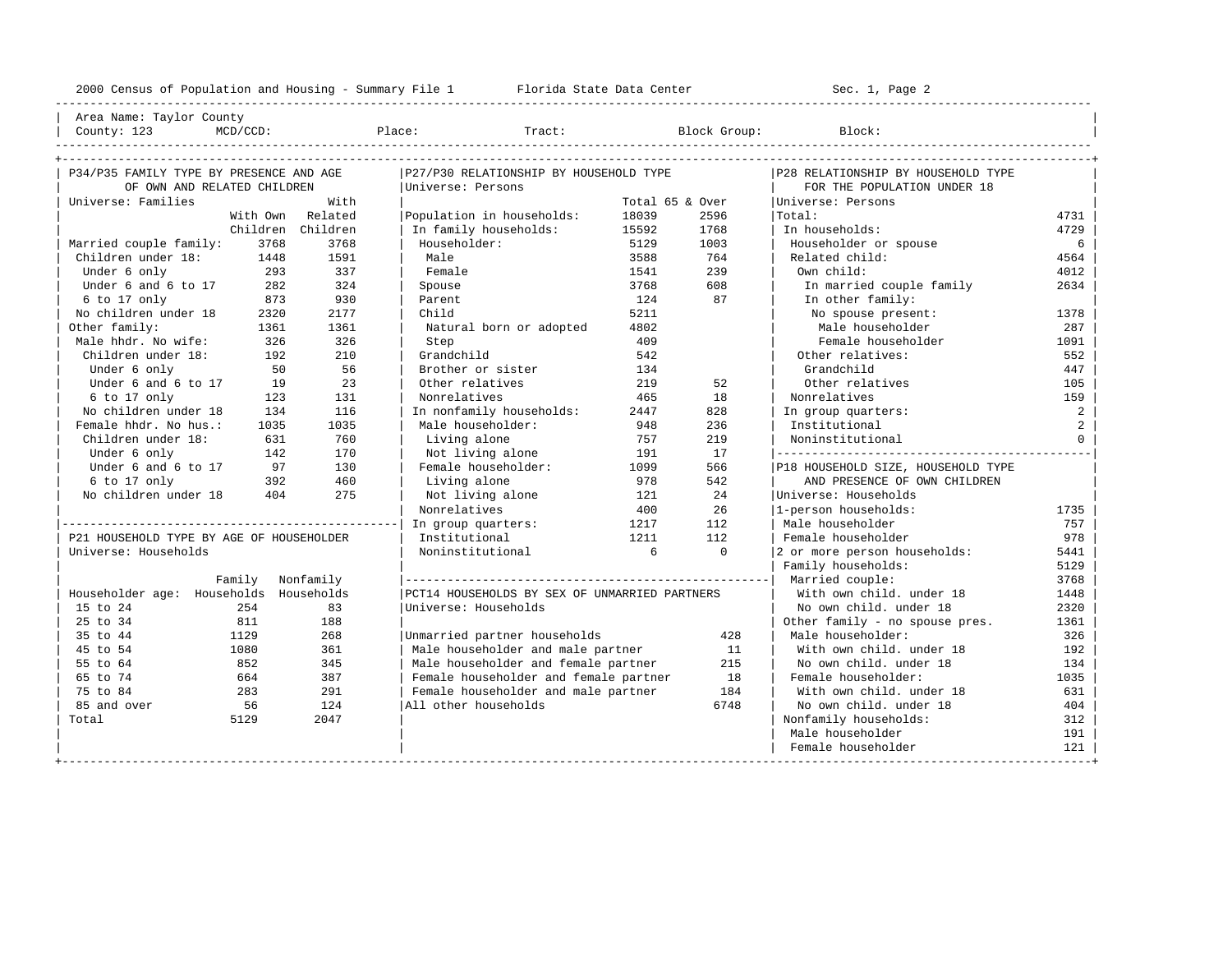| 2000 Census of Population and Housing - Summary File 1 Florida State Data Center              |                                              |                             |                                     |                              |                                          |                           |                                                                                       | Sec. 1, Page 3   |                     |                       |
|-----------------------------------------------------------------------------------------------|----------------------------------------------|-----------------------------|-------------------------------------|------------------------------|------------------------------------------|---------------------------|---------------------------------------------------------------------------------------|------------------|---------------------|-----------------------|
| Area Name: Taylor County<br>County: 123<br>$MCD/CCD$ :                                        | Place:                                       |                             | Tract:                              |                              |                                          | Block Group:              |                                                                                       | Block:           |                     |                       |
| H1/H3/H4/H5 HOUSING UNITS AND POPULATION BY TENURE<br>Universe: Housing Units and Population  |                                              |                             | Universe: Households                |                              | P26/H13 HOUSEHOLD SIZE BY HOUSEHOLD TYPE |                           |                                                                                       |                  |                     |                       |
|                                                                                               |                                              | Average                     |                                     |                              |                                          |                           |                                                                                       |                  |                     |                       |
|                                                                                               | Units Percent Population HH Size             |                             |                                     |                              | Total                                    |                           | Family                                                                                |                  | Nonfamily           |                       |
| Total:<br>9646                                                                                |                                              |                             | Household Size                      |                              |                                          |                           | Households Percent Households Percent                                                 |                  | Households Percent  |                       |
| Occupied:<br>7176                                                                             | 100.0<br>18039                               | 2.51                        | 1-Person                            |                              |                                          | 1735 24.2                 | N/A                                                                                   |                  | 1735                | 84.8                  |
| Owner:<br>5725                                                                                | 79.8<br>14453                                | 2.52                        | 2-Person                            |                              |                                          | 2565 35.7                 | 2306                                                                                  | 45.0             | 259<br>29           | 12.7                  |
| 1451<br>Renter:                                                                               | 20.2<br>3586                                 | 2.47                        | 3-Person                            |                              |                                          | 1271 17.7                 | 1242                                                                                  | 24.2             |                     | 1.4                   |
| Vacant:<br>2470                                                                               | 100.0                                        |                             | 4-Person                            |                              |                                          | 963 13.4                  | 947                                                                                   | 18.5<br>8.8      | 16                  | .8                    |
| For Rent<br>263                                                                               | 10.6<br>7.9                                  |                             | 5-Person                            |                              | 454                                      | 6.3                       | 449                                                                                   | 2.3              | -5<br>$\mathcal{R}$ | $\cdot$ 2             |
| For Sale only<br>196                                                                          |                                              |                             | 6-Person                            |                              | 66                                       | 122 1.7<br>$\overline{9}$ | 119<br>66                                                                             | 1.3              | $\cap$              | $\cdot$ 1<br>$\Omega$ |
| Rented or sold,<br>not occupied<br>174<br>Seasonal, recreational,                             | 7.0                                          |                             | 7 or more Person                    |                              |                                          |                           |                                                                                       |                  |                     |                       |
| or occasional use<br>1324                                                                     | 53.6                                         |                             |                                     |                              |                                          |                           |                                                                                       |                  |                     |                       |
| For migrant workers<br>$\overline{\phantom{a}}$                                               | $\ldots$ 1                                   |                             |                                     |                              |                                          |                           |                                                                                       |                  |                     |                       |
| Other<br>510                                                                                  | 20.6                                         |                             |                                     |                              |                                          |                           |                                                                                       |                  |                     |                       |
| H6/H7 HOUSING UNITS BY HOUSEHOLDER'S RACE/HISPANIC ORIGIN<br>Universe: Occupied Housing Units |                                              |                             |                                     |                              |                                          | Universe: Nonrelatives    | PCT15 NONRELATIVES BY HOUSEHOLD TYPE                                                  |                  |                     |                       |
| Race of Householder                                                                           | Total                                        | Hispanic                    |                                     | Non-Hispanic                 |                                          |                           |                                                                                       | Family           |                     | Nonfamily             |
| Total<br>White Alone                                                                          | 7176 100.0<br>5911 82.4                      | 37 64.9                     | 57 100.0                            | 7119 100.0<br>5874 82.5      | Nonrelatives                             | Roomer or Boarder         |                                                                                       | Households<br>35 |                     | Households<br>43      |
| Black/African American Alone                                                                  | 1068 14.9                                    |                             | 2, 3.5                              | 1066 15.0                    |                                          | Housemate or roommate     |                                                                                       | 53               |                     | 77                    |
| American Ind./Alaska Native Alone                                                             | 80 1.1                                       |                             | $1 \t1.8$                           | 79<br>1.1                    |                                          | Unmarried Partner         |                                                                                       | 231              |                     | 197                   |
| Asian Alone                                                                                   | $\overline{\phantom{a}}$<br>20               | $\circ$                     | $\overline{\phantom{0}}$ .0         | 20<br>$\cdot$ 3              |                                          | Foster child              |                                                                                       | 38               |                     | $\mathbf{1}$          |
| Nat Hawaiian/Other PI Alone                                                                   | $\overline{0}$<br>$\overline{\phantom{0}}$ . | $\circ$                     | $\cdot$ 0                           | $\Omega$<br>$\cdot$ 0        |                                          | Other Nonrelatives        |                                                                                       | 108              |                     | 82                    |
| Some Other Race Alone                                                                         | $\cdot$ . 2<br>13                            |                             | $\overline{\phantom{a}}$<br>11 19.3 | $\cdot$ 0                    |                                          |                           |                                                                                       |                  |                     |                       |
| Two or More Races                                                                             | 84 1.2                                       |                             | 6 10.5                              | 78 1.1                       |                                          |                           |                                                                                       |                  |                     |                       |
|                                                                                               |                                              |                             |                                     |                              |                                          |                           |                                                                                       |                  |                     |                       |
| H14 HOUSING UNITS BY HOUSEHOLDER'S RACE AND TENURE<br>Universe: Occupied Housing Units        |                                              |                             |                                     |                              |                                          |                           | H16 HOUSING UNITS BY HOUSEHOLDER'S AGE AND TENURE<br>Universe: Occupied Housing Units |                  |                     |                       |
|                                                                                               |                                              |                             |                                     |                              |                                          |                           |                                                                                       |                  |                     |                       |
| Race of Householder                                                                           | Owner Occupied                               |                             | Renter Occupied                     |                              |                                          | Age of Householder        |                                                                                       | Owner Occupied   | Renter Occupied     |                       |
| Total<br>White Alone                                                                          | 5725 100.0<br>4973                           | 86.9                        | 1451 100.0<br>938<br>64.6           |                              | 15 to 24                                 |                           | 140<br>658                                                                            | 2.4<br>11.5      | 197<br>341          | 13.6<br>23.5          |
| Black/African American Alone                                                                  | 597                                          | 10.4                        | 32.5<br>471                         |                              | 25 to 34                                 |                           | 1064                                                                                  | 18.6             | 333                 |                       |
|                                                                                               | 61                                           | 1.1                         | 19                                  | 1.3                          | 35 to 44<br>45 to 54                     |                           |                                                                                       | 21.4             | 216                 | 22.9                  |
| American Ind./Alaska Native Alone<br>Asian Alone                                              | 16                                           | $\overline{\phantom{a}}$ .3 | $\overline{4}$                      | $\overline{\phantom{a}}$ . 3 |                                          |                           | 1225<br>1045                                                                          | 18.3             | 152                 | 14.9<br>10.5          |
| Nat Hawaiian/Other PI Alone                                                                   | $\Omega$                                     | $\cdot$ 0                   | $\Omega$                            | $\cdot$ 0                    | 55 to 64<br>65 to 74                     |                           | 942                                                                                   | 16.5             | 109                 | 7.5                   |
| Some Other Race Alone                                                                         | 9                                            | $\cdot$ . 2                 | $\overline{4}$                      | $\cdot$ 3                    | 75 to 84                                 |                           | 503                                                                                   | 8.8              | 71                  | 4.9                   |
| Two or More Races Alone                                                                       | 69                                           | 1.2                         | 1.5                                 | 1.0                          | 85 and Over                              |                           | 148                                                                                   | 2.6              | 32                  | 2.2                   |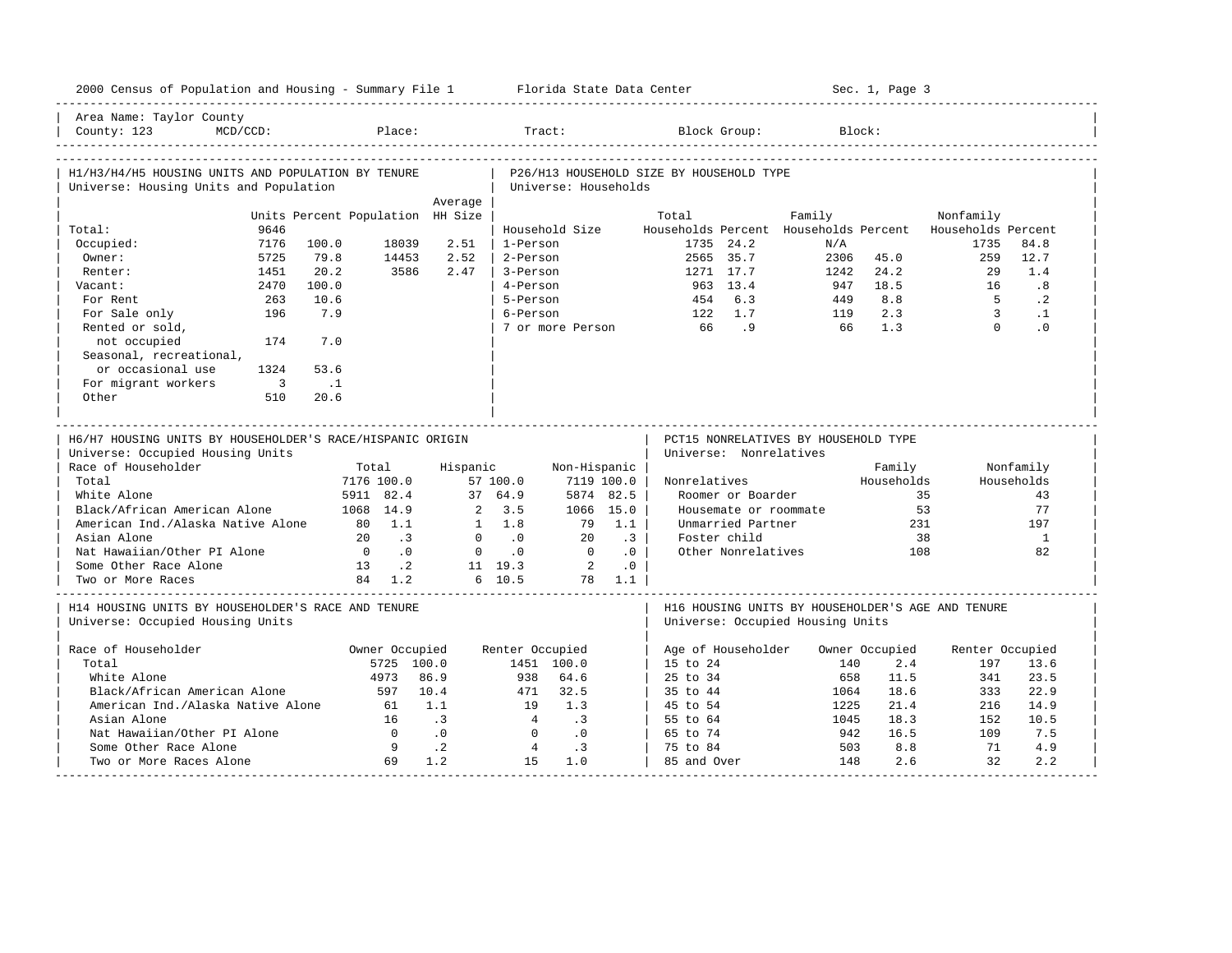| 2000 Census of Population and Housing - Summary File 1 Florida State Data Center         |                         |                               |                             |                                                         |        |                             | Sec. 1, Page 1 |          |                 |           |
|------------------------------------------------------------------------------------------|-------------------------|-------------------------------|-----------------------------|---------------------------------------------------------|--------|-----------------------------|----------------|----------|-----------------|-----------|
| Area Name: Union County<br>County: 125<br>$MCD/CCD$ :                                    | external place:         |                               | Tract:                      | Block Group:                                            |        |                             | Block:         |          |                 |           |
|                                                                                          |                         |                               |                             |                                                         |        |                             |                |          |                 |           |
| P1/P15/P16/P17/P31/P32/P33 POPULATION SUMMARY<br>Universe: Persons, Households, Families |                         |                               |                             | P12/P13 POPULATION BY AGE AND SEX<br>Universe: Persons  |        |                             |                |          |                 |           |
| Total Population<br>13442                                                                | Total Families          |                               | 2606                        |                                                         | Total  |                             | Male           |          | Female          |           |
| Total Households<br>3367                                                                 | Population in Families  |                               | 8169                        |                                                         | Number | Pct.                        | Number         | Pct.     | Number          | Pct.      |
| 9294<br>Population in Households                                                         | Average Family Size     |                               | 3.13<br>$\sim$              | Under 5                                                 | 737    | 5.5                         | 364            | 4.2      | 373             | 7.9       |
| Average Household Size 2.76                                                              |                         |                               |                             | 5 to 9                                                  | 757    | 5.6                         | 397            | 4.6      | 360             | 7.6       |
|                                                                                          |                         |                               |                             | $10 - 14$                                               | 875    | 6.5                         | 471            | 5.4      | 404             | 8.5       |
| P7/P8/P11 POPULATION BY RACE AND HISPANIC ORIGIN                                         |                         |                               |                             | 15 to 17                                                | 568    | 4.2                         | 289            | 3.3      | 279             | 5.9       |
| Universe: Persons                                                                        |                         |                               | Total Hispanic Non-Hispanic | 18 and 19                                               | 346    | 2.6                         | 196            | 2.3      | 150             | 3.2       |
| Total                                                                                    | 13442                   | 477                           | 12965                       | 20                                                      | 136    | 1.0                         | 80             | .9       | 56              | 1.2       |
| White Alone                                                                              | 9896                    | 237                           | 9659                        | 21                                                      | 152    | 1.1                         | 93             | 1.1      | 59              | 1.2       |
| Black or African American Alone                                                          | 3070                    | 32                            | 3038                        | 22 to 24                                                | 535    | 4.0                         | 367            | 4.2      | 168             | 3.5       |
| American Ind. and Alaska Native Alone                                                    | 89                      | $5^{\circ}$                   | 84                          | 25 to 29                                                | 1107   | 8.2                         | 804            | 9.2      | 303             | 6.4       |
| Asian Alone                                                                              | 42                      | - 9                           | $33 \mid$                   | 30 to 34                                                | 1292   | 9.6                         | 976            | 11.2     | 316             | 6.7       |
| Native Hawaiian/Other Pacific Islander Alone                                             | $\overline{\mathbf{3}}$ | $\overline{0}$                | $\overline{\phantom{a}3}$   | 35 to 39                                                | 1580   | 11.8                        | 1176           | 13.5     | 404             | 8.5       |
| Some Other Race Alone                                                                    | 140                     | 137                           | $\overline{\phantom{a}3}$   | 40 to 44                                                | 1366   | 10.2                        | 991            | 11.4     | 375             | 7.9       |
| Two or More Races                                                                        | 202                     | 57                            |                             | 145 45 to 49                                            | 1122   | 8.3                         | 799            | 9.2      | 323             | 6.8       |
|                                                                                          |                         |                               |                             | 50 to 54                                                | 853    | 6.3                         | 575            | 6.6      | 278             | 5.9       |
| P15A-I/P16A-I/P17A-I HOUSEHOLDS AND HOUSEHOLD POPULATION BY RACE                         |                         |                               |                             | 55 to 59                                                | 590    | 4.4                         | 369            | 4.2      | 221             | 4.7       |
| Universe: Households and Population in Households                                        |                         |                               |                             | 60 and 61                                               | 167    | 1.2                         | 106            | 1.2      | 61              | 1.3       |
|                                                                                          |                         |                               | Average                     |                                                         | 256    | 1.9                         | 138            | 1.6      | 118             |           |
| Householder:<br>White Alone                                                              | Households<br>2876      | Pop. In HH<br>7818            | HH Size  <br>$2.72$         | 62 to 64<br>65 and 66                                   | 160    | 1.2                         | 88             | 1.0      | 72              | 2.5       |
| Black or African American Alone                                                          | 430                     |                               |                             |                                                         |        |                             |                |          |                 | 1.5       |
| American Ind. and Alaska Native Alone                                                    | 20                      | 1283                          | 2.98                        | 67 to 69                                                | 205    | 1.5                         | 117<br>143     | 1.3      | 88              | 1.9       |
|                                                                                          | $7^{\circ}$             | 52                            | $2.60$                      | 70 to 74                                                | 273    | 2.0                         |                | 1.6      | 130             | 2.7       |
| Asian Alone                                                                              |                         | 23                            | $3.29$                      | 75 to 79                                                | 177    | 1.3                         | 82             | .9       | 95              | 2.0       |
| Native Hawaiian/Other Pacific Islander Alone                                             | $\bigcirc$              | $\overline{0}$                | .00                         | 80 to 84                                                | 110    | $\overline{\phantom{0}}$ .8 | 47             | . 5      | 63              | 1.3       |
| Some Other Race Alone                                                                    | 17                      | 68                            | 4.00                        | 85 and over                                             | 78     | .6                          | 25             | .3       | 53              | 1.1       |
| Two or More Races                                                                        | 17                      | 50                            | 2.94                        | 65 and over                                             | 1003   | 7.5                         | 502            | 5.8      | 501             | 10.5      |
| Hispanic                                                                                 | 44                      | 143                           | 3.25                        |                                                         |        |                             |                |          |                 |           |
| White Alone, Not Hispanic                                                                | 2853                    | 7756                          | 2.72                        | Median Age                                              | 35.70  |                             | 36.30          |          | 33.50           |           |
|                                                                                          |                         |                               |                             |                                                         |        |                             |                |          |                 |           |
| P31A-I/P32A-I/P33A-I FAMILIES AND POPULATION IN FAMILIES                                 |                         |                               |                             | P19 HOUSEHOLDS BY TYPE AND PRESENCE OF PERSONS UNDER 18 |        |                             |                |          |                 |           |
| Universe: Families and Population in Families                                            |                         | Pop. In                       | Average                     | Universe: Households                                    |        |                             |                |          | Households With |           |
| Householder:                                                                             |                         | Families Families Family Size |                             |                                                         |        |                             |                | People   |                 | No People |
| White Alone                                                                              | 2235                    | 6885                          | 3.08                        |                                                         |        |                             |                | Under 18 |                 | Under 18  |
| Black or African American Alone                                                          | 326                     | 1123                          | 3.44                        | Family Households:                                      |        |                             |                | 1536     |                 | 1070      |
| American Ind. and Alaska Native Alone                                                    | 15                      | 45                            | 3.00                        | Married Couple Family                                   |        |                             |                | 1033     |                 | 910       |
| Asian Alone                                                                              | 6                       | 22                            | 3.67                        | Other Family:                                           |        |                             |                | 503      |                 | 160       |
| Native Hawaiian/Other Pacific Islander Alone                                             | $\overline{0}$          | $\overline{0}$                | .00                         | Male Householder, no wife present                       |        |                             |                | 112      |                 | 47        |
| Some Other Race Alone                                                                    | 12                      | 49                            | 4.08                        | Female Householder, no husband present                  |        |                             |                | 391      |                 | 113       |
| Two or More Races                                                                        | 12                      | 45                            | 3.75                        | Nonfamily Households:                                   |        |                             |                | 18       |                 | 743       |
| Hispanic                                                                                 | 31                      | 115                           | 3.71                        | Male Householder                                        |        |                             |                | 12       |                 | 375       |
| White Alone, Not Hispanic                                                                | 2219                    | 6831                          | 3.08                        | Female Householder                                      |        |                             |                | 6        |                 | 368       |
|                                                                                          |                         |                               |                             |                                                         |        |                             |                |          |                 |           |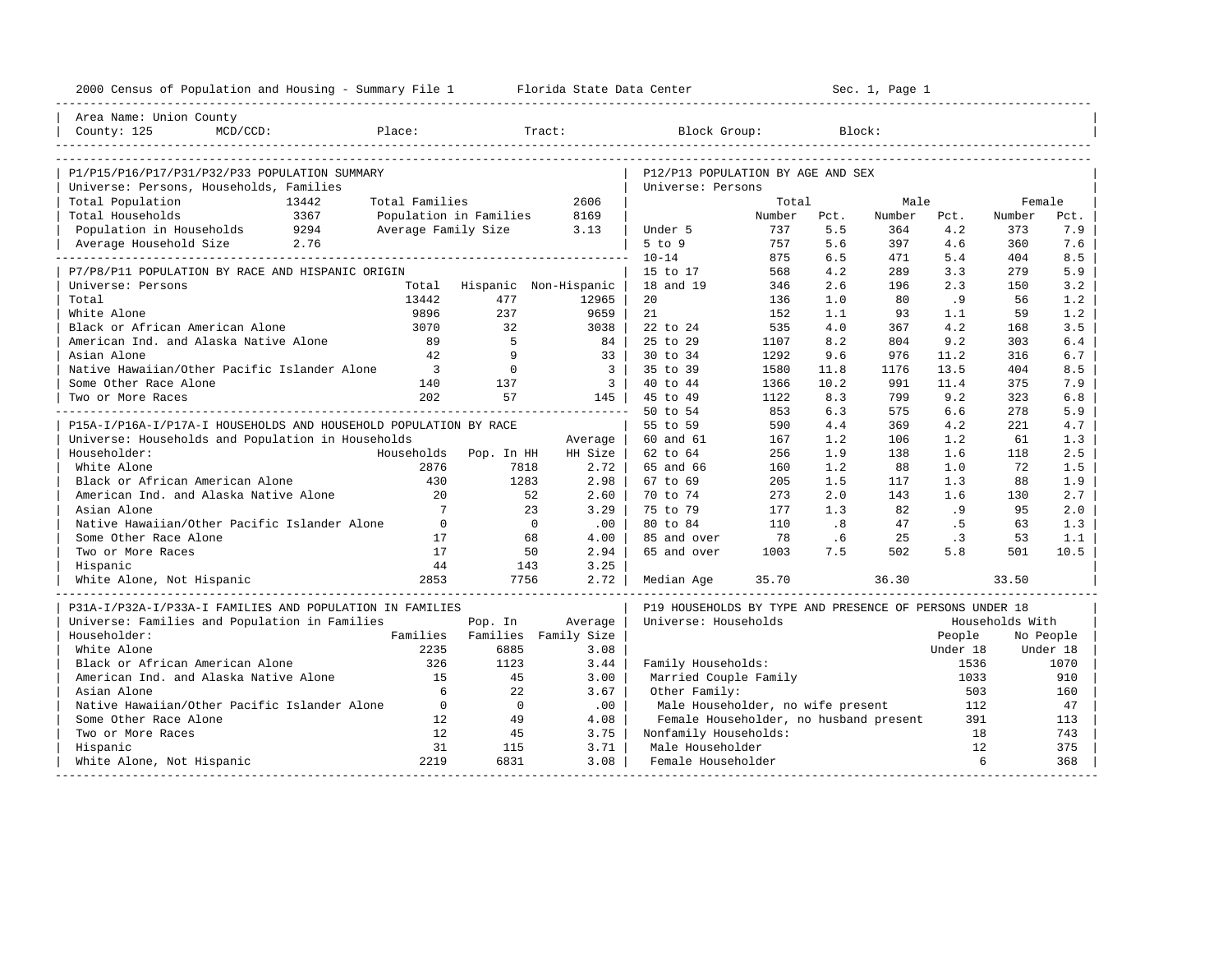---------------------------------------------------------------------------------------------------------------------------------------------------- | Area Name: Union County | | County: 125 MCD/CCD: Place: Tract: Block Group: Block: | ----------------------------------------------------------------------------------------------------------------------------------------------------

| P34/P35 FAMILY TYPE BY PRESENCE AND AGE  |                  |                   | P27/P30 RELATIONSHIP BY HOUSEHOLD TYPE        |                 |                 | P28 RELATIONSHIP BY HOUSEHOLD TYPE |                |
|------------------------------------------|------------------|-------------------|-----------------------------------------------|-----------------|-----------------|------------------------------------|----------------|
| OF OWN AND RELATED CHILDREN              |                  |                   | Universe: Persons                             |                 |                 | FOR THE POPULATION UNDER 18        |                |
| Universe: Families                       |                  | With              |                                               | Total 65 & Over |                 | Universe: Persons                  |                |
|                                          |                  | With Own Related  | Population in households:                     | 9294            | 877             | Total:                             | 2937           |
|                                          |                  | Children Children | In family households:                         | 8385            | 622             | In households:                     | 2887           |
| Married couple family:                   | 1943             | 1943              | Householder:                                  | 2606            | 347             | Householder or spouse              | $\overline{3}$ |
| Children under 18:                       | 965              | 1030              | Male                                          | 1878            | 269             | Related child:                     | 2814           |
| Under 6 only                             | 189              | 210               | Female                                        | 728             | 78              | Own child:                         | 2568           |
| Under 6 and 6 to 17                      | 197              | 217               | Spouse                                        | 1943            | 206             | In married couple family           | 1799           |
| 6 to 17 only                             | 579              | 603               | Parent                                        | 45              | 37              | In other family:                   |                |
| No children under 18                     | 978              | 913               | Child                                         | 3184            |                 | No spouse present:                 | 769            |
| Other family:                            | 663              | 663               | Natural born or adopted                       | 2879            |                 | Male householder                   | 152            |
| Male hhdr. No wife:                      | 159              | 159               | Step                                          | 305             |                 | Female householder                 | 617            |
| Children under 18:                       | 104              | 111               | Grandchild                                    | 236             |                 | Other relatives:                   | 246            |
| Under 6 only                             | 37               | 38                | Brother or sister                             | 47              |                 | Grandchild                         | 212            |
| Under 6 and 6 to 17                      | - 5              | $\mathbf{8}$      | Other relatives                               | 108             | 2.5             | Other relatives                    | 34             |
| 6 to 17 only                             | 62               | 65                | Nonrelatives                                  | 216             | $7\phantom{.0}$ | Nonrelatives                       | 70             |
| No children under 18                     | 55               | 48                | In nonfamily households:                      | 909             | 255             | In group quarters:                 | 50             |
| Female hhdr. No hus.:                    | 504              | 504               | Male householder:                             | 387             | 64              | Institutional                      | 39             |
| Children under 18:                       | 339              | 391               | Living alone                                  | 317             | 61              | Noninstitutional                   | 11             |
| Under 6 only                             | 60               | 73                | Not living alone                              | 70              | 3               |                                    |                |
| Under 6 and 6 to 17                      | 70               | 86                | Female householder:                           | 374             | 184             | P18 HOUSEHOLD SIZE, HOUSEHOLD TYPE |                |
| 6 to 17 only                             | 209              | 232               | Living alone                                  | 340             | 179             | AND PRESENCE OF OWN CHILDREN       |                |
| No children under 18                     | 165              | 113               | Not living alone                              | 34              | $\overline{5}$  | Universe: Households               |                |
|                                          |                  |                   | Nonrelatives                                  | 148             | $\overline{7}$  | 1-person households:               | 657            |
|                                          |                  |                   | In group quarters:                            | 4148            | 126             | Male householder                   | 317            |
| P21 HOUSEHOLD TYPE BY AGE OF HOUSEHOLDER |                  |                   | Institutional                                 | 4087            | 107             | Female householder                 | 340            |
| Universe: Households                     |                  |                   | Noninstitutional                              | 61              | 19              | 2 or more person households:       | 2710           |
|                                          |                  |                   |                                               |                 |                 | Family households:                 | 2606           |
|                                          | Family Nonfamily |                   |                                               |                 |                 | Married couple:                    | 1943           |
| Householder age: Households Households   |                  |                   | PCT14 HOUSEHOLDS BY SEX OF UNMARRIED PARTNERS |                 |                 | With own child, under 18           | 965            |
| 15 to 24                                 | 142              | 39                | Universe: Households                          |                 |                 | No own child, under 18             | 978            |
| 25 to 34                                 | 509              | 78                |                                               |                 |                 | Other family - no spouse pres.     | 663            |
| 35 to 44                                 | 691              | 127               | Unmarried partner households                  |                 | 169             | Male householder:                  | 159            |
| 45 to 54                                 | 575              | 130               | Male householder and male partner             |                 | 9               | With own child, under 18           | 104            |
| 55 to 64                                 | 342              | 139               | Male householder and female partner           |                 | 86              | No own child. under 18             | 55             |
| 65 to 74                                 | 226              | 132               | Female householder and female partner         |                 | $5^{\circ}$     | Female householder:                | 504            |
| 75 to 84                                 | 100              | 91                | Female householder and male partner           |                 | 69              | With own child, under 18           | 339            |
| 85 and over                              | 21               | 25                | All other households                          |                 | 3198            | No own child, under 18             | 165            |
| Total                                    | 2606             | 761               |                                               |                 |                 | Nonfamily households:              | 104            |
|                                          |                  |                   |                                               |                 |                 | Male householder                   | 70             |
|                                          |                  |                   |                                               |                 |                 | Female householder                 | 34             |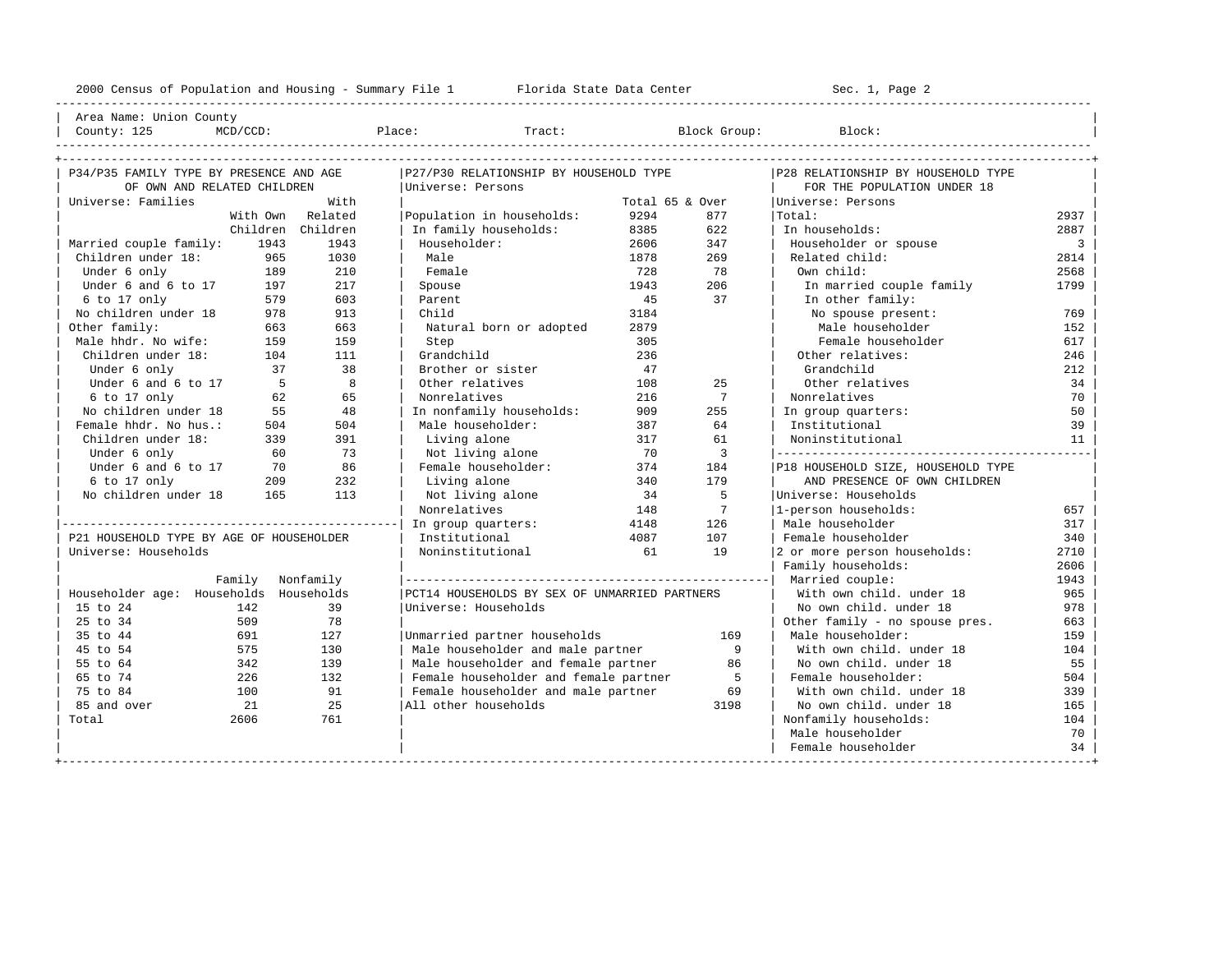| 2000 Census of Population and Housing - Summary File 1 Florida State Data Center             |                                  |                                  |                 |                      |           |                                          |                                      |        |           | Sec. 1, Page 3 |                                                                 |                |
|----------------------------------------------------------------------------------------------|----------------------------------|----------------------------------|-----------------|----------------------|-----------|------------------------------------------|--------------------------------------|--------|-----------|----------------|-----------------------------------------------------------------|----------------|
| Area Name: Union County<br>County: 125<br>$MCD/CCD$ :                                        | Place:                           |                                  | Tract:          |                      |           |                                          | Block Group:                         |        | Block:    |                |                                                                 |                |
| H1/H3/H4/H5 HOUSING UNITS AND POPULATION BY TENURE<br>Universe: Housing Units and Population |                                  |                                  |                 | Universe: Households |           | P26/H13 HOUSEHOLD SIZE BY HOUSEHOLD TYPE |                                      |        |           |                |                                                                 |                |
|                                                                                              |                                  | Average                          |                 |                      |           |                                          |                                      |        |           |                |                                                                 |                |
|                                                                                              | Units Percent Population HH Size |                                  |                 |                      |           | Total                                    |                                      | Family |           |                | Nonfamily                                                       |                |
| 3736<br>Total:<br>3367                                                                       | 100.0<br>9294                    | 2.76                             | 1-Person        | Household Size       |           |                                          | 657 19.5                             |        | N/A       |                | Households Percent Households Percent Households Percent<br>657 | 86.3           |
| Occupied:<br>Owner:                                                                          | 74.6<br>6948                     | 2.76                             | 2-Person        |                      |           |                                          | 1064 31.6                            |        | 984       | 37.8           | 80                                                              | 10.5           |
| 2513<br>854<br>Renter:                                                                       | 25.4<br>2346                     | 2.75                             | 3-Person        |                      |           |                                          | 671 19.9                             |        | 660       | 25.3           | 11                                                              | 1.4            |
| 369<br>Vacant:                                                                               | 100.0                            |                                  | 4-Person        |                      |           |                                          | 588 17.5                             |        | 580       | 22.3           | $\overline{8}$                                                  | 1.1            |
| For Rent<br>148                                                                              | 40.1                             |                                  | 5-Person        |                      |           | 247                                      | 7.3                                  |        | 243       | 9.3            | $\overline{4}$                                                  | . 5            |
| 47<br>For Sale only                                                                          | 12.7                             |                                  | 6-Person        |                      |           | 101                                      | 3.0                                  |        | 101       | 3.9            | $\Omega$                                                        | $\cdot$ 0      |
| Rented or sold,                                                                              |                                  |                                  |                 | 7 or more Person     |           | 39                                       | 1.2                                  |        | 38        | 1.5            | $\mathbf{1}$                                                    | $\cdot$ 1      |
| not occupied<br>38<br>Seasonal, recreational,                                                | 10.3                             |                                  |                 |                      |           |                                          |                                      |        |           |                |                                                                 |                |
| or occasional use<br>48                                                                      | 13.0                             |                                  |                 |                      |           |                                          |                                      |        |           |                |                                                                 |                |
| For migrant workers<br>$\mathbf{1}$                                                          | $\overline{\phantom{a}}$         |                                  |                 |                      |           |                                          |                                      |        |           |                |                                                                 |                |
| Other<br>87                                                                                  | 23.6                             |                                  |                 |                      |           |                                          |                                      |        |           |                |                                                                 |                |
|                                                                                              |                                  |                                  |                 |                      |           |                                          |                                      |        |           |                |                                                                 |                |
|                                                                                              |                                  |                                  |                 |                      |           |                                          |                                      |        |           |                |                                                                 |                |
| H6/H7 HOUSING UNITS BY HOUSEHOLDER'S RACE/HISPANIC ORIGIN                                    |                                  |                                  |                 |                      |           |                                          | PCT15 NONRELATIVES BY HOUSEHOLD TYPE |        |           |                |                                                                 |                |
| Universe: Occupied Housing Units                                                             |                                  |                                  |                 |                      |           |                                          | Universe: Nonrelatives               |        |           |                |                                                                 |                |
| Race of Householder                                                                          | Total                            | Hispanic                         |                 | Non-Hispanic         |           |                                          |                                      |        |           | Family         |                                                                 | Nonfamily      |
| Total                                                                                        | 3367 100.0                       |                                  | 44 100.0        | 3323 100.0           |           | Nonrelatives                             |                                      |        |           | Households     |                                                                 | Households     |
| White Alone                                                                                  | 2876 85.4                        |                                  | 23, 52, 3       | 2853 85.9            |           |                                          | Roomer or Boarder                    |        |           |                | 13                                                              | 2.2.           |
| Black/African American Alone                                                                 | 430 12.8                         |                                  | $1 \t 2.3$      |                      | 429 12.9  |                                          | Housemate or roommate                |        |           | 17             |                                                                 | 19             |
| American Ind./Alaska Native Alone                                                            | 20<br>.6                         |                                  | $1 \t 2.3$      | 19                   | $.6\,$    |                                          | Unmarried Partner                    |        |           | 105            |                                                                 | 64             |
| Asian Alone                                                                                  | $\cdot$ 2<br>$7\phantom{0}$      |                                  | $1 \t 2.3$      | 6                    | $\cdot$ 2 |                                          | Foster child                         |        |           | 12             |                                                                 | $\overline{4}$ |
| Nat Hawaiian/Other PI Alone                                                                  | $\overline{0}$<br>$\cdot$ 0      |                                  | $0 \qquad .0$   | $\Omega$             | $\cdot$ 0 |                                          | Other Nonrelatives                   |        |           |                | 69                                                              | 39             |
| Some Other Race Alone                                                                        | 17 .5                            |                                  | 16 36.4         | $\overline{1}$       | .0        |                                          |                                      |        |           |                |                                                                 |                |
| Two or More Races                                                                            | 17<br>.5                         |                                  | 2, 4.5          | 1.5                  | .5        |                                          |                                      |        |           |                |                                                                 |                |
| H14 HOUSING UNITS BY HOUSEHOLDER'S RACE AND TENURE                                           |                                  |                                  |                 |                      |           |                                          |                                      |        |           |                | H16 HOUSING UNITS BY HOUSEHOLDER'S AGE AND TENURE               |                |
| Universe: Occupied Housing Units                                                             |                                  |                                  |                 |                      |           |                                          | Universe: Occupied Housing Units     |        |           |                |                                                                 |                |
| Race of Householder                                                                          | Owner Occupied                   |                                  | Renter Occupied |                      |           | Age of Householder                       |                                      |        |           | Owner Occupied | Renter Occupied                                                 |                |
| Total                                                                                        | 2513 100.0                       |                                  |                 | 854 100.0            |           | 15 to 24                                 |                                      |        | 83        | 3.3            | 98                                                              | 11.5           |
| White Alone                                                                                  | 2213                             | 88.1                             | 663             | 77.6                 |           | $25 \text{ to } 34$                      |                                      |        | 388       | 15.4           | 199                                                             | 23.3           |
| Black/African American Alone                                                                 | 272                              | 10.8                             |                 | 158 18.5             |           | 35 to 44                                 |                                      |        | 598       | 23.8           | 220                                                             | 25.8           |
| American Ind./Alaska Native Alone                                                            | 11                               | .4                               | - 9             | 1.1                  |           | 45 to 54                                 |                                      |        | 559       | 22.2           | 146                                                             | 17.1           |
| Asian Alone                                                                                  | $\overline{2}$                   | $\cdot$ 1                        | $-5$            | .6                   |           | 55 to 64                                 |                                      |        | 380       | 15.1           | 101                                                             | 11.8           |
| Nat Hawaiian/Other PI Alone                                                                  | $\Omega$                         | $\overline{0}$                   | $\overline{0}$  | $\cdot$ 0            |           | 65 to 74                                 |                                      |        | 308       | 12.3           | 50                                                              | 5.9            |
| Some Other Race Alone<br>Two or More Races Alone                                             | 6<br>Q                           | $\overline{\phantom{0}}$ .<br>.4 | 11<br>8         | 1.3<br>.9            |           | 75 to 84<br>85 and Over                  |                                      |        | 165<br>32 | 6.6<br>1.3     | 26<br>14                                                        | 3.0<br>1.6     |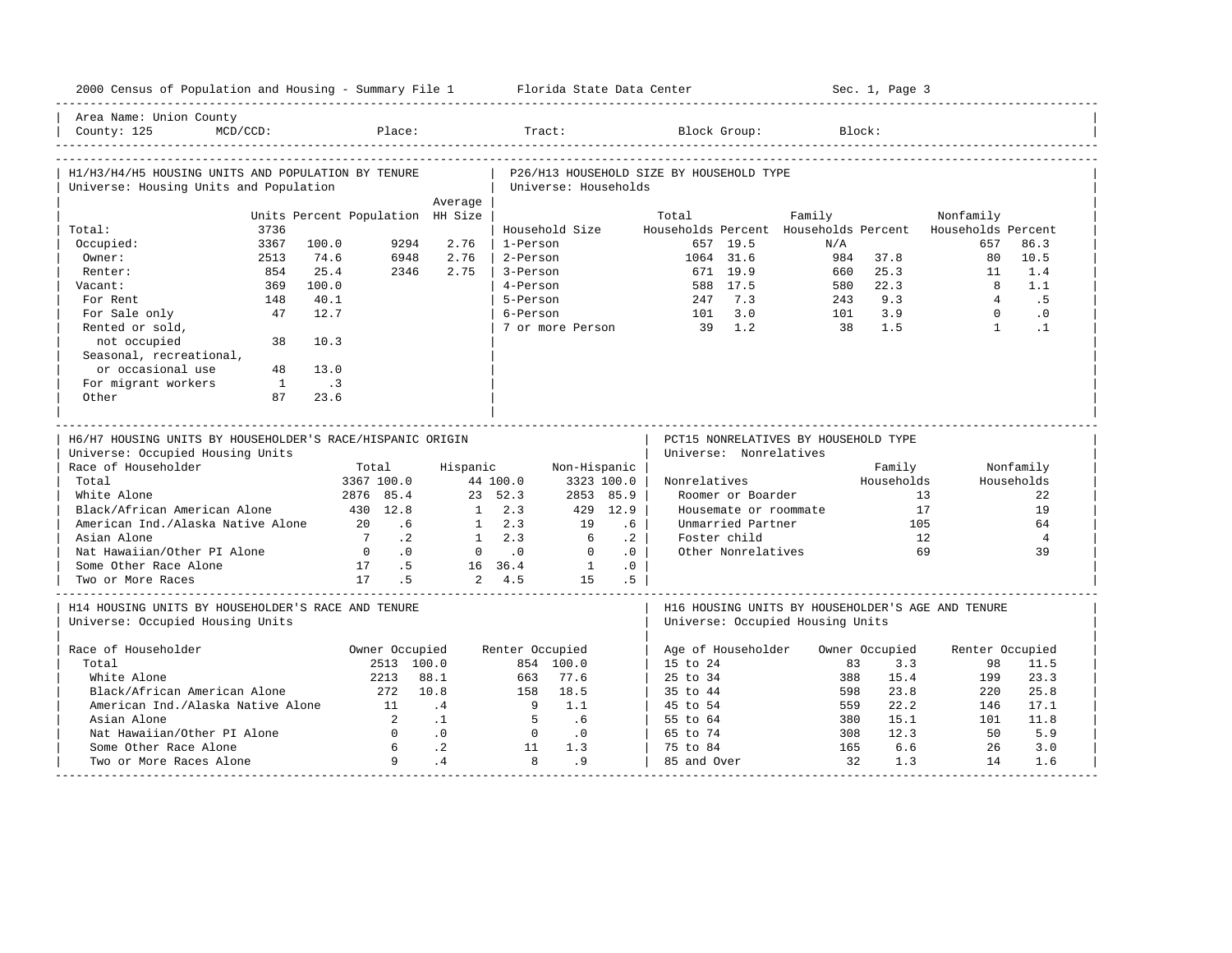| 2000 Census of Population and Housing - Summary File 1 Florida State Data Center |                |                               |         |                                                         | ---------------------- |      | Sec. 1, Page 1 |          |                 |           |
|----------------------------------------------------------------------------------|----------------|-------------------------------|---------|---------------------------------------------------------|------------------------|------|----------------|----------|-----------------|-----------|
| Area Name: Volusia County                                                        |                |                               |         |                                                         |                        |      |                |          |                 |           |
| County: 127<br>$MCD/CCD$ :                                                       | Place:         |                               | Tract:  | Block Group:                                            |                        |      | Block:         |          |                 |           |
|                                                                                  |                |                               |         |                                                         |                        |      |                |          |                 |           |
| P1/P15/P16/P17/P31/P32/P33 POPULATION SUMMARY                                    |                |                               |         | P12/P13 POPULATION BY AGE AND SEX                       |                        |      |                |          |                 |           |
| Universe: Persons, Households, Families                                          |                |                               |         | Universe: Persons                                       |                        |      |                |          |                 |           |
| Total Population<br>443343                                                       | Total Families |                               | 120064  |                                                         | Total                  |      | Male           |          | Female          |           |
| 184723<br>Total Households                                                       |                | Population in Families        | 338264  |                                                         | Number                 | Pct. | Number         | Pct.     | Number          | Pct.      |
| Population in Households 428606                                                  |                | Average Family Size 2.82      |         | Under 5                                                 | 21657                  | 4.9  | 11031          | 5.1      | 10626           | 4.7       |
| Average Household Size 2.32                                                      |                |                               |         | $5$ to $9$                                              | 25068                  | 5.7  | 12801          | 5.9      | 12267           | 5.4       |
|                                                                                  |                |                               |         | $10 - 14$                                               | 27076                  | 6.1  | 14024          | 6.5      | 13052           | 5.7       |
| P7/P8/P11 POPULATION BY RACE AND HISPANIC ORIGIN                                 |                |                               |         | 15 to 17                                                | 16061                  | 3.6  | 8315           | 3.9      | 7746            | 3.4       |
| Universe: Persons                                                                | Total          | Hispanic Non-Hispanic         |         | 18 and 19                                               | 11541                  | 2.6  | 6182           | 2.9      | 5359            | 2.4       |
| Total                                                                            | 443343         | 29111                         | 414232  | 20                                                      | 5846                   | 1.3  | 3156           | 1.5      | 2690            | 1.2       |
| White Alone                                                                      | 381760         | 18715                         | 363045  | 21                                                      | 5180                   | 1.2  | 2844           | 1.3      | 2336            | 1.0       |
| Black or African American Alone                                                  | 41198          | 818                           | 40380   | 22 to 24                                                | 13701                  | 3.1  | 7268           | 3.4      | 6433            | 2.8       |
| American Ind. and Alaska Native Alone                                            | 1373           | 141                           | 1232    | 25 to 29                                                | 22757                  | 5.1  | 11731          | 5.4      | 11026           | 4.8       |
| Asian Alone                                                                      | 4430           | 70                            | 4360    | 30 to 34                                                | 25487                  | 5.7  | 12897          | 6.0      | 12590           | 5.5       |
| Native Hawaiian/Other Pacific Islander Alone                                     | 164            | 26                            | 138     | 35 to 39                                                | 31193                  | 7.0  | 15402          | 7.2      | 15791           | 6.9       |
| Some Other Race Alone                                                            | 8071           | 7630                          | 441     | 40 to 44                                                | 32658                  | 7.4  | 16110          | 7.5      | 16548           | 7.3       |
| Two or More Races                                                                | 6347           | 1711                          | 4636    | 45 to 49                                                | 30379                  | 6.9  | 14770          | 6.9      | 15609           | 6.8       |
|                                                                                  |                |                               |         | 50 to 54                                                | 28738                  | 6.5  | 13914          | 6.5      | 14824           | 6.5       |
| P15A-I/P16A-I/P17A-I HOUSEHOLDS AND HOUSEHOLD POPULATION BY RACE                 |                |                               |         | 55 to 59                                                | 24566                  | 5.5  | 11525          | 5.4      | 13041           | 5.7       |
| Universe: Households and Population in Households                                |                |                               | Average | 60 and 61                                               | 9352                   | 2.1  | 4326           | 2.0      | 5026            | 2.2       |
| Householder:                                                                     | Households     | Pop. In HH                    | HH Size | 62 to 64                                                | 14272                  | 3.2  | 6547           | 3.0      | 7725            | 3.4       |
| White Alone                                                                      | 164882         | 372613                        | 2.26    | 65 and 66                                               | 9565                   | 2.2  | 4449           | 2.1      | 5116            | 2.2       |
| Black or African American Alone                                                  | 13977          | 37860                         | 2.71    | 67 to 69                                                | 15156                  | 3.4  | 7104           | 3.3      | 8052            | 3.5       |
| American Ind. and Alaska Native Alone                                            | 479            | 1287                          | 2.69    | 70 to 74                                                | 25296                  | 5.7  | 11494          | 5.3      | 13802           | 6.1       |
| Asian Alone                                                                      | 1394           | 3862                          | 2.77    | 75 to 79                                                | 22076                  | 5.0  | 9784           | 4.5      | 12292           | 5.4       |
| Native Hawaiian/Other Pacific Islander Alone                                     | 42             | 121                           | 2.88    | 80 to 84                                                | 14401                  | 3.2  | 5959           | 2.8      | 8442            | 3.7       |
| Some Other Race Alone                                                            | 1981           | 7604                          | 3.84    | 85 and over                                             | 11317                  | 2.6  | 3728           | 1.7      | 7589            | 3.3       |
| Two or More Races                                                                | 1968           | 5259                          | 2.67    | 65 and over                                             | 97811                  | 22.1 | 42518          | 19.7     | 55293           | 24.3      |
| Hispanic                                                                         | 8131           | 26266                         | 3.23    |                                                         |                        |      |                |          |                 |           |
| White Alone, Not Hispanic                                                        | 159384         | 356135                        | 2.23    | Median Age                                              | 42.40                  |      | 40.60          |          | 44.20           |           |
| P31A-I/P32A-I/P33A-I FAMILIES AND POPULATION IN FAMILIES                         |                |                               |         | P19 HOUSEHOLDS BY TYPE AND PRESENCE OF PERSONS UNDER 18 |                        |      |                |          |                 |           |
| Universe: Families and Population in Families                                    |                | Pop. In                       | Average | Universe: Households                                    |                        |      |                |          | Households With |           |
| Householder:                                                                     |                | Families Families Family Size |         |                                                         |                        |      |                | People   |                 | No People |
| White Alone                                                                      | 106366         | 292286                        | 2.75    |                                                         |                        |      |                | Under 18 |                 | Under 18  |
| Black or African American Alone                                                  | 9482           | 30895                         | 3.26    | Family Households:                                      |                        |      |                | 49013    |                 | 71051     |
| American Ind. and Alaska Native Alone                                            | 314            | 1015                          | 3.23    | Married Couple Family                                   |                        |      |                | 31997    |                 | 61164     |
| Asian Alone                                                                      | 944            | 3172                          | 3.36    | Other Family:                                           |                        |      |                | 17016    |                 | 9887      |
| Native Hawaiian/Other Pacific Islander Alone                                     | 32             | 103                           | 3.22    | Male Householder, no wife present                       |                        |      |                | 3971     |                 | 2834      |
| Some Other Race Alone                                                            | 1648           | 6706                          | 4.07    | Female Householder, no husband present                  |                        |      |                | 13045    |                 | 7053      |
| Two or More Races                                                                | 1278           | 4087                          | 3.20    | Nonfamily Households:                                   |                        |      |                | 859      |                 | 63800     |
| Hispanic                                                                         | 6424           | 22821                         | 3.55    | Male Householder                                        |                        |      |                | 658      |                 | 28187     |
| White Alone, Not Hispanic                                                        | 102114         | 278084                        | 2.72    | Female Householder                                      |                        |      |                | 201      |                 | 35613     |
|                                                                                  |                |                               |         |                                                         |                        |      |                |          |                 |           |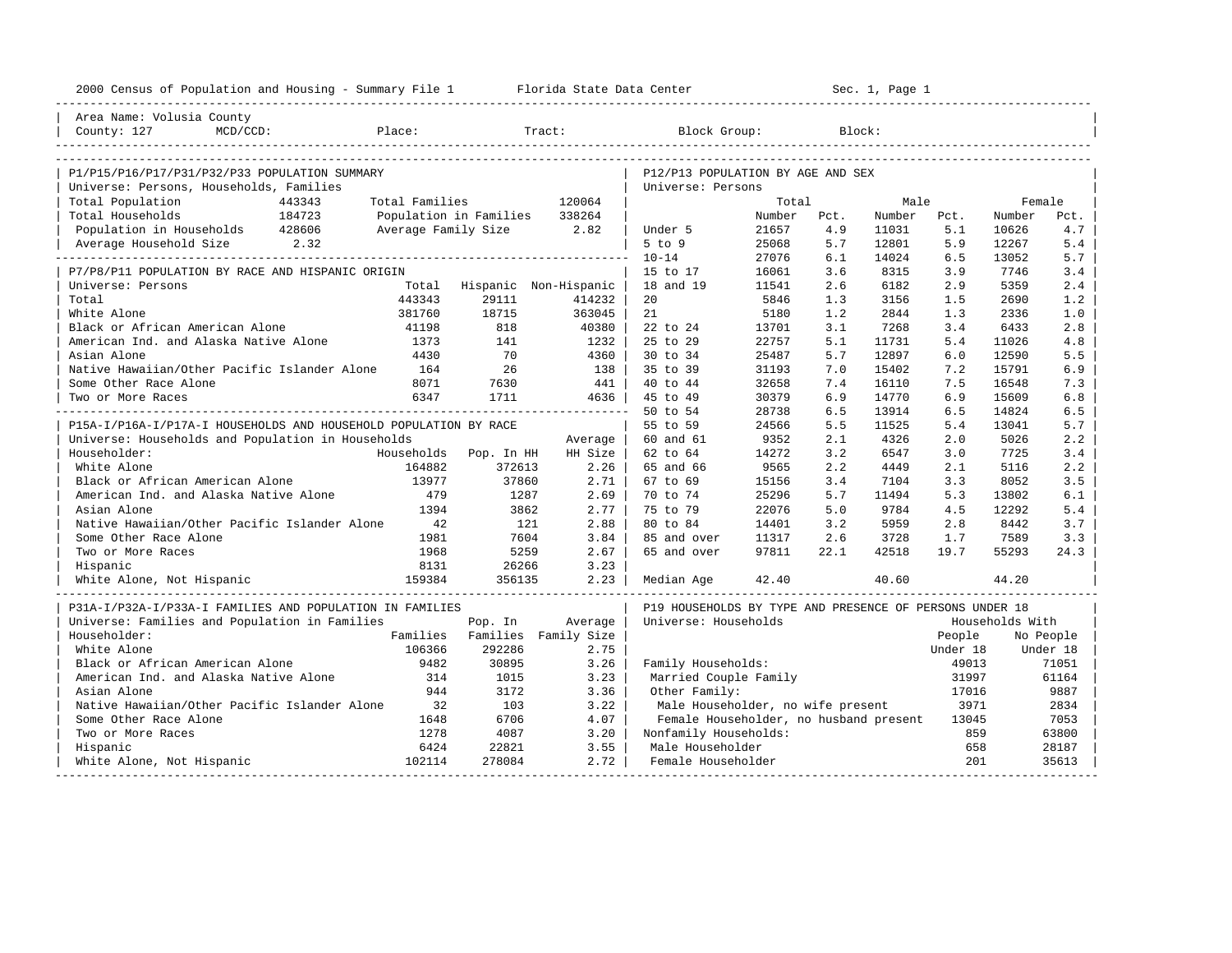---------------------------------------------------------------------------------------------------------------------------------------------------- Area Name: Volusia County | County: 127 MCD/CCD: Place: Tract: Block Group: Block: Block:

| P34/P35 FAMILY TYPE BY PRESENCE AND AGE  |                   | P27/P30 RELATIONSHIP BY HOUSEHOLD TYPE        |        |                 | P28 RELATIONSHIP BY HOUSEHOLD TYPE |        |
|------------------------------------------|-------------------|-----------------------------------------------|--------|-----------------|------------------------------------|--------|
| OF OWN AND RELATED CHILDREN              |                   | Universe: Persons                             |        |                 | FOR THE POPULATION UNDER 18        |        |
| Universe: Families                       | With              |                                               |        | Total 65 & Over | Universe: Persons                  |        |
| With Own                                 | Related           | Population in households:                     | 428606 | 93447           | Total:                             | 89862  |
|                                          | Children Children | In family households:                         | 347807 | 65012           | In households:                     | 89134  |
| Married couple family:<br>93161          | 93161             | Householder:                                  | 120064 | 34773           | Householder or spouse              | 89     |
| Children under 18:<br>29883              | 31858             | Male                                          | 87374  | 29015           | Related child:                     | 86724  |
| Under 6 only<br>6392                     | 7087              | Female                                        | 32690  | 5758            | Own child:                         | 78656  |
| Under 6 and 6 to 17<br>5847              | 6503              | Spouse                                        | 93161  | 24965           | In married couple family           | 54548  |
| $6$ to $17$ only<br>17644                | 18268             | Parent                                        | 3812   | 2636            | In other family:                   |        |
| No children under 18<br>63278            | 61303             | Child                                         | 103819 |                 | No spouse present:                 | 24108  |
| Other family:<br>26903                   | 26903             | Natural born or adopted                       | 97211  |                 | Male householder                   | 5248   |
| Male hhdr. No wife:<br>6805              | 6805              | Step                                          | 6608   |                 | Female householder                 | 18860  |
| Children under 18:<br>3433               | 3908              | Grandchild                                    | 7810   |                 | Other relatives:                   | 8068   |
| Under 6 only<br>931                      | 1072              | Brother or sister                             | 3401   |                 | Grandchild                         | 6384   |
| Under 6 and 6 to 17<br>365               | 465               | Other relatives                               | 6197   | 2290            | Other relatives                    | 1684   |
| 6 to 17 only<br>2137                     | 2371              | Nonrelatives                                  | 9543   | 348             | Nonrelatives                       | 2321   |
| No children under 18<br>3372             | 2897              | In nonfamily households:                      | 80799  | 28435           | In group quarters:                 | 728    |
| Female hhdr. No hus.:<br>20098           | 20098             | Male householder:                             | 28845  | 7498            | Institutional                      | 523    |
| Children under 18:<br>11127              | 12994             | Living alone                                  | 21008  | 6527            | Noninstitutional                   | 205    |
| Under 6 only<br>2019                     | 2511              | Not living alone                              | 7837   | 971             |                                    |        |
| Under 6 and 6 to 17<br>1695              | 2186              | Female householder:                           | 35814  | 19429           | P18 HOUSEHOLD SIZE, HOUSEHOLD TYPE |        |
| 6 to 17 only<br>7413                     | 8297              | Living alone                                  | 30571  | 18568           | AND PRESENCE OF OWN CHILDREN       |        |
| No children under 18<br>8971             | 7104              | Not living alone                              | 5243   | 861             | Universe: Households               |        |
|                                          |                   | Nonrelatives                                  | 16140  | 1508            | 1-person households:               | 51579  |
|                                          |                   | In group quarters:                            | 14737  | 4364            | Male householder                   | 21008  |
| P21 HOUSEHOLD TYPE BY AGE OF HOUSEHOLDER |                   | Institutional                                 | 7391   | 3592            | Female householder                 | 30571  |
| Universe: Households                     |                   | Noninstitutional                              | 7346   | 772             | 2 or more person households:       | 133144 |
|                                          |                   |                                               |        |                 | Family households:                 | 120064 |
| Family                                   | Nonfamily         |                                               |        |                 | Married couple:                    | 93161  |
| Householder age: Households              | Households        | PCT14 HOUSEHOLDS BY SEX OF UNMARRIED PARTNERS |        |                 | With own child, under 18           | 29883  |
| 15 to 24<br>3320                         | 4318              | Universe: Households                          |        |                 | No own child. under 18             | 63278  |
| 25 to 34<br>15136                        | 6627              |                                               |        |                 | Other family - no spouse pres.     | 26903  |
| 35 to 44<br>25273                        | 8081              | Unmarried partner households                  |        | 11177           | Male householder:                  | 6805   |
| 45 to 54<br>23085                        | 9642              | Male householder and male partner             |        | 499             | With own child, under 18           | 3433   |
| 55 to 64<br>18477                        | 9064              | Male householder and female partner           |        | 5450            | No own child, under 18             | 3372   |
| 65 to 74<br>19870                        | 11110             | Female householder and female partner         |        | 475             | Female householder:                | 20098  |
| 75 to 84<br>12652                        | 11442             | Female householder and male partner           |        | 4753            | With own child, under 18           | 11127  |
| 2251<br>85 and over                      | 4375              | All other households                          |        | 173546          | No own child. under 18             | 8971   |
| Total<br>120064                          | 64659             |                                               |        |                 | Nonfamily households:              | 13080  |
|                                          |                   |                                               |        |                 | Male householder                   | 7837   |
|                                          |                   |                                               |        |                 | Female householder                 | 5243   |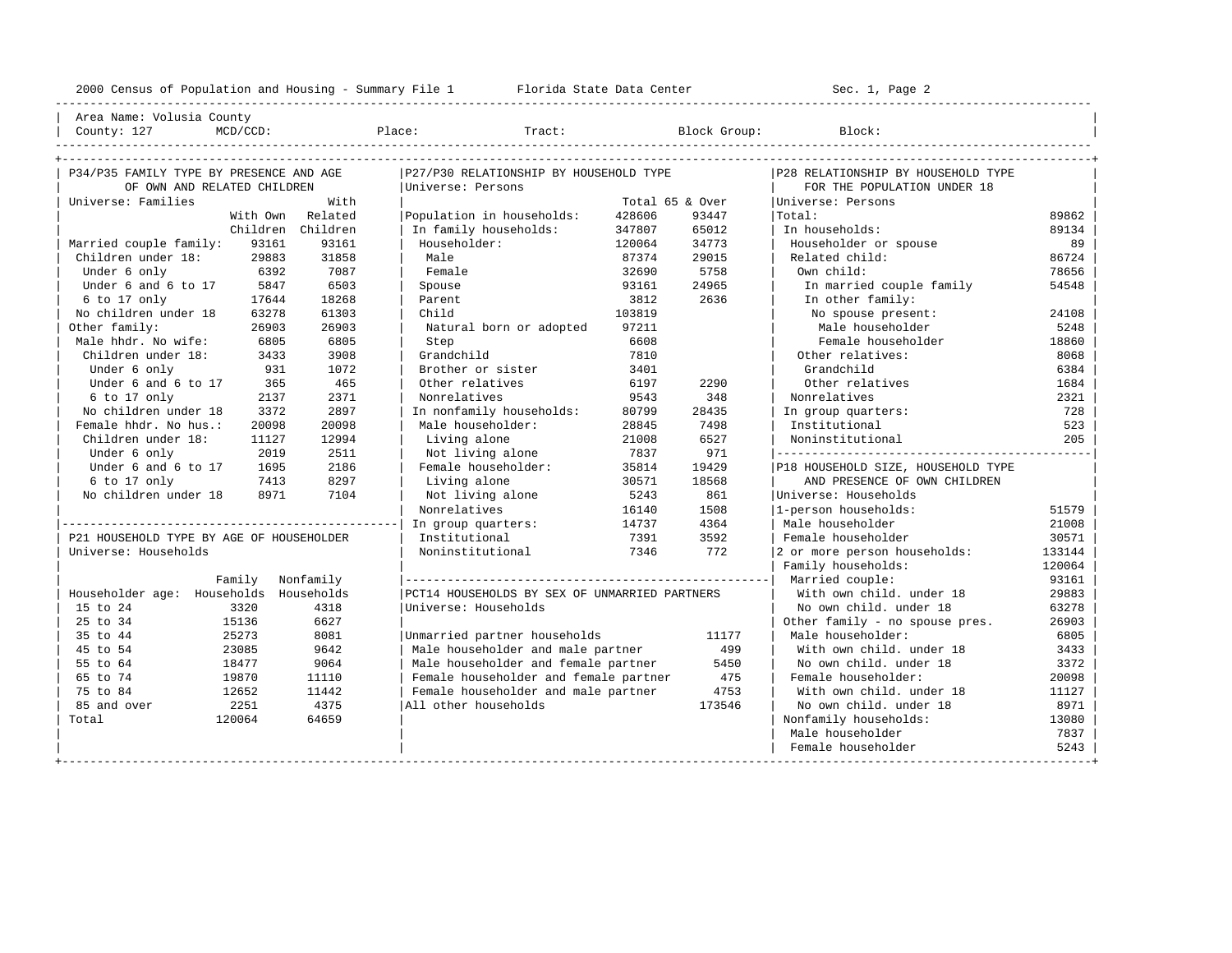| 2000 Census of Population and Housing - Summary File 1 Florida State Data Center                                                                                                      |                                   |                                                               |                                                      |                                                                           |                                                           |                                                                                         |                                                 |                                          |                                                                              |                                                                                       | Sec. 1, Page 3                                              |                             |                                                                |
|---------------------------------------------------------------------------------------------------------------------------------------------------------------------------------------|-----------------------------------|---------------------------------------------------------------|------------------------------------------------------|---------------------------------------------------------------------------|-----------------------------------------------------------|-----------------------------------------------------------------------------------------|-------------------------------------------------|------------------------------------------|------------------------------------------------------------------------------|---------------------------------------------------------------------------------------|-------------------------------------------------------------|-----------------------------|----------------------------------------------------------------|
| Area Name: Volusia County<br>County: 127                                                                                                                                              | $MCD/CCD$ :                       |                                                               | Place:                                               |                                                                           | Tract:                                                    |                                                                                         |                                                 |                                          | Block Group:                                                                 | Block:                                                                                |                                                             |                             |                                                                |
| H1/H3/H4/H5 HOUSING UNITS AND POPULATION BY TENURE<br>Universe: Housing Units and Population                                                                                          |                                   |                                                               |                                                      |                                                                           |                                                           | Universe: Households                                                                    |                                                 | P26/H13 HOUSEHOLD SIZE BY HOUSEHOLD TYPE |                                                                              |                                                                                       |                                                             |                             |                                                                |
|                                                                                                                                                                                       |                                   |                                                               |                                                      | Average                                                                   |                                                           |                                                                                         |                                                 |                                          |                                                                              |                                                                                       |                                                             |                             |                                                                |
|                                                                                                                                                                                       |                                   | Units Percent Population HH Size                              |                                                      |                                                                           |                                                           |                                                                                         |                                                 | Total                                    |                                                                              | Family                                                                                |                                                             | Nonfamily                   |                                                                |
| Total:                                                                                                                                                                                | 211938<br>184723                  | 100.0                                                         | 428606                                               | 2.32                                                                      | 1-Person                                                  | Household Size                                                                          |                                                 | Households Percent<br>51579 27.9         |                                                                              | Households Percent<br>N/A                                                             |                                                             | Households Percent<br>51579 | 79.8                                                           |
| Occupied:<br>Owner:                                                                                                                                                                   | 139058                            | 75.3                                                          | 327377                                               | 2.35                                                                      | 2-Person                                                  |                                                                                         |                                                 | 74335 40.2                               |                                                                              | 63396                                                                                 | 52.8                                                        | 10939                       | 16.9                                                           |
| Renter:                                                                                                                                                                               |                                   | 24.7                                                          |                                                      | 2.22                                                                      | 3-Person                                                  |                                                                                         |                                                 | 26877 14.5                               |                                                                              | 25339                                                                                 | 21.1                                                        | 1538                        | 2.4                                                            |
| Vacant:                                                                                                                                                                               | 45665                             | 100.0                                                         | 101229                                               |                                                                           | 4-Person                                                  |                                                                                         |                                                 |                                          |                                                                              |                                                                                       | 15.8                                                        | 420                         | .6                                                             |
|                                                                                                                                                                                       | 27215                             |                                                               |                                                      |                                                                           |                                                           |                                                                                         |                                                 | 19355 10.5                               |                                                                              | 18935                                                                                 |                                                             |                             |                                                                |
| For Rent                                                                                                                                                                              | 4039                              | 14.8                                                          |                                                      |                                                                           | 5-Person                                                  |                                                                                         |                                                 | 8076                                     | 4.4                                                                          | 7963                                                                                  | 6.6                                                         | 113                         | $\cdot$ 2                                                      |
| For Sale only                                                                                                                                                                         | 2864                              | 10.5                                                          |                                                      |                                                                           | 6-Person                                                  |                                                                                         |                                                 | 2898                                     | 1.6                                                                          | 2858                                                                                  | 2.4                                                         | 40                          | $\cdot$ 1                                                      |
| Rented or sold,                                                                                                                                                                       |                                   | 4.9                                                           |                                                      |                                                                           |                                                           |                                                                                         |                                                 | 7 or more Person 1603                    | .9                                                                           | 1573                                                                                  | 1.3                                                         | 30                          | $\cdot$ 0                                                      |
| not occupied                                                                                                                                                                          | 1341                              |                                                               |                                                      |                                                                           |                                                           |                                                                                         |                                                 |                                          |                                                                              |                                                                                       |                                                             |                             |                                                                |
| Seasonal, recreational,                                                                                                                                                               |                                   |                                                               |                                                      |                                                                           |                                                           |                                                                                         |                                                 |                                          |                                                                              |                                                                                       |                                                             |                             |                                                                |
| or occasional use                                                                                                                                                                     | 15585                             | 57.3                                                          |                                                      |                                                                           |                                                           |                                                                                         |                                                 |                                          |                                                                              |                                                                                       |                                                             |                             |                                                                |
| For migrant workers                                                                                                                                                                   | 11                                | $\cdot$ 0                                                     |                                                      |                                                                           |                                                           |                                                                                         |                                                 |                                          |                                                                              |                                                                                       |                                                             |                             |                                                                |
| Other                                                                                                                                                                                 | 3375                              | 12.4                                                          |                                                      |                                                                           |                                                           |                                                                                         |                                                 |                                          |                                                                              |                                                                                       |                                                             |                             |                                                                |
| H6/H7 HOUSING UNITS BY HOUSEHOLDER'S RACE/HISPANIC ORIGIN<br>Universe: Occupied Housing Units<br>Race of Householder                                                                  |                                   | Total                                                         |                                                      |                                                                           |                                                           |                                                                                         |                                                 |                                          | Universe: Nonrelatives                                                       | PCT15 NONRELATIVES BY HOUSEHOLD TYPE                                                  |                                                             |                             |                                                                |
| Total<br>White Alone<br>Black/African American Alone<br>American Ind./Alaska Native Alone<br>Asian Alone<br>Nat Hawaiian/Other PI Alone<br>Some Other Race Alone<br>Two or More Races |                                   | 184723 100.0<br>164882 89.3<br>13977 7.6<br>479<br>1394<br>42 | $\cdot$ 3<br>.8<br>$\cdot$ 0<br>1981 1.1<br>1968 1.1 | Hispanic<br>8131 100.0<br>5498 67.6<br>44<br>14<br>$5^{\circ}$<br>446 5.5 | $237$ $2.9$<br>.5<br>$\cdot$ 2<br>$\ldots$ 1<br>1887 23.2 | Non-Hispanic<br>176592 100.0<br>159384 90.3<br>13740<br>435<br>1380<br>37<br>94<br>1522 | 7.8<br>$\cdot$ 2<br>.8<br>.0<br>$\cdot$ 1<br>.9 | Nonrelatives                             | Roomer or Boarder<br>Unmarried Partner<br>Foster child<br>Other Nonrelatives | Housemate or roommate                                                                 | Family<br>Households<br>1429<br>1522<br>4308<br>335<br>1949 |                             | Nonfamily<br>Households<br>2014<br>5260<br>6869<br>100<br>1897 |
| H14 HOUSING UNITS BY HOUSEHOLDER'S RACE AND TENURE<br>Universe: Occupied Housing Units                                                                                                |                                   |                                                               |                                                      |                                                                           |                                                           |                                                                                         |                                                 |                                          |                                                                              | H16 HOUSING UNITS BY HOUSEHOLDER'S AGE AND TENURE<br>Universe: Occupied Housing Units |                                                             |                             |                                                                |
| Race of Householder                                                                                                                                                                   |                                   |                                                               |                                                      |                                                                           |                                                           |                                                                                         |                                                 |                                          |                                                                              |                                                                                       |                                                             |                             |                                                                |
| Total                                                                                                                                                                                 |                                   |                                                               | Owner Occupied<br>139058 100.0                       |                                                                           | Renter Occupied                                           | 45665 100.0                                                                             |                                                 | Age of Householder<br>15 to 24           |                                                                              | 1674                                                                                  | Owner Occupied<br>1.2                                       | Renter Occupied<br>5964     | 13.1                                                           |
| White Alone                                                                                                                                                                           |                                   |                                                               | 128401                                               | 92.3                                                                      | 36481                                                     | 79.9                                                                                    |                                                 | 25 to 34                                 |                                                                              | 11235                                                                                 | 8.1                                                         | 10528                       | 23.1                                                           |
| Black/African American Alone                                                                                                                                                          |                                   |                                                               | 7101                                                 | 5.1                                                                       | 6876                                                      | 15.1                                                                                    |                                                 | 35 to 44                                 |                                                                              | 23662                                                                                 | 17.0                                                        | 9692                        | 21.2                                                           |
|                                                                                                                                                                                       | American Ind./Alaska Native Alone |                                                               | 300                                                  | $\cdot$ . 2                                                               | 179                                                       | $\cdot$ 4                                                                               |                                                 | 45 to 54                                 |                                                                              | 25709                                                                                 | 18.5                                                        | 7018                        | 15.4                                                           |
|                                                                                                                                                                                       |                                   |                                                               |                                                      |                                                                           |                                                           |                                                                                         |                                                 |                                          |                                                                              |                                                                                       |                                                             |                             |                                                                |
| Asian Alone                                                                                                                                                                           |                                   |                                                               | 844                                                  | .6                                                                        | 550                                                       | 1.2                                                                                     |                                                 | 55 to 64                                 |                                                                              | 23584                                                                                 | 17.0                                                        | 3957                        | 8.7                                                            |
| Nat Hawaiian/Other PI Alone<br>Some Other Race Alone                                                                                                                                  |                                   |                                                               | 26<br>1166                                           | .0<br>.8                                                                  | 16<br>815                                                 | $\overline{0}$<br>1.8                                                                   |                                                 | 65 to 74<br>75 to 84                     |                                                                              | 27647<br>20690                                                                        | 19.9<br>14.9                                                | 3333<br>3404                | 7.3<br>7.5                                                     |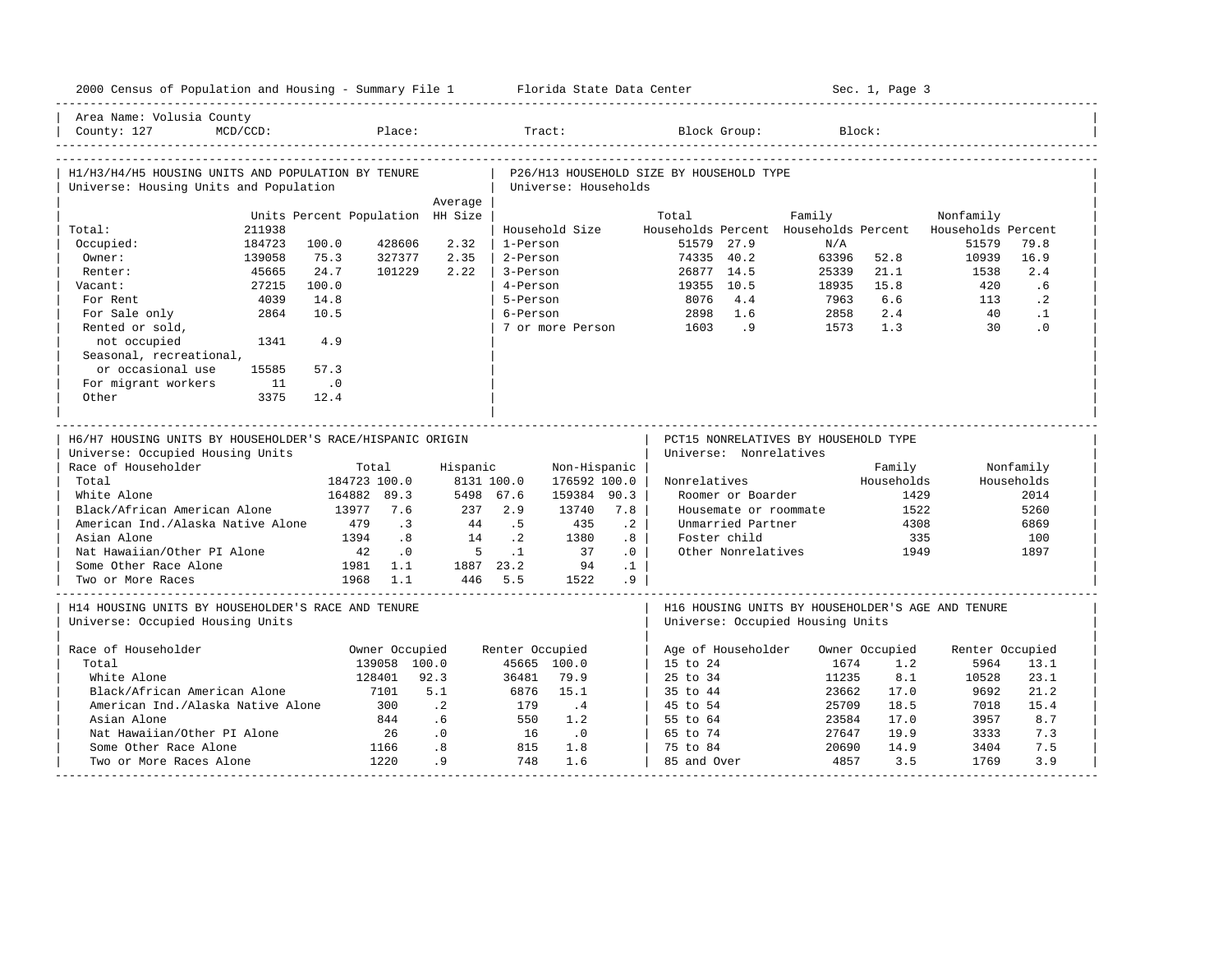| 2000 Census of Population and Housing - Summary File 1 Florida State Data Center |                              |                               |                             |                                                         |        |      | Sec. 1, Page 1 |          |                 |           |
|----------------------------------------------------------------------------------|------------------------------|-------------------------------|-----------------------------|---------------------------------------------------------|--------|------|----------------|----------|-----------------|-----------|
| Area Name: Wakulla County                                                        |                              |                               |                             |                                                         |        |      |                |          |                 |           |
|                                                                                  |                              |                               |                             |                                                         |        |      |                |          |                 |           |
|                                                                                  |                              |                               |                             |                                                         |        |      |                |          |                 |           |
|                                                                                  |                              |                               |                             |                                                         |        |      |                |          |                 |           |
| P1/P15/P16/P17/P31/P32/P33 POPULATION SUMMARY                                    |                              |                               |                             | P12/P13 POPULATION BY AGE AND SEX                       |        |      |                |          |                 |           |
| Universe: Persons, Households, Families<br>22863<br>Total Population             | Total Families               |                               | 6237                        | Universe: Persons                                       | Total  |      | Male           |          | Female          |           |
| Total Households<br>8450                                                         | Population in Families 18630 |                               |                             |                                                         | Number | Pct. | Number         | Pct.     | Number          | Pct.      |
| Population in Households 21719                                                   | Average Family Size 2.99     |                               |                             | Under 5                                                 | 1352   | 5.9  | 699            | 5.9      | 653             | 5.9       |
| Average Household Size 2.57                                                      |                              |                               |                             | $5$ to $9$                                              | 1561   | 6.8  | 811            | 6.9      | 750             | 6.8       |
|                                                                                  |                              |                               |                             | $10 - 14$                                               | 1851   | 8.1  | 961            | 8.1      | 890             | 8.1       |
| P7/P8/P11 POPULATION BY RACE AND HISPANIC ORIGIN                                 |                              |                               |                             | 15 to 17                                                | 1100   | 4.8  | 586            | 5.0      | 514             | 4.7       |
| Universe: Persons                                                                |                              |                               | Total Hispanic Non-Hispanic | 18 and 19                                               | 608    | 2.7  | 320            | 2.7      | 288             | 2.6       |
| Total                                                                            | 22863                        | 443                           | 22420                       | 20                                                      | 243    | 1.1  | 123            | 1.0      | 120             | 1.1       |
| White Alone                                                                      | 19684                        | 291                           | 19393                       | 21                                                      | 199    | .9   | 96             | .8       | 103             | .9        |
| Black or African American Alone                                                  | 2631                         | 45                            | 2586                        | 22 to 24                                                | 695    | 3.0  | 378            | 3.2      | 317             | 2.9       |
| American Ind. and Alaska Native Alone                                            | 136                          | 12                            | 124                         | 25 to 29                                                | 1380   | 6.0  | 734            | 6.2      | 646             | 5.9       |
| Asian Alone                                                                      | 57                           | $\overline{1}$                | 56                          | 30 to 34                                                | 1691   | 7.4  | 902            | 7.6      | 789             | 7.2       |
| Native Hawaiian/Other Pacific Islander Alone                                     | $7\phantom{0}$               | $\Omega$                      | 7 <sup>1</sup>              | 35 to 39                                                | 2041   | 8.9  | 1015           | 8.6      | 1026            | 9.3       |
| Some Other Race Alone                                                            | 66                           | 46                            | 20                          | 40 to 44                                                | 2139   | 9.4  | 1145           | 9.7      | 994             | 9.0       |
| Two or More Races                                                                | 282                          | 48                            | 234                         | 45 to 49                                                | 1810   | 7.9  | 952            | 8.0      | 858             | 7.8       |
|                                                                                  |                              |                               |                             | 50 to 54                                                | 1598   | 7.0  | 862            | 7.3      | 736             | 6.7       |
| P15A-I/P16A-I/P17A-I HOUSEHOLDS AND HOUSEHOLD POPULATION BY RACE                 |                              |                               |                             | 55 to 59                                                | 1235   | 5.4  | 630            | 5.3      | 605             | 5.5       |
| Universe: Households and Population in Households                                |                              |                               | Average                     | 60 and 61                                               | 465    | 2.0  | 222            | 1.9      | 243             | 2.2       |
| Householder:                                                                     | Households Pop. In HH        |                               | HH Size                     | 62 to 64                                                | 545    | 2.4  | 271            | 2.3      | 274             | 2.5       |
| White Alone                                                                      | 7524                         | 19196                         | 2.55                        | 65 and 66                                               | 321    | 1.4  | 173            | 1.5      | 148             | 1.3       |
| Black or African American Alone                                                  | 753                          | 2077                          | 2.76                        | 67 to 69                                                | 466    | 2.0  | 240            | 2.0      | 226             | 2.0       |
| American Ind. and Alaska Native Alone                                            | 57                           | 141                           | 2.47                        | 70 to 74                                                | 679    | 3.0  | 345            | 2.9      | 334             | 3.0       |
| Asian Alone                                                                      | 21                           | 53                            | 2.52                        | 75 to 79                                                | 434    | 1.9  | 196            | 1.7      | 238             | 2.2       |
| Native Hawaiian/Other Pacific Islander Alone                                     | $\mathbf{1}$                 | $\overline{\mathbf{3}}$       | 3.00                        | 80 to 84                                                | 242    | 1.1  | 90             | .8       | 152             | 1.4       |
| Some Other Race Alone                                                            | 12                           | 45                            | 3.75                        | 85 and over                                             | 208    | .9   | 85             | .7       | 123             | 1.1       |
| Two or More Races                                                                | 82                           | 204                           | 2.49                        | 65 and over                                             | 2350   | 10.3 | 1129           | 9.5      | 1221            | 11.1      |
| Hispanic                                                                         | 94                           | 268                           | 2.85                        |                                                         |        |      |                |          |                 |           |
| White Alone, Not Hispanic                                                        | 7458                         | 19011                         | 2.55                        | Median Age                                              | 36.80  |      | 36.40          |          | 37.10           |           |
| P31A-I/P32A-I/P33A-I FAMILIES AND POPULATION IN FAMILIES                         |                              |                               |                             | P19 HOUSEHOLDS BY TYPE AND PRESENCE OF PERSONS UNDER 18 |        |      |                |          |                 |           |
| Universe: Families and Population in Families                                    |                              | Pop. In                       | Average                     | Universe: Households                                    |        |      |                |          | Households With |           |
| Householder:                                                                     |                              | Families Families Family Size |                             |                                                         |        |      |                | People   |                 | No People |
| White Alone                                                                      | 5579                         | 16473                         | 2.95                        |                                                         |        |      |                | Under 18 |                 | Under 18  |
| Black or African American Alone                                                  | 529                          | 1781                          | 3.37                        | Family Households:                                      |        |      |                | 3263     |                 | 2974      |
| American Ind. and Alaska Native Alone                                            | 43                           | 121                           | 2.81                        | Married Couple Family                                   |        |      |                | 2244     |                 | 2579      |
| Asian Alone                                                                      | 16                           | 45                            | 2.81                        | Other Family:                                           |        |      |                | 1019     |                 | 395       |
| Native Hawaiian/Other Pacific Islander Alone                                     | $\mathbf{1}$                 | $\overline{\mathbf{3}}$       | 3.00                        | Male Householder, no wife present                       |        |      |                | 258      |                 | 108       |
| Some Other Race Alone                                                            | 10                           | 39                            | 3.90                        | Female Householder, no husband present                  |        |      |                | 761      |                 | 287       |
| Two or More Races                                                                | 59                           | 168                           | 2.85                        | Nonfamily Households:                                   |        |      |                | 39       |                 | 2174      |
| Hispanic                                                                         | 65                           | 223                           | 3.43                        | Male Householder                                        |        |      |                | 30       |                 | 1155      |
| White Alone, Not Hispanic                                                        | 5533                         | 16317                         | 2.95                        | Female Householder                                      |        |      |                | 9        |                 | 1019      |
|                                                                                  |                              |                               |                             |                                                         |        |      |                |          |                 |           |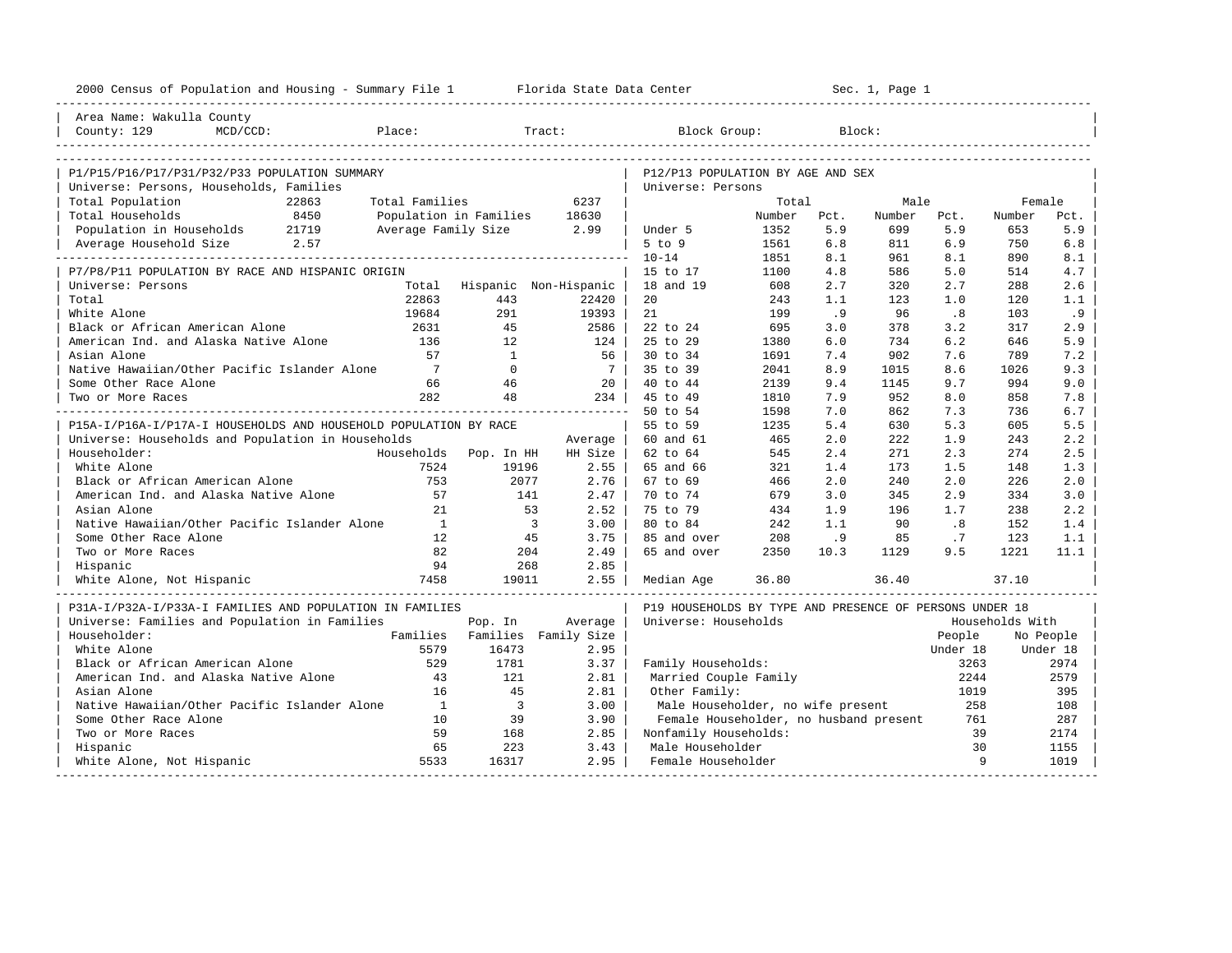| Area Name: Wakulla County | | County: 129 MCD/CCD: Place: Tract: Block Group: Block: |

----------------------------------------------------------------------------------------------------------------------------------------------------

| P34/P35 FAMILY TYPE BY PRESENCE AND AGE  |                   | P27/P30 RELATIONSHIP BY HOUSEHOLD TYPE        |                 |      | P28 RELATIONSHIP BY HOUSEHOLD TYPE |                 |
|------------------------------------------|-------------------|-----------------------------------------------|-----------------|------|------------------------------------|-----------------|
| OF OWN AND RELATED CHILDREN              |                   | Universe: Persons                             |                 |      | FOR THE POPULATION UNDER 18        |                 |
| Universe: Families                       | With              |                                               | Total 65 & Over |      | Universe: Persons                  |                 |
|                                          | With Own Related  | Population in households:                     | 21719           | 2250 | Total:                             | 5864            |
|                                          | Children Children | In family households:                         | 19077           | 1592 | In households:                     | 5859            |
| Married couple family:<br>4823           | 4823              | Householder:                                  | 6237            | 878  | Householder or spouse              | 13              |
| Children under 18:<br>2116               | 2229              | Male                                          | 4346            | 718  | Related child:                     | 5733            |
| Under 6 only<br>425                      | 453               | Female                                        | 1891            | 160  | Own child:                         | 5308            |
| Under 6 and 6 to 17<br>398               | 438               | Spouse                                        | 4823            | 554  | In married couple family           | 3829            |
| $6$ to 17 only<br>1293                   | 1338              | Parent                                        | 154             | 85   | In other family:                   |                 |
| No children under 18<br>2707             | 2594              | Child                                         | 6580            |      | No spouse present:                 | 1479            |
| Other family:<br>1414                    | 1414              | Natural born or adopted                       | 6092            |      | Male householder                   | 345             |
| Male hhdr. No wife:<br>366               | 366               | Step                                          | 488             |      | Female householder                 | 1134            |
| Children under 18:<br>229                | 257               | Grandchild                                    | 425             |      | Other relatives:                   | 425             |
| Under 6 only<br>44                       | 50                | Brother or sister                             | 142             |      | Grandchild                         | 340             |
| Under 6 and 6 to 17<br>17                | 2.0               | Other relatives                               | 269             | 70   | Other relatives                    | 85              |
| 6 to 17 only<br>168                      | 187               | Nonrelatives                                  | 447             | 5    | Nonrelatives                       | 113             |
| No children under 18<br>137              | 109               | In nonfamily households:                      | 2642            | 658  | In group quarters:                 | 5               |
| Female hhdr. No hus.:<br>1048            | 1048              | Male householder:                             | 1185            | 237  | Institutional                      | $4\overline{ }$ |
| Children under 18:<br>665                | 759               | Living alone                                  | 976             | 216  | Noninstitutional                   | 1               |
| 97<br>Under 6 only                       | 125               | Not living alone                              | 209             | 21   |                                    |                 |
| Under 6 and 6 to 17<br>93                | 124               | Female householder:                           | 1028            | 392  | P18 HOUSEHOLD SIZE, HOUSEHOLD TYPE |                 |
| 6 to 17 only<br>475                      | 510               | Living alone                                  | 880             | 379  | AND PRESENCE OF OWN CHILDREN       |                 |
| 383<br>No children under 18              | 289               | Not living alone                              | 148             | 1.3  | Universe: Households               |                 |
|                                          |                   | Nonrelatives                                  | 429             | 2.9  | 1-person households:               | 1856            |
|                                          |                   | In group quarters:                            | 1144            | 100  | Male householder                   | 976             |
| P21 HOUSEHOLD TYPE BY AGE OF HOUSEHOLDER |                   | Institutional                                 | 1114            | 90   | Female householder                 | 880             |
| Universe: Households                     |                   | Noninstitutional                              | 30              | 10   | 2 or more person households:       | 6594            |
|                                          |                   |                                               |                 |      | Family households:                 | 6237            |
| Family Nonfamily                         |                   |                                               |                 |      | Married couple:                    | 4823            |
| Householder age: Households Households   |                   | PCT14 HOUSEHOLDS BY SEX OF UNMARRIED PARTNERS |                 |      | With own child, under 18           | 2116            |
| 233<br>15 to 24                          | 104               | Universe: Households                          |                 |      | No own child, under 18             | 2707            |
| 25 to 34<br>1105                         | 218               |                                               |                 |      | Other family - no spouse pres.     | 1414            |
| 35 to 44<br>1692                         | 381               | Unmarried partner households                  |                 | 476  | Male householder:                  | 366             |
| 45 to 54<br>1392                         | 510               | Male householder and male partner             |                 | 13   | With own child, under 18           | 229             |
| 55 to 64<br>937                          | 371               | Male householder and female partner           |                 | 223  | No own child, under 18             | 137             |
| 65 to 74<br>604                          | 339               | Female householder and female partner         |                 | 27   | Female householder:                | 1048            |
| 75 to 84<br>226                          | 217               | Female householder and male partner           |                 | 213  | With own child, under 18           | 665             |
| 85 and over<br>48                        | 73                | All other households                          |                 | 7974 | No own child, under 18             | 383             |
| Total<br>6237                            | 2213              |                                               |                 |      | Nonfamily households:              | 357             |
|                                          |                   |                                               |                 |      | Male householder                   | 209             |
|                                          |                   |                                               |                 |      | Female householder                 | 148             |
|                                          |                   |                                               |                 |      |                                    |                 |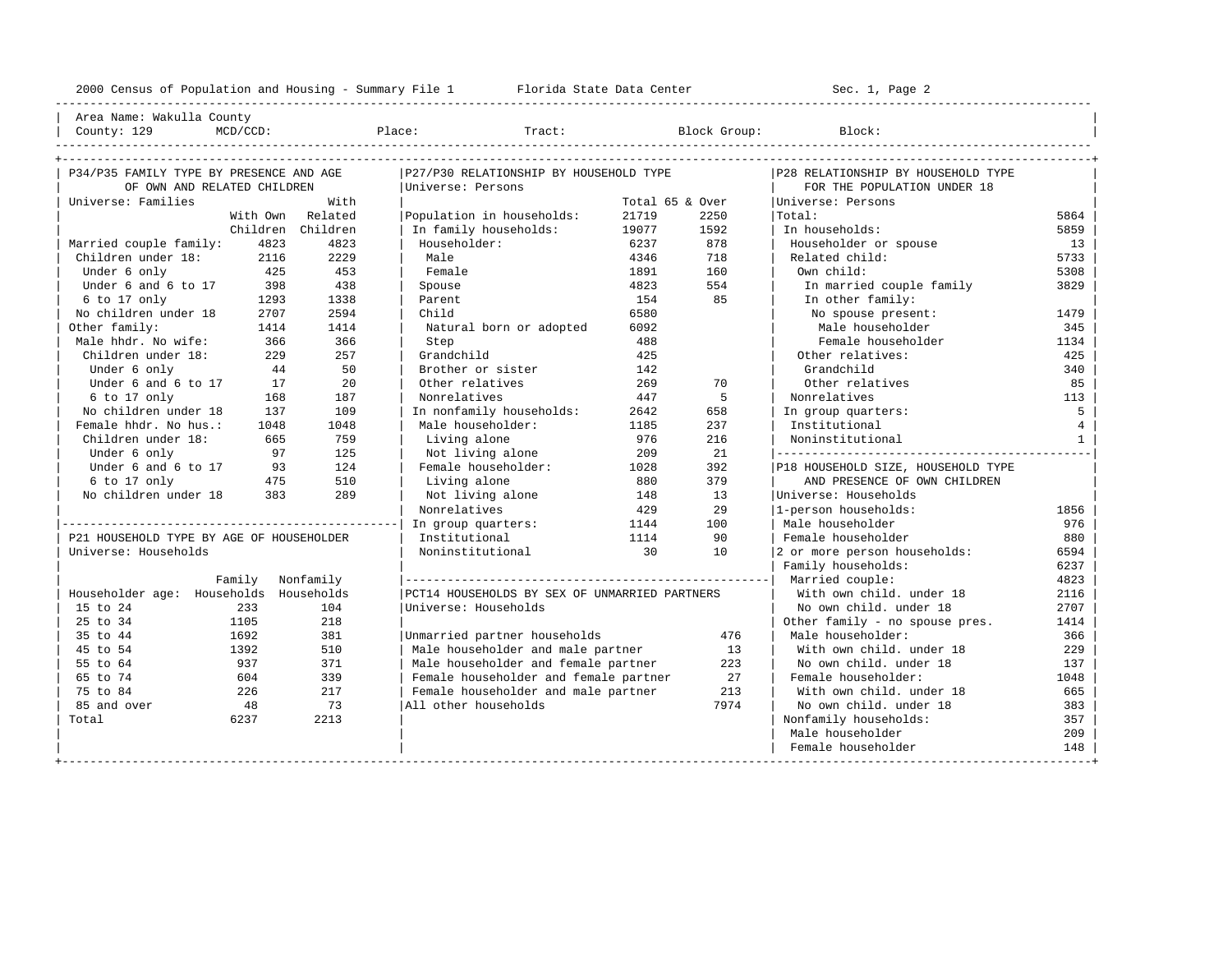| Area Name: Wakulla County<br>Place:<br>Block Group:<br>MCD/CCD:<br>Block:<br>Tract:<br>H1/H3/H4/H5 HOUSING UNITS AND POPULATION BY TENURE<br>P26/H13 HOUSEHOLD SIZE BY HOUSEHOLD TYPE<br>Universe: Housing Units and Population<br>Universe: Households<br>Average<br>Units Percent Population HH Size<br>Family<br>Total<br>Nonfamily<br>Total:<br>9820<br>Household Size<br>Households Percent Households Percent<br>Households Percent<br>8450<br>21719<br>2.57<br>1-Person<br>1856 22.0<br>1856<br>83.9<br>Occupied:<br>100.0<br>N/A<br>84.2<br>2.59<br>3001 35.5<br>2698<br>43.3<br>13.7<br>Owner:<br>7111<br>18384<br>2-Person<br>303<br>3335<br>2.49<br>1579 18.7<br>24.7<br>1.9<br>Renter:<br>1339<br>15.8<br>3-Person<br>1538<br>41<br>1265 15.0<br>Vacant:<br>1370<br>100.0<br>4-Person<br>1255<br>20.1<br>10<br>.5<br>8.4<br>216<br>15.8<br>5-Person<br>525<br>6.2<br>524<br>$\sim$ 1<br>$\cdot$ 0<br>For Rent<br>$\overline{2}$<br>For Sale only<br>129<br>9.4<br>6-Person<br>162 1.9<br>160<br>2.6<br>$\cdot$ 1<br>$\Omega$<br>Rented or sold,<br>$62 \qquad \qquad .7$<br>62<br>1.0<br>$\cdot$ 0<br>7 or more Person<br>not occupied<br>55<br>4.0<br>Seasonal, recreational,<br>or occasional use<br>513<br>37.4<br>For migrant workers<br>$\overline{0}$<br>$\overline{\phantom{0}}$ .0<br>Other<br>457<br>33.4<br>H6/H7 HOUSING UNITS BY HOUSEHOLDER'S RACE/HISPANIC ORIGIN<br>PCT15 NONRELATIVES BY HOUSEHOLD TYPE<br>Universe: Nonrelatives<br>Universe: Occupied Housing Units<br>Nonfamily<br>Hispanic<br>Non-Hispanic<br>Family<br>Total<br>8356 100.0<br>Households<br>Households<br>8450 100.0<br>94 100.0<br>Nonrelatives<br>66 70.2<br>7524 89.0<br>7458 89.3<br>Roomer or Boarder<br>32<br>39<br>$9 \t 9.6$<br>Black/African American Alone<br>753 8.9<br>744<br>8.9<br>Housemate or roommate<br>48<br>93<br>American Ind./Alaska Native Alone<br>2.1<br>57<br>.7<br>$2^{\circ}$<br>.7<br>Unmarried Partner<br>253<br>223<br>55<br>$1 \quad 1.1$<br>21<br>$\cdot$ . 2<br>20<br>$\cdot$ 2<br>Foster child<br>2.2<br>3<br>Nat Hawaiian/Other PI Alone<br>$1 \qquad .0$<br>$0 \qquad .0$<br>$\overline{1}$<br>.0<br>Other Nonrelatives<br>92<br>71<br>$\overline{2}$<br>Some Other Race Alone<br>.0<br>12 .1<br>10 10.6<br>82 1.0<br>6 6.4<br>.9<br>76<br>H14 HOUSING UNITS BY HOUSEHOLDER'S RACE AND TENURE<br>H16 HOUSING UNITS BY HOUSEHOLDER'S AGE AND TENURE<br>Universe: Occupied Housing Units<br>Universe: Occupied Housing Units<br>Owner Occupied<br>Renter Occupied<br>Age of Householder<br>Owner Occupied<br>Renter Occupied<br>7111 100.0<br>2.5<br>11.9<br>1339 100.0<br>15 to 24<br>178<br>159<br>89.9<br>25 to 34<br>26.1<br>White Alone<br>6392<br>1132<br>84.5<br>973<br>13.7<br>350<br>Black/African American Alone<br>8.3<br>11.9<br>35 to 44<br>23.9<br>372<br>27.8<br>593<br>160<br>1701<br>American Ind./Alaska Native Alone<br>.6<br>1.0<br>45 to 54<br>23.4<br>17.8<br>43<br>14<br>1664<br>238<br>$7\overline{ }$<br>.5<br>16.9<br>Asian Alone<br>14<br>$\cdot$ 2<br>55 to 64<br>1203<br>105<br>7.8<br>.0<br>Nat Hawaiian/Other PI Alone<br>$\overline{1}$<br>$\Omega$<br>$\cdot$ 0<br>65 to 74<br>880<br>12.4<br>4.7<br>63<br>$7^{\circ}$<br>$\cdot$ 1<br>5<br>Some Other Race Alone<br>$\cdot$ 4<br>75 to 84<br>406<br>5.7<br>37<br>2.8 | 2000 Census of Population and Housing - Summary File 1 Florida State Data Center |  |    |    |    |     |  |     | Sec. 1, Page 3 |    |     |
|--------------------------------------------------------------------------------------------------------------------------------------------------------------------------------------------------------------------------------------------------------------------------------------------------------------------------------------------------------------------------------------------------------------------------------------------------------------------------------------------------------------------------------------------------------------------------------------------------------------------------------------------------------------------------------------------------------------------------------------------------------------------------------------------------------------------------------------------------------------------------------------------------------------------------------------------------------------------------------------------------------------------------------------------------------------------------------------------------------------------------------------------------------------------------------------------------------------------------------------------------------------------------------------------------------------------------------------------------------------------------------------------------------------------------------------------------------------------------------------------------------------------------------------------------------------------------------------------------------------------------------------------------------------------------------------------------------------------------------------------------------------------------------------------------------------------------------------------------------------------------------------------------------------------------------------------------------------------------------------------------------------------------------------------------------------------------------------------------------------------------------------------------------------------------------------------------------------------------------------------------------------------------------------------------------------------------------------------------------------------------------------------------------------------------------------------------------------------------------------------------------------------------------------------------------------------------------------------------------------------------------------------------------------------------------------------------------------------------------------------------------------------------------------------------------------------------------------------------------------------------------------------------------------------------------------------------------------------------------------------------------------------------------------------------------------------------------------------------------------------------------------------------------------------------------------------------------------------------------------------------------------------------------------------|----------------------------------------------------------------------------------|--|----|----|----|-----|--|-----|----------------|----|-----|
|                                                                                                                                                                                                                                                                                                                                                                                                                                                                                                                                                                                                                                                                                                                                                                                                                                                                                                                                                                                                                                                                                                                                                                                                                                                                                                                                                                                                                                                                                                                                                                                                                                                                                                                                                                                                                                                                                                                                                                                                                                                                                                                                                                                                                                                                                                                                                                                                                                                                                                                                                                                                                                                                                                                                                                                                                                                                                                                                                                                                                                                                                                                                                                                                                                                                                            | County: 129                                                                      |  |    |    |    |     |  |     |                |    |     |
|                                                                                                                                                                                                                                                                                                                                                                                                                                                                                                                                                                                                                                                                                                                                                                                                                                                                                                                                                                                                                                                                                                                                                                                                                                                                                                                                                                                                                                                                                                                                                                                                                                                                                                                                                                                                                                                                                                                                                                                                                                                                                                                                                                                                                                                                                                                                                                                                                                                                                                                                                                                                                                                                                                                                                                                                                                                                                                                                                                                                                                                                                                                                                                                                                                                                                            |                                                                                  |  |    |    |    |     |  |     |                |    |     |
|                                                                                                                                                                                                                                                                                                                                                                                                                                                                                                                                                                                                                                                                                                                                                                                                                                                                                                                                                                                                                                                                                                                                                                                                                                                                                                                                                                                                                                                                                                                                                                                                                                                                                                                                                                                                                                                                                                                                                                                                                                                                                                                                                                                                                                                                                                                                                                                                                                                                                                                                                                                                                                                                                                                                                                                                                                                                                                                                                                                                                                                                                                                                                                                                                                                                                            |                                                                                  |  |    |    |    |     |  |     |                |    |     |
|                                                                                                                                                                                                                                                                                                                                                                                                                                                                                                                                                                                                                                                                                                                                                                                                                                                                                                                                                                                                                                                                                                                                                                                                                                                                                                                                                                                                                                                                                                                                                                                                                                                                                                                                                                                                                                                                                                                                                                                                                                                                                                                                                                                                                                                                                                                                                                                                                                                                                                                                                                                                                                                                                                                                                                                                                                                                                                                                                                                                                                                                                                                                                                                                                                                                                            |                                                                                  |  |    |    |    |     |  |     |                |    |     |
|                                                                                                                                                                                                                                                                                                                                                                                                                                                                                                                                                                                                                                                                                                                                                                                                                                                                                                                                                                                                                                                                                                                                                                                                                                                                                                                                                                                                                                                                                                                                                                                                                                                                                                                                                                                                                                                                                                                                                                                                                                                                                                                                                                                                                                                                                                                                                                                                                                                                                                                                                                                                                                                                                                                                                                                                                                                                                                                                                                                                                                                                                                                                                                                                                                                                                            |                                                                                  |  |    |    |    |     |  |     |                |    |     |
|                                                                                                                                                                                                                                                                                                                                                                                                                                                                                                                                                                                                                                                                                                                                                                                                                                                                                                                                                                                                                                                                                                                                                                                                                                                                                                                                                                                                                                                                                                                                                                                                                                                                                                                                                                                                                                                                                                                                                                                                                                                                                                                                                                                                                                                                                                                                                                                                                                                                                                                                                                                                                                                                                                                                                                                                                                                                                                                                                                                                                                                                                                                                                                                                                                                                                            |                                                                                  |  |    |    |    |     |  |     |                |    |     |
|                                                                                                                                                                                                                                                                                                                                                                                                                                                                                                                                                                                                                                                                                                                                                                                                                                                                                                                                                                                                                                                                                                                                                                                                                                                                                                                                                                                                                                                                                                                                                                                                                                                                                                                                                                                                                                                                                                                                                                                                                                                                                                                                                                                                                                                                                                                                                                                                                                                                                                                                                                                                                                                                                                                                                                                                                                                                                                                                                                                                                                                                                                                                                                                                                                                                                            |                                                                                  |  |    |    |    |     |  |     |                |    |     |
|                                                                                                                                                                                                                                                                                                                                                                                                                                                                                                                                                                                                                                                                                                                                                                                                                                                                                                                                                                                                                                                                                                                                                                                                                                                                                                                                                                                                                                                                                                                                                                                                                                                                                                                                                                                                                                                                                                                                                                                                                                                                                                                                                                                                                                                                                                                                                                                                                                                                                                                                                                                                                                                                                                                                                                                                                                                                                                                                                                                                                                                                                                                                                                                                                                                                                            |                                                                                  |  |    |    |    |     |  |     |                |    |     |
|                                                                                                                                                                                                                                                                                                                                                                                                                                                                                                                                                                                                                                                                                                                                                                                                                                                                                                                                                                                                                                                                                                                                                                                                                                                                                                                                                                                                                                                                                                                                                                                                                                                                                                                                                                                                                                                                                                                                                                                                                                                                                                                                                                                                                                                                                                                                                                                                                                                                                                                                                                                                                                                                                                                                                                                                                                                                                                                                                                                                                                                                                                                                                                                                                                                                                            |                                                                                  |  |    |    |    |     |  |     |                |    |     |
|                                                                                                                                                                                                                                                                                                                                                                                                                                                                                                                                                                                                                                                                                                                                                                                                                                                                                                                                                                                                                                                                                                                                                                                                                                                                                                                                                                                                                                                                                                                                                                                                                                                                                                                                                                                                                                                                                                                                                                                                                                                                                                                                                                                                                                                                                                                                                                                                                                                                                                                                                                                                                                                                                                                                                                                                                                                                                                                                                                                                                                                                                                                                                                                                                                                                                            |                                                                                  |  |    |    |    |     |  |     |                |    |     |
|                                                                                                                                                                                                                                                                                                                                                                                                                                                                                                                                                                                                                                                                                                                                                                                                                                                                                                                                                                                                                                                                                                                                                                                                                                                                                                                                                                                                                                                                                                                                                                                                                                                                                                                                                                                                                                                                                                                                                                                                                                                                                                                                                                                                                                                                                                                                                                                                                                                                                                                                                                                                                                                                                                                                                                                                                                                                                                                                                                                                                                                                                                                                                                                                                                                                                            |                                                                                  |  |    |    |    |     |  |     |                |    |     |
|                                                                                                                                                                                                                                                                                                                                                                                                                                                                                                                                                                                                                                                                                                                                                                                                                                                                                                                                                                                                                                                                                                                                                                                                                                                                                                                                                                                                                                                                                                                                                                                                                                                                                                                                                                                                                                                                                                                                                                                                                                                                                                                                                                                                                                                                                                                                                                                                                                                                                                                                                                                                                                                                                                                                                                                                                                                                                                                                                                                                                                                                                                                                                                                                                                                                                            |                                                                                  |  |    |    |    |     |  |     |                |    |     |
|                                                                                                                                                                                                                                                                                                                                                                                                                                                                                                                                                                                                                                                                                                                                                                                                                                                                                                                                                                                                                                                                                                                                                                                                                                                                                                                                                                                                                                                                                                                                                                                                                                                                                                                                                                                                                                                                                                                                                                                                                                                                                                                                                                                                                                                                                                                                                                                                                                                                                                                                                                                                                                                                                                                                                                                                                                                                                                                                                                                                                                                                                                                                                                                                                                                                                            |                                                                                  |  |    |    |    |     |  |     |                |    |     |
|                                                                                                                                                                                                                                                                                                                                                                                                                                                                                                                                                                                                                                                                                                                                                                                                                                                                                                                                                                                                                                                                                                                                                                                                                                                                                                                                                                                                                                                                                                                                                                                                                                                                                                                                                                                                                                                                                                                                                                                                                                                                                                                                                                                                                                                                                                                                                                                                                                                                                                                                                                                                                                                                                                                                                                                                                                                                                                                                                                                                                                                                                                                                                                                                                                                                                            |                                                                                  |  |    |    |    |     |  |     |                |    |     |
|                                                                                                                                                                                                                                                                                                                                                                                                                                                                                                                                                                                                                                                                                                                                                                                                                                                                                                                                                                                                                                                                                                                                                                                                                                                                                                                                                                                                                                                                                                                                                                                                                                                                                                                                                                                                                                                                                                                                                                                                                                                                                                                                                                                                                                                                                                                                                                                                                                                                                                                                                                                                                                                                                                                                                                                                                                                                                                                                                                                                                                                                                                                                                                                                                                                                                            |                                                                                  |  |    |    |    |     |  |     |                |    |     |
|                                                                                                                                                                                                                                                                                                                                                                                                                                                                                                                                                                                                                                                                                                                                                                                                                                                                                                                                                                                                                                                                                                                                                                                                                                                                                                                                                                                                                                                                                                                                                                                                                                                                                                                                                                                                                                                                                                                                                                                                                                                                                                                                                                                                                                                                                                                                                                                                                                                                                                                                                                                                                                                                                                                                                                                                                                                                                                                                                                                                                                                                                                                                                                                                                                                                                            |                                                                                  |  |    |    |    |     |  |     |                |    |     |
|                                                                                                                                                                                                                                                                                                                                                                                                                                                                                                                                                                                                                                                                                                                                                                                                                                                                                                                                                                                                                                                                                                                                                                                                                                                                                                                                                                                                                                                                                                                                                                                                                                                                                                                                                                                                                                                                                                                                                                                                                                                                                                                                                                                                                                                                                                                                                                                                                                                                                                                                                                                                                                                                                                                                                                                                                                                                                                                                                                                                                                                                                                                                                                                                                                                                                            |                                                                                  |  |    |    |    |     |  |     |                |    |     |
|                                                                                                                                                                                                                                                                                                                                                                                                                                                                                                                                                                                                                                                                                                                                                                                                                                                                                                                                                                                                                                                                                                                                                                                                                                                                                                                                                                                                                                                                                                                                                                                                                                                                                                                                                                                                                                                                                                                                                                                                                                                                                                                                                                                                                                                                                                                                                                                                                                                                                                                                                                                                                                                                                                                                                                                                                                                                                                                                                                                                                                                                                                                                                                                                                                                                                            |                                                                                  |  |    |    |    |     |  |     |                |    |     |
|                                                                                                                                                                                                                                                                                                                                                                                                                                                                                                                                                                                                                                                                                                                                                                                                                                                                                                                                                                                                                                                                                                                                                                                                                                                                                                                                                                                                                                                                                                                                                                                                                                                                                                                                                                                                                                                                                                                                                                                                                                                                                                                                                                                                                                                                                                                                                                                                                                                                                                                                                                                                                                                                                                                                                                                                                                                                                                                                                                                                                                                                                                                                                                                                                                                                                            | Race of Householder<br>Total<br>White Alone<br>Asian Alone<br>Two or More Races  |  |    |    |    |     |  |     |                |    |     |
|                                                                                                                                                                                                                                                                                                                                                                                                                                                                                                                                                                                                                                                                                                                                                                                                                                                                                                                                                                                                                                                                                                                                                                                                                                                                                                                                                                                                                                                                                                                                                                                                                                                                                                                                                                                                                                                                                                                                                                                                                                                                                                                                                                                                                                                                                                                                                                                                                                                                                                                                                                                                                                                                                                                                                                                                                                                                                                                                                                                                                                                                                                                                                                                                                                                                                            |                                                                                  |  |    |    |    |     |  |     |                |    |     |
|                                                                                                                                                                                                                                                                                                                                                                                                                                                                                                                                                                                                                                                                                                                                                                                                                                                                                                                                                                                                                                                                                                                                                                                                                                                                                                                                                                                                                                                                                                                                                                                                                                                                                                                                                                                                                                                                                                                                                                                                                                                                                                                                                                                                                                                                                                                                                                                                                                                                                                                                                                                                                                                                                                                                                                                                                                                                                                                                                                                                                                                                                                                                                                                                                                                                                            | Race of Householder                                                              |  |    |    |    |     |  |     |                |    |     |
|                                                                                                                                                                                                                                                                                                                                                                                                                                                                                                                                                                                                                                                                                                                                                                                                                                                                                                                                                                                                                                                                                                                                                                                                                                                                                                                                                                                                                                                                                                                                                                                                                                                                                                                                                                                                                                                                                                                                                                                                                                                                                                                                                                                                                                                                                                                                                                                                                                                                                                                                                                                                                                                                                                                                                                                                                                                                                                                                                                                                                                                                                                                                                                                                                                                                                            | Total                                                                            |  |    |    |    |     |  |     |                |    |     |
|                                                                                                                                                                                                                                                                                                                                                                                                                                                                                                                                                                                                                                                                                                                                                                                                                                                                                                                                                                                                                                                                                                                                                                                                                                                                                                                                                                                                                                                                                                                                                                                                                                                                                                                                                                                                                                                                                                                                                                                                                                                                                                                                                                                                                                                                                                                                                                                                                                                                                                                                                                                                                                                                                                                                                                                                                                                                                                                                                                                                                                                                                                                                                                                                                                                                                            |                                                                                  |  |    |    |    |     |  |     |                |    |     |
|                                                                                                                                                                                                                                                                                                                                                                                                                                                                                                                                                                                                                                                                                                                                                                                                                                                                                                                                                                                                                                                                                                                                                                                                                                                                                                                                                                                                                                                                                                                                                                                                                                                                                                                                                                                                                                                                                                                                                                                                                                                                                                                                                                                                                                                                                                                                                                                                                                                                                                                                                                                                                                                                                                                                                                                                                                                                                                                                                                                                                                                                                                                                                                                                                                                                                            |                                                                                  |  |    |    |    |     |  |     |                |    |     |
|                                                                                                                                                                                                                                                                                                                                                                                                                                                                                                                                                                                                                                                                                                                                                                                                                                                                                                                                                                                                                                                                                                                                                                                                                                                                                                                                                                                                                                                                                                                                                                                                                                                                                                                                                                                                                                                                                                                                                                                                                                                                                                                                                                                                                                                                                                                                                                                                                                                                                                                                                                                                                                                                                                                                                                                                                                                                                                                                                                                                                                                                                                                                                                                                                                                                                            |                                                                                  |  |    |    |    |     |  |     |                |    |     |
|                                                                                                                                                                                                                                                                                                                                                                                                                                                                                                                                                                                                                                                                                                                                                                                                                                                                                                                                                                                                                                                                                                                                                                                                                                                                                                                                                                                                                                                                                                                                                                                                                                                                                                                                                                                                                                                                                                                                                                                                                                                                                                                                                                                                                                                                                                                                                                                                                                                                                                                                                                                                                                                                                                                                                                                                                                                                                                                                                                                                                                                                                                                                                                                                                                                                                            |                                                                                  |  |    |    |    |     |  |     |                |    |     |
|                                                                                                                                                                                                                                                                                                                                                                                                                                                                                                                                                                                                                                                                                                                                                                                                                                                                                                                                                                                                                                                                                                                                                                                                                                                                                                                                                                                                                                                                                                                                                                                                                                                                                                                                                                                                                                                                                                                                                                                                                                                                                                                                                                                                                                                                                                                                                                                                                                                                                                                                                                                                                                                                                                                                                                                                                                                                                                                                                                                                                                                                                                                                                                                                                                                                                            |                                                                                  |  |    |    |    |     |  |     |                |    |     |
|                                                                                                                                                                                                                                                                                                                                                                                                                                                                                                                                                                                                                                                                                                                                                                                                                                                                                                                                                                                                                                                                                                                                                                                                                                                                                                                                                                                                                                                                                                                                                                                                                                                                                                                                                                                                                                                                                                                                                                                                                                                                                                                                                                                                                                                                                                                                                                                                                                                                                                                                                                                                                                                                                                                                                                                                                                                                                                                                                                                                                                                                                                                                                                                                                                                                                            |                                                                                  |  |    |    |    |     |  |     |                |    |     |
| 85 and Over                                                                                                                                                                                                                                                                                                                                                                                                                                                                                                                                                                                                                                                                                                                                                                                                                                                                                                                                                                                                                                                                                                                                                                                                                                                                                                                                                                                                                                                                                                                                                                                                                                                                                                                                                                                                                                                                                                                                                                                                                                                                                                                                                                                                                                                                                                                                                                                                                                                                                                                                                                                                                                                                                                                                                                                                                                                                                                                                                                                                                                                                                                                                                                                                                                                                                | Two or More Races Alone                                                          |  | 61 | .9 | 21 | 1.6 |  | 106 | 1.5            | 15 | 1.1 |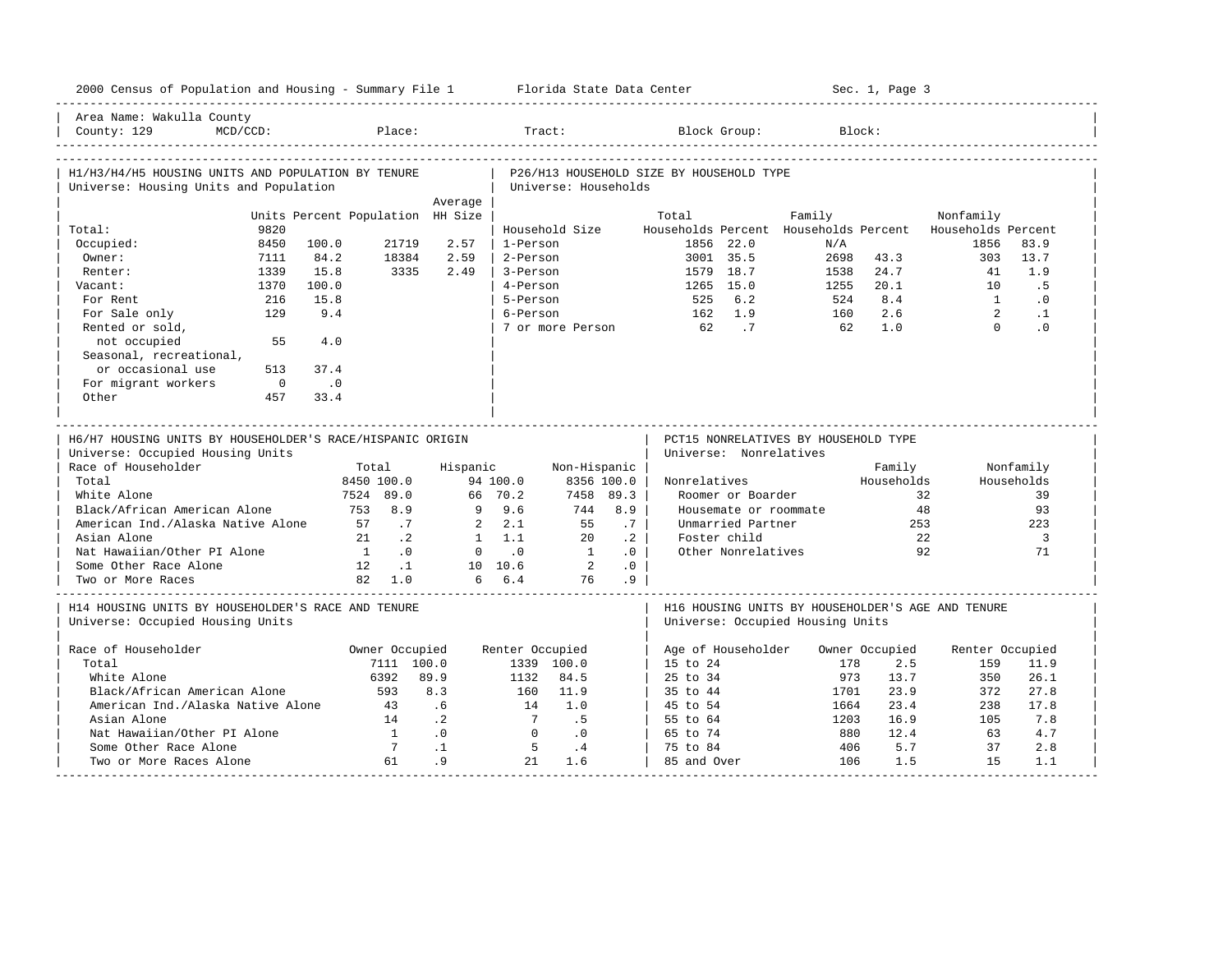| 2000 Census of Population and Housing - Summary File 1 Florida State Data Center |                                          |                               |         |                                                         |                 |             | Sec. 1, Page 1 |          |                  |           |
|----------------------------------------------------------------------------------|------------------------------------------|-------------------------------|---------|---------------------------------------------------------|-----------------|-------------|----------------|----------|------------------|-----------|
| Area Name: Walton County                                                         |                                          |                               |         |                                                         |                 |             |                |          |                  |           |
| County: 131<br>$MCD/CCD$ :                                                       | Place:                                   |                               | Tract:  | Block Group:                                            |                 |             | Block:         |          |                  |           |
|                                                                                  |                                          |                               |         |                                                         |                 |             |                |          |                  |           |
| P1/P15/P16/P17/P31/P32/P33 POPULATION SUMMARY                                    |                                          |                               |         | P12/P13 POPULATION BY AGE AND SEX                       |                 |             |                |          |                  |           |
| Universe: Persons, Households, Families<br>40601                                 |                                          |                               | 11119   | Universe: Persons                                       |                 |             |                |          |                  |           |
| Total Population<br>Total Households                                             | Total Families<br>Population in Families |                               | 31415   |                                                         | Total<br>Number |             | Male<br>Number | Pct.     | Female<br>Number | Pct.      |
| 16548<br>Population in Households 38806                                          | Average Family Size                      |                               | 2.83    | Under 5                                                 | 2158            | Pct.<br>5.3 | 1157           | 5.6      | 1001             | 5.1       |
| Average Household Size 2.35                                                      |                                          |                               |         | $5$ to $9$                                              | 2520            | 6.2         | 1304           | 6.3      | 1216             | 6.1       |
|                                                                                  |                                          |                               |         | $10 - 14$                                               | 2560            | 6.3         | 1273           | 6.1      | 1287             | 6.5       |
| P7/P8/P11 POPULATION BY RACE AND HISPANIC ORIGIN                                 |                                          |                               |         | 15 to 17                                                | 1557            | 3.8         | 788            | 3.8      | 769              | 3.9       |
| Universe: Persons                                                                | Total                                    | Hispanic Non-Hispanic         |         | 18 and 19                                               | 907             | 2.2         | 480            | 2.3      | 427              | 2.2       |
| Total                                                                            | 40601                                    | 880                           | 39721   | 20                                                      | 430             | 1.1         | 252            | 1.2      | 178              | .9        |
| White Alone                                                                      | 35896                                    | 471                           | 35425   | 21                                                      | 352             | .9          | 179            | . 9      | 173              | . 9       |
| Black or African American Alone                                                  | 2832                                     | 31                            | 2801    | 22 to 24                                                | 1210            | 3.0         | 641            | 3.1      | 569              | 2.9       |
| American Ind. and Alaska Native Alone                                            | 520                                      | 34                            | 486     | 25 to 29                                                | 2428            | 6.0         | 1351           | 6.5      | 1077             | 5.4       |
| Asian Alone                                                                      | 183                                      | 8                             | 175     | 30 to 34                                                | 2541            | 6.3         | 1384           | 6.7      | 1157             | 5.8       |
| Native Hawaiian/Other Pacific Islander Alone                                     | 18                                       | $\overline{4}$                | 14      | 35 to 39                                                | 3278            | 8.1         | 1720           | 8.3      | 1558             | 7.9       |
| Some Other Race Alone                                                            | 305                                      | 263                           | 42      | 40 to 44                                                | 3315            | 8.2         | 1779           | 8.5      | 1536             | 7.8       |
| Two or More Races                                                                | 847                                      | 69                            | 778     | 45 to 49                                                | 3048            | 7.5         | 1598           | 7.7      | 1450             | 7.3       |
|                                                                                  |                                          |                               |         | 50 to 54                                                | 2866            | 7.1         | 1458           | 7.0      | 1408             | 7.1       |
| P15A-I/P16A-I/P17A-I HOUSEHOLDS AND HOUSEHOLD POPULATION BY RACE                 |                                          |                               |         | 55 to 59                                                | 2603            | 6.4         | 1241           | 6.0      | 1362             | 6.9       |
| Universe: Households and Population in Households                                |                                          |                               | Average | 60 and 61                                               | 982             | 2.4         | 510            | 2.5      | 472              | 2.4       |
| Householder:                                                                     | Households                               | Pop. In HH                    | HH Size | 62 to 64                                                | 1415            | 3.5         | 683            | 3.3      | 732              | 3.7       |
| White Alone                                                                      | 15088                                    | 35023                         | 2.32    | 65 and 66                                               | 876             | 2.2         | 442            | 2.1      | 434              | 2.2       |
| Black or African American Alone                                                  | 812                                      | 2070                          | $2.55$  | 67 to 69                                                | 1213            | 3.0         | 620            | 3.0      | 593              | 3.0       |
| American Ind. and Alaska Native Alone                                            | 222                                      | 558                           | 2.51    | 70 to 74                                                | 1798            | 4.4         | 862            | 4.1      | 936              | 4.7       |
| Asian Alone                                                                      | 56                                       | 119                           | 2.13    | 75 to 79                                                | 1285            | 3.2         | 617            | 3.0      | 668              | 3.4       |
| Native Hawaiian/Other Pacific Islander Alone                                     | $\overline{\phantom{a}}$                 | 8                             | 2.67    | 80 to 84                                                | 696             | 1.7         | 286            | 1.4      | 410              | 2.1       |
| Some Other Race Alone                                                            | 64                                       | 260                           | 4.06    | 85 and over                                             | 563             | 1.4         | 187            | .9       | 376              | 1.9       |
| Two or More Races                                                                | 303                                      | 768                           | 2.53    | 65 and over                                             | 6431            | 15.8        | 3014           | 14.5     | 3417             | 17.3      |
| Hispanic                                                                         | 199                                      | 641                           | 3.22    |                                                         |                 |             |                |          |                  |           |
| White Alone, Not Hispanic                                                        | 14969                                    | 34705                         | 2.32    | Median Age                                              | 40.50           |             | 39.70          |          | 41.50            |           |
| P31A-I/P32A-I/P33A-I FAMILIES AND POPULATION IN FAMILIES                         |                                          |                               |         | P19 HOUSEHOLDS BY TYPE AND PRESENCE OF PERSONS UNDER 18 |                 |             |                |          |                  |           |
| Universe: Families and Population in Families                                    |                                          | Pop. In                       | Average | Universe: Households                                    |                 |             |                |          | Households With  |           |
| Householder:                                                                     |                                          | Families Families Family Size |         |                                                         |                 |             |                | People   |                  | No People |
| White Alone                                                                      | 10136                                    | 28304                         | 2.79    |                                                         |                 |             |                | Under 18 |                  | Under 18  |
| Black or African American Alone                                                  | 550                                      | 1730                          | 3.15    | Family Households:                                      |                 |             |                | 4835     |                  | 6284      |
| American Ind. and Alaska Native Alone                                            | 151                                      | 457                           | 3.03    | Married Couple Family                                   |                 |             |                | 3228     |                  | 5535      |
| Asian Alone                                                                      | 30                                       | 88                            | 2.93    | Other Family:                                           |                 |             |                | 1607     |                  | 749       |
| Native Hawaiian/Other Pacific Islander Alone                                     | $\overline{\mathbf{3}}$                  | 8                             | 2.67    | Male Householder, no wife present                       |                 |             |                | 463      |                  | 226       |
| Some Other Race Alone                                                            | 48                                       | 212                           | 4.42    | Female Householder, no husband present                  |                 |             |                | 1144     |                  | 523       |
| Two or More Races                                                                | 201                                      | 616                           | 3.06    | Nonfamily Households:                                   |                 |             |                | 77       |                  | 5352      |
| Hispanic                                                                         | 139                                      | 509                           | 3.66    | Male Householder                                        |                 |             |                | 67       |                  | 2715      |
| White Alone, Not Hispanic                                                        | 10054                                    | 28052                         | 2.79    | Female Householder                                      |                 |             |                | 10       |                  | 2637      |
|                                                                                  |                                          |                               |         |                                                         |                 |             |                |          |                  |           |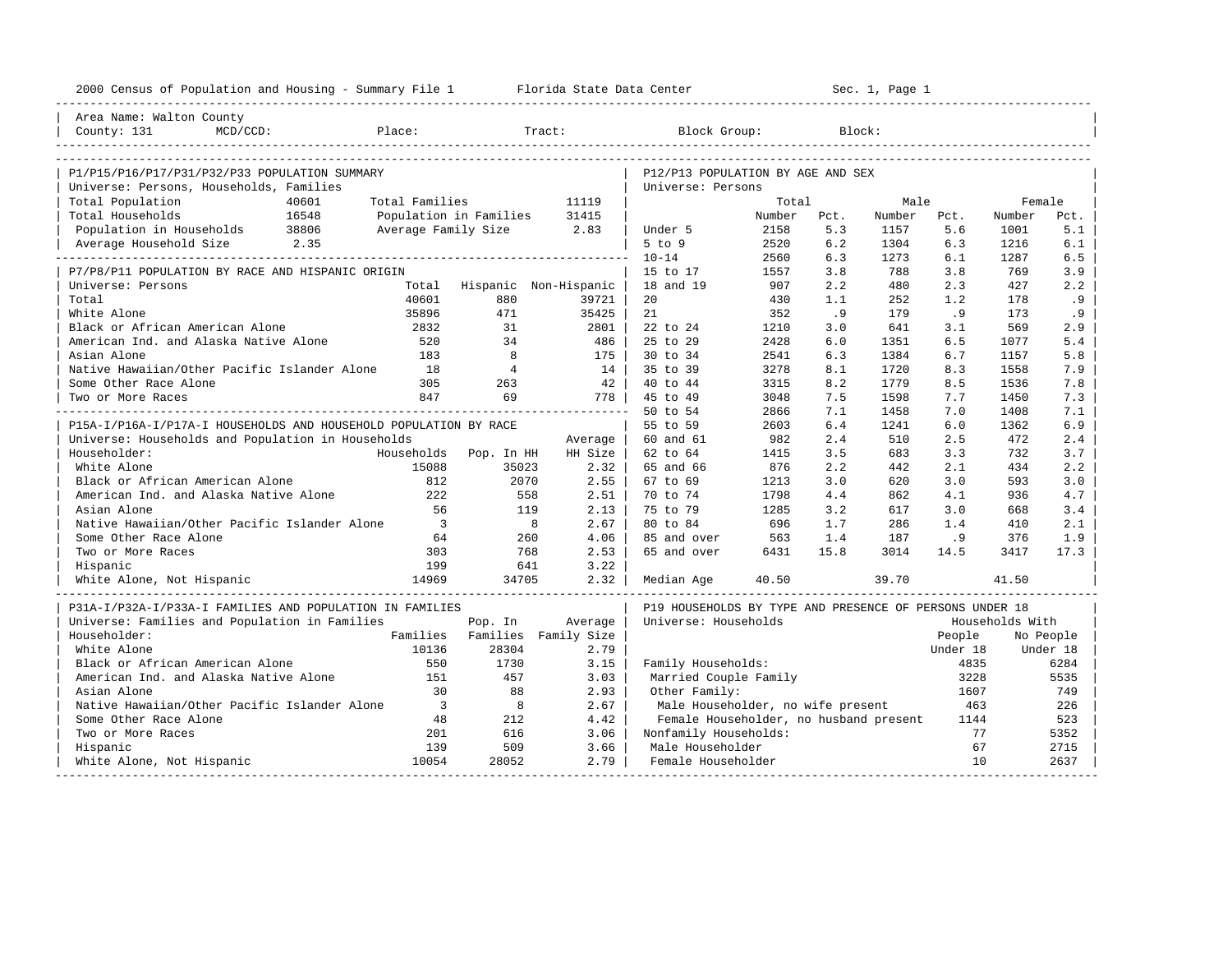---------------------------------------------------------------------------------------------------------------------------------------------------- | Area Name: Walton County | | County: 131 MCD/CCD: Place: Tract: Block Group: Block: |

| P34/P35 FAMILY TYPE BY PRESENCE AND AGE  |          |                   | P27/P30 RELATIONSHIP BY HOUSEHOLD TYPE        |                 |       | P28 RELATIONSHIP BY HOUSEHOLD TYPE |       |
|------------------------------------------|----------|-------------------|-----------------------------------------------|-----------------|-------|------------------------------------|-------|
| OF OWN AND RELATED CHILDREN              |          |                   | Universe: Persons                             |                 |       | FOR THE POPULATION UNDER 18        |       |
| Universe: Families                       |          | With              |                                               | Total 65 & Over |       | Universe: Persons                  |       |
|                                          | With Own | Related           | Population in households:                     | 38806           | 6095  | Total:                             | 8795  |
|                                          |          | Children Children | In family households:                         | 32202           | 4249  | In households:                     | 8780  |
| Married couple family:                   | 8763     | 8763              | Householder:                                  | 11119           | 2395  | Householder or spouse              | 17    |
| Children under 18:                       | 3016     | 3216              | Male                                          | 8158            | 1969  | Related child:                     | 8529  |
| Under 6 only                             | 651      | 715               | Female                                        | 2961            | 426   | Own child:                         | 7742  |
| Under 6 and 6 to 17                      | 583      | 649               | Spouse                                        | 8763            | 1532  | In married couple family           | 5469  |
| 6 to 17 only                             | 1782     | 1852              | Parent                                        | 258             | 155   | In other family:                   |       |
| No children under 18                     | 5747     | 5547              | Child                                         | 9813            |       | No spouse present:                 | 2273  |
| Other family:                            | 2356     | 2356              | Natural born or adopted                       | 8998            |       | Male householder                   | 596   |
| Male hhdr. No wife:                      | 689      | 689               | Step                                          | 815             |       | Female householder                 | 1677  |
| Children under 18:                       | 395      | 457               | Grandchild                                    | 753             |       | Other relatives:                   | 787   |
| Under 6 only                             | 91       | 110               | Brother or sister                             | 254             |       | Grandchild                         | 642   |
| Under 6 and 6 to 17                      | 40       | 53                | Other relatives                               | 455             | 142   | Other relatives                    | 145   |
| 6 to 17 only                             | 264      | 294               | Nonrelatives                                  | 787             | 25    | Nonrelatives                       | 234   |
| No children under 18                     | 294      | 232               | In nonfamily households:                      | 6604            | 1846  | In group quarters:                 | 15    |
| Female hhdr. No hus.:                    | 1667     | 1667              | Male householder:                             | 2782            | 613   | Institutional                      | 13    |
| Children under 18:                       | 962      | 1138              | Living alone                                  | 2188            | 559   | Noninstitutional                   | 2     |
| Under 6 only                             | 212      | 257               | Not living alone                              | 594             | 54    |                                    |       |
| Under 6 and 6 to 17                      | 149      | 189               | Female householder:                           | 2647            | 1153  | P18 HOUSEHOLD SIZE, HOUSEHOLD TYPE |       |
| 6 to 17 only                             | 601      | 692               | Living alone                                  | 2296            | 1120  | AND PRESENCE OF OWN CHILDREN       |       |
| No children under 18                     | 705      | 529               | Not living alone                              | 351             | 33    | Universe: Households               |       |
|                                          |          |                   | Nonrelatives                                  | 1175            | 80    | 1-person households:               | 4484  |
|                                          |          |                   | In group quarters:                            | 1795            | 336   | Male householder                   | 2188  |
| P21 HOUSEHOLD TYPE BY AGE OF HOUSEHOLDER |          |                   | Institutional                                 | 1759            | 324   | Female householder                 | 2296  |
| Universe: Households                     |          |                   | Noninstitutional                              | 36              | 12    | 2 or more person households:       | 12064 |
|                                          |          |                   |                                               |                 |       | Family households:                 | 11119 |
|                                          |          | Family Nonfamily  |                                               |                 |       | Married couple:                    | 8763  |
| Householder age: Households Households   |          |                   | PCT14 HOUSEHOLDS BY SEX OF UNMARRIED PARTNERS |                 |       | With own child, under 18           | 3016  |
| 15 to 24<br>430                          |          | 259               | Universe: Households                          |                 |       | No own child, under 18             | 5747  |
| 25 to 34<br>1602                         |          | 559               |                                               |                 |       | Other family - no spouse pres.     | 2356  |
| 35 to 44<br>2518                         |          | 870               | Unmarried partner households                  |                 | 923   | Male householder:                  | 689   |
| 45 to 54<br>2228                         |          | 1047              | Male householder and male partner             |                 | 58    | With own child, under 18           | 395   |
| 55 to 64<br>1946                         |          | 928               | Male householder and female partner           |                 | 487   | No own child, under 18             | 294   |
| 65 to 74<br>1624                         |          | 923               | Female householder and female partner         |                 | 52    | Female householder:                | 1667  |
| 75 to 84<br>677                          |          | 620               | Female householder and male partner           |                 | 326   | With own child, under 18           | 962   |
| 85 and over<br>94                        |          | 223               | All other households                          |                 | 15625 | No own child, under 18             | 705   |
| Total<br>11119                           |          | 5429              |                                               |                 |       | Nonfamily households:              | 945   |
|                                          |          |                   |                                               |                 |       | Male householder                   | 594   |
|                                          |          |                   |                                               |                 |       | Female householder                 | 351   |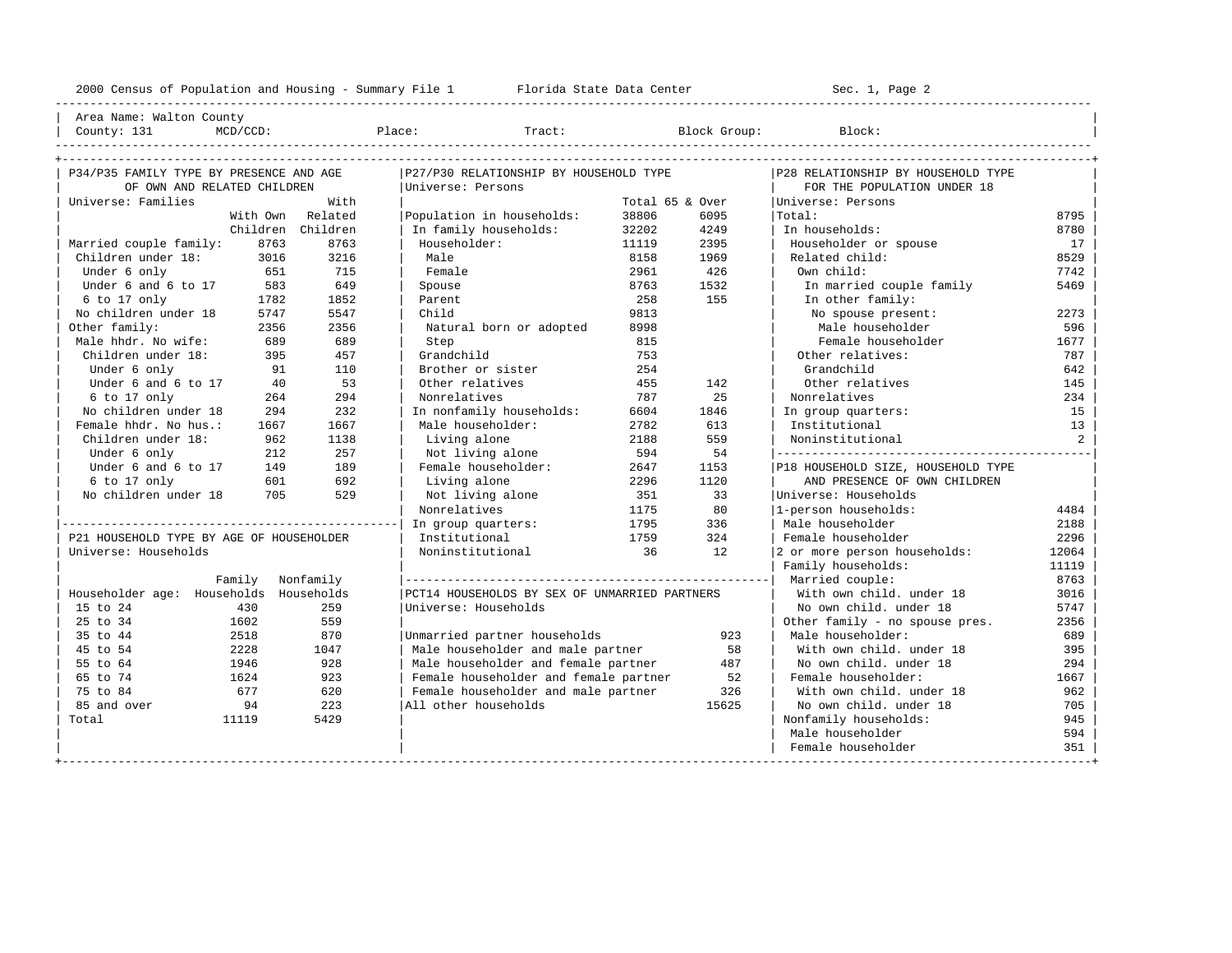| 2000 Census of Population and Housing - Summary File 1 Florida State Data Center             |                                  |                |                          |                      |                      |           |                                          |                        |                                       | Sec. 1, Page 3                       |                                                   |                 |
|----------------------------------------------------------------------------------------------|----------------------------------|----------------|--------------------------|----------------------|----------------------|-----------|------------------------------------------|------------------------|---------------------------------------|--------------------------------------|---------------------------------------------------|-----------------|
| Area Name: Walton County<br>County: 131<br>MCD/CCD:                                          |                                  | Place:         |                          |                      | Tract:               |           |                                          | Block Group:           |                                       | Block:                               |                                                   |                 |
| H1/H3/H4/H5 HOUSING UNITS AND POPULATION BY TENURE<br>Universe: Housing Units and Population |                                  |                |                          |                      | Universe: Households |           | P26/H13 HOUSEHOLD SIZE BY HOUSEHOLD TYPE |                        |                                       |                                      |                                                   |                 |
|                                                                                              |                                  |                | Average                  |                      |                      |           |                                          |                        |                                       |                                      |                                                   |                 |
|                                                                                              | Units Percent Population HH Size |                |                          |                      |                      |           | Total                                    |                        | Family                                |                                      | Nonfamily                                         |                 |
| Total:<br>29083                                                                              |                                  |                |                          |                      | Household Size       |           |                                          | 4484 27.1              | Households Percent Households Percent |                                      | Households Percent                                | 82.6            |
| Occupied:<br>16548<br>Owner:                                                                 | 100.0<br>79.0                    | 38806<br>30587 | 2.35<br>2.34             | 1-Person<br>2-Person |                      |           |                                          | 6595 39.9              | N/A<br>5803                           | 52.2                                 | 4484<br>792                                       | 14.6            |
| 13075<br>3473<br>Renter:                                                                     | 21.0                             | 8219           | 2.37                     | 3-Person             |                      |           |                                          | 2565 15.5              | 2466                                  | 22.2                                 | 99                                                | 1.8             |
|                                                                                              |                                  |                |                          | 4-Person             |                      |           |                                          |                        |                                       |                                      | 38                                                |                 |
| Vacant:<br>12535<br>For Rent<br>2900                                                         | 100.0<br>23.1                    |                |                          | 5-Person             |                      |           | 744                                      | 1733 10.5<br>4.5       | 1695<br>733                           | 15.2<br>6.6                          | 11                                                | .7<br>$\cdot$ 2 |
| 565                                                                                          | 4.5                              |                |                          | 6-Person             |                      |           | 298                                      | 1.8                    | 294                                   | 2.6                                  | $\overline{4}$                                    | $\cdot$ 1       |
| For Sale only<br>Rented or sold,                                                             |                                  |                |                          |                      | 7 or more Person     |           | 129                                      | 8 <sup>1</sup>         | 128                                   | 1.2                                  | $\overline{1}$                                    | $\Omega$        |
| not occupied<br>306                                                                          | 2.4                              |                |                          |                      |                      |           |                                          |                        |                                       |                                      |                                                   |                 |
| Seasonal, recreational,                                                                      |                                  |                |                          |                      |                      |           |                                          |                        |                                       |                                      |                                                   |                 |
| or occasional use<br>7681                                                                    | 61.3                             |                |                          |                      |                      |           |                                          |                        |                                       |                                      |                                                   |                 |
| For migrant workers<br>$\overline{\phantom{a}}$                                              | $\cdot$ 0                        |                |                          |                      |                      |           |                                          |                        |                                       |                                      |                                                   |                 |
| Other<br>1081                                                                                | 8.6                              |                |                          |                      |                      |           |                                          |                        |                                       |                                      |                                                   |                 |
|                                                                                              |                                  |                |                          |                      |                      |           |                                          |                        |                                       |                                      |                                                   |                 |
| H6/H7 HOUSING UNITS BY HOUSEHOLDER'S RACE/HISPANIC ORIGIN                                    |                                  |                |                          |                      |                      |           |                                          |                        |                                       | PCT15 NONRELATIVES BY HOUSEHOLD TYPE |                                                   |                 |
| Universe: Occupied Housing Units                                                             |                                  |                |                          |                      |                      |           |                                          | Universe: Nonrelatives |                                       |                                      |                                                   |                 |
| Race of Householder                                                                          |                                  | Total          | Hispanic                 |                      | Non-Hispanic         |           |                                          |                        |                                       | Family                               |                                                   | Nonfamily       |
| Total                                                                                        |                                  | 16548 100.0    |                          | 199 100.0            | 16349 100.0          |           | Nonrelatives                             |                        |                                       | Households                           |                                                   | Households      |
| White Alone                                                                                  |                                  | 15088 91.2     |                          | 119 59.8             | 14969 91.6           |           |                                          | Roomer or Boarder      |                                       |                                      | 102                                               | 111             |
| Black/African American Alone                                                                 | 812                              | 4.9            |                          | $2 \quad 1.0$        | 810                  | 5.0       |                                          | Housemate or roommate  |                                       |                                      | 102                                               | 345             |
| American Ind./Alaska Native Alone                                                            |                                  | 1.3<br>222     | 10                       | 5.0                  | 212                  | 1.3       |                                          | Unmarried Partner      |                                       |                                      | 369                                               | 554             |
| Asian Alone                                                                                  | 56                               | $\cdot$ 3      |                          | $2 \quad 1.0$        | 54                   | $\cdot$ 3 |                                          | Foster child           |                                       |                                      | 53                                                | 5               |
| Nat Hawaiian/Other PI Alone                                                                  | $\overline{\phantom{a}}$         | .0             |                          | 1 .5                 | $\overline{2}$       | $\cdot$ 0 |                                          | Other Nonrelatives     |                                       | 161                                  |                                                   | 160             |
| Some Other Race Alone                                                                        | 64                               | $\cdot$ 4      |                          | 50 25.1              | 14                   | $\cdot$ 1 |                                          |                        |                                       |                                      |                                                   |                 |
| Two or More Races                                                                            |                                  | 303 1.8        |                          | 15 7.5               |                      | 288 1.8   |                                          |                        |                                       |                                      |                                                   |                 |
| H14 HOUSING UNITS BY HOUSEHOLDER'S RACE AND TENURE<br>Universe: Occupied Housing Units       |                                  |                |                          |                      |                      |           |                                          |                        | Universe: Occupied Housing Units      |                                      | H16 HOUSING UNITS BY HOUSEHOLDER'S AGE AND TENURE |                 |
|                                                                                              |                                  |                |                          |                      |                      |           |                                          |                        |                                       |                                      |                                                   |                 |
| Race of Householder<br>Total                                                                 |                                  | Owner Occupied |                          | Renter Occupied      |                      |           |                                          | Age of Householder     | 254                                   | Owner Occupied<br>1.9                | Renter Occupied<br>435                            | 12.5            |
| White Alone                                                                                  |                                  | 13075 100.0    | 92.7                     | 2964                 | 3473 100.0<br>85.3   |           | 15 to 24                                 |                        | 1299                                  | 9.9                                  | 862                                               | 24.8            |
| Black/African American Alone                                                                 |                                  | 12124<br>483   | 3.7                      | 329                  | 9.5                  |           | 25 to 34                                 |                        | 2506                                  | 19.2                                 | 882                                               |                 |
|                                                                                              |                                  | 173            | 1.3                      | - 49                 | 1.4                  |           | 35 to 44<br>45 to 54                     |                        | 2670                                  | 20.4                                 | 605                                               | 25.4<br>17.4    |
| American Ind./Alaska Native Alone<br>Asian Alone                                             |                                  | 40             | $\overline{\phantom{a}}$ | 16                   |                      |           | 55 to 64                                 |                        | 2549                                  | 19.5                                 | 325                                               | 9.4             |
| Nat Hawaiian/Other PI Alone                                                                  |                                  | $\overline{1}$ | $\cdot$ 0                | $\overline{2}$       | .5<br>$\cdot$ 1      |           | 65 to 74                                 |                        | 2356                                  | 18.0                                 | 191                                               | 5.5             |
| Some Other Race Alone                                                                        |                                  | 31             | $\cdot$ 2                | 33                   | 1.0                  |           | 75 to 84                                 |                        | 1179                                  | 9.0                                  | 118                                               | 3.4             |
| Two or More Races Alone                                                                      |                                  | 223            | 1.7                      | 80                   | 2.3                  |           | 85 and Over                              |                        | 262                                   | 2.0                                  | 55                                                | 1.6             |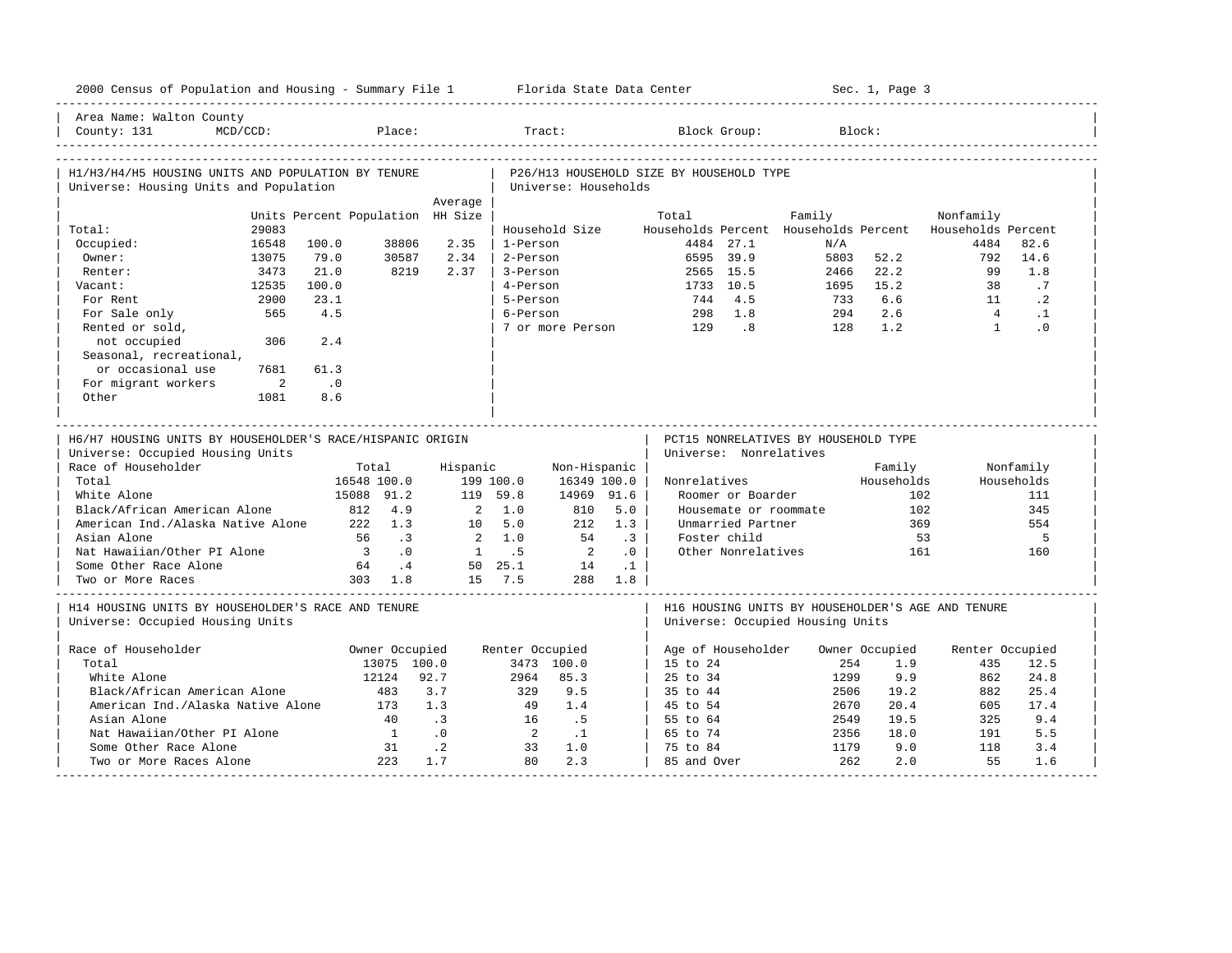| 2000 Census of Population and Housing - Summary File 1 Florida State Data Center |                          |                             |                      |                                                         |        |      | Sec. 1, Page 1 |          |                 |           |
|----------------------------------------------------------------------------------|--------------------------|-----------------------------|----------------------|---------------------------------------------------------|--------|------|----------------|----------|-----------------|-----------|
| Area Name: Washington County                                                     |                          |                             |                      |                                                         |        |      |                |          |                 |           |
| County: 133<br>MCD/CCD:                                                          | Place:                   |                             | Tract:               | Block Group:                                            |        |      | Block:         |          |                 |           |
|                                                                                  |                          |                             |                      |                                                         |        |      |                |          |                 |           |
| P1/P15/P16/P17/P31/P32/P33 POPULATION SUMMARY                                    |                          |                             |                      | P12/P13 POPULATION BY AGE AND SEX                       |        |      |                |          |                 |           |
| Universe: Persons, Households, Families                                          |                          |                             |                      | Universe: Persons                                       |        |      |                |          |                 |           |
| Total Population<br>20973                                                        | Total Families           |                             | 5648                 |                                                         | Total  |      | Male           |          | Female          |           |
| Total Households<br>7931                                                         | Population in Families   |                             | 16534                |                                                         | Number | Pct. | Number         | Pct.     | Number          | Pct.      |
| Population in Households 19524                                                   | Average Family Size 2.93 |                             |                      | Under 5                                                 | 1267   | 6.0  | 659            | 6.1      | 608             | 6.0       |
| Average Household Size 2.46                                                      |                          |                             |                      | 5 to 9                                                  | 1339   | 6.4  | 664            | 6.2      | 675             | 6.6       |
|                                                                                  |                          |                             |                      | $10 - 14$                                               | 1381   | 6.6  | 738            | 6.8      | 643             | 6.3       |
| P7/P8/P11 POPULATION BY RACE AND HISPANIC ORIGIN                                 |                          |                             |                      | 15 to 17                                                | 918    | 4.4  | 457            | 4.2      | 461             | 4.5       |
| Universe: Persons                                                                |                          | Total Hispanic Non-Hispanic |                      | 18 and 19                                               | 482    | 2.3  | 269            | 2.5      | 213             | 2.1       |
| Total                                                                            | 20973                    | 483                         | 20490                | 20                                                      | 241    | 1.1  | 130            | 1.2      | 111             | 1.1       |
| White Alone                                                                      | 17140                    | 264                         | 16876                | 21                                                      | 190    | .9   | 109            | 1.0      | 81              | .8        |
| Black or African American Alone                                                  | 2872                     | 44                          | 2828                 | 22 to 24                                                | 704    | 3.4  | 382            | 3.5      | 322             | 3.2       |
| American Ind. and Alaska Native Alone                                            | 322                      | 1.5                         | 307                  | 25 to 29                                                | 1261   | 6.0  | 710            | 6.6      | 551             | 5.4       |
| Asian Alone                                                                      | 76                       | $-5$                        | 71                   | 30 to 34                                                | 1487   | 7.1  | 855            | 7.9      | 632             | 6.2       |
| Native Hawaiian/Other Pacific Islander Alone                                     | 13                       | $\Omega$                    | 13                   | 35 to 39                                                | 1604   | 7.6  | 870            | 8.1      | 734             | 7.2       |
| Some Other Race Alone                                                            | 121                      | 110                         | 11                   | 40 to 44                                                | 1635   | 7.8  | 874            | 8.1      | 761             | 7.5       |
| Two or More Races                                                                | 429                      | 45                          | 384                  | 45 to 49                                                | 1386   | 6.6  | 741            | 6.9      | 645             | 6.3       |
|                                                                                  |                          |                             |                      | 50 to 54                                                | 1428   | 6.8  | 743            | 6.9      | 685             | 6.7       |
| P15A-I/P16A-I/P17A-I HOUSEHOLDS AND HOUSEHOLD POPULATION BY RACE                 |                          |                             |                      | 55 to 59                                                | 1284   | 6.1  | 595            | 5.5      | 689             | 6.8       |
| Universe: Households and Population in Households                                |                          |                             | Average              | 60 and 61                                               | 442    | 2.1  | 221            | 2.0      | 221             | 2.2       |
| Householder:                                                                     | Households               | Pop. In HH                  | HH Size              | 62 to 64                                                | 631    | 3.0  | 319            | 3.0      | 312             | 3.1       |
| White Alone                                                                      | 6790                     | 16485                       | 2.43                 | 65 and 66                                               | 386    | 1.8  | 188            | 1.7      | 198             | 1.9       |
| Black or African American Alone                                                  | 847                      | 2282                        | 2.69                 | 67 to 69                                                | 584    | 2.8  | 287            | 2.7      | 297             | 2.9       |
| American Ind. and Alaska Native Alone                                            | 117                      | 310                         | 2.65                 | 70 to 74                                                | 789    | 3.8  | 361            | 3.3      | 428             | 4.2       |
| Asian Alone                                                                      | 19                       | 47                          | 2.47                 | 75 to 79                                                | 645    | 3.1  | 284            | 2.6      | 361             | 3.5       |
| Native Hawaiian/Other Pacific Islander Alone                                     | $\overline{\phantom{a}}$ | 10                          | 3.33                 | 80 to 84                                                | 467    | 2.2  | 187            | 1.7      | 280             | 2.7       |
| Some Other Race Alone                                                            | 19                       | 62                          | 3.26                 | 85 and over                                             | 422    | 2.0  | 140            | 1.3      | 282             | 2.8       |
| Two or More Races                                                                | 136                      | 328                         | 2.41                 | 65 and over                                             | 3293   | 15.7 | 1447           | 13.4     | 1846            | 18.1      |
| Hispanic                                                                         | 109                      | 325                         | 2.98                 |                                                         |        |      |                |          |                 |           |
| White Alone, Not Hispanic                                                        | 6717                     | 16283                       | 2.42                 | Median Age                                              | 38.80  |      | 37.50          |          | 40.40           |           |
| P31A-I/P32A-I/P33A-I FAMILIES AND POPULATION IN FAMILIES                         |                          |                             |                      | P19 HOUSEHOLDS BY TYPE AND PRESENCE OF PERSONS UNDER 18 |        |      |                |          |                 |           |
| Universe: Families and Population in Families                                    |                          | Pop. In                     | Average              | Universe: Households                                    |        |      |                |          | Households With |           |
| Householder:                                                                     | Families                 |                             | Families Family Size |                                                         |        |      |                | People   |                 | No People |
| White Alone                                                                      | 4864                     | 13983                       | 2.87                 |                                                         |        |      |                | Under 18 |                 | Under 18  |
| Black or African American Alone                                                  | 580                      | 1924                        | 3.32                 | Family Households:                                      |        |      |                | 2648     |                 | 3000      |
| American Ind. and Alaska Native Alone                                            | 86                       | 258                         | 3.00                 | Married Couple Family                                   |        |      |                | 1855     |                 | 2600      |
| Asian Alone                                                                      | 12                       | 38                          | 3.17                 | Other Family:                                           |        |      |                | 793      |                 | 400       |
| Native Hawaiian/Other Pacific Islander Alone                                     | $\overline{2}$           | $\overline{9}$              | 4.50                 | Male Householder, no wife present                       |        |      |                | 177      |                 | 115       |
| Some Other Race Alone                                                            | 19                       | 60                          | 3.16                 | Female Householder, no husband present                  |        |      |                | 616      |                 | 285       |
| Two or More Races                                                                | 85                       | 262                         | 3.08                 | Nonfamily Households:                                   |        |      |                | 32       |                 | 2251      |
| Hispanic                                                                         | 84                       | 280                         | 3.33                 | Male Householder                                        |        |      |                | 25       |                 | 1029      |
| White Alone, Not Hispanic                                                        | 4813                     | 13818                       | 2.87                 | Female Householder                                      |        |      |                | 7        |                 | 1222      |
|                                                                                  | -----------------------  |                             |                      |                                                         |        |      |                |          |                 |           |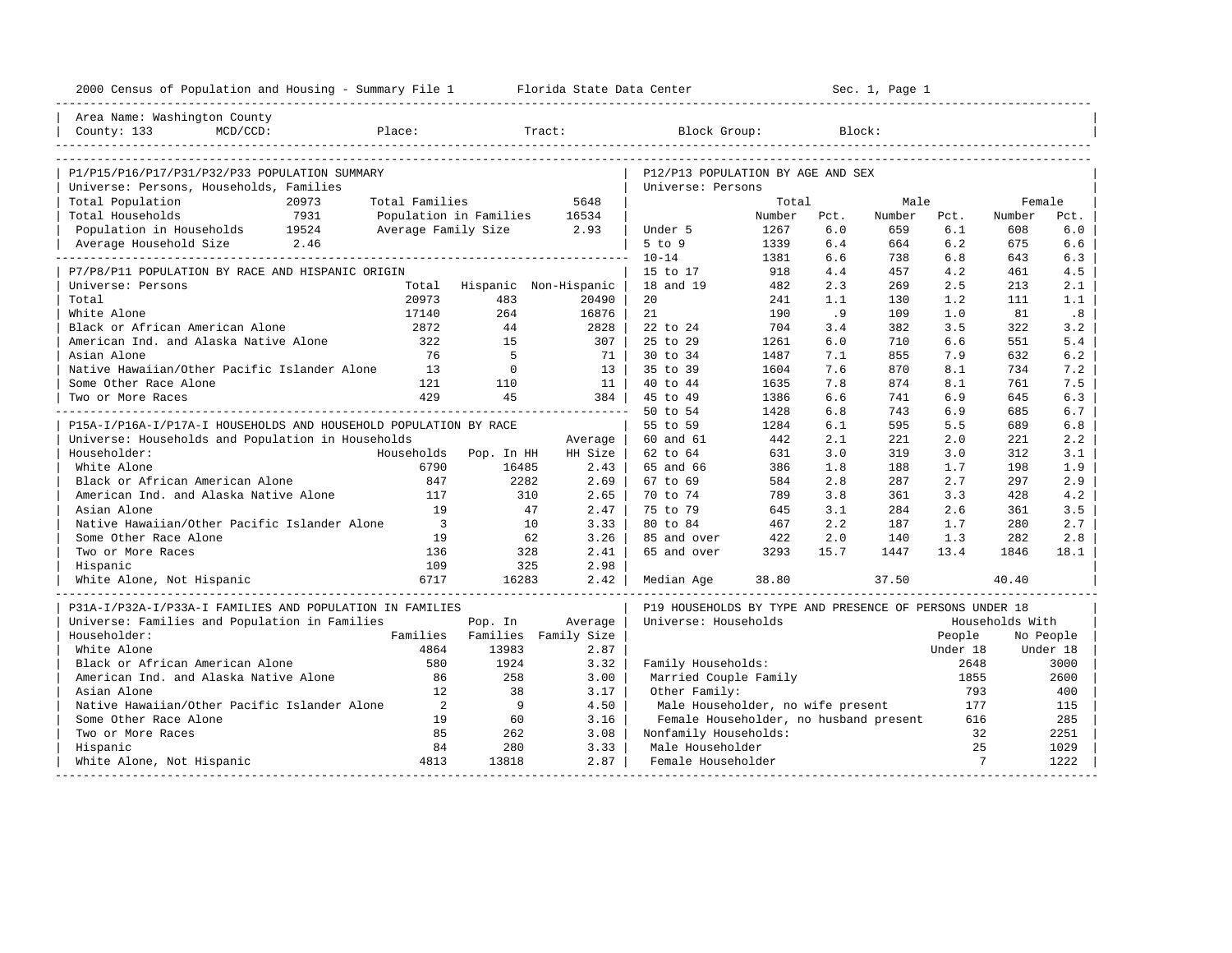---------------------------------------------------------------------------------------------------------------------------------------------------- | Area Name: Washington County | | County: 133 MCD/CCD: Place: Tract: Block Group: Block: | ----------------------------------------------------------------------------------------------------------------------------------------------------

| P34/P35 FAMILY TYPE BY PRESENCE AND AGE  |      | P27/P30 RELATIONSHIP BY HOUSEHOLD TYPE        |                 |      | P28 RELATIONSHIP BY HOUSEHOLD TYPE |                         |
|------------------------------------------|------|-----------------------------------------------|-----------------|------|------------------------------------|-------------------------|
| OF OWN AND RELATED CHILDREN              |      | Universe: Persons                             |                 |      | FOR THE POPULATION UNDER 18        |                         |
| Universe: Families                       | With |                                               | Total 65 & Over |      | Universe: Persons                  |                         |
| With Own Related                         |      | Population in households:                     | 19524           | 3052 | Total:                             | 4905                    |
| Children Children                        |      | In family households:                         | 16885           | 2037 | In households:                     | 4874                    |
| Married couple family:<br>4455           | 4455 | Householder:                                  | 5648            | 1162 | Householder or spouse              | $\overline{\mathbf{3}}$ |
| Children under 18:<br>1721               | 1845 | Male                                          | 4206            | 942  | Related child:                     | 4752                    |
| Under 6 only<br>368                      | 411  | Female                                        | 1442            | 220  | Own child:                         | 4319                    |
| Under 6 and 6 to 17<br>354               | 383  | Spouse                                        | 4455            | 711  | In married couple family           | 3148                    |
| 6 to 17 only<br>999                      | 1051 | Parent                                        | 102             | 73   | In other family:                   |                         |
| No children under 18<br>2734             | 2610 | Child                                         | 5514            |      | No spouse present:                 | 1171                    |
| Other family:<br>1193                    | 1193 | Natural born or adopted                       | 5060            |      | Male householder                   | 233                     |
| Male hhdr. No wife:<br>292               | 292  | Step                                          | 454             |      | Female householder                 | 938                     |
| Children under 18:<br>156                | 173  | Grandchild                                    | 453             |      | Other relatives:                   | 433                     |
| 40<br>Under 6 only                       | 45   | Brother or sister                             | 129             |      | Grandchild                         | 361                     |
| Under 6 and 6 to 17<br>10                | 13   | Other relatives                               | 233             | 82   | Other relatives                    | 72                      |
| 6 to 17 only<br>106                      | 115  | Nonrelatives                                  | 351             | 9    | Nonrelatives                       | 119                     |
| No children under 18<br>136              | 119  | In nonfamily households:                      | 2639            | 1015 | In group quarters:                 | 31                      |
| Female hhdr. No hus.:<br>901             | 901  | Male householder:                             | 1054            | 285  | Institutional                      | 31                      |
| Children under 18:<br>525                | 616  | Living alone                                  | 869             | 260  | Noninstitutional                   | $\overline{0}$          |
| Under 6 only<br>122                      | 142  | Not living alone                              | 185             | 25   |                                    |                         |
| Under 6 and 6 to 17<br>82                | 108  | Female householder:                           | 1229            | 698  | P18 HOUSEHOLD SIZE, HOUSEHOLD TYPE |                         |
| 6 to 17 only<br>321<br>376               | 366  | Living alone                                  | 1123            | 689  | AND PRESENCE OF OWN CHILDREN       |                         |
| No children under 18                     | 285  | Not living alone                              | 106             | 9    | Universe: Households               |                         |
|                                          |      | Nonrelatives                                  | 356             | 32   | 1-person households:               | 1992                    |
|                                          |      | In group quarters:                            | 1449            | 241  | Male householder                   | 869                     |
| P21 HOUSEHOLD TYPE BY AGE OF HOUSEHOLDER |      | Institutional                                 | 1341            | 206  | Female householder                 | 1123                    |
| Universe: Households                     |      | Noninstitutional                              | 108             | 35   | 2 or more person households:       | 5939                    |
|                                          |      |                                               |                 |      | Family households:                 | 5648                    |
| Family Nonfamily                         |      |                                               |                 |      | Married couple:                    | 4455                    |
| Householder age: Households Households   |      | PCT14 HOUSEHOLDS BY SEX OF UNMARRIED PARTNERS |                 |      | With own child, under 18           | 1721                    |
| 15 to 24<br>237                          | 108  | Universe: Households                          |                 |      | No own child, under 18             | 2734                    |
| 25 to 34<br>933                          | 172  |                                               |                 |      | Other family - no spouse pres.     | 1193                    |
| 35 to 44<br>1264                         | 267  | Unmarried partner households                  |                 | 350  | Male householder:                  | 292                     |
| 45 to 54<br>1092                         | 365  | Male householder and male partner             |                 | 21   | With own child, under 18           | 156                     |
| 55 to 64<br>960                          | 388  | Male householder and female partner           |                 | 169  | No own child. under 18             | 136                     |
| 65 to 74<br>700                          | 449  | Female householder and female partner         |                 | 16   | Female householder:                | 901                     |
| 75 to 84<br>380                          | 384  | Female householder and male partner           |                 | 144  | With own child. under 18           | 525                     |
| 85 and over<br>82                        | 150  | All other households                          |                 | 7581 | No own child, under 18             | 376                     |
| Total<br>5648                            | 2283 |                                               |                 |      | Nonfamily households:              | 291                     |
|                                          |      |                                               |                 |      | Male householder                   | 185                     |
|                                          |      |                                               |                 |      | Female householder                 | 106                     |
|                                          |      |                                               |                 |      |                                    |                         |